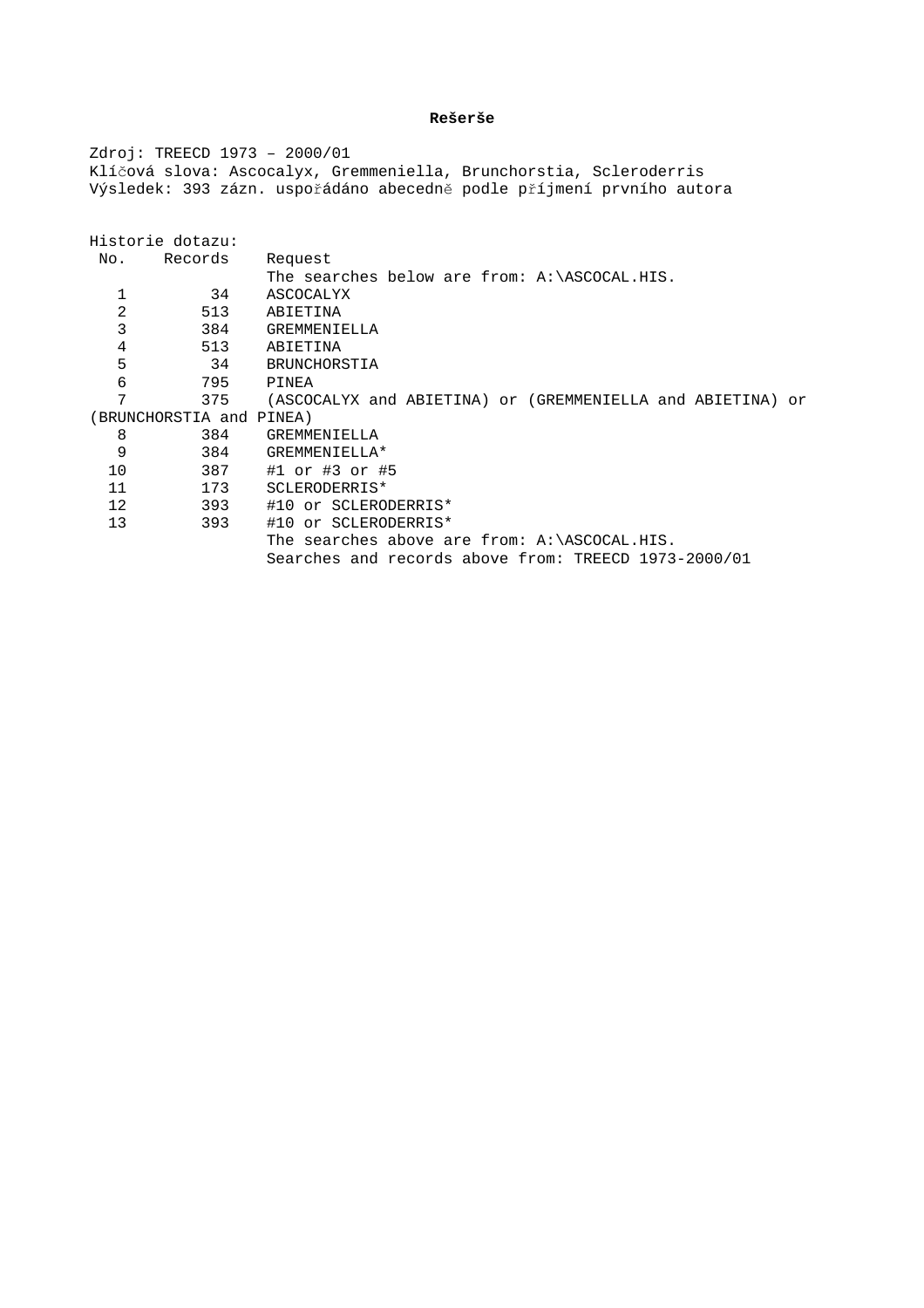Record 1 of 393 - TREECD 1973-2000/01

TI - TITLE: Gremmeniella disease and site factors affecting the condition and growth of Scots pine. AU - AUTHOR(S): Aalto-Kallonen-T; Kurkela-T AD - ADDRESS OF AUTHOR: Rajamaen metsatyonjohtajakoulu, Kukantoyraantie, 01900 Nurmijarvi, Finland. SO - SOURCE (BIBLIOGRAPHIC CITATION): Communicationes-Instituti-Forestalis-Fenniae. 1985, No. 126, 28pp.; 24 ref. PY - PUBLICATION YEAR: 1985 LA - LANGUAGE OF TEXT: English LS - LANGUAGE OF SUMMARIES: Finnish AB - ABSTRACT: The development of outbreaks of Gremmeniella abietina was studied in 6 young (20-40 yr old) stands in southern Finland in 1979. Water drainage channels and increased RH were characteristic of disease centres and trees in worst condition were at the bottom of topographic depressions. Some cankers were already established at the beginning of the 1970s; radial increment culminated in 1972-73 and ht. increment 1-2 yr later. Losses in radial increment as a result of the disease varied between 7.4 and 54% and in ht. increment between 11 and 58% in 1978. DE - DESCRIPTORS: cankers-; infection-; Pines-; environmental-factors; yieldlosses; Crop-losses; conifers-OD - ORGANISM DESCRIPTORS: Gremmeniella-abietina; Pinus-sylvestris; Pinus-GE - GEOGRAPHIC NAMES: Finland-BT - BROADER DESCRIPTORS: Gremmeniella; Helotiales; Ascomycotina; Eumycota; fungi; Pinus; Pinaceae; Pinopsida; gymnosperms; Spermatophyta; plants; Scandinavia; Northern-Europe; Europe PT - PUBLICATION TYPE: Journal-article IS - INTERNATIONAL STANDARD SERIAL NUMBER: 0358-9609

IB - INTERNATIONAL STANDARD BOOK NUMBER: 951-40-0685-2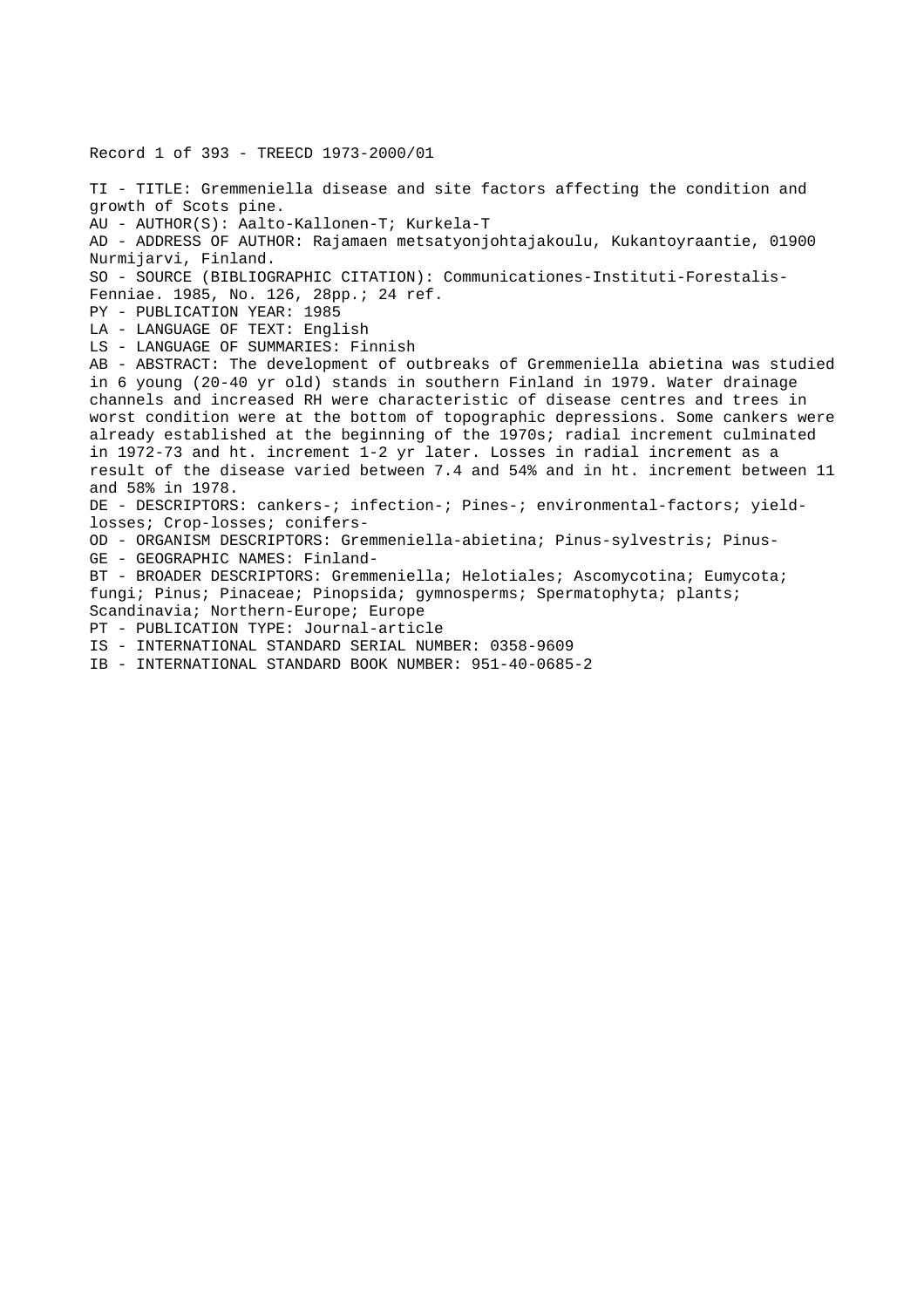Record 2 of 393 - TREECD 1973-2000/01

TI - TITLE: In vitro responses of conifer adventitious shoots and calli inoculated with Gremmeniella abietina. AU - AUTHOR(S): Abdul-Rahman-NN; Diner-AM; Skilling-DD; Karnosky-DF AD - ADDRESS OF AUTHOR: BioSource For. Biotech. Gp., Michigan Technol. Univ., Houghton, MI 49931, USA. SO - SOURCE (BIBLIOGRAPHIC CITATION): Forest-Science. 1987, 33: 4, 1047-1053; 18 ref. PY - PUBLICATION YEAR: 1987 LA - LANGUAGE OF TEXT: English AB - ABSTRACT: Adventitious shoots of Larix decidua were inoculated with axenic vegetative hyphae or conidia of G. abietina. Dense mycelial growth on the host surface and needle necrosis occurred within 2 and 4 wk of inoculation with, respectively, vegetative hyphae and conidia. Pink conidial pustules and tendrils formed on some shoots within 1 month of inoculation. Examination by light microscopy and SEM showed that hyphae penetrated between or through epidermal cells and rarely through stomata. Inoculation of adventitious shoots of L. leptolepis and L. laricina resulted in 100% infection, but, compared with L. decidua, very little hyphal growth and no conidial pustules. Inoculation success was a function of spore inoculum density. Calli of balsam fir (naturally immune), Douglas fir (naturally moderately resistant), L. leptolepis and L. laricina (both naturally resistant) supported less fungal growth than L. decidua callus. The in vitro technique may reduce the time required to evaluate relative disease resistance. DE - DESCRIPTORS: fungal-diseases; Cankers-; resistance-; methodology-; Larch-; infection-; Scanning-electron-microscopy; forest-trees; conifers-; plantpathology; plant-pathogenic-fungi OD - ORGANISM DESCRIPTORS: Larix-laricina; Gremmeniella-abietina; Larixleptolepis; Larix-decidua; Abies-balsamea; Pseudotsuga-menziesii; fungi-BT - BROADER DESCRIPTORS: trees; woody-plants; Spermatophyta; plants; fungi;

Larix; Pinaceae; Pinopsida; gymnosperms; Gremmeniella; Helotiales; Ascomycotina; Eumycota; Abies; Pseudotsuga

PT - PUBLICATION TYPE: Journal-article

IS - INTERNATIONAL STANDARD SERIAL NUMBER: 0015-749X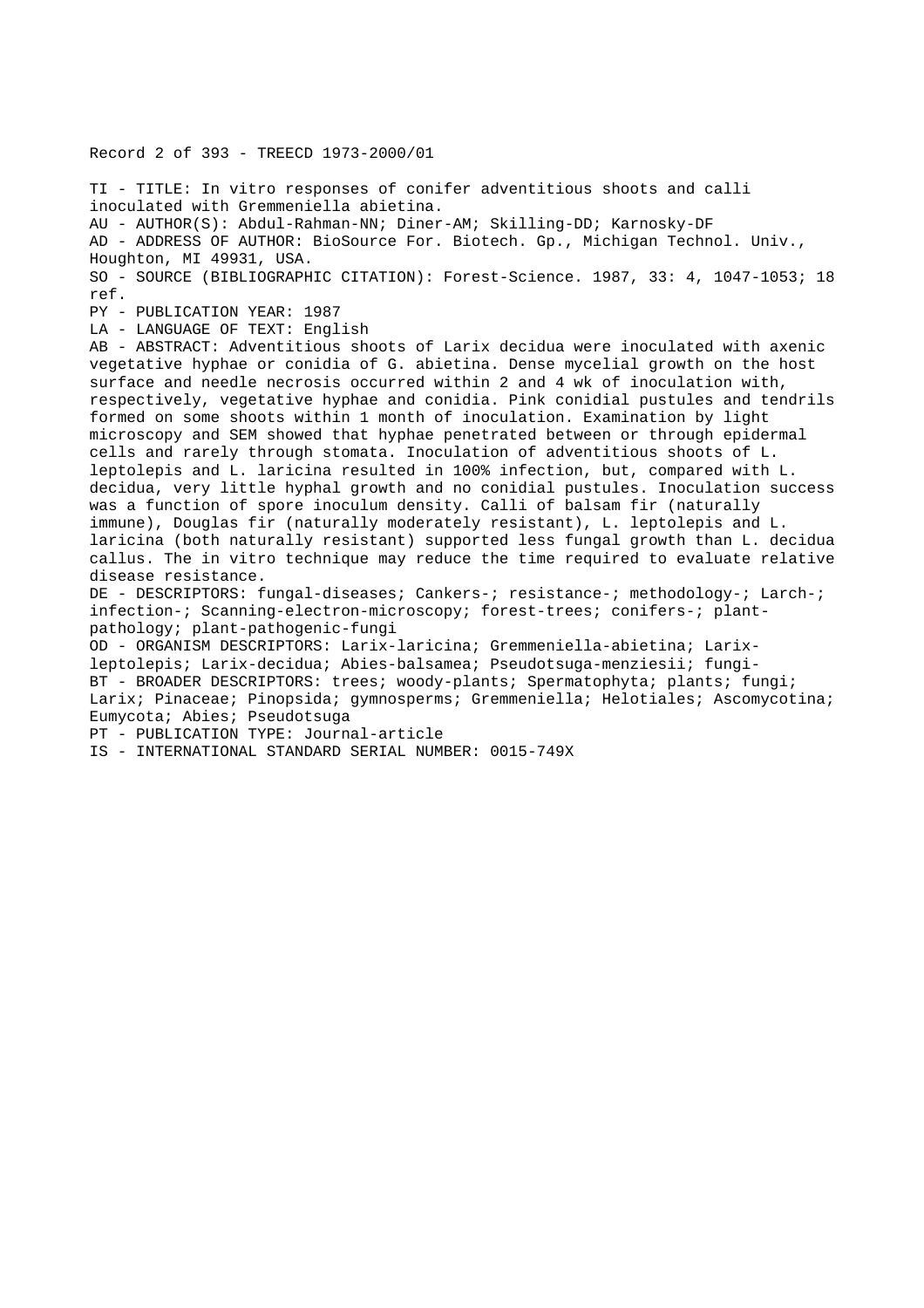# Record 3 of 393 - TREECD 1973-2000/01

TI - TITLE: Japanese black pine, Pinus thunbergii, a new host for scleroderris canker in North America. AU - AUTHOR(S): Abrahamson-LP; Silverborg-SB; Skilling-DD AD - ADDRESS OF AUTHOR: Coll. Envir. Sci. & For., State Univ. New York, Syracuse, New York. SO - SOURCE (BIBLIOGRAPHIC CITATION): AFRI-Research-Note,-Applied-Forestry-Research-Institute,-State-University-of-New-York. 1978, No. 26, 2 pp.; 6 ref. PY - PUBLICATION YEAR: 1978 LA - LANGUAGE OF TEXT: English AB - ABSTRACT: Gremmeniella abietina was identified from P. thunbergii (ht. 8-10 ft) growing in New York State. DE - DESCRIPTORS: conifers-OD - ORGANISM DESCRIPTORS: Pinus-thunbergii; Gremmeniella-abietina GE - GEOGRAPHIC NAMES: New-York; USA-BT - BROADER DESCRIPTORS: Pinus; Pinaceae; Pinopsida; gymnosperms; Spermatophyta; plants; Gremmeniella; Helotiales; Ascomycotina; Eumycota; fungi; Middle-Atlantic-States-of-USA; Northeastern-States-of-USA; USA; North-America; America PT - PUBLICATION TYPE: Miscellaneous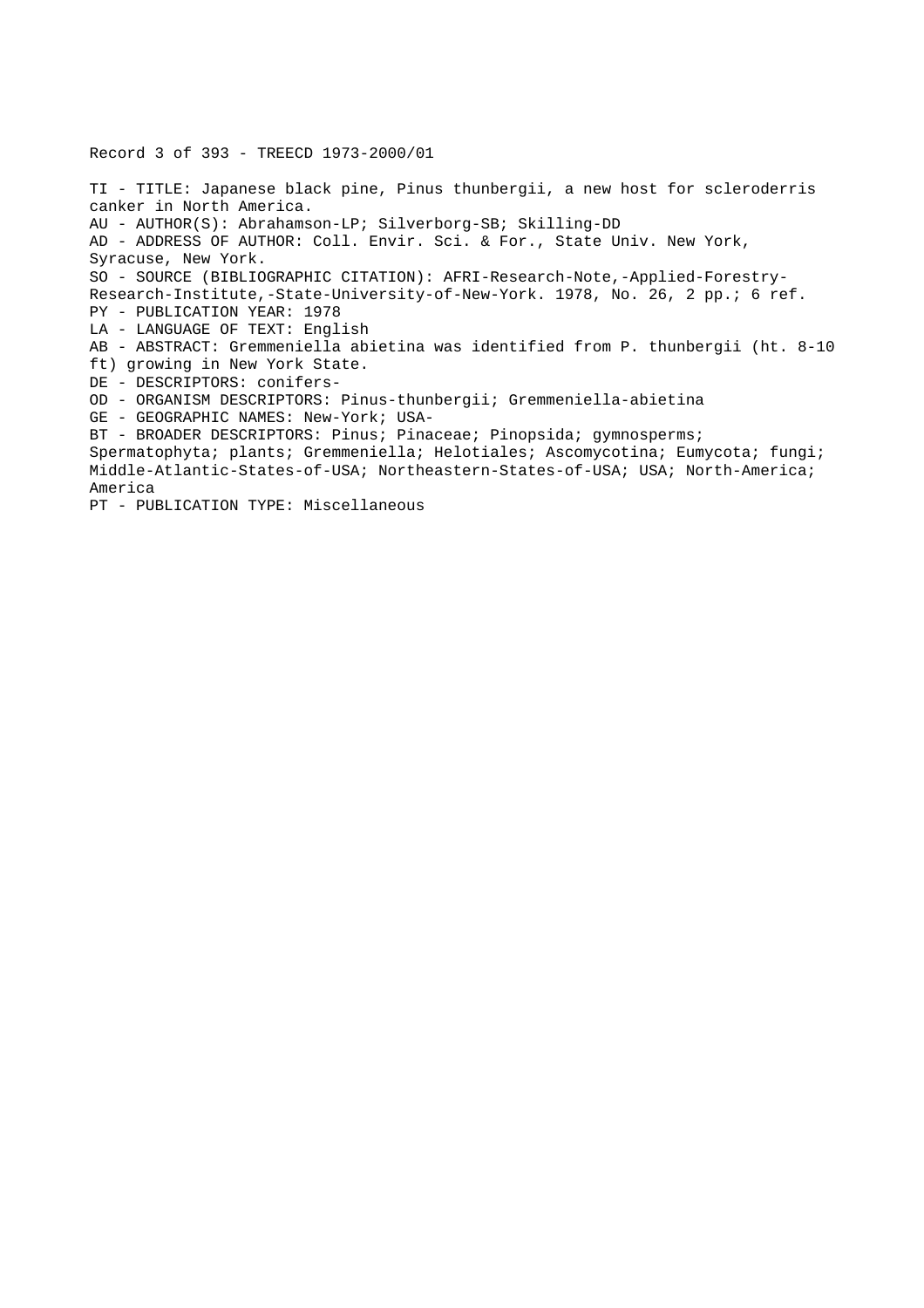Record 4 of 393 - TREECD 1973-2000/01

TI - TITLE: Gremmeniella-infected Pinus contorta as raw material in the production of kraft pulp. AU - AUTHOR(S): Ahlqvist-B; Karlman-M; Witzell-J AD - ADDRESS OF AUTHOR: MoDo Research and Development, S-981 80 Ornskoldsvik, Sweden. SO - SOURCE (BIBLIOGRAPHIC CITATION): European-Journal-of-Forest-Pathology. 1996, 26: 3, 113-121; 24 ref. PY - PUBLICATION YEAR: 1996 LA - LANGUAGE OF TEXT: English LS - LANGUAGE OF SUMMARIES: French, German AB - ABSTRACT: Pinus contorta logs with occluded cankers caused by the pathogen Gremmeniella abietina, as well as logs from unaffected trees were sampled from a 23-year-old plantation located at Ronnas, Savar, near Umea, Sweden, and compared in terms of the properties of paper made from the trees. Damaged wood gave kraft pulp with poor paper properties: it required a larger amount of beating energy and resulted in paper with a low tear strength, air permeability, tensile stiffness, burst strength, and poor light-scattering properties. However, small amounts of damaged wood mixed in with a large amount of healthy wood can pass almost unnoticed. The use of trees with a larger content of damaged wood will lead to serious pulp processing problems and give a pulp with poor paper properties. Thus, wood damaged by Gremmeniella should be sorted out and classed as low-grade raw material. DE - DESCRIPTORS: forest-trees; sulfate-pulping; production-; wood-properties; damage-; quality-; paper-; pulps-; plant-pathogens; plant-pathogenic-fungi; fungal-diseases; pulping-; plant-pathology OD - ORGANISM DESCRIPTORS: Gremmeniella-abietina; Pinus-contorta; fungi-GE - GEOGRAPHIC NAMES: Sweden-BT - BROADER DESCRIPTORS: Gremmeniella; Helotiales; Ascomycotina; Eumycota; fungi; Pinus; Pinaceae; Pinopsida; gymnosperms; Spermatophyta; plants; EFTA; Developed-Countries; European-Union-Countries; OECD-Countries; Scandinavia; Northern-Europe; Europe PT - PUBLICATION TYPE: Journal-article IS - INTERNATIONAL STANDARD SERIAL NUMBER: 0300-1237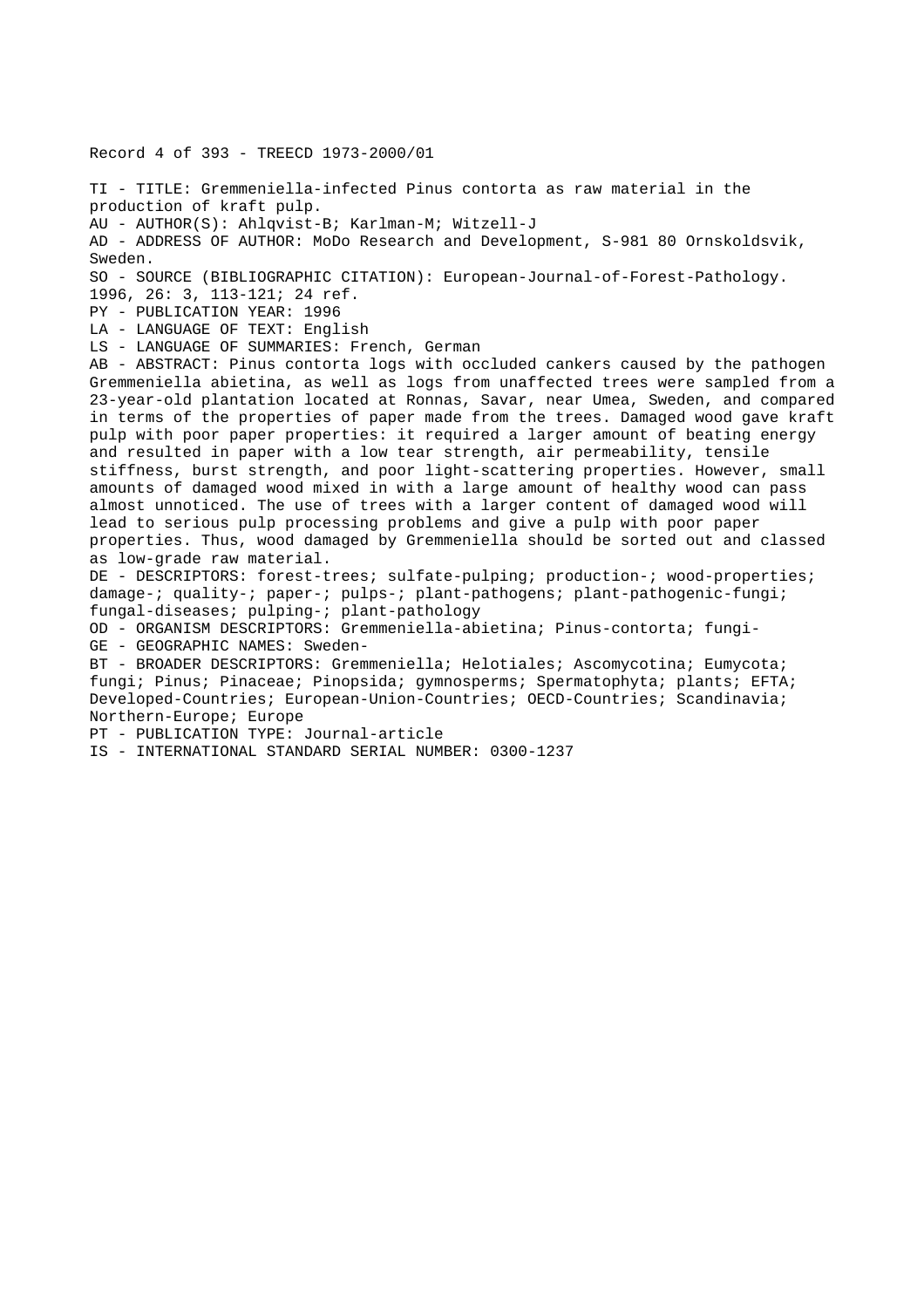Record 5 of 393 - TREECD 1973-2000/01 TI - TITLE: Susceptibility of four conifer species to Gremmeniella abietina. AU - AUTHOR(S): Aitken-EAB AD - ADDRESS OF AUTHOR: Forestry Department, Aberdeen University, Aberdeen, UK. SO - SOURCE (BIBLIOGRAPHIC CITATION): European-Journal-of-Forest-Pathology. 1993, 23: 3, 153-162; 21 ref. PY - PUBLICATION YEAR: 1993 LA - LANGUAGE OF TEXT: English LS - LANGUAGE OF SUMMARIES: French, German AB - ABSTRACT: The susceptibility of 11 British provenances of Pinus sylvestris and of 3 other conifer species (P. nigra, P. contorta and Picea abies) to G. abietina was tested in inoculation tests performed at 2 different times of year. Significant (P<0.05) differences in susceptibility were found among the Pinus sylvestris provenances, with a provenance originating from a native Scottish pinewood at Loch Maree showing the highest levels of disease. P. nigra subsp. laricio was the most susceptible species tested, although sporulation was greatest on P. sylvestris. Picea abies was also susceptible when inoculated later in the growing season (Aug., as opposed to Jun.). Infection in Pinus contorta was negligible. High levels of beta-phellandrene were tentatively linked with resistance among trees in a single stand of P. sylvestris. DE - DESCRIPTORS: susceptibility-; resistance-; genetic-variation; provenance-; fungal-diseases; conifers-; disease-resistance; plant-pathology; plantpathogenic-fungi OD - ORGANISM DESCRIPTORS: Pinus-sylvestris; Gremmeniella-abietina; Picea-abies; Pinus-contorta; Pinopsida-; Pinus-nigra; fungi-GE - GEOGRAPHIC NAMES: UK-BT - BROADER DESCRIPTORS: fungi; Pinus; Pinaceae; Pinopsida; gymnosperms; Spermatophyta; plants; Gremmeniella; Helotiales; Ascomycotina; Eumycota; Picea; British-Isles; Western-Europe; Europe

PT - PUBLICATION TYPE: Journal-article

IS - INTERNATIONAL STANDARD SERIAL NUMBER: 0300-1237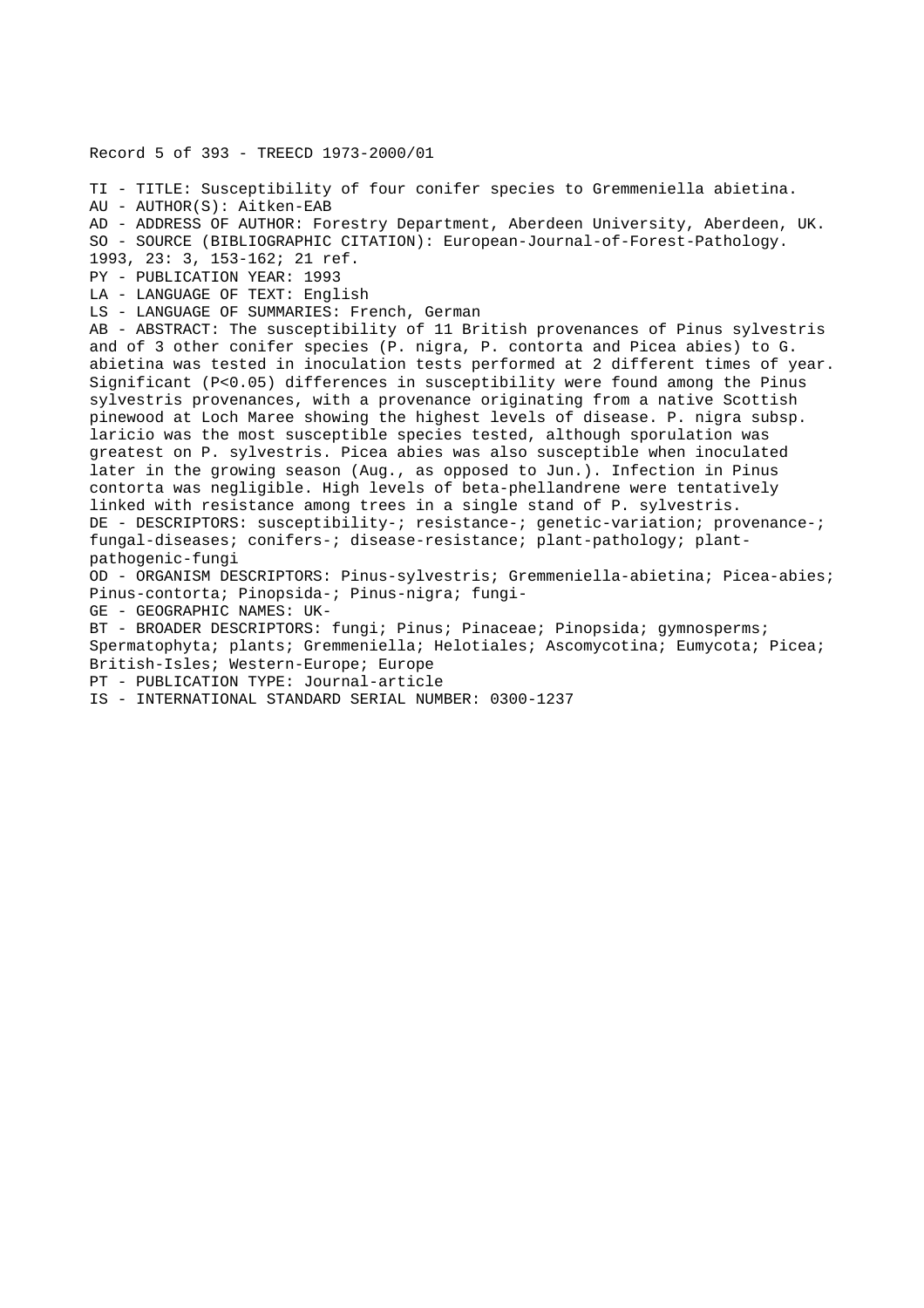```
TI - TITLE: A disk camera system for automatic recording of visual data: snow
depth in field plots.
AU - AUTHOR(S): Alberga-AH; Marosy-M; Tanner-CB; Upper-CD
AD - ADDRESS OF AUTHOR: Dep. Meteorol., Univ. Wisconsin, Madison, WI 53706, USA.
SO - SOURCE (BIBLIOGRAPHIC CITATION): Phytopathology. 1987, 77: 6, 927-929; 6
ref.
PY - PUBLICATION YEAR: 1987
LA - LANGUAGE OF TEXT: English
AB - ABSTRACT: A disc camera triggered by a timed signal provided an inexpensive
method of obtaining visual data at a remote site. The method was used to record
snow depth and duration in experimental plots of Pinus resinosa inoculated with
Gremmeniella abietina during the winters of 1984-1985 and 1985-1986. The system
can be adapted to accommodate any exposure interval > 1 s, with the time between
site visits limited by the number of exposures (15) available/film disc.
DE - DESCRIPTORS: Techniques-; recording-; snow-; Pines-; Photography-;
methodology-; forest-trees; conifers-; plant-pathology; plant-pathogenic-fungi
OD - ORGANISM DESCRIPTORS: Gremmeniella-abietina; fungi-; Pinus-
BT - BROADER DESCRIPTORS: trees; woody-plants; Spermatophyta; plants; fungi;
Gremmeniella; Helotiales; Ascomycotina; Eumycota; Pinaceae; Pinopsida;
gymnosperms
PT - PUBLICATION TYPE: Journal-article
```
IS - INTERNATIONAL STANDARD SERIAL NUMBER: 0031-949X

Record 6 of 393 - TREECD 1973-2000/01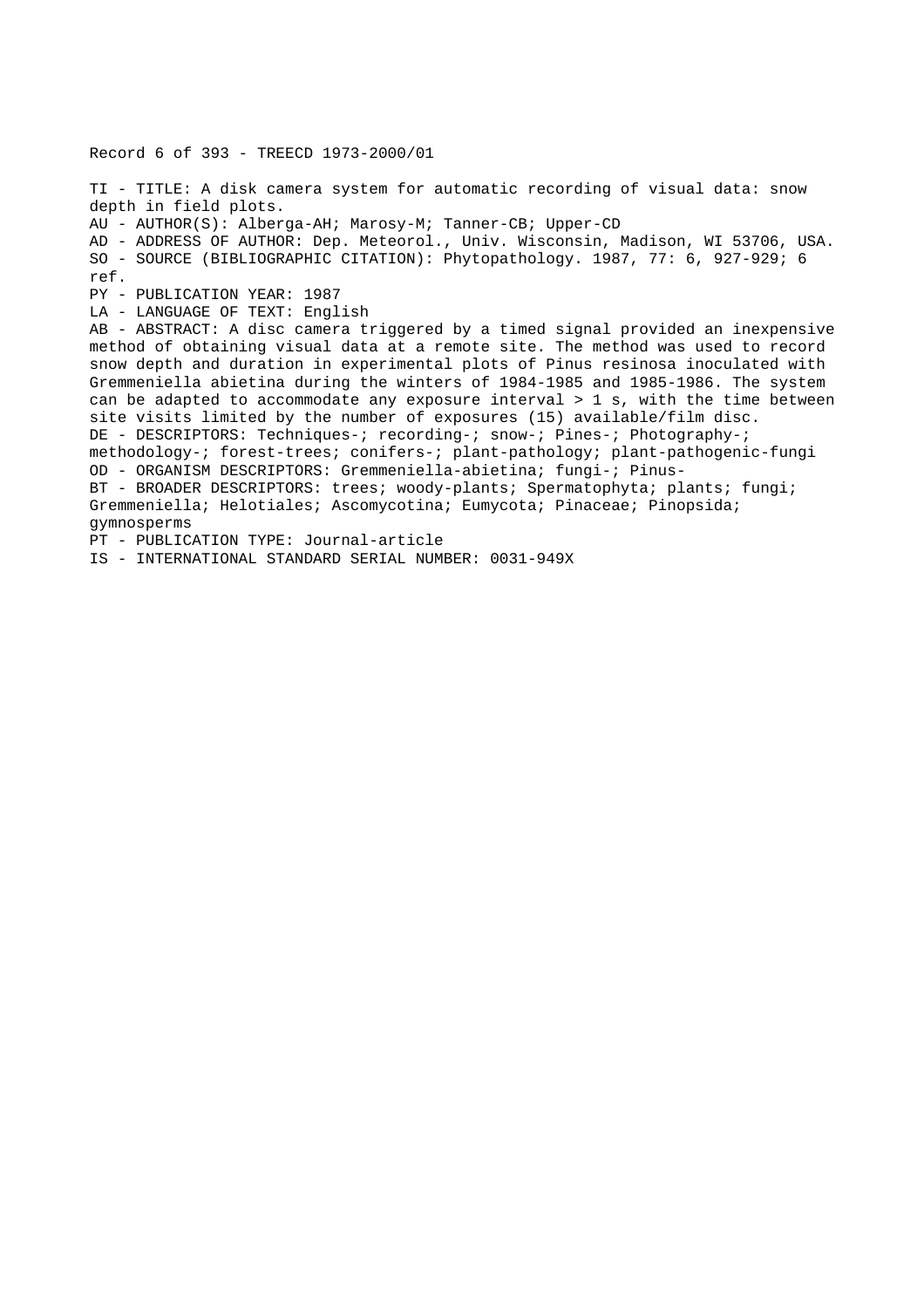#### Record 7 of 393 - TREECD 1973-2000/01

TI - TITLE: Forest health and forest damage. Forestry conference held at the Agricultural University, Umea on 30 November 1988. OT - ORIGINAL NON-ENGLISH TITLE: Skogstillstand och skogsskador. Skogskonferens 30 November, 1988, Lantbruksuniversitet, Umea. AU - AUTHOR(S): Andersson-F (Convenor); Soderberg-U; Lundmark-JE; Ehnstrom-B; Barklund-P; Hallgren-JE; Christersson-L; Larsson-S; Karlmann-M; Lindroth-A; Eriksson-H; Nilsson-SI; Persson-T; Paustian-K; Fircks-H-von; Von-Fircks-H AD - ADDRESS OF AUTHOR: Institutionen for Ekologi och Miljovard, Sveriges Lantbruksuniversitet, Uppsala, Sweden. SO - SOURCE (BIBLIOGRAPHIC CITATION): Skogsfakta:-Konferens. 1989, No. 12, 97 pp.; many ref. PB - PUBLISHER INFORMATION: Sveriges Lantbruksuniversitet, Skogsvetenskapliga Fakulteten; Uppsala; Sweden PY - PUBLICATION YEAR: 1989 LA - LANGUAGE OF TEXT: Swedish AB - ABSTRACT: Thirteen papers from this conference are presented in 3 sections. The first section contains 4 papers on (i) tree health and foliage density as used in the Swedish State survey (Soderberg, U.), (ii) soil conditions in relation to stand development, treatment and environmental influences (Lundmark, J. E.; 4 ref.), (iii) insect damage and air pollution (Ehnstrom, B.; 10 ref.), (iv) fungal diseases of spruce [Picea] and pine [Pinus] (Barklund, P.; 16 ref.). The second section deals with the concept of 'stress ecology' and includes papers on (i) stress and vitality (Hallgren, J. E.; 6 ref.), (ii) frost as a stress factor (Christersson, L.; Fircks, H. von; 21 ref.), (iii) predisposing factors for insect pest attacks in stressed trees (Larsson, S.; 5 ref.), (iv) Gremeniella abietina (Karlman, M.; 4 ref.), (v) forest water relations (Lindroth, A.), (vi) relation between foliage density and increment for spruce in S. Sweden (Eriksson, H.; 5 ref.), and (vii) soil acidification (Nilsson, S. I.; 23 ref.). The last section contains 2 papers on (i) whether liming can compensate for soil acidification (Persson, T.; 14 ref.), and (ii) a computer model (biological, chemical and hydrological processes) of the long-term consequences of acid precipitation on forest health (Paustian, K.; 17 ref.). DE - DESCRIPTORS: foliage-; leaves-; stand-development; insect-pests; fungaldiseases; plant-diseases; plant-pathogenic-fungi; plant-pathogens; airpollution; acid-deposition; simulation-models; simulation-; forest-trees; density-; damage-; forest-pests; frost-; plant-water-relations; forests-; increment-; soil-acidity; soil-pH; lime-; pines-; forest-health OD - ORGANISM DESCRIPTORS: Gremmeniella-abietina; Picea-; Pinus-GE - GEOGRAPHIC NAMES: Sweden-BT - BROADER DESCRIPTORS: insects; arthropods; invertebrates; animals; arthropod-pests; pests; fungi; plant-pathogens; pathogens; trees; woody-plants; Spermatophyta; plants; Gremmeniella; Helotiales; Ascomycotina; Eumycota; Pinaceae; Pinopsida; gymnosperms; EFTA; Developed-Countries; OECD-Countries; Scandinavia; Northern-Europe; Europe PT - PUBLICATION TYPE: Conference-proceedings IS - INTERNATIONAL STANDARD SERIAL NUMBER: 0282-7360

IB - INTERNATIONAL STANDARD BOOK NUMBER: 91-576-3865-9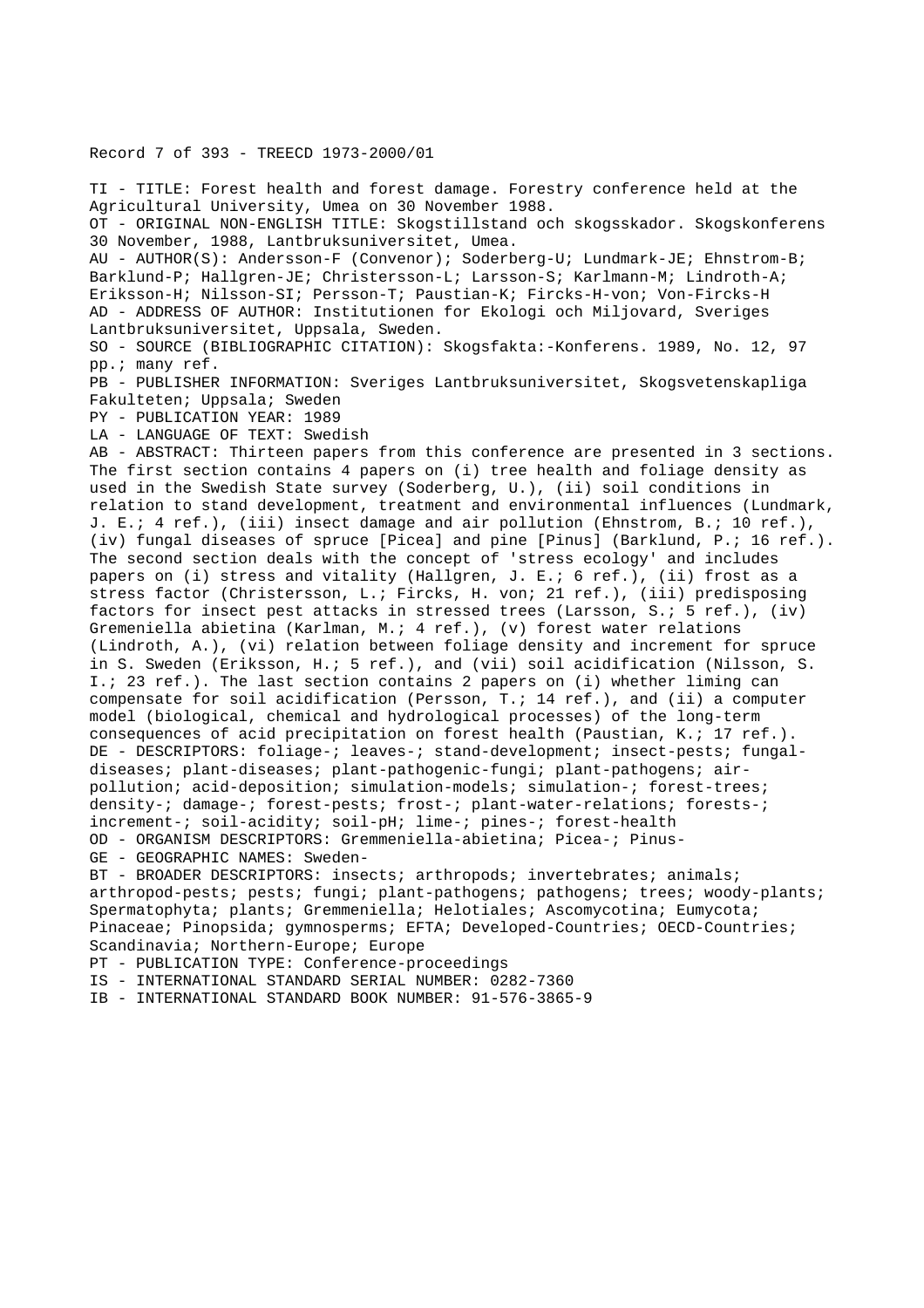Record 8 of 393 - TREECD 1973-2000/01 TI - TITLE: Pests on lodgepole pine (Pinus contorta) in Finland. AU - AUTHOR(S): Annila-E; Heliovaara-K; Puukko-K; Rousi-M AD - ADDRESS OF AUTHOR: Finnish For. Res. Inst., Unioninkatu 40A, 00170 Helsinki 17, Finland. SO - SOURCE (BIBLIOGRAPHIC CITATION): Communicationes-Instituti-Forestalis-Fenniae. 1983, No. 115, 27pp.; 32 ref. PY - PUBLICATION YEAR: 1983 LA - LANGUAGE OF TEXT: English LS - LANGUAGE OF SUMMARIES: Finnish AB - ABSTRACT: In a survey carried out at 31 localities over 3 successive years, Hylobius spp., Gremmeniella abietina and Phacidium infestans were the main pests on seedlings, voles and moose on young trees, and Neodiprion sertifer on older trees. DE - DESCRIPTORS: insect-pests; fungal-diseases; wildlife-; damage-; Foresttrees; Surveys-; trees-; conifers-; agricultural-entomology OD - ORGANISM DESCRIPTORS: Pinus-contorta; Hylobius-; Neodiprion-; Gremmeniellaabietina; Phacidium-infestans; Neodiprion-sertifer; Voles-; Alces-alces; Alces-; Microtus-; Coleoptera-; Curculionidae-; Hymenoptera-; Diprionidae-; arthropods-GE - GEOGRAPHIC NAMES: Finland-BT - BROADER DESCRIPTORS: arthropod-pests; pests; animals; arthropods; invertebrates; insects; trees; woody-plants; Spermatophyta; plants; Pinus; Pinaceae; Pinopsida; gymnosperms; Curculionidae; Coleoptera; Diprionidae; Hymenoptera; Gremmeniella; Helotiales; Ascomycotina; Eumycota; fungi; Phacidium; Neodiprion; Microtinae; Muridae; rodents; mammals; vertebrates; Chordata; Alces; Cervidae; ruminants; Artiodactyla; ungulates; Scandinavia; Northern-Europe; Europe PT - PUBLICATION TYPE: Miscellaneous IS - INTERNATIONAL STANDARD SERIAL NUMBER: 0358-9609

IB - INTERNATIONAL STANDARD BOOK NUMBER: 951-40-0621-6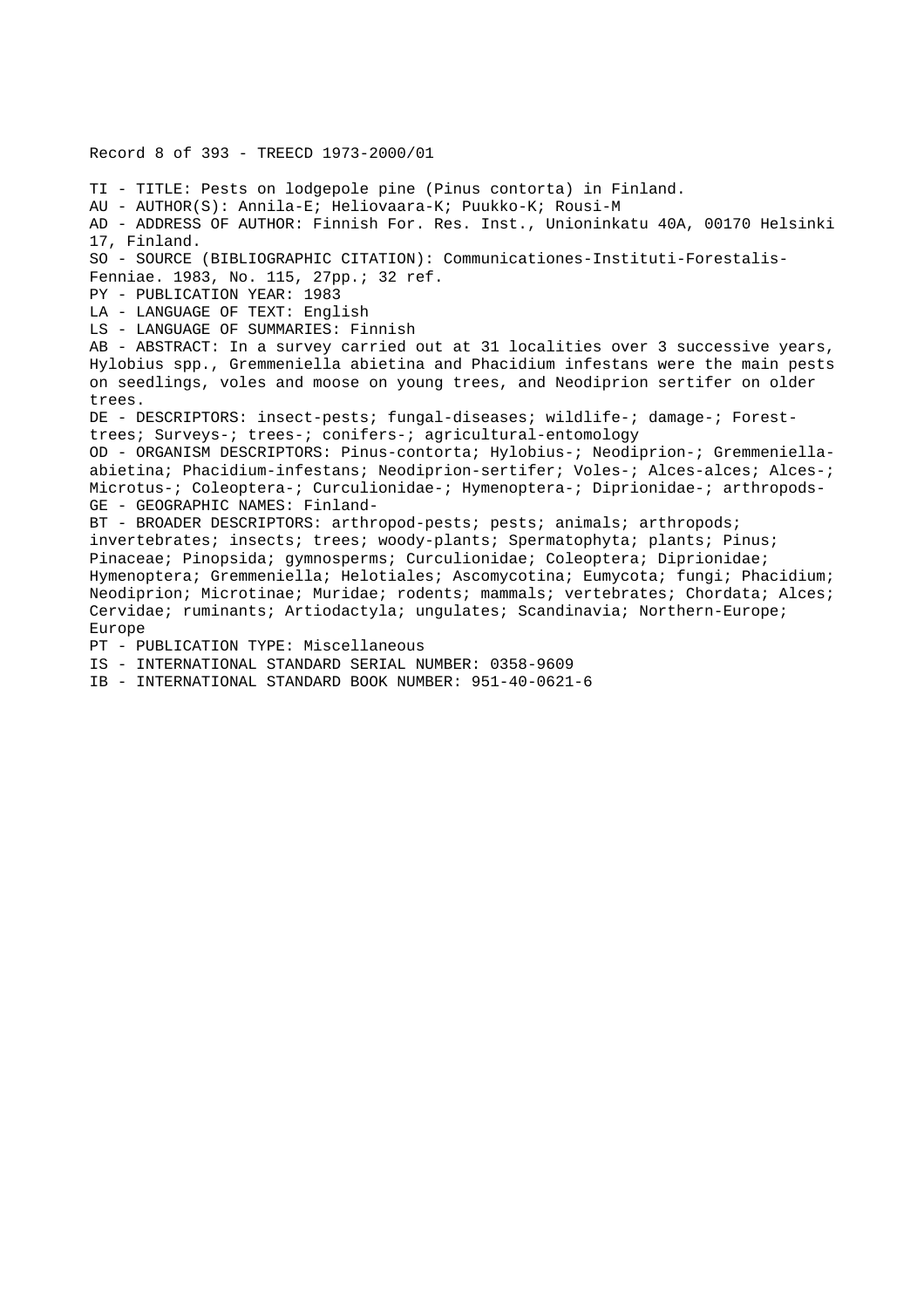Record 9 of 393 - TREECD 1973-2000/01

TI - TITLE: Evaluation of promoting factors of Scleroderris [Gremmeniella abietina] canker, and the prediction of its damage on todo-fir (Abies sachalinensis Masters) in Hokkaido. AU - AUTHOR(S): Asai-T AD - ADDRESS OF AUTHOR: Hokkaido Forestry Research Institute, Bibai, Hokkaido 079-01, Japan. SO - SOURCE (BIBLIOGRAPHIC CITATION): Bulletin-of-the-Hokkaido-Forestry-Research-Institute. 1989, No. 27, 1-48; 77 ref. PY - PUBLICATION YEAR: 1989 LA - LANGUAGE OF TEXT: Japanese DE - DESCRIPTORS: Conifers-; Cankers-; distribution-; damage-; plant-pathology; plant-pathogenic-fungi OD - ORGANISM DESCRIPTORS: Abies-sachalinensis; Gremmeniella-abietina; fungi-GE - GEOGRAPHIC NAMES: Japan-; Hokkaido-BT - BROADER DESCRIPTORS: fungi; Abies; Pinaceae; Pinopsida; gymnosperms; Spermatophyta; plants; Gremmeniella; Helotiales; Ascomycotina; Eumycota; East-Asia; Asia; Japan PT - PUBLICATION TYPE: Journal-article IS - INTERNATIONAL STANDARD SERIAL NUMBER: 0910-3945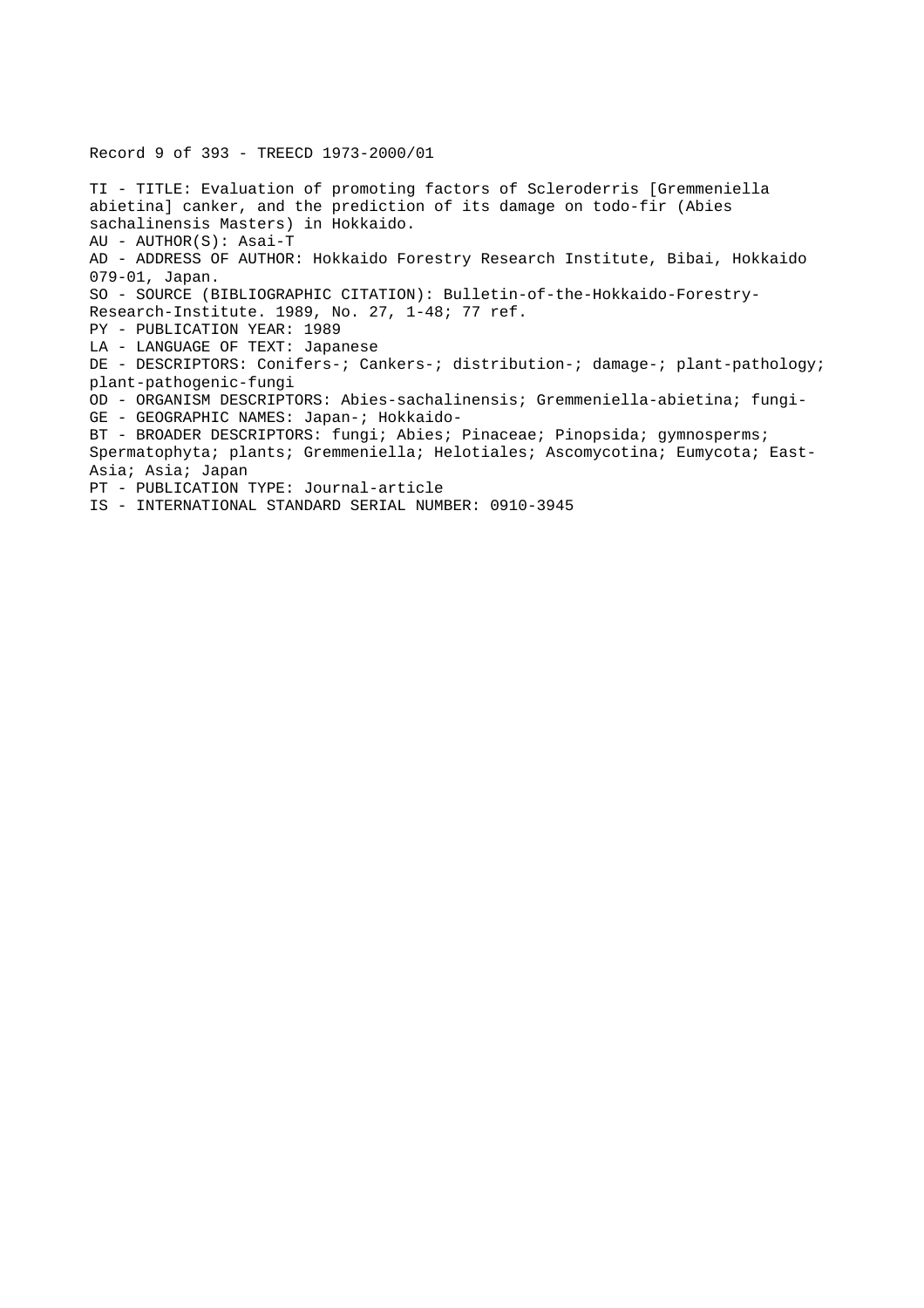Record 10 of 393 - TREECD 1973-2000/01 TI - TITLE: Prediction method of the damage by Scleroderris [Gremmeniella abietina] canker on todo-fir in Hokkaido. AU - AUTHOR(S): Asai-T AD - ADDRESS OF AUTHOR: Hokkaido For. Exp. Sta., Bibai, Hokkaido 079-01, Japan. SO - SOURCE (BIBLIOGRAPHIC CITATION): Bulletin-of-the-Hokkaido-Forest-Experiment-Station. 1986, No. 24, 1-12; En captions and tables; 16 ref. PY - PUBLICATION YEAR: 1986 LA - LANGUAGE OF TEXT: Japanese LS - LANGUAGE OF SUMMARIES: English AB - ABSTRACT: Degree of damage, tree ht., and age and ht. at first damage were recorded in 1984 and 1985 in Abies sachalinensis stands planted in 1976 and 1977. Analysis showed that tree ht. at first damage was the most suitable variable for predicting future damage. The relation between tree ht. at first damage and the ratio of heavily damaged to total trees changed with time and distance from shelter trees. This was used to construct a transition model predicting changes in the degree of damage which fitted actual data well. A method is suggested for predicting the number of heavily damaged trees. DE - DESCRIPTORS: Cankers-; damage-; simulation-; models-; Techniques-; foresttrees; conifers-; plant-pathology; plant-pathogenic-fungi OD - ORGANISM DESCRIPTORS: Abies-sachalinensis; Gremmeniella-abietina; fungi-GE - GEOGRAPHIC NAMES: Japan-; Hokkaido-BT - BROADER DESCRIPTORS: trees; woody-plants; Spermatophyta; plants; fungi; Abies; Pinaceae; Pinopsida; gymnosperms; Gremmeniella; Helotiales; Ascomycotina; Eumycota; East-Asia; Asia; Japan PT - PUBLICATION TYPE: Journal-article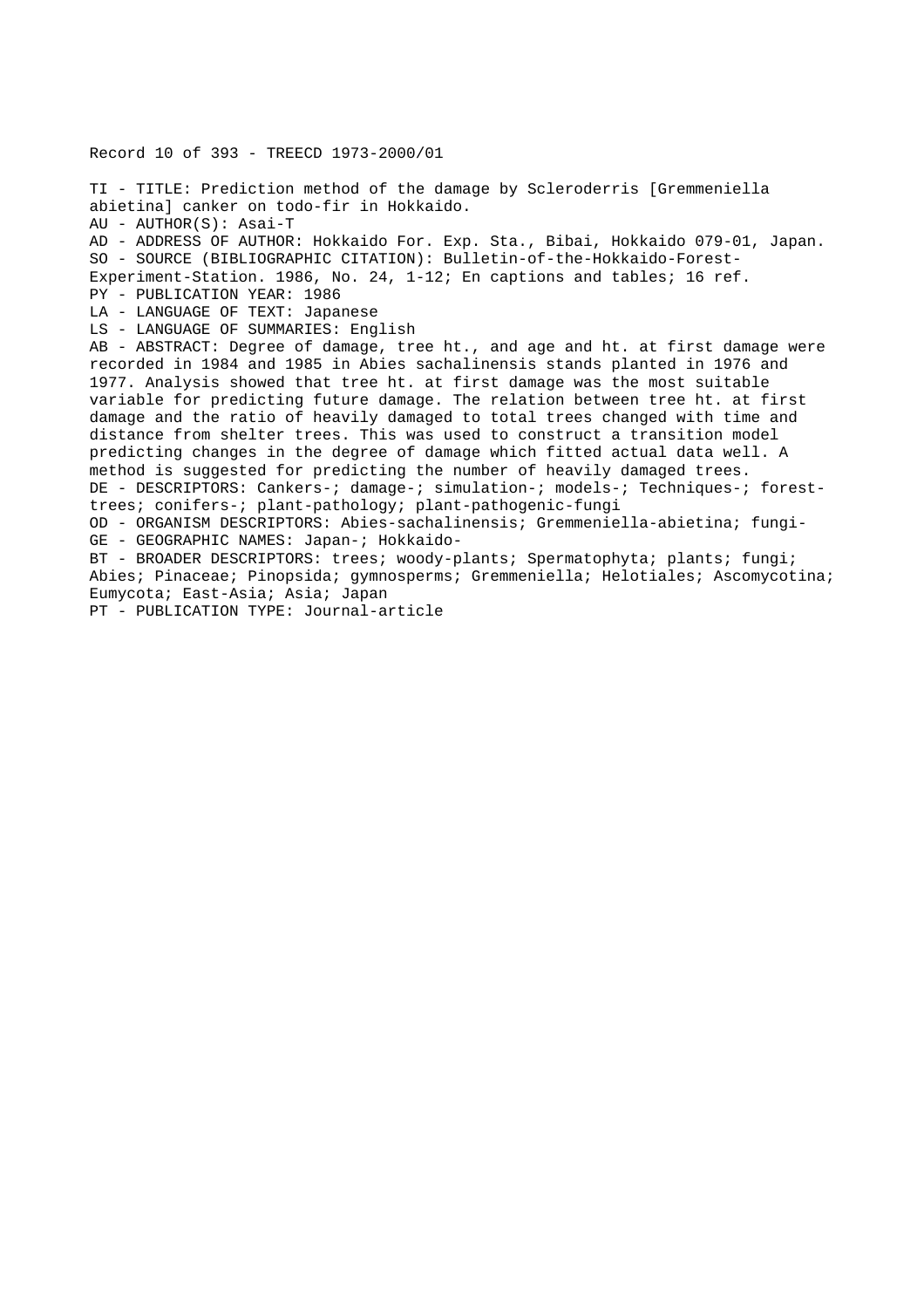TI - TITLE: Sclerodin and related compounds from a plant disease causing fungus. Scleroderris yellow. AU - AUTHOR(S): Ayer-WA; Kamada-M; Ma-YT AD - ADDRESS OF AUTHOR: Department of Chemistry, University of Alberta, Edmonton, Alta T6G 2G2, Canada. SO - SOURCE (BIBLIOGRAPHIC CITATION): Canadian-Journal-of-Chemistry. 1989, 67: 12, 2089-2094; 12 ref. PY - PUBLICATION YEAR: 1989 LA - LANGUAGE OF TEXT: English AB - ABSTRACT: The metabolites of Sirococcus strobilinus [S. conigenus] from conifers with S. blight were studied. The metabolites were similar to those isolated from Gremmeniella abietina, the causal organism of Scleroderris canker of pine. Sclerodin, scleroderolide, Scleroderris blue, lactone, trypethelone, scleroquinone and Scleroderris yellow were isolated. Optical purity of the metabolites may be a function of the culture medium employed. Scleroderolide strongly inhibited the germination of lettuce seeds. Additional metabolites were isolated from the cultures. DE - DESCRIPTORS: metabolites-; Lettuces-; germination-; forest-trees; conifers- ; plant-pathology; plant-pathogenic-fungi OD - ORGANISM DESCRIPTORS: Pinopsida-; Sirococcus-conigenus; fungi-; Lactucasativa BT - BROADER DESCRIPTORS: trees; woody-plants; Spermatophyta; plants; fungi; gymnosperms; Sirococcus; Deuteromycotina; Eumycota; Lactuca; Asteraceae; Asterales; dicotyledons; angiosperms PT - PUBLICATION TYPE: Journal-article IS - INTERNATIONAL STANDARD SERIAL NUMBER: 0008-4042

Record 11 of 393 - TREECD 1973-2000/01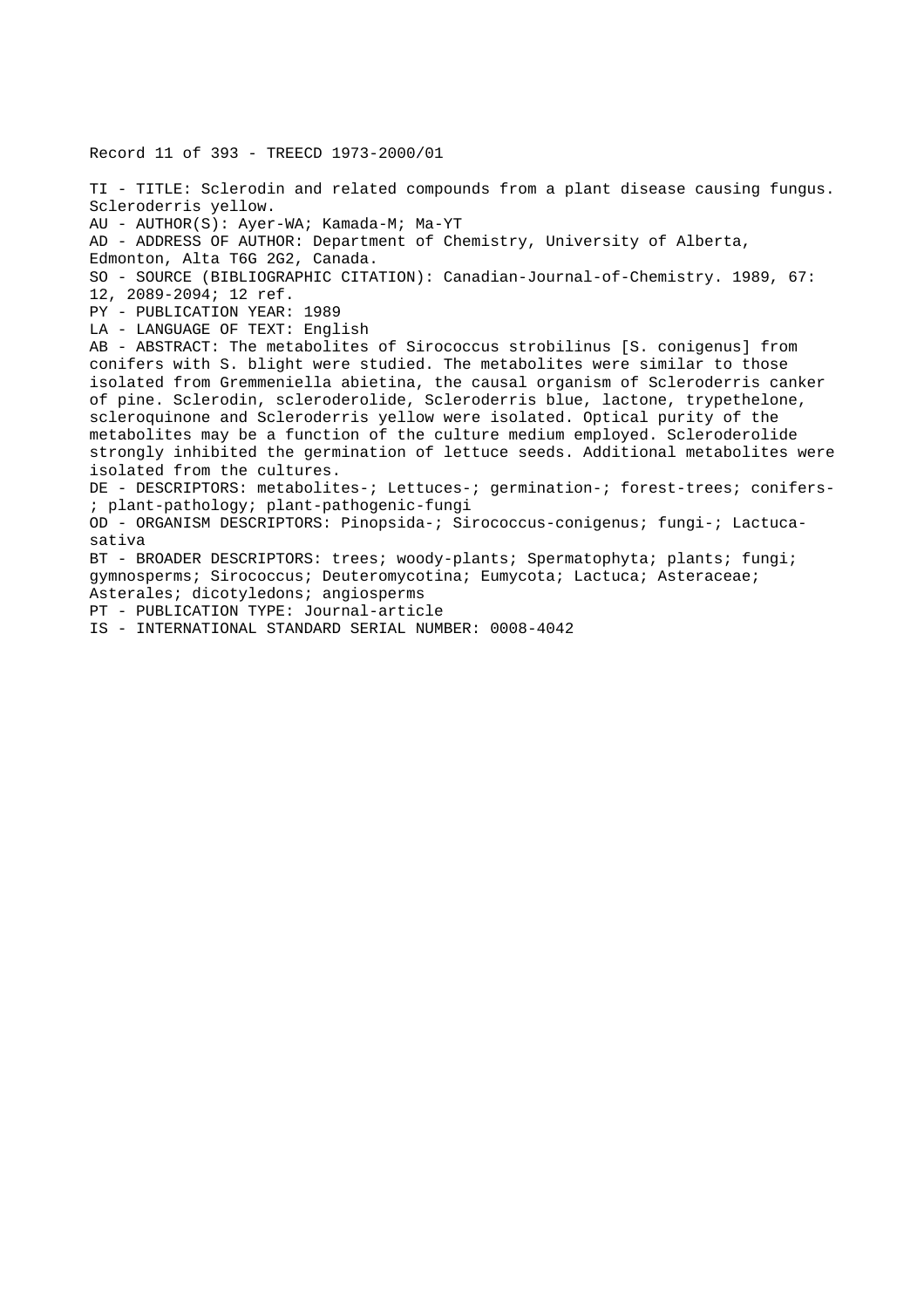## Record 12 of 393 - TREECD 1973-2000/01

TI - TITLE: Diffusion and damages caused by Brunchorstia pinea [Gremmeniella abietina] (Karst.) Hohn. on natural and artificial conifer populations in Italy. AU - AUTHOR(S): Barbacovi-A; Capretti-P; Moriondo-F SO - SOURCE (BIBLIOGRAPHIC CITATION): Translation,-Environment-Canada. 1979, No. OOENV TR-1863, 55pp.; Transl. from Annali, Accademia Italiana di Scienze Forestali (1979) 28, 123-161. Limited distribution; 75 ref. PY - PUBLICATION YEAR: 1979 LA - LANGUAGE OF TEXT: English DE - DESCRIPTORS: dieback-; conifers-; pines-OD - ORGANISM DESCRIPTORS: Gremmeniella-abietina; Pinus-cembra; Pinus-pinea; Pinus-nigra; Pinus-sylvestris; Pinus-GE - GEOGRAPHIC NAMES: Italy-BT - BROADER DESCRIPTORS: Gremmeniella; Helotiales; Ascomycotina; Eumycota; fungi; Pinus; Pinaceae; Pinopsida; gymnosperms; Spermatophyta; plants; Southern-Europe; Europe; Mediterranean-Region PT - PUBLICATION TYPE: Miscellaneous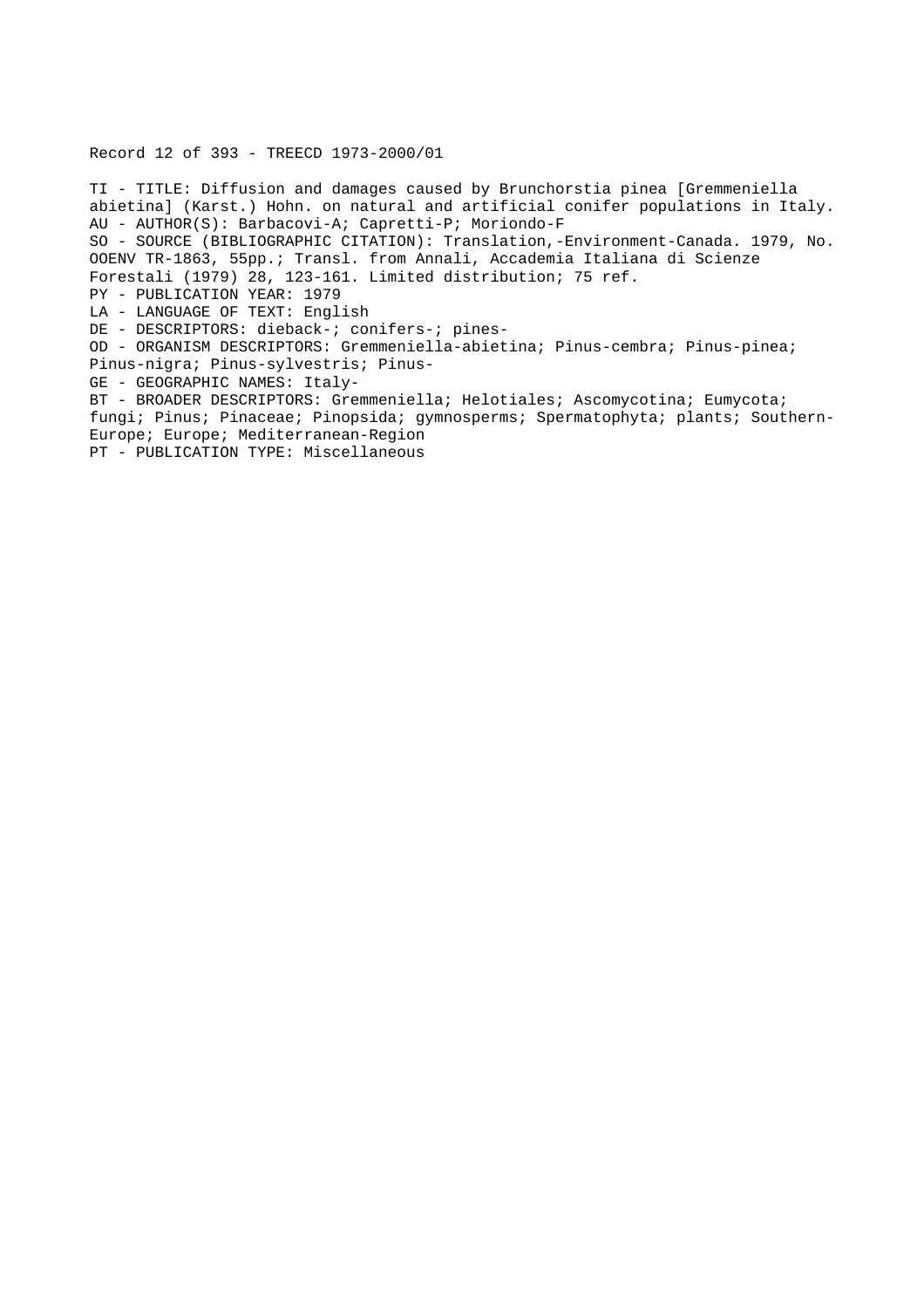### Record 13 of 393 - TREECD 1973-2000/01

TI - TITLE: Distribution and damage caused by Brunchorstia pinea in natural stands and plantations of conifers in Italy. OT - ORIGINAL NON-ENGLISH TITLE: Diffusione e danni di Brunchorstia pinea (Karst.) Hohn. su popolamenti naturali e artificiali di conifere in Italia. AU - AUTHOR(S): Barbacovi-A; Capretti-P; Moriondo-F SO - SOURCE (BIBLIOGRAPHIC CITATION): Annali,-Accademia-Italiana-di-Scienze-Forestali. 1979, 28: 123-161; 75 ref. PY - PUBLICATION YEAR: 1979 LA - LANGUAGE OF TEXT: Italian LS - LANGUAGE OF SUMMARIES: English AB - ABSTRACT: Conifer dieback caused by B. pinea [Gremmeniella abietina] has been recorded sporadically in the central Alps in natural forests of Pinus cembra and P. sylvestris. It is endemic in the P. pinea plantations of the Paduan delta and along the Adriatic coast in Romagna, where there are frequent outbreaks following particularly cold winters and springs and heavy rainfall. In the northern Apennines the disease occurs particularly on P. nigra in wet, shaded sites and in dense plantations. The disease causes damage where pines are planted on unsuitable sites, particularly with regard to light and min. temp. requirements. Susceptibility of shoots to G. abietina is increased in dense plantations and where southern species such as P. pinea are planted in areas with cold winters. Only the conidial stage of the disease occurs in Italy. DE - DESCRIPTORS: dieback-; conifers-; pines-OD - ORGANISM DESCRIPTORS: Gremmeniella-abietina; Pinus-cembra; Pinus-pinea; Pinus-nigra; Pinus-sylvestris; Pinus-GE - GEOGRAPHIC NAMES: Italy-BT - BROADER DESCRIPTORS: Gremmeniella; Helotiales; Ascomycotina; Eumycota; fungi; Pinus; Pinaceae; Pinopsida; gymnosperms; Spermatophyta; plants; Southern-

Europe; Europe; Mediterranean-Region

PT - PUBLICATION TYPE: Journal-article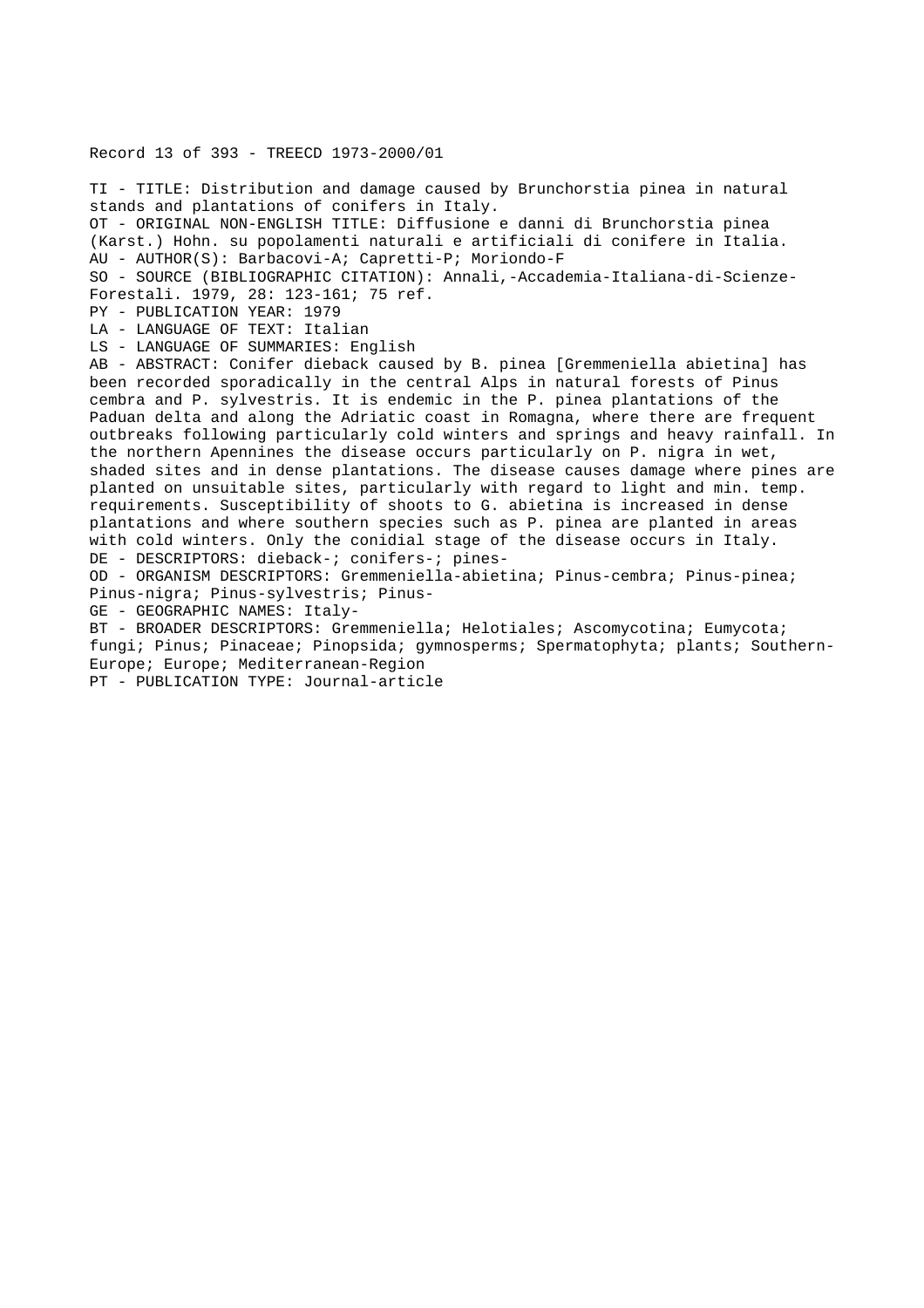Record 14 of 393 - TREECD 1973-2000/01

TI - TITLE: Occurrence of and interaction between Gremmeniella abietina and endophytic fungi in two conifers.

AU - AUTHOR(S): Barklund-P

AD - ADDRESS OF AUTHOR: Department of Forest Mycology and Pathology, Swedish University of Agricultural Sciences, Uppsala, Sweden.

SO - SOURCE (BIBLIOGRAPHIC CITATION): 1989, 61 + 69 pp.; 9 pp. of ref.

PB - PUBLISHER INFORMATION: Swedish University of Agricultural Sciences, Uppsala PY - PUBLICATION YEAR: 1989

LA - LANGUAGE OF TEXT: English

AB - ABSTRACT: The literature is reviewed regarding Gremmeniella abietina, its taxonomy, distribution, biology and how environmental conditions influence its development. Three types of disease caused by G. abietina have been distinguished in Sweden, viz. (1) seedling mortality in nurseries and plantations, (2) perennial cankers, and (3) shoot dieback. A summary and discussion of original studies of G. abietina infection in Pinus sylvestris and Picea abies, and of interactions with endophytic fungi in S. Sweden, is included. Conidia of G. abietina infected and caused disease symptoms in annual shoots of Pinus sylvestris and Picea abies. In shoots of P. abies, the infection remained largely latent, with only a few seedlings showing symptoms. Symptoms were usually expressed during the first growing season after establishment of the infection, but longer latent periods were common. Both tree species also contained an endophytic microflora in their tissues. This was more prevalent in P. abies and so studies were focused on the endophytic flora of this species. Most of these endophytes were tissue specific. Lophodermium piceae was the predominant endophyte in the needle laminae; it did not appear to be pathogenic. Branch tips of P. abies contained an endophytic flora within the phellem, phloem and xylem. These species were split into two groups: the bark fungi (mostly inhabiting the older phloem) and the apical endophytes (found mainly in the tissues of the youngest internodes). As a latent pathogen, G. abietina showed the characteristics of an apical endophyte. L. piceae and the apical endophytes were uncommon in a stand severely infested with G. abietina. Acid mist treatments reduced the microflora: this promoted G. abietina conidia germination and initial spread of mycelium. The natural endophytic fungi appeared to offer some protection in Picea abies, but in Pinus sylvestris no such protection was apparent. Intact, endophyte-free seedlings exhibited an active defence against the pathogen. The full texts of five papers authored or co-authored by P. Barklund are also given.

DE - DESCRIPTORS: Conifers-; Fungal-diseases; biology-; resistance-; diseases-OD - ORGANISM DESCRIPTORS: Gremmeniella-abietina; Fungi-; Picea-abies; Pinus-

sylvestris; Gremmeniella-

GE - GEOGRAPHIC NAMES: Sweden-

BT - BROADER DESCRIPTORS: Gremmeniella; Helotiales; Ascomycotina; Eumycota; fungi; Picea; Pinaceae; Pinopsida; gymnosperms; Spermatophyta; plants; Pinus; Scandinavia; Northern-Europe; Europe; Lophodermium; Rhytismatales PT - PUBLICATION TYPE: Thesis

IB - INTERNATIONAL STANDARD BOOK NUMBER: 91-576-3706-7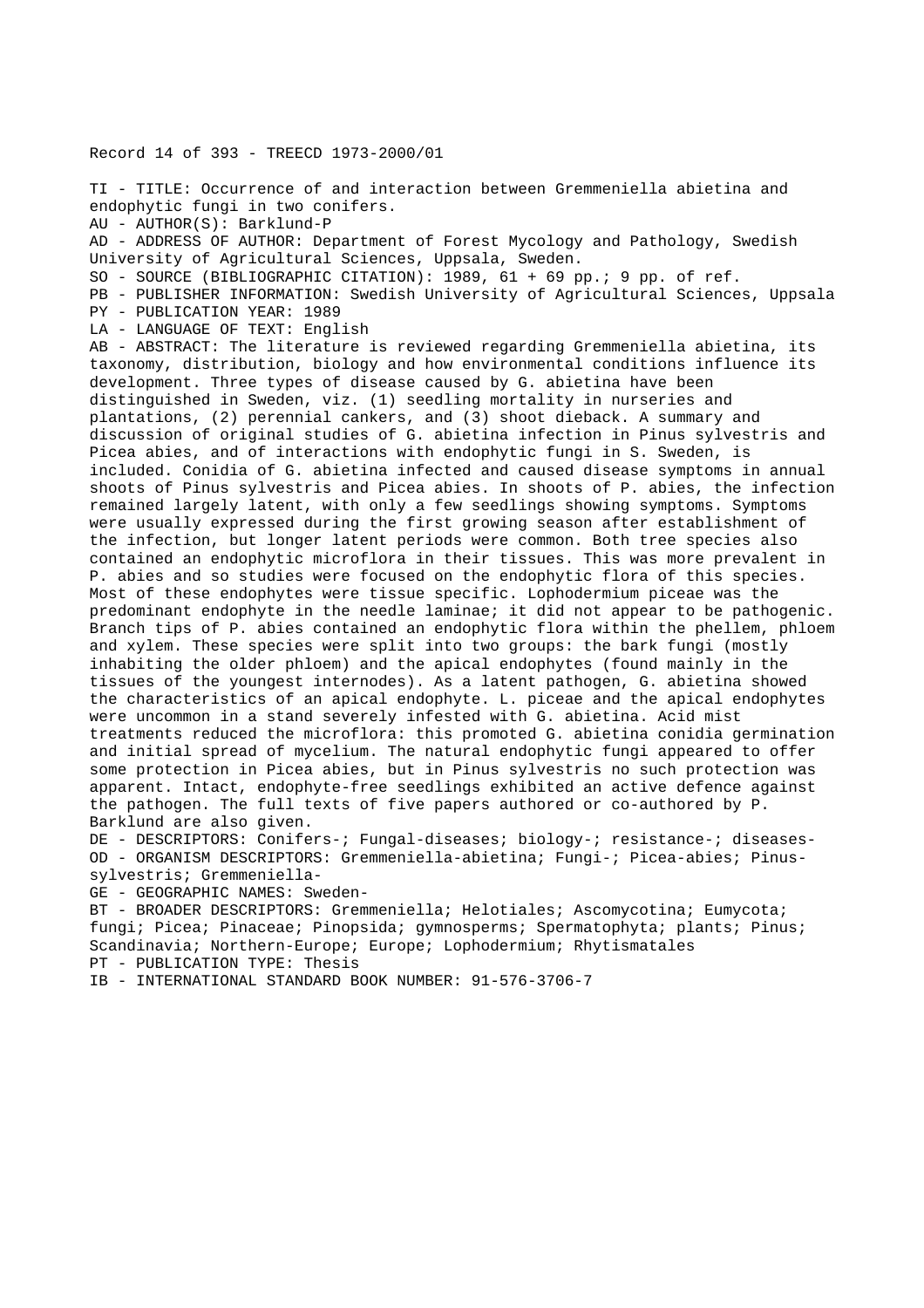Record 15 of 393 - TREECD 1973-2000/01

TI - TITLE: Shoot diseases of conifers: proceedings of an International Symposium Garpenberg, Sweden, 10-15 June 1991. AU - AUTHOR(S): Barklund-P (ed.); Livsey-S (ed.); Karlman-M (ed.); Stephan-R AD - ADDRESS OF AUTHOR: Department of Forest Mycology and Pathology, Swedish University of Agricultural Sciences, Box 7026, 75007 Uppsala, Sweden. SO - SOURCE (BIBLIOGRAPHIC CITATION): 1993, 175 pp.; many ref. PB - PUBLISHER INFORMATION: Department of Forest Mycology and Pathology, Swedish University of Agricultural Sciences; Uppsala; Sweden PY - PUBLICATION YEAR: 1993 LA - LANGUAGE OF TEXT: English AB - ABSTRACT: This publication contains 26 papers presented at this meeting of IUFRO Working Party S2.06.02 (Canker and shoot blight of conifers). Most of the papers deal with the biology, distribution and control of Gremmeniella abietina on pine (Pinus spp.), spruce (Picea spp.), fir (Abies spp.) and larch (Larix spp.) in Europe and North America. Other papers deal with Lachnellula pini on Scots pine (Pinus sylvestris), twig dieback on Scots pine caused by Cenangium ferruginosum, blights on shoots of conifers in Bulgaria, Encoeliopsis laricina on larch in Japan, and a review of Tryblidiopsis pinastri. DE - DESCRIPTORS: forest-trees; plant-pathogens; plant-pathogenic-fungi; plantdiseases; fungal-diseases; diseases-; plant-pathology OD - ORGANISM DESCRIPTORS: Lachnellula-; Helotiales-; Rhytismatales-; Gremmeniella-abietina; pinopsida-; Pinus-sylvestris; Picea-; Abies-; Larix-; fungi-GE - GEOGRAPHIC NAMES: Europe-; North-America; Japan-BT - BROADER DESCRIPTORS: Helotiales; Ascomycotina; Eumycota; fungi; Gremmeniella; gymnosperms; Spermatophyta; plants; Pinus; Pinaceae; Pinopsida; America; East-Asia; Asia; Developed-Countries; OECD-Countries PT - PUBLICATION TYPE: Conference-proceedings

IB - INTERNATIONAL STANDARD BOOK NUMBER: 91-576-4730-5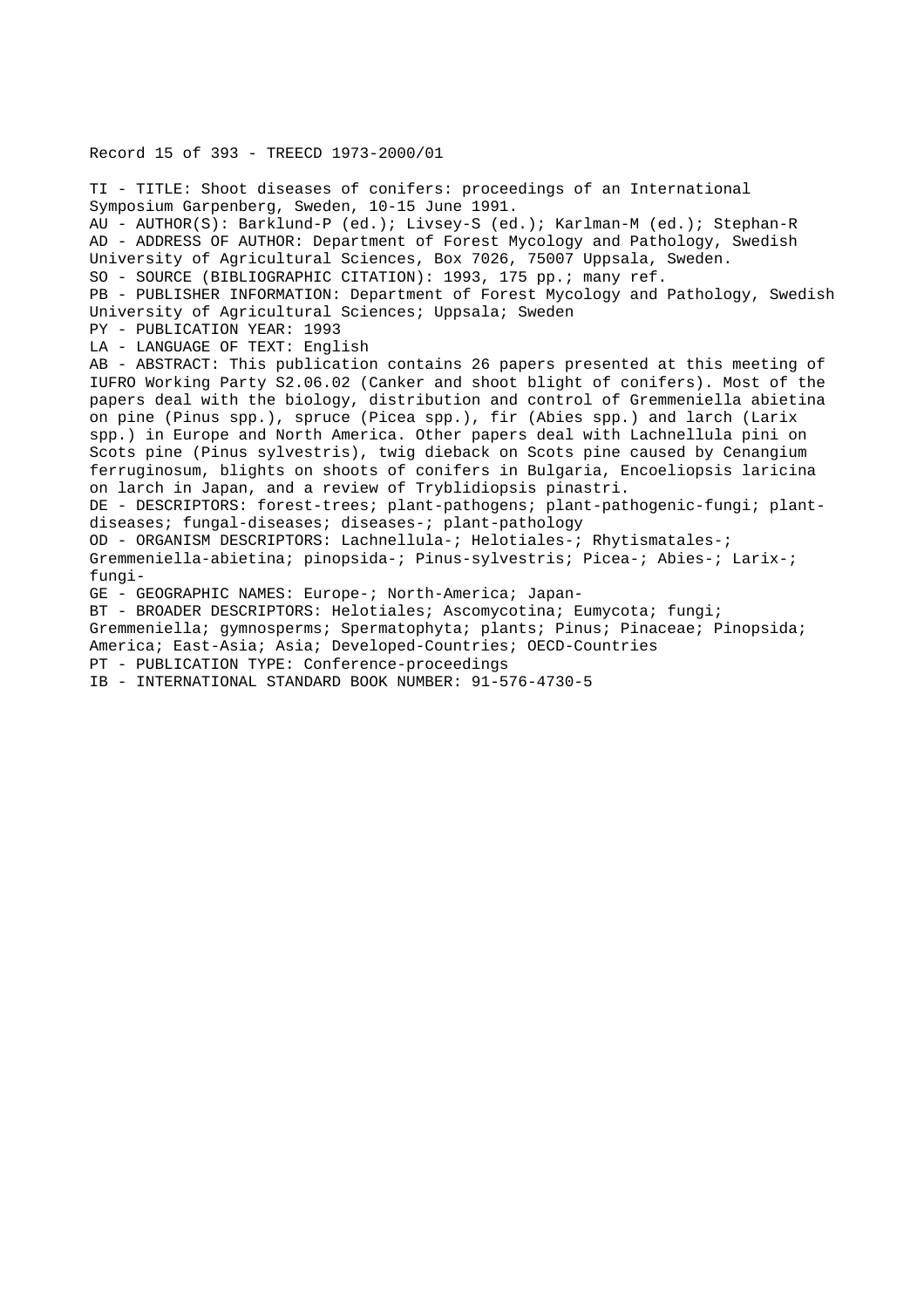Record 16 of 393 - TREECD 1973-2000/01 TI - TITLE: Sub-top dying, a disorder of Picea abies of the dieback type. OT - ORIGINAL NON-ENGLISH TITLE: 'Sub top dying' - en skada pa gran av 'dieback'-typ. AU - AUTHOR(S): Barklund-P; Beyer-Ericson-L; Hyppel-A; Johansson-M; Lindeberg-G; Wasterlund-I AD - ADDRESS OF AUTHOR: Skoghogskolan, Stockholm, Sweden. SO - SOURCE (BIBLIOGRAPHIC CITATION): Skogen. 1977, 64: 14, 606-608; 3 pl. PY - PUBLICATION YEAR: 1977 LA - LANGUAGE OF TEXT: Swedish AB - ABSTRACT: This disease has been observed recently in S. Swedish spruce stands and differs from the dieback caused by Scleroderris lagerbergii [Gremmeniella abietina]. The symptoms are briefly described and illustrated. It is found in young and old stands; the affected shoots are usually a few metres below the top of the crown, but in severe cases the whole crown, and hence the tree, dies. Though the disorder is probably associated with water stress, it is not a typical disease of shallow sites, and the injured trees are scattered within the stand. Studies have shown a relation to size of root system and a poorer transpiration-regulating capacity in affected trees, but no differences in needle chemistry. G. abietina and Sclerophoma pityophila on green and diseased needles are thought to be secondary infections. DE - DESCRIPTORS: foliage-; fungal-diseases; conifers-OD - ORGANISM DESCRIPTORS: Picea-abies; Gremmeniella-abietina GE - GEOGRAPHIC NAMES: Sweden-BT - BROADER DESCRIPTORS: Picea; Pinaceae; Pinopsida; gymnosperms; Spermatophyta; plants; Gremmeniella; Helotiales; Ascomycotina; Eumycota; fungi; Scandinavia; Northern-Europe; Europe PT - PUBLICATION TYPE: Journal-article IS - INTERNATIONAL STANDARD SERIAL NUMBER: 0037-640X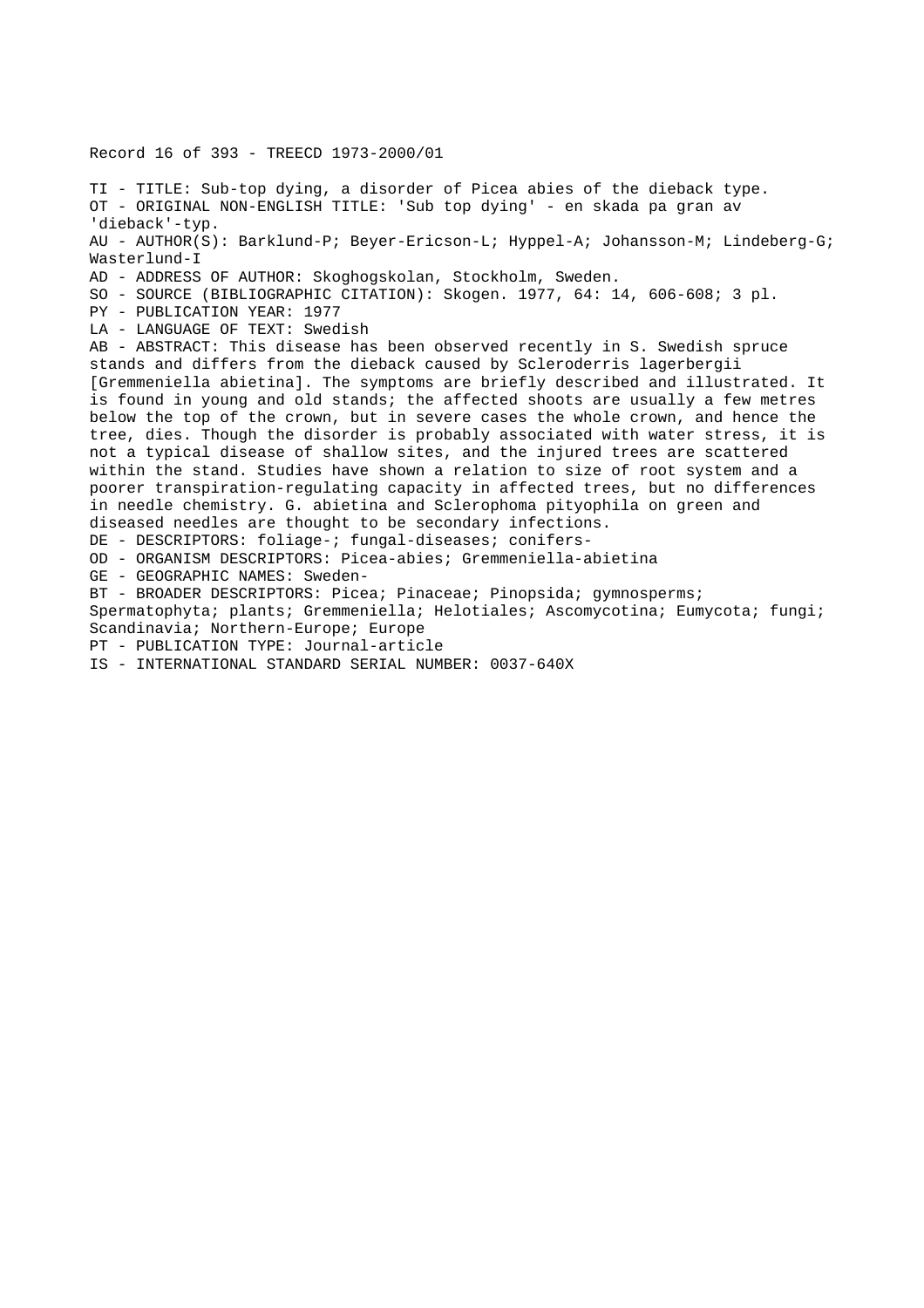Record 17 of 393 - TREECD 1973-2000/01 TI - TITLE: Endophytic fungi in Norway spruce - possible use in bioindication of vitality. AU - AUTHOR(S): Barklund-P; Rowe-J AD - ADDRESS OF AUTHOR: Dep. For. Mycol. & Path., SLU, S-75007 Uppsala, Sweden. SO - SOURCE (BIBLIOGRAPHIC CITATION): In Proceedings of the 12th international meeting for specialists in air pollution damages in forests, IUFRO section 2.09 'Air pollution'. Oulu, Finland, 23-30 August 1982. Aquilo,-Botanica. 1983, 19: 228-232; BLL; 3 ref. PY - PUBLICATION YEAR: 1983 LA - LANGUAGE OF TEXT: English AB - ABSTRACT: [See FA 42, 4487] During an outbreak of Gremmeniella abietina in Sweden in 1977-79, infection by an unidentified endophytic fungus was equal on healthy and diseased branches within each site but inversely related to the severity of dieback between sites. It is suggested that the endophyte reflects environmental stress; its occurrence showed inverse correlation with the extent of acid rain. DE - DESCRIPTORS: IUFRO-; Acid-rain; damage-; Indicator-plants; Dieback-; POLLUTION-; fungal-diseases; conifers-OD - ORGANISM DESCRIPTORS: Gremmeniella-abietina; Picea-; Picea-abies; plants-GE - GEOGRAPHIC NAMES: Sweden-BT - BROADER DESCRIPTORS: plants; Gremmeniella; Helotiales; Ascomycotina; Eumycota; fungi; Pinaceae; Pinopsida; gymnosperms; Spermatophyta; Picea; Scandinavia; Northern-Europe; Europe PT - PUBLICATION TYPE: Conference-paper; Journal-article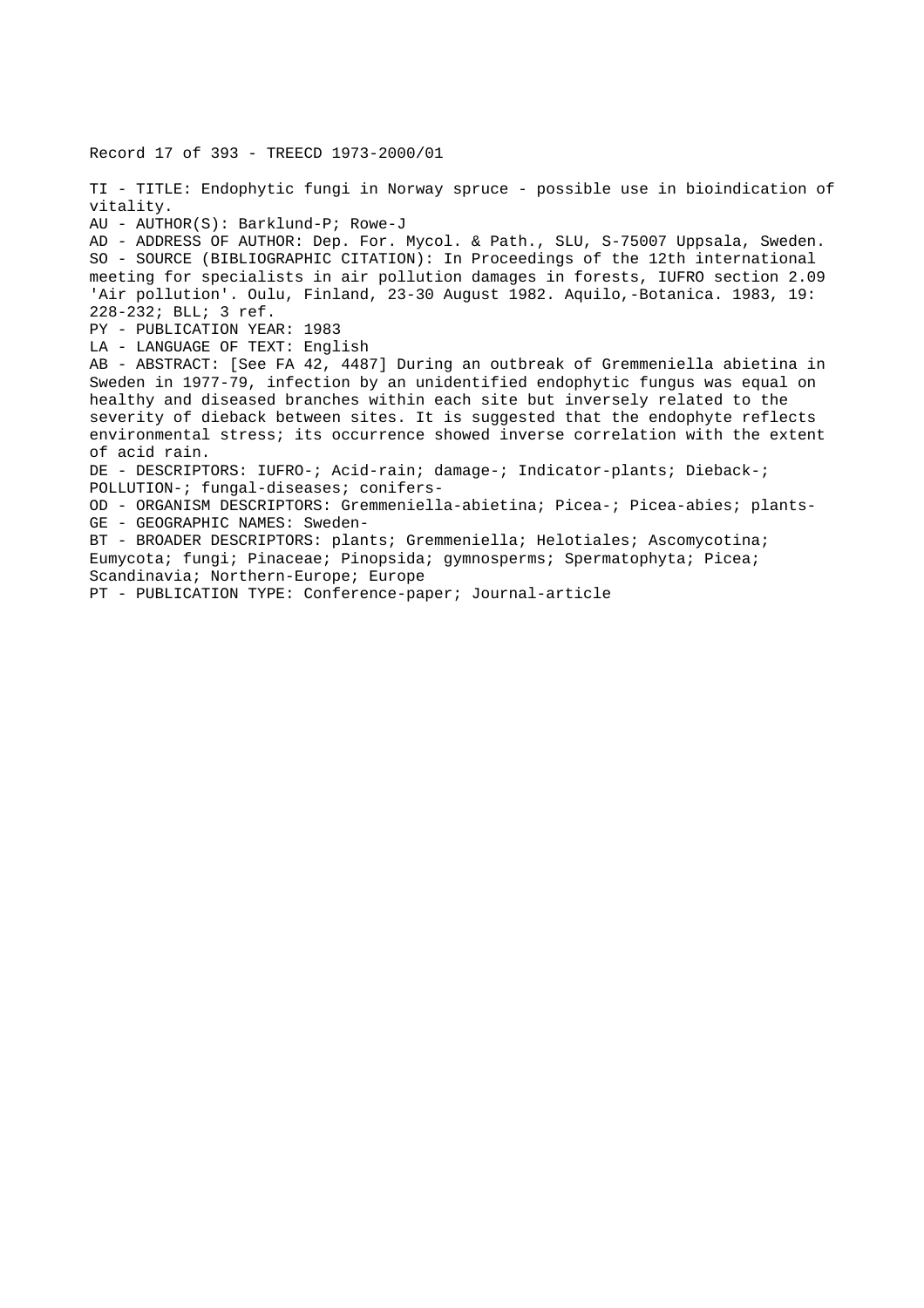Record 18 of 393 - TREECD 1973-2000/01 TI - TITLE: Gremmeniella abietina (Scleroderris lagerbergii), a primary parasite in a Norway spruce die-back. AU - AUTHOR(S): Barklund-P; Rowe-J AD - ADDRESS OF AUTHOR: Swedish Univ. Agric. Sci., Uppsala, Sweden. SO - SOURCE (BIBLIOGRAPHIC CITATION): European-Journal-of-Forest-Pathology. 1981, 11: 1-2, 97-108; 7 fig. (3 col.), 4 tab.; 26 ref. PY - PUBLICATION YEAR: 1981 LA - LANGUAGE OF TEXT: English LS - LANGUAGE OF SUMMARIES: French, German AB - ABSTRACT: G. abietina caused a serious dieback in S. Sweden in 1977. Damaged trees became infected in 1976 on the current season's shoots, and a combination of genetic and climatic factors in the preceding year may have contributed to disease spread. In most plantations few trees were killed but growth was checked. The pathogen spread from damaged internodes readily into younger tissue by way of the bark and less readily into older tissue via the cortex and stele; cankering prevented further spread. There was no apparent new infection in the 3 seasons following the epidemic. However, in 1979 abundant latent infection remained in adventitious shoots and buds on damaged trees, indicating a high disease potential. DE - DESCRIPTORS: MEDROXYPROGESTERONE-; spread-; fungal-diseases; symptoms-; dieback-; forest-trees; conifers-; plant-pathology OD - ORGANISM DESCRIPTORS: Gremmeniella-abietina; Picea-abies; PICEA-GE - GEOGRAPHIC NAMES: Sweden-BT - BROADER DESCRIPTORS: trees; woody-plants; Spermatophyta; plants; Gremmeniella; Helotiales; Ascomycotina; Eumycota; fungi; Picea; Pinaceae; Pinopsida; gymnosperms; Scandinavia; Northern-Europe; Europe PT - PUBLICATION TYPE: Journal-article IS - INTERNATIONAL STANDARD SERIAL NUMBER: 0300-1237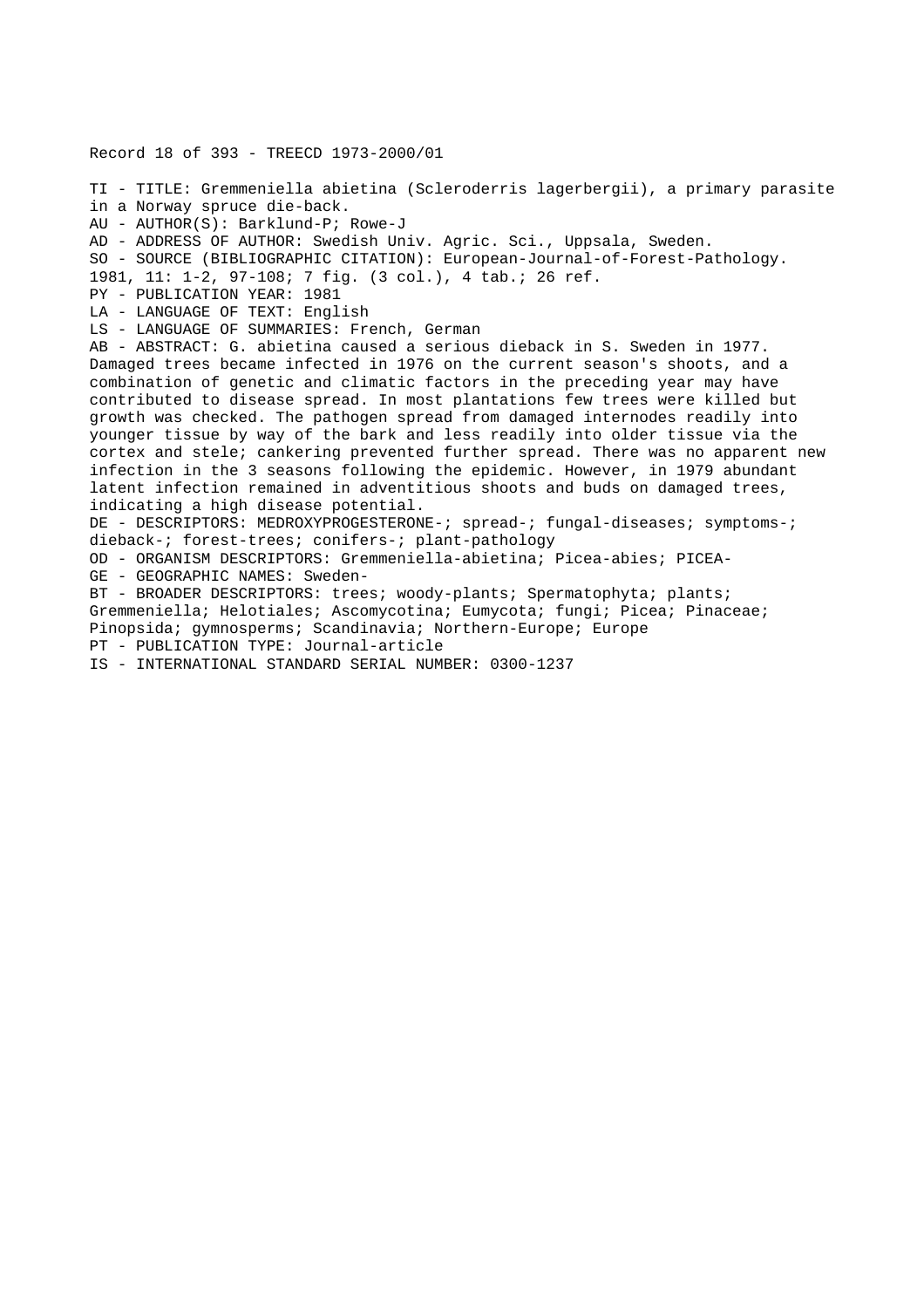Record 19 of 393 - TREECD 1973-2000/01

TI - TITLE: Infection experiments with Gremmeniella abietina on seedlings of Norway spruce and Scots pine. AU - AUTHOR(S): Barklund-P; Unestam-T AD - ADDRESS OF AUTHOR: Dep. For. Mycol. Path., Swedish Univ. Agric. Sci., 750 07 Uppsala, Sweden. SO - SOURCE (BIBLIOGRAPHIC CITATION): European-Journal-of-Forest-Pathology. 1988, 18: 7, 409-420; 28 ref. PY - PUBLICATION YEAR: 1988 LA - LANGUAGE OF TEXT: English LS - LANGUAGE OF SUMMARIES: French, German AB - ABSTRACT: Results of infection experiments performed in controlled climate chambers showed that conidia of G. abietina infected current annual shoots of Scots pine [Pinus sylvestris] and Picea abies seedlings. Fully elongated shoots with buds were more frequently infected than younger shoots. In P. abies shoots the infection remained largely latent, with only a few seedlings showing symptoms; symptom frequency was higher in pine. Mycelial growth inside the shoots was faster in pine than in P. abies and was favoured by low temp. (0-5řC, as opposed to 20ř) in both hosts. P. abies shoots had higher endophyte populations than pine shoots, and the populations in each host were reduced by low temp. Reductions in the normal epiphytic and endophytic flora by acid mist treatments favoured the development of G. abietina, whereas the presence of endophytes suppressed colonization by the pathogen. DE - DESCRIPTORS: Pines-; infection-; Conifers-; Seedlings-; diseases-; fungaldiseases; forest-trees; plant-pathology; plant-pathogenic-fungi OD - ORGANISM DESCRIPTORS: Gremmeniella-abietina; Picea-abies; Pinus-sylvestris; fungi-; Pinus-BT - BROADER DESCRIPTORS: Spermatophyta; plants; trees; woody-plants; fungi; Gremmeniella; Helotiales; Ascomycotina; Eumycota; Picea; Pinaceae; Pinopsida; gymnosperms; Pinus PT - PUBLICATION TYPE: Journal-article IS - INTERNATIONAL STANDARD SERIAL NUMBER: 0300-1237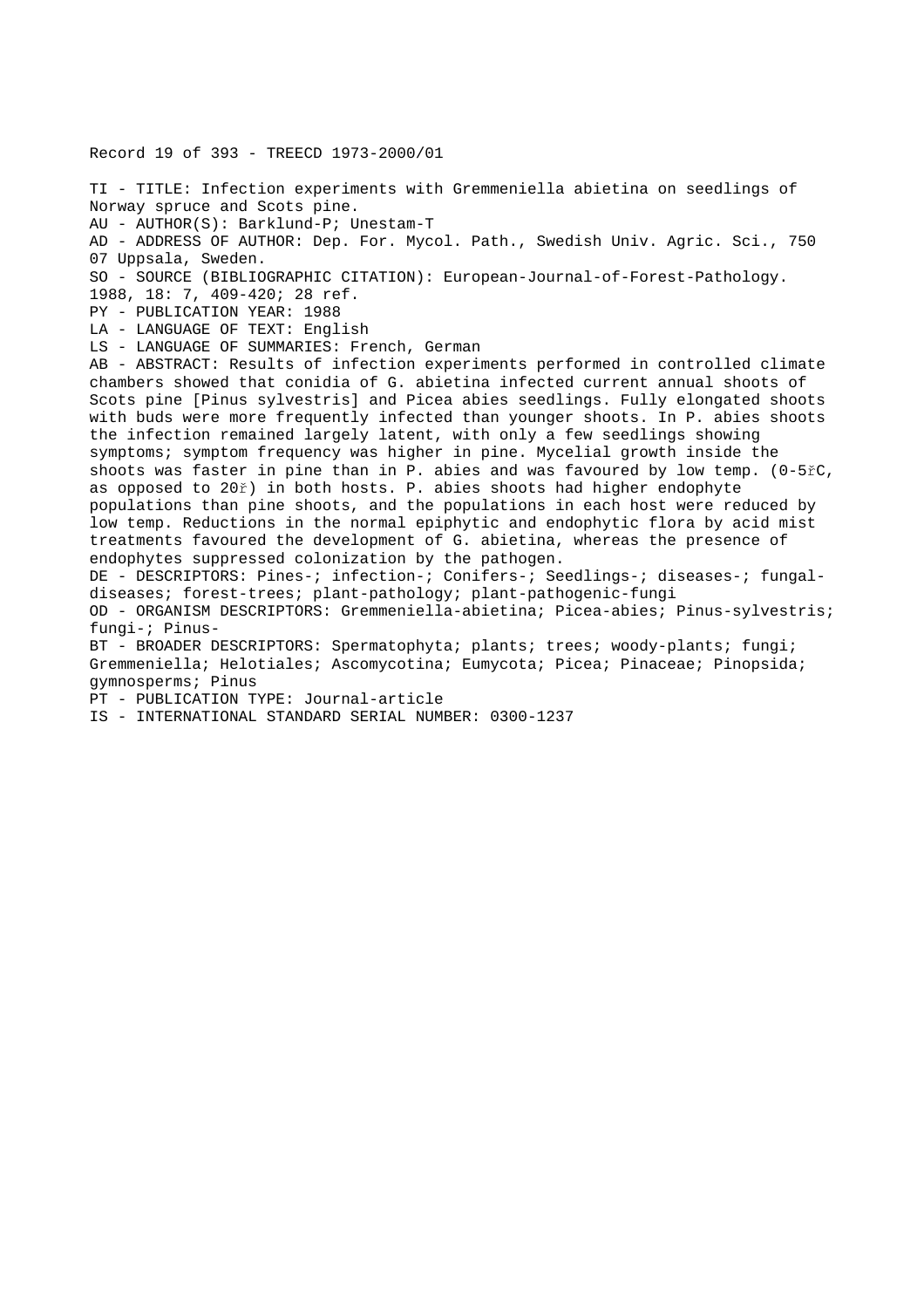```
Record 20 of 393 - TREECD 1973-2000/01
TI - TITLE: Long-term conservation of living fungal pathogens.
AU - AUTHOR(S): Bazzigher-G; Kanzler-E
AD - ADDRESS OF AUTHOR: Eidgenossische Anstalt fur das forstliche Versuchswesen,
Birmensdorf, Switzerland.
SO - SOURCE (BIBLIOGRAPHIC CITATION): European-Journal-of-Forest-Pathology.
1985, 15: 1, 58-61; 1 fig.; 4 ref.
PY - PUBLICATION YEAR: 1985
LA - LANGUAGE OF TEXT: English
LS - LANGUAGE OF SUMMARIES: French, German
AB - ABSTRACT: Three simplified freeze drying methods proving particularly
successful for conservation are described: freeze drying of mature agar cultures
and vacuum drying on mesh strips for species readily and not readily forming
spores. Tests revealed no loss of vitality after up to 25 yr storage: details
are given for Endothia [Cryphonectria] parasitica, Fomes annosus [Heterobasidion
annosum], Ceratocystis ulmi, Phacidium infestans, Herpotrichia spp. and
Ascocalyx spp. Determination and extrapolation of max. lethal temp. curves
allowed the storage lives of lyophilized fungi to be estimated.
DE - DESCRIPTORS: Techniques-; preservation-; plant-pathology
OD - ORGANISM DESCRIPTORS: fungi-; Cryphonectria-parasitica; Heterobasidion-
annosum; Ceratocystis-ulmi; Phacidium-infestans; Ascocalyx-
BT - BROADER DESCRIPTORS: Cryphonectria; Diaporthales; Ascomycotina; Eumycota;
fungi; Heterobasidion; Aphyllophorales; Basidiomycotina; Ceratocystis;
Ophiostomatales; Phacidium; Helotiales; Dothideales
PT - PUBLICATION TYPE: Journal-article
IS - INTERNATIONAL STANDARD SERIAL NUMBER: 0300-1237
```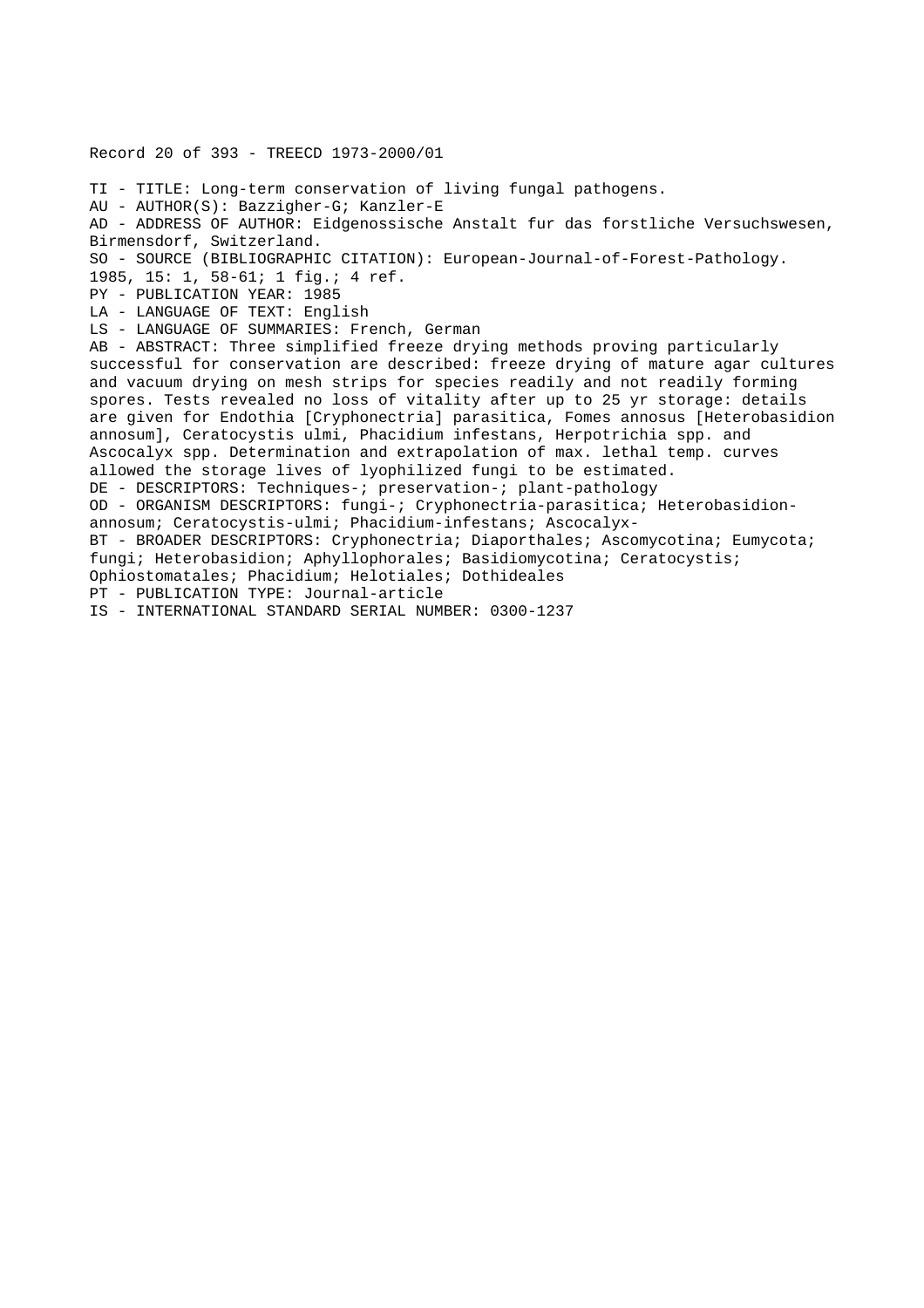Record 21 of 393 - TREECD 1973-2000/01 TI - TITLE: Infection experiments with Ascocalyx abietina and Ascocalyx laricina. OT - ORIGINAL NON-ENGLISH TITLE: Infektionsversuche mit Ascocalyx abietina und Ascocalyx laricina. AU - AUTHOR(S): Bazzigher-G; Kanzler-E; Lawrenz-P AD - ADDRESS OF AUTHOR: Eidgenossiche Anstalt Forstliche Versuchswesen, Birmensdorf, Switzerland. SO - SOURCE (BIBLIOGRAPHIC CITATION): European-Journal-of-Forest-Pathology. 1986, 16: 7, 433-439; 7 ref. PY - PUBLICATION YEAR: 1986 LA - LANGUAGE OF TEXT: German LS - LANGUAGE OF SUMMARIES: English, French AB - ABSTRACT: Infection experiments on Pinus cembra, P. montana and larch in 1979-85 in Switzerland gave results varying greatly between years. Successful infection of the pines by A. [Gremmeniella] abietina took place only after incubation on favourable sites in the subalpine zone (1900 m above sea level), indicating that disease intensity may depend on site and microclimate. A. [Mycosphaerella] laricina, however caused disease on larch after incubation both at 1900 m and 545 m. Infection by both fungi was successful particularly in autumn. The spread of G. abietina in a P. cembra stand at 1900 m was followed from 1974 to 1984. The annual infection rate was 10-15%; this caused 50% mortality after 5 yr and 92% after 10 yr. DE - DESCRIPTORS: Pines-; infection-; environmental-factors; Larch-; fungaldiseases; forest-trees; conifers-; plant-pathology; plant-pathogenic-fungi OD - ORGANISM DESCRIPTORS: Gremmeniella-abietina; Pinus-cembra; Larix-; fungi-; Pinus-GE - GEOGRAPHIC NAMES: Switzerland-BT - BROADER DESCRIPTORS: trees; woody-plants; Spermatophyta; plants; fungi; Gremmeniella; Helotiales; Ascomycotina; Eumycota; Pinus; Pinaceae; Pinopsida; gymnosperms; Western-Europe; Europe; Mycosphaerella; Dothideales PT - PUBLICATION TYPE: Journal-article IS - INTERNATIONAL STANDARD SERIAL NUMBER: 0300-1237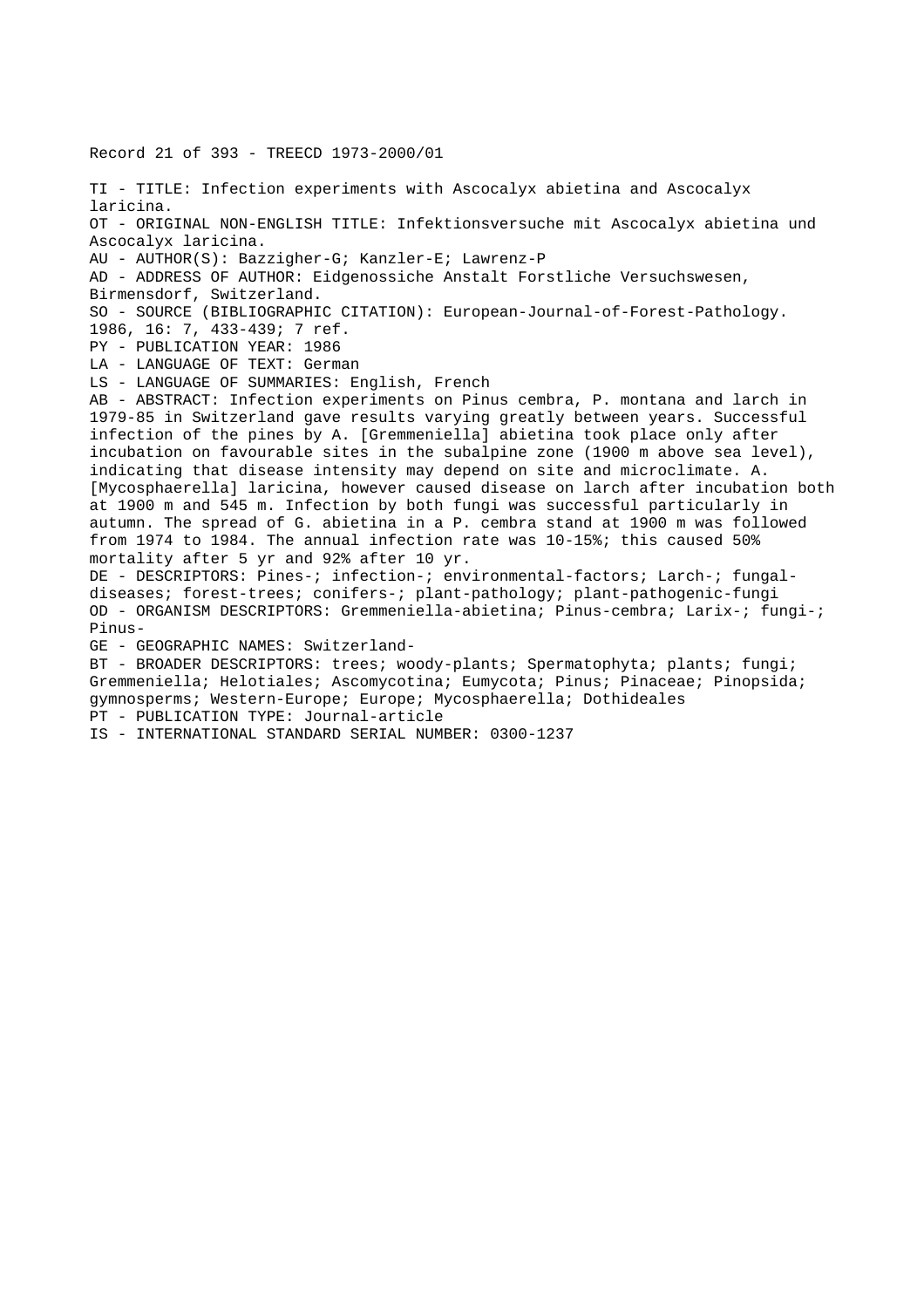Record 22 of 393 - TREECD 1973-2000/01 TI - TITLE: Managing scleroderris: the perspective of pest specialists and economists. AU - AUTHOR(S): Beke-J; Fox-G; McKenney-D; Hopkin-AA AD - ADDRESS OF AUTHOR: Canadian Forest Service-Sault Saint Marie, ON P6A 5M7, Canada. SO - SOURCE (BIBLIOGRAPHIC CITATION): NODA-Notes. 1996, No. 16, 7 pp.; 9 ref. PB - PUBLISHER INFORMATION: Great Lakes Forestry Centre, Canadian Forest Service; Sault Ste. Marie, Ontario; Canada PY - PUBLICATION YEAR: 1996 LA - LANGUAGE OF TEXT: English AB - ABSTRACT: A cost-benefit analysis of scleroderris canker (Gremmeniella abietina) infections of red pine (Pinus resinosa) was developed over a single rotation in order to identify the threshold conditions under which disease control is worthwhile in Ontario. Two threshold definitions are considered: (1) a fixed treatment threshold, which considers control efforts to be fixed and pest incidence to vary - this approach, developed by pest specialists, helps to identify the level of pest incidence where benefits of control exceed costs; and (2) an optimum treatment threshold, the approach of economists which treats pest incidence as fixed and varies the control treatments (i.e. costs). Applying these concepts to forestry is complicated by the long production periods. To apply the economic framework to scleroderris, 5 functions model the relations among pest occurrence, damage, control measures, wood yields and net present value of the stand. DE - DESCRIPTORS: plant-diseases; plant-pathogenic-fungi; plant-pathogens; forest-trees; disease-control; cost-benefit-analysis; models-; fungal-diseases; plant-pathology OD - ORGANISM DESCRIPTORS: Pinus-resinosa; Gremmeniella-abietina; fungi-GE - GEOGRAPHIC NAMES: Canada-; Ontario-BT - BROADER DESCRIPTORS: Pinus; Pinaceae; Pinopsida; gymnosperms; Spermatophyta; plants; Gremmeniella; Helotiales; Ascomycotina; Eumycota; fungi; OECD-Countries; Commonwealth-of-Nations; Developed-Countries; North-America; America; Canada PT - PUBLICATION TYPE: Miscellaneous IB - INTERNATIONAL STANDARD BOOK NUMBER: 0-662-23953-9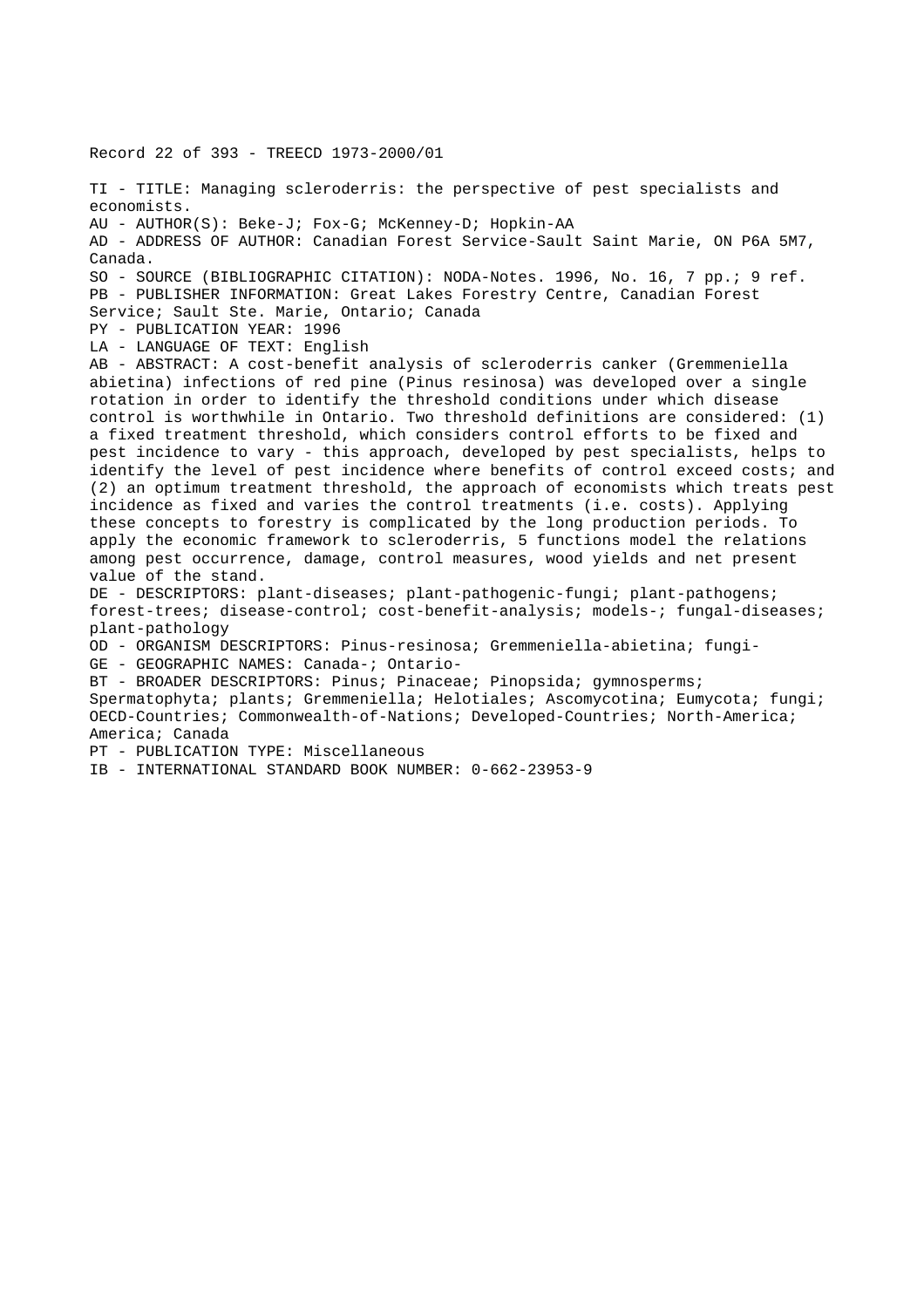Record 23 of 393 - TREECD 1973-2000/01

TI - TITLE: Ultrastructural study of galacturonic acid distribution in some pathogenic fungi using gold-complexed Aplysia depilans gonad lectin. AU - AUTHOR(S): Benhamou-N AD - ADDRESS OF AUTHOR: Departement phytologie, Fac. sci. de l'agriculture & de l'alimentation, Univ. Laval, Sainte-Foy (Quebec), G1K 7P4, Canada. SO - SOURCE (BIBLIOGRAPHIC CITATION): Canadian-Journal-of-Microbiology. 1989, 35: 3, 349-358; 30 ref. PY - PUBLICATION YEAR: 1989 LA - LANGUAGE OF TEXT: English LS - LANGUAGE OF SUMMARIES: French AB - ABSTRACT: Gonad lectin, isolated from the mollusc A. depilans, was successfully conjugated to colloidal gold and used for ultrastructural detection of galacturonic acids in some pathogenic fungi. These sugar residues were found to occur in the fibrillar sheath surrounding hyphal cells of Ascocalyx [Gremmeniella] abietina and in intravacuolar dense inclusions of the spores. In hyphae and spores of Ophiostoma [Ceratocystis] ulmi, galacturonic acids were detected mainly in the outermost wall layers. In contrast, these saccharides appeared associated with the innermost wall layers and especially the plasma membrane of Verticillium albo-atrum cells. Galacturonic acids were found to be absent in cells of Fusarium oxysporum f.sp. radicis-lycopersici and Candida albicans. It is concluded that a heterogeneity in wall composition exists between ascomycete fungi. DE - DESCRIPTORS: biochemistry-; cell-walls; galacturonic-acid; Electronmicroscopy; plant-pathology OD - ORGANISM DESCRIPTORS: Candida-albicans; Gremmeniella-abietina; Ceratocystis-ulmi; Verticillium-albo-atrum BT - BROADER DESCRIPTORS: Candida; Deuteromycotina; Eumycota; fungi; Gremmeniella; Helotiales; Ascomycotina; Ceratocystis; Ophiostomatales; Verticillium PT - PUBLICATION TYPE: Journal-article IS - INTERNATIONAL STANDARD SERIAL NUMBER: 0008-4166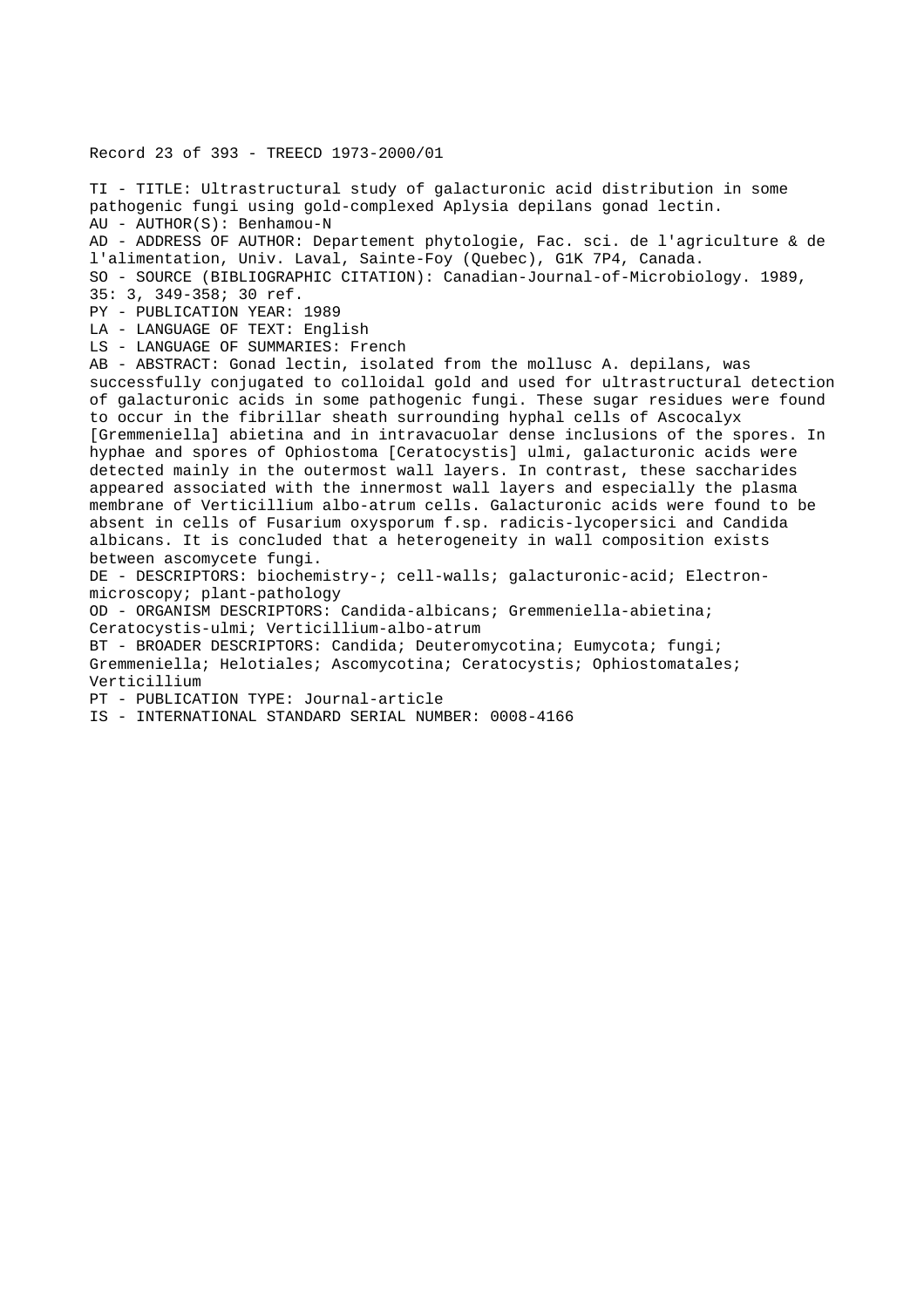Record 24 of 393 - TREECD 1973-2000/01

TI - TITLE: Ultrastructural characterization of an extracellular fibrillar sheath on cells of Ascocalyx abietina, the scleroderris canker agent of conifers. AU - AUTHOR(S): Benhamou-N; Ouellette-GB AD - ADDRESS OF AUTHOR: Dep. Phytol., Fac. Sci. Agric. Alimentation, Univ. Laval, Sainte-Foy, Que. G1K 7P4, Canada. SO - SOURCE (BIBLIOGRAPHIC CITATION): Canadian-Journal-of-Botany. 1987, 65: 1, 154-167; 27 ref. PY - PUBLICATION YEAR: 1987 LA - LANGUAGE OF TEXT: English LS - LANGUAGE OF SUMMARIES: French AB - ABSTRACT: Morphology, ultrastructure and some aspects of the chemical composition of a fibrillar sheath surrounding cells of A. [Gremmeniella] abietina were studied using electron microscopy and gold-labelled ligands. Although consistently present around all cells, the fibrillar matrix was found to vary greatly in morphology within the same isolate, depending apparently on age and (or) physiological conditions of the cells. Around cells considered younger, the sheath appeared always to be constituted of fibrillar masses that varied in size and shape but were delineated by a well-defined border. In contrast, cells expected to be older were generally bordered by a regular and uniform matrix composed of numerous intertwined fine fibrils, some being associated with small osmiophilic knobs. The presence of RNA in the denser layers of the sheath was revealed through gold complexes with either RNase A or RNase B. Continuity of portions of the sheath with similar material surrounding endocells or intact cells through gaps in the wall was frequently observed. This observation was considered as one of the possible explanations for the presence of RNA in the sheath. Association of sugars such as beta-glucopyranosides and especially sialic acid with the extracellular matrix is, most probably, relevant to specific biological functions such as attachment to host cells, protection against unfavourable physical conditions and transport of cationic compounds. Peculiarities of this sheath produced by G. abietina contribute to distinguish it from those described in other fungi. DE - DESCRIPTORS: ultrastructure-; morphology-; Electron-microscopy; foresttrees; plant-pathology; plant-pathogenic-fungi OD - ORGANISM DESCRIPTORS: Gremmeniella-abietina; Pinopsida-; fungi-BT - BROADER DESCRIPTORS: Gremmeniella; Helotiales; Ascomycotina; Eumycota; fungi; gymnosperms; Spermatophyta; plants PT - PUBLICATION TYPE: Journal-article IS - INTERNATIONAL STANDARD SERIAL NUMBER: 0008-4026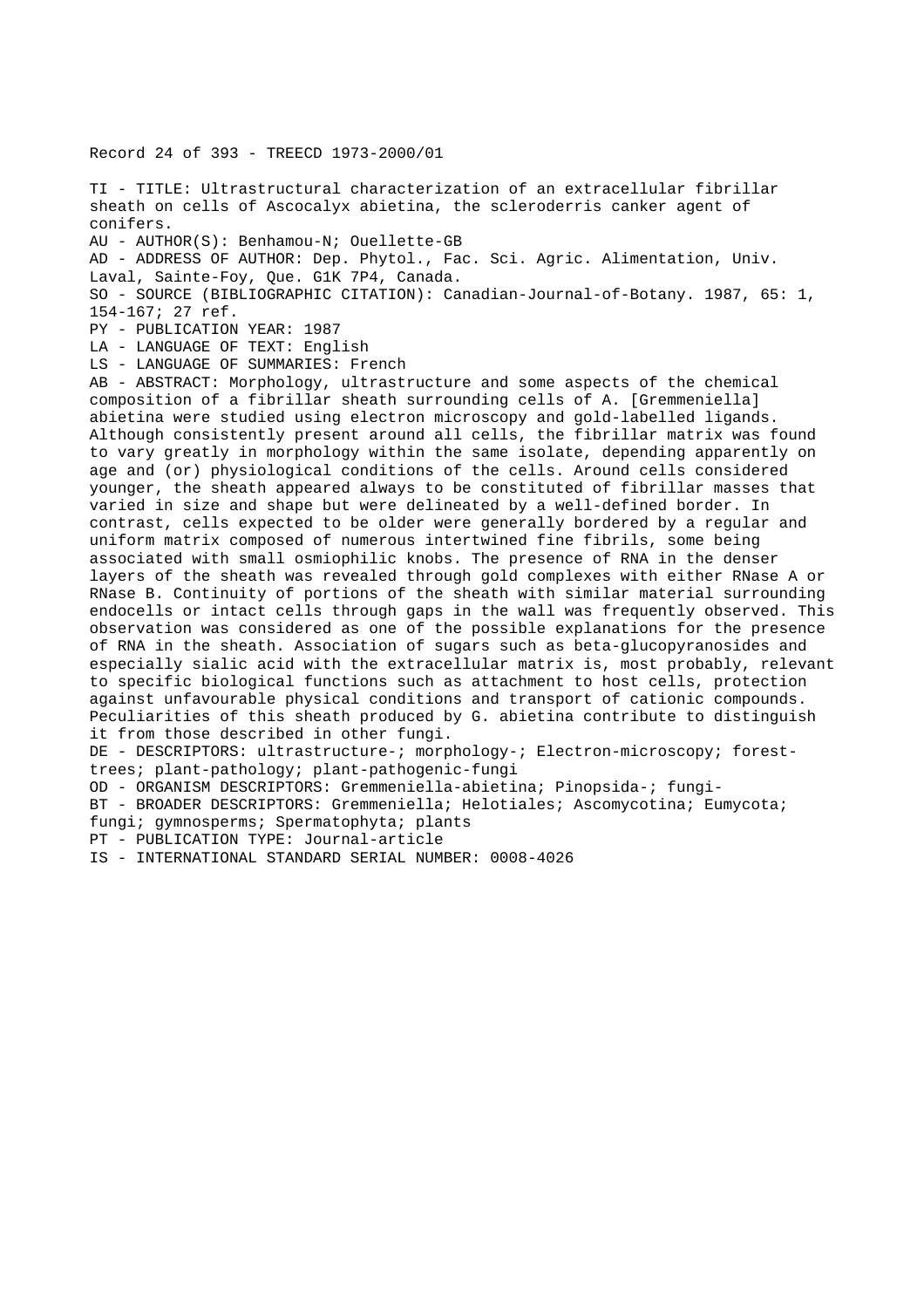Record 25 of 393 - TREECD 1973-2000/01

TI - TITLE: Ultrastructural study and cytochemical investigation, by means of enzyme-gold complexes, of the fungus Ascocalyx abietina. AU - AUTHOR(S): Benhamou-N; Ouellette-GB AD - ADDRESS OF AUTHOR: Dep. Phytol., Fac. Sci. Agric. Alimentation, Univ. Laval, Sainte-Foy, Que. G1K 7P4, Canada. SO - SOURCE (BIBLIOGRAPHIC CITATION): Canadian-Journal-of-Botany. 1987, 65: 1, 168-181; 42 ref. PY - PUBLICATION YEAR: 1987 LA - LANGUAGE OF TEXT: English LS - LANGUAGE OF SUMMARIES: French AB - ABSTRACT: A. [Gremmeniella] abietina, causing canker of conifers, is composed of a regularly septate mycelium, often branched at divergent angles. All fungus cells appeared to be delimited by a thick wall surrounded by a dense fibrillar network. Peculiar ultrastructural characteristics of this fungus were observed, such as irregular nuclei with multishaped blebs and endoplasmic reticulum oriented in definite parallel arrays. Presence of single or multiple endocells was frequently observed. In some instances, gaps were present in the walls of enclosing cells where the cytoplasmic contents had escaped. Amylase, chitinase, beta-galactosidase, lipase and cellulase-gold complexes were used to localize various substances in G. abietina cells. With such complexes N-acetyl-D-glucosamine, beta-galactosides and lipids were detected in the cell walls, while glycogen deposits were found to occur in cytoplasmic electron-transparent bodies. DE - DESCRIPTORS: ultrastructure-; cytology-; Electron-microscopy; forest-trees; plant-pathology; plant-pathogenic-fungi OD - ORGANISM DESCRIPTORS: Gremmeniella-abietina; Pinopsida-; fungi-BT - BROADER DESCRIPTORS: Gremmeniella; Helotiales; Ascomycotina; Eumycota; fungi; gymnosperms; Spermatophyta; plants PT - PUBLICATION TYPE: Journal-article IS - INTERNATIONAL STANDARD SERIAL NUMBER: 0008-4026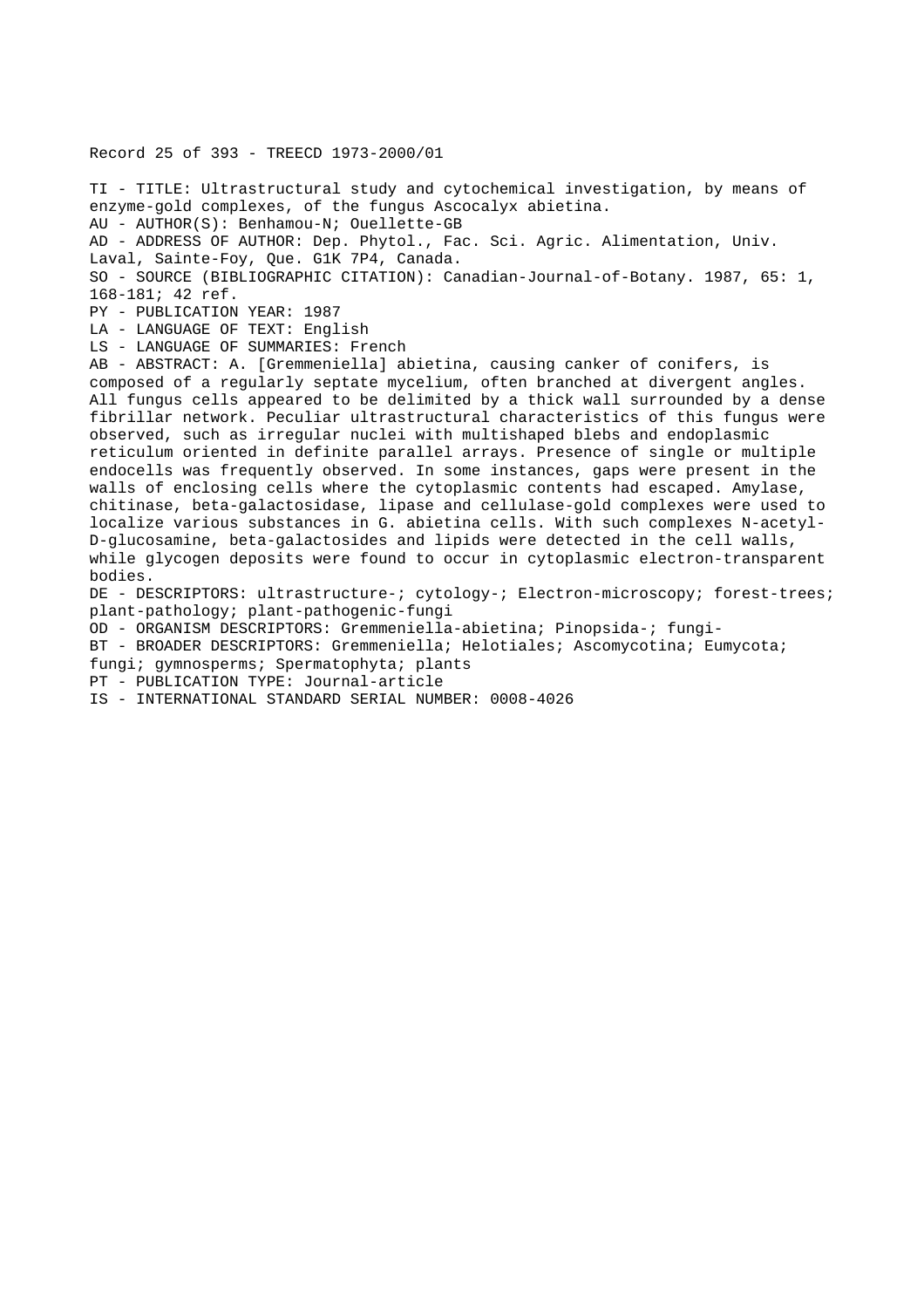Record 26 of 393 - TREECD 1973-2000/01

TI - TITLE: Ultrastructural localization of glycoconjugates in the fungus, Ascocalyx abietina, the Scleroderris canker agent of conifers, using lectin-gold complexes. AU - AUTHOR(S): Benhamou-N; Ouellette-GB AD - ADDRESS OF AUTHOR: Dep. Phytol., Fac. Sci. Agric. Alimentation, Univ. Laval, Sainte-Foy, Que. G1K 7P4, Canada. SO - SOURCE (BIBLIOGRAPHIC CITATION): Journal-of-Histochemistry-and-Cytochemistry. 1986, 34: 7, 855-868. PY - PUBLICATION YEAR: 1986 LA - LANGUAGE OF TEXT: English AB - ABSTRACT: Different glycoconjugates were revealed in Ascocalyx [Gremmeniella] abietina by using various lectin-gold complexes. Nacetylglucosamine, N-acetylgalactosamine, and D-mannose were specifically localized in cell walls of fungal cells, N-acetylneuraminic acid (sialic acid) and L-fucose were detected in structures corresponding to lipid bodies, whereas they were absent from the cell wall. This is the first report on the occurrence of sialic acid in fungi and of fucose in Ascomycetes. The great advantage of using lectin-gold complexes for ultrastructural localization of sugars in phytopathogenic fungi, as well as in studies concerning host-pathogen interactions, is discussed. DE - DESCRIPTORS: biochemistry-; Cankers-; forest-trees; conifers-; plantpathology; plant-pathogenic-fungi OD - ORGANISM DESCRIPTORS: Pinopsida-; Gremmeniella-abietina; fungi-BT - BROADER DESCRIPTORS: trees; woody-plants; Spermatophyta; plants; fungi; gymnosperms; Gremmeniella; Helotiales; Ascomycotina; Eumycota PT - PUBLICATION TYPE: Journal-article IS - INTERNATIONAL STANDARD SERIAL NUMBER: 0022-1554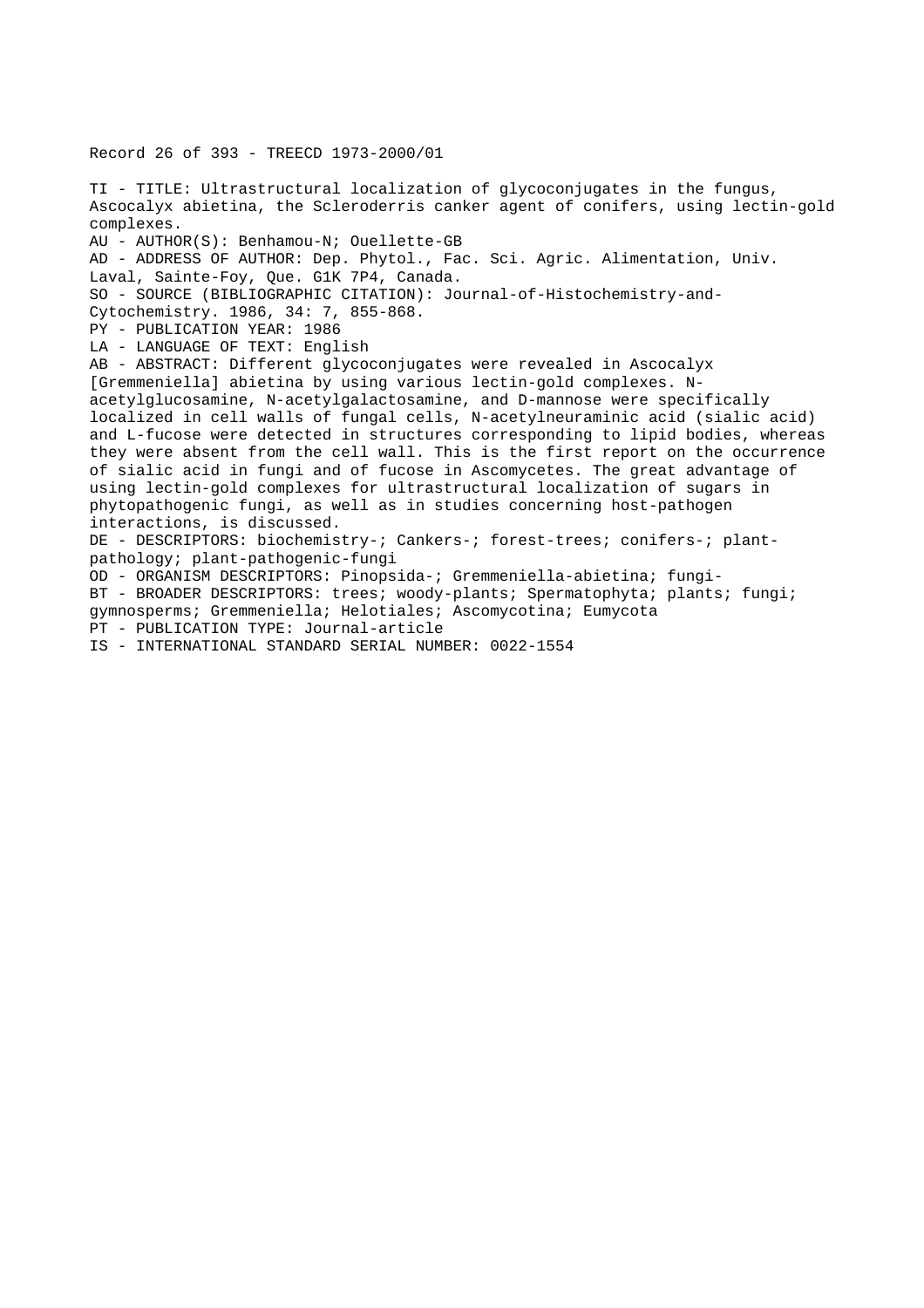Record 27 of 393 - TREECD 1973-2000/01

TI - TITLE: Immunocytochemical localization of antigen-binding sites in the cell surface of two ascomycete fungi using antibodies produced against fimbriae from Ustilago violacea and Rhodotorula rubra. AU - AUTHOR(S): Benhamou-N; Ouellette-GB; Gardiner-RB; Day-AW AD - ADDRESS OF AUTHOR: Dep. Phytol., Fac. Sci. Agric. Aliment., Univ. Laval, Sainte-Foy, Que. G1K 7P4, Canada. SO - SOURCE (BIBLIOGRAPHIC CITATION): Canadian-Journal-of-Microbiology. 1986, 32: 11, 871-883; 28 ref. PY - PUBLICATION YEAR: 1986 LA - LANGUAGE OF TEXT: English LS - LANGUAGE OF SUMMARIES: French AB - ABSTRACT: Cross-reactivity between antisera produced against fimbriae from either of these fungi and cell surface proteins of Ascocalyx abietina and Ceratocystis ulmi was revealed by means of dot-immunobinding and immunocytochemical methods. Following-treatment with antiserum AR (R. rubra), the walls, septa and plasma membrane of A. abietina and C. ulmi cells (the latter either in culture or grown in elm wood sections) were appreciably labelled by gold particles, but the labelling intensity was always greater over the plasma membrane. The fibrillar sheath surrounding cells of A. abietina reacted with antiserum AU (U. violacea) while all other structures did not. No significant labelling with this antiserum occurred over cells of C. ulmi, indicating that they either lacked the antigens or that these were more easily removed during the fixation process. Possible explanations for the differences obtained with antisera AR and AU are discussed along with an overview of the potential use of these antisera in conjunction with the protein A-gold method in studies of host-parasite relationships. DE - DESCRIPTORS: serology-; plant-pathology OD - ORGANISM DESCRIPTORS: Ceratocystis-ulmi; Gremmeniella-abietina BT - BROADER DESCRIPTORS: Ceratocystis; Ophiostomatales; Ascomycotina; Eumycota;

fungi; Gremmeniella; Helotiales

PT - PUBLICATION TYPE: Journal-article

IS - INTERNATIONAL STANDARD SERIAL NUMBER: 0008-4166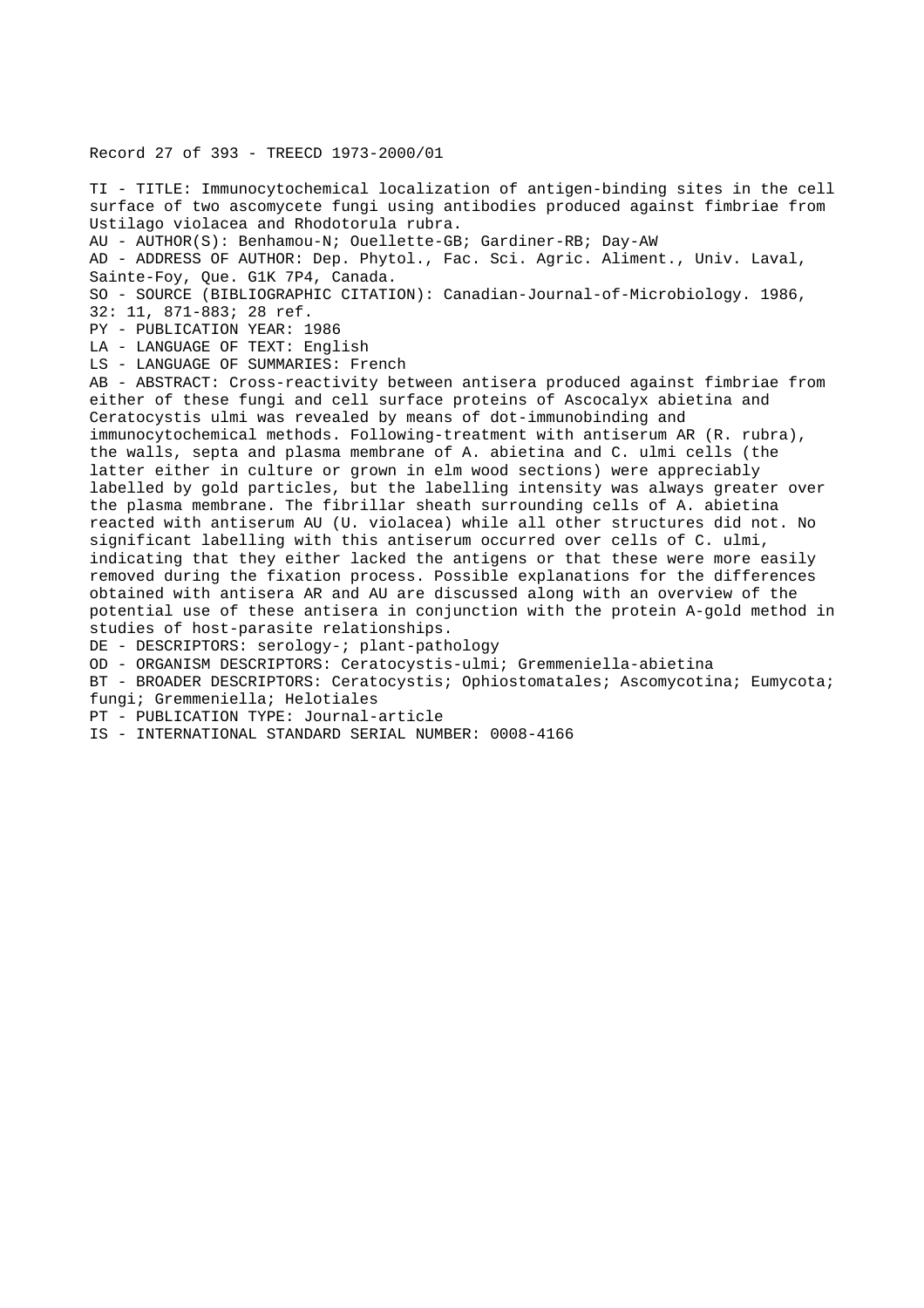Record 28 of 393 - TREECD 1973-2000/01

TI - TITLE: Use of monoclonal antibody against poly [I] : poly [C] for detecting mycoviruses and potential applications to potato spindle tuber viroid and animal reoviruses. AU - AUTHOR(S): Benhamou-N; Parent-JG; Garzon-S; Asselin-A; Ouellette-GB; Joly-JR AD - ADDRESS OF AUTHOR: Dep. Phytol., Fac. Sci. Agric. Alimentation, Univ. Laval, Sainte-Foy, Que. G1K 7P4, Canada. SO - SOURCE (BIBLIOGRAPHIC CITATION): Canadian-Journal-of-Plant-Pathology. 1987, 9: 2, 106-114; 31 ref. PY - PUBLICATION YEAR: 1987 LA - LANGUAGE OF TEXT: English LS - LANGUAGE OF SUMMARIES: French AB - ABSTRACT: Seven hybridoma cell lines, produced by fusing myeloma cells and splenocytes from BALB/c mice immunized with poly [I] : poly [C] complexed to methylated bovine serum albumin (MBSA), were selected for anti- dsRNA monoclonal antibodies (MAbs) by ELISA. Two cell lines 24-4D4 and 24-3A8, reacted postively with synthetic poly[I] :  $poly[C]$  and  $poly[A]$  :  $poly[U]$ , whereas no reaction was observed with synthetic or naturally occurring ssRNA, and DNA. Sensitivity of 24-3A8 MAb was assessed by detecting amounts as low as 5-20 ng of PSTV in infected potato leaf extract. In a screening program to detect mycoviruses by dot-immunobinding, 64% of the 100 Ascocalyx [Gremmeniella] abietina Coniferae isolates tested were found positive for dsRNA. The presence of mycoviruses did not appear to be related to race classification. The nonaggressive Q412 str. of the elm pathogen Ophiostoma [Ceratocystis] ulmi was positive for dsRNA, whereas no reaction was noted with the aggressive 695 str. Ultrastructural investigations of fungal material revealed a very low degree of virus infection. The potential applicability of 24-3A8 MAb to recognize ultrastructurally dsRNA was tested by an immunogold procedure on reovirus-infected avian cells. No gold labelling was noted with ssRNA virus-infected animals cells. The absence of labelling of the dsRNA reovirus involved in the cytoplasmic polyhedrosis of insects suggested the importance of the conformational structure for antigenicity. DE - DESCRIPTORS: Techniques-; detection-; potatoes-; monoclonal-antibodies; forest-trees; plant-pathology OD - ORGANISM DESCRIPTORS: Gremmeniella-abietina; Ulmus-; Ceratocystis-ulmi; potato-spindle-tuber-viroid; plant-viruses; Solanum-tuberosum; Pinopsida-BT - BROADER DESCRIPTORS: Gremmeniella; Helotiales; Ascomycotina; Eumycota; fungi; Ulmaceae; Urticales; dicotyledons; angiosperms; Spermatophyta; plants; Ceratocystis; Ophiostomatales; viroids; viruses; Solanum; Solanaceae; Solanales; gymnosperms

PT - PUBLICATION TYPE: Journal-article

IS - INTERNATIONAL STANDARD SERIAL NUMBER: 0706-0661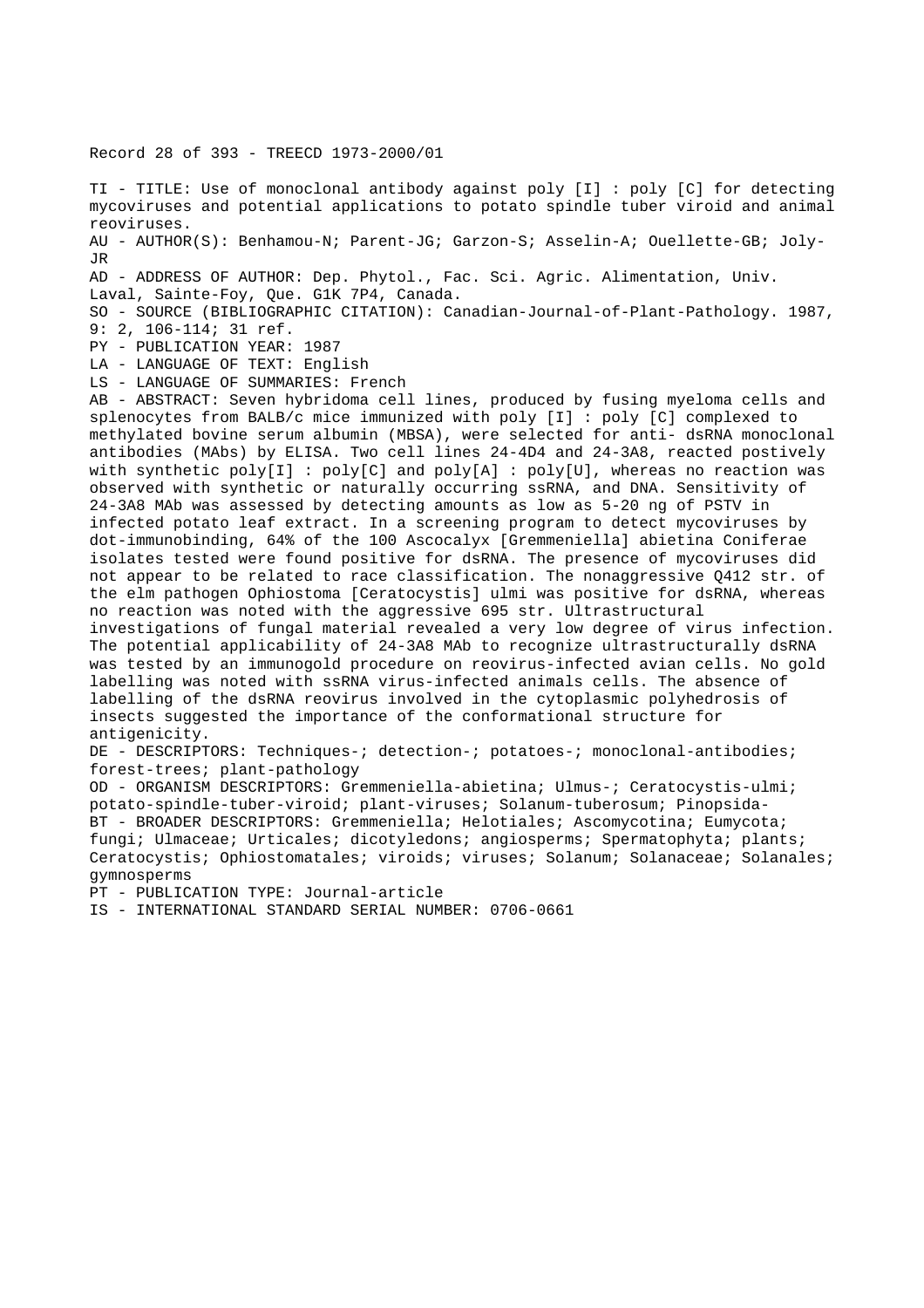Record 29 of 393 - TREECD 1973-2000/01 TI - TITLE: Gremmeniella abietina on red pine in New Hampshire. AU - AUTHOR(S): Bergdahl-DR; Dyrkacz-T; Gotlieb-A AD - ADDRESS OF AUTHOR: Dep. For., Univ. Vermont, Burlington, VT, USA. SO - SOURCE (BIBLIOGRAPHIC CITATION): Plant-Disease-Reporter. 1979, 63: 12, 995- 996; 9 ref. PY - PUBLICATION YEAR: 1979 LA - LANGUAGE OF TEXT: English AB - ABSTRACT: The first report of G. abietina in this State, where it was found causing lower branch mortality in 15-yr-old trees in a small isolated plantation in Coos County. Morphological and serological investigations of isolates showed that the fungus belonged to the European strain, rather than to the North American or Asian strains. ADDITIONAL ABSTRACT: This report extends the known distribution of G. abietina 0CMI Map 423] and its European race to include NH. DE - DESCRIPTORS: fungal-diseases; forest-trees; conifers-; plant-pathology; pines-OD - ORGANISM DESCRIPTORS: Gremmeniella-abietina; Pinus-resinosa; Pinus-GE - GEOGRAPHIC NAMES: New-Hampshire; USA-BT - BROADER DESCRIPTORS: trees; woody-plants; Spermatophyta; plants; Gremmeniella; Helotiales; Ascomycotina; Eumycota; fungi; Pinus; Pinaceae; Pinopsida; gymnosperms; New-England-States-of-USA; Northeastern-States-of-USA; USA; North-America; America PT - PUBLICATION TYPE: Journal-article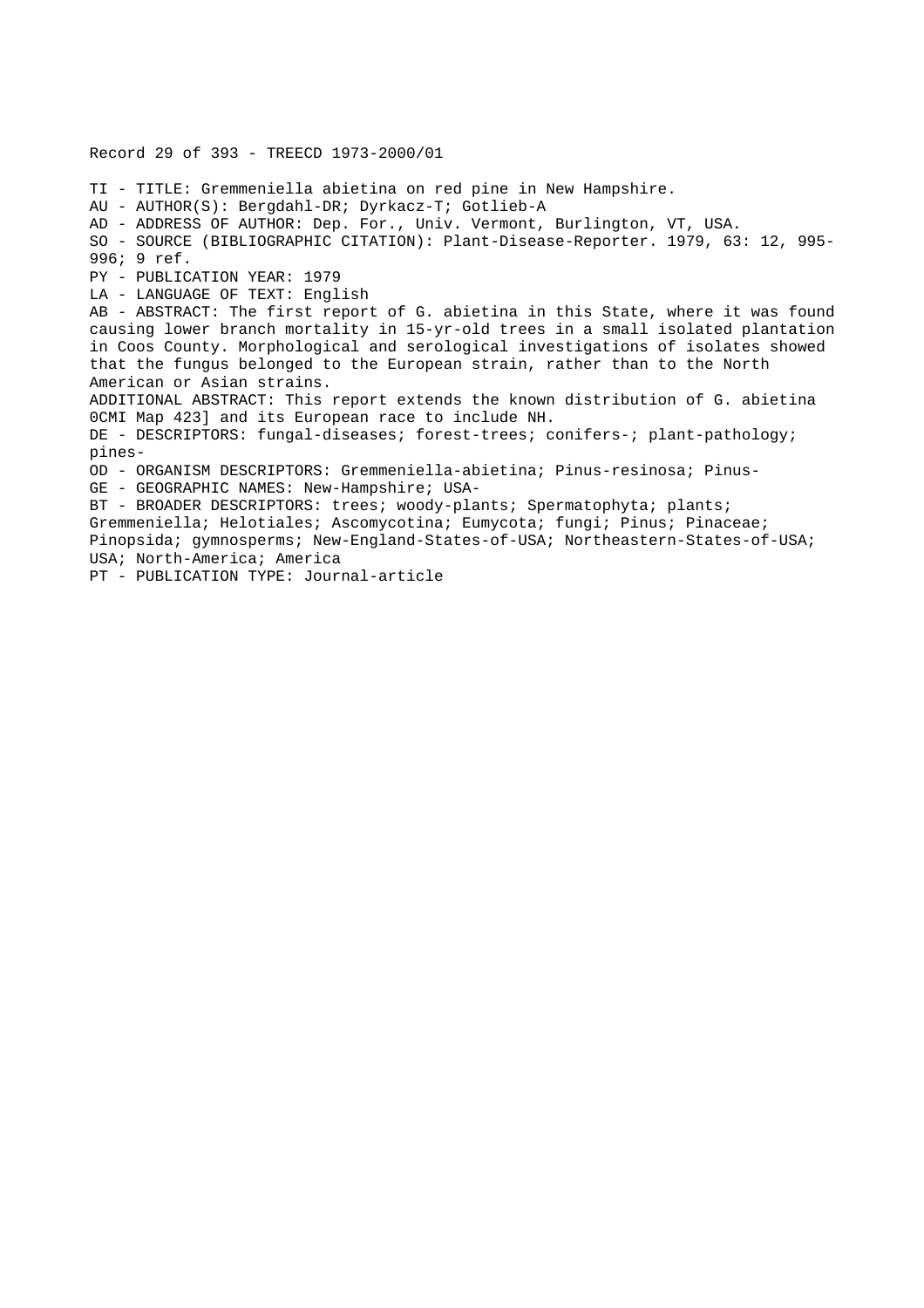TI - TITLE: A twenty-five year history of scleroderris canker [Gremmeniella abietina] in Vermont, USA (1971-1996). AU - AUTHOR(S): Bergdahl-DR; Kelley-R; Teillon-HB; Laflamme-G et-al AD - ADDRESS OF AUTHOR: Department of Forestry, University of Vermont, Burlington, VT 05405, USA. SO - SOURCE (BIBLIOGRAPHIC CITATION): Foliage, shoot and stem diseases. Proceedings of the IUFRO WP 7.02.02 meeting, Quebec City, May 25-31, 1997. Information-Report -Laurentian-Forestry-Centre,-Quebec-Region,-Canadian-Forest-Service. 1998, No. LAU-X-122, 168-174; 21 ref. PB - PUBLISHER INFORMATION: Laurentian Forestry Centre, Canadian Forest Service; Sainte-Foy; Canada PY - PUBLICATION YEAR: 1998 LA - LANGUAGE OF TEXT: English DE - DESCRIPTORS: IUFRO-; fungal-diseases; plant-pathogenic-fungi; plantpathogens; plant-diseases; forest-trees; cankers-; plant-pathology; pines-OD - ORGANISM DESCRIPTORS: Gremmeniella-abietina; Pinus-; Pinopsida-; fungi-GE - GEOGRAPHIC NAMES: USA-; Vermont-BT - BROADER DESCRIPTORS: Gremmeniella; Helotiales; Ascomycotina; Eumycota; fungi; Pinaceae; Pinopsida; gymnosperms; Spermatophyta; plants; Developed-Countries; North-America; America; OECD-Countries; New-England-States-of-USA; Northeastern-States-of-USA; USA

PT - PUBLICATION TYPE: Conference-paper; Journal-article

Record 30 of 393 - TREECD 1973-2000/01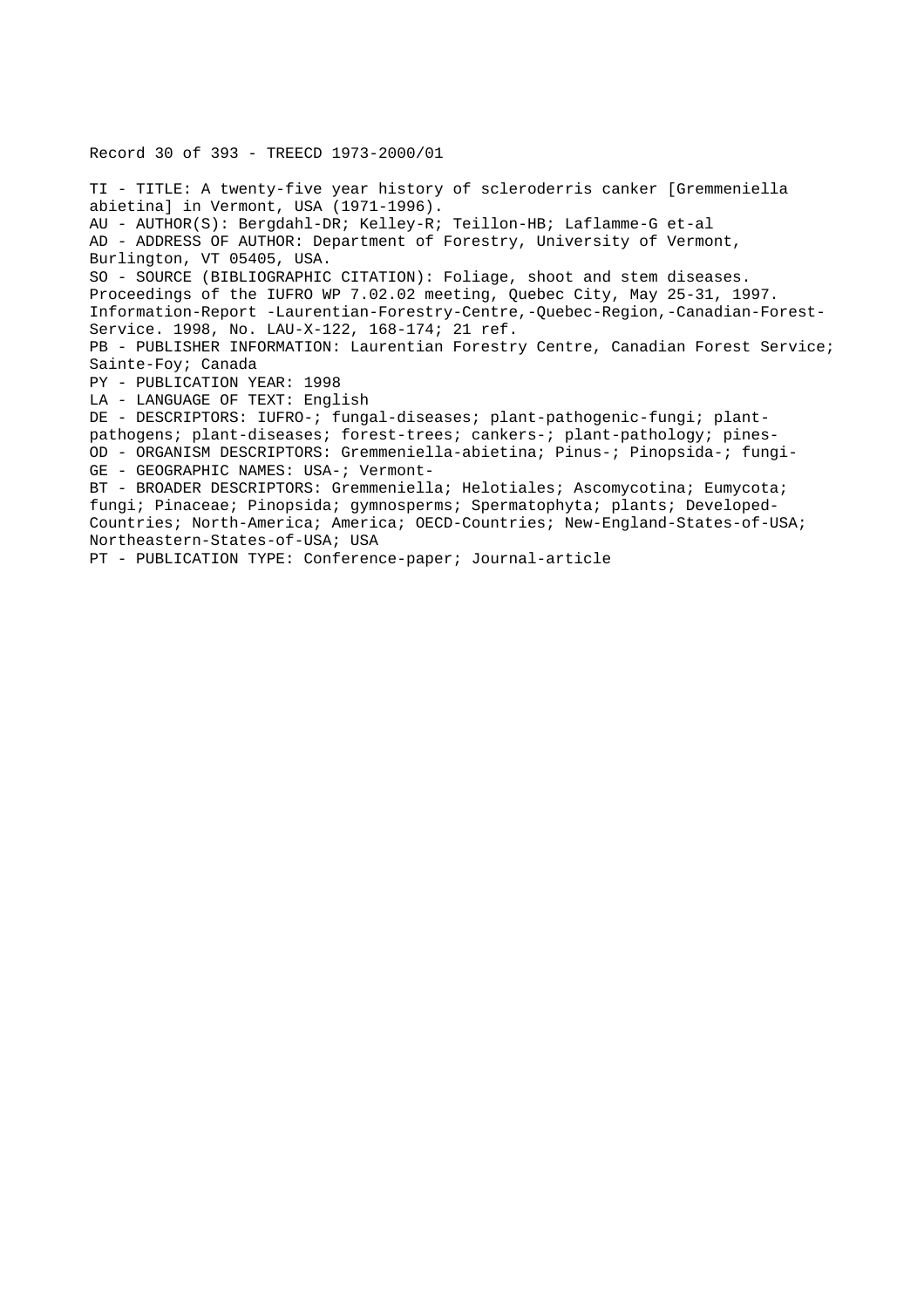### Record 31 of 393 - TREECD 1973-2000/01

TI - TITLE: Use of nucleic acid and isoenzyme polymorphisms for taxonomic and population studies of Gremmeniella spp. AU - AUTHOR(S): Bernier-L; Hamelin-RC; Lecours-N; Ouellette-GB; Capretti-P et-al AD - ADDRESS OF AUTHOR: Centre de Recherche en Biologie Forestiere, Universite Laval, Que. G1K 7P4, Canada. SO - SOURCE (BIBLIOGRAPHIC CITATION): Shoot and foliage diseases in forest trees. Proceedings of a Joint Meeting of the IUFRO Working Parties S2.06.02 and S2.06.04, Vallombrosa, Firenze, Italy 6-11 June 1994. 1995, 198-203; 18 ref. PB - PUBLISHER INFORMATION: Istituto di Patologia e Zoologia Forestale e Agraria, Universita degli Studi di Firenze; Firenze; Italy PY - PUBLICATION YEAR: 1995 LA - LANGUAGE OF TEXT: English AB - ABSTRACT: Scleroderris canker is a serious pathogen of conifers in Europe, North America and Japan, caused by species and varieties of Gremmeniella (Ascomycotina). Intra- and interspecific variability were examined for a worldwide collection of isolates previously characterized by morphological, serological and electrophoretic methods. Ribosomal DNA (rDNA) gene polymorphisms and random amplified polymorphic DNAs (RAPDs) were detected following PCR amplification. Polymorphisms were also detected in eight isoenzyme systems after electrophoresis on starch, polyacrylamide and cellulose acetate gels. Phylogenetic analysis of length polymorphisms and restriction sites in the small subunit and internal transcribed spacer of PCR-amplified rDNA genes suggested the occurrence of seven distinct groups within Gremmeniella. They are: (1) G. abietina var. abietina (Gaa), North American; (2) Gaa, European race; (3) Gaa, Asian race; (4) G. laricina (Gl) from North America; (5) (Gl) from Europe; (6) G. abietina var. balsamea (Gab) from Abies balsamea; and (7) Gab from Picea spp. RAPD analysis of the North American and European races of G. abietina allowed unequivocal classification of all specimens tested, confirmed the presence of both races in North America and the European race in Europe and the absence of inter-racial hybrids among the specimens, and substantiated the hypothesis of a recent introduction of the European race into North America. Results from isoenzyme and rDNA analysis were generally consistent, with the exception that the European and North American isolates of G. laricina had similar isoenzyme patterns. Analysis of rDNA and isoenzyme polymorphisms also showed that Gremmeniella isolates were more related to each other than to Ascocalyx abietina, a species which some authors consider to be closely related. DE - DESCRIPTORS: forest-trees; plant-pathogens; plant-pathogenic-fungi; genetic-variation; random-amplified-polymorphic-dna; isoenzymes-; fungaldiseases; plant-diseases; taxonomy-; characteristics-; races-; moleculargenetics; genetic-analysis; plant-pathology OD - ORGANISM DESCRIPTORS: Gremmeniella-abietina; Picea-; Abies-balsamea; Gremmeniella-; pinopsida-; fungi-GE - GEOGRAPHIC NAMES: North-America; Europe-; Asia-; Japan-BT - BROADER DESCRIPTORS: Gremmeniella; Helotiales; Ascomycotina; Eumycota; fungi; Pinaceae; Pinopsida; gymnosperms; Spermatophyta; plants; Abies; America; East-Asia; Asia; Developed-Countries; OECD-Countries PT - PUBLICATION TYPE: Conference-paper IB - INTERNATIONAL STANDARD BOOK NUMBER: 88-900074-0-0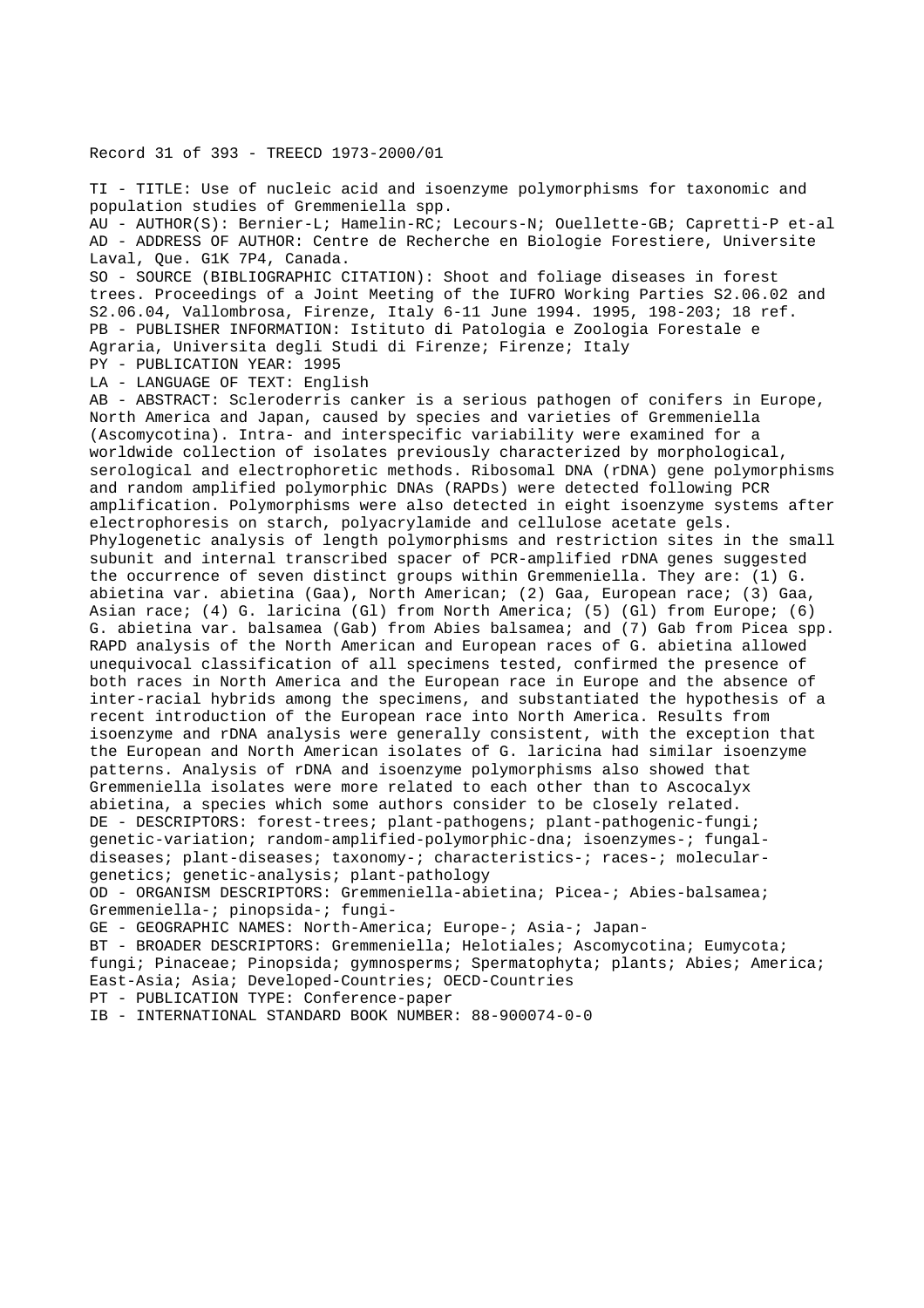Record 32 of 393 - TREECD 1973-2000/01

TI - TITLE: Comparison of ribosomal DNA length and restriction site polymorphisms in Gremmeniella and Ascocalyx isolates. AU - AUTHOR(S): Bernier-L; Hamelin-RC; Ouellette-GB AD - ADDRESS OF AUTHOR: Centre de Recherche en Biologie Forestiere, Faculte de Forestiere et de Geomatique, Universite Laval, Cite Universitaire, Quebec Canada G1K 7P4, Canada. SO - SOURCE (BIBLIOGRAPHIC CITATION): Applied-and-Environmental-Microbiology. 1994, 60: 4, 1279-1286; 40 ref. PY - PUBLICATION YEAR: 1994 LA - LANGUAGE OF TEXT: English AB - ABSTRACT: The small subunit (SSU) and the internal transcribed spacer (ITS) of nuclear ribosomal DNA genes from 27 specimens of the fungal genera Gremmeniella and Ascocalyx were amplified by PCR. Length polymorphisms were observed in the SSU and allowed the differentiation of 4 groups among the isolates tested: Ascocalyx abietis; Gremmeniella isolates from Picea spp.; Gremmeniella isolates from Abies balsamea; and Gremmeniella isolates from Abies sacchalinensis, Larix spp. and Pinus spp. The amplified ITS was the same length for all Gremmeniella specimens and was 60 bp longer in A. abietis. Phylogenetic analysis of length polymorphisms and of 24 restriction sites in the SSU and ITS showed that Gremmeniella isolates were more related to each other than to the Ascocalyx isolate. Furthermore, 7 groups were evident within the genus Gremmeniella. The results confirmed that Gremmeniella and Ascocalyx should be kept as different taxa and suggest that the taxonomy of the former could be revised to consider isolates from Abies balsamea and from Picea spp. to be 2 different varieties while incorporating Gremmeniella laricina into G. abietina, as a new variety. DE - DESCRIPTORS: forest-trees; plant-diseases; plant-pathogens; plantpathogenic-fungi; phylogeny-; molecular-genetics; restriction-fragment-lengthpolymorphism; ribosomal-DNA; polymerase-chain-reaction; taxonomy-; fungaldiseases; plant-pathology; pines-OD - ORGANISM DESCRIPTORS: Gremmeniella-abietina; Gremmeniella-; Ascocalyx-; Abies-balsamea; Picea-; Larix-; Pinus-; Abies-; pinopsida-; fungi-BT - BROADER DESCRIPTORS: Gremmeniella; Helotiales; Ascomycotina; Eumycota; fungi; Abies; Pinaceae; Pinopsida; gymnosperms; Spermatophyta; plants PT - PUBLICATION TYPE: Journal-article

IS - INTERNATIONAL STANDARD SERIAL NUMBER: 0099-2240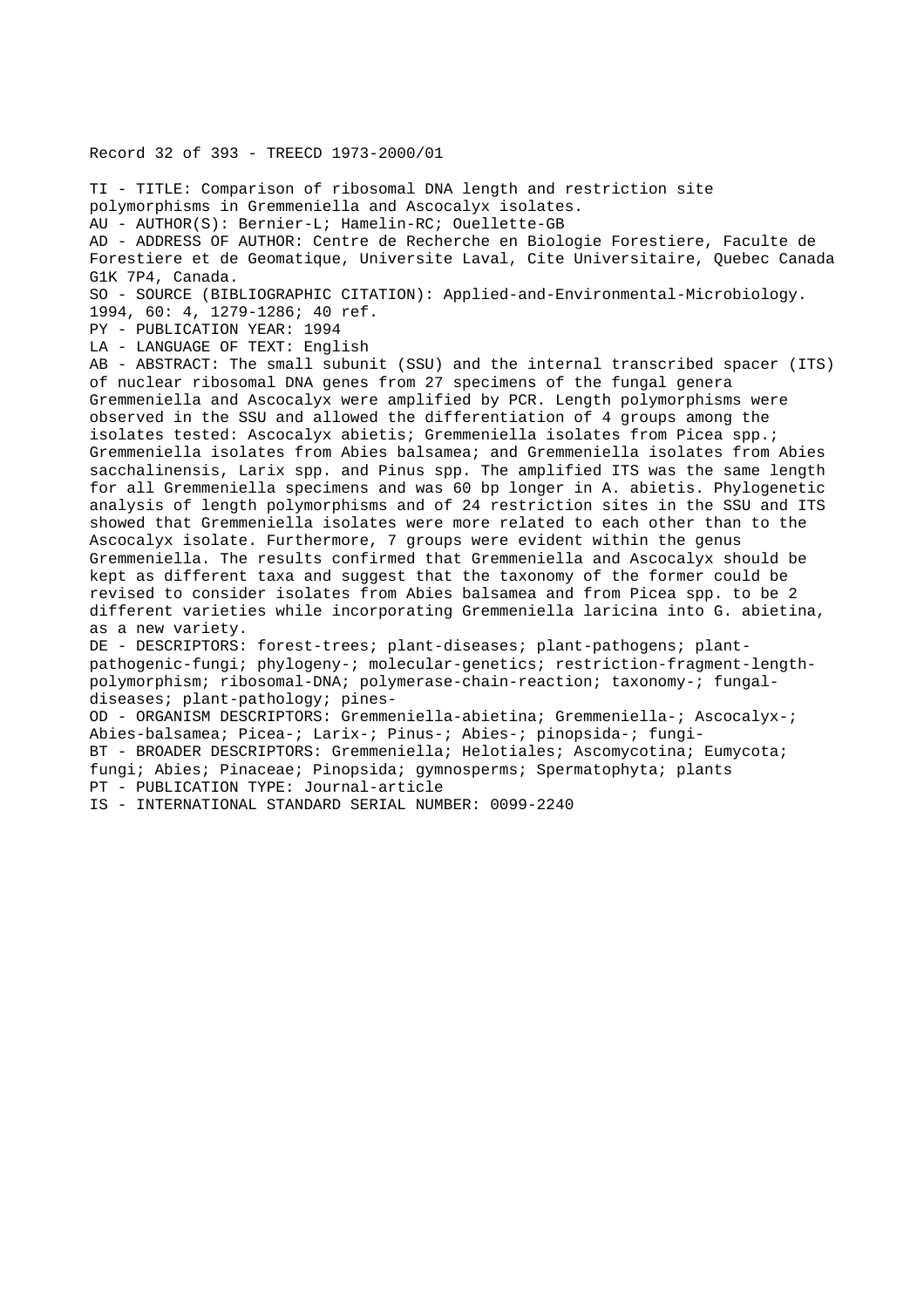### Record 33 of 393 - TREECD 1973-2000/01

TI - TITLE: New outbreak of scleroderris canker [Gremmeniella abietina] in Newfoundland (Poster). AU - AUTHOR(S): Berube-JA; Carew-GC; Laflamme-G; Hudak-J; Laflamme-G et-al AD - ADDRESS OF AUTHOR: Canadian Forest Service, Atlantic Forestry Centre, PO Box 6028, St. John's, NF A1C 5X8, Canada. SO - SOURCE (BIBLIOGRAPHIC CITATION): Foliage, shoot and stem diseases. Proceedings of the IUFRO WP 7.02.02 meeting, Quebec City, May 25-31, 1997. Information-Report -Laurentian-Forestry-Centre,-Quebec-Region,-Canadian-Forest-Service. 1998, No. LAU-X-122, 214-216; 4 ref. PB - PUBLISHER INFORMATION: Laurentian Forestry Centre, Canadian Forest Service; Sainte-Foy; Canada PY - PUBLICATION YEAR: 1998 LA - LANGUAGE OF TEXT: English DE - DESCRIPTORS: IUFRO-; fungal-diseases; plant-pathogenic-fungi; plantpathogens; plant-diseases; forest-trees; cankers-OD - ORGANISM DESCRIPTORS: Gremmeniella-abietina GE - GEOGRAPHIC NAMES: Canada-; Newfoundland-BT - BROADER DESCRIPTORS: Gremmeniella; Helotiales; Ascomycotina; Eumycota; fungi; OECD-Countries; Commonwealth-of-Nations; Developed-Countries; North-America; America; Canada

PT - PUBLICATION TYPE: Conference-paper; Journal-article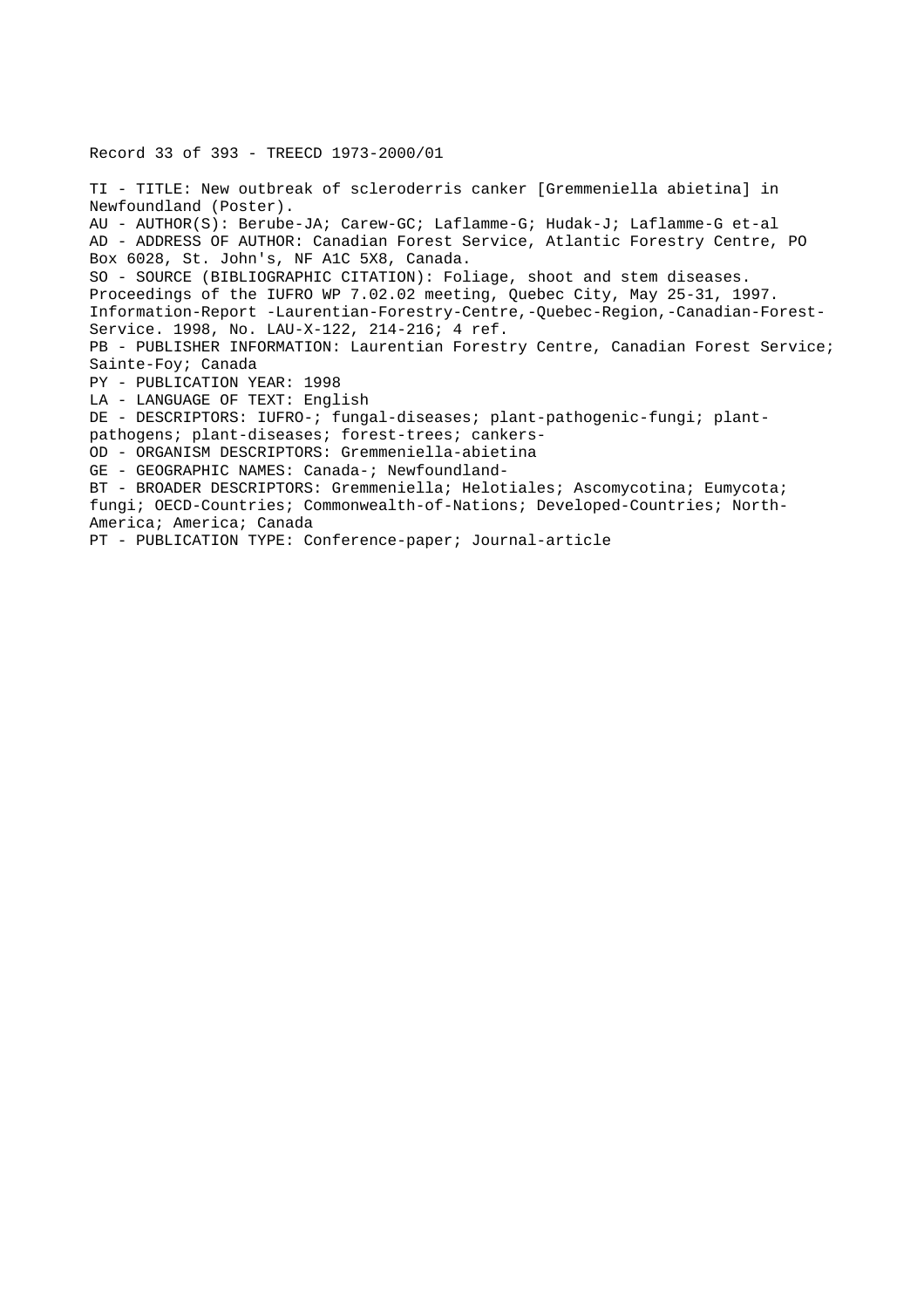Record 34 of 393 - TREECD 1973-2000/01

TI - TITLE: Cross infectivity of scleroderris canker on native and exotic conifers in Newfoundland. AU - AUTHOR(S): Berube-JA; Carew-GC; Laflamme-G; Warren-GR; Capretti-P et-al AD - ADDRESS OF AUTHOR: Canadian Forest Service, Natural Resources Canada, Newfoundland and Labrador Region, Bldg. 304 Pleasantville, PO Box 60 28, St. John's, Newfoundland Z1C 4C7, Canada. SO - SOURCE (BIBLIOGRAPHIC CITATION): Shoot and foliage diseases in forest trees. Proceedings of a Joint Meeting of the IUFRO Working Parties S2.06.02 and S2.06.04, Vallombrosa, Firenze, Italy 6-11 June 1994. 1995, 234-239; 9 ref. PB - PUBLISHER INFORMATION: Istituto di Patologia e Zoologia Forestale e Agraria, Universita degli Studi di Firenze; Firenze; Italy PY - PUBLICATION YEAR: 1995 LA - LANGUAGE OF TEXT: English AB - ABSTRACT: Gremmeniella abietina var. abietina, a European race, was first recorded on Austrian pine (Pinus nigra) in Newfoundland in 1979, and a red pine (Pinus resinosa) plantation 10 km N. of St. John's was destroyed by the disease in 1981. Scleroderris canker caused by G. abietina var. balsamea was also recorded on the Northern Peninsula in a Sitka spruce (Picea sitchensis) plantation - this variety does not appear to infect pine species. In tests of possible infectivity and virulence of the two Gremmeniella races, two conidial concentrations were used; seedlings of jack pine (Pinus banksiana), red pine, white spruce (Picea glauca), black spruce (P. mariana) and Japanese larch (Larix leptolepis) were inoculated by spraying on recently developed leader shoots. The European race of G. abietina was the more virulent, with infection rates of up to 40%. Red and jack pine were equally susceptible, followed by black spruce. Non-surface sterilized needles of all conifer species showed the presence of Gremmeniella viable spores three months after inoculation. G. abietina var. balsamea was not found on any seedlings. The presence of viable spores of the European race 3 months after inoculation suggests a great potential for every conifer species seedling to be a carrier of viable spores for months after the Gremmeniella sporulating season. One seedling of black spruce was infected with Gremmeniella; however, it is believed that this is representative of a potentially very low infection rate on non-pine hosts. DE - DESCRIPTORS: forest-trees; plant-pathogens; plant-pathogenic-fungi;

resistance-; susceptibility-; testing-; forest-plantations; spread-; fungaldiseases; plant-diseases; virulence-; races-; plant-pathology OD - ORGANISM DESCRIPTORS: Pinus-resinosa; Pinus-banksiana; Picea-mariana;

Picea-glauca; Picea-sitchensis; Larix-leptolepis; Pinus-nigra; Gremmeniellaabietina; pinopsida-; fungi-

GE - GEOGRAPHIC NAMES: Canada-; Newfoundland-

BT - BROADER DESCRIPTORS: Pinus; Pinaceae; Pinopsida; gymnosperms;

Spermatophyta; plants; Picea; Larix; Gremmeniella; Helotiales; Ascomycotina; Eumycota; fungi; OECD-Countries; Commonwealth-of-Nations; Developed-Countries; North-America; America; Canada

PT - PUBLICATION TYPE: Conference-paper

IB - INTERNATIONAL STANDARD BOOK NUMBER: 88-900074-0-0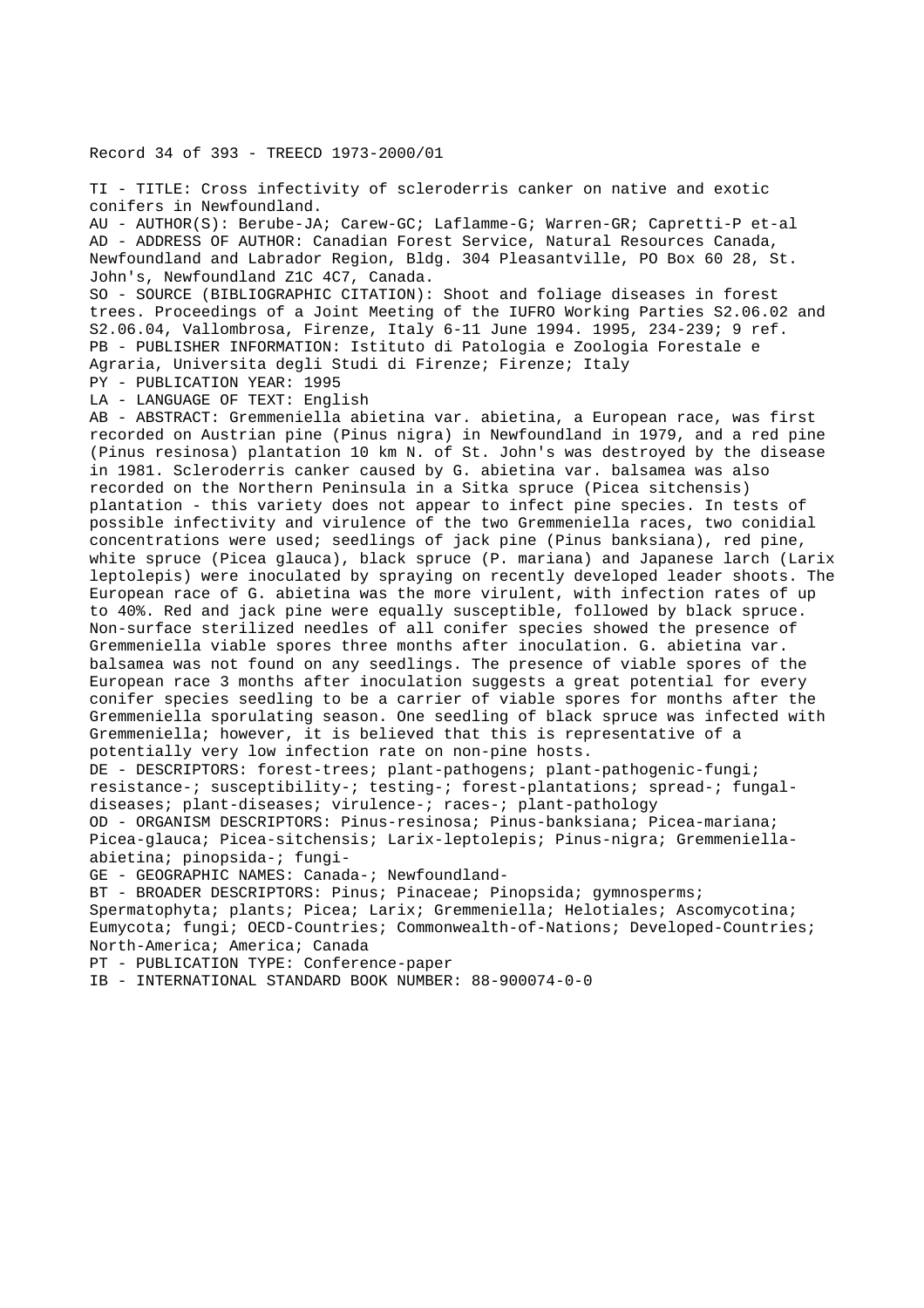Record 35 of 393 - TREECD 1973-2000/01 TI - TITLE: Progress report on Swedish research on forest tree resistance to diseases. AU - AUTHOR(S): Bjorkman-E AD - ADDRESS OF AUTHOR: Dep. For. Bot. & Path., Royal Coll. For., Stockholm, Sweden. SO - SOURCE (BIBLIOGRAPHIC CITATION): Bulletin-OEPP. 1973, No.9, 17-21. PY - PUBLICATION YEAR: 1973 LA - LANGUAGE OF TEXT: English LS - LANGUAGE OF SUMMARIES: French AB - ABSTRACT: Since 1971, resistance research on conifers, chiefly Pinus sylvestris, has consisted in testing plants from seed orchards and from tested progenies, with subsequent genetical analysis for possible resistance genes. In the course of a progeny test, it was found that resistance to Phacidium infestans was noticeably greater in northern pine material than in seedlings of southern provenance. No tendency to greater resistance in high-altitude pines was observed. There is reason to believe that P. contorta, so far found to be resistant to Melampsora pinitorqua, contains substances in its shoots which are absent from those of P. sylvestris. DE - DESCRIPTORS: forest-trees; research-; tree-breeding; fungal-diseases; resistance-; conifers-; plant-pathology; pines-OD - ORGANISM DESCRIPTORS: Pinus-; Phacidium-; Melampsora-; fungi-; Lophodermium-pinastri; Phacidium-infestans; Melampsora-populnea; Pinus-contorta; Pinus-sylvestris; GREMMENIELLA-ABIETINA; ENDOCRONARTIUM-PINI GE - GEOGRAPHIC NAMES: Sweden-BT - BROADER DESCRIPTORS: trees; woody-plants; Spermatophyta; plants; Pinaceae; Pinopsida; gymnosperms; Helotiales; Ascomycotina; Eumycota; fungi; Uredinales; Basidiomycotina; Lophodermium; Rhytismatales; Phacidium; Melampsora; Pinus; Gremmeniella; Endocronartium; Scandinavia; Northern-Europe; Europe PT - PUBLICATION TYPE: Journal-article IS - INTERNATIONAL STANDARD SERIAL NUMBER: 0250-8052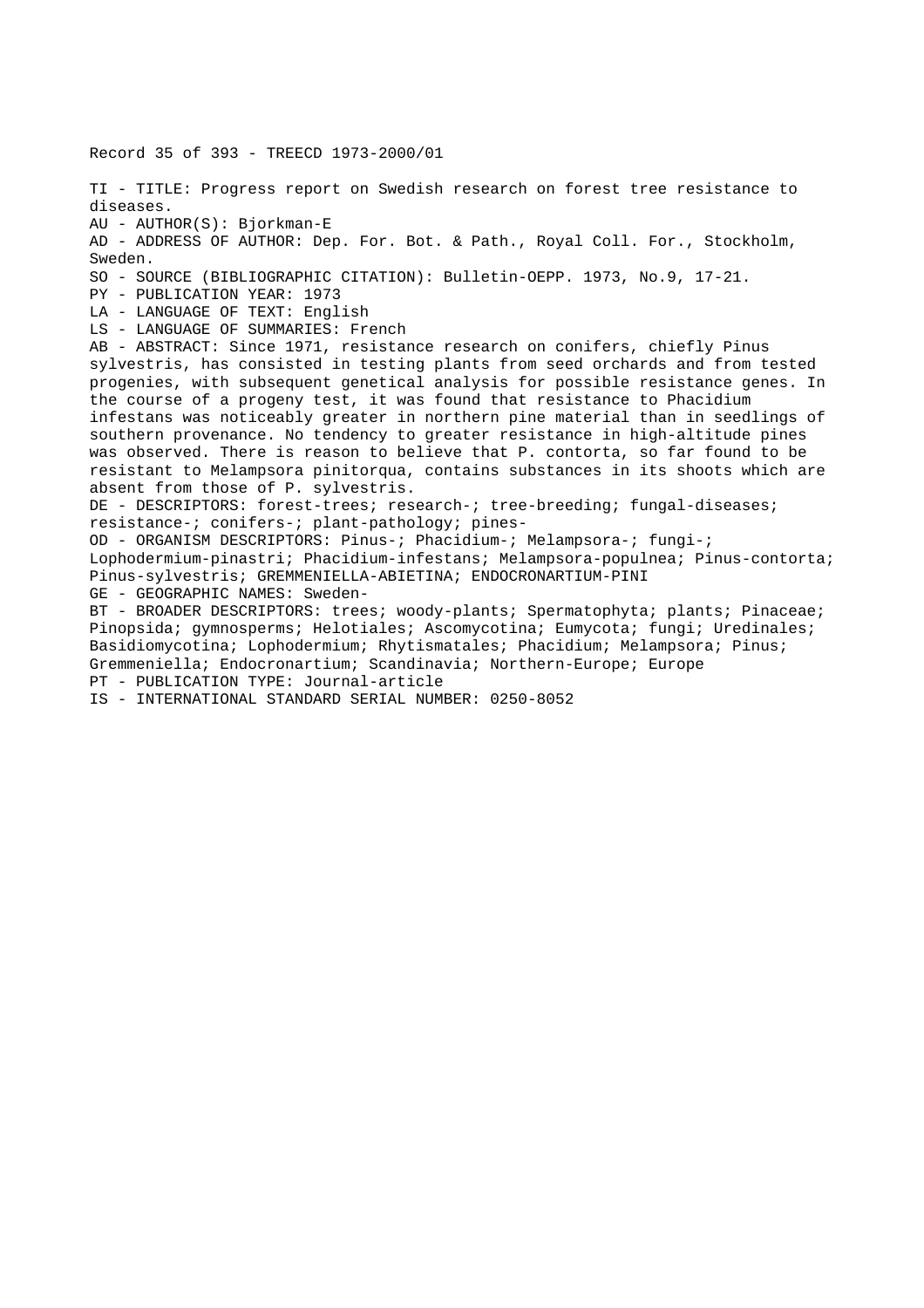Record 36 of 393 - TREECD 1973-2000/01 TI - TITLE: New fungus in forest nurseries. AU - AUTHOR(S): Bjorkman-E SO - SOURCE (BIBLIOGRAPHIC CITATION): Translation,-Environment-Canada. 1973, No. OOENV TR 197., 4pp.; Transl. from Skogen (1959) 46 (14) 292-293. See FA 21, 3348. Limited distribution. PY - PUBLICATION YEAR: 1973 LA - LANGUAGE OF TEXT: English DE - DESCRIPTORS: seedlings-; conifers-OD - ORGANISM DESCRIPTORS: Pinus-sylvestris; GREMMENIELLA-ABIETINA BT - BROADER DESCRIPTORS: Spermatophyta; plants; Pinus; Pinaceae; Pinopsida; gymnosperms; Gremmeniella; Helotiales; Ascomycotina; Eumycota; fungi PT - PUBLICATION TYPE: Miscellaneous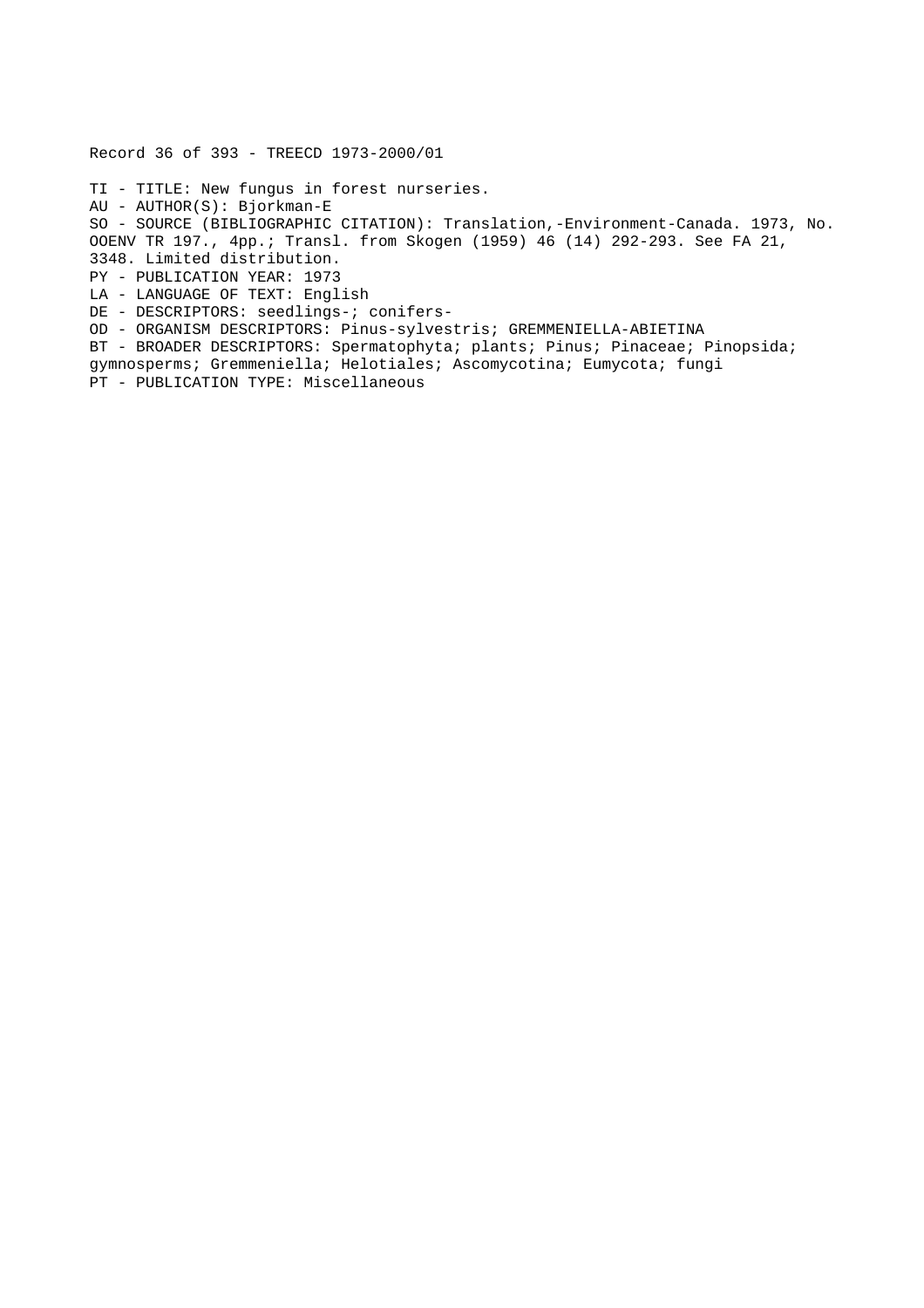Record 37 of 393 - TREECD 1973-2000/01 TI - TITLE: Testing of forest-tree species for resistance to parasitic fungi. OT - ORIGINAL NON-ENGLISH TITLE: Die Prufung forstlicher Baumarten auf Resistenz gegen parasitare Pilze. AU - AUTHOR(S): Bjorkman-E AD - ADDRESS OF AUTHOR: Inst. For. Bot. & Pathol., Royal Coll. For., Stockholm, Sweden. SO - SOURCE (BIBLIOGRAPHIC CITATION): European-Journal-of-Forest-Pathology. 1972, 2: 4, 229-237. PY - PUBLICATION YEAR: 1972 LA - LANGUAGE OF TEXT: German LS - LANGUAGE OF SUMMARIES: English, French AB - ABSTRACT: The scope and organization and resistance testing in Sweden are outlined; since 1971 work has included the detection of resistance genes in material of known genetic origin. The trees studied are all conifers, mainly Pinus sylvestris, and the fungi involved are Lophodermium pinastri, Phacidium infestans, Scleroderris lagerbergii, Melampsora pinitorqua and Peridermium pini. DE - DESCRIPTORS: forest-trees; research-; broadleaves-; conifers-; plantpathology; pines-OD - ORGANISM DESCRIPTORS: fungi-; Pinus-GE - GEOGRAPHIC NAMES: Sweden-BT - BROADER DESCRIPTORS: trees; woody-plants; Spermatophyta; plants; dicotyledons; angiosperms; Pinaceae; Pinopsida; gymnosperms; Scandinavia; Northern-Europe; Europe PT - PUBLICATION TYPE: Journal-article IS - INTERNATIONAL STANDARD SERIAL NUMBER: 0300-1237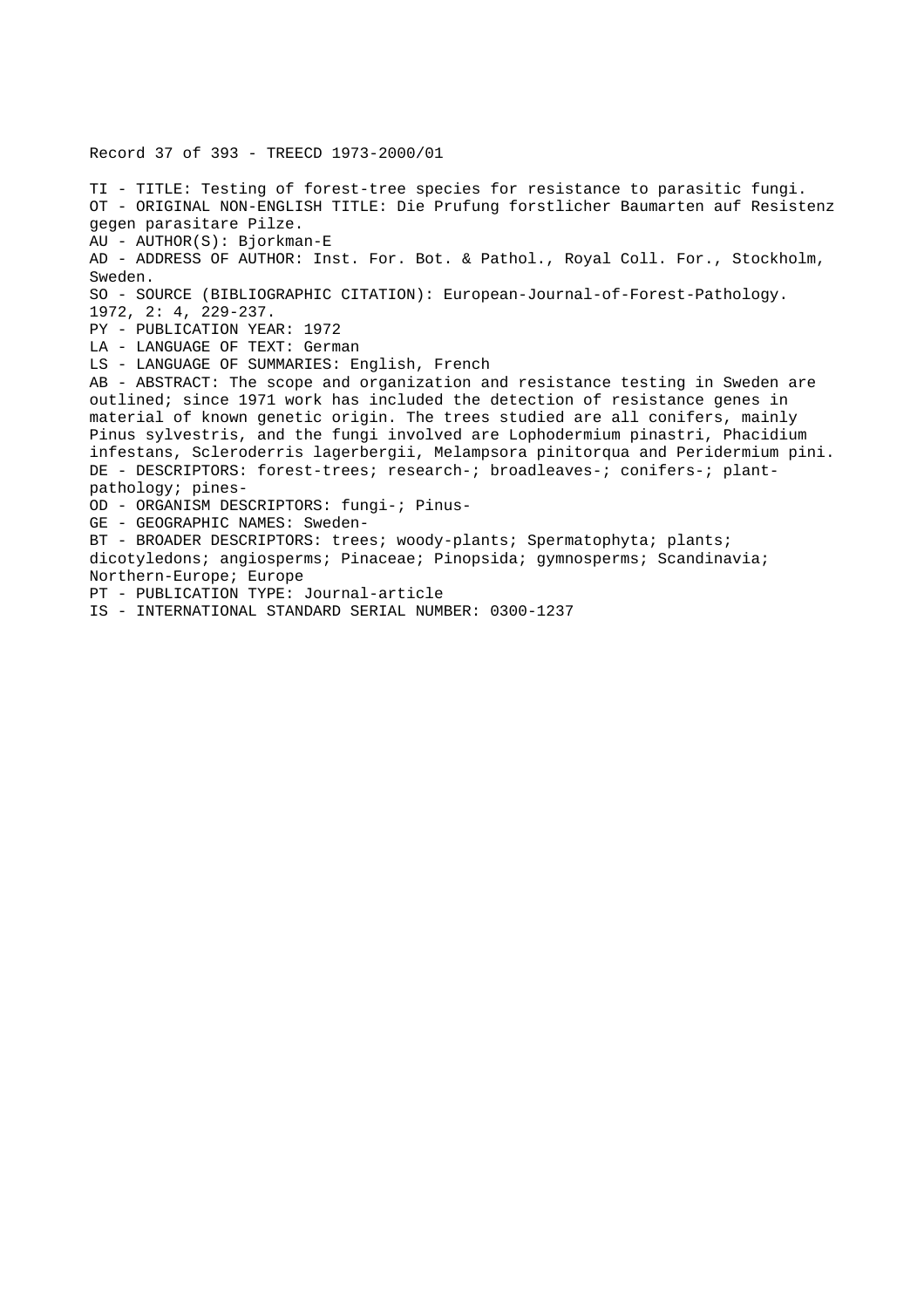Record 38 of 393 - TREECD 1973-2000/01 TI - TITLE: Tests of the resistance of forest trees to parasitic fungi in Sweden. AU - AUTHOR(S): Bjorkman-E SO - SOURCE (BIBLIOGRAPHIC CITATION): Sveriges-SkogsvForbunds-Tidskrift. 1971, 69: 5, 499-510. PY - PUBLICATION YEAR: 1971 LA - LANGUAGE OF TEXT: Swedish LS - LANGUAGE OF SUMMARIES: English AB - ABSTRACT: Investigations on Pinus sylvestris and P. contorta var. latifolia and their susceptibility to Lophodermium pinastri, Phacidium infestans, Scleroderris lagerbergii, Melampsora pinitorqua [M. populnea] and Peridermium pini. Preliminary observations on Pinus sylvestris inoculated with Phacidium infestans and S. lagerbergii suggested that resistance is greater in trees of northern than of southern origin. DE - DESCRIPTORS: resistance-; forest-trees; conifers-; plant-pathology; pines-OD - ORGANISM DESCRIPTORS: Pinus-; fungi-; Lophodermium-pinastri; Phacidiuminfestans; Melampsora-populnea; GREMMENIELLA-ABIETINA; ENDOCRONARTIUM-PINI GE - GEOGRAPHIC NAMES: Sweden-BT - BROADER DESCRIPTORS: trees; woody-plants; Spermatophyta; plants; Pinaceae; Pinopsida; gymnosperms; Lophodermium; Rhytismatales; Ascomycotina; Eumycota; fungi; Phacidium; Helotiales; Melampsora; Uredinales; Basidiomycotina; Gremmeniella; Endocronartium; Scandinavia; Northern-Europe; Europe PT - PUBLICATION TYPE: Journal-article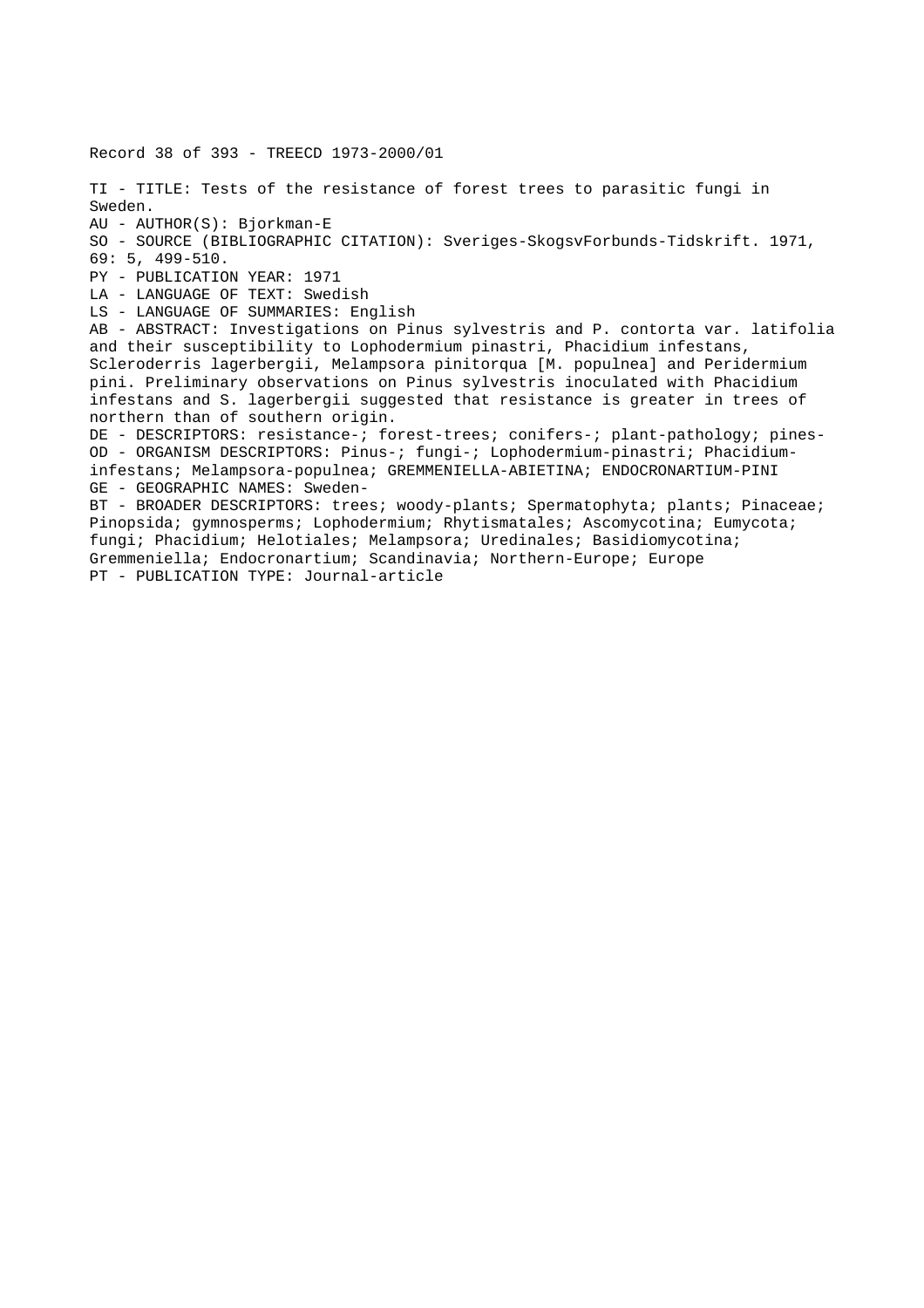Record 39 of 393 - TREECD 1973-2000/01 TI - TITLE: Summary of plant quarantine pest and disease situations in Canada - 1989. AU - AUTHOR(S): Blangez-B AD - ADDRESS OF AUTHOR: Diagnostic Services Section, Plant Protection Division, Agriculture Canada, Ottawa, Canada. SO - SOURCE (BIBLIOGRAPHIC CITATION): 1989, 106 pp. PB - PUBLISHER INFORMATION: Agriculture Canada, Plant Protection Division; Ottawa; Canada PY - PUBLICATION YEAR: 1989 LA - LANGUAGE OF TEXT: English, French AB - ABSTRACT: Surveys conducted in Canada in 1989 for quarantinable plant pests and diseases are summarized. The insect pests discussed include Grapholita molesta [Cydia molesta], Lymantria dispar, Ostrinia nubilalis, Otiorhynchus ligustici, Oulema melanopus, Popillia japonica, Rhagoletis mendax, R. pomonella, Rhizotrogus majalis [Amphimallon majalis] and Yponomeuta malinellus. Surveys of the snails Helix aspersa and H. pomatia and the nematodes Bursaphelenchus xylophilus and Heterodera glycines are also mentioned. The diseases discussed include Ascocalyx abietina [Gremmeniella abietina], Gymnosporangium fuscum, Leptosphaeria maculans, Synchytrium endobioticum, Tilletia contraversa and Verticillium albo-atrum. Distribution maps are given for several pests and diseases. DE - DESCRIPTORS: Insect-pests; pests-; quarantine-; Plant-parasitic-nematodes; surveys-; geographical-distribution; plant-nematology; nematology-; agricultural-entomology; plant-pathology OD - ORGANISM DESCRIPTORS: Tortricidae-; Lepidoptera-; Lymantriidae-; Pyralidae- ; Curculionidae-; Coleoptera-; Chrysomelidae-; Scarabaeidae-; Yponomeutidae-; Mollusca-; Snails-; Helicidae-; Cydia-molesta; Lymantria-dispar; Ostrinianubilalis; Otiorhynchus-ligustici; Oulema-melanopus; Popillia-japonica; Rhagoletis-mendax; Rhagoletis-pomonella; Amphimallon-majalis; Yponomeutamalinellus; Helix-aspersa; Helix-pomatia; Gastropoda-; Helix-; Bursaphelenchusxylophilus; Heterodera-glycines GE - GEOGRAPHIC NAMES: Canada-BT - BROADER DESCRIPTORS: Lepidoptera; insects; arthropods; invertebrates; animals; Coleoptera; Gastropoda; Mollusca; Cydia; Tortricidae; Lymantria; Lymantriidae; Ostrinia; Pyralidae; Otiorhynchus; Curculionidae; Oulema; Chrysomelidae; Popillia; Scarabaeidae; Rhagoletis; Tephritidae; Diptera; Amphimallon; Yponomeuta; Yponomeutidae; Helix; Helicidae; Bursaphelenchus; Aphelenchoididae; Nematoda; Heterodera; Heteroderidae; OECD-Countries; Commonwealth-of-Nations; Developed-Countries; North-America; America PT - PUBLICATION TYPE: Miscellaneous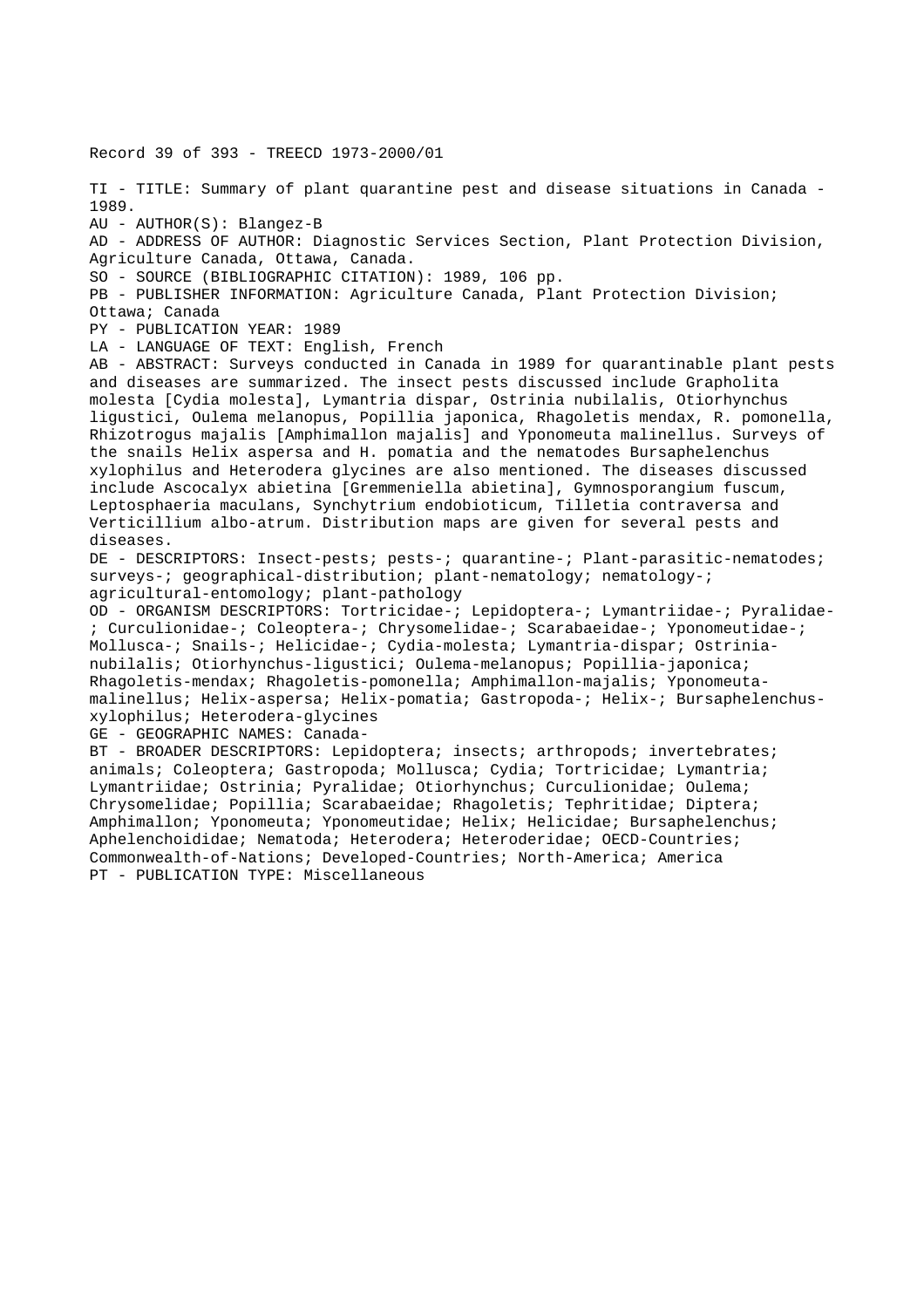Record 40 of 393 - TREECD 1973-2000/01 TI - TITLE: Effect of temperature on the ability of Gremmeniella abietina to survive and to colonize host tissue. AU - AUTHOR(S): Blenis-PV; Patton-RF; Spear-RN AD - ADDRESS OF AUTHOR: Dep. Pl. Path., Univ. Wisconsin, Madison, Wis., USA. SO - SOURCE (BIBLIOGRAPHIC CITATION): European-Journal-of-Forest-Pathology. 1984, 14: 3, 153-164; 3 fig., 4 tab.; 9 ref. PY - PUBLICATION YEAR: 1984 LA - LANGUAGE OF TEXT: English LS - LANGUAGE OF SUMMARIES: French, German AB - ABSTRACT: G. abietina cultures were exposed each day to temps. of 24, 28, 32 and 34řC for c. 9 h and 12, 15.5, 20, 24, 28, 32 and 34ř for c. 15 h. The fungus survived 9 h exposures to 32-34ř for 4 wk, provided that the av. temp. was < 30ř. At av. temps. > 30ř, survival time was inversely proportional to the temp. When mycelium was inserted into stem wounds of red pine seedlings the fungus was recovered from symptomless trees 23-28 months later. Results of reisolation tests from inoculated seedlings exposed to different overwintering temp. regimes suggest that freezing, or freezing and thawing, may be more favourable for disease development than temps. slightly above freezing. An av. infection frequency of 79-93% occurred with alternate freezing and thawing. Based on knowledge of the effects of environental factors on penetration, survival and induction of symptoms, a procedure is suggested for inoculating, maintaining and overwintering trees to achieve disease development. DE - DESCRIPTORS: pines-; temperature-; Techniques-; Cankers-; methodology-; forest-trees; conifers-; plant-pathology; plant-pathogenic-fungi; inoculation-OD - ORGANISM DESCRIPTORS: Gremmeniella-abietina; fungi-; Pinus-resinosa; Pinus-BT - BROADER DESCRIPTORS: trees; woody-plants; Spermatophyta; plants; fungi; Gremmeniella; Helotiales; Ascomycotina; Eumycota; Pinus; Pinaceae; Pinopsida; gymnosperms

PT - PUBLICATION TYPE: Journal-article

IS - INTERNATIONAL STANDARD SERIAL NUMBER: 0300-1237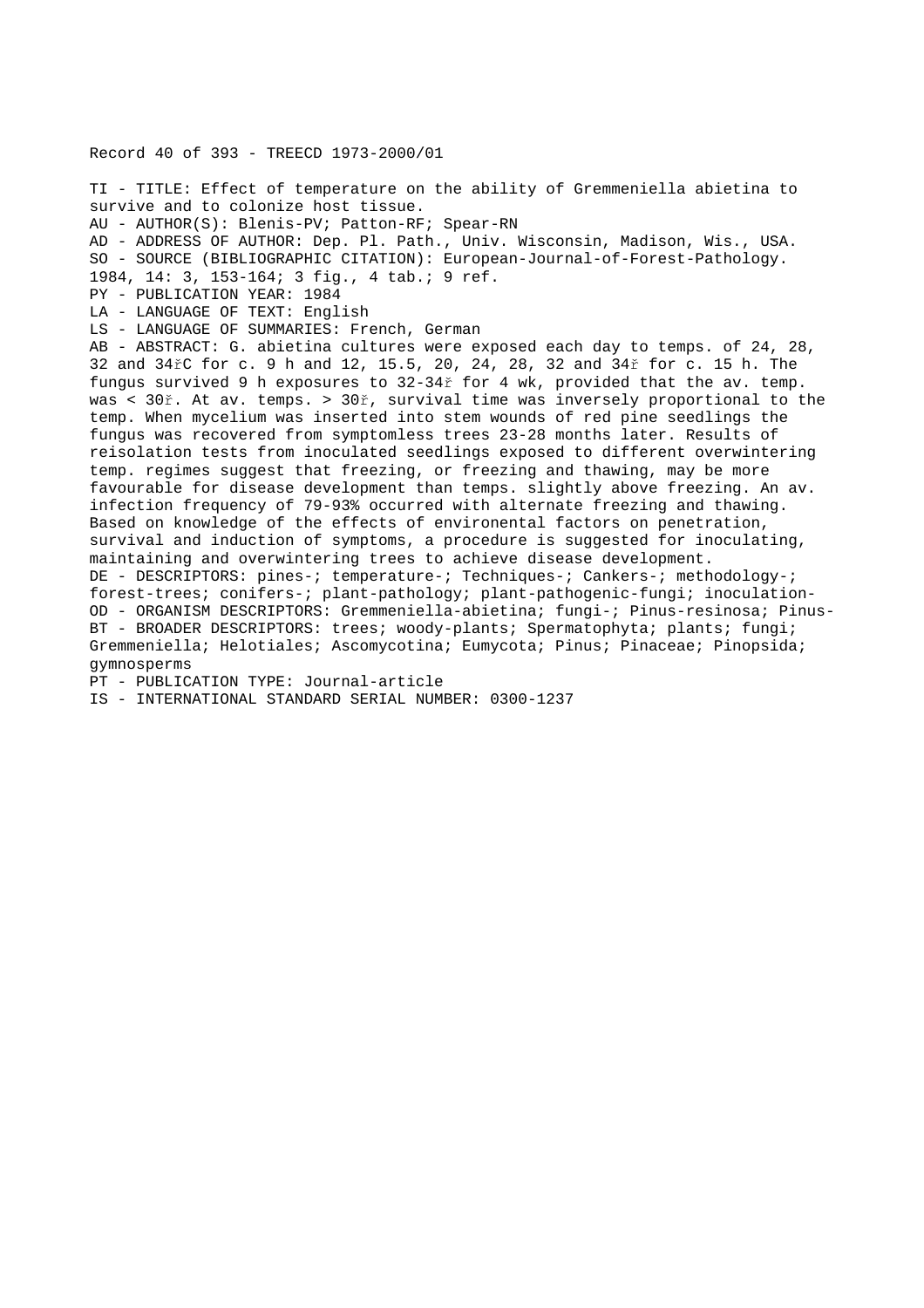Record 41 of 393 - TREECD 1973-2000/01

TI - TITLE: Polymerase chain reaction (PCR) detection and race identification in pine seedlings infected with scleroderris canker [Gremmeniella abietina](Poster). AU - AUTHOR(S): Bourassa-M; Dusabenyagasani-M; Jacobi-V; Laflamme-G; Hamelin-RC; Laflamme-G et-al AD - ADDRESS OF AUTHOR: Natural Resources centre, Canadian Forestry Service, Laurentian Forestry Centre, Sainte-Foy, QC G1V 4C7, Canada. SO - SOURCE (BIBLIOGRAPHIC CITATION): Foliage, shoot and stem diseases. Proceedings of the IUFRO WP 7.02.02 meeting, Quebec City, May 25-31, 1997. Information-Report -Laurentian-Forestry-Centre,-Quebec-Region,-Canadian-Forest-Service. 1998, No. LAU-X-122, 209-213; 6 ref. PB - PUBLISHER INFORMATION: Laurentian Forestry Centre, Canadian Forest Service; Sainte-Foy; Canada PY - PUBLICATION YEAR: 1998 LA - LANGUAGE OF TEXT: English DE - DESCRIPTORS: IUFRO-; fungal-diseases; plant-pathogenic-fungi; plantpathogens; plant-diseases; forest-trees; cankers-; polymerase-chain-reaction; techniques-; molecular-biology; pines-OD - ORGANISM DESCRIPTORS: Gremmeniella-abietina; Pinus-BT - BROADER DESCRIPTORS: Gremmeniella; Helotiales; Ascomycotina; Eumycota; fungi; Pinaceae; Pinopsida; gymnosperms; Spermatophyta; plants

PT - PUBLICATION TYPE: Conference-paper; Journal-article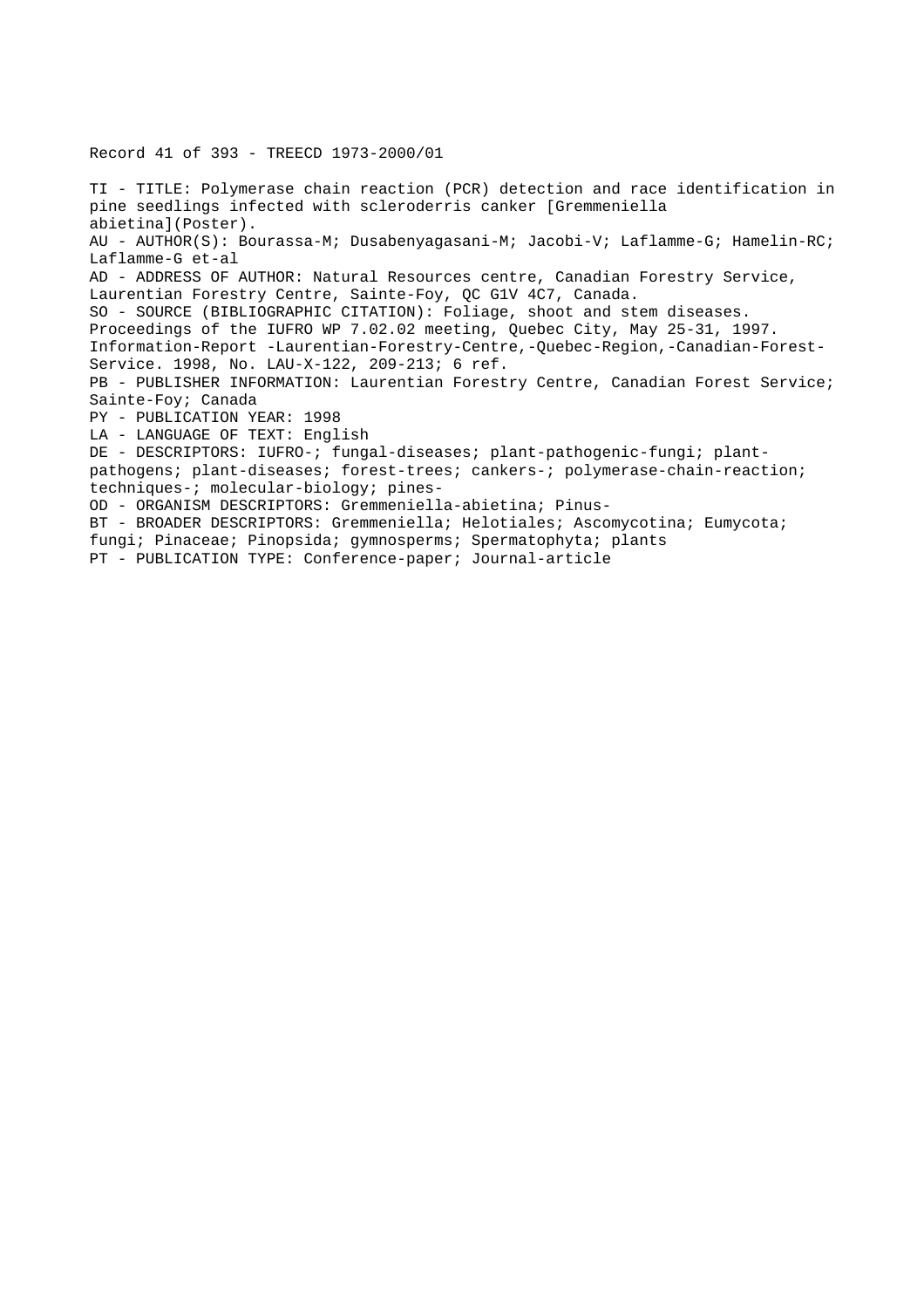Record 42 of 393 - TREECD 1973-2000/01

TI - TITLE: Gremmeniella abietina in Austria - pathogenicity and biochemical characterization. OT - ORIGINAL NON-ENGLISH TITLE: Gremmeniella abietina in Osterreich - Pathogenitat und biochemische Charakterisierung. AU - AUTHOR(S): Breitenbach-Dorfer-M; Cech-T AD - ADDRESS OF AUTHOR: Forstliche Bundesversuchsanstalt, Institut fur Immissionsforschung und Forstchemie, Seckendorff-Gudent-Weg 8, A-1131 Wien, Austria. SO - SOURCE (BIBLIOGRAPHIC CITATION): Centralblatt-fur-das-Gesamte-Forstwesen. 1996, 113: 2, 55-70; With English captions; 31 ref. PY - PUBLICATION YEAR: 1996 LA - LANGUAGE OF TEXT: German LS - LANGUAGE OF SUMMARIES: English AB - ABSTRACT: A 3-year trial was carried out using 14 isolates of Gremmeniella abietina - collected from 12 stone pine (Pinus cembra) stands, and 1 each from Scots pine (P. sylvestris) and Austrian pine (P. nigra) stands throughout Austria - which were inoculated onto P. cembra plants. None of the isolates caused a dieback of shoots. This may have been due to the climatic conditions at the experimental field (hot, dry summers, and no extreme frost during winter). However, all isolates produced bark necroses of various sizes. From this variation it is concluded that differences in pathogenicity exist. No clear geographic correlation between isolates of similar pathogenicity was observed. Plants inoculated with isolates from P. sylvestris and P. nigra developed significantly smaller necroses than plants inoculated with isolates from P. cembra. Isoenzyme analysis indicated that the North American strain of G. abietina does not exist in Austria. The Austrian isolates seem to be genetically more closely related to the European strain. However, the greatest similarity was found between Austrian isolates. Therefore it is concluded that the Austrian isolates are of autochthonous origin. A clear correlation between the banding pattern and pathogenicity could not be proven. DE - DESCRIPTORS: forest-trees; plant-pathogens; plant-pathogenic-fungi; pathogenicity-; inoculation-; isoenzymes-; variation-; strains-; fungaldiseases; pines-OD - ORGANISM DESCRIPTORS: Pinus-sylvestris; Pinus-cembra; Pinus-nigra; Gremmeniella-abietina; Pinus-GE - GEOGRAPHIC NAMES: Austria-BT - BROADER DESCRIPTORS: Pinus; Pinaceae; Pinopsida; gymnosperms; Spermatophyta; plants; Gremmeniella; Helotiales; Ascomycotina; Eumycota; fungi; EFTA; Central-Europe; Europe; Developed-Countries; European-Union-Countries; OECD-Countries PT - PUBLICATION TYPE: Journal-article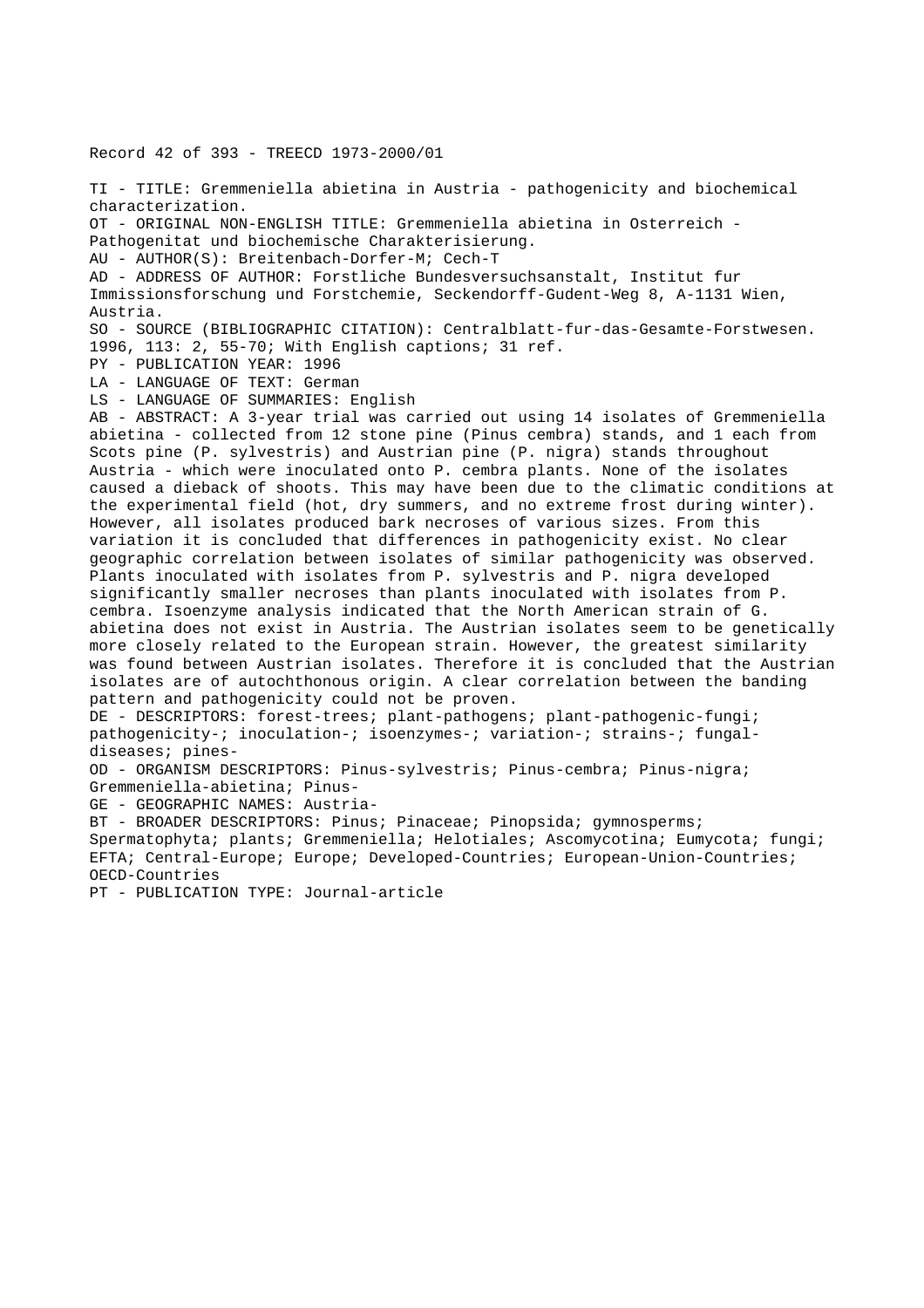Record 43 of 393 - TREECD 1973-2000/01

TI - TITLE: Proceedings of the twenty-sixth northeastern forest tree improvement conference, University Park, Pennsylvania, 25-26 July, 1978. AU - AUTHOR(S): Brooks-JR; Cech-FC; Shigo-AL; Skilling-DD; Steiner-KC SO - SOURCE (BIBLIOGRAPHIC CITATION): 1979, iv+220 pp. PB - PUBLISHER INFORMATION: Northeastern Forest Experiment Sta.; Durham, N. Hamp.; USA PY - PUBLICATION YEAR: 1979 LA - LANGUAGE OF TEXT: English AB - ABSTRACT: The following are among the 19 papers presented: Brooks, J. R.; Cech, F. C. The effect of container type, fertilizer treatment and mycorrhizal inoculation on the production of container-grown hardwoods (40-47, 12 ref., 2 tab.). In tests with Liriodendron tulipifera and black cherry (Prunus serotina) high fertilizer levels and inoculation of the container soil with Glomus fasciculatus before seeding greatly improved outplanting survival and subsequent growth. Skilling, D. D. Scleroderris canker threatens pines in the northeast (58-61, 6 ref.). The potential of a new more virulent str. of Gremmeniella abietina, recently found in NY and Vt., to spread rapidly across N. America makes the disease a major threat to pine management in the area. Shigo, A. L. Decay resistant trees (64-72, 7 ref., 2 fig.). Compartmentalization of discoloured and decayed wood in living trees is explained. Trees can now be selected with the aid of a CODIT model and the Shigometer for ability to compartmentalize effectively. DE - DESCRIPTORS: forest-trees; diseases-; mycorrhizas-; fertilizers-; effects-; plant-pathology; pines-OD - ORGANISM DESCRIPTORS: Gremmeniella-abietina; Pinus-; Liriodendrontulipifera; Prunus-serotina GE - GEOGRAPHIC NAMES: USA-BT - BROADER DESCRIPTORS: trees; woody-plants; Spermatophyta; plants; Gremmeniella; Helotiales; Ascomycotina; Eumycota; fungi; Pinaceae; Pinopsida;

gymnosperms; Liriodendron; Magnoliaceae; Magnoliales; dicotyledons; angiosperms; Prunus; Rosaceae; Rosales; North-America; America; Glomus; Zygomycotina PT - PUBLICATION TYPE: Conference-proceedings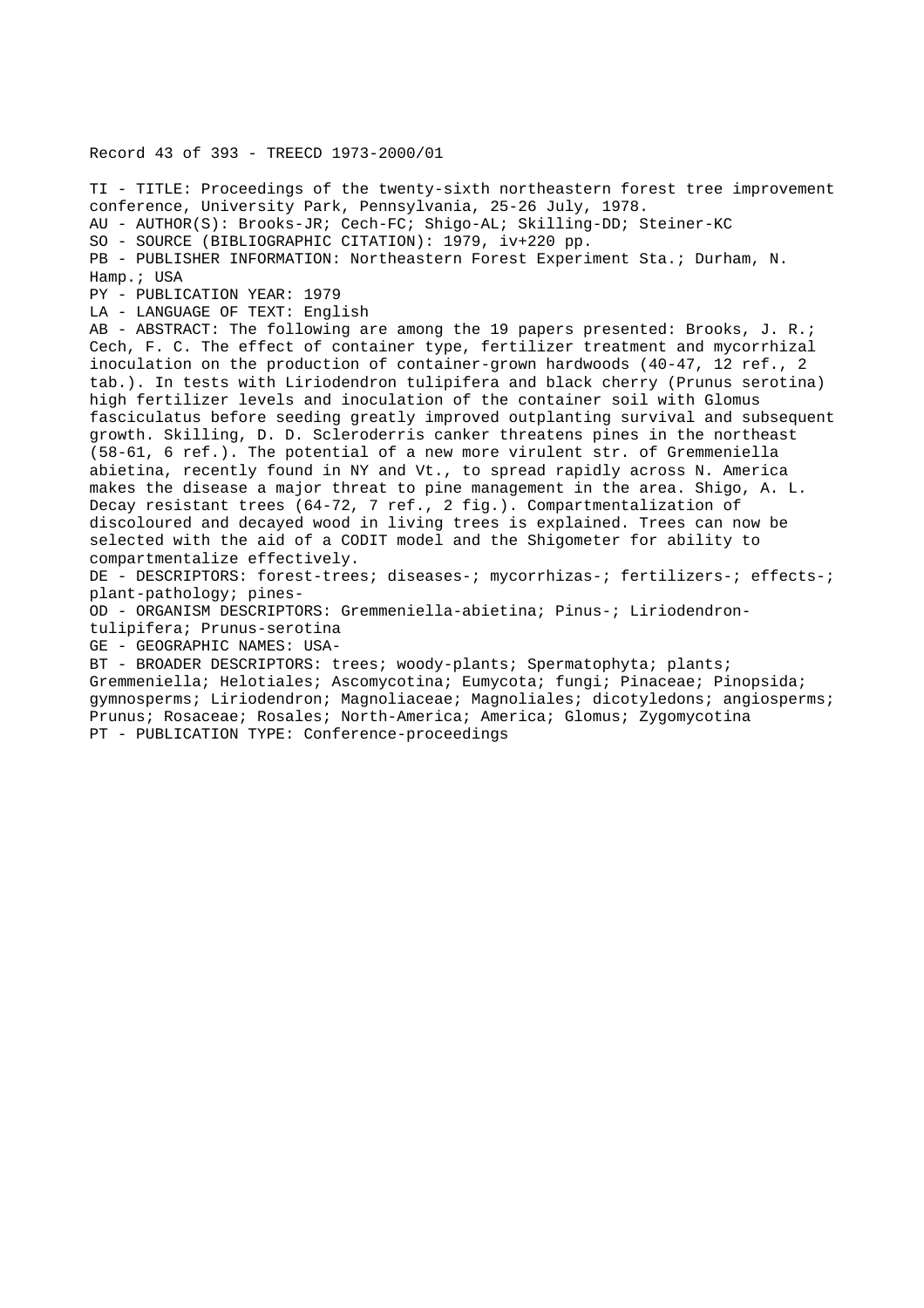Record 44 of 393 - TREECD 1973-2000/01

TI - TITLE: Report on forest research for the year ended March 1972.

AU - AUTHOR(S): Burdekin-DA; Greig-BJW; Brasier-CM; Gibbs-JN; Parker-EJ; Young-CWT; Strouts-RG; Salt-GA; Biddle-PG

CA - CORPORATE AUTHOR(S): Forestry Commission, UK.

SO - SOURCE (BIBLIOGRAPHIC CITATION): 1972, vii + 193 pp.; 10 pl., 10 graphs, 1 map, 27 tab. See RPP 51, 2871.

PB - PUBLISHER INFORMATION: London, Her Majesty's Stationery Office.; UK

PY - PUBLICATION YEAR: 1972

LA - LANGUAGE OF TEXT: English

AB - ABSTRACT: a. In the forest pathology section (88-98) D.A. BURDEKIN & B.J.W. GREIG, assessing experiments on death and decay caused by Fomes annosus, conclude that stump removal is the most efficient way of eradicating the disease. The fungus caused a reduction in volume in apparently healthy trees as well as death in infected Scots pine.b. In cultural studies C.M. BRASIER demonstrated the stimulating effect of Trichoderma viride on oospore formation in Phytophthora cambivora and P. cinnamomi [RPP 51, 1143]. All T. viride isolates tested and some of T. koningii, T. polysporum and T. piluliferum were stimulatory.c. J.N. GIBBS reports on survey and research on Dutch elm disease (Ceratocystis ulmi), including host population and damage, regional differences and variation in pathogenicity.d. E.J. PARKER studied Nectria coccinea associated with beech bark disease. In an affected forest, symptom progression was observed and the annual mortality rate was c. 5%.e. C.W.T. YOUNG associates the dieback of London plane [Platanus acerifolia] with the over rapid thawing of twigs and small branches in unusually cold and sunny winter periods. Some clones appeared resistant to dieback.f. YOUNG & R.G. STROUTS suggest that epidemic outbreaks of dieback of Corsican pine [RAM 47, 2875] probably depend on the occurrence of wind-borne ascospores of Scleroderris lagerbergii and wet conditions favouring their discharge [RAM 48, 2608]. Some undetermined factor apparently restricted development of apothecia in certain years.Research papers include:.g. SALT, G.A. Conifer seedling pathology (150-152). The effect of formalin and lime on growth of Sitka spruce at Wareham was assessed. The effect of soil fungicides and a thiram seed dressing on survival of spruce seedlings in the presence and absence of Rhizoctonia solani was determined.h. BIDDLE, P.G. Virus diseases of forest trees (153). Attempts to transmit suspected viruses of spruce and pine by grafting and insects have not yet succeeded. DE - DESCRIPTORS: dieback-; spore-dispersal; formaldehyde-; lime-; control-; soil-treatment; thiram-; seed-treatment; transmission-; forest-trees; plantpathology; pines-

OD - ORGANISM DESCRIPTORS: Pinus-; Phytophthora-cambivora; Phytophthoracinnamomi; Trichoderma-; Trichoderma-viride; Trichoderma-koningii; Phytophthora- ; Ulmus-; Ceratocystis-ulmi; Nectria-coccinea; Platanus-acerifolia; Rhizoctoniasolani; viruses-; HETEROBASIDION-ANNOSUM; TOLYPOCLADIUM-NIVEUM; GREMMENIELLA-ABIETINA; PICEA-

GE - GEOGRAPHIC NAMES: UK-

BT - BROADER DESCRIPTORS: dithiocarbamate-fungicides; carbamate-pesticides; pesticides; fungicides; trees; woody-plants; Spermatophyta; plants; Pinaceae; Pinopsida; gymnosperms; Phytophthora; Peronosporales; Mastigomycotina; Eumycota; fungi; Deuteromycotina; Trichoderma; Ulmaceae; Urticales; dicotyledons; angiosperms; Ceratocystis; Ophiostomatales; Ascomycotina; Nectria; Hypocreales; Platanus; Platanaceae; Hamamelidales; Rhizoctonia; Heterobasidion; Aphyllophorales; Basidiomycotina; Tolypocladium; Gremmeniella; Helotiales; British-Isles; Western-Europe; Europe PT - PUBLICATION TYPE: Annual-report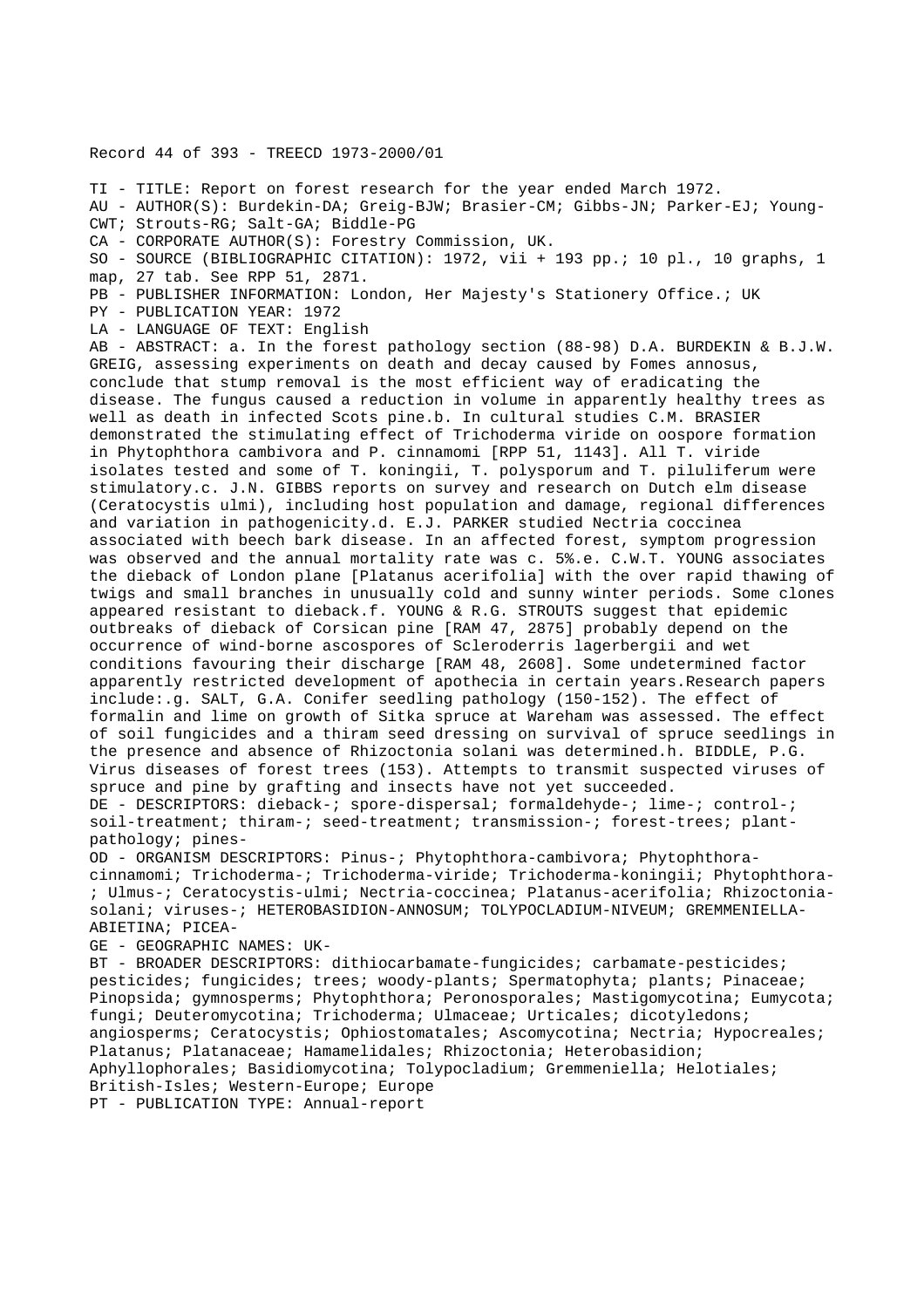Record 45 of 393 - TREECD 1973-2000/01 TI - TITLE: The course of a Scleroderris lagerbergii epidemic in a stand of Pinus nigra. OT - ORIGINAL NON-ENGLISH TITLE: Uber den Verlauf einer Scleroderrislagerbergii-Epidemie in einem Schwarzkiefernbestand. AU - AUTHOR(S): Butin-H; Hackelberg-L AD - ADDRESS OF AUTHOR: Inst. Pflanzenschutz im Forst, Biol. Bundesanst. f. Land- u. Forstwirtschaft, Hann. Munden, German Federal Republic. SO - SOURCE (BIBLIOGRAPHIC CITATION): European-Journal-of-Forest-Pathology. 1978, 8: 5-6, 369-379; 8 ref. PY - PUBLICATION YEAR: 1978 LA - LANGUAGE OF TEXT: German LS - LANGUAGE OF SUMMARIES: English, French AB - ABSTRACT: The study was made in 1975 in a 3.3-ha stand of 21-yr-old P. nigra near Bad Lauterberg (Harz Mts., W. Germany) that was in the last stages (no primary symptoms apparent) of an epidemic of S. lagerbergii. The date and intensity of infections was determined retrospectively by ring analysis and by the numbers of dead and living branch whorls on the trees. The results showed that the epidemic had begun in 1964, with the highest mortality in 1969. The starting point of the dieback was located in the southern border of the stand, shaded by an old beech [Fagus sylvatica] forest. The very wet spring and summer months of 1961-66 probably favoured the establishment and epidemic spread of the infection. Despite heavy losses of young trees, the development of the remaining ones indicated the high capacity of the stand to recover from even a severe attack by the fungus. ADDITIONAL ABSTRACT: Disease development by S. lagerbergii [Gremmeniella abietina] in a 21-yr-old P. nigra stand in the Harz mountains, W.Germany was determined retrospectively by ring analysis of infected and non-infected trees. The intensity was characterized by the number of living branch whorls and internodal lengths. Originating from the southern edge of the stand shaded by an old beech forest, and aided by extremely wet spring and summer months, the disease started in 1964, with increasing mortality till 1969 and the end of epidemic spread in 1975. Surviving trees have recuperated well. DE - DESCRIPTORS: fungal-diseases; methodology-; forest-trees; conifers-; plantpathology; research-; pines-OD - ORGANISM DESCRIPTORS: Pinus-nigra; Pinus-; Gremmeniella-abietina GE - GEOGRAPHIC NAMES: German-Federal-Republic; Germany-BT - BROADER DESCRIPTORS: trees; woody-plants; Spermatophyta; plants; Pinus; Pinaceae; Pinopsida; gymnosperms; Gremmeniella; Helotiales; Ascomycotina; Eumycota; fungi; Western-Europe; Europe PT - PUBLICATION TYPE: Journal-article IS - INTERNATIONAL STANDARD SERIAL NUMBER: 0300-1237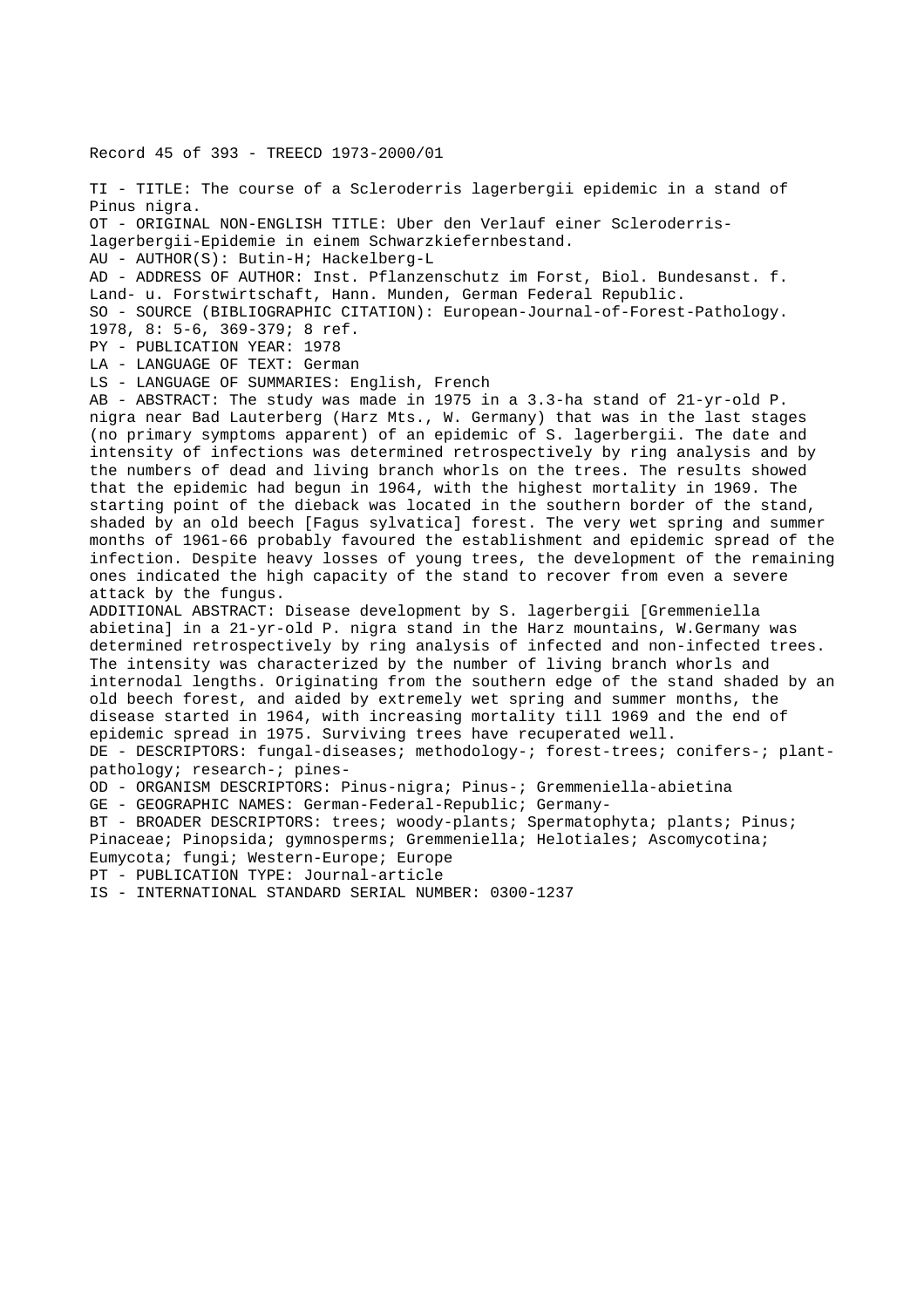Record 46 of 393 - TREECD 1973-2000/01

TI - TITLE: Institute for Forest Plant Diseases, Hann. Munden. OT - ORIGINAL NON-ENGLISH TITLE: Institut fur Forstpflanzenkrankheiten in Hann. Munden. AU - AUTHOR(S): Butin-H; Siepmann-R SO - SOURCE (BIBLIOGRAPHIC CITATION): Annual-Report-for-1973,-Federal-Biological-Institute-for-Agriculture-and-Forestry-at-Berlin-and-Brunswick.:- Jahresbericht-1973,-Biologische-Bundesanstalt-fur-Land-und-Forstwirtschaft-in-Berlin-und-Braunschweig. 1974, 136-138. PY - PUBLICATION YEAR: 1974 LA - LANGUAGE OF TEXT: German AB - ABSTRACT: R. Siepmann (136) describes work on shoot dieback of pine caused by Scleroderris lagerbergii [Gremmeniella abietina].H. Butin (136-137) established that pine needle cast was caused by Naemacyclus niveus (mainly on Pinus nigra) and N. minor (mainly on P. sylvestris) [RPP 53, 1978] as well as by Lophodermium pinastri. DE - DESCRIPTORS: diseases-; forest-trees; conifers-; plant-pathology; pines-OD - ORGANISM DESCRIPTORS: Pinus-; Gremmeniella-abietina; Lophodermium-pinastri; CYCLANEUSMA-NIVEUM; CYCLANEUSMA-MINUS GE - GEOGRAPHIC NAMES: German-Federal-Republic; Germany-BT - BROADER DESCRIPTORS: trees; woody-plants; Spermatophyta; plants; Pinaceae; Pinopsida; gymnosperms; Gremmeniella; Helotiales; Ascomycotina; Eumycota; fungi; Lophodermium; Rhytismatales; Cyclaneusma; Western-Europe; Europe PT - PUBLICATION TYPE: Miscellaneous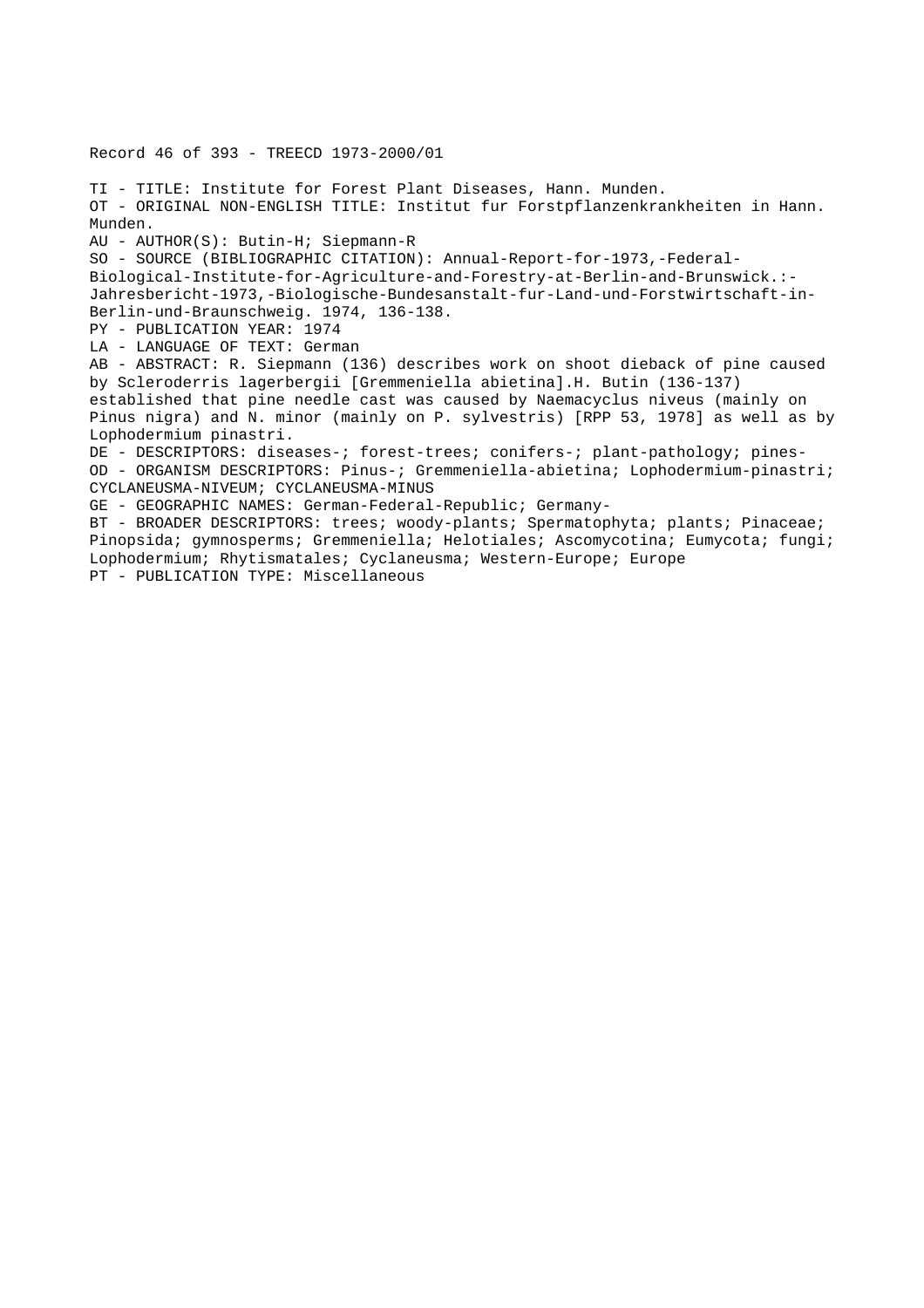Record 47 of 393 - TREECD 1973-2000/01

TI - TITLE: An attack by Brunchorstia pinea (Karst.) Hohn. on red spruce. OT - ORIGINAL NON-ENGLISH TITLE: Un particolare attacco da Brunchorstia pinea (Karst.) Hohn. sull'abete rosso. AU - AUTHOR(S): Capretti-P AD - ADDRESS OF AUTHOR: Istituto di Patologia e Zoologia Forestale e Agraria, Florence, Italy. SO - SOURCE (BIBLIOGRAPHIC CITATION): Informatore-Fitopatologico. 1981, 31: 5, 11-13; 3 fig.; 11 ref. PY - PUBLICATION YEAR: 1981 LA - LANGUAGE OF TEXT: Italian LS - LANGUAGE OF SUMMARIES: English AB - ABSTRACT: B. pinea [Gremmeniella abietina] was found on Picea abies stems damaged by frost in a pine forest. DE - DESCRIPTORS: frost-injury; forest-trees; conifers-; plant-pathology OD - ORGANISM DESCRIPTORS: Gremmeniella-abietina; Picea-abies; PICEA-GE - GEOGRAPHIC NAMES: Italy-BT - BROADER DESCRIPTORS: trees; woody-plants; Spermatophyta; plants; Gremmeniella; Helotiales; Ascomycotina; Eumycota; fungi; Picea; Pinaceae; Pinopsida; gymnosperms; Southern-Europe; Europe; Mediterranean-Region PT - PUBLICATION TYPE: Journal-article IS - INTERNATIONAL STANDARD SERIAL NUMBER: 0020-0735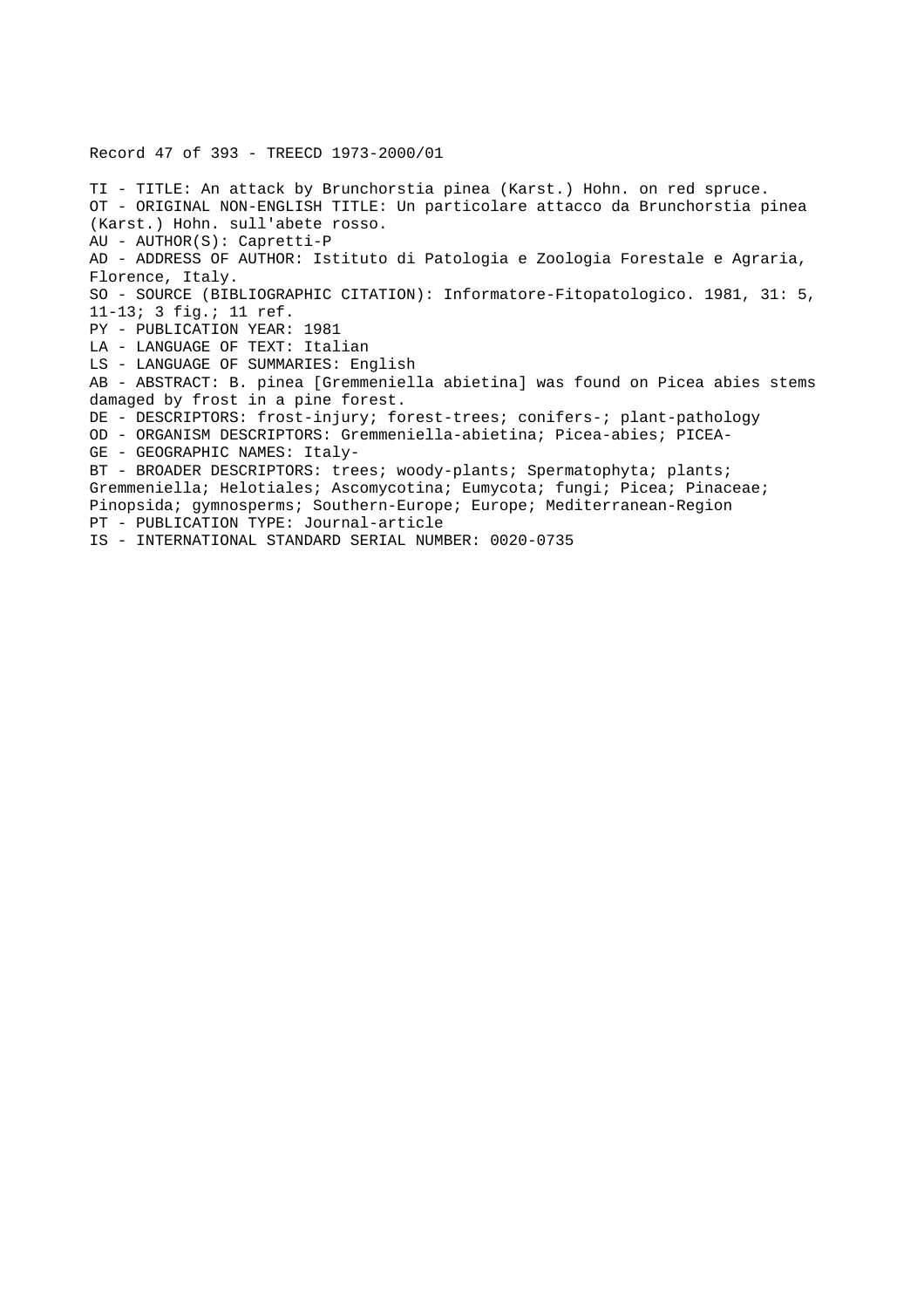Record 48 of 393 - TREECD 1973-2000/01 TI - TITLE: New record of Brunchorstia pinea (Karst.) Hohn in the South Eastern European Alps. AU - AUTHOR(S): Capretti-P AD - ADDRESS OF AUTHOR: Istituto di Patologia Forestale, Univ. Florence, Italy. SO - SOURCE (BIBLIOGRAPHIC CITATION): Phytopathologia-Mediterranea. 1983, 22: 3, 212; 6 ref. PY - PUBLICATION YEAR: 1983 LA - LANGUAGE OF TEXT: English AB - ABSTRACT: Gremmeniella abietina was recorded on Picea abies and Pinus nigra in the Italian Alps and on P. nigra and P. sylvestris in Slovenia, Yugoslavia. DE - DESCRIPTORS: pines-; Cankers-; forest-trees; conifers-; plant-pathology OD - ORGANISM DESCRIPTORS: Gremmeniella-abietina; Picea-abies; Pinopsida-; fungi-; Pinus-nigra; Pinus-sylvestris; Pinus-GE - GEOGRAPHIC NAMES: Italy-; Yugoslavia-BT - BROADER DESCRIPTORS: trees; woody-plants; Spermatophyta; plants; Gremmeniella; Helotiales; Ascomycotina; Eumycota; fungi; Picea; Pinaceae; Pinopsida; gymnosperms; Pinus; Southern-Europe; Europe; Mediterranean-Region; Balkans PT - PUBLICATION TYPE: Journal-article IS - INTERNATIONAL STANDARD SERIAL NUMBER: 0031-9465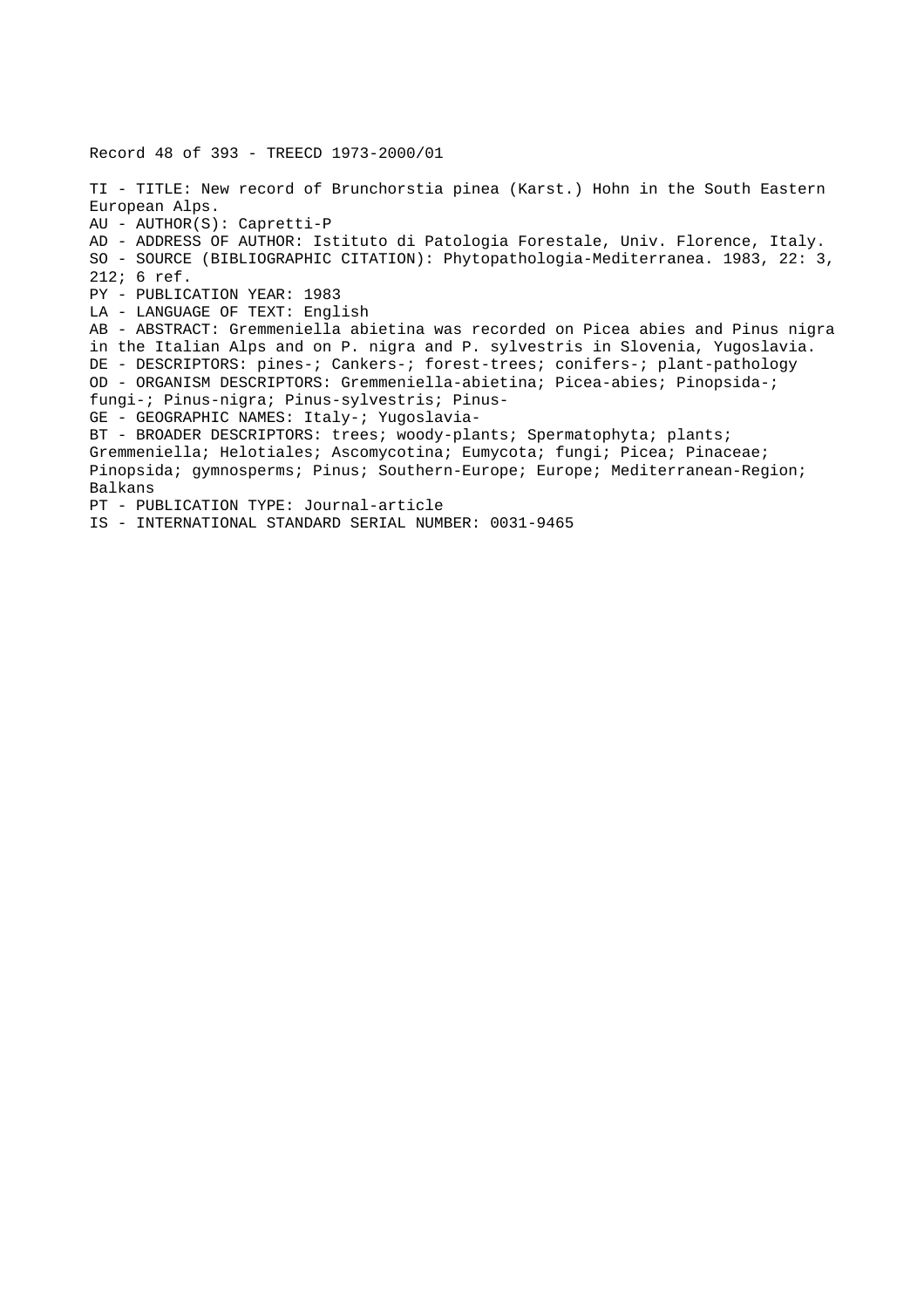TI - TITLE: A shoot blight of larch caused by Brunchorstia laricina Ettl. OT - ORIGINAL NON-ENGLISH TITLE: Un disseccamento del larice da Brunchorstia laricina Ettl. AU - AUTHOR(S): Capretti-P AD - ADDRESS OF AUTHOR: Istituto di Patologia Forestale, Univ. Florence, Italy. SO - SOURCE (BIBLIOGRAPHIC CITATION): Phytopathologia-Mediterranea. 1983, 22: 3, 215-216; 1 fig.; 5 ref. PY - PUBLICATION YEAR: 1983 LA - LANGUAGE OF TEXT: Italian AB - ABSTRACT: Symptoms on larch in the Alto Adige, Italy, and the fungus are described. DE - DESCRIPTORS: larch-; Dieback-; forest-trees; conifers-; plant-pathology OD - ORGANISM DESCRIPTORS: Larix-; Larix-decidua GE - GEOGRAPHIC NAMES: Italy-BT - BROADER DESCRIPTORS: trees; woody-plants; Spermatophyta; plants; Pinaceae; Pinopsida; gymnosperms; Larix; Southern-Europe; Europe; Mediterranean-Region; Deuteromycotina; Eumycota; fungi; Ascocalyx; Ascomycotina PT - PUBLICATION TYPE: Journal-article

IS - INTERNATIONAL STANDARD SERIAL NUMBER: 0031-9465

Record 49 of 393 - TREECD 1973-2000/01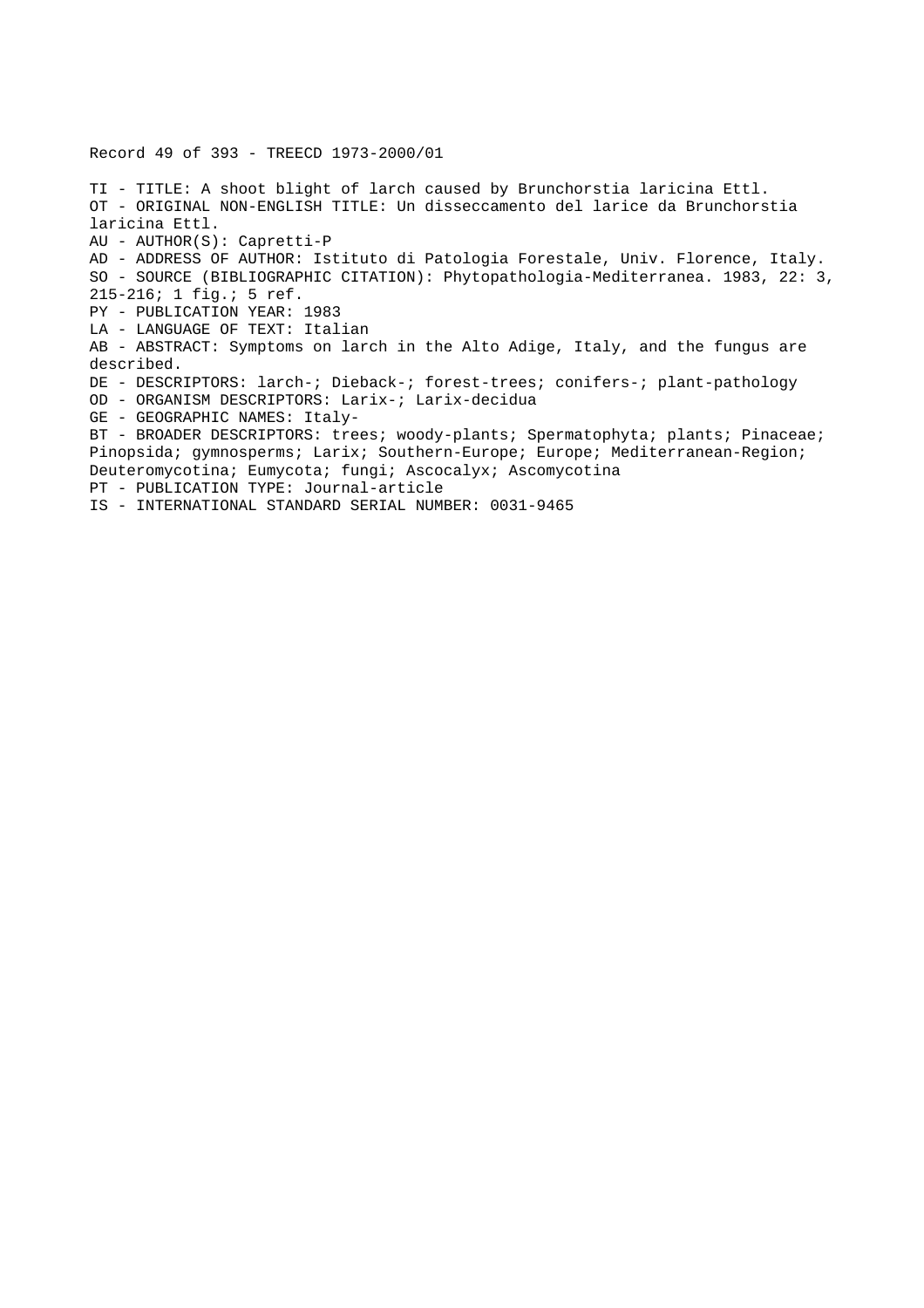## Record 50 of 393 - TREECD 1973-2000/01

TI - TITLE: Differential reaction in Pinus spp. to inoculation by various isolates of Ascocalyx (Gremmeniella) abietina. AU - AUTHOR(S): Capretti-P; Dorworth-CE AD - ADDRESS OF AUTHOR: Istituto di Patologia e Zoologia Forestale e Agraria, Universita di Firenze, Piazzale delle Cascine 28, 50144 Florence, Italy. SO - SOURCE (BIBLIOGRAPHIC CITATION): European-Journal-of-Forest-Pathology. 1989, 19: 7, 407-413; 20 ref. PY - PUBLICATION YEAR: 1989 LA - LANGUAGE OF TEXT: English LS - LANGUAGE OF SUMMARIES: French, German AB - ABSTRACT: Stem inoculation of 3 species of pole-sized pines with 4 isolates of G. abietina from diverse origins showed P. pinea to develop the longest cankers, P. nigra to be intermediate in reaction and P. pinaster to be least susceptible to tissue colonization. Three isolates of the fungus colonized host tissue to a greater extent than did the fourth isolate. This could not be correlated with the anamorphic physiological race or variety nor with geographic origin of host or isolate. The mean length of cankers formed on the Western exposures of the trees was found to be significantly longer (P<0.05) than that on the southern exposures. DE - DESCRIPTORS: Pines-; susceptibility-; Conifers-; Cankers-; resistance-; host-specificity; forest-trees; plant-pathology; plant-pathogenic-fungi OD - ORGANISM DESCRIPTORS: Gremmeniella-abietina; fungi-; Pinus-pinea; Pinusnigra; Pinus-pinaster; Pinus-BT - BROADER DESCRIPTORS: trees; woody-plants; Spermatophyta; plants; fungi; Gremmeniella; Helotiales; Ascomycotina; Eumycota; Pinus; Pinaceae; Pinopsida; gymnosperms PT - PUBLICATION TYPE: Journal-article

IS - INTERNATIONAL STANDARD SERIAL NUMBER: 0300-1237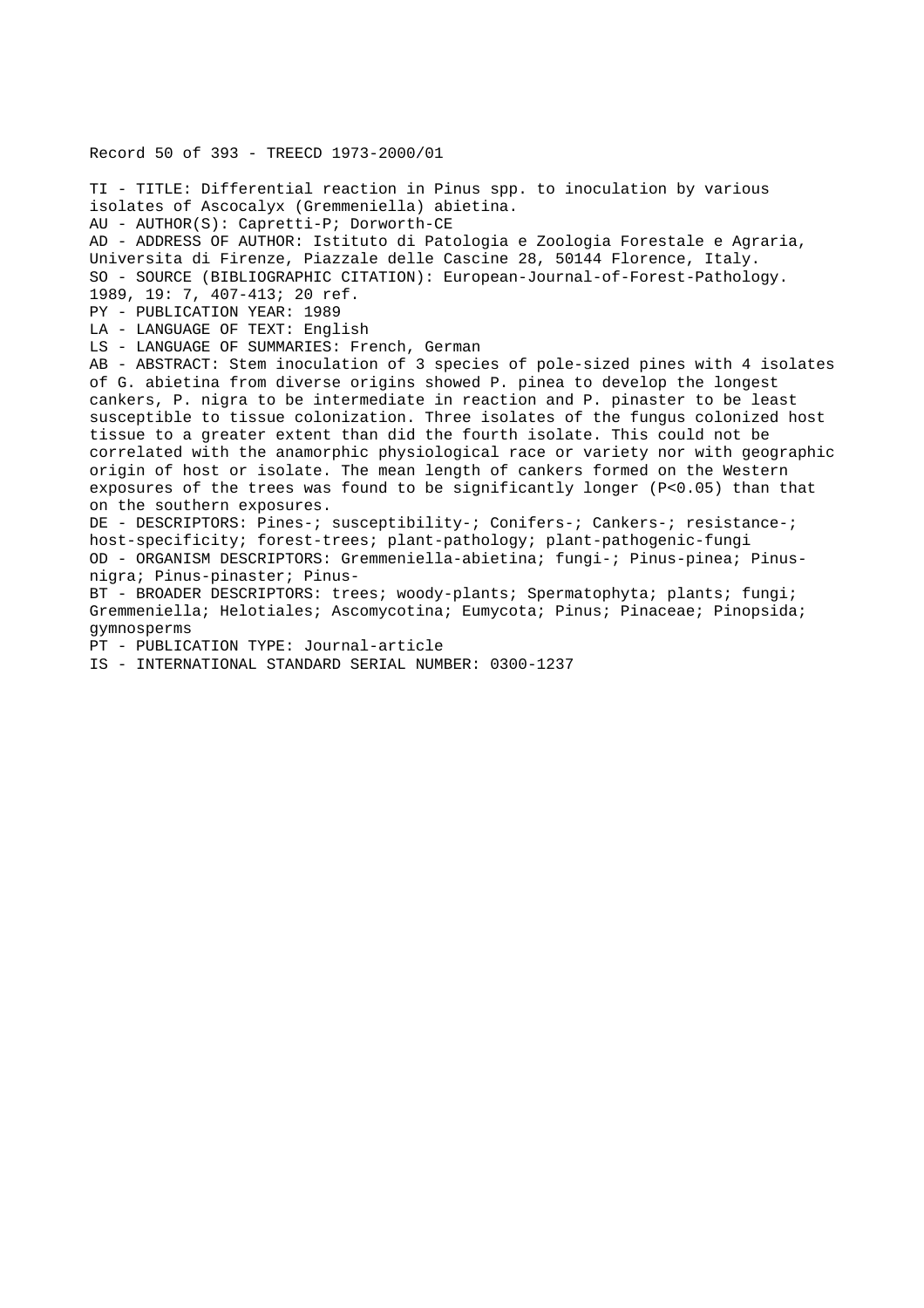Record 51 of 393 - TREECD 1973-2000/01

TI - TITLE: Shoot and foliage diseases in forest trees. AU - AUTHOR(S): Capretti-P; Heiniger-U; Stephan-R AD - ADDRESS OF AUTHOR: Istituto di Patologia e Zoologia Forestale e Agraria, Universita di Firenze, P.le delle Cascine 28, 50144 Firenze, Italy. SO - SOURCE (BIBLIOGRAPHIC CITATION): 1995,  $x + 309$  pp.; ref. at end of each paper. PB - PUBLISHER INFORMATION: Istituto di Patologia e Zoologia Forestale e Agraria, Universita degli Studi di Firenze; Firenze; Italy PY - PUBLICATION YEAR: 1995 LA - LANGUAGE OF TEXT: English AB - ABSTRACT: The proceedings comprise the contributions made at a joint meeting of the IUFRO Working Parties Canker and Shoot Blight of Conifers (S2.06- 02) and Foliage Diseases (S2.06-04), 35 oral presentations and 24 posters (no distinction is made between the two in the publication), but include a few papers not presented at the meeting. The meeting was held at Vallombrosa near Firenze, central Italy, 6-11 June 1994. The papers are arranged under the following subject areas: foliage fungi (18 papers or posters); cypress canker disease (7); Gremmeniella abietina, physiology and population studies (9) and epidemiology (9); other canker and shoot blights (15). A list of participants is included. DE - DESCRIPTORS: plant-pathogens; plant-pathogenic-fungi; fungal-diseases; forest-trees; IUFRO-; plant-pathology PT - PUBLICATION TYPE: Conference-proceedings

IB - INTERNATIONAL STANDARD BOOK NUMBER: 88-900074-0-0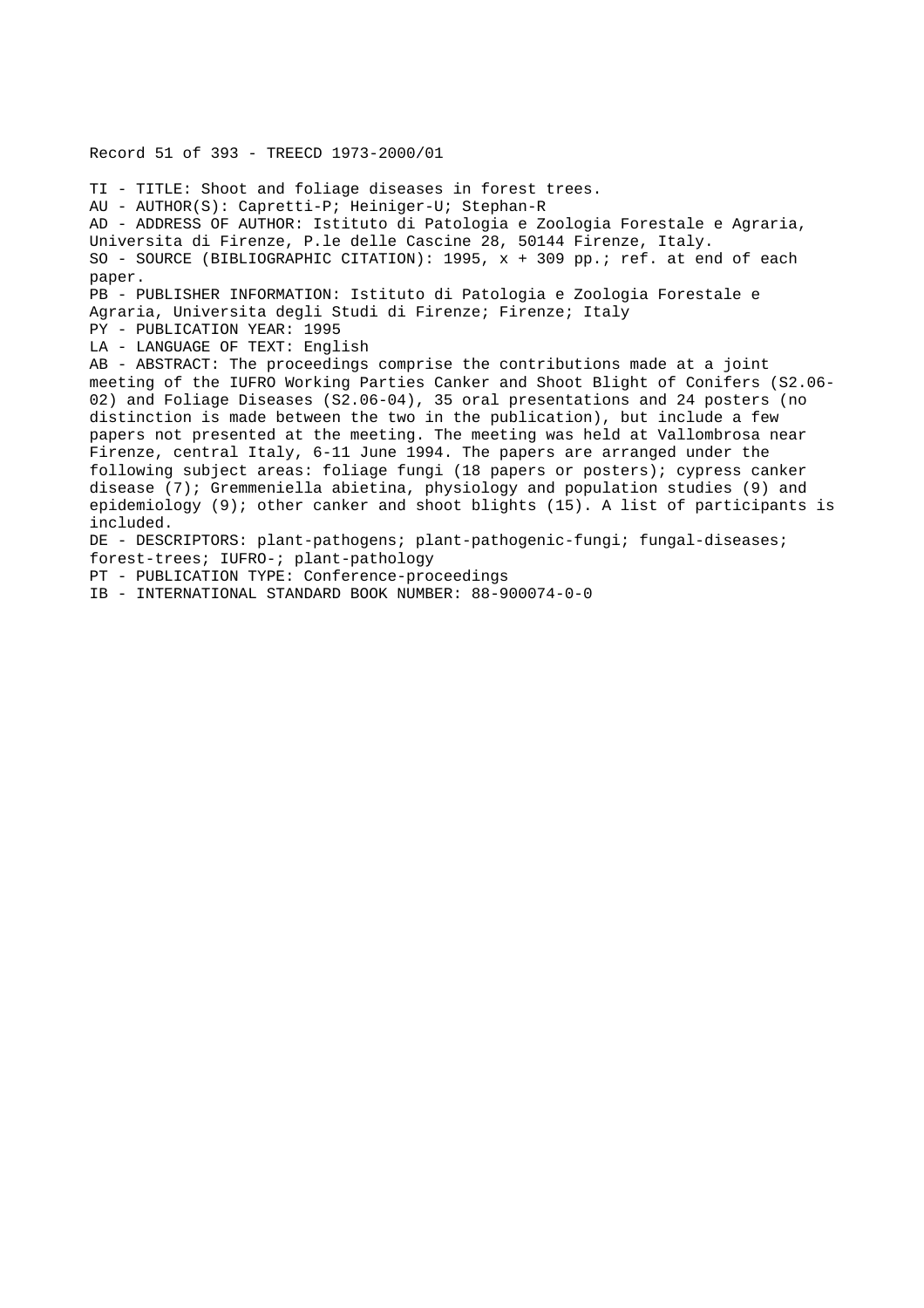Record 52 of 393 - TREECD 1973-2000/01

TI - TITLE: Red pine stand characteristics and their relationship to methods of expressing intensity of Scleroderris canker infection. AU - AUTHOR(S): Carvin-RP; Manion-PD AD - ADDRESS OF AUTHOR: SUNY Coll. Envir. Sci. & For., Syracuse, NY 13210, USA. SO - SOURCE (BIBLIOGRAPHIC CITATION): USA, American Phytopathological Society: Abstracts. Phytopathology. 1979, 69: 9, 1023. PY - PUBLICATION YEAR: 1979 LA - LANGUAGE OF TEXT: English AB - ABSTRACT: Twelve permanent plots of 273 to 1444 trees (ht. 3.66-4.88 m) were established in young red pine [Pinus resinosa] plantations throughout the range of Scleroderris (Gremmeniella abietina) canker in New York. Correlations were investigated between several methods of expressing disease intensity and site index, stand density, and individual tree characteristics (ht., age, d.b.h.). Av. ht. of infection was 0.5-0.9 m. Av. youngest infected whorl was negatively correlated ( $r = -0.85$ ) and  $\frac{1}{2}$  trees infected was positively correlated  $(r = 0.66)$  with stand age. The various measures of disease intensity were poorly correlated with site index, stand density, and tree size. DE - DESCRIPTORS: fungal-diseases; assessment-; conifers-OD - ORGANISM DESCRIPTORS: Gremmeniella-abietina; Pinus-resinosa GE - GEOGRAPHIC NAMES: New-York; USA-BT - BROADER DESCRIPTORS: Gremmeniella; Helotiales; Ascomycotina; Eumycota; fungi; Pinus; Pinaceae; Pinopsida; gymnosperms; Spermatophyta; plants; Middle-Atlantic-States-of-USA; Northeastern-States-of-USA; USA; North-America; America

PT - PUBLICATION TYPE: Abstract-only

IS - INTERNATIONAL STANDARD SERIAL NUMBER: 0031-949X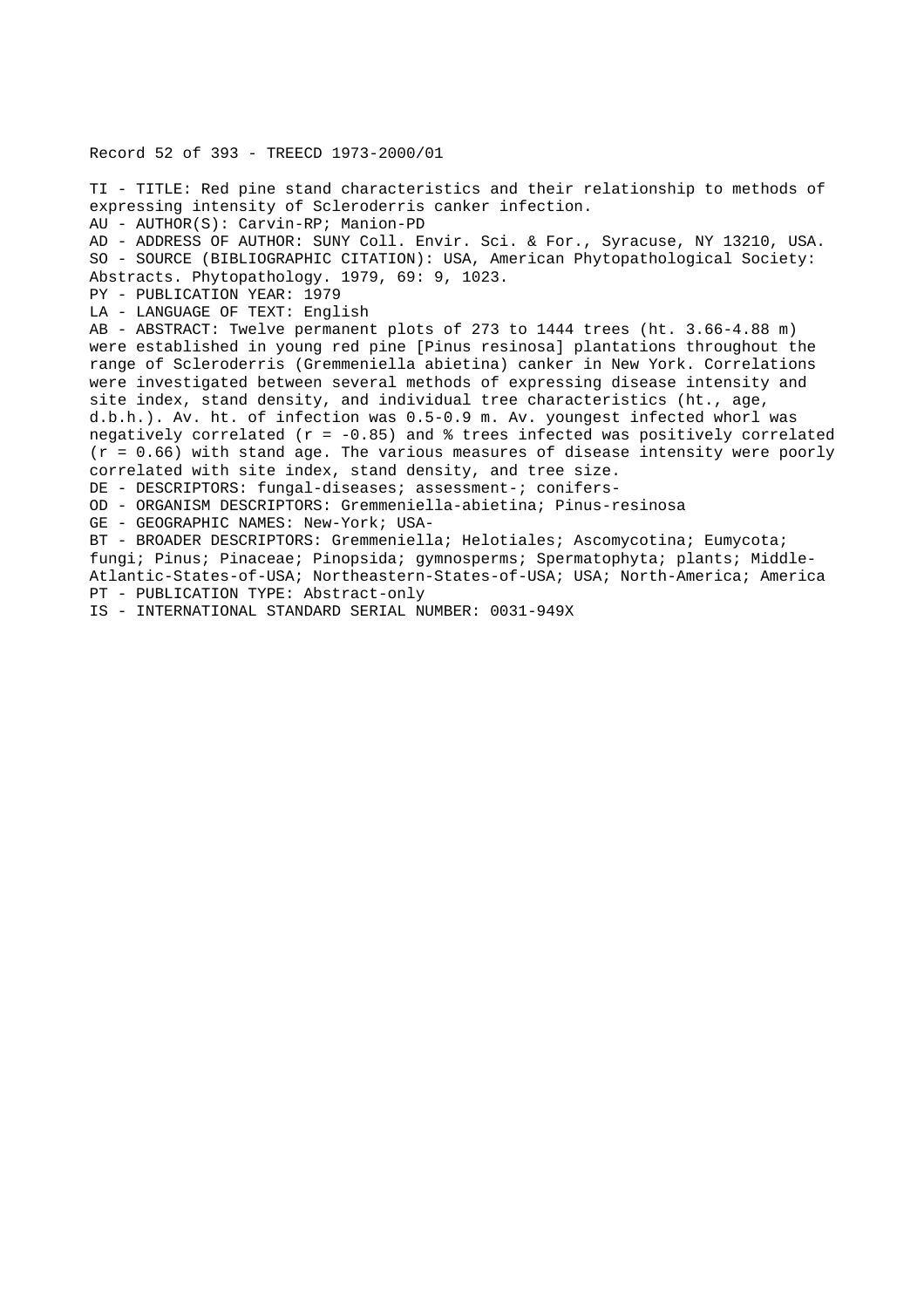Record 53 of 393 - TREECD 1973-2000/01 TI - TITLE: Research on cryptopycnidia for rapid diagnosis of Gremmeniella abietina. OT - ORIGINAL NON-ENGLISH TITLE: Recherche de cryptopycnides, pour un diagnostic preoce de Gremmeniella abietina. AU - AUTHOR(S): Cauchon-R; Lachance-D AD - ADDRESS OF AUTHOR: Centre de Recherches forestieres des Laurentides, Sainte-Foy, Que., Canada. SO - SOURCE (BIBLIOGRAPHIC CITATION): Canadian-Journal-of-Plant-Pathology. 1980, 2: 4, 232-234; 6 fig.; 3 ref. PY - PUBLICATION YEAR: 1980 LA - LANGUAGE OF TEXT: French LS - LANGUAGE OF SUMMARIES: English AB - ABSTRACT: Pycnidia (called "cryptopycnidia" of Brunchorstia pinea, the conidia state of G. abietina, are often concealed in the bark of diseased pines. They are often hard to find but their disclosure (as described) allows an identification at an early stage of infection. Conidia from this type of pycnidium yield typical cultures of the pathogen. DE - DESCRIPTORS: techniques-; forest-trees; conifers-; plant-pathology; pines-OD - ORGANISM DESCRIPTORS: Pinus-; Gremmeniella-abietina GE - GEOGRAPHIC NAMES: Canada-BT - BROADER DESCRIPTORS: trees; woody-plants; Spermatophyta; plants; Pinaceae; Pinopsida; gymnosperms; Gremmeniella; Helotiales; Ascomycotina; Eumycota; fungi; North-America; America PT - PUBLICATION TYPE: Journal-article IS - INTERNATIONAL STANDARD SERIAL NUMBER: 0706-0661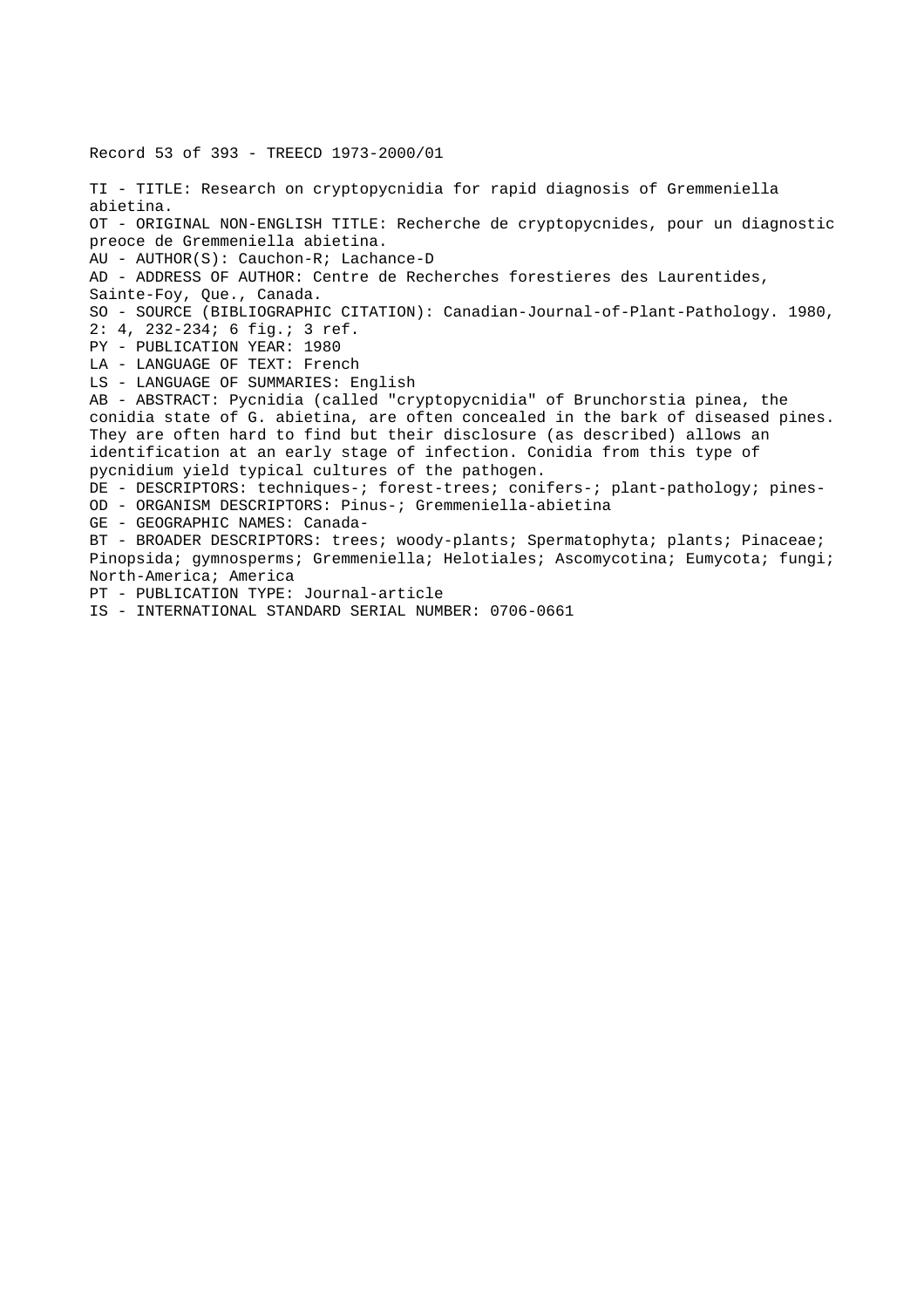Record 54 of 393 - TREECD 1973-2000/01 TI - TITLE: Scleroderris shoot death in pine and spruce. OT - ORIGINAL NON-ENGLISH TITLE: Scleroderris - Triebsterben bei Kiefer und Fichte. AU - AUTHOR(S): Cech-T AD - ADDRESS OF AUTHOR: Forstliche Bundesversuchsanstalt, A-1131, Vienna, Austria. SO - SOURCE (BIBLIOGRAPHIC CITATION): Osterreichische-Forstzeitung. 1996, 107: 11, 13. PY - PUBLICATION YEAR: 1996 LA - LANGUAGE OF TEXT: German AB - ABSTRACT: A note is given on shoot mortality observed in Pinus spp. and Norway spruce, Picea abies, in the Fore-Alps region of Austria, and on the predisposing weather factors and the pathogens involved, viz. Sphaeropsis sapinea and Gremmeniella abietina. The disease appears to affect pine shoots when a premature end to the growing season prevents them from ripening properly. DE - DESCRIPTORS: climate-; seasonal-variation; climatic-factors; shoots-; damage-; mortality-; plant-pathogens; plant-pathogenic-fungi; plant-diseases; fungal-diseases; pines-OD - ORGANISM DESCRIPTORS: Sphaeropsis-; Picea-abies; Pinus-; Gremmeniellaabietina; pinopsida-GE - GEOGRAPHIC NAMES: Austria-BT - BROADER DESCRIPTORS: Deuteromycotina; Eumycota; fungi; Picea; Pinaceae; Pinopsida; gymnosperms; Spermatophyta; plants; Gremmeniella; Helotiales; Ascomycotina; EFTA; Central-Europe; Europe; Developed-Countries; European-Union-Countries; OECD-Countries; Sphaeropsis PT - PUBLICATION TYPE: Journal-article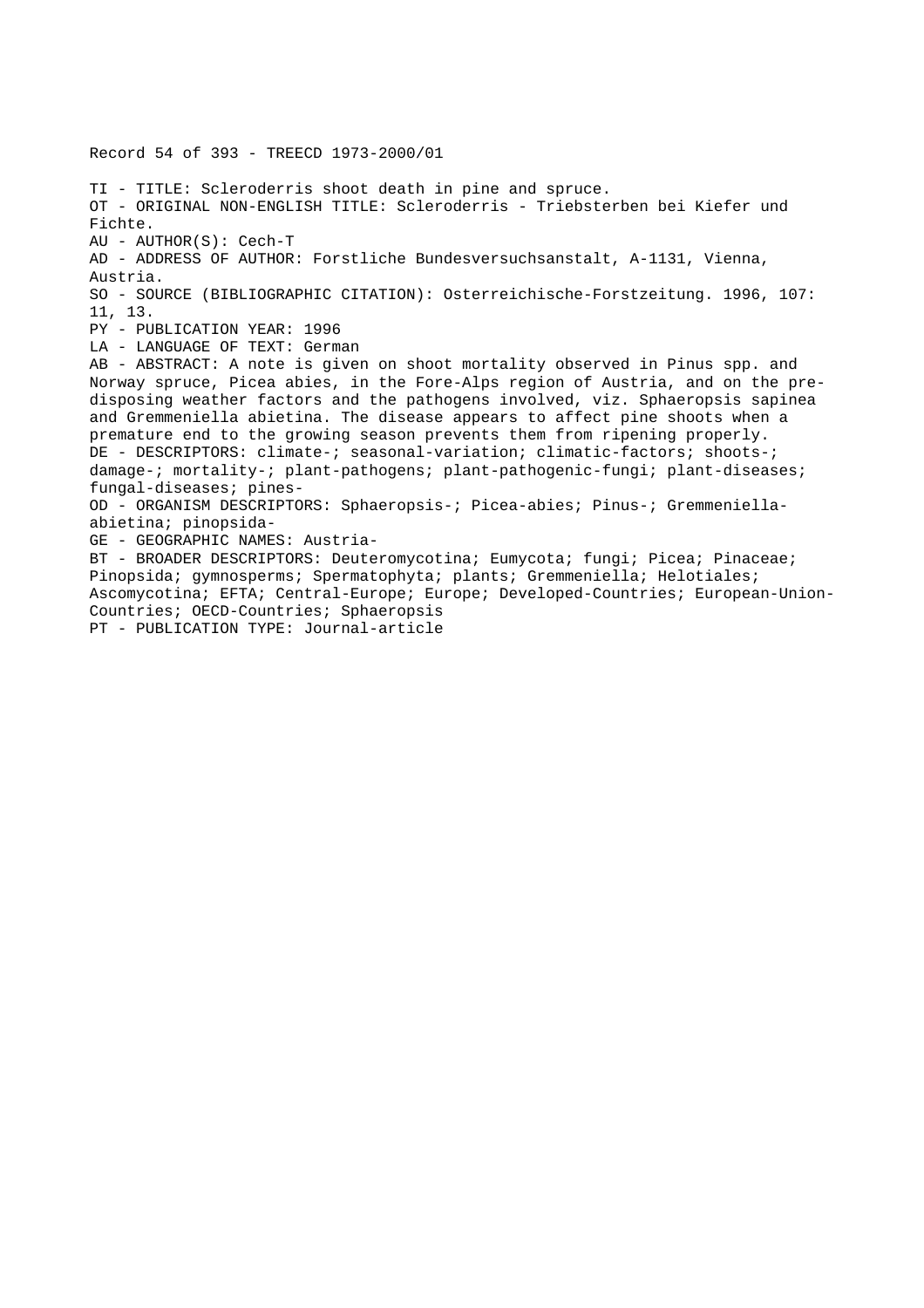Record 55 of 393 - TREECD 1973-2000/01

TI - TITLE: Disease of dying conifer shoots caused by Scleroderris lagerbergii. OT - ORIGINAL NON-ENGLISH TITLE: Choroba zamierania pedow drzew iglastych powodowana przez grzyba Scleroderris lagerbergii Gremm. AU - AUTHOR(S): Chwalinski-K AD - ADDRESS OF AUTHOR: Wydzial Les. Akad. Rol., Poznan, Poland. SO - SOURCE (BIBLIOGRAPHIC CITATION): Las-Polski. 1983, No. 11, 16-17; 17 ref. PY - PUBLICATION YEAR: 1983 LA - LANGUAGE OF TEXT: Polish AB - ABSTRACT: A short review of important literature on the biology and control of S. lagerbergii [Gremmeniella abietina] for use by forest pathologists in Poland where the disease has only recently been discovered. Chemical control methods are described together with the possibility of using less susceptible clones and the need to maintain stand health through silvicultural methods. DE - DESCRIPTORS: biology-; control-; forest-trees; conifers-; plant-pathology; plant-pathogenic-fungi OD - ORGANISM DESCRIPTORS: Gremmeniella-abietina; Pinopsida-; fungi-GE - GEOGRAPHIC NAMES: Poland-BT - BROADER DESCRIPTORS: trees; woody-plants; Spermatophyta; plants; fungi; Gremmeniella; Helotiales; Ascomycotina; Eumycota; gymnosperms; Central-Europe; Europe PT - PUBLICATION TYPE: Journal-article

IS - INTERNATIONAL STANDARD SERIAL NUMBER: 0023-8538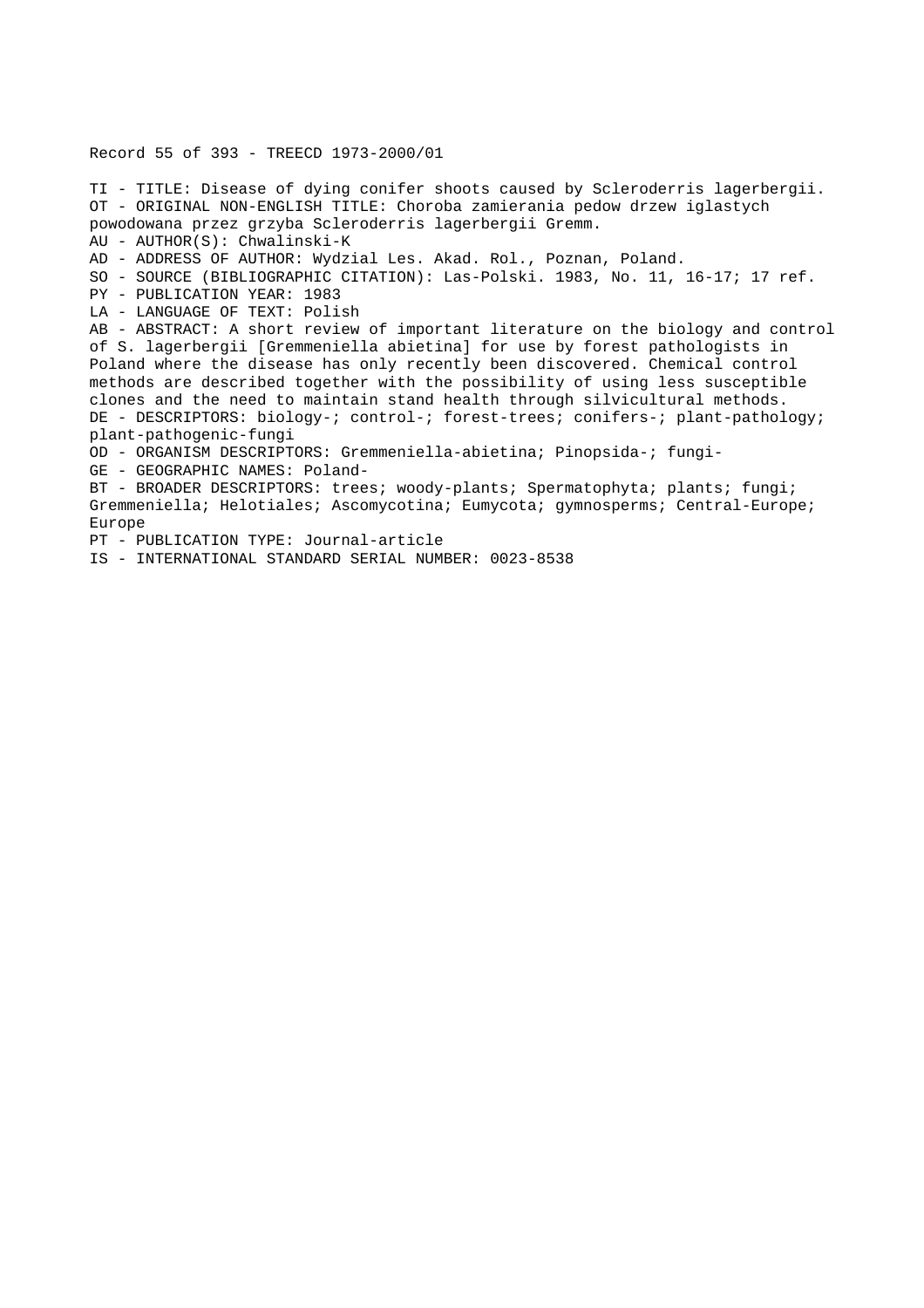Record 56 of 393 - TREECD 1973-2000/01 TI - TITLE: Sphaeropsis sapinea (= Diplodia pinea), cause of dieback of top shoots of Pinus in the Netherlands. OT - ORIGINAL NON-ENGLISH TITLE: Sphaeropsis sapinea (= Diplodia pinea), oorzaak van het afsterven van eindscheuten bij Pinus in Nederland. AU - AUTHOR(S): Dam-BC-van; Kam-M-de AD - ADDRESS OF AUTHOR: 'De Dorschkamp', Wageningen, Netherlands. SO - SOURCE (BIBLIOGRAPHIC CITATION): Nederlands-Bosbouwtijdschrift. 1984, 56: 6, 173-177; 2 pl. (1 col.); 10 ref. PY - PUBLICATION YEAR: 1984 LA - LANGUAGE OF TEXT: Dutch LS - LANGUAGE OF SUMMARIES: English AB - ABSTRACT: Describes an outbreak in S.E. Netherlands, mainly on P. nigra which became severe in 1983 and 1984. Possible causes for the outbreak (the fungus is endemic in the Netherlands) are thought to be: weakening by a Brunchorstia epidemic in previous years, a heavy aphid infestation in 1983, ammonia emissions from local factory farming, and the warm summers of 1982 and 1983, but no evidence is submitted. DE - DESCRIPTORS: Dieback-; conifers-OD - ORGANISM DESCRIPTORS: Diplodia-pinea; Pinus-nigra; GREMMENIELLA-GE - GEOGRAPHIC NAMES: Netherlands-BT - BROADER DESCRIPTORS: Diplodia; Deuteromycotina; Eumycota; fungi; Pinus; Pinaceae; Pinopsida; gymnosperms; Spermatophyta; plants; Helotiales; Ascomycotina; Western-Europe; Europe PT - PUBLICATION TYPE: Journal-article IS - INTERNATIONAL STANDARD SERIAL NUMBER: 0028-2057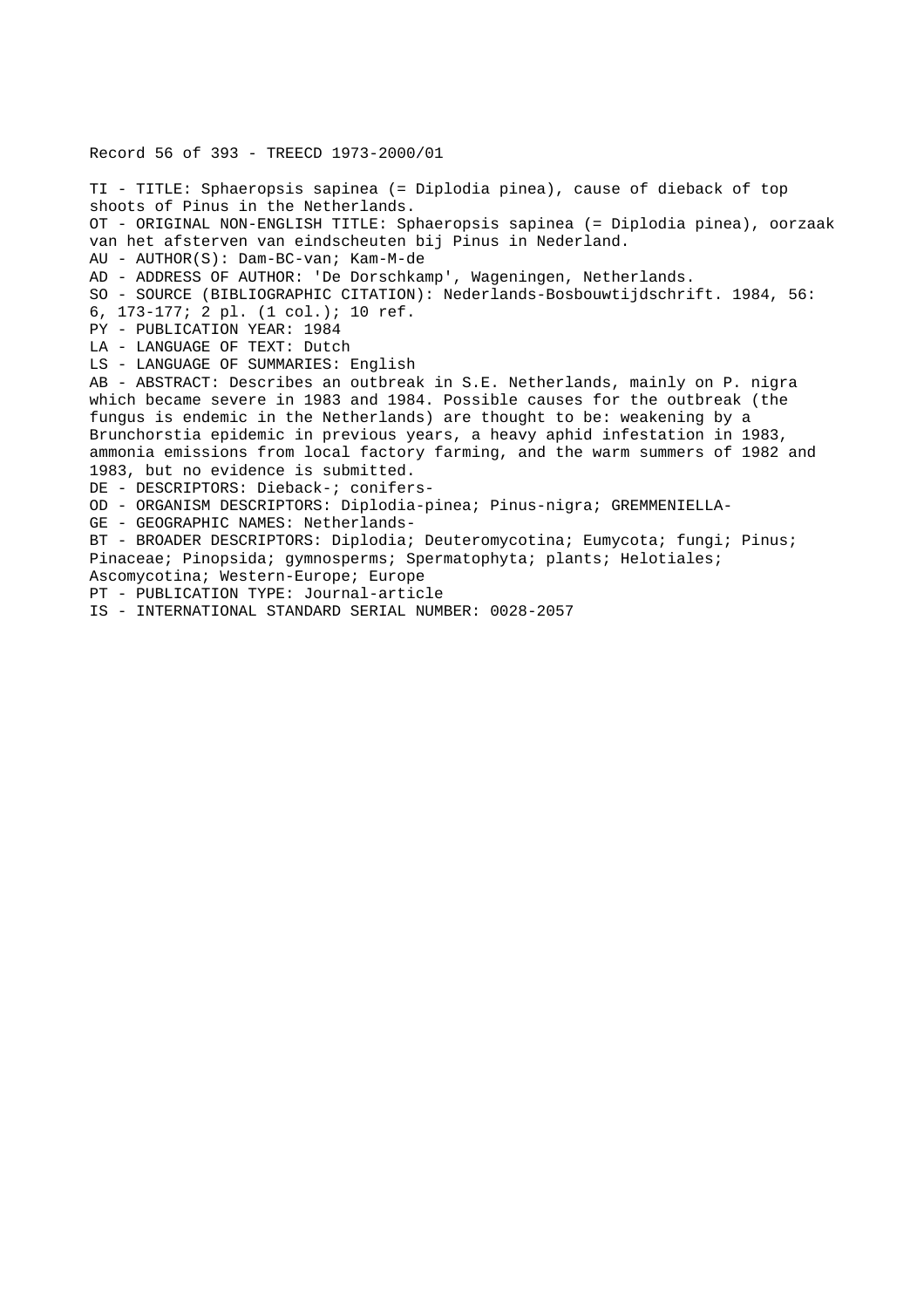Record 57 of 393 - TREECD 1973-2000/01 TI - TITLE: Sphaeropsis sapinea (= Diplodia pinea), cause of dieback of top shoots of Pinus in the Netherlands. OT - ORIGINAL NON-ENGLISH TITLE: Sphaeropsis sapinea (= Diplodia pinea), oorzaak van het afsterven van eindscheuten bij Pinus in Nederland. AU - AUTHOR(S): Dam-BC-Van; Kam-M-de AD - ADDRESS OF AUTHOR: Rijksinstituut "De Dorschkamp", Wageningen, Netherlands. SO - SOURCE (BIBLIOGRAPHIC CITATION): Nederlands-Bosbouwtijdschrift. 1984, 56: 6, 173-177; 4 fig. (1 col.); 10 ref. PY - PUBLICATION YEAR: 1984 LA - LANGUAGE OF TEXT: Dutch LS - LANGUAGE OF SUMMARIES: English AB - ABSTRACT: Symptoms on Corsican, Austrian and to a lesser extent on Scots pine in the SE Netherlands in 1982 were caused by D. pinea. In 1983 and 1984 more severe attacks, mainly on Austrian pine, were reported from various localities. The infected P. nigra stands appeared to have been weakened by a Brunchorstia [Gremmeniella abietina] epidemic in 1980-82 and trees may have been stressed by ammonia emissions from nearby intensive livestock-rearing industry. Measures for preventing damage are suggested. New plantations of P. nigra should not be established near attacked older, cone bearing stands as pycnidia on the cones seem to be the main source of inoculum. DE - DESCRIPTORS: pines-; environmental-factors; forest-trees; plant-pathology; plant-pathogenic-fungi OD - ORGANISM DESCRIPTORS: Diplodia-pinea; Gremmeniella-abietina; Pinopsida-; fungi-; Pinus-GE - GEOGRAPHIC NAMES: Netherlands-BT - BROADER DESCRIPTORS: Diplodia; Deuteromycotina; Eumycota; fungi; Gremmeniella; Helotiales; Ascomycotina; gymnosperms; Spermatophyta; plants; Pinaceae; Pinopsida; Benelux; Developed-Countries; European-Union-Countries; OECD-Countries; Western-Europe; Europe PT - PUBLICATION TYPE: Journal-article IS - INTERNATIONAL STANDARD SERIAL NUMBER: 0028-2057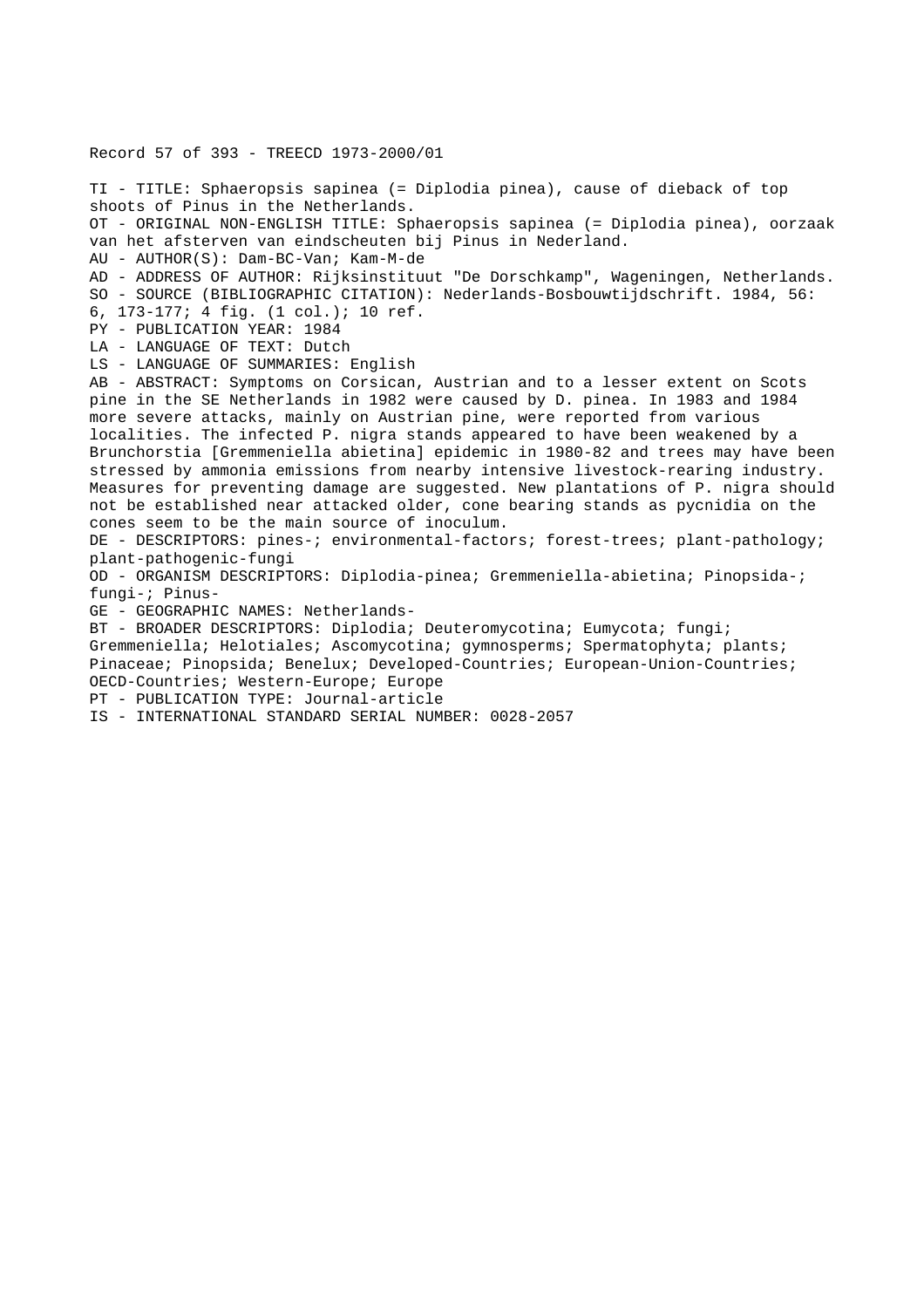## Record 58 of 393 - TREECD 1973-2000/01

TI - TITLE: Recent research on Scleroderris canker of conifers. Proceedings of meeting in Salzburg/Austria and Ljubljana/Yugoslavia, September 1986. AU - AUTHOR(S): Danaubauer-E (ed.); Stephen-BR SO - SOURCE (BIBLIOGRAPHIC CITATION): 1988, 167 pp.; Mitteilungen der Forstlichen Bundesversuchsanstalt Wein Vol. 162. PB - PUBLISHER INFORMATION: Forstliche Bundesversuchsanstalt; Vienna; Austria PY - PUBLICATION YEAR: 1988 LA - LANGUAGE OF TEXT: English LS - LANGUAGE OF SUMMARIES: German AB - ABSTRACT: Following an introduction in which the IUFRO working party on Canker diseases - Scleroderris is described, the 16 contributions are arranged in the following sections; the fungus Gremmeniella abietina, structure and disease symptoms; occurrence and variation of G. abietina; stress factors and infection; resistance and control measures; and damage by other causes. A list of participants is appended. DE - DESCRIPTORS: Plant-diseases OD - ORGANISM DESCRIPTORS: Gremmeniella-abietina; Pinopsida-BT - BROADER DESCRIPTORS: Gremmeniella; Helotiales; Ascomycotina; Eumycota; fungi; gymnosperms; Spermatophyta; plants PT - PUBLICATION TYPE: Conference-proceedings

IB - INTERNATIONAL STANDARD BOOK NUMBER: 3-7040-0965-2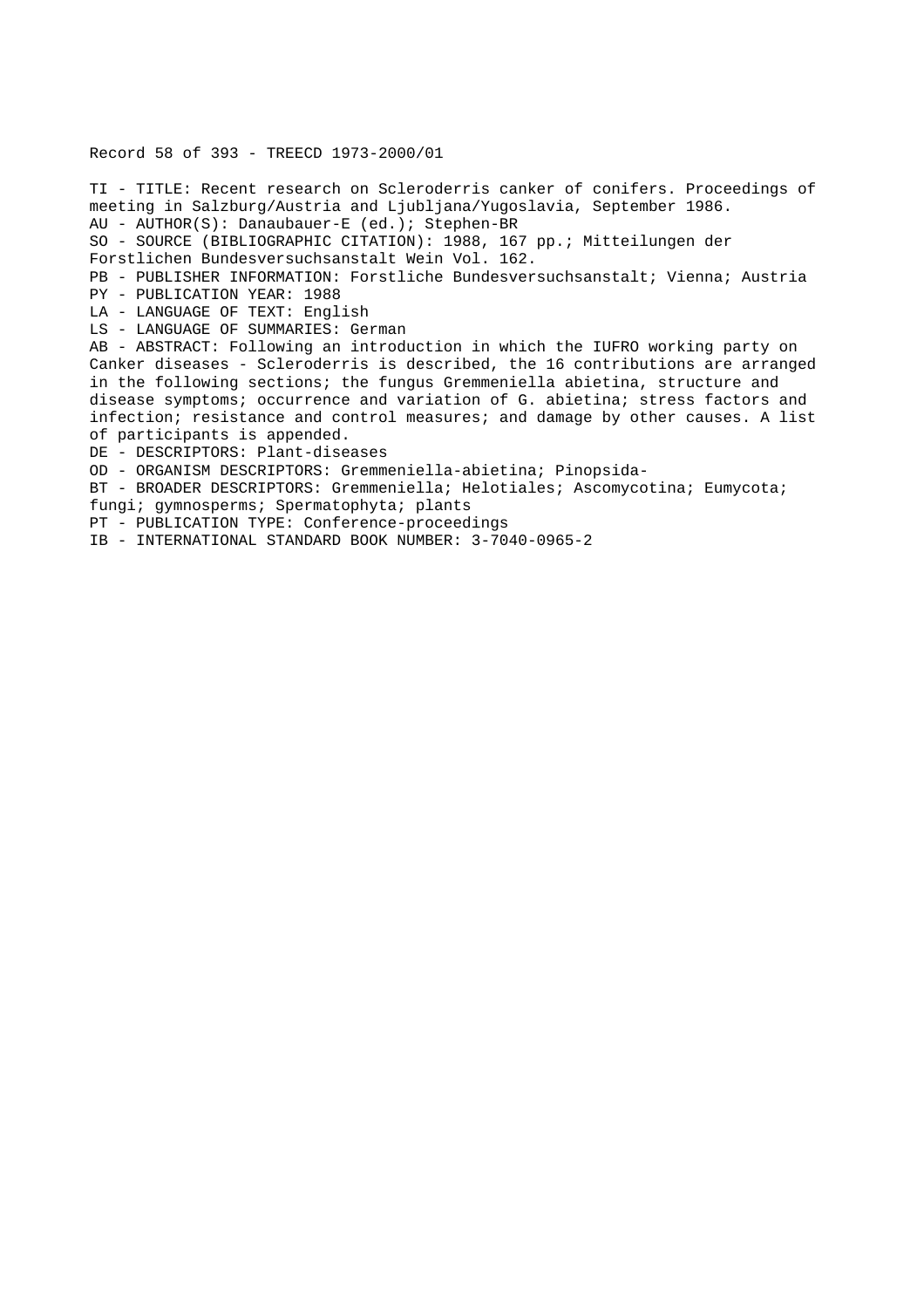Record 59 of 393 - TREECD 1973-2000/01 TI - TITLE: Fungus diseases of conifers introduced in the Central Botanical Gardens of the Byelorussian Academy of Sciences. AU - AUTHOR(S): Darozhkin-MA; Fedarau-VM AD - ADDRESS OF AUTHOR: Kuprevich Inst. Exp. Bot., Byelorussian Acad. Sci., USSR. SO - SOURCE (BIBLIOGRAPHIC CITATION): Vestsi-Akademii-Navuk-BSSR,- Biyalagichnykh-Navuk. 1976, No. 3, 47-50; 2 tab. PY - PUBLICATION YEAR: 1976 LA - LANGUAGE OF TEXT: White-Russian LS - LANGUAGE OF SUMMARIES: Russian AB - ABSTRACT: Scleroderris lagerbergii [Gremmeniella abietina] was recorded on Pinus pallasiana, P. nigra, P. ponderosa, P. scopulorum and P. sibirica. Small cankers are produced; cones, shoots, branches and young plants dry up. Cronartium ribicola was recorded on P. strobus and P. flexilis, and Fomitopsis annosa [Heterobasidion annosum] on P. sibirica. A list is given of other diseases found in isolated cases. DE - DESCRIPTORS: diseases-; ecology-; arboreta-; decay-; roots-; forest-trees; conifers-; plant-pathology; pines-OD - ORGANISM DESCRIPTORS: Pinus-; Gremmeniella-abietina; Cronartium-ribicola; Heterobasidion-annosum; Pinus-flexilis; Pinus-nigra; Pinus-ponderosa; Pinusstrobus; Pinus-sibirica GE - GEOGRAPHIC NAMES: USSR-; Belarus-BT - BROADER DESCRIPTORS: trees; woody-plants; Spermatophyta; plants; Pinaceae; Pinopsida; gymnosperms; Gremmeniella; Helotiales; Ascomycotina; Eumycota; fungi; Cronartium; Uredinales; Basidiomycotina; Heterobasidion; Aphyllophorales; Pinus; Central-Europe; Europe PT - PUBLICATION TYPE: Journal-article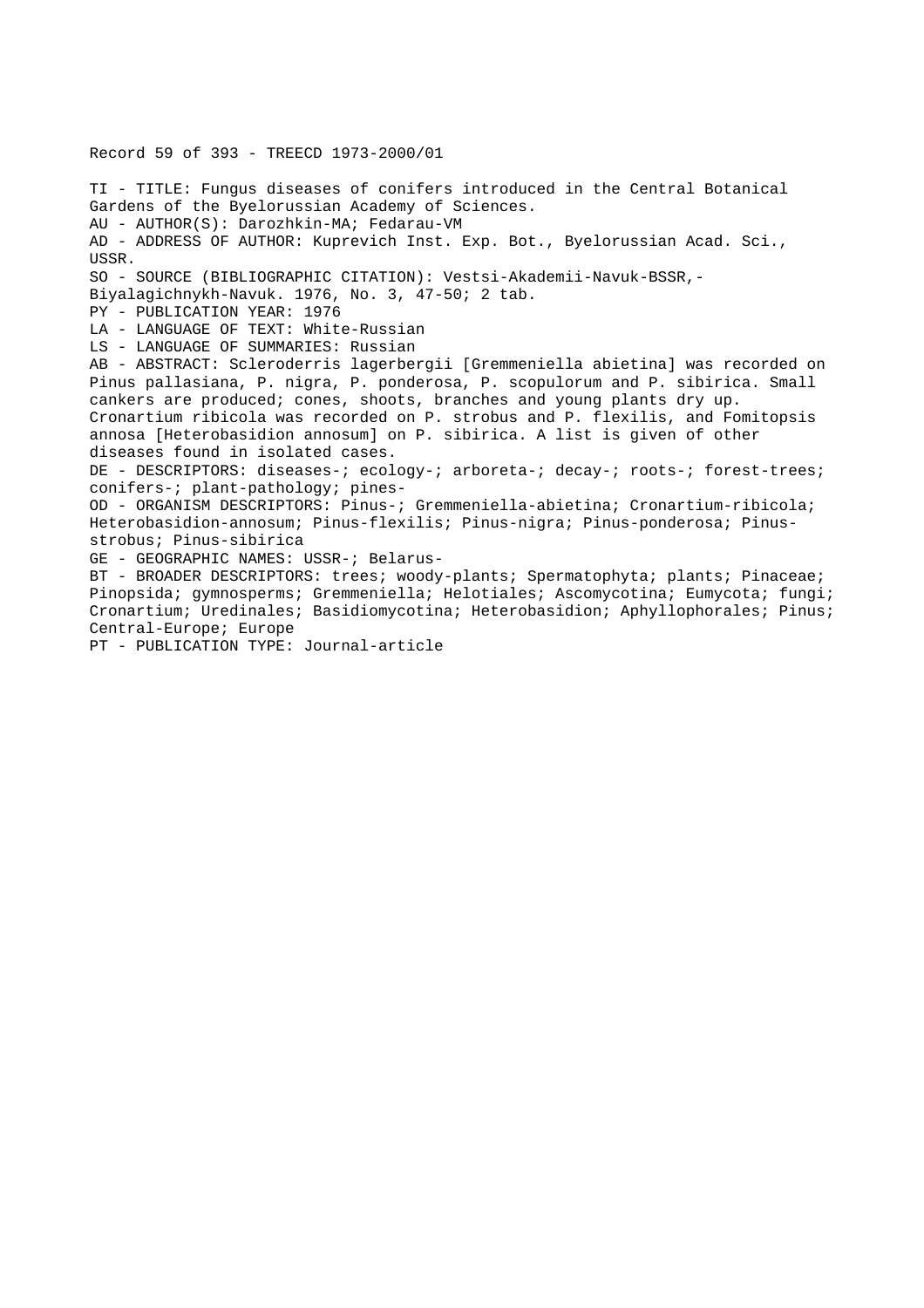Record 60 of 393 - TREECD 1973-2000/01 TI - TITLE: The fungus that causes scleroderris canker survives field exposure in plastic bags. AU - AUTHOR(S): Davis-CN; Dorworth-CE AD - ADDRESS OF AUTHOR: Gt. Lakes FRC, Can. For. Serv., Sault Ste. Marie, Ont., Canada. SO - SOURCE (BIBLIOGRAPHIC CITATION): Tree-Planters'-Notes. 1984, 35: 1, 18-19; 1 pl.; 6 ref. PY - PUBLICATION YEAR: 1984 LA - LANGUAGE OF TEXT: English AB - ABSTRACT: Pinus resinosa branches infected with Gremmeniella abietina were collected in late spring and early summer and placed in clear or green plastic bags and sealed. Temp. and RH were recorded inside the bags which were placed in an open area exposed to the elements (a current disposal method). One bag was removed after 1, 2, 4, 6, 7 or 14 days' exposure and examined. The fungus remained viable in all bags exposed to sunlight. G. abietina was isolated from 33-70% of the branches checked, compared with those from 98% of branches not exposed to sunlight, indicating that exposure did kill some of the fungus. Temp. inside the green bags reached 45řC at midday. Branches sealed in green bags and placed in an oven at 45řC for 2-24 h also produced viable spores. It is recommended that bags containing infected branches are buried or burned. DE - DESCRIPTORS: Fungal-diseases; control-; Pines-; survival-; forest-trees; conifers-; plant-pathology; plant-pathogenic-fungi OD - ORGANISM DESCRIPTORS: Gremmeniella-; Pinus-resinosa; Gremmeniella-abietina; fungi-; Pinus-GE - GEOGRAPHIC NAMES: Canada-; Ontario-BT - BROADER DESCRIPTORS: trees; woody-plants; Spermatophyta; plants; fungi; Helotiales; Ascomycotina; Eumycota; Pinus; Pinaceae; Pinopsida; gymnosperms; Gremmeniella; North-America; America; Canada PT - PUBLICATION TYPE: Journal-article IS - INTERNATIONAL STANDARD SERIAL NUMBER: 0096-8714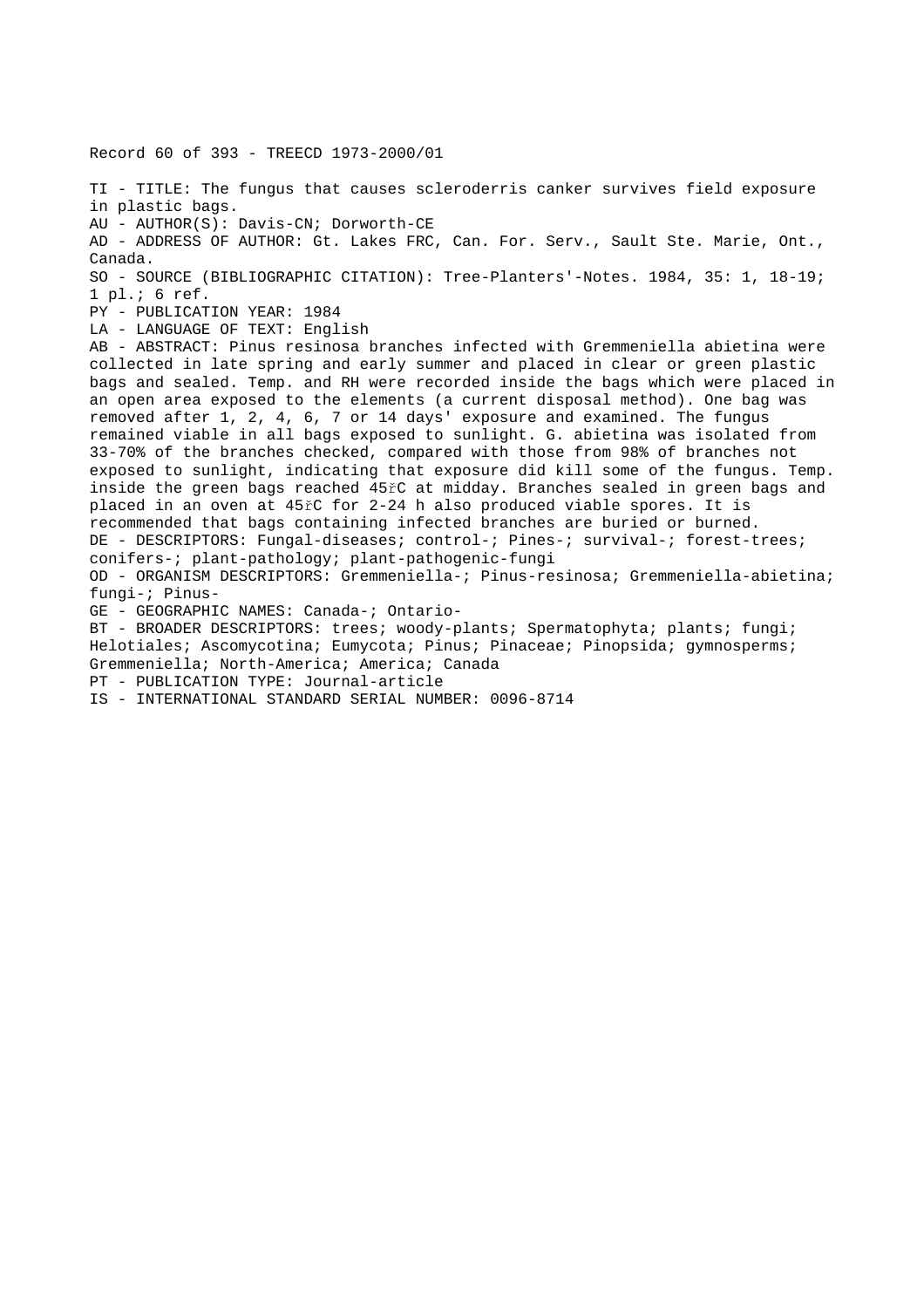Record 61 of 393 - TREECD 1973-2000/01

TI - TITLE: Pathogenesis-related proteins in Scots pine seedlings inoculated with Gremmeniella abietina. AU - AUTHOR(S): Derome-K; Capretti-P et-al AD - ADDRESS OF AUTHOR: Rovaniemi Research Station, Finnish Forest Research Institute, PO Box 16, 96301 Rovaniemi, Finland. SO - SOURCE (BIBLIOGRAPHIC CITATION): Shoot and foliage diseases in forest trees. Proceedings of a Joint Meeting of the IUFRO Working Parties S2.06.02 and S2.06.04, Vallombrosa, Firenze, Italy 6-11 June 1994. 1995, 162-165; 13 ref. PB - PUBLISHER INFORMATION: Istituto di Patologia e Zoologia Forestale e Agraria, Universita degli Studi di Firenze; Firenze; Italy PY - PUBLICATION YEAR: 1995 LA - LANGUAGE OF TEXT: English AB - ABSTRACT: Studies were undertaken to evaluate host-pathogen interactions at the molecular level in current-year needles of Scots pine (Pinus sylvestris). Two pine provenances were planted outdoors in pots or directly into the ground at Rovaniemi, Finland. Half of the 3-yr-old seedlings were infected artificially with Gremmeniella abietina. Needle samples were taken for protein analysis by the Western blot method with maize anti-PRm 6 and tobacco anti-PR-P antibodies. A minor natural G. abietina infection occurred (1.9% of seedlings) in the experimental area prior to inoculation. After inoculation, 12.4% of all seedlings became infected. The number of successful infections was highest (20.5%) in the group of ground-planted, inoculated seedlings. Only a third of a random sample of seedlings proved to be infected, and only one-half of them with G. abietina. The Western blot analysis was not very successful in demonstrating the effect of this pathogen on the induction of pathogenesis-related proteins in pine needles in the field, but it does appear to be a useful molecular technique in more strictly controlled (laboratory) experiments. DE - DESCRIPTORS: forest-trees; resistance-; biochemistry-; interactions-; hostparasite-relationships; plant-pathogens; plant-pathogenic-fungi; fungaldiseases; foliage-; plant-composition; chemical-composition; proteins-; plantdiseases; defence-mechanisms; pathogenesis-related-proteins; plant-pathology OD - ORGANISM DESCRIPTORS: Pinus-sylvestris; Gremmeniella-; Gremmeniellaabietina; fungi-GE - GEOGRAPHIC NAMES: Finland-BT - BROADER DESCRIPTORS: Pinus; Pinaceae; Pinopsida; gymnosperms; Spermatophyta; plants; Helotiales; Ascomycotina; Eumycota; fungi; Gremmeniella; European-Union-Countries; Developed-Countries; EFTA; OECD-Countries;

Scandinavia; Northern-Europe; Europe

PT - PUBLICATION TYPE: Conference-paper

IB - INTERNATIONAL STANDARD BOOK NUMBER: 88-900074-0-0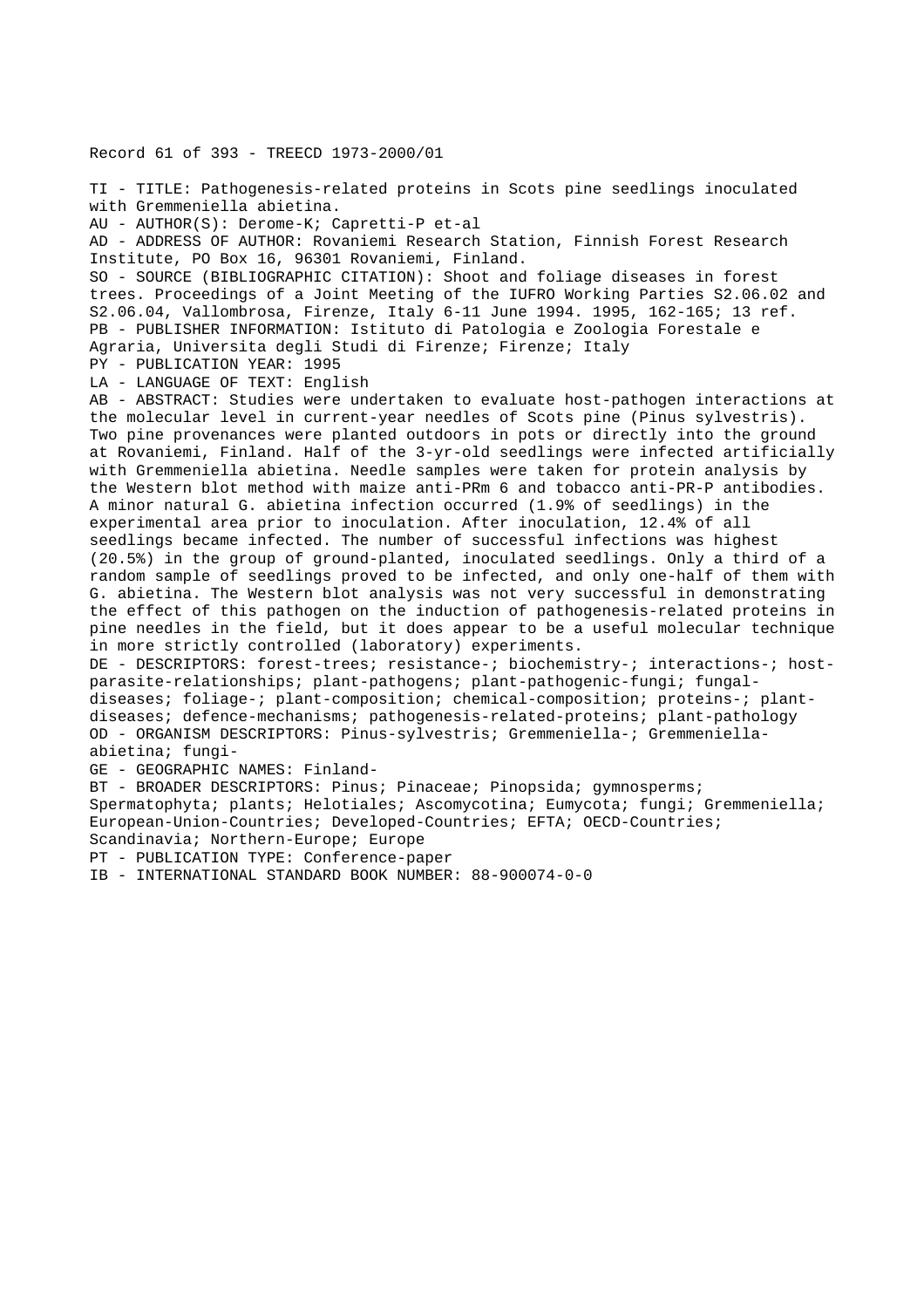Record 62 of 393 - TREECD 1973-2000/01

TI - TITLE: Differences between provenances of Pinus contorta var. latifolia in resistance to attack by Gremmeniella abietina. AU - AUTHOR(S): Dietrichson-J; Solheim-H AD - ADDRESS OF AUTHOR: Division of Forest Genetics and Tree Breeding, Norwegian Forest Research Institute, PO Box 61, 1432 As-NLH, Norway. SO - SOURCE (BIBLIOGRAPHIC CITATION): Scandinavian-Journal-of-Forest-Research. 1987, 2: 3, 273-279; 10 ref. PY - PUBLICATION YEAR: 1987 LA - LANGUAGE OF TEXT: English AB - ABSTRACT: A provenance trial of P. contorta var. latifolia planted in 1969 at Matrand, Eidskog, Norway, was apparently attacked by G. abietina in 1984/85. In late autumn the damage was recorded separately on the lower and upper halves of the trees. The provenances ranged in latitude from 40.25řN. to 56.28řN. and in altitude from 2850 to 450 m, the highest from interior western USA and lowest from western Canada. The most heavily attacked provenances were those from southern latitudes and high altitudes. The attack frequency changed gradually from south to north. In order to avoid attack by G. abietina, only well-adapted provenances should be used. DE - DESCRIPTORS: Conifers-; Fungal-diseases; resistance-; Provenance-; Pines-; forest-trees; plant-pathology; plant-pathogenic-fungi OD - ORGANISM DESCRIPTORS: Pinus-; Pinus-contorta; Gremmeniella-; Gremmeniellaabietina; fungi-GE - GEOGRAPHIC NAMES: Norway-BT - BROADER DESCRIPTORS: trees; woody-plants; Spermatophyta; plants; fungi; Pinaceae; Pinopsida; gymnosperms; Pinus; Helotiales; Ascomycotina; Eumycota; Gremmeniella; Scandinavia; Northern-Europe; Europe PT - PUBLICATION TYPE: Journal-article IS - INTERNATIONAL STANDARD SERIAL NUMBER: 0282-7581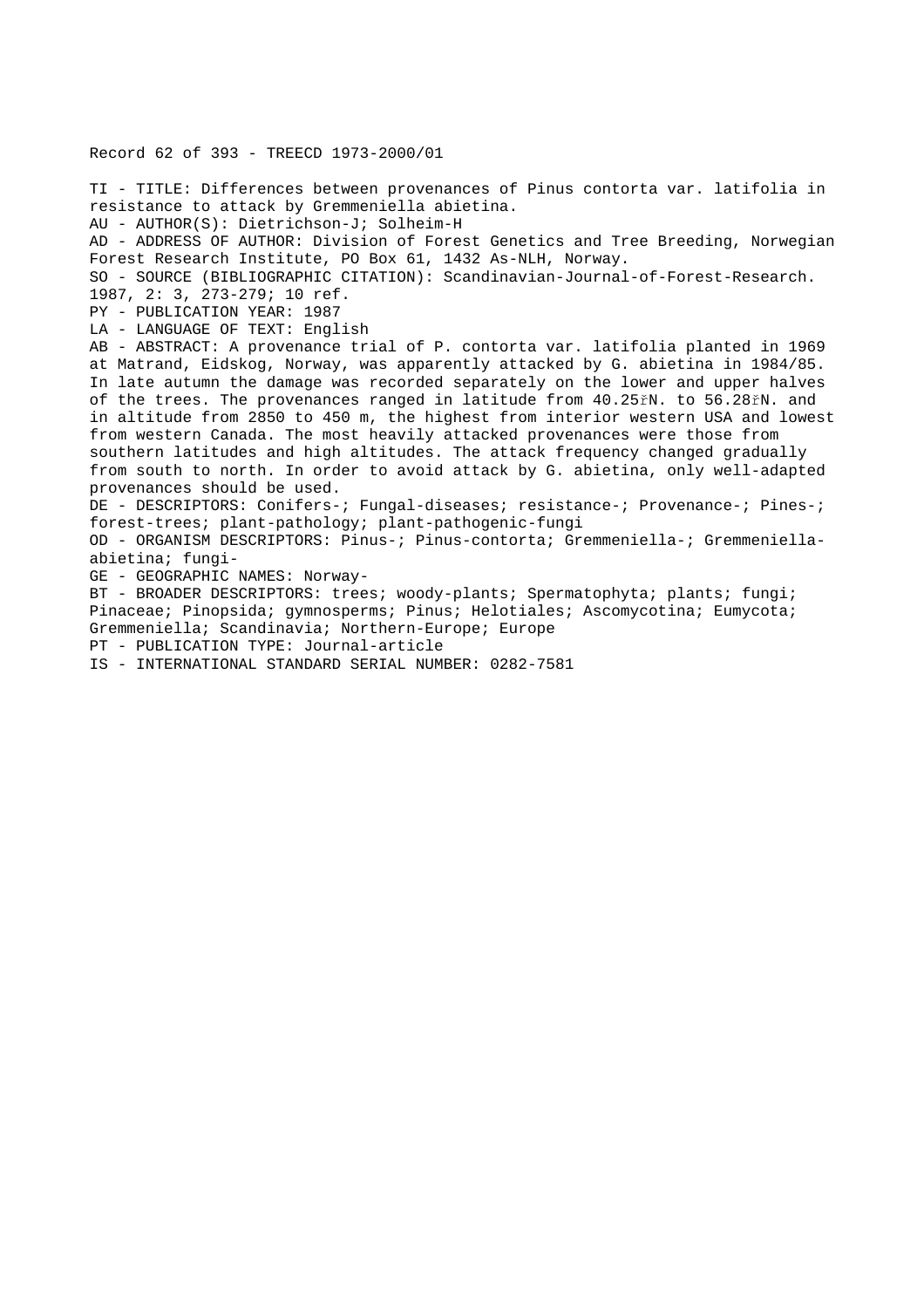Record 63 of 393 - TREECD 1973-2000/01

TI - TITLE: On dieback disease of pines in Austria (Scleroderris lagerbergii Gremmen [Gremmeniella abietina] and Cenangium ferruginosum Fr.). AU - AUTHOR(S): Donaubauer-E SO - SOURCE (BIBLIOGRAPHIC CITATION): Translation,-Fisheries-and-Environment-Canada. 1978, No. OOENV TR-1494, 51 pp.; Transl. from 100 Jahre Forstliche Bundesversuchsanstalt (1974) 67-98. See FA 36, 6391. Limited distribution; 65 ref. PY - PUBLICATION YEAR: 1978 LA - LANGUAGE OF TEXT: English DE - DESCRIPTORS: conifers-OD - ORGANISM DESCRIPTORS: Pinus-sylvestris; Pinus-nigra; Pinus-cembra; Piceaabies; Gremmeniella-abietina GE - GEOGRAPHIC NAMES: Austria-BT - BROADER DESCRIPTORS: Pinus; Pinaceae; Pinopsida; gymnosperms; Spermatophyta; plants; Picea; Gremmeniella; Helotiales; Ascomycotina; Eumycota; fungi; Central-Europe; Europe PT - PUBLICATION TYPE: Miscellaneous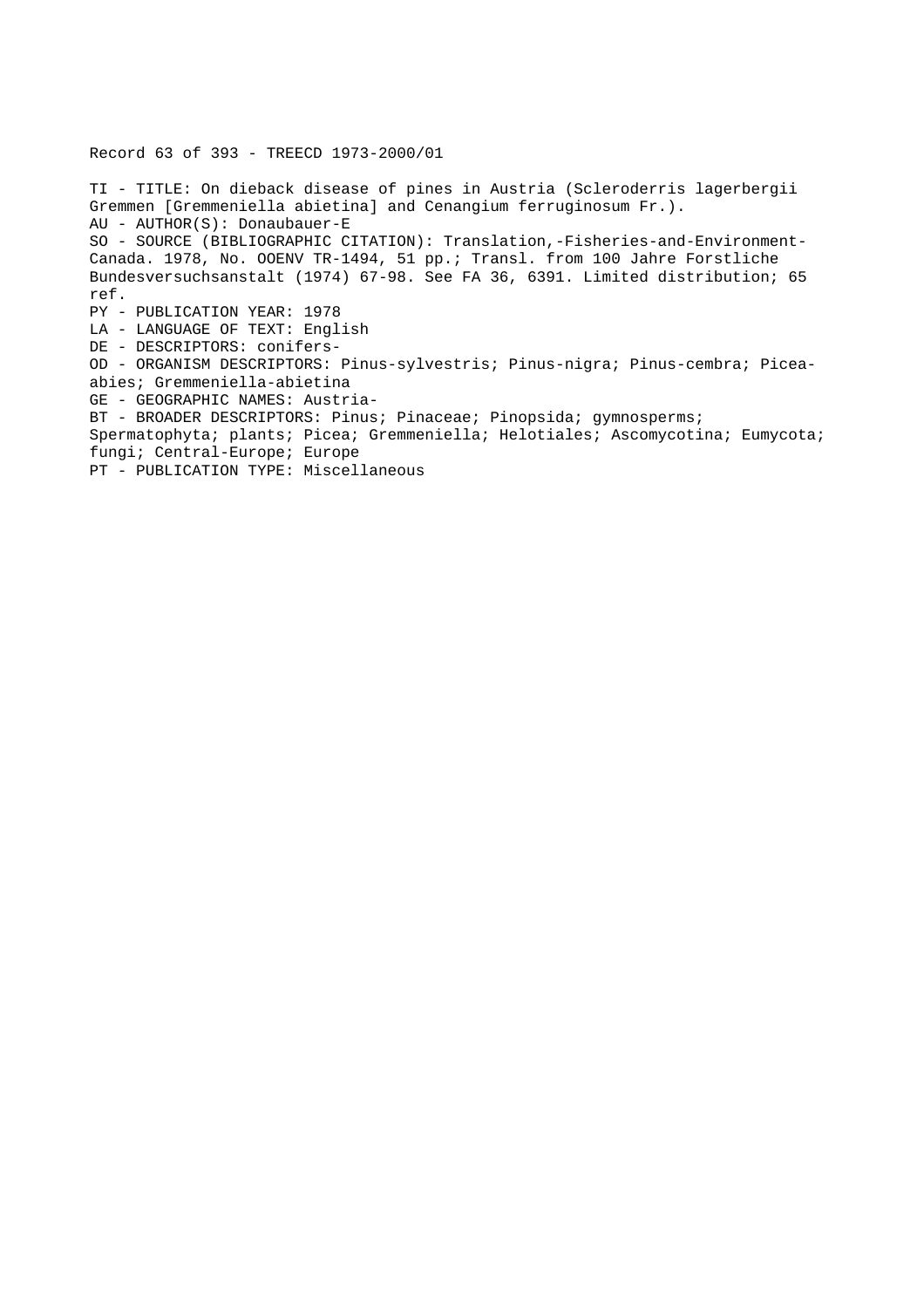Record 64 of 393 - TREECD 1973-2000/01 TI - TITLE: Dieback of Pines in Austria caused by Scleroderris lagerbergii and Cenangium ferruginosum. AU - AUTHOR(S): Donaubauer-E SO - SOURCE (BIBLIOGRAPHIC CITATION): 100-Jahre-Forstliche-Bundesversuchsanstalt. 1974, 67-98; 45 ref. PB - PUBLISHER INFORMATION: Forstliche Bundesversuchsanstalt.; Vienna; Austria PY - PUBLICATION YEAR: 1974 LA - LANGUAGE OF TEXT: German LS - LANGUAGE OF SUMMARIES: English AB - ABSTRACT: Discusses the incidence of these fungi, their economic importance, conditions favouring attack, susceptible species, distribution etc. Pinus sylvestris, P. nigra s.s., P. cembra (when young) and Picea abies growing under Pines are reported as hosts of S. lagerbergii (or its imperfect form Brunchorstia pinea), and the three Pines as hosts of C. ferruginosum. The infection areas of the two fungi rarely overlap. Observations, supported by infection trials, indicate that there are differences in virulence and in the morphology of conidia and pycnidia between strains of S. lagerbergii attacking P. cembra and strains attacking other hosts. DE - DESCRIPTORS: conifers-OD - ORGANISM DESCRIPTORS: Pinus-sylvestris; Pinus-nigra; Pinus-cembra; Piceaabies; GREMMENIELLA-ABIETINA BT - BROADER DESCRIPTORS: Pinus; Pinaceae; Pinopsida; gymnosperms; Spermatophyta; plants; Picea; Gremmeniella; Helotiales; Ascomycotina; Eumycota; fungi PT - PUBLICATION TYPE: Miscellaneous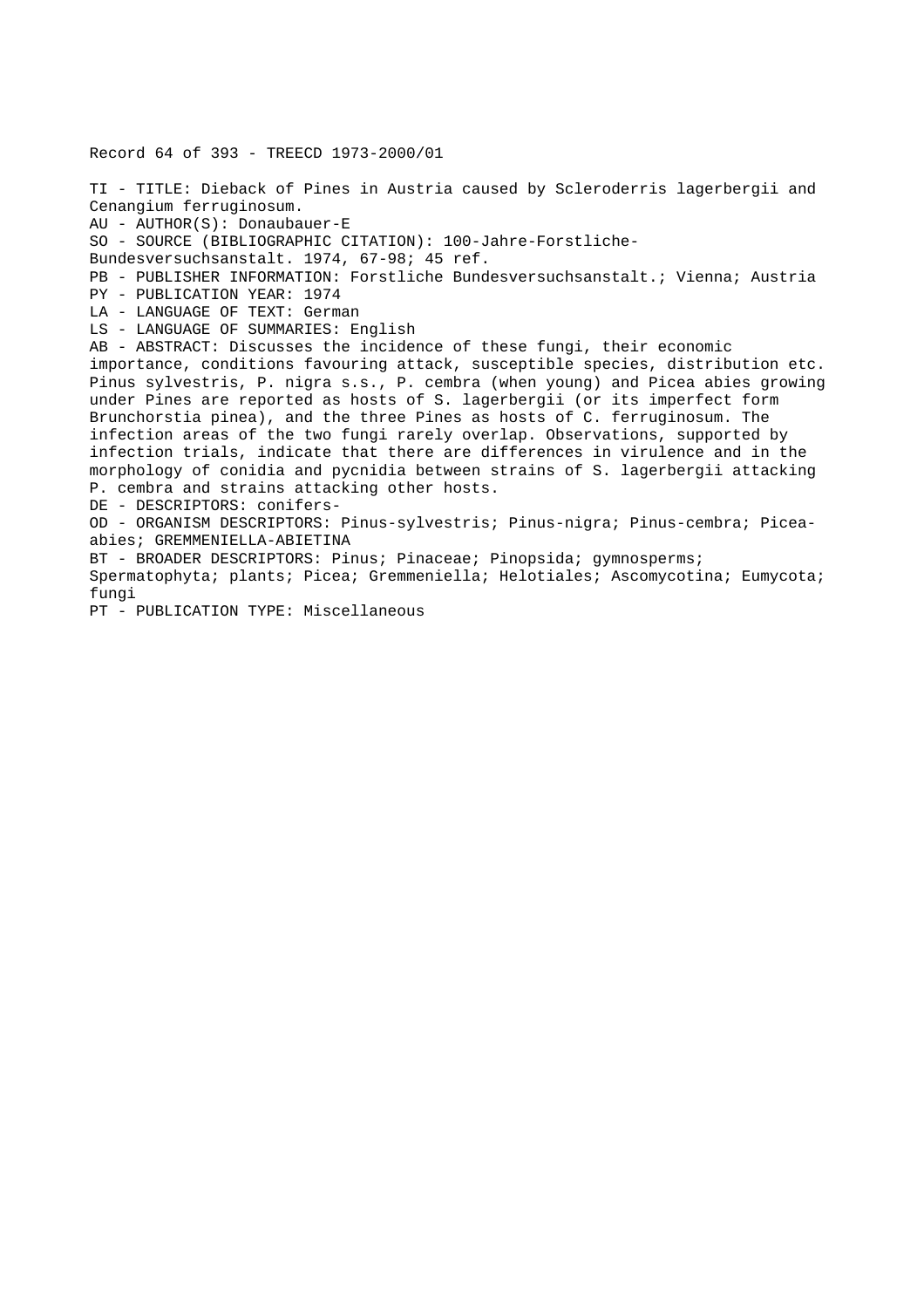Record 65 of 393 - TREECD 1973-2000/01 TI - TITLE: Epidemiology of Gremmeniella abietina and G. laricina during the past 35 years in Austria. AU - AUTHOR(S): Donaubauer-E; Capretti-P et-al AD - ADDRESS OF AUTHOR: Institute of Forest Protection, Forest Research Centre, Vienna, Austria. SO - SOURCE (BIBLIOGRAPHIC CITATION): Shoot and foliage diseases in forest trees. Proceedings of a Joint Meeting of the IUFRO Working Parties S2.06.02 and S2.06.04, Vallombrosa, Firenze, Italy 6-11 June 1994. 1995, 204-209; 6 ref. PB - PUBLISHER INFORMATION: Istituto di Patologia e Zoologia Forestale e Agraria, Universita degli Studi di Firenze; Firenze; Italy PY - PUBLICATION YEAR: 1995 LA - LANGUAGE OF TEXT: English AB - ABSTRACT: Epidemics of both pathogens became obvious in 1967 on all forest plantations on subalpine sites, firstly at higher elevations (2000 to 2300 m) but soon also at lower altitudes. Mortality was observed through marked trees on different sites. Mortality of Pinus cembra and Larix europaea [L. decidua] reached 100% on many sites. Most serious losses occurred until the late 1970s and decreased gradually thereafter; since the late 1980s both epidemics have slowed down considerably. Pycnidia of either species are at present hard to find. Observations over a long period indicated site influences on the progress of the disease, and also indicated suitable provenances. Genetic studies on G. abietina indicated that there was no introduced strain involved in the epidemic. Possible causes of the epidemic, and lessons from inoculation experiments are briefly discussed. DE - DESCRIPTORS: forest-trees; plant-pathogens; plant-pathogenic-fungi; mortality-; damage-; forest-plantations; subalpine-forests; vegetation-types; site-factors; altitude-; fungal-diseases; plant-diseases; epidemiology-; plantpathology OD - ORGANISM DESCRIPTORS: Gremmeniella-abietina; Pinus-cembra; Larix-decidua; Gremmeniella-; pinopsida-; fungi-GE - GEOGRAPHIC NAMES: Austria-BT - BROADER DESCRIPTORS: Gremmeniella; Helotiales; Ascomycotina; Eumycota; fungi; Pinus; Pinaceae; Pinopsida; gymnosperms; Spermatophyta; plants; Larix;

Developed-Countries; Central-Europe; Europe; EFTA; European-Union-Countries; OECD-Countries

PT - PUBLICATION TYPE: Conference-paper

IB - INTERNATIONAL STANDARD BOOK NUMBER: 88-900074-0-0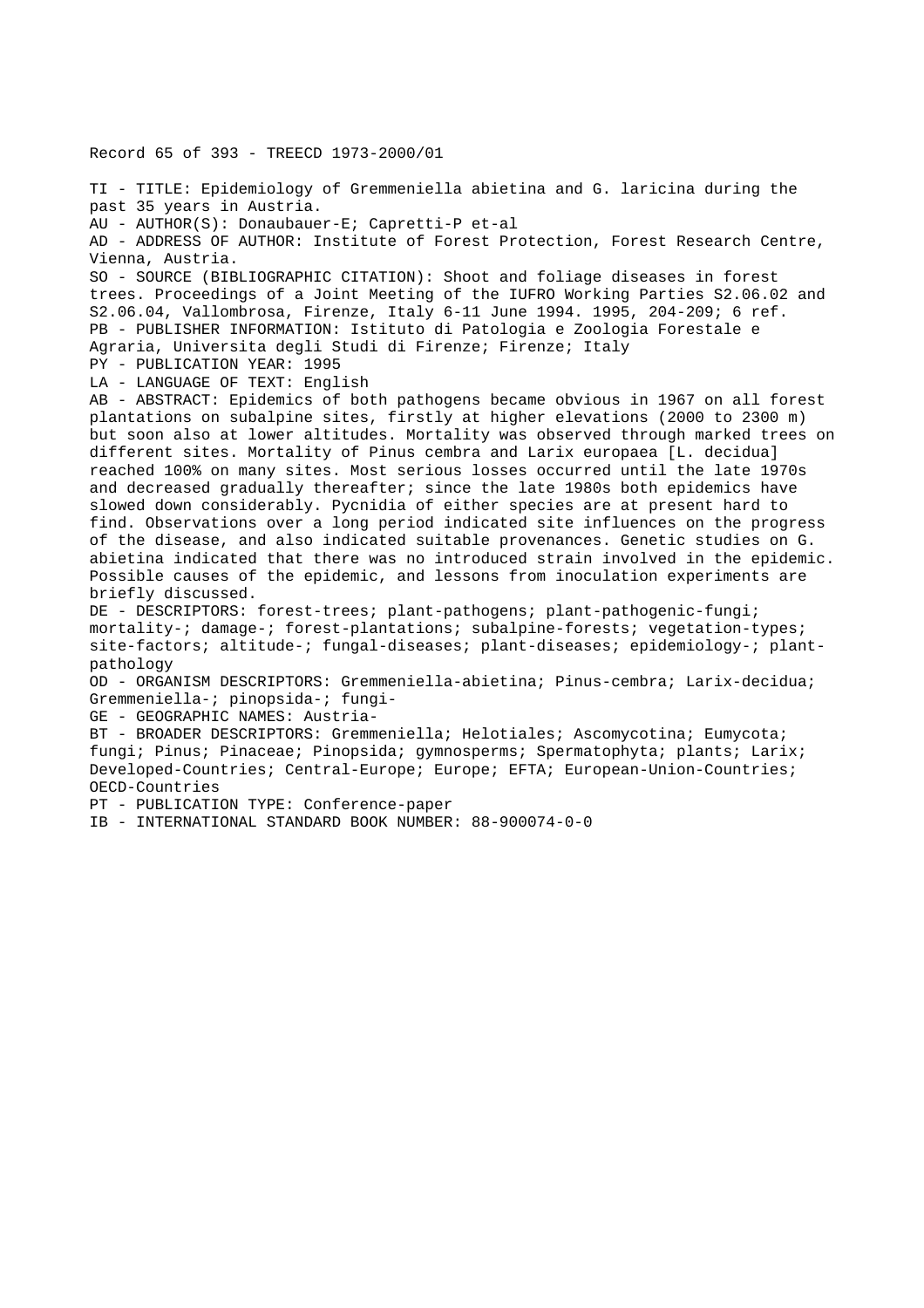Record 66 of 393 - TREECD 1973-2000/01 TI - TITLE: Mycoflora of canker tumours on Siberian larch and some biological features of Lachnellula willkommii (Hart.) Dennis. AU - AUTHOR(S): Dorozhkin-NA; Fedorov-VN AD - ADDRESS OF AUTHOR: Kuprevich Inst. Exp. Bot., Minsk, USSR. SO - SOURCE (BIBLIOGRAPHIC CITATION): Mikologiya-i-Fitopatologiya. 1982, 16: 3, 273-276; 2 tab.; 13 ref. PY - PUBLICATION YEAR: 1982 LA - LANGUAGE OF TEXT: Russian AB - ABSTRACT: Of 10 spp. of fungi isolated in Belorussia, L. willkommii was the most frequent (>50%), followed by Cytospora abietis and Coniothyrium fuckelii. In tests on shoots 2 and 3 yr old L. willkommii was reisolated in 18 out of 20 cases when inoculated in Mar. C. abietis was only slightly pathogenic. Scleroderris lagerbergii [Gremmeniella abietina], developed better when inoculated in Mar. than in May. In mixed cultures C. abietis partially suppressed the development of L. willkommii and Exosporina sp. and C. fuckelii inhibited it completely. The use of these spp. in the control of the pathogen is recommended. DE - DESCRIPTORS: larch-; biological-control; control-; diseases-; cankers-; forest-trees; conifers-; plant-pathology OD - ORGANISM DESCRIPTORS: fungi-; Coniothyrium-fuckelii; Gremmeniella-abietina; Larix-sibirica; Larix-; TRICHOSCYPHELLA-WILLKOMMII GE - GEOGRAPHIC NAMES: USSR-; Belarus-BT - BROADER DESCRIPTORS: trees; woody-plants; Spermatophyta; plants; Coniothyrium; Deuteromycotina; Eumycota; fungi; Gremmeniella; Helotiales; Ascomycotina; Larix; Pinaceae; Pinopsida; gymnosperms; Trichoscyphella; Central-Europe; Europe; Lachnellula PT - PUBLICATION TYPE: Journal-article IS - INTERNATIONAL STANDARD SERIAL NUMBER: 0026-3648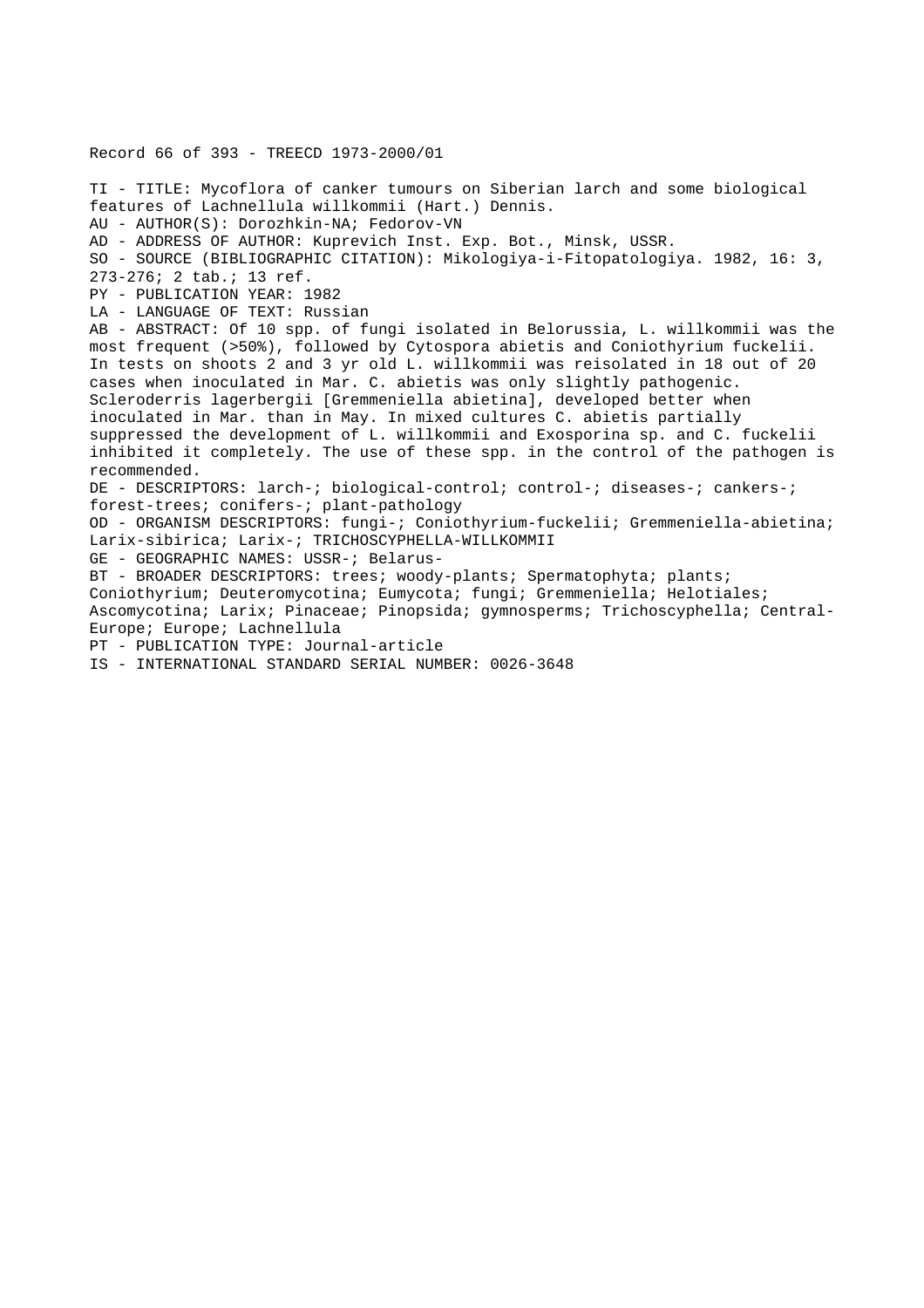Record 67 of 393 - TREECD 1973-2000/01 TI - TITLE: Scleroderris canker of pine in Byelorussia. OT - ORIGINAL NON-ENGLISH TITLE: Skleroderrievyi rak sosny v Belorussii. AU - AUTHOR(S): Dorozhkin-NA; Fedorov-VN AD - ADDRESS OF AUTHOR: Kuprevich Inst. Exp. Bot., Byelorussian Acad. Sci., USSR. SO - SOURCE (BIBLIOGRAPHIC CITATION): Doklady-Akademii-Nauk-BSSR. 1977, 21: 11, 1040-1042; 2 tab.; 6 ref. PY - PUBLICATION YEAR: 1977 LA - LANGUAGE OF TEXT: Russian AB - ABSTRACT: S. lagerbergii [Gremmeniella abietina] attacks many pine spp. introduced into Byelorussia. The perfect state was recorded only once, on desiccated branches of Pinus murrayana. The pathogen develops in host tissues mainly in winter. The resistance of certain Pinus spp. is recorded on a 4-point scale. DE - DESCRIPTORS: forest-trees; conifers-; plant-pathology; pines-OD - ORGANISM DESCRIPTORS: Pinus-; Gremmeniella-abietina GE - GEOGRAPHIC NAMES: Belarus-; USSR-BT - BROADER DESCRIPTORS: trees; woody-plants; Spermatophyta; plants; Pinaceae; Pinopsida; gymnosperms; Gremmeniella; Helotiales; Ascomycotina; Eumycota; fungi; Central-Europe; Europe PT - PUBLICATION TYPE: Journal-article IS - INTERNATIONAL STANDARD SERIAL NUMBER: 0002-354X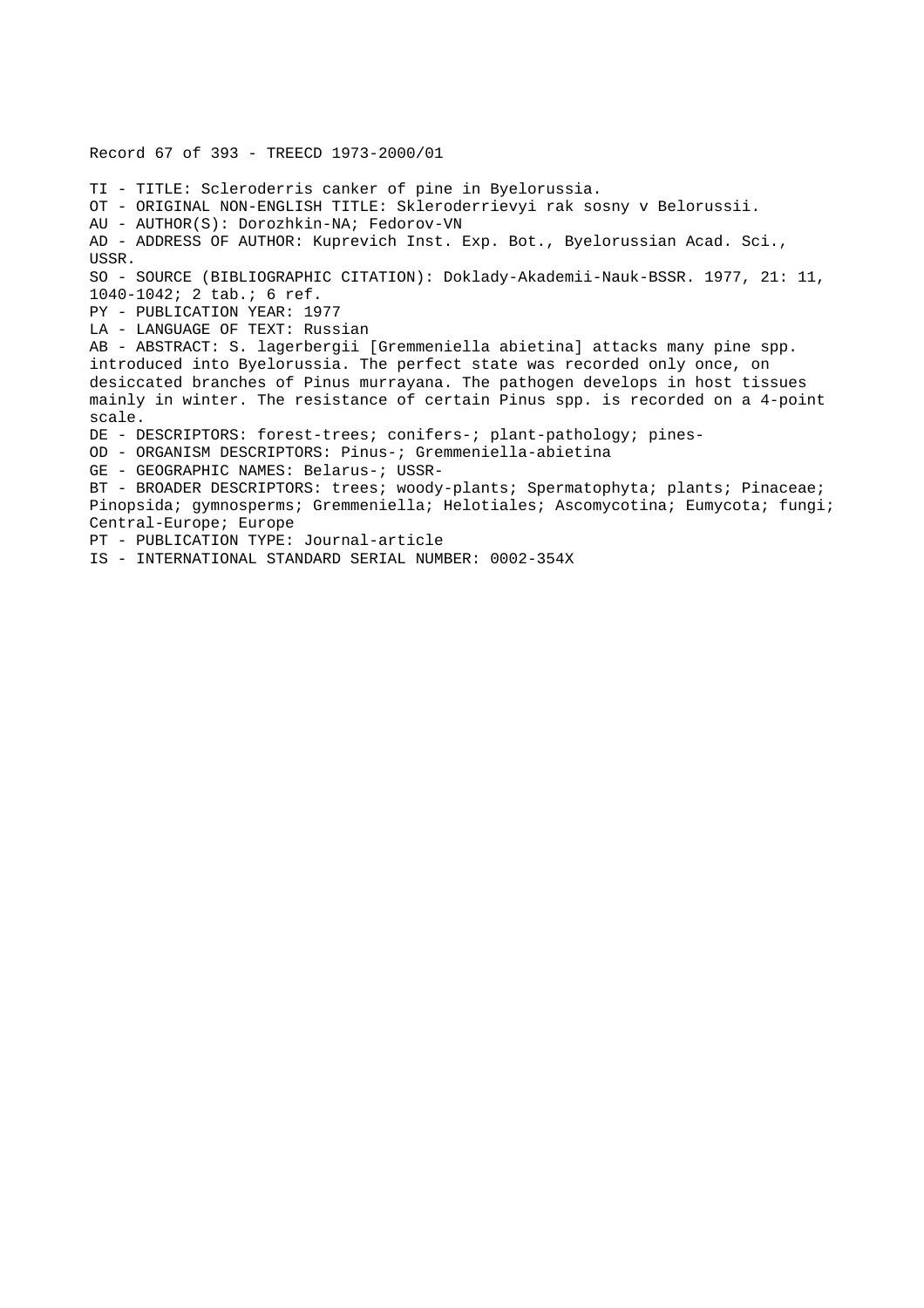Record 68 of 393 - TREECD 1973-2000/01 TI - TITLE: Mycoflora of cancer tumors [cankers] on Siberian larch and some biological characters of Lachnellula willkommii (Hart.) Dennis. AU - AUTHOR(S): Dorozhkin-NA; Fedorov-VN AD - ADDRESS OF AUTHOR: Kuprevich Inst. Exp. Bot., Acad. Sci. Belorussian SSR, Minsk, Belorussian SSR. SO - SOURCE (BIBLIOGRAPHIC CITATION): Translation,-Environment-Canada. 1984, No. OOENV TR-2397, 8pp.; Transl. from Mikologiya i Fitopatologiya (1982) 16 (3) 273- 276. Ru. Limited distribution; 13 ref. PY - PUBLICATION YEAR: 1984 LA - LANGUAGE OF TEXT: English DE - DESCRIPTORS: Cankers-; conifers-OD - ORGANISM DESCRIPTORS: fungi-; Larix-sibirica; Coniothyrium-fuckelii; Gremmeniella-abietina; TRICHOSCYPHELLA-WILLKOMMII GE - GEOGRAPHIC NAMES: USSR-; Belarus-BT - BROADER DESCRIPTORS: Larix; Pinaceae; Pinopsida; gymnosperms; Spermatophyta; plants; Coniothyrium; Deuteromycotina; Eumycota; fungi; Gremmeniella; Helotiales; Ascomycotina; Trichoscyphella; Central-Europe; Europe; Lachnellula PT - PUBLICATION TYPE: Journal-article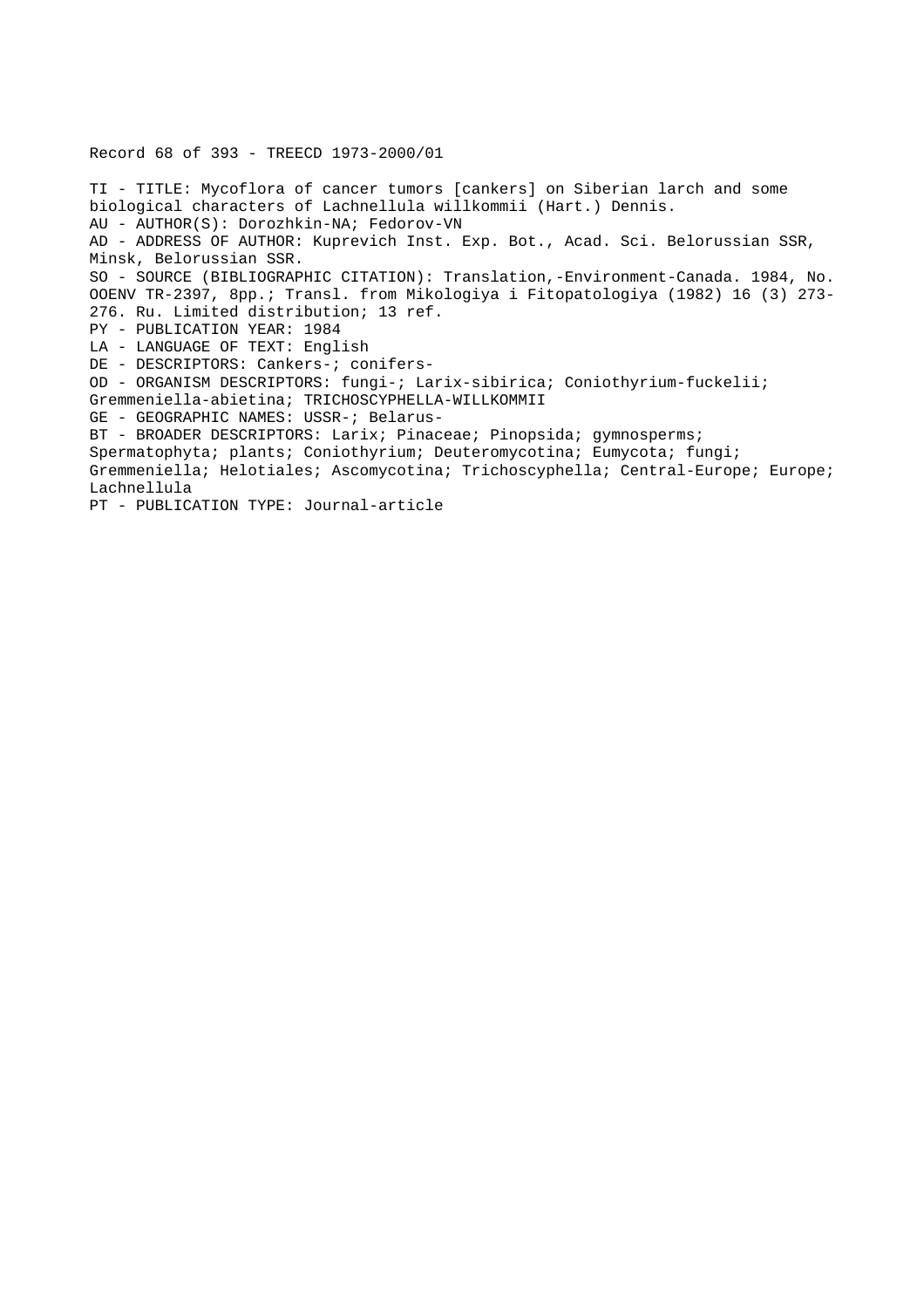Record 69 of 393 - TREECD 1973-2000/01

TI - TITLE: Status of pathogenic and physiologic races of Gremmeniella abietina. AU - AUTHOR(S): Dorworth-CE AD - ADDRESS OF AUTHOR: Great Lakes For. Res. Cent., Sault Ste. Marie, Ont., Canada. SO - SOURCE (BIBLIOGRAPHIC CITATION): Plant-Disease. 1981, 65: 11, 927-931; 3 col. fig.; 29 ref. PY - PUBLICATION YEAR: 1981 LA - LANGUAGE OF TEXT: English AB - ABSTRACT: This article, from a contribution to the joint meeting of the IXth International Congress of Plant Protection and the American Phytopathological Society, in Washington DC, 1979, reviews the nomenclature of the conifer pathogen, the physiologic and pathogenic races within the species, and the diseases it causes. DE - DESCRIPTORS: races-; reviews-; taxonomy-; forest-trees; conifers-; plantpathology OD - ORGANISM DESCRIPTORS: Pinopsida-; Gremmeniella-abietina; fungi-BT - BROADER DESCRIPTORS: trees; woody-plants; Spermatophyta; plants; gymnosperms; Gremmeniella; Helotiales; Ascomycotina; Eumycota; fungi PT - PUBLICATION TYPE: Journal-article IS - INTERNATIONAL STANDARD SERIAL NUMBER: 0191-2917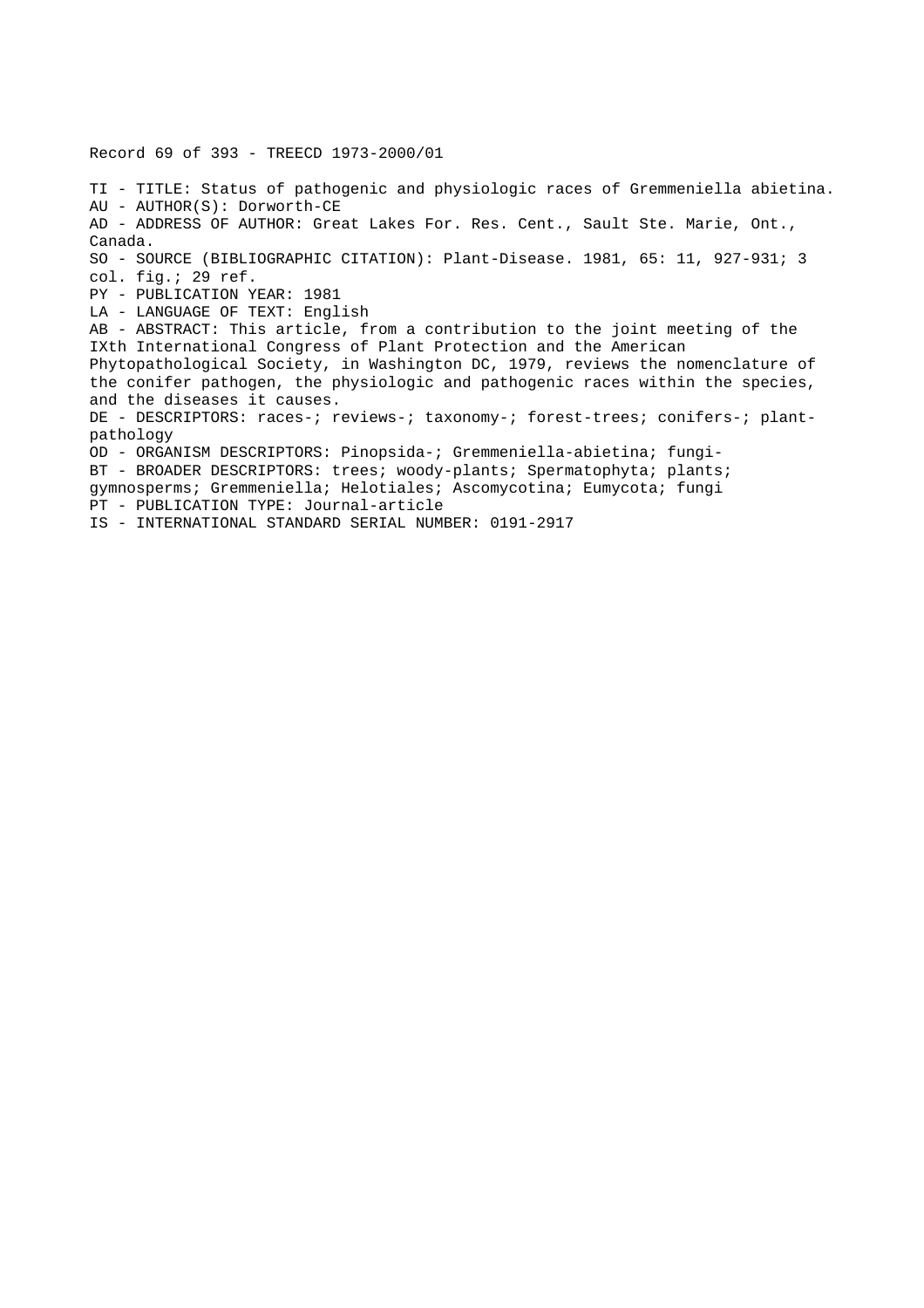Record 70 of 393 - TREECD 1973-2000/01 TI - TITLE: Comparison of soluble proteins of Ascocalyx abietis and Gremmeniella abietina by serology and electrophoresis. AU - AUTHOR(S): Dorworth-CE AD - ADDRESS OF AUTHOR: Can. For. Serv., Sault Ste. Marie, Ont. SO - SOURCE (BIBLIOGRAPHIC CITATION): Canadian-Journal-of-Botany. 1974, 52: 4, 919-922; 1 pl., 1 diag., 1 tab. PY - PUBLICATION YEAR: 1974 LA - LANGUAGE OF TEXT: English LS - LANGUAGE OF SUMMARIES: French AB - ABSTRACT: Three of the homologous reactions of G. abietina and the antisera were confluent with the heterologous precipitation lines of A. abietis against the same antisera. Acrylamide gel patterns of the separated proteins of the 2 genera differed by at least one band. Evidently these methods may be used in conjunction with classical procedures for diagnosing relationships among the Helotiales. DE - DESCRIPTORS: proteins-; forest-trees; conifers-; plant-pathology OD - ORGANISM DESCRIPTORS: Gremmeniella-abietina BT - BROADER DESCRIPTORS: trees; woody-plants; Spermatophyta; plants; Gremmeniella; Helotiales; Ascomycotina; Eumycota; fungi PT - PUBLICATION TYPE: Journal-article IS - INTERNATIONAL STANDARD SERIAL NUMBER: 0008-4026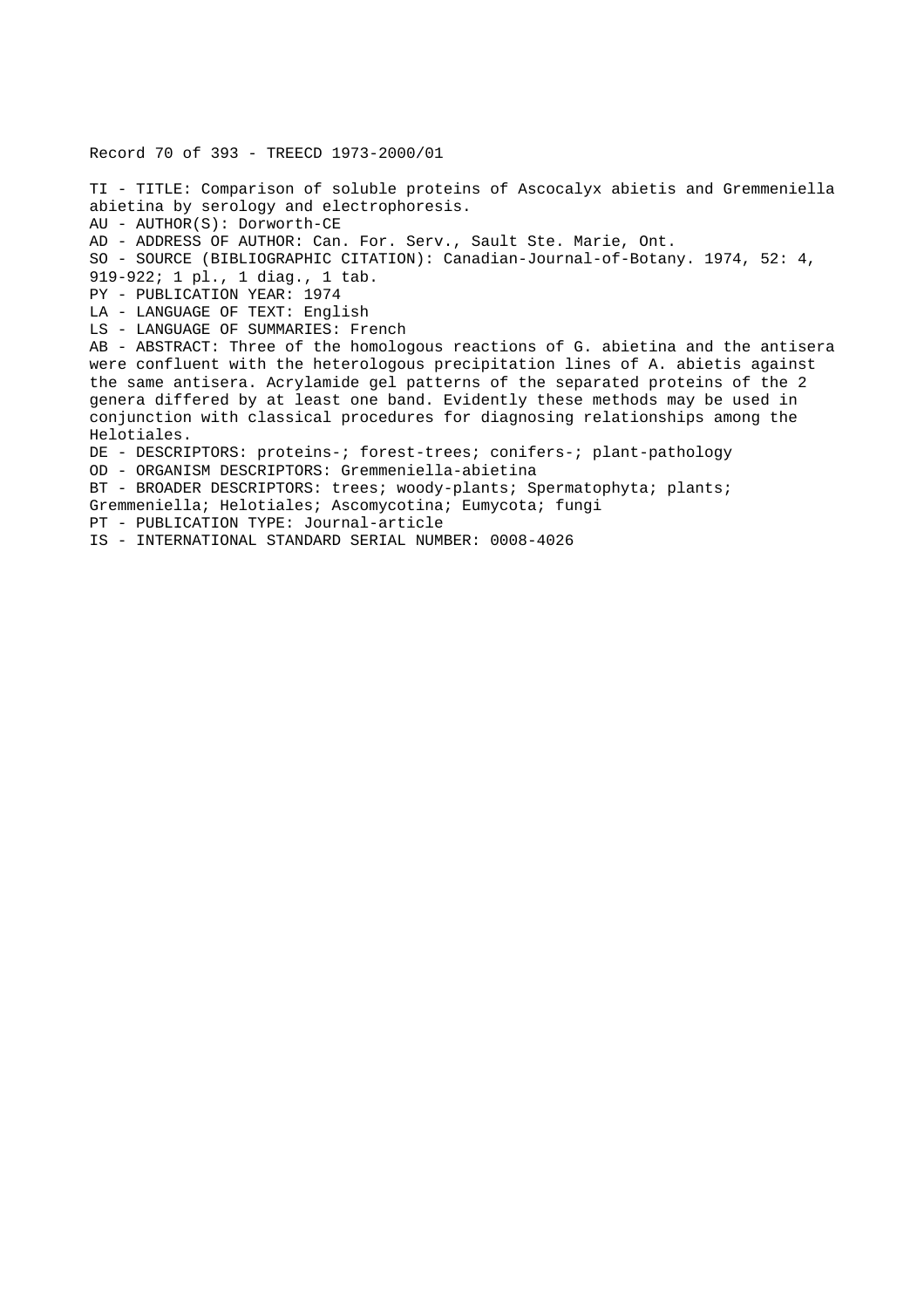Record 71 of 393 - TREECD 1973-2000/01 TI - TITLE: Reducing damage to red pine by Gremmeniella abietina in the Great Lakes - St. Lawrence forest region of Ontario. AU - AUTHOR(S): Dorworth-CE AD - ADDRESS OF AUTHOR: Great Lakes For. Res. Cent., Sault St. Marie, Ont., Canada. SO - SOURCE (BIBLIOGRAPHIC CITATION): Report,-Canadian-Forestry-Service. 1976, No. O-X-252, 22 pp.; 12 fig.; 15 ref. PY - PUBLICATION YEAR: 1976 LA - LANGUAGE OF TEXT: English LS - LANGUAGE OF SUMMARIES: French AB - ABSTRACT: This pathogen causes significant damage to red pine (Pinus resinosa) in north central Ont. and measures must be taken to control the disease in areas where it is established. The use of healthy seedlings and a reduction in infected material and hence aerial spore load are recommended. The 1st 5 yr are most critical with regard to the application of control measures in plantations. ADDITIONAL ABSTRACT: The 5 main symptoms of this disease of Pinus resinosa are described, viz. tree mortality, die-back of lower branches, needle-base discoloration, cankers and green pigment beneath the bark. The apothecium and pycnidium are described and illustrated. Recommendations are made for control of the disease at seedling and sapling stages. The extent of damage in Ontario is assessed. DE - DESCRIPTORS: fungal-diseases; control-; forest-trees; conifers-; plantpathology; pines-OD - ORGANISM DESCRIPTORS: Pinus-; Gremmeniella-abietina; Pinus-resinosa GE - GEOGRAPHIC NAMES: Canada-; Ontario-BT - BROADER DESCRIPTORS: trees; woody-plants; Spermatophyta; plants; Pinaceae; Pinopsida; gymnosperms; Gremmeniella; Helotiales; Ascomycotina; Eumycota; fungi; Pinus; North-America; America; Canada PT - PUBLICATION TYPE: Miscellaneous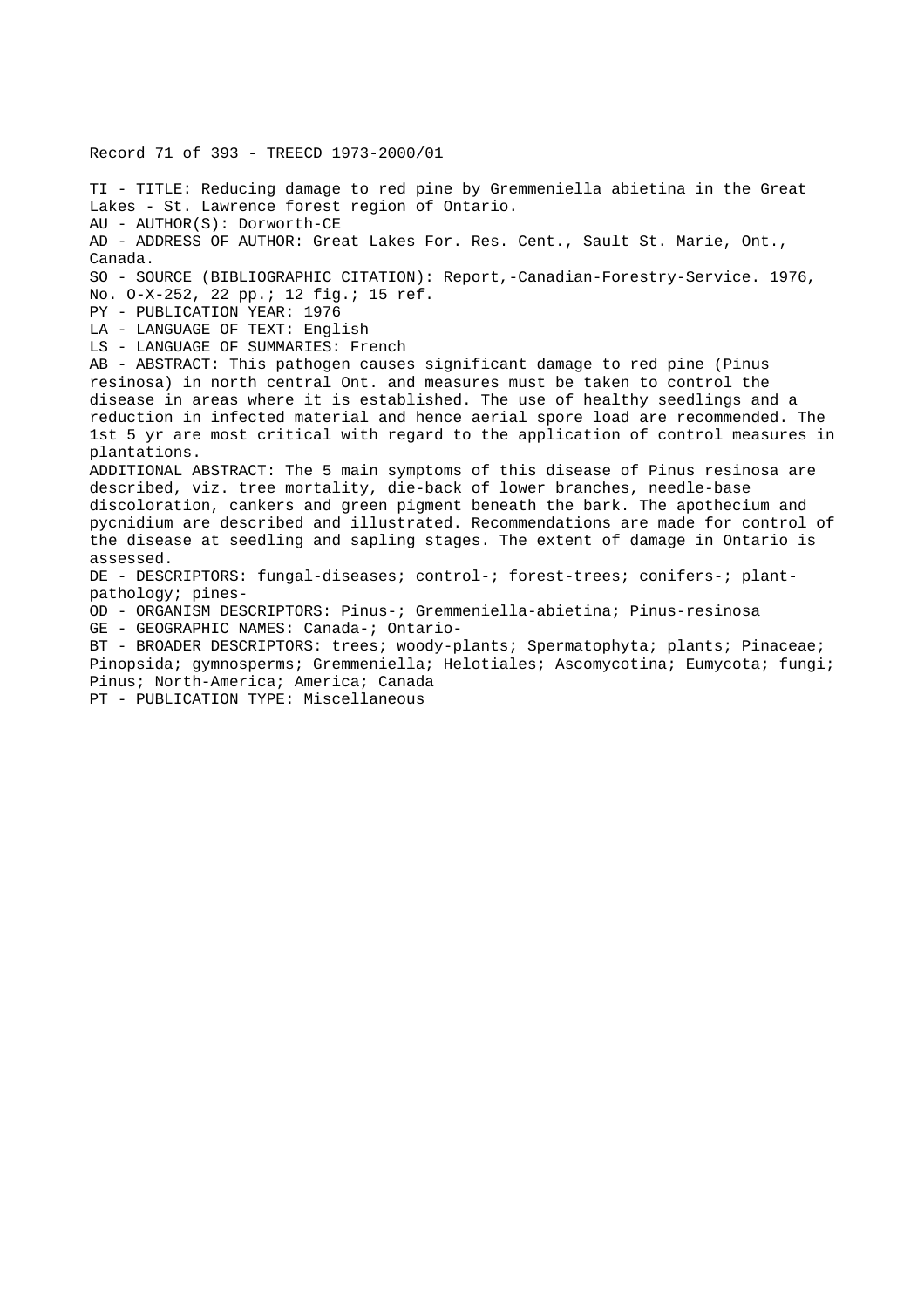Record 72 of 393 - TREECD 1973-2000/01 TI - TITLE: Relative susceptibility of red pine and jack pine to Gremmeniella abietina. AU - AUTHOR(S): Dorworth-CE AD - ADDRESS OF AUTHOR: Great Lakes For. Res. Cent., Sault Ste. Marie, Ont., Canada. SO - SOURCE (BIBLIOGRAPHIC CITATION): Bi-monthly-Research-Notes. 1977, 33: 1, 6. PY - PUBLICATION YEAR: 1977 LA - LANGUAGE OF TEXT: English AB - ABSTRACT: Field trials indicated that jack pine (Pinus banksiana) is X2-3 as resistant as red pine (P. resinosa) to G. abietina on dry sites in the Great Lakes - St. Lawrence Forest Region. Frost damage does not alter the susceptibility of pines to infection by G. abietina, although frost or other damaging agents may accelerate the rate and extent of ultimate tree mortality. Up to 90% recovery of G. abietina was obtained from infected samples in early spring compared with 30-40% in summer when the fungus is quiescent. Evidently the pathogen resumes active growth by Oct. and occupies new woody tissues unaccompanied by other fungi which themselves become quiescent in the winter and fail to compete with G. abietina. DE - DESCRIPTORS: fungal-diseases; resistance-; forest-trees; conifers-; plantpathology; pines-OD - ORGANISM DESCRIPTORS: Pinus-; Gremmeniella-abietina; Pinus-resinosa; Pinusbanksiana GE - GEOGRAPHIC NAMES: Canada-; Ontario-BT - BROADER DESCRIPTORS: trees; woody-plants; Spermatophyta; plants; Pinaceae; Pinopsida; gymnosperms; Gremmeniella; Helotiales; Ascomycotina; Eumycota; fungi; Pinus; North-America; America; Canada

PT - PUBLICATION TYPE: Journal-article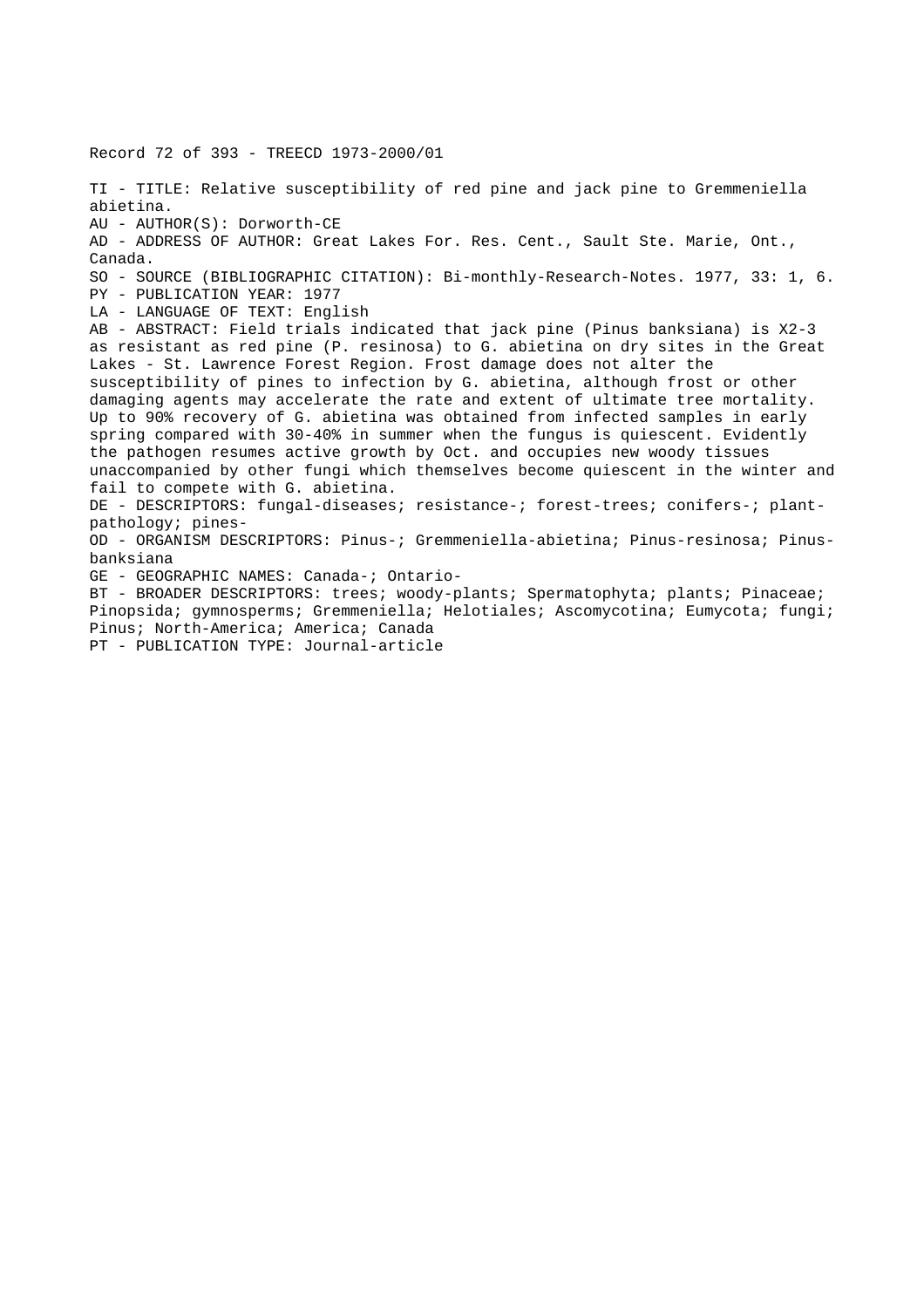TI - TITLE: Sequence of formation and resin content of Scleroderris cankers. AU - AUTHOR(S): Dorworth-CE SO - SOURCE (BIBLIOGRAPHIC CITATION): Canadian-Journal-of-Forest-Research. 1973, 3: 2, 161-164; 20 ref. PY - PUBLICATION YEAR: 1973 LA - LANGUAGE OF TEXT: English LS - LANGUAGE OF SUMMARIES: French AB - ABSTRACT: Reports further studies on Pinus resinosa in two plantations previously described [cf. FA 34, 1052] near Searchmont, Ontario, in which it was found that 95% of the branches infected by S. lagerbergii (Gremmeniella abietina) were situated less than or equal to 0.8 m above the ground, predominantly on the N. side of the tree. Spread of infection by the fungus advanced about one internode/year; when it reached the bole, canker length increased by ca. 3 cm/year, and eventually 60% of the canker formed lay above and 40% below the site of stem invasion. The resin content of the cankers was ca. twice that of adjacent healthy wood, the greatest increase occurring in the benzene fractions rather than in the petroleum-ether or chloroform/methanol fractions. DE - DESCRIPTORS: cankers-; resins-; forest-trees; conifers-; plant-pathology; pines-OD - ORGANISM DESCRIPTORS: Pinus-resinosa; Pinus-; Gremmeniella-abietina BT - BROADER DESCRIPTORS: trees; woody-plants; Spermatophyta; plants; Pinus; Pinaceae; Pinopsida; gymnosperms; Gremmeniella; Helotiales; Ascomycotina; Eumycota; fungi PT - PUBLICATION TYPE: Journal-article IS - INTERNATIONAL STANDARD SERIAL NUMBER: 0045-5067

Record 73 of 393 - TREECD 1973-2000/01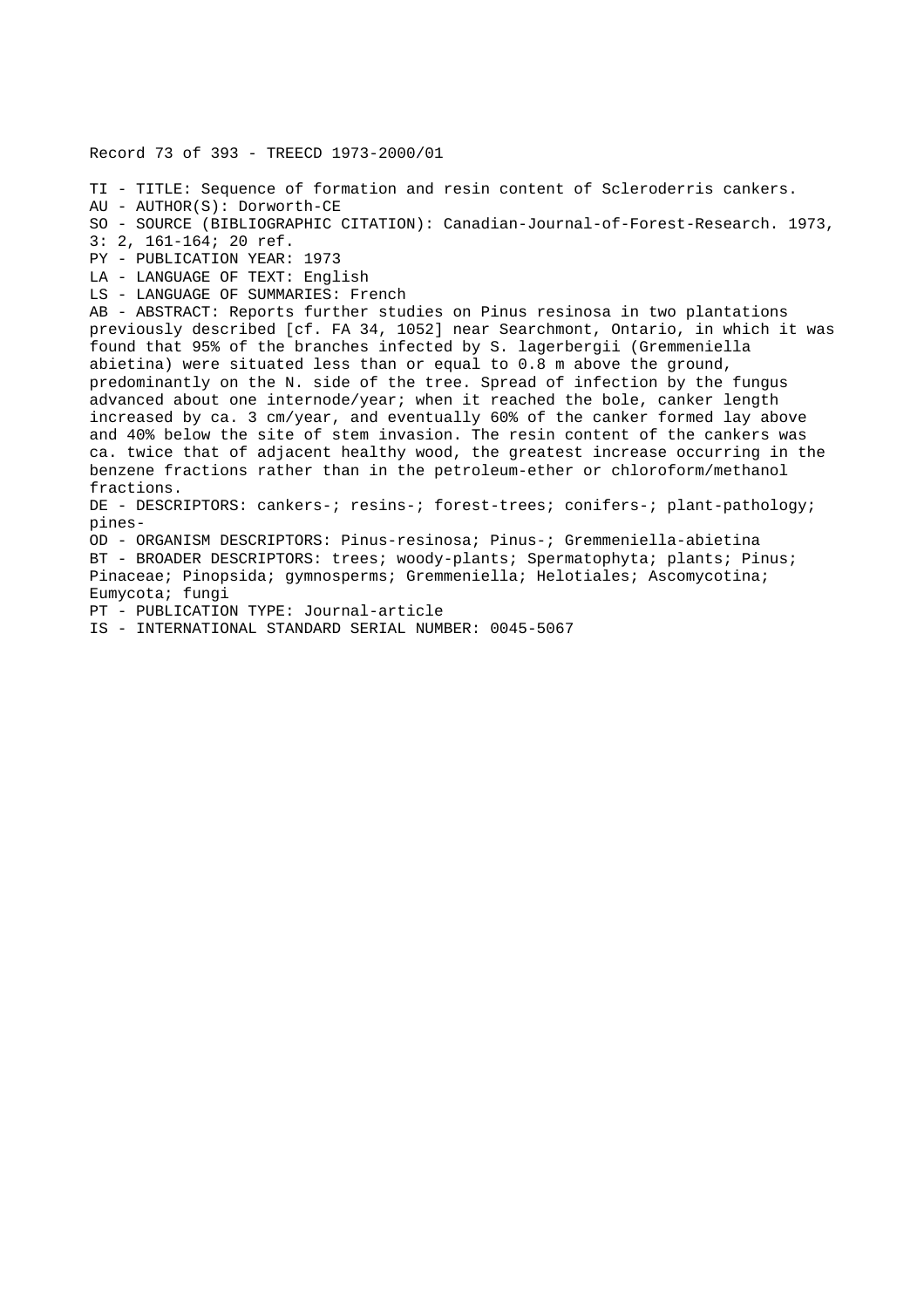Record 74 of 393 - TREECD 1973-2000/01 TI - TITLE: Epiphytology of Scleroderris lagerbergii in a kettle frost pocket. AU - AUTHOR(S): Dorworth-CE AD - ADDRESS OF AUTHOR: Canadian For. Service, Sault Ste. Marie, Ont. SO - SOURCE (BIBLIOGRAPHIC CITATION): European-Journal-of-Forest-Pathology. 1973, 3: 4, 232-242; 27 ref. PY - PUBLICATION YEAR: 1973 LA - LANGUAGE OF TEXT: English LS - LANGUAGE OF SUMMARIES: German, French AB - ABSTRACT: Reports a study of the mortality and survival of 2-year-old seedlings of Pinus resinosa and P. banksiana after planting out in the Goulais Kettle frost pocket in Central Ontario, Canada, in May 1970. Mortality of seedlings inoculated with conidia of S. lagerbergii was ca. twice that of uninoculated seedlings. It is suggested that summer frost damage will reduce survival of all the seedlings, particularly in the deepest part of the pocket, and will increase the rate of colonization by S. lagerbergii. Greatly increased mortality of inoculated compared with uninoculated seedlings at the rim of the pocket, where temperatures below freezing were not recorded during the summer months, indicate that S. lagerbergii is a primary pathogen. A possible mechanism of 'inoculum intensification' was tested by igniting smoke cartridges at the bottom of the pocket: the resulting smoke patterns showed that spores could be returned to the bottom of such depressions by wind vortices. This mechanism, and another implicating the effects of radiation fog [cf. FA 34, 1052], make it apparent that topographic depressions in general can act as foci for the intensification of epiphytotics of certain forest tree diseases. [Cf. FA 35, 229]. DE - DESCRIPTORS: fungal-diseases; frost-injury; forest-trees; conifers-; plantpathology; pines-OD - ORGANISM DESCRIPTORS: Pinus-banksiana; Pinus-resinosa; Pinus-; Gremmeniella-abietina BT - BROADER DESCRIPTORS: trees; woody-plants; Spermatophyta; plants; Pinus; Pinaceae; Pinopsida; gymnosperms; Gremmeniella; Helotiales; Ascomycotina; Eumycota; fungi PT - PUBLICATION TYPE: Journal-article IS - INTERNATIONAL STANDARD SERIAL NUMBER: 0300-1237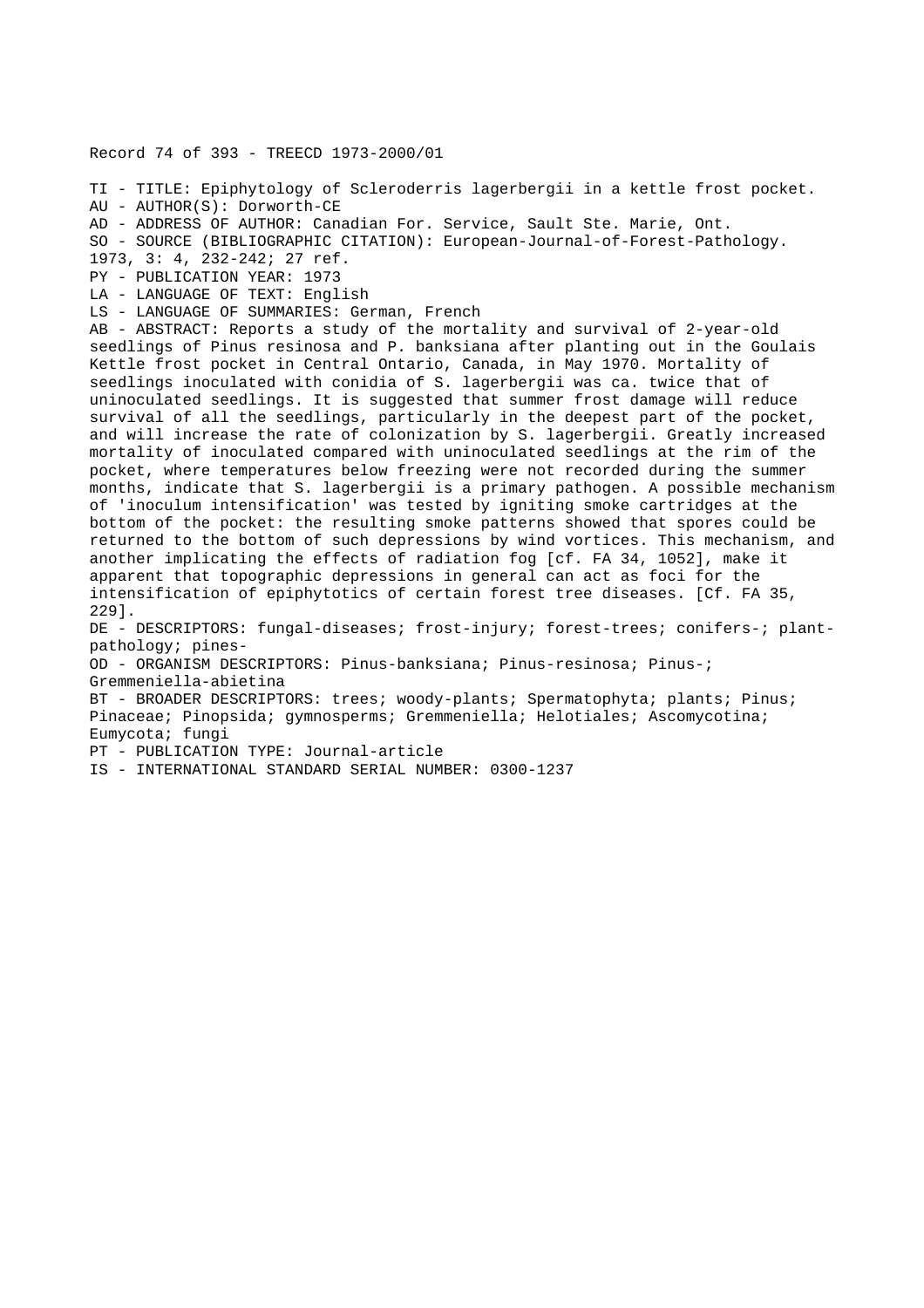Record 75 of 393 - TREECD 1973-2000/01

TI - TITLE: Gremmeniella abietina collected in Alberta, Canada. AU - AUTHOR(S): Dorworth-CE AD - ADDRESS OF AUTHOR: Canadian For. Service, Saulte Ste. Marie, Ont., Canada. SO - SOURCE (BIBLIOGRAPHIC CITATION): Plant-Disease-Reporter. 1975, 59: 3, 272- 273; 7 ref. PY - PUBLICATION YEAR: 1975 LA - LANGUAGE OF TEXT: English AB - ABSTRACT: Reports the occurrence of G. abietina (Scleroderris lagerbergii) on understorey Pinus contorta in Alberta, causing basal discoloration of the needles and branch dieback. This extends the known range of the fungus in N. America, westward from Ontario, by ca. 1650 km. [Cf. FA 34, 1052, 1745] DE - DESCRIPTORS: foliage-; forest-trees; conifers-; plant-pathology; pines-OD - ORGANISM DESCRIPTORS: Pinus-contorta; Pinus-; Gremmeniella-abietina GE - GEOGRAPHIC NAMES: Canada-BT - BROADER DESCRIPTORS: trees; woody-plants; Spermatophyta; plants; Pinus; Pinaceae; Pinopsida; gymnosperms; Gremmeniella; Helotiales; Ascomycotina; Eumycota; fungi; North-America; America

PT - PUBLICATION TYPE: Journal-article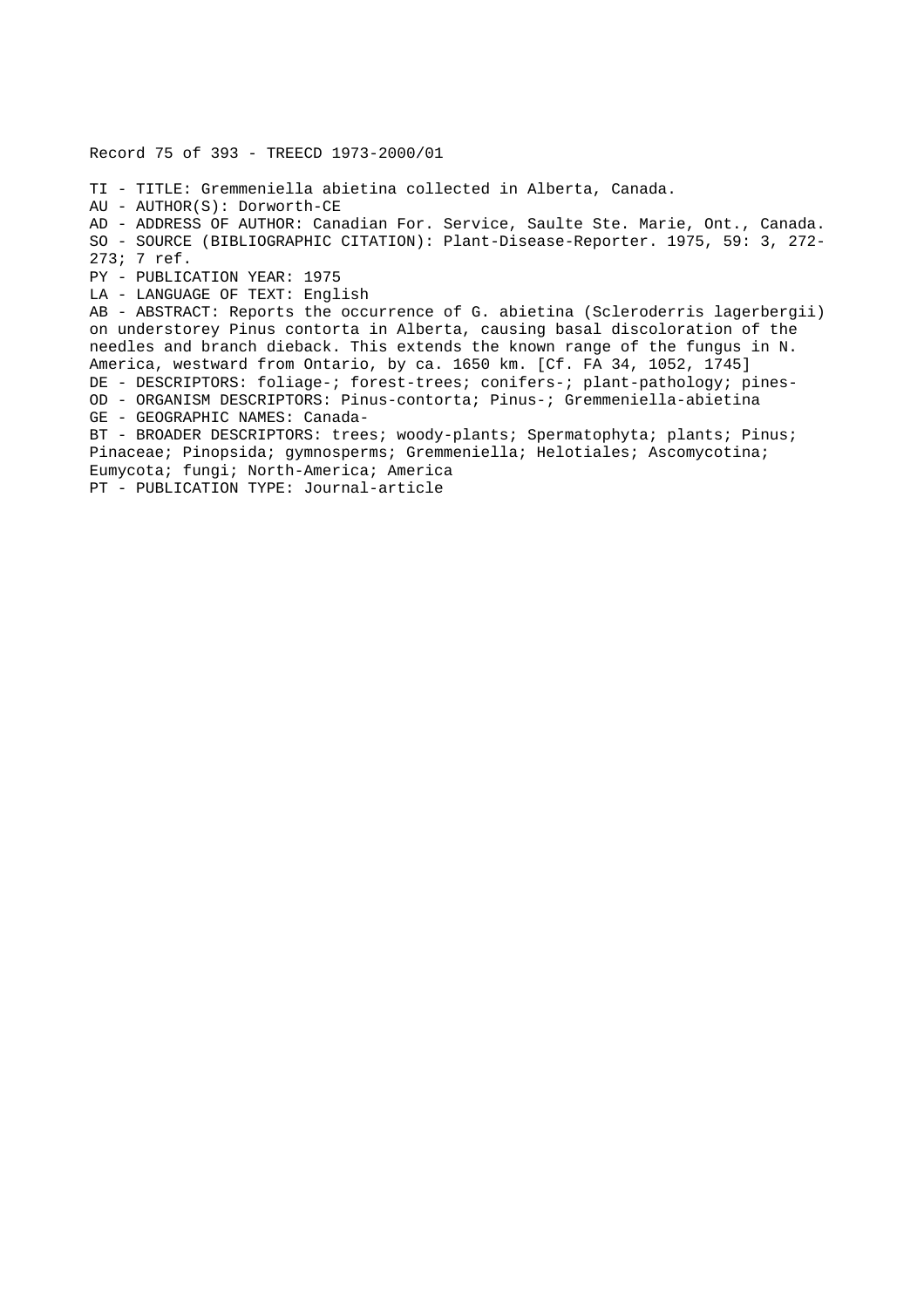Record 76 of 393 - TREECD 1973-2000/01

TI - TITLE: Disease problems in intensively managed forests - Scleroderris lagerbergii. Possibilities for selection and breeding for resistance. AU - AUTHOR(S): Dorworth-CE AD - ADDRESS OF AUTHOR: Great Lakes Forest Res. Centre, Sault Ste. Marie, Ont., Canada. SO - SOURCE (BIBLIOGRAPHIC CITATION): European-Journal-of-Forest-Pathology. 1974, 4: 4, 228-232. PY - PUBLICATION YEAR: 1974 LA - LANGUAGE OF TEXT: English LS - LANGUAGE OF SUMMARIES: French, German AB - ABSTRACT: Relatively stable phenotypes resistant to S. lagerbergii [Gremmeniella abietina] exist in Europe and selections can be used for breeding and the establishment of seed orchards. In N. America, where introduction of the pathogen may have been recent, natural selection of such phenotypes would be in its initial stages. Several commercially important spp. have not yet been attacked in their native ranges. ADDITIONAL ABSTRACT: Relatively stable phenotypes resistant to S. lagerbergii (Gremmeniella abietina) exist in Europe and selections can be used for breeding and the establishment of seed orchards. In N. America, where introduction of the pathogen may have been recent, natural selection of such phenotypes would be in its initial stages. DE - DESCRIPTORS: breeding-; tree-breeding; forest-trees; ARTIFICIAL-SELECTION; NATURAL-SELECTION; conifers-; broadleaves-; plant-pathology; pines-OD - ORGANISM DESCRIPTORS: Pinus-; Gremmeniella-abietina; Gremmeniella-BT - BROADER DESCRIPTORS: trees; woody-plants; Spermatophyta; plants; dicotyledons; angiosperms; Pinaceae; Pinopsida; gymnosperms; Gremmeniella; Helotiales; Ascomycotina; Eumycota; fungi PT - PUBLICATION TYPE: Journal-article IS - INTERNATIONAL STANDARD SERIAL NUMBER: 0300-1237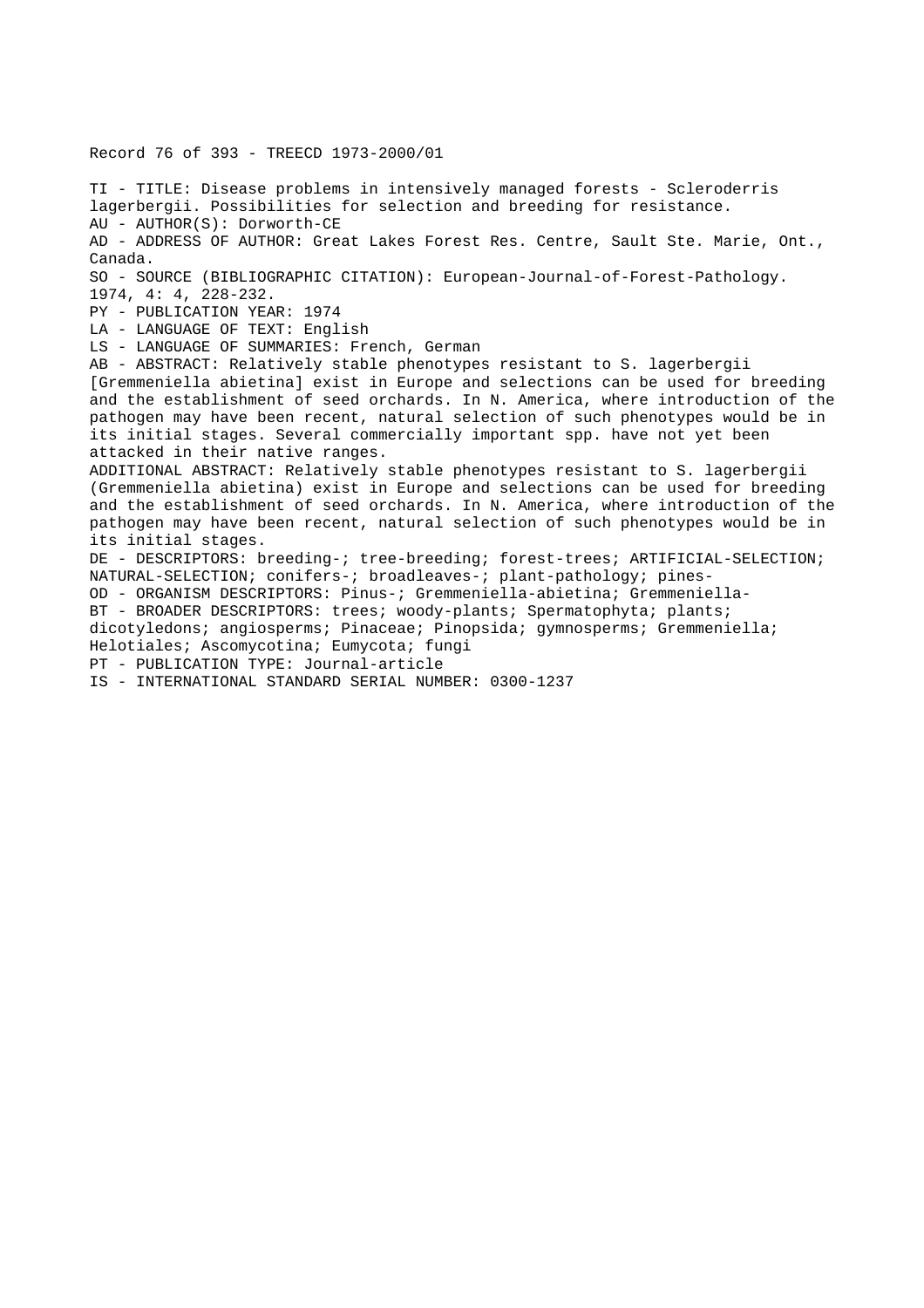Record 77 of 393 - TREECD 1973-2000/01

TI - TITLE: Longevity of Scleroderris lagerbergii Gremmen in Pine slash. AU - AUTHOR(S): Dorworth-CE SO - SOURCE (BIBLIOGRAPHIC CITATION): Bi-monthly-Research-Notes. 1972, 28: 1, 5. PY - PUBLICATION YEAR: 1972 LA - LANGUAGE OF TEXT: English AB - ABSTRACT: Describes studies which showed that S. lagerbergii was capable of surviving for at least 10 months in infected pruned branches of Pinus resinosa in Ontario. The implications for stand sanitation are pointed out.

DE - DESCRIPTORS: foliage-

OD - ORGANISM DESCRIPTORS: Pinus-resinosa; GREMMENIELLA-ABIETINA

BT - BROADER DESCRIPTORS: Pinus; Pinaceae; Pinopsida; gymnosperms;

Spermatophyta; plants; Gremmeniella; Helotiales; Ascomycotina; Eumycota; fungi PT - PUBLICATION TYPE: Journal-article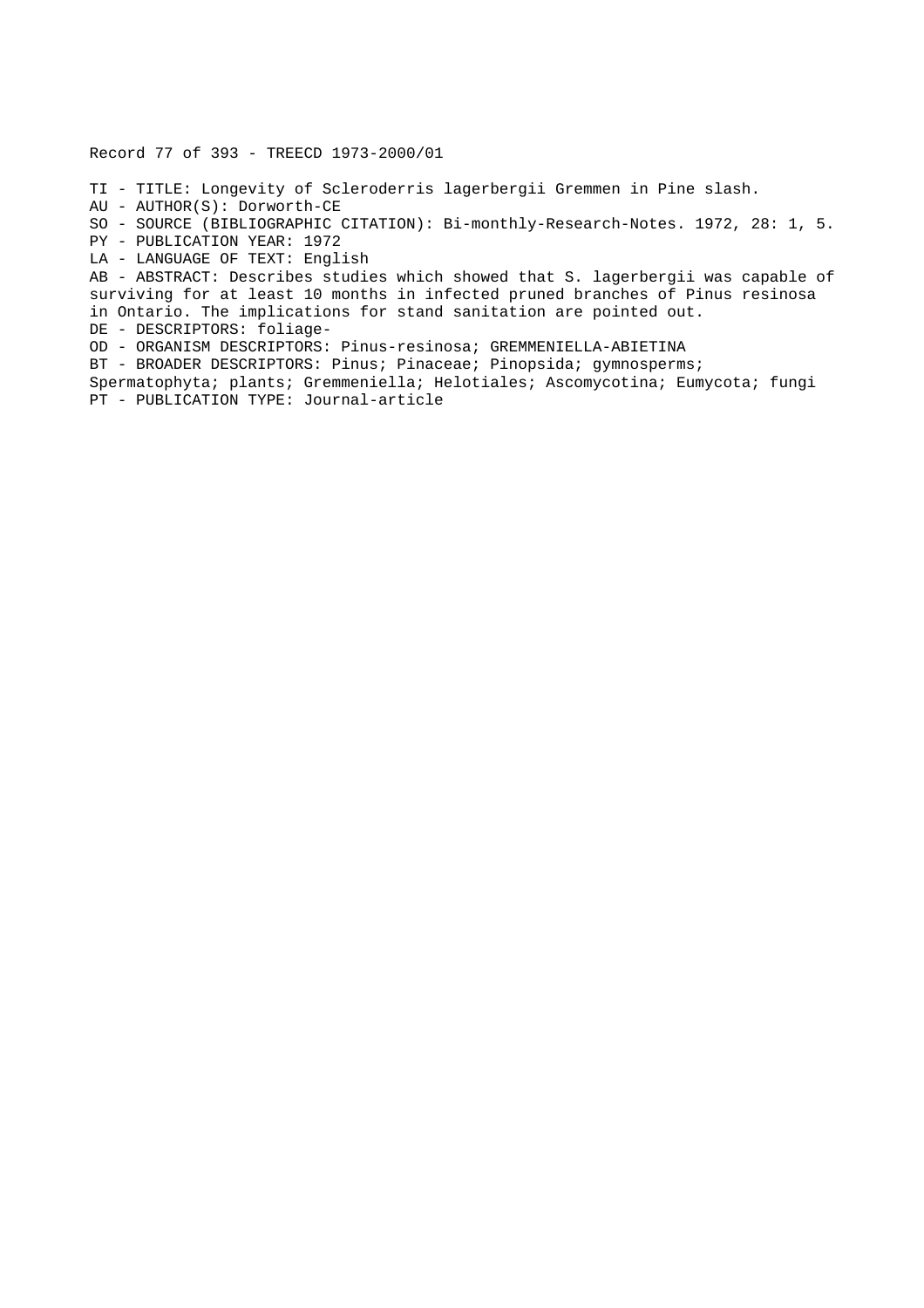Record 78 of 393 - TREECD 1973-2000/01 TI - TITLE: Stand reduction of red pine by Gremmeniella abietina. AU - AUTHOR(S): Dorworth-CE AD - ADDRESS OF AUTHOR: Great Lakes For. Res. Cent., Canadian For. Serv., Sault Ste. Marie, Ont. P6A 5M7, Canada. SO - SOURCE (BIBLIOGRAPHIC CITATION): Canadian-Journal-of-Forest-Research. 1979, 9: 3, 316-322; 2 pl.; 26 ref. PY - PUBLICATION YEAR: 1979 LA - LANGUAGE OF TEXT: English LS - LANGUAGE OF SUMMARIES: French AB - ABSTRACT: Damage to Pinus resinosa in a 24-yr-old plantation in Ontario, Canada by the N. American race of G. abietina occurred primarily within the first 10 yr after plantation establishment when mortality of 50 to 100% was common. Damage to the residual stands occurred as reduction in bole d.b.h., increase in effective plantation edge as a consequence of the infection-pocket mode of disease etiology with consequent reduction in natural pruning and increase in branch diam., and reduction in stand uniformity in terms of stem distribution and stem size. Quantity and quality of products was reduced. From author's summary. ADDITIONAL ABSTRACT: Damage to Pinus resinosa by the N. American race of G. abietina occurs primarily within the first 10 yr of establishment of a plantation, mortality often being 50-100%. Damage in the residual stand occurs as a reduction in bole diam. at 1.3 m and reductions in stand uniformity and in quantity and quality of the products. DE - DESCRIPTORS: fungal-diseases; damage-; economics-; increment-; foresttrees; conifers-; plant-pathology; yields-; pines-OD - ORGANISM DESCRIPTORS: Gremmeniella-abietina; Pinus-resinosa; Pinus-GE - GEOGRAPHIC NAMES: Canada-; Ontario-BT - BROADER DESCRIPTORS: trees; woody-plants; Spermatophyta; plants; Gremmeniella; Helotiales; Ascomycotina; Eumycota; fungi; Pinus; Pinaceae; Pinopsida; gymnosperms; North-America; America; Canada PT - PUBLICATION TYPE: Journal-article IS - INTERNATIONAL STANDARD SERIAL NUMBER: 0045-5067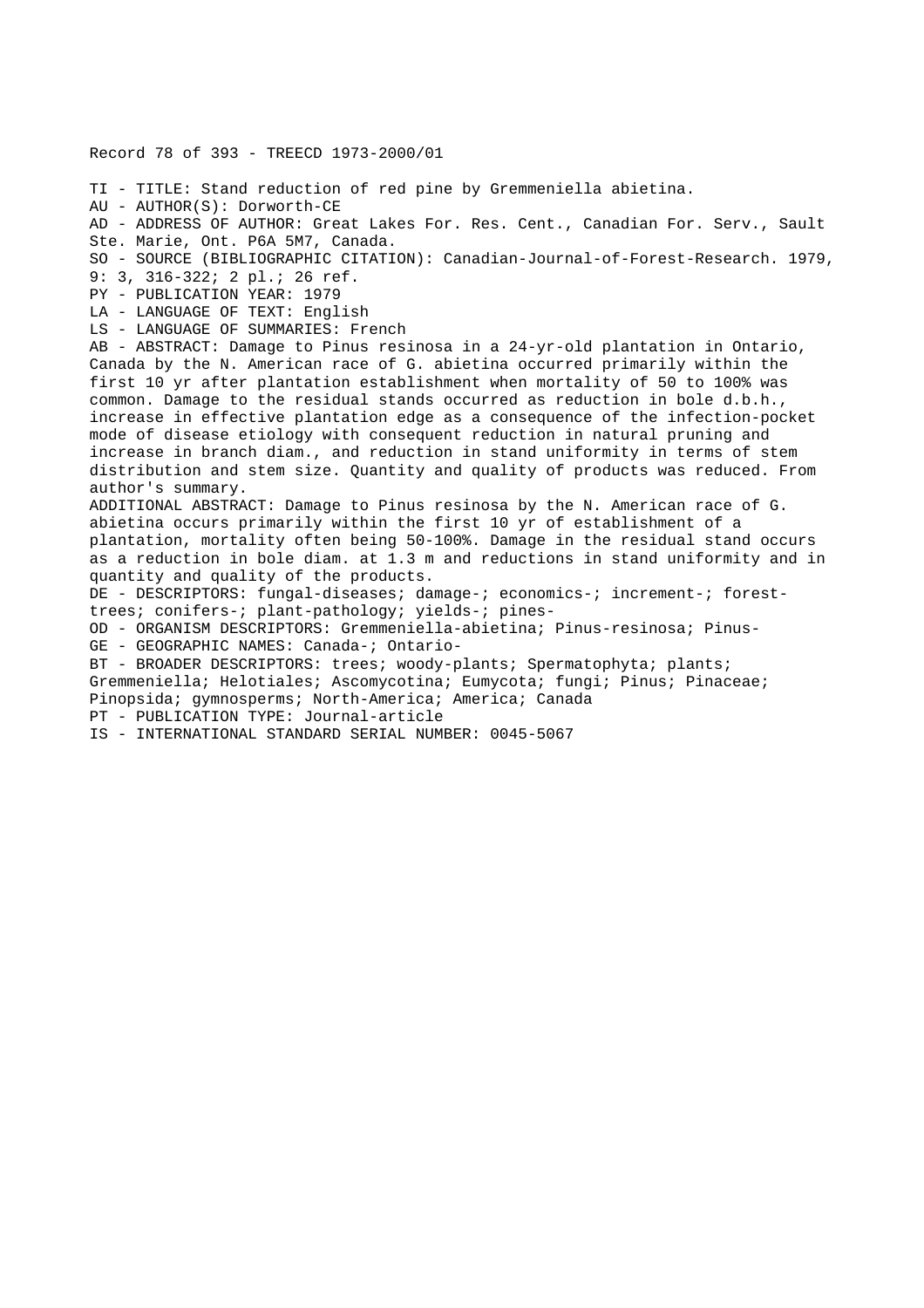Record 79 of 393 - TREECD 1973-2000/01

TI - TITLE: Presence of a late pleistocene drainage system manifested through depredation of red pine by Gremmeniella abietina. AU - AUTHOR(S): Dorworth-CE AD - ADDRESS OF AUTHOR: Great Lakes For. Res. Cent., Can. For. Serv., PO Box 490, Sault Ste. Marie, Ont. P6A 5M7, Canada. SO - SOURCE (BIBLIOGRAPHIC CITATION): Ecology. 1978, 59: 4, 645-648; 2 pl.; 13 ref. PY - PUBLICATION YEAR: 1978 LA - LANGUAGE OF TEXT: English AB - ABSTRACT: Topographic depressions or frost pockets, noted in previous studies in central Ontario [see FA 36, 964] as being foci for accumulation of airborne spores, were identified in ground and aerial surveys as a prehistoric beach or terrace water drainage system. The system was not revealed by a normal geological survey contour interval but was indicated by the pattern of mortality of planted red pine which was killed by G. abietina in the troughs but survived on the boundaries. More recently planted jack pine (shown to be less susceptible to G. abietina, see FA 38, 6545) survived better. DE - DESCRIPTORS: fungal-diseases; forest-trees; conifers-; plant-pathology; pines-OD - ORGANISM DESCRIPTORS: Pinus-banksiana; Pinus-resinosa; Gremmeniellaabietina; Pinus-GE - GEOGRAPHIC NAMES: Canada-; Ontario-BT - BROADER DESCRIPTORS: trees; woody-plants; Spermatophyta; plants; Pinus; Pinaceae; Pinopsida; gymnosperms; Gremmeniella; Helotiales; Ascomycotina; Eumycota; fungi; North-America; America; Canada PT - PUBLICATION TYPE: Journal-article

IS - INTERNATIONAL STANDARD SERIAL NUMBER: 0012-9658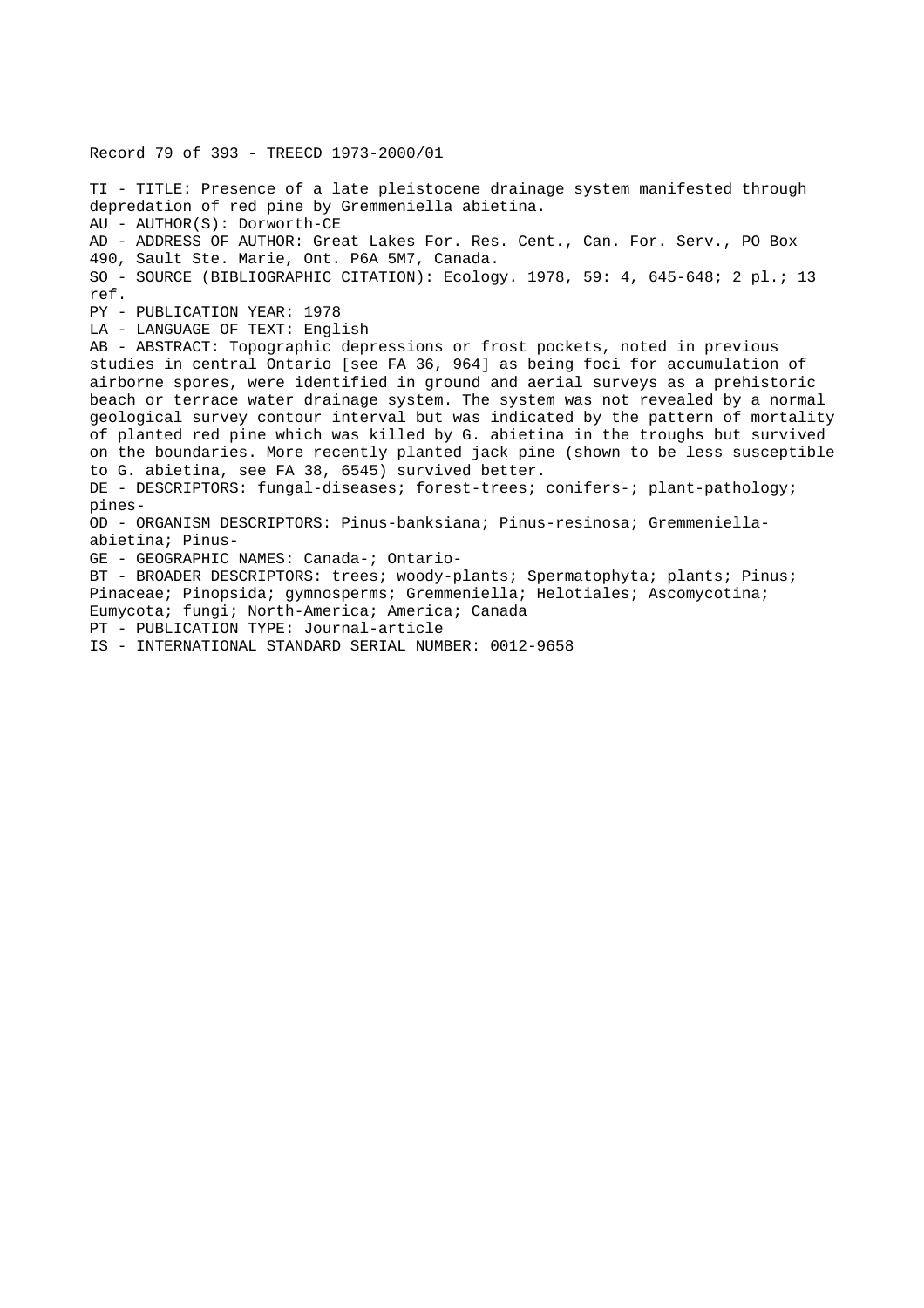Record 80 of 393 - TREECD 1973-2000/01

TI - TITLE: Serological comparisons among selected inoperculate Discomycetes. AU - AUTHOR(S): Dorworth-CE SO - SOURCE (BIBLIOGRAPHIC CITATION): Proceedings-of-the-American-Phytopathological-Society. 1974, publ. 1975, 1: 108. PY - PUBLICATION YEAR: 1974 LA - LANGUAGE OF TEXT: English AB - ABSTRACT: Discusses the need for a unified system of nomenclature for certain forest-tree pathogens in the Helotiales. The precipitin reactions of soluble proteins of 16 fungal isolates of six genera were tested with rabbit antiserum produced in response to soluble proteins of Gremmeniella abietina [Scleroderris lagerbergii] and the degrees of relationship suggested by the results are discussed. DE - DESCRIPTORS: nomenclature-; taxonomy-; chemotaxonomy-; serology-OD - ORGANISM DESCRIPTORS: Helotiales-; fungi-; GREMMENIELLA-ABIETINA BT - BROADER DESCRIPTORS: Ascomycotina; Eumycota; fungi; Gremmeniella; Helotiales PT - PUBLICATION TYPE: Abstract-only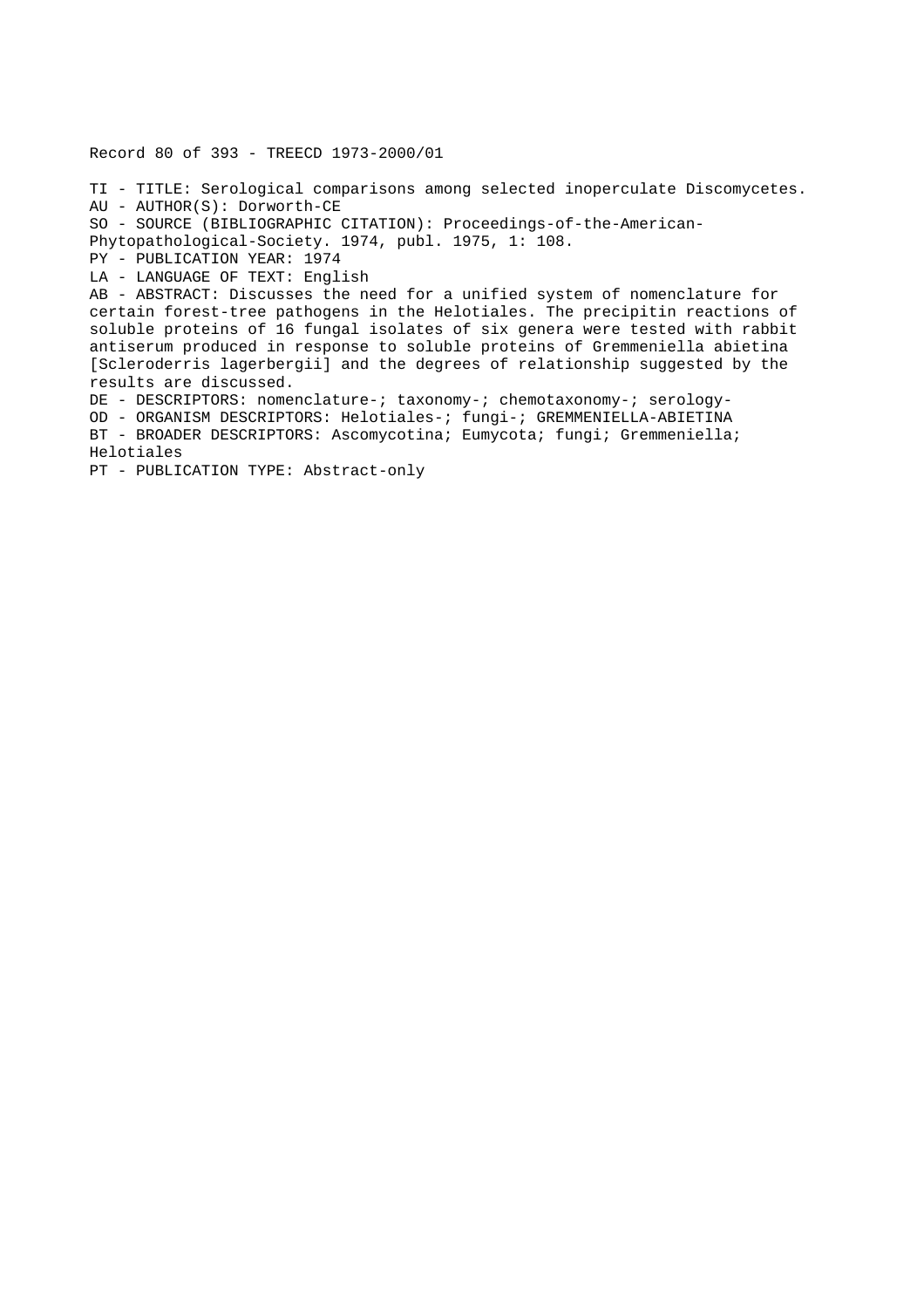Record 81 of 393 - TREECD 1973-2000/01 TI - TITLE: Influence of inoculum concentration on infection of red pine seedlings by Gremmeniella abietina. AU - AUTHOR(S): Dorworth-CE AD - ADDRESS OF AUTHOR: Canadian For. Service, Great Lakes Forest Res. Cent., Sault Ste. Marie, Ont., Canada. SO - SOURCE (BIBLIOGRAPHIC CITATION): Phytopathology. 1979, 69: 3, 298-300; 1 fig., 1 tab.; 21 ref. PY - PUBLICATION YEAR: 1979 LA - LANGUAGE OF TEXT: English AB - ABSTRACT: Inoculation of Pinus resinosa seedlings with a graded series of inocula of the N. America race of G. abietina revealed that 2.5 X 108 conidia/m2 of transplant-bed area were required to kill 50% of the seedlings. The capacity of the pathogen to colonize an artificial medium was generally reduced after a single passage through the host, although 2% of the isolates recovered from the host showed enhanced growth. DE - DESCRIPTORS: fungal-diseases; methodology-; seedlings-; forest-trees; conifers-; plant-pathology; research-; pines-OD - ORGANISM DESCRIPTORS: Pinus-; Gremmeniella-abietina; Pinus-resinosa BT - BROADER DESCRIPTORS: Spermatophyta; plants; trees; woody-plants; Pinaceae; Pinopsida; gymnosperms; Gremmeniella; Helotiales; Ascomycotina; Eumycota; fungi; Pinus PT - PUBLICATION TYPE: Journal-article IS - INTERNATIONAL STANDARD SERIAL NUMBER: 0031-949X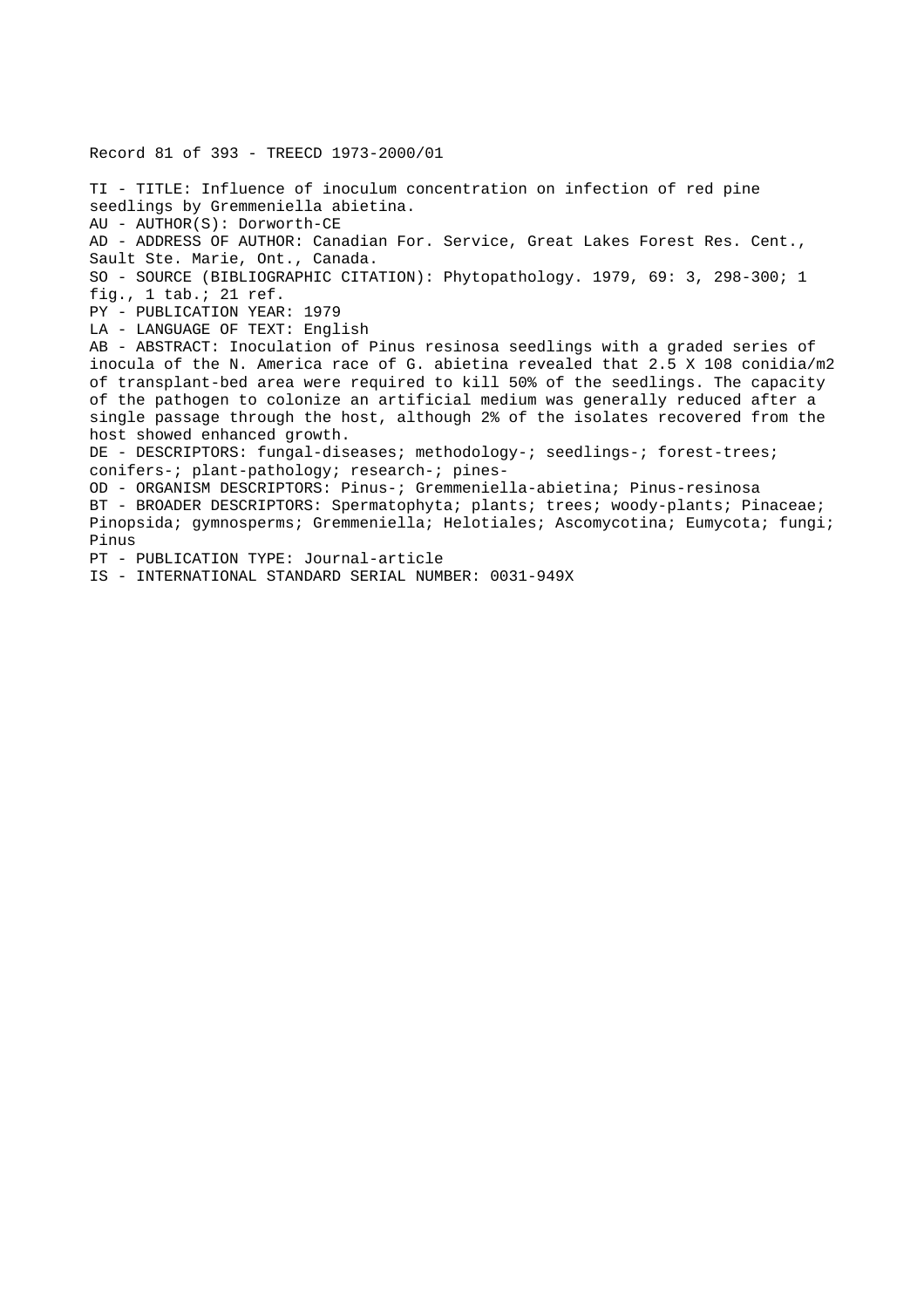Record 82 of 393 - TREECD 1973-2000/01 TI - TITLE: Epidemiology of Scleroderris lagerbergii in Central Ontario. AU - AUTHOR(S): Dorworth-CE SO - SOURCE (BIBLIOGRAPHIC CITATION): Canadian-Journal-of-Botany. 1972, 50: 4, 751-765 + 1 pl.; ORS; 47 ref. PY - PUBLICATION YEAR: 1972 LA - LANGUAGE OF TEXT: English LS - LANGUAGE OF SUMMARIES: French AB - ABSTRACT: Attacks by S. lagerbergii in central Ontario are most severe in topographical depressions; the resulting disease was for long thought to be associated with frost damage. Observations in depressions that resembled frost pockets, however, indicated that extensive damage to regeneration of Pinus resinosa could be attributed primarily to amplified spore deposition in the depressions and rapid intensification of the disease in the presence of prolonged periods of high r.h. Topographic projections, photos, temperature profiles and spore-collection data support this thesis. Vertical restriction of attack to foliage within ca. 1.5 m of the ground is attributed to radiation fog, which prolongs the incubation period afforded to the fungus. Effects of edaphic variation, ground vegetation and snow cover are evaluated. Snow is important in modifying extremes of winter and early spring temperatures to the advantage of the fungus. Frost damage and infection by S. lagerbergii both result in plantation failures in topographic depressions. DE - DESCRIPTORS: injuries-; frost-; conifers-OD - ORGANISM DESCRIPTORS: Pinus-resinosa; GREMMENIELLA-ABIETINA BT - BROADER DESCRIPTORS: Pinus; Pinaceae; Pinopsida; gymnosperms; Spermatophyta; plants; Gremmeniella; Helotiales; Ascomycotina; Eumycota; fungi PT - PUBLICATION TYPE: Journal-article

IS - INTERNATIONAL STANDARD SERIAL NUMBER: 0008-4026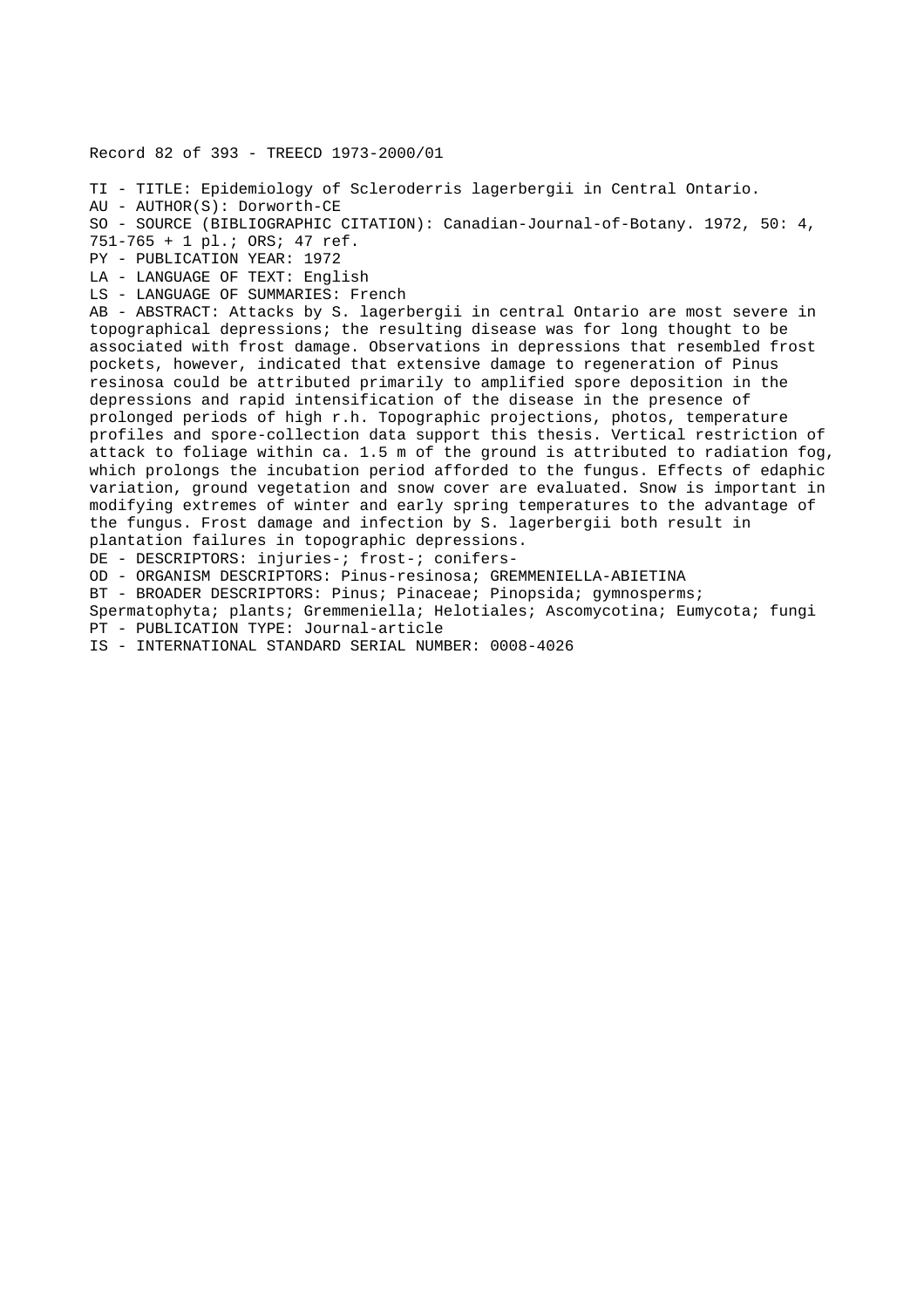Record 83 of 393 - TREECD 1973-2000/01

TI - TITLE: Scleroderris lagerbergii Gremmen in the boreal forest of Ontario. AU - AUTHOR(S): Dorworth-CE; Buchan-PE SO - SOURCE (BIBLIOGRAPHIC CITATION): Information-Report,-Forest-Research-Laboratory,-Sault-Ste.-Marie,-Ontario. 1972, No. O-X-156, 9 pp. PY - PUBLICATION YEAR: 1972 LA - LANGUAGE OF TEXT: English AB - ABSTRACT: Reports the distribution and establishment of the disease on Pinus banksiana, causing serious damage to young stands and destruction of seedling regeneration in older stands. [Cf. FA 33, 6455]. DE - DESCRIPTORS: conifers-OD - ORGANISM DESCRIPTORS: Pinus-banksiana; GREMMENIELLA-ABIETINA BT - BROADER DESCRIPTORS: Pinus; Pinaceae; Pinopsida; gymnosperms; Spermatophyta; plants; Gremmeniella; Helotiales; Ascomycotina; Eumycota; fungi PT - PUBLICATION TYPE: Miscellaneous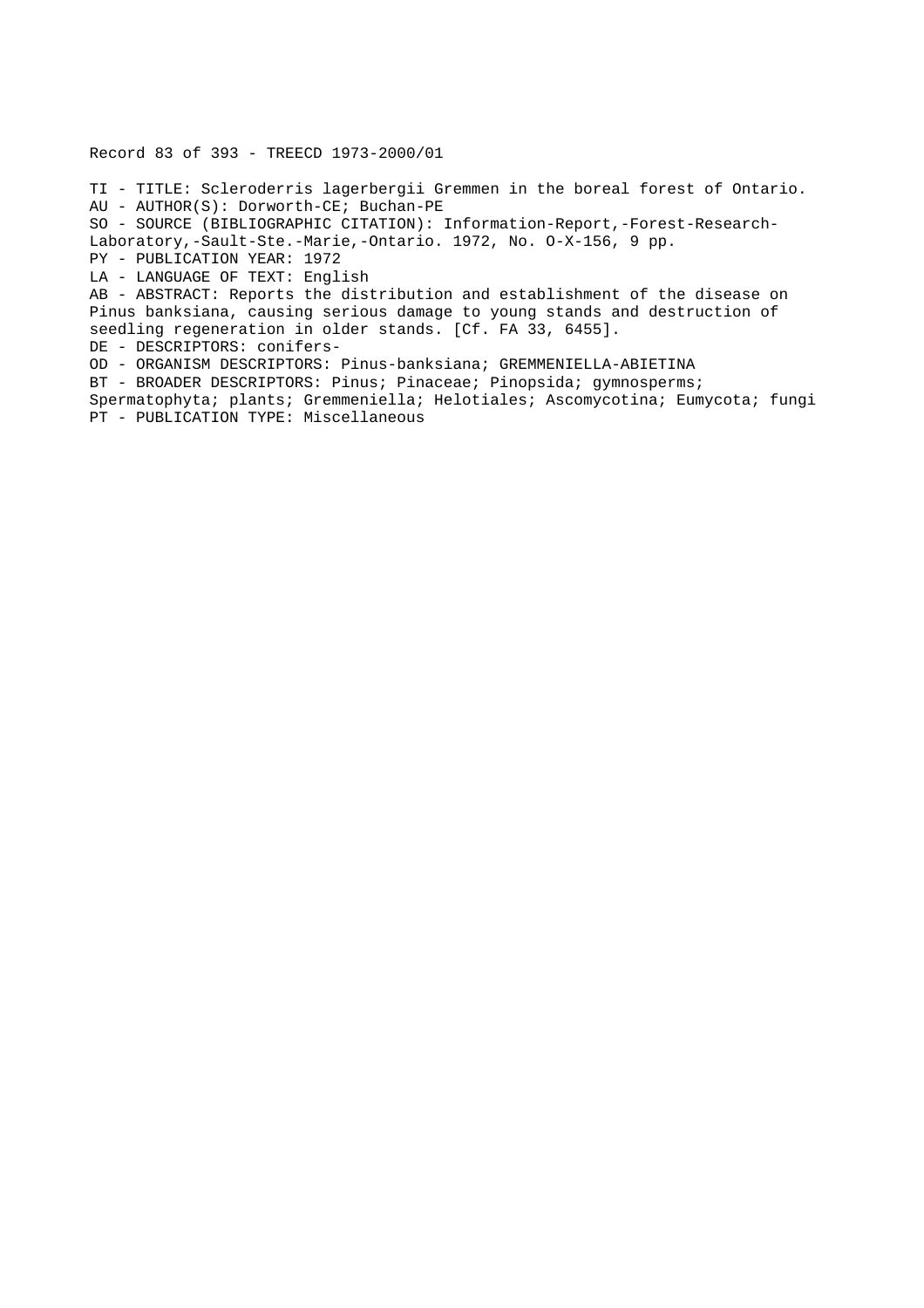Record 84 of 393 - TREECD 1973-2000/01 TI - TITLE: Impact of Gremmeniella abietina in a jack pine plantation. AU - AUTHOR(S): Dorworth-CE; Davis-CN AD - ADDRESS OF AUTHOR: Great Lakes Forest Res. Cent., Sault Ste. Marie, Ont., Canada. SO - SOURCE (BIBLIOGRAPHIC CITATION): Tree-Planters'-Notes. 1983, 34: 1, 21-24; 2 fig., 1 tab.; 9 ref. PY - PUBLICATION YEAR: 1983 LA - LANGUAGE OF TEXT: English AB - ABSTRACT: Infection in a new Pinus banksiana plantation (replacing one of P. resinosa decimated by the pathogen) in Ont. increased rapidly during the first 9 yr, but tree mortality and main stem damage was negligible. DE - DESCRIPTORS: pines-; epidemiology-; cankers-; diseases-; dieback-; foresttrees; conifers-; plant-pathology OD - ORGANISM DESCRIPTORS: Gremmeniella-abietina; Pinus-resinosa; Pinusbanksiana; Pinus-GE - GEOGRAPHIC NAMES: Ontario-; Canada-BT - BROADER DESCRIPTORS: trees; woody-plants; Spermatophyta; plants; Gremmeniella; Helotiales; Ascomycotina; Eumycota; fungi; Pinus; Pinaceae; Pinopsida; gymnosperms; Canada; North-America; America PT - PUBLICATION TYPE: Journal-article IS - INTERNATIONAL STANDARD SERIAL NUMBER: 0096-8714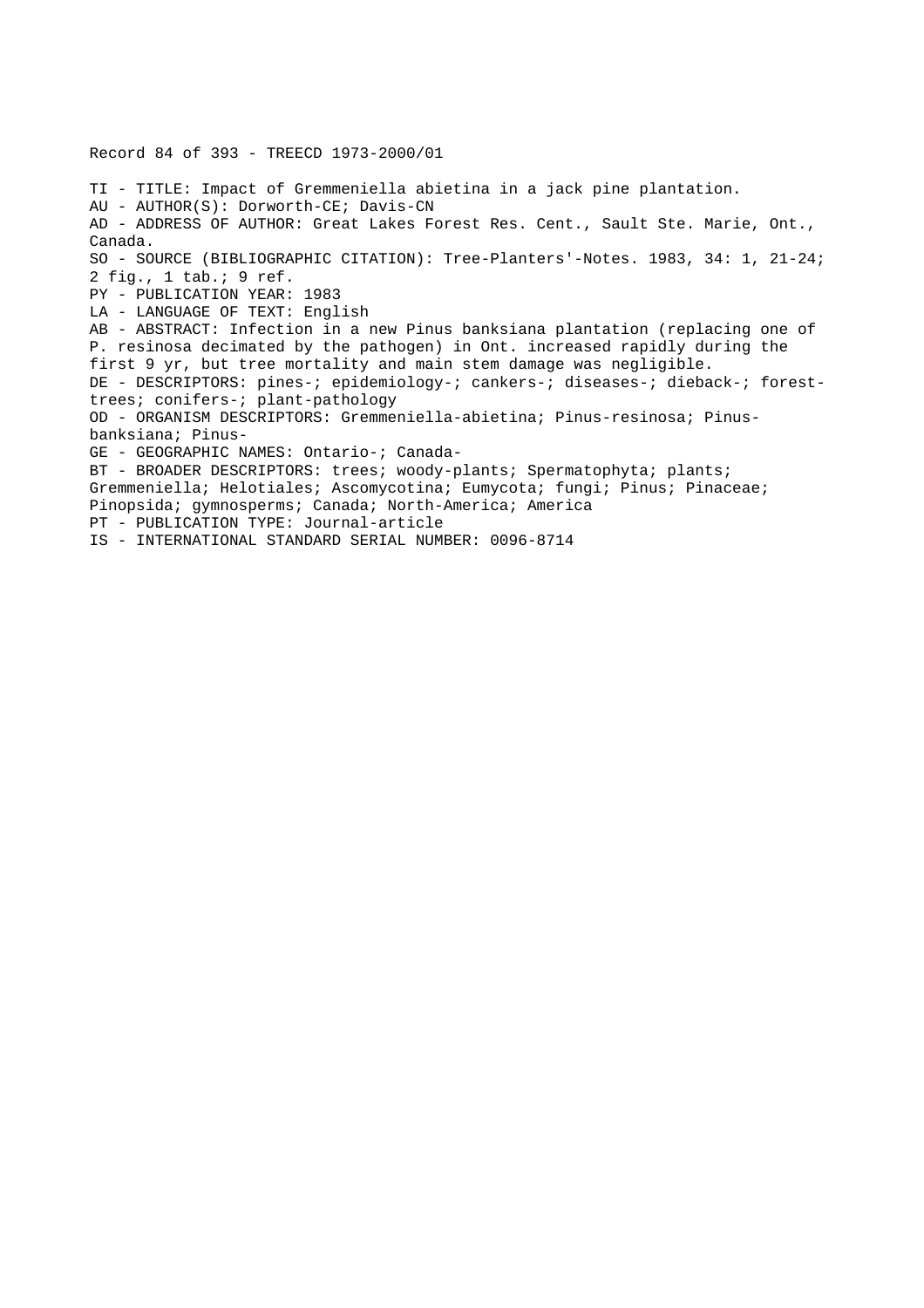Record 85 of 393 - TREECD 1973-2000/01

TI - TITLE: Current and predicted future impact of the North American race of Gremmeniella abietina on jack pine in Ontario. AU - AUTHOR(S): Dorworth-CE; Davis-CN AD - ADDRESS OF AUTHOR: Great Lakes Forest Res. Cent., Sault Ste. Marie, Ont., Canada. SO - SOURCE (BIBLIOGRAPHIC CITATION): Information-Report,-Canadian-Forestry-Service. 1982, No. 0-X-342, 18 pp.; 7 fig., 4 tab.; 22 ref. PY - PUBLICATION YEAR: 1982 LA - LANGUAGE OF TEXT: English LS - LANGUAGE OF SUMMARIES: French AB - ABSTRACT: The race is not an economically serious threat to plans for regeneration of Pinus banksiana forest in Ont., although there has been, and probably will continue to be, extensive mortality in local situations. The serious effects are usually limited to cultivated (plantations, nursery) red pine (P. resinosa). P. banksiana needs intensive eradication treatment only where disease reduction is desired for reasons other than preservation of the immediate crop. The need for restriction of movement of the pathogen between geographic areas is emphasized. DE - DESCRIPTORS: pines-; forest-trees; conifers-; plant-pathology OD - ORGANISM DESCRIPTORS: Gremmeniella-abietina; Pinus-GE - GEOGRAPHIC NAMES: Ontario-; Canada-BT - BROADER DESCRIPTORS: trees; woody-plants; Spermatophyta; plants; Gremmeniella; Helotiales; Ascomycotina; Eumycota; fungi; Pinaceae; Pinopsida; gymnosperms; Canada; North-America; America PT - PUBLICATION TYPE: Miscellaneous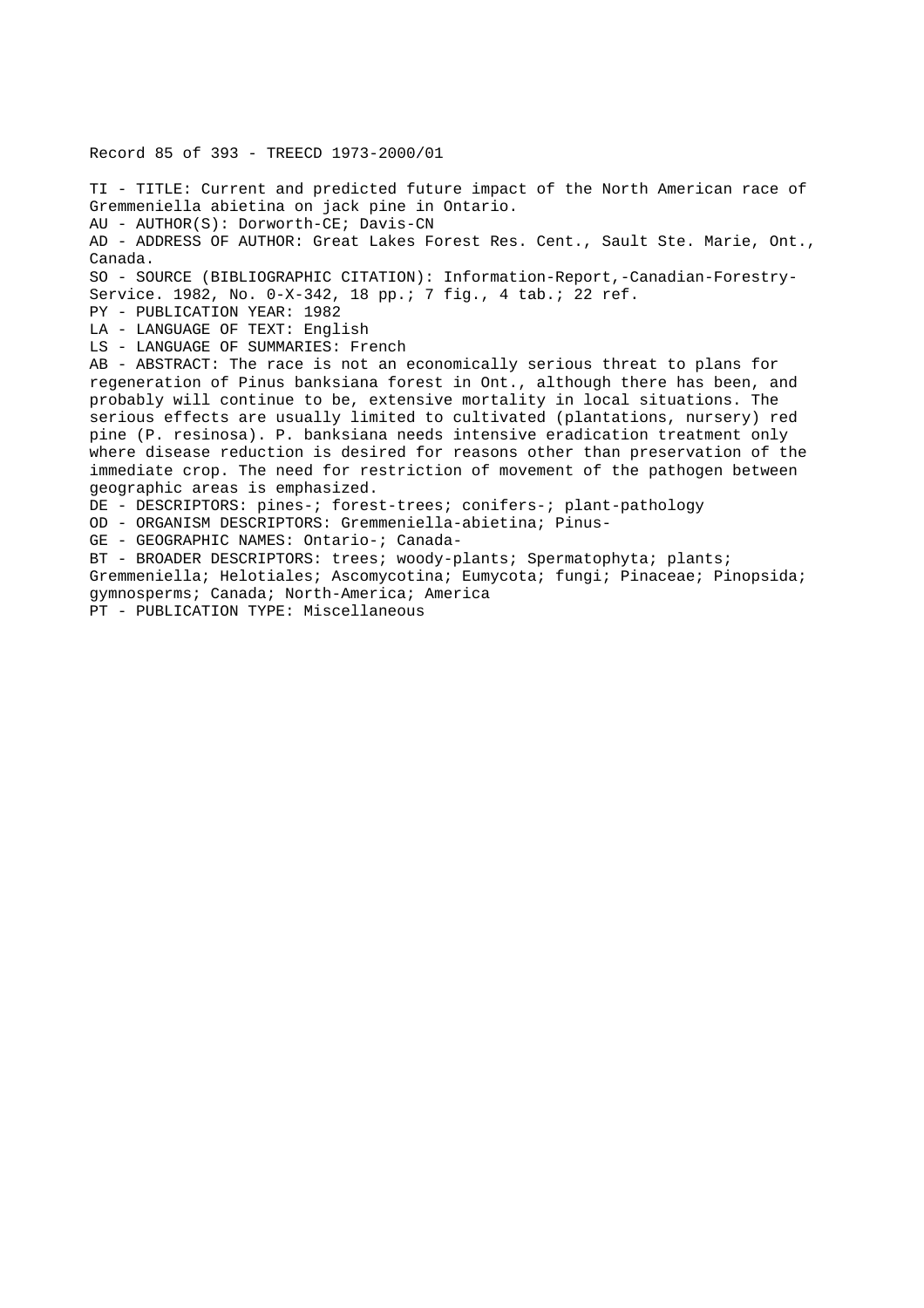Record 86 of 393 - TREECD 1973-2000/01

TI - TITLE: Comparisons among isolates of Gremmeniella abietina by means of growth rate, conidia measurement, and immunogenic reaction. AU - AUTHOR(S): Dorworth-CE; Krywienczyk-J AD - ADDRESS OF AUTHOR: Canadian For. Service, Great Lakes For. Res. Cent., Sault Ste. Marie, Canada. SO - SOURCE (BIBLIOGRAPHIC CITATION): Canadian-Journal-of-Botany. 1975, 53: 21, 2506-2525; 1 col. pl., 4 fig., 23 graphs, 3 tab. PY - PUBLICATION YEAR: 1975 LA - LANGUAGE OF TEXT: English LS - LANGUAGE OF SUMMARIES: French AB - ABSTRACT: Growth records among a worldwide collection of isolates of G. abietina revealed wide variation in response at different temps. Overall the fungus was identified as a facultative psychrophile with extended capacity for growth at low temps. and a thermal death or growth suppression point between 25 and 30 deg C. The gross appearance of cultures, extent of spore septation and appearance of heavily sporulating and pionnotal variants provide evidence to support a concept of separate N. American and European physiologic races. This concept is further supported by comparisons among soluble proteins using immunologic methods, as a result of which a 3rd (Asian) race is proposed. G. abietina is defined as a single species in geographic disjunction with a min. of 3 physiologic races. Formal subdivision of the sp. is discouraged in the absence of overwhelming evidence in support of such a requirement. The use of G. abietina and similar organisms with complex host ranges and aerially disseminated spore states as models in biogeographic analyses will be highly problematic if not impossible. ADDITIONAL ABSTRACT: Studies on 40 isolates of G. abietina [Scleroderris lagerbergii] from N. America, western Europe and Japan showed that the fungus is a single species with a multiplicity of growth forms in culture and at least three physiological races in geographic disjunction. G. abietina is defined as a facultative psychrophile with an extended capacity for growth at low temperatures and an intolerance of temperatures >25-30 deg C. DE - DESCRIPTORS: forest-trees; conifers-; plant-pathology OD - ORGANISM DESCRIPTORS: Gremmeniella-abietina BT - BROADER DESCRIPTORS: trees; woody-plants; Spermatophyta; plants; Gremmeniella; Helotiales; Ascomycotina; Eumycota; fungi

PT - PUBLICATION TYPE: Journal-article

IS - INTERNATIONAL STANDARD SERIAL NUMBER: 0008-4026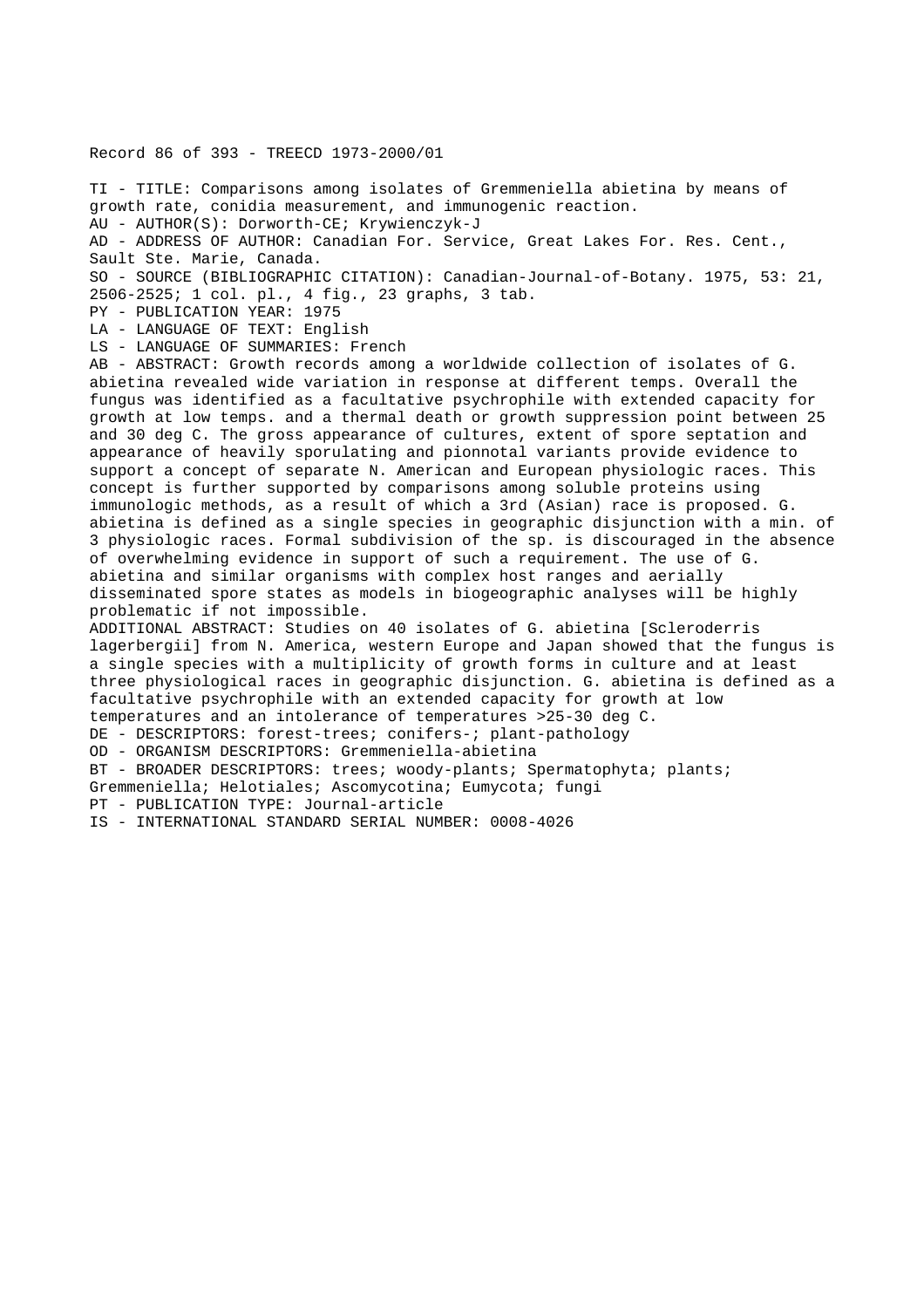Record 87 of 393 - TREECD 1973-2000/01 TI - TITLE: New York isolates of Gremmeniella abietina (Scleroderris lagerbergii) identical in immunogenic reaction to European isolates. AU - AUTHOR(S): Dorworth-CE; Krywienczyk-J; Skilling-DD AD - ADDRESS OF AUTHOR: Great Lakes For. Res. Cent., Canadian For. Serv., Sault Ste. Marie, Ont., Canada. SO - SOURCE (BIBLIOGRAPHIC CITATION): Plant-Disease-Reporter. 1977, 61: 10, 887- 890; 11 ref. PY - PUBLICATION YEAR: 1977 LA - LANGUAGE OF TEXT: English AB - ABSTRACT: Comparisons of G. abietina isolates from various conifers indicated that a recent isolate from New York State is immunologically identical to isolates belonging to the European race. The North American race differs from both the New York isolate and isolates of the European race. It is concluded that either an introduced European isolate or a mutant of the North American race is responsible for recent plantation losses in New York. DE - DESCRIPTORS: conifers-; fungal-diseases; forest-trees OD - ORGANISM DESCRIPTORS: Gremmeniella-; Gremmeniella-abietina; Pinus-resinosa; Pinus-sylvestris GE - GEOGRAPHIC NAMES: New-York; USA-; Canada-BT - BROADER DESCRIPTORS: trees; woody-plants; Spermatophyta; plants; Helotiales; Ascomycotina; Eumycota; fungi; Gremmeniella; Pinus; Pinaceae; Pinopsida; gymnosperms; Middle-Atlantic-States-of-USA; Northeastern-States-of-USA; USA; North-America; America PT - PUBLICATION TYPE: Journal-article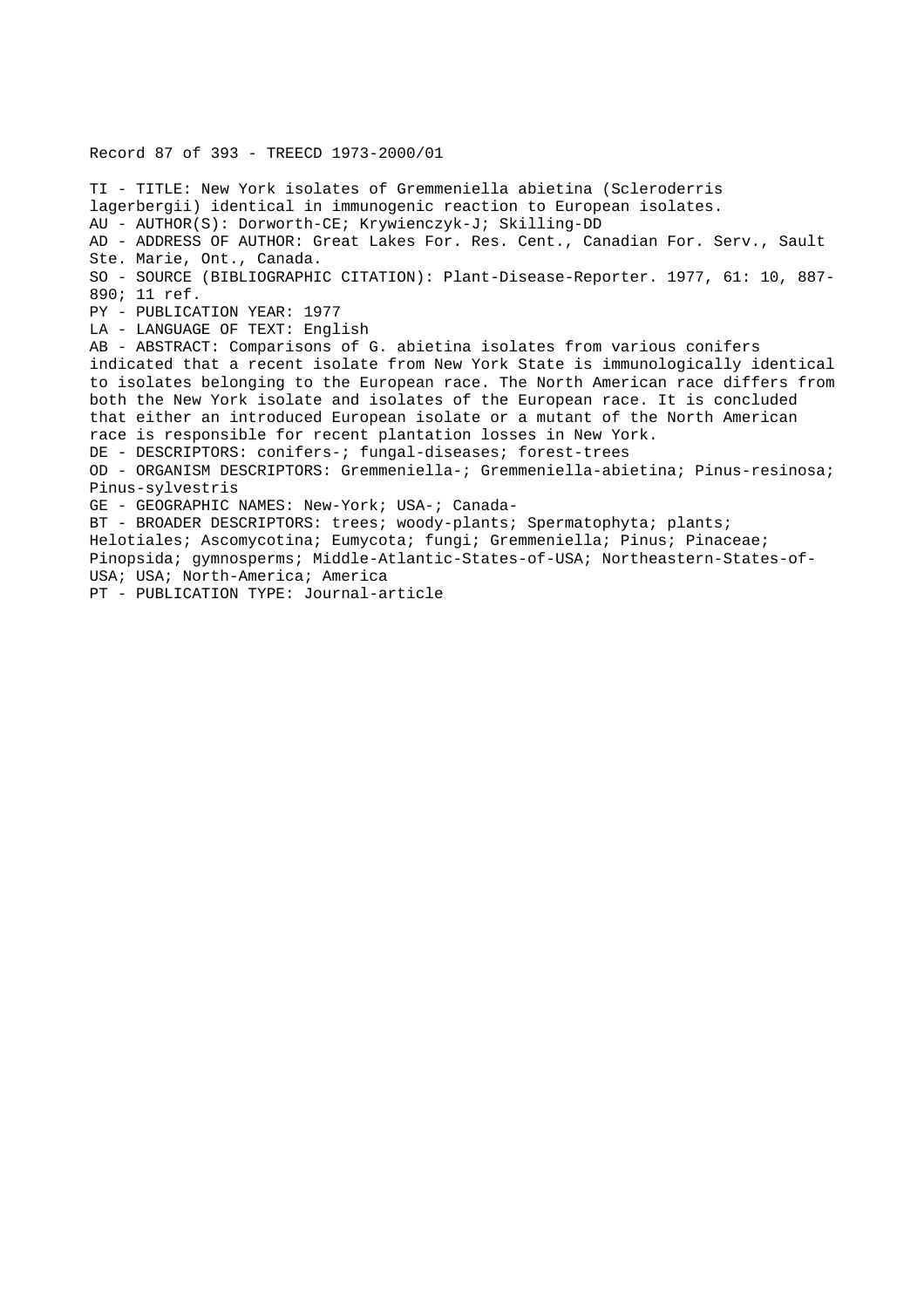Record 88 of 393 - TREECD 1973-2000/01

TI - TITLE: New York isolates of Gremmeniella abietina (Scleroderris lagerbergii) identical in immunogenic reaction to European isolates. AU - AUTHOR(S): Dorworth-CE; Krywienczyk-J; Skilling-DD AD - ADDRESS OF AUTHOR: Great Lakes For. Res. Cent. and Insect Path. Res. Inst., Canadian For. Serv., P.O. Box 490, Sault Ste. Marie, Ontario, Canada. SO - SOURCE (BIBLIOGRAPHIC CITATION): Plant-Disease-Reporter. 1977, 61: 10, 887- 890; 1 pl.; 11 ref. PY - PUBLICATION YEAR: 1977 LA - LANGUAGE OF TEXT: English AB - ABSTRACT: [See FA 37, 401, 7291] Immunogenic comparisons showed that newlyfound isolates of G. abietina are identical to the more virulent European isolates and dissimilar to the standard North American isolates. It is suggested that either an introduced European isolate or a mutant of the North American race is the cause of recent red pine (Pinus resinosa) and Scots pine (P. sylvestris) mortality in New York state. ADDITIONAL ABSTRACT: Comparisons of G. abietina (mostly from Pinus spp.) showed that a new and highly virulent NY isolate was immunologically identical to its European counterpart. The common N. American race was different from both. It is suggested that either an introduced European isolate or a mutant of the N. American race has caused recent losses in NY. DE - DESCRIPTORS: fungal-diseases; forest-trees; conifers-; plant-pathology; pines-OD - ORGANISM DESCRIPTORS: Gremmeniella-abietina; Pinus-resinosa; Pinussylvestris; Pinus-GE - GEOGRAPHIC NAMES: New-York; USA-BT - BROADER DESCRIPTORS: trees; woody-plants; Spermatophyta; plants; Gremmeniella; Helotiales; Ascomycotina; Eumycota; fungi; Pinus; Pinaceae; Pinopsida; gymnosperms; Middle-Atlantic-States-of-USA; Northeastern-States-of-

USA; USA; North-America; America

PT - PUBLICATION TYPE: Journal-article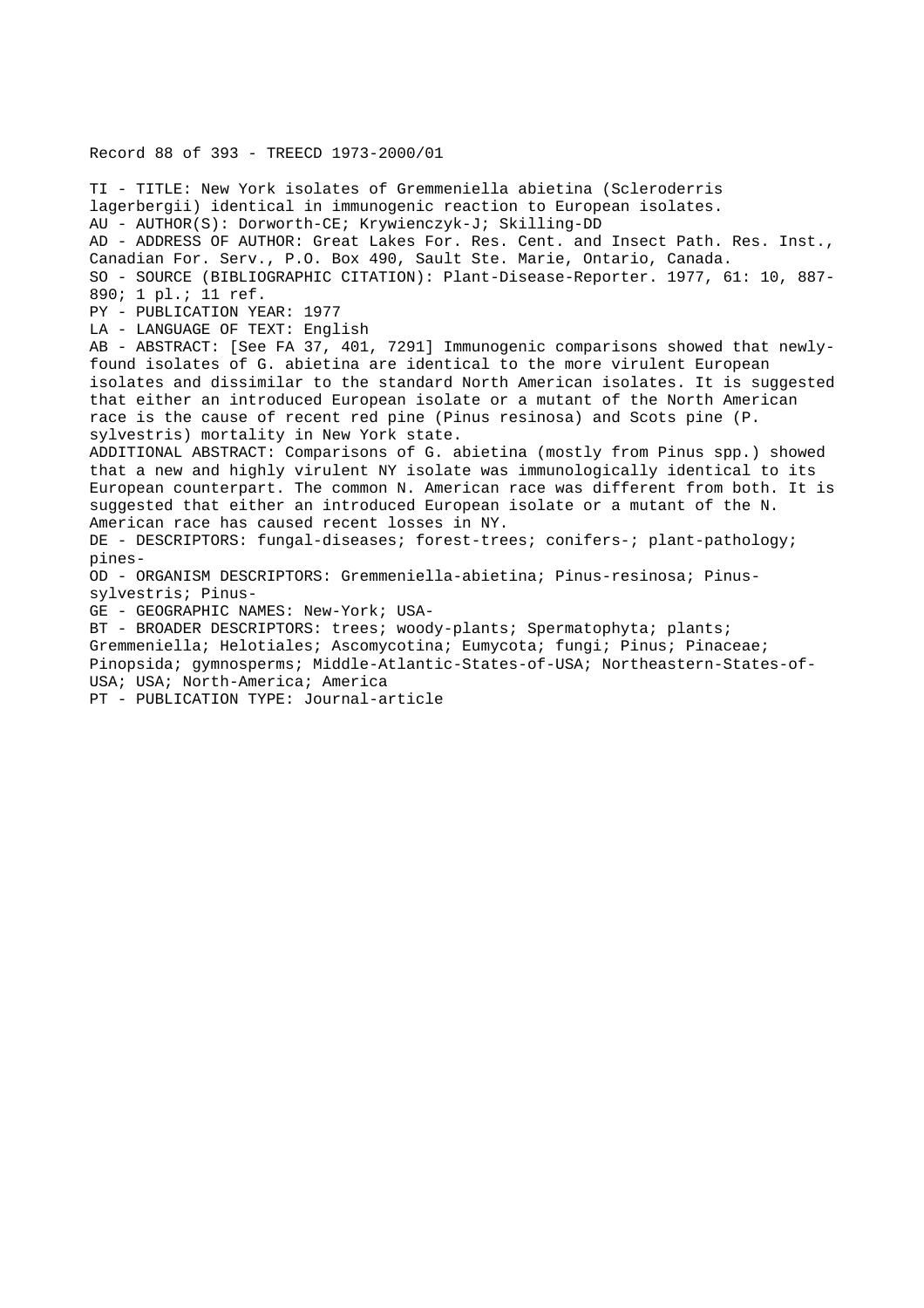Record 89 of 393 - TREECD 1973-2000/01

TI - TITLE: Comparisons between serologic and gas chromatographic techniques for characterization of Gremmeniella abietina and related species. AU - AUTHOR(S): Dorworth-CE; Webb-DP; Krywienczyk-J; McNamara-D AD - ADDRESS OF AUTHOR: Great Lakes Forest Res. Cent., Sault Ste. Marie, Ont., Canada. SO - SOURCE (BIBLIOGRAPHIC CITATION): European-Journal-of-Forest-Pathology. 1982, 12: 4-5, 209-217; 1 fig., 2 tab.; 23 ref. PY - PUBLICATION YEAR: 1982 LA - LANGUAGE OF TEXT: English LS - LANGUAGE OF SUMMARIES: French, German AB - ABSTRACT: Of the techniques examined for mass screening of European, N. American and Asian isolates of G. abietina from Coniferae only gas-liquid chromatography provided consistent results but even these failed to conform uniformly with the physiologic race or serovar system already erected by means of serology. A random selection of Helotiales, however, reacted serologically, indicating a graded degree of relatedness that could provide valuable subordinate information for classic studies in morphological taxonomy. DE - DESCRIPTORS: classification-; techniques-; identification-; fungaldiseases; methodology-; forest-trees; conifers-; plant-pathology OD - ORGANISM DESCRIPTORS: Pinopsida-; Gremmeniella-abietina; fungi-BT - BROADER DESCRIPTORS: trees; woody-plants; Spermatophyta; plants; gymnosperms; Gremmeniella; Helotiales; Ascomycotina; Eumycota; fungi PT - PUBLICATION TYPE: Journal-article IS - INTERNATIONAL STANDARD SERIAL NUMBER: 0300-1237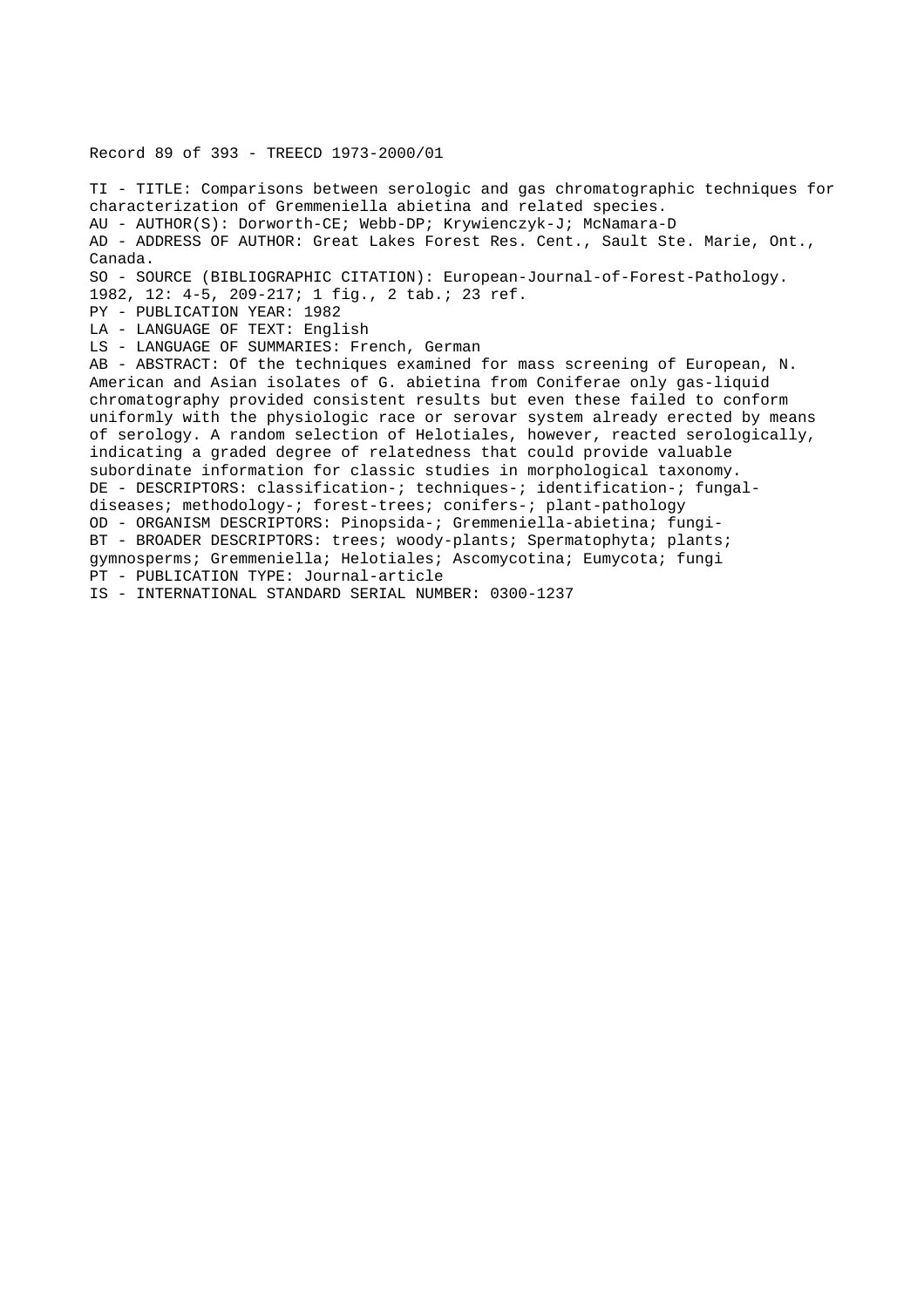TI - TITLE: Diseases cause by Gremmeniella abietina (Lagerb.) Schlapfer-Bernhard and Cenangium ferruginosum Fr. ex Fr. in Scots pine (Pinus sylvestris L.) stands

Record 90 of 393 - TREECD 1973-2000/01

in Poland. AU - AUTHOR(S): Duda-B; Sierota-Z; Laflamme-G et-al AD - ADDRESS OF AUTHOR: Forest Research Institute, Bitwy Warszawskiej 1920 r. Nr.3, 00-973 Warsaw, Poland. SO - SOURCE (BIBLIOGRAPHIC CITATION): Foliage, shoot and stem diseases. Proceedings of the IUFRO WP 7.02.02 meeting, Quebec City, May 25-31, 1997. Information-Report -Laurentian-Forestry-Centre,-Quebec-Region,-Canadian-Forest-Service. 1998, No. LAU-X-122, 90-94; 11 ref. PB - PUBLISHER INFORMATION: Laurentian Forestry Centre, Canadian Forest Service; Sainte-Foy; Canada PY - PUBLICATION YEAR: 1998 LA - LANGUAGE OF TEXT: English DE - DESCRIPTORS: IUFRO-; fungal-diseases; plant-pathogenic-fungi; plantpathogens; plant-diseases; forest-trees; shoots-; plant-pathology OD - ORGANISM DESCRIPTORS: Gremmeniella-abietina; Pinus-sylvestris; Ascomycotina-; Pinopsida-; fungi-GE - GEOGRAPHIC NAMES: Poland-BT - BROADER DESCRIPTORS: Gremmeniella; Helotiales; Ascomycotina; Eumycota; fungi; Pinus; Pinaceae; Pinopsida; gymnosperms; Spermatophyta; plants; Central-Europe; Europe; Developed-Countries PT - PUBLICATION TYPE: Conference-paper; Journal-article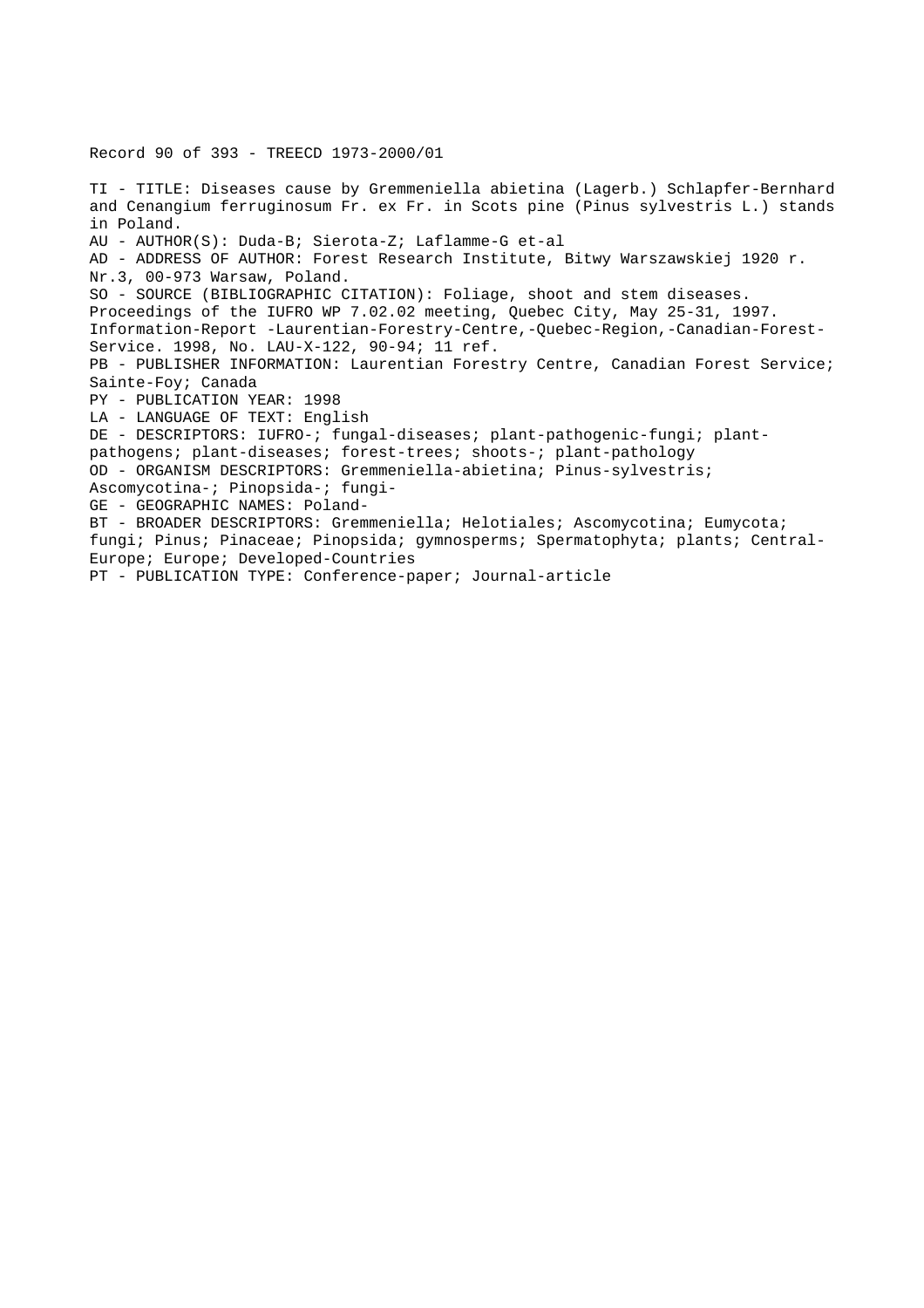Record 91 of 393 - TREECD 1973-2000/01

TI - TITLE: Sequence-tagged sites (STS) for studies of molecular epidemiology of scleroderris canker of conifers.

AU - AUTHOR(S): Dusabenyagasani-M; Lecours-N; Hamelin-RC

AD - ADDRESS OF AUTHOR: Natural Resources Canada, Canadian Forest Service, Laurentian Forestry Centre, 1055 du PEPS, PO Box 3800, Sainte-Foy, Que., Canada, G1V 4C7.

SO - SOURCE (BIBLIOGRAPHIC CITATION): Theoretical-and-Applied-Genetics. 1998,

97: 5-6, 789-796; 39 ref.

PY - PUBLICATION YEAR: 1998

LA - LANGUAGE OF TEXT: English

AB - ABSTRACT: Scleroderris canker is a damaging disease of conifers caused by Gremmeniella abietina var. abietina. This pathogen is known to comprise a number of distinct races and biotypes. In North America, 2 races, an indigenous North American race and an introduced European race, are present. In Europe, 3 distinct biotypes have been reported within the European race: one in the Alps, another in Fennoscandia, and a third that overlaps with the first two. Random amplified microsatellites (RAMS) and DNA sequencing with arbitrary primer pairs (SWAPP) was used to design 5 PCR primer pairs flanking polymorphic regions of the genome of the European race of G. abietina. Length polymorphisms produced by repeats of basic units in microsatellites were distinguished by electrophoresis of PCR products in agarose gels, and point mutations were identified by lowionic-strength single-strand conformation polymorphisms. Some primers generated private alleles in the European biotype and the psychrophilic Alpine and Fennoscandian biotypes, i.e., alleles that were fixed within the 2 groups but polymorphic between them. Conversely, one pair of primers amplified at least 3, 4 and 7 alleles in the Fennoscandian, Alpine and European biotypes, respectively. The Alpine and Fennoscandian biotypes, although geographically separated, were genetically more closely related to one another than to the European biotype, which has an overlapping distribution. However, both Alpine and Fennoscandian biotypes have similar ecotypic adaptation. It is suggested that the evolution of these biotypes could be explained by their geographic separation following the end of the last glaciation. DE - DESCRIPTORS: polymerase-chain-reaction; epidemiology-; alleles-; biotypes-; DNA-; genomes-; microsatellites-; mutations-; plant-diseases; plant-pathogens; plant-pathogenic-fungi; molecular-genetics; forest-trees; plant-pathology OD - ORGANISM DESCRIPTORS: Gremmeniella-abietina; Pinopsida-; fungi-BT - BROADER DESCRIPTORS: Gremmeniella; Helotiales; Ascomycotina; Eumycota; fungi; gymnosperms; Spermatophyta; plants PT - PUBLICATION TYPE: Journal-article IS - INTERNATIONAL STANDARD SERIAL NUMBER: 0040-5752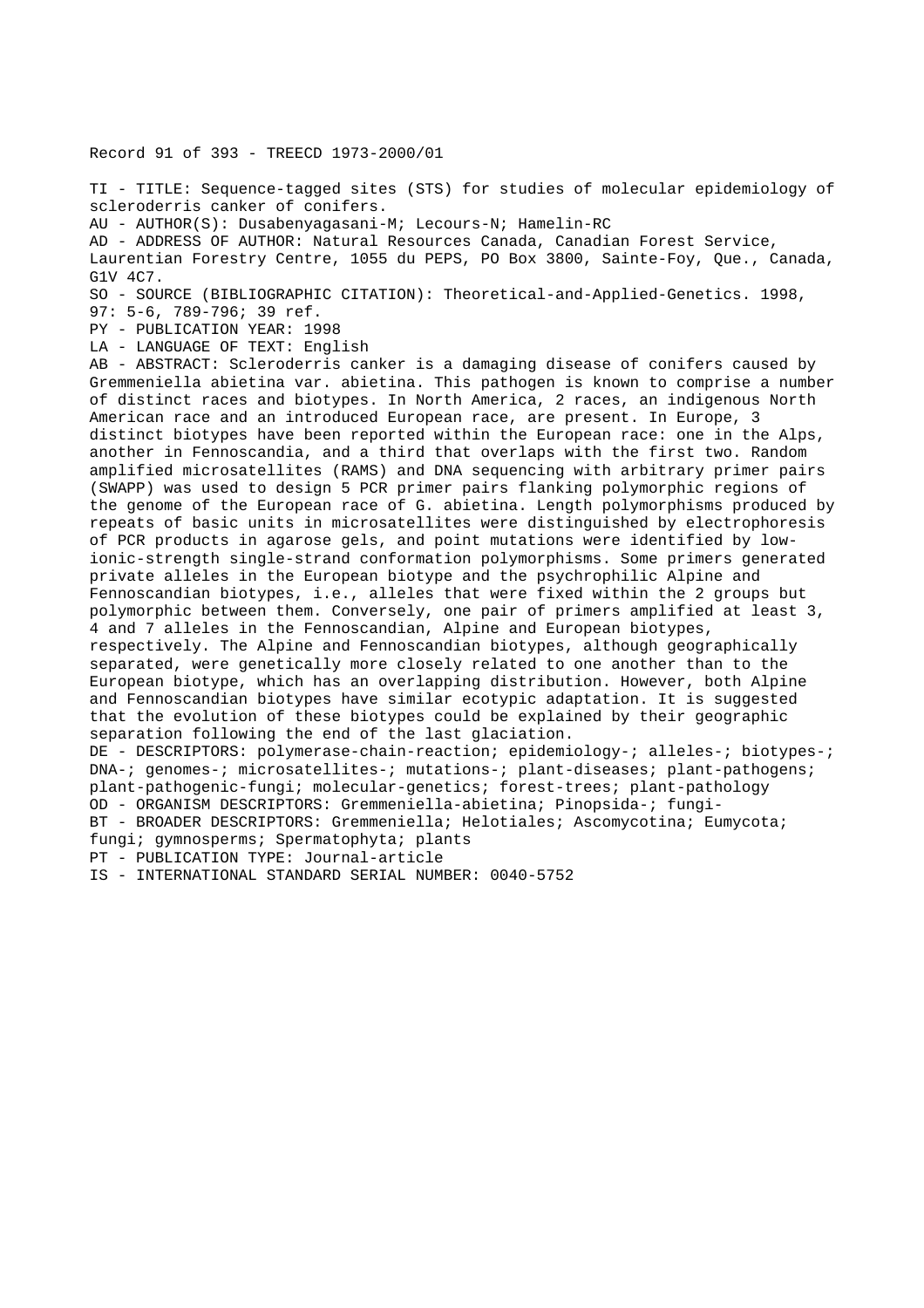Record 92 of 393 - TREECD 1973-2000/01

TI - TITLE: New molecular approaches to study molecular epidemiology of scleroderris canker [Gremmeniella abietina]. AU - AUTHOR(S): Dusabenyagasani-M; Lecours-N; Hamelin-RC; Laflamme-G et-al AD - ADDRESS OF AUTHOR: Natural Resources Canada, Canadian Forest Service, Laurentian Forestry Centre, Sainte-Foy, QC G1V 4C7, Canada. SO - SOURCE (BIBLIOGRAPHIC CITATION): Foliage, shoot and stem diseases. Proceedings of the IUFRO WP 7.02.02 meeting, Quebec City, May 25-31, 1997. Information-Report -Laurentian-Forestry-Centre,-Quebec-Region,-Canadian-Forest-Service. 1998, No. LAU-X-122, 200-207; 13 ref. PB - PUBLISHER INFORMATION: Laurentian Forestry Centre, Canadian Forest Service; Sainte-Foy; Canada PY - PUBLICATION YEAR: 1998 LA - LANGUAGE OF TEXT: English DE - DESCRIPTORS: IUFRO-; fungal-diseases; plant-pathogenic-fungi; plantpathogens; plant-diseases; forest-trees; cankers-; epidemiology-; molecularbiology; techniques-; molecular-genetics; plant-pathology OD - ORGANISM DESCRIPTORS: Gremmeniella-abietina BT - BROADER DESCRIPTORS: Gremmeniella; Helotiales; Ascomycotina; Eumycota; fungi PT - PUBLICATION TYPE: Conference-paper; Journal-article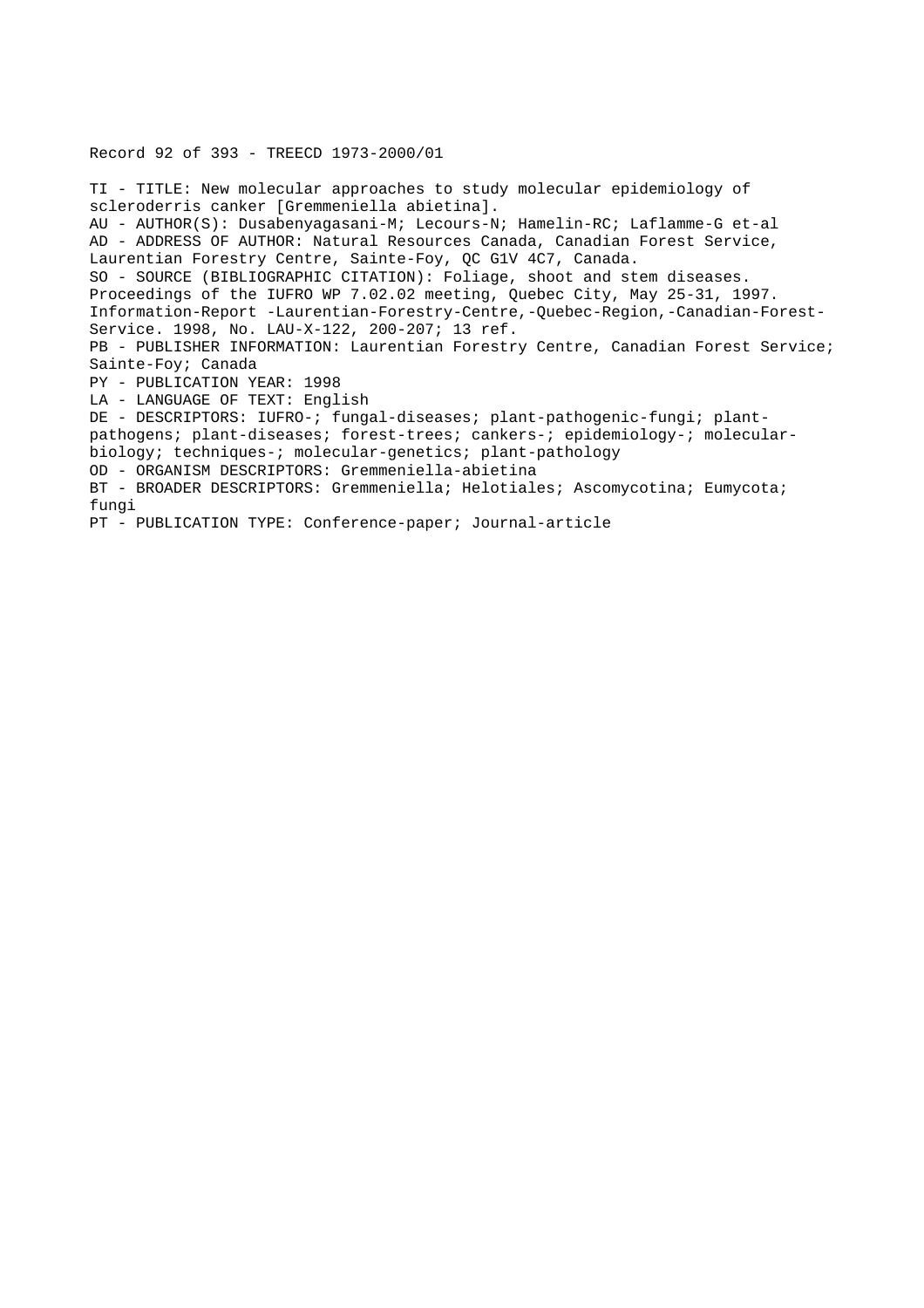Record 93 of 393 - TREECD 1973-2000/01 TI - TITLE: Regional variation in cold hardiness of Sakhalin fir (Abies sachalinensis Mast.) in Hokkaido, Japan. AU - AUTHOR(S): Eiga-S; Sakai-A; Li-PH AD - ADDRESS OF AUTHOR: Hokkaido For. Tree Breeding Inst., Ebetsu, Hokkaido, 069 Japan. SO - SOURCE (BIBLIOGRAPHIC CITATION): Plant cold hardiness. 1987, 169-182; 15 ref. PB - PUBLISHER INFORMATION: Alan R. Liss, Inc.; New York; USA PY - PUBLICATION YEAR: 1987 LA - LANGUAGE OF TEXT: English AB - ABSTRACT: Frost resistance was assessed in ramets from 457 plus trees from 32 natural stands. The distribution of freezing injury was nearly normal for ramets from western Hokkaido, while in those from eastern Hokkaido slight to moderate injuries were most frequent. The variance of frost injury decreased with increasing resistance in the ramets from eastern, but not western, Hokkaido, suggesting that natural selection has operated most strongly where winter is most severe. Freezing injury index in Nov. was correlated with longitude, av. temp. in Oct. and max. snow depth in Jan. at the site of origin. Frost resistance in midwinter was correlated with longitude and Jan. snow depth. Six characters related to winter survival (resistance to freezing, winter desiccation, late frost, mechanical damage by snow and Scleroderris canker, and proportion of lammas shoots) showed conspicuous differentiation patterns between populations that reflected the climatic pattern of the area. DE - DESCRIPTORS: provenance-trials; Frost-resistance; conifers-OD - ORGANISM DESCRIPTORS: Abies-sachalinensis; Abies-GE - GEOGRAPHIC NAMES: Japan-; Hokkaido-BT - BROADER DESCRIPTORS: Abies; Pinaceae; Pinopsida; gymnosperms; Spermatophyta; plants; East-Asia; Asia; Japan PT - PUBLICATION TYPE: Conference-paper

IB - INTERNATIONAL STANDARD BOOK NUMBER: 0-8451-1804-8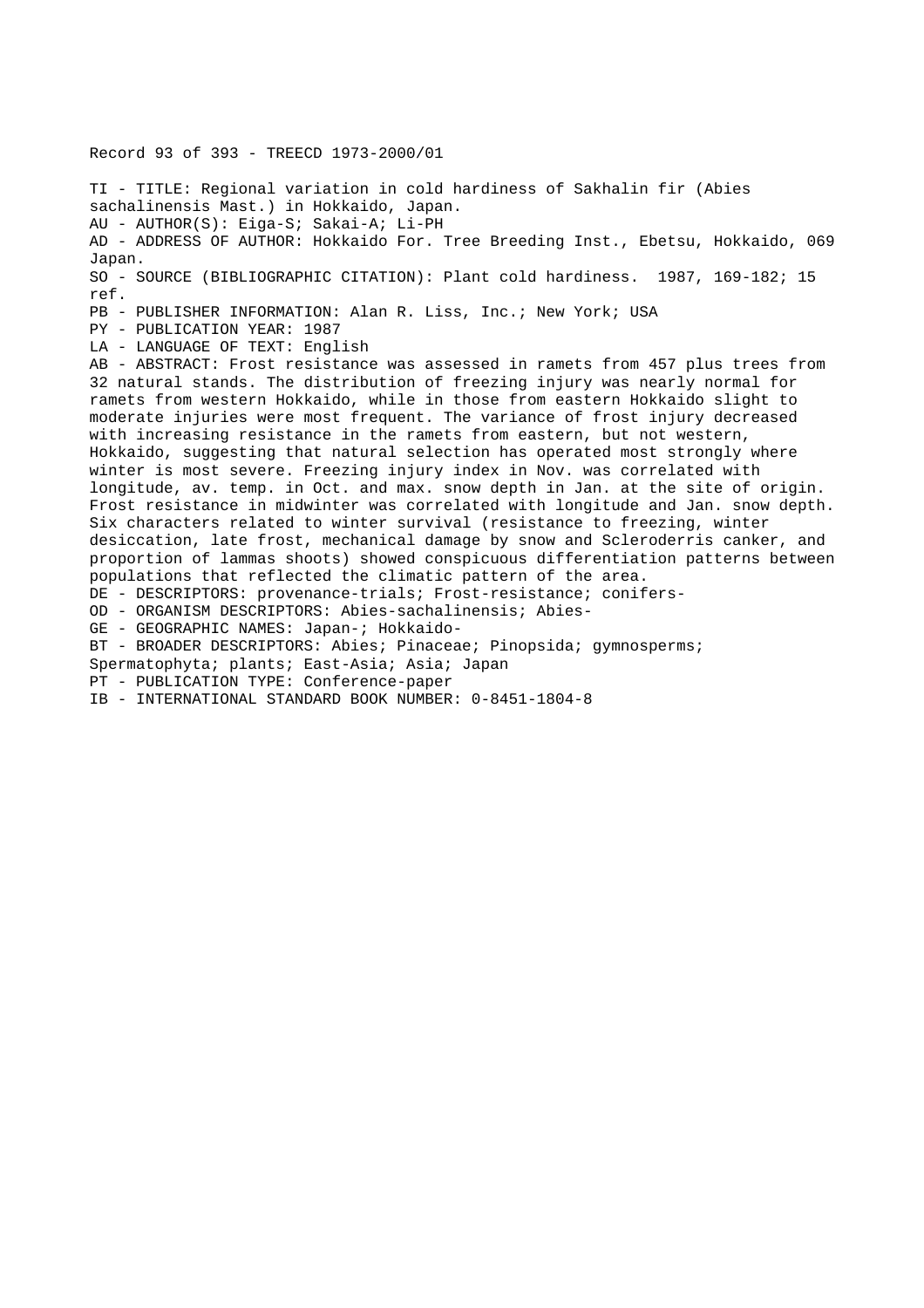Record 94 of 393 - TREECD 1973-2000/01 TI - TITLE: Risks in planting Corsican and Austrian Pine determined from changes in area. AU - AUTHOR(S): Elsland-M-ten-C-van; Goor-CP-van SO - SOURCE (BIBLIOGRAPHIC CITATION): Nederlands-Bosbouw-Tijdschrift. 1974, 46: 9, 171-180; 7 ref. PY - PUBLICATION YEAR: 1974 LA - LANGUAGE OF TEXT: Dutch LS - LANGUAGE OF SUMMARIES: English AB - ABSTRACT: Compares data on the areas of these two Pines in the various regions of Holland, from inventories made between 1945 and 1974. The areas under the two species have decreased over the period, the reduction in area increasing from south to north. Stands suffer from dieback caused by Brunchorstia pinea [Scleroderris lagerbergii], stem canker caused by Crumenula sororia, and a nonlethal disorder called top-dying. Annual losses in stands, mainly caused by dieback, are ca. 2% in the north, 1% in the centre, and <0.5% in the south of the country. These Pines should not be planted in the north of the country. DE - DESCRIPTORS: plantations-; conifers-OD - ORGANISM DESCRIPTORS: Pinus-nigra; CRUMENULOPSIS-SORORIA; GREMMENIELLA-ABIETINA GE - GEOGRAPHIC NAMES: Netherlands-BT - BROADER DESCRIPTORS: Pinus; Pinaceae; Pinopsida; gymnosperms; Spermatophyta; plants; Crumenulopsis; Helotiales; Ascomycotina; Eumycota; fungi; Gremmeniella; Western-Europe; Europe PT - PUBLICATION TYPE: Journal-article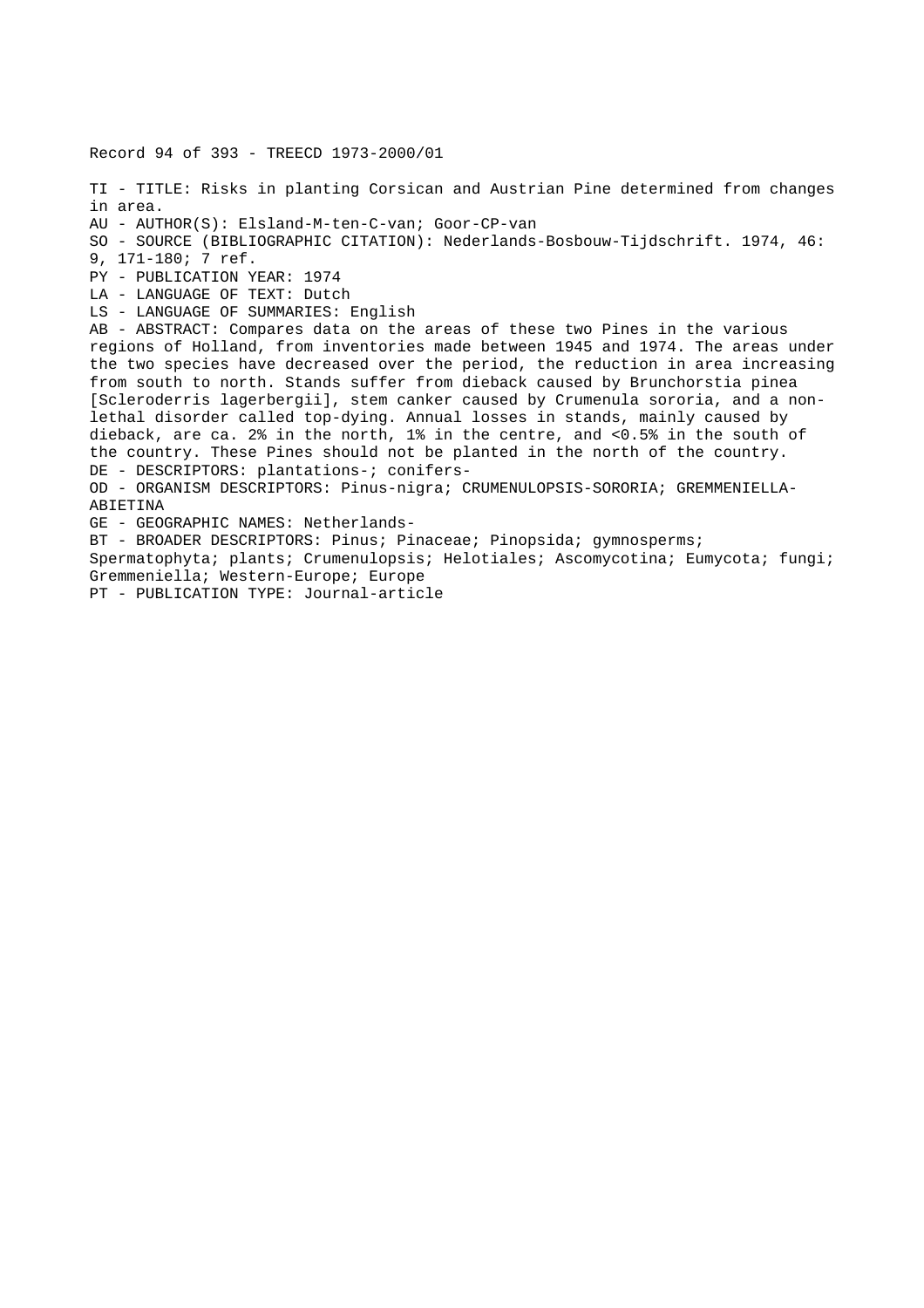Record 95 of 393 - TREECD 1973-2000/01

TI - TITLE: Genetic evaluation, multiple-trait selection criteria and genetic thinning of Pinus contorta var. latifolia seed orchards in Sweden. AU - AUTHOR(S): Ericsson-T; Danell-O

AD - ADDRESS OF AUTHOR: Forestry Research Institute of Sweden (SkogForsk), Box 3, S-918 21 Savar, Sweden.

SO - SOURCE (BIBLIOGRAPHIC CITATION): Scandinavian-Journal-of-Forest-Research.

1995, 10: 4, 313-325; 11 ref.

PY - PUBLICATION YEAR: 1995

LA - LANGUAGE OF TEXT: English

AB - ABSTRACT: Seedling seed orchards were established in Sweden with 1112 open pollinated progenies of Pinus contorta plus-trees, selected from 88 wild stands in western Canada. The progenies were also grown in Swedish test plantations. Breeding values (best linear unbiased predictors) were calculated for tree condition, height, and ramicorn whorl frequency, assessed at ages ranging from 8- to 12-yr-old. On the harshest sites, damage caused by weather and fungi, e.g. Gremmeniella abietina, were also evaluated. Categorical data were transformed into values on a normal score scale to improve the efficiency of the evaluation. Breeding values for all assessed traits were combined to form total-value indices. These indices were then used to guide the genetic thinning of the seed orchards, where single trees were selected from groups of four. The genetic gains resulting from the genetic thinning operations on 1010 of the progenies were estimated to range from 2% for the milder utilization areas to 6% for the harshest. It should be possible to double or triple gains by harvesting seed selectively from the five superior families.

DE - DESCRIPTORS: forest-trees; selection-criteria; seed-orchards; evaluation-; fungal-diseases; plant-pathogens; plant-pathogenic-fungi; plant-diseases; plantheight; plant-morphology; climate-; disease-resistance; tree-breeding; breeding-; seed-production; thinning-; plant-pathology

OD - ORGANISM DESCRIPTORS: pinus-contorta; Gremmeniella-abietina; fungi-

GE - GEOGRAPHIC NAMES: Sweden-

BT - BROADER DESCRIPTORS: Pinus; Pinaceae; Pinopsida; gymnosperms;

Spermatophyta; plants; Gremmeniella; Helotiales; Ascomycotina; Eumycota; fungi; OECD-Countries; Developed-Countries; EFTA; European-Union-Countries; Scandinavia; Northern-Europe; Europe

PT - PUBLICATION TYPE: Journal-article

IS - INTERNATIONAL STANDARD SERIAL NUMBER: 0282-7581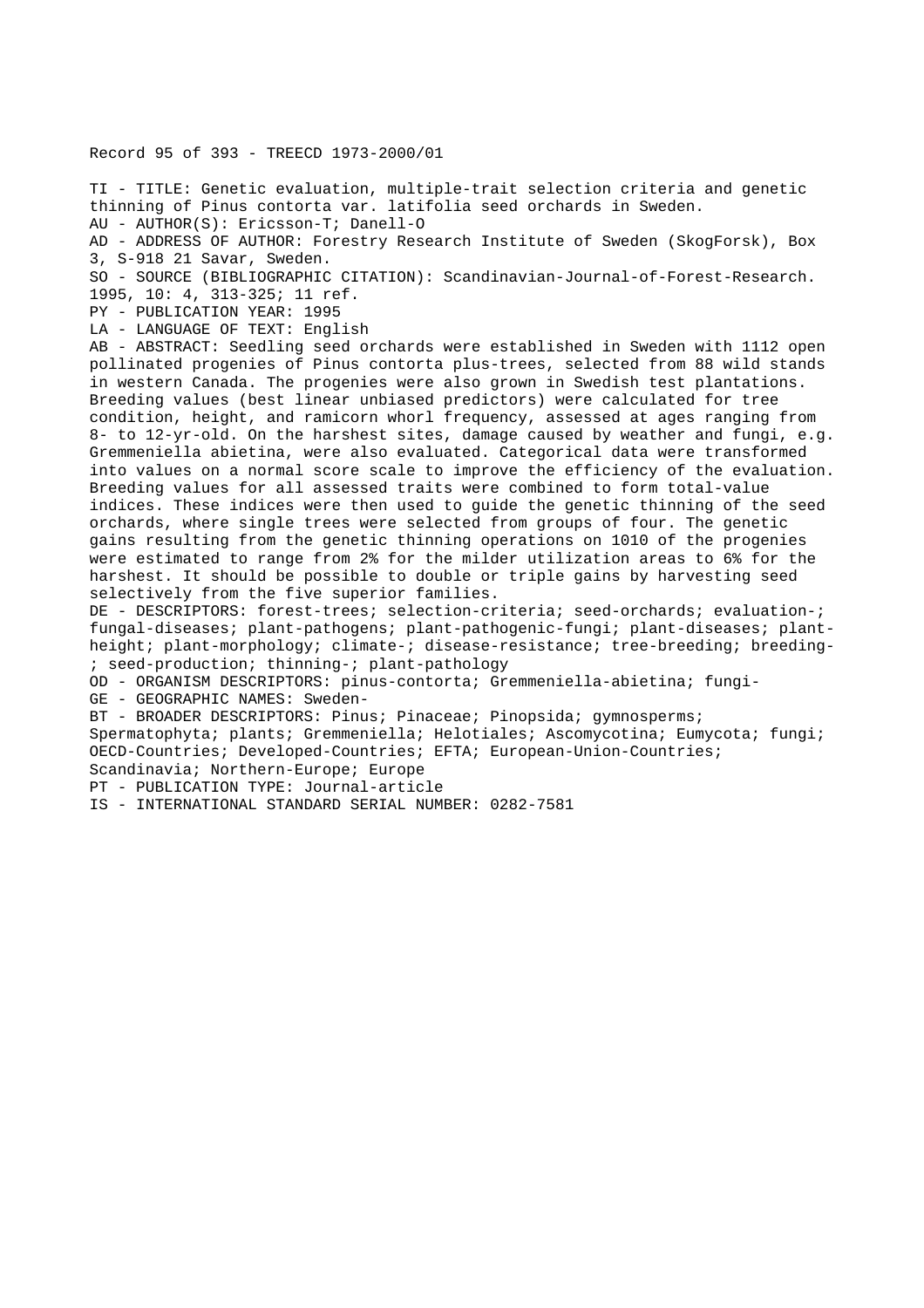Record 96 of 393 - TREECD 1973-2000/01

TI - TITLE: Genetic variation of Pinus contorta var. latifolia breeding material in Sweden.

AU - AUTHOR(S): Ericsson-T; Danell-O; Andersson-B

AD - ADDRESS OF AUTHOR: Forestry Research Institute of Sweden, Box 3, 910 36 Savar, Sweden.

SO - SOURCE (BIBLIOGRAPHIC CITATION): Canadian-Journal-of-Forest-Research. 1994, 24: 4, 723-729; 22 ref.

PY - PUBLICATION YEAR: 1994

LA - LANGUAGE OF TEXT: English

LS - LANGUAGE OF SUMMARIES: French

AB - ABSTRACT: Genetic parameters were estimated, using the restricted maximum likelihood method, for 1112 open-pollinated progenies of Pinus contorta var. latifolia plus trees selected from among 83 undisturbed stands in the interior of the Yukon and British Columbia, and 5 similar stands in Alberta. The progenies were grown in test plantations established throughout Sweden during the period 1979-81. Tree condition, height and ramicorn [steeply ascending branches] whorl frequency were assessed at ages ranging between 8 and 12 years. On the harshest sites, weather and fungal damage (e.g. caused by Gremmeniella abietina) were also assessed. Categorical data were transformed into values on a normal score scale to improve the efficiency of the evaluation. The genetic coefficients of variation in tree height ranged between 8 and 17%. The heritabilities for tree height, including stand genetic variation, were estimated to range between 0.10 and 0.54. Tree height was generally positively correlated with stem leaning and ramicorn whorl frequency. At one site, heritability estimates for stem injury and/or canker, and fungal and/or weather damage were 0.12 and 0.18, respectively. DE - DESCRIPTORS: plus-trees; plant-height; branches-; climate-; fungaldiseases; plant-pathogens; plant-pathogenic-fungi; plant-diseases; heritability-

; leaning-stems; damage-; plant-morphology; forest-trees; tree-breeding; progeny-testing; genetic-variation; height-; habit-

OD - ORGANISM DESCRIPTORS: Gremmeniella-abietina; Helotiales-; Pinus-contorta GE - GEOGRAPHIC NAMES: Sweden-

BT - BROADER DESCRIPTORS: pathogens; fungi; plant-pathogens; trees; woodyplants; Spermatophyta; plants; Gremmeniella; Helotiales; Ascomycotina; Eumycota; Pinus; Pinaceae; Pinopsida; gymnosperms; EFTA; Developed-Countries; OECD-Countries; Scandinavia; Northern-Europe; Europe

PT - PUBLICATION TYPE: Journal-article

IS - INTERNATIONAL STANDARD SERIAL NUMBER: 0045-5067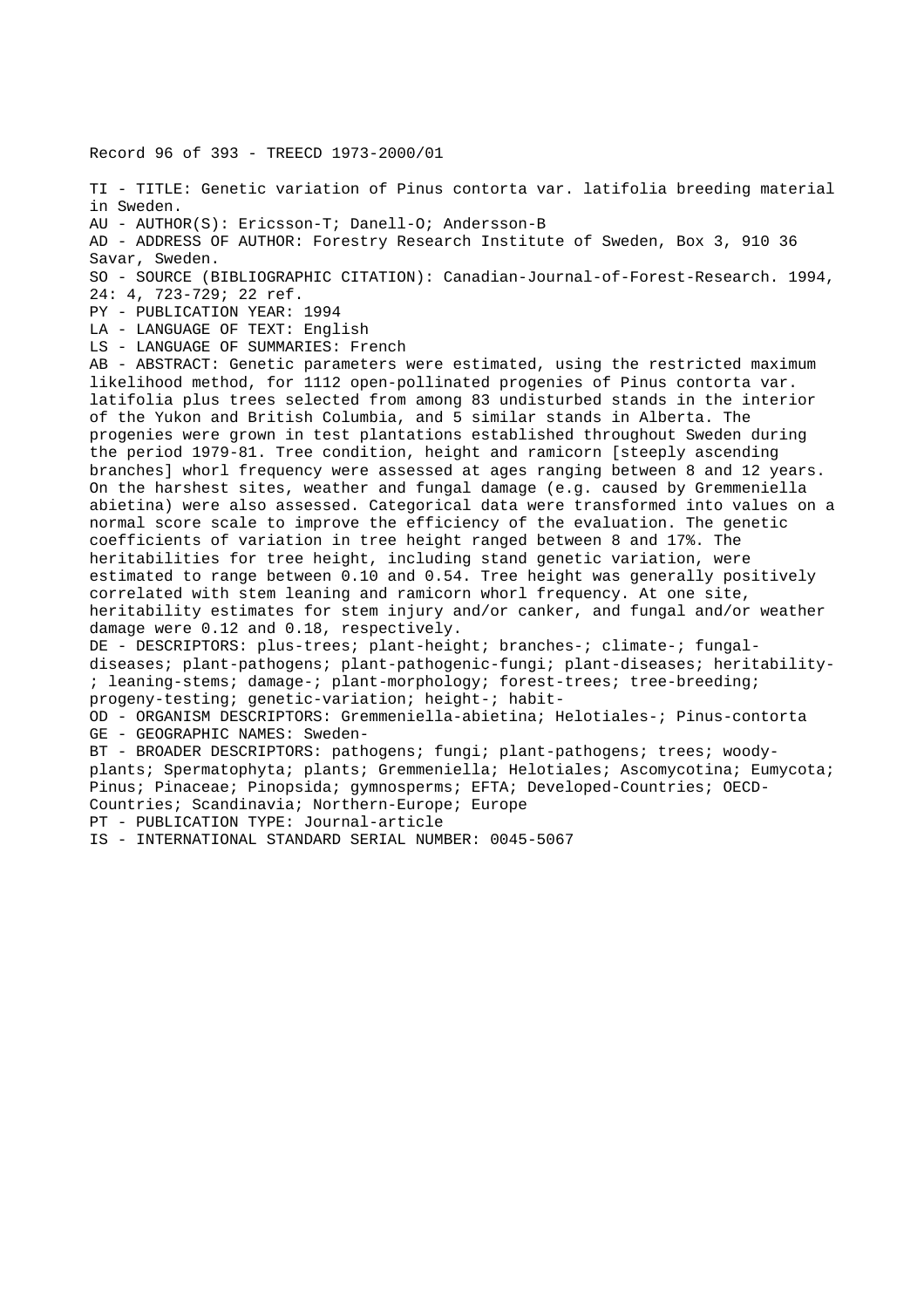Record 97 of 393 - TREECD 1973-2000/01 TI - TITLE: The success of artificial regeneration of Scots Pine in Northern Finland and the origin of seed. AU - AUTHOR(S): Etholen-K SO - SOURCE (BIBLIOGRAPHIC CITATION): Folia-Forestalia,-Institutum-Forestale-Fenniae. 1972, No. 160, 27 pp.; 5 ref. PY - PUBLICATION YEAR: 1972 LA - LANGUAGE OF TEXT: Finnish LS - LANGUAGE OF SUMMARIES: English, Russian AB - ABSTRACT: A study of 352 artificially regenerated stands of Pinus sylvestris (total 2193 ha) in Lapland and NE Finland, established between 1956 and 1964, revealed very low survival (seedling survival averaged 39.2%), and only 5.2% of the stands investigated had >1400 surviving seedlings per ha. Much of the mortality appeared to be due to Scleroderris lagerbergii. The results confirmed Sarvas's hypothesis that genetic adaptive variation stops at the temperature sum of 950 d.d. [day-degrees]. DE - DESCRIPTORS: ARTIFICIAL-REGENERATION; foliage-; conifers-OD - ORGANISM DESCRIPTORS: Pinus-sylvestris; GREMMENIELLA-ABIETINA BT - BROADER DESCRIPTORS: Pinus; Pinaceae; Pinopsida; gymnosperms; Spermatophyta; plants; Gremmeniella; Helotiales; Ascomycotina; Eumycota; fungi PT - PUBLICATION TYPE: Miscellaneous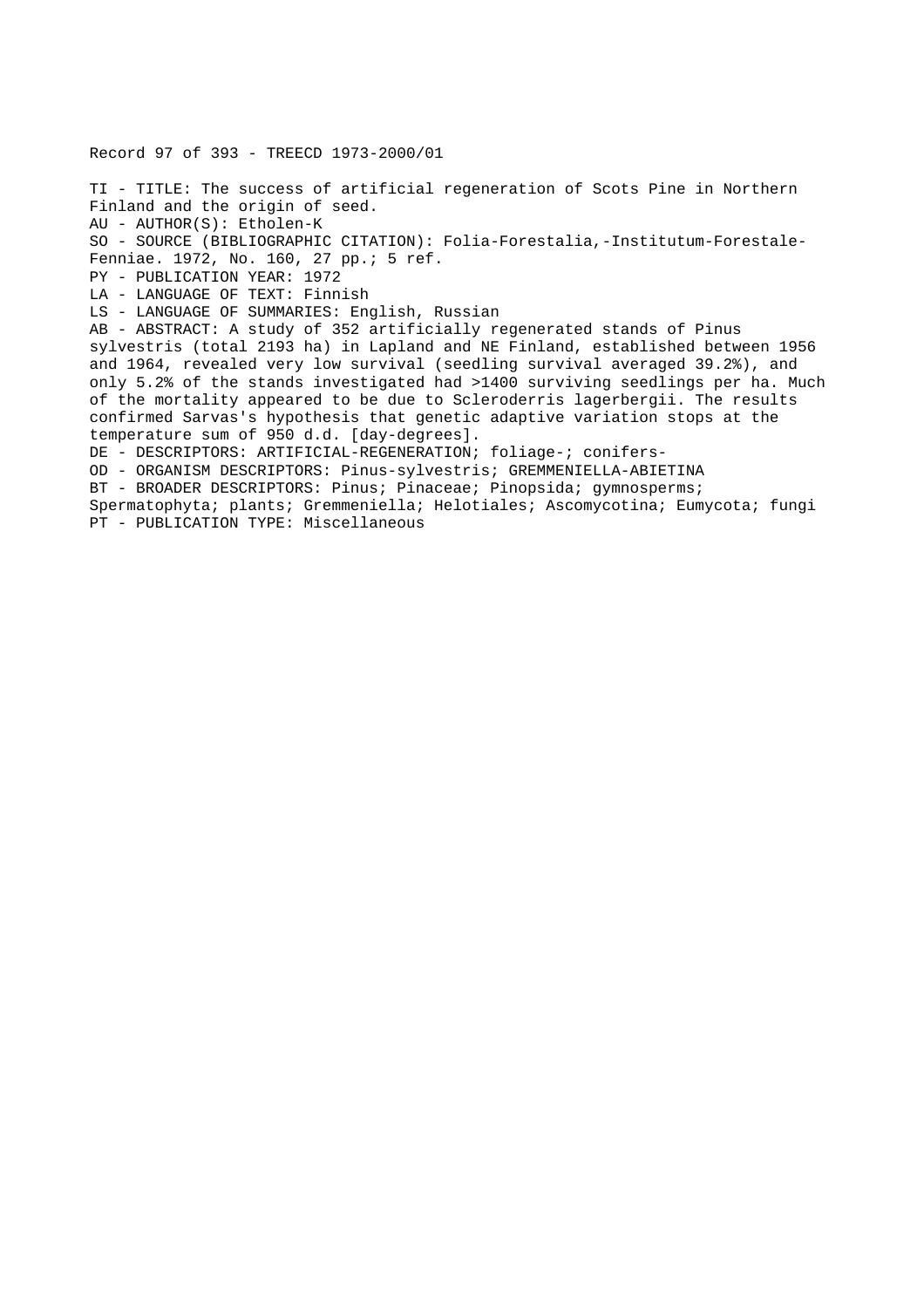Record 98 of 393 - TREECD 1973-2000/01

TI - TITLE: Summary of Plant Quarantine Pest and Disease Situations in Canada, 1995. AU - AUTHOR(S): Farvin-R (Coordinator) AD - ADDRESS OF AUTHOR: Animal and Plant Health Directorate, 3851 Fallowfield Road, Nepean, Ont. K2H 8P9, Canada. SO - SOURCE (BIBLIOGRAPHIC CITATION): 1996, i+56 pp.; 7 ref. PB - PUBLISHER INFORMATION: Agriculture and Agri-Food Canada, Plant Protection Division; Ottawa; Canada PY - PUBLICATION YEAR: 1996 LA - LANGUAGE OF TEXT: English, French AB - ABSTRACT: This report summarizes survey activities conducted during 1995 for the following quarantinable plant pests and diseases: Grapholita molesta, Lymantria dispar, Popillia japonica, Rhagoletis mendax, R. pomonella, Tomicus piniperda, Yponomeuta malinellus, Globodera spp., Heterodera glycines, Gremmeniella abietina, Gymnosporangium fuscum, Lachnellula [Trichoscyphella] willkommii, Ophiostoma ulmi and little cherry virus disease. DE - DESCRIPTORS: plant-diseases; plant-pathogens; plant-pathogenic-fungi; insect-pests; plant-parasitic-nematodes; quarantine-; plant-pests; plantnematology; control-; nematology-; plant-pathology; agricultural-entomology OD - ORGANISM DESCRIPTORS: plant-viruses; Globodera-; Heterodera-glycines; Grapholita-molesta; Lymantria-dispar; Popillia-japonica; Rhagoletis-mendax; Rhagoletis-pomonella; Tomicus-piniperda; Yponomeuta-malinellus GE - GEOGRAPHIC NAMES: Canada-

BT - BROADER DESCRIPTORS: viruses; Heteroderidae; Nematoda; invertebrates; animals; Heterodera; Grapholita; Tortricidae; Lepidoptera; insects; arthropods; Lymantria; Lymantriidae; Popillia; Scarabaeidae; Coleoptera; Rhagoletis; Tephritidae; Diptera; Tomicus; Scolytidae; Yponomeuta; Yponomeutidae; OECD-Countries; Commonwealth-of-Nations; Developed-Countries; North-America; America PT - PUBLICATION TYPE: Miscellaneous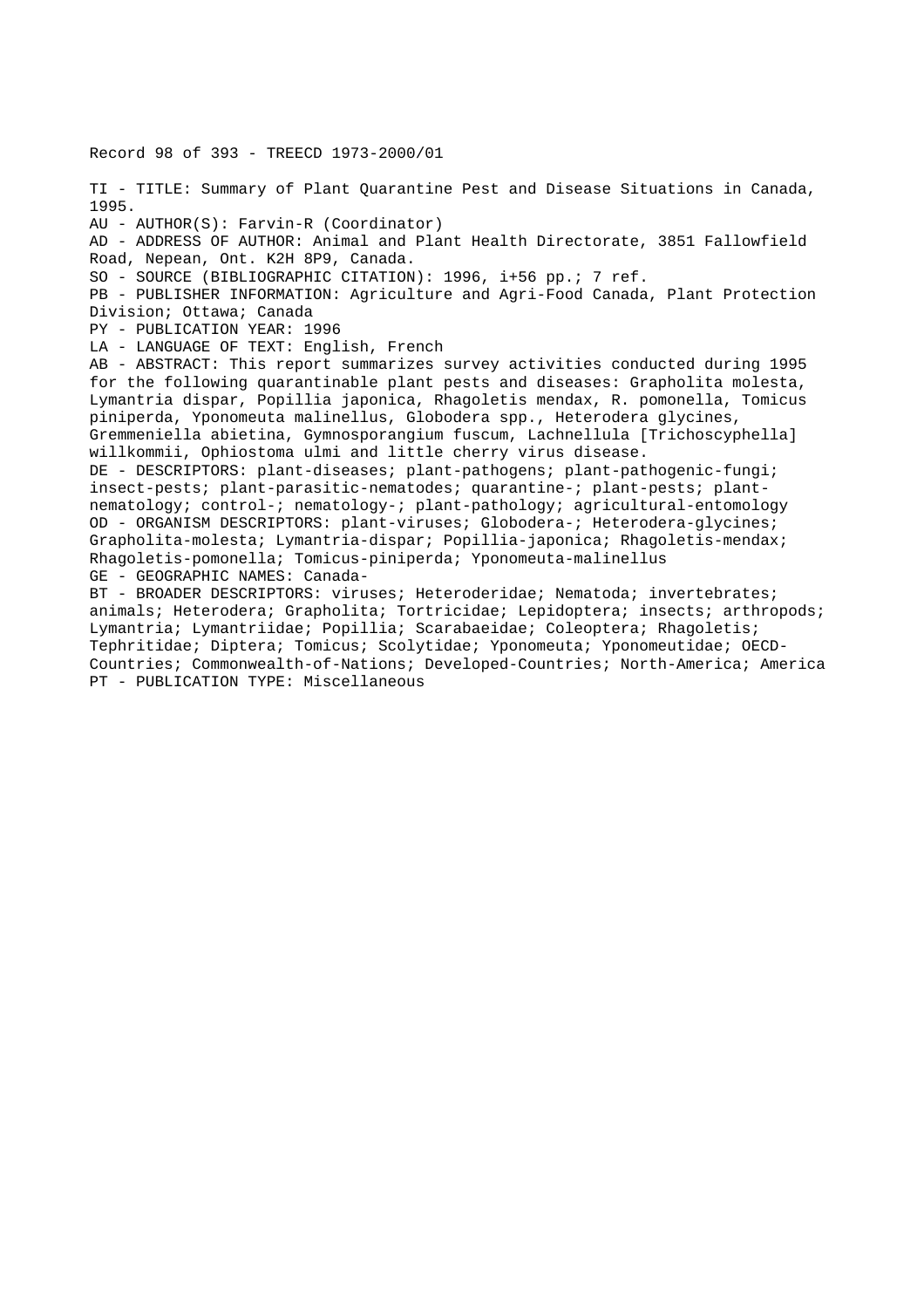Record 99 of 393 - TREECD 1973-2000/01 TI - TITLE: Summary of plant quarantine pest and disease situations in Canada, 1997. AU - AUTHOR(S): Favrin-R (Coordinator) AD - ADDRESS OF AUTHOR: Science Division, Canadian Food Inspection Agency, 3851 Fallowfield Road, Nepean, Ont. K2H 8P9, Canada. SO - SOURCE (BIBLIOGRAPHIC CITATION): 1998, 46 pp. (En) + 49 pp. (Fr); 1 ref. PB - PUBLISHER INFORMATION: Canadian Food Inspection Agency; Nepean, Ontario; Canada PY - PUBLICATION YEAR: 1998 LA - LANGUAGE OF TEXT: English, French AB - ABSTRACT: This report summarizes survey activities conducted in 1997 for plant pests and diseases of quarantine significance to Canada, providing pest distribution information and maps for the following: insect pests Grapholita molesta, Lymantria dispar, Popillia japonica, Rhagoletis mendax, R. pomonella, Tomicus piniperda and Yponomeuta malinellus; nematode pest Heterodera glycines; and fungal pathogens Gremmeniella abietina, Lachnellula willkommii [Trichoscyphella willkommii], Ophiostoma ulmi [Ceratocystis ulmi] and Puccinia horiana. A phytosanitary note on little cherry closterovirus disease is also provided. DE - DESCRIPTORS: surveys-; quarantine-; insect-pests; plant-pests; plantparasitic-nematodes; plant-pathogenic-fungi; plant-diseases; plant-nematology; nematology-; plant-pathology OD - ORGANISM DESCRIPTORS: Grapholita-molesta; Lymantria-dispar; Popilliajaponica; Rhagoletis-mendax; Rhagoletis-pomonella; Tomicus-piniperda; Yponomeuta-malinellus; Heterodera-glycines; Gremmeniella-abietina; Trichoscyphella-willkommii; Ceratocystis-ulmi; Puccinia-horiana; plant-viruses GE - GEOGRAPHIC NAMES: Canada-BT - BROADER DESCRIPTORS: Grapholita; Tortricidae; Lepidoptera; insects; arthropods; invertebrates; animals; Lymantria; Lymantriidae; Popillia; Scarabaeidae; Coleoptera; Rhagoletis; Tephritidae; Diptera; Tomicus; Scolytidae; Yponomeuta; Yponomeutidae; Heterodera; Heteroderidae; Nematoda; Gremmeniella; Helotiales; Ascomycotina; Eumycota; fungi; Trichoscyphella; Ceratocystis; Ophiostomatales; Puccinia; Uredinales; Basidiomycotina; viruses; OECD-Countries; Commonwealth-of-Nations; Developed-Countries; North-America; America PT - PUBLICATION TYPE: Miscellaneous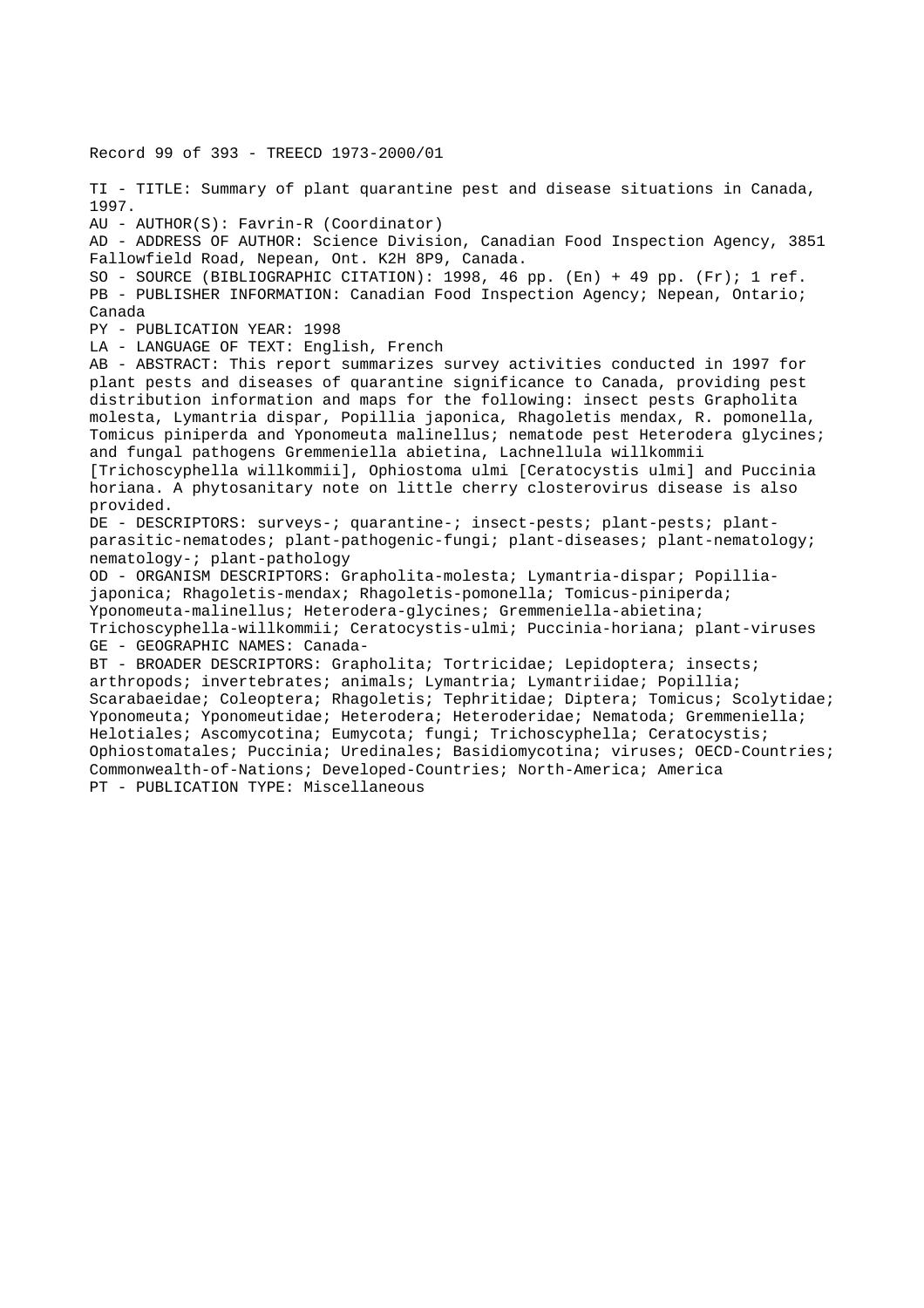Record 100 of 393 - TREECD 1973-2000/01 TI - TITLE: Maritimes region. AU - AUTHOR(S): Forbes-RS; Underwood-GR; Sickle-GA-Van SO - SOURCE (BIBLIOGRAPHIC CITATION): Canadian-Forestry-Service:-Annual-Reportof-the-Forest-Insect-and-Disease-Survey,-Department-of-the-Environment,- Canadian-Forestry-Service,-1971. 1972, 19-33. PB - PUBLISHER INFORMATION: Ottawa.; Canada PY - PUBLICATION YEAR: 1972 LA - LANGUAGE OF TEXT: English AB - ABSTRACT: Important diseases included Scleroderris lagerbergii on several pine spp. in NB [RPP 51, 3590], the record on Austrian pine (Pinus nigra) being new for N. America. DE - DESCRIPTORS: forest-trees; conifers-; plant-pathology; pines-OD - ORGANISM DESCRIPTORS: Pinus-; GREMMENIELLA-ABIETINA GE - GEOGRAPHIC NAMES: Canada-BT - BROADER DESCRIPTORS: trees; woody-plants; Spermatophyta; plants; Pinaceae; Pinopsida; gymnosperms; Gremmeniella; Helotiales; Ascomycotina; Eumycota; fungi; North-America; America PT - PUBLICATION TYPE: Miscellaneous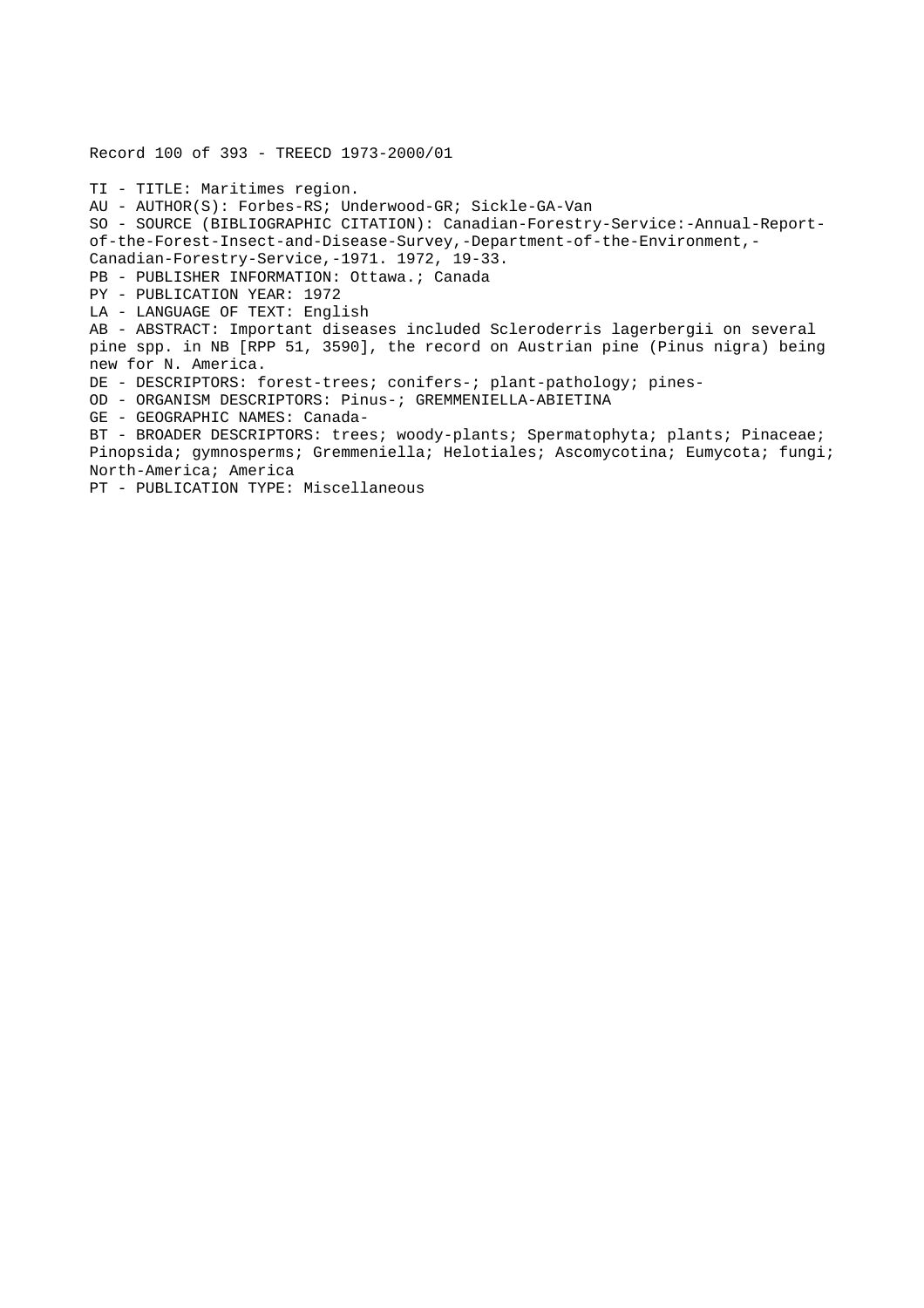Record 101 of 393 - TREECD 1973-2000/01 TI - TITLE: Potential insect transmission of Scleroderris lagerbergii by scolytid beetles. AU - AUTHOR(S): Frederick-DJ; Sloan-NF; Skowron-WS Jr. AD - ADDRESS OF AUTHOR: Michigan Technological University, Houghton, MI 49931, USA. SO - SOURCE (BIBLIOGRAPHIC CITATION): Plant-Disease-Reporter. 1976, 60: 5, 411- 413; 8 ref. PY - PUBLICATION YEAR: 1976 LA - LANGUAGE OF TEXT: English AB - ABSTRACT: Scleroderris lagerbergii is continuing to gain importance in stands of jack pine (Pinus banksiana) and red pine (P. resinosa) in North America. Studies were carried out in Michigan on the possible role of insects in the dissemination of the fungus with Pityophthorus cariniceps Lec., P. pulchellus Eichh. and Ips caelatus Eichh. (Orthotomicus caelatus), which were the most common of the insects found in a naturally occurring jack pine seedling stand. Beetles placed on conidia-bearing cultures of S. lagerbergii were able to infect caged and wounded seedlings of Pinus banksiana in the laboratory, and infection was also induced by naturally contaminated beetles. The data suggest that insects may be important vectors of this disease under specific conditions in conifer stands. DE - DESCRIPTORS: transmission-; insect-pests; disease-vectors; trees-; foresttrees; conifers-; plant-diseases; agricultural-entomology; plant-pathology; pines-OD - ORGANISM DESCRIPTORS: Pinus-banksiana; Scolytidae-; Pinus-resinosa; Pinus-; Coleoptera-; Gremmeniella-abietina; arthropods-GE - GEOGRAPHIC NAMES: USA-; Michigan-; North-America BT - BROADER DESCRIPTORS: arthropod-pests; pests; animals; arthropods; invertebrates; insects; woody-plants; Spermatophyta; plants; trees; Pinus; Pinaceae; Pinopsida; gymnosperms; Coleoptera; insect-pests; Gremmeniella; Helotiales; Ascomycotina; Eumycota; fungi; North-America; America; East-North-Central-States-of-USA; North-Central-States-of-USA; USA; Lake-States-of-USA; Orthotomicus; Scolytidae PT - PUBLICATION TYPE: Journal-article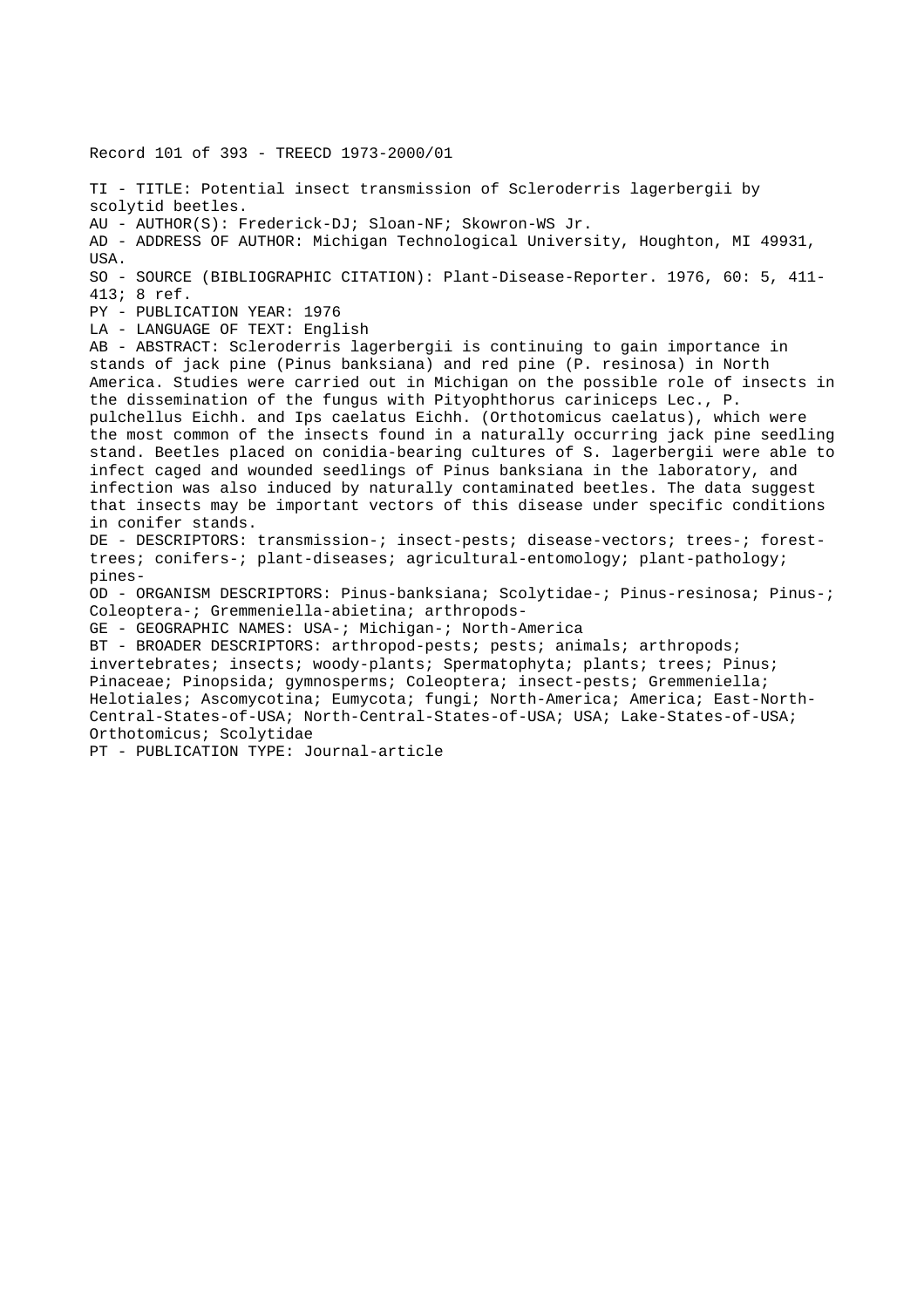Record 102 of 393 - TREECD 1973-2000/01 TI - TITLE: A dendrochronological study on the dying-off of young conifers in an afforestation at the Alpine timberline. AU - AUTHOR(S): Frei-Raj-S; Schweingruber-FH; Raj-SF AD - ADDRESS OF AUTHOR: Eidgenossische Forchungsanstalt fur Wald, Schnee und Landschaft, Zurcherstrasse, 8903 Birmensdorf, Switzerland. SO - SOURCE (BIBLIOGRAPHIC CITATION): Dendrochronologia. 1993, No. 11, 159-164; 10 ref. PY - PUBLICATION YEAR: 1993 LA - LANGUAGE OF TEXT: English LS - LANGUAGE OF SUMMARIES: German, Italian AB - ABSTRACT: Growth rings were analysed from young dead Pinus mugo, P. cembra and Larix decidua trees, planted above the present day treeline in Davos, Switzerland, in a study of growth conditions and dieback due to a combination of climatic factors and pathogenic fungi (snow blight (Phacidium infestans) and Gremmeniella spp.). DE - DESCRIPTORS: forest-trees; plant-pathogenic-fungi; plant-pathogens; plantanatomy; growth-rings; wood-anatomy; climate-; climatic-factors; snow-; snowcover; afforestation-; treelines-; dendrochronology-; dieback-; fungal-diseases OD - ORGANISM DESCRIPTORS: Pinus-cembra; Pinus-mugo; Larix-decidua; pinopsida-; Phacidium-infestans; Gremmeniella-GE - GEOGRAPHIC NAMES: Switzerland-BT - BROADER DESCRIPTORS: Pinus; Pinaceae; Pinopsida; gymnosperms; Spermatophyta; plants; Larix; Phacidium; Helotiales; Ascomycotina; Eumycota; fungi; EFTA; Developed-Countries; OECD-Countries; Western-Europe; Europe PT - PUBLICATION TYPE: Journal-article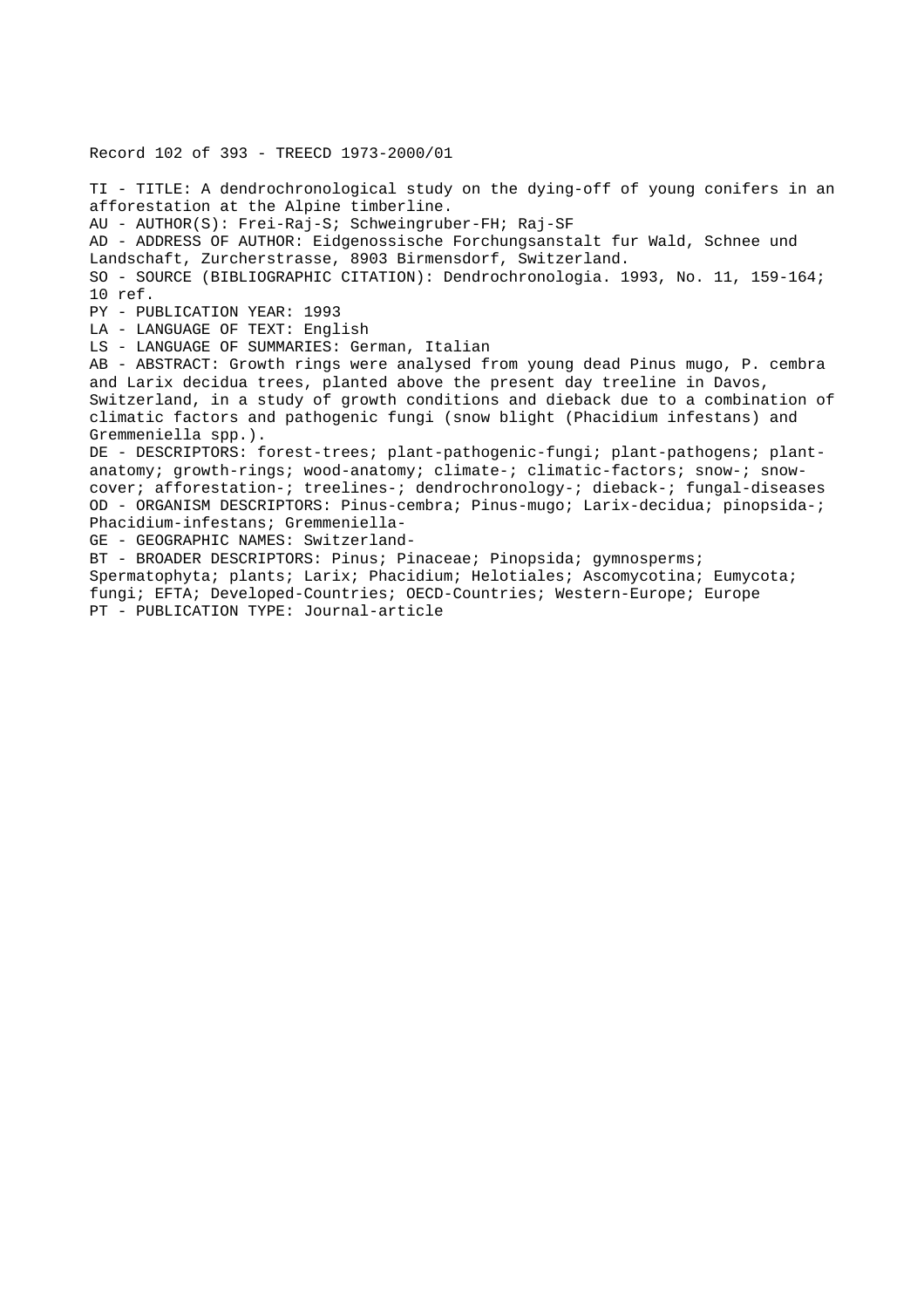Record 103 of 393 - TREECD 1973-2000/01

TI - TITLE: Development of a more efficient serological test for differentiation of strains of Gremmeniella abietina. AU - AUTHOR(S): Gotlieb-AR; Liese-AL AD - ADDRESS OF AUTHOR: Bot. Dep., Univ. Vermont, Burlington, VT 05405, USA. SO - SOURCE (BIBLIOGRAPHIC CITATION): USA, American Phytopathological Society: Abstracts. Phytopathology. 1979, 69: 9, 1028-1029. PY - PUBLICATION YEAR: 1979 LA - LANGUAGE OF TEXT: English DE - DESCRIPTORS: fungal-diseases; methodology-; identification-; research-OD - ORGANISM DESCRIPTORS: Gremmeniella-abietina; fungi-BT - BROADER DESCRIPTORS: Gremmeniella; Helotiales; Ascomycotina; Eumycota; fungi PT - PUBLICATION TYPE: Abstract-only IS - INTERNATIONAL STANDARD SERIAL NUMBER: 0031-949X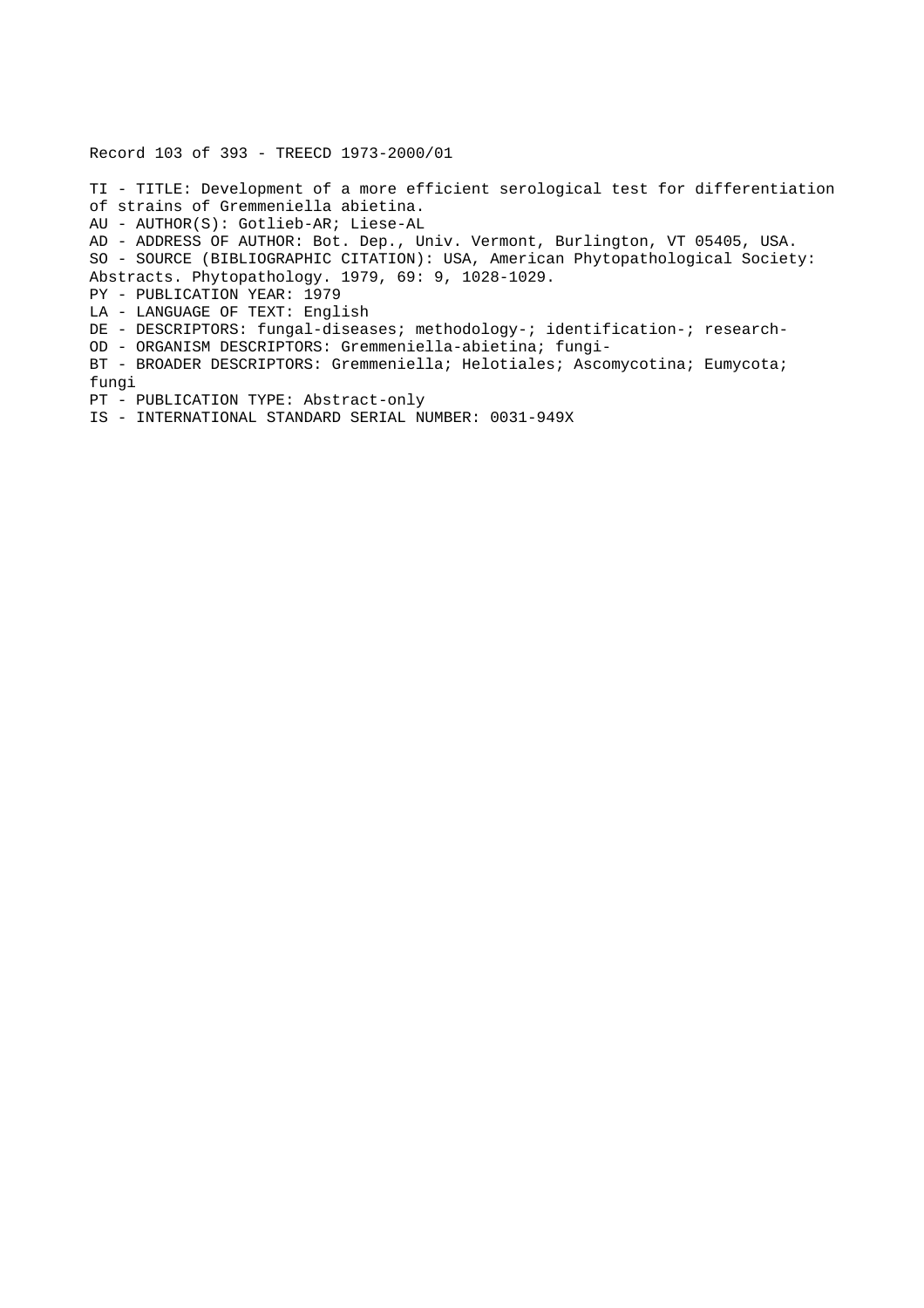Record 104 of 393 - TREECD 1973-2000/01

TI - TITLE: Diterpenoids and some water-soluble compounds of Pinus sylvestris and their possible relationship to resistance to fungal parasites. AU - AUTHOR(S): Gref-R; Rudin-D AD - ADDRESS OF AUTHOR: Dep. Forest Genetics and Pl. Physiol., Swedish Univ. of Agric. Sci., S-901 83 Umea, Sweden. SO - SOURCE (BIBLIOGRAPHIC CITATION): 1982, 29 pp. + 5 appendices; 48 ref. PB - PUBLISHER INFORMATION: Sveriges Lantbruksuniversitet, Umea.; Sweden PY - PUBLICATION YEAR: 1982 LA - LANGUAGE OF TEXT: English AB - ABSTRACT: The thesis is based on the following 5 papers: Gref, R. An ultrasonic extraction method for resin acids, soluble carbohydrates, quinic and shikimic acids in fresh pine tissues. 16 pp. [15 ref.] Gref, R. Low molecular weight carbohydrates, quinic and shikimic acids in the needles of Pinus sylvestris L. of different provenances. 10 pp. [15 ref.] Gref, R. (1981) Variation in isoabienol content in Pinus sylvestris needles. Can. J. Bot. 59: 831-835 [17 ref.] Gref, R.; Rudin, D. (1981) Inheritance of isoabienol in Pinus sylvestris L. -- A pilot study. Intern rapport Nr. 41. Inst. for Skoglig genetik och Vaxtfysiologi, Sveriges Lantbruksuniversitet. 9 pp. [11 ref.] Gref, R. Resin acids of Pinus sylvestris L. and their possible relationship to Gremmeniella abietina and Melampsora pinitorqua Braun [M. populnea] resistance. 17 pp. [26 ref.]. DE - DESCRIPTORS: fungal-diseases; resistance-; plant-composition; diseases-; cankers-; rust-diseases; dieback-; organic-compounds; resin-acids; terpenoids-; phenolic-compounds; conifers-; pines-OD - ORGANISM DESCRIPTORS: Pinus-sylvestris; Gremmeniella-abietina; Melampsorapopulnea; Pinus-BT - BROADER DESCRIPTORS: Pinus; Pinaceae; Pinopsida; gymnosperms; Spermatophyta; plants; Gremmeniella; Helotiales; Ascomycotina; Eumycota; fungi; Melampsora; Uredinales; Basidiomycotina PT - PUBLICATION TYPE: Thesis IB - INTERNATIONAL STANDARD BOOK NUMBER: 91-576-1213-7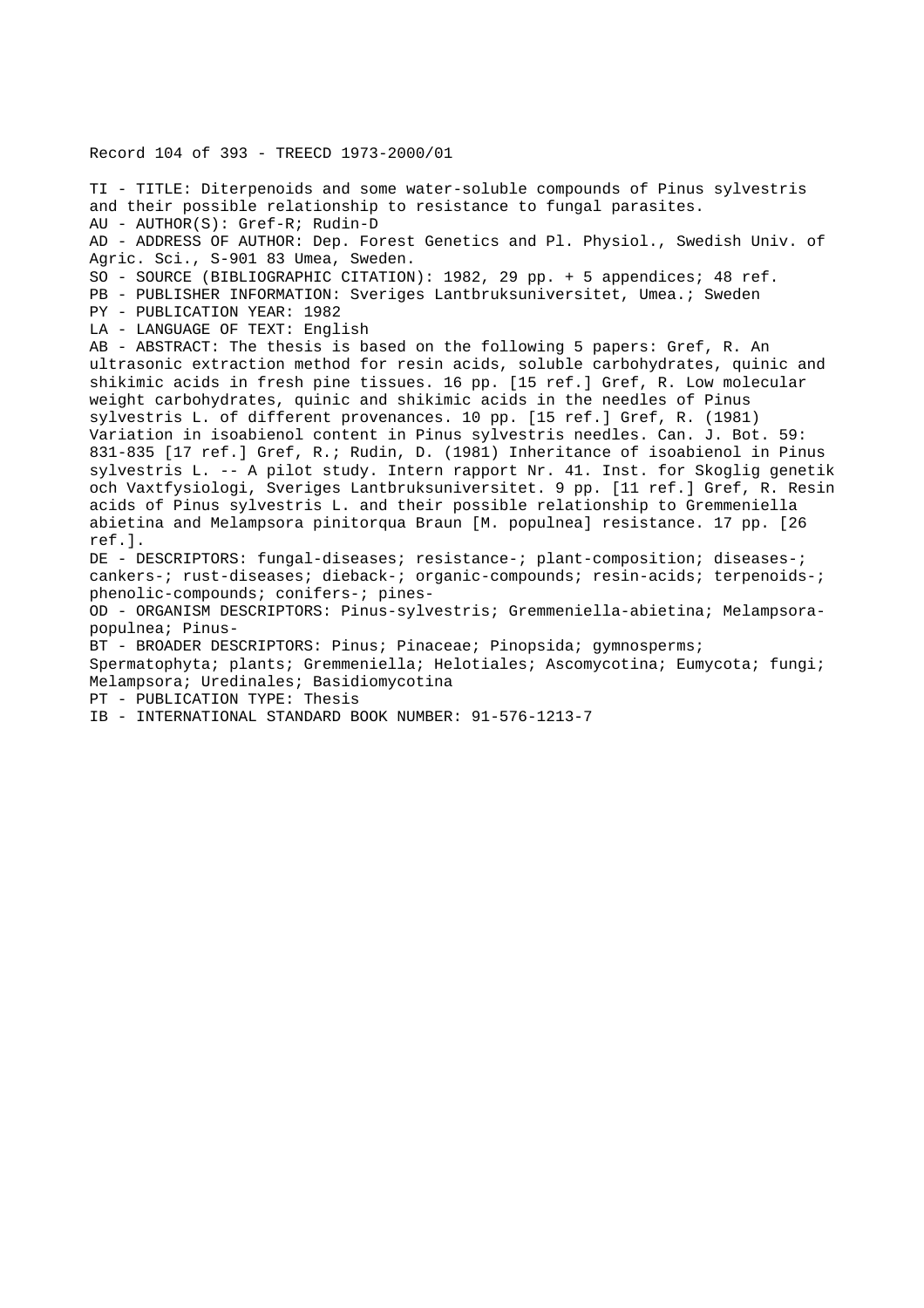Record 105 of 393 - TREECD 1973-2000/01

TI - TITLE: The impact of industrial air pollutants on the occurrence of several important pathogenic fungi of forest trees in Poland. AU - AUTHOR(S): Grzywacz-A; Wazny-J AD - ADDRESS OF AUTHOR: Inst. Forest Wood Protection, Warsaw Agric. Acad., Poland. SO - SOURCE (BIBLIOGRAPHIC CITATION): European-Journal-of-Forest-Pathology. 1973, 3: 3, 129-141; 32 ref. PY - PUBLICATION YEAR: 1973 LA - LANGUAGE OF TEXT: English LS - LANGUAGE OF SUMMARIES: German, French AB - ABSTRACT: Reports a general analysis, based on data from the Research Institute of Forestry, Warsaw, of the occurrence of the more important pathogenic fungi of forest trees in areas affected by industrial air pollutants compared with their over-all occurrence in the forests of Poland. Large quantitative differences were observed for a number of species including Armillaria mellea, Lophodermium pinastri, Fomes annosus, Cronartium flaccidum, Melampsora pinitorqua, Phellinus [Fomes] pini, Cenangium abietis and Microsphaera alphitoides. A more detailed study conducted near Torun showed that these differences depended on the SO2 content of the atmosphere, the main factor being the distance from the source of emission. At high concentrations, both SO2 and its derivatives act either fungicidally or fungistatically; at lower concentrations they behave as stimulators of fungal activity. [Cf. FA 33, 841]. DE - DESCRIPTORS: air-pollution; diseases-; forest-trees; effects-; plantpathology OD - ORGANISM DESCRIPTORS: Armillaria-mellea; Cronartium-flaccidum; Lophodermium-pinastri; Microsphaera-alphitoides; fungi-; Melampsora-populnea; HETEROBASIDION-ANNOSUM; PHELLINUS-PINI; GREMMENIELLA-ABIETINA BT - BROADER DESCRIPTORS: trees; woody-plants; Spermatophyta; plants; Armillaria; Agaricales; Basidiomycotina; Eumycota; fungi; Cronartium; Uredinales; Lophodermium; Rhytismatales; Ascomycotina; Microsphaera; Erysiphales; Melampsora; Heterobasidion; Aphyllophorales; Phellinus; Gremmeniella; Helotiales PT - PUBLICATION TYPE: Journal-article IS - INTERNATIONAL STANDARD SERIAL NUMBER: 0300-1237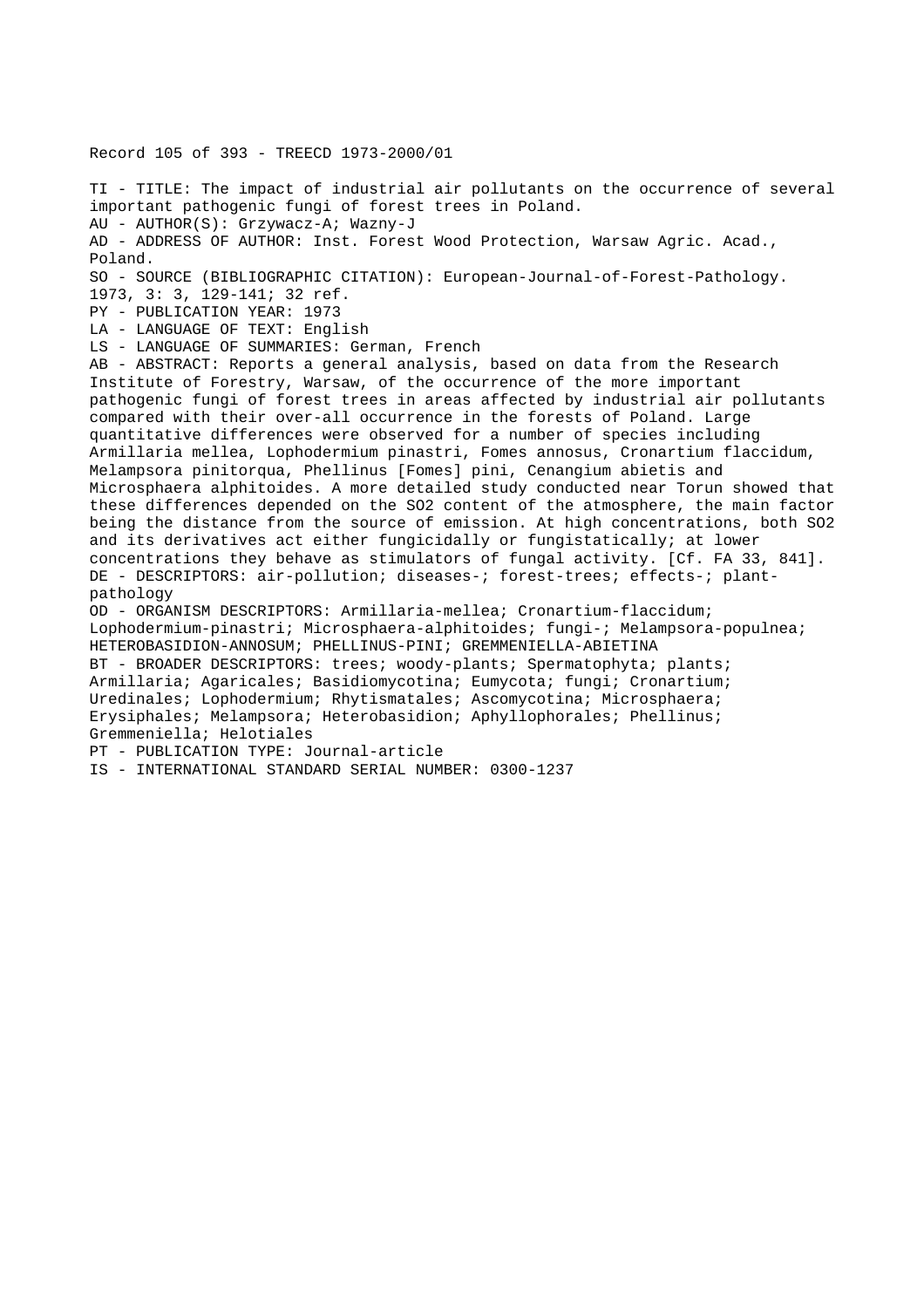Record 106 of 393 - TREECD 1973-2000/01 TI - TITLE: Forest insect and disease conditions in Canada 1995. AU - AUTHOR(S): Hall-PJ; Bowers-WW; Hirvonen-H AD - ADDRESS OF AUTHOR: Natural Resources Canada, Canadian Forest Service, Ottawa, Canada. SO - SOURCE (BIBLIOGRAPHIC CITATION): 1998, 72 pp. PB - PUBLISHER INFORMATION: Canadian Forest Service; Chalk River; Canada PY - PUBLICATION YEAR: 1998 LA - LANGUAGE OF TEXT: English AB - ABSTRACT: Information is provided on the occurrence of major pests and diseases of Canadian forests in 1995. The insects included 18 species of Lepidoptera, Coleoptera and Hymenoptera. Diseases included the Armillaria mellea complex, Ophiostoma ulmi [Ceratocystis ulmi] and the cankers Lachnellula willkommii [Trichoscyphella willkommii], Sirococcus clavignenti-juglandacearum and Gremmeniella abietina. The mistletoe Arceuthobium americanum is also discussed. Appendices list the occurrence of other pests and diseases. An index is provided. DE - DESCRIPTORS: insect-pests; forest-pests; plant-diseases; plant-pathogens; plant-pathogenic-fungi; parasitic-weeds; forest-trees; mistletoes-; hostparasite-relationships; weeds-; agricultural-entomology; plant-pathology OD - ORGANISM DESCRIPTORS: Lepidoptera-; Coleoptera-; Hymenoptera-; Armillariamellea; Ceratocystis-ulmi; Trichoscyphella-willkommii; Gremmeniella-abietina; Arceuthobium-americanum; Sirococcus-; arthropods-; fungi-GE - GEOGRAPHIC NAMES: Canada-BT - BROADER DESCRIPTORS: insects; arthropods; invertebrates; animals; Armillaria; Agaricales; Basidiomycotina; Eumycota; fungi; Ceratocystis; Ophiostomatales; Ascomycotina; Trichoscyphella; Helotiales; Gremmeniella; Arceuthobium; Viscaceae; Santalales; dicotyledons; angiosperms; Spermatophyta; plants; Deuteromycotina; OECD-Countries; Commonwealth-of-Nations; Developed-Countries; North-America; America

PT - PUBLICATION TYPE: Miscellaneous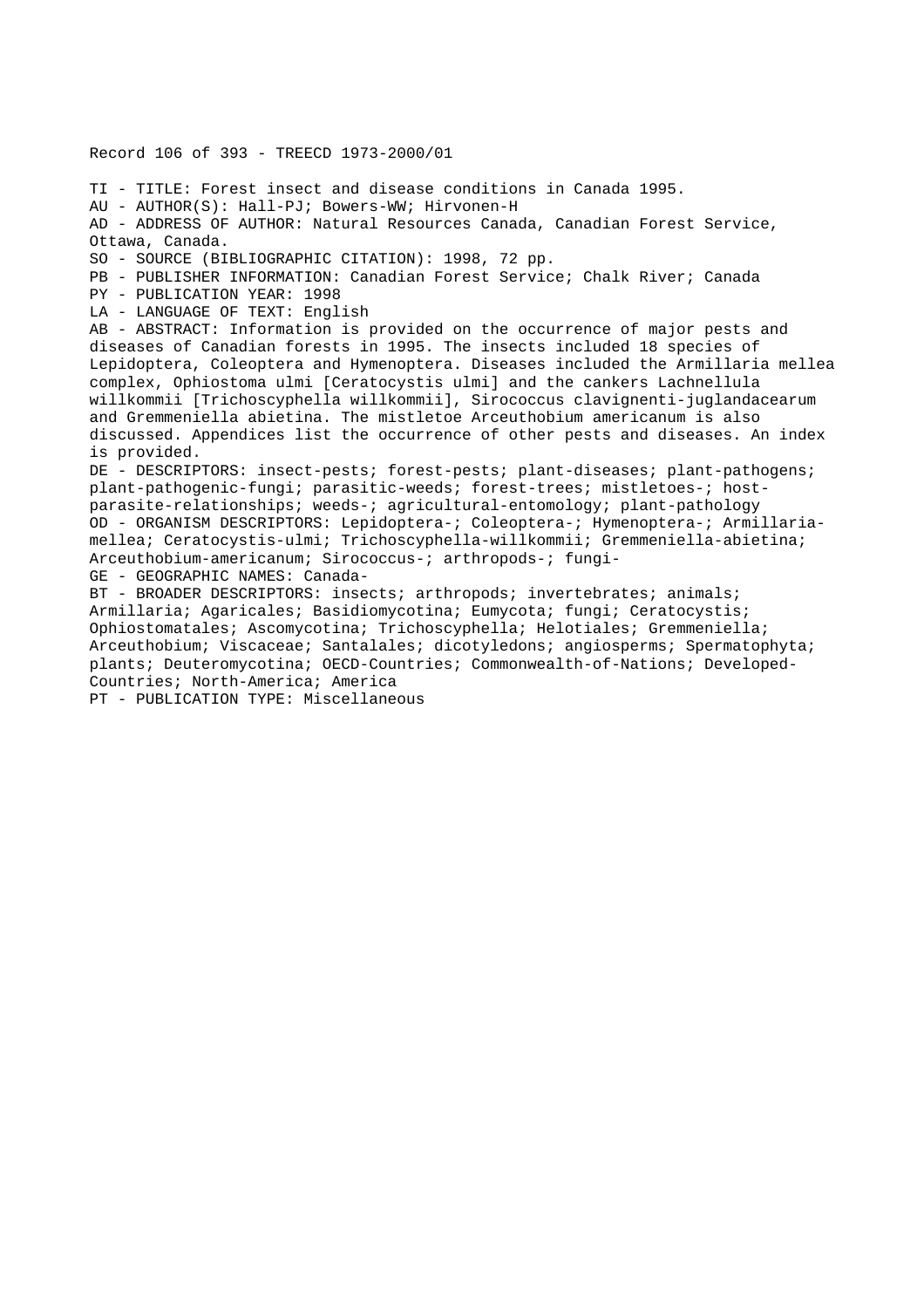Record 107 of 393 - TREECD 1973-2000/01 TI - TITLE: Spectral interpretation of changes in forest using satellite scanner images. AU - AUTHOR(S): Hame-T AD - ADDRESS OF AUTHOR: Instrument Laboratory, Technical Research Centre of Finland, 02100 Espoo, Finland. SO - SOURCE (BIBLIOGRAPHIC CITATION): Acta-Forestalia-Fennica. 1991, No. 222, 111 pp.; 129 ref. PB - PUBLISHER INFORMATION: Finnish Forest Research Institute; Helsinki; Finland PY - PUBLICATION YEAR: 1991 LA - LANGUAGE OF TEXT: English LS - LANGUAGE OF SUMMARIES: Finnish AB - ABSTRACT: A study was made of the spectral characteristics of sudden changes occurring in a 40X40 km forest in S. Finland in 1984-87 using satellite scanner images (Landsat Thematic Mapper and Spot images and spectroradiometer measurements). Scots pine (Pinus sylvestris) and Norway spruce (Picea abies) were the most common tree species. The changes were  $(1)$  clear felling,  $(2)$ selective thinning, (3) site preparation on clear felled areas, (4) weeding of deciduous shrubs and/or thinning of conifer seedling regeneration, (5) damage caused by the fungus Gremmeniella abietina and (6) deciduous shrub growth in regeneration areas. A computer model of spectral characteristics was developed and compared with the empirical data. G. abietina damage increased the reflectance in the visible part of the light spectrum and decreased the reflectance in the rear infrared part. Near infrared reflectance was reduced after thinning. A system for automated monitoring of changes is presented. DE - DESCRIPTORS: Conifers-; Remote-sensing; stand-characteristics; photointerpretation-; satellites-; damage-; vegetation-OD - ORGANISM DESCRIPTORS: Gremmeniella-abietina GE - GEOGRAPHIC NAMES: Finland-BT - BROADER DESCRIPTORS: Gremmeniella; Helotiales; Ascomycotina; Eumycota; fungi; Scandinavia; Northern-Europe; Europe PT - PUBLICATION TYPE: Miscellaneous IS - INTERNATIONAL STANDARD SERIAL NUMBER: 0001-5636 IB - INTERNATIONAL STANDARD BOOK NUMBER: 951-651-092-2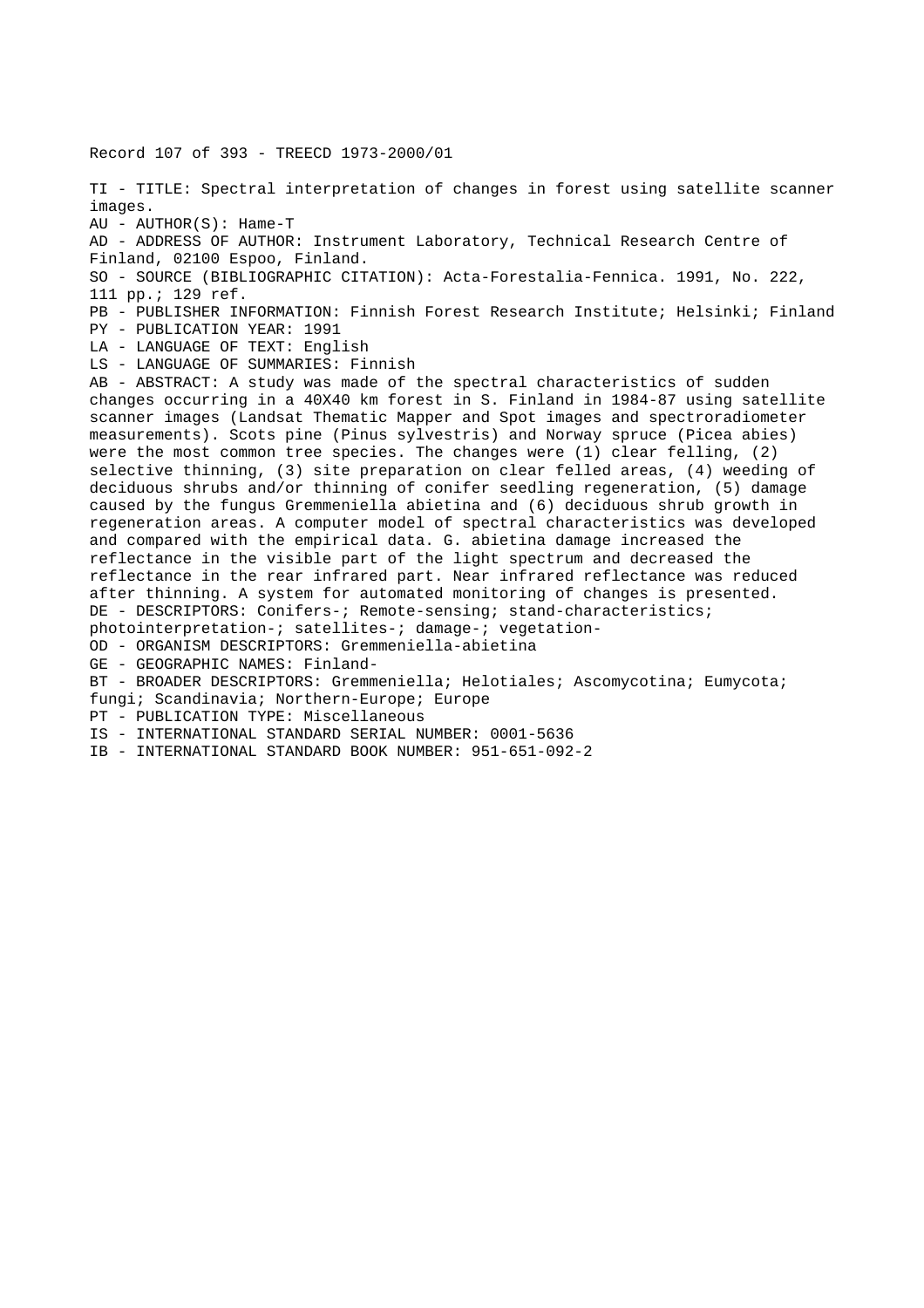Record 108 of 393 - TREECD 1973-2000/01

TI - TITLE: An unsupervised change detection and recognition system for forestry. AU - AUTHOR(S): Hame-T; Heiler-I; San-Miguel-Ayanz-J AD - ADDRESS OF AUTHOR: VTT Automation Remote Sensing, PO Box 13002, FIN-02044 VTT, Finland. SO - SOURCE (BIBLIOGRAPHIC CITATION): International-Journal-of-Remote-Sensing. 1998, 19: 6, 1079-1099; 33 ref. PY - PUBLICATION YEAR: 1998 LA - LANGUAGE OF TEXT: English AB - ABSTRACT: A new unsupervised method (AutoChange) for change detection and identification uses, as an input, two images acquired on different dates, and a parameter list given by the user. Change detection and identification are performed in separate procedures, and the output is a five channel image estimating the change magnitude and characterizing the changed and unchanged areas. The method carries out the change analysis using homogeneous units selected from the images and only in the ultimate phase the whole image is classified. Changes are detected and identified using clustering in two phases. First, clustering is performed on the earlier and later images to form the so called 'primary clusters'. Second, clustering is performed within the primary clusters of the later image to produce the 'secondary clusters'. Then the change magnitude and change type are obtained by comparing the primary clusters in the earlier image to the secondary clusters in the later image. The method, which was tested in southern Finnish boreal forest using Landsat Thematic Mapper data acquired in September 1984 and June 1985, could reliably detect and identify clearcuts. In addition, the method provided information on forest damage by Gremmeniella to Pinus sylvestris, since the type of the spectral change was consistent on damaged areas despite a minor magnitude of the change. DE - DESCRIPTORS: change-; detection-; forestry-; boreal-forests; clear-felling; forests-; identification-; Landsat-; thematic-mapper; remote-sensing; trends-; image-processing; satellite-imagery; plant-diseases; plant-pathogens; plantpathogenic-fungi; automation-OD - ORGANISM DESCRIPTORS: Gremmeniella-; Pinus-sylvestris GE - GEOGRAPHIC NAMES: Finland-BT - BROADER DESCRIPTORS: Helotiales; Ascomycotina; Eumycota; fungi; Pinus; Pinaceae; Pinopsida; gymnosperms; Spermatophyta; plants; European-Union-Countries; Developed-Countries; EFTA; OECD-Countries; Scandinavia; Northern-Europe; Europe

PT - PUBLICATION TYPE: Journal-article

IS - INTERNATIONAL STANDARD SERIAL NUMBER: 0143-1161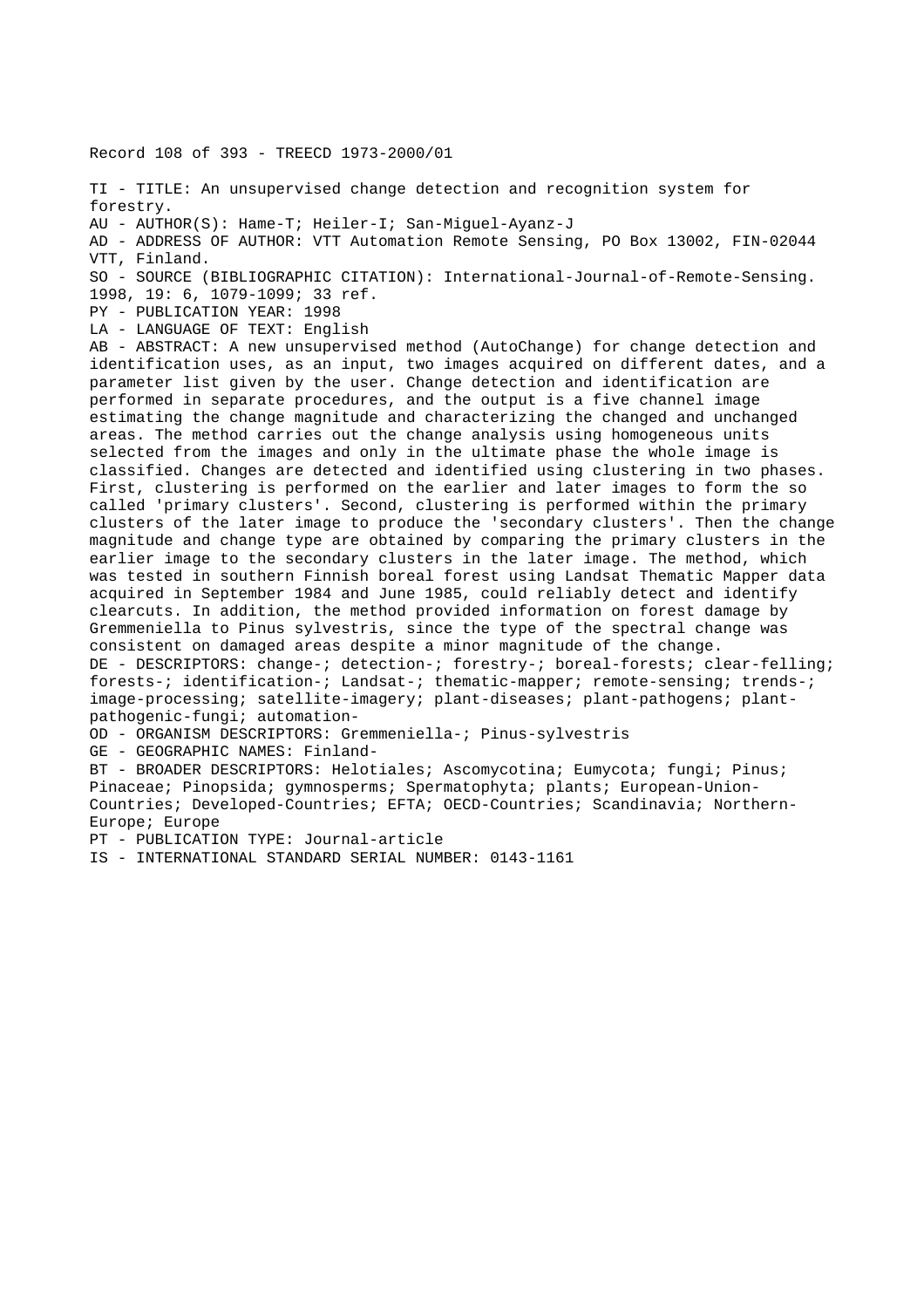Record 109 of 393 - TREECD 1973-2000/01

TI - TITLE: Genetic differentiation within the European race of Gremmeniella abietina.

AU - AUTHOR(S): Hamelin-RC; Lecours-N; Hansson-P; Hellgren-M; Laflamme-G AD - ADDRESS OF AUTHOR: Natural Resources Canada, Canadian Forest Service, Quebec Region, P.O. Box 3800, 1055 du P.E.P.S., Sainte-Foy, Quebec G1V 4C7, Canada.

SO - SOURCE (BIBLIOGRAPHIC CITATION): Mycological-Research. 1996, 100: 1, 49-56; 33 ref.

PY - PUBLICATION YEAR: 1996

LA - LANGUAGE OF TEXT: English

AB - ABSTRACT: Twelve random amplified polymorphic DNA markers were variable within the European race of G. abietina var. abietina (GAA-EU) in Europe. Three distinct DNA amplification profiles (amplitypes) appeared to be correlated with ecotypic origin. The northern amplitype was present exclusively in northern Europe in plantations and natural stands of Pinus sylvestris and in plantations of P. contorta and apparently was adapted to the presence of deep, long-lasting snow cover in the winter. An alpine amplitype was found exclusively in the Alps at altitudes above 2000 m on P. cembra, P. mugo, P. sylvestris and Larix lyallii and also appears to represent an ecotype adapted to conditions of deep snow cover. The third amplitype, the European amplitype, was present throughout Europe and ranged from the Scandinavian countries and extended south to the Apennine mountains of northern Italy. Most of the GAA-EU samples tested from North America had RAPD profiles identical to those of the European amplitype indicating that the origin of this introduced pathogen could be central Europe. However, some of the samples from North America had RAPD profiles that did not match any found in Europe. The internal transcribed spacers of the ribosomal DNA repeat subunit were amplified and digested with restriction enzymes Hae III and Msp I. These restriction sites were polymorphic between the North American (GAA-NA) race and the EU race of G. abietina but were homogeneous among the 3 amplitypes described above. The rDNA restriction and RAPD profiles also indicated that GAA-NA was absent from the samples from Europe and that symptoms resembling those caused by GAA-NA were attributable to the northern and alpine amplitypes.

DE - DESCRIPTORS: plant-diseases; plant-pathogens; plant-pathogenic-fungi; molecular-genetics; random-amplified-polymorphic-DNA; races-; forest-trees; fungal-diseases; plant-pathology

OD - ORGANISM DESCRIPTORS: Gremmeniella-abietina; larix-; Pinus-sylvestris; Pinus-contorta; Pinus-cembra; pinopsida-; fungi-

GE - GEOGRAPHIC NAMES: Europe-

BT - BROADER DESCRIPTORS: Gremmeniella; Helotiales; Ascomycotina; Eumycota; fungi; Pinaceae; Pinopsida; gymnosperms; Spermatophyta; plants; Pinus; Larix PT - PUBLICATION TYPE: Journal-article

IS - INTERNATIONAL STANDARD SERIAL NUMBER: 0953-7562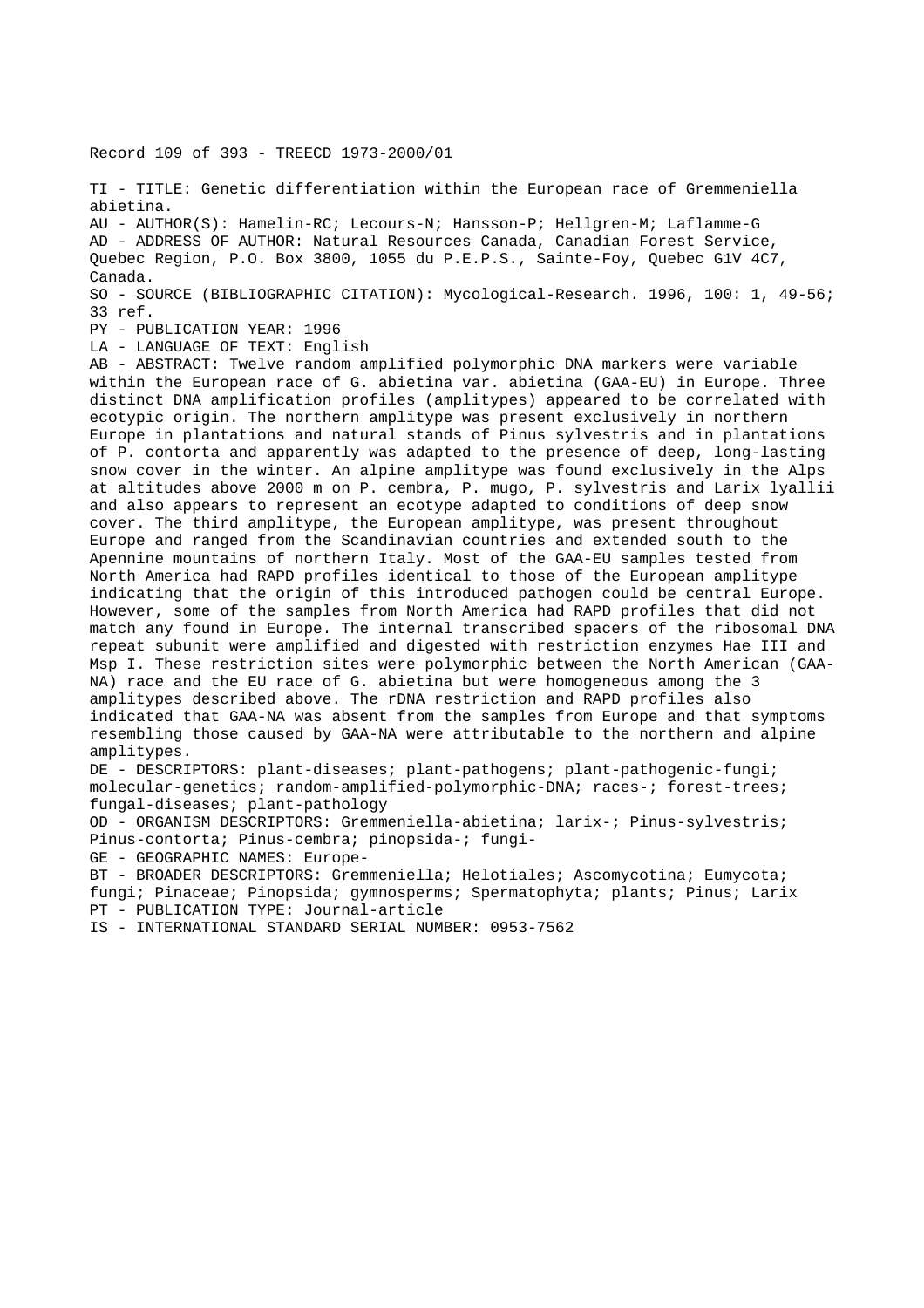Record 110 of 393 - TREECD 1973-2000/01

TI - TITLE: Molecular evidence of distinct introductions of the European race of Gremmeniella abietina into North America. AU - AUTHOR(S): Hamelin-RC; Lecours-N; Laflamme-G; Laflamme-G et-al AD - ADDRESS OF AUTHOR: Natural Resources Canada, Canadian Forest Service, Laurentian Forestry Centre, Sainte-Foy, QC G1V 4C7, Canada. SO - SOURCE (BIBLIOGRAPHIC CITATION): Foliage, shoot and stem diseases. Proceedings of the IUFRO WP 7.02.02 meeting, Quebec City, May 25-31, 1997. Information-Report -Laurentian-Forestry-Centre,-Quebec-Region,-Canadian-Forest-Service. 1998, No. LAU-X-122, 190-199; 29 ref. PB - PUBLISHER INFORMATION: Laurentian Forestry Centre, Canadian Forest Service; Sainte-Foy; Canada PY - PUBLICATION YEAR: 1998 LA - LANGUAGE OF TEXT: English DE - DESCRIPTORS: IUFRO-; fungal-diseases; plant-pathogenic-fungi; plantpathogens; plant-diseases; forest-trees; cankers-; geographical-distribution; molecular-biology; molecular-genetics; plant-pathology OD - ORGANISM DESCRIPTORS: Gremmeniella-abietina GE - GEOGRAPHIC NAMES: North-America; Europe-BT - BROADER DESCRIPTORS: Gremmeniella; Helotiales; Ascomycotina; Eumycota; fungi; America PT - PUBLICATION TYPE: Conference-paper; Journal-article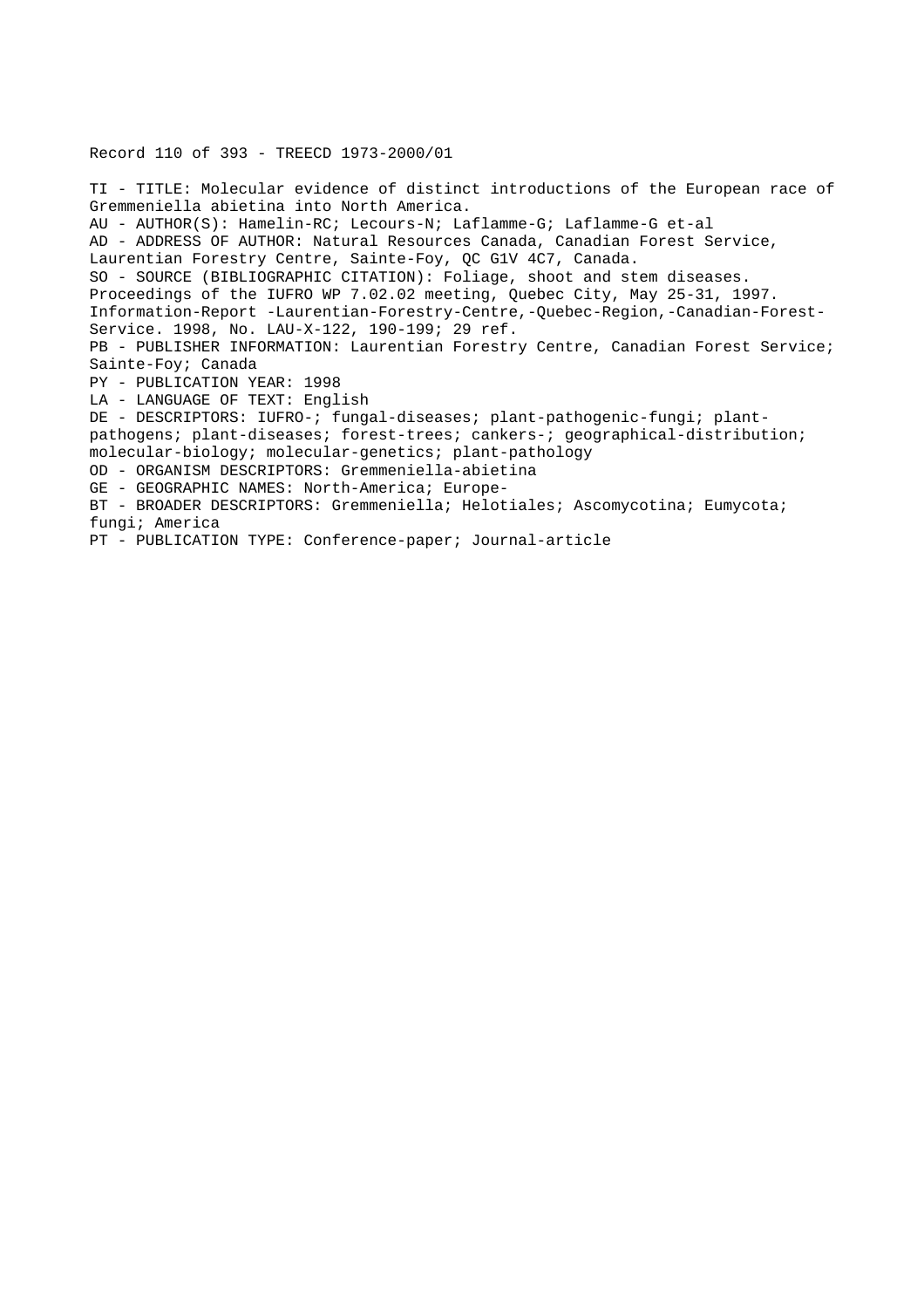Record 111 of 393 - TREECD 1973-2000/01

TI - TITLE: Phylogeny of Gremmeniella spp. based on sequences of the 5.8S rDNA and internal transcribed spacer region.

AU - AUTHOR(S): Hamelin-RC; Rail-J

AD - ADDRESS OF AUTHOR: Natural Resources Canada, Canadian Forest Service, Laurentian Forestry Centre, PO Box 3800, 1055 rue de PEPS, Sainte-Foy, Que. G1V 4C7, Canada.

SO - SOURCE (BIBLIOGRAPHIC CITATION): Canadian-Journal-of-Botany. 1997, 75: 5, 693-698; 34 ref.

PY - PUBLICATION YEAR: 1997

LA - LANGUAGE OF TEXT: English

LS - LANGUAGE OF SUMMARIES: French

AB - ABSTRACT: Sequences in the 5.8S ribosomal DNA and internal transcribed spacer region were obtained for taxa belonging to Gremmeniella spp., and phylogenetic analysis was carried out using parsimony and distance methods. A set of hypotheses concerning evolutionary relationships between members of the genus was tested. The hypothesis that all members of G. abietina var. abietina are closely related was rejected. It appears that the Asian race is quite divergent from the European and North American races, but is possibly more closely related to G. abietina var. balsamea. The phylogeny was consistent with host specificity: members of G. abietina var. abietina generally do not infect Abies or Picea spp. but the Asian race occurs on A. sachalinensis in Japan. The hypothesis that host specialization has created divergence within G. abietina var. balsamea was supported by the analysis because the levels of divergence between isolates originating from Picea spp. and Abies spp. were similar to those found between the North American and European races of G. abietina var. abietina. The hypothesis that greater divergence occurred between G. abietina and G. laricina than between G. abietina var. abietina and G. abietina var. balsamea was not supported. The level of divergence was as large between the 2 varieties within G. abietina as between the 2 species G. abietina and G. laricina. It is suggested that similar taxonomic levels should be applied to these 3 taxa.

DE - DESCRIPTORS: evolution-; plant-pathogens; plant-pathogenic-fungi; taxonomy- ; phylogeny-; molecular-genetics; nucleotide-sequences; RNA-; plant-pathology OD - ORGANISM DESCRIPTORS: gremmeniella-

BT - BROADER DESCRIPTORS: Helotiales; Ascomycotina; Eumycota; fungi

PT - PUBLICATION TYPE: Journal-article

IS - INTERNATIONAL STANDARD SERIAL NUMBER: 0008-4026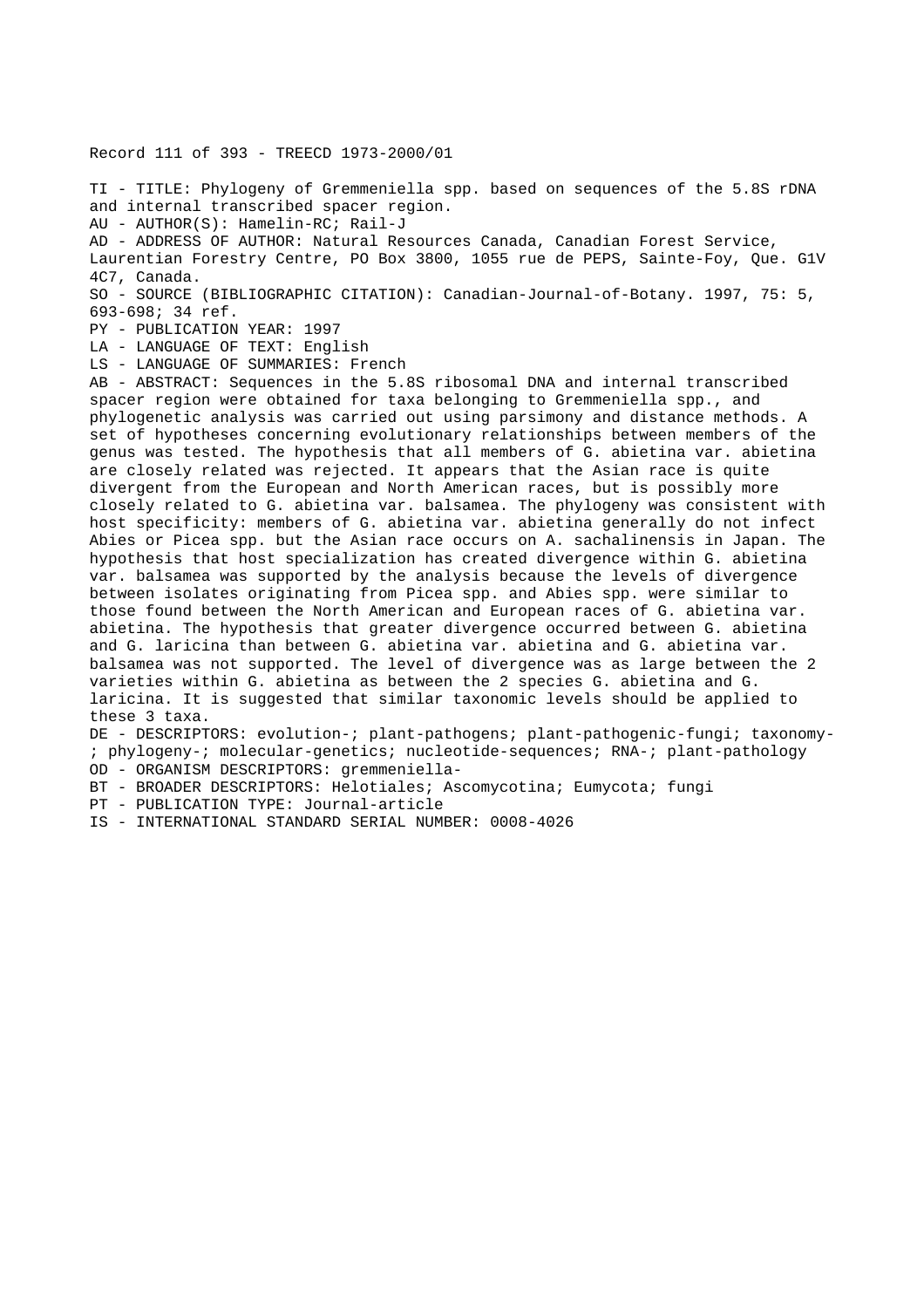Record 112 of 393 - TREECD 1973-2000/01 TI - TITLE: Gremmeniella abietina in Northern Sweden: Silvicultural aspects of disease development in the introduced Pinus contorta and in Pinus sylvestris. AU - AUTHOR(S): Hansson-P AD - ADDRESS OF AUTHOR: Department of Silviculture, Umea, Sweden. SO - SOURCE (BIBLIOGRAPHIC CITATION): Acta-Universitatis-Agriculturae-Sueciae - Silvestria. 1996, No. 10, 40 pp. + papers I-V; many ref. PB - PUBLISHER INFORMATION: Swedish University of Agricultural Sciences; Umea; Sweden PY - PUBLICATION YEAR: 1996 LA - LANGUAGE OF TEXT: English AB - ABSTRACT: This thesis, based on 5 papers (included as an appendix) published in or submitted to various journals, considers silvicultural measures in terms of their usefulness in reducing the adverse effects of disease caused by G. abietina in young stands of P. contorta and P. sylvestris in N. Sweden. It is suggested that the effects of the disease are greater in the exotic P. contorta due to greater exposure to other stresses in this species. Provenances of P. contorta recommended for broad-scale use are not adapted to cope with the oceanic-influenced weather which can affect interior N. Sweden. Mortality caused by G. abietina appeared to be lower after mounding, and leaning trees were more often killed than upright ones. G. abietina populations attacking P. sylvestris and P. contorta in N. Sweden appeared to be genetically identical, and it is suggested that there is a high risk of spread from infected P. contorta plantations to adjacent P. sylvestris plantations. DE - DESCRIPTORS: diseases-; plant-pathogenic-fungi; stress-; provenance-; pines-OD - ORGANISM DESCRIPTORS: Pinus-; Pinus-contorta; Pinus-sylvestris; Gremmeniella-abietina GE - GEOGRAPHIC NAMES: Sweden-BT - BROADER DESCRIPTORS: Pinaceae; Pinopsida; gymnosperms; Spermatophyta; plants; Pinus; Gremmeniella; Helotiales; Ascomycotina; Eumycota; fungi; EFTA; Developed-Countries; European-Union-Countries; OECD-Countries; Scandinavia; Northern-Europe; Europe PT - PUBLICATION TYPE: Thesis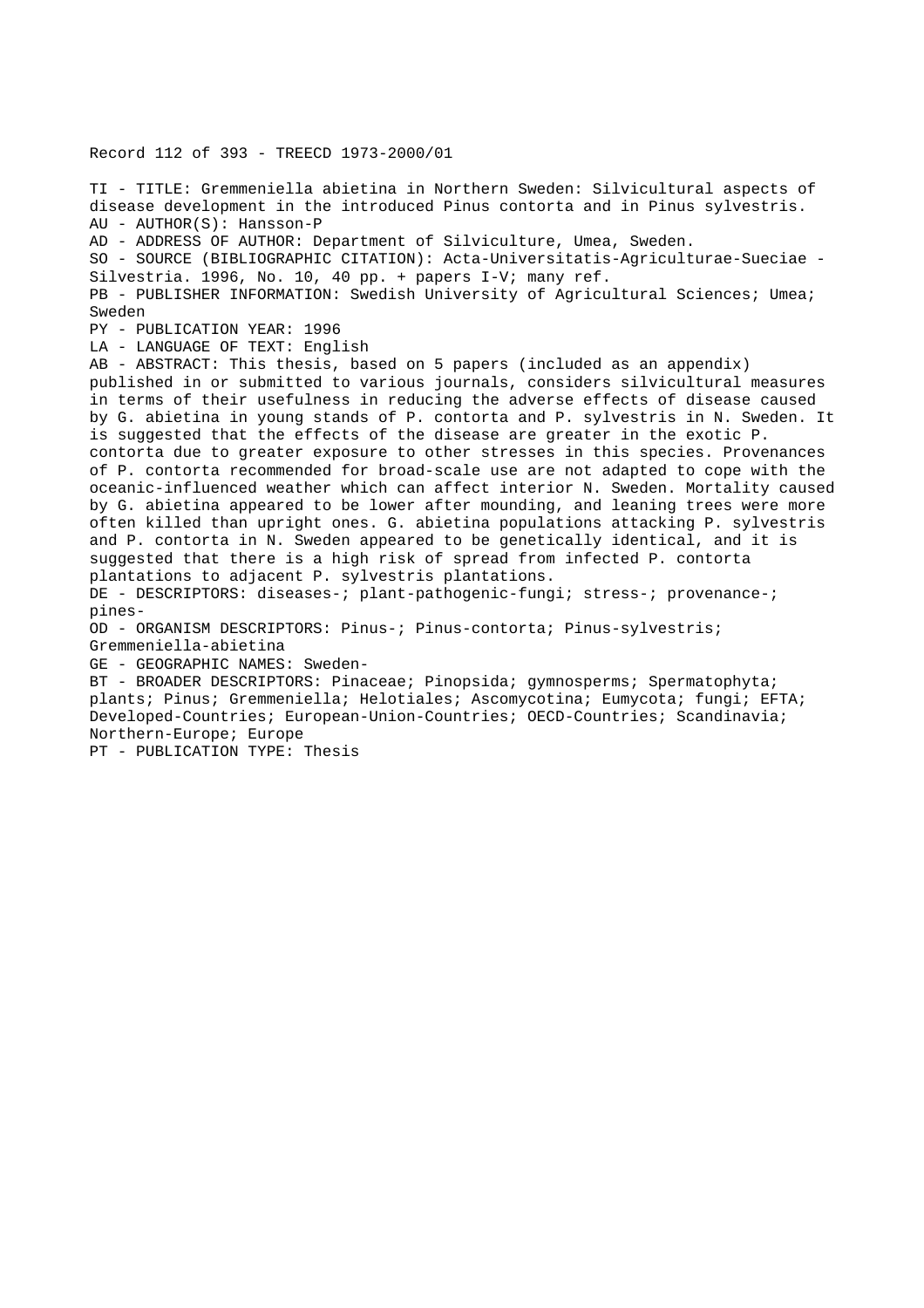## Record 113 of 393 - TREECD 1973-2000/01

TI - TITLE: Susceptibility of different provenances of Pinus sylvestris, Pinus contorta and Picea abies to Gremmeniella abietina. AU - AUTHOR(S): Hansson-P AD - ADDRESS OF AUTHOR: Department of Silviculture, Swedish University of Agricultural Sciences, SE-901 83 Umea, Sweden. SO - SOURCE (BIBLIOGRAPHIC CITATION): European-Journal-of-Forest-Pathology. 1998, 28: 1, 21-32; 35 ref. PY - PUBLICATION YEAR: 1998 LA - LANGUAGE OF TEXT: English LS - LANGUAGE OF SUMMARIES: French, German AB - ABSTRACT: In a randomized block factorial experiment, 1200 seedlings of P. sylvestris and P. abies (from Sweden) and P. contorta (from Canada) were inoculated with conidia (2 X 104 and 1 X 106 conidia/seedling) of Gremmeniella abietina isolated from P. contorta plantations in northern Sweden. Another 600 seedlings were used as controls. Symptom expression and the extent of dead tissue on annual shoots were recorded 13 months after inoculation. Only the higher spore dose resulted in significant infection. P. sylvestris and P. contorta seedlings were equally susceptible (53% infected), and were significantly more infected than P. abies seedlings (39%). The annual shoots of P. sylvestris and P. abies were affected to 43 and 37%, respectively, of their length, which was significantly more than P. contorta shoots (15%). The frequency of affected seedlings differed between seedlings from the southern and northern areas for P. sylvestris and P. abies, and between the northwestern and south-eastern areas for P. contorta. P. contorta seedlings had recovered better and fewer had died 26 months after inoculation compared with P. sylvestris and P. abies seedlings. The susceptibilities of P. sylvestris and P. contorta to G. abietina are discussed. DE - DESCRIPTORS: susceptibility-; disease-resistance; plant-diseases; plantpathogens; plant-pathogenic-fungi; geographical-distribution; forest-trees; plant-pathology OD - ORGANISM DESCRIPTORS: Pinus-sylvestris; Pinus-contorta; Picea-abies; Gremmeniella-abietina; Pinopsida-; fungi-GE - GEOGRAPHIC NAMES: Sweden-BT - BROADER DESCRIPTORS: Pinus; Pinaceae; Pinopsida; gymnosperms; Spermatophyta; plants; Picea; Gremmeniella; Helotiales; Ascomycotina; Eumycota; fungi; EFTA; Developed-Countries; European-Union-Countries; OECD-Countries; Scandinavia; Northern-Europe; Europe PT - PUBLICATION TYPE: Journal-article IS - INTERNATIONAL STANDARD SERIAL NUMBER: 0300-1237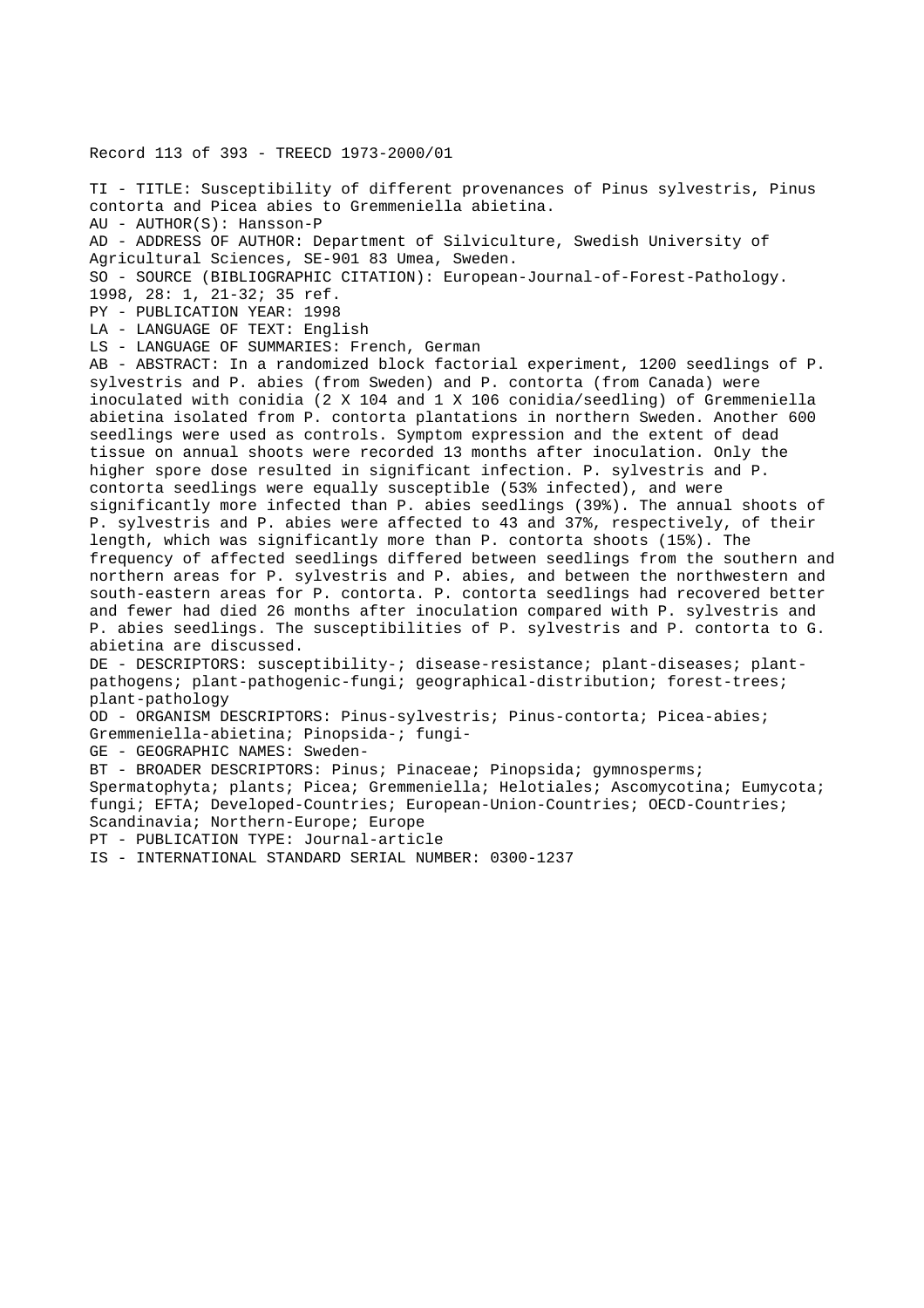Record 114 of 393 - TREECD 1973-2000/01

TI - TITLE: Survival, height and health status of 20-year-old Pinus sylvestris and Pinus contorta after different scarification treatments in a harsh boreal climate.

AU - AUTHOR(S): Hansson-P; Karlman-M

AD - ADDRESS OF AUTHOR: Swedish University of Agricultural Sciences, Department of Silviculture, S-901 83 Umea, Sweden.

SO - SOURCE (BIBLIOGRAPHIC CITATION): Scandinavian-Journal-of-Forest-Research.

1997, 12: 4, 340-350; 51 ref.

PY - PUBLICATION YEAR: 1997

LA - LANGUAGE OF TEXT: English

AB - ABSTRACT: Northern provenances of Pinus sylvestris (from Sweden) and Pinus contorta (from Yukon, Canada) planted as 2-yr-old bare rooted seedlings at a site in northern Sweden in June, August and September 1977. Treatments studied per species were no scarification (control), patch scarification, and mounding. Performance in this harsh climate (where there are still unsolved mortality problems during regeneration) was evaluated 18 years after planting. The major mortality was during the first 2 growing seasons. For both species, survival was higher in mounded plots than in control plots. Survival of Pinus sylvestris was greatest following June planting, but planting date had no effect on survival of Pinus contorta. Pinus contorta was 11% taller than Pinus sylvestris in the treatment with highest survival, but this difference was not significant. Some 93% of the Pinus contorta trees were infected and 22% killed by Gremmeniella abietina, compared with 21% and 5%, respectively, for Pinus sylvestris. Some 83% of the Pinus sylvestris trees were infected and 24% killed by Phacidium infestans, compared with 8% and 2% for Pinus contorta. Leaning Pinus contorta trees were more severely damaged by G. abietina than those not leaning. Mounding reduced the mortality caused by G. abietina in Pinus contorta and by Phacidium infestans in Pinus sylvestris. Due to the increasing mortality of Pinus contorta during the last 6 yr, and the high frequency of G. abietina, the number of surviving trees of the two species are approaching equality. Significantly more Pinus contorta than Pinus sylvestris trees were leaning and had poor stem quality, but regardless of species, mounded plots showed the highest frequency of broken tops - all these defects caused by snow damage. Results suggest that more than 20 yr need to elapse before regeneration efforts with these two species in harsh areas can be evaluated reliably.

DE - DESCRIPTORS: performance-; growth-; increment-; forest-plantations; sitepreparation; survival-; height-; health-; scarification-; climate-; mortality-; fungal-diseases; stem-form; leaning-stems; infection-; breakage-; snow-damage; mounds-; plant-diseases; plant-pathogenic-fungi; plant-pathogens; forest-trees; plant-pathology

OD - ORGANISM DESCRIPTORS: Pinus-contorta; Pinus-sylvestris; Gremmeniellaabietina; Phacidium-infestans; Pinopsida-; fungi-

GE - GEOGRAPHIC NAMES: Sweden-

BT - BROADER DESCRIPTORS: Pinus; Pinaceae; Pinopsida; gymnosperms;

Spermatophyta; plants; Gremmeniella; Helotiales; Ascomycotina; Eumycota; fungi; Phacidium; EFTA; Developed-Countries; European-Union-Countries; OECD-Countries; Scandinavia; Northern-Europe; Europe

PT - PUBLICATION TYPE: Journal-article

IS - INTERNATIONAL STANDARD SERIAL NUMBER: 0282-7581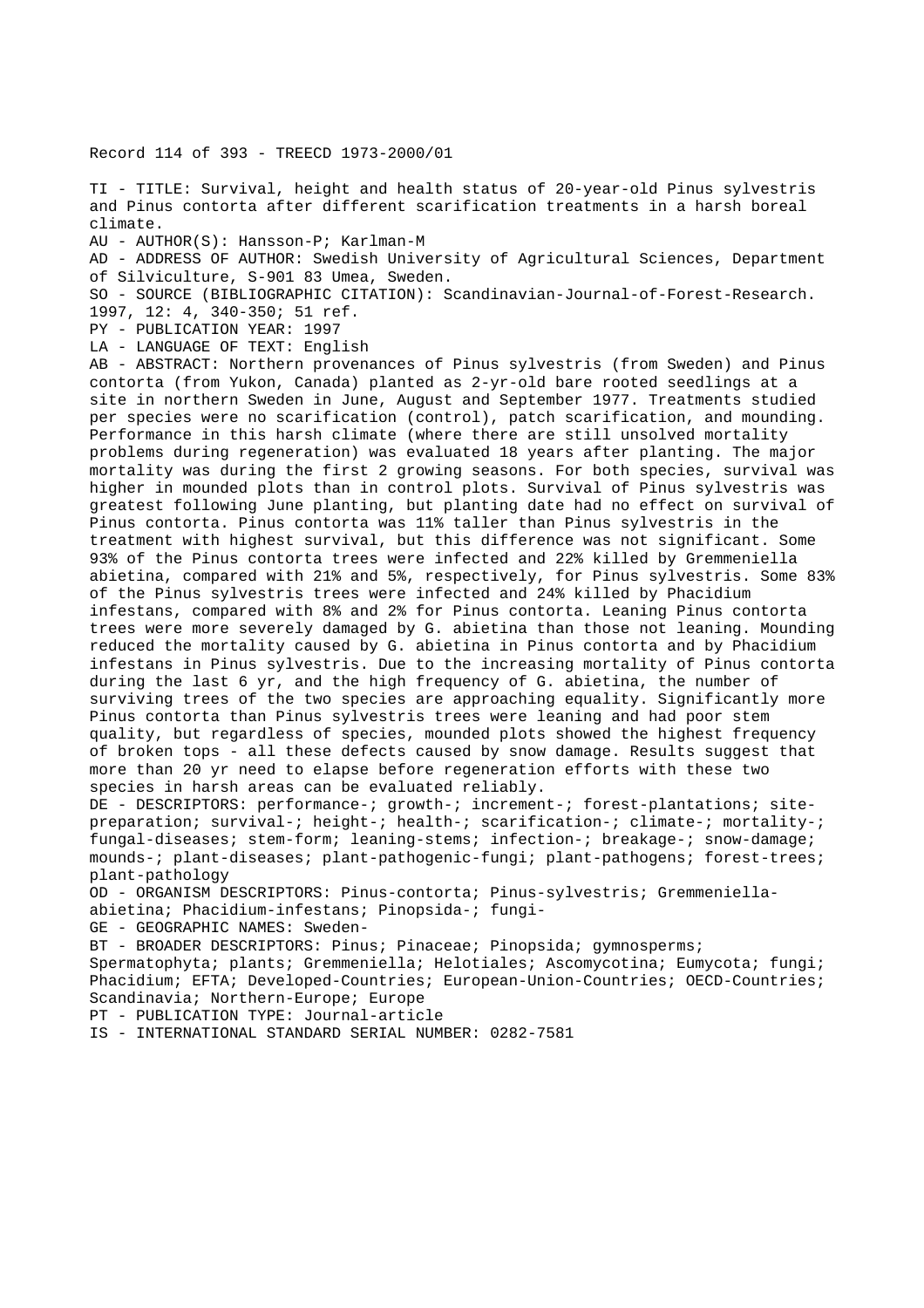Record 115 of 393 - TREECD 1973-2000/01 TI - TITLE: Silvicultural aspects of the disease caused by Gremmeniella abietina in northern Sweden. AU - AUTHOR(S): Hansson-P; Karlman-M; Laflamme-G et-al AD - ADDRESS OF AUTHOR: Swedish University of Agricultural Sciences, Department of Silviculture, SE 901 83 Umea, Sweden. SO - SOURCE (BIBLIOGRAPHIC CITATION): Foliage, shoot and stem diseases. Proceedings of the IUFRO WP 7.02.02 meeting, Quebec City, May 25-31, 1997. Information-Report -Laurentian-Forestry-Centre,-Quebec-Region,-Canadian-Forest-Service. 1998, No. LAU-X-122, 183-188; 21 ref. PB - PUBLISHER INFORMATION: Laurentian Forestry Centre, Canadian Forest Service; Sainte-Foy; Canada PY - PUBLICATION YEAR: 1998 LA - LANGUAGE OF TEXT: English DE - DESCRIPTORS: IUFRO-; fungal-diseases; plant-pathogenic-fungi; plantpathogens; plant-diseases; forest-trees; cankers-; silviculture-; plantpathology OD - ORGANISM DESCRIPTORS: Gremmeniella-abietina; fungi-GE - GEOGRAPHIC NAMES: Sweden-BT - BROADER DESCRIPTORS: Gremmeniella; Helotiales; Ascomycotina; Eumycota; fungi; EFTA; Developed-Countries; European-Union-Countries; OECD-Countries; Scandinavia; Northern-Europe; Europe PT - PUBLICATION TYPE: Conference-paper; Journal-article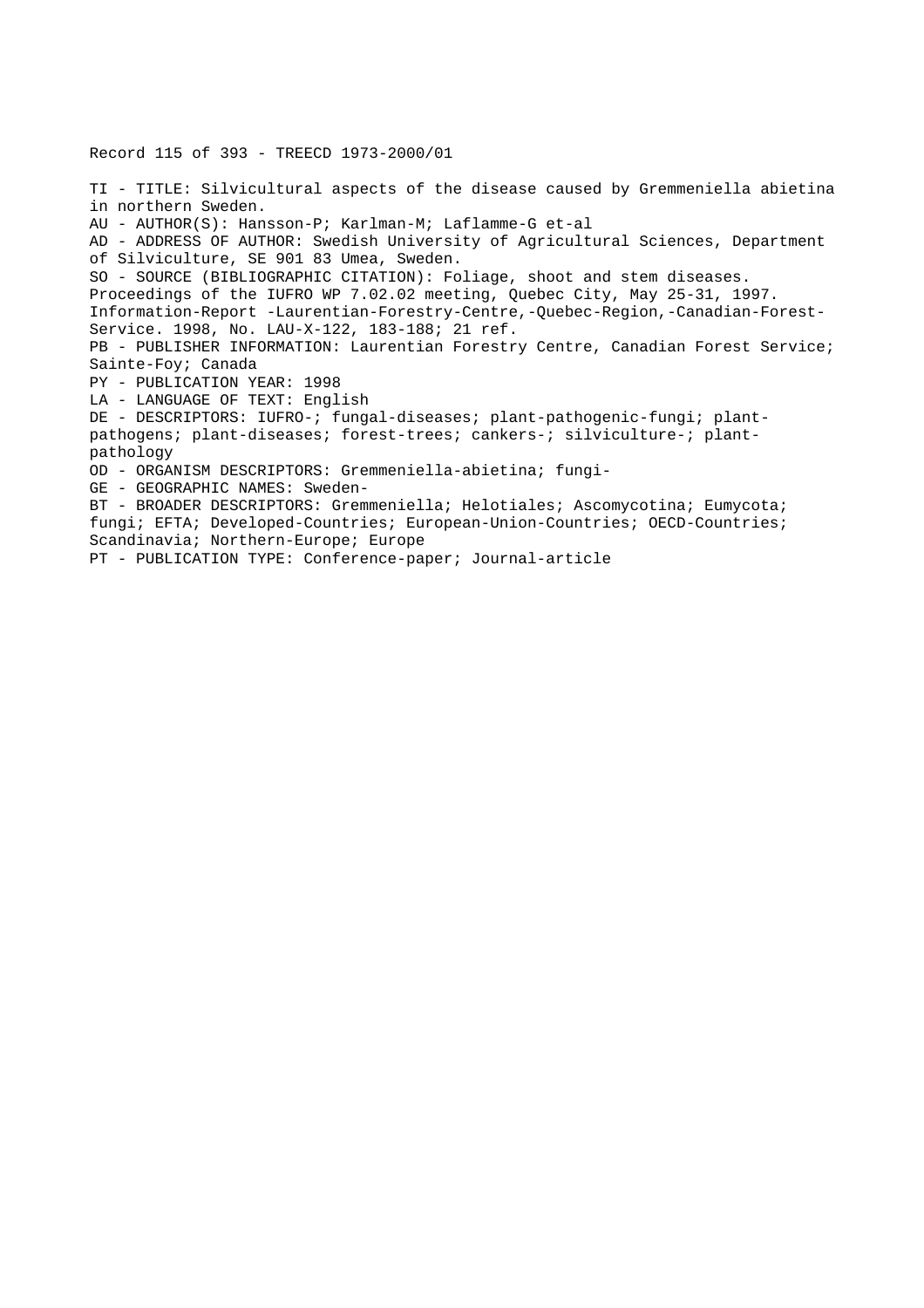# Record 116 of 393 - TREECD 1973-2000/01

TI - TITLE: RAPD variation in Gremmeniella abietina attacking Pinus sylvestris and Pinus contorta in northern Sweden. AU - AUTHOR(S): Hansson-P; Wang-XR; Szmidt-AE; Karlman-M AD - ADDRESS OF AUTHOR: Department of Silviculture, Swedish University of Agricultural Sciences, Faculty of Forestry, S-901 83 Umea, Sweden. SO - SOURCE (BIBLIOGRAPHIC CITATION): European-Journal-of-Forest-Pathology. 1996, 26: 1, 45-55; 37 ref. PY - PUBLICATION YEAR: 1996 LA - LANGUAGE OF TEXT: English LS - LANGUAGE OF SUMMARIES: French, German

AB - ABSTRACT: Genomic DNA from 81 isolates of Gremmeniella abietina collected from 11 plantations each of Pinus sylvestris and Pinus contorta in northern Sweden was studied using RAPD markers. The DNA variation between and within populations and the race and type distribution of G. abietina populations, causing symptoms similar to those of the North American race, were studied. The degree of genetic similarity was greater among G. abietina isolates from the same geographical areas than among isolates from different geographical areas, regardless of whether they were isolated from P. sylvestris or P. contorta. RAPD variation was greatest in the central parts of northern Sweden, suggesting that sexual reproduction has been somewhat more important there than further north or south. Only the RAPD fragments characteristic of the EU race of G. abietina were found in the material tested. The RAPD pattern described as characteristic of the northern type within the EU race was identified in 62% of the isolates. Divergence from the expected profile was due to differences in occurrence of fragments OPA12-1400 and 12-1500. This indicates that this part of the RAPD profile cannot be treated as diagnostic for the northern type. A conclusion of practical importance is that there is a considerable risk of G. abietina spreading from infected P. contorta plantations to adjacent areas with indigenous P. sylvestris regeneration, and vice versa, owing to the indicated lack of host-specificity of the pathogen. It is possible, however, that hostspecific strains exist, but do not differ in their RAPD profiles. DE - DESCRIPTORS: variation-; genetic-variation; plant-diseases; plantpathogens; plant-pathogenic-fungi; spread-; forest-trees; fungal-diseases; pines-

OD - ORGANISM DESCRIPTORS: gremmeniella-abietina; pinus-sylvestris; pinuscontorta; Pinus-

GE - GEOGRAPHIC NAMES: Sweden-

BT - BROADER DESCRIPTORS: Gremmeniella; Helotiales; Ascomycotina; Eumycota; fungi; Pinus; Pinaceae; Pinopsida; gymnosperms; Spermatophyta; plants; OECD-Countries; Developed-Countries; EFTA; European-Union-Countries; Scandinavia; Northern-Europe; Europe

PT - PUBLICATION TYPE: Journal-article

IS - INTERNATIONAL STANDARD SERIAL NUMBER: 0300-1237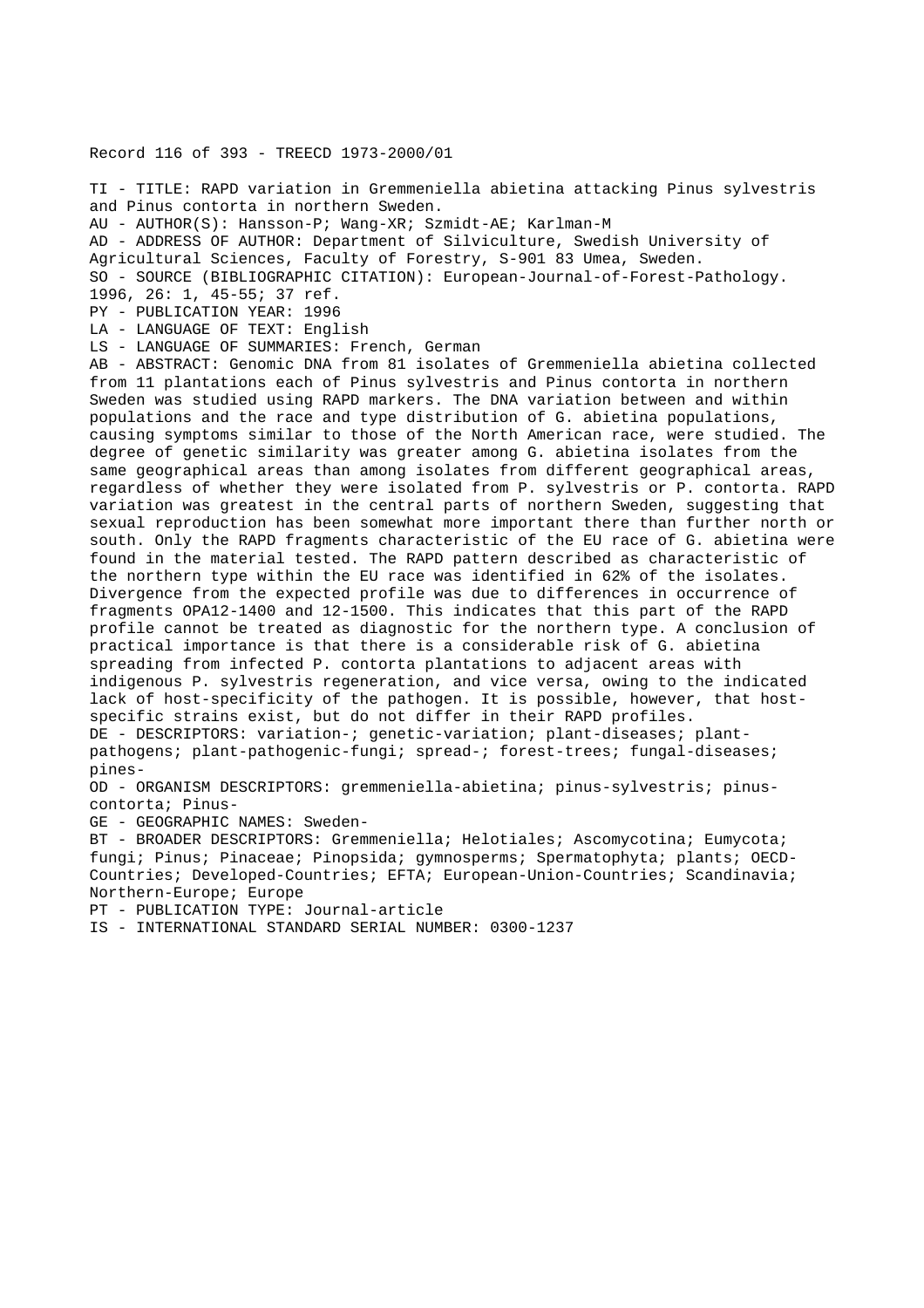Record 117 of 393 - TREECD 1973-2000/01

TI - TITLE: Random amplified microsatellites (RAMS) - a novel method for characterizing genetic variation within fungi. AU - AUTHOR(S): Hantula-J; Dusabenyagasani-M; Hamelin-RC AD - ADDRESS OF AUTHOR: Forest Research Institute, PO Box 18, FIN-01301, Vantaa, Finland. SO - SOURCE (BIBLIOGRAPHIC CITATION): European-Journal-of-Forest-Pathology. 1996, 26: 3, 159-166; 11 ref. PY - PUBLICATION YEAR: 1996 LA - LANGUAGE OF TEXT: English LS - LANGUAGE OF SUMMARIES: French, German AB - ABSTRACT: A novel method, Random Amplified Microsatellites (RAMS - socalled because of the nature of amplified markers as two randomly amplified microsatellites with the intervening sequence), was applied to generate DNA markers in 11 isolates of fungi: Armillaria cepistipes, Gremmeniella abietina, Heterobasidion annosum, Phytophthora cactorum, Phlebiopsis gigantea, and Stereum sanguinolentum - mainly of geographic origin in Finland, and from Pinus sylvestris, Picea abies, Abies alba or Betula pendula trees. The technique is based on the polymerase chain reaction (PCR), and uses primers containing microsatellite sequences and degenerate anchors at the 5' end. The method is highly reproducible, applicable to all tested fungal species including members of the Phycomycetes, Ascomycetes and Basidiomycetes, and allows detection of interspecific and intraspecific DNA polymorphisms. DE - DESCRIPTORS: forest-trees; plant-pathogens; plant-pathogenic-fungi; fungaldiseases; genetic-variation; microsatellites-; polymerase-chain-reaction; polymorphism-; genetics-; genetic-markers; techniques-; methodology-; dna-; molecular-genetics; detection-; plant-pathology OD - ORGANISM DESCRIPTORS: fungi-; Armillaria-; Gremmeniella-abietina; Heterobasidion-annosum; Phytophthora-cactorum; Basidiomycotina-; Stereumsanguinolentum; Pinus-sylvestris; Picea-abies; Abies-alba; Betula-pendula; Pinopsida-GE - GEOGRAPHIC NAMES: Finland-BT - BROADER DESCRIPTORS: Agaricales; Basidiomycotina; Eumycota; fungi; Gremmeniella; Helotiales; Ascomycotina; Heterobasidion; Aphyllophorales; Phytophthora; Peronosporales; Mastigomycotina; Stereum; Pinus; Pinaceae; Pinopsida; gymnosperms; Spermatophyta; plants; Picea; Abies; Betula; Betulaceae; Fagales; dicotyledons; angiosperms; European-Union-Countries; Developed-Countries; EFTA; OECD-Countries; Scandinavia; Northern-Europe; Europe; Armillaria

PT - PUBLICATION TYPE: Journal-article

IS - INTERNATIONAL STANDARD SERIAL NUMBER: 0300-1237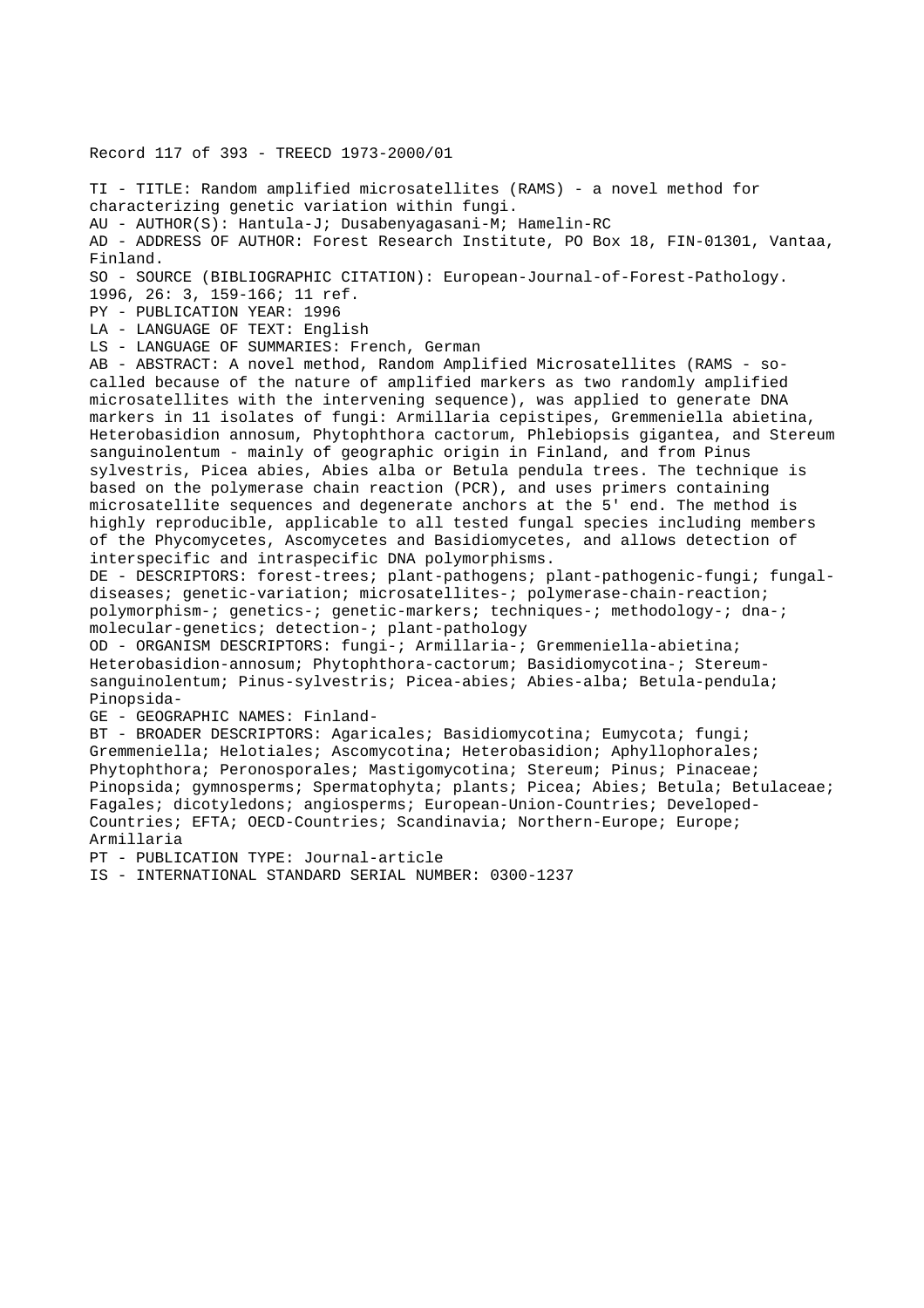TI - TITLE: Variation within Gremmeniella abietina in Finland and other countries as determined by Random Amplified Microsatellites (RAMS). AU - AUTHOR(S): Hantula-J; Muller-MM AD - ADDRESS OF AUTHOR: Forest Research Institute, PO Box 18, 01301, Vantaa, Finland. SO - SOURCE (BIBLIOGRAPHIC CITATION): Mycological-Research. 1997, 101: 2, 169- 175; 12 ref. PY - PUBLICATION YEAR: 1997 LA - LANGUAGE OF TEXT: English AB - ABSTRACT: Genetic variation in 93 isolates of G. a. var. abietina was investigated using RAMS. The isolates originated mostly from Finland, but were also from Canada, USA, Japan, Norway, Italy, Iceland and Sweden. Four banding pattern types were observed corresponding to the present division of this species in Asian, North American and 2 European races. An additional banding pattern also occurred. Intraracial variation occurred within all races, the

North American race being the most polymorphic. Isolates of the large tree type Gremmeniella from North America, Italy and Iceland contained RAMS alleles not observed in Finland, Sweden or Norway. It is concluded that the isolates of large tree type Gremmeniella should not be transported even within the area of its natural occurrence.

DE - DESCRIPTORS: plant-pathogens; plant-pathogenic-fungi; microsatellites-; molecular-genetics; genetic-variation; plant-pathology

OD - ORGANISM DESCRIPTORS: Gremmeniella-abietina

GE - GEOGRAPHIC NAMES: Finland-

BT - BROADER DESCRIPTORS: Gremmeniella; Helotiales; Ascomycotina; Eumycota; fungi; European-Union-Countries; Developed-Countries; EFTA; OECD-Countries; Scandinavia; Northern-Europe; Europe

PT - PUBLICATION TYPE: Journal-article

Record 118 of 393 - TREECD 1973-2000/01

IS - INTERNATIONAL STANDARD SERIAL NUMBER: 0953-7562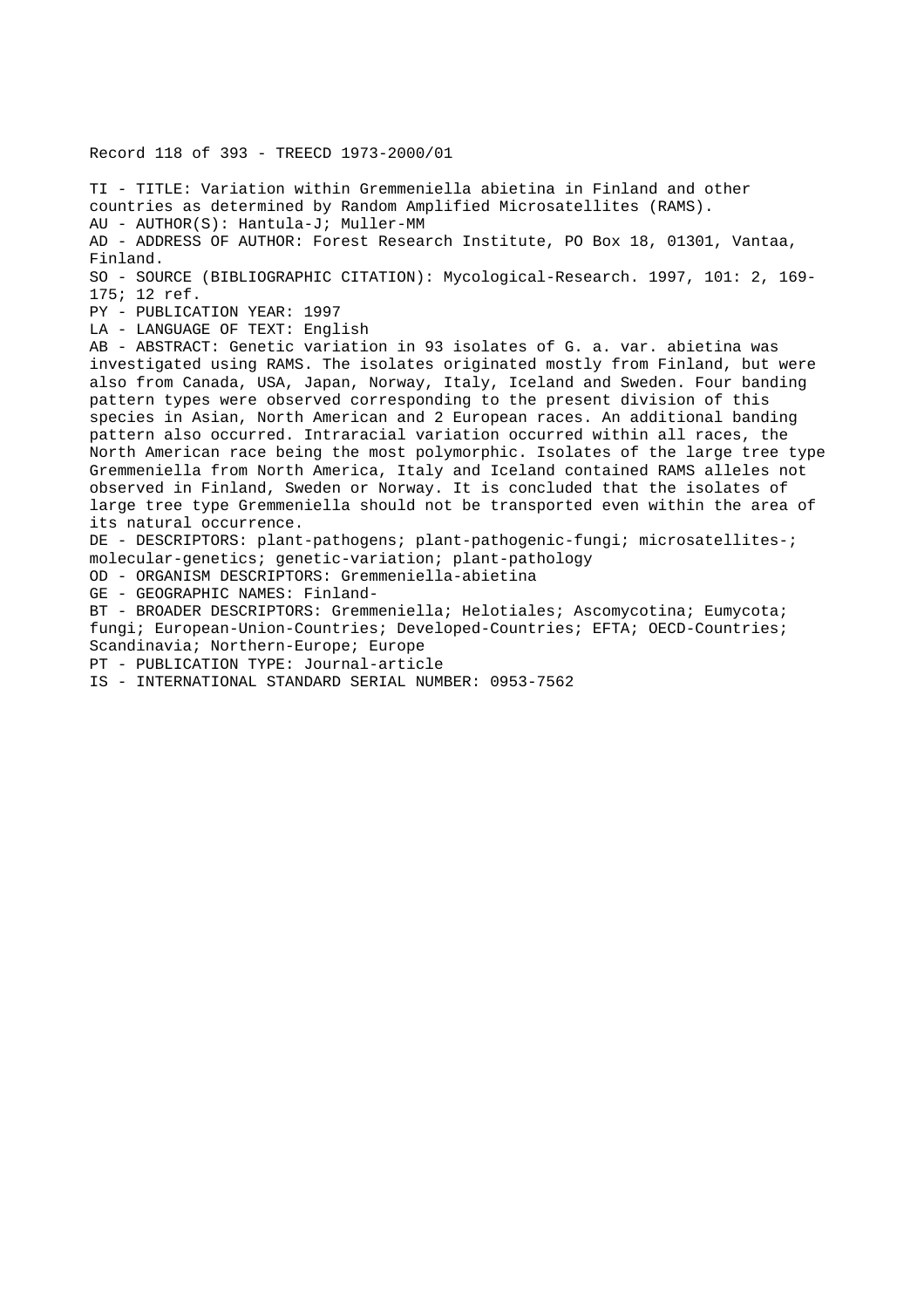TI - TITLE: Host specificity of Gremmeniella abietina. AU - AUTHOR(S): Heiniger-U; Frey-W; Capretti-P et-al AD - ADDRESS OF AUTHOR: Swiss Federal Institute for Forest, Snow and Landscape Research, 8903 Birmensdorf, Switzerland. SO - SOURCE (BIBLIOGRAPHIC CITATION): Shoot and foliage diseases in forest trees. Proceedings of a Joint Meeting of the IUFRO Working Parties S2.06.02 and S2.06.04, Vallombrosa, Firenze, Italy 6-11 June 1994. 1995, 240-243; 3 ref. PB - PUBLISHER INFORMATION: Istituto di Patologia e Zoologia Forestale e Agraria, Universita degli Studi di Firenze; Firenze; Italy PY - PUBLICATION YEAR: 1995 LA - LANGUAGE OF TEXT: English AB - ABSTRACT: In 1975, Pinus cembra and P. mugo were planted near the treeline at two test sites in Switzerland. By 1983, heavy losses were recorded due to Gremmeniella abietina: 77% and 67% of P. cembra were lost at Rudolf and Lucksalp, respectively, whereas figures for P. mugo were 38% and 2%, respectively. DE - DESCRIPTORS: forest-trees; plant-pathogens; plant-pathogenic-fungi; susceptibility-; treelines-; fungal-diseases; plant-diseases; yield-losses; crop-losses; plant-pathology; pines-OD - ORGANISM DESCRIPTORS: Gremmeniella-abietina; Pinus-mugo; Pinus-cembra; Pinus-; fungi-GE - GEOGRAPHIC NAMES: Switzerland-BT - BROADER DESCRIPTORS: Gremmeniella; Helotiales; Ascomycotina; Eumycota; fungi; Pinus; Pinaceae; Pinopsida; gymnosperms; Spermatophyta; plants; EFTA; Developed-Countries; OECD-Countries; Western-Europe; Europe PT - PUBLICATION TYPE: Conference-paper IB - INTERNATIONAL STANDARD BOOK NUMBER: 88-900074-0-0

Record 119 of 393 - TREECD 1973-2000/01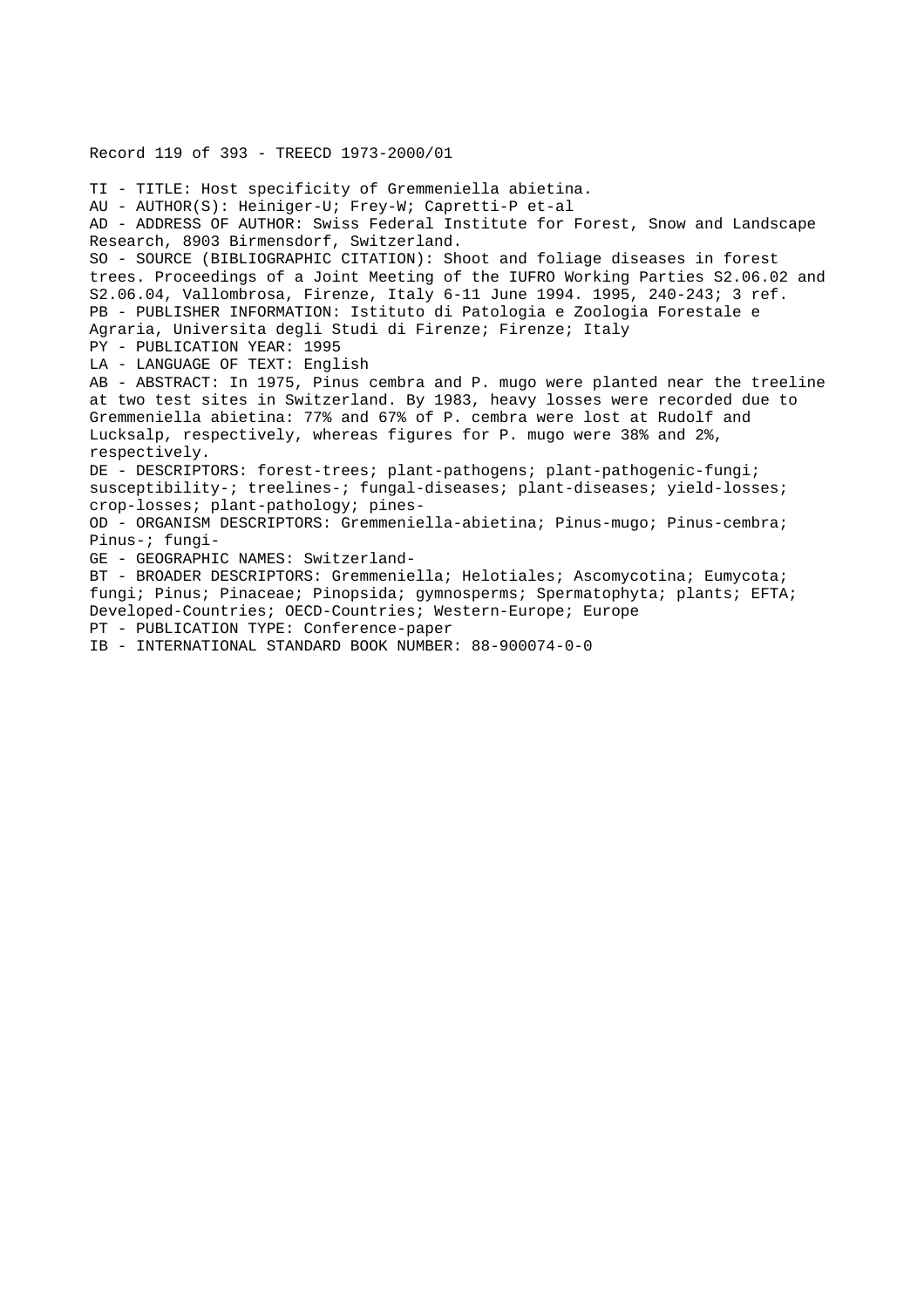Record 120 of 393 - TREECD 1973-2000/01

TI - TITLE: The effects of reindeer grazing on the natural regeneration of Pinus sylvestris.

AU - AUTHOR(S): Helle-T; Moilanen-H

AD - ADDRESS OF AUTHOR: Finnish Forest Research Institute, Rovaniemi Research Station, Etelaranta 55, SF-96300 Rovaniemi, Finland.

SO - SOURCE (BIBLIOGRAPHIC CITATION): Scandinavian-Journal-of-Forest-Research.

1993, 8: 3, 395-407; 51 ref.

PY - PUBLICATION YEAR: 1993

LA - LANGUAGE OF TEXT: English

AB - ABSTRACT: The effects of winter grazing by semi-domesticated reindeer on the natural regeneration of Scots pine (Pinus sylvestris) were studied in northeastern Finland. A total of 50 regeneration areas subjected to long-term grazing intensity varying from heavy to none were investigated. During the previous year reindeer had damaged an average of 7.6% of the seedlings; 88% of all mechanical damage found was caused by reindeer. The damage frequency was related to the intensity of grazing, and was maximally 60%; 46% of the damaged seedlings were <50 cm in height, and the most common type of damage was branch breakage. Fungal diseases were responsible for the death or poor condition of the seedlings in 80% of the cases, compared with 12% for reindeer. Other vertebrates also damaged seedlings. Grazing slightly increased the incidence of scleroderris (Ascocalyx abietina [Gremmeniella abietina]) canker, but was associated with a low incidence of snow blight (Phacidium infestans), most probably due to packing of the snow. Grazing had no effect on the number of seedlings capable of developing, whilst plants between the age of 13-24 years grew faster in heavily grazed than in lightly grazed lichen (Cladonia spp.) vegetation. DE - DESCRIPTORS: vegetation-; plant-diseases; forest-trees; plant-pathogenicfungi; cankers-; vertebrate-pests; grazing-; snow-damage; natural-regeneration; damage-; wildlife-; fungal-diseases

OD - ORGANISM DESCRIPTORS: lichens-; Cladonia-; Pinus-sylvestris; reindeer-; Gremmeniella-abietina; Phacidium-infestans

GE - GEOGRAPHIC NAMES: Finland-

BT - BROADER DESCRIPTORS: plants; Lecanorales; Ascomycotina; Eumycota; fungi; Pinus; Pinaceae; Pinopsida; gymnosperms; Spermatophyta; Rangifer; Cervidae; ruminants; Artiodactyla; mammals; vertebrates; Chordata; animals; Gremmeniella; Helotiales; Phacidium; European-Union-Countries; Developed-Countries; EFTA; OECD-Countries; Scandinavia; Northern-Europe; Europe

PT - PUBLICATION TYPE: Journal-article

IS - INTERNATIONAL STANDARD SERIAL NUMBER: 0282-7581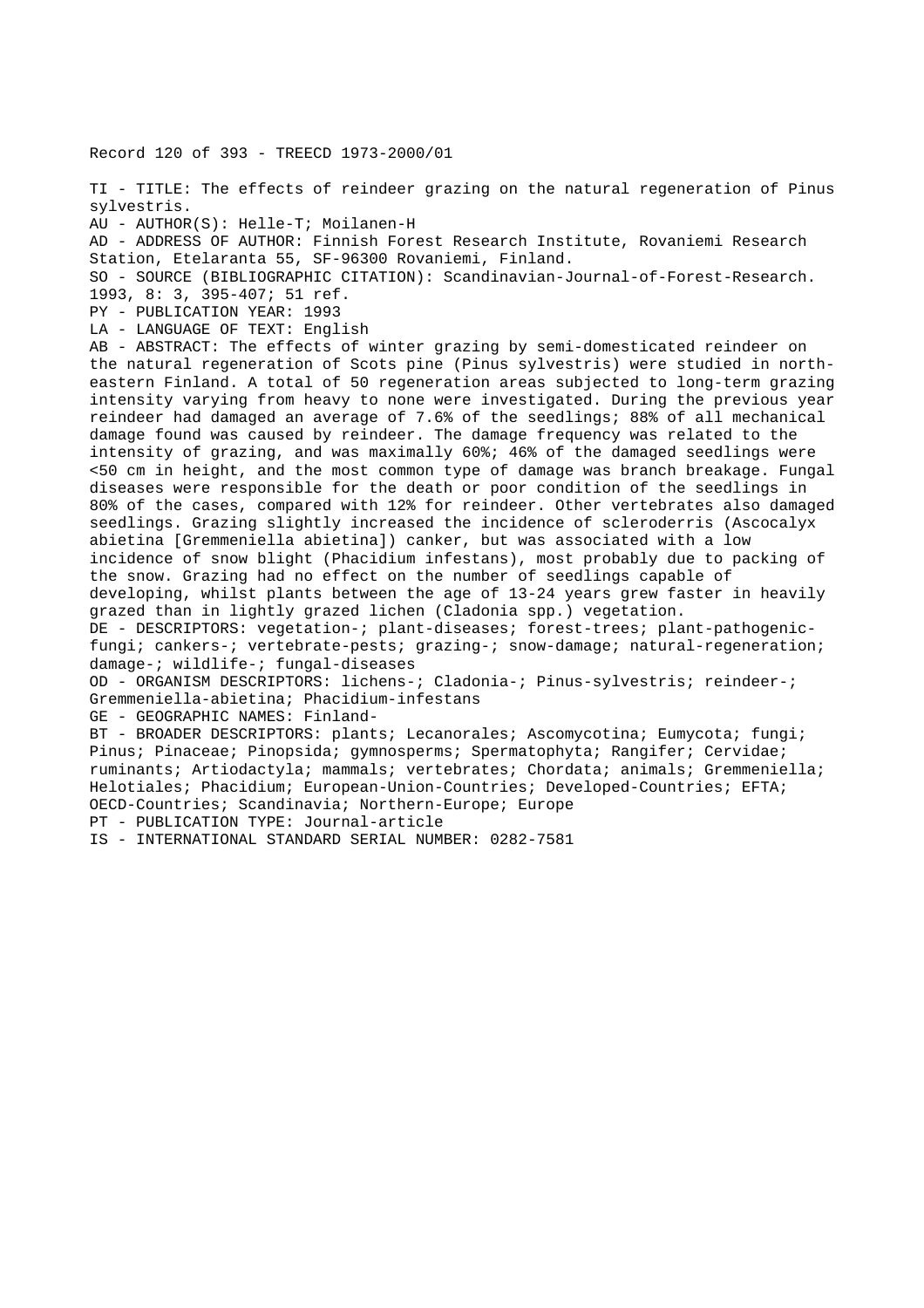Record 121 of 393 - TREECD 1973-2000/01

TI - TITLE: Comparison of Gremmeniella abietina isolates from Pinus sylvestris and Pinus contorta in terms of conidial morphology and host colonization. AU - AUTHOR(S): Hellgren-M AD - ADDRESS OF AUTHOR: Department of Forest Mycology and Pathology, Swedish University of Agricultural Sciences, Uppsala, Sweden. SO - SOURCE (BIBLIOGRAPHIC CITATION): European-Journal-of-Forest-Pathology. 1995, 25: 3, 159-168; 27 ref. PY - PUBLICATION YEAR: 1995 LA - LANGUAGE OF TEXT: English LS - LANGUAGE OF SUMMARIES: French, German AB - ABSTRACT: In in vitro studies, G. abietina isolates from P. contorta in northern Sweden produced shorter conidia with fewer septa compared with isolates from P. sylvestris in the southern part of the country. After mycelial inoculation of shoots with G. abietina isolates from both host species, the resulting necroses were longer in P. sylvestris than in P. contorta. Keeping seedlings in artificial mild winter climate or detaching shoots from the seedling before inoculation caused longer necroses. No host specificity in colonization was found. Isolates from P. sylvestris caused longer necroses than did isolates from P. contorta, and both types of isolates caused longer necroses in P. sylvestris than in P. contorta. The differences found between the 2 G. abietina populations are thought to reflect regional variation in the fungus. DE - DESCRIPTORS: plant-diseases; plant-pathogens; plant-pathogenic-fungi; forest-trees; forest-pests; morphology-; hosts-; geographical-variation; fungaldiseases; plant-pathology OD - ORGANISM DESCRIPTORS: Pinus-contorta; Pinus-sylvestris; Gremmeniellaabietina; fungi-GE - GEOGRAPHIC NAMES: Sweden-BT - BROADER DESCRIPTORS: Pinus; Pinaceae; Pinopsida; gymnosperms; Spermatophyta; plants; Gremmeniella; Helotiales; Ascomycotina; Eumycota; fungi; OECD-Countries; Developed-Countries; EFTA; European-Union-Countries; Scandinavia; Northern-Europe; Europe PT - PUBLICATION TYPE: Journal-article IS - INTERNATIONAL STANDARD SERIAL NUMBER: 0300-1237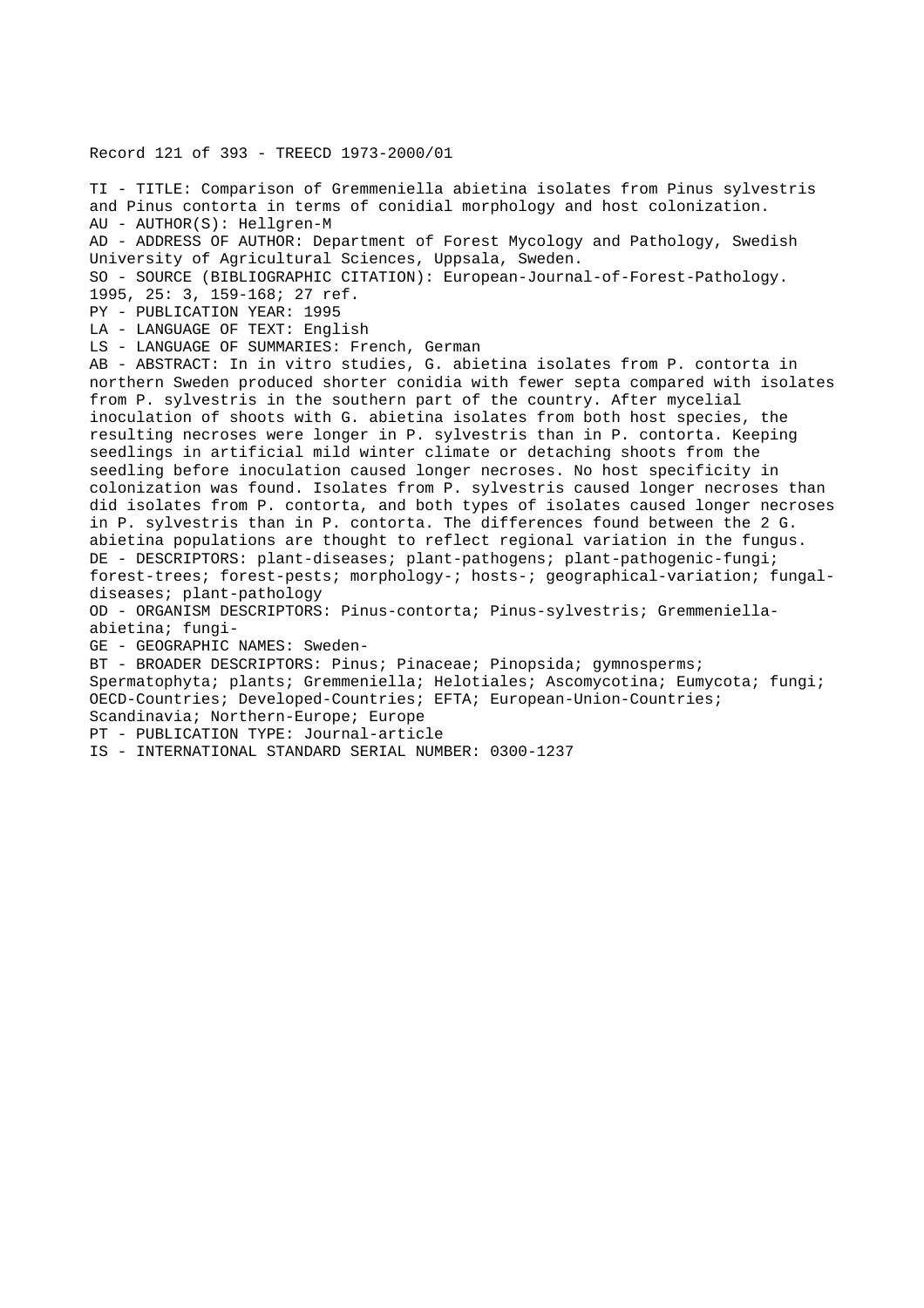Record 122 of 393 - TREECD 1973-2000/01

TI - TITLE: Gremmeniella abietina - disease biology and genetic variation within Fennoscandia.

AU - AUTHOR(S): Hellgren-M

AD - ADDRESS OF AUTHOR: Swedish University of Agricultural Sciences, Department of Forest Mycology and Pathology, 750 07 Uppsala, Sweden.

SO - SOURCE (BIBLIOGRAPHIC CITATION): 1995, 60 + 59 pp.; 43 ref.

PB - PUBLISHER INFORMATION: Department of Forest Mycology and Pathology, Swedish University of Agricultural Sciences (Lantbruksvetenskapliga Fakult eten, Sveriges Lantbruksuniversitet); Uppsala; Sweden

PY - PUBLICATION YEAR: 1995

LA - LANGUAGE OF TEXT: English

AB - ABSTRACT: After a severe outbreak of disease caused by Gremmeniella abietina, the disease severity was studied in four Pinus sylvestris stands in southern Sweden during the period 1988-90. The production and maturation of apothecia and pycnidia were also assessed. Disease development was enhanced by cold and rainy growing seasons followed by winters with temperatures around 0řC. Warm summers tended to decrease new attacks. The disease had a mainly biennial life cycle. Infections could survive for extended periods in cankers on branches. In a climate chamber experiment with P. sylvestris, seedlings were fertilized with normal or excess amounts of nitrogen and inoculated with G. abietina mycelium. The uptake of phosphorus and nitrogen was low. Colonization of shoots was most extensive in seedlings containing the lowest concentrations of N. No correlations could be made with carbohydrate contents of needles. G. abietina disease in relation to N-content in seedlings is discussed. Isolates of G. abietina obtained from P. contorta in northern Sweden were compared with isolates from P. sylvestris in southern parts of the country in spore morphology and colonization rate in seedlings of both host species. Conidia produced in culture by isolates from the two hosts differed clearly in length and septation. The isolate types differed also in colonization rate in inoculated shoots. However, the difference did not seem to be caused by host preference. Populations of G. abietina representing different disease types and host trees were compared using length polymorphism in arbitrary primed DNA. Isolates representing a disease type common on small trees in northern Fennoscandia differed clearly from isolates representing a disease type of trees of all sizes, most common in the southern parts of the region. This reveals ecotypic differentiation within G. abietina in Europe. No differences were found that were correlated with host species. Variation was larger within northern populations compared to those in the south. This paper is based on 4 papers published or submitted for publication elsewhere. DE - DESCRIPTORS: plant-pathogens; plant-pathogenic-fungi; plant-diseases;

forest-trees; nitrogen-fertilizers; plant-nutrition; restriction-fragmentlength-polymorphism; genetic-variation; fungal-diseases; plant-pathology OD - ORGANISM DESCRIPTORS: Pinus-contorta; Pinus-sylvestris; Gremmeniellaabietina; fungi-

GE - GEOGRAPHIC NAMES: Sweden-

BT - BROADER DESCRIPTORS: Pinus; Pinaceae; Pinopsida; gymnosperms; Spermatophyta; plants; Gremmeniella; Helotiales; Ascomycotina; Eumycota; fungi; EFTA; Developed-Countries; European-Union-Countries; OECD-Countries; Scandinavia; Northern-Europe; Europe

PT - PUBLICATION TYPE: Thesis

IB - INTERNATIONAL STANDARD BOOK NUMBER: 91-576-4943-1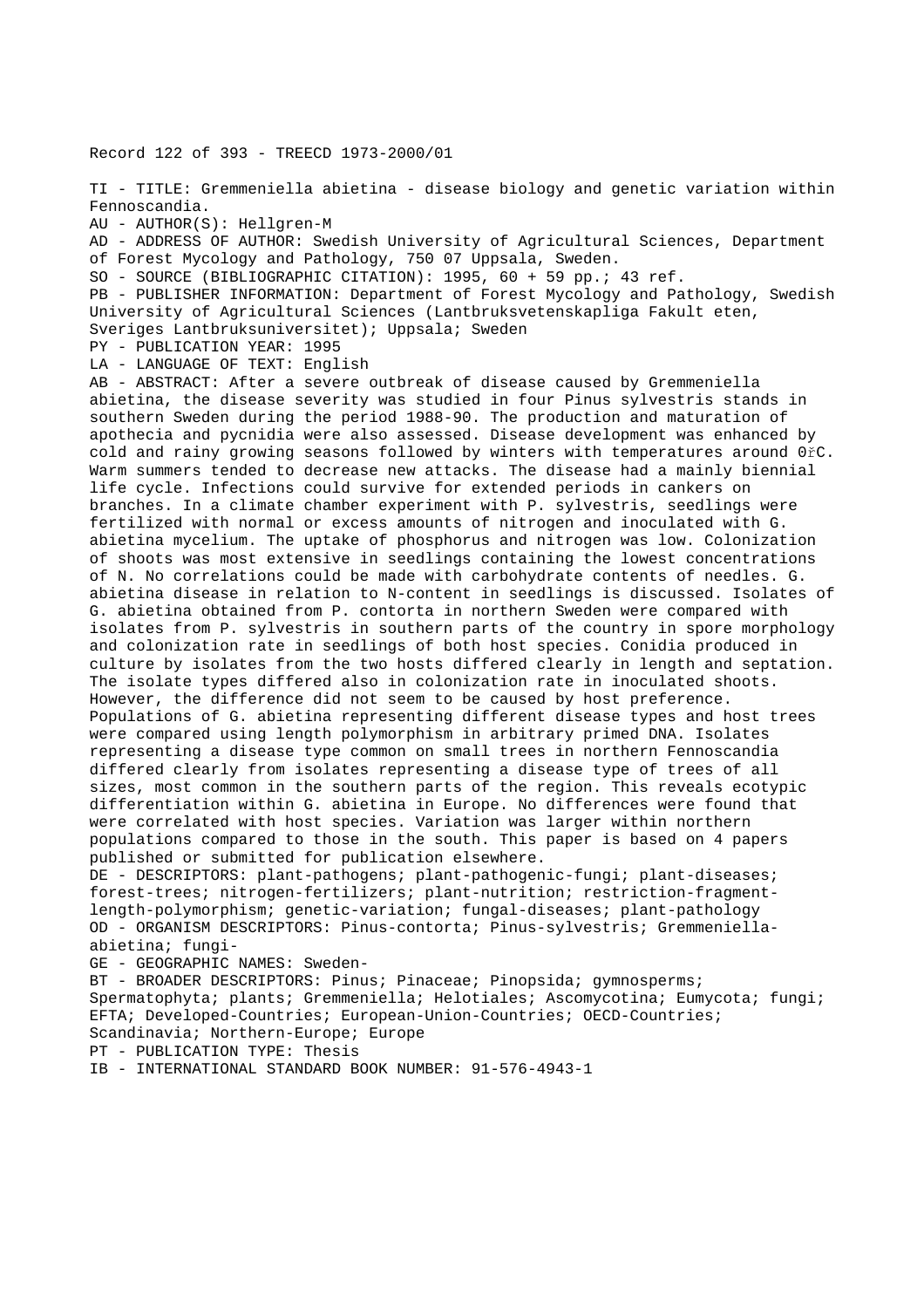Record 123 of 393 - TREECD 1973-2000/01

TI - TITLE: Studies of the life cycle of Gremmeniella abietina on Scots pine in southern Sweden. AU - AUTHOR(S): Hellgren-M; Barklund-P AD - ADDRESS OF AUTHOR: Department of Forest Mycology and Pathology, Swedish University of Agricultural Sciences, P.O. Box 7026, 750 07 Uppsala, Sweden. SO - SOURCE (BIBLIOGRAPHIC CITATION): European-Journal-of-Forest-Pathology. 1992, 22: 5, 300-311; 30 ref. PY - PUBLICATION YEAR: 1992 LA - LANGUAGE OF TEXT: English LS - LANGUAGE OF SUMMARIES: French, German AB - ABSTRACT: The life cycle of G. abietina was followed in 16-32 yr old stands of Pinus sylvestris in S. Sweden during 1988-90 after a widespread outbreak of the disease in 1988, following which severely damaged trees started to recover. However, loss of shoots was not compensated in the following years. Pycnidia were found in the autumn of the same year in which symptoms appeared. They released conidia during the following spring and summer. The abundance of pycnidia on shoots was highest in stands planted on former arable land. Apothecia developed later and over a longer time; they began to release ascospores in summer. In the autumn after spore dispersal symptomless infections were found in otherwise healthy looking shoots. These infections could be detected 1 yr after their establishment. In spite of conducive weather conditions during 2 winters, no symptoms developed in these shoots. Cankers were formed during the growing season on 1 yr old shoots that were latently infected before shoot elongation. Although the life cycle of G. abietina was mainly biennial, it could be prolonged because fruit bodies were produced on dead shoot axes for a second year. The fungus could also survive in latent infections in cankers. DE - DESCRIPTORS: life-cycle; Conifers-; fungal-diseases; Cankers-; biology-; plant-pathology; plant-pathogenic-fungi OD - ORGANISM DESCRIPTORS: Pinus-sylvestris; Gremmeniella-abietina; Gremmeniella-; fungi-GE - GEOGRAPHIC NAMES: Sweden-BT - BROADER DESCRIPTORS: fungi; Pinus; Pinaceae; Pinopsida; gymnosperms; Spermatophyta; plants; Gremmeniella; Helotiales; Ascomycotina; Eumycota; Scandinavia; Northern-Europe; Europe PT - PUBLICATION TYPE: Journal-article IS - INTERNATIONAL STANDARD SERIAL NUMBER: 0300-1237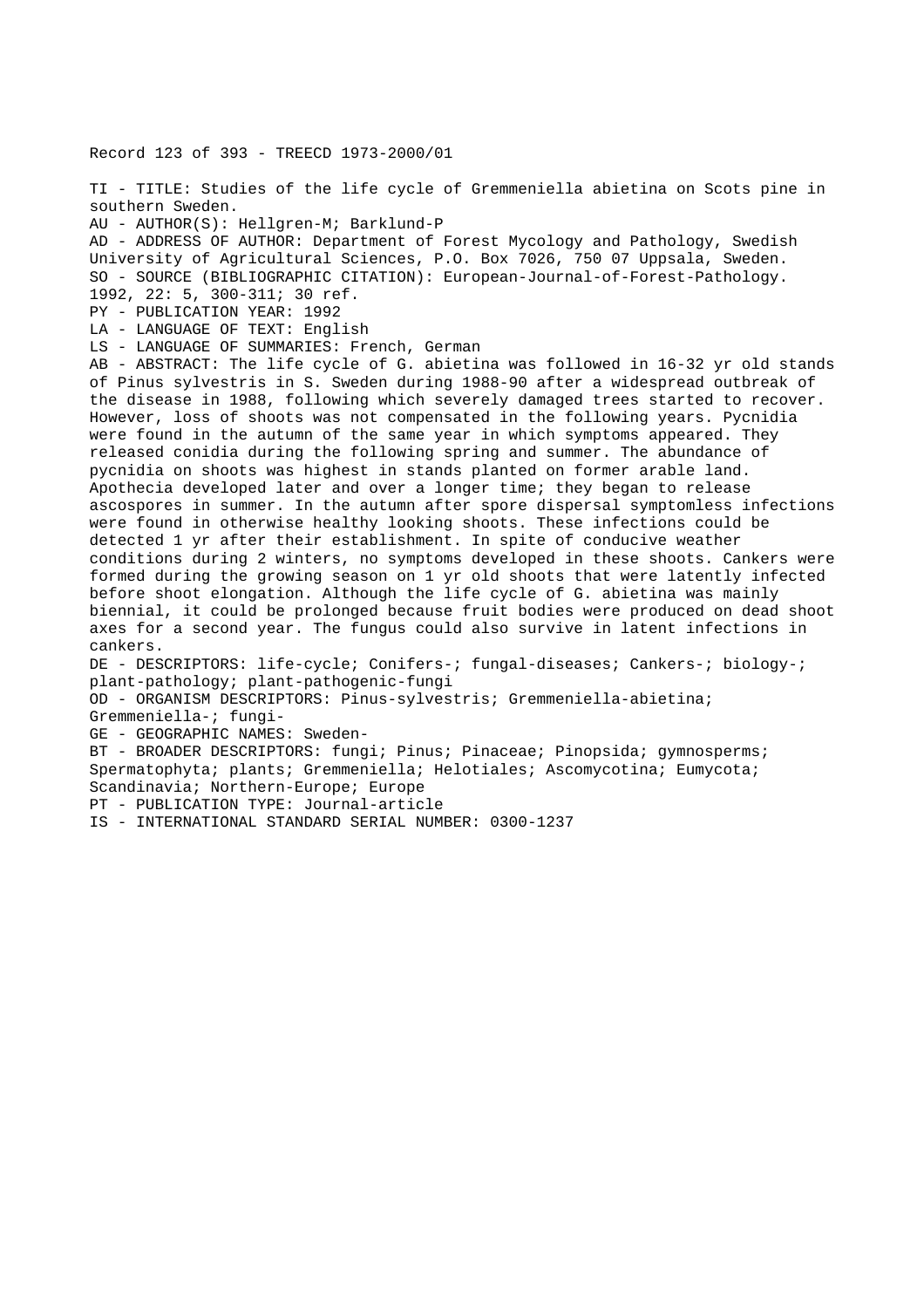Record 124 of 393 - TREECD 1973-2000/01 TI - TITLE: Genetic variation among Scandinavian Gremmeniella abietina populations. AU - AUTHOR(S): Hellgren-M; Capretti-P et-al AD - ADDRESS OF AUTHOR: Department of Forest Mycology and Pathology, Swedish University of Agricultural Sciences, Uppsala, Sweden. SO - SOURCE (BIBLIOGRAPHIC CITATION): Shoot and foliage diseases in forest trees. Proceedings of a Joint Meeting of the IUFRO Working Parties S2.06.02 and S2.06.04, Vallombrosa, Firenze, Italy 6-11 June 1994. 1995, 181-189; 19 ref. PB - PUBLISHER INFORMATION: Istituto di Patologia e Zoologia Forestale e Agraria, Universita degli Studi di Firenze; Firenze; Italy PY - PUBLICATION YEAR: 1995 LA - LANGUAGE OF TEXT: English AB - ABSTRACT: Isolates of Gremmeniella abietina were obtained from pycnidia on dead shoots of Pinus sylvestris, P. contorta and Picea abies trees, collected in heavily diseased stands in southern and northern Sweden, and one site in southern Norway. Variation in the G. abietina populations was studied by comparing conidiospore length and septation, colonization rate of host tissue and minisatellite DNA. Studies indicated that there were two distinct types, which were related to ecological conditions. One type attacked trees below 2-m in height in areas with a cold climate and heavy winter snow cover. The other type could cause damage to trees of all sizes, and was mainly found in the S. No separation among the isolates was found in relation to geographical distribution or host species. DE - DESCRIPTORS: forest-trees; shoots-; plant-pathogens; plant-pathogenicfungi; climatic-factors; geographical-distribution; genetic-variation; winter-; snow-; fungal-diseases; plant-diseases; plant-pathology OD - ORGANISM DESCRIPTORS: Pinus-sylvestris; Pinus-contorta; Picea-abies; Gremmeniella-abietina; pinopsida-; fungi-GE - GEOGRAPHIC NAMES: Sweden-; Norway-BT - BROADER DESCRIPTORS: Pinus; Pinaceae; Pinopsida; gymnosperms; Spermatophyta; plants; Picea; Gremmeniella; Helotiales; Ascomycotina; Eumycota; fungi; OECD-Countries; Developed-Countries; EFTA; European-Union-Countries; Scandinavia; Northern-Europe; Europe PT - PUBLICATION TYPE: Conference-paper

IB - INTERNATIONAL STANDARD BOOK NUMBER: 88-900074-0-0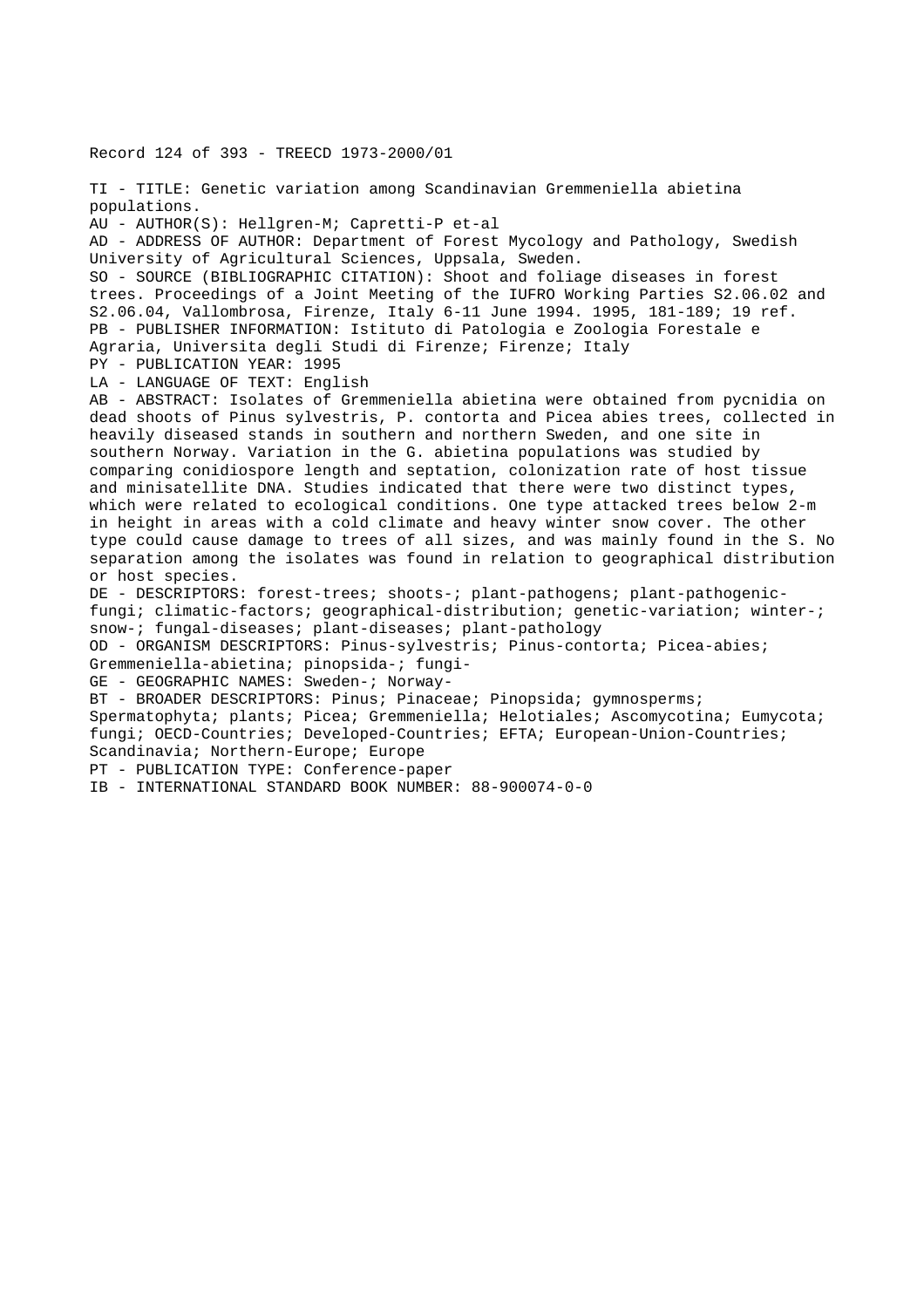Record 125 of 393 - TREECD 1973-2000/01

TI - TITLE: Ecotypic variation of Gremmeniella abietina in northern Europe: disease patterns reflected by DNA variation.

AU - AUTHOR(S): Hellgren-M; Hogberg-N

AD - ADDRESS OF AUTHOR: Department of Forest Mycology and Pathology, Swedish University of Agricultural Science, P.O. Box 7026, S-750 07 Uppsala, Sweden. SO - SOURCE (BIBLIOGRAPHIC CITATION): Canadian-Journal-of-Botany. 1995, 73: 10, 1531-1539; 39 ref.

PY - PUBLICATION YEAR: 1995

LA - LANGUAGE OF TEXT: English

LS - LANGUAGE OF SUMMARIES: French

AB - ABSTRACT: Genetic variation in G. abietina isolated from Pinus sylvestris, Pinus contorta and Picea abies in southern and northern Fennoscandia (Sweden, Norway and Finland) was studied with arbitrary primed polymerase chain reaction. Fennoscandian G. abietina isolates were clearly separated into 2 ecotypically distinct groups based on their amplified banding patterns. Analysis of variance based on amplified fragments, AMOVA and principal component analysis confirmed the separation of the isolates into the 2 groups. One group contained isolates associated with a disease syndrome affecting young trees covered by deep snow during winter in northern Fennoscandia. The second group of isolates was found on trees between 15 and 40 years old, scattered throughout the crowns. It occurs throughout Fennoscandia but is most frequent in the southern parts. No size polymorphism was found in fragments resulting after restriction enzyme digestion of internal transcribed spacer and intergenic spacer regions of nuclear ribosomal DNA. An estimate of gene flow between populations calculated based on amplified band frequencies, FST, indicated that there was restricted genetic exchange between populations of the 2 groups of isolates. DE - DESCRIPTORS: plant-diseases; plant-pathogens; plant-pathogenic-fungi; forest-trees; population-genetics; molecular-genetics; polymerase-chainreaction; genetic-variation; fungal-diseases; plant-pathology OD - ORGANISM DESCRIPTORS: Pinus-sylvestris; Picea-abies; Pinus-contorta; Gremmeniella-abietina; pinopsida-; fungi-GE - GEOGRAPHIC NAMES: Scandinavia-; Sweden-; Norway-; Finland-BT - BROADER DESCRIPTORS: Pinus; Pinaceae; Pinopsida; gymnosperms; Spermatophyta; plants; Picea; Gremmeniella; Helotiales; Ascomycotina; Eumycota; fungi; Northern-Europe; Europe; OECD-Countries; Developed-Countries; EFTA;

European-Union-Countries; Scandinavia

PT - PUBLICATION TYPE: Journal-article

IS - INTERNATIONAL STANDARD SERIAL NUMBER: 0008-4026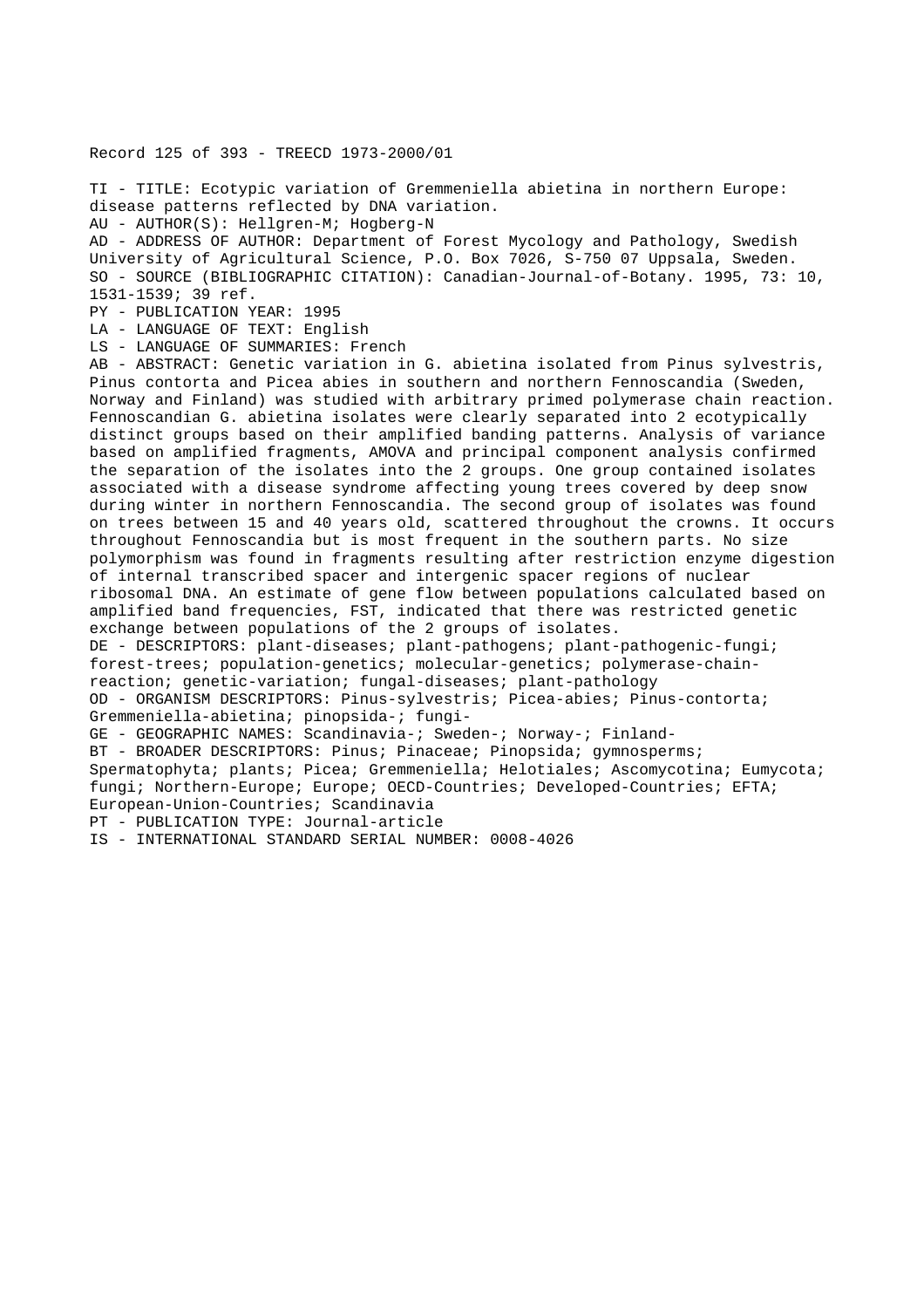Record 126 of 393 - TREECD 1973-2000/01 TI - TITLE: Additional records of Gremmeniella abietina in western Canada. AU - AUTHOR(S): Hiratsuka-Y; Funk-A AD - ADDRESS OF AUTHOR: Northern For. Res. Centre, Edmonton, Alta., Canada. SO - SOURCE (BIBLIOGRAPHIC CITATION): Plant-Disease-Reporter. 1976, 60: 7, 631; 5 ref. PY - PUBLICATION YEAR: 1976 LA - LANGUAGE OF TEXT: English AB - ABSTRACT: Reports the occurrence of G. abietina in both the perfect and imperfect state on trees of Pinus contorta var. latifolia in and around the area in Jasper National Park, Alberta, already noticed [cf. FA 36, 7061]. The fungus was also identified on P. albicaulis and P. ponderosa in separate areas of British Columbia. It is thought that G. abietina is indigenous to western Canada since introduction on nursery stock is unlikely; symptoms are inconspicuous and it was discovered in widely separated areas. The need is emphasized for thorough checking in nurseries and plantations. ADDITIONAL ABSTRACT: Additional records of G. abietina [CMI Map 423] are given and it is suggested that the fungus has not been introduced but is in fact a part of the indigenous flora. DE - DESCRIPTORS: forest-trees; conifers-; plant-pathology OD - ORGANISM DESCRIPTORS: Gremmeniella-abietina; Pinus-contorta; Pinusalbicaulis; Pinus-ponderosa GE - GEOGRAPHIC NAMES: Alberta-; British-Columbia; Canada-BT - BROADER DESCRIPTORS: trees; woody-plants; Spermatophyta; plants; Gremmeniella; Helotiales; Ascomycotina; Eumycota; fungi; Pinus; Pinaceae; Pinopsida; gymnosperms; Canada; North-America; America PT - PUBLICATION TYPE: Journal-article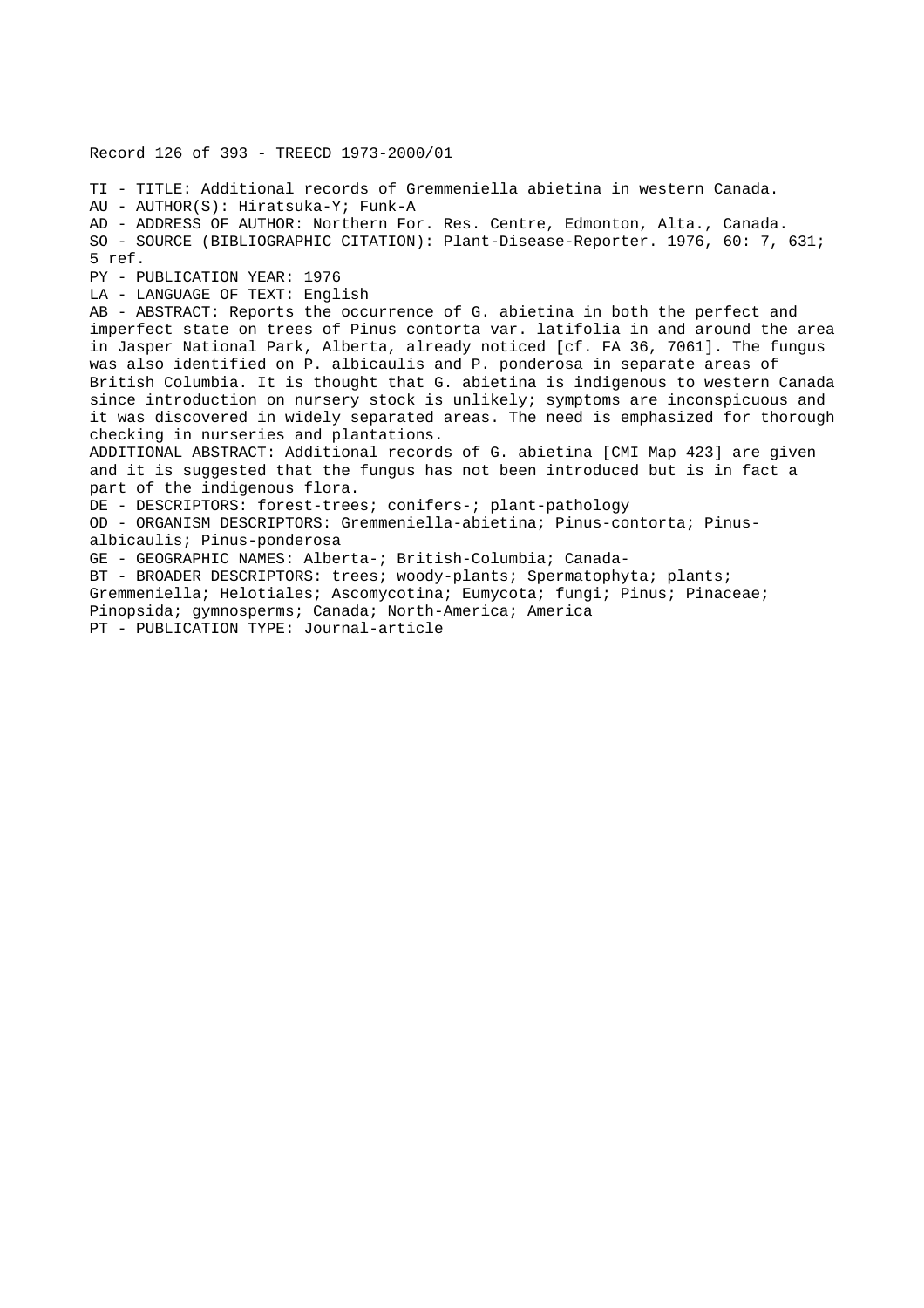TI - TITLE: The host range and geographic distribution of the North American and European races of Gremmeniella abietina in Ontario. AU - AUTHOR(S): Hopkin-AA; Davis-CN; Laflamme-G et-al AD - ADDRESS OF AUTHOR: Canadian Forest Service, Sault Ste. Marie, PO Box 490, ON P6A 5M7, Canada. SO - SOURCE (BIBLIOGRAPHIC CITATION): Foliage, shoot and stem diseases. Proceedings of the IUFRO WP 7.02.02 meeting, Quebec City, May 25-31, 1997. Information-Report -Laurentian-Forestry-Centre,-Quebec-Region,-Canadian-Forest-Service. 1998, No. LAU-X-122, 159-167; 22 ref. PB - PUBLISHER INFORMATION: Laurentian Forestry Centre, Canadian Forest Service; Sainte-Foy; Canada PY - PUBLICATION YEAR: 1998 LA - LANGUAGE OF TEXT: English DE - DESCRIPTORS: IUFRO-; fungal-diseases; plant-pathogenic-fungi; plantpathogens; plant-diseases; forest-trees; cankers-; geographical-distribution; host-range; plant-pathology; pines-OD - ORGANISM DESCRIPTORS: Gremmeniella-abietina; Pinus-; Picea-; Pinopsida-; fungi-GE - GEOGRAPHIC NAMES: North-America; Europe-; Canada-; Ontario-BT - BROADER DESCRIPTORS: Gremmeniella; Helotiales; Ascomycotina; Eumycota; fungi; Pinaceae; Pinopsida; gymnosperms; Spermatophyta; plants; America; OECD-Countries; Commonwealth-of-Nations; Developed-Countries; North-America; Canada PT - PUBLICATION TYPE: Conference-paper; Journal-article

Record 127 of 393 - TREECD 1973-2000/01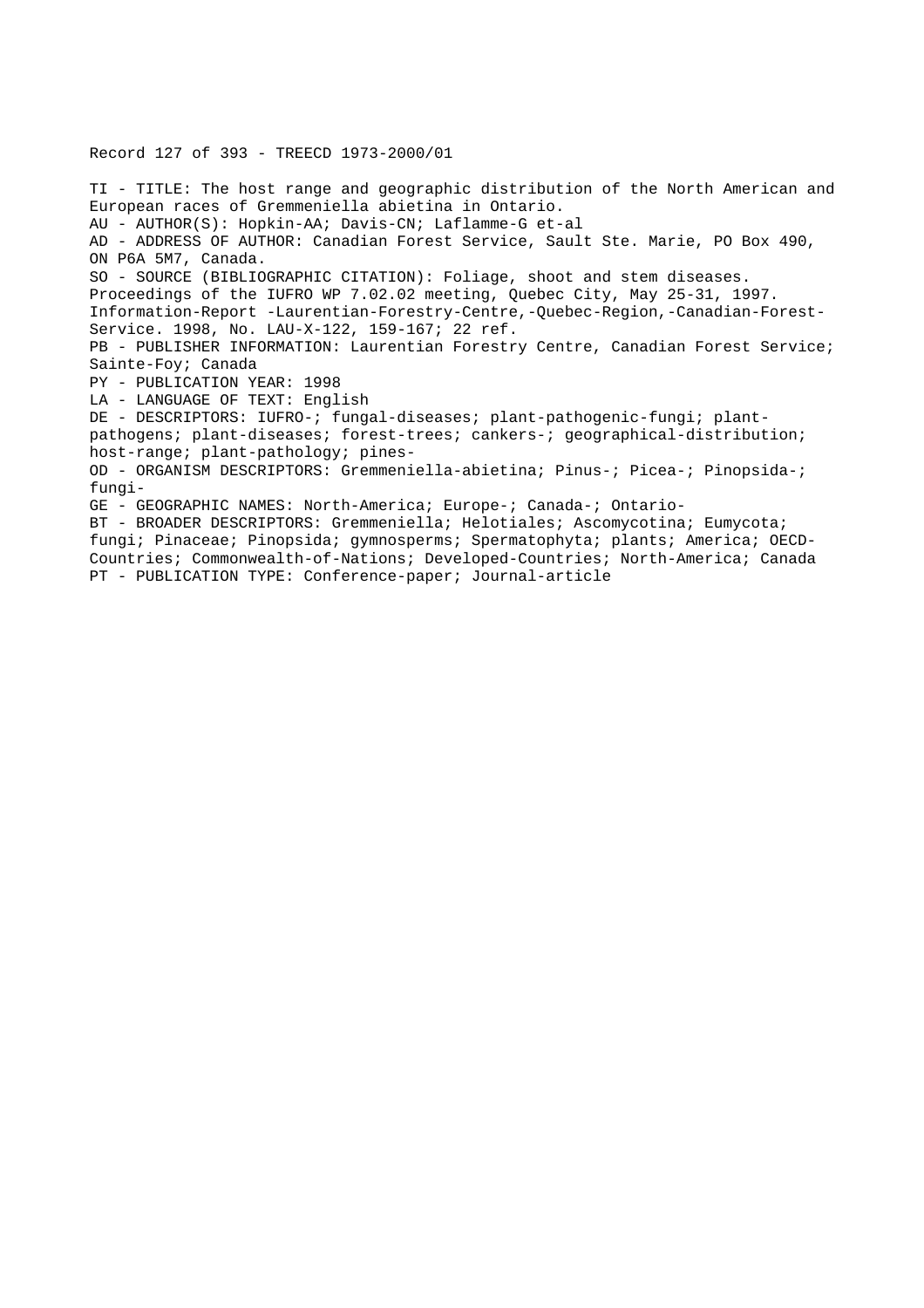Record 128 of 393 - TREECD 1973-2000/01

TI - TITLE: The distribution and control of scleroderris disease in Ontario. AU - AUTHOR(S): Hopkin-AA; Laflamme-G AD - ADDRESS OF AUTHOR: Forest Insect and Disease Survey Unit, Canadian Forest Service-Sault Ste. Marie, Great Lakes Forestry Centre, Sault Ste. Marie, Ontario P6A 5M7, Canada. SO - SOURCE (BIBLIOGRAPHIC CITATION): Frontline,-Technical-Note -Canadian-Forest-Service -Sault-Ste.-Marie. 1995, No. 21, 4 pp.; 7 ref. PB - PUBLISHER INFORMATION: Sault Ste. Marie, Ontario; Canada PY - PUBLICATION YEAR: 1995 LA - LANGUAGE OF TEXT: English AB - ABSTRACT: Scleroderris canker, caused by Gremmeniella abietina, has been regarded as a major pest of pines (Pinus spp.) for over 30 yr. The North American race, which causes cankering and mortality to young pines and does not cause mortality to trees >2 m tall, is found throughout eastern Canada. The European strain, which is considered more damaging, in concentrated in central Ontario. Both races of the disease are absent from eastern Ontario. Spraying with chlorothalonil is recommended for disease control in nurseries, while pruning is recommended for use in plantations. DE - DESCRIPTORS: plant-diseases; plant-pathogens; plant-pathogenic-fungi; forest-trees; forest-nurseries; disease-control; pruning-; forest-plantations; chemical-control; fungicides-; chlorothalonil-; physical-control; fungaldiseases; control-; plant-pathology; pines-OD - ORGANISM DESCRIPTORS: Gremmeniella-abietina; Pinus-; fungi-GE - GEOGRAPHIC NAMES: Canada-; Ontario-BT - BROADER DESCRIPTORS: Gremmeniella; Helotiales; Ascomycotina; Eumycota; fungi; Pinaceae; Pinopsida; gymnosperms; Spermatophyta; plants; OECD-Countries; Commonwealth-of-Nations; Developed-Countries; North-America; America; Canada

PT - PUBLICATION TYPE: Miscellaneous

IB - INTERNATIONAL STANDARD BOOK NUMBER: 0-662-23602-5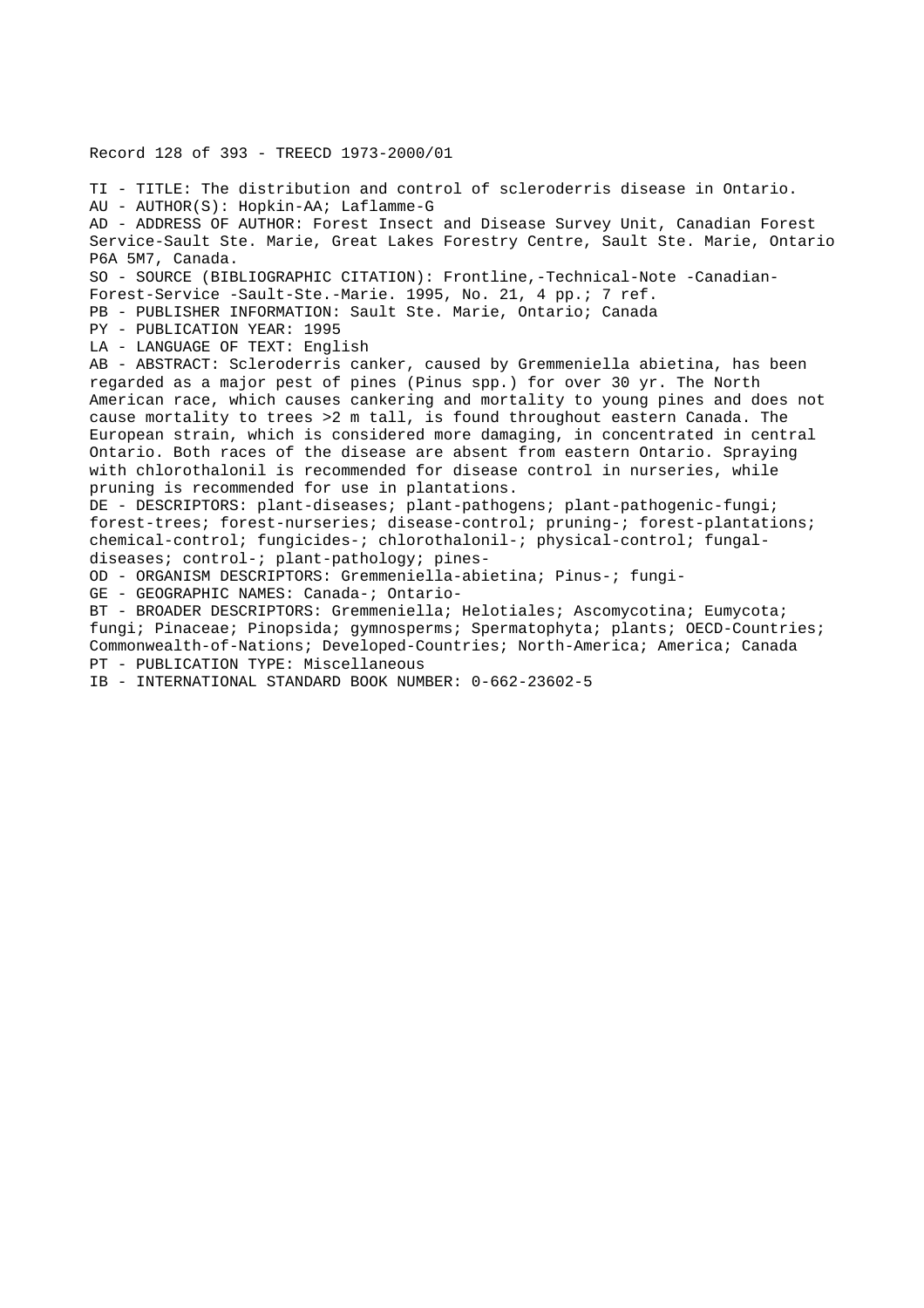Record 129 of 393 - TREECD 1973-2000/01

TI - TITLE: The distribution and significance of scleroderris disease in Ontario. AU - AUTHOR(S): Hopkin-AA; McKenney-DW AD - ADDRESS OF AUTHOR: Natural Resources Canadas, Canadian Forest Service - Ontario, Sault Ste. Marie, Ontario, Canada. SO - SOURCE (BIBLIOGRAPHIC CITATION): NODA-NFP-Technical-Report. 1995, No. TR-7, iv + 11 pp.; 33 ref.

PB - PUBLISHER INFORMATION: Sault Ste. Marie, Ontario; Canada

PY - PUBLICATION YEAR: 1995

LA - LANGUAGE OF TEXT: English

LS - LANGUAGE OF SUMMARIES: French

AB - ABSTRACT: Information on the distribution of scleroderris disease (Gremmeniella abietina) was compiled from surveys conducted in Ontario by the Canadian Forest Service from 1985 to 1993. Both the North American and European races of the disease are present in Ontario. The North American race, which is possibly indigenous, has been present in Ontario since at least the 1950s and occurs throughout the range of pines North of 45ř. The European race was first isolated in Ontario in 1985. It is restricted in its distribution between 44ř30' N and 45ř45'N. Both races of the disease have been absent from the eastern area of the province near the Ottawa valley. However, the disease has been reported at high levels on the Quebec side of the border. In 1985, 0.5% of the pine plantations surveyed were infected by scleroderris. This level had increased to about 8% by 1993. In most affected plantations less than 5% of the trees were infected; however, levels in excess of 30% were reported in 1985-87, and again in 1993. The greatest damage caused by either race of this disease has been to trees less than 1.0 m in height. Mortality to this height class ranged from 0.7- 13.0%. Trees between 1.0-3.0 m in height usually suffered only branch mortality. DE - DESCRIPTORS: fungal-diseases; plant-diseases; plant-pathogens; plantpathogenic-fungi; geographical-distribution; races-; damage-; forest-trees; pines-

OD - ORGANISM DESCRIPTORS: Pinus-; Gremmeniella-abietina

GE - GEOGRAPHIC NAMES: Canada-; Ontario-

BT - BROADER DESCRIPTORS: Pinaceae; Pinopsida; gymnosperms; Spermatophyta; plants; Gremmeniella; Helotiales; Ascomycotina; Eumycota; fungi; OECD-Countries; Commonwealth-of-Nations; Developed-Countries; North-America; America; Canada PT - PUBLICATION TYPE: Miscellaneous

IB - INTERNATIONAL STANDARD BOOK NUMBER: 0-662-22623-2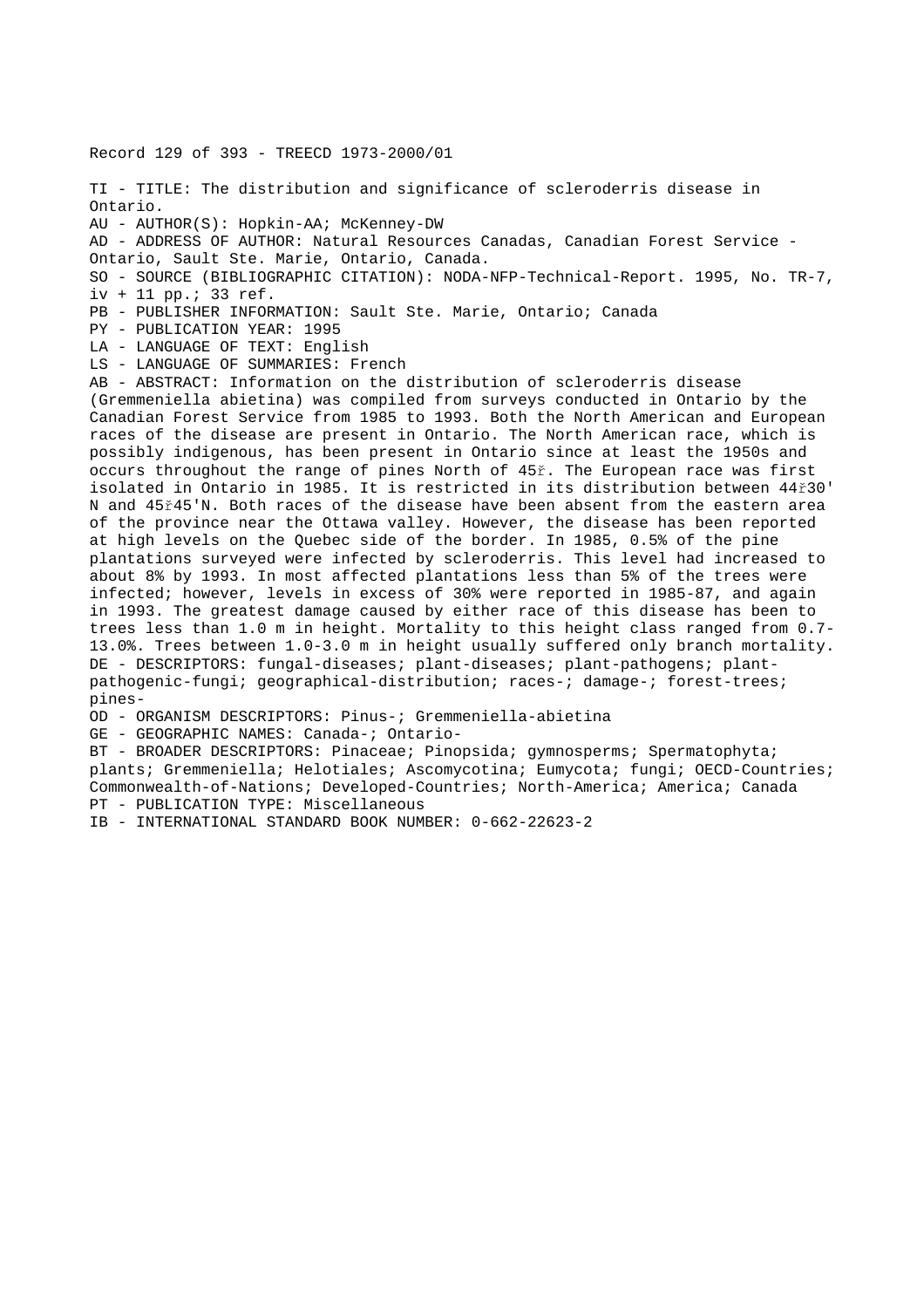Record 130 of 393 - TREECD 1973-2000/01 TI - TITLE: Detection and classification of Scleroderris canker in pine stands using aerial photography. AU - AUTHOR(S): Hopkins-PF; Abrahamson-LP; Johnson-WL AD - ADDRESS OF AUTHOR: Dep. For. Eng., Coll. Env. Sci. & For., State Univ. New York, Syracuse, NY 13210, USA. SO - SOURCE (BIBLIOGRAPHIC CITATION): 1979, v + 71 pp.; 9 pl. (2 col.); 45 ref. PB - PUBLISHER INFORMATION: College of Environmental Science and Forestry, State University of New York; Syracuse, New York; USA PY - PUBLICATION YEAR: 1979 LA - LANGUAGE OF TEXT: English AB - ABSTRACT: In studies NE of Syracuse, New York, it was shown that Scleroderris canker (Gremmeniella abietina) in red pine (Pinus resinosa) and Scots pine stands can be detected and classified into 5 infection classes to an acceptable degree of accuracy using 70-mm aerial photography. Best results were with colour IR photographs taken at midday in June or July at a scale of approx. 1:12 000. Stereoscopic viewing was the best method of interpretation. The possibilities are considered of improving the technique by the use of shadowless photography and by machine detection from photographic density measurements. DE - DESCRIPTORS: diseases-; cankers-; remote-sensing; infrared-photography; damage-; photointerpretation-; assessment-OD - ORGANISM DESCRIPTORS: Pinus-resinosa; Pinus-sylvestris; Gremmeniellaabietina GE - GEOGRAPHIC NAMES: New-York; USA-BT - BROADER DESCRIPTORS: Pinus; Pinaceae; Pinopsida; gymnosperms; Spermatophyta; plants; Gremmeniella; Helotiales; Ascomycotina; Eumycota; fungi; Middle-Atlantic-States-of-USA; Northeastern-States-of-USA; USA; North-America; America

PT - PUBLICATION TYPE: Miscellaneous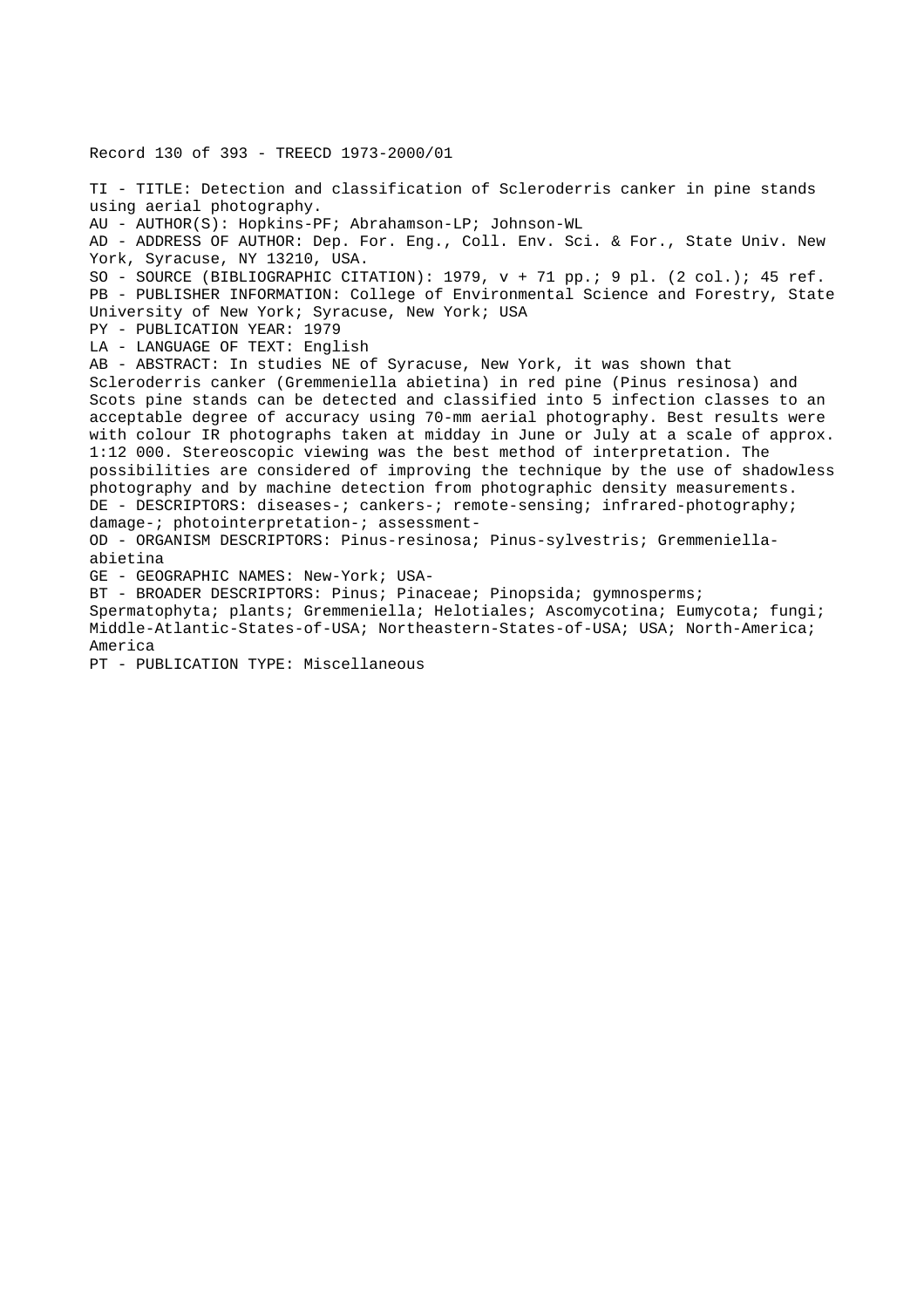## Record 131 of 393 - TREECD 1973-2000/01

TI - TITLE: Forest insect and disease conditions in Ontario, 1981. AU - AUTHOR(S): Howse-GM; Gross-HL; Syme-PD; Myren-DT; Meating-JH; Applejohn-MJ AD - ADDRESS OF AUTHOR: Great Lakes Forest Research Centre, PO Box 490, Sault Ste. Marie, Ontario P6A 5M7, Canada. SO - SOURCE (BIBLIOGRAPHIC CITATION): Information-Report,-Great-Lakes-Forest-Research-Centre. 1982, No. O-X-339, [4+] 49 pp.; 9 fig.; 46 ref. PY - PUBLICATION YEAR: 1982 LA - LANGUAGE OF TEXT: English LS - LANGUAGE OF SUMMARIES: French AB - ABSTRACT: This review of forest insects and diseases in Ontario in 1981 provides detailed information on 3 important pests of conifers and 3 of hardwood trees, together with forecasts of conditions for 1982 and notes on many other species. Special surveys and provincial forest insect control programmes are described. DE - DESCRIPTORS: forest-pests; distribution-; conifers-; insect-pests; control- ; surveys-; forecasting-; damage-; diseases-; trees-; agricultural-entomology OD - ORGANISM DESCRIPTORS: Picea-glauca; Choristoneura-fumiferana; Lymantriadispar; Malacosoma-disstria; Neodiprion-swainei; Monochamus-; Gremmeniellaabietina; arthropods-GE - GEOGRAPHIC NAMES: Ontario-; Canada-BT - BROADER DESCRIPTORS: pests; animals; arthropod-pests; arthropods; invertebrates; insects; woody-plants; Spermatophyta; plants; Picea; Pinaceae; Pinopsida; gymnosperms; Choristoneura; Tortricidae; Lepidoptera; Lymantria; Lymantriidae; Malacosoma; Lasiocampidae; Neodiprion; Diprionidae; Hymenoptera; Cerambycidae; Coleoptera; Gremmeniella; Helotiales; Ascomycotina; Eumycota; fungi; Canada; North-America; America

PT - PUBLICATION TYPE: Miscellaneous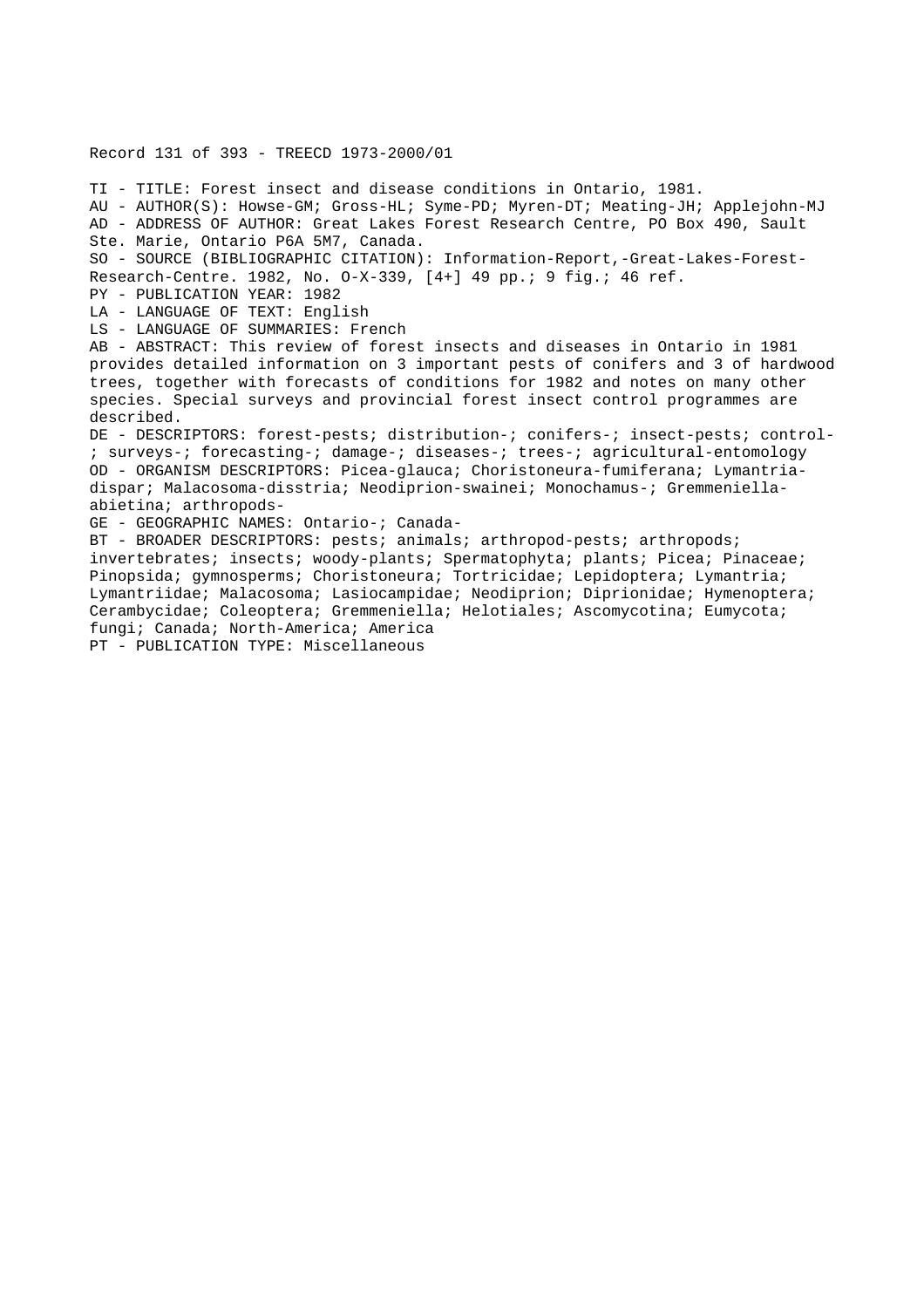Record 132 of 393 - TREECD 1973-2000/01 TI - TITLE: Dose-response relationships of five conifers to infection by conidia of Gremmeniella abietina. AU - AUTHOR(S): Hudler-GW; Knudsen-GR; Beale-MA AD - ADDRESS OF AUTHOR: Cornell Univ., Ithaca, NY, USA. SO - SOURCE (BIBLIOGRAPHIC CITATION): Plant-Disease. 1983, 67: 2, 192-194; 2 fig.; 20 ref. PY - PUBLICATION YEAR: 1983 LA - LANGUAGE OF TEXT: English AB - ABSTRACT: Seedlings of 5 spp. were sprayed to run-off with distilled water or with suspensions containing 102, 103, 5 X 103, 104 or 105 conidia/ml of the European str. of G. abietina. Infection was determined in 1980 and survivors plus some replacement seedlings were reinoculated in June 1980. Effects of the 2nd inoculation were determined in 1981. In both years the order of suceptibility was Pinus resinosa > P. strobus > spruce (Picea glauca and P. abies). Disease incidence in Pinus sylvestris was not significantly different from that in P. strobus in 1980 but was much higher in 1981. Low disease incidence in P. sylvestris in 1980 was attributed to reduced shoot growth (thus fewer infection courts) after transplanting in 1979. In the pines, increased inoculum resulted in increased disease. Incidence was so low in Picea spp. at all inoculum levels that no relationship between inoculum dose and disease incidence could be identified. Where G. abietina was found on Picea spp. it may have been a weak parasite or a saprobe. DE - DESCRIPTORS: pines-; susceptibility-; diseases-; cankers-; resistance-; fungal-diseases; infection-; forest-trees; conifers-; plant-pathology OD - ORGANISM DESCRIPTORS: Gremmeniella-abietina; Picea-abies; Picea-glauca; Pinus-resinosa; Pinus-strobus; Pinus-sylvestris; Pinus-; PICEA-GE - GEOGRAPHIC NAMES: USA-BT - BROADER DESCRIPTORS: trees; woody-plants; Spermatophyta; plants; Gremmeniella; Helotiales; Ascomycotina; Eumycota; fungi; Picea; Pinaceae; Pinopsida; gymnosperms; Pinus; North-America; America PT - PUBLICATION TYPE: Journal-article IS - INTERNATIONAL STANDARD SERIAL NUMBER: 0191-2917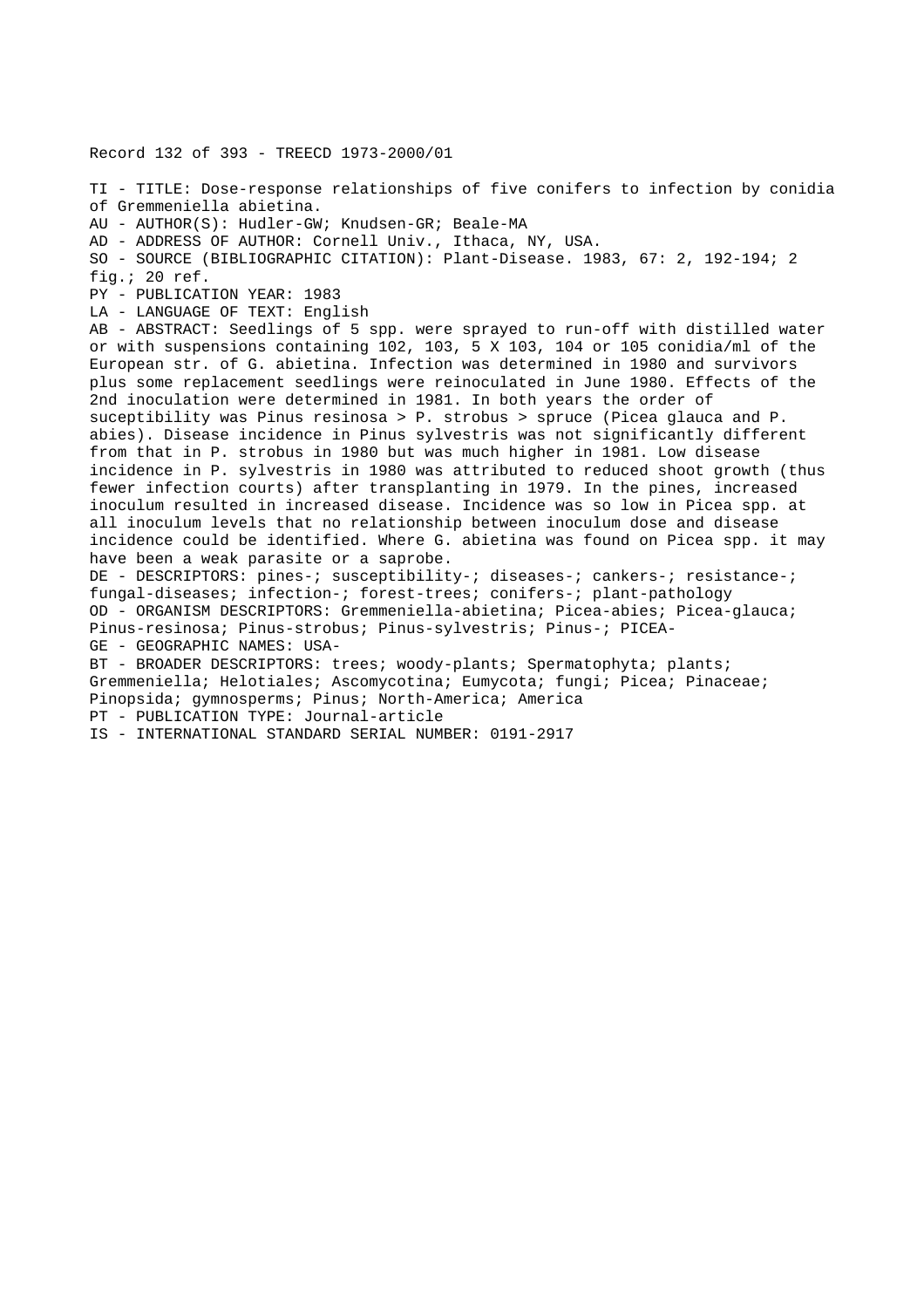Record 133 of 393 - TREECD 1973-2000/01 TI - TITLE: Production and maintenance of conidia of Gremmeniella abietina. AU - AUTHOR(S): Hudler-GW; Knudsen-GR; Beale-MAR AD - ADDRESS OF AUTHOR: Dep. Pl. Path., Cornell Univ., Ithaca, NY 14853, USA. SO - SOURCE (BIBLIOGRAPHIC CITATION): Plant-Disease. 1984, 68: 12, 1065-1066; 2 fig., 1 tab.; 8 ref. PY - PUBLICATION YEAR: 1984 LA - LANGUAGE OF TEXT: English AB - ABSTRACT: The conifer pathogen produced abundant conidia when grown on V-8 juice agar amended with a variety of nutrients and vitamins, especially when cultures were incubated in the light at 10-20řC. Germination of conidia declined as cultures age beyond 4 wk or as conidia were stored under water. DE - DESCRIPTORS: culture-; sporulation-; forest-trees; plant-pathology; plantpathogenic-fungi OD - ORGANISM DESCRIPTORS: Gremmeniella-abietina; Pinopsida-; fungi-BT - BROADER DESCRIPTORS: Gremmeniella; Helotiales; Ascomycotina; Eumycota; fungi; gymnosperms; Spermatophyta; plants PT - PUBLICATION TYPE: Journal-article IS - INTERNATIONAL STANDARD SERIAL NUMBER: 0191-2917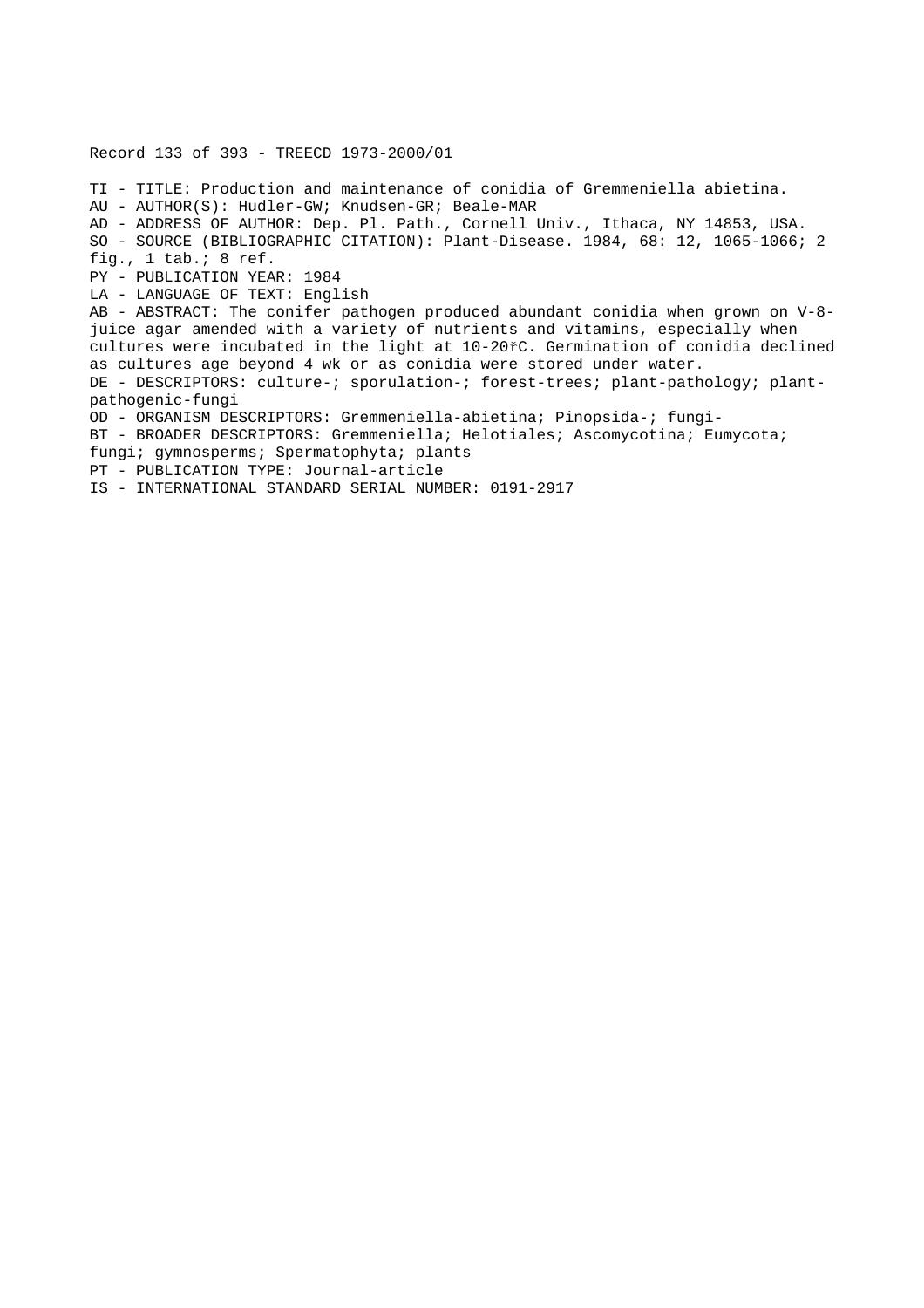Record 134 of 393 - TREECD 1973-2000/01 TI - TITLE: Scleroderris canker in New York State: attempts to justify and cope with regulatory action. AU - AUTHOR(S): Hudler-GW; Neal-BG AD - ADDRESS OF AUTHOR: Department of Plant Pathology, 334 Plant Science Building, Cornell University, Ithaca, NY 14853, USA. SO - SOURCE (BIBLIOGRAPHIC CITATION): European-Journal-of-Forest-Pathology. 1990, 20: 2, 106-112; 8 ref. PY - PUBLICATION YEAR: 1990 LA - LANGUAGE OF TEXT: English LS - LANGUAGE OF SUMMARIES: French, German AB - ABSTRACT: Experiments were performed (a) to determine whether Gremmeniella abietina could cause infections south of its currently known southern limit, (b) to test the relative susceptibility of various conifer species grown as Christmas trees in NY, and (c) to examine possible postharvest treatments to eradicate the pathogen from cut trees without damaging their quality. Field infection tests showed that the disease could occur up to 300 km south of the current limit; Pinus resinosa, P. sylvestris, P. nigra and P. densiflora were all susceptible, while Pseudotsuga menziesii and Picea glauca were not infected. Immersion of diseased seedlings in hot (55řC) water and immersion in or spraying with dilute sodium hypochlorite eradicated the pathogen with no apparent loss in needle colour or retention. DE - DESCRIPTORS: Pines-; control-; conifers-; Heat-treatment; Sodiumhypochlorite; Christmas-trees; Cankers-; spread-; resistance-; fungal-diseases; forest-trees; plant-pathology; plant-pathogenic-fungi OD - ORGANISM DESCRIPTORS: Gremmeniella-abietina; fungi-; Pinus-resinosa; Gremmeniella-; Pinus-sylvestris; Pinus-nigra; Pinus-densiflora; Pseudotsugamenziesii; Picea-glauca; Pinus-GE - GEOGRAPHIC NAMES: New-York; USA-BT - BROADER DESCRIPTORS: trees; woody-plants; Spermatophyta; plants; fungi; Gremmeniella; Helotiales; Ascomycotina; Eumycota; Pinus; Pinaceae; Pinopsida; gymnosperms; Pseudotsuga; Picea; Middle-Atlantic-States-of-USA; Northeastern-States-of-USA; USA; North-America; America PT - PUBLICATION TYPE: Journal-article IS - INTERNATIONAL STANDARD SERIAL NUMBER: 0300-1237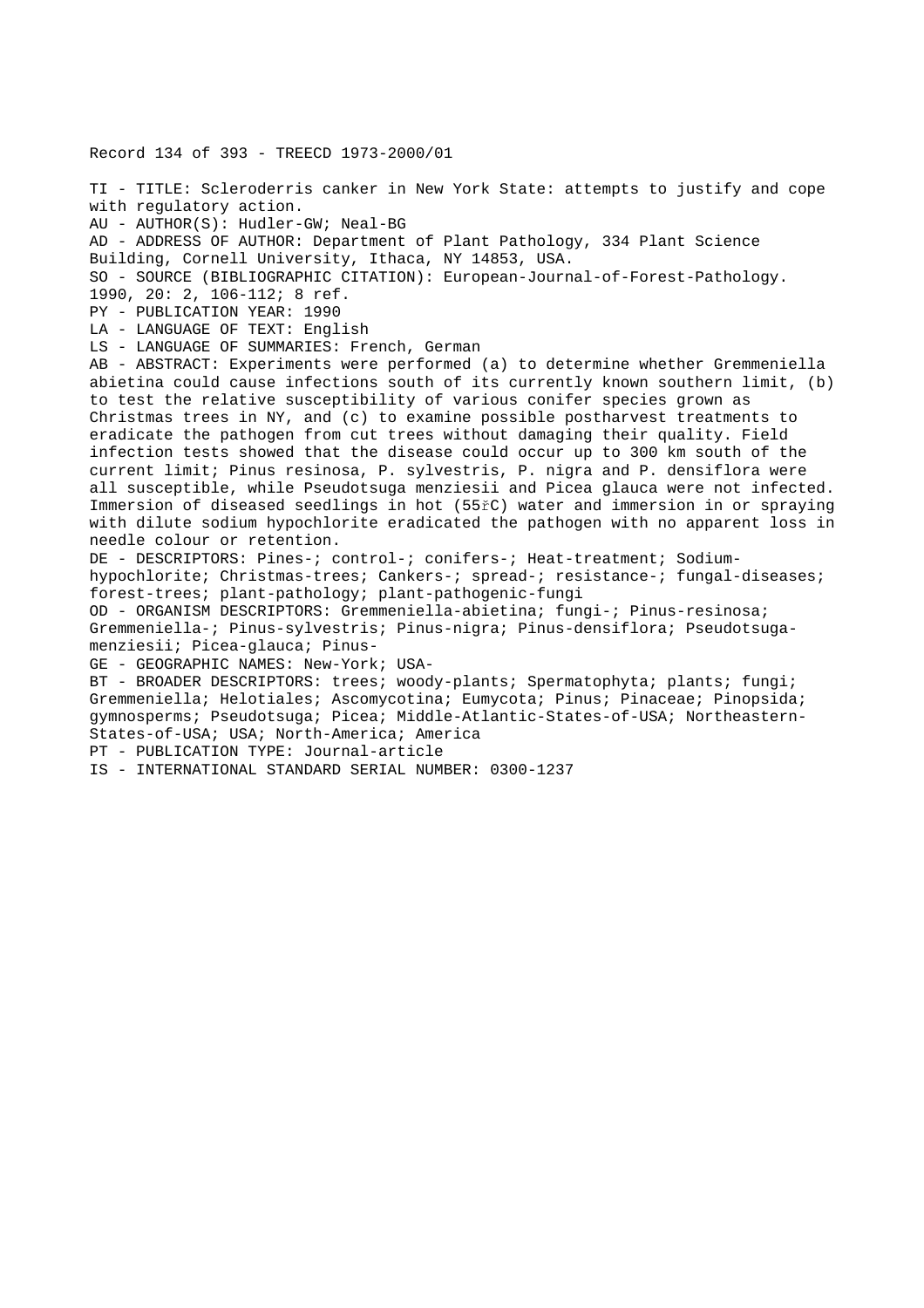Record 135 of 393 - TREECD 1973-2000/01 TI - TITLE: First record of Brunchorstia pinea (Karst.) v. Hohn. in a forest nursery in Czechoslovakia. AU - AUTHOR(S): Jancarik-V; Urosevic-B AD - ADDRESS OF AUTHOR: For. Game Management Res. Inst., Zbraslav nad Vltavou-Strnady, Czechoslovakia. SO - SOURCE (BIBLIOGRAPHIC CITATION): European-Journal-of-Forest-Pathology. 1973, 3: 2, 121-124; 2 fig. PY - PUBLICATION YEAR: 1973 LA - LANGUAGE OF TEXT: English AB - ABSTRACT: Scleroderris lagerbergii [Gremmeniella abietina; CMI Map 432] is newly reported on Pinus sylvestris in a small forest nursery in W. Bohemia. DE - DESCRIPTORS: forest-trees; conifers-; plant-pathology; pines-OD - ORGANISM DESCRIPTORS: Pinus-; Gremmeniella-abietina GE - GEOGRAPHIC NAMES: Czechoslovakia-BT - BROADER DESCRIPTORS: trees; woody-plants; Spermatophyta; plants; Pinaceae; Pinopsida; gymnosperms; Gremmeniella; Helotiales; Ascomycotina; Eumycota; fungi; Central-Europe; Europe PT - PUBLICATION TYPE: Journal-article IS - INTERNATIONAL STANDARD SERIAL NUMBER: 0300-1237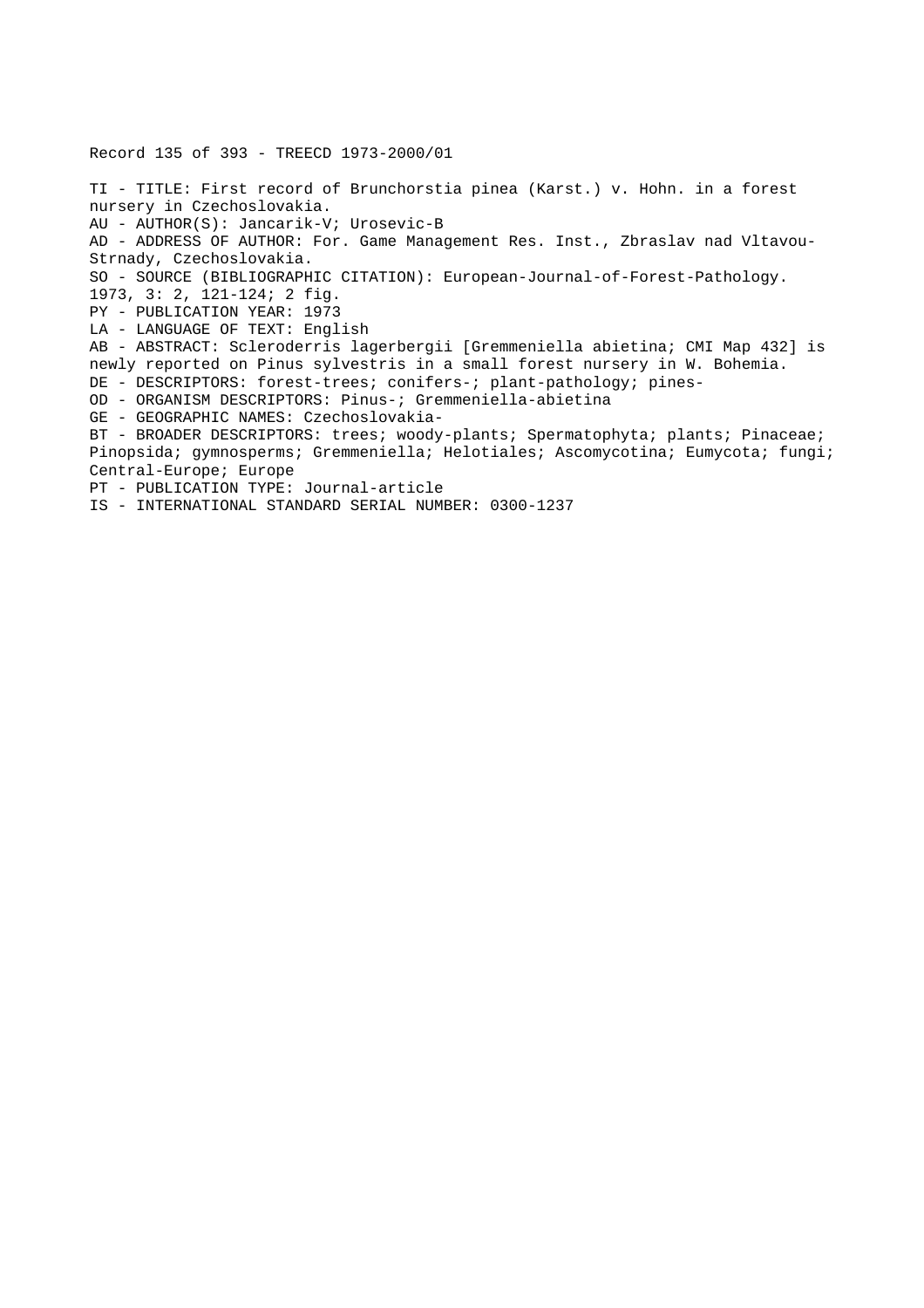Record 136 of 393 - TREECD 1973-2000/01

TI - TITLE: First record of Brunchorstia pinea (Karst.) v. Hohn. [on Pinus sylvestris] in a forest nursery in Czechoslovakia. AU - AUTHOR(S): Jancarik-V; Urosevic-B SO - SOURCE (BIBLIOGRAPHIC CITATION): European-Journal-of-Forest-Pathology. 1973, 3: 2, 121-123. PY - PUBLICATION YEAR: 1973 LA - LANGUAGE OF TEXT: English DE - DESCRIPTORS: foliage-; conifers-OD - ORGANISM DESCRIPTORS: Pinus-sylvestris; GREMMENIELLA-ABIETINA BT - BROADER DESCRIPTORS: Pinus; Pinaceae; Pinopsida; gymnosperms; Spermatophyta; plants; Gremmeniella; Helotiales; Ascomycotina; Eumycota; fungi PT - PUBLICATION TYPE: Journal-article IS - INTERNATIONAL STANDARD SERIAL NUMBER: 0300-1237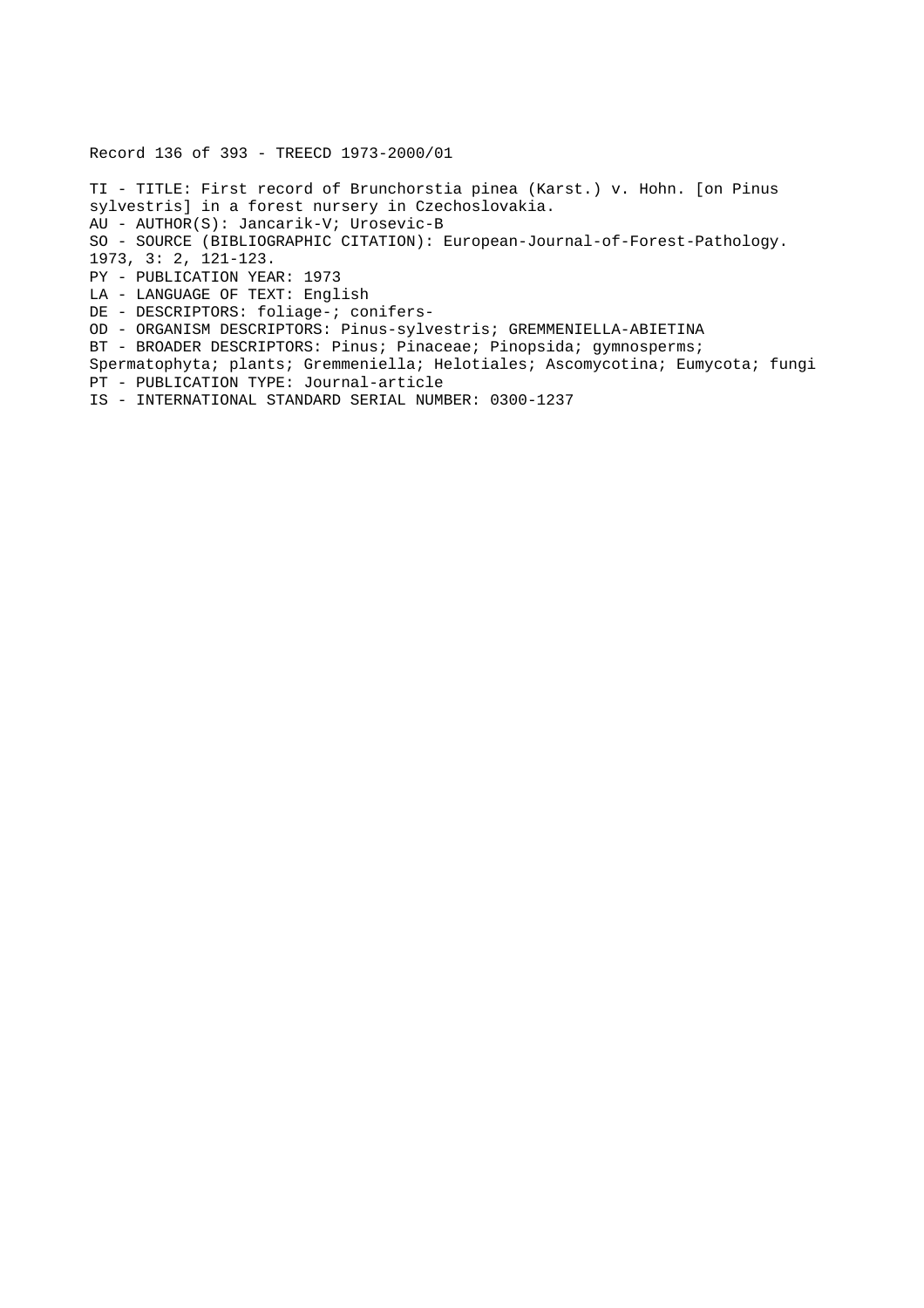Record 137 of 393 - TREECD 1973-2000/01 TI - TITLE: Seedling losses in the regeneration of Scots Pine (Pinus sylvestris) and Lodgepole Pine (Pinus contorta). AU - AUTHOR(S): Kaasa-J SO - SOURCE (BIBLIOGRAPHIC CITATION): Tidsskrift-for-Skogbruk. 1973, 81: 4, 437- 445; 4 ref. PY - PUBLICATION YEAR: 1973 LA - LANGUAGE OF TEXT: Norwegian LS - LANGUAGE OF SUMMARIES: English AB - ABSTRACT: In regeneration of Pinus sylvestris, damage by Phacidium infestans was less severe in northern Hedmark than in SE Norway [cf. FA 33, 2758]. However, seedlings were damaged and killed by frost and by Ascocalyx abientina [Scleroderris lagerbergii] on the buds and branches. Regerneration by shelterwood methods is recommended in preference to clear felling. In a comparison of plantations at three locations of both species under comparable conditions, the % of unstocked plots attributable to frost damage and disease was 15-35 P. contorta and 50-86 for P. sylvestris. DE - DESCRIPTORS: injuries-; frost-; seedlings-; NATURAL-REGENERATION; silvicultural-systems; conifers-OD - ORGANISM DESCRIPTORS: Pinus-sylvestris; Phacidium-infestans; GREMMENIELLA-ABIETINA BT - BROADER DESCRIPTORS: Spermatophyta; plants; Pinus; Pinaceae; Pinopsida; gymnosperms; Phacidium; Helotiales; Ascomycotina; Eumycota; fungi; Gremmeniella PT - PUBLICATION TYPE: Journal-article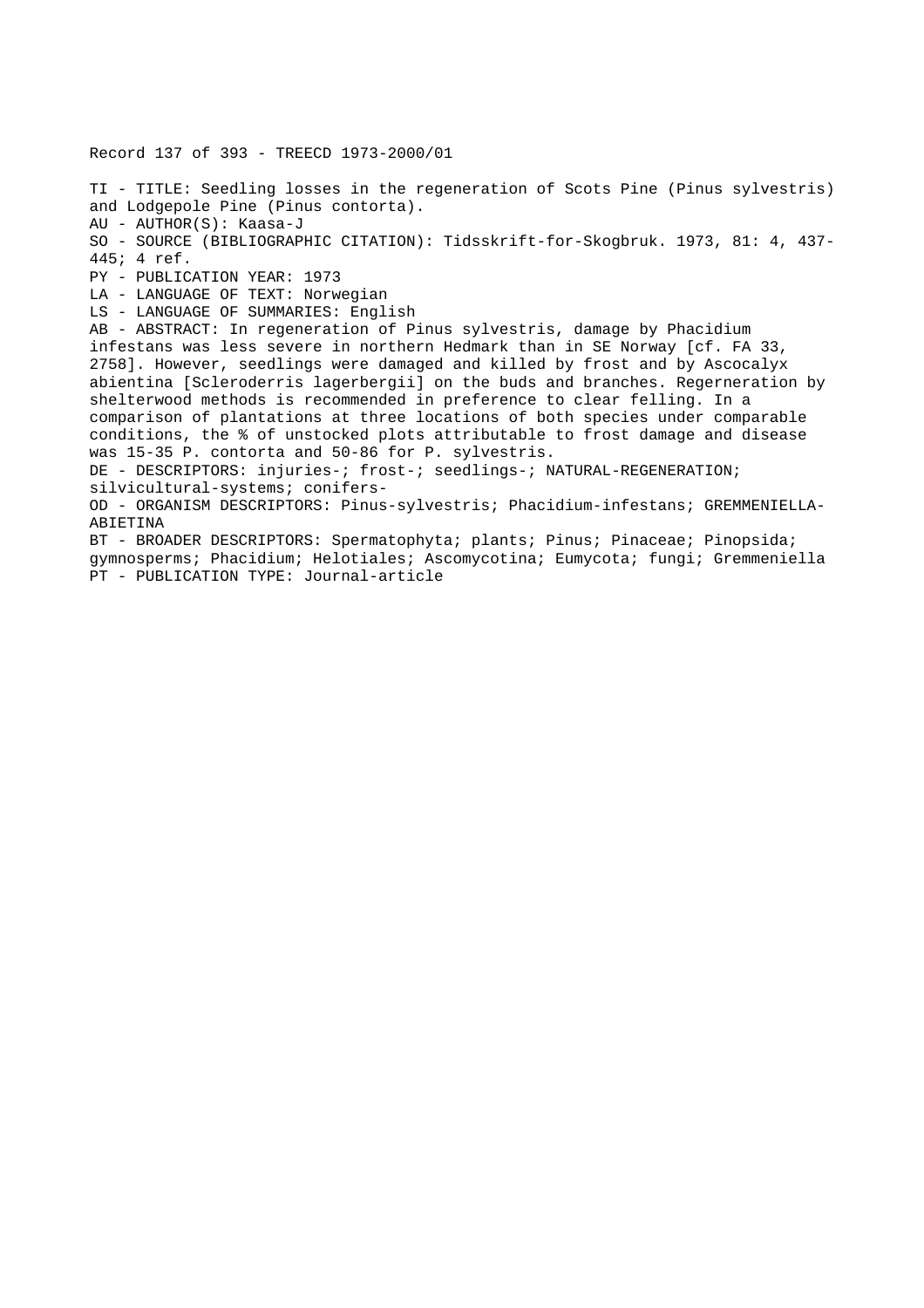## Record 138 of 393 - TREECD 1973-2000/01

TI - TITLE: Occurrence of Gremmeniella abietina damage on Scots pine along a pollution gradient from Monchegorsk nickel smelter to western Lapland. AU - AUTHOR(S): Kaitera-J; Fedorkov-A; Jalkanen-R; Krutov-V; Tsvetkov-V AD - ADDRESS OF AUTHOR: Finnish Forest Research Institute, Rovaniemi Research Station, Rovaniemi, Finland. SO - SOURCE (BIBLIOGRAPHIC CITATION): European-Journal-of-Forest-Pathology. 1995, 25: 1, 13-23; 25 ref. PY - PUBLICATION YEAR: 1995 LA - LANGUAGE OF TEXT: English LS - LANGUAGE OF SUMMARIES: French, German AB - ABSTRACT: G. abietina damage on Pinus sylvestris was studied at stand and tree level on the Kola Peninsula, Russia, and in northern Finland. At stand level, damage was recorded in 4 areas in Finland, while only individual damaged trees were found in Russia. According to the results of branch analysis, there was no sign of endemic epidemics in any of the areas. There was a significant negative correlation between the av. G. abietina damage and modelled SO2 deposition and temp. sum along the gradient. The results suggest that G. abietina is distributed all over northern Finland and the Kola Peninsula in natural stands of P. sylvestris, and that the direct effect of SO2 deposition from the Monchegorsk nickel smelter on the damage may be minimal. DE - DESCRIPTORS: plant-diseases; plant-pathogens; plant-pathogenic-fungi; forest-trees; interactions-; pollution-; air-pollution; sulfur-dioxide; activity-; fungal-diseases; damage-; plant-pathology OD - ORGANISM DESCRIPTORS: Pinus-sylvestris; Gremmeniella-abietina; fungi-GE - GEOGRAPHIC NAMES: Russia-; Finland-; Europe-BT - BROADER DESCRIPTORS: Pinus; Pinaceae; Pinopsida; gymnosperms; Spermatophyta; plants; Gremmeniella; Helotiales; Ascomycotina; Eumycota; fungi; Asia; Central-Europe; Europe; Developed-Countries; European-Union-Countries; EFTA; OECD-Countries; Scandinavia; Northern-Europe PT - PUBLICATION TYPE: Journal-article IS - INTERNATIONAL STANDARD SERIAL NUMBER: 0300-1237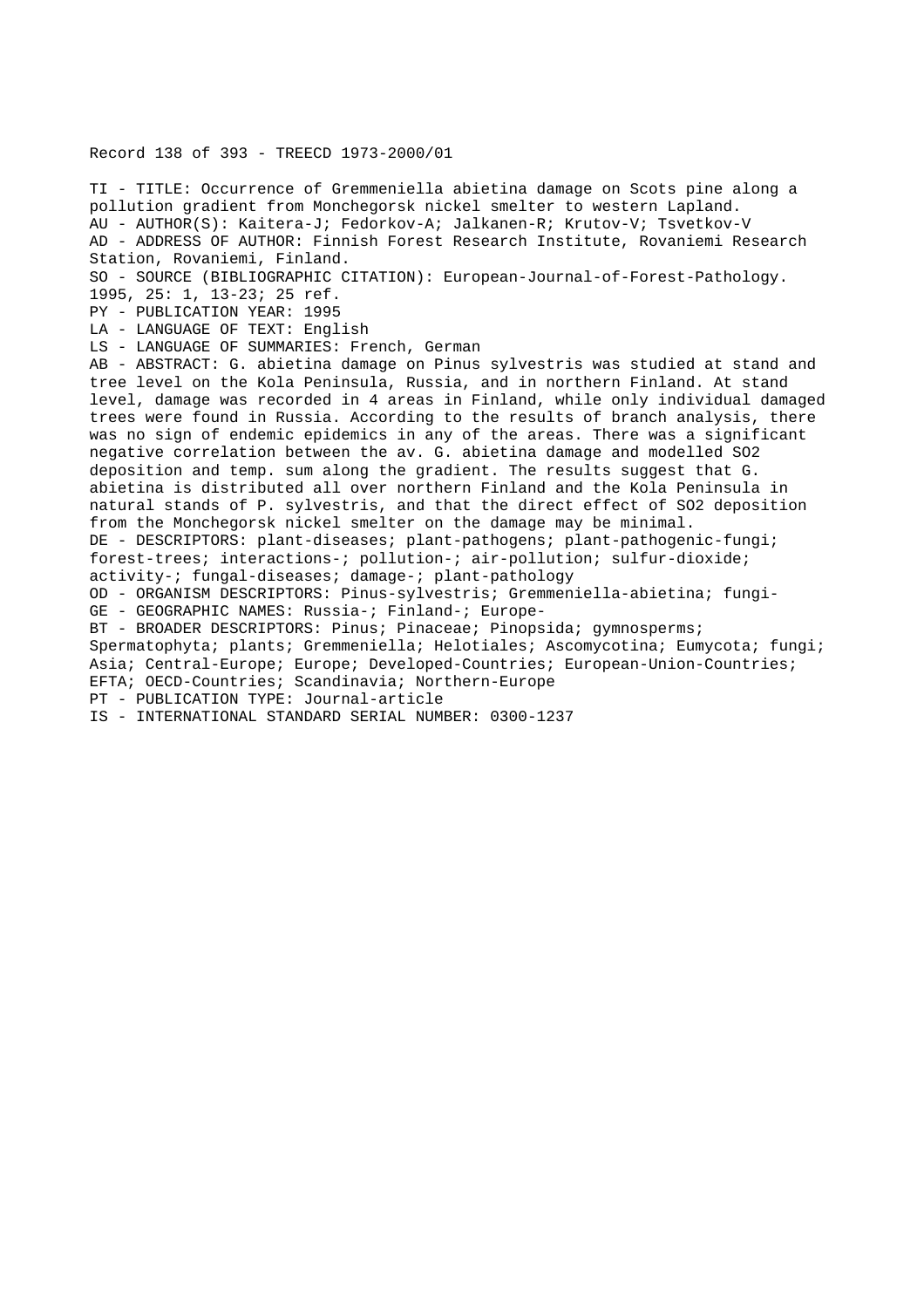Record 139 of 393 - TREECD 1973-2000/01

TI - TITLE: Development of fruiting bodies of large tree type of Gremmeniella abietina var. abietina and timing of infection of Scots pine in northern Finland. AU - AUTHOR(S): Kaitera-J; Hantula-J; Jalkanen-R AD - ADDRESS OF AUTHOR: Finnish Forest Research Institute, Rovaniemi Research Station, PO Box 16, FIN-96301 Rovaniemi, Finland. SO - SOURCE (BIBLIOGRAPHIC CITATION): European-Journal-of-Forest-Pathology. 1997, 27: 2, 115-124; 31 ref. PY - PUBLICATION YEAR: 1997 LA - LANGUAGE OF TEXT: English LS - LANGUAGE OF SUMMARIES: French, German AB - ABSTRACT: The formation and maturing of the large tree type Gremmeniella abietina var. abietina fruiting bodies and their sporulation were investigated for 3 yr on Scots pine (Pinus sylvestris) in northern Finland. This was done by monthly assessment of shoots in the field and in the laboratory. Infection caused by G. abietina var. abietina was dated on Scots pine by monthly covering with pollination bags and exposing branches during the growing season. Pycnidia appeared between August and September, 1 yr after infection, and they started to release conidia between late June and early July, 2 yr after infection. Fresh pycnidia and microconidia were formed during the following August and September in the infected shoots. The causal large tree type of G. abietina var. abietina did not produce apothecia on branches within 3 yr of infection. Monthly covering and exposing branches showed that infection took place mainly between June and July. DE - DESCRIPTORS: development-; symptoms-; timing-; infection-; plant-pathogens; plant-pathogenic-fungi; forest-trees; seasons-; life-cycle; fungal-diseases OD - ORGANISM DESCRIPTORS: gremmeniella-abietina; Pinus-sylvestris GE - GEOGRAPHIC NAMES: Finland-BT - BROADER DESCRIPTORS: Gremmeniella; Helotiales; Ascomycotina; Eumycota; fungi; Pinus; Pinaceae; Pinopsida; gymnosperms; Spermatophyta; plants; European-Union-Countries; Developed-Countries; EFTA; OECD-Countries; Scandinavia; Northern-Europe; Europe PT - PUBLICATION TYPE: Journal-article IS - INTERNATIONAL STANDARD SERIAL NUMBER: 0300-1237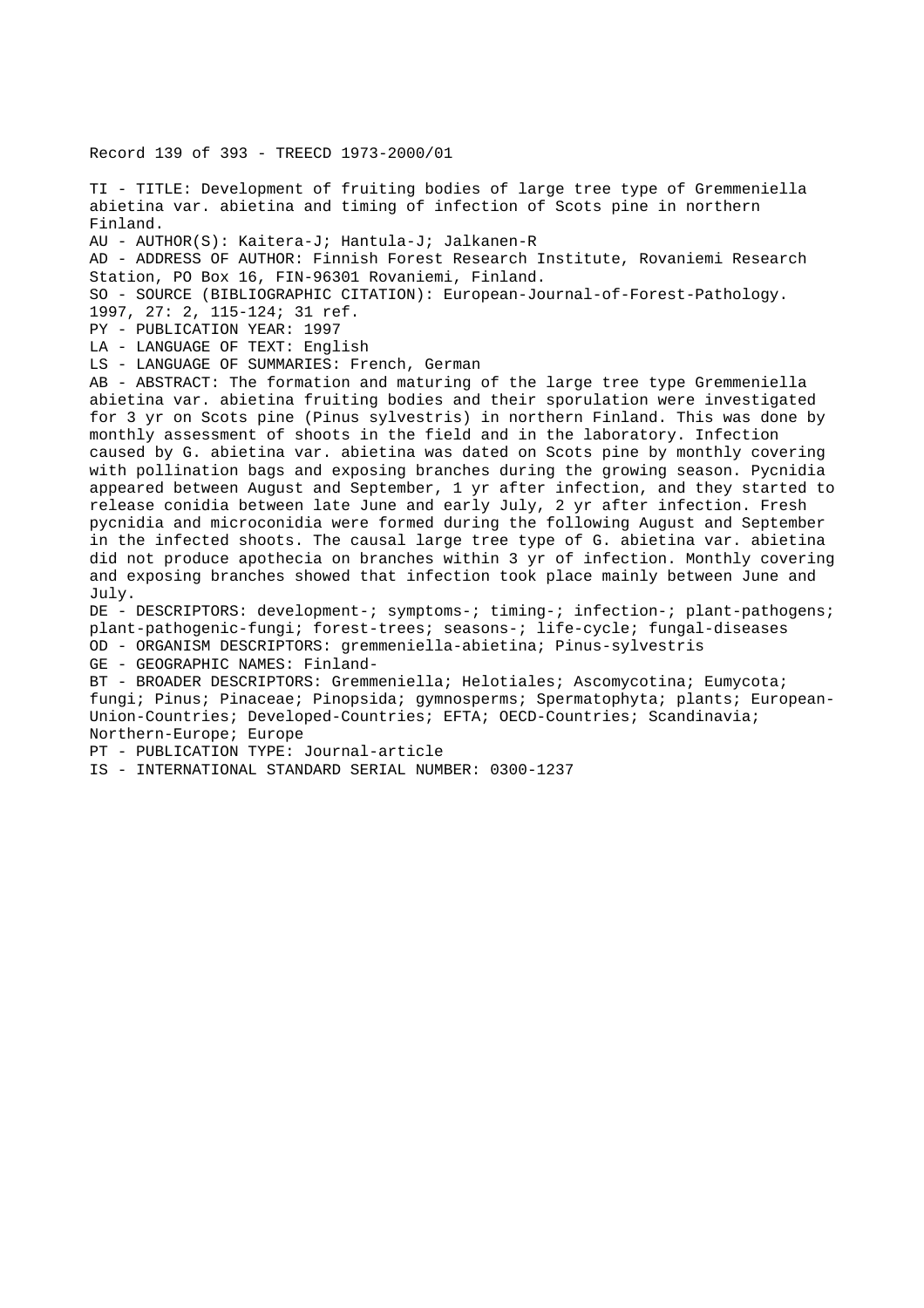Record 140 of 393 - TREECD 1973-2000/01

TI - TITLE: Long-term damage on Scots pine caused by Gremmeniella abietina near a nickel smelter in the Kola peninsula. AU - AUTHOR(S): Kaitera-J; Isaeva-L; Jalkanen-R AD - ADDRESS OF AUTHOR: Finnish Forest Research Institute (FFRI), Rovaniemi Research Station, PO Box 16, FIN-96301 Rovaniemi, Finland. SO - SOURCE (BIBLIOGRAPHIC CITATION): European-Journal-of-Forest-Pathology. 1995, 25: 6-7, 391-399; 28 ref. PY - PUBLICATION YEAR: 1995 LA - LANGUAGE OF TEXT: English LS - LANGUAGE OF SUMMARIES: French, German AB - ABSTRACT: The history of damage caused by Gremmeniella abietina on 10 Scots-pine trees (Pinus sylvestris) in 1930-92 was studied near a nickel smelter in Tsuna, Russia. The most severely damaged area was located alongside a river. According to the results of branch analysis, the first sign of G. abietina infection occurred in 1937. During the following 4 decades, annual signs were few and they occurred at random. Most of the damage had appeared during the 1980s and the early 1990s. In terms of cankers, the peak occurred in the mid-1980s, and in terms of scars and leader changes, the peak was in the late 1980s and early 1990s. Branch mortality and secondary Tomicus spp. attacks increased in the late 1980s and were at their highest level in the early 1990s. The high number of mature G. abietina pycnidia on shoots formed in the years 1989-91 suggests that the epidemic will continue in the near future. DE - DESCRIPTORS: damage-; pollution-; forest-trees; forest-pests; plant-pests; insect-pests; plant-pathogenic-fungi; plant-diseases; plant-pathogens; population-dynamics; outbreaks-; symptoms-; shoots-; branches-; fungal-diseases; air-pollution; biology-; plant-pathology; agricultural-entomology OD - ORGANISM DESCRIPTORS: Gremmeniella-; Pinus-sylvestris; Gremmeniellaabietina; Tomicus-; fungi-; arthropods-GE - GEOGRAPHIC NAMES: Russia-BT - BROADER DESCRIPTORS: Helotiales; Ascomycotina; Eumycota; fungi; Pinus; Pinaceae; Pinopsida; gymnosperms; Spermatophyta; plants; Gremmeniella; Scolytidae; Coleoptera; insects; arthropods; invertebrates; animals; Asia; Central-Europe; Europe; Developed-Countries PT - PUBLICATION TYPE: Journal-article

IS - INTERNATIONAL STANDARD SERIAL NUMBER: 0300-1237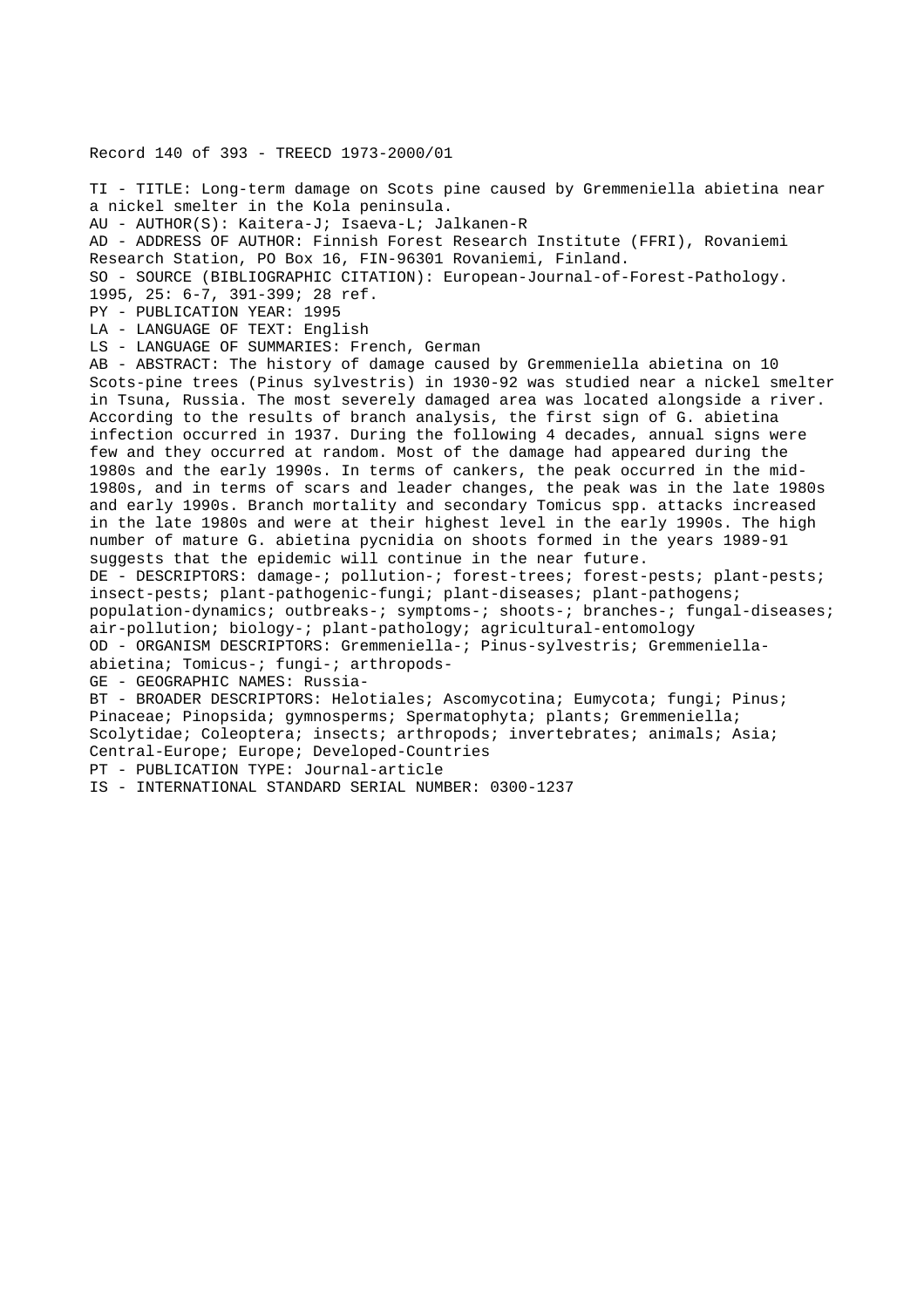Record 141 of 393 - TREECD 1973-2000/01

TI - TITLE: Disease history of Gremmeniella abietina in a Pinus sylvestris stand. AU - AUTHOR(S): Kaitera-J; Jalkanen-R AD - ADDRESS OF AUTHOR: Finnish Forest Research Institute, Rovaniemi Research Station, PO Box 16, 96301 Rovaniemi, Finland. SO - SOURCE (BIBLIOGRAPHIC CITATION): European-Journal-of-Forest-Pathology. 1992, 22: 6-7, 371-378; 15 ref. PY - PUBLICATION YEAR: 1992 LA - LANGUAGE OF TEXT: English LS - LANGUAGE OF SUMMARIES: French, German AB - ABSTRACT: The disease history of G. abietina was studied in 1990-91 in a severely infected 70-yr-old P. sylvestris stand in NE Finland. All the dead and living branches were cut from 14 living trees, and the numbers of cankers, scars and leader changes caused by G. abietina were counted in each annual shoot of each first order branch. The years were determined when whole branches had died. A total of 1727 branches with 11 564 branch leader shoots was examined. Both the total and the av. number of cankers and scars showed that G. abietina had frequently been present in the stand since 1961 and infrequently as early as the 1940s. A severe epidemic began in the 1980s. According to cankers formed, the epidemic peaked during 1982-86; according to scars, it peaked during 1981-88. Results suggested that branch analysis can be used to give an accurate picture of at least the previous 20-25 yr history of G. abietina infection. DE - DESCRIPTORS: epidemiology-; conifers-; fungal-diseases; plant-pathology; plant-pathogenic-fungi OD - ORGANISM DESCRIPTORS: Pinus-sylvestris; Gremmeniella-abietina; fungi-GE - GEOGRAPHIC NAMES: Finland-BT - BROADER DESCRIPTORS: fungi; Pinus; Pinaceae; Pinopsida; gymnosperms; Spermatophyta; plants; Gremmeniella; Helotiales; Ascomycotina; Eumycota; Scandinavia; Northern-Europe; Europe PT - PUBLICATION TYPE: Journal-article IS - INTERNATIONAL STANDARD SERIAL NUMBER: 0300-1237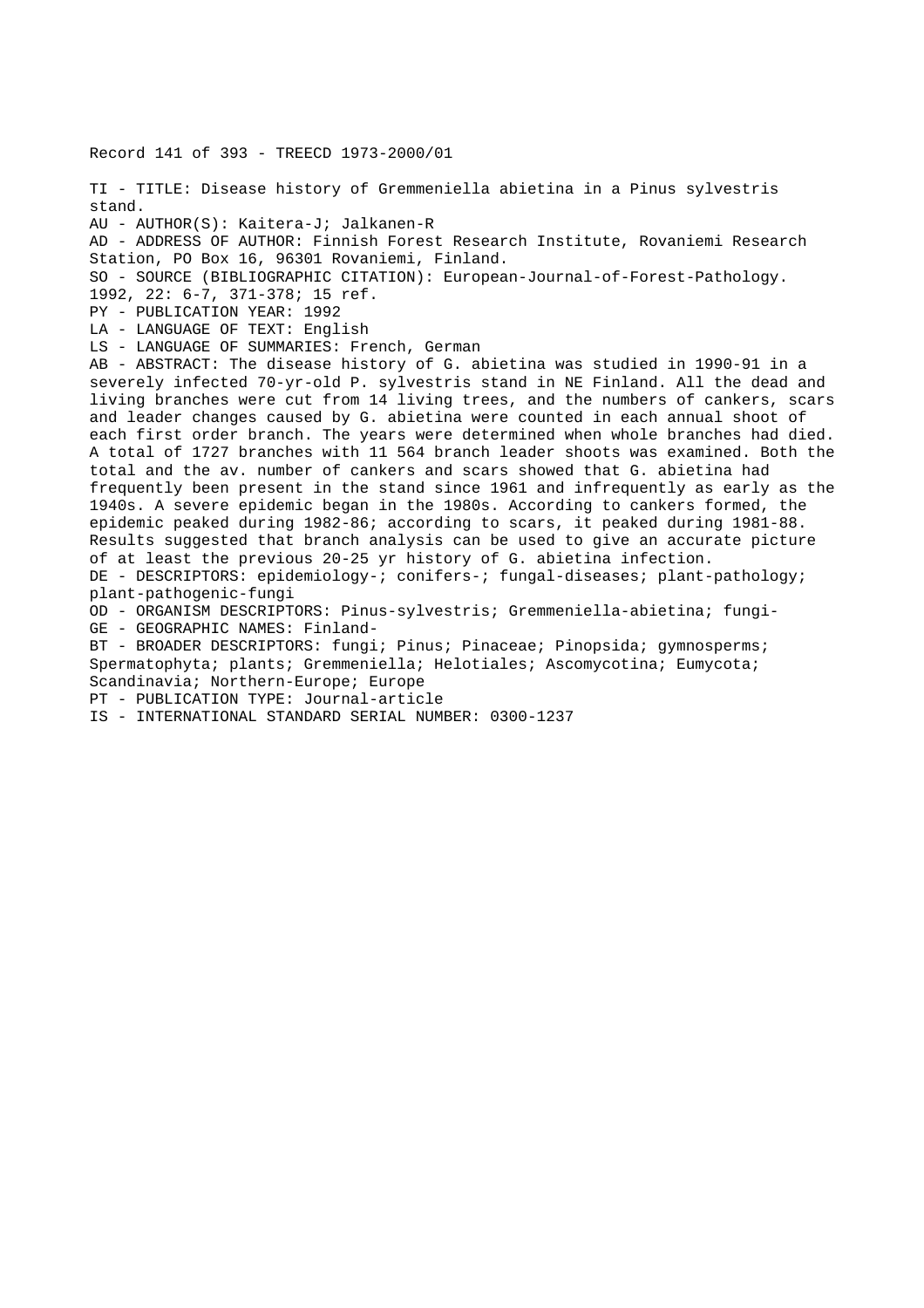# Record 142 of 393 - TREECD 1973-2000/01

TI - TITLE: Gremmeniella abietina on Scots pine [Pinus sylvestris] in Rikkilehto stand in Salla, northern Finland. OT - ORIGINAL NON-ENGLISH TITLE: Surmakka Rikkilehdon mannikossa Sallassa. AU - AUTHOR(S): Kaitera-J; Jalkanen-R AD - ADDRESS OF AUTHOR: Finnish Forest Research Institute, Department of Forest Ecology, p.O. Box 16, FIN-96301 Rovaniemi, Finland. SO - SOURCE (BIBLIOGRAPHIC CITATION): Folia-Forestalia. 1993, No. 811, 18 pp.; 56 ref. PB - PUBLISHER INFORMATION: Metsantutkimuslaitos; Helsinki; Finland PY - PUBLICATION YEAR: 1993 LA - LANGUAGE OF TEXT: Finnish LS - LANGUAGE OF SUMMARIES: English DE - DESCRIPTORS: fungal-diseases; plant-pathogens; plant-pathogenic-fungi; plant-diseases; forest-trees OD - ORGANISM DESCRIPTORS: Gremmeniella-abietina; Pinus-sylvestris GE - GEOGRAPHIC NAMES: Finland-BT - BROADER DESCRIPTORS: Gremmeniella; Helotiales; Ascomycotina; Eumycota; fungi; Pinus; Pinaceae; Pinopsida; gymnosperms; Spermatophyta; plants; European-Union-Countries; Developed-Countries; EFTA; OECD-Countries; Scandinavia; Northern-Europe; Europe PT - PUBLICATION TYPE: Journal-article IS - INTERNATIONAL STANDARD SERIAL NUMBER: 0015-5543 IB - INTERNATIONAL STANDARD BOOK NUMBER: 951-40-1312-3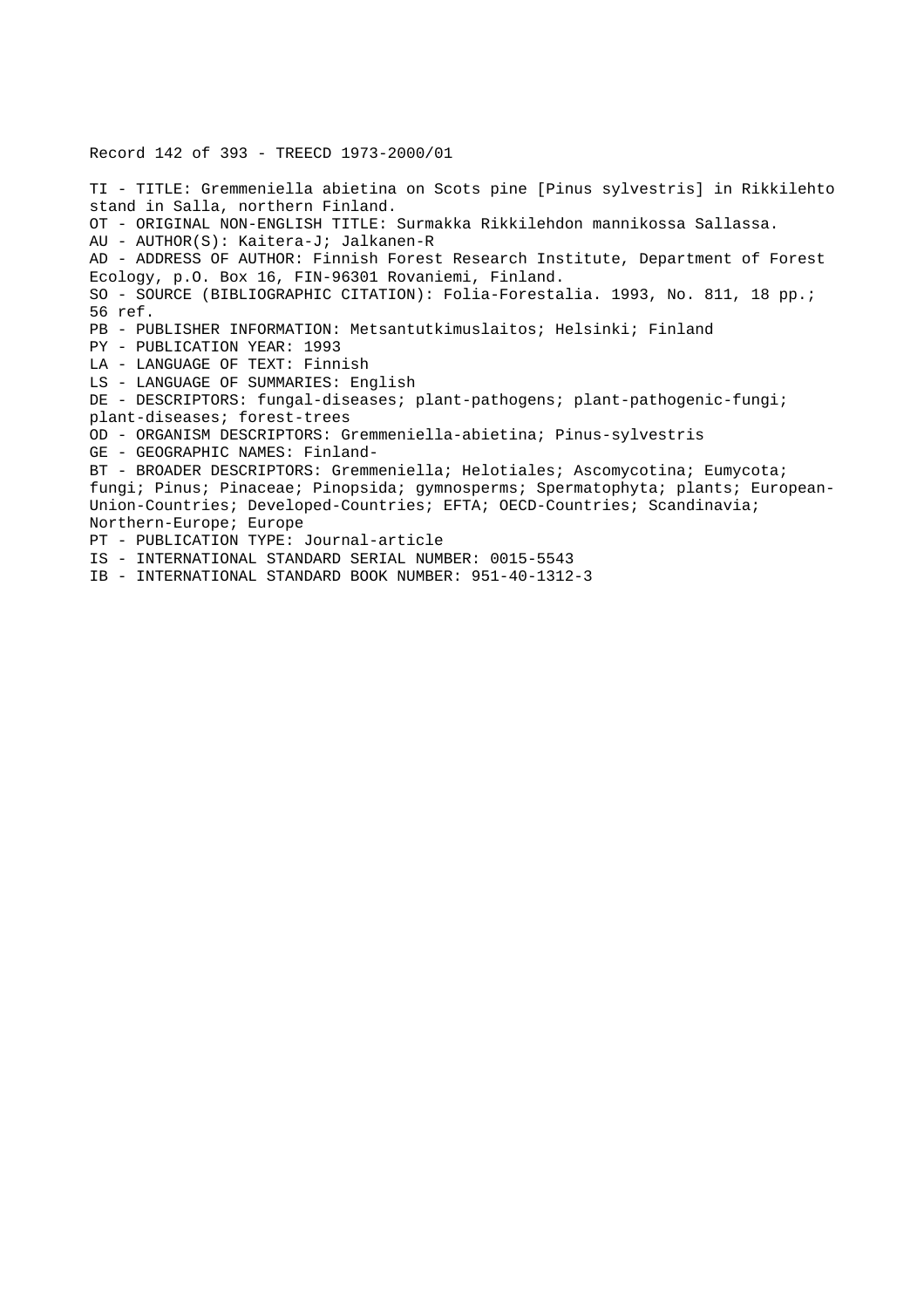Record 143 of 393 - TREECD 1973-2000/01 TI - TITLE: The history of shoot damage by Tomicus spp. (Col., Scolytidae) in a Pinus sylvestris L. stand damaged by the shoot-disease fungus Gremmeniella abietina (Lagerb.) Morelet. AU - AUTHOR(S): Kaitera-J; Jalkanen-R AD - ADDRESS OF AUTHOR: The Finnish Forest Research Institute, Rovaniemi Research Station, Rovaniemi, Finland. SO - SOURCE (BIBLIOGRAPHIC CITATION): Journal-of-Applied-Entomology. 1994, 117: 3, 307-313; 23 ref. PY - PUBLICATION YEAR: 1994 LA - LANGUAGE OF TEXT: English LS - LANGUAGE OF SUMMARIES: German AB - ABSTRACT: A method has been developed for studying the history of attack by Tomicus piniperda in stands of Pinus sylvestris in Finland. Attacks in a stand were dated by means of external evidence on living shoots and young branches, and from anatomical evidence in older shoots. The method revealed that outbreaks of T. piniperda were associated with epidemics caused by the fungal pathogen Gremmeniella abietina. The role of T. piniperda in the decline of a G. abietina infected stand is discussed. DE - DESCRIPTORS: insect-pests; forest-trees; forest-pests; outbreaks-; damage-; plant-pathogenic-fungi; plant-diseases; plant-pathogens; plant-pests; fungaldiseases; pest-resistance; agricultural-entomology OD - ORGANISM DESCRIPTORS: Scolytidae-; Coleoptera-; Pinus-sylvestris; Tomicuspiniperda; Gremmeniella-abietina; arthropods-GE - GEOGRAPHIC NAMES: Finland-BT - BROADER DESCRIPTORS: insects; arthropods; invertebrates; animals; arthropod-pests; pests; trees; woody-plants; Spermatophyta; plants; fungi; plant-pathogens; pathogens; Coleoptera; Pinus; Pinaceae; Pinopsida; gymnosperms; Tomicus; Scolytidae; Gremmeniella; Helotiales; Ascomycotina; Eumycota; Developed-Countries; EFTA; OECD-Countries; Scandinavia; Northern-Europe; Europe PT - PUBLICATION TYPE: Journal-article IS - INTERNATIONAL STANDARD SERIAL NUMBER: 0931-2048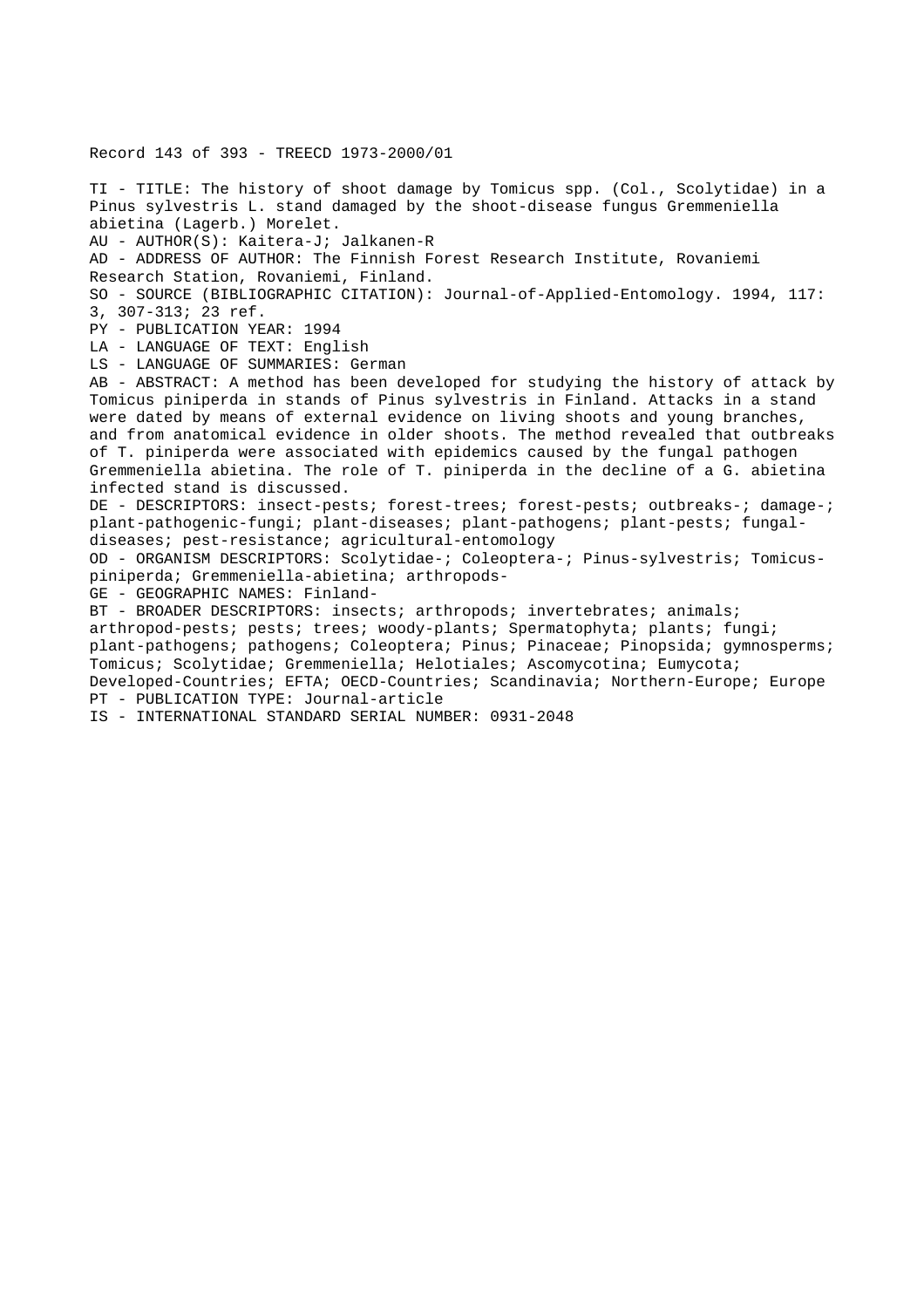Record 144 of 393 - TREECD 1973-2000/01

TI - TITLE: Stand and site characteristics in the decline of Pinus sylvestris caused by Gremmeniella abietina shoot disease in a severly damaged 50-year-old plantation in SE Lapland.

AU - AUTHOR(S): Kaitera-J; Jalkanen-R

AD - ADDRESS OF AUTHOR: Finnish Forest Research Institute, Rovaniemi Research Station, P.O. Box 16, FIN-96301 Rovaniemi, Finland.

SO - SOURCE (BIBLIOGRAPHIC CITATION): Scandinavian-Journal-of-Forest-Research. 1995, 10: 3, 256-263; 31 ref.

PY - PUBLICATION YEAR: 1995

LA - LANGUAGE OF TEXT: English

AB - ABSTRACT: A study was made of the effect of stand and site characteristics on the decline of Scots pine (Pinus sylvestris) caused by Gremmeniella abietina in a 50-year-old stand in Finland. Damage of Scots pine was modelled using stand and site variables and stepwise regression analysis. The significant variables included in the model were stand elevation from the main cold air centre and the pH of the humus layer, while the other less significant variables were the density of Scots pine and Norway spruce, content of Cu and Ni in the humus layer, and the thickness of the humus layer and the A2 horizon. DE - DESCRIPTORS: site-factors; stand-characteristics; topography-; heavy-

metals; soil-chemistry; soil-pH; forest-decline; plant-pathogens; plantpathogenic-fungi; plant-diseases; stand-density; fungal-diseases; models-; techniques-; forest-trees; plant-pathology

OD - ORGANISM DESCRIPTORS: Gremmeniella-abietina; Pinus-sylvestris; fungi-GE - GEOGRAPHIC NAMES: Finland-

BT - BROADER DESCRIPTORS: Gremmeniella; Helotiales; Ascomycotina; Eumycota; fungi; Pinus; Pinaceae; Pinopsida; gymnosperms; Spermatophyta; plants; European-Union-Countries; Developed-Countries; EFTA; OECD-Countries; Scandinavia; Northern-Europe; Europe

PT - PUBLICATION TYPE: Journal-article

IS - INTERNATIONAL STANDARD SERIAL NUMBER: 0282-7581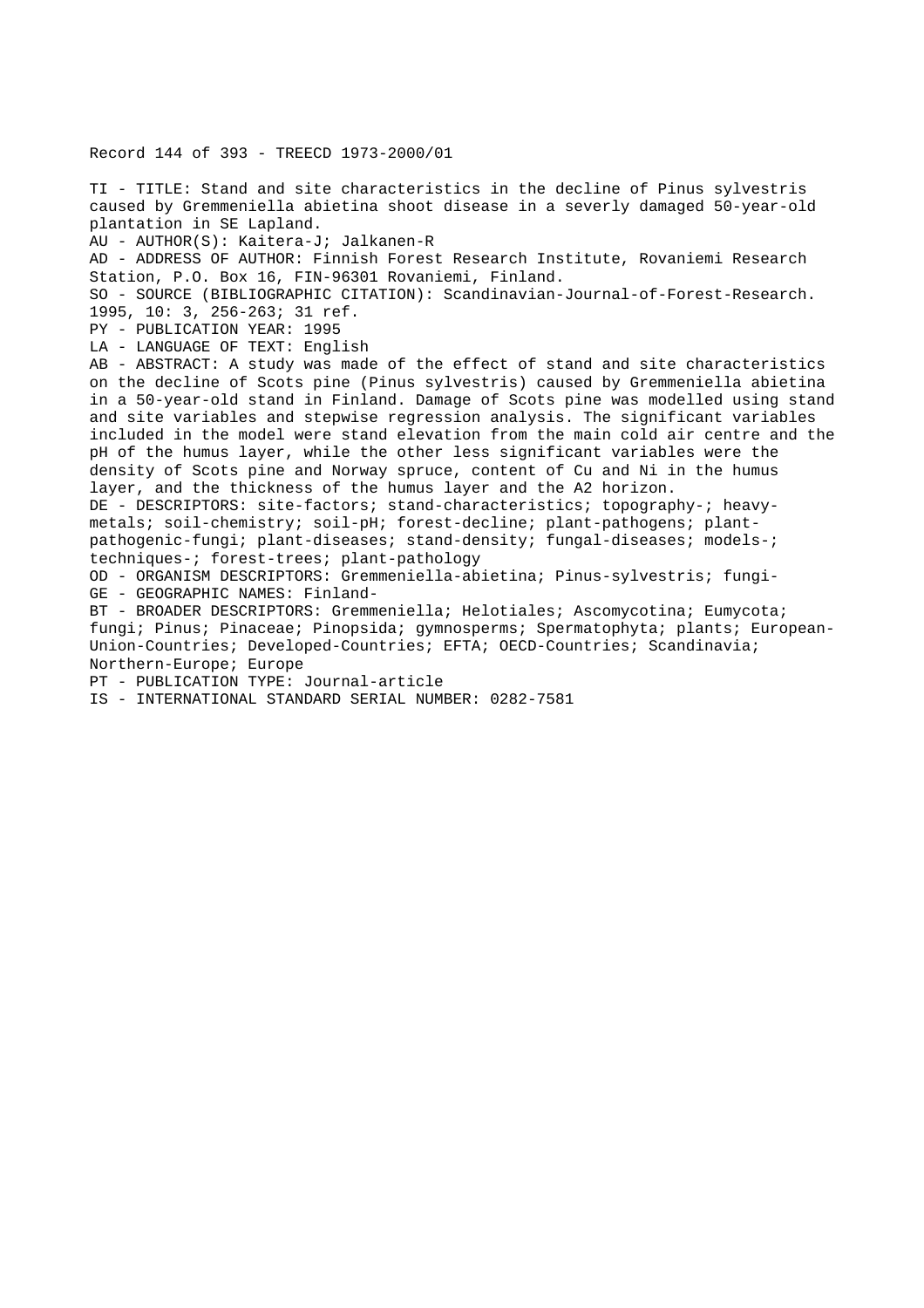Record 145 of 393 - TREECD 1973-2000/01

TI - TITLE: In vitro growth of Gremmeniella abietina isolates (European race) at different temperatures. AU - AUTHOR(S): Kaitera-J; Jalkanen-R AD - ADDRESS OF AUTHOR: Finnish Forest Research Institute, Rovaniemi Research Station, Box 16, FIN-96301 Rovaniemi, Finland. SO - SOURCE (BIBLIOGRAPHIC CITATION): Scandinavian-Journal-of-Forest-Research. 1996, 11: 2, 159-163; 20 ref. PY - PUBLICATION YEAR: 1996 LA - LANGUAGE OF TEXT: English AB - ABSTRACT: The mycelial growth of 24 isolates of types A and B of Gremmeniella abietina, collected from Scots pine (Pinus sylvestris) stands in northern Finland and the Kola peninsula, Russia, was studied on malt agar plus pine needle extract at 18ř and 5řC. Great variation occurred within both types, and the results suggest that several isolates per stand are needed to represent one local isolate, if responses of G. abietina mycelia are studied on artificial media. DE - DESCRIPTORS: in-vitro-culture; races-; variation-; in-vitro; growth-; plant-diseases; plant-pathogens; plant-pathogenic-fungi; forest-trees; fungaldiseases OD - ORGANISM DESCRIPTORS: pinus-sylvestris; gremmeniella-abietina GE - GEOGRAPHIC NAMES: Finland-; Russia-BT - BROADER DESCRIPTORS: Pinus; Pinaceae; Pinopsida; gymnosperms; Spermatophyta; plants; Gremmeniella; Helotiales; Ascomycotina; Eumycota; fungi; European-Union-Countries; Developed-Countries; EFTA; OECD-Countries; Scandinavia; Northern-Europe; Europe; Asia; Central-Europe PT - PUBLICATION TYPE: Journal-article IS - INTERNATIONAL STANDARD SERIAL NUMBER: 0282-7581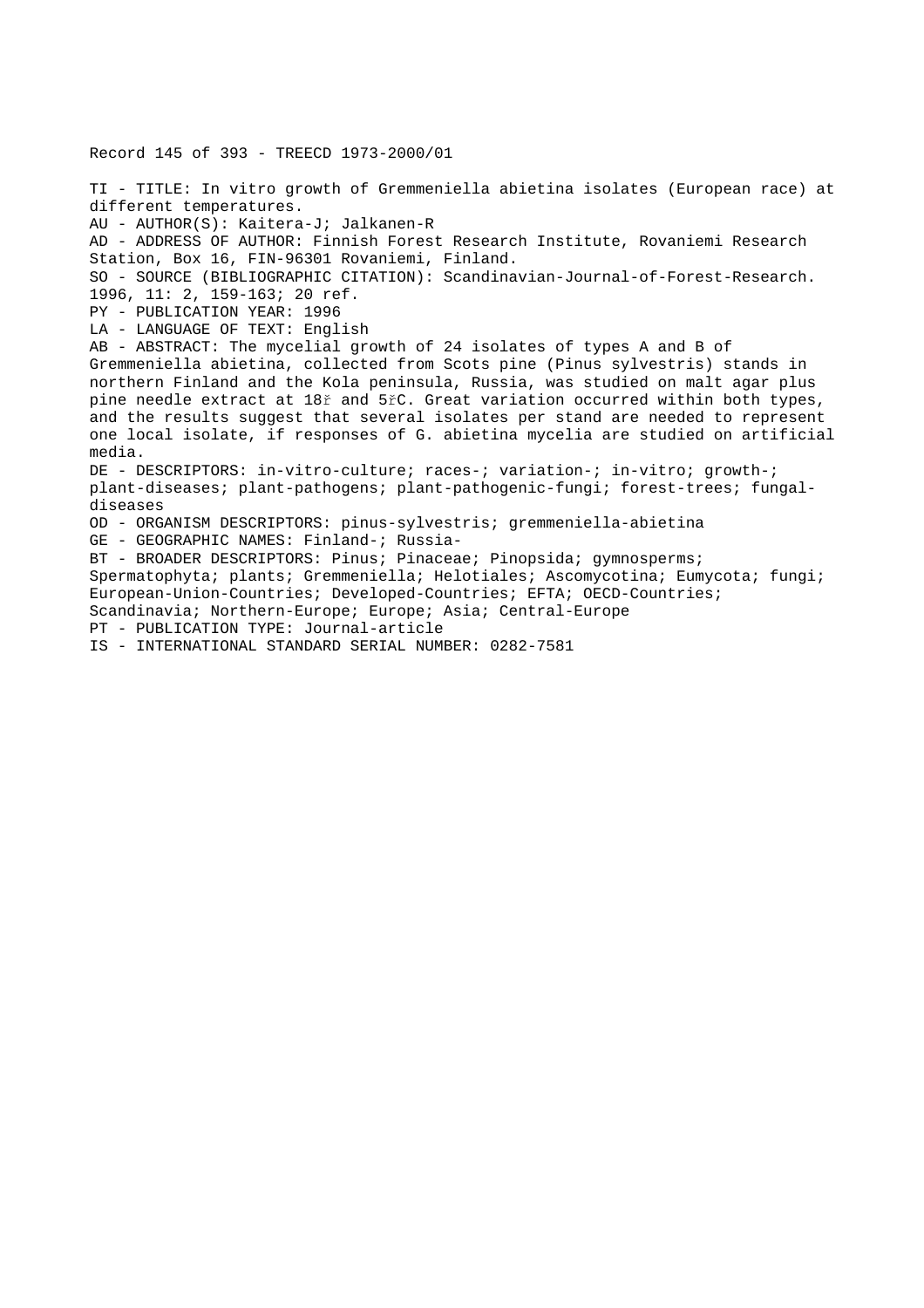Record 146 of 393 - TREECD 1973-2000/01 TI - TITLE: Old and fresh Gremmeniella abietina damage on Scots pine in Eastern Lapland in 1992. AU - AUTHOR(S): Kaitera-J; Jalkanen-R AD - ADDRESS OF AUTHOR: Finnish Forest Research Institute, Department of Forest Ecology, P.O. Box 16, 96301 Rovaniemi, Finland. SO - SOURCE (BIBLIOGRAPHIC CITATION): Silva-Fennica. 1994, 28: 2, 107-113; 19 ref. PY - PUBLICATION YEAR: 1994 LA - LANGUAGE OF TEXT: English AB - ABSTRACT: Damage to Scots pine (Pinus sylvestris) caused by Gremmeniella abietina was assessed in the summer of 1992 in sixty-seven stands in eastern Lapland, Finland. The area and severity of damage were less than had been previously estimated; the damage occurred especially in stands in the firstthinning stage or in middle age. Significant new infection in 1991 occurred in stands previously heavily infected by G. abietina near the Kemihaara river, Lake Naruska, the Naruska river, the Tuntsa river and Lake Vilma. Fresh damage occurred mainly in the lower or middle parts of the Scots pine canopies. DE - DESCRIPTORS: forest-trees; shoots-; damage-; assessment-; plant-pathogens; plant-pathogenic-fungi; plant-diseases; fungal-diseases; plant-pathology OD - ORGANISM DESCRIPTORS: Gremmeniella-abietina; Pinus-sylvestris; fungi-GE - GEOGRAPHIC NAMES: Finland-BT - BROADER DESCRIPTORS: Gremmeniella; Helotiales; Ascomycotina; Eumycota; fungi; Pinus; Pinaceae; Pinopsida; gymnosperms; Spermatophyta; plants; European-Union-Countries; Developed-Countries; EFTA; OECD-Countries; Scandinavia; Northern-Europe; Europe PT - PUBLICATION TYPE: Journal-article

IS - INTERNATIONAL STANDARD SERIAL NUMBER: 0037-5330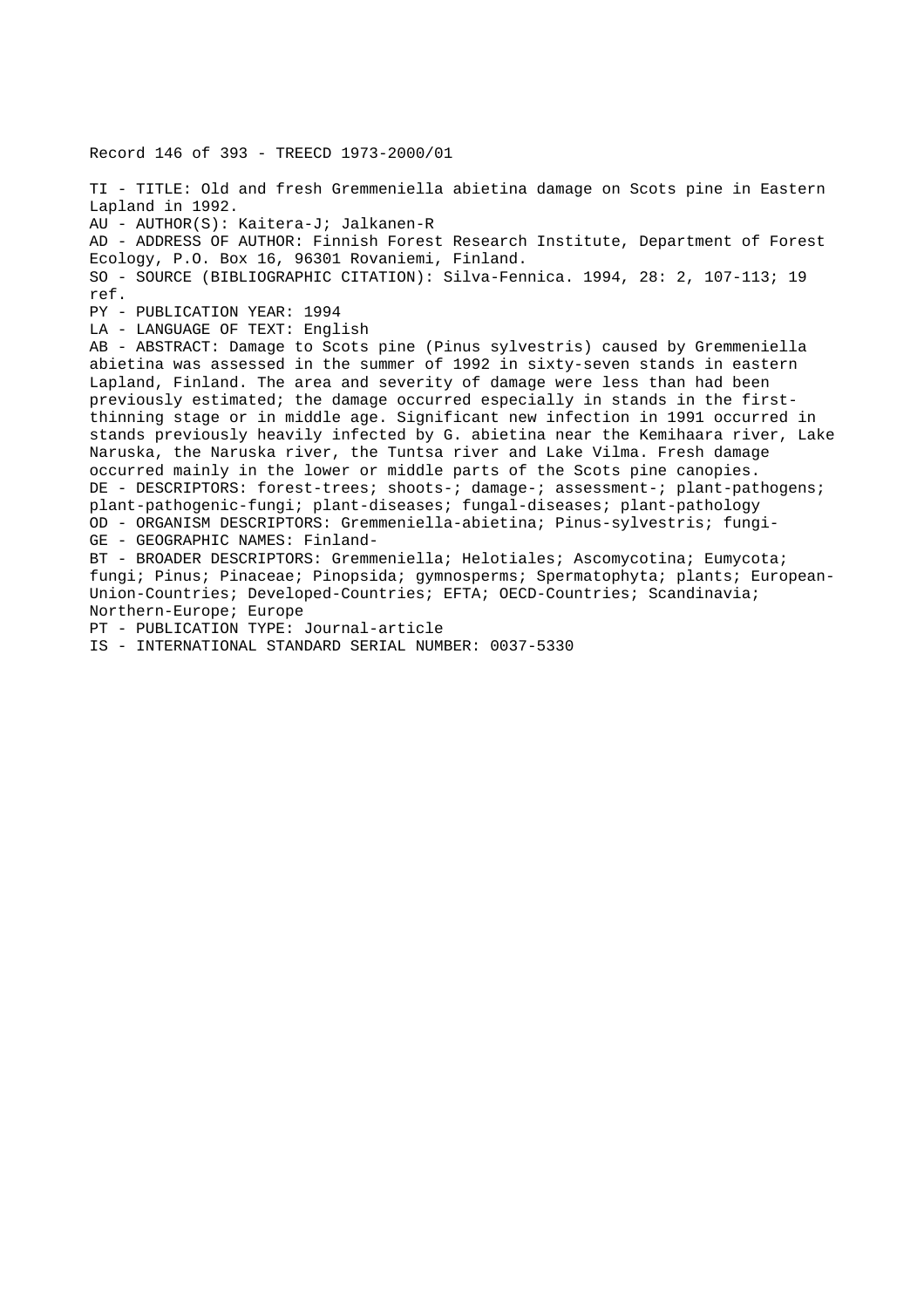Record 147 of 393 - TREECD 1973-2000/01

TI - TITLE: Gremmeniella abietina produces pycnidia in cankers of living shoots with green needles on Scots pine. AU - AUTHOR(S): Kaitera-J; Jalkanen-R AD - ADDRESS OF AUTHOR: Finnish Forest Research Institute, Department of Forest Ecology, P.O. Box 16, 96301 Rovaniemi, Finland. SO - SOURCE (BIBLIOGRAPHIC CITATION): Silva-Fennica. 1994, 28: 2, 139-141; 12 ref. PY - PUBLICATION YEAR: 1994 LA - LANGUAGE OF TEXT: English AB - ABSTRACT: A Gremmeniella abietina race of type A was found to produce pycnidia in cankers of previous year's shoots (1991) on branches of Scots pine (Pinus sylvestris) in E. Lapland, Finland. Current-year shoots (1992) had no apparent symptoms of infection by G. abietina, although some growth reduction was observed. DE - DESCRIPTORS: forest-trees; life-cycle; pycnidia-; cankers-; shoots-; plantpathogens; plant-pathogenic-fungi; plant-diseases; fungal-diseases OD - ORGANISM DESCRIPTORS: Gremmeniella-abietina; Pinus-sylvestris GE - GEOGRAPHIC NAMES: Finland-BT - BROADER DESCRIPTORS: Gremmeniella; Helotiales; Ascomycotina; Eumycota; fungi; Pinus; Pinaceae; Pinopsida; gymnosperms; Spermatophyta; plants; European-Union-Countries; Developed-Countries; EFTA; OECD-Countries; Scandinavia; Northern-Europe; Europe PT - PUBLICATION TYPE: Journal-article IS - INTERNATIONAL STANDARD SERIAL NUMBER: 0037-5330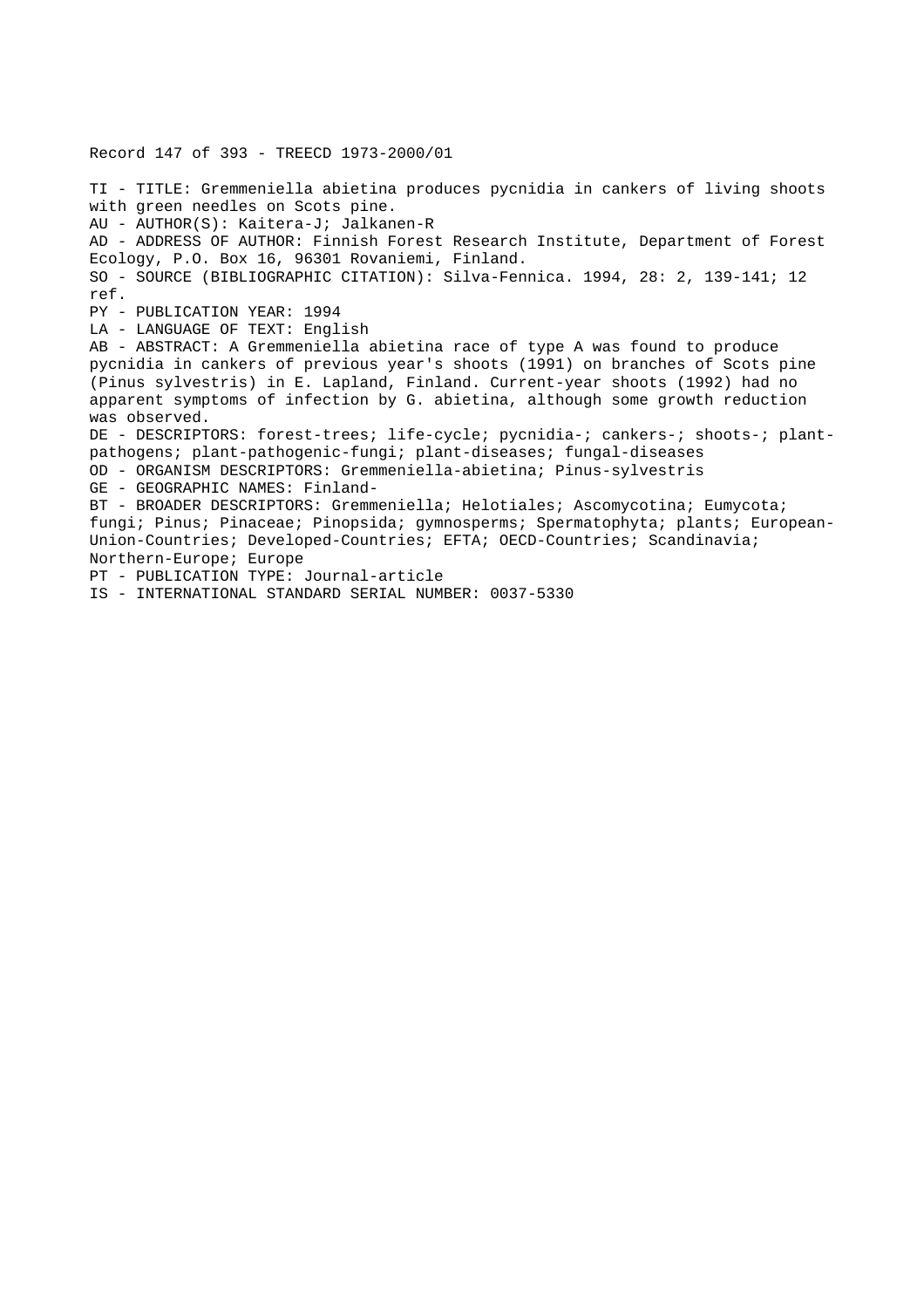Record 148 of 393 - TREECD 1973-2000/01

TI - TITLE: Distribution of Gremmeniella abietina along a pollution gradient in Lapland and Kola Peninsula. AU - AUTHOR(S): Kaitera-J; Jalkanen-R; Capretti-P et-al AD - ADDRESS OF AUTHOR: Finnish Forest Research Institute, Department of Forest Ecology, PO Box 16, 96301 Rovaniemi, Finland. SO - SOURCE (BIBLIOGRAPHIC CITATION): Shoot and foliage diseases in forest trees. Proceedings of a Joint Meeting of the IUFRO Working Parties S2.06.02 and S2.06.04, Vallombrosa, Firenze, Italy 6-11 June 1994. 1995, 219-223; 18 ref. PB - PUBLISHER INFORMATION: Istituto di Patologia e Zoologia Forestale e Agraria, Universita degli Studi di Firenze; Firenze; Italy PY - PUBLICATION YEAR: 1995 LA - LANGUAGE OF TEXT: English AB - ABSTRACT: Scots pine (Pinus sylvestris) damage caused by Gremmeniella abietina was studied along the pollution gradient between Monchegorsk, Russia and western Lapland, Finland. Stand damage was noted in 4 of 15 areas in northern Finland and Kola. Tree damage was observed in 11 areas in Kola and northern Finland. Branch analysis indicated that the fungus was distributed widely over the areas studied, but no evidence of systematic epidemics was observed. Average damage within an area was related significantly and negatively to the temperature sum and modelled SO2 levels, but not with site altitude, distance from Monchegorsk, or monthly May-September precipitation, number of pine trees cankered by Lachnellula pini, lesioned by Peridermium pini [Endocronartium pini] or attacked by Tomicus spp. DE - DESCRIPTORS: forest-trees; plant-pathogens; plant-pathogenic-fungi; damage- ; air-pollution; climatic-factors; temperature-; precipitation-; altitude-; sulfur-dioxide; forest-pests; insect-pests; fungal-diseases; plant-diseases; plant-pathology; agricultural-entomology OD - ORGANISM DESCRIPTORS: Lachnellula-; Endocronartium-pini; Tomicus-; Gremmeniella-abietina; Pinus-sylvestris; fungi-GE - GEOGRAPHIC NAMES: Finland-; Russia-; Europe-BT - BROADER DESCRIPTORS: Helotiales; Ascomycotina; Eumycota; fungi; Endocronartium; Uredinales; Basidiomycotina; Scolytidae; Coleoptera; insects; arthropods; invertebrates; animals; Gremmeniella; Pinus; Pinaceae; Pinopsida; gymnosperms; Spermatophyta; plants; European-Union-Countries; Developed-Countries; EFTA; OECD-Countries; Scandinavia; Northern-Europe; Europe; Asia; Central-Europe

PT - PUBLICATION TYPE: Conference-paper

IB - INTERNATIONAL STANDARD BOOK NUMBER: 88-900074-0-0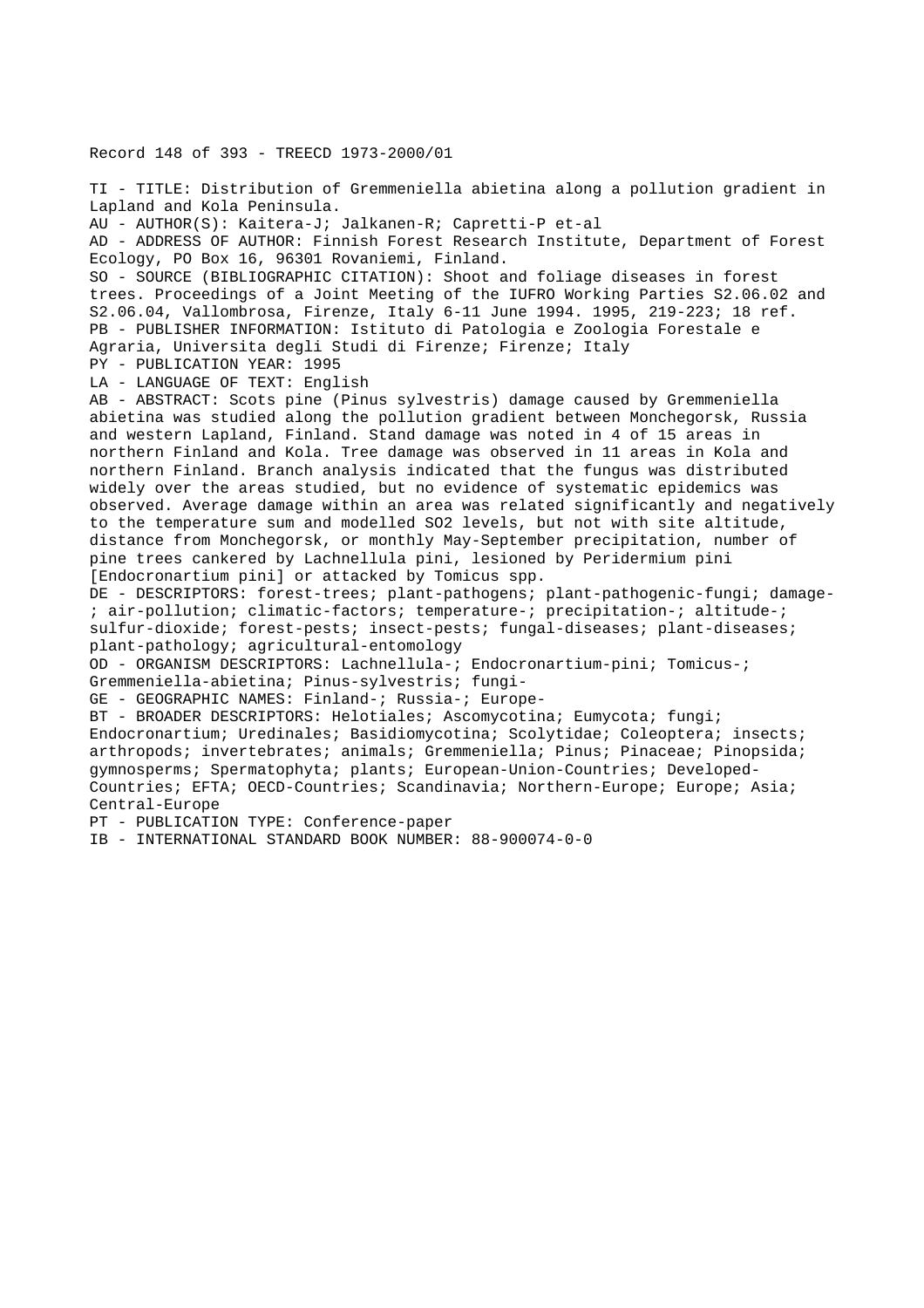Record 149 of 393 - TREECD 1973-2000/01

TI - TITLE: Distribution of Lachnellula pini along the pollution gradient in Lapland and Kola Peninsula and in two Scots pine stands damaged by Gremmeniella abietina in eastern Lapland.

AU - AUTHOR(S): Kaitera-J; Jalkanen-R; Capretti-P et-al

AD - ADDRESS OF AUTHOR: Finnish Forest Research Institute, Department of Forest Ecology, PO Box 16, 96301 Rovaniemi, Finland.

SO - SOURCE (BIBLIOGRAPHIC CITATION): Shoot and foliage diseases in forest trees. Proceedings of a Joint Meeting of the IUFRO Working Parties S2.06.02 and S2.06.04, Vallombrosa, Firenze, Italy 6-11 June 1994. 1995, 224-230; 15 ref. PB - PUBLISHER INFORMATION: Istituto di Patologia e Zoologia Forestale e Agraria, Universita degli Studi di Firenze; Firenze; Italy

PY - PUBLICATION YEAR: 1995

LA - LANGUAGE OF TEXT: English

AB - ABSTRACT: Distribution of the canker Lachnellula pini was studied along a pollution gradient from a nickel smelter in Kola, Russia, to western Lapland, and in two Scots pine (Pinus sylvestris) stands damaged by Gremmeniella abietina. The pathogen was detected in almost all study areas along the gradient. In the pine stands, which were slightly or severely damaged by G. abietina, L. pini was common: on average 19.6 and 15.1% of pines, respectively, had L. pini cankers. Occurrence of L. pini was correlated negatively with average monthly long-term temperature June-September, but not with any other macroclimatic factors or with modelled sulfur dioxide deposition. There was no correlation between nickel content of soil and cankered pines, in the two damaged stands, indicating that nickel plays only a minor role in determining L. pini distribution. However, in the severely damaged stand, there was a correlation between the number of cankered pines and pH of both humus and fine fraction proportions in the soil A horizon. Although L. pini was more common in stands damaged by G. abietina than on average in surrounding stands along the pollution gradient, and this indicated a close relationship between the two pathogens, there was no correlation between L. pini and G. abietina occurrence among or within the studied areas, except for one site. Results strongly suggest that L. pini distribution is random.

DE - DESCRIPTORS: forest-trees; plant-pathogens; plant-pathogenic-fungi; airpollution; damage-; climatic-factors; temperature-; sulfur-dioxide; aciddeposition; nickel-; distribution-; soil-pollution; fungal-diseases; plantdiseases; plant-pathology

OD - ORGANISM DESCRIPTORS: Lachnellula-; Gremmeniella-abietina; Pinussylvestris; fungi-

GE - GEOGRAPHIC NAMES: Finland-; Russia-

BT - BROADER DESCRIPTORS: Helotiales; Ascomycotina; Eumycota; fungi; Gremmeniella; Pinus; Pinaceae; Pinopsida; gymnosperms; Spermatophyta; plants; European-Union-Countries; Developed-Countries; EFTA; OECD-Countries; Scandinavia; Northern-Europe; Europe; Asia; Central-Europe PT - PUBLICATION TYPE: Conference-paper

IB - INTERNATIONAL STANDARD BOOK NUMBER: 88-900074-0-0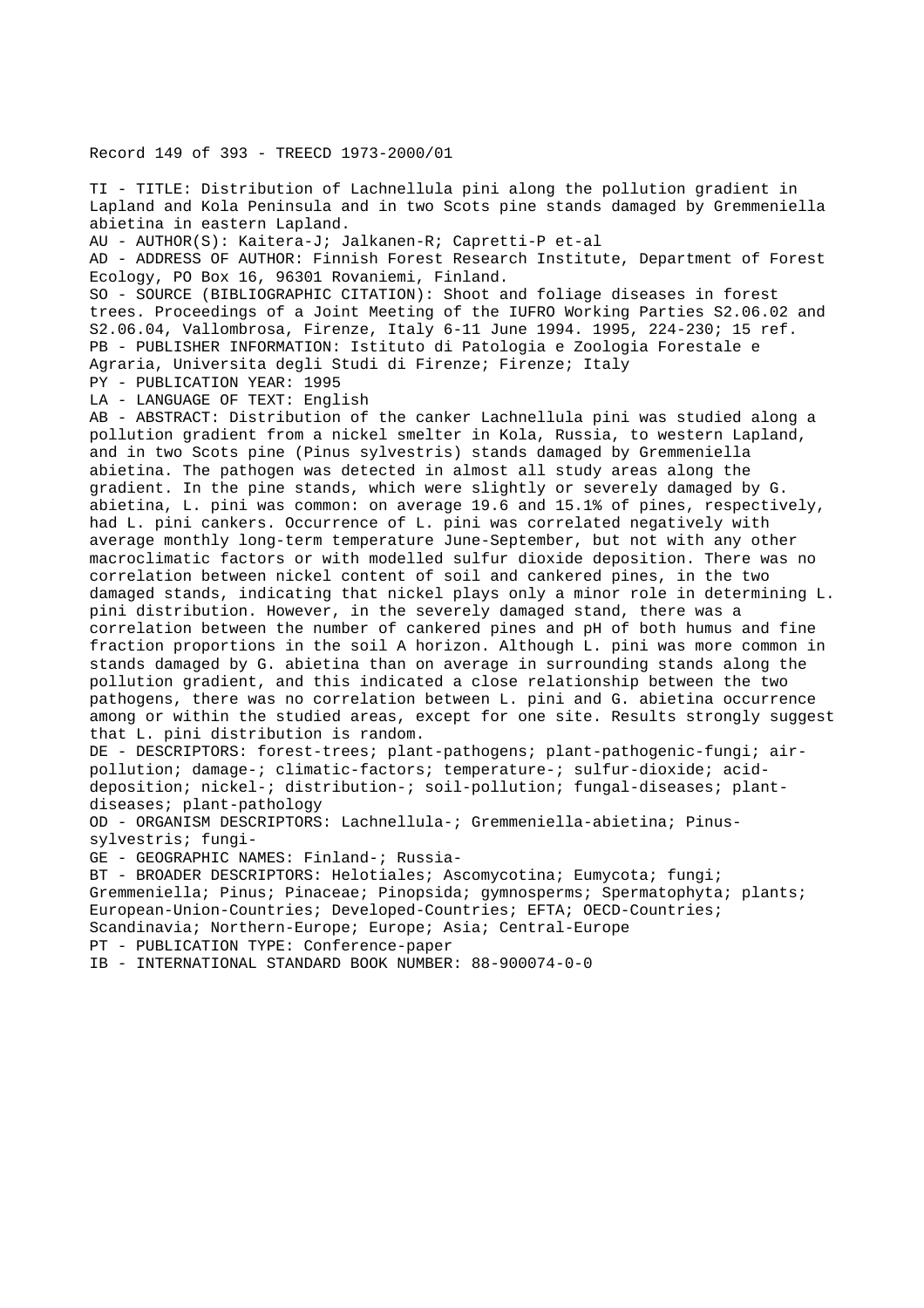Record 150 of 393 - TREECD 1973-2000/01

TI - TITLE: Occurrence of Gremmeniella abietina var. abietina large- and smalltree types in separate Scots pine stands in northern Finland and in the Kola Peninsula, Russia.

AU - AUTHOR(S): Kaitera-J; Muller-MM; Hantula-J

AD - ADDRESS OF AUTHOR: The Finnish Forest Research Institute, Rovaniemi Research Station, P.O. Box 16, FIN-96301 Rovaniemi, Finland. SO - SOURCE (BIBLIOGRAPHIC CITATION): Mycological-Research. 1998, 102: 2, 199- 205; 27 ref.

PY - PUBLICATION YEAR: 1998

LA - LANGUAGE OF TEXT: English

AB - ABSTRACT: Variation in G. abietina var. abietina was studied in 3 stands of Scots pine (Pinus sylvestris) in northern Finland and in the Kola Peninsula. Eighty-four isolates of large- and small-tree types of G. abietina var. abietina (LTT and STT, respectively) were identified on the basis of tentative characteristics (spore morphology, disease type and host size), fatty acid and sterol profiles (FAST), and random amplified microsatellite technique (RAMS). Both LTT and STT occurred in all 3 stands. In general, the classifications obtained using the 3 methods agreed with one another, although a few contradicting results were observed. Variation in fatty acids and sterols in G. abietina var. abietina was rather low, although the amounts of some individual extractives showed statistically significant differences between the stands. All pathogenic and asymptotic G. abietina var. abietina isolates originating from branches located at heights above the annual snow cover were identified as LTT based on RAMS, but some were grouped to STT according to their FAST profiles. Both STT and LTT were detected among the isolates obtained from seedlings according to both FAST and RAMS. In addition, in 2 cases RAMS markers thought to be STT- or LTT-specific were found in the same isolate. The results suggest that LTT of G. abietina var. abietina caused the devastating epidemics on pines at the first-thinning stage or middle age in northern Finland and in the Kola Peninsula during the 1980s.

DE - DESCRIPTORS: forest-trees; plant-diseases; plant-pathogens; plantpathogenic-fungi; plant-pathology

OD - ORGANISM DESCRIPTORS: Pinus-sylvestris; Pinopsida-; fungi-

GE - GEOGRAPHIC NAMES: Finland-; Russia-

BT - BROADER DESCRIPTORS: Pinus; Pinaceae; Pinopsida; gymnosperms; Spermatophyta; plants; European-Union-Countries; Developed-Countries; EFTA; OECD-Countries; Scandinavia; Northern-Europe; Europe; Asia; Central-Europe PT - PUBLICATION TYPE: Journal-article

IS - INTERNATIONAL STANDARD SERIAL NUMBER: 0953-7562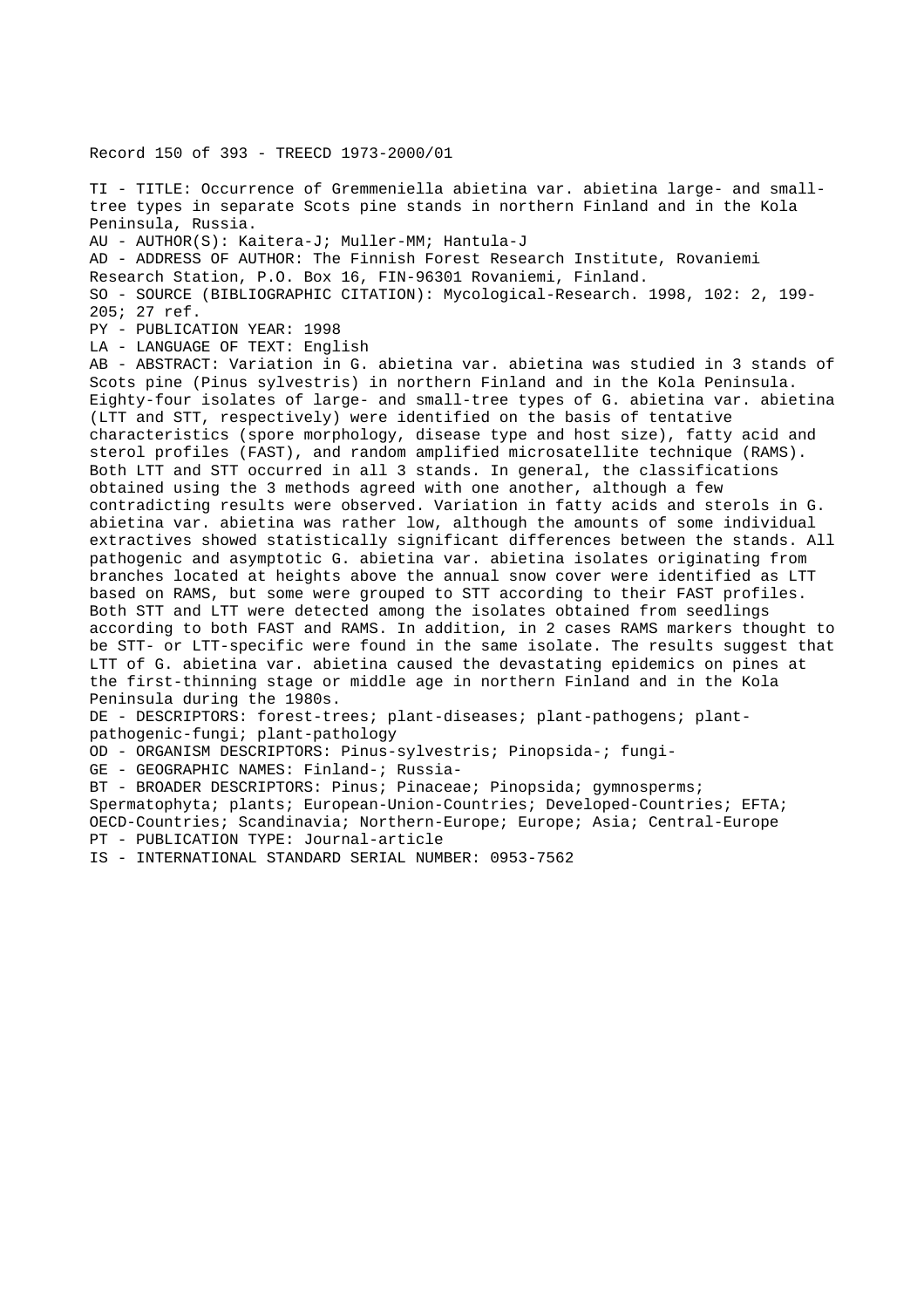Record 151 of 393 - TREECD 1973-2000/01

TI - TITLE: The effect of Alectoria sarmentosa, Bryoria fuscescens, and Bryoria fremontii extracts and usnic acid on the growth of Gremmeniella abietina in vitro. AU - AUTHOR(S): Kaitera-JA; Helle-T; Jalkanen-RE AD - ADDRESS OF AUTHOR: Finnish Forest Research Institute, Rovaniemi Research Station, P.O. Box 16, Etelaranta 55, FIN-96301 Rovaniemi, Finland. SO - SOURCE (BIBLIOGRAPHIC CITATION): Canadian-Journal-of-Botany. 1996, 74: 3,

352-359; 27 ref.

PY - PUBLICATION YEAR: 1996

LA - LANGUAGE OF TEXT: English

LS - LANGUAGE OF SUMMARIES: French

AB - ABSTRACT: The effects of internal (homogenized) and external (prepared by dipping lichen in water) extracts of fresh arboreal lichens (Alextoria sarmentosa, Bryoria fuscescens and Bryoria fremontii) and commercial usnic acid extracted from Usnea spp. and Cladonia spp. on the growth of isolates of Gremmeniella abietina from Scots pine (Pinus sylvestris) in northern Finland and the Kola peninsula (Russia) were studied in vitro. Neither internal and external extracts of the three lichen nor usnic acid had strong inhibitive effect on the growth of either type A or type B G. abietina. A slight stimulative effect due to the extracts was, however, detected: type B grew faster on almost all media than type A, but great variation within isolates of both types existed suggesting that different types of G. abietina may have different responses to chemicals. The results do not support the hypothesis that a decline in numbers of arboreal lichens in southern Finland may enhance G. abietina epidemics. DE - DESCRIPTORS: in-vitro; plant-extracts; growth-; plant-diseases; plantpathogens; plant-pathogenic-fungi; fungal-diseases; inhibitors-OD - ORGANISM DESCRIPTORS: gremmeniella-abietina; Pinus-sylvestris; lichens-GE - GEOGRAPHIC NAMES: Finland-BT - BROADER DESCRIPTORS: Gremmeniella; Helotiales; Ascomycotina; Eumycota; fungi; Pinus; Pinaceae; Pinopsida; gymnosperms; Spermatophyta; plants; European-Union-Countries; Developed-Countries; EFTA; OECD-Countries; Scandinavia;

Northern-Europe; Europe

```
PT - PUBLICATION TYPE: Journal-article
```

```
IS - INTERNATIONAL STANDARD SERIAL NUMBER: 0008-4026
```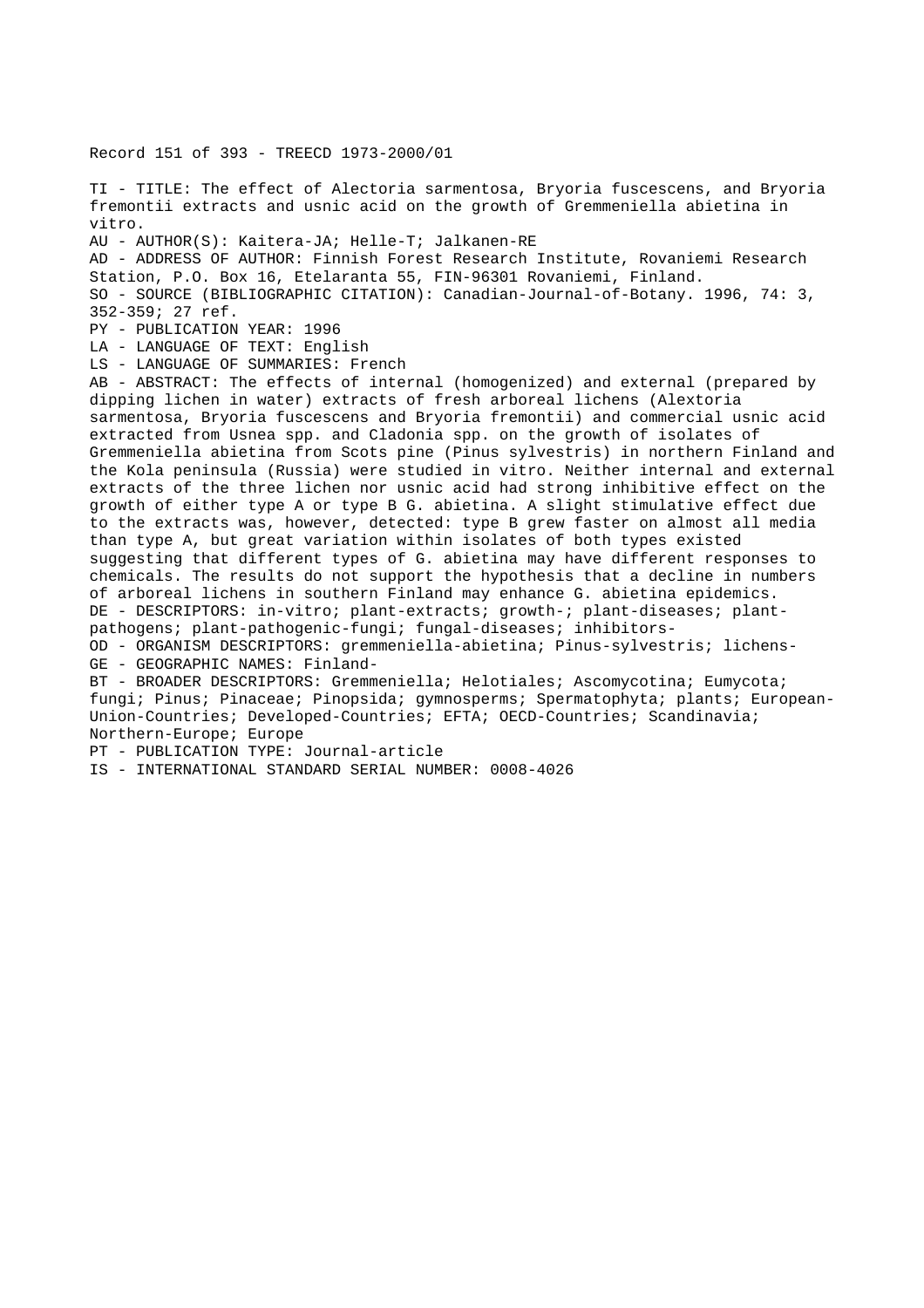Record 152 of 393 - TREECD 1973-2000/01 TI - TITLE: Comparison of Gremmeniella abietina historical damage to Scots pines. AU - AUTHOR(S): Kaitera-JA; Jalkanen-RE AD - ADDRESS OF AUTHOR: Finnish Forest Research Institute, P.O. Box 16, FIN-96301 Rovaniemi, Finland. SO - SOURCE (BIBLIOGRAPHIC CITATION): Canadian-Journal-of-Forest-Research. 1995, 25: 9, 1503-1508; 14 ref. PY - PUBLICATION YEAR: 1995 LA - LANGUAGE OF TEXT: English LS - LANGUAGE OF SUMMARIES: French AB - ABSTRACT: Fifteen Scots Pine (Pinus sylvestris) trees that were slightly, moderately, or severely damaged by Gremmeniella abietina were felled in northern Finland to determine the disease history of the stand. The annual level of damage was determined by counting the scars and cankers on all the first-order branches. Annual branch leader changes (dead shoots), branch mortality, and attacks caused by shoot beetles (Tomicus spp.) were also determined. Most of the G. abietina damage occurred in the middle and late 1980s. However, the damage occurred at low levels in the stand as early as in the 1940s, demonstrating that the history of the disease followed the established pattern noticed earlier in eastern Lapland. For slightly damaged trees, most damage occurred in the mid-1980s, while for their severely damaged counterparts most damage occurred in the late 1980s. DE - DESCRIPTORS: plant-pathogens; plant-pathogenic-fungi; plant-diseases; damage-; forest-trees; forest-pests; insect-pests; fungal-diseases; plantpathology OD - ORGANISM DESCRIPTORS: gremmeniella-abietina; Tomicus-; Pinus-sylvestris; fungi-GE - GEOGRAPHIC NAMES: Finland-BT - BROADER DESCRIPTORS: Gremmeniella; Helotiales; Ascomycotina; Eumycota; fungi; Scolytidae; Coleoptera; insects; arthropods; invertebrates; animals; Pinus; Pinaceae; Pinopsida; gymnosperms; Spermatophyta; plants; European-Union-Countries; Developed-Countries; EFTA; OECD-Countries; Scandinavia; Northern-Europe; Europe PT - PUBLICATION TYPE: Journal-article IS - INTERNATIONAL STANDARD SERIAL NUMBER: 0045-5067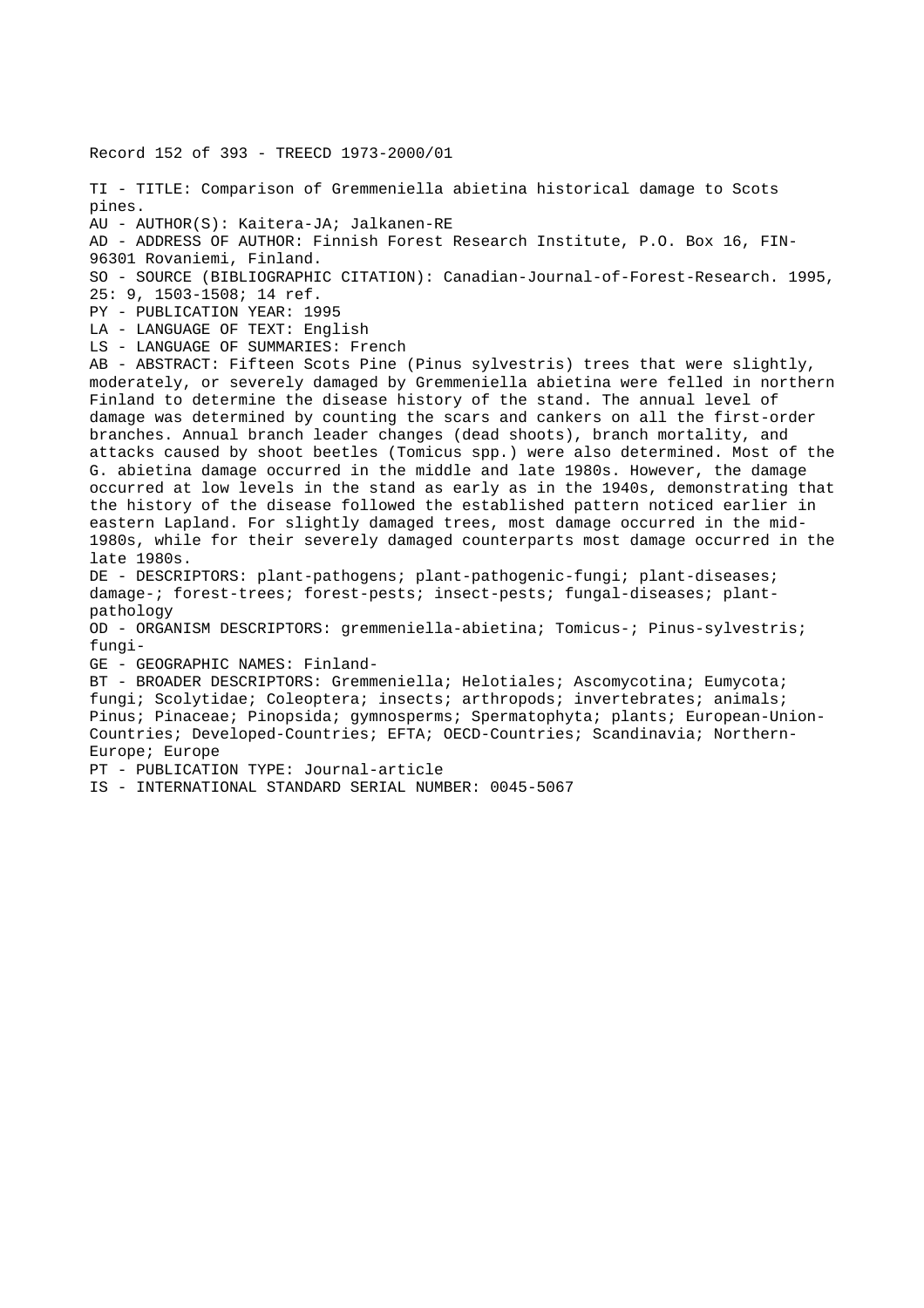Record 153 of 393 - TREECD 1973-2000/01 TI - TITLE: An outbreak of Gremmeniella abietina in central Finland. AU - AUTHOR(S): Kallio-T; Hakkinen-R; Heinonen-J AD - ADDRESS OF AUTHOR: Finnish Forest Res. Inst., Helsinki, Finland. SO - SOURCE (BIBLIOGRAPHIC CITATION): European-Journal-of-Forest-Pathology. 1985, 15: 4, 216-223; 4 fig., 2 tab.; 13 ref. PY - PUBLICATION YEAR: 1985 LA - LANGUAGE OF TEXT: English LS - LANGUAGE OF SUMMARIES: French, German AB - ABSTRACT: Studies on the occurrence of G. abietina on Scots pine showed the proportion of trees considered capable of recovering from the disease to increase with increasing stand density. Artificially regenerated stands were more infected than naturally regenerated ones, infection being most severe in 20-30 yr-old stands. Fertilizer treatment decreased the proportion of recoverable trees. Owing to differences between density distributions, there were no differences between the need to restock the 2 types of stand. It appeared that G. abietina initially infected the artificially regenerated stands and then spread to naturally regenerated ones. DE - DESCRIPTORS: Pines-; forest-management; spread-; Cankers-; assessment-; resistance-; forest-trees; conifers-; plant-pathology; plant-pathogenic-fungi OD - ORGANISM DESCRIPTORS: Gremmeniella-abietina; Pinus-sylvestris; fungi-; Pinus-GE - GEOGRAPHIC NAMES: Finland-BT - BROADER DESCRIPTORS: trees; woody-plants; Spermatophyta; plants; fungi; Gremmeniella; Helotiales; Ascomycotina; Eumycota; Pinus; Pinaceae; Pinopsida; gymnosperms; Scandinavia; Northern-Europe; Europe PT - PUBLICATION TYPE: Journal-article IS - INTERNATIONAL STANDARD SERIAL NUMBER: 0300-1237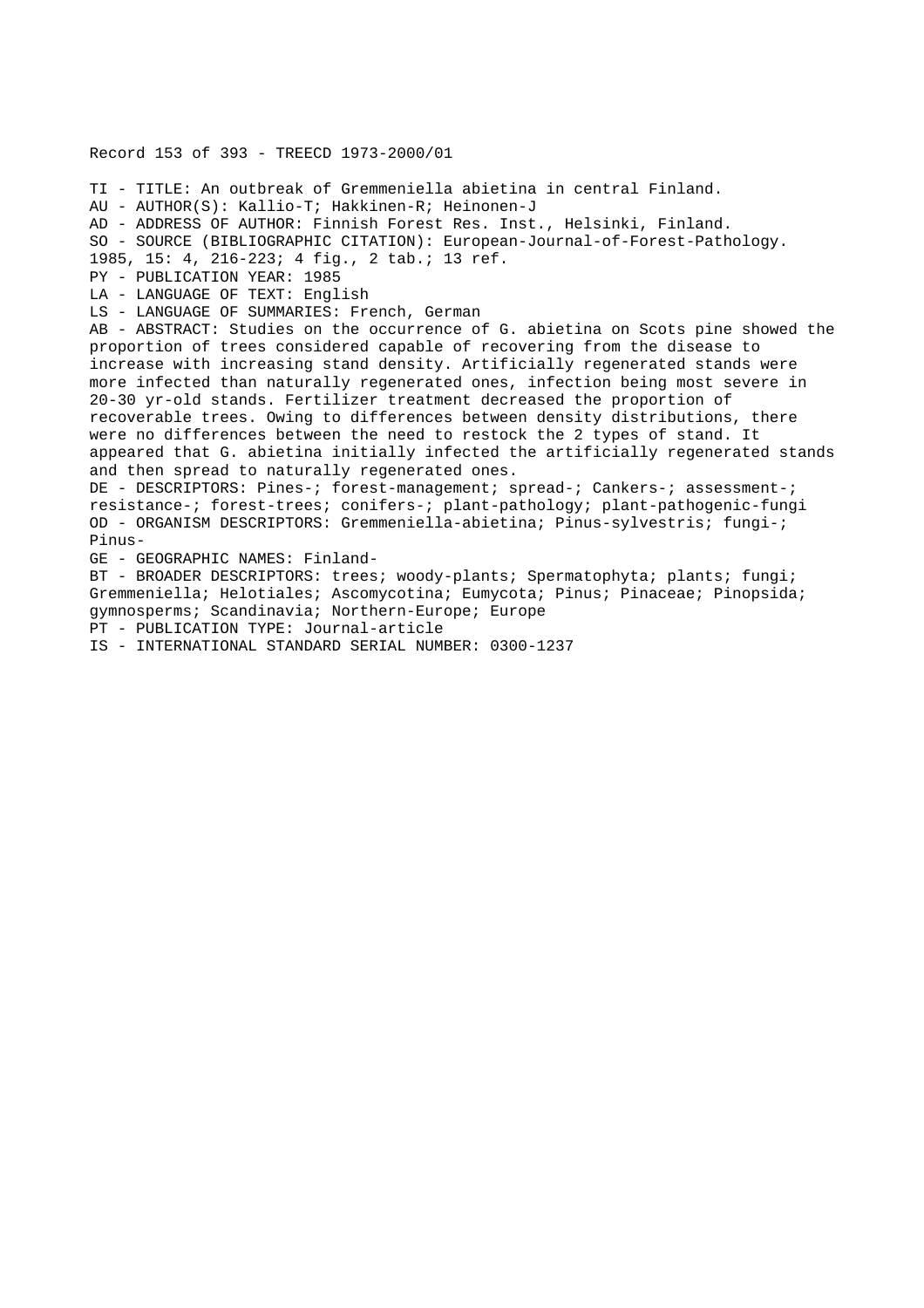Record 154 of 393 - TREECD 1973-2000/01 TI - TITLE: Damage to Pinus contorta in northern Sweden with special emphasis on pathogens. AU - AUTHOR(S): Karlman-M AD - ADDRESS OF AUTHOR: Dep. Silvic., SLU, S-901 83 Umea, Sweden. SO - SOURCE (BIBLIOGRAPHIC CITATION): Studia-Forestalia-Suecica. 1986, No. 176, 42pp.; 186 ref. PY - PUBLICATION YEAR: 1986 LA - LANGUAGE OF TEXT: English AB - ABSTRACT: During a 9-yr study period, about 100 provenances were examined annually for different kinds of damage. Damage occurred mostly during the first 10 yr after planting; northern provenances were more resistant to pathogens than southern provenances. Southern and coastal provenances showed weather damage (frost and wind) almost every year; northern provenances showed weather damage as a result of temperature oscillations during shoot elongation. Weather damage predisposed plants to infection by secondary pathogens, primarily Gremmeniella abietina and Phacidium infestans; even northern provenances were infected by P. infestans in high altitude stands in N. Sweden. Vole damage was significant in N. Sweden, followed by severe infection by G. abietina. About 12 other fungal pathogens were recorded. DE - DESCRIPTORS: Fungal-diseases; assessment-; damage-; frost-injury; winddamage; Pines-; diseases-; forest-trees; conifers-; plant-pathology; plantpathogenic-fungi OD - ORGANISM DESCRIPTORS: Pinus-contorta; Gremmeniella-abietina; Phacidiuminfestans; fungi-; Pinus-GE - GEOGRAPHIC NAMES: Sweden-BT - BROADER DESCRIPTORS: trees; woody-plants; Spermatophyta; plants; fungi; Pinus; Pinaceae; Pinopsida; gymnosperms; Gremmeniella; Helotiales; Ascomycotina; Eumycota; Phacidium; Scandinavia; Northern-Europe; Europe PT - PUBLICATION TYPE: Miscellaneous IS - INTERNATIONAL STANDARD SERIAL NUMBER: 0039-3150 IB - INTERNATIONAL STANDARD BOOK NUMBER: 91-576-2824-6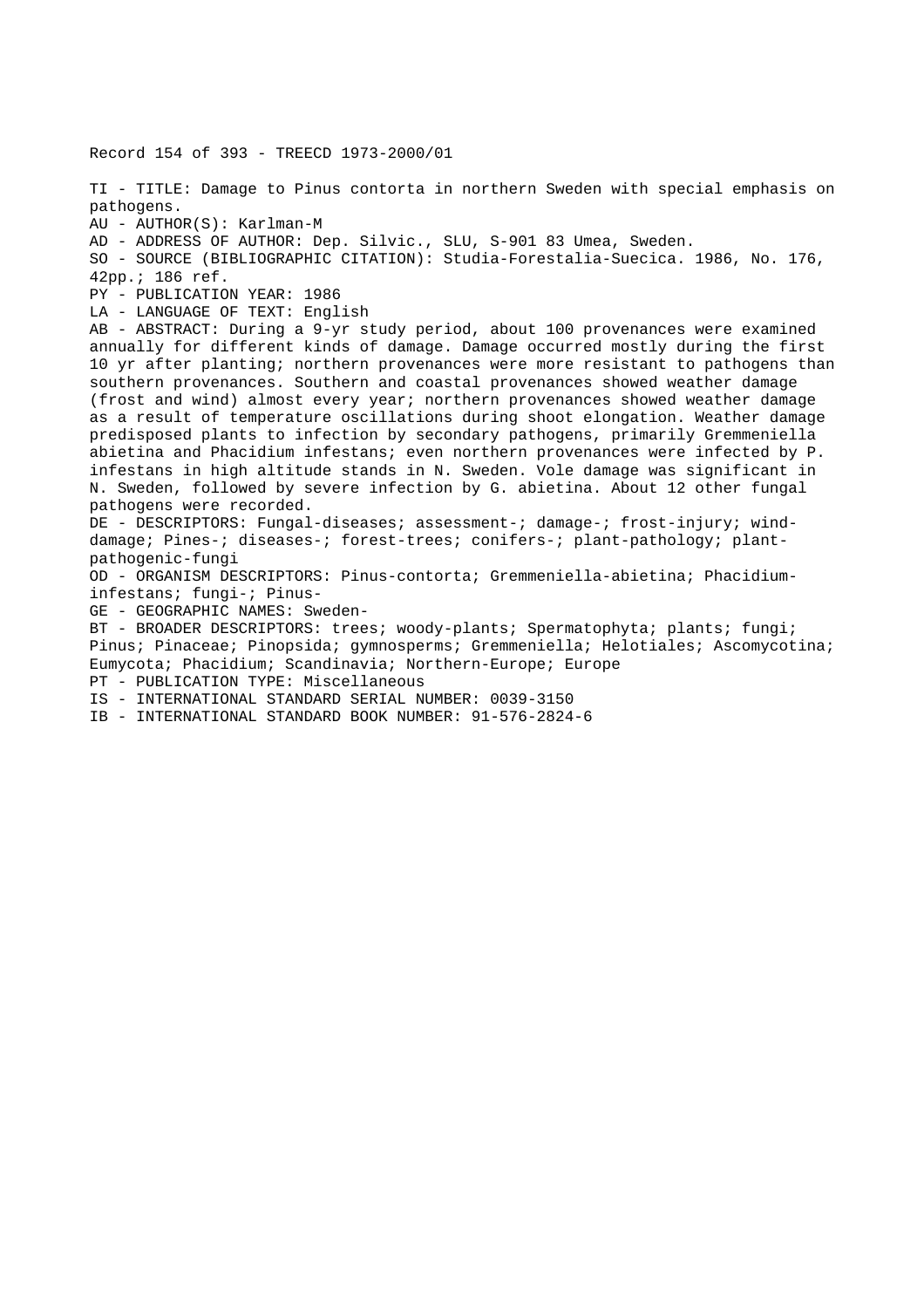Record 155 of 393 - TREECD 1973-2000/01 TI - TITLE: Damage to Pinus contorta in N. Sweden in 1979. OT - ORIGINAL NON-ENGLISH TITLE: Skador pa Pinus contorta i norra Sverige 1979. AU - AUTHOR(S): Karlman-M AD - ADDRESS OF AUTHOR: Inst. Ekol. Bot., Umea Univ., Sweden. SO - SOURCE (BIBLIOGRAPHIC CITATION): Sveriges-Skogsvardsforbunds-Tidskrift. 1980, 78: 3, 14-26; 9 pl. (4 in col.); 23 ref. PY - PUBLICATION YEAR: 1980 LA - LANGUAGE OF TEXT: Swedish AB - ABSTRACT: A continuation of observations in P. contorta plantations, where damage had been reported in 1978 [see FA 40, 4633]. Climate in winter 1979 varied from extremely cold to mild; this led to damage to P. contorta in provenance trials in Norrland, Angermanland and Vasterbotten. Mainly southern, but also some northern provenances were affected. A majority of plants injured by vole and elk in 1978 had recovered, but quality impairment seemed inevitable. Gremmeniella abietina and Sclerophoma pithyophila were found as secondary pathogens. Phacidium infestans affected provenance trials in Angermanland (where since the planting in 1971, 16% of the plants have been killed by the disease) and Arvidsjaur. P. contorta remained resistant to Melampsora pinitorqua and Lophodermella sulcigena, both widespread in 1979 on P. sylvestris. DE - DESCRIPTORS: injuries-; foliage-; conifers-OD - ORGANISM DESCRIPTORS: Pinus-contorta; rodents-; Pinus-sylvestris; Gremmeniella-abietina; Phacidium-infestans; MELAMPSORA-POPULNEA; Sydowiapolyspora GE - GEOGRAPHIC NAMES: Sweden-BT - BROADER DESCRIPTORS: Pinus; Pinaceae; Pinopsida; gymnosperms; Spermatophyta; plants; mammals; vertebrates; Chordata; animals; Gremmeniella; Helotiales; Ascomycotina; Eumycota; fungi; Phacidium; Melampsora; Uredinales;

Basidiomycotina; Scandinavia; Northern-Europe; Europe; Rhytismatales

PT - PUBLICATION TYPE: Journal-article

IS - INTERNATIONAL STANDARD SERIAL NUMBER: 0371-2907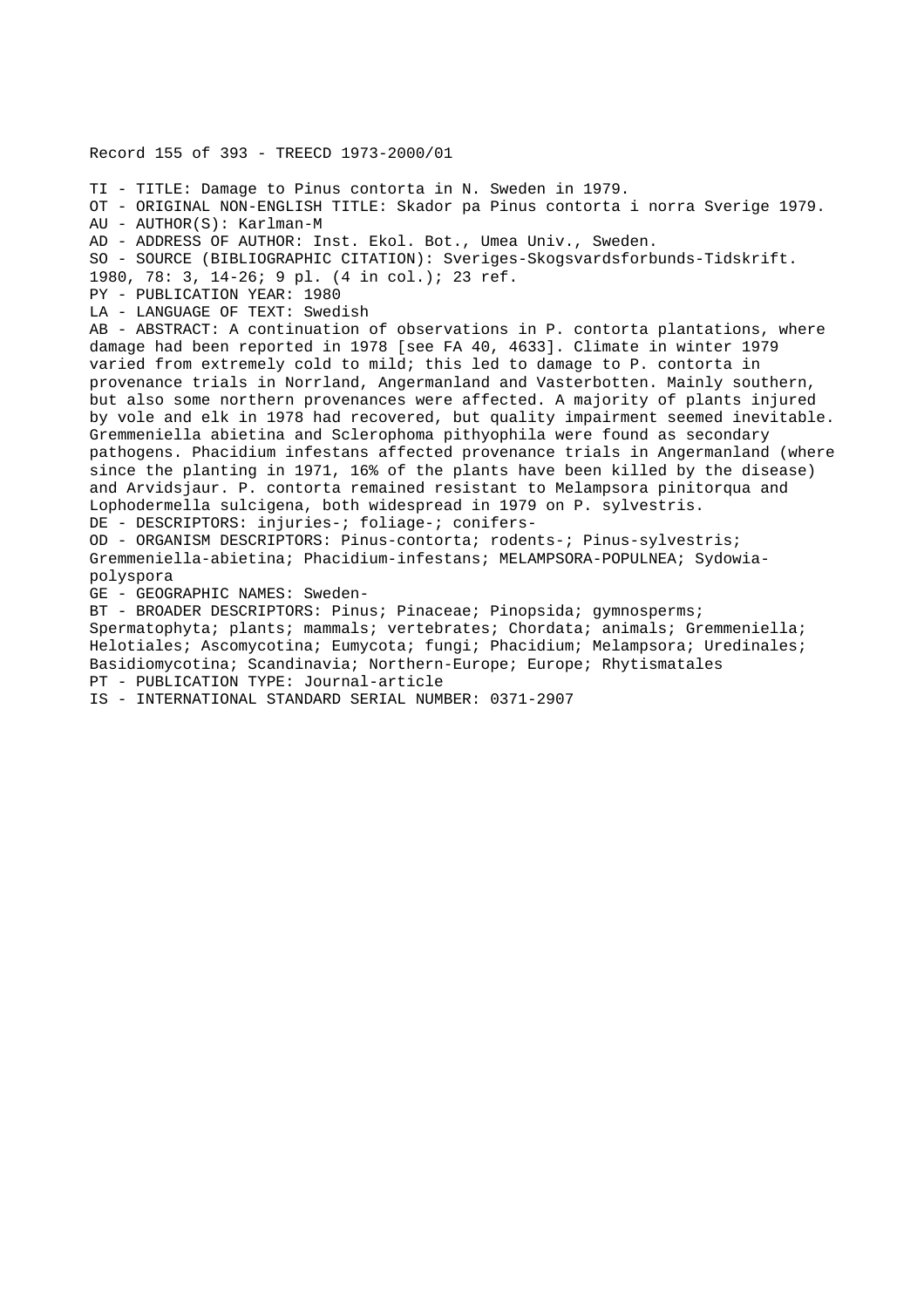## Record 156 of 393 - TREECD 1973-2000/01

TI - TITLE: Scleroderris canker on lodgepole pine introduced in northern Sweden. AU - AUTHOR(S): Karlman-M; Hansson-P; Witzell-J AD - ADDRESS OF AUTHOR: Swedish University of Agricultural Sciences, Faculty of Forestry, Department of Silviculture, 901 83 Umea, Sweden. SO - SOURCE (BIBLIOGRAPHIC CITATION): Canadian-Journal-of-Forest-Research. 1994, 24: 9, 1948-1959; 68 ref. PY - PUBLICATION YEAR: 1994 LA - LANGUAGE OF TEXT: English LS - LANGUAGE OF SUMMARIES: French AB - ABSTRACT: Conditions in 110 conventional plantings of introduced lodgepole pine (Pinus contorta) were investigated in northern Sweden during the period 1987-91. Severe damage by Scleroderris canker (caused by the fungus Gremmeniella abietina) was recorded at high altitudes in 1987. Damage was related to a period with extreme weather conditions. The disease was initially severe in low lying areas, from where it quickly spread throughout the plantations during 1988. Temperatures above average during 1988-1990 favoured tree vigour, which in turn slowed the spread of the disease. The frequency of stem cankers increased in seriously infected areas during 1989, and new severe damage was recorded locally in 1990 and in 1992. A strong correlation was found between disease severity and the temperature sum at the site. Lodgepole pine planted on spruce sites was often severely affected. A negative correlation was found between the frequency of G. abietina and the abundance of birch [Betula] thicket. In large areas in northern Sweden with a more favourable climate, lodgepole pine plantations were healthy and productive up to 1991. However, instability, leading to increased susceptibility to disease, has become a problem of great concern in some of these areas during the 1990s. DE - DESCRIPTORS: forest-trees; plant-pathogens; plant-pathogenic-fungi; plantdiseases; climate-; heat-sums; fungal-diseases OD - ORGANISM DESCRIPTORS: Gremmeniella-abietina; Pinus-contorta GE - GEOGRAPHIC NAMES: Sweden-BT - BROADER DESCRIPTORS: Gremmeniella; Helotiales; Ascomycotina; Eumycota; fungi; Pinus; Pinaceae; Pinopsida; gymnosperms; Spermatophyta; plants; OECD-Countries; Developed-Countries; EFTA; European-Union-Countries; Scandinavia; Northern-Europe; Europe PT - PUBLICATION TYPE: Journal-article

IS - INTERNATIONAL STANDARD SERIAL NUMBER: 0045-5067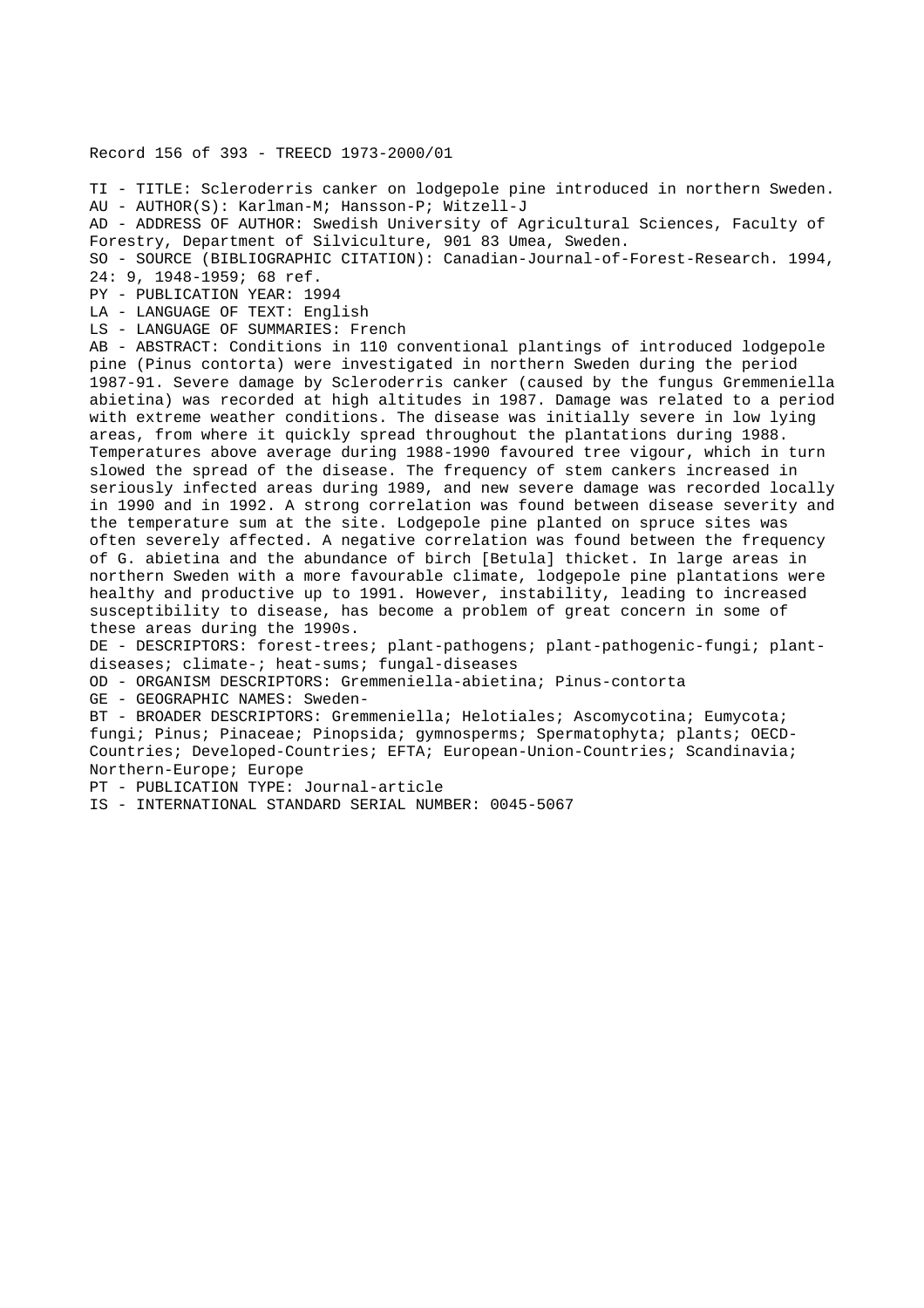## Record 157 of 393 - TREECD 1973-2000/01

TI - TITLE: Gremmeniella abietina on Pinus contorta in northern Sweden related to environmental factors - the disease situation in 1993. AU - AUTHOR(S): Karlman-M; Hansson-P; Witzell-J; Capretti-P et-al AD - ADDRESS OF AUTHOR: Swedish University of Agricultural Sciences, Department of Silviculture, Faculty of Forestry, 901 83 Umea, Sweden. SO - SOURCE (BIBLIOGRAPHIC CITATION): Shoot and foliage diseases in forest trees. Proceedings of a Joint Meeting of the IUFRO Working Parties S2.06.02 and S2.06.04, Vallombrosa, Firenze, Italy 6-11 June 1994. 1995, 214-218; 13 ref. PB - PUBLISHER INFORMATION: Istituto di Patologia e Zoologia Forestale e Agraria, Universita degli Studi di Firenze; Firenze; Italy PY - PUBLICATION YEAR: 1995 LA - LANGUAGE OF TEXT: English AB - ABSTRACT: Forest plantations of lodgepole pine (Pinus contorta) in northern Sweden have been infected by Gremmeniella abietina; the disease reached a peak in 1988 after a period of very extreme weather conditions. New severe infections were recorded locally in 1990 and 1992-93. However, in areas with less harsh climatic conditions, there were still large amounts of healthy and productive lodgepole pine stands. Insect damage and instability of trees (possibly due to site preparation techniques), however, may increase the susceptibility to pathogen damage. Lodgepole pine planted on sites that formerly supported spruce (Picea abies) has a high frequency of damage. Three- to 5-yr-old plantations of lodgepole pine are mainly healthy. DE - DESCRIPTORS: forest-trees; plant-pathogens; plant-pathogenic-fungi; climatic-factors; site-factors; snow-; damage-; susceptibility-; fungaldiseases; plant-diseases; environmental-factors; plant-pathology OD - ORGANISM DESCRIPTORS: Picea-abies; Gremmeniella-abietina; Pinus-contorta; fungi-GE - GEOGRAPHIC NAMES: Sweden-BT - BROADER DESCRIPTORS: Picea; Pinaceae; Pinopsida; gymnosperms; Spermatophyta; plants; Gremmeniella; Helotiales; Ascomycotina; Eumycota; fungi; Pinus; OECD-Countries; Developed-Countries; EFTA; European-Union-Countries; Scandinavia; Northern-Europe; Europe PT - PUBLICATION TYPE: Conference-paper

IB - INTERNATIONAL STANDARD BOOK NUMBER: 88-900074-0-0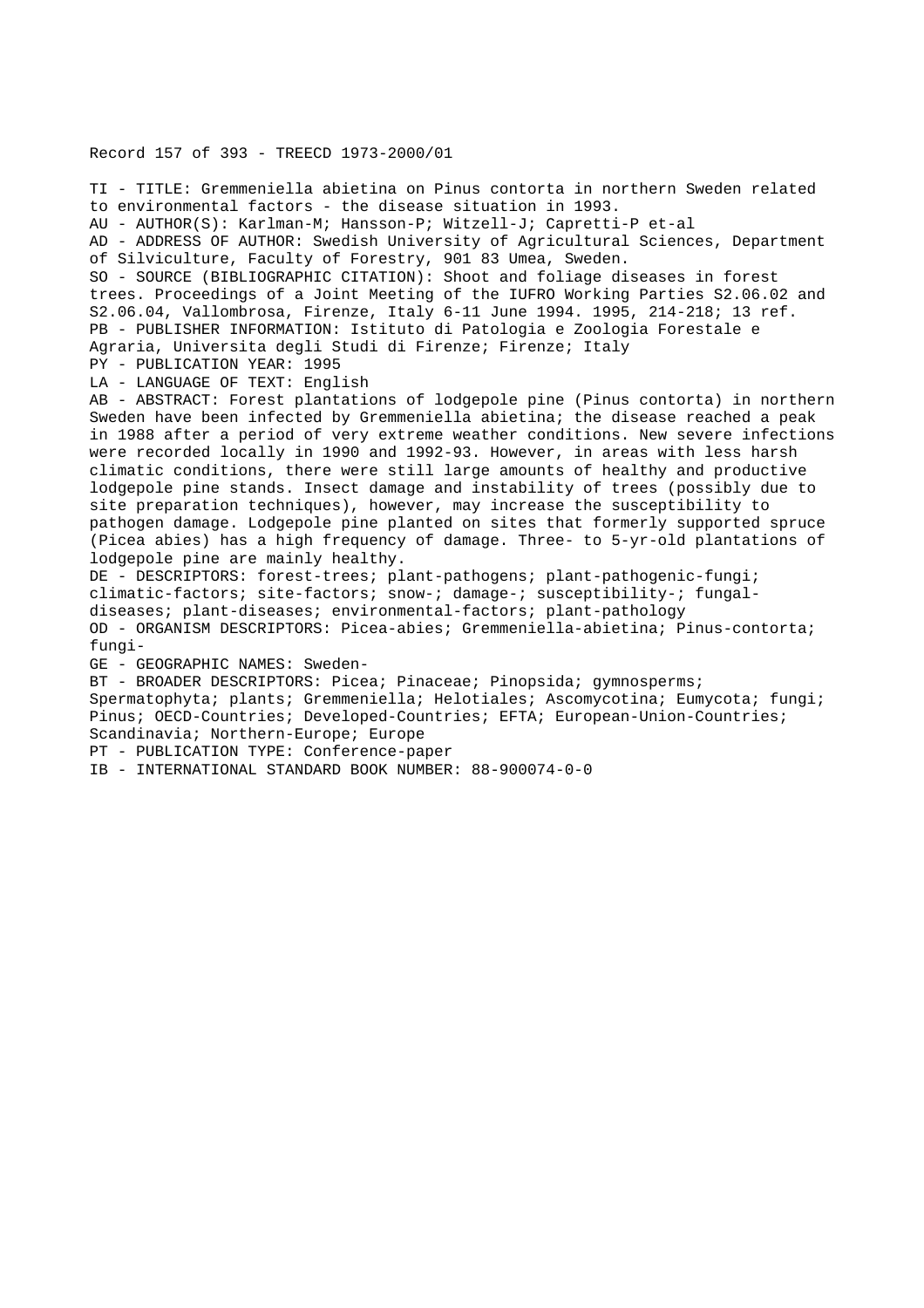Record 158 of 393 - TREECD 1973-2000/01 TI - TITLE: Damage in Pinus contorta plantations in northern Sweden planted in 1974-81 - results from 1987-91. OT - ORIGINAL NON-ENGLISH TITLE: Skadelaget i praktiska kulturer med Pinus contorta i norra Sverige - resultat fran aren 1987-91. AU - AUTHOR(S): Karlman-M; Witzell-J; Hansson-P AD - ADDRESS OF AUTHOR: Institutionen for Skoggskotsel, Sveriges Lantbruksuniversitet, 90183 Umea, Sweden. SO - SOURCE (BIBLIOGRAPHIC CITATION): Arbetsrapporter,-Institutionen-for-Skogsskotsel,-Sveriges-Lantbruksuniversitet. 1992, No. 62, 58 + 41 pp.; 4 pp. of ref. PB - PUBLISHER INFORMATION: Institutionen for Skogsskotsel, Sveriges Lantbruksuniversitet (Department of Silviculture, Swedish University of Agricultural Sciences); Umea; Sweden PY - PUBLICATION YEAR: 1992 LA - LANGUAGE OF TEXT: Swedish AB - ABSTRACT: The results are presented of a report of the damage (mainly caused by Gremmeniella abietina) to Pinus contorta plantations in northern Sweden. Infection was correlated with low temperatures, site topography and the proportion of hardwoods in the stand. DE - DESCRIPTORS: forest-plantations; forest-trees; fungal-diseases; climate-; temperature-; frost-injury; topography-OD - ORGANISM DESCRIPTORS: Gremmeniella-abietina; Pinus-contorta GE - GEOGRAPHIC NAMES: Sweden-BT - BROADER DESCRIPTORS: Gremmeniella; Helotiales; Ascomycotina; Eumycota; fungi; Pinus; Pinaceae; Pinopsida; gymnosperms; Spermatophyta; plants; OECD-Countries; Developed-Countries; EFTA; European-Union-Countries; Scandinavia; Northern-Europe; Europe PT - PUBLICATION TYPE: Miscellaneous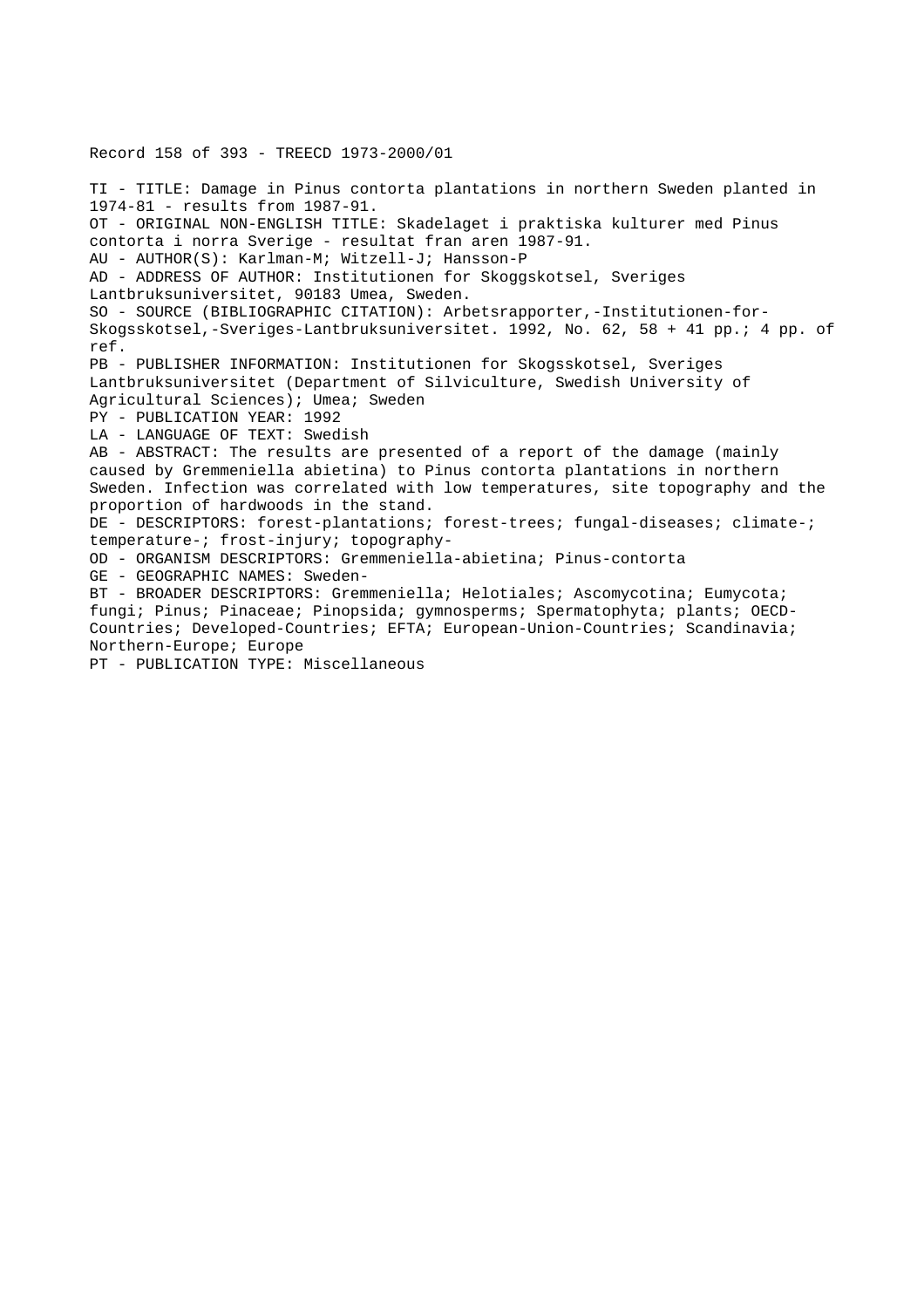Record 159 of 393 - TREECD 1973-2000/01 TI - TITLE: Effect of refertilization on tree growth in an old drainage area. OT - ORIGINAL NON-ENGLISH TITLE: Jatkolannoituksen vaikutus puuston kasvuun vanhalla ojitusalueella. AU - AUTHOR(S): Kaunisto-S AD - ADDRESS OF AUTHOR: Finnish Forest Research Institute, Parkano Research Station, 39700 Parkano, Finland. SO - SOURCE (BIBLIOGRAPHIC CITATION): Folia-Forestalia. 1989, No. 724, 15 pp.; 27 ref. PY - PUBLICATION YEAR: 1989 LA - LANGUAGE OF TEXT: Finnish LS - LANGUAGE OF SUMMARIES: English AB - ABSTRACT: At the time of drainage in the 1930s the experimental area, near Parkano, Finland, was partly a Scots pine [Pinus sylvestris] mire (av. ht. of tree stands 6.8-17.1 m) and partly an open mire. Effects of PK fertilizer treatment in 1961-62 diminished after 15 yr. Factorial NPK refertilization in 1976 showed K deficiency and some increased growth from N (related to N-content of the peat). An epidemic of Ascocalyx [Gremmeniella] abietina 5-7 yr after refertilization severely reduced growth of trees on all plots but showed no significant interaction with fertilizer treatments. DE - DESCRIPTORS: Conifers-; Fertilizers-; NPK-fertilizers; requirements-; fungal-diseases; Plant-diseases; pines-OD - ORGANISM DESCRIPTORS: Pinus-; Pinus-sylvestris; Gremmeniella-abietina; Gremmeniella-GE - GEOGRAPHIC NAMES: Finland-BT - BROADER DESCRIPTORS: compound-fertilizers; fertilizers; Pinaceae; Pinopsida; gymnosperms; Spermatophyta; plants; Pinus; Gremmeniella; Helotiales; Ascomycotina; Eumycota; fungi; Scandinavia; Northern-Europe; Europe PT - PUBLICATION TYPE: Miscellaneous IS - INTERNATIONAL STANDARD SERIAL NUMBER: 0015-5543 IB - INTERNATIONAL STANDARD BOOK NUMBER: 951-40-1032-9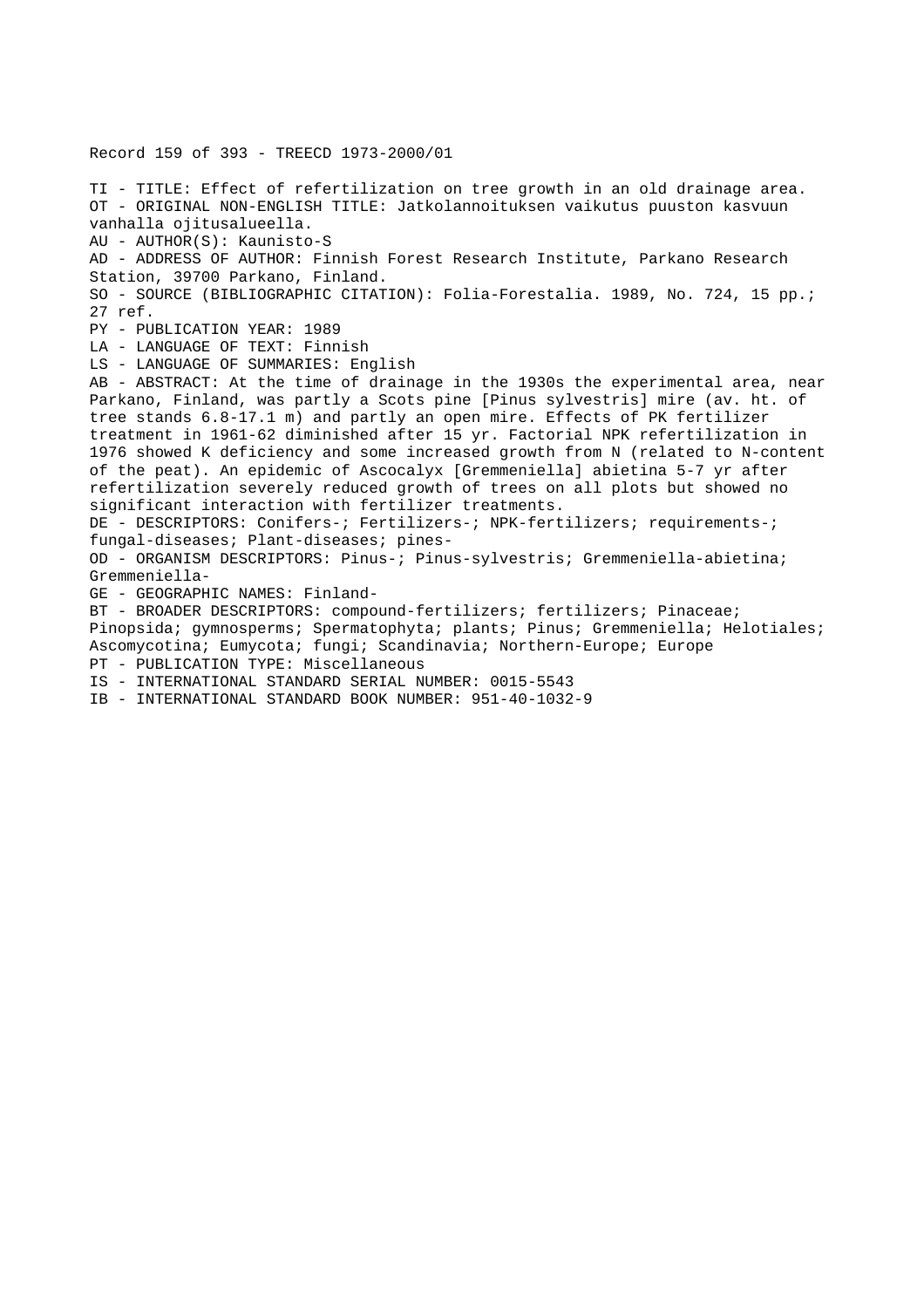Record 160 of 393 - TREECD 1973-2000/01 TI - TITLE: Shoot canker of conifers. AU - AUTHOR(S): Khanso-ME; Krutov-VI AD - ADDRESS OF AUTHOR: EstNIILKhOP, USSR. SO - SOURCE (BIBLIOGRAPHIC CITATION): Lesnoe-Khozyaistvo. 1983, No. 10, 70-72; 16 ref. PY - PUBLICATION YEAR: 1983 LA - LANGUAGE OF TEXT: Russian AB - ABSTRACT: A review is given of Soviet literature on shoot canker or dieback caused by Gremmeniella abietina (syn. Crumenula abietina, Scleroderris lagerbergii; conidial stage Brunchorstia pinea), and its incidence in the USSR since the 1960s. Some 20 species of pine are known to be attacked, as well as spruces, firs and larch. DE - DESCRIPTORS: conifers-OD - ORGANISM DESCRIPTORS: Gremmeniella-abietina GE - GEOGRAPHIC NAMES: USSR-BT - BROADER DESCRIPTORS: Gremmeniella; Helotiales; Ascomycotina; Eumycota; fungi PT - PUBLICATION TYPE: Journal-article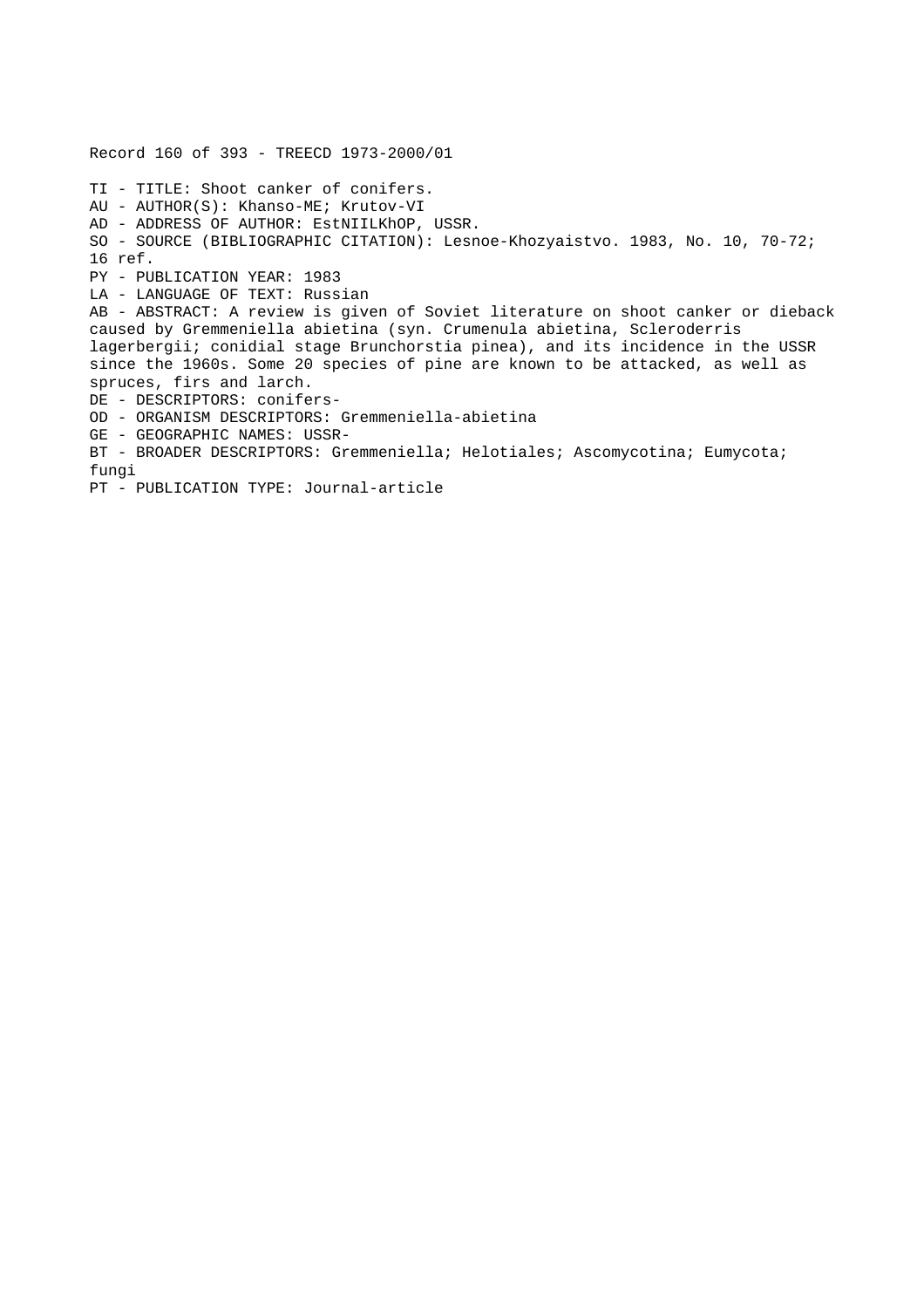Record 161 of 393 - TREECD 1973-2000/01 TI - TITLE: Spraying trials against needle-cast fungi. AU - AUTHOR(S): Klingstrom-A SO - SOURCE (BIBLIOGRAPHIC CITATION): Sveriges-Skogsvardsforbunds-Tidskrift. 1974, 72: 5-6, 579-593; 5 ref. PY - PUBLICATION YEAR: 1974 LA - LANGUAGE OF TEXT: Swedish LS - LANGUAGE OF SUMMARIES: English AB - ABSTRACT: Describes results of trials over 10 years in a number of nurseries in which Pinus sylvestris seedlings were sprayed with various mixtures of daconil and cycloheximide for controlling Lophodermium pinastri, Phacidium infestans and Scleroderris lagerbergii A mixture of 1000 parts daconil to 1 part cycloheximide gave good protection; four treatments, each at a rate of 3.5 kg in 800 litres water per ha, were required during the growing season. DE - DESCRIPTORS: seedlings-; fungicides-; cycloheximide-; nurseries-; conifers-OD - ORGANISM DESCRIPTORS: Pinus-sylvestris; Lophodermium-pinastri; Phacidiuminfestans; GREMMENIELLA-ABIETINA BT - BROADER DESCRIPTORS: Spermatophyta; plants; pesticides; Pinus; Pinaceae; Pinopsida; gymnosperms; Lophodermium; Rhytismatales; Ascomycotina; Eumycota; fungi; Phacidium; Helotiales; Gremmeniella PT - PUBLICATION TYPE: Journal-article IS - INTERNATIONAL STANDARD SERIAL NUMBER: 0371-2907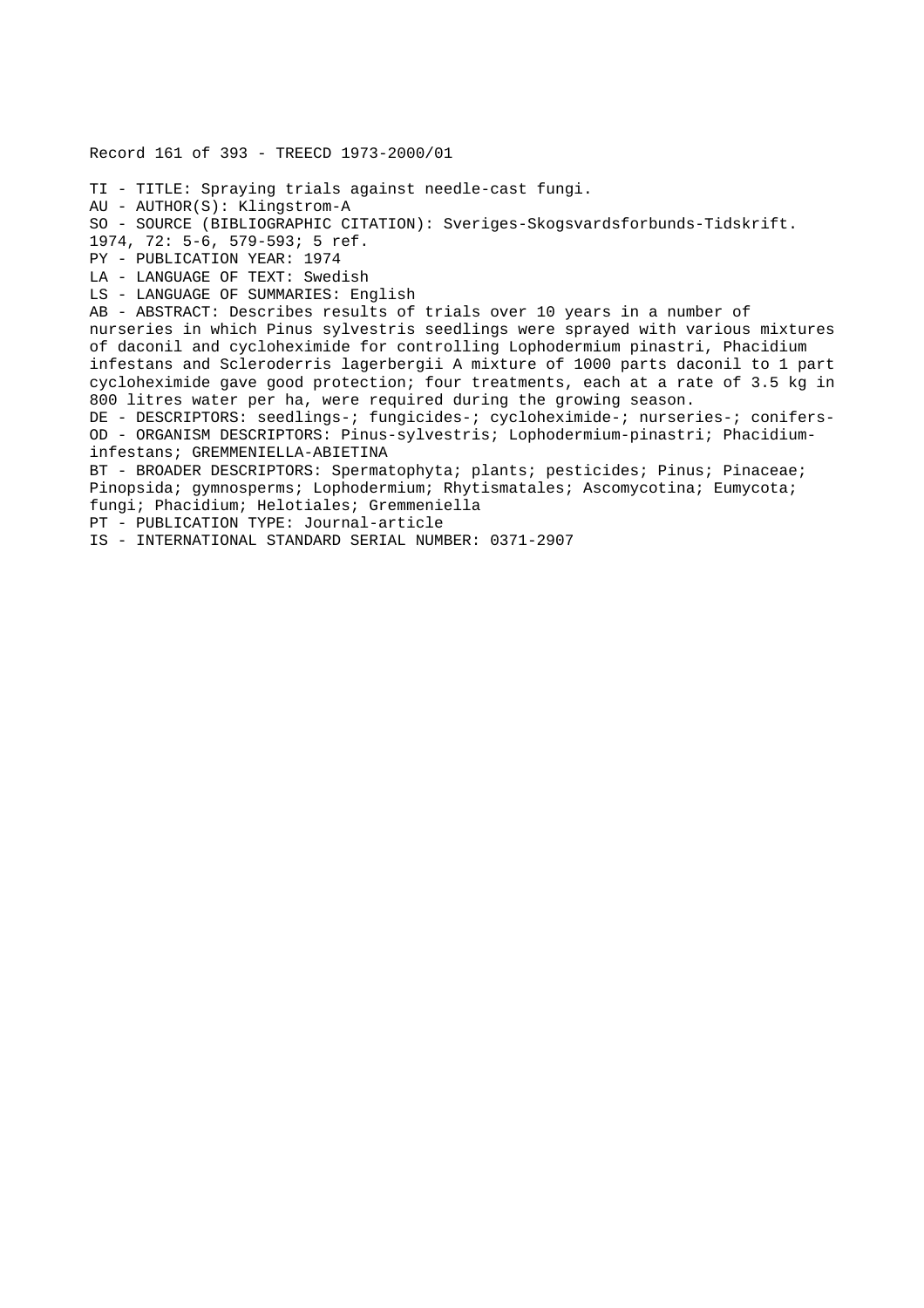Record 162 of 393 - TREECD 1973-2000/01 TI - TITLE: Control of Lophodermium and Phacidium needle cast and Scleroderris canker in Pinus silvestris. AU - AUTHOR(S): Klingstrom-A; Lundeberg-G AD - ADDRESS OF AUTHOR: Inst. Physiol. Bot., Univ. Uppsala, Sweden. SO - SOURCE (BIBLIOGRAPHIC CITATION): European-Journal-of-Forest-Pathology. 1978, 8: 1, 20-25; 5 tab.; 12 ref. PY - PUBLICATION YEAR: 1978 LA - LANGUAGE OF TEXT: English LS - LANGUAGE OF SUMMARIES: French, German AB - ABSTRACT: Acceptable control of L. pinastri in Sweden was obtained with 1 spray of cycloheximide in the autumn. P. infestans and S. lagerbergii [Gremmeniella abietina] were controlled with chlorothalonil + cycloheximide sprayed 4 times, once in early spring and 3 times after shoot elongation, the last spray as late as possible in autumn. The recommended dosage for nurseries is 800 l water with 3.5 kg chlorothalonil and 4 g cycloheximide (5 p.p.m.)/ha. DE - DESCRIPTORS: diseases-; cycloheximide-; chlorothalonil-; control-; foliage- ; fungal-diseases; fungicides-; forest-trees; conifers-; plant-pathology; pines-OD - ORGANISM DESCRIPTORS: Pinus-; Lophodermium-pinastri; Phacidium-infestans; Gremmeniella-abietina; Pinus-sylvestris GE - GEOGRAPHIC NAMES: Sweden-BT - BROADER DESCRIPTORS: aromatic-fungicides; fungicides; pesticides; trees; woody-plants; Spermatophyta; plants; Pinaceae; Pinopsida; gymnosperms; Lophodermium; Rhytismatales; Ascomycotina; Eumycota; fungi; Phacidium; Helotiales; Gremmeniella; Pinus; Scandinavia; Northern-Europe; Europe PT - PUBLICATION TYPE: Journal-article

IS - INTERNATIONAL STANDARD SERIAL NUMBER: 0300-1237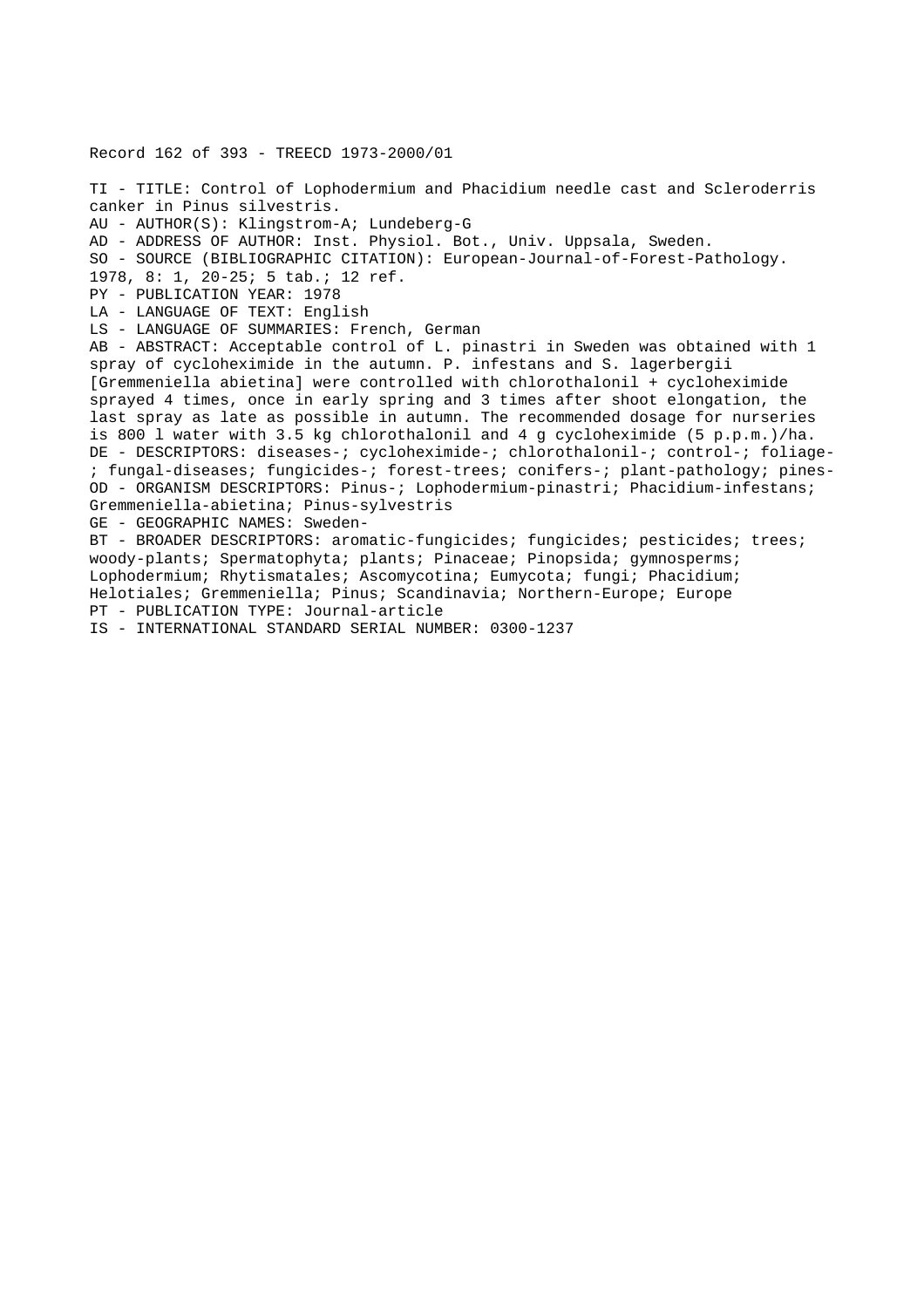Record 163 of 393 - TREECD 1973-2000/01 TI - TITLE: Use of a computer simulation model to evaluate a plant disease biocontrol agent. AU - AUTHOR(S): Knudsen-GR; Hudler-GW AD - ADDRESS OF AUTHOR: US Environ. Protection Agency, Environ. Res. Lab., Corvallis, OR 97333, USA. SO - SOURCE (BIBLIOGRAPHIC CITATION): Ecological-Modelling. 1987, 35: 1-2, 45- 62. PY - PUBLICATION YEAR: 1987 LA - LANGUAGE OF TEXT: English AB - ABSTRACT: The model (INHIBSIM) was developed to predict population dynamics of a bacterial biological control agent (Pseudomonas fluorescens) on the foliage of red pine (Pinus resinosa) seedlings, and subsequent effects on conidial germination of a fungal plant pathogen (Gremmeniella abietina). It was tested under controlled-environment and field conditions. Recoverable populations of bacteria were extremely sensitive to leaf wetness but relatively insensitive to temperature. Germination of conidia was insensitive to small variations in bacterial concentration. Successful biological control of foliar plant pathogens using bacterial antagonists will require identification of agents that do not require dense concn to be effective and development of techniques to enhance their survival. Predictive population models can identify and quantify these requirements, and reduce the costs of evaluating and developing potential biocontrol agents. DE - DESCRIPTORS: Pines-; biological-control; diseases-; control-; Techniques-; models-; antagonists-; hosts-; fungal-diseases; simulation-; foliage-; foresttrees; conifers-; plant-pathology; plant-pathogenic-fungi OD - ORGANISM DESCRIPTORS: Gremmeniella-abietina; Pseudomonas-fluorescens; Pinus-resinosa; Gremmeniella-; Pinus-; fungi-BT - BROADER DESCRIPTORS: trees; woody-plants; Spermatophyta; plants; fungi; Gremmeniella; Helotiales; Ascomycotina; Eumycota; Pseudomonas; Pseudomonadaceae; Gracilicutes; bacteria; prokaryotes; Pinus; Pinaceae; Pinopsida; gymnosperms PT - PUBLICATION TYPE: Journal-article

IS - INTERNATIONAL STANDARD SERIAL NUMBER: 0304-3800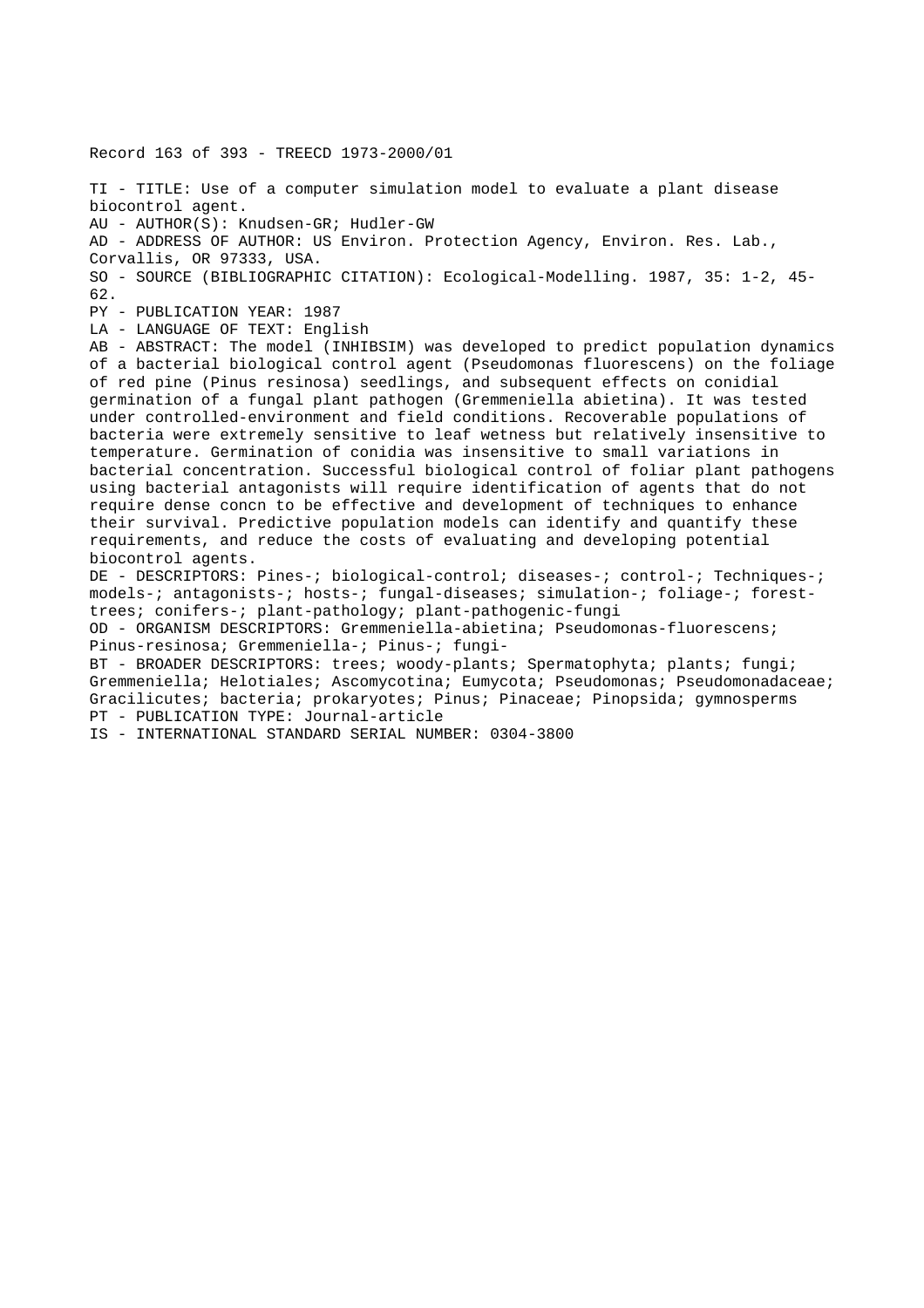Record 164 of 393 - TREECD 1973-2000/01

TI - TITLE: Present status of researches on forest diseases in Japan. AU - AUTHOR(S): Kobayashi-T AD - ADDRESS OF AUTHOR: Forest Development Technological Institute, Rokuban-cho 7, Chiyodaku, Tokyo 102, Japan. SO - SOURCE (BIBLIOGRAPHIC CITATION): Korean-Journal-of-Plant-Pathology. 1990, 6: 1, 146-167; 166 ref. PY - PUBLICATION YEAR: 1990 LA - LANGUAGE OF TEXT: English AB - ABSTRACT: A historical review of research in forest pathology 1945-1980 is followed by an account of the present status of researches of forest tree diseases, including Gremmeniella abietina on Abies sachalinensis; Seiridium unicorne and Pezicula livida on Chamaecyparis obtusa; Fusarium moniliforme [Gibberella fujikuroi] var. subglutinans on Pinus luchuensis; and pine [Pinus] wilt caused by the nematode Bursaphelenchus xylophilus, with a brief note on cooperative studies with workers in foreign countries. DE - DESCRIPTORS: Forests-; diseases-; reviews-; Conifers-; research-; Fungaldiseases; woody-plants; Plant-parasitic-nematodes; Forest-trees; damage-; nematology-; plant-nematology; plant-pathology; pines-OD - ORGANISM DESCRIPTORS: Abies-sachalinensis; Chamaecyparis-obtusa; Seiridiumunicorne; Gibberella-fujikuroi-var.-subglutinans; Gremmeniella-abietina; Gibberella-fujikuroi; Nematoda-; Pinus-; Gremmeniella-; Seiridium-; Pezicula-; Pinus-luchuensis; Gibberella-; Bursaphelenchus-xylophilus GE - GEOGRAPHIC NAMES: Japan-BT - BROADER DESCRIPTORS: Spermatophyta; plants; Nematoda; invertebrates; animals; trees; woody-plants; Abies; Pinaceae; Pinopsida; gymnosperms; Chamaecyparis; Cupressaceae; Seiridium; Deuteromycotina; Eumycota; fungi; Gibberella-fujikuroi; Gibberella; Hypocreales; Ascomycotina; Gremmeniella; Helotiales; Pinus; Bursaphelenchus; Aphelenchoididae; East-Asia; Asia; Pezicula

PT - PUBLICATION TYPE: Journal-article

IS - INTERNATIONAL STANDARD SERIAL NUMBER: 0256-8608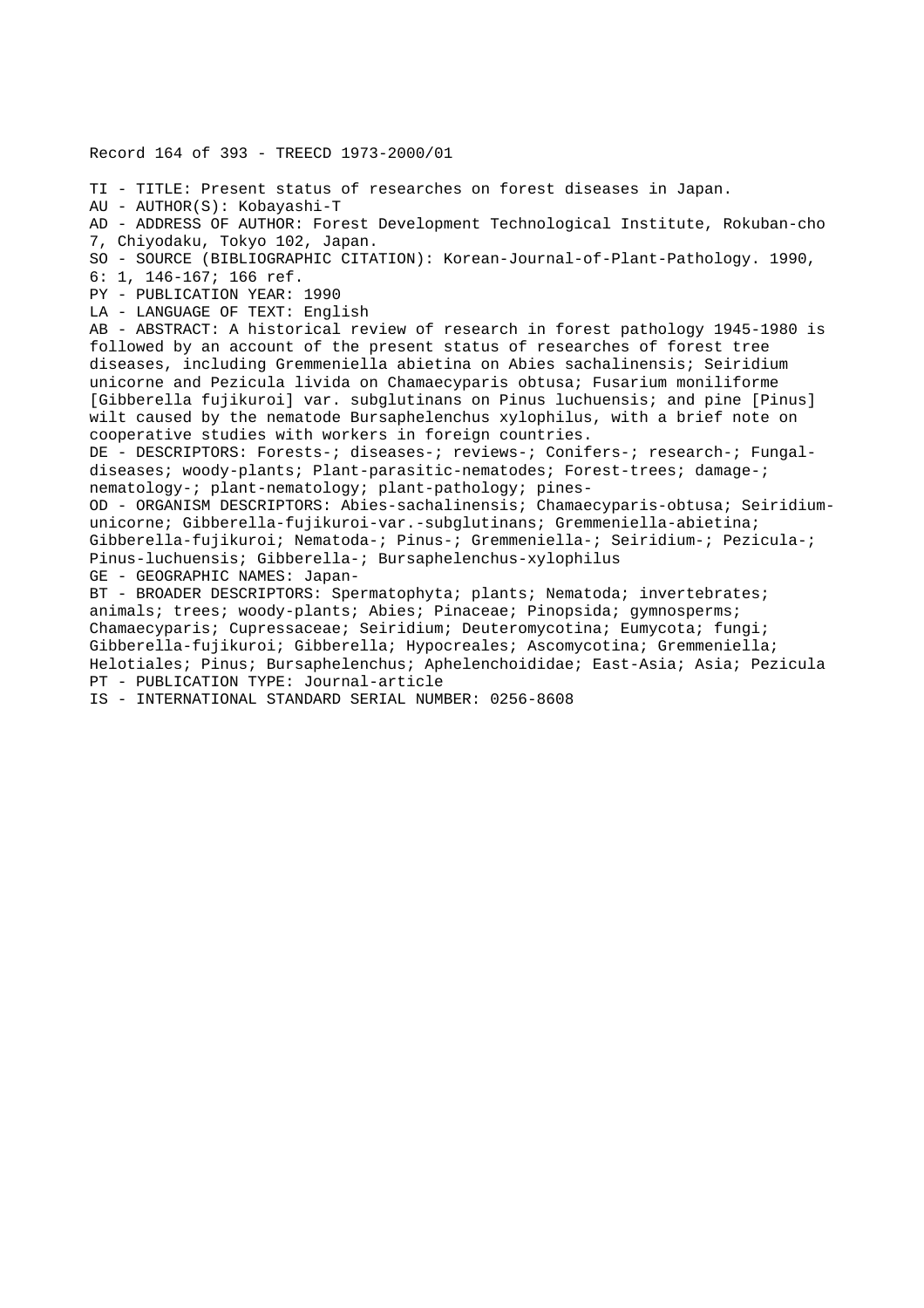Record 165 of 393 - TREECD 1973-2000/01 TI - TITLE: A new disease of conifers in Polish forests. OT - ORIGINAL NON-ENGLISH TITLE: Nowa choroba drzew iglastych w lasach Polski. AU - AUTHOR(S): Kolk-A AD - ADDRESS OF AUTHOR: Inst. Badaw. Les., Warsaw, Poland. SO - SOURCE (BIBLIOGRAPHIC CITATION): Las-Polski. 1983, No. 8, 23-25. PY - PUBLICATION YEAR: 1983 LA - LANGUAGE OF TEXT: Polish AB - ABSTRACT: A description of symptoms of Scleroderris lagerbergii [Gremmeniella abietina] which was first noted in 1979 and now affects significant areas of forest in Bialystok, Gdansk, Szczecinek, Szczecin, Pila, Torun and Wroclaw provinces. All major native genera are affected, viz. Pinus, Picea, Larix and Abies. Needles brown and drop and branches die from cankers starting at the base of the crown in older stands, whereas needle drop in young stands starts from the apex. Stands on old field sites with moderate soil N content and on forest sites fertilized with NPK are most susceptible as well as stands affected by industrial air pollution or insect pests. In areas of heavy disease, young seedlings can also be affected. Several species of mites and insects appear to be associated with the disease, but their role is as yet uncertain. DE - DESCRIPTORS: Cankers-; conifers-; pines-OD - ORGANISM DESCRIPTORS: Gremmeniella-abietina; fungi-; Abies-; Pinus-; Picea- ; Larix-GE - GEOGRAPHIC NAMES: Poland-BT - BROADER DESCRIPTORS: Gremmeniella; Helotiales; Ascomycotina; Eumycota; fungi; Pinaceae; Pinopsida; gymnosperms; Spermatophyta; plants; Central-Europe; Europe PT - PUBLICATION TYPE: Journal-article IS - INTERNATIONAL STANDARD SERIAL NUMBER: 0023-8538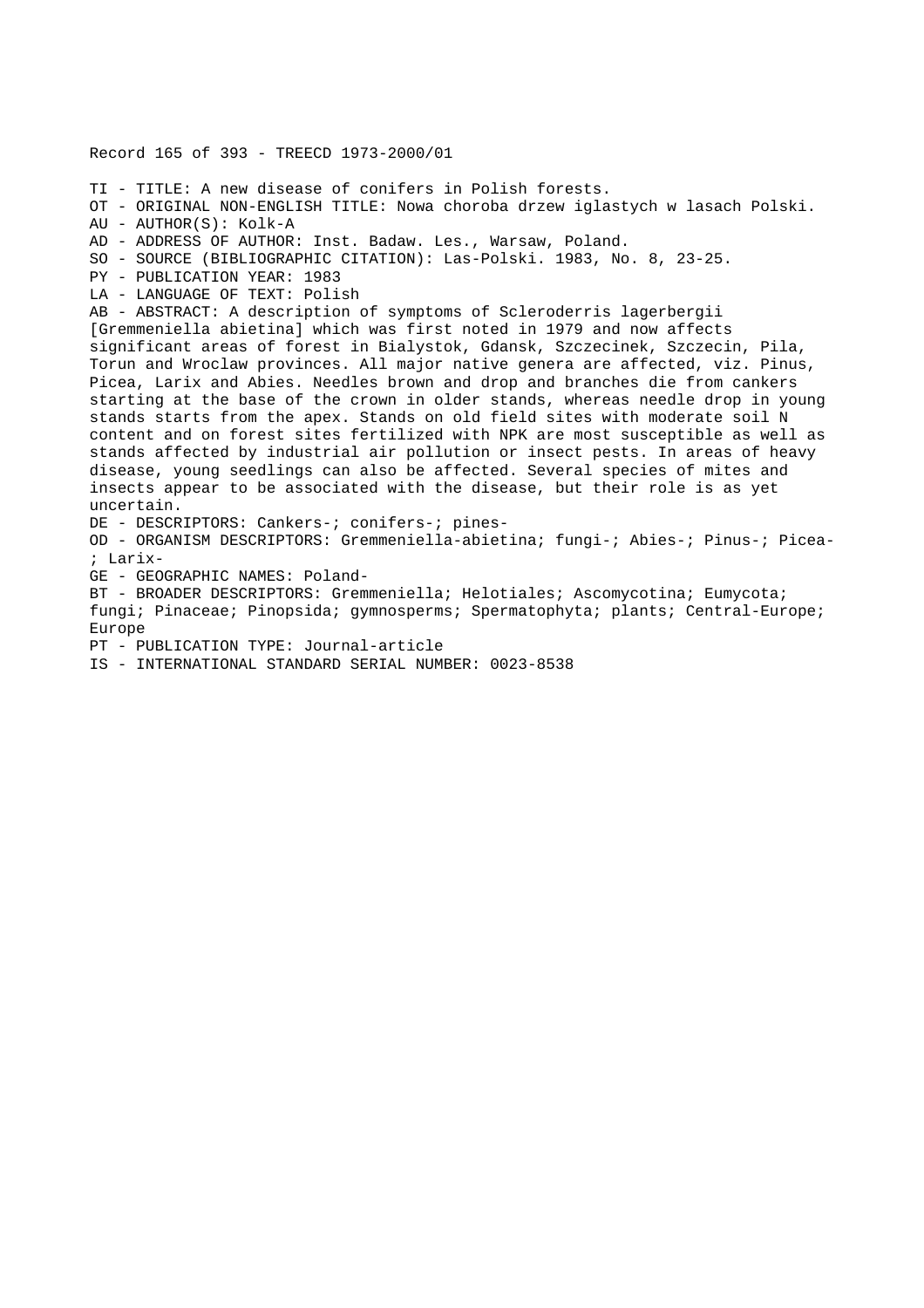Record 166 of 393 - TREECD 1973-2000/01 TI - TITLE: Forest insect and disease conditions in Canada 1983. AU - AUTHOR(S): Kondo-ES (ed.); Taylor-RG SO - SOURCE (BIBLIOGRAPHIC CITATION): 1984, 73 pp.; 8 fig., 1 tab. See RPP 62, 761. PB - PUBLISHER INFORMATION: Forest Insect and Disease Survey Canadian Forestry Service; Ottawa; Canada PY - PUBLICATION YEAR: 1984 LA - LANGUAGE OF TEXT: English, French AB - ABSTRACT: The first part of this report is devoted to major forest insects and diseases (3-22) and includes accounts of Scleroderris canker (Gremmeniella abietina); European larch canker (Lachnellula willkommii); Dutch elm disease (Ceratocystis ulmi); and decline and dieback and stress-related disorders. Following some special surveys of pests, other insects and diseases are tabulated (27-61) for each region (Newfoundland, Maritimes, Quebec, Ontario, Western and Northern, and Pacific and Yukon). There is an index to insects and diseases. DE - DESCRIPTORS: Forest-trees; diseases-; larch-; plant-pathology OD - ORGANISM DESCRIPTORS: Gremmeniella-abietina; Pinopsida-; Ceratocystis-ulmi; Ulmus-; TRICHOSCYPHELLA-WILLKOMMII GE - GEOGRAPHIC NAMES: Canada-BT - BROADER DESCRIPTORS: trees; woody-plants; Spermatophyta; plants; Gremmeniella; Helotiales; Ascomycotina; Eumycota; fungi; gymnosperms; Ceratocystis; Ophiostomatales; Ulmaceae; Urticales; dicotyledons; angiosperms; Trichoscyphella; North-America; America; Lachnellula PT - PUBLICATION TYPE: Annual-report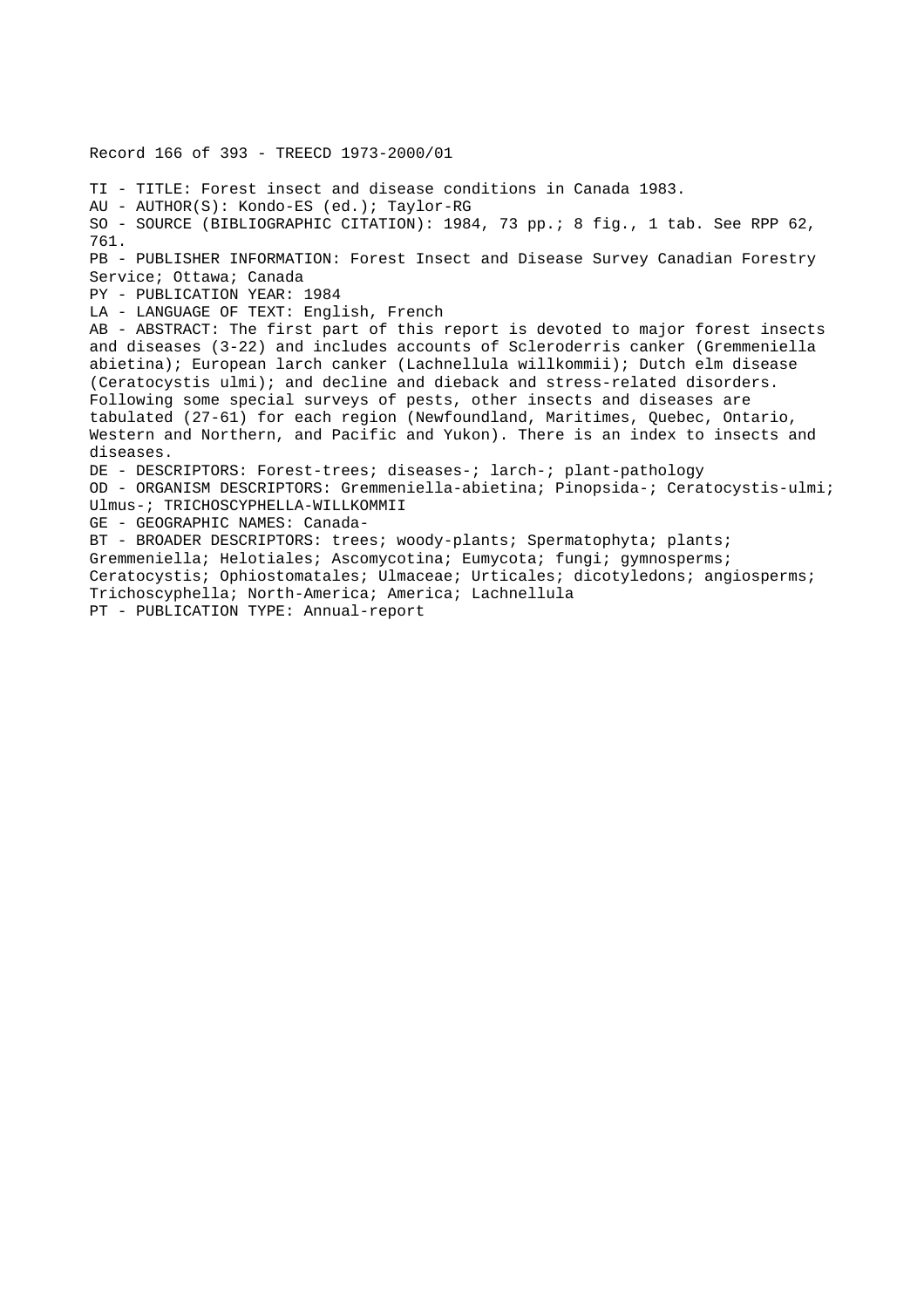Record 167 of 393 - TREECD 1973-2000/01

TI - TITLE: Forest insect and disease conditions in Canada 1986. AU - AUTHOR(S): Kondo-ES; Moody-BH AD - ADDRESS OF AUTHOR: For. Insect & Disease Survey, Canadian For. Serv., Ottawa, Canada. SO - SOURCE (BIBLIOGRAPHIC CITATION): 1987, 128pp.; 18 fig.; many ref. PB - PUBLISHER INFORMATION: Canadian Forestry Service; Ottawa, Ontario K1A OC5; Canada

PY - PUBLICATION YEAR: 1987

LA - LANGUAGE OF TEXT: English

AB - ABSTRACT: Data from the 1986 survey of insect pests and diseases in Canadian forests are presented. Major insect pests included the tortricids Choristoneura fumiferana, Acleris gloverana and C. pinus pinus, the scolytids Dendroctonus ponderosae, D. rufipennis and D. simplex, Lymantria dispar, the lasiocampid Malacosoma disstria and the geometrid Lambdina fiscellaria fiscellaria. Major pathogens included Ceratocystis ulmi, Gremmeniella abietina, Lachnellula willkommii and decline, dieback and stress-related orders. The distribution of each pest or pathogen is given, with details of damage and control for some species. A national early warning system for acid rain is described. Special surveys of cone and seed pests, pests and diseases in young stands and plantations, Stillwell's syndrome (sudden death of balsam fir trees (Abies balsamea)) and the nematode Bursaphelenchus xylophilus were carried out and the results are presented. Other insects, diseases and damage are tabularized for each region with details of hosts, location and incidence, and a bibliography of the relevant literature is included.

DE - DESCRIPTORS: Distribution-; Damage-; Bibliographies-; forest-trees; forestpests; surveys-; insect-pests; Forests-; diseases-; Entomophilic-nematodes; trees-; plant-parasitic-nematodes; plant-nematology; nematology-; agriculturalentomology; plant-pathology; entomopathogens-; natural-enemies

OD - ORGANISM DESCRIPTORS: Tortricidae-; Lepidoptera-; Scolytidae-; Coleoptera-; Lymantriidae-; Lasiocampidae-; Geometridae-; Choristoneura-fumiferana; Aclerisgloverana; Dendroctonus-ponderosae; Dendroctonus-rufipennis; Lymantria-dispar; Malacosoma-disstria; Lambdina-fiscellaria-fiscellaria; Bursaphelenchusxylophilus; arthropods-

GE - GEOGRAPHIC NAMES: Canada-; North-America

BT - BROADER DESCRIPTORS: trees; woody-plants; Spermatophyta; plants; pests; animals; arthropod-pests; arthropods; invertebrates; insects; animal-parasiticnematodes; Nematoda; Lepidoptera; Coleoptera; Choristoneura; Tortricidae; Acleris; Dendroctonus; Scolytidae; Lymantria; Lymantriidae; Malacosoma; Lasiocampidae; Lambdina-fiscellaria; Lambdina; Geometridae; Bursaphelenchus; Aphelenchoididae; North-America; America; Choristoneura-pinus PT - PUBLICATION TYPE: Miscellaneous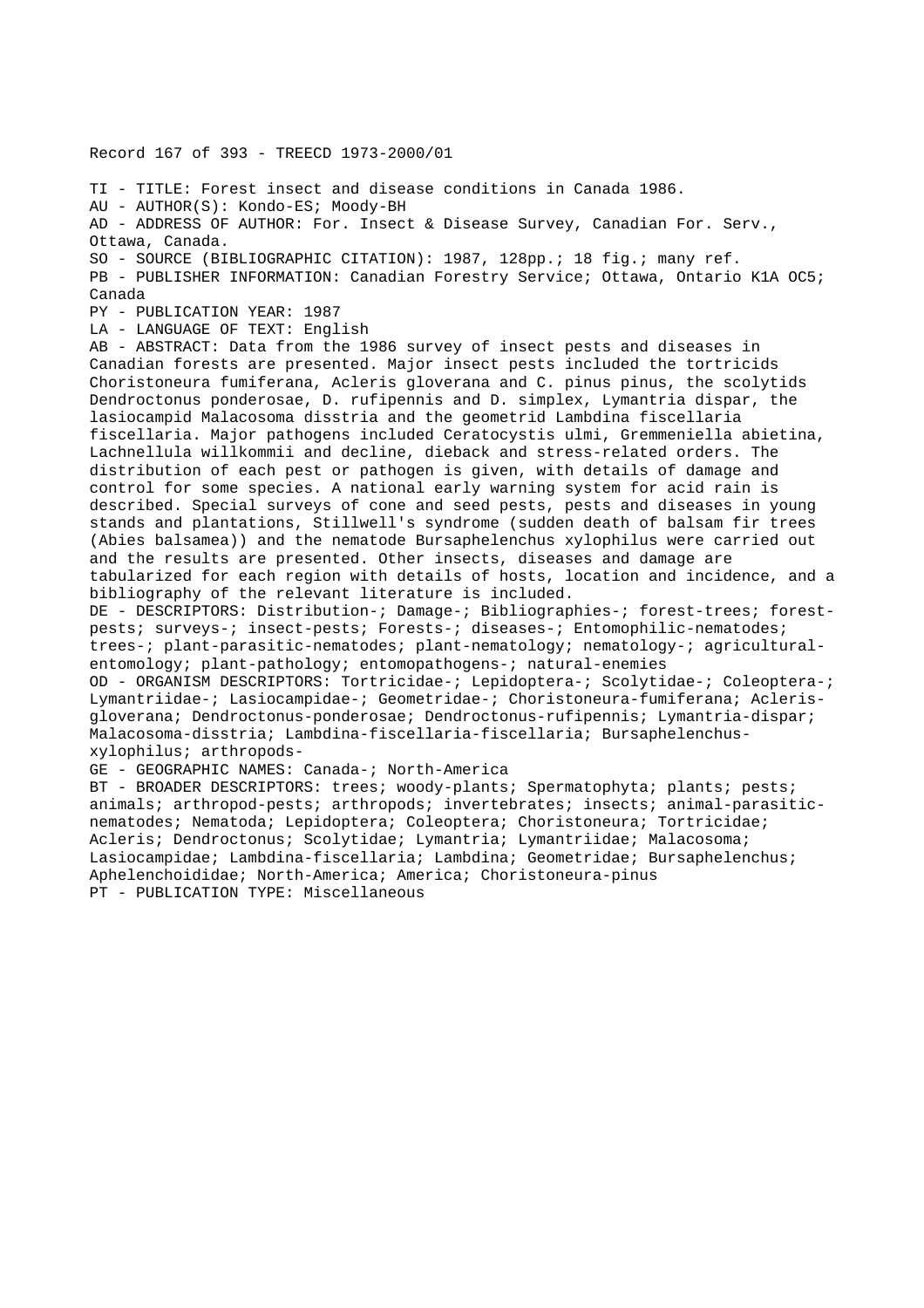Record 168 of 393 - TREECD 1973-2000/01 TI - TITLE: A new canker disease of loblolly pine, Pinus taeda L., caused by Ascocalyx pinicola sp. nov. AU - AUTHOR(S): Kondo-H; Kobayashi-T AD - ADDRESS OF AUTHOR: Ibaraki Prefecture For. Exp. Sta., Naka-gun, Ibaraki 319-21, Japan. SO - SOURCE (BIBLIOGRAPHIC CITATION): Journal-of-the-Japanese-Forestry-Society. 1984, 66: 2, 60-66; 1 pl. En captions; 11 ref. PY - PUBLICATION YEAR: 1984 LA - LANGUAGE OF TEXT: Japanese LS - LANGUAGE OF SUMMARIES: English AB - ABSTRACT: The disease was found in 15-20 yr old plantations in Ibaraki prefecture, Honshu. Incidence in 10 stands on varying sites ranged from 4 to 57% (av. 26%), and most of the diseased trees had 1 canker per stem. The lesions develop at the base of dead branches and gradually make deep vertical slits as the cambial tissues are destroyed. New lesions were recorded from 1968 to 1978 but more than 60% started in 1971-74 with a peak in 1973. The influence of some predisposing factors was inferred from the normal curve of annual disease development. About 75% of the cankers started on 5-9 yr old stems and most were 50-100 cm long. The proportion of cankers developing on the SW side was higher than on the NE side. Many apothecia of an Ascocalyx sp. were formed on lesions from late May to mid June, and inoculation with monoascospore isolates caused development of cankers on loblolly pine seedlings after 9-13 months. Comparison of morphological characteristics of the fungus with known Ascocalyx spp. and other genera suggested that it was a new species (A. pinicola) with no conidial stage. DE - DESCRIPTORS: cankers-; pines-; forest-trees; conifers-; plant-pathology; plant-pathogenic-fungi OD - ORGANISM DESCRIPTORS: Pinus-taeda; fungi-; Pinus-GE - GEOGRAPHIC NAMES: Japan-; Honshu-BT - BROADER DESCRIPTORS: trees; woody-plants; Spermatophyta; plants; fungi; Pinus; Pinaceae; Pinopsida; gymnosperms; East-Asia; Asia; Japan; Ascocalyx; Ascomycotina; Eumycota PT - PUBLICATION TYPE: Journal-article IS - INTERNATIONAL STANDARD SERIAL NUMBER: 0021-485X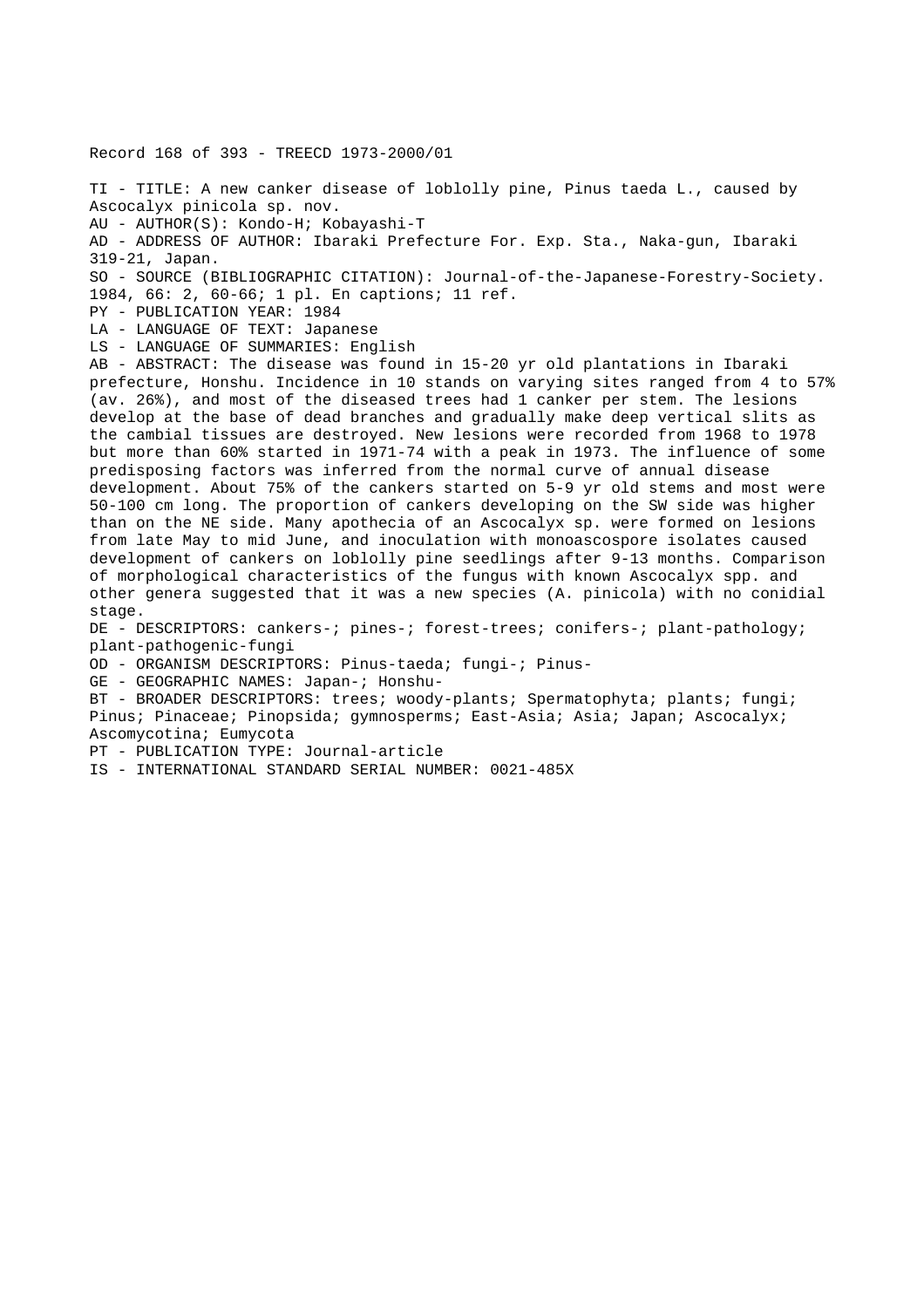Record 169 of 393 - TREECD 1973-2000/01

TI - TITLE: Antifungal activity in culture filtrates of the ectomycorrhizal fungus Pisolithus tinctorius.

AU - AUTHOR(S): Kope-HH; Fortin-JA

AD - ADDRESS OF AUTHOR: Centre de Recherche en Biologie Forestiere, Faculte de Foresterie et de Geomatique, Universite Laval, Sainte-Foy, Que. G1K 7P4, Canada. SO - SOURCE (BIBLIOGRAPHIC CITATION): Canadian-Journal-of-Botany. 1990, 68: 6, 1254-1259; 19 ref.

PY - PUBLICATION YEAR: 1990

LA - LANGUAGE OF TEXT: English

LS - LANGUAGE OF SUMMARIES: French

AB - ABSTRACT: P. tinctorius secreted a metabolite that lysed hypha and conidia and inhibited the germination of conidia in a range of phytopathogenic fungi. The opt. incubation period for the production of the metabolite by P. tinctorius in liquid culture was 42-56 d. Dilutions of the culture filtrate with fresh medium caused a gradient on inhibitory effects. For hyphal lysis the min. ratio of culture filtrate to medium for complete growth inhibition was 5:1 for Rhizoctonia [Thanatephorus] praticola and Truncatella hartigii and 3:1 for Sphaerosporella brunnea. At higher dilutions, the hyphae that formed were short celled and highly branched; many hyphae lysed. Conidial germination was completely inhibited at a ratio of 5:1 for both Fusarium solani and T. hartigii, 3:1 for a North American isolate of Brunchorstia pinea [Gremmeniella abietina] (NA), 1:1 for a European isolate of G. abietina (EU), and 1:3 for 2 strs of Cochliobolus sativus (0910, 0912). Conidial lysis was seen for T. hartigii at a ratio of 5:1 and at a ratio of 1:1 for G. abietina (EU) and C. sativus (0910). Characterization of the cell-free culture filtrate through the separate additions of D-glucose and an adsorbent, activated charcoal, showed that hyphal lysis and conidia germination inhibition did not result from a depletion of carbohydrates from the growth medium but from the presence of some substance adsorbed by charcoal.

DE - DESCRIPTORS: antifungal-properties; Mycorrhizal-fungi; Cell-culture; Mycorrhizas-; diseases-; biotechnology-

OD - ORGANISM DESCRIPTORS: Pisolithus-tinctorius; Pisolithus-

BT - BROADER DESCRIPTORS: fungi; Pisolithus; Sclerodermatales; Basidiomycotina; Eumycota

PT - PUBLICATION TYPE: Journal-article

IS - INTERNATIONAL STANDARD SERIAL NUMBER: 0008-4026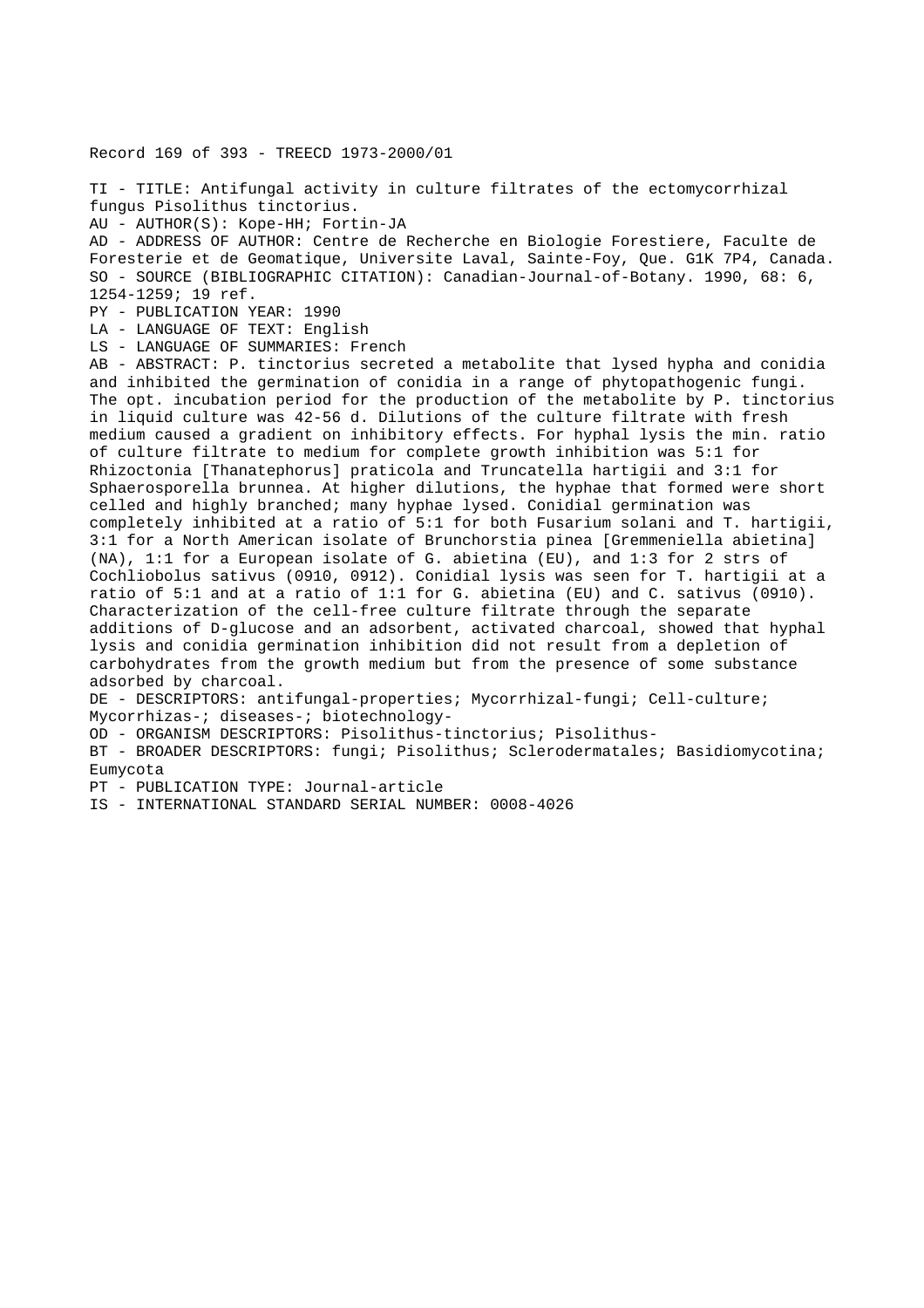TI - TITLE: Epiphytic mycoflora of the shoots of Pinus sylvestris and Pinus nigra their effect on the growth of Gremmeniella abietina cultures in the laboratory. OT - ORIGINAL NON-ENGLISH TITLE: Mikoflora epifityczna pedow sosny pospolitej i sosny czarnej i jej wplyw na wzrost kultur Gremmeniella abietina (Lagerb.) Morelet w warwunkach laboratoryjnych. AU - AUTHOR(S): Kowalski-S; Stepniewska-H AD - ADDRESS OF AUTHOR: Katedra Fitopatologii Lesnej, Akademia Rolnicza, Krakow, Poland. SO - SOURCE (BIBLIOGRAPHIC CITATION): Zeszyty-Naukowe-Akademii-Rolniczej-im.- Hugona-Kollataja-w-Krakowie,-Lesnictwo. 1989, publ.1990, No. 19 (236), 35-46; En tab.; 15 ref. PB - PUBLISHER INFORMATION: Krakow; Poland PY - PUBLICATION YEAR: 1989 LA - LANGUAGE OF TEXT: Polish LS - LANGUAGE OF SUMMARIES: English, Russian AB - ABSTRACT: Fungi were isolated in spring and autumn from the surfaces of buds and shoots collected in 15-yr-old stands in Poland in a zone of medium industrial air pollution. The flora was similar qualitatively on both species and more diverse in the autumn when growth was complete. Only 7 species showed any inhibitory effect on cultures of G. abietina and it is suggested that the absence of a sufficient number of fungal antagonists may contribute to the spread of the pathogen. DE - DESCRIPTORS: conifers-; fungal-diseases; shoots-; buds-; microbial-flora; air-pollution; pines-OD - ORGANISM DESCRIPTORS: Gremmeniella-abietina; Pinus-nigra; Pinus-sylvestris; Pinus-GE - GEOGRAPHIC NAMES: Poland-BT - BROADER DESCRIPTORS: Gremmeniella; Helotiales; Ascomycotina; Eumycota; fungi; Pinus; Pinaceae; Pinopsida; gymnosperms; Spermatophyta; plants; Central-Europe; Europe PT - PUBLICATION TYPE: Journal-article

Record 170 of 393 - TREECD 1973-2000/01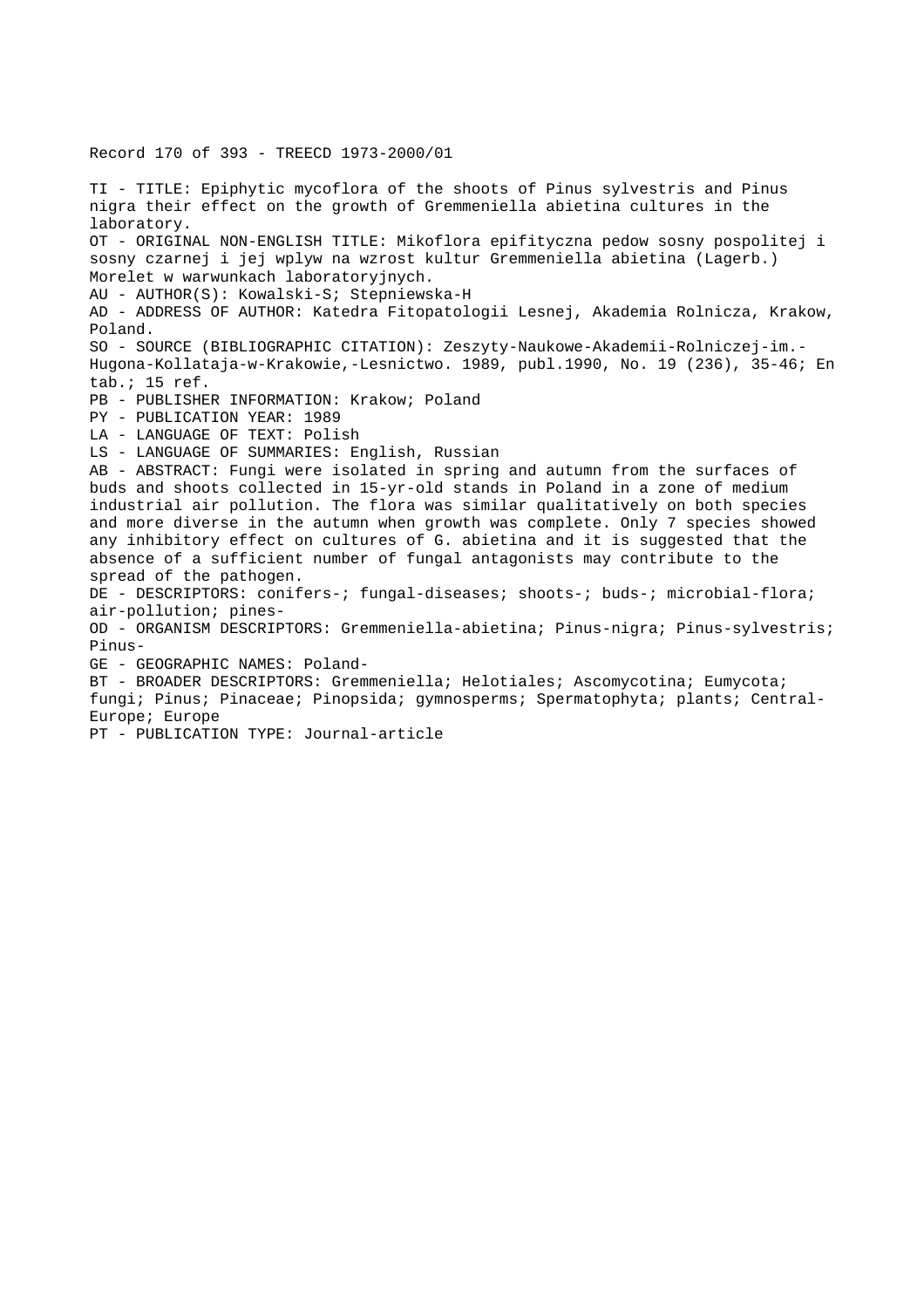Record 171 of 393 - TREECD 1973-2000/01

TI - TITLE: Scleroderris lagerbergii and its pathogenicity towards conifers. OT - ORIGINAL NON-ENGLISH TITLE: Scleroderris lagerbergii i jego patogenicznosc na drzewach iglastych. AU - AUTHOR(S): Kowalski-T AD - ADDRESS OF AUTHOR: Inst. Ochrony Lasu, Akad. Rol., Krakow, Poland. SO - SOURCE (BIBLIOGRAPHIC CITATION): Sylwan. 1983, 127: 6, 33-43; 2 pl.; 35 ref. PY - PUBLICATION YEAR: 1983 LA - LANGUAGE OF TEXT: Polish LS - LANGUAGE OF SUMMARIES: Russian, English AB - ABSTRACT: A review of the literature and the author's own observations on the biology and occurrence of S. lagerbergii [Gremmeniella abietina] which has been observed in southern Poland since 1979 on Pinus nigra, especially in the Upper Silesian Industrial District, and on P. sylvestris and P. strobus in montane forests at Krynica. Several methods of prevention are listed, including use of local Scots pine provenances, establishment of spring-sown pine seedlings in place of natural regeneration, establishment under broadleaved canopies, rigorous culling and burning of infected nursery stock, avoiding frost pockets and generally ensuring healthy stand development for greater resistance. DE - DESCRIPTORS: dieback-; pines-; reviews-; control-; forest-trees; conifers-; plant-pathology; plant-pathogenic-fungi OD - ORGANISM DESCRIPTORS: Pinus-sylvestris; Pinus-strobus; Pinus-nigra; Abiesalba; Pinus-; Abies-; Gremmeniella-abietina; fungi-GE - GEOGRAPHIC NAMES: Poland-BT - BROADER DESCRIPTORS: trees; woody-plants; Spermatophyta; plants; fungi; Pinus; Pinaceae; Pinopsida; gymnosperms; Abies; Gremmeniella; Helotiales; Ascomycotina; Eumycota; Central-Europe; Europe PT - PUBLICATION TYPE: Journal-article

IS - INTERNATIONAL STANDARD SERIAL NUMBER: 0039-7660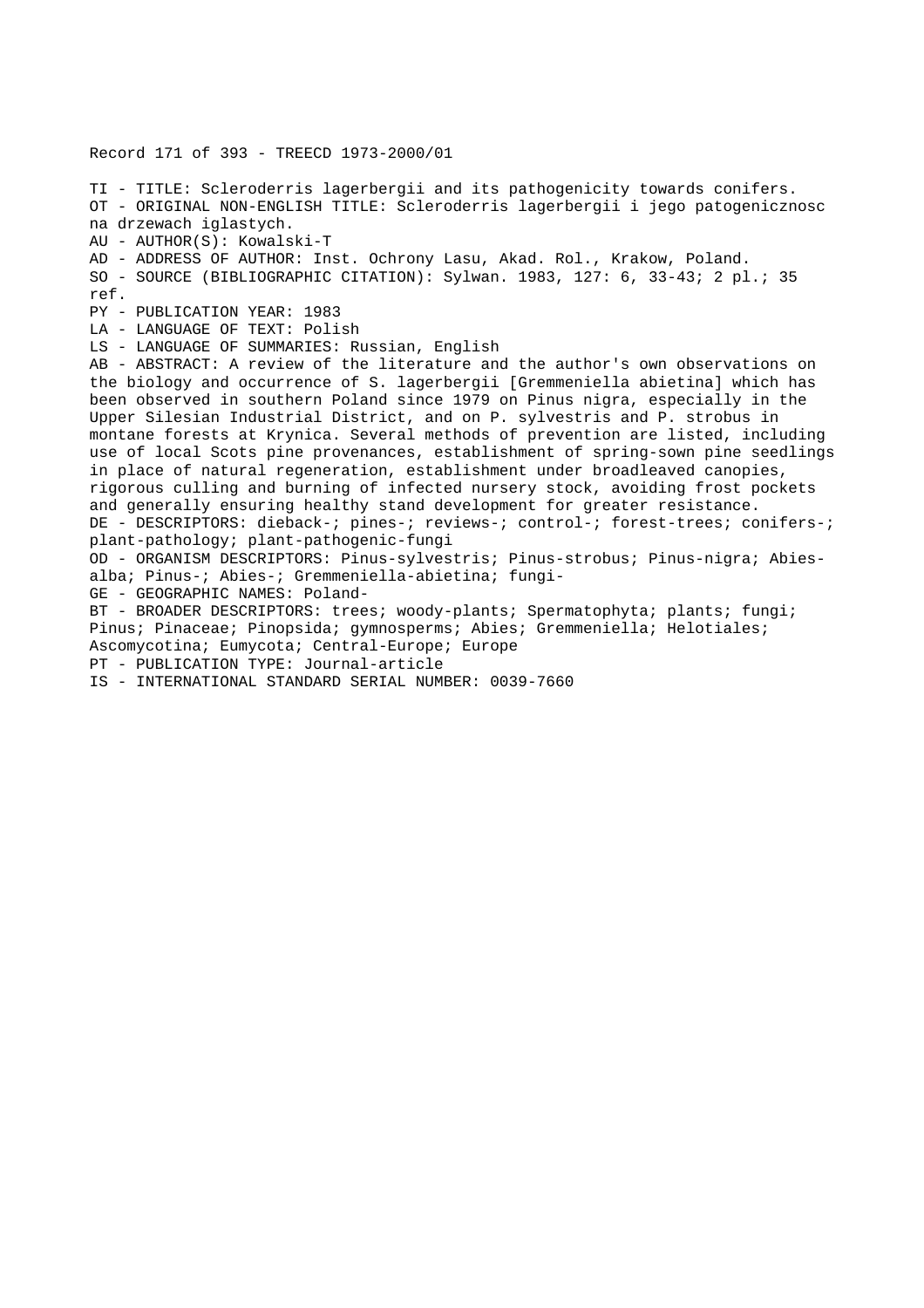Record 172 of 393 - TREECD 1973-2000/01 TI - TITLE: Infection of black pine with Gremmeniella abietina in forests of the Upper Silesian Industrial Region. OT - ORIGINAL NON-ENGLISH TITLE: Porazenie sosny czarnej przez Gremmeniella abietina (= Scleroderris lagerbergii) w lasach Gornoslaskiego Okregu Przemyslowego. AU - AUTHOR(S): Kowalski-T AD - ADDRESS OF AUTHOR: Katedra Fitopatologii Lesnej, Akademia Rolnicza, Krakow, Poland. SO - SOURCE (BIBLIOGRAPHIC CITATION): Sylwan. 1987, 131: 8, 31-39; 11 ref. PY - PUBLICATION YEAR: 1987 LA - LANGUAGE OF TEXT: Polish LS - LANGUAGE OF SUMMARIES: Russian, English AB - ABSTRACT: Occurrence of G. abietina canker was measured in 1985-86 in 45 stands aged 4-70 yr on moist coniferous and mixed coniferous and mixed broadleaved forest sites in Chrzanow, Katowice and Swierklaniec forest districts, Poland, suffering from moderate to heavy air pollution. Black pine (Pinus nigra) content of stands was 20-80%. Results showed no infection in 4- to 10-yr-old stands and 7-53% infection in 40- to 70-yr-old stands. Heaviest infection (av. 67%) was in 11- to 25-yr-old stands: in the majority of trees only the lower part of the crown was affected and the number of dead shoots was less than 25%. Infection was most severe in P. nigra growing under a canopy of P. sylvestris or near older P. nigra stands. DE - DESCRIPTORS: Conifers-; fungal-diseases; Air-pollution; diseases-; Pines-; forest-trees; plant-pathology; plant-pathogenic-fungi OD - ORGANISM DESCRIPTORS: Pinus-nigra; Gremmeniella-; Gremmeniella-abietina; fungi-; Pinus-GE - GEOGRAPHIC NAMES: Poland-BT - BROADER DESCRIPTORS: trees; woody-plants; Spermatophyta; plants; fungi; Pinus; Pinaceae; Pinopsida; gymnosperms; Helotiales; Ascomycotina; Eumycota; Gremmeniella; Central-Europe; Europe PT - PUBLICATION TYPE: Journal-article IS - INTERNATIONAL STANDARD SERIAL NUMBER: 0039-7660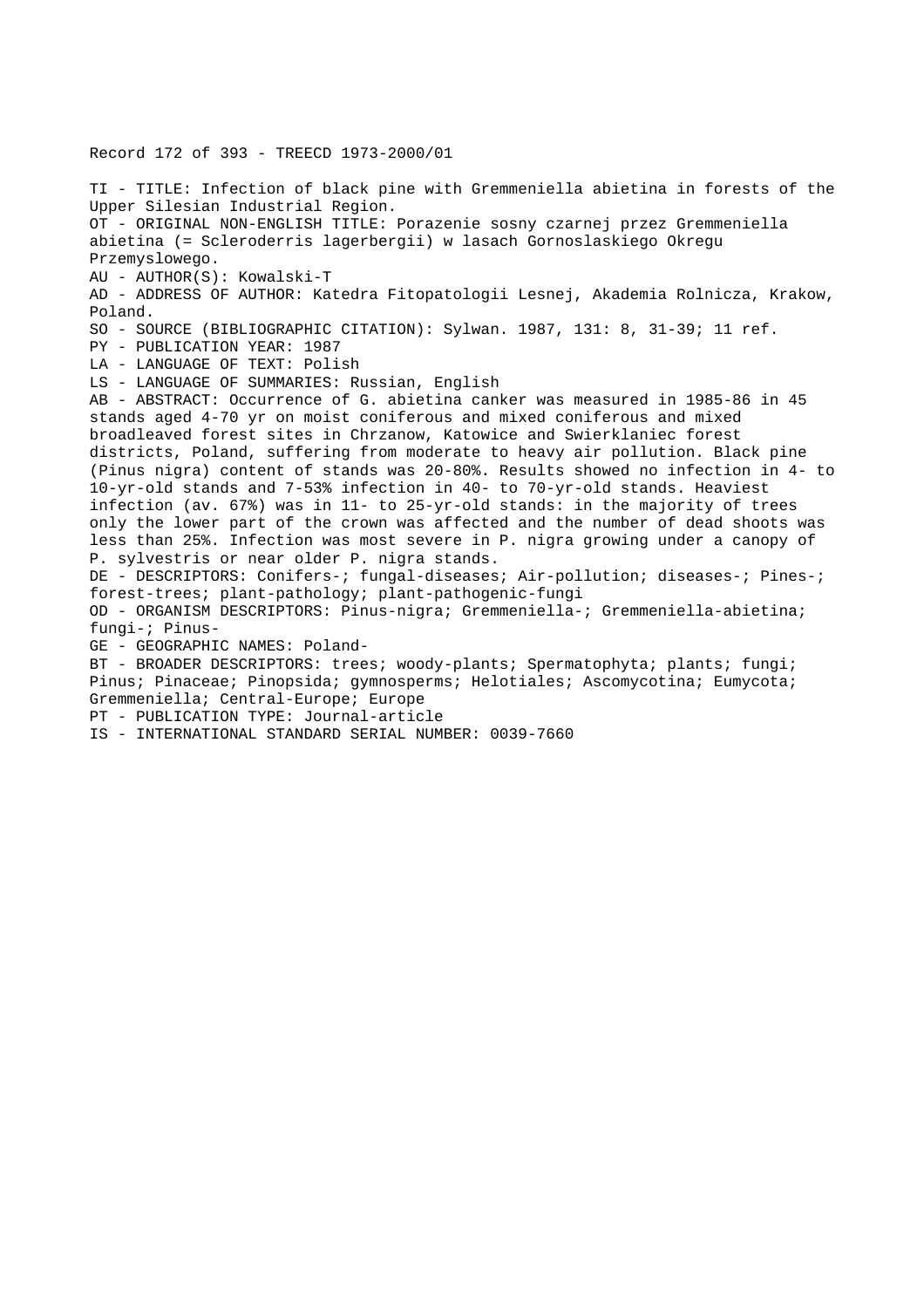## Record 173 of 393 - TREECD 1973-2000/01

TI - TITLE: Causes and occurrence of shoot tip dieback of Pinus nigra, P. sylvestris and P. strobus in forest stands in southern Poland in 1979-80. OT - ORIGINAL NON-ENGLISH TITLE: Wystepowanie i przyczyny odwierzcholkowego zamierania pedow Pinus nigra, P. silvestris i P. strobus w niektorych drzewostanach poludniowej Polski w latach 1979-1980. AU - AUTHOR(S): Kowalski-T; Domanski-S AD - ADDRESS OF AUTHOR: Inst. Ochrony Lasy, AR, Krakow, Poland. SO - SOURCE (BIBLIOGRAPHIC CITATION): Acta-Agraria-et-Silvestria,-Silvestris. 1983, 22: 19-34; 2 pl. En tab. & fig.; 27 ref. PY - PUBLICATION YEAR: 1983 LA - LANGUAGE OF TEXT: Polish LS - LANGUAGE OF SUMMARIES: English, Russian AB - ABSTRACT: Studies were made of over 15 000 trees from young stands in the Upper Silesian industrial region and fungi inhabiting 378 dying trees and 2199 dying shoots were analysed in the laboratory. Shoots of P. nigra were most susceptible to dieback (28.4% affected) compared with P. sylvestris (5.8%) and P. strobus (4.5%). Scleroderris lagerbergii [Gremmeniella abietina] was the main pathogenic species, being present in 92% of dying shoots of P. nigra, 91% of P. sylvestris and 75% of P. strobus. Fruit bodies of Crumenulopsis sororia were always associated with the presence of cankers, especially on 2-3 yr old shoots; Sarea resinae fruit bodies were observed on resin excreted from cankers and necroses. Pezicula livida and Phomopsis occulta are also important in accelerating the death of diseased trees. DE - DESCRIPTORS: dieback-; Cankers-; Pines-; susceptibility-; forest-trees; conifers-; plant-pathology; plant-pathogenic-fungi OD - ORGANISM DESCRIPTORS: Pinus-nigra; Pinus-sylvestris; Pinus-strobus; Pinus-; fungi-; Crumenulopsis-sororia; Gremmeniella-abietina; Diaporthe-eres GE - GEOGRAPHIC NAMES: Poland-BT - BROADER DESCRIPTORS: trees; woody-plants; Spermatophyta; plants; fungi; Pinus; Pinaceae; Pinopsida; gymnosperms; Crumenulopsis; Helotiales; Ascomycotina; Eumycota; Gremmeniella; Central-Europe; Europe; Lecanorales; Pezicula; Phomopsis; Deuteromycotina PT - PUBLICATION TYPE: Journal-article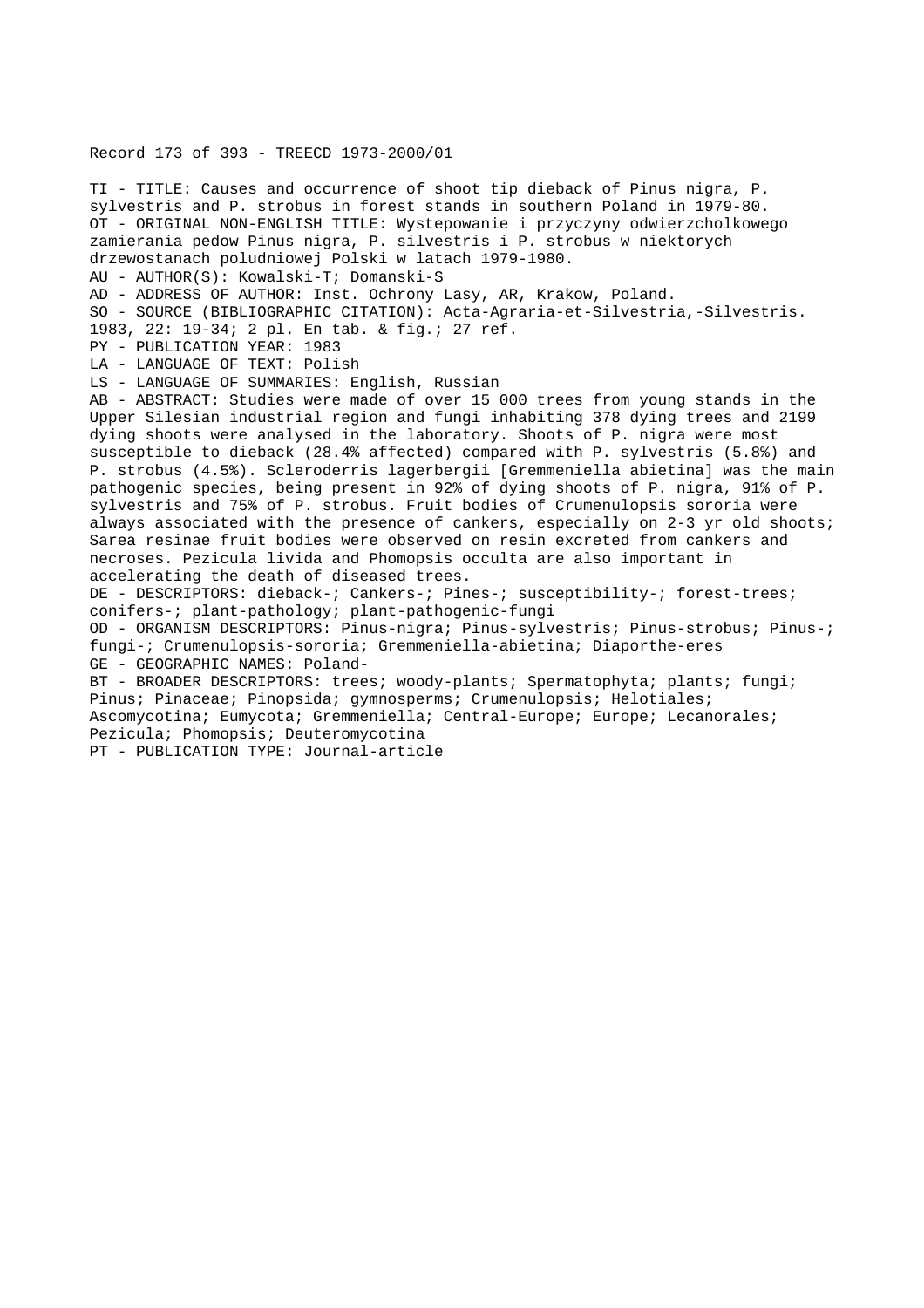Record 174 of 393 - TREECD 1973-2000/01

TI - TITLE: The mycoflora of needles, shoots and branches of Picea abies of different ages, with particular reference to older trees suffering from spruce dieback. OT - ORIGINAL NON-ENGLISH TITLE: Die Pilzflora von Nadeln, Trieben und Asten unterschiedlich alter Fichten (Picea abies (L.) Karst.) mit besonderer Berucksichtigung von Fichtensterben betroffener Altbaume. AU - AUTHOR(S): Kowalski-T; Lang-KJ AD - ADDRESS OF AUTHOR: Katedra Fitopatologii Lesnej, 29-Listopada 48, Pl-31- 425, Krakow, Poland. SO - SOURCE (BIBLIOGRAPHIC CITATION): Forstwissenschaftliches-Centralblatt. 1984, 103: 6, 349-360; 5 pl.; 38 ref. PY - PUBLICATION YEAR: 1984 LA - LANGUAGE OF TEXT: German LS - LANGUAGE OF SUMMARIES: English AB - ABSTRACT: Studies on 80-yr-old Norway spruce trees in W. Germany showed that trees classed as 'declining' had higher proportions of damaged needles and dead shoots, twigs and branches than trees classed as 'healthy'. However, no clear differences could be found in the species of fungi found in healthy and declining trees. The fungi most often isolated from the needles were Rhizosphaera kalkhoffii, Tympanis sp. and Lophodermium piceae, but they were not the primary cause of Norway spruce dieback. In younger and some older spruces, fungi (mainly L. macrosporum) were the primary cause of needle cast. Other damage to shoots was caused by Sirococcus strobilinus and Scleroderris lagerbergii [Gremmeniella abietina]. DE - DESCRIPTORS: foliage-; fungal-diseases; dieback-; diseases-; assessment-; conifers-OD - ORGANISM DESCRIPTORS: Picea-abies; Gremmeniella-abietina; Picea-; SIROCOCCUS-CONIGENUS GE - GEOGRAPHIC NAMES: German-Federal-Republic; Germany-BT - BROADER DESCRIPTORS: Picea; Pinaceae; Pinopsida; gymnosperms; Spermatophyta; plants; Gremmeniella; Helotiales; Ascomycotina; Eumycota; fungi; Sirococcus; Deuteromycotina; Western-Europe; Europe; Lophodermium; Rhytismatales PT - PUBLICATION TYPE: Journal-article IS - INTERNATIONAL STANDARD SERIAL NUMBER: 0015-8003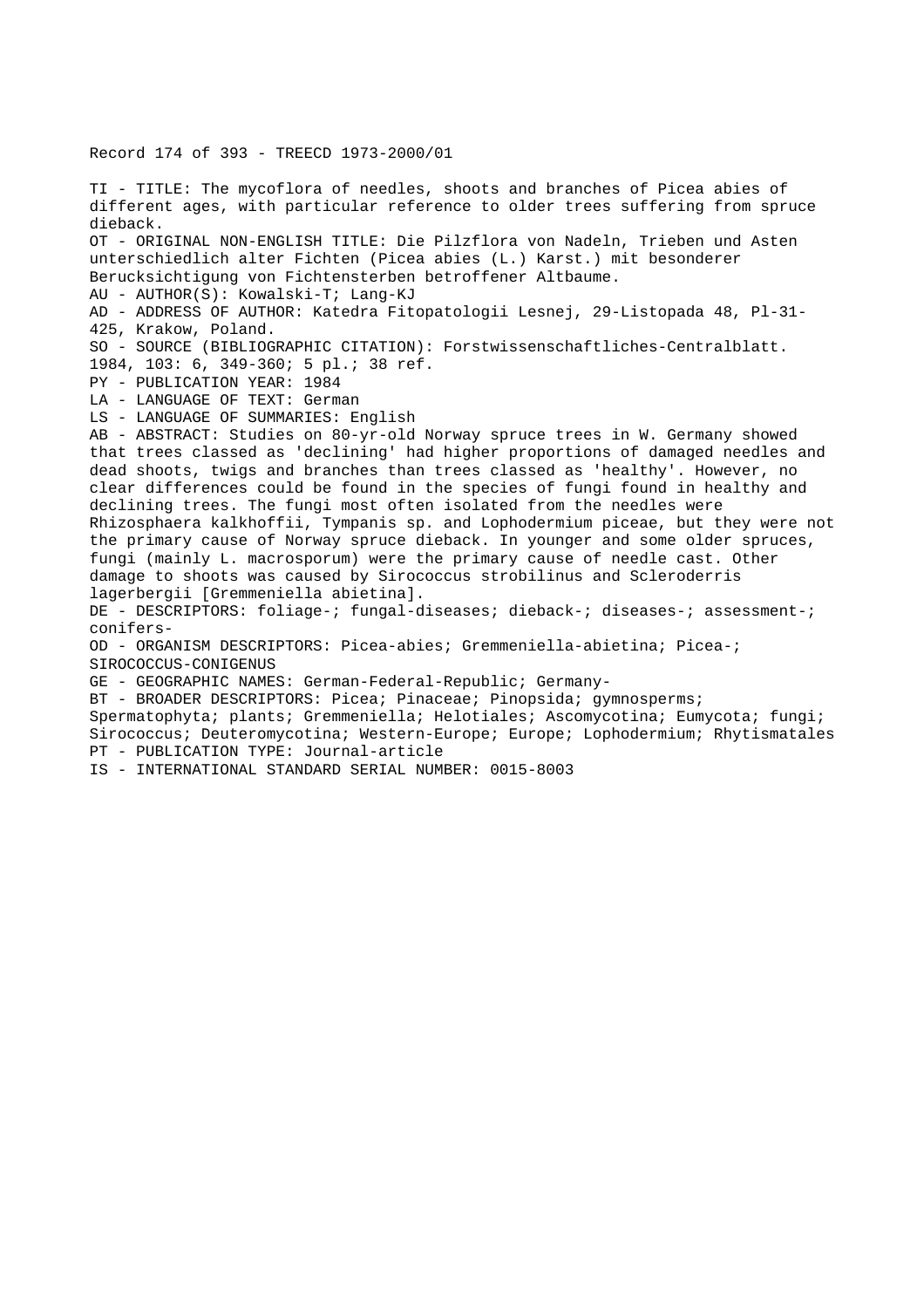Record 175 of 393 - TREECD 1973-2000/01

TI - TITLE: On the parasitic mycoflora of artificial pine phytocoenoses in the felling areas in the Karelian ASSR and Murmansk region. OT - ORIGINAL NON-ENGLISH TITLE: O parazitnoi mikoflore iskusstvennykh fitotsenozov sosny na vyrubkakh Karel'skoi ASSR i Murmanskoi oblasti. AU - AUTHOR(S): Krutov-VI AD - ADDRESS OF AUTHOR: Inst. Forestry, Petrozavodsk, USSR. SO - SOURCE (BIBLIOGRAPHIC CITATION): Mikologiya-i-Fitopatologiya. 1979, 13: 4, 342-348; 3 fig.; 24 ref. PY - PUBLICATION YEAR: 1979 LA - LANGUAGE OF TEXT: Russian AB - ABSTRACT: General notes are given on 7 spp. of Discomycetes and of several Basidiomycetes detected in these areas. The most widespread, Phacidium infestans, pathogen of snow cast, attacks young pines up to 10-15 yr. Melampsora pinitorqua [M. populnea] is also widespread but is more damaging in southern districts and in mixed plantations with birch and poplar. Scleroderris lagerbergii [Gremmeniella abietina] infects pines 6-25 yr old. Lophodermium pinastri (needle cast) is especially adapted to shaded and grassy areas and to high moisture conditions. DE - DESCRIPTORS: ecology-; fungal-diseases; forest-trees; conifers-; plantpathology; pines-OD - ORGANISM DESCRIPTORS: Pinus-; fungi-; Phacidium-infestans; Melampsorapopulnea; Gremmeniella-abietina; Lophodermium-pinastri; Pinus-sylvestris GE - GEOGRAPHIC NAMES: Russia-; USSR-BT - BROADER DESCRIPTORS: trees; woody-plants; Spermatophyta; plants; Pinaceae; Pinopsida; gymnosperms; Phacidium; Helotiales; Ascomycotina; Eumycota; fungi; Melampsora; Uredinales; Basidiomycotina; Gremmeniella; Lophodermium; Rhytismatales; Pinus; Asia; Central-Europe; Europe PT - PUBLICATION TYPE: Journal-article IS - INTERNATIONAL STANDARD SERIAL NUMBER: 0026-3648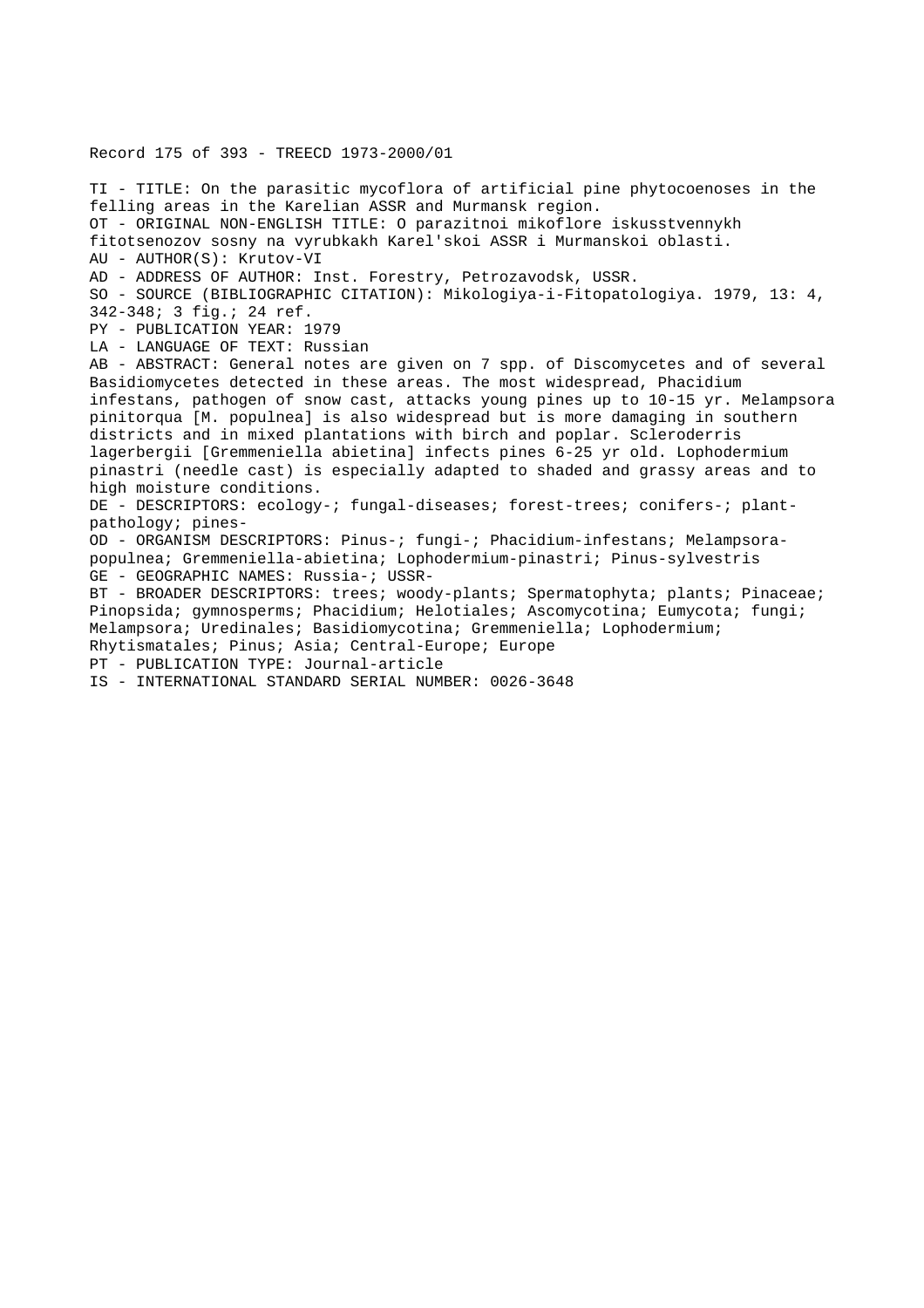Record 176 of 393 - TREECD 1973-2000/01

TI - TITLE: Canker of young coniferous stands in the European north of Russia. AU - AUTHOR(S): Krutov-VI; Capretti-P et-al AD - ADDRESS OF AUTHOR: Forest Research Institute of Karelian Scientific Centre of Russian Academy of Sciences, 185610 Petrozavodsk, Russia. SO - SOURCE (BIBLIOGRAPHIC CITATION): Shoot and foliage diseases in forest trees. Proceedings of a Joint Meeting of the IUFRO Working Parties S2.06.02 and S2.06.04, Vallombrosa, Firenze, Italy 6-11 June 1994. 1995, 276-280; 11 ref. PB - PUBLISHER INFORMATION: Istituto di Patologia e Zoologia Forestale e Agraria, Universita degli Studi di Firenze; Firenze; Italy PY - PUBLICATION YEAR: 1995 LA - LANGUAGE OF TEXT: English AB - ABSTRACT: A brief account is given of the distribution and damage caused by Gremmeniella abietina, Lachnellula willkommii, L. pini, Biatorella difformis in young (1- to 30-yr-old) Pinus sylvestris and Larix sibirica reforestation stands in Karelia, Murmansk and Archangelsk regions of European Russia. DE - DESCRIPTORS: geographical-distribution; damage-; forest-trees; plantpathogens; plant-pathogenic-fungi; forest-plantations; fungal-diseases; plantdiseases; diseases-; plant-pathology OD - ORGANISM DESCRIPTORS: Gremmeniella-abietina; Trichoscyphella-; Trichoscyphella-willkommii; Lachnellula-; Lecanorales-; Pinus-sylvestris; Larixsibirica; pinopsida-; fungi-GE - GEOGRAPHIC NAMES: Russia-BT - BROADER DESCRIPTORS: Gremmeniella; Helotiales; Ascomycotina; Eumycota; fungi; Trichoscyphella; Pinus; Pinaceae; Pinopsida; gymnosperms; Spermatophyta; plants; Larix; Asia; Central-Europe; Europe; Developed-Countries PT - PUBLICATION TYPE: Conference-paper

IB - INTERNATIONAL STANDARD BOOK NUMBER: 88-900074-0-0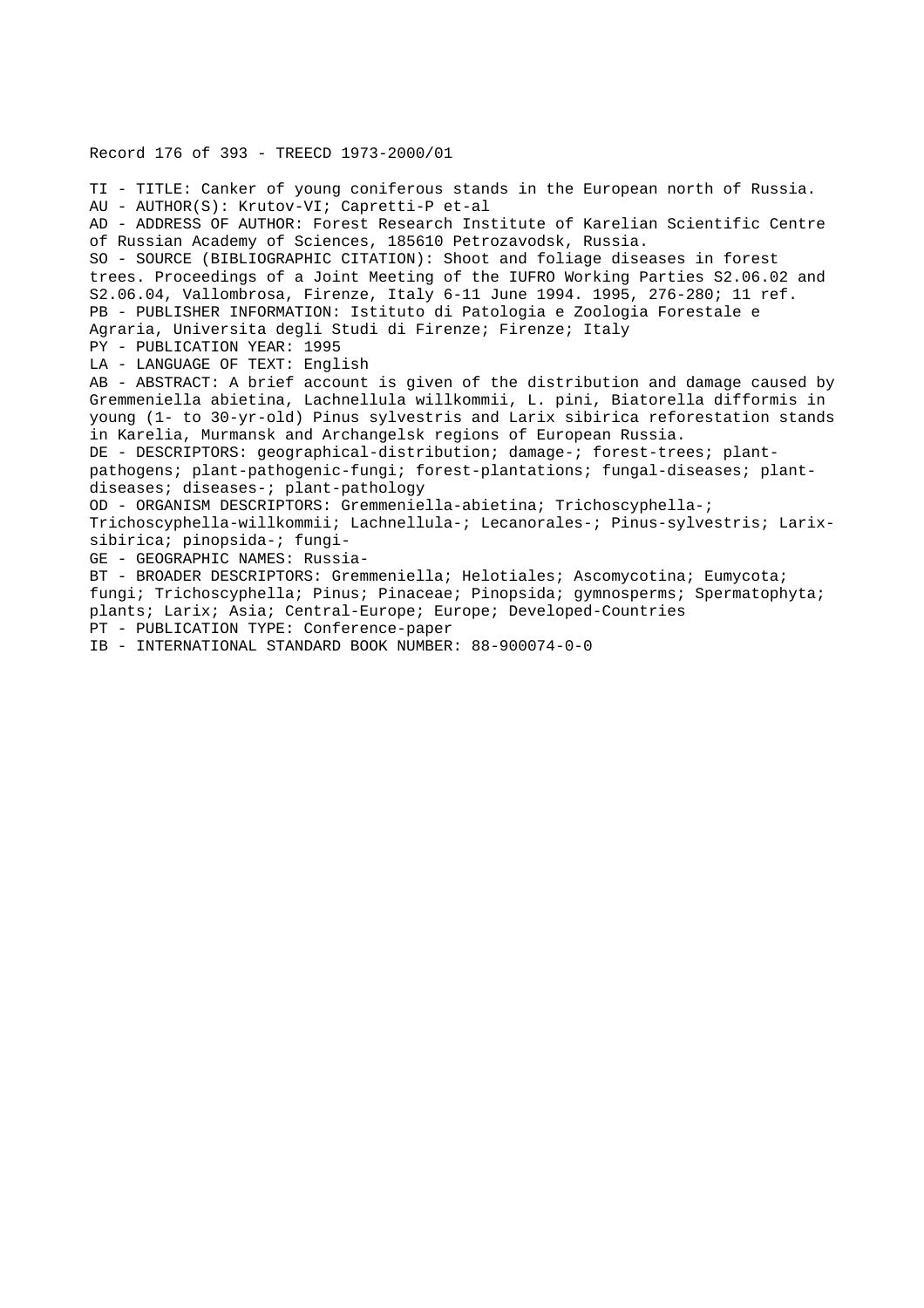Record 177 of 393 - TREECD 1973-2000/01 TI - TITLE: Gremmeniella abietina (Lagerb.) Morelet, causal agent of shoot canker of conifers in forests of the USSR. AU - AUTHOR(S): Krutov-VI; Khanso-ME AD - ADDRESS OF AUTHOR: Karel Branch, Soviet Acad. Sci., Petrozavodsk, USSR. SO - SOURCE (BIBLIOGRAPHIC CITATION): Mikologiya-i-Fitopatologiya. 1985, 19: 4, 337-344; 3 fig.; Many ref. PY - PUBLICATION YEAR: 1985 LA - LANGUAGE OF TEXT: Russian AB - ABSTRACT: Observations on the fungus and damage caused by it in the USSR (Karelia and Estonia) are discussed from the literature. In forests in northern latitudes particularly, damage can be severe under certain conditions. DE - DESCRIPTORS: damage-; Cankers-; forest-trees; conifers-; plant-pathology OD - ORGANISM DESCRIPTORS: Pinopsida-; Gremmeniella-abietina GE - GEOGRAPHIC NAMES: USSR-; Estonia-; Russia-BT - BROADER DESCRIPTORS: trees; woody-plants; Spermatophyta; plants; gymnosperms; Gremmeniella; Helotiales; Ascomycotina; Eumycota; fungi; Baltic-States; Northern-Europe; Europe; Asia; Central-Europe PT - PUBLICATION TYPE: Journal-article IS - INTERNATIONAL STANDARD SERIAL NUMBER: 0026-3648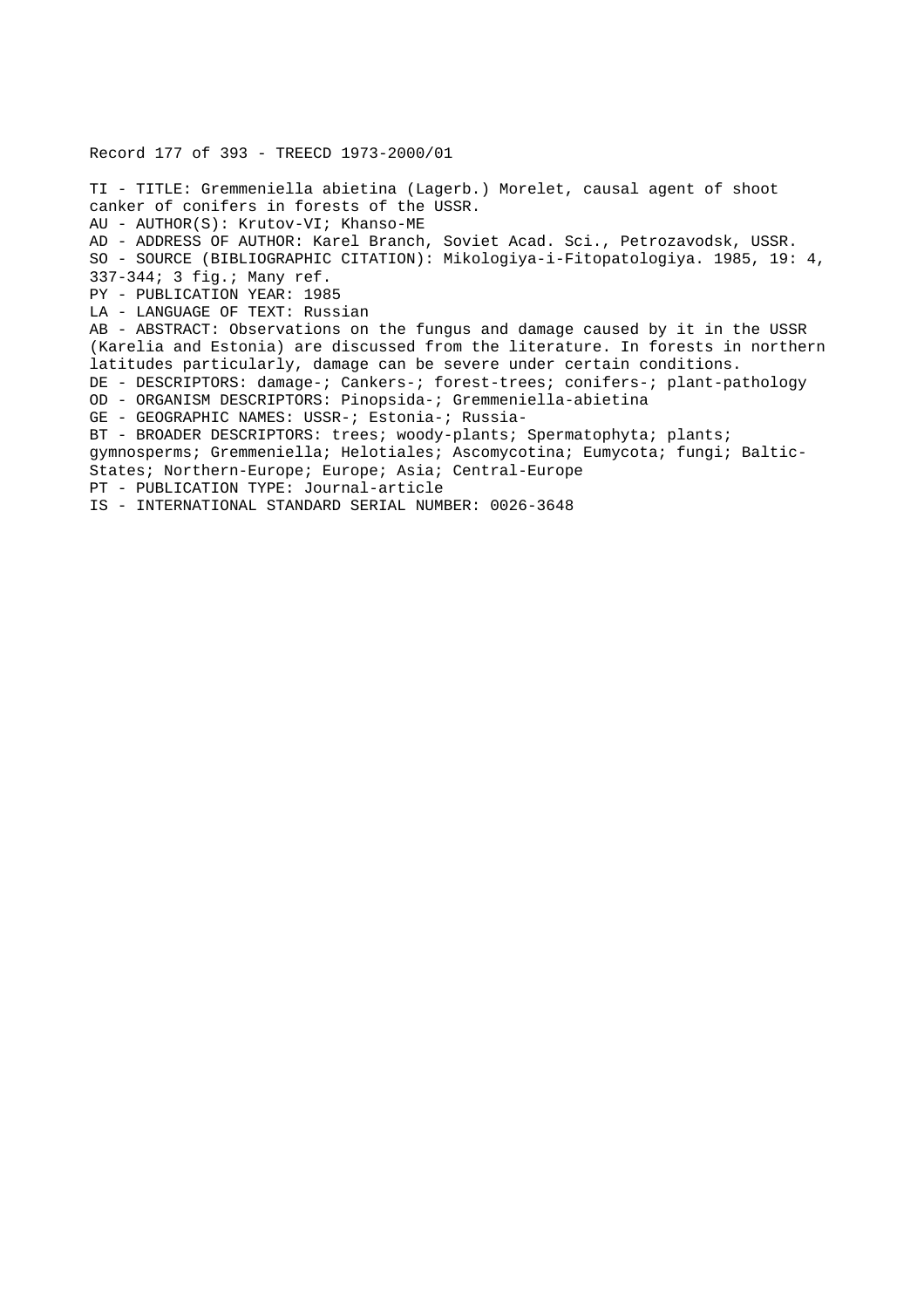Record 178 of 393 - TREECD 1973-2000/01

TI - TITLE: Parasitic mycoflora of artificial pine phytocoenoses at felling sites in the Karelian ASSR and Murmansk Oblast. AU - AUTHOR(S): Krutov-VK (Krutov-VI); Krutov-VI AD - ADDRESS OF AUTHOR: Inst. For., Karelian Branch Acad. Sci. USSR, Petrozavodsk, USSR. SO - SOURCE (BIBLIOGRAPHIC CITATION): Translation,-Environment-Canada. 1983, No. OOENV TR-2300, 14 pp.; Transl. from Mikologiya i Fitopatologiya (1979) 13 (4) 342-349. See FA 41, 6178; RPP 59, 4350; 23 ref. PY - PUBLICATION YEAR: 1983 LA - LANGUAGE OF TEXT: English DE - DESCRIPTORS: Fungal-diseases; distribution-; artificial-regeneration; conifers-OD - ORGANISM DESCRIPTORS: Gremmeniella-abietina; Lophodermium-pinastri; Melampsora-populnea; Phacidium-infestans; Pinus-sylvestris GE - GEOGRAPHIC NAMES: Russia-; USSR-BT - BROADER DESCRIPTORS: Gremmeniella; Helotiales; Ascomycotina; Eumycota; fungi; Lophodermium; Rhytismatales; Melampsora; Uredinales; Basidiomycotina; Phacidium; Pinus; Pinaceae; Pinopsida; gymnosperms; Spermatophyta; plants; Asia; Central-Europe; Europe PT - PUBLICATION TYPE: Miscellaneous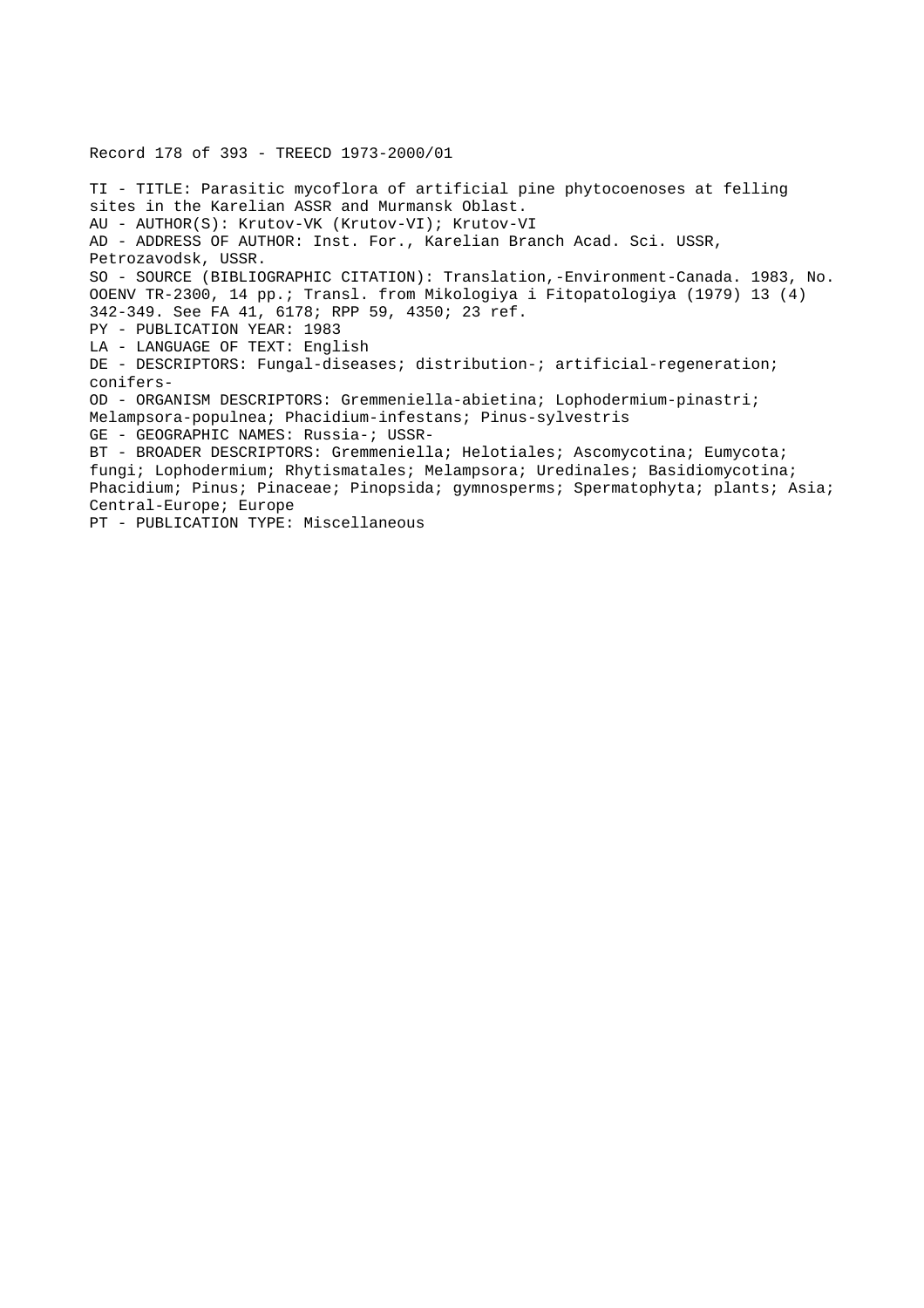Record 179 of 393 - TREECD 1973-2000/01 TI - TITLE: Fungal diseases associated with nutritional growth disturbances of Scots pine. AU - AUTHOR(S): Kurkela-T AD - ADDRESS OF AUTHOR: Finnish Forest Res. Inst., Unioninkatu 40A, 00170 Helsinki 17, Finland. SO - SOURCE (BIBLIOGRAPHIC CITATION): Communicationes-Instituti-Forestalis-Fenniae. 1983, No. 116, 73-77; 3 fig.; 19 ref. PY - PUBLICATION YEAR: 1983 LA - LANGUAGE OF TEXT: English AB - ABSTRACT: The relationships between mineral nutrition and diseases (snow blight, Phacidium infestans; Gremmeniella abietina canker and dieback; grey needle cast, Lophodermella sulcigena) that have been revealed mainly in forest fertilization studies with Scots pine at Kivisuo are reviewed. DE - DESCRIPTORS: plant-nutrition; fungal-diseases OD - ORGANISM DESCRIPTORS: Pinus-sylvestris GE - GEOGRAPHIC NAMES: Finland-BT - BROADER DESCRIPTORS: Pinus; Pinaceae; Pinopsida; gymnosperms; Spermatophyta; plants; Scandinavia; Northern-Europe; Europe PT - PUBLICATION TYPE: Conference-paper; Journal-article IS - INTERNATIONAL STANDARD SERIAL NUMBER: 0358-9609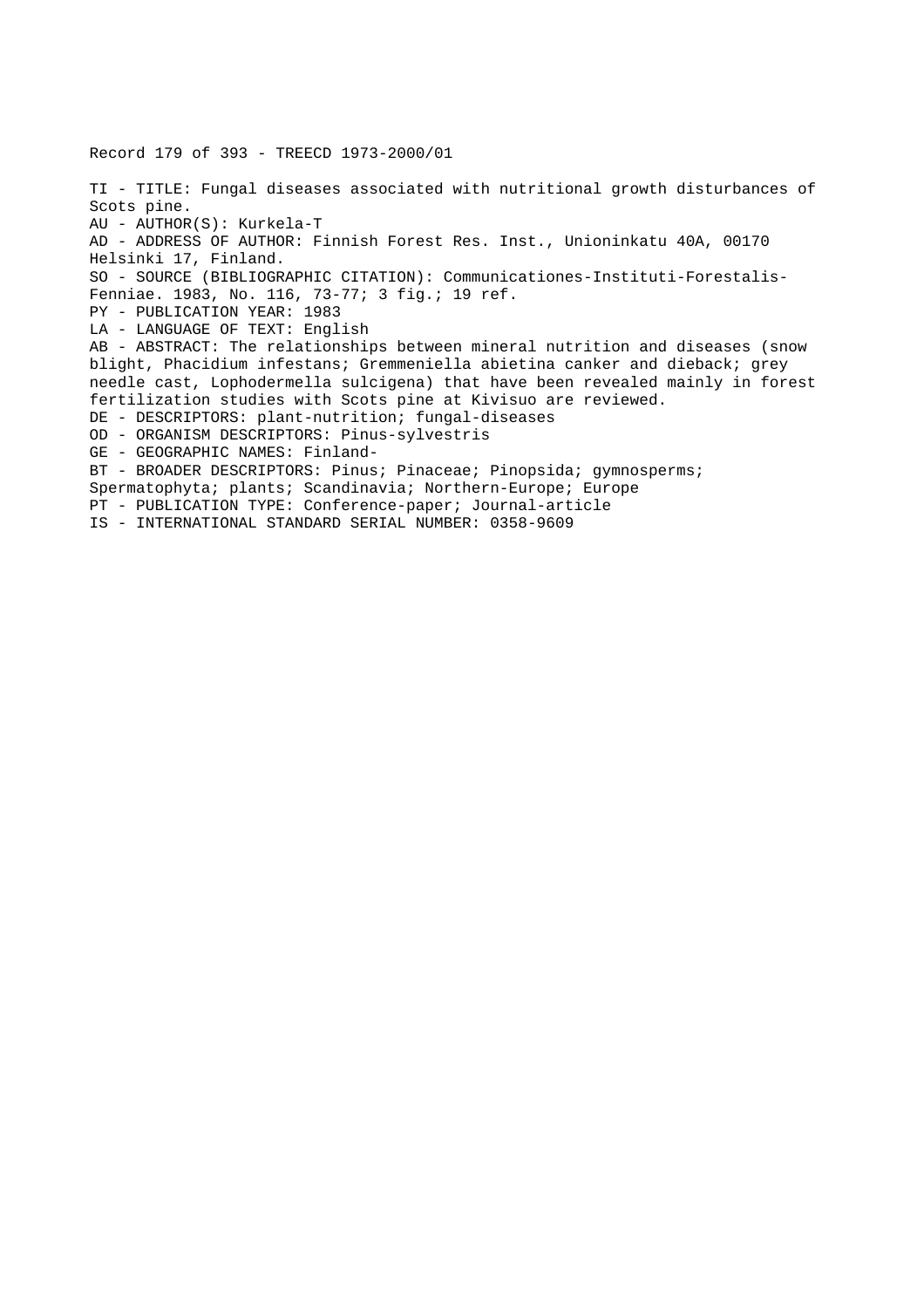Record 180 of 393 - TREECD 1973-2000/01

TI - TITLE: Canker and die back of Scots pine at precommercial stage caused by Gremmeniella abietina. AU - AUTHOR(S): Kurkela-T SO - SOURCE (BIBLIOGRAPHIC CITATION): Translation,-Environment-Canada. 1982, No. OOENV TR-2192, 15 pp.; Transl. from Folia Forestalia, Institutum Forestale Fenniae (1981) No. 485. See FA 43, 3534. Limited distribution. PY - PUBLICATION YEAR: 1982 LA - LANGUAGE OF TEXT: English DE - DESCRIPTORS: diseases-; dieback-; cankers-; conifers-OD - ORGANISM DESCRIPTORS: Gremmeniella-abietina; Pinus-sylvestris BT - BROADER DESCRIPTORS: Gremmeniella; Helotiales; Ascomycotina; Eumycota; fungi; Pinus; Pinaceae; Pinopsida; gymnosperms; Spermatophyta; plants

PT - PUBLICATION TYPE: Miscellaneous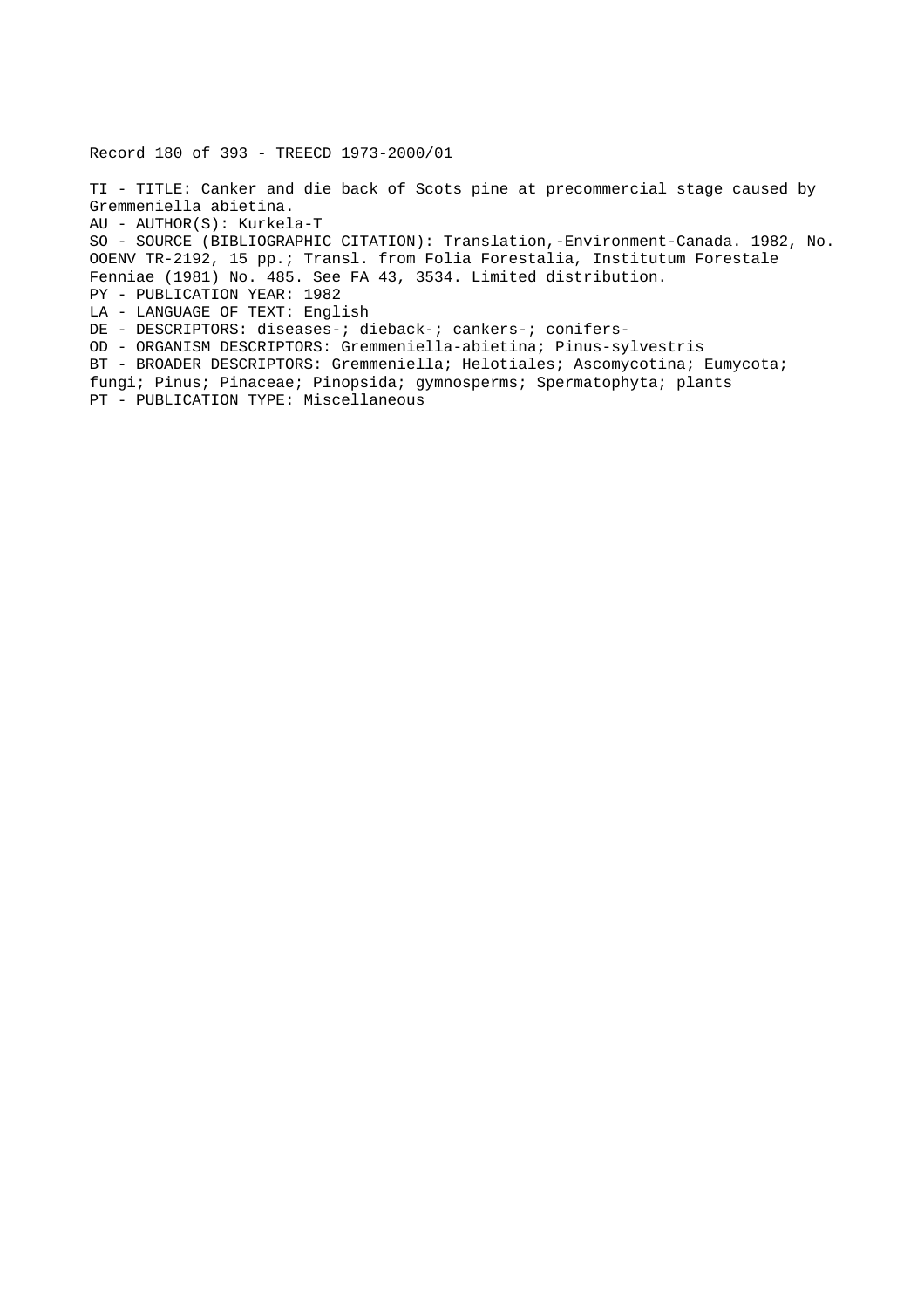Record 181 of 393 - TREECD 1973-2000/01 TI - TITLE: Canker and die-back of Scots pine at precommercial stage caused by Gremmeniella abietina. OT - ORIGINAL NON-ENGLISH TITLE: Versosyopa (Gremmeniella abietina) riukuasteen mannikoissa. AU - AUTHOR(S): Kurkela-T AD - ADDRESS OF AUTHOR: Finnish Forest Res. Inst., Helsinki, Finland. SO - SOURCE (BIBLIOGRAPHIC CITATION): Folia-Forestalia. 1981, No. 485, 12 pp.; 17 fig.; 34 ref. PY - PUBLICATION YEAR: 1981 LA - LANGUAGE OF TEXT: Finnish LS - LANGUAGE OF SUMMARIES: English AB - ABSTRACT: The disease, for a long time serious in N. Finland, has recently become more important in the S. Some characteristics of infection in stands 15- 30 yr old are described and compared with growth disturbance due to deficient or imbalanced micronutrients in the soil. The features appearing most often in association with disease epidemics seem to be topographic depressions, unsuitable origin, and a branched growth form of pine. DE - DESCRIPTORS: fungal-diseases; increment-; forest-trees; conifers-; plantpathology; yields-; pines-OD - ORGANISM DESCRIPTORS: Pinus-; Gremmeniella-abietina; Pinus-sylvestris GE - GEOGRAPHIC NAMES: Finland-BT - BROADER DESCRIPTORS: trees; woody-plants; Spermatophyta; plants; Pinaceae; Pinopsida; gymnosperms; Gremmeniella; Helotiales; Ascomycotina; Eumycota; fungi; Pinus; Scandinavia; Northern-Europe; Europe PT - PUBLICATION TYPE: Miscellaneous IS - INTERNATIONAL STANDARD SERIAL NUMBER: 0015-5543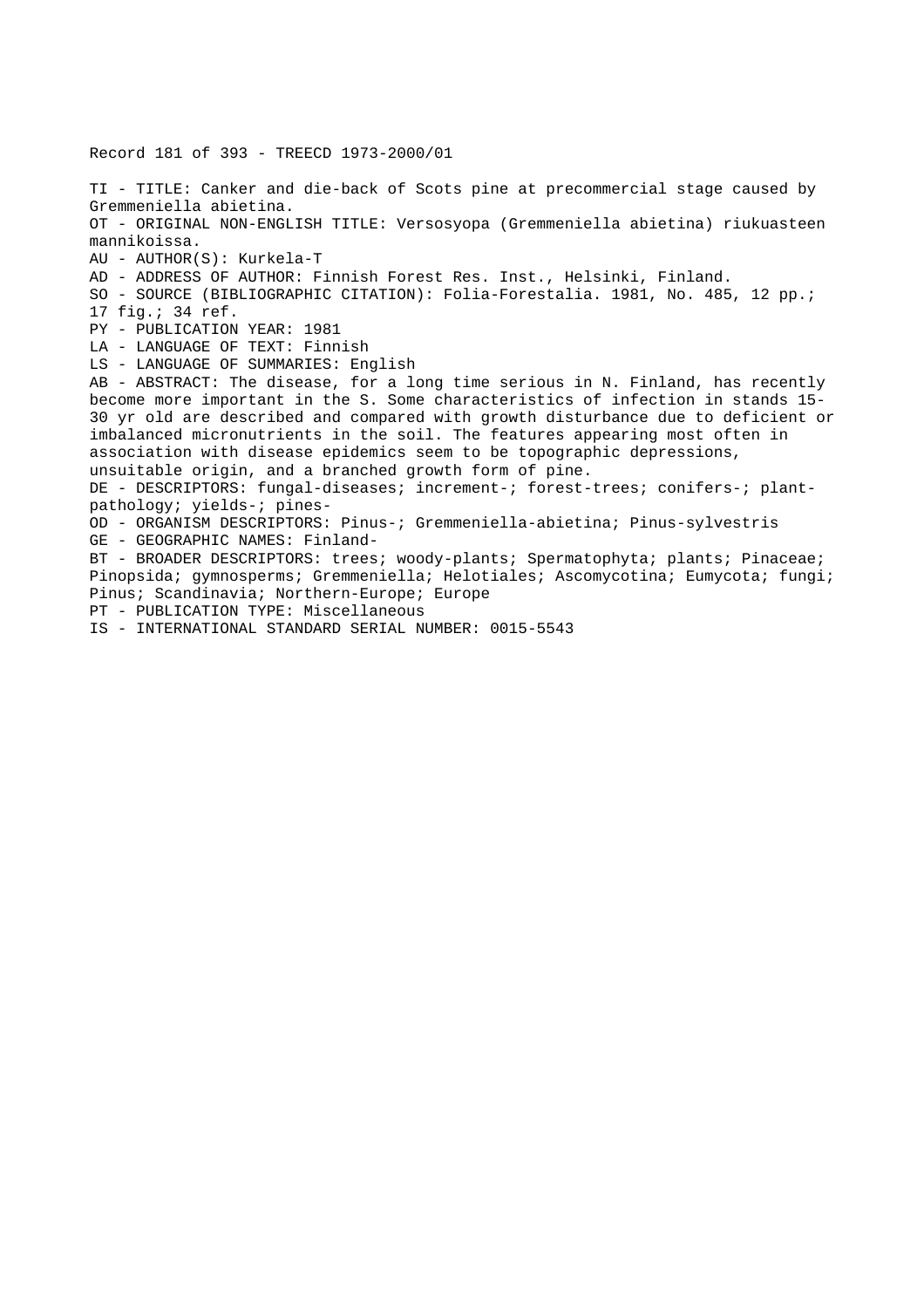# Record 182 of 393 - TREECD 1973-2000/01

TI - TITLE: Session 3. Pathological surveys of growth disturbances. Session 4. Nutritional surveys of growth disturbances. AU - AUTHOR(S): Kurkela-T (et-al); Soikkeli-S; Mannerkoski-H; Miyazawa-T; Paavilainen-E; Pietilainen-P; Raitio-H; Moller-G; Aronsson-A; Rehfuess-KE; Bosch-C; Pfannkuch-E; Wikner-B; Aurela-AM; Punkkinen-R; Kolari-KK SO - SOURCE (BIBLIOGRAPHIC CITATION): In Growth disturbances of forest trees; proceedings of a IUFRO-Finnish Forest Research Institute workshop, 10-13 Oct. 1982. Communicationes-Instituti-Forestalis-Fenniae. 1983, No. 116, 73-152. PY - PUBLICATION YEAR: 1983 LA - LANGUAGE OF TEXT: English AB - ABSTRACT: Kurkela, T. Fungal diseases associated with nutritional growth disturbances of Scots pine. 73-77 [19 ref., 2 pl.] Phacidium infestans, Gremmeniella abietina, Lophodermella sulcigena. Soikkeli, S. Viruses in conifer needles in Finland: description of visible symptoms and ultrastructural aberrations of mesophyll tissue. 77-83 [22 ref., 3 pl.] Norway spruce and Scots pine. Mannerkoski, H.; Miyazawa, T. Growth disturbances and needle and soil nutrient contents in a NPK-fertilized Scots pine plantation on a drained smallsedge bog. 85-91 [17 ref.] Paavilainen, E.; Pietilainen, P. Foliar responses caused by different nitrogen rates at the refertilization of fertile pine swamps. 91-104 [21 ref.] Raitio, H. Growth disturbance of Betula pendula in the Torajarvi experimental field. 104-110 [28 ref.] Moller, G. Variation of boron concentration in pine needles from trees growing on mineral soil in Sweden and response to nitrogen fertilization. 111-115 [4 ref., 2 pl.] Aronsson, A. Growth disturbances caused by boron deficiency in some fertilized pine and spruce stands on mineral soils. 116-122 [9 ref.] Rehfuess, K.E.; Bosch, C.; Pfannkuch, E. Nutrient imbalances in coniferous stands in southern Germany. 122-130 [28 ref.] Scots pine and Norway spruce. Wikner, B. Distribution and mobility of boron in forest ecosystems. 131-141 [31 ref.] Pietilainen, P. 6 phosphogluconate dehydrogenase activity in Scots pine vegetative buds on a growth disturbance area. 141-147 [63 ref.] Aurela, A.M.; Punkkinen, R. Electric point discharges and atmospheric nitrogen dioxide in coniferous forests. 148-152 [32 ref.] DE - DESCRIPTORS: IUFRO-; fungal-diseases; viral-diseases; nutrientdeficiencies; boron-; Fertilizers-; NPK-fertilizers; nitrogen-; nutritionphysiology; dieback-; trees-; pines-OD - ORGANISM DESCRIPTORS: Phacidium-infestans; Gremmeniella-abietina; plantviruses; Pinus-sylvestris; Picea-abies; Pinus-; Betula-pendula; Betula-BT - BROADER DESCRIPTORS: compound-fertilizers; fertilizers; woody-plants; Spermatophyta; plants; Phacidium; Helotiales; Ascomycotina; Eumycota; fungi; Gremmeniella; viruses; Pinus; Pinaceae; Pinopsida; gymnosperms; Picea; Betula; Betulaceae; Fagales; dicotyledons; angiosperms; Rhytismatales PT - PUBLICATION TYPE: Conference-paper; Journal-article IS - INTERNATIONAL STANDARD SERIAL NUMBER: 0358-9609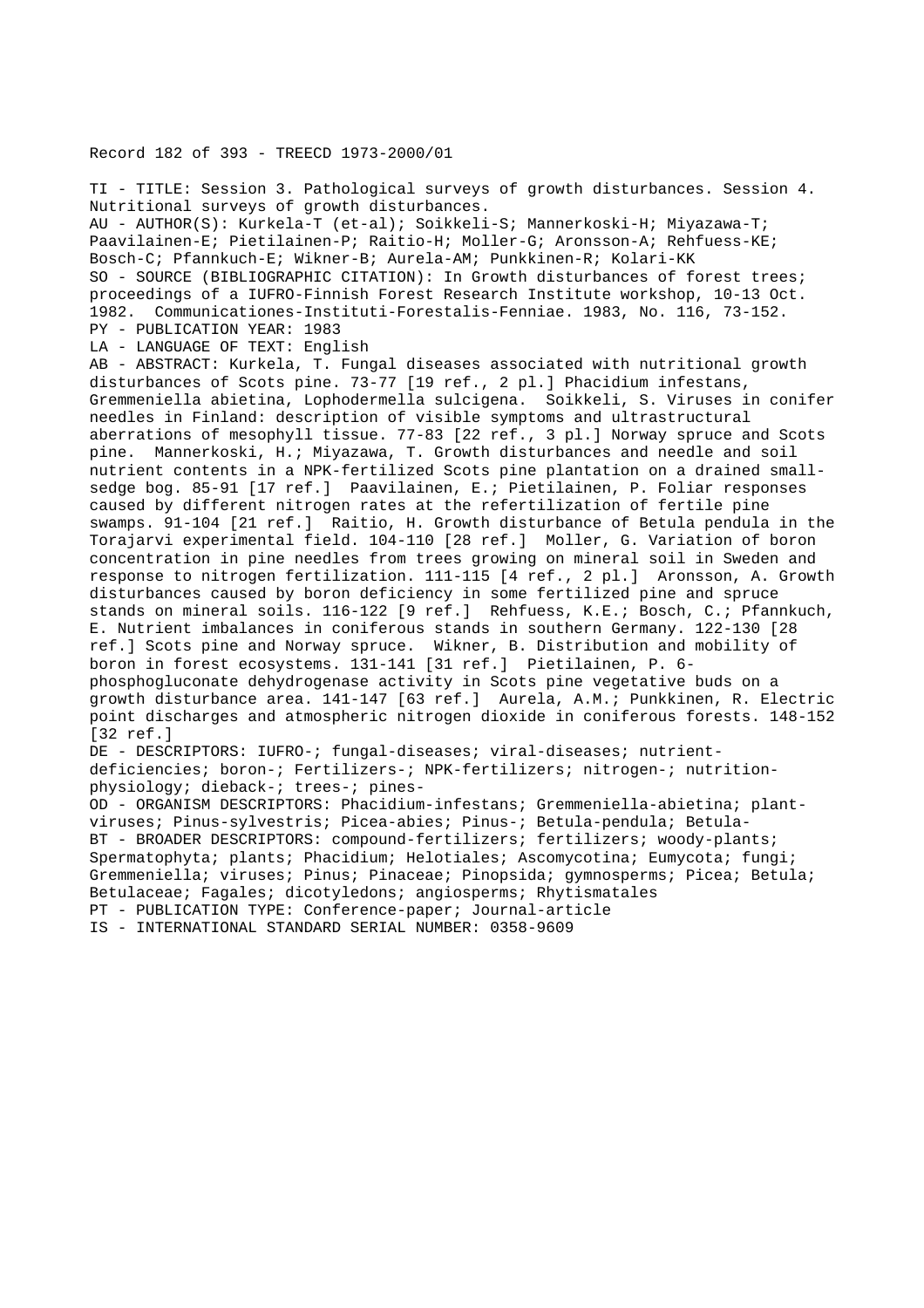## Record 183 of 393 - TREECD 1973-2000/01

TI - TITLE: Pathogenicity of Scleroderris lagerbergii, Lachnellula pini, and L. flavovirens and their cankers on Scots pine. AU - AUTHOR(S): Kurkela-T; Norokorpi-Y AD - ADDRESS OF AUTHOR: Finnish For. Res. Inst., Rovaniemi, Finland. SO - SOURCE (BIBLIOGRAPHIC CITATION): Communicationes-Instituti-Forestalis-Fenniae. 1979, 97: 1, 1-16; 3 fig., 2 tab.; 25 ref. PY - PUBLICATION YEAR: 1979 LA - LANGUAGE OF TEXT: English LS - LANGUAGE OF SUMMARIES: Finnish AB - ABSTRACT: The number and size of cankers developing on trees in Finland was greater after inoculation with S. lagerbergii [Gremmeniella abietina] than L. pini. L. flavovirens infection did not differ much from the controls. Canker development depended on the time of inoculation. Cankers wider than 20% of the stem circumference decreased the height growth of saplings. DE - DESCRIPTORS: Maps-; forest-trees; conifers-; plant-pathology; pines-OD - ORGANISM DESCRIPTORS: Pinus-; Gremmeniella-abietina GE - GEOGRAPHIC NAMES: Finland-BT - BROADER DESCRIPTORS: trees; woody-plants; Spermatophyta; plants; Pinaceae; Pinopsida; gymnosperms; Gremmeniella; Helotiales; Ascomycotina; Eumycota; fungi; Scandinavia; Northern-Europe; Europe PT - PUBLICATION TYPE: Journal-article

IS - INTERNATIONAL STANDARD SERIAL NUMBER: 0358-9609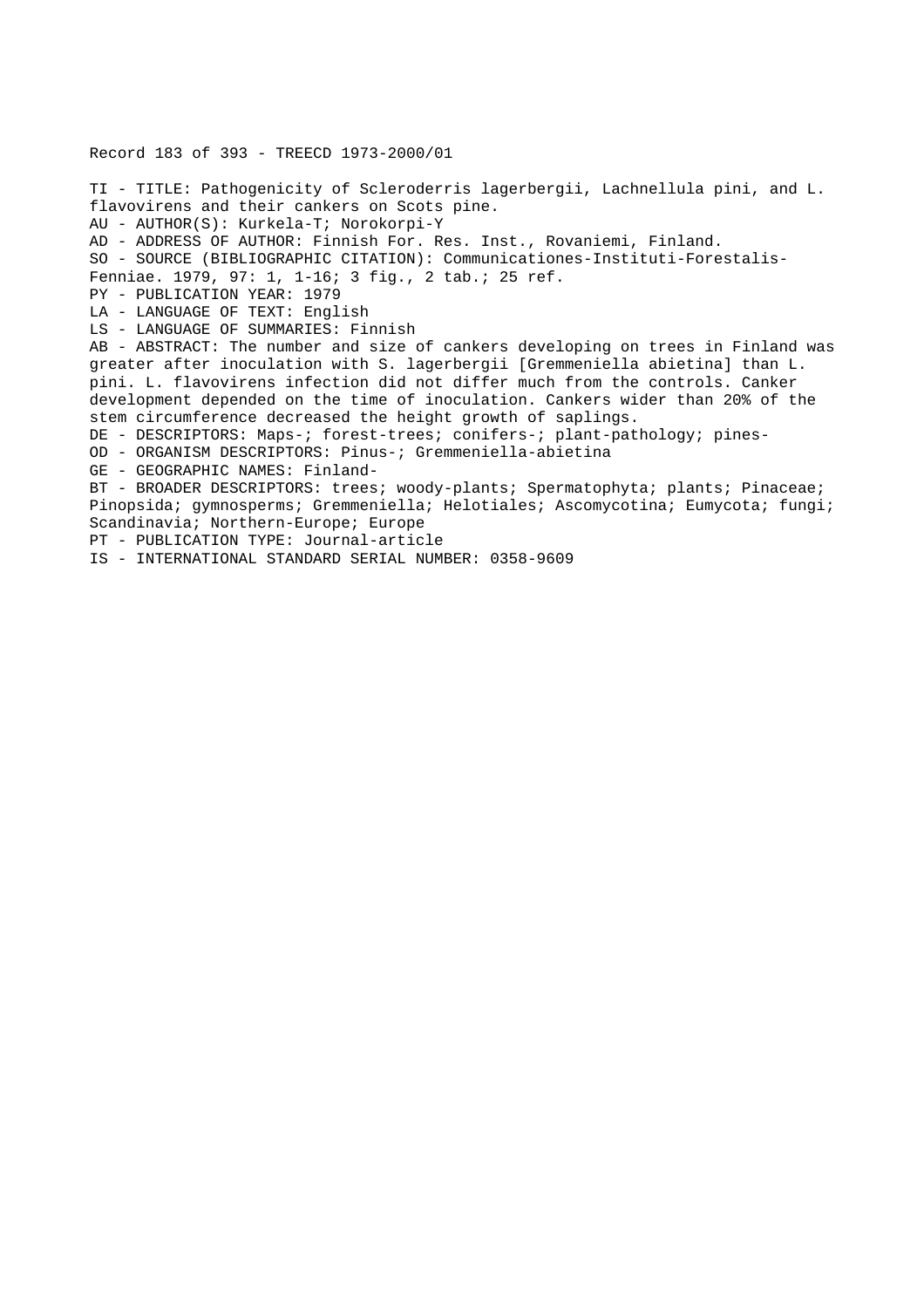# Record 184 of 393 - TREECD 1973-2000/01

TI - TITLE: Pathogenicity of Scleroderris lagerbergii, Lachnellula pini, and L. flavovirens and their cankers on Scots pine. AU - AUTHOR(S): Kurkela-T; Norokorpi-Y SO - SOURCE (BIBLIOGRAPHIC CITATION): Metsantutkimuslaitoksen-Julkaisuja,- Finland. 1979, 97: 1, 16 pp.; 25 ref. PY - PUBLICATION YEAR: 1979 LA - LANGUAGE OF TEXT: English LS - LANGUAGE OF SUMMARIES: Finnish AB - ABSTRACT: Randomly selected Scots pine saplings were inoculated with mycelial cultures of the fungi on two sites in the Kivalo experimental forest, N. Finland, in Sept. and Oct. 1970 and monthly from May to Sept. in 1971. In autumn 1974, when the trial was terminated, cankers were found on 82, 66 and 37% of the saplings inoculated with S. lagerbergii [Gremmeniella abietina], L. pini and L. flavovirens respectively and on 13% of the controls. G. abietina also produced larger cankers and killed more saplings than the other two fungi. Inoculation in Aug., Sept. and Oct. produced more cankers than that in May, June or July. Leader growth was affected significantly by cankers wider than 20% of the stem circumference. DE - DESCRIPTORS: diseases-; cankers-; conifers-OD - ORGANISM DESCRIPTORS: Pinus-sylvestris; Gremmeniella-abietina; fungi-GE - GEOGRAPHIC NAMES: Finland-BT - BROADER DESCRIPTORS: Pinus; Pinaceae; Pinopsida; gymnosperms; Spermatophyta; plants; Gremmeniella; Helotiales; Ascomycotina; Eumycota; fungi; Scandinavia; Northern-Europe; Europe PT - PUBLICATION TYPE: Miscellaneous

IB - INTERNATIONAL STANDARD BOOK NUMBER: 951-40-0369-1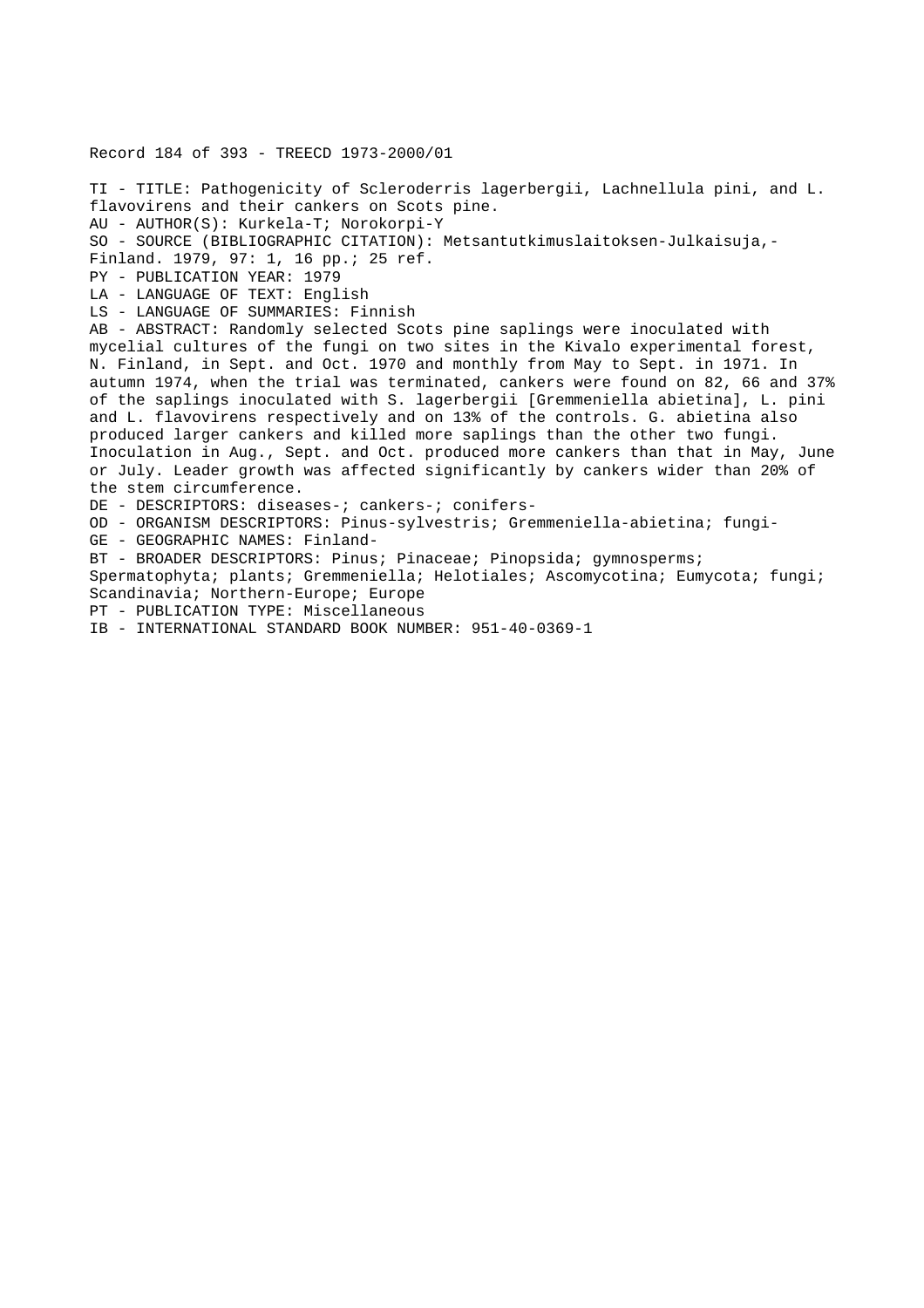Record 185 of 393 - TREECD 1973-2000/01 TI - TITLE: Air pollution problems in Swedish forests. OT - ORIGINAL NON-ENGLISH TITLE: Luftverschmutzungsprobleme in schwedischen Waldern. AU - AUTHOR(S): Kvist-K; Barklund-P AD - ADDRESS OF AUTHOR: Plant & For. Protection Dep., Swedish Univ. Agric., Uppsala, Sweden. SO - SOURCE (BIBLIOGRAPHIC CITATION): Forstwissenschaftliches-Centralblatt. 1984, 103: 1, 74-82; 49 ref. PY - PUBLICATION YEAR: 1984 LA - LANGUAGE OF TEXT: German LS - LANGUAGE OF SUMMARIES: English AB - ABSTRACT: In recent years, Norway spruce in Sweden has been subject to damage which has been blamed on air pollution from distant source, but not proven. Industrial pollution from within Sweden has caused damage to Norway spruce, Scots pine and beech for many years, but in the last 10 yr there has been an increase in SO2, NOx and O3 pollution, believed to have been transported over long distances. Research is being carried out on the effects of these pollutants and on secondary fungal diseases. It has already been shown that acid rain encourages germination of Gremmeniella abietina. A new programme of research was set up in summer 1983 in Sweden, to survey and map forest damage, carry out foliar and soil chemical analyses, study the chemistry of pollutants, and study effects on lichens. DE - DESCRIPTORS: air-pollution; damage-; fumes-; sulfur-dioxide; ozone-; nitrogen-oxides; acid-rain; POLLUTION-; forests-; nitrogen-dioxide; pines-OD - ORGANISM DESCRIPTORS: Picea-abies; Pinus-sylvestris; Betula-; Picea-; Pinus-; plants-GE - GEOGRAPHIC NAMES: Sweden-BT - BROADER DESCRIPTORS: Picea; Pinaceae; Pinopsida; gymnosperms; Spermatophyta; plants; Pinus; Betulaceae; Fagales; dicotyledons; angiosperms; Scandinavia; Northern-Europe; Europe PT - PUBLICATION TYPE: Journal-article IS - INTERNATIONAL STANDARD SERIAL NUMBER: 0015-8003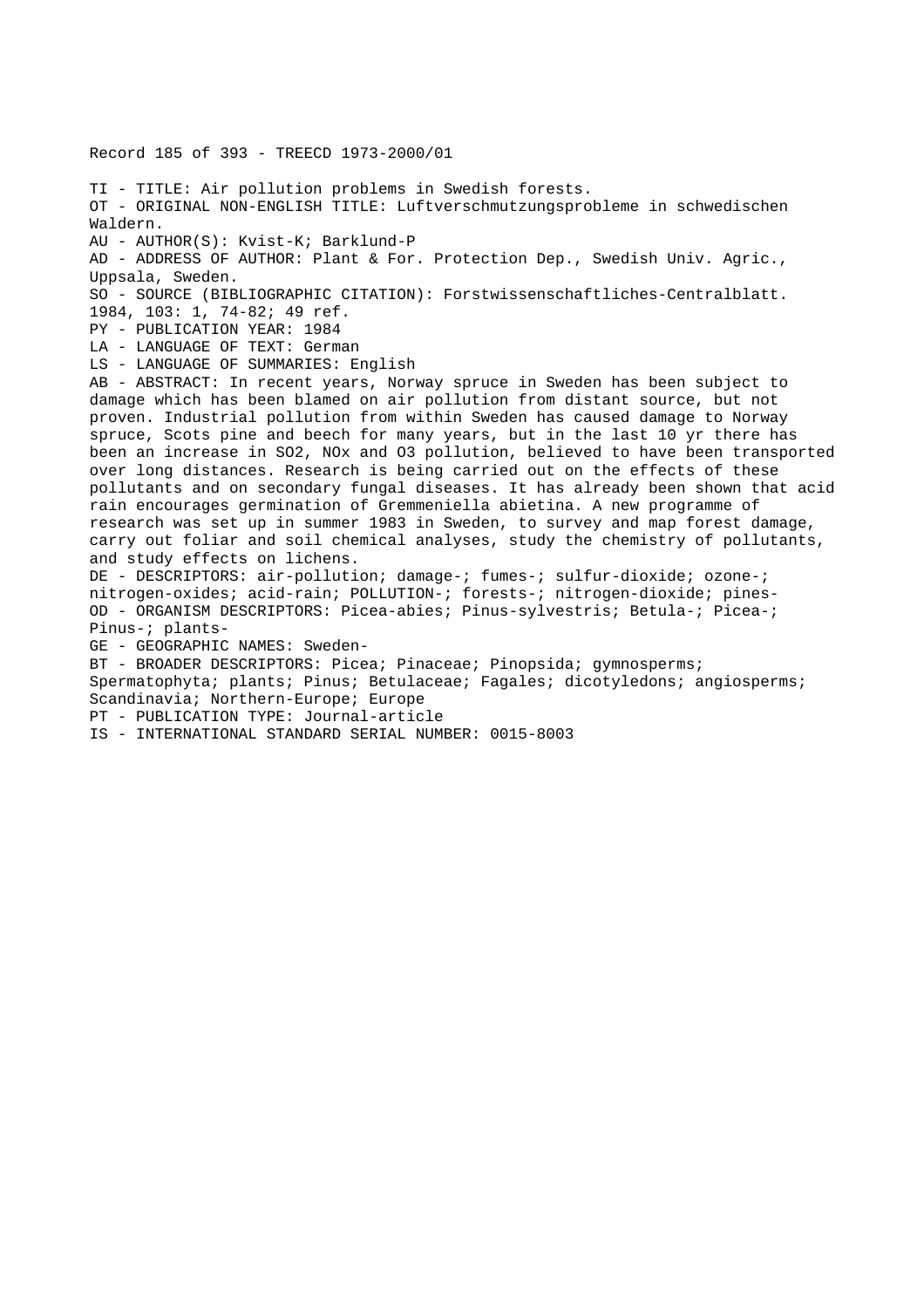Record 186 of 393 - TREECD 1973-2000/01 TI - TITLE: A programme for monitoring in nurseries. OT - ORIGINAL NON-ENGLISH TITLE: Programme de surveillance dans les pepinieres. AU - AUTHOR(S): Lachance-C AD - ADDRESS OF AUTHOR: Ministere des Ressources Naturelles, Direction de la Conservation des Forets, 1283 Boulevard Charest Ouest, Que. G1N 2C9, Canada. SO - SOURCE (BIBLIOGRAPHIC CITATION): Insectes-et-maladies-des-arbres:-Quebec-1993. 1993, 19-20. PB - PUBLISHER INFORMATION: Ministry of Natural Resources, Quebec Region; Sainte-Foy; Canada PY - PUBLICATION YEAR: 1993 LA - LANGUAGE OF TEXT: French AB - ABSTRACT: In line with the Law on Forests, the production, sale and transportation of non-ornamental trees have been subjected to phytosanitary control in Quebec, Canada, since 1987. To achieve the objectives stipulated by the Law, 3 types of inspections are to be conducted in tree nurseries (certification, prevention and autumn inspection) to identify insect pests and pathogens. The inspections for 1993 involving 262 million plants produced in 45 nurseries revealed the presence of Gremmeniella abietina, Cylindrocarpon destructans, C. floridanum, Septoria alnifolia, Fusarium, Lophodermium, Phoma and Phomopsis, Otiorhynchus ovatus, O. sulcatus and Lygus lineolaris. DE - DESCRIPTORS: plant-diseases; plant-pathogens; plant-pathogenic-fungi; insect-pests; forest-trees; diseases-; forest-pests; control-; legislation-; forest-nurseries; fungal-diseases; monitoring-; forestry-law; plant-pathology; agricultural-entomology OD - ORGANISM DESCRIPTORS: Lygus-lineolaris; Otiorhynchus-ovatus; Otiorhynchussulcatus; fungi-; arthropods-GE - GEOGRAPHIC NAMES: Canada-; Quebec-BT - BROADER DESCRIPTORS: pathogens; plant-pathogens; fungi; arthropod-pests; arthropods; invertebrates; animals; pests; insects; trees; woody-plants; Spermatophyta; plants; Lygus; Miridae; Heteroptera; Hemiptera; Otiorhynchus; Curculionidae; Coleoptera; Developed-Countries; Commonwealth-of-Nations; North-America; America; OECD-Countries; Canada PT - PUBLICATION TYPE: Annual-report IB - INTERNATIONAL STANDARD BOOK NUMBER: 2-550-28861-0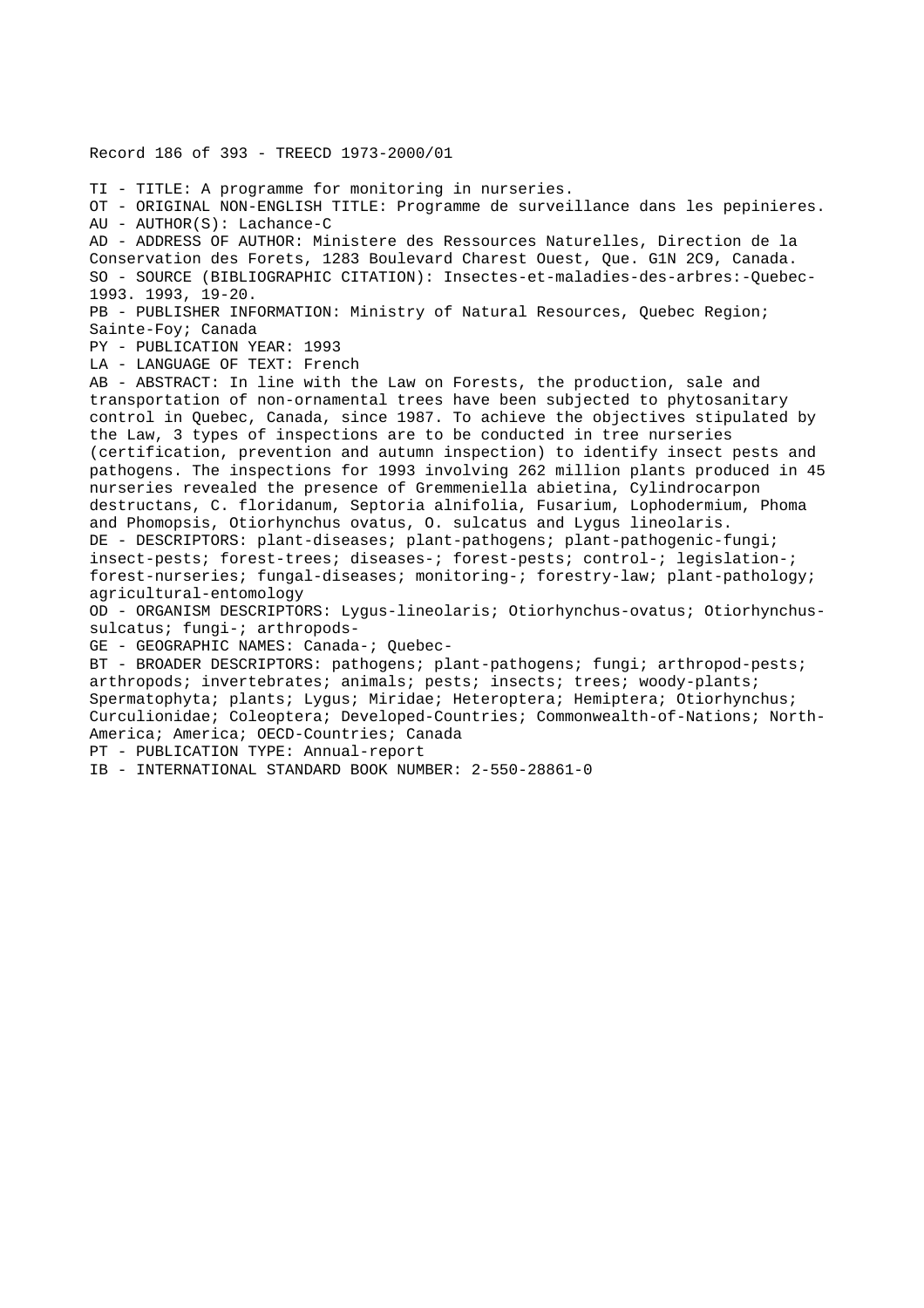Record 187 of 393 - TREECD 1973-2000/01 TI - TITLE: Scleroderris canker on pine. AU - AUTHOR(S): Laflamme-G AD - ADDRESS OF AUTHOR: Laurentian Forestry Centre, Quebec Region, Forestry Canada, Sainte-Foy, Quebec G1V 4C7, Canada. SO - SOURCE (BIBLIOGRAPHIC CITATION): Information-Leaflet -Quebec-Region,- Forestry-Canada. 1991, No. 3 (revised), 12 pp.; 15 ref. PB - PUBLISHER INFORMATION: Quebec Region, Forestry Canada; Sainte-Foy; Canada PY - PUBLICATION YEAR: 1991 LA - LANGUAGE OF TEXT: English AB - ABSTRACT: Notes are given on the hosts in North America, biology, symptoms, disease development, damage and protection against Gremmeniella abietina. DE - DESCRIPTORS: forest-trees; fungal-diseases; plant-diseases; plantpathogens; plant-pathogenic-fungi; symptoms-; damage-; host-parasiterelationships; disease-control; pines-OD - ORGANISM DESCRIPTORS: Gremmeniella-abietina; Pinus-; Pinopsida-GE - GEOGRAPHIC NAMES: North-America BT - BROADER DESCRIPTORS: Gremmeniella; Helotiales; Ascomycotina; Eumycota; fungi; Pinaceae; Pinopsida; gymnosperms; Spermatophyta; plants; America PT - PUBLICATION TYPE: Miscellaneous IB - INTERNATIONAL STANDARD BOOK NUMBER: 0-662-18709-1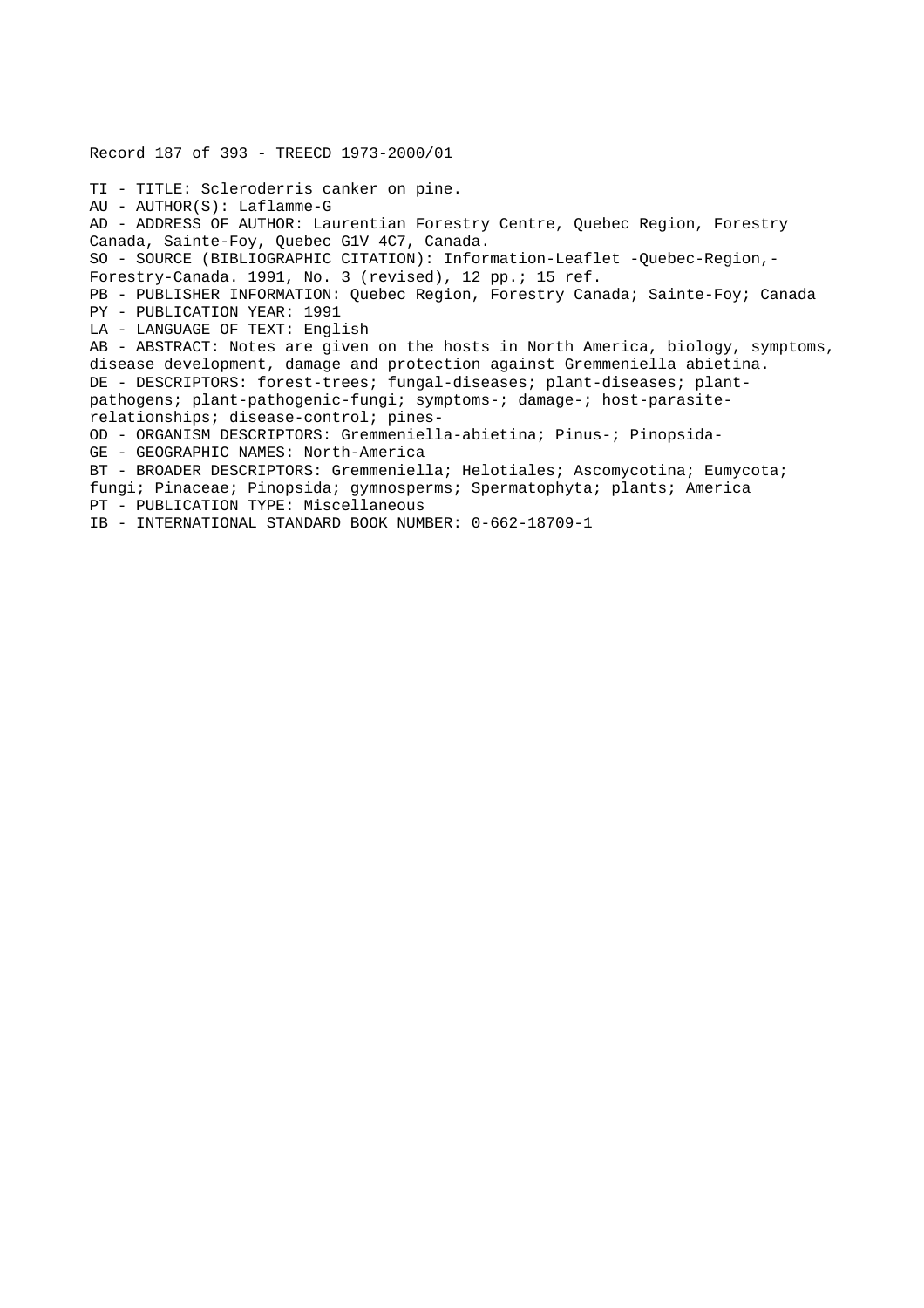Record 188 of 393 - TREECD 1973-2000/01 TI - TITLE: Description and distribution of scleroderris canker on Picea mariana (Mill.) B.S.P. OT - ORIGINAL NON-ENGLISH TITLE: Description et distribution du chancre scleroderrien sur Picea mariana (Mill.) B.S.P. AU - AUTHOR(S): Laflamme-G AD - ADDRESS OF AUTHOR: Cent. Foresterie Laurentides, Sainte-Foy, Que. G1V 4C7, Canada. SO - SOURCE (BIBLIOGRAPHIC CITATION): European-Journal-of-Forest-Pathology. 1988, 18: 3-4, 230-239; 15 ref. PY - PUBLICATION YEAR: 1988 LA - LANGUAGE OF TEXT: French LS - LANGUAGE OF SUMMARIES: English, German AB - ABSTRACT: The distribution of Gremmeniella abietina infecting P. mariana was found to be restricted to an area 100 km north of Quebec City in Canada. Even with high rates of infection in the 2 stands studied (38 and 80%) the disease was not conspicuous, explaining its low known occurrence on natural spruce in North America. The fungus on spruce was morphologically identical to the same species on other hosts. It infected 1- and 2-yr-old shoots; cankers on branches and stems were also observed, and fruitbodies were numerous. Symptoms were not observed >2 m above the soil. Although it was known that the starting dates of sporulation and reaction to chemical control treatments were greatly different between G. abietina on P. mariana and on Pinus resinosa, 2 methods of race identification gave inconclusive results. DE - DESCRIPTORS: pines-; fungal-diseases; Cankers-; distribution-; symptoms-; forest-trees; conifers-; plant-pathology; plant-pathogenic-fungi OD - ORGANISM DESCRIPTORS: Picea-mariana; Gremmeniella-abietina; fungi-; Pinus-GE - GEOGRAPHIC NAMES: Quebec-; Canada-BT - BROADER DESCRIPTORS: trees; woody-plants; Spermatophyta; plants; fungi; Picea; Pinaceae; Pinopsida; gymnosperms; Gremmeniella; Helotiales; Ascomycotina; Eumycota; Canada; North-America; America PT - PUBLICATION TYPE: Journal-article

IS - INTERNATIONAL STANDARD SERIAL NUMBER: 0300-1237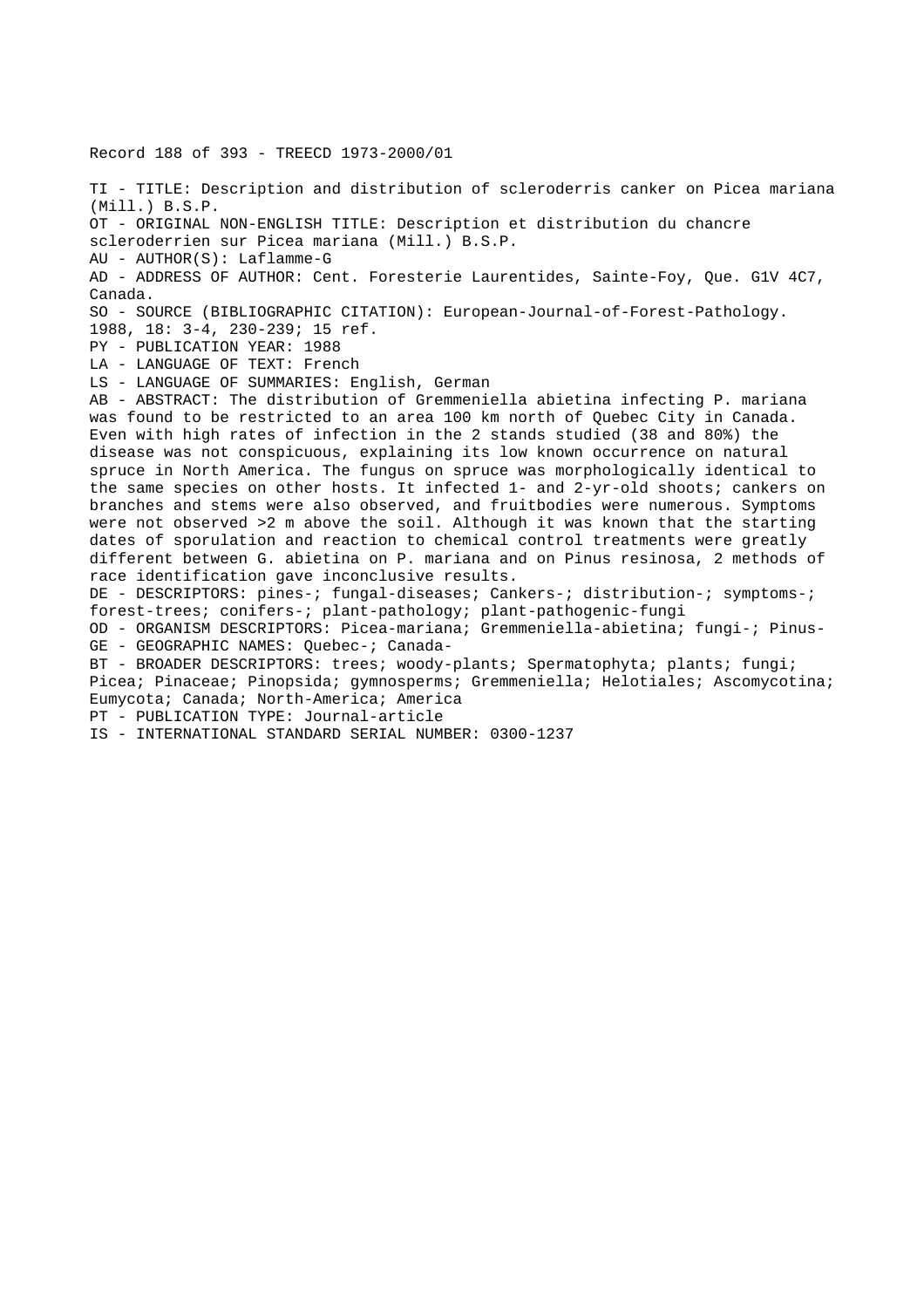Record 189 of 393 - TREECD 1973-2000/01

TI - TITLE: An unusual symptom of Scleroderris canker on red pine in Quebec. OT - ORIGINAL NON-ENGLISH TITLE: Symptome inusite du chancre scleroderrien sur le pin rouge au Quebec. AU - AUTHOR(S): Laflamme-G AD - ADDRESS OF AUTHOR: Cent. For. Laurentides, Canadian Forest Serv., Sainte-Foy, Que. G1V 4C7, Canada. SO - SOURCE (BIBLIOGRAPHIC CITATION): Canadian-Journal-of-Plant-Pathology. 1986, 8: 1, 1-5; 6 fig.; 10 ref. PY - PUBLICATION YEAR: 1986 LA - LANGUAGE OF TEXT: French LS - LANGUAGE OF SUMMARIES: English AB - ABSTRACT: The symptom on Pinus resinosa was observed at several locations in 1984. The pathogen, Ascocalyx (Gremmeniella) abietina, attacked 2-yr-old shoots instead of the previously recorded infection of terminal buds and the current season's growth. This observation is discussed with regard to current knowledge of the infection mode of the fungus. DE - DESCRIPTORS: Pines-; symptoms-; Cankers-; forest-trees; conifers-; plantpathology; plant-pathogenic-fungi OD - ORGANISM DESCRIPTORS: Gremmeniella-abietina; Pinus-resinosa; fungi-; Pinus-GE - GEOGRAPHIC NAMES: Quebec-; Canada-BT - BROADER DESCRIPTORS: trees; woody-plants; Spermatophyta; plants; fungi; Gremmeniella; Helotiales; Ascomycotina; Eumycota; Pinus; Pinaceae; Pinopsida; gymnosperms; Canada; North-America; America PT - PUBLICATION TYPE: Journal-article IS - INTERNATIONAL STANDARD SERIAL NUMBER: 0706-0661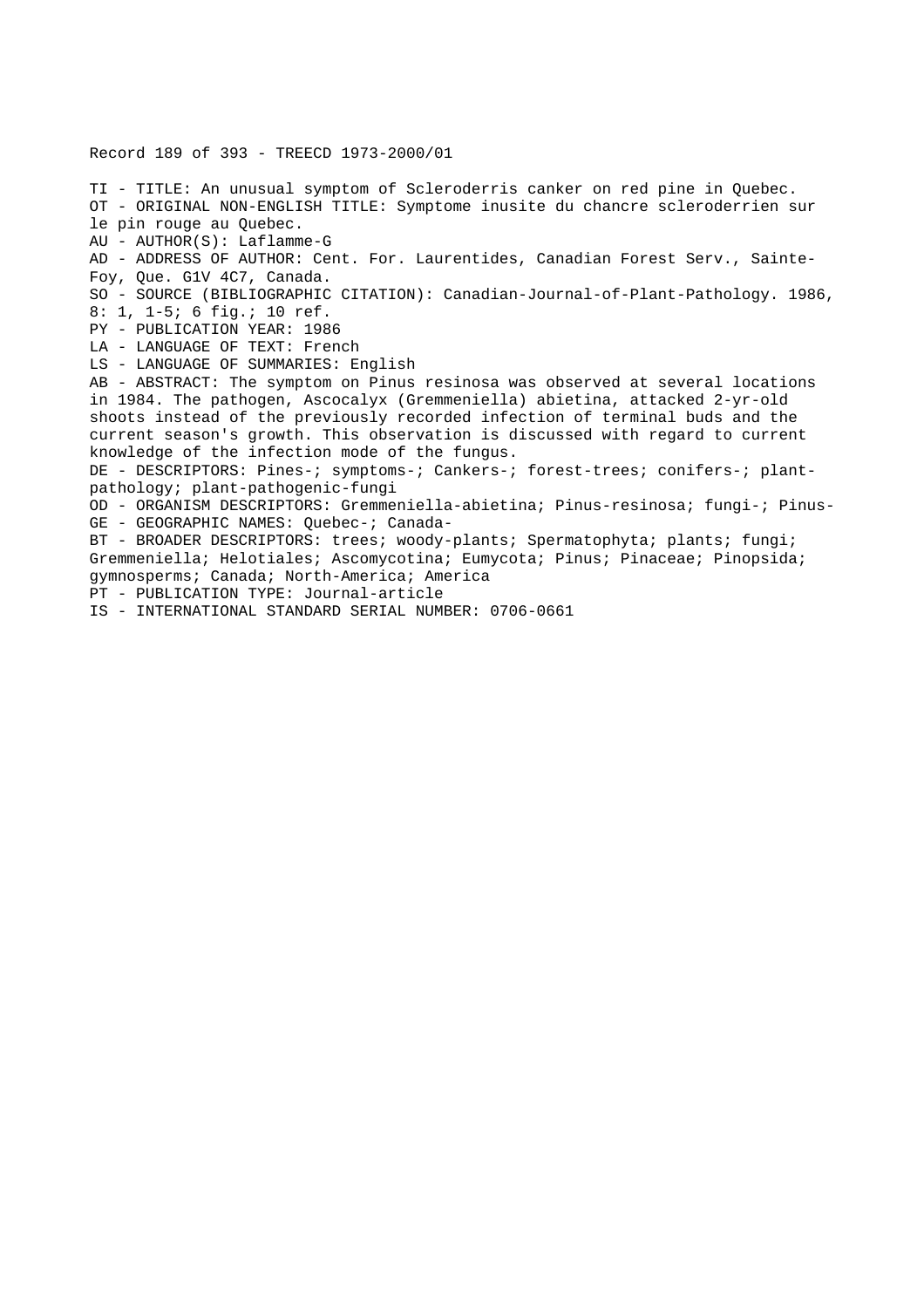Record 190 of 393 - TREECD 1973-2000/01 TI - TITLE: Evaluation of microclimatic factors affecting ascospore release of Gremmeniella abietina var. balsamea. AU - AUTHOR(S): Laflamme-G; Archambault-L AD - ADDRESS OF AUTHOR: Forestry Canada - Quebec Region, Laurentian Forestry Centre, 1055 du P.E.P.S., Sainte-Foy, Quebec G1V 4C7, Canada. SO - SOURCE (BIBLIOGRAPHIC CITATION): Canadian-Journal-of-Plant-Pathology. 1990, 12: 2, 190-194; 24 ref. PY - PUBLICATION YEAR: 1990 LA - LANGUAGE OF TEXT: English LS - LANGUAGE OF SUMMARIES: French AB - ABSTRACT: The ascospore release of G. abietina var. balsamea on an infected Picea mariana tree was measured every hour for 1339 hours; it was analysed with respect to microclimatic factors, such as rain, air temp., wind speed and leaf wetness, which were also recorded on an hourly basis. The spore dispersal period started in the middle on Jul. and ended in Oct., with a peak of spore release during the first 3 weeks of Aug. Leaf wetness measurements were best correlated with spore dispersal. RH and rain also showed a good correlation with spore dispersal but not as good as leaf wetness. Dew was not responsible for ascospore release. Mist or fog were most probably the cause of free water deposition and, as a result, the cause of spore release when no rain was recorded. Mist and fog were not measured directly but could be inferred from leaf wetness readings. Temp. had no direct effect on spore release. DE - DESCRIPTORS: spore-dispersal; environmental-factors; Conifers-; fungaldiseases; Foliage-; diseases-; biology-; forest-trees; plant-pathology; plantpathogenic-fungi OD - ORGANISM DESCRIPTORS: Picea-mariana; Gremmeniella-abietina; Gremmeniella-; Picea-; fungi-BT - BROADER DESCRIPTORS: trees; woody-plants; Spermatophyta; plants; fungi; Picea; Pinaceae; Pinopsida; gymnosperms; Gremmeniella; Helotiales; Ascomycotina; Eumycota PT - PUBLICATION TYPE: Journal-article IS - INTERNATIONAL STANDARD SERIAL NUMBER: 0706-0661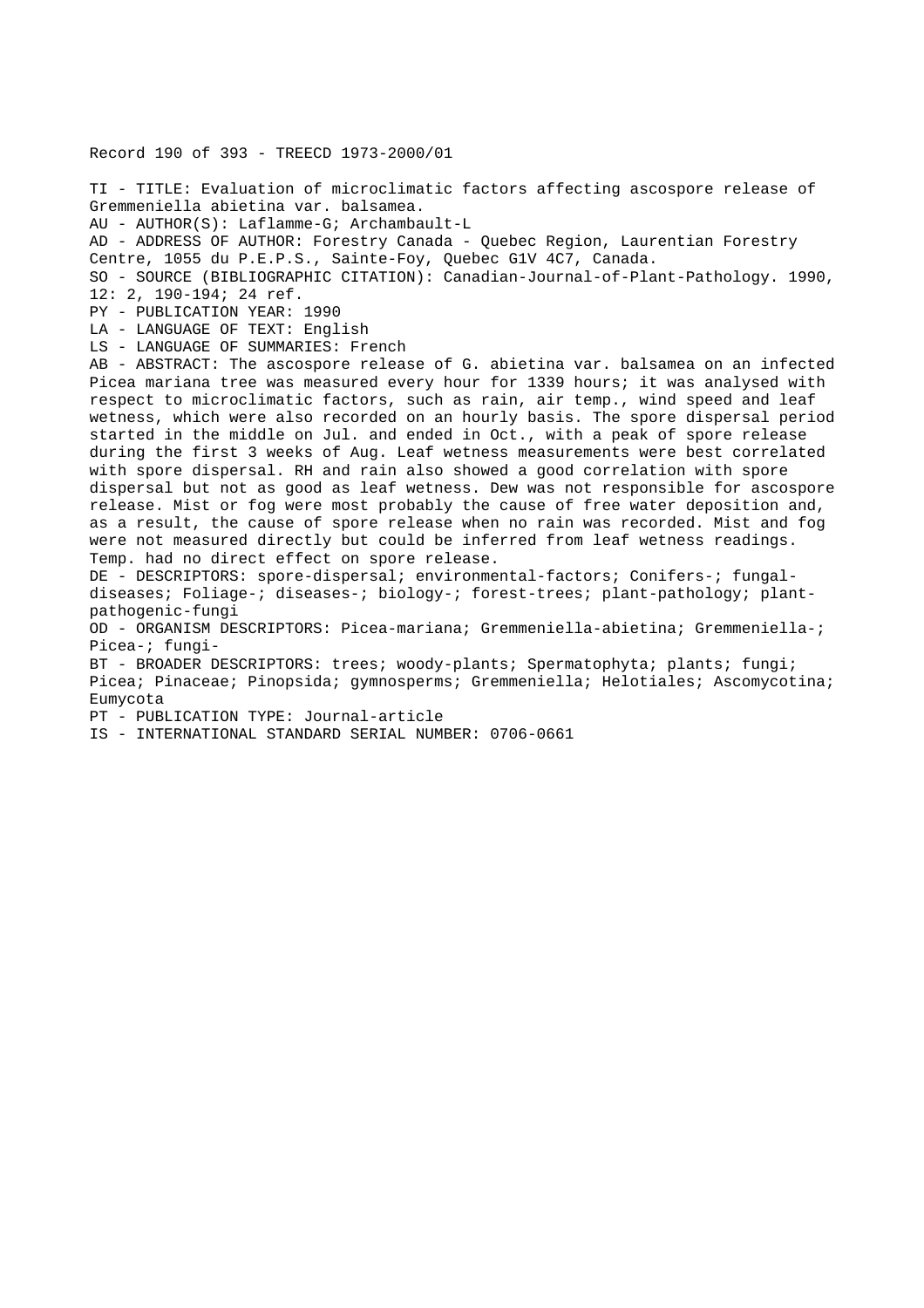TI - TITLE: Foliage, shoot and stem diseases of trees. AU - AUTHOR(S): Laflamme-G; Berube-JA; Hamelin-RC SO - SOURCE (BIBLIOGRAPHIC CITATION): Information-Report -Laurentian-Forestry-Centre,-Quebec-Region,-Canadian-Forest-Service. 1998, No. LAU-X-122, 272 pp.; many ref. PB - PUBLISHER INFORMATION: Laurentian Forestry Centre, Canadian Forest Service; Sainte-Foy; Canada PY - PUBLICATION YEAR: 1998 LA - LANGUAGE OF TEXT: English AB - ABSTRACT: A total of 35 scientific papers and 16 posters were presented. Of these, 34 oral presentations and 9 posters are included here in the proceedings grouped as: Foliage diseases (12 papers); Shoot and twig blights (7); Hardwood canker and chestnut blight (5); Scleroderris canker (11) and Other diseases (8). DE - DESCRIPTORS: IUFRO-; fungal-diseases; plant-pathogenic-fungi; plantpathogens; plant-diseases; forest-trees; foliage-; shoots-; cankers-; plantpathology PT - PUBLICATION TYPE: Conference-proceedings

Record 191 of 393 - TREECD 1973-2000/01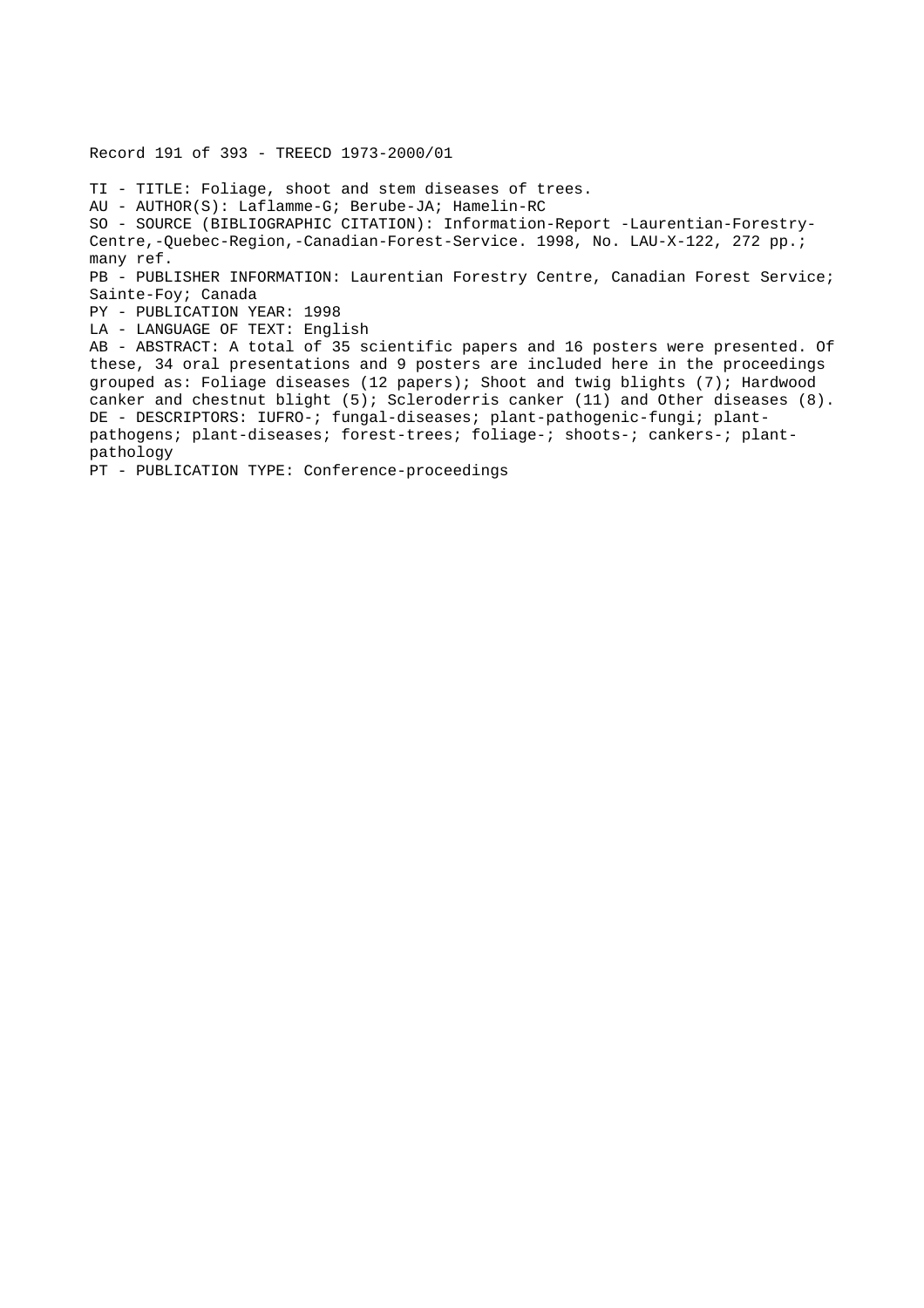Record 192 of 393 - TREECD 1973-2000/01 TI - TITLE: Verification of the quality of control of scleroderris canker in plantations. OT - ORIGINAL NON-ENGLISH TITLE: Verification de la qualite des travaux de controle du chancre scleroderrien en plantation. AU - AUTHOR(S): Laflamme-G; Blais-R AD - ADDRESS OF AUTHOR: Laur. FRC, Can. For. Serv., Sainte Foy, Que. G1V 4C7, Canada. SO - SOURCE (BIBLIOGRAPHIC CITATION): Forestry-Chronicle. 1988, 64: 1, 12-17; 6 ref. PY - PUBLICATION YEAR: 1988 LA - LANGUAGE OF TEXT: French LS - LANGUAGE OF SUMMARIES: English AB - ABSTRACT: Observations were made in summer 1984 of 150 sample trees in 22 Pinus resinosa plantations in the Ottawa region, 1-10 months after treatment to control Gremmeniella abietina, when the plantations were aged 6-15 yr. Treatment comprised pruning infected branches and felling dead or badly infected trees. Eight types of fault were detected, which were classified into 2 groups - (a) deviations from instruction (e.g. not felling dead trees), and (b) errors in execution (e.g. leaving branch stumps or damaging the stem). Faults in group (a) were found in 1-69% of sample trees; only 5 plantations had <10% of these. Faults in group (b) were found in 8-82% of sample trees; 3 plantations only had 10% or less of sample trees with these faults. DE - DESCRIPTORS: Cankers-; control-; pruning-; diseases-; wounds-; Pines-; forest-trees; conifers-; plant-pathology; plant-pathogenic-fungi OD - ORGANISM DESCRIPTORS: Gremmeniella-abietina; Pinus-resinosa; fungi-; Pinus-GE - GEOGRAPHIC NAMES: Canada-; Quebec-BT - BROADER DESCRIPTORS: trees; woody-plants; Spermatophyta; plants; fungi; Gremmeniella; Helotiales; Ascomycotina; Eumycota; Pinus; Pinaceae; Pinopsida; gymnosperms; North-America; America; Canada PT - PUBLICATION TYPE: Journal-article IS - INTERNATIONAL STANDARD SERIAL NUMBER: 0015-7546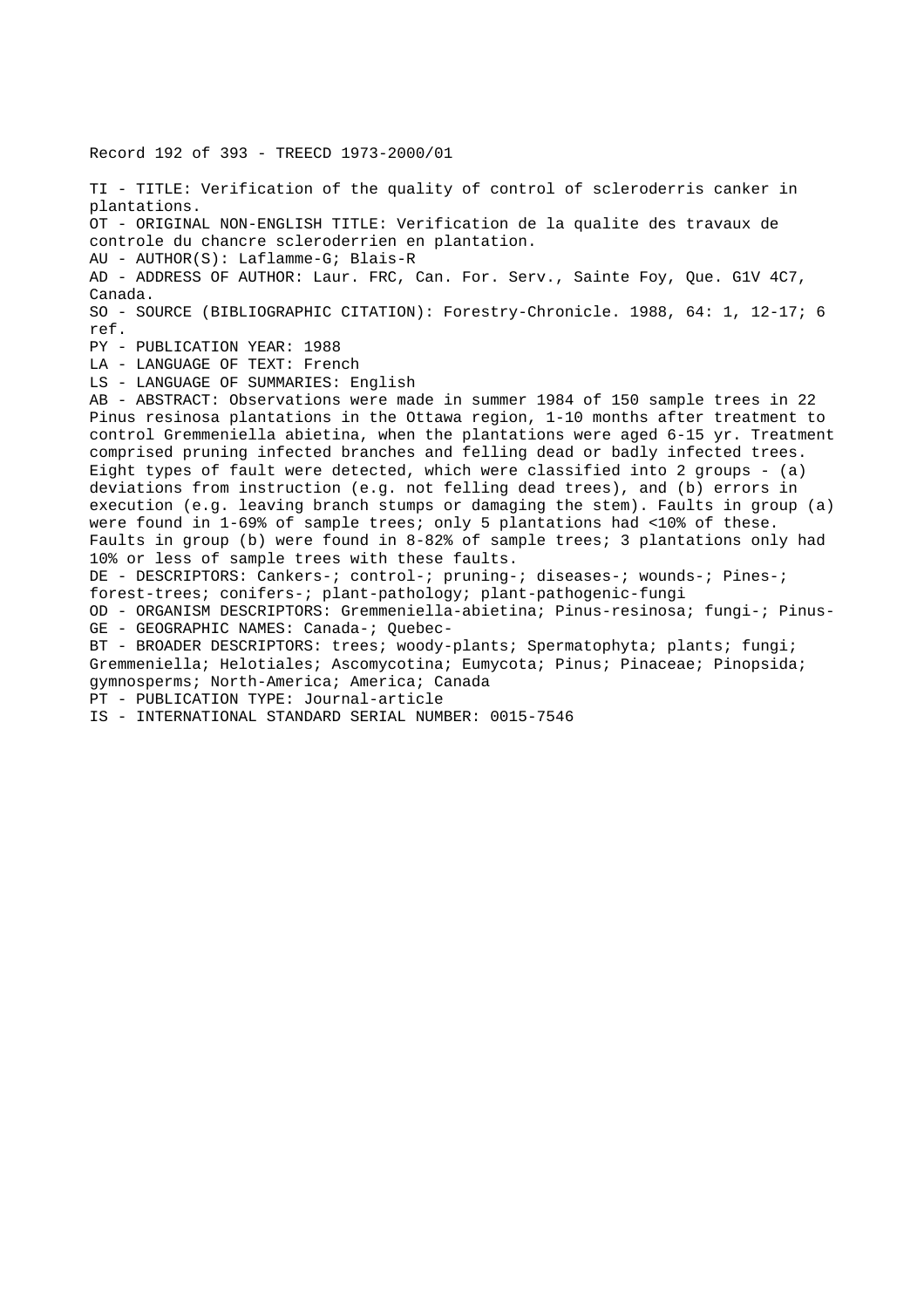TI - TITLE: Pinus banksiana not damaged by the European race of scleroderris canker [Gremmeniella abietina]. AU - AUTHOR(S): Laflamme-G; Blais-R; Laflamme-G et-al AD - ADDRESS OF AUTHOR: Natural Resources Canada, Canadian Forest Service, Laurentian Forestry Centre, PO Box 3800, Sainte-Foy, QC G1V 4C7, Canada. SO - SOURCE (BIBLIOGRAPHIC CITATION): Foliage, shoot and stem diseases. Proceedings of the IUFRO WP 7.02.02 meeting, Quebec City, May 25-31, 1997. Information-Report -Laurentian-Forestry-Centre,-Quebec-Region,-Canadian-Forest-Service. 1998, No. LAU-X-122, 175-178; 7 ref. PB - PUBLISHER INFORMATION: Laurentian Forestry Centre, Canadian Forest Service; Sainte-Foy; Canada PY - PUBLICATION YEAR: 1998 LA - LANGUAGE OF TEXT: English DE - DESCRIPTORS: IUFRO-; fungal-diseases; plant-pathogenic-fungi; plantpathogens; plant-diseases; forest-trees; cankers-; resistance-; diseaseresistance; plant-pathology OD - ORGANISM DESCRIPTORS: Gremmeniella-abietina; Pinus-banksiana; Pinopsida-; fungi-GE - GEOGRAPHIC NAMES: Canada-; Europe-BT - BROADER DESCRIPTORS: Gremmeniella; Helotiales; Ascomycotina; Eumycota; fungi; Pinus; Pinaceae; Pinopsida; gymnosperms; Spermatophyta; plants; OECD-Countries; Commonwealth-of-Nations; Developed-Countries; North-America; America PT - PUBLICATION TYPE: Conference-paper; Journal-article

Record 193 of 393 - TREECD 1973-2000/01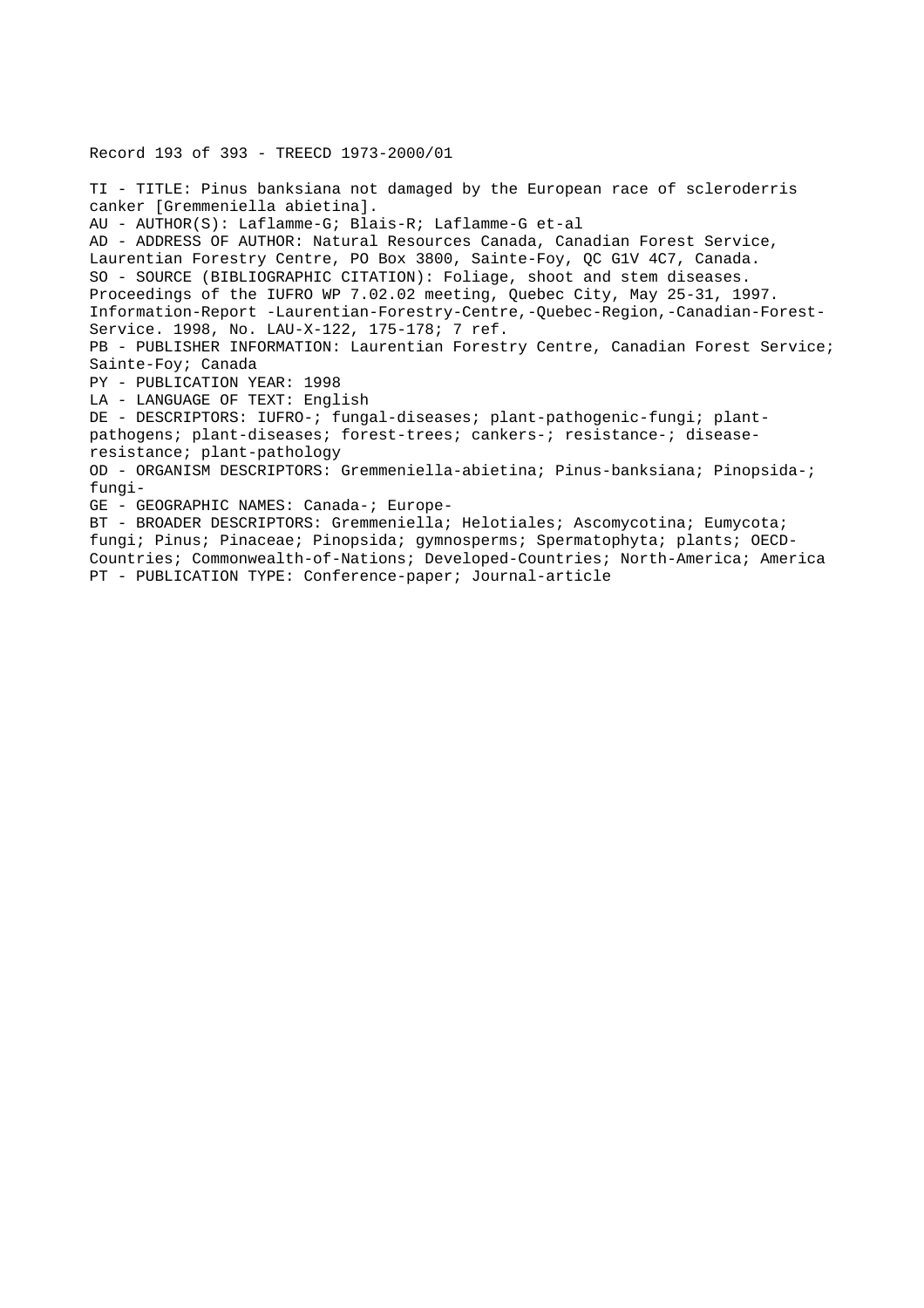Record 194 of 393 - TREECD 1973-2000/01

TI - TITLE: The earliest report of scleroderris canker in North America. AU - AUTHOR(S): Laflamme-G; Capretti-P et-al AD - ADDRESS OF AUTHOR: Natural Resources Canada, Canadian Forest Service, Quebec Region, PO Box 3800, Sainte Foy, Que. G1V 4C7, Canada. SO - SOURCE (BIBLIOGRAPHIC CITATION): Shoot and foliage diseases in forest trees. Proceedings of a Joint Meeting of the IUFRO Working Parties S2.06.02 and S2.06.04, Vallombrosa, Firenze, Italy 6-11 June 1994. 1995, 210-213; 5 ref. PB - PUBLISHER INFORMATION: Istituto di Patologia e Zoologia Forestale e Agraria, Universita degli Studi di Firenze; Firenze; Italy PY - PUBLICATION YEAR: 1995 LA - LANGUAGE OF TEXT: English AB - ABSTRACT: Documents concerned with mortality of red pine (Pinus resinosa) trees planted between 1934 and 1936 at Valcartier near Quebec City (seedlings supplied from a nursery in Ontario later found to have serious Scleroderris canker problems) were analysed, and the site of the plantations was visited and sampled. Photographs taken in 1946, and descriptions of the damage, indicate typical Scleroderris canker symptoms. Cankers sampled in 1988 showed that the fungus reached the stems in the early 1950s, in trees later damaged by the disease. Isolates collected on the site were identified as the North American race of Gremmeniella abietina. As no natural stands of jack (P. banksiana) and red pines were growing near the plantations, seedlings infected with G. abietina introduced in 1934, followed by high snow accumulation, explained the rapid increase in and the high rate of mortality in young trees. DE - DESCRIPTORS: forest-trees; plant-pathogens; plant-pathogenic-fungi; forestnurseries; seedlings-; spread-; records-; history-; forest-plantations; snow-; fungal-diseases; plant-diseases; plant-pathology; pines-OD - ORGANISM DESCRIPTORS: Gremmeniella-abietina; Pinus-resinosa; Pinusbanksiana; Pinus-; fungi-GE - GEOGRAPHIC NAMES: Canada-; Quebec-; Ontario-BT - BROADER DESCRIPTORS: Gremmeniella; Helotiales; Ascomycotina; Eumycota; fungi; Pinus; Pinaceae; Pinopsida; gymnosperms; Spermatophyta; plants; OECD-Countries; Commonwealth-of-Nations; Developed-Countries; North-America; America;

Canada

PT - PUBLICATION TYPE: Conference-paper

IB - INTERNATIONAL STANDARD BOOK NUMBER: 88-900074-0-0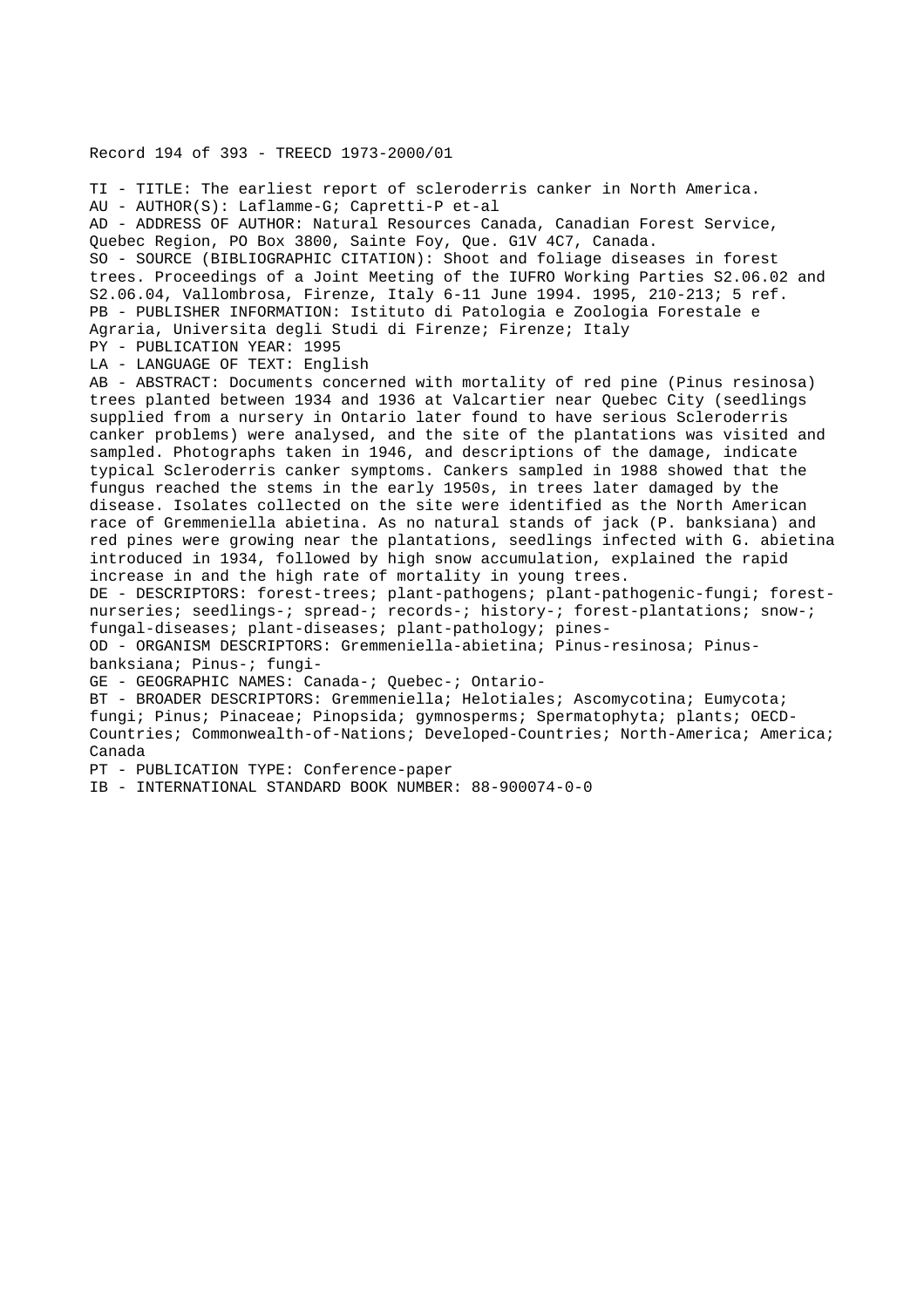Record 195 of 393 - TREECD 1973-2000/01

TI - TITLE: Status of the European race of scleroderris canker in Canada. AU - AUTHOR(S): Laflamme-G; Hopkin-AA; Harrison-KJ AD - ADDRESS OF AUTHOR: Natural Resources Canada, Canadian Forest Service, Laurentian Forestry Centre, PO Box 3800, 1055 du PEPS, Sainte-Foy, Quebec G1V 4C7, Canada. SO - SOURCE (BIBLIOGRAPHIC CITATION): Forestry-Chronicle. 1998, 74: 4, 561-566; 47 ref. PY - PUBLICATION YEAR: 1998 LA - LANGUAGE OF TEXT: English LS - LANGUAGE OF SUMMARIES: French AB - ABSTRACT: Results from surveys conducted across Canada since 1978 on the occurrence of the European (EU) race of Gremmeniella abietina, the causal agent of scleroderris canker of conifers, are reviewed. In Newfoundland, only the EU race has been recorded and it is restricted to the Avalon Peninsula. Only one pine plantation is infected by the EU race in New Brunswick. In Ontario, a total of 171 plantations are infected and they are clustered in the central portion of the southern part of the province. The number of plantations infected by the EU race in Quebec is the highest in Canada with 749 plantations. In the four provinces, the most infected species is red pine (Pinus resinosa, 86% of the infected plantations), followed by two exotic species, Scots pine (P. sylvestris, 9.5%) and Austrian pine (P. nigra, 3.2%). White pine (P. strobus) and jack pine (P. banksiana) show resistance to the disease. DE - DESCRIPTORS: geographical-distribution; resistance-; plant-diseases; plantpathogenic-fungi; surveys-OD - ORGANISM DESCRIPTORS: Pinus-resinosa; Pinus-sylvestris; Pinus-nigra; Pinusstrobus; Pinus-banksiana; Gremmeniella-abietina GE - GEOGRAPHIC NAMES: Canada-; Newfoundland-; Ontario-; Quebec-; New-Brunswick BT - BROADER DESCRIPTORS: Pinus; Pinaceae; Pinopsida; gymnosperms; Spermatophyta; plants; Gremmeniella; Helotiales; Ascomycotina; Eumycota; fungi; OECD-Countries; Commonwealth-of-Nations; Developed-Countries; North-America; America; Canada PT - PUBLICATION TYPE: Journal-article IS - INTERNATIONAL STANDARD SERIAL NUMBER: 0015-7546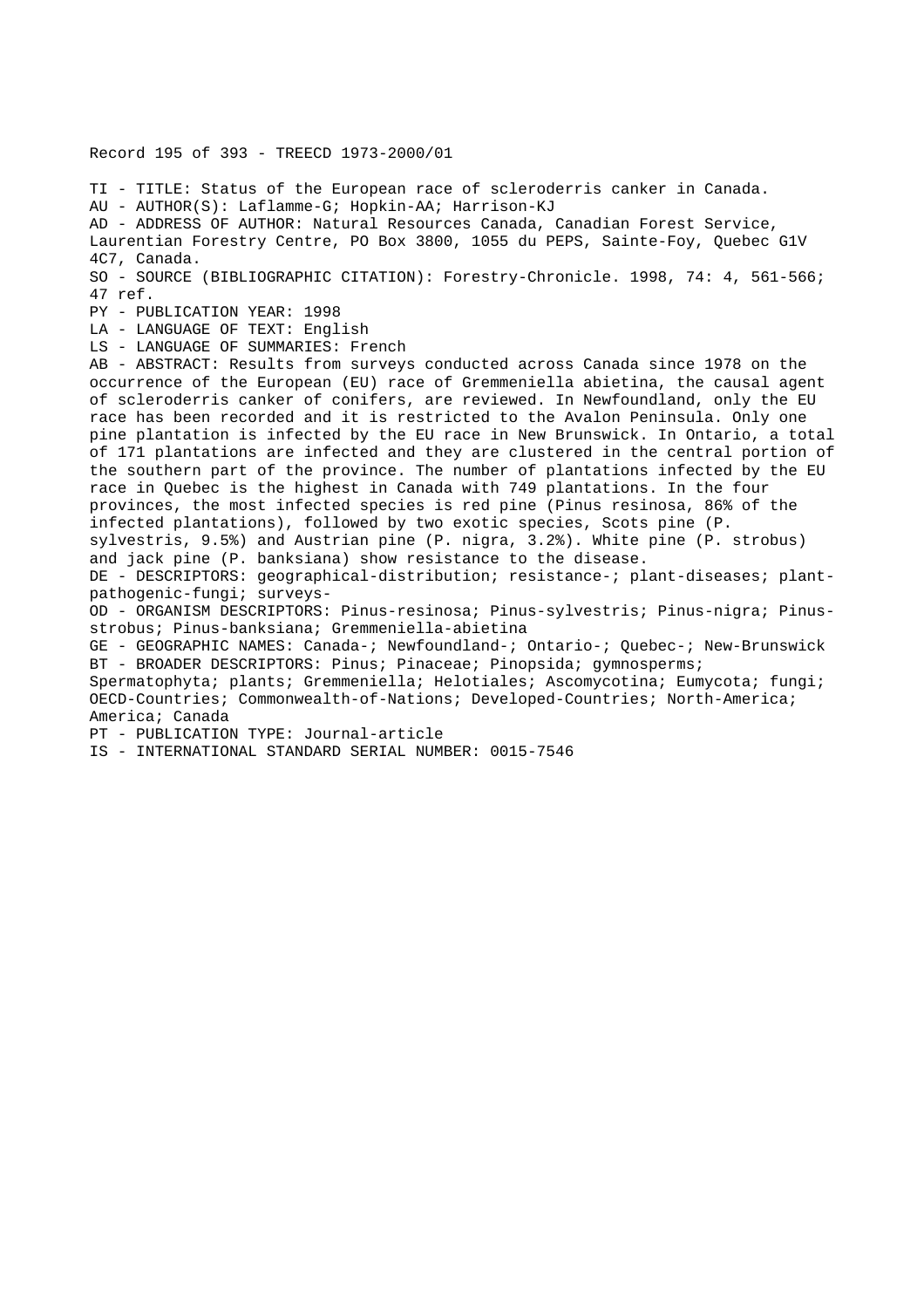Record 196 of 393 - TREECD 1973-2000/01 TI - TITLE: Large infection center of Scleroderris canker (European race) in Quebec Province. AU - AUTHOR(S): Laflamme-G; Lachance-D AD - ADDRESS OF AUTHOR: Laurentian For. Cent., Canadian For. Serv., 1055 du P.E.P.S., Sainte-Foy, Que. G1V 4C7, Canada. SO - SOURCE (BIBLIOGRAPHIC CITATION): Plant-Disease. 1987, 71: 11, 1041-1043; 18 ref. PY - PUBLICATION YEAR: 1987 LA - LANGUAGE OF TEXT: English AB - ABSTRACT: Scleroderris canker was found in 163 plantations, primarily on red pine and occasionally on Scots pine, during a survey of 1183 pine plantations in southwestern Quebec. The European race of Gremmeniella abietina was identified in 121 plantations and the North American race in 29. This is the second largest known outbreak of the European race in North America after that in New York State. Plantations varied in age from 6 to 24 yr; half of the diseased plantations were severely damaged. Both races were well mixed geographically, and no definite source of infection could be identified. The extensive presence of G. abietina (European race) in this region could not be explained. Jack pine was not affected by the disease. DE - DESCRIPTORS: Pines-; races-; cankers-; distribution-; forest-trees; conifers-; plant-pathology; plant-pathogenic-fungi OD - ORGANISM DESCRIPTORS: Gremmeniella-abietina; Pinus-resinosa; Pinussylvestris; Pinus-banksiana; fungi-; Pinus-GE - GEOGRAPHIC NAMES: Quebec-; Canada-BT - BROADER DESCRIPTORS: trees; woody-plants; Spermatophyta; plants; fungi; Gremmeniella; Helotiales; Ascomycotina; Eumycota; Pinus; Pinaceae; Pinopsida; gymnosperms; Canada; North-America; America PT - PUBLICATION TYPE: Journal-article IS - INTERNATIONAL STANDARD SERIAL NUMBER: 0191-2917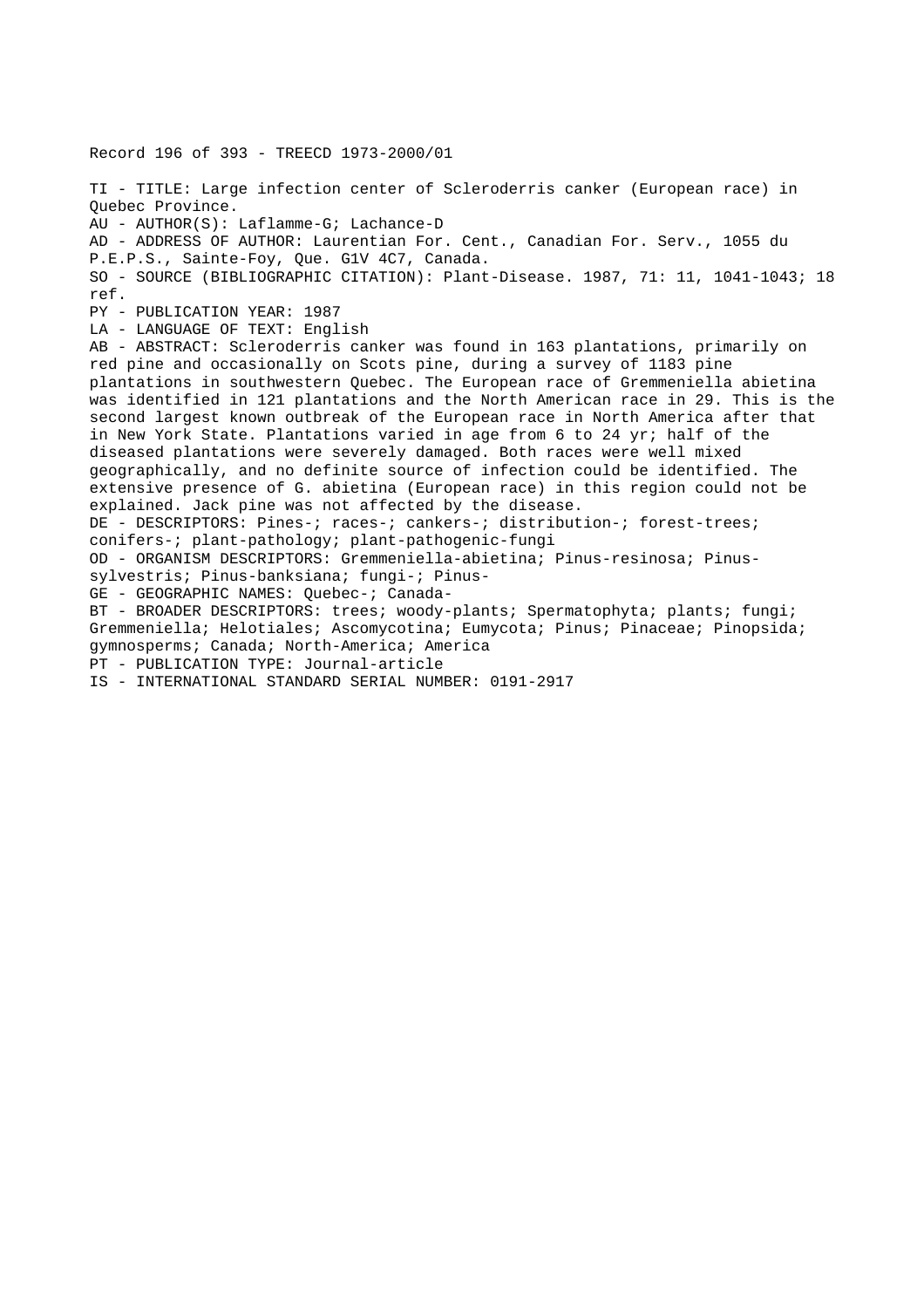Record 197 of 393 - TREECD 1973-2000/01

TI - TITLE: Antagonistic tests between endophytic fungi of red pine and Gremmeniella abietina. AU - AUTHOR(S): Laflamme-G; Yang-DQ; Capretti-P et-al AD - ADDRESS OF AUTHOR: Natural Resources Canada, Canadian Forest Service, Quebec Region, PO Box 3800, Sainte Foy, Que. G1V 4C7, Canada. SO - SOURCE (BIBLIOGRAPHIC CITATION): Shoot and foliage diseases in forest trees. Proceedings of a Joint Meeting of the IUFRO Working Parties S2.06.02 and S2.06.04, Vallombrosa, Firenze, Italy 6-11 June 1994. 1995, 231-233; 4 ref. PB - PUBLISHER INFORMATION: Istituto di Patologia e Zoologia Forestale e Agraria, Universita degli Studi di Firenze; Firenze; Italy PY - PUBLICATION YEAR: 1995 LA - LANGUAGE OF TEXT: English AB - ABSTRACT: Red pine (Pinus resinosa) needles were collected from three plantations in Quebec, Canada, and antagonistic tests were conducted. A European race isolate of Gremmeniella abietina was tested against the endophytic isolates. Four types of interaction were recorded: (1) endophytic fungal growth was inhibited by G. abietina - 40% of collected fungi exhibited this reaction, including Hormonema dematioides, a common fungus on red pine shoots; (2) no interaction - 37% had this reaction; (3) G. abietina growth was inhibited by endophytic fungi - 10% of fungi exhibited this; and (4) G. abietina was inhibited and parasitized by endophytic fungi - 4 out of 30 endophytic isolates exhibited this characteristic. These 4 isolates have been retained for identification and further experiments as potential biological control agents against Scleroderris canker. DE - DESCRIPTORS: forest-trees; plant-pathogens; plant-pathogenic-fungi; antagonism-; endophytes-; biological-control-agents; fungal-diseases; plantdiseases; antagonists-; plant-pathology OD - ORGANISM DESCRIPTORS: fungi-; Gremmeniella-abietina; Pinus-resinosa GE - GEOGRAPHIC NAMES: Canada-; Quebec-BT - BROADER DESCRIPTORS: Gremmeniella; Helotiales; Ascomycotina; Eumycota;

fungi; Pinus; Pinaceae; Pinopsida; gymnosperms; Spermatophyta; plants; OECD-Countries; Commonwealth-of-Nations; Developed-Countries; North-America; America; Canada; Deuteromycotina

PT - PUBLICATION TYPE: Conference-paper

IB - INTERNATIONAL STANDARD BOOK NUMBER: 88-900074-0-0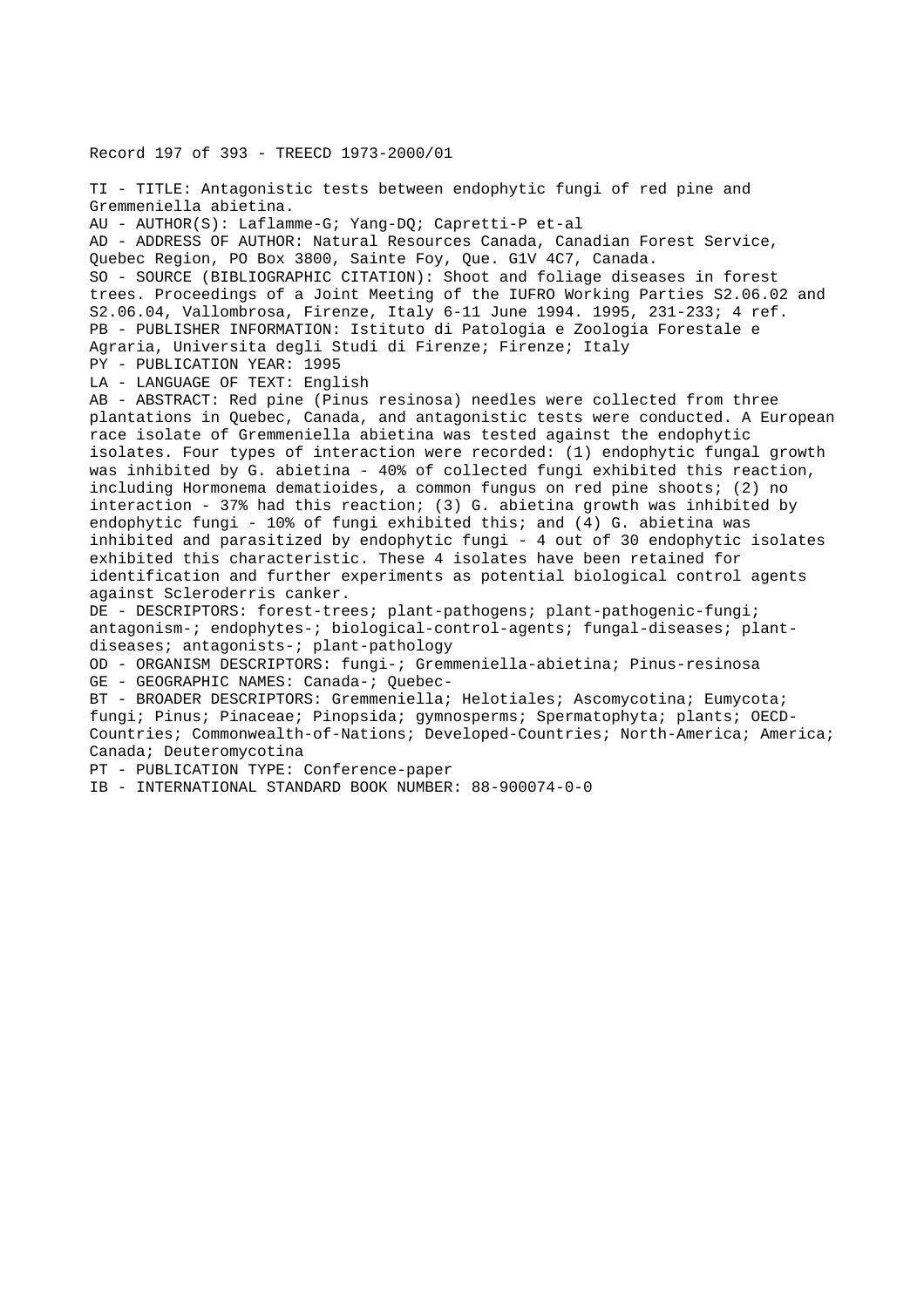# Record 198 of 393 - TREECD 1973-2000/01

TI - TITLE: Host preference of two Gremmeniella abietina varieties on balsam fir, jack pine, and black spruce in eastern Canada. AU - AUTHOR(S): Laflamme-G; Ylimartimo-A; Blais-R AD - ADDRESS OF AUTHOR: Natural Resources Canada, Canadian Forest Service-Quebec, PO Box 3800, Sainte-Foy, Quebec G1V 4C7, Canada. SO - SOURCE (BIBLIOGRAPHIC CITATION): Canadian-Journal-of-Plant-Pathology. 1996, 18: 4, 330-334; 15 ref. PY - PUBLICATION YEAR: 1996 LA - LANGUAGE OF TEXT: English LS - LANGUAGE OF SUMMARIES: French AB - ABSTRACT: Host preference of G. abietina var. balsamea originating from Picea mariana or Abies balsamea and the North American race G. abietina var. abietina originating from Pinus banksiana was investigated by cross-inoculations on their original host species growing in a boreal forest in Quebec, Canada. Mycelia of 6 different isolates (2 from each host of origin) were inoculated into cortical tissue of current shoots in late autumn, and the length of the necrotic area was measured the next summer. There was evidence of host preference among the isolates. G. abietina var. balsamea caused more necrosis than G. abietina var. abietina on P. mariana and A. balsamea, and the opposite occurred on P. banksiana. The necrotic area on P. mariana was longer when caused by G. abietina var. balsamea originating from P. mariana than when caused by G. abietina var. balsamea originating from A. balsamea. It is suggested that the results agree with the morphological, biochemical and genetic separation of G. abietina into G. abietina var. abietina and G. abietina var. balsamea, and that they also support DNA-based differentiation of G. abietina var. balsamea isolates according to the host genera Picea and Abies. It is suggested that the

genetic differentiation leading to separate genetic entities within G. abietina could be associated with host specialization.

DE - DESCRIPTORS: plant-diseases; plant-pathogens; plant-pathogenic-fungi; hostspecificity; varieties-; fungal-diseases; forest-trees; plant-pathology OD - ORGANISM DESCRIPTORS: Picea-mariana; Abies-balsamea; Gremmeniella-abietina; Pinus-banksiana; pinopsida-; fungi-

GE - GEOGRAPHIC NAMES: Canada-; Quebec-

BT - BROADER DESCRIPTORS: Picea; Pinaceae; Pinopsida; gymnosperms;

Spermatophyta; plants; Abies; Gremmeniella; Helotiales; Ascomycotina; Eumycota; fungi; Pinus; OECD-Countries; Commonwealth-of-Nations; Developed-Countries; North-America; America; Canada

PT - PUBLICATION TYPE: Journal-article

IS - INTERNATIONAL STANDARD SERIAL NUMBER: 0706-0661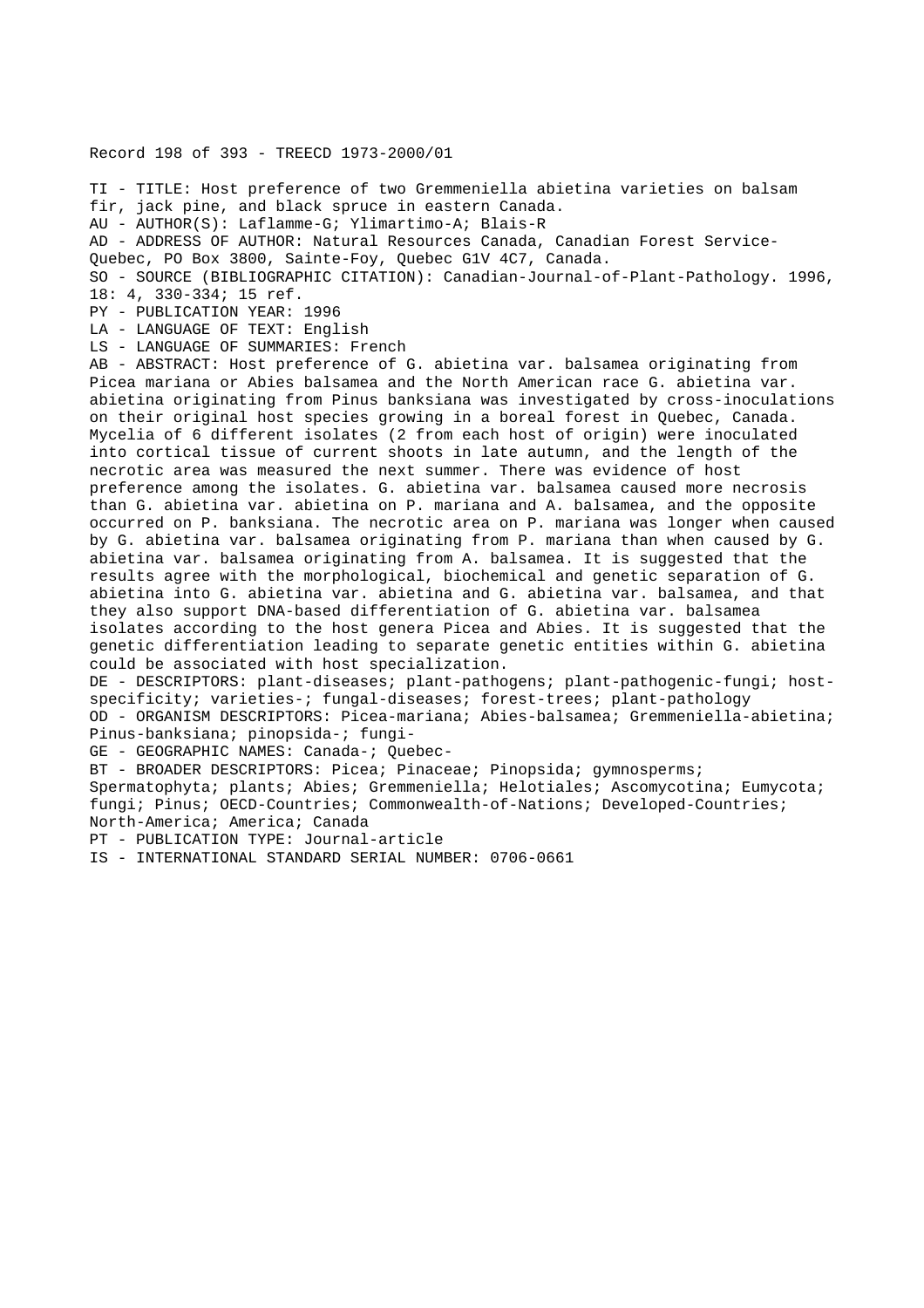Record 199 of 393 - TREECD 1973-2000/01

TI - TITLE: Anatomical investigations on the infection biology of Scleroderris lagerbergii Gr. (Brunchorstia pinea (Karst.) von Hohn.). OT - ORIGINAL NON-ENGLISH TITLE: Anatomische Untersuchungen zur Infektionsbiologie von Scleroderris lagerbergii Gr. (Brunchorstia pinea (Karst.) von Hohn.). AU - AUTHOR(S): Lang-KJ; Schutt-P AD - ADDRESS OF AUTHOR: Forstbot. Inst. Munchen, German Federal Republic. SO - SOURCE (BIBLIOGRAPHIC CITATION): European-Journal-of-Forest-Pathology. 1974, 4: 3, 166-174; 8 fig. PY - PUBLICATION YEAR: 1974 LA - LANGUAGE OF TEXT: German LS - LANGUAGE OF SUMMARIES: English, French AB - ABSTRACT: After spore germination of S. lagerbergii [Gremmeniella abietina] on Pinus nigra var. austriaca, the mycelium remained during the growing season under and between the leaf scales, invading them in the autumn by penetrating the outer wall of the epidermis directly and growing through the periderm into the inner tissues of the shoots. DE - DESCRIPTORS: infection-; forest-trees; conifers-; plant-pathology; pines-OD - ORGANISM DESCRIPTORS: Pinus-; Gremmeniella-abietina BT - BROADER DESCRIPTORS: trees; woody-plants; Spermatophyta; plants; Pinaceae; Pinopsida; gymnosperms; Gremmeniella; Helotiales; Ascomycotina; Eumycota; fungi PT - PUBLICATION TYPE: Journal-article

IS - INTERNATIONAL STANDARD SERIAL NUMBER: 0300-1237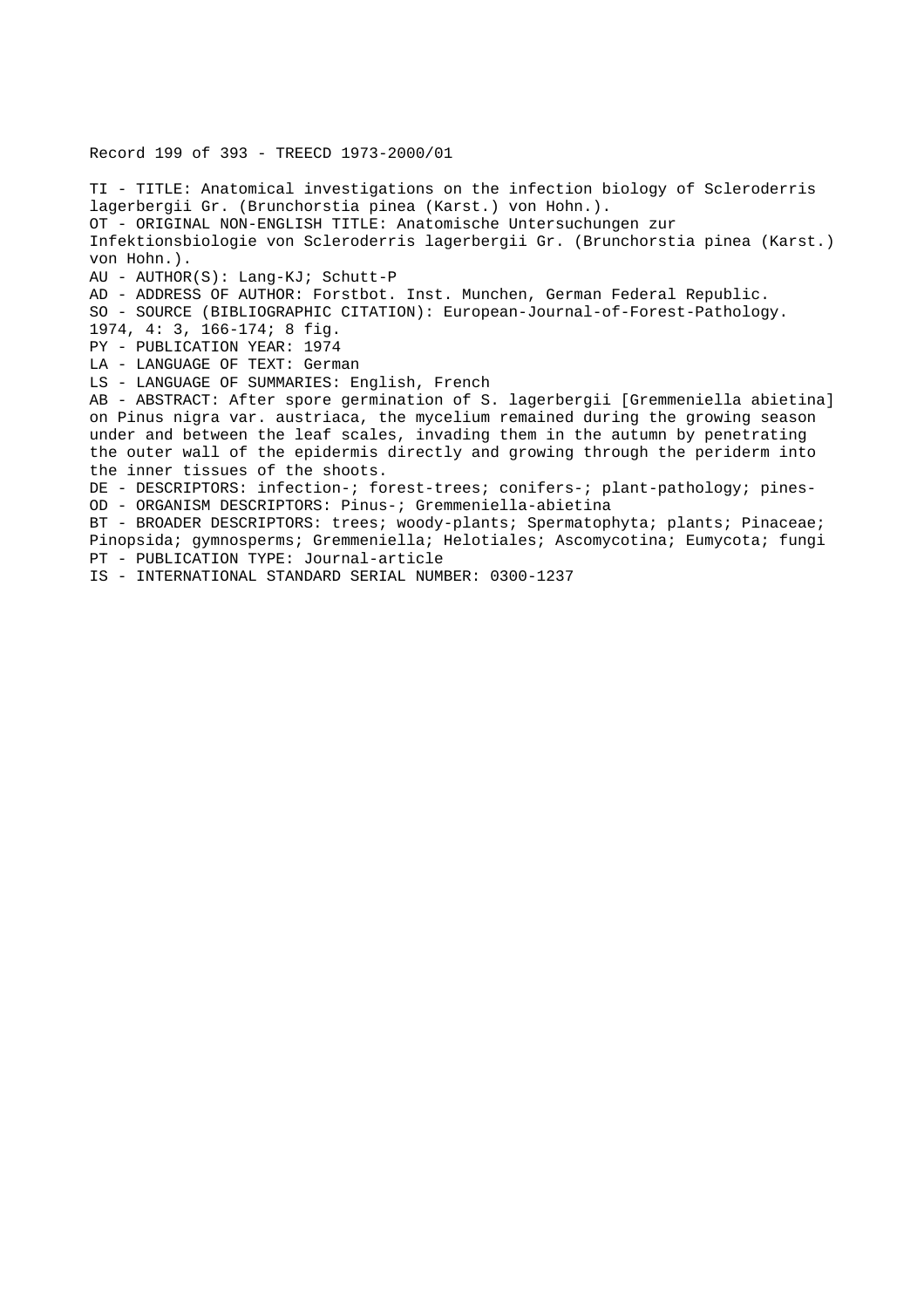Record 200 of 393 - TREECD 1973-2000/01 TI - TITLE: Anatomical studies on the infection biology of Scleroderris lagerbergii (Brunchorstia pinea). AU - AUTHOR(S): Lang-KJ; Schutt-P SO - SOURCE (BIBLIOGRAPHIC CITATION): European-Journal-of-Forest-Pathology. 1974, 4: 3, 166-174; 19 ref. PY - PUBLICATION YEAR: 1974 LA - LANGUAGE OF TEXT: German LS - LANGUAGE OF SUMMARIES: English, French AB - ABSTRACT: Anatomical investigations of artificially and naturally infected shoots of Pinus nigra var. austriaca were made by means of light and fluorescence microscopy. Following spore germination, the mycelium lives under and between the scale leaves, subsequently invading the scale leaves directly. The hyphae can grow through the periderm, later invading the xylem via the rays. [Cf. FA 34, 5256]. DE - DESCRIPTORS: foliage-OD - ORGANISM DESCRIPTORS: Pinus-nigra; GREMMENIELLA-ABIETINA BT - BROADER DESCRIPTORS: Pinus; Pinaceae; Pinopsida; gymnosperms; Spermatophyta; plants; Gremmeniella; Helotiales; Ascomycotina; Eumycota; fungi PT - PUBLICATION TYPE: Journal-article

IS - INTERNATIONAL STANDARD SERIAL NUMBER: 0300-1237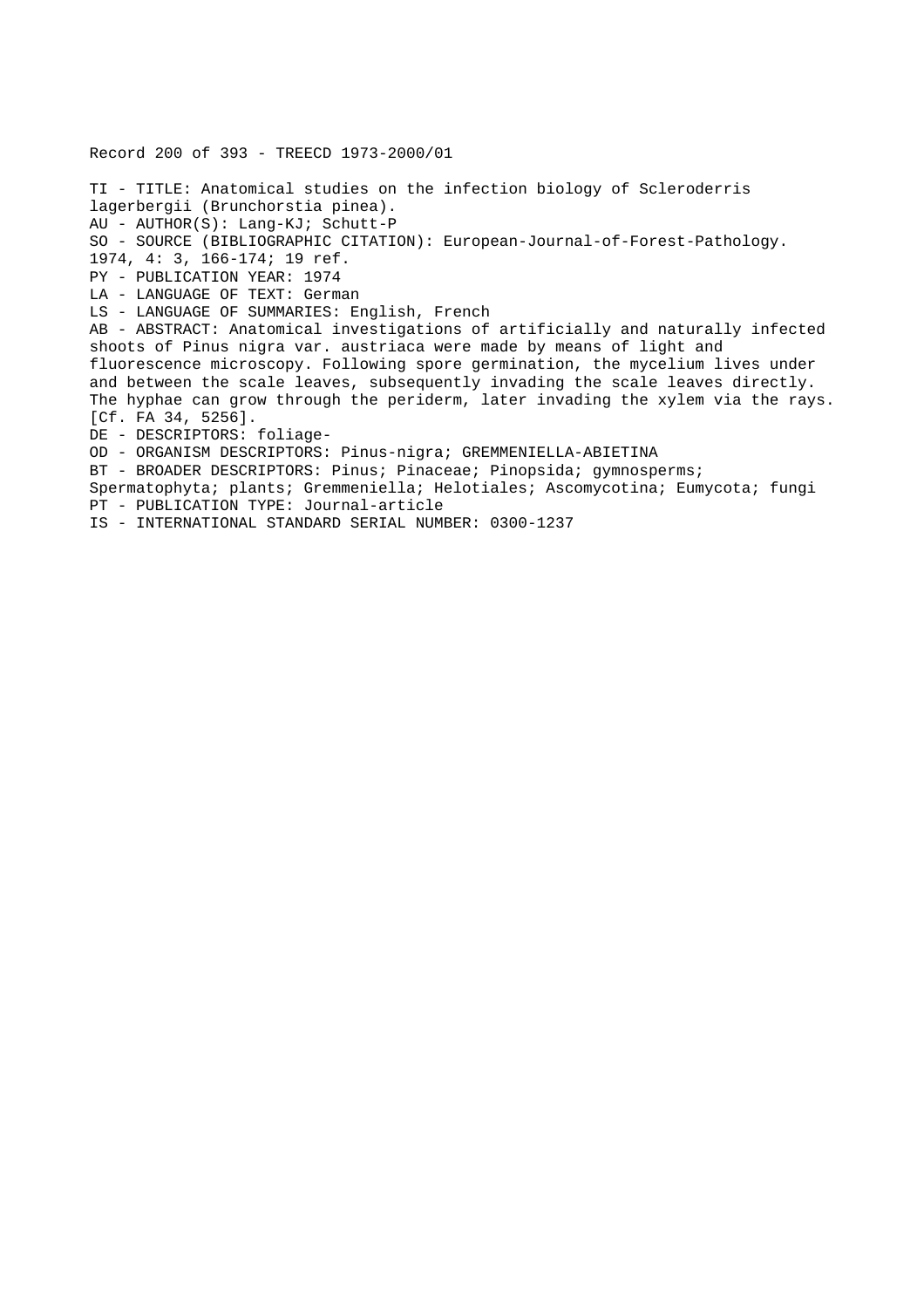Record 201 of 393 - TREECD 1973-2000/01

TI - TITLE: Anatomical investigations concerning the infection biology of Scleroderris Lagerbergii Gr. (Brunchorstia pinea (Karst.) von Hohn.). AU - AUTHOR(S): Lang-KJ; Schutt-P SO - SOURCE (BIBLIOGRAPHIC CITATION): Translation,-Environment-Canada. 1975, No. OOENV TR-841, 15 pp.; Transl. from European Journal of Forest Pathology (1974) 4 (3) 116-174. See FA 36, 2147. Limited distribution; 19 ref. PY - PUBLICATION YEAR: 1975 LA - LANGUAGE OF TEXT: English OD - ORGANISM DESCRIPTORS: Pinus-nigra; GREMMENIELLA-ABIETINA BT - BROADER DESCRIPTORS: Pinus; Pinaceae; Pinopsida; gymnosperms; Spermatophyta; plants; Gremmeniella; Helotiales; Ascomycotina; Eumycota; fungi PT - PUBLICATION TYPE: Miscellaneous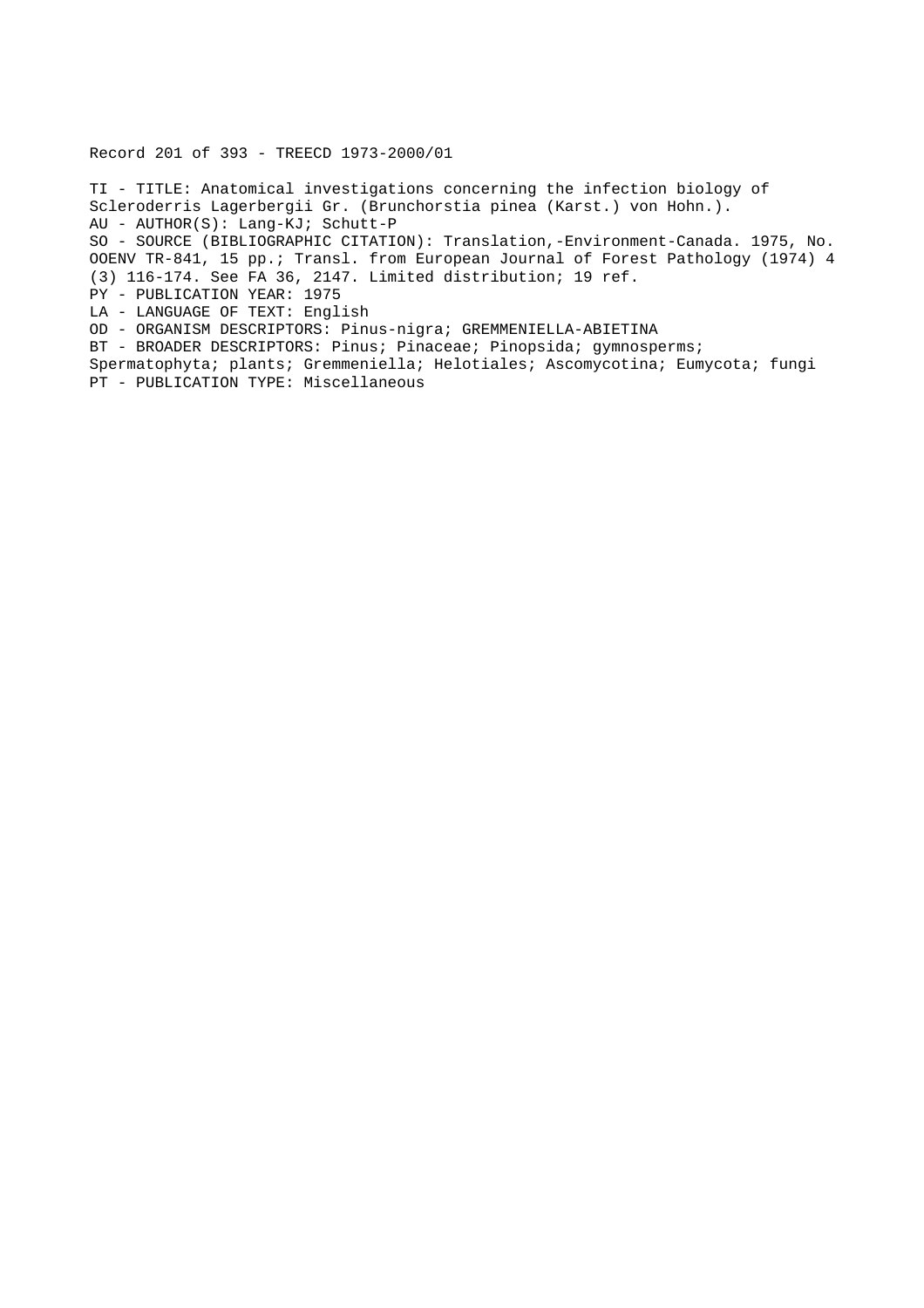Record 202 of 393 - TREECD 1973-2000/01

TI - TITLE: Pectic enzyme patterns as a taxonomic tool for the characterization of Gremmeniella spp. isolates. AU - AUTHOR(S): Lecours-N; Toti-L; Sieber-TN; Petrini-O AD - ADDRESS OF AUTHOR: Microbiology Institute, Swiss Federal Institute of Technology, ETH-Zentrum, 8092 Zurich, Switzerland.

SO - SOURCE (BIBLIOGRAPHIC CITATION): Canadian-Journal-of-Botany. 1994, 72: 7, 891-896; 20 ref.

PY - PUBLICATION YEAR: 1994

LA - LANGUAGE OF TEXT: English

LS - LANGUAGE OF SUMMARIES: French

AB - ABSTRACT: Isolates of different species of Gremmeniella, including some cultures from western Canada and some endophytic isolates, were characterized by pectic enzyme patterns. Pectinase isoenzyme patterns were in good agreement with results of electrophoresis of mycelial water-soluble proteins. The North American and European races of G. abietina var. abietina were distinguished on the basis of a cathodal polygalacturonase band present in all isolates of the former but absent in the latter. Another band, present in all isolates, showed polymorphisms related to the host from which the isolates are derived, making it possible to group them on a pathogen race-host genus basis. Sixteen isolates originating from western Canada that were previously found to belong to the North American race with a water-soluble protein assay were also found to belong to that race following the analysis of pectic enzymes. It was not possible using the assay to distinguish between isolates of Brunchorstia pinea var. cembrae and others derived from other Pinus spp. Among the endophytic isolates, the P. cembra endophytes showed the same polygalacturonase profile as those from diseased Pinus.

DE - DESCRIPTORS: plant-diseases; plant-pathogens; plant-pathogenic-fungi; forest-trees; isoenzymes-; races-; characteristics-; taxonomy-; plant-pathology; pines-

OD - ORGANISM DESCRIPTORS: Pinus-; Gremmeniella-; fungi-

GE - GEOGRAPHIC NAMES: Canada-

BT - BROADER DESCRIPTORS: pathogens; fungi; plant-pathogens; trees; woodyplants; Spermatophyta; plants; enzymes; Pinaceae; Pinopsida; gymnosperms; Helotiales; Ascomycotina; Eumycota; OECD-Countries; Commonwealth-of-Nations; Developed-Countries; North-America; America

PT - PUBLICATION TYPE: Journal-article

IS - INTERNATIONAL STANDARD SERIAL NUMBER: 0008-4026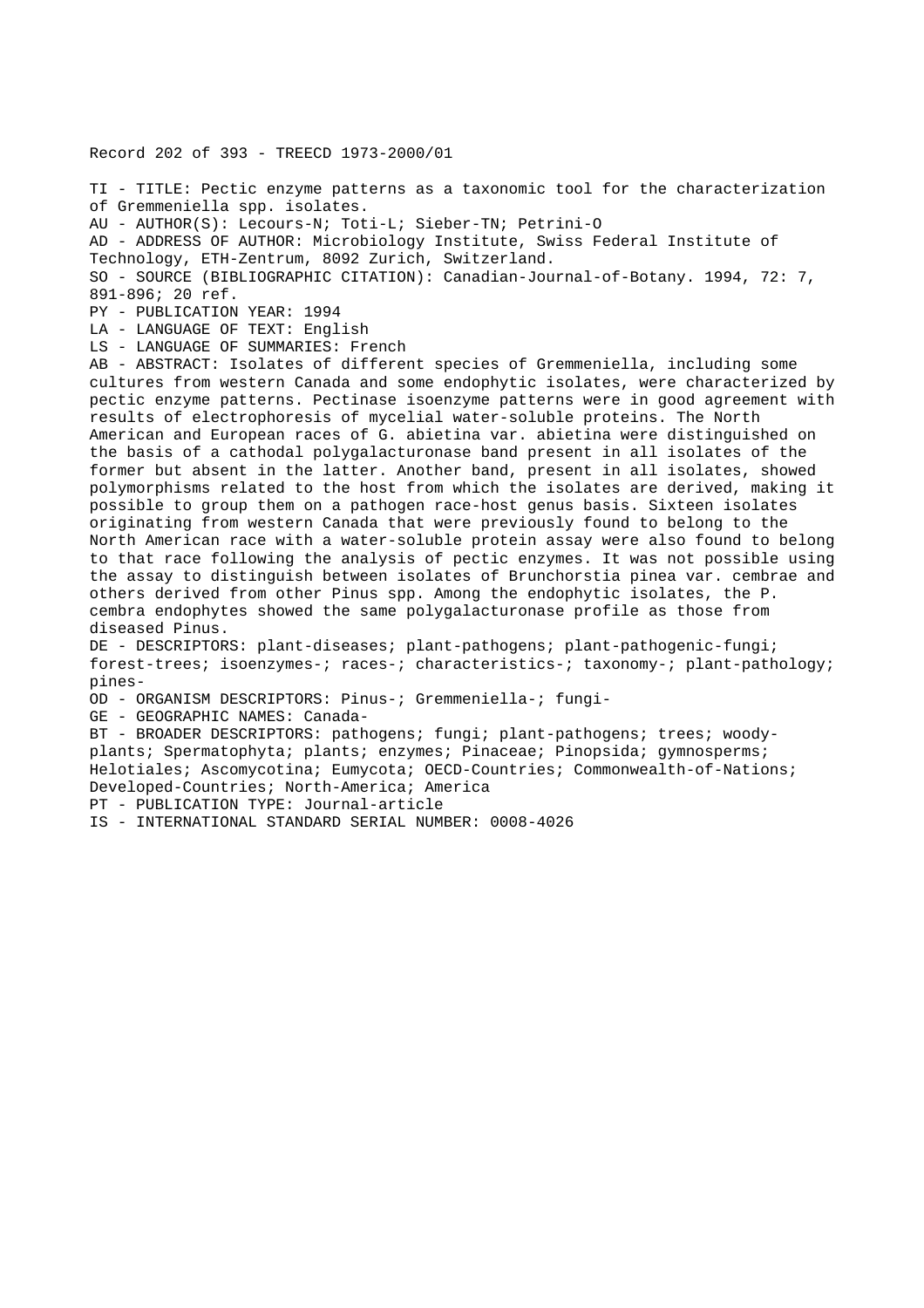Record 203 of 393 - TREECD 1973-2000/01 TI - TITLE: Mycoflora of Pinus banksiana and Pinus resinosa needles. I. Endophytic fungi. OT - ORIGINAL NON-ENGLISH TITLE: Mycoflore des aiguilles de Pinus banksiana et Pinus resinosa. I. Champignons endophytes. AU - AUTHOR(S): Legault-D; Dessureault-M; Laflamme-G AD - ADDRESS OF AUTHOR: M. Dessureault, Centre de Recherche en Biologie Forestiere, Universite Laval, Sainte-Foy, Que. G1K 7P4, Canada. SO - SOURCE (BIBLIOGRAPHIC CITATION): Canadian-Journal-of-Botany. 1989, 67: 7, 2052-2060; 29 ref. PY - PUBLICATION YEAR: 1989 LA - LANGUAGE OF TEXT: French LS - LANGUAGE OF SUMMARIES: English AB - ABSTRACT: The nature and distribution of endophytic fungi in healthy trees were studied in natural stands and plantations infected with scleroderris canker (caused by Gremmeniella abietina) in Quebec. Total colonization rates of the needles were 68% in P. banksiana and 89% in P. resinosa, and were generally higher in stands with a closed canopy. For a given tree, colonization rates increased with foliage age, but were not influenced by twig orientation. Only 17% of P. banksiana needles, but 76% of P. resinosa needles were colonized by more than one fungal species. P. banksiana needles never contained more than 2 endophytes, while up to 7 endophytes were found in P. resinosa needles. G. abietina was not isolated. Most endophytes in P. banksiana were Coccomyces [Blumeriella] sp., and those in P. resinosa were Pragmopycnis sp. and 3 species of Leptostroma. DE - DESCRIPTORS: Conifers-; foliage-; fungal-diseases; diseases-; microbialflora; ecology-; Pines-; endophytes-; forest-trees; plant-pathology; plantpathogenic-fungi OD - ORGANISM DESCRIPTORS: Pinus-resinosa; Pinus-banksiana; Gremmeniella-; Blumeriella-; Gremmeniella-abietina; Pinus-; fungi-GE - GEOGRAPHIC NAMES: Canada-; Quebec-BT - BROADER DESCRIPTORS: trees; woody-plants; Spermatophyta; plants; fungi; Pinus; Pinaceae; Pinopsida; gymnosperms; Helotiales; Ascomycotina; Eumycota; Gremmeniella; North-America; America; Canada; Deuteromycotina PT - PUBLICATION TYPE: Journal-article IS - INTERNATIONAL STANDARD SERIAL NUMBER: 0008-4026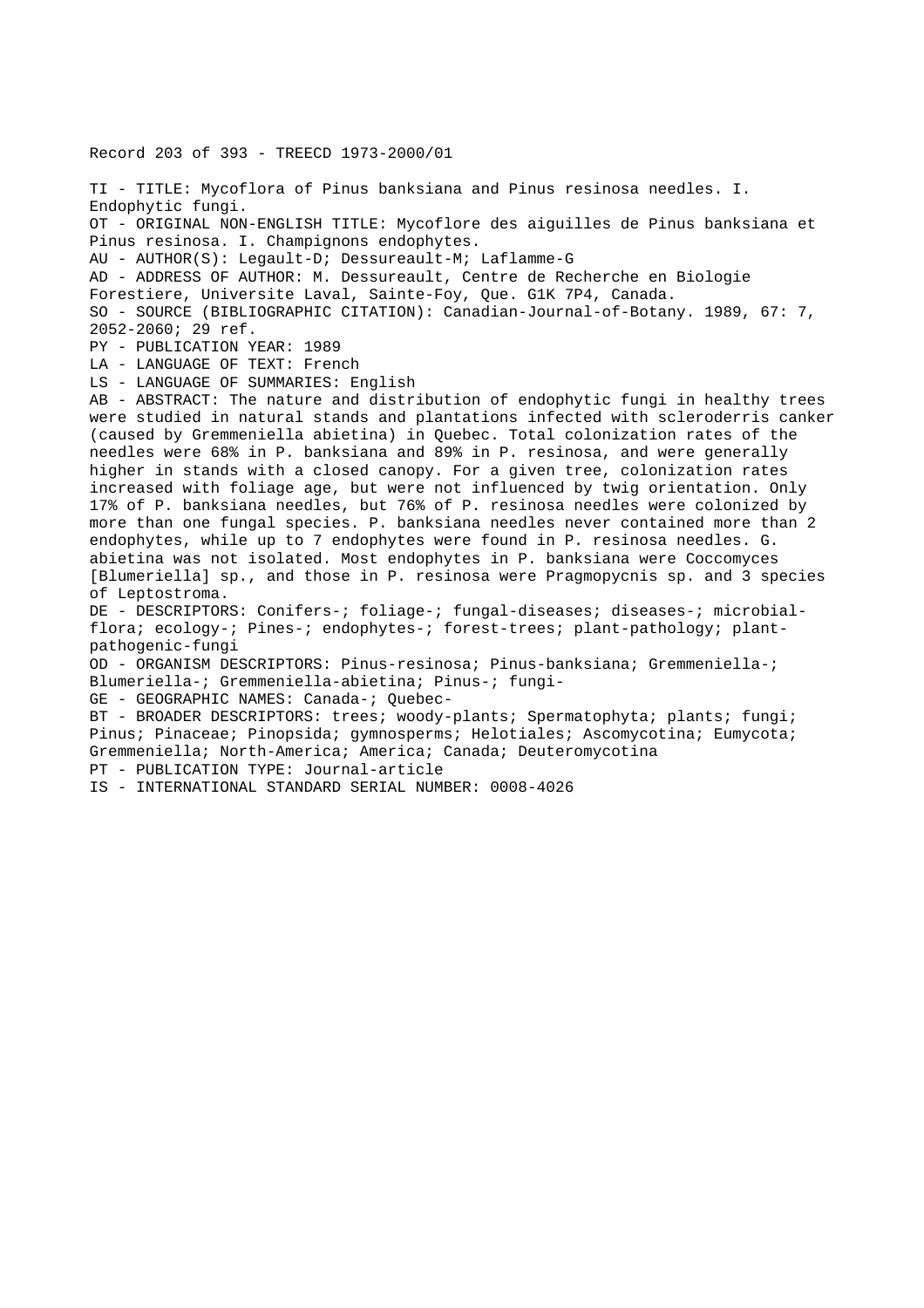Record 204 of 393 - TREECD 1973-2000/01 TI - TITLE: Phytopathological state of pine and spruce forests cultivated in the north-west of the Russian Federation. AU - AUTHOR(S): Leont'-eva-SI; Stenina-NP AD - ADDRESS OF AUTHOR: Leningrad Scientific Research Institute of Forestry, Leningrad, USSR. SO - SOURCE (BIBLIOGRAPHIC CITATION): Mikologiya-i-Fitopatologiya. 1990, 23: 4, 389-392; 11 ref. PY - PUBLICATION YEAR: 1990 LA - LANGUAGE OF TEXT: Russian AB - ABSTRACT: During 1982-87 studies of pine (Pinus) and spruce (Picea) forests in the Leningrad region and Karelia, RSFSR, USSR revealed the following diseases to be widespread on pine: common 'schutte' [needle cast] caused by Lophodermium seditiosum; snow 'schutte' (L. infestans); and grey 'schutte' (L. sulcigena). Other diseases were shoot cancer (Gremmeniella abietina) and resin cancer (Cronartium flaccidum). Sclerophoma pithya, Cenangium abietis, Melampsora pinitorqua [M. populnea], Coleosporium tussilaginis, Phacidium infestans, Hypodermella [Lophodermella] sulcigena were also found on 10-20-year-old pines. No widespread diseases were found on Picea. Slight damage (4% infected needles) was caused by spruce 'shutte' (Lophodermium macrosporum), but the main damage is generally caused by frosts. DE - DESCRIPTORS: Pines-; diseases-; Conifers-; Fungal-diseases; ecology-; Rustdiseases; Foliage-; forest-trees; plant-pathology; plant-pathogenic-fungi OD - ORGANISM DESCRIPTORS: Picea-; Pinus-; Lophodermium-seditiosum; Gremmeniella-abietina; Cronartium-flaccidum; Melampsora-populnea; Phacidiuminfestans; Lophodermium-; Gremmeniella-; Cronartium-; Melampsora-; Coleosporium- ; Sclerophoma-; Phacidium-; fungi-GE - GEOGRAPHIC NAMES: RUSSIA-; USSR-BT - BROADER DESCRIPTORS: trees; woody-plants; Spermatophyta; plants; fungi; Pinaceae; Pinopsida; gymnosperms; Lophodermium; Rhytismatales; Ascomycotina; Eumycota; Gremmeniella; Helotiales; Cronartium; Uredinales; Basidiomycotina; Melampsora; Phacidium; Deuteromycotina; Asia; Central-Europe; Europe; Coleosporium; Sclerophoma PT - PUBLICATION TYPE: Journal-article IS - INTERNATIONAL STANDARD SERIAL NUMBER: 0026-3648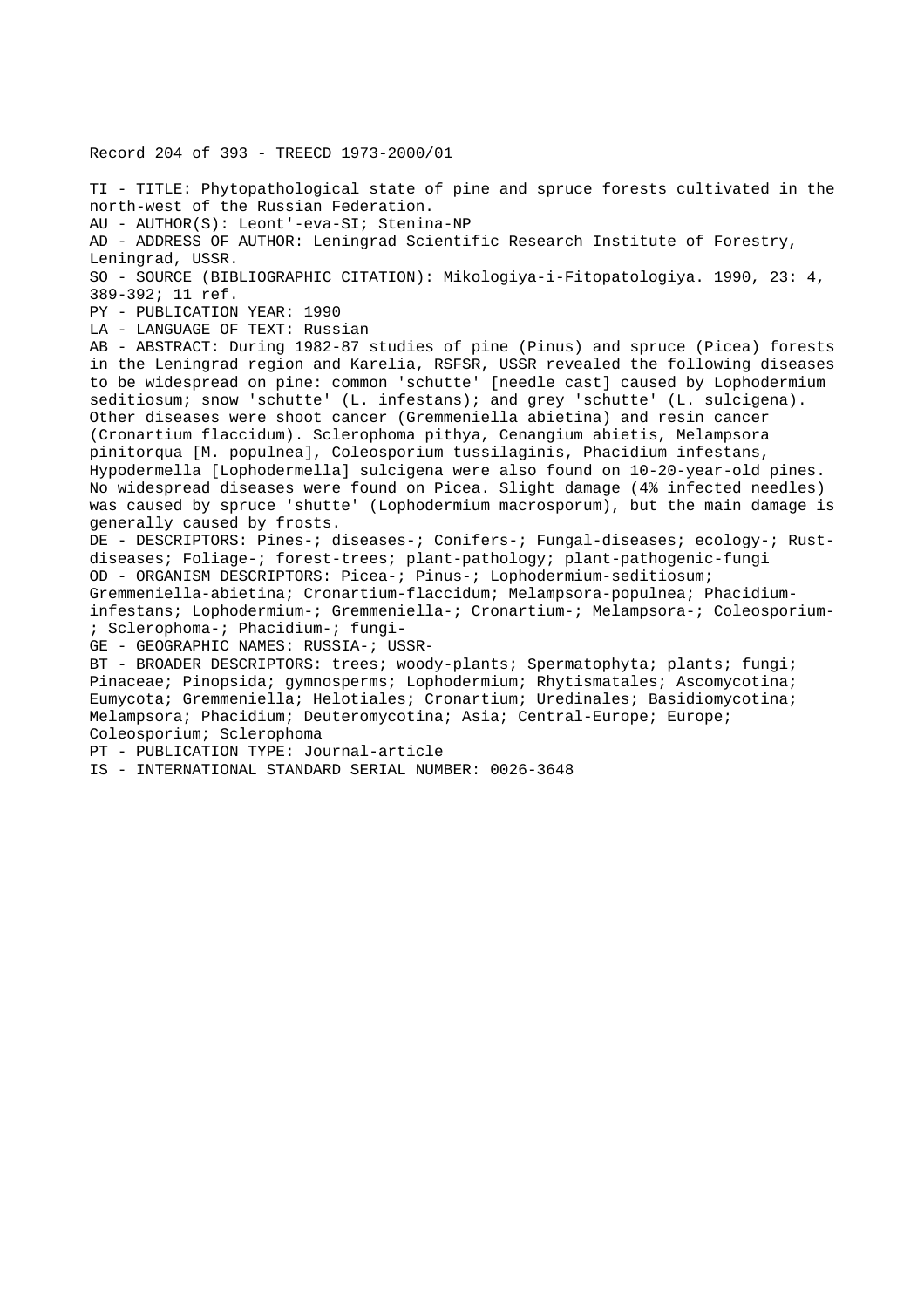Record 205 of 393 - TREECD 1973-2000/01 TI - TITLE: Disease and pest problems on Pinus sylvestris nurseries in Finland. AU - AUTHOR(S): Lilja-S AD - ADDRESS OF AUTHOR: For. Res. Inst., 01301 Vantaa, Finland. SO - SOURCE (BIBLIOGRAPHIC CITATION): Bulletin-OEPP. 1986, 16: 3, 561-564; 7 ref. PY - PUBLICATION YEAR: 1986 LA - LANGUAGE OF TEXT: English LS - LANGUAGE OF SUMMARIES: French, Russian AB - ABSTRACT: The main diseases are damping-off by fungi such as Fusarium and Alternaria already infecting ripening seeds in the cone; Botrytis cinerea in densely sown beds; Lophodermium seditiosum, causing needle cast and controlled with dithiocarbamates; Gremmeniella abietina, controlled with chlorothalonil alone or in mixtures; and Phacidium infestans, a serious pathogen of pine in central and N. Finland, controlled with quintozene, chlorothalonil or thiophanate-methyl. DE - DESCRIPTORS: Pines-; diseases-; nurseries-; control-; Damping-off; Chlorothalonil-; Quintozene-; Thiophanate-methyl; forest-trees; plant-pathology; plant-pathogenic-fungi OD - ORGANISM DESCRIPTORS: Fusarium-; Alternaria-; Botrytis-cinerea; Lophodermium-seditiosum; Gremmeniella-abietina; Phacidium-infestans; Pinopsida-; fungi-; Pinus-GE - GEOGRAPHIC NAMES: Finland-BT - BROADER DESCRIPTORS: Deuteromycotina; Eumycota; fungi; Botrytis; Lophodermium; Rhytismatales; Ascomycotina; Gremmeniella; Helotiales; Phacidium; gymnosperms; Spermatophyta; plants; Pinaceae; Pinopsida; European-Union-Countries; Developed-Countries; EFTA; OECD-Countries; Scandinavia; Northern-Europe; Europe PT - PUBLICATION TYPE: Journal-article IS - INTERNATIONAL STANDARD SERIAL NUMBER: 0250-8052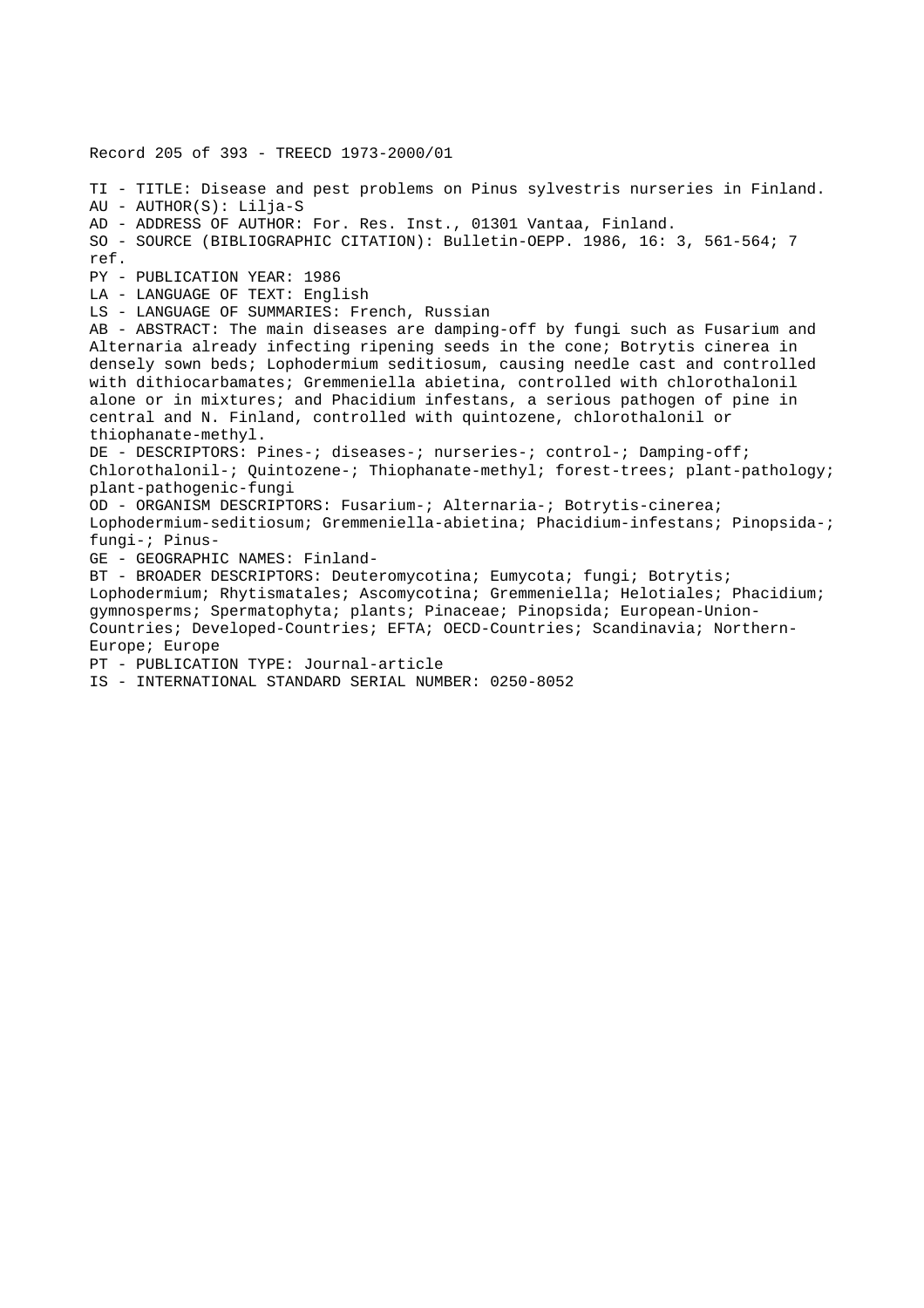Record 206 of 393 - TREECD 1973-2000/01 TI - TITLE: Proceedings of 'Pinus contorta - from untamed forest to domesticated crop'. Meeting of IUFRO WP 2.02.06 and Frans Kempe Symposium. Umea, Sweden, August 24-28, 1992. AU - AUTHOR(S): Lindgren-D AD - ADDRESS OF AUTHOR: Department of Forest Genetics and Plant Physiology, Swedish University of Agricultural Sciences, 90183 Umea, Sweden. SO - SOURCE (BIBLIOGRAPHIC CITATION): Rapport -Institutionen-for-Skoglig-Genetik-och-Vaxtfysiologi,-Sveriges-Lantbruksuniversitet. 1993, No. 11, 416 pp.; many ref. PB - PUBLISHER INFORMATION: Institutionen for Skoglig Genetik och vaxtfysiologi (Department of Forest Genetics and Plant Physiology), Sveriges Lantbruksuniversitet; Umea; Sweden PY - PUBLICATION YEAR: 1993 LA - LANGUAGE OF TEXT: English AB - ABSTRACT: Thirty-eight papers are presented from this conference on Pinus contorta. The topics covered include provenance trials in various countries (Sweden, Scotland, Germany, Latvia, Finland, Norway, Denmark, Irish Republic, Netherlands, Croatia, New Zealand, Alaska, Alberta and British Columbia), wood properties, seed collection, tree breeding, cold acclimatization, fungal diseases (Gremmeniella abietina, Cronartium coleosporioides, C. comandrae and Endocronartium harknessii) and phenology, flowering and pollination. DE - DESCRIPTORS: forest-trees; plant-pathogens; plant-pathogenic-fungi; plantdiseases; flowers-; flowering-; phenology-; pollination-; genetic-variation; cold-resistance; frost-resistance; acclimatization-; tree-breeding; seedcollection; IUFRO-; provenance-trials OD - ORGANISM DESCRIPTORS: Gremmeniella-abietina; Cronartium-coleosporioides; Cronartium-comandrae; Endocronartium-harknessii; Pinus-contorta GE - GEOGRAPHIC NAMES: Sweden-; Germany-; Latvia-; Finland-; Norway-; Denmark-; Irish-Republic; Netherlands-; Alberta-; British-Columbia; New-Zealand; Canada-; Alaska-; USA-; UK-; Scotland-; Croatia-; Europe-BT - BROADER DESCRIPTORS: Gremmeniella; Helotiales; Ascomycotina; Eumycota; fungi; Cronartium; Uredinales; Basidiomycotina; Endocronartium; Pinus; Pinaceae; Pinopsida; gymnosperms; Spermatophyta; plants; OECD-Countries; Developed-Countries; EFTA; European-Union-Countries; Scandinavia; Northern-Europe; Europe; Western-Europe; Baltic-States; British-Isles; Benelux; Canada; North-America; America; Commonwealth-of-Nations; Australasia; Oceania; Pacific-States-of-USA; Western-States-of-USA; USA; Great-Britain; UK; Balkans; Southern-Europe; Mediterranean-Region

PT - PUBLICATION TYPE: Conference-proceedings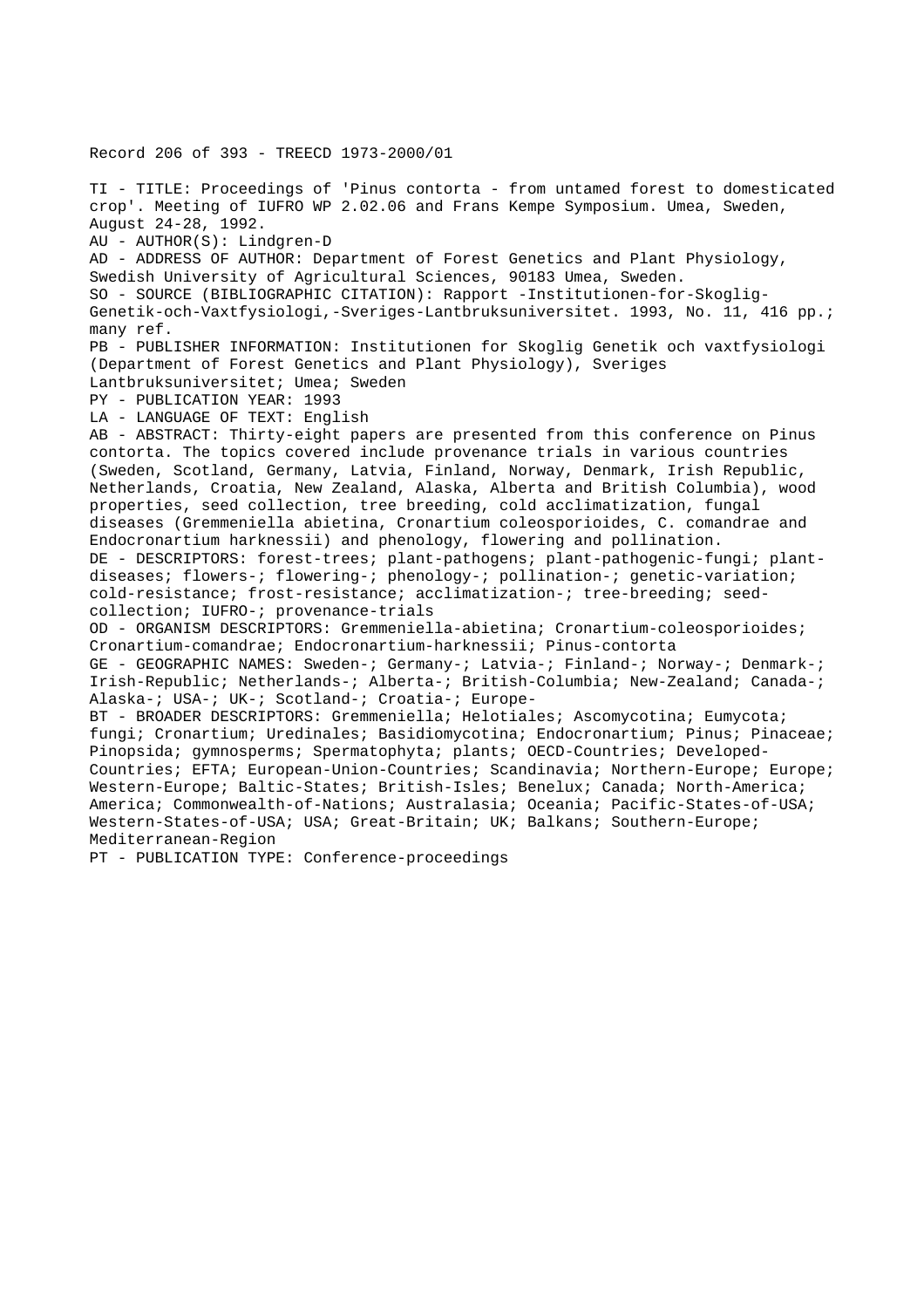Record 207 of 393 - TREECD 1973-2000/01 TI - TITLE: Pinus nigra in the Pennine hills of northern England. AU - AUTHOR(S): Lines-R AD - ADDRESS OF AUTHOR: For. Comm., N. Res. Sta., Roslin, Midlothian, UK. SO - SOURCE (BIBLIOGRAPHIC CITATION): Quarterly-Journal-of-Forestry. 1985, 79: 4, 227-233; 14 ref. PY - PUBLICATION YEAR: 1985 LA - LANGUAGE OF TEXT: English AB - ABSTRACT: Results at 10 and 20 yr are given for 2 series of trials (at alt. above 250 m): a species trial comparing Corsican and Austrian pine with 24 other species under moderate pollution by SO2, and a provenance trial comparing up to 47 seed origins covering the range of varieties or ecotypes from France to Turkey. Dieback (by Gremmeniella abietina) terminated trials at higher altitudes after 20 yr. DE - DESCRIPTORS: Species-trials; provenance-trials; Dieback-; conifers-; pines-OD - ORGANISM DESCRIPTORS: Pinus-nigra; Pinus-; Gremmeniella-abietina GE - GEOGRAPHIC NAMES: UK-BT - BROADER DESCRIPTORS: Pinus; Pinaceae; Pinopsida; gymnosperms; Spermatophyta; plants; Gremmeniella; Helotiales; Ascomycotina; Eumycota; fungi; British-Isles; Western-Europe; Europe PT - PUBLICATION TYPE: Journal-article IS - INTERNATIONAL STANDARD SERIAL NUMBER: 0033-5568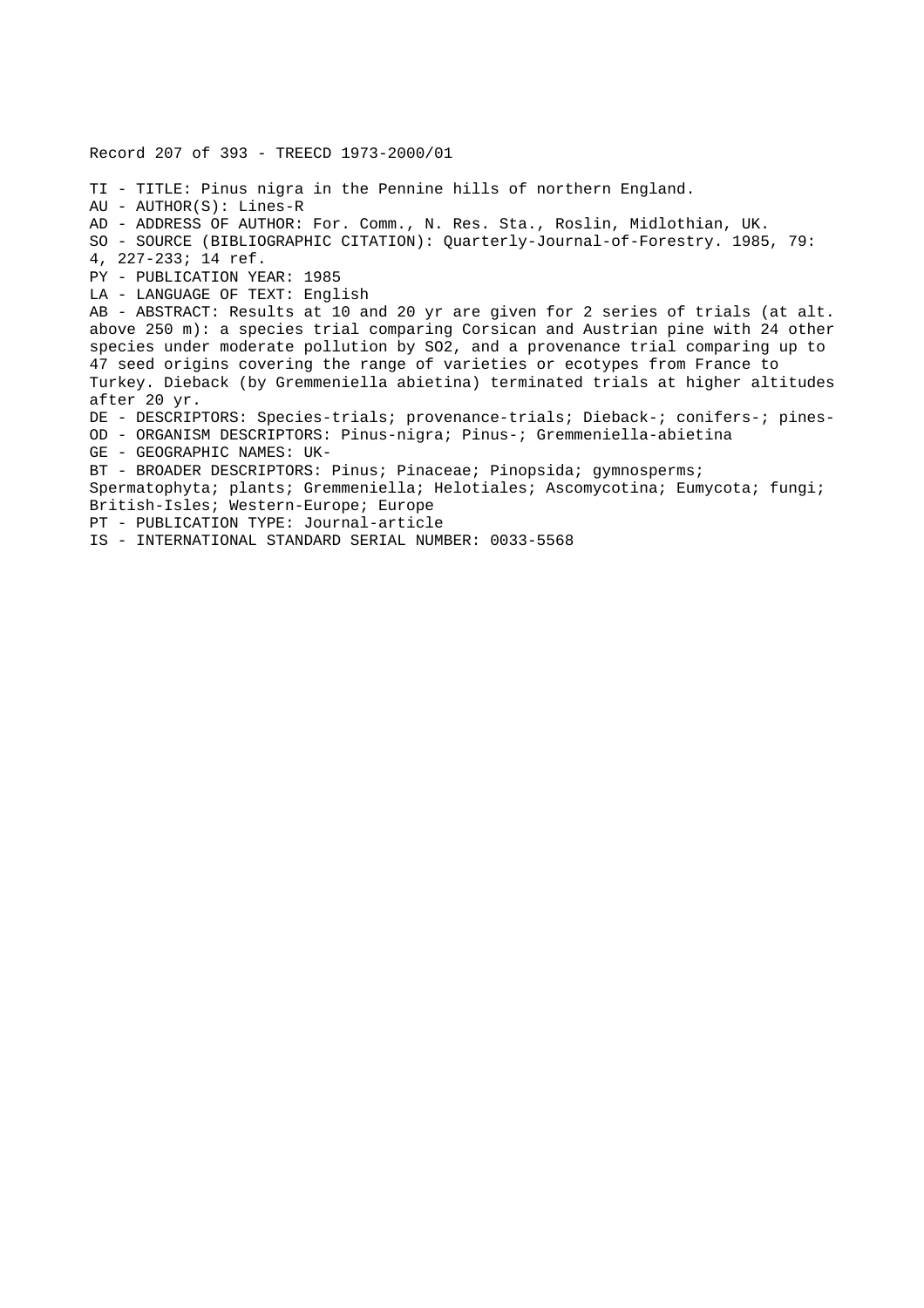```
Record 208 of 393 - TREECD 1973-2000/01
TI - TITLE: Should Scleroderris scare us?
AU - AUTHOR(S): Magasi-LP
AD - ADDRESS OF AUTHOR: Marit. FRC, Can. For. Serv., Fredericton, NB, Canada.
SO - SOURCE (BIBLIOGRAPHIC CITATION): Information-Report,-Maritimes-Forest-
Research-Centre,-Canada. 1979, No. M-X-100, ii + 4 pp.
PY - PUBLICATION YEAR: 1979
LA - LANGUAGE OF TEXT: English
LS - LANGUAGE OF SUMMARIES: French
AB - ABSTRACT: A discussion of the potential dangers of the 'new' European
strain of Gremmeniella abietina which was discovered in 2 out of 76 isolates
made from infected plantations in New Brunswick in 1978, both on red pine [Pinus
resinosa]. The European strain is easily identified when infection occurs at
more than 2 m ht., but both the European and the 'old' North American strains
may occupy the lower 1 m of young trees; confirmation of identification involves
lengthy serological comparisons with known isolates. Some of the control
measures being adopted are reported, especially restrictions on red pine
production, sanitary fellings and burnings, detailed surveys of pine plantations
throughout the province and chemical spraying.
DE - DESCRIPTORS: cankers-; conifers-
OD - ORGANISM DESCRIPTORS: Gremmeniella-abietina; Pinus-resinosa
GE - GEOGRAPHIC NAMES: Canada-; New-Brunswick
BT - BROADER DESCRIPTORS: Gremmeniella; Helotiales; Ascomycotina; Eumycota;
fungi; Pinus; Pinaceae; Pinopsida; gymnosperms; Spermatophyta; plants; North-
America; America; Canada
```
PT - PUBLICATION TYPE: Miscellaneous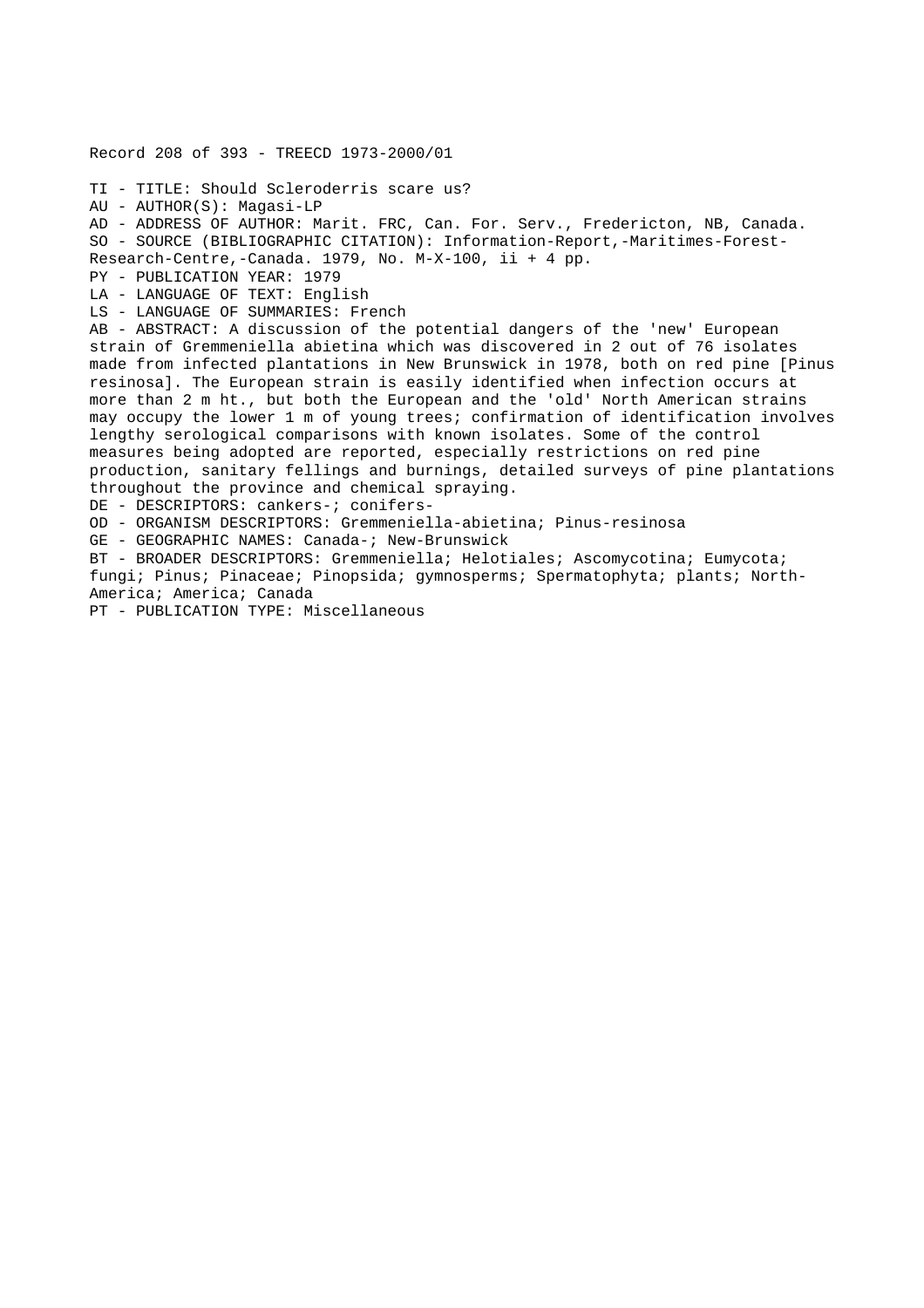Record 209 of 393 - TREECD 1973-2000/01 TI - TITLE: Survival of Gremmeniella abietina (Scleroderris lagerbergii) in marketed Christmas trees. AU - AUTHOR(S): Magasi-LP; Manley-JM AD - ADDRESS OF AUTHOR: Canadian For. Serv., Maritimes Forest Res. Centre, Fredericton, NB, Canada. SO - SOURCE (BIBLIOGRAPHIC CITATION): Plant-Disease-Reporter. 1974, 58: 10, 892- 894; 1 graph, 1 tab. PY - PUBLICATION YEAR: 1974 LA - LANGUAGE OF TEXT: English AB - ABSTRACT: The fungus can survive in branches of 9 year old Scots pine [Pinus sylvestris] trees cut for marketing, whether they are indoors for 10 days or left outdoors. The significance of this in the introduction and spread of this disease is discussed. It is suggested that a phytosanitary certificate, based on summer inspection, be required from growers intending to ship trees to distant markets. DE - DESCRIPTORS: survival-; Christmas-trees; forest-trees; conifers-; plantpathology; pines-OD - ORGANISM DESCRIPTORS: Pinus-; Pinus-sylvestris; GREMMENIELLA-ABIETINA BT - BROADER DESCRIPTORS: trees; woody-plants; Spermatophyta; plants; Pinaceae; Pinopsida; gymnosperms; Pinus; Gremmeniella; Helotiales; Ascomycotina; Eumycota; fungi

PT - PUBLICATION TYPE: Journal-article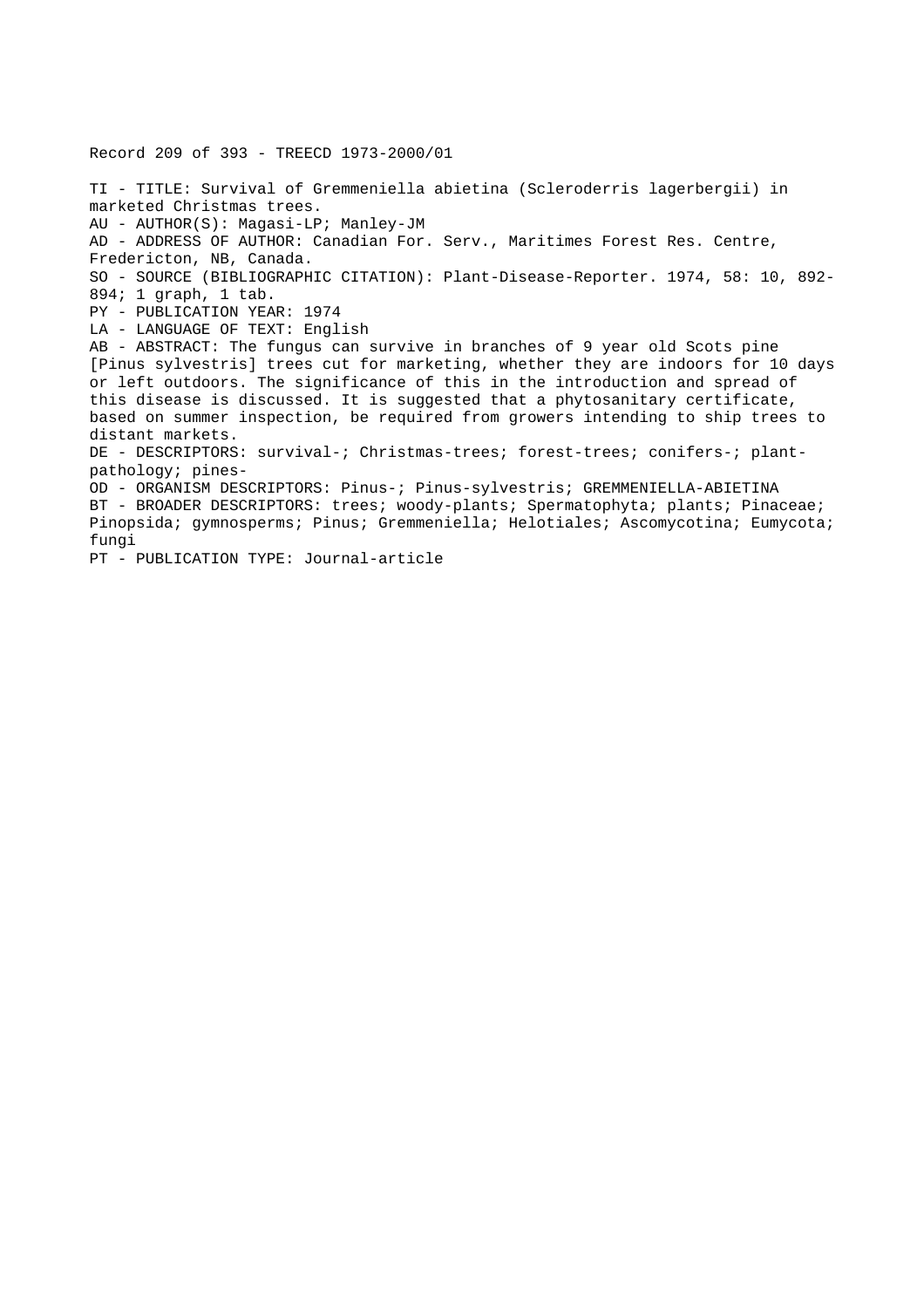Record 210 of 393 - TREECD 1973-2000/01 TI - TITLE: Scleroderris canker of conifers. Proceeding of an international symposium on scleroderris canker of conifers, held in Syracuse, USA, June 21-24, 1983. AU - AUTHOR(S): Manion-PD AD - ADDRESS OF AUTHOR: State Univ., New York, Syracuse, NY, USA. SO - SOURCE (BIBLIOGRAPHIC CITATION): 1984, xiii + 273 pp.; 9 pl. Volume 13, Forestry Sciences Series; many ref. PB - PUBLISHER INFORMATION: Martinus Nijhoff/Dr. W. Junk Publishers; The Hague; Netherlands PY - PUBLICATION YEAR: 1984 LA - LANGUAGE OF TEXT: English AB - ABSTRACT: A symposium sponsored by the State University of New York, the USDA Forest Service, the Canadian Forestry Service and the IUFRO Scleroderris Canker Working Party. After welcoming addresses from the USDA Forest Service and the Canadian Forestry Service, there are 40 further papers, concluding with a summary of the symposium and future research needs, by the editor and Skilling, D.D. Topics covered include the distribution, dispersal and history of Gremmeniella abietina in North America and Europe, host range, resistance and pathogenicity, disease development, metabolites and genetic variation, the role of insects, and the effects of SO2, acid rain and other environmental factors, pruning, fungicides, quarantines and disease management. DE - DESCRIPTORS: Cankers-; resistance-; Acid-rain; ecology-; Air-pollution; fumes-; sulfur-dioxide OD - ORGANISM DESCRIPTORS: Gremmeniella-abietina; fungi-GE - GEOGRAPHIC NAMES: New-York; North-America; Europe-BT - BROADER DESCRIPTORS: Gremmeniella; Helotiales; Ascomycotina; Eumycota; fungi; Middle-Atlantic-States-of-USA; Northeastern-States-of-USA; USA; North-America; America PT - PUBLICATION TYPE: Conference-proceedings

IB - INTERNATIONAL STANDARD BOOK NUMBER: 90-247-2912-2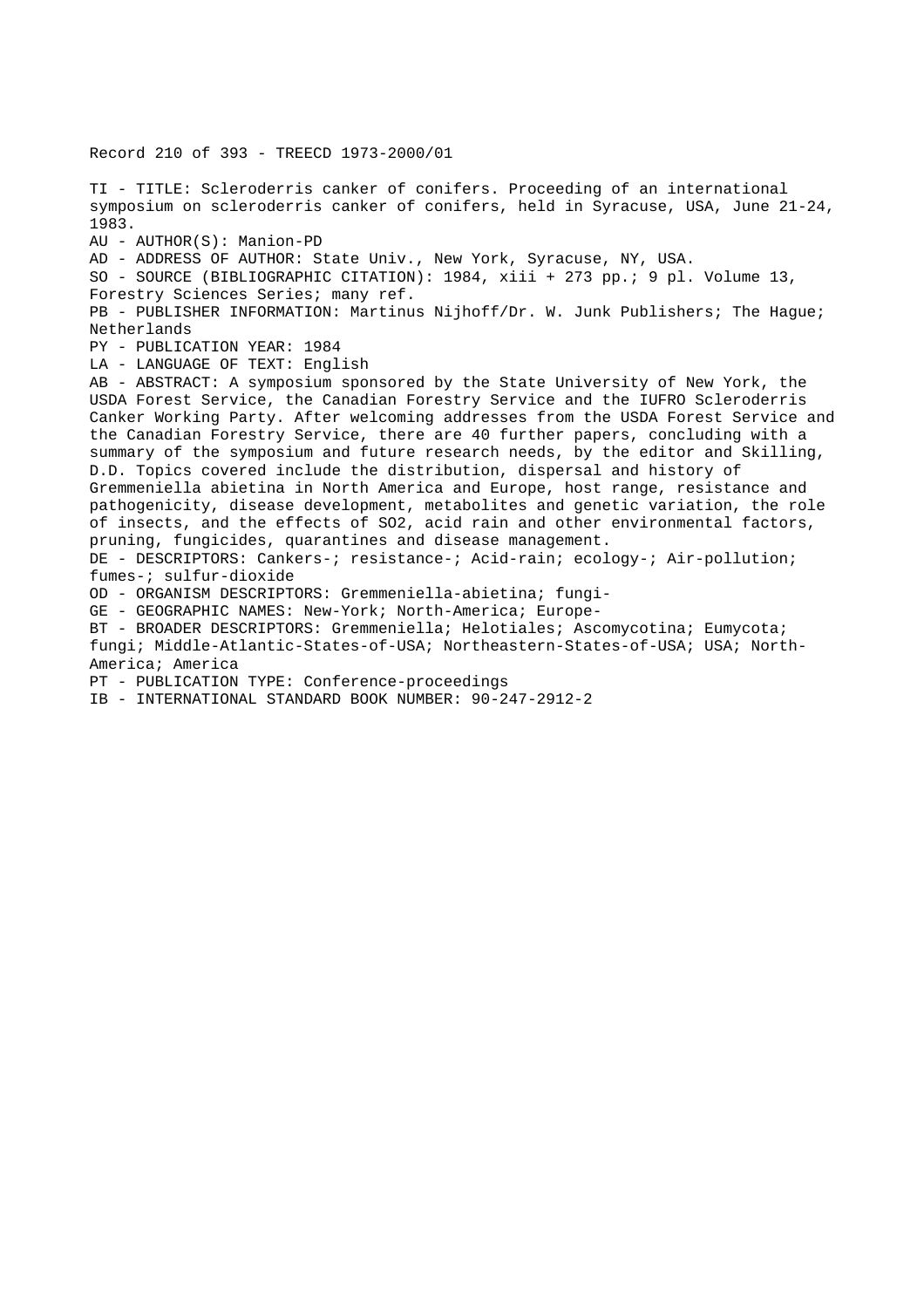#### Record 211 of 393 - TREECD 1973-2000/01

TI - TITLE: Thinning as a treatment against Heterobasidion annosum and Gremmeniella abietina. OT - ORIGINAL NON-ENGLISH TITLE: Trzebieze jako zabiegi przeciwdzialajace wystepowaniu huby korzeni (Heterobasidion annosum (Fr.) Bref.) i zamieraniu pedow sosny (Gremmeniella abietina (Lagerb.) Morelet). AU - AUTHOR(S): Manka-K SO - SOURCE (BIBLIOGRAPHIC CITATION): Sylwan. 1986, 130: 7, 1-8; 13 ref. PY - PUBLICATION YEAR: 1986 LA - LANGUAGE OF TEXT: Polish LS - LANGUAGE OF SUMMARIES: Russian, English AB - ABSTRACT: Analysis of published data and the author's own observations indicate that thinning of Scots pine stands can reduce incidence of both diseases but whereas this can be performed at any time in the case of G. abietina, only spring thinnings are effective against H. annosum and increase the presence of the fungal antagonist Phlebia gigantea. Felling in summer or autumn in stands with H. annosum must be followed by removal of felled stems down to as small a diam. as possible. Spring felling is recommended when both diseases are present. DE - DESCRIPTORS: control-; cankers-; root-and-butt-rots; thinning-; diseases-; Pines-; forest-trees; conifers-; plant-pathology; plant-pathogenic-fungi OD - ORGANISM DESCRIPTORS: Heterobasidion-annosum; Pinus-sylvestris; Gremmeniella-abietina; Phlebia-gigantea; fungi-; Pinus-GE - GEOGRAPHIC NAMES: Poland-BT - BROADER DESCRIPTORS: trees; woody-plants; Spermatophyta; plants; fungi; Heterobasidion; Aphyllophorales; Basidiomycotina; Eumycota; Pinus; Pinaceae; Pinopsida; gymnosperms; Gremmeniella; Helotiales; Ascomycotina; Phlebia; Central-Europe; Europe PT - PUBLICATION TYPE: Journal-article IS - INTERNATIONAL STANDARD SERIAL NUMBER: 0039-7660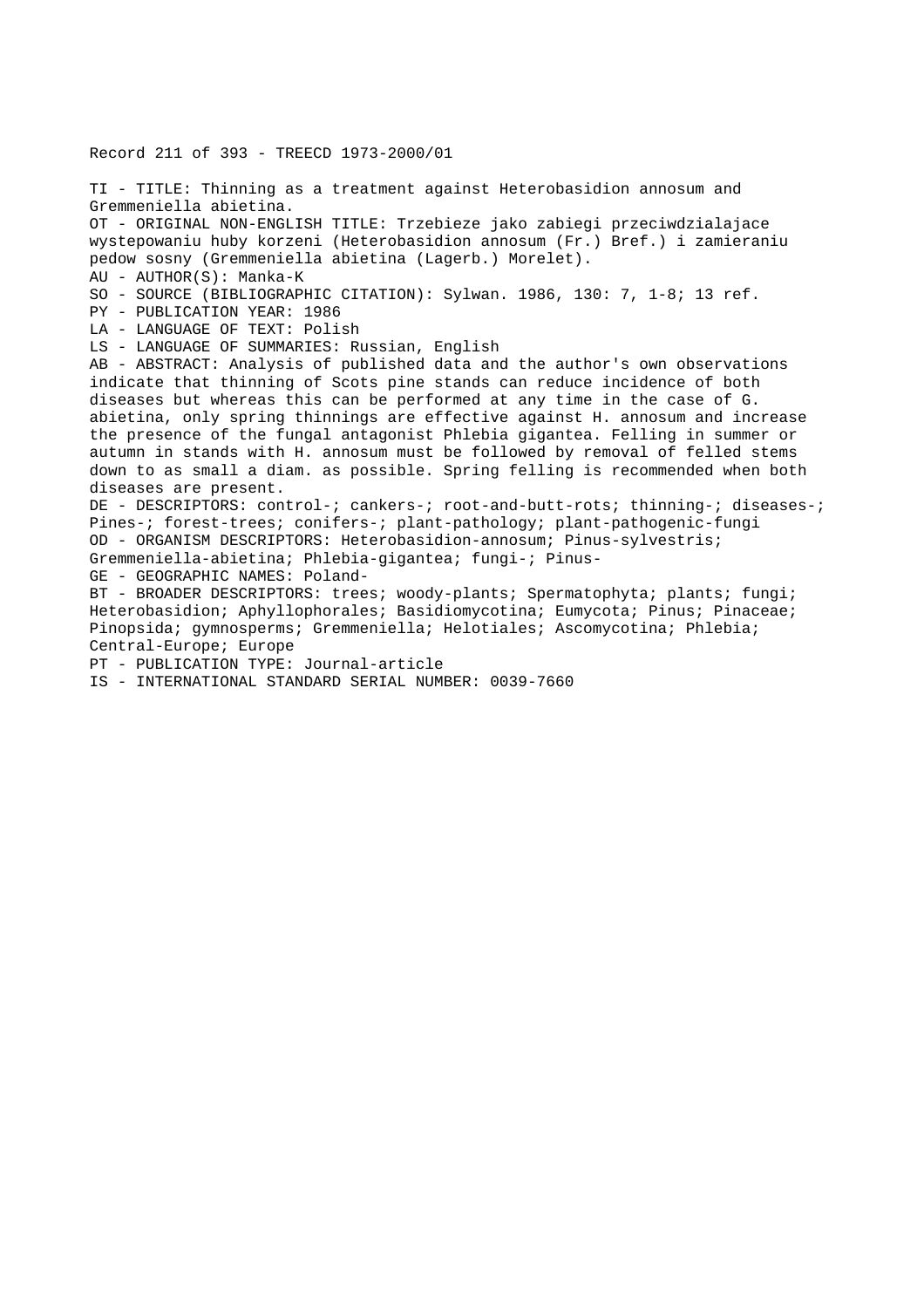Record 212 of 393 - TREECD 1973-2000/01 TI - TITLE: Biotic series method for evaluation of soil fungi effect on plant pathogenic fungi III. Measurement of inhibition-zone between test fungus and tested fungus in the biotic test. AU - AUTHOR(S): Manka-M; Manka-K AD - ADDRESS OF AUTHOR: University of Agriculture, Department of Forest Pathology, ul. Wojska Polskiego 71 C, 60-625 Poznan, Poland. SO - SOURCE (BIBLIOGRAPHIC CITATION): Phytopathologia-Polonica. 1995, No. 22, 99-105; 9 ref. PY - PUBLICATION YEAR: 1995 LA - LANGUAGE OF TEXT: English AB - ABSTRACT: Inhibition-zone in the biotic test is usually evaluated on the basis of distance of the straight line (in millimetres) between colonies growing together on agar medium (usually in a Petri dish). In cases of a particularly strong inhibition reaction, a more adequate way of measuring is proposed, i.e. along a line reflecting the route of antibiotic substance penetration into the medium. The method was tested on Sclerophoma pithiophila [Sydowia polyspora] against Gremmeniella abietina, and various Penicillium spp., Chaetomium aureum and Verticillium candelabrum against Heterobasidion annosum. DE - DESCRIPTORS: plant-pathogens; plant-pathogenic-fungi; fungal-antagonists; biological-control-agents; biological-control; plant-disease-control; antagonism-; techniques-; evaluation-; antagonists-; plant-pathology OD - ORGANISM DESCRIPTORS: Sydowia-polyspora; Gremmeniella-abietina; Penicillium-; Heterobasidion-annosum BT - BROADER DESCRIPTORS: Sydowia; Dothideales; Ascomycotina; Eumycota; fungi; Gremmeniella; Helotiales; Deuteromycotina; Heterobasidion; Aphyllophorales; Basidiomycotina PT - PUBLICATION TYPE: Journal-article IS - INTERNATIONAL STANDARD SERIAL NUMBER: 1230-0462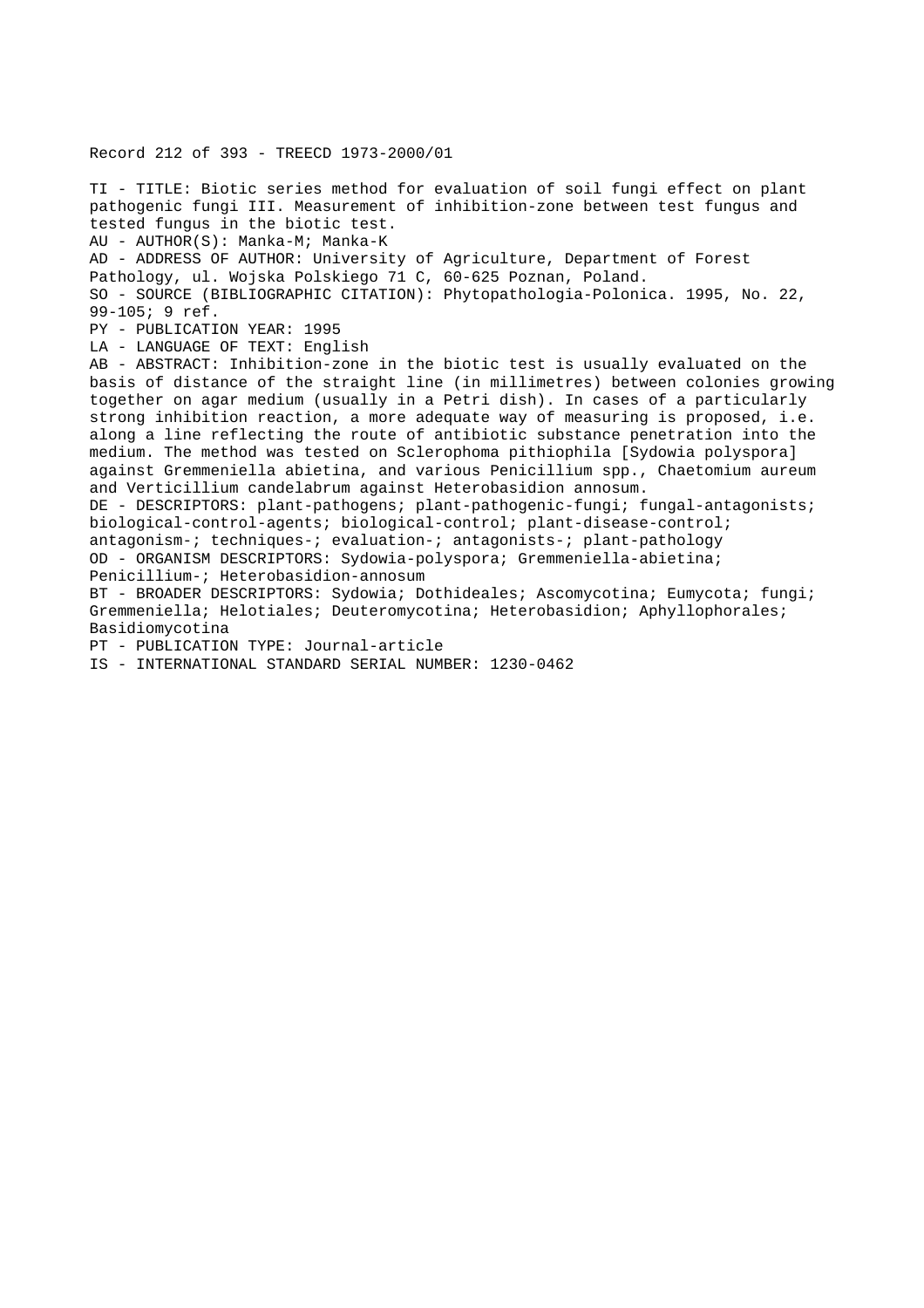# Record 213 of 393 - TREECD 1973-2000/01

TI - TITLE: Growth disturbances and needle and soil nutrient contents in a NPKfertilized Scots pine plantation on a drained small-sedge bog. AU - AUTHOR(S): Mannerkoski-H; Miyazawa-T AD - ADDRESS OF AUTHOR: Univ. of Helsinki, Dep. of Peatland Forestry, Unionink, 40 B, 00170 Helsinki 17, Finland. SO - SOURCE (BIBLIOGRAPHIC CITATION): Communicationes-Instituti-Forestalis-Fenniae. 1983, No. 116, 85-91; 3 fig., 4 tab.; 17 ref. PY - PUBLICATION YEAR: 1983 LA - LANGUAGE OF TEXT: English AB - ABSTRACT: The extent of dieback, mainly caused by Gremmeniella abietina, and N, P, K, Cu, Zn and B concentrations in needles of Scots pine three years after application of P, PK or NPK to young transplants are reported. Fertilization increased both height development and growth disturbances. The latter were preceded by decreased B and increased K concentrations in needles and decreased Zn (kg/ha) in peat. DE - DESCRIPTORS: NPK-fertilizers; plant-composition; responses-; nutrients-; trace-elements; fungal-diseases OD - ORGANISM DESCRIPTORS: Pinus-sylvestris GE - GEOGRAPHIC NAMES: Finland-BT - BROADER DESCRIPTORS: compound-fertilizers; fertilizers; Pinus; Pinaceae; Pinopsida; gymnosperms; Spermatophyta; plants; Scandinavia; Northern-Europe; Europe PT - PUBLICATION TYPE: Conference-paper; Journal-article

IS - INTERNATIONAL STANDARD SERIAL NUMBER: 0358-9609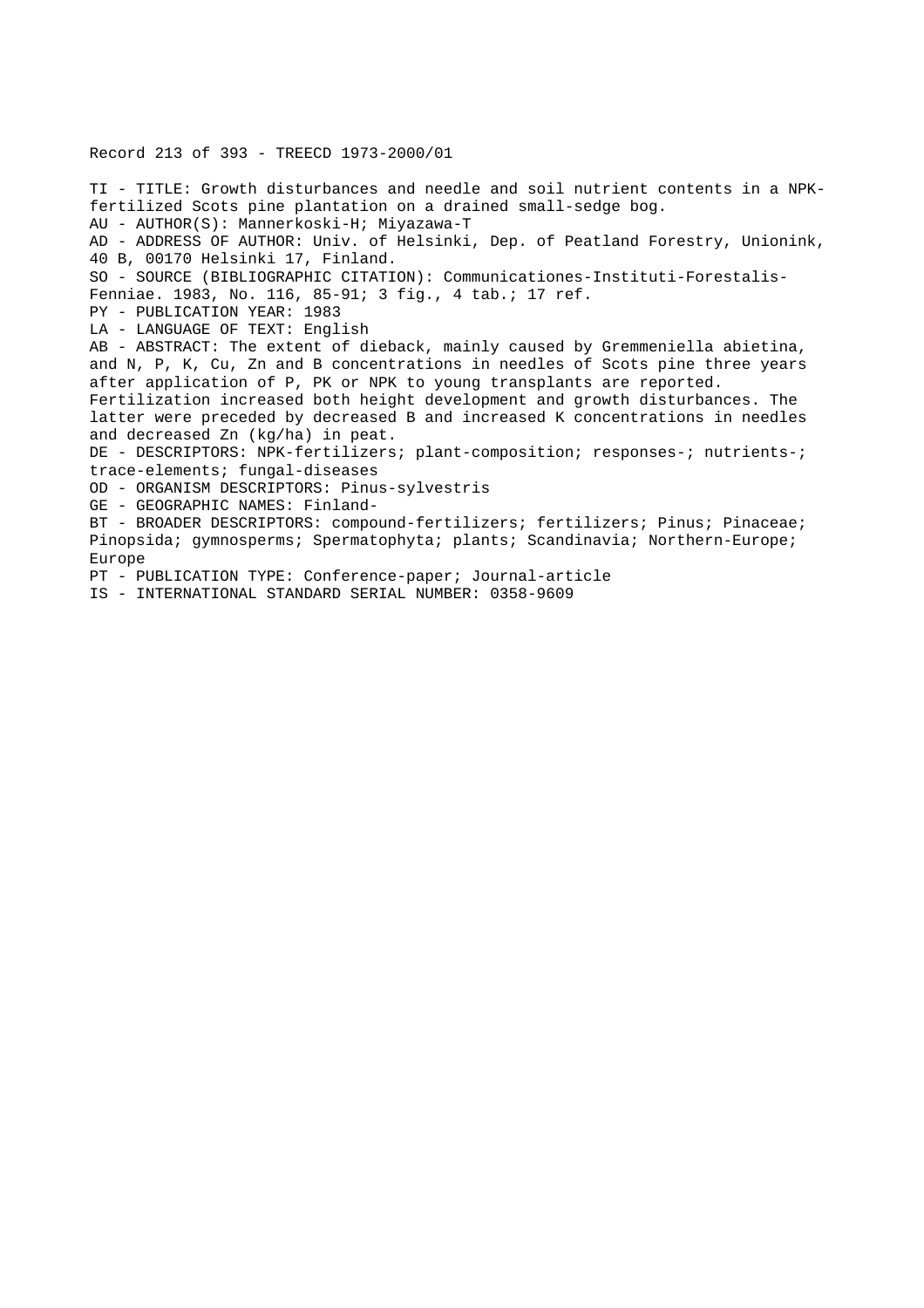Record 214 of 393 - TREECD 1973-2000/01 TI - TITLE: Spore production and artificial inoculation techniques for Gremmeniella abietina. AU - AUTHOR(S): Marosy-M; Patton-RF; Upper-CD AD - ADDRESS OF AUTHOR: Department of Plant Pathology, University of Wisconsin, Madison, WI 53706, USA. SO - SOURCE (BIBLIOGRAPHIC CITATION): Phytopathology. 1989, 79: 11, 1290-1293; 10 ref. PY - PUBLICATION YEAR: 1989 LA - LANGUAGE OF TEXT: English AB - ABSTRACT: Viable conidia of G. abietina were produced in flasks containing 20% V-8 broth incubated at 16-18řC under a 16-h photoperiod with a light intensity of approx. 100 ćE m-2S-1. More than 6 X 107 spores/flask were usually produced in 21 d under these conditions. Red pine (Pinus resinosa) seedlings were inoculated with a suspension of conidia that had been produced in this way, held at 18ř at high RH for 3 d and transferred to 4ř. Disease symptoms of Scleroderris shoot blight, as indicated by loose fascicles, appeared after 56 d in the dark at 4ř. DE - DESCRIPTORS: pines-; conidia-; techniques-; production-; Conifers-; Fungaldiseases; methodology-; infection-; culture-techniques; Foliage-; diseases-; forest-trees; plant-pathology; plant-pathogenic-fungi; inoculation-OD - ORGANISM DESCRIPTORS: Gremmeniella-abietina; Pinus-resinosa; Gremmeniella-; Fungi-; Pinus-BT - BROADER DESCRIPTORS: trees; woody-plants; Spermatophyta; plants; fungi; Gremmeniella; Helotiales; Ascomycotina; Eumycota; Pinus; Pinaceae; Pinopsida; gymnosperms PT - PUBLICATION TYPE: Journal-article

IS - INTERNATIONAL STANDARD SERIAL NUMBER: 0031-949X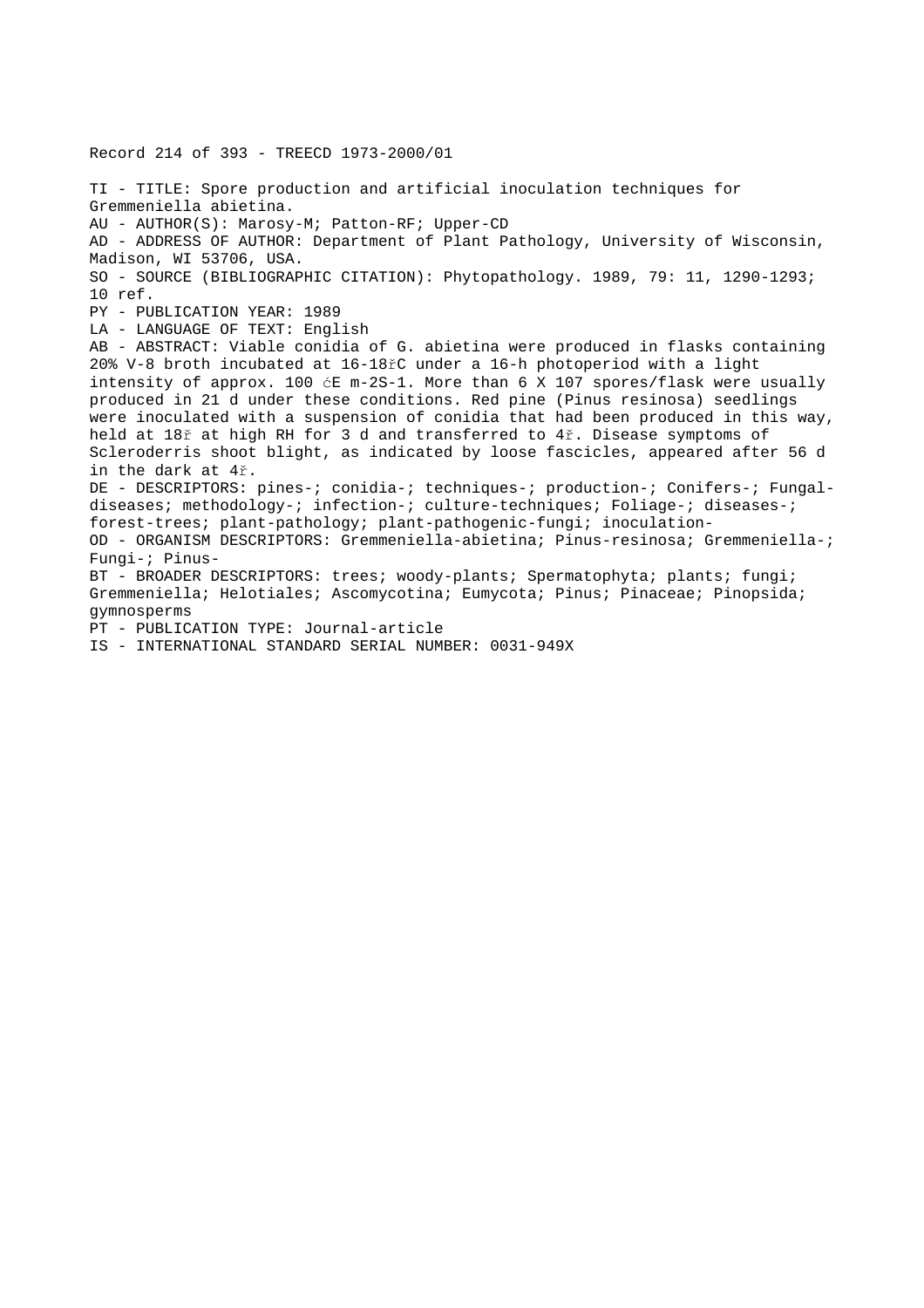Record 215 of 393 - TREECD 1973-2000/01

TI - TITLE: A conducive day concept to explain the effect of low temperature on the development of Scleroderris shoot blight. AU - AUTHOR(S): Marosy-M; Patton-RF; Upper-CD AD - ADDRESS OF AUTHOR: Department of Plant Pathology, University of Wisconsin, Madison, WI 53706, USA. SO - SOURCE (BIBLIOGRAPHIC CITATION): Phytopathology. 1989, 79: 11, 1293-1301; 52 ref. PY - PUBLICATION YEAR: 1989

LA - LANGUAGE OF TEXT: English

AB - ABSTRACT: The in vitro growth of Gremmeniella abietina at -6řC both in the presence or absence of ice crystals was confirmed. Red pine [Pinus resinosa] seedlings artificially inoculated with the North American serotype, exposed to natural and artificially manipulated field conditions, developed symptoms of Scleroderris shoot blight when exposed to ň44 d in which the temp. remained between -6 and +5ř or snow completely covered the seedlings or tree parts - a conducive day. Thus, an extended period of relatively mild canopy temp. during the winter appears to favour disease development. The conducive period, a period in which ň44 conducive days occurred, could either occur in the winter after inoculation, or over the 2 winters after inoculation. The apparent latent period in the disease cycle may result from the need for winter conditions before symptom development can occur. The occurrence of symptoms primarily on lower branches and the restriction of the disease to latitudes that receive sustained snow cover in the Lake States are consistent with this observation. Comparison of literature descriptions of outbreaks of the disease to weather records revealed a strong association between conducive periods, usually single conducive winters and the occurrence of symptoms. The natural range of the disease may be restricted by the need for recurrence of conducive periods within 3 years to avoid breaking the disease cycle.

DE - DESCRIPTORS: pines-; temperature-; Conifers-; Fungal-diseases; biology-; Foliage-; diseases-; forest-trees; plant-pathology; plant-pathogenic-fungi OD - ORGANISM DESCRIPTORS: Gremmeniella-abietina; Pinus-resinosa; Gremmeniella-; Pinus-; fungi-

BT - BROADER DESCRIPTORS: trees; woody-plants; Spermatophyta; plants; fungi; Gremmeniella; Helotiales; Ascomycotina; Eumycota; Pinus; Pinaceae; Pinopsida; gymnosperms

PT - PUBLICATION TYPE: Journal-article

IS - INTERNATIONAL STANDARD SERIAL NUMBER: 0031-949X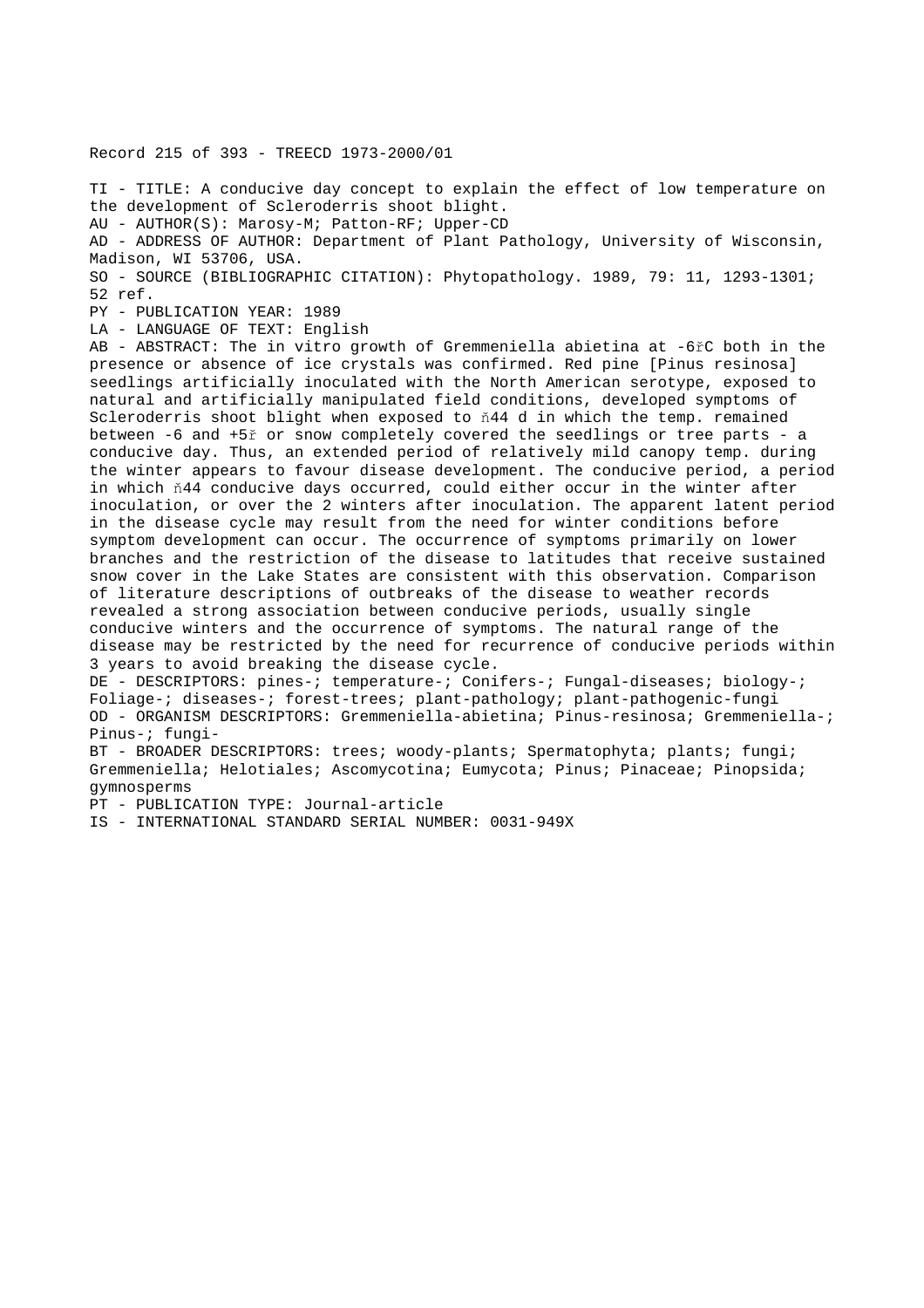Record 216 of 393 - TREECD 1973-2000/01

TI - TITLE: Resistance tests against two different parasitic fungi on the same plus-tree progenies. OT - ORIGINAL NON-ENGLISH TITLE: Resistensprovning mot tva olika parasitsvampar pa samma plustradsavkommor. AU - AUTHOR(S): Martinsson-O SO - SOURCE (BIBLIOGRAPHIC CITATION): Sweden,-Foreningen-Skogstradsforadling,- Institutet-for-Skogsforbattring:-Yearbook-1975,-Association-for-Forest-Tree-Breeding,-Institute-of-Forest-Improvement. 1976, 145-151; 6 ref. PB - PUBLISHER INFORMATION: Uppsala. PY - PUBLICATION YEAR: 1976 LA - LANGUAGE OF TEXT: Swedish AB - ABSTRACT: Twenty-seven full-sib families of Pinus sylvestris were divided into two lots; each lot consisted of 25 individuals per family which were inoculated respectively with Melampsora pinitorqua and Scleroderris lagerbergii at the age of five months. The results of scoring for infection in the following year indicated that there is a negative correlation between resistance to Melampsora and resistance to Scleroderris in the same progenies. DE - DESCRIPTORS: conifers-; forest-trees; pines-OD - ORGANISM DESCRIPTORS: Pinus-; Melampsora-; GREMMENIELLA-GE - GEOGRAPHIC NAMES: Sweden-BT - BROADER DESCRIPTORS: trees; woody-plants; Spermatophyta; plants; Pinaceae; Pinopsida; gymnosperms; Uredinales; Basidiomycotina; Eumycota; fungi; Helotiales; Ascomycotina; Scandinavia; Northern-Europe; Europe PT - PUBLICATION TYPE: Miscellaneous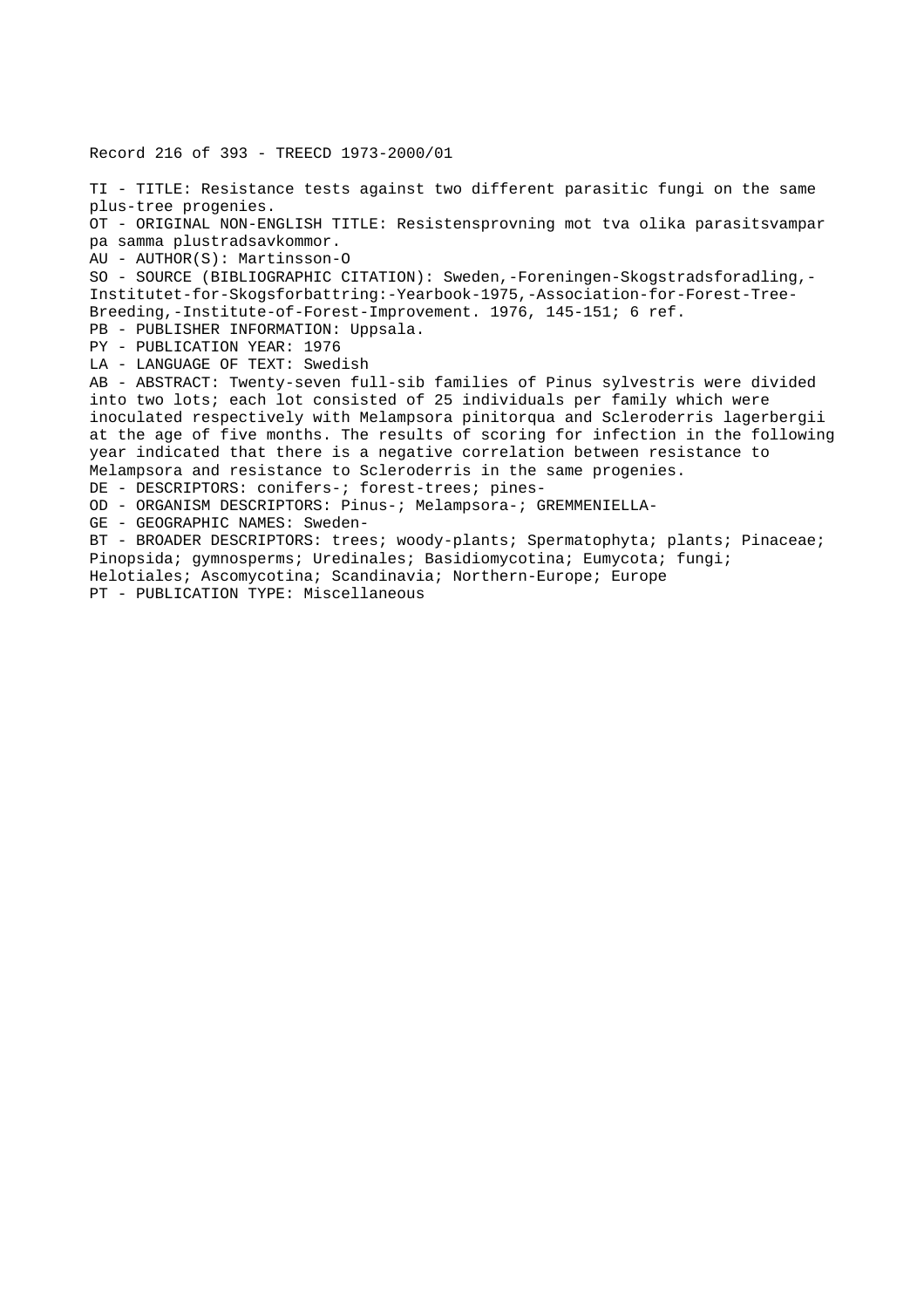Record 217 of 393 - TREECD 1973-2000/01 TI - TITLE: Tests of resistance to two different parasitic fungi in the same plus-tree progeny. AU - AUTHOR(S): Martinsson-O SO - SOURCE (BIBLIOGRAPHIC CITATION): Arsbok,-Foreningen-Skogstradsforadling-Institutet-for-Skogsforbattring-1975. 1976, 145-151; 6 ref. PY - PUBLICATION YEAR: 1976 LA - LANGUAGE OF TEXT: Swedish LS - LANGUAGE OF SUMMARIES: English AB - ABSTRACT: Gives results of tests for resistance to Melampsora pinitorqua [M. populnea] and Scleroderris lagerbergii on 27 full-sib families of Pinus sylvestris in Sweden [cf. FA 36, 6834]. A negative correlation was found between resistance to M. pinitorqua and resistance to S. lagerbergii in the same progeny. DE - DESCRIPTORS: foliage-; plant-breeding; rust-diseases; tree-breeding; progeny-testing; conifers-OD - ORGANISM DESCRIPTORS: Pinus-sylvestris; Melampsora-populnea; GREMMENIELLA-ABIETINA BT - BROADER DESCRIPTORS: Pinus; Pinaceae; Pinopsida; gymnosperms; Spermatophyta; plants; Melampsora; Uredinales; Basidiomycotina; Eumycota; fungi; Gremmeniella; Helotiales; Ascomycotina PT - PUBLICATION TYPE: Miscellaneous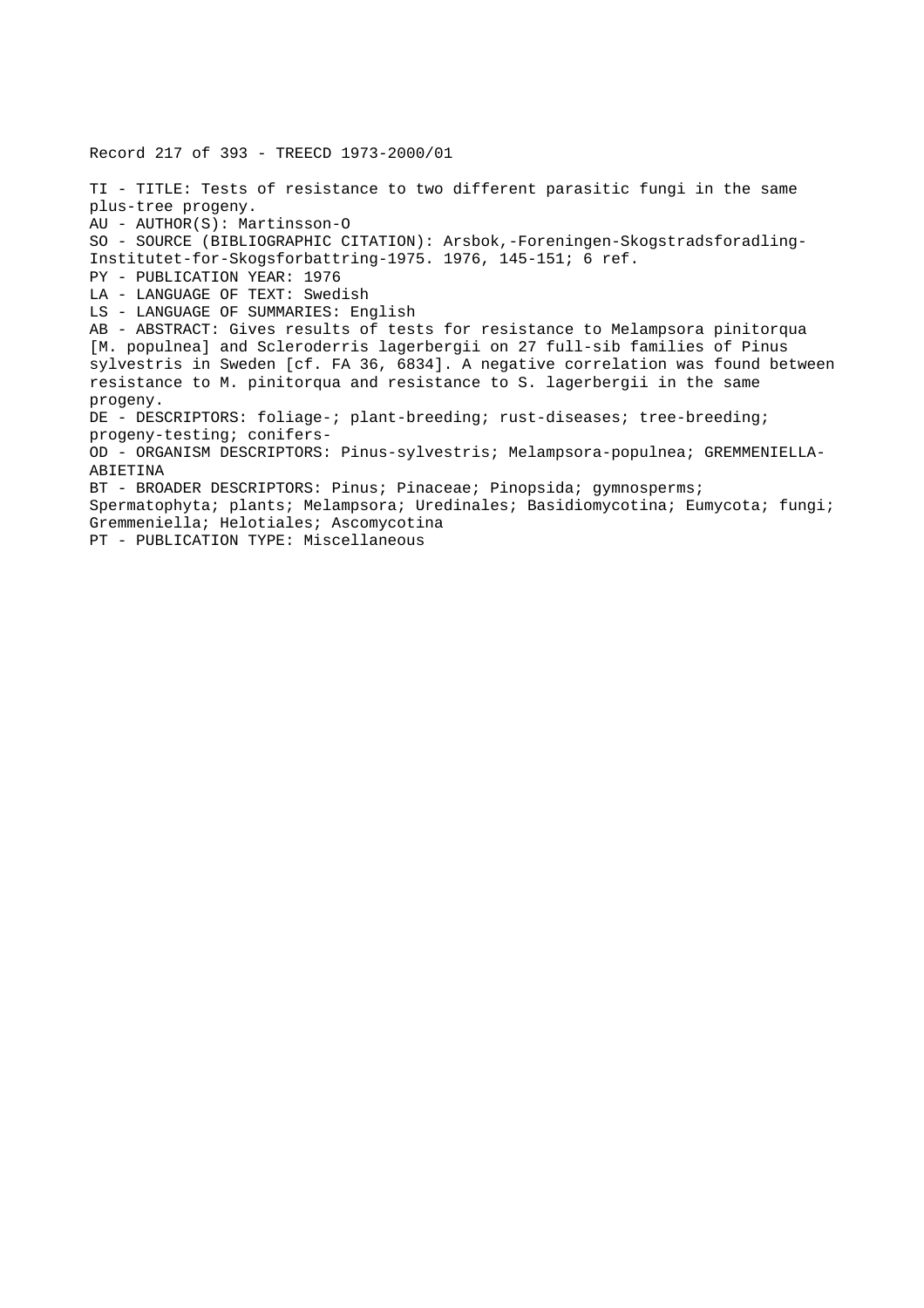Record 218 of 393 - TREECD 1973-2000/01 TI - TITLE: Mortality and damage in Scots pine and lodgepole pine trials 4-9 years after planting. OT - ORIGINAL NON-ENGLISH TITLE: Avganger och skador i odlingsforsok av tall och contortatall 4-9 ar efter plantering. AU - AUTHOR(S): Martinsson-O; Karlman-M; Lundh-JE AD - ADDRESS OF AUTHOR: The Swedish University of Agricultural Sciences, Department of Silviculture, S-901 83 Umea, Sweden. SO - SOURCE (BIBLIOGRAPHIC CITATION): Rapport,-Institutionen-for-Skogsskotsel,- Sveriges-Lantbruksuniversitet. 1983, No. 10, 33 pp.; 24 ref. PY - PUBLICATION YEAR: 1983 LA - LANGUAGE OF TEXT: Swedish LS - LANGUAGE OF SUMMARIES: English AB - ABSTRACT: Scots pine and lodgepole pine plantations at 9 sites in central and N. Sweden were observed for 3 yr. Av. survival 4-8 yr after planting was 77% for Scots pine from seed orchards, 80% for Scots pine from natural stands and 89% for lodgepole pine. The most common causes of damage and mortality were moose, voles and fungal diseases. The most common diseases were Phacidium infestans, Melampsora pinitorqua [M. populnea] and Gremmeniella abietina. There was little insect damage. DE - DESCRIPTORS: Wildlife-; damage-; rust-diseases; cankers-; species-trials; conifers-OD - ORGANISM DESCRIPTORS: Phacidium-infestans; Melampsora-populnea; Gremmeniella-abietina; Voles-; Pinus-sylvestris; Pinus-contorta GE - GEOGRAPHIC NAMES: Sweden-BT - BROADER DESCRIPTORS: Phacidium; Helotiales; Ascomycotina; Eumycota; fungi; Melampsora; Uredinales; Basidiomycotina; Gremmeniella; Microtinae; Muridae; rodents; mammals; vertebrates; Chordata; animals; Pinus; Pinaceae; Pinopsida; gymnosperms; Spermatophyta; plants; Scandinavia; Northern-Europe; Europe PT - PUBLICATION TYPE: Miscellaneous IB - INTERNATIONAL STANDARD BOOK NUMBER: 91-576-1530-6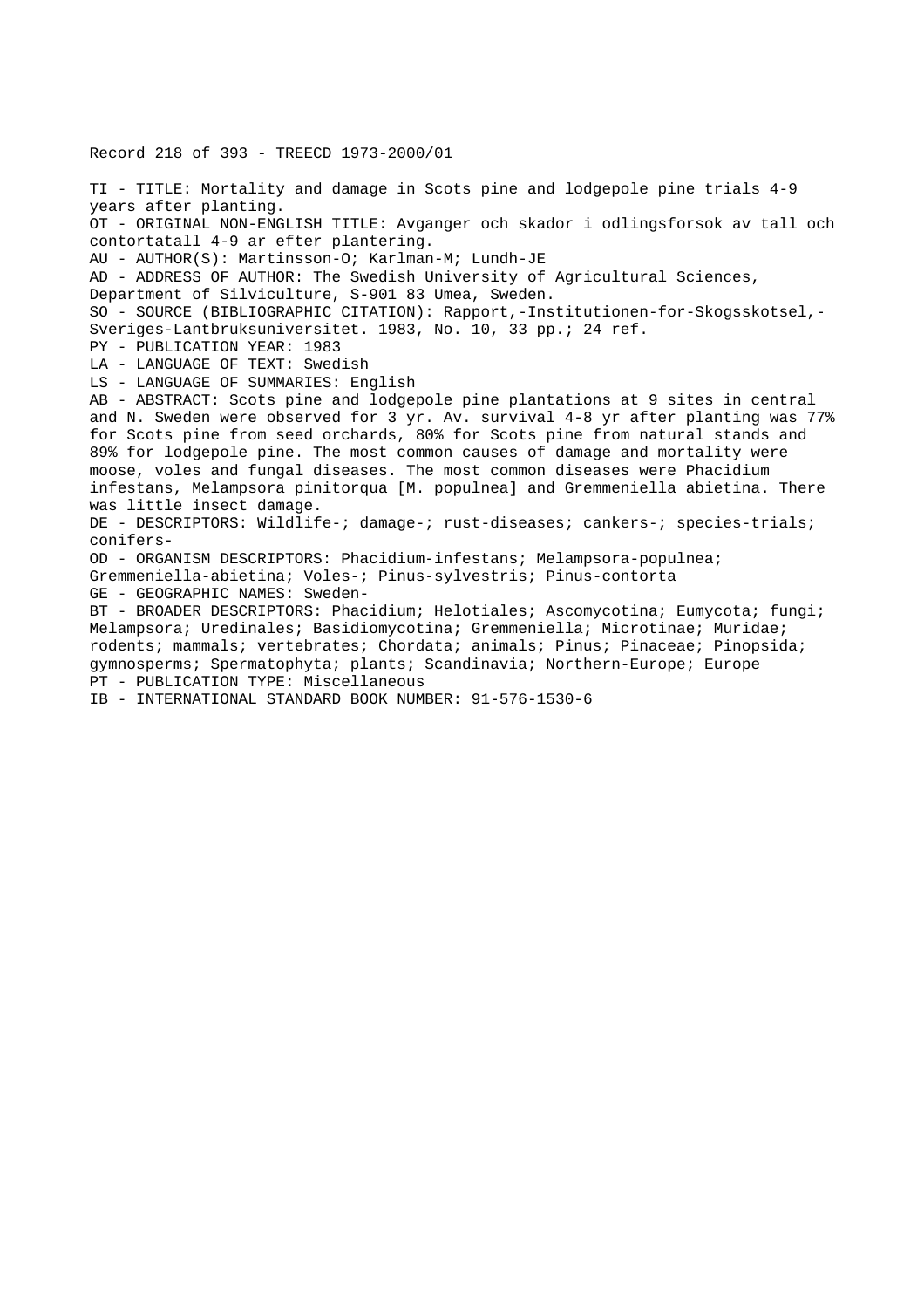Record 219 of 393 - TREECD 1973-2000/01 TI - TITLE: Damage by Brunchorstia pinea [Gremmeniella abietina] to spruce and pine in the Oberpfalz region. OT - ORIGINAL NON-ENGLISH TITLE: Schaden durch Brunchorstia pinea an Fichten und Kiefern in der Oberpfalz. AU - AUTHOR(S): Maschning-E; Lang-KJ AD - ADDRESS OF AUTHOR: Bavarian For. Exp. & Res. Inst., 8000 Munich, German Federal Republic. SO - SOURCE (BIBLIOGRAPHIC CITATION): Allgemeine-Forstzeitschrift. 1981, No. 16, 385-386; 1 pl.; 7 ref. PY - PUBLICATION YEAR: 1981 LA - LANGUAGE OF TEXT: German AB - ABSTRACT: Reports of injury to upper crown shoots in thicket/young pole stands of spruce were received from stations in Bavaria beginning in early summer, 1980; pycnidia were in evidence from July, 1980; and ripe fruiting bodies from Jan., 1981. Affected spruce stands were shaded by or directly adjacent to infected Scots pine stands, in which the fungus appears to be latent. Removal of affected material is recommended. The symptoms are described. DE - DESCRIPTORS: fungal-diseases; conifers-OD - ORGANISM DESCRIPTORS: Picea-abies; Pinus-sylvestris; Gremmeniella-abietina; Gremmeniella-GE - GEOGRAPHIC NAMES: German-Federal-Republic; Germany-BT - BROADER DESCRIPTORS: Picea; Pinaceae; Pinopsida; gymnosperms; Spermatophyta; plants; Pinus; Gremmeniella; Helotiales; Ascomycotina; Eumycota; fungi; Western-Europe; Europe PT - PUBLICATION TYPE: Journal-article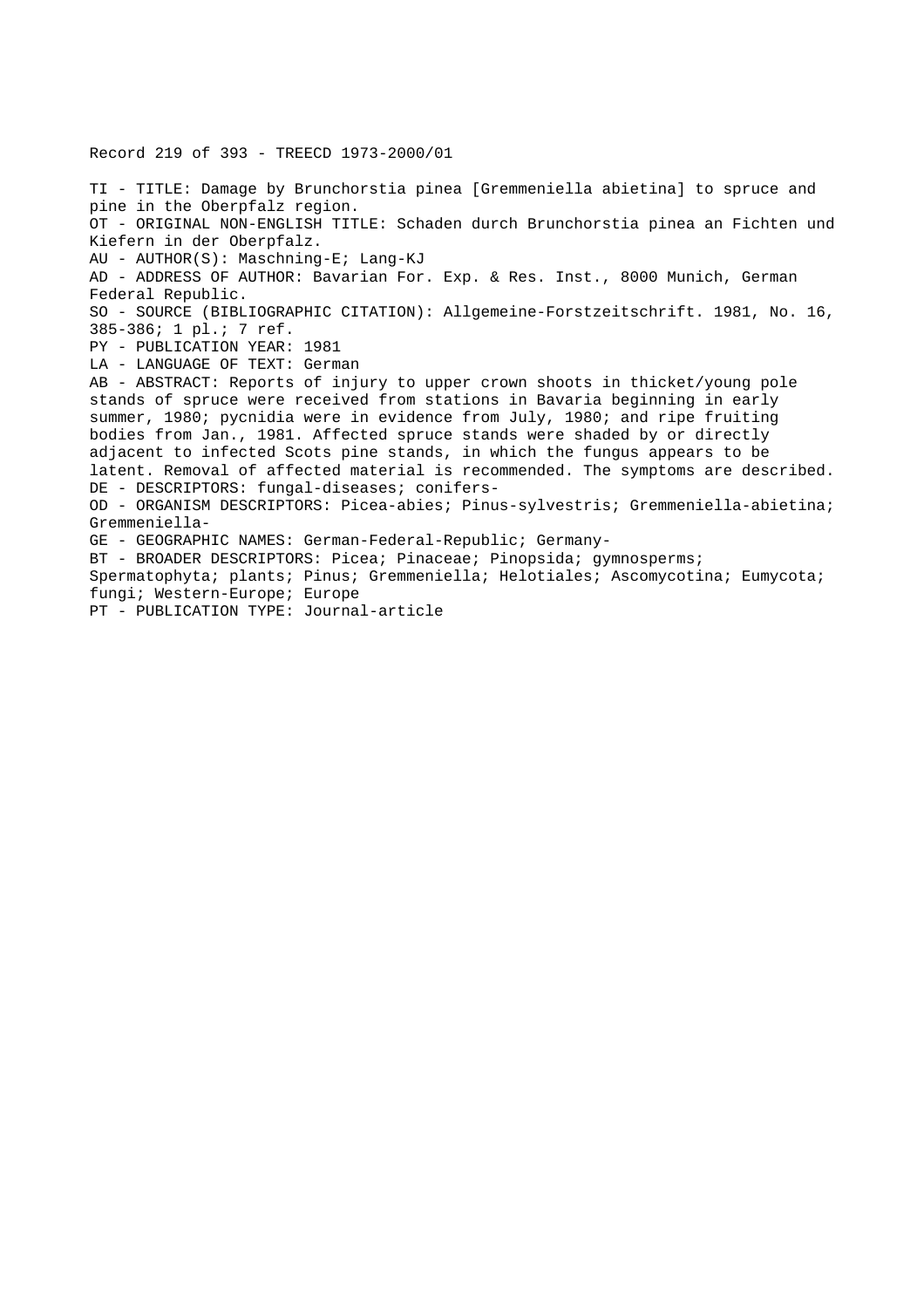Record 220 of 393 - TREECD 1973-2000/01 TI - TITLE: Jack pine diseases in Ontario. AU - AUTHOR(S): McGauley-BH; Gross-HL AD - ADDRESS OF AUTHOR: Ontario Min Nat. Resour., Pest Control Sect., Maple, Ont. L0J 1E0, Canada. SO - SOURCE (BIBLIOGRAPHIC CITATION): In Jack pine symposium. Proceedings of a symposium in Timmins, Ontario, 18-20 October, 1983 [chaired by Smith, C.R.; Brown, G.]. COJFRC-Symposium-Proceedings,-Great-Lakes-Forest-Research-Centre,- Canada. 1984, No. O-P-12, 139-144; 21 ref. PY - PUBLICATION YEAR: 1984 LA - LANGUAGE OF TEXT: English LS - LANGUAGE OF SUMMARIES: French AB - ABSTRACT: Life cycle, symptoms, damage and control are outlined of Cronartium comptoniae and Gremmeniella abietina, the two most important diseases. A brief account is given of other common diseases. DE - DESCRIPTORS: Fungal-diseases; biology-; symptoms-; control-; conifers-OD - ORGANISM DESCRIPTORS: Cronartium-; Gremmeniella-; Pinus-banksiana; Cronartium-comptoniae GE - GEOGRAPHIC NAMES: Canada-; Ontario-BT - BROADER DESCRIPTORS: Uredinales; Basidiomycotina; Eumycota; fungi; Helotiales; Ascomycotina; Pinus; Pinaceae; Pinopsida; gymnosperms; Spermatophyta; plants; Cronartium; North-America; America; Canada PT - PUBLICATION TYPE: Conference-paper; Journal-article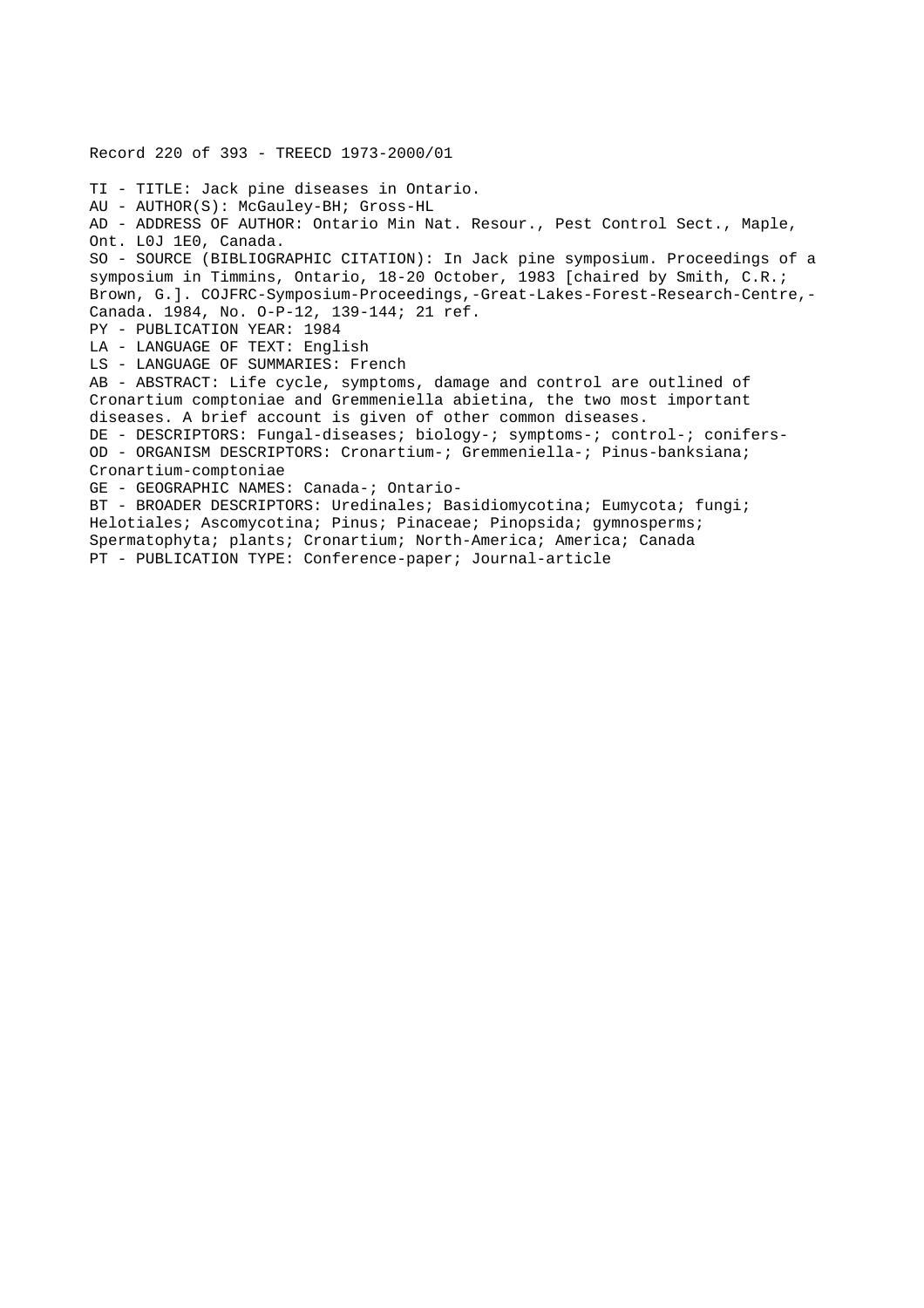Record 221 of 393 - TREECD 1973-2000/01 TI - TITLE: Brunchorstia disease I. Systematic position and nomenclature of the pathogen. OT - ORIGINAL NON-ENGLISH TITLE: La maladie a Brunchorstia I. Position systematique et nomenclature du pathogene. AU - AUTHOR(S): Morelet-M AD - ADDRESS OF AUTHOR: Cent. Natn. Rech. Forest., Champenoux, France. SO - SOURCE (BIBLIOGRAPHIC CITATION): European-Journal-of-Forest-Pathology. 1980, 10: 5, 268-277; 3 fig.; 25 ref. PY - PUBLICATION YEAR: 1980 LA - LANGUAGE OF TEXT: French LS - LANGUAGE OF SUMMARIES: English, German AB - ABSTRACT: Critical analysis of nomenclature and taxonomy of the agent of Scleroderris canker of Coniferae has led to the adoption of the name Gremmeniella abietina (conidial state B. pinea). A detailed description of the fungus based on examination of numerous samples, and a complete critical synonymy are presented. A neotype is proposed and a new var., B. pinea var. cembrae, described. Rhabdospora pithyophila is transferred to Foveostroma. A comparative morphological and cultural study showed differences between Ascocalyx and Gremmeniella, the conidiogenesis of which is reproduced for the first time in electronic microscopy. DE - DESCRIPTORS: nomenclature-; forest-trees; conifers-; plant-pathology OD - ORGANISM DESCRIPTORS: Pinopsida-; Gremmeniella-abietina BT - BROADER DESCRIPTORS: trees; woody-plants; Spermatophyta; plants; gymnosperms; Gremmeniella; Helotiales; Ascomycotina; Eumycota; fungi PT - PUBLICATION TYPE: Journal-article IS - INTERNATIONAL STANDARD SERIAL NUMBER: 0300-1237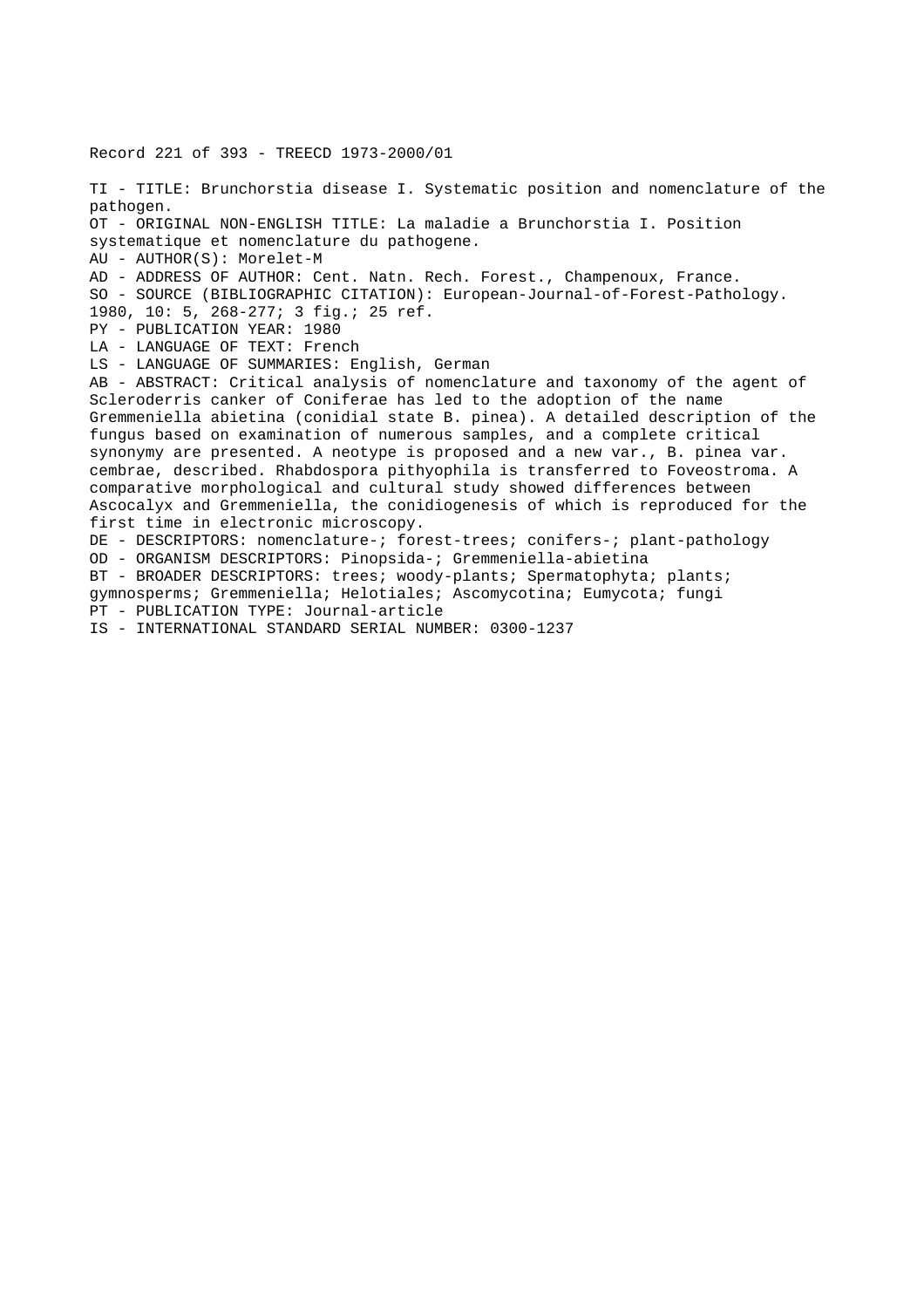Record 222 of 393 - TREECD 1973-2000/01 TI - TITLE: Brunchorstia disease. 2. Distribution in France. OT - ORIGINAL NON-ENGLISH TITLE: La maladie a Brunchorstia. 2. Repartition en France. AU - AUTHOR(S): Morelet-M AD - ADDRESS OF AUTHOR: Lab. Path. For., INRA-CNRF, Champenoux, F-54280 Seichamps, France. SO - SOURCE (BIBLIOGRAPHIC CITATION): European-Journal-of-Forest-Pathology. 1980, 10: 6, 354-359; 14 ref. PY - PUBLICATION YEAR: 1980 LA - LANGUAGE OF TEXT: French LS - LANGUAGE OF SUMMARIES: German, English AB - ABSTRACT: [See FA 42, 1360] Records of location and date of first findings of Gremmeniella abietina are listed for the 2 variations of its conidial stage: Brunchorstia pinea var. pinea and B.p. var. cembrae (in mountainous districts). It was found in 33 departments on Pinus bougeti [P. sylvestris X P. uncinata], P. nigra, P. pinaster, P. sylvestris, P. strobus, P. thunbergii, P. cembra and P. uncinata. Accompanying micro-flora are also listed. Damage is most severe in Verdun, where more than 3000 ha are affected and infection rate can be 80% and mortality up to 30%. DE - DESCRIPTORS: Maps-; forest-trees; conifers-; plant-pathology; pines-OD - ORGANISM DESCRIPTORS: Pinus-nigra; Pinus-cembra; Pinus-sylvestris; Pinusstrobus; Pinus-pinaster; Pinus-thunbergii; Pinus-uncinata; Gremmeniellaabietina; Pinus-GE - GEOGRAPHIC NAMES: France-BT - BROADER DESCRIPTORS: trees; woody-plants; Spermatophyta; plants; Pinus; Pinaceae; Pinopsida; gymnosperms; Gremmeniella; Helotiales; Ascomycotina; Eumycota; fungi; Western-Europe; Europe; Mediterranean-Region PT - PUBLICATION TYPE: Journal-article IS - INTERNATIONAL STANDARD SERIAL NUMBER: 0300-1237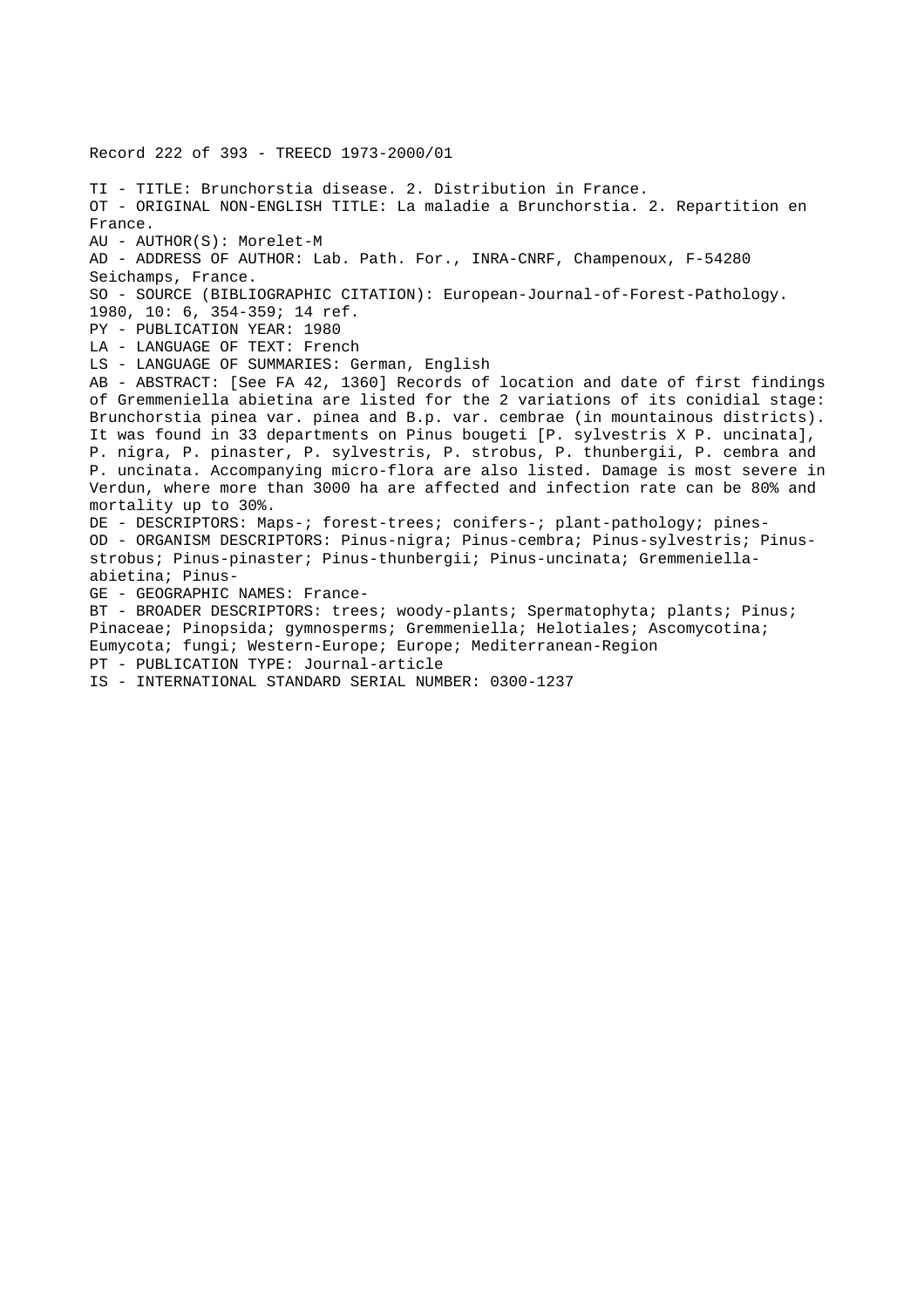Record 223 of 393 - TREECD 1973-2000/01

TI - TITLE: Newly discovered diseases in Italian forests. AU - AUTHOR(S): Moriondo-F SO - SOURCE (BIBLIOGRAPHIC CITATION): Translation,-Fisheries-and-Environment-Canada. 1978, No. OOENV TR-1479, 14 pp.; transl. from Annali Accademia Italiana di Scienze Forestali (1963) 12, 322-323, 325-330. See FA 25, 3730. Limited distribution. PY - PUBLICATION YEAR: 1978 LA - LANGUAGE OF TEXT: English DE - DESCRIPTORS: ecology-; conifers-OD - ORGANISM DESCRIPTORS: Pinus-cembra; Gremmeniella-abietina; Pinus-pinea; Diplodia-pinea; Heterobasidion-annosum; Pinus-pinaster; Pinus-sylvestris; Pinusnigra; GREMMENIELLA-GE - GEOGRAPHIC NAMES: Italy-BT - BROADER DESCRIPTORS: Pinus; Pinaceae; Pinopsida; gymnosperms; Spermatophyta; plants; Gremmeniella; Helotiales; Ascomycotina; Eumycota; fungi; Diplodia; Deuteromycotina; Heterobasidion; Aphyllophorales; Basidiomycotina; Southern-Europe; Europe; Mediterranean-Region PT - PUBLICATION TYPE: Miscellaneous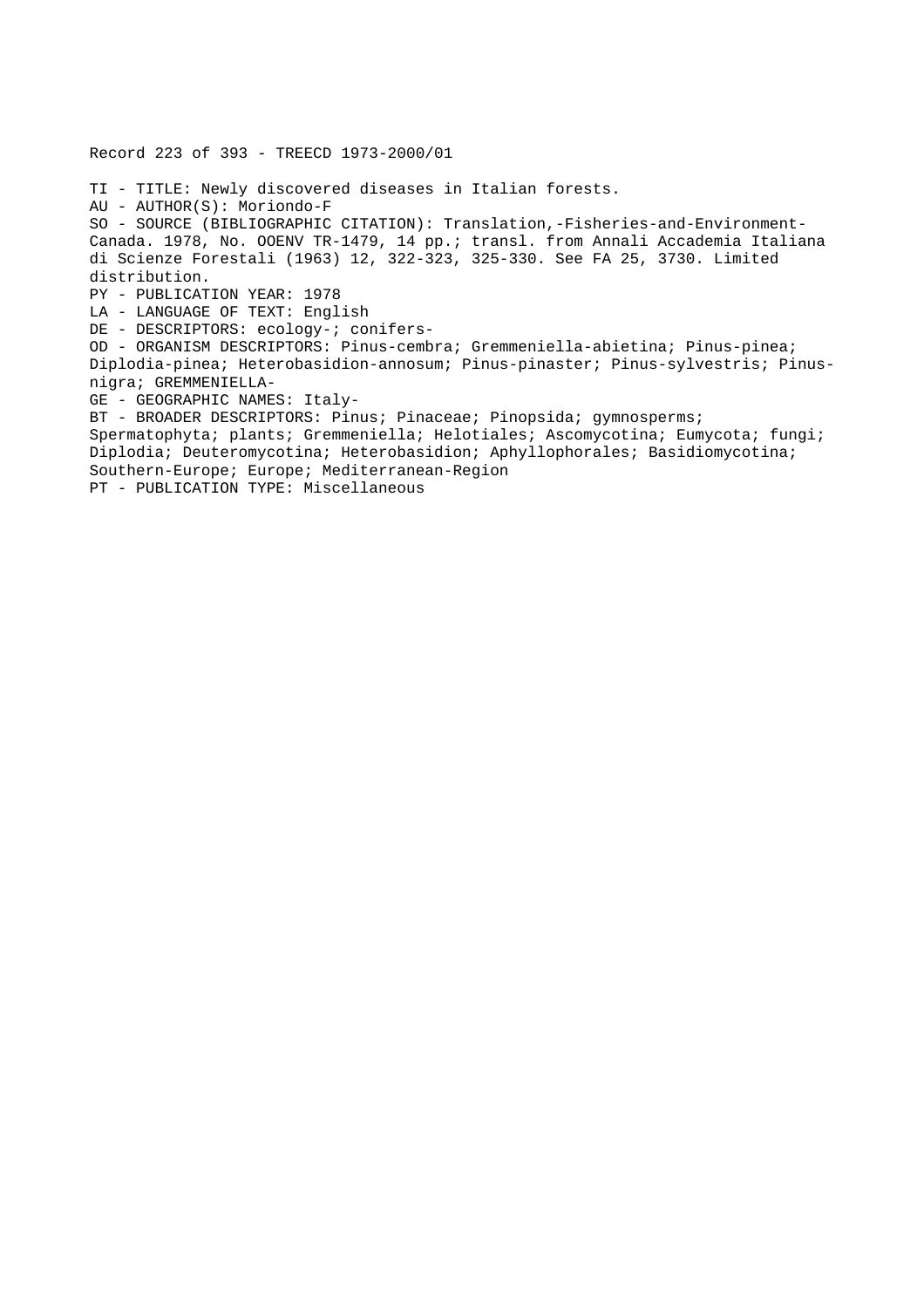Record 224 of 393 - TREECD 1973-2000/01 TI - TITLE: On the discomycetous genera Ascocalyx Naumov and Gremmeniella Morelet. AU - AUTHOR(S): Muller-E AD - ADDRESS OF AUTHOR: Inst. Microbiol., ETH Cent., Zurich, Switzerland. SO - SOURCE (BIBLIOGRAPHIC CITATION): Sydowia. 1983, 36: 193-203; 3 fig., 1 tab.; 25 ref. PY - PUBLICATION YEAR: 1983 LA - LANGUAGE OF TEXT: English LS - LANGUAGE OF SUMMARIES: German AB - ABSTRACT: A detailed comparative study of Ascocalyx, Gremmeniella and Encoeliopsis is presented. In view of similarities in the structure of asci and ascospores and on the basis of biochemical characters, the spp. associated with conifers are included in Ascocalyx, A. abietina being accepted for the pine pathogen (G. abietina) and A. laricina for that on larch. G. juniperina is transferred as A. juniperina. DE - DESCRIPTORS: taxonomy-; Pines-; nomenclature-; Larch-; Cankers-; foresttrees; conifers-; plant-pathology OD - ORGANISM DESCRIPTORS: Ascocalyx-; Gremmeniella-; Pinopsida-; Gremmeniellaabietina; Larix-; Pinus-; Fungi-BT - BROADER DESCRIPTORS: trees; woody-plants; Spermatophyta; plants; Helotiales; Ascomycotina; Eumycota; fungi; gymnosperms; Gremmeniella; Pinaceae; Pinopsida; Ascocalyx PT - PUBLICATION TYPE: Journal-article IS - INTERNATIONAL STANDARD SERIAL NUMBER: 0082-0598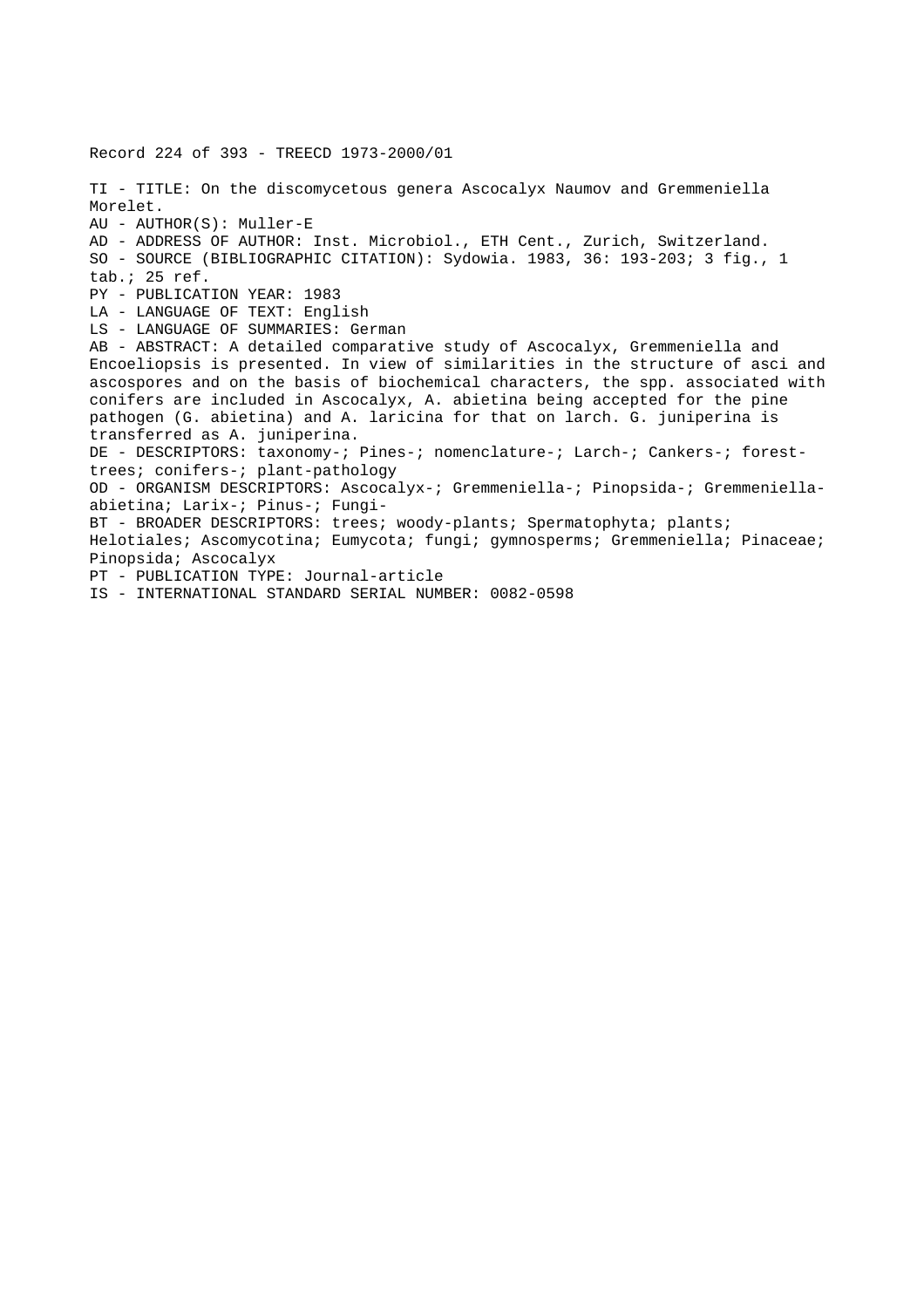Record 225 of 393 - TREECD 1973-2000/01 TI - TITLE: The diversity of Gremmeniella abietina var. abietina FAST-profiles. AU - AUTHOR(S): Muller-MM; Uotila-A

AD - ADDRESS OF AUTHOR: Finnish Forest Research Institute, PO Box 18, 01301 Vantaa, Finland. SO - SOURCE (BIBLIOGRAPHIC CITATION): Mycological-Research. 1997, 101: 5, 557-

564; 27 ref.

PY - PUBLICATION YEAR: 1997

LA - LANGUAGE OF TEXT: English

AB - ABSTRACT: A total of 88 isolates of G. a. var. abietina belonging to the Asian, European and North American races were cultivated on agar plates and their fatty acids and sterols were extracted and analysed. Fourteen fatty acids and 7 sterols were detected by GC. Multivariate discriminant analysis revealed distinct differences between the contents of fatty acids and sterols (FASTprofiles) of the 3 races; the most distinct was the Asian race. Additionally, the presence of 2 ecologically different types in Finland, the large tree and small tree type (LTT and STT, respectively) was confirmed on the basis of their significantly different FAST-profiles. The FAST-profiles of European STT more closely resembled the American race than the European LTT. The diversity of North American isolates of the European race, which were supposedly initially introduced from Europe in the 1960s, were considerably higher than the diversity of the European LTT or STT isolates.

DE - DESCRIPTORS: plant-pathogens; plant-pathogenic-fungi; techniques-; differentiation-; biochemistry-; sterols-; fatty-acids; fungal-diseases; genetics-; plant-pathology

OD - ORGANISM DESCRIPTORS: Gremmeniella-abietina

BT - BROADER DESCRIPTORS: Gremmeniella; Helotiales; Ascomycotina; Eumycota; fungi

PT - PUBLICATION TYPE: Journal-article

IS - INTERNATIONAL STANDARD SERIAL NUMBER: 0953-7562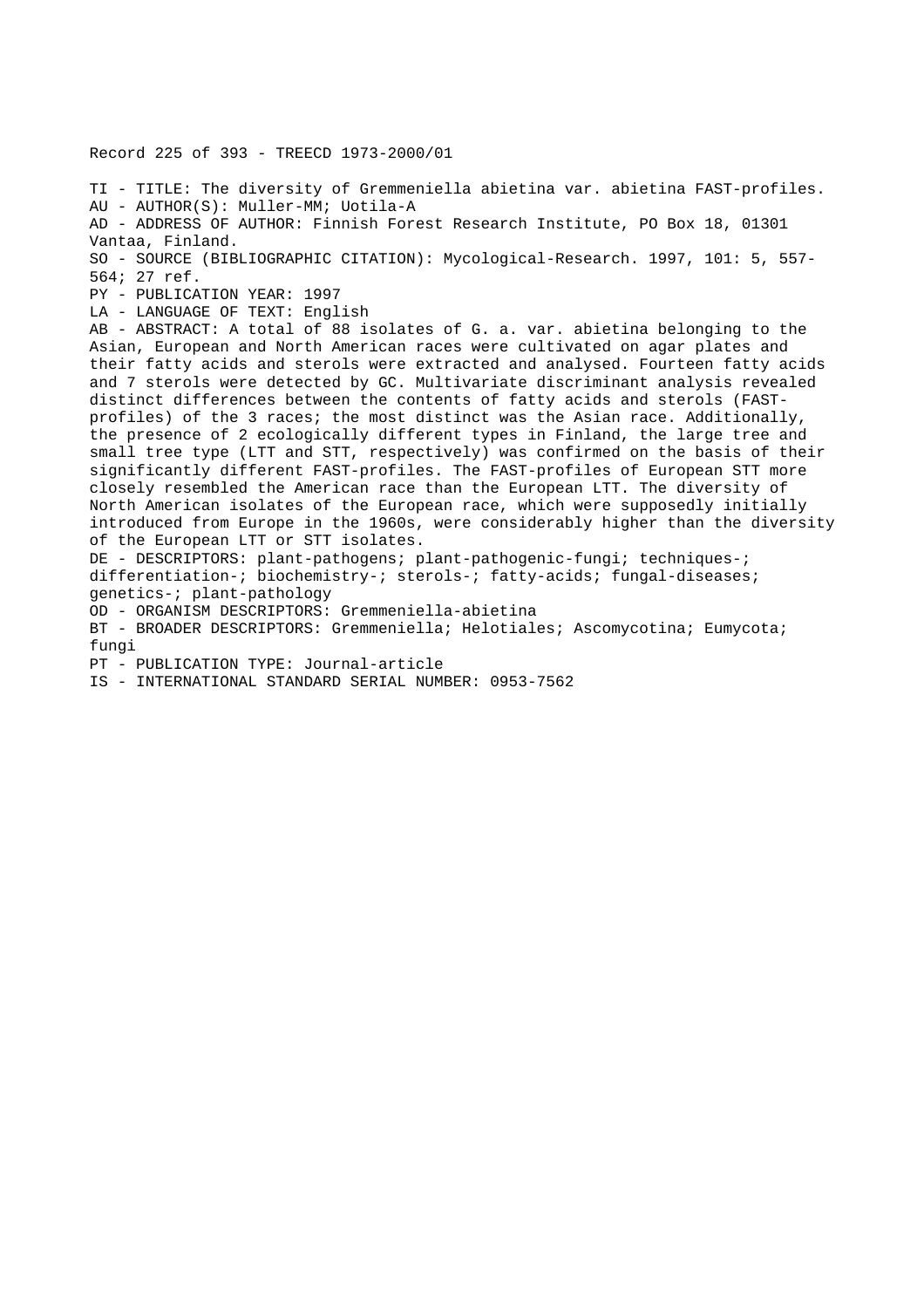Record 226 of 393 - TREECD 1973-2000/01

TI - TITLE: Preliminary investigation of the use of indirect immunofluorescence to detect conidia of Brunchorstia pinea. AU - AUTHOR(S): Nelson-CL; Castello-JD; Manion-PD AD - ADDRESS OF AUTHOR: Faculty of Environmental and Forest Biology, State University of New York, College of Environmental Science and Forestry, Syracuse, NY 13210, USA. SO - SOURCE (BIBLIOGRAPHIC CITATION): Canadian-Journal-of-Forest-Research. 1989, 19: 3, 389-392; 16 ref. PY - PUBLICATION YEAR: 1989 LA - LANGUAGE OF TEXT: English LS - LANGUAGE OF SUMMARIES: French AB - ABSTRACT: An indirect immunofluorescence staining procedure was developed for detection of Brunchorstia pinea [Gremmeniella abietina] conidia from culture, pycnidia, and spore-trap collections, using antiserum to conidia and a commercially prepared fluorescein isothiocyanate protein A conjugate. Although cross reactivity occurred with spores of Fusarium spp., Sirococcus sp., Phialophora sp., Gliocladium sp., Verticillium sp., and Gelatinosporium sp., these spores were easily distinguished from those of Gremmeniella abietina by size, shape, septation, and degree of fluorescence. Fluorescent G. abietina-like conidia were collected in spore traps located within and outside the New York State quarantine region. The identity of G. abietina-like conidia could not, however, be corroborated by other methods. DE - DESCRIPTORS: Quarantine-; Fungal-diseases; detection-; methodology-; Techniques-; plant-pathology OD - ORGANISM DESCRIPTORS: Gremmeniella-abietina GE - GEOGRAPHIC NAMES: USA-; New-York BT - BROADER DESCRIPTORS: Gremmeniella; Helotiales; Ascomycotina; Eumycota; fungi; North-America; America; Middle-Atlantic-States-of-USA; Northeastern-States-of-USA; USA PT - PUBLICATION TYPE: Journal-article

IS - INTERNATIONAL STANDARD SERIAL NUMBER: 0045-5067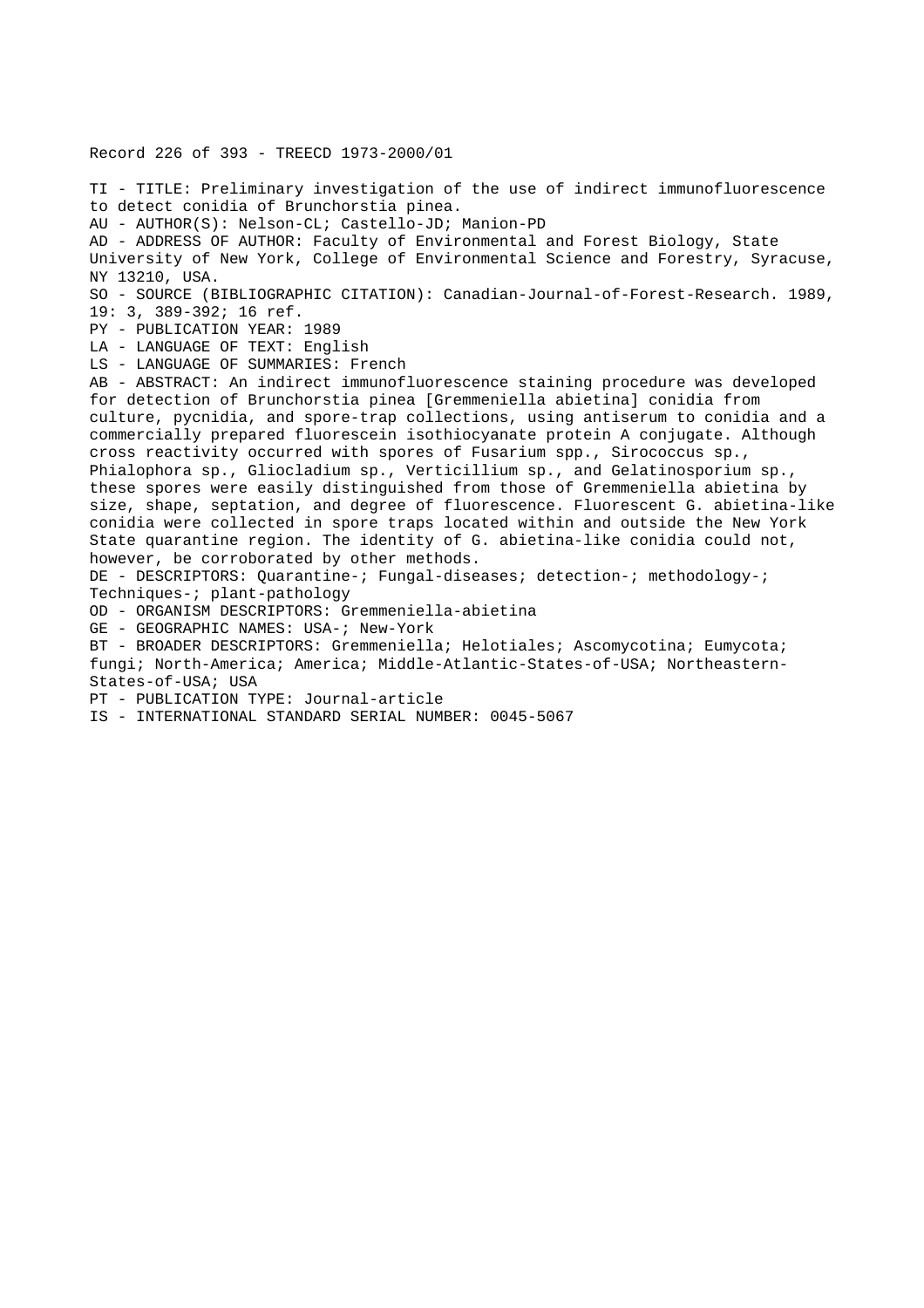Record 227 of 393 - TREECD 1973-2000/01

TI - TITLE: Gremmeniella abietina in Finnish Pinus sylvestris stands in 1986- 1992: a study based on the National Forest Inventory. AU - AUTHOR(S): Nevalainen-S AD - ADDRESS OF AUTHOR: Finnish Forest Research Institute, Joensuu Research Station, P.O. Box 68, FI-80101, Joensuu, Finland. SO - SOURCE (BIBLIOGRAPHIC CITATION): Scandinavian-Journal-of-Forest-Research. 1999, 14: 2, 111-120; 41 ref. PY - PUBLICATION YEAR: 1999 LA - LANGUAGE OF TEXT: English AB - ABSTRACT: Data from 24 544 pine (Pinus sylvestris) dominated plots (natural and artificial stands) of the Eighth National Forest Inventory (NFI) carried out in southern Finland in 1986-94 were used to examine stand damage in relation to stand characteristics. The most commonly identified cause of damage was Gremmeniella abietina (10.6% of the stands). Disease assessments by NFI groups were reliable at the stand level. The disease was spatially clustered, being almost twice as common on peatland as on mineral soil plots. However, there was no difference between undrained peatlands and mineral soils. The more the original peatland site type had changed after drainage, the more common was the disease. On mineral soil, disease frequencies were highest on alluviated plots or on the most fertile plots. Naturally regenerated stands were affected more than artificially regenerated stands, but the difference was significant only on the richer sites. The proportion of diseased plots increased with stand density up to 25-28 m2 ha-1. Altitude of the plot had only a weak effect on damage frequency. DE - DESCRIPTORS: forests-; drainage-; peatlands-; site-types; soil-fertility; stand-density; forest-plantations; stand-characteristics; forest-damage; plantpathogenic-fungi; fungal-diseases; spatial-distribution; forest-soils; naturalregeneration; artificial-regeneration; pines-OD - ORGANISM DESCRIPTORS: Pinus-; Pinus-sylvestris; Gremmeniella-; Gremmeniella-abietina GE - GEOGRAPHIC NAMES: Finland-BT - BROADER DESCRIPTORS: Pinaceae; Pinopsida; gymnosperms; Spermatophyta; plants; Pinus; Helotiales; Ascomycotina; Eumycota; fungi; Gremmeniella; Scandinavia; Northern-Europe; Europe; Developed-Countries; European-Union-Countries; OECD-Countries

PT - PUBLICATION TYPE: Journal-article

IS - INTERNATIONAL STANDARD SERIAL NUMBER: 0282-7581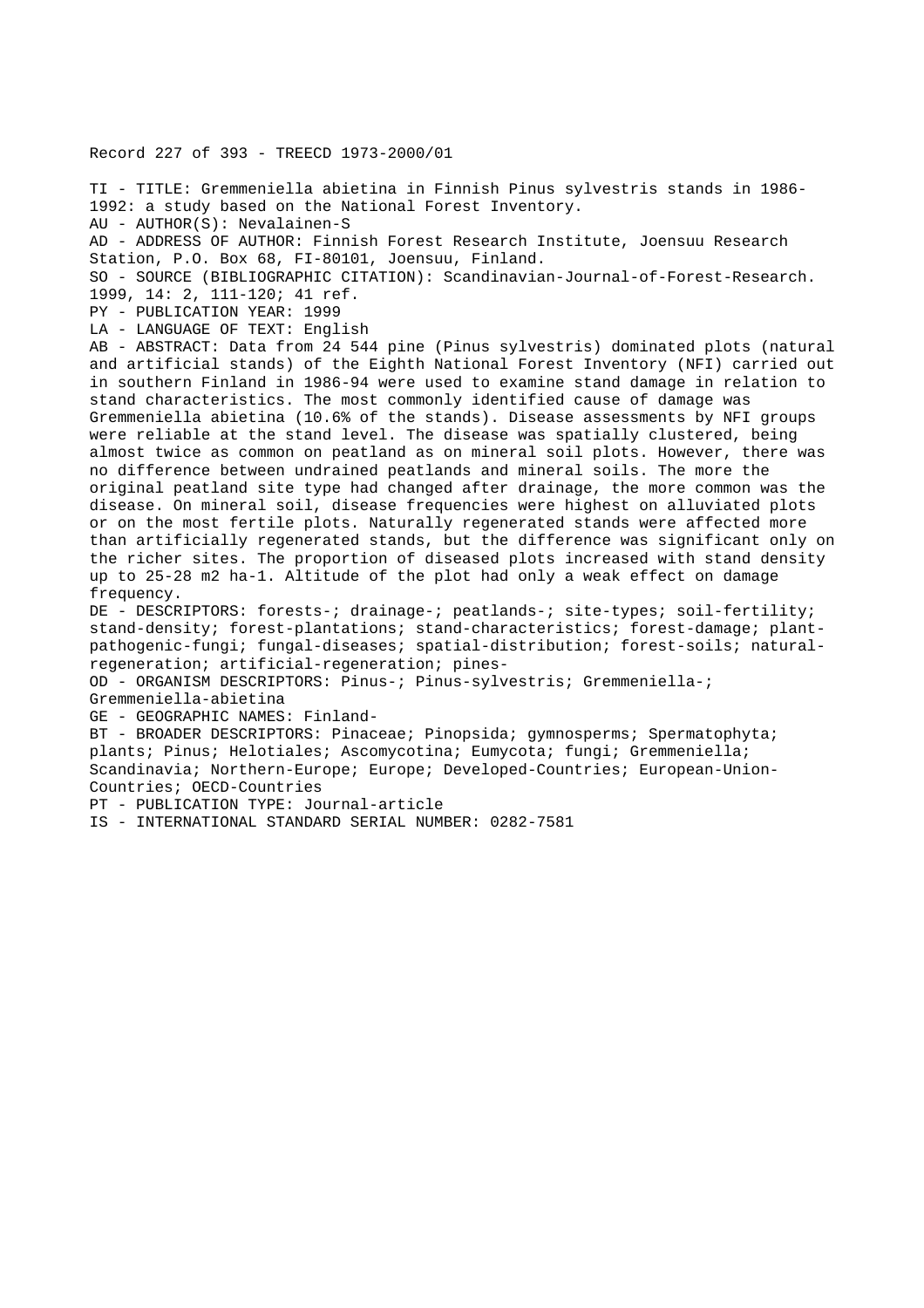Record 228 of 393 - TREECD 1973-2000/01 TI - TITLE: The susceptibility of Scots pine to Gremmeniella abietina. AU - AUTHOR(S): Nevalainen-S; Uotila-A AD - ADDRESS OF AUTHOR: Finnish Forest Res. Inst., Joensuu, Finland. SO - SOURCE (BIBLIOGRAPHIC CITATION): Vaxtskyddsnotiser. 1984, 48: 3-4, 76-80; 2 fig.; 32 ref. PY - PUBLICATION YEAR: 1984 LA - LANGUAGE OF TEXT: English LS - LANGUAGE OF SUMMARIES: Swedish AB - ABSTRACT: The most important environmental factors increasing susceptibility were frost damage, shading, cool and rainy growing seasons, unfavourable topography and unsuitable soil conditions. A Finnish survey found clear differences in disease susceptibility among Scots pine clones in a seed orchard and among provenances in progeny trials. Seed transfer from S. to N. slightly increased the death rate. The degree of adaptation of trees to the prevailing environmental conditions was considered most important in determining susceptibility. DE - DESCRIPTORS: Pines-; environmental-factors; susceptibility-; Frost-injury; Cankers-; resistance-; tree-breeding; diseases-; forest-trees; conifers-; plantpathology; plant-pathogenic-fungi OD - ORGANISM DESCRIPTORS: Gremmeniella-abietina; Pinus-sylvestris; fungi-; Pinus-GE - GEOGRAPHIC NAMES: Finland-BT - BROADER DESCRIPTORS: trees; woody-plants; Spermatophyta; plants; fungi; Gremmeniella; Helotiales; Ascomycotina; Eumycota; Pinus; Pinaceae; Pinopsida; gymnosperms; Scandinavia; Northern-Europe; Europe PT - PUBLICATION TYPE: Journal-article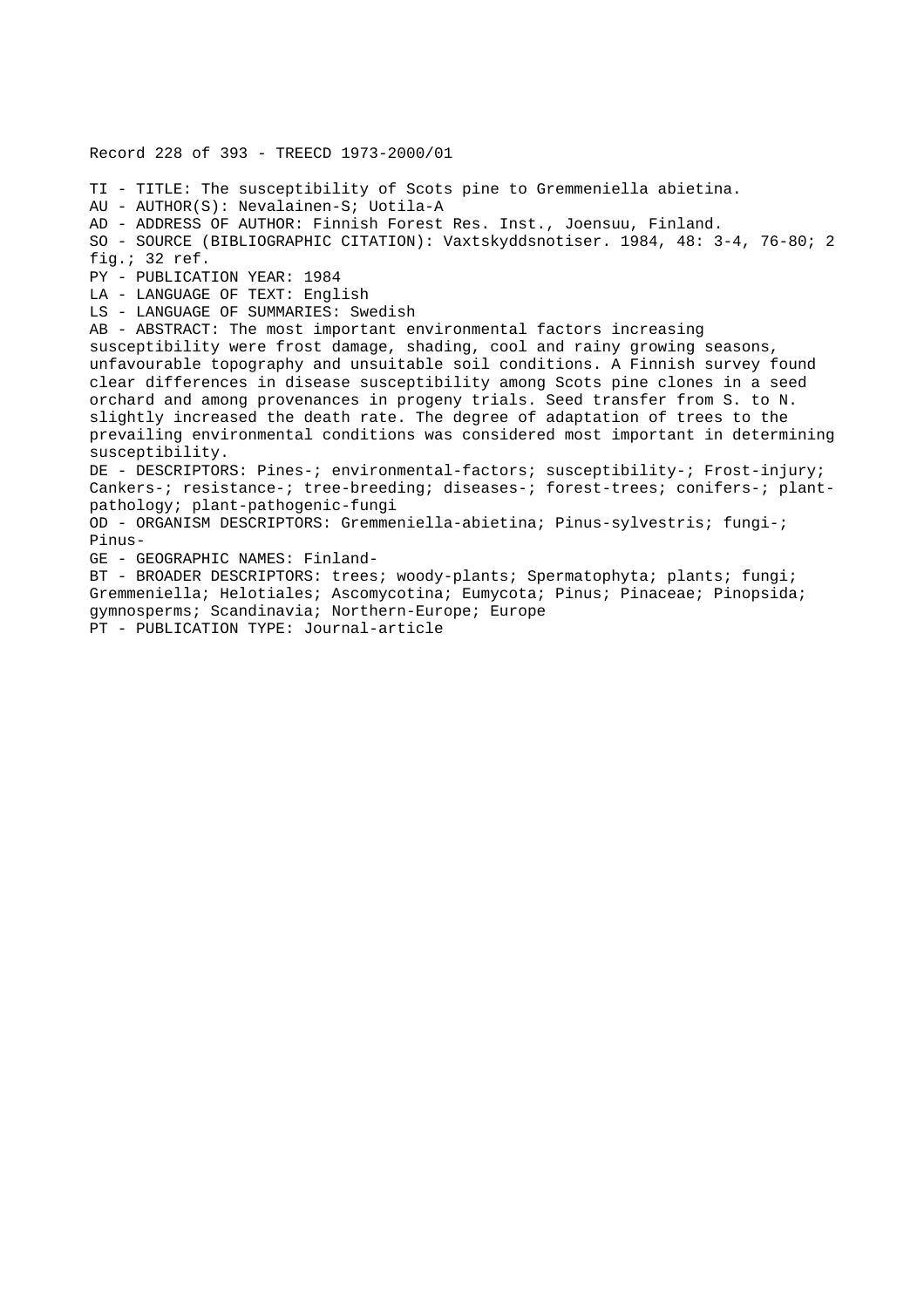Record 229 of 393 - TREECD 1973-2000/01 TI - TITLE: Scleroderris canker in conifers. AU - AUTHOR(S): Nicholls-TH SO - SOURCE (BIBLIOGRAPHIC CITATION): American-Christmas-Tree-Journal. 1979, 23: 1, 23-26; 4 pl. PY - PUBLICATION YEAR: 1979 LA - LANGUAGE OF TEXT: English AB - ABSTRACT: The distribution of this disease (Gremmeniella abietina) in north central USA is reported. It attacks a variety of conifers, particularly those grown as Christmas trees. The current status of research work on the disease is outlined. Host range tests are in progress and quarantines have been enforced in some areas. DE - DESCRIPTORS: christmas-trees; fungal-diseases; damage-OD - ORGANISM DESCRIPTORS: Gremmeniella-abietina GE - GEOGRAPHIC NAMES: USA-BT - BROADER DESCRIPTORS: Gremmeniella; Helotiales; Ascomycotina; Eumycota; fungi; North-America; America PT - PUBLICATION TYPE: Journal-article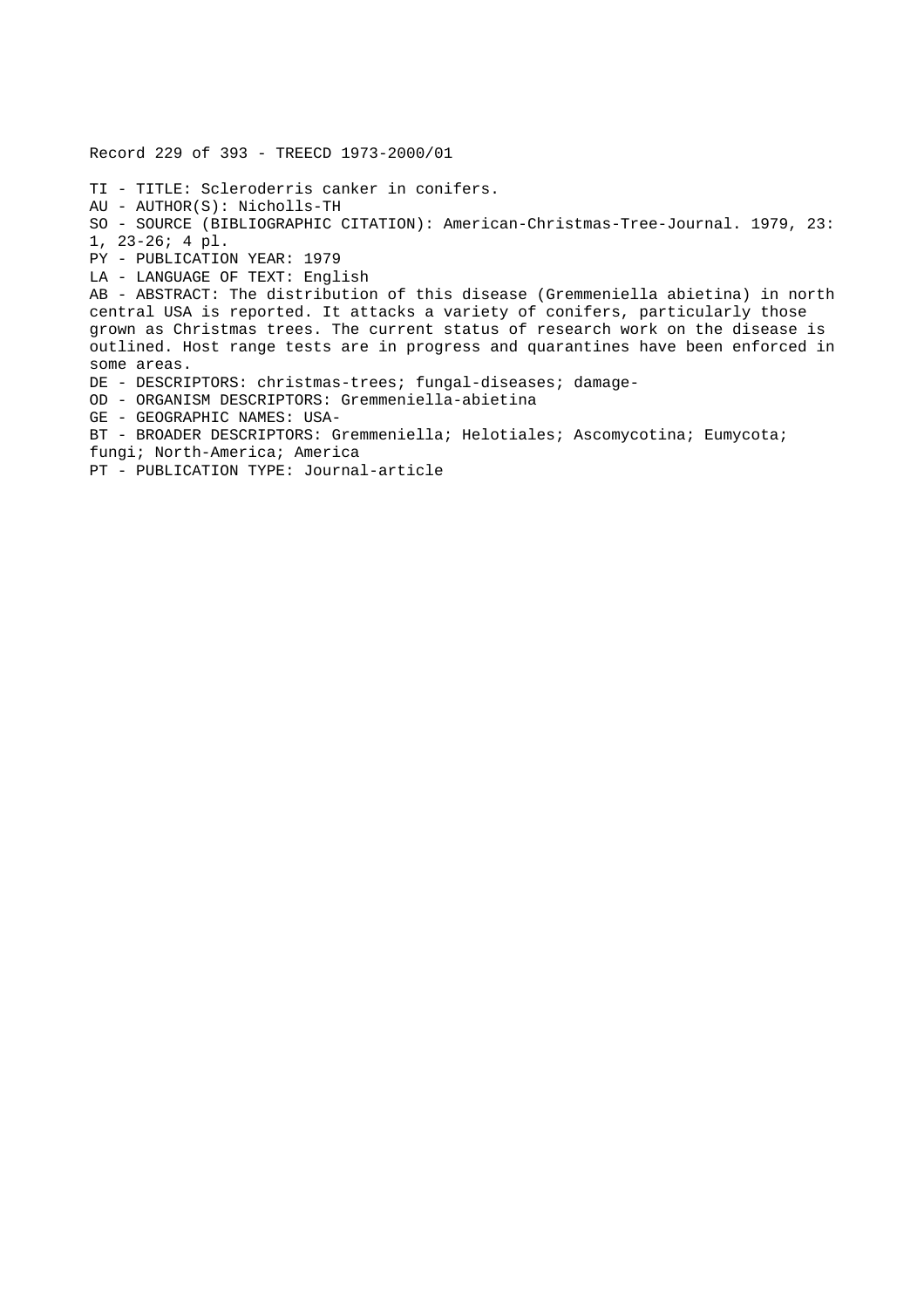Record 230 of 393 - TREECD 1973-2000/01 TI - TITLE: The effect of stand density on the susceptibility of Pinus sylvestris to Gremmeniella abietina. AU - AUTHOR(S): Niemala-P; Lindgren-M; Uotilla-A AD - ADDRESS OF AUTHOR: Department of Forest Ecology, Finnish Forest Research Institute, PO Box 18, 01301 Vantaa, Finland. SO - SOURCE (BIBLIOGRAPHIC CITATION): Scandinavian-Journal-of-Forest-Research. 1992, 7: 1, 129-133; 38 ref. PY - PUBLICATION YEAR: 1992 LA - LANGUAGE OF TEXT: English AB - ABSTRACT: The susceptibility of a 20-yr-old Scots pine (Pinus sylvestris) stand to Scleroderris canker (caused by Gremmeniella abietina) was monitored in relation to stocking density (ranging from 800 to 5000 trees/ha) at Karvia, Finland. Degree of damage (as indicated by the proportion of brown needles and the number of dead trees) was correlated with stand density. The proportion of dead trees was low at densities <1100 trees/ha and increased with increasing density. DE - DESCRIPTORS: forest-trees; plant-pathogens; plant-pathogenic-fungi; plantdiseases; disease-resistance; susceptibility-; fungal-diseases; stand-density; plant-pathology OD - ORGANISM DESCRIPTORS: Gremmeniella-abietina; Pinus-sylvestris; fungi-GE - GEOGRAPHIC NAMES: Finland-BT - BROADER DESCRIPTORS: trees; woody-plants; Spermatophyta; plants; pathogens; fungi; plant-pathogens; Gremmeniella; Helotiales; Ascomycotina; Eumycota; Pinus; Pinaceae; Pinopsida; gymnosperms; Developed-Countries; EFTA; OECD-Countries; Scandinavia; Northern-Europe; Europe PT - PUBLICATION TYPE: Journal-article IS - INTERNATIONAL STANDARD SERIAL NUMBER: 0282-7581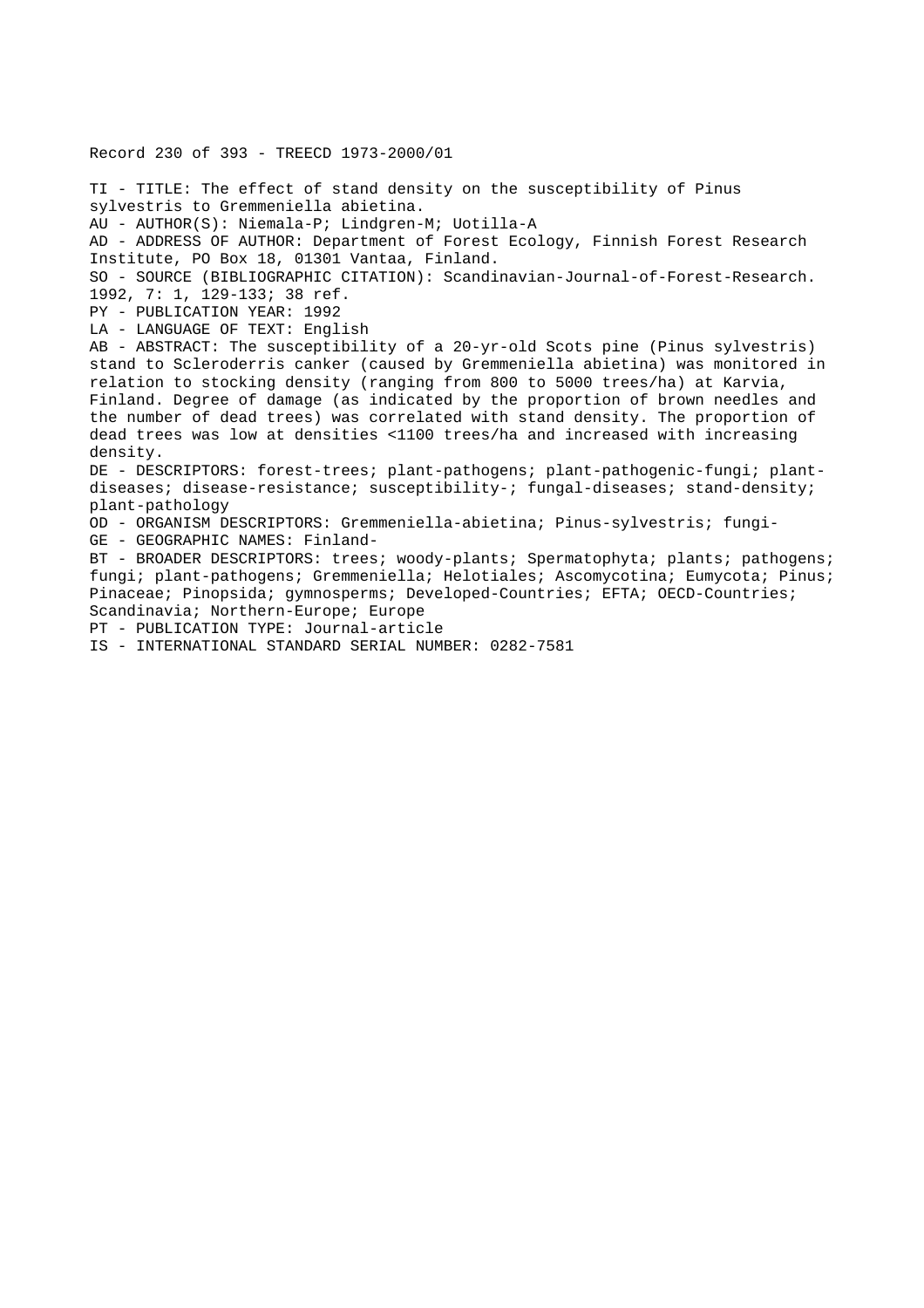## Record 231 of 393 - TREECD 1973-2000/01

TI - TITLE: Effects of crown reduction on needle nutrient status of scleroderris-canker-diseased and green-pruned Scots pine. AU - AUTHOR(S): Nuorteva-H; Kurkela-T AD - ADDRESS OF AUTHOR: Department of Forest Ecology, Finnish Forest Research Institute, PO Box 18, 01301 Vantaa, Finland. SO - SOURCE (BIBLIOGRAPHIC CITATION): Canadian-Journal-of-Forest-Research. 1993, 23: 6, 1169-1178; 26 ref. PY - PUBLICATION YEAR: 1993 LA - LANGUAGE OF TEXT: English LS - LANGUAGE OF SUMMARIES: French AB - ABSTRACT: The effects of green crown reduction (needle loss) on the nutrient status of needles were studied in Scots pine (Pinus sylvestris) in Finland. Trees were either diseased with scleroderris canker (Gremmeniella abietina) or had been green pruned. The concentrations of 15 different elements were determined in needles collected in March 1987 from 120 trees in 6 young Scots pine stands. Four of the stands had suffered from scleroderris canker over the last 10 years, whereas the other 2 stands were healthy and had been pruned about 2 years before sampling. To eliminate the effects of soil and environmental factors, sample trees were chosen in pairs. Each pair contained one tree with a severely reduced crown (about a 50% reduction in crown length as a result of disease or pruning) and an adjacent tree (control) with an unaffected crown. Compared with the control trees, concentrations of foliar B, Ca, N and S were significantly greater in both diseased and pruned trees, while Mn was greater only in diseased trees, and Na and Cu only in pruned trees. Foliar Fe and Mg concentrations were lower in diseased trees than in control trees. In many stands there was a significant correlation between needle element concentrations and severity of crown reduction, suggesting that differences in foliar elemental concentration in Scots pine needles depend on the extent of crown reduction. The phenomenon should be considered when interpreting foliar analyses of recently defoliated conifers, particularly before conclusions are made about the need for fertilizer application, nutritional disturbances or the effects of air pollution. DE - DESCRIPTORS: conifers-; foliage-; chemistry-; pruning-; fungal-diseases; nutrients-; plant-pathology; plant-pathogenic-fungi OD - ORGANISM DESCRIPTORS: Pinus-sylvestris; Gremmeniella-abietina; fungi-GE - GEOGRAPHIC NAMES: Finland-

BT - BROADER DESCRIPTORS: fungi; Pinus; Pinaceae; Pinopsida; gymnosperms; Spermatophyta; plants; Gremmeniella; Helotiales; Ascomycotina; Eumycota; Scandinavia; Northern-Europe; Europe

PT - PUBLICATION TYPE: Journal-article

IS - INTERNATIONAL STANDARD SERIAL NUMBER: 0045-5067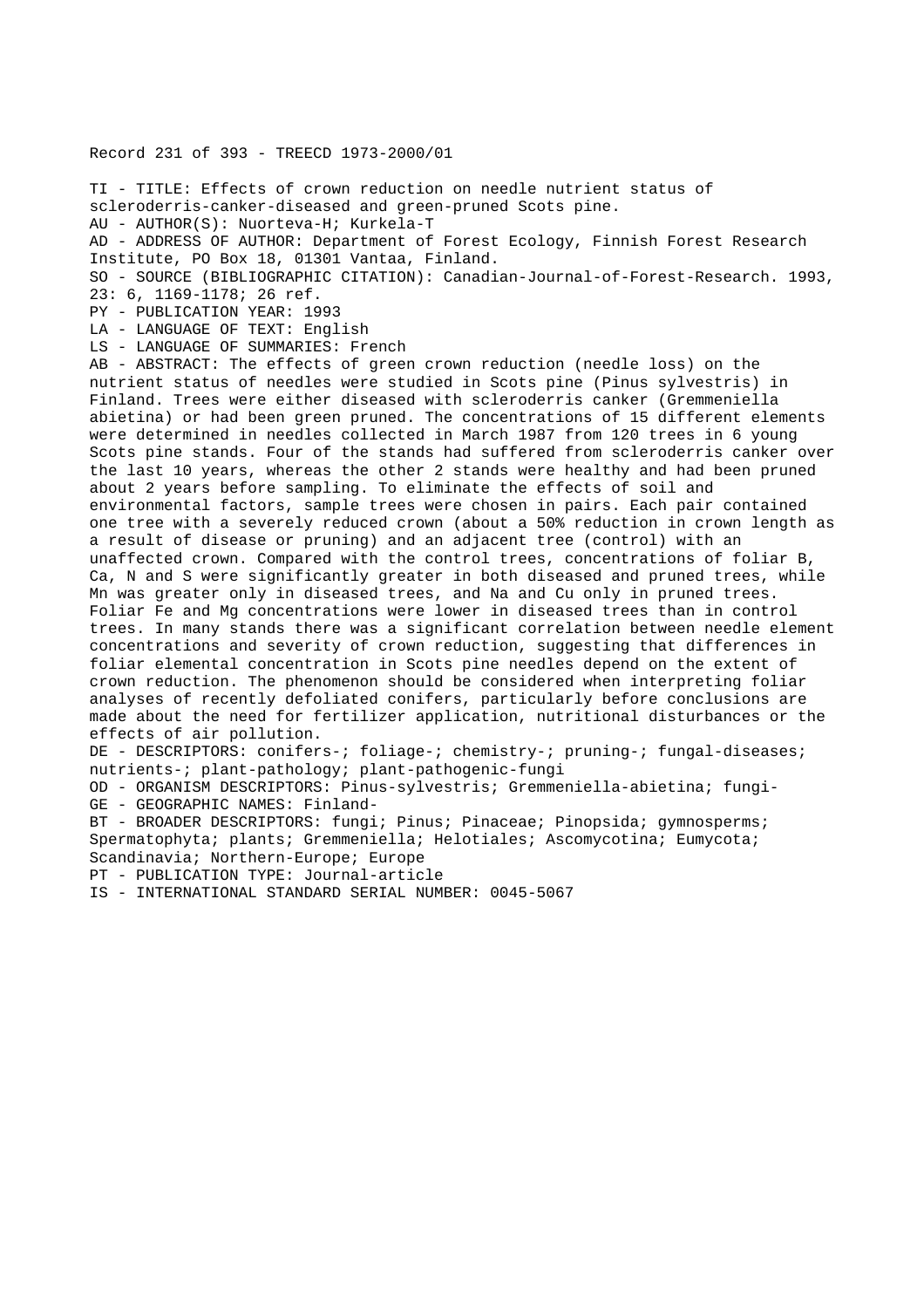Record 232 of 393 - TREECD 1973-2000/01

TI - TITLE: Rapid living crown reduction caused by Gremmeniella abietina affects foliar nutrient concentrations of Scots pine. AU - AUTHOR(S): Nuorteva-H; Kurkela-T; Lehto-A AD - ADDRESS OF AUTHOR: Finnish Forest Research Institute, P.O. Box 18, 01301 Vantaa, Finland. SO - SOURCE (BIBLIOGRAPHIC CITATION): European-Journal-of-Forest-Pathology. 1998, 28: 5, 349-360; 43 ref. PY - PUBLICATION YEAR: 1998 LA - LANGUAGE OF TEXT: English AB - ABSTRACT: The foliar chemistry of diseased and healthy trees was studied one growing season after severe reduction in living crowns caused by G. abietina in 4 young Pinus sylvestris stands in Finland. Sample trees were chosen pairwise on the basis of the living crown length: a diseased tree with approx. 50% live crown reduction and a healthy tree in each pair. Fifteen elements were determined in the youngest healthy needles on the lateral top shoots of each sample tree. Diseased trees had higher foliar boron, manganese and sodium concentrations and lower magnesium, iron, zinc, copper, potassium, nitrogen and sulfur concentrations compared with the healthy trees. Foliar calcium, aluminium, phosphorus, carbon and hydrogen concentrations did not differ between the diseased and healthy trees, except for P and Al in 2 of the stands when the stands were analysed separately. Significant correlations between the needle element concentrations and crown ratio (length of the living crown/tree height) were found especially for B (increasing B with decreasing crown ratio) and for Mg, Fe and Zn (decreasing concentrations with decreasing crown ratio). The effect of G. abietina-induced living crown reduction on tree nutrient status and the role of these mineral nutrients in the susceptibility are discussed. DE - DESCRIPTORS: aluminium-; boron-; copper-; iron-; magnesium-; manganese-; nutrients-; phosphorus-; potassium-; sulfur-; susceptibility-; zinc-; plantdiseases; plant-pathogens; plant-pathogenic-fungi; plant-composition; hostparasite-relationships; forest-trees; plant-pathology OD - ORGANISM DESCRIPTORS: Gremmeniella-abietina; Pinus-sylvestris; Pinopsida-; fungi-GE - GEOGRAPHIC NAMES: Finland-BT - BROADER DESCRIPTORS: Gremmeniella; Helotiales; Ascomycotina; Eumycota; fungi; Pinus; Pinaceae; Pinopsida; gymnosperms; Spermatophyta; plants; European-Union-Countries; Developed-Countries; EFTA; OECD-Countries; Scandinavia; Northern-Europe; Europe PT - PUBLICATION TYPE: Journal-article

IS - INTERNATIONAL STANDARD SERIAL NUMBER: 0300-1237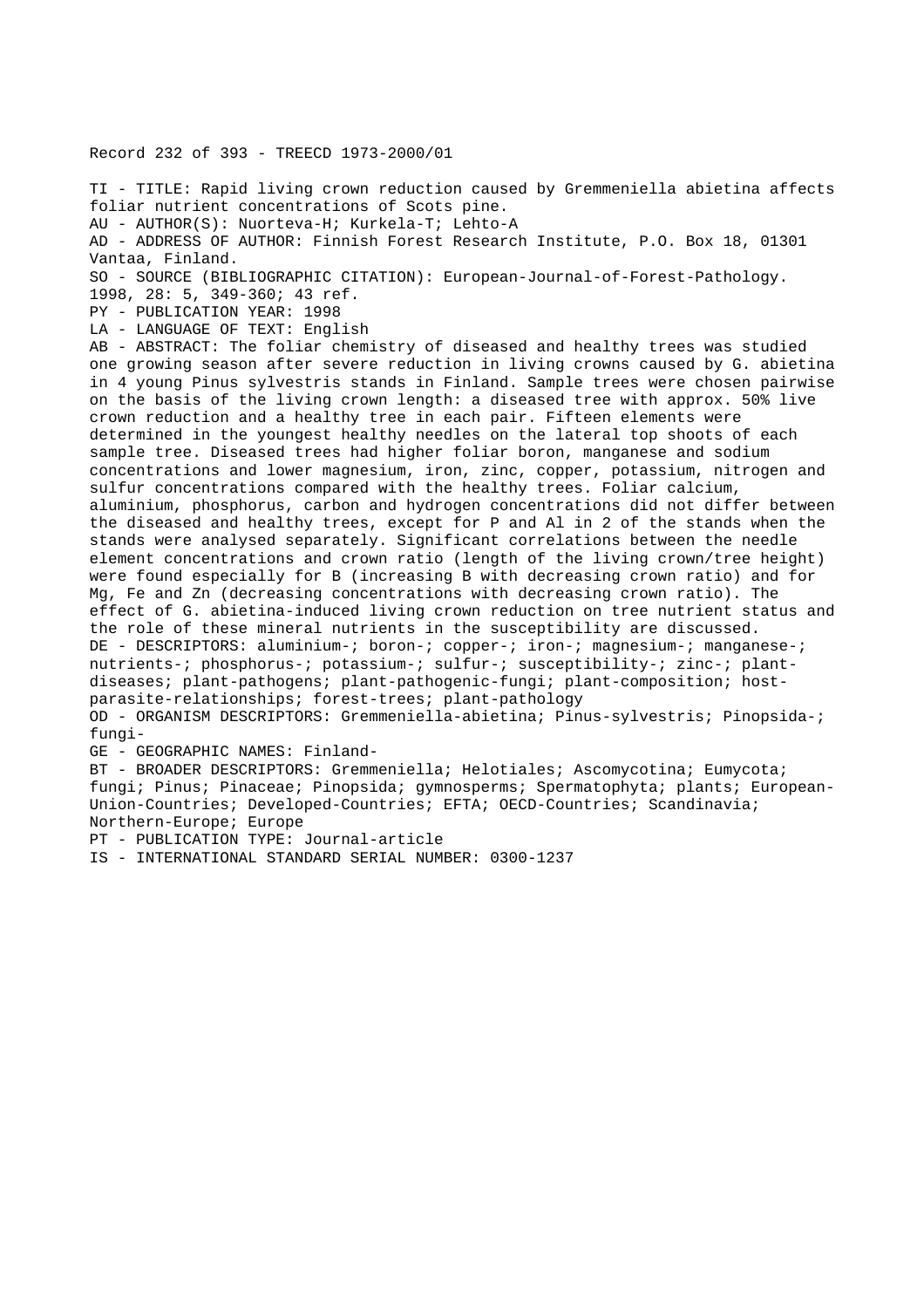Record 233 of 393 - TREECD 1973-2000/01 TI - TITLE: Scleroderris canker found in Maine. AU - AUTHOR(S): O'-Brien-JT; Stark-DA AD - ADDRESS OF AUTHOR: NE Area, State & Private For., USDA For. Serv., Broomall, Pa., USA. SO - SOURCE (BIBLIOGRAPHIC CITATION): Plant-Disease-Reporter. 1979, 63: 3, 194; 2 ref. PY - PUBLICATION YEAR: 1979 LA - LANGUAGE OF TEXT: English AB - ABSTRACT: The North American strain of Scleroderris canker (Gremmeniella abietina) was identified in a stand of red pines (Pinus resinosa) in trees with dead and dying branch tips, in Franklin County, Maine. Most infections were in seedlings and small saplings, and the oldest canker was formed in 1970. The nearest known infection is 25 miles N., in Quebec. ADDITIONAL ABSTRACT: Gremmeniella abietina [CMI Map 423] is newly reported from Maine, USA on Pinus resinosa. DE - DESCRIPTORS: fungal-diseases; forest-trees; conifers-; plant-pathology; pines-OD - ORGANISM DESCRIPTORS: Gremmeniella-abietina; Pinus-resinosa; Pinus-GE - GEOGRAPHIC NAMES: Maine-; USA-BT - BROADER DESCRIPTORS: trees; woody-plants; Spermatophyta; plants; Gremmeniella; Helotiales; Ascomycotina; Eumycota; fungi; Pinus; Pinaceae; Pinopsida; gymnosperms; New-England-States-of-USA; Northeastern-States-of-USA; USA; North-America; America PT - PUBLICATION TYPE: Journal-article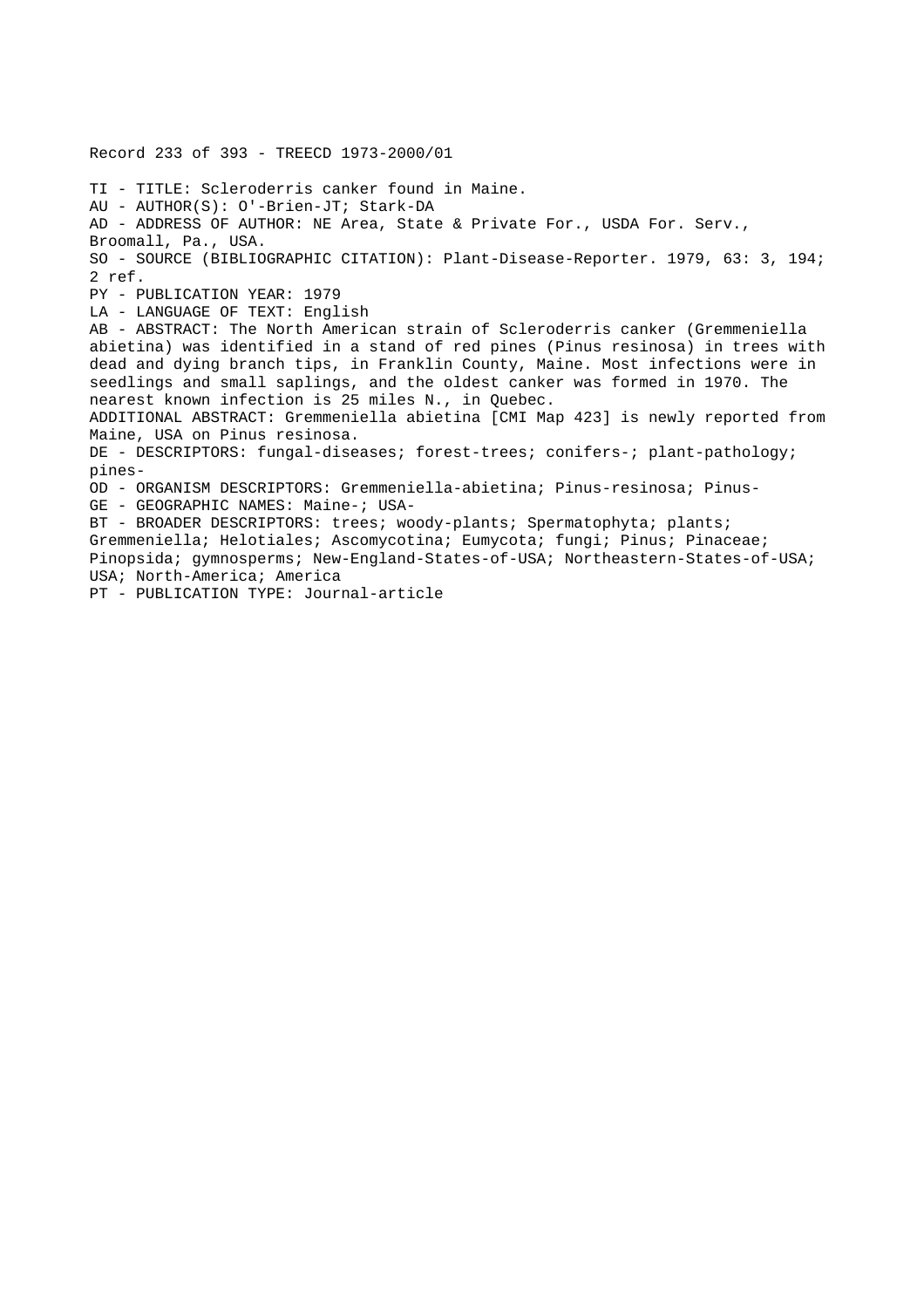Record 234 of 393 - TREECD 1973-2000/01

TI - TITLE: Pathology of radiata pine in California. AU - AUTHOR(S): Old-KM AD - ADDRESS OF AUTHOR: CSIRO, Div. For. Res., PO Box 4008, Canberra, ACT, Australia. SO - SOURCE (BIBLIOGRAPHIC CITATION): CSIRO-Division-of-Forest-Research,- Pathology-and-Microbiology-Section-Report. 1979, No. 1, 76 pp.; 28 pl. (22 colour) Limited circulation; 76 ref. PY - PUBLICATION YEAR: 1979 LA - LANGUAGE OF TEXT: English AB - ABSTRACT: The report was compiled following a survey from June to Sept., 1979 assessing pathogens which are prevalent in California and the likely consequences of their introduction in Australia where Pinus radiata is as yet free from pests and diseases. Pathogens are described, with the aid of photographs, electronmicrographs and line drawings, under 4 main headings: Foliar diseases; Stem diseases (principally western gall rust Endocronartium harknessii); Other shoot and stem disorders; Root diseases. DE - DESCRIPTORS: assessment-; fungal-diseases; conifers-OD - ORGANISM DESCRIPTORS: Pinus-radiata; Lophodermium-; Naemacyclus-; Pestalotia-; Arceuthobium-occidentale; Endocronartium-harknessii; Gremmeniellaabietina; Heterobasidion-annosum; MYCOSPHAERELLA-PINI; SIROCOCCUS-CONIGENUS GE - GEOGRAPHIC NAMES: California-; USA-BT - BROADER DESCRIPTORS: Pinus; Pinaceae; Pinopsida; gymnosperms; Spermatophyta; plants; Rhytismatales; Ascomycotina; Eumycota; fungi; Deuteromycotina; Arceuthobium; Viscaceae; Santalales; dicotyledons; angiosperms; Endocronartium; Uredinales; Basidiomycotina; Gremmeniella; Helotiales; Heterobasidion; Aphyllophorales; Mycosphaerella; Dothideales; Sirococcus; Pacific-States-of-USA; Western-States-of-USA; USA; North-America; America PT - PUBLICATION TYPE: Miscellaneous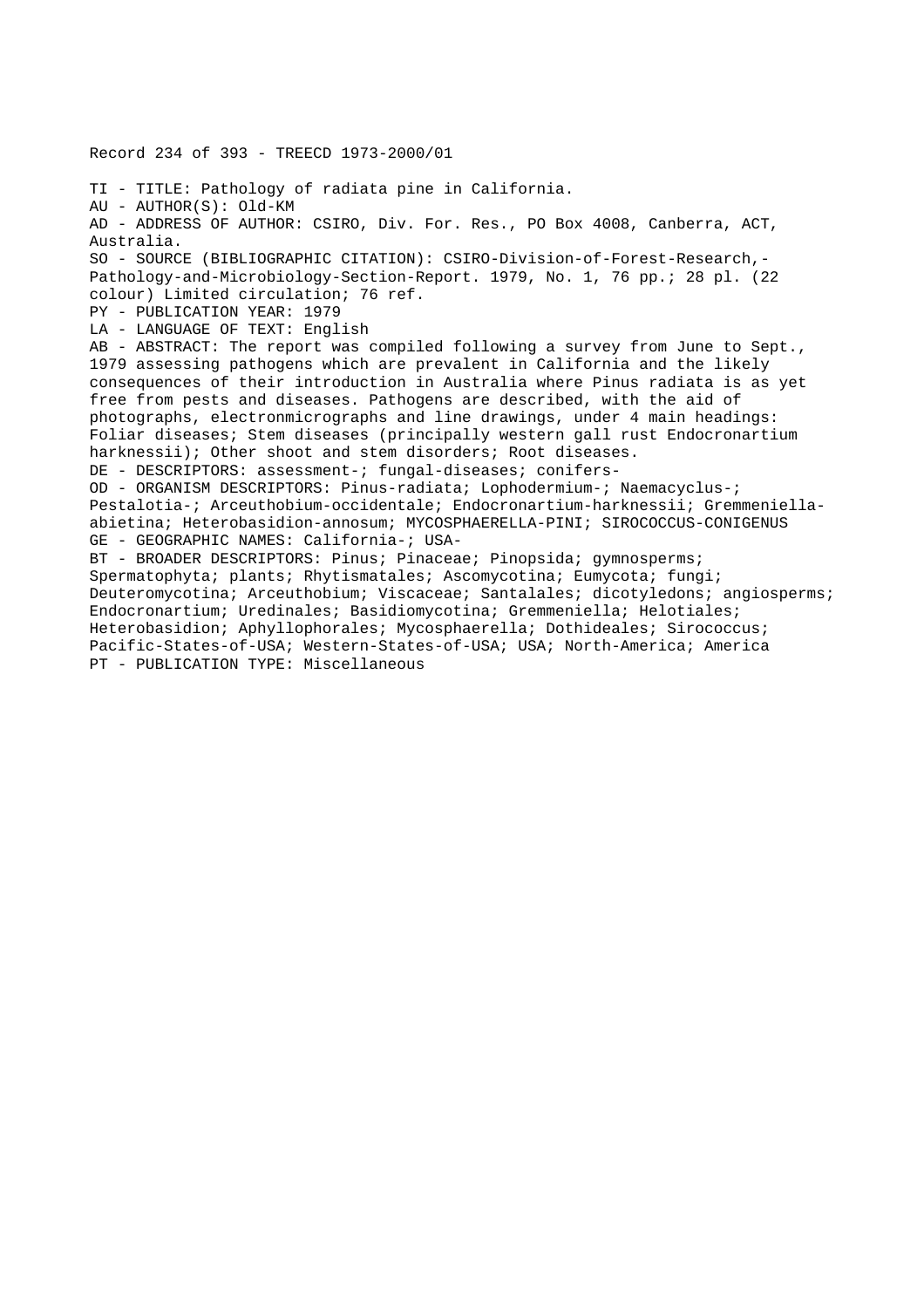Record 235 of 393 - TREECD 1973-2000/01

TI - TITLE: Relative calibrated Landsat-TM data for standwise change detection in forestry. A pilot study on Scots pine infected by Gremmeniella abietina. AU - AUTHOR(S): Olsson-H AD - ADDRESS OF AUTHOR: Department of Biometry and Forest Management, Swedish University of Agricultural Sciences, 901 83 Umea, Sweden. SO - SOURCE (BIBLIOGRAPHIC CITATION): User contributions to satellite remote sensing programmes. Proceedings of the 9th EARSeL Symposium, Espoo, Finland, 27 June-1 July 1989 [chaired by Hallikainen, M.]. 1990, No. EUR 12827 EN, 299-305; 3 ref. PB - PUBLISHER INFORMATION: Commission of the European Communities; Luxembourg PY - PUBLICATION YEAR: 1990 LA - LANGUAGE OF TEXT: English AB - ABSTRACT: A technique is described for calibrating data for two or more separate scene registrations so that changes relate to stand characteristics (number of trees, size distribution, species composition, vitality, etc.) rather than situation factors (solar radiation, sensor characteristics, atmospheric conditions, etc.). Data from an area in N. Sweden were able to distinguish a Scots pine (Pinus sylvestris) stand infected by G. abietina and a stand with snowbreak damage from a stand with normal development. DE - DESCRIPTORS: Conifers-; fungal-diseases; Remote-sensing; thematic-mapper; damage-OD - ORGANISM DESCRIPTORS: Pinus-sylvestris; Gremmeniella-; Gremmeniellaabietina GE - GEOGRAPHIC NAMES: Sweden-BT - BROADER DESCRIPTORS: Pinus; Pinaceae; Pinopsida; gymnosperms; Spermatophyta; plants; Helotiales; Ascomycotina; Eumycota; fungi; Gremmeniella; Scandinavia; Northern-Europe; Europe PT - PUBLICATION TYPE: Conference-paper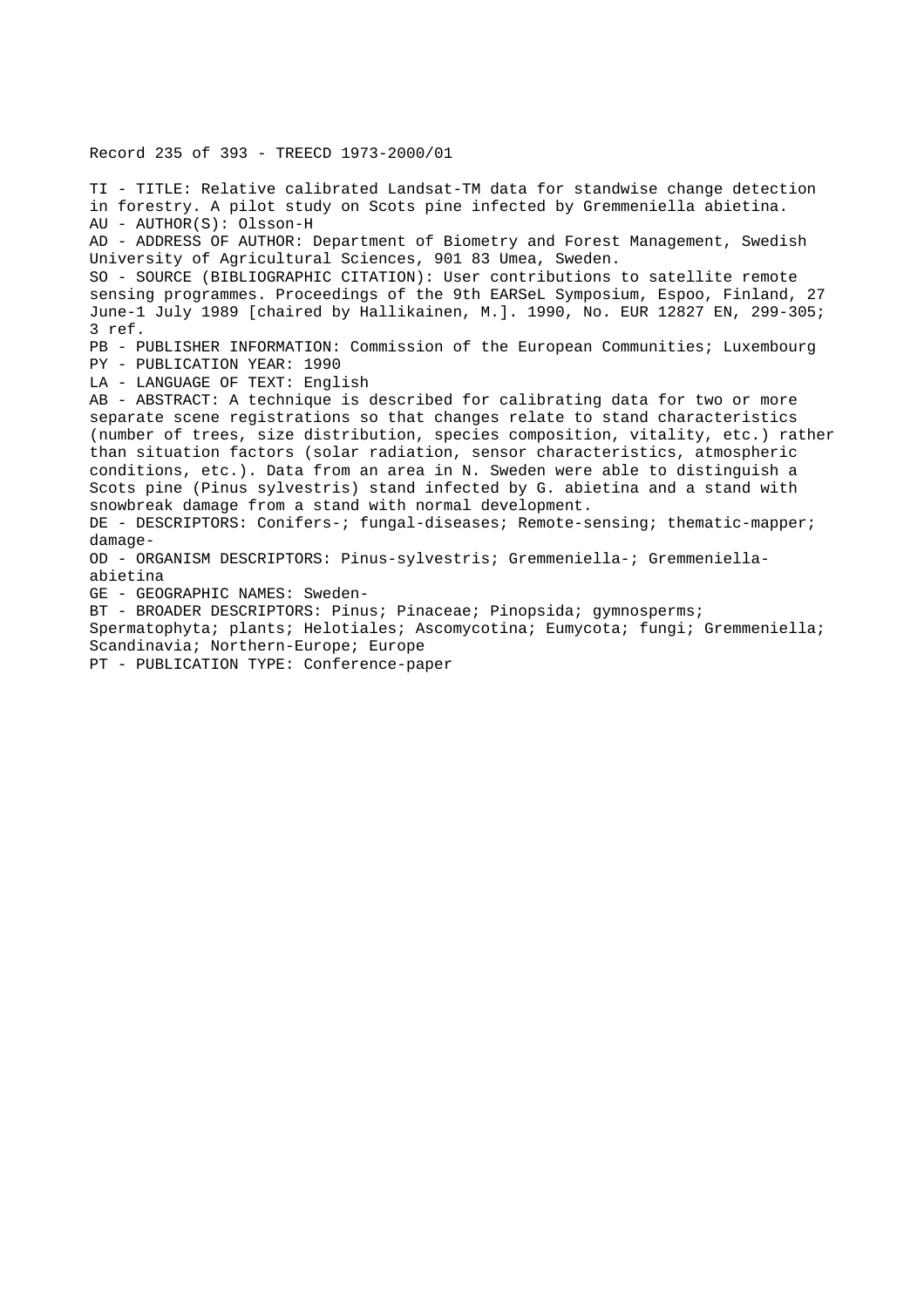Record 236 of 393 - TREECD 1973-2000/01

TI - TITLE: Detection and partial characterization of extracellular proteases of the pathogenic fungi Endocronartium pini, Gremmeniella abietina and Heterobasidion annosum.

AU - AUTHOR(S): Pappinen-A; Weissenberg-K-von; Von-Weissenberg-K

AD - ADDRESS OF AUTHOR: University of Joensuu, Faculty of Forestry PO Box 111, 80101 Joensuu, Finland.

SO - SOURCE (BIBLIOGRAPHIC CITATION): European-Journal-of-Forest-Pathology.

1997, 27: 6, 373-380; 25 ref.

PY - PUBLICATION YEAR: 1997

LA - LANGUAGE OF TEXT: English

AB - ABSTRACT: Protease activities of 10 homokaryotic isolates of H. annosum, 2 isolates of G. abietina and 6 isolates of E. pini were investigated. All the fungi showed in vitro protease activity with denatured casein. The highest caseinolytic activity was at acidic pH, but H. annosum and G. abietina also showed caseinolytic activity at basic pH. Protease preparations from H. annosum degraded proteins from total phloem extracts of Pinus sylvestris, Picea abies, Betula pendula and Juniperus communis. The artificial substrates hippuryl arginine (HA) and hippuryl phenylactic acid (HPLA) were hydrolysed rapidly by H. annosum at pH 8.1, suggesting high exopeptidase activity at this pH. According to inhibitor studies with EDTA (ethylenediaminetetraacetic acid), E64 (L-transepoxy-succinyl-leycylamide-(4-guanidino)-butane-agmatine) and pin2 (potato trypsin/chymotrypsin inhibitor), cysteine and serine proteases were present among proteases secreted by these pathogens, although only very low protease activity was detected with E. pini at basic pH.

DE - DESCRIPTORS: proteinases-; detection-; characterization-; plant-pathogens; plant-pathogenic-fungi; enzymes-; plant-pathology

OD - ORGANISM DESCRIPTORS: Endocronartium-pini; Gremmeniella-abietina; Heterobasidion-annosum

BT - BROADER DESCRIPTORS: Endocronartium; Uredinales; Basidiomycotina; Eumycota; fungi; Gremmeniella; Helotiales; Ascomycotina; Heterobasidion; Aphyllophorales PT - PUBLICATION TYPE: Journal-article

IS - INTERNATIONAL STANDARD SERIAL NUMBER: 0300-1237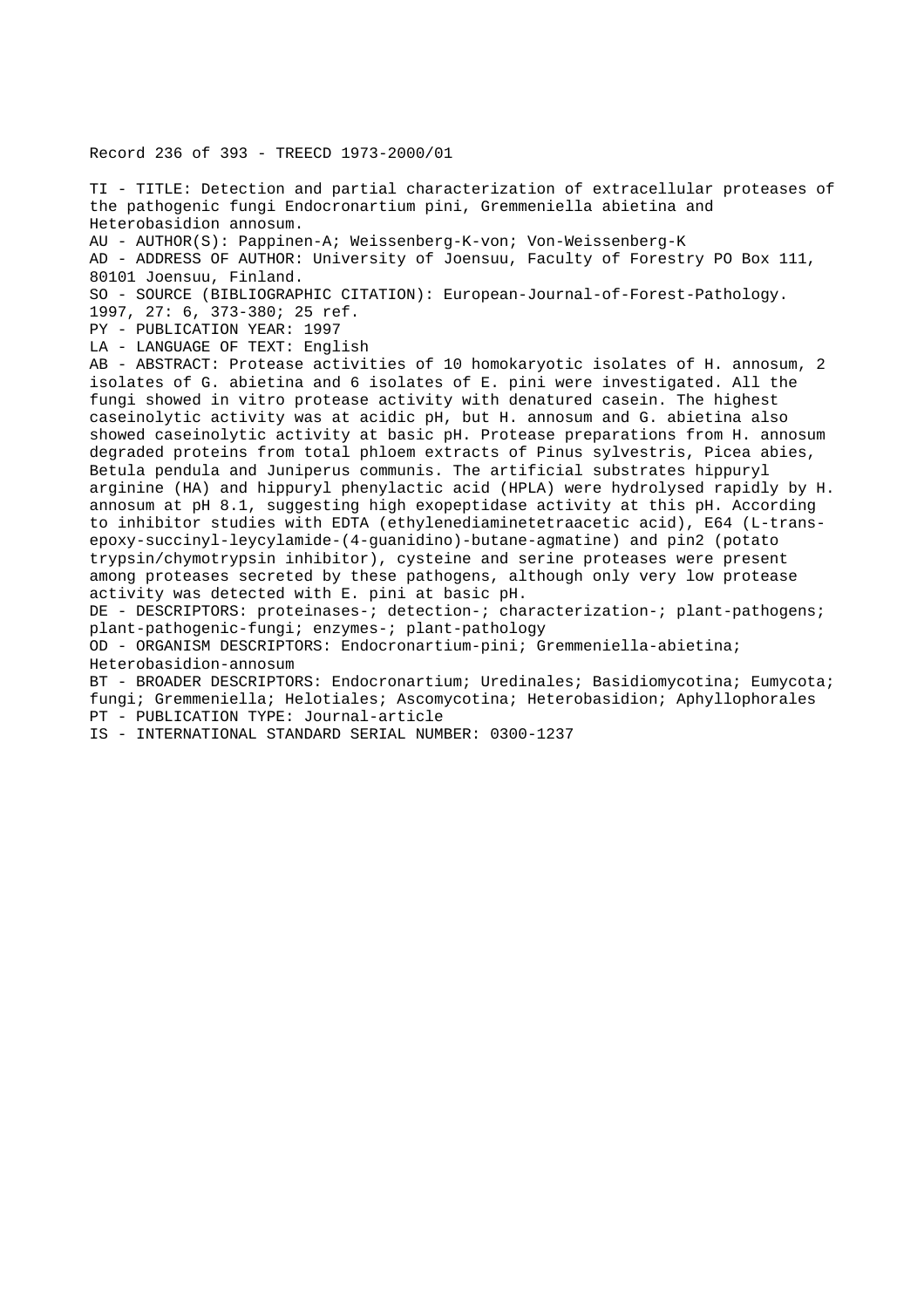Record 237 of 393 - TREECD 1973-2000/01

TI - TITLE: A programme for monitoring in plantations and seed orchards. OT - ORIGINAL NON-ENGLISH TITLE: Programme de surveillance dans les plantations et les vergers a graines. AU - AUTHOR(S): Paradis-C; Gagnon-G; Jean-S AD - ADDRESS OF AUTHOR: Ministere des Ressources Naturelles, Direction de la Conservation des Forets, 1283 Boulevard Charest Ouest, Que. G1N 2C9, Canada. SO - SOURCE (BIBLIOGRAPHIC CITATION): Insectes-et-maladies-des-arbres:-Quebec-1993. 1993, 12-18. PB - PUBLISHER INFORMATION: Ministry of Natural Resources, Quebec Region; Sainte-Foy; Canada PY - PUBLICATION YEAR: 1993 LA - LANGUAGE OF TEXT: French AB - ABSTRACT: A brief account is given of the health status in plantations and nurseries of white pine [Pinus strobus] and Norway spruce [Picea abies] in different regions of Quebec, Canada, in 1993 compared with 1992. The main insect pests found in plantations included Pissodes strobi, Neodiprion lecontei, Petrova albicapitana, Pikonema alaskensis, Choristoneura fumiferana and Zeiraphera canadensis. Pathogens in plantations included Gremmeniella abietina, Cronartium ribicola, Endocronartium harknessii and Armillaria spp. Armillaria spp., P. strobi, G. abietina and Rhabdophaga swainei were the most important diseases and pests in seed orchards. Less damage from the spring frost was recorded compared with 1992. DE - DESCRIPTORS: plant-diseases; plant-pathogens; plant-pathogenic-fungi; forest-trees; insect-pests; diseases-; forest-pests; fungal-diseases; forestplantations; seed-orchards; monitoring-; forest-nurseries; plant-pathology; agricultural-entomology; forest-health OD - ORGANISM DESCRIPTORS: Pissodes-strobi; Neodiprion-lecontei; Pikonemaalaskensis; Choristoneura-fumiferana; Zeiraphera-canadensis; Curculionidae-; Coleoptera-; Diprionidae-; Hymenoptera-; Tortricidae-; Lepidoptera-; Tenthredinidae-; Cecidomyiidae-; Diptera-; Pinus-strobus; Picea-glauca; Gremmeniella-abietina; Cronartium-ribicola; Endocronartium-harknessii; Armillaria-; Picea-abies; Pinopsida-; fungi-; arthropods-GE - GEOGRAPHIC NAMES: Canada-; Quebec-BT - BROADER DESCRIPTORS: pathogens; plant-pathogens; fungi; trees; woodyplants; Spermatophyta; plants; arthropod-pests; arthropods; invertebrates; animals; pests; insects; Pissodes; Curculionidae; Coleoptera; Neodiprion; Diprionidae; Hymenoptera; Pikonema; Tenthredinidae; Choristoneura; Tortricidae; Lepidoptera; Zeiraphera; Diptera; Pinus; Pinaceae; Pinopsida; gymnosperms;

Picea; Gremmeniella; Helotiales; Ascomycotina; Eumycota; Cronartium; Uredinales; Basidiomycotina; Endocronartium; Agaricales; Developed-Countries; Commonwealthof-Nations; North-America; America; OECD-Countries; Canada; Petrova; Cecidomyiidae

PT - PUBLICATION TYPE: Annual-report

IB - INTERNATIONAL STANDARD BOOK NUMBER: 2-550-28861-0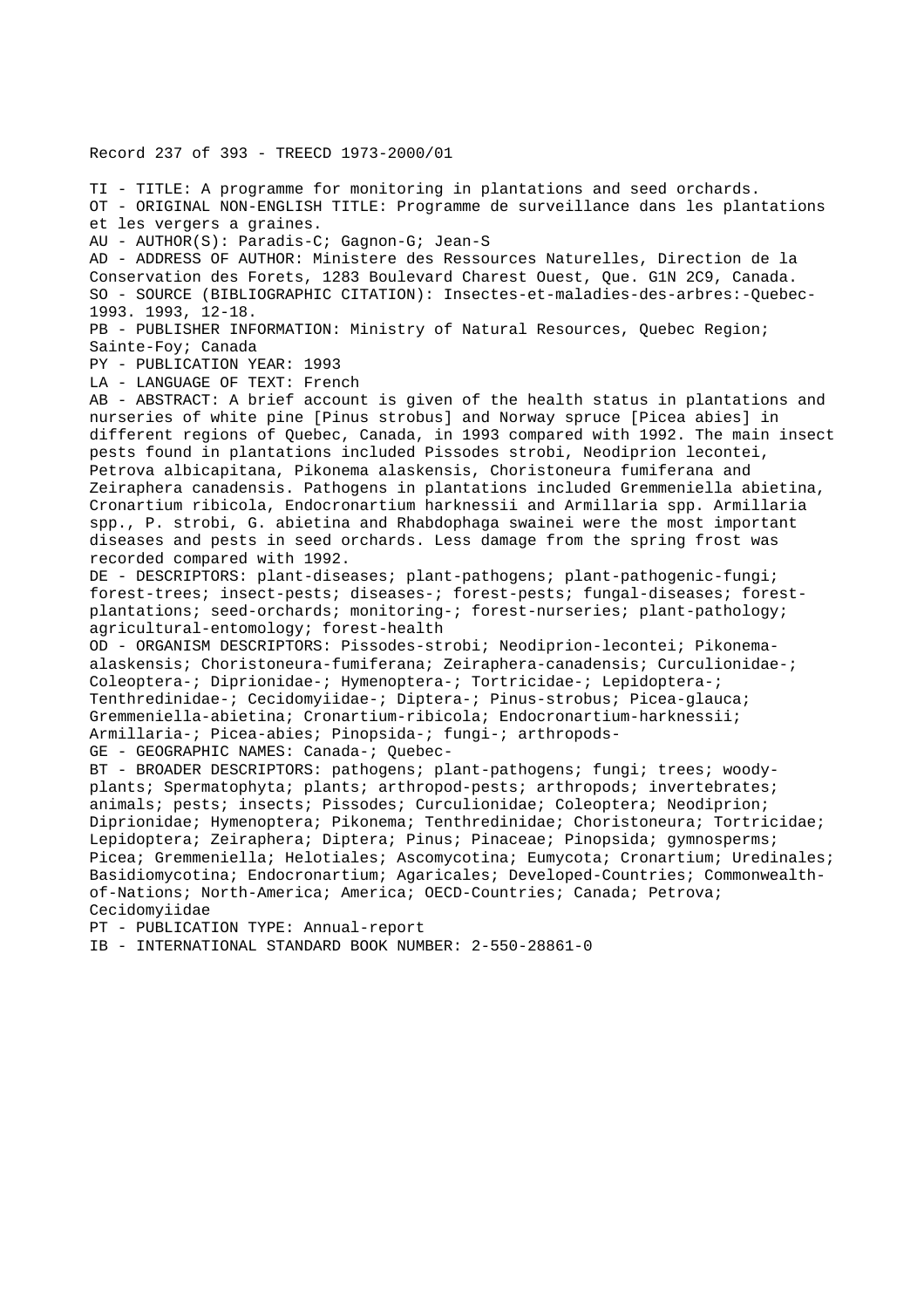Record 238 of 393 - TREECD 1973-2000/01

TI - TITLE: The mode of infection and early stages of colonization of pines by Gremmeniella abietina. AU - AUTHOR(S): Patton-RF; Spear-RN; Blenis-PV AD - ADDRESS OF AUTHOR: Dep. Plant Path., Univ. Wisconsin, Madison, Wis. 53706, USA. SO - SOURCE (BIBLIOGRAPHIC CITATION): European-Journal-of-Forest-Pathology. 1984, 14: 4-5, 193-202; 9 fig.; 17 ref. PY - PUBLICATION YEAR: 1984 LA - LANGUAGE OF TEXT: English LS - LANGUAGE OF SUMMARIES: French, German AB - ABSTRACT: G. abietina infected red pine (Pinus resinosa) and Scots pine (P. sylvestris) through stomata on bracts subtending the short shoots. Germ tubes penetrated between the guard cells and the bract tissue was sparsely colonized by late summer or autumn. Only after mid Jan.-early Feb. of the following year did the fungus extend from the bract and begin to colonize the short shoot and surrounding cortical tissue, producing a resinous, brown, necrotic area of cortical parenchyma and phloem beneath the bract as the first visible symptom of infection. DE - DESCRIPTORS: Pines-; infection-; symptoms-; Cankers-; histology-; foresttrees; conifers-; plant-pathology; plant-pathogenic-fungi OD - ORGANISM DESCRIPTORS: Gremmeniella-abietina; Pinus-resinosa; Pinussylvestris; fungi-; Pinus-GE - GEOGRAPHIC NAMES: USA-BT - BROADER DESCRIPTORS: trees; woody-plants; Spermatophyta; plants; fungi; Gremmeniella; Helotiales; Ascomycotina; Eumycota; Pinus; Pinaceae; Pinopsida; gymnosperms; North-America; America PT - PUBLICATION TYPE: Journal-article IS - INTERNATIONAL STANDARD SERIAL NUMBER: 0300-1237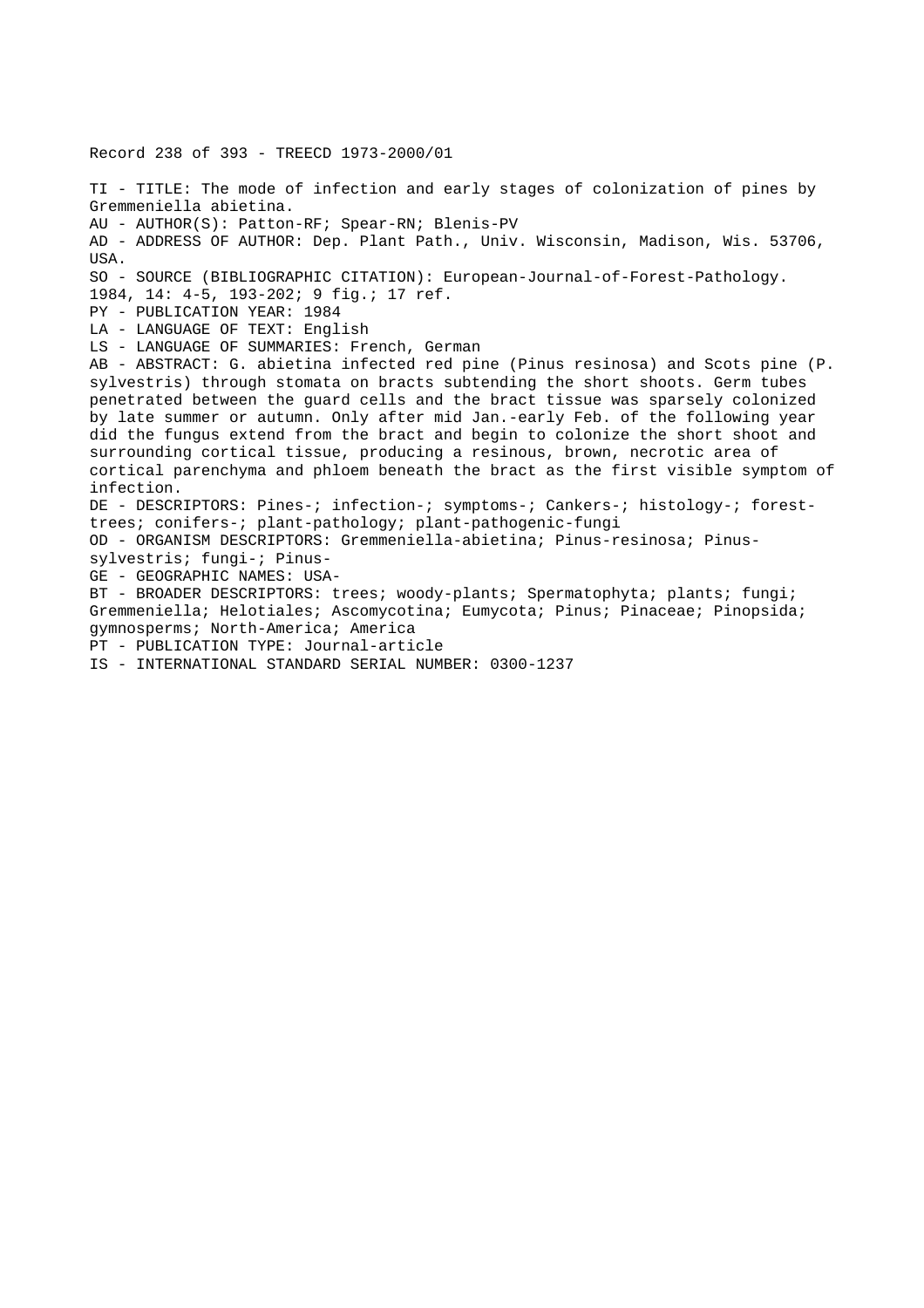Record 239 of 393 - TREECD 1973-2000/01

TI - TITLE: Conidial germination and formation of necrosis in pine seedlings by Gremmeniella abietina at low temperatures. AU - AUTHOR(S): Petaisto-RL AD - ADDRESS OF AUTHOR: Finnish Forest Research Institute, Suonenjoki Research Station, 77600 Suonenjoki, Finland. SO - SOURCE (BIBLIOGRAPHIC CITATION): European-Journal-of-Forest-Pathology. 1993, 23: 5, 290-294; 14 ref. PY - PUBLICATION YEAR: 1993 LA - LANGUAGE OF TEXT: English LS - LANGUAGE OF SUMMARIES: German, French AB - ABSTRACT: On water agar, conidia of G. abietina had the same percentage germination rate at 0řC as at 5-12.5ř, but required longer to attain this percentage. However, the mean total length of the germ tubes produced from 1 conidium after 5 d increased with increasing temp. from 0ř to 12.5ř. Pinus sylvestris seedlings inoculated with mycelium of the pathogen and kept at -4ř to +2ř for 75 d in dark growth chambers all developed necroses, the length of which increased linearly with increasing temp. Results suggested that in the field, G. abietina can cause necrosis in P. sylvestris phloem at temp. below 0ř. DE - DESCRIPTORS: plant-pathogenic-fungi; plant-pathogens; plant-diseases; forest-trees; temperature-; spore-germination; fungal-diseases; seedlings-; plant-pathology OD - ORGANISM DESCRIPTORS: Pinus-sylvestris; Gremmeniella-abietina; fungi-BT - BROADER DESCRIPTORS: plant-pathogens; pathogens; fungi; trees; woodyplants; Spermatophyta; plants; Pinus; Pinaceae; Pinopsida; gymnosperms; Gremmeniella; Helotiales; Ascomycotina; Eumycota PT - PUBLICATION TYPE: Journal-article

IS - INTERNATIONAL STANDARD SERIAL NUMBER: 0300-1237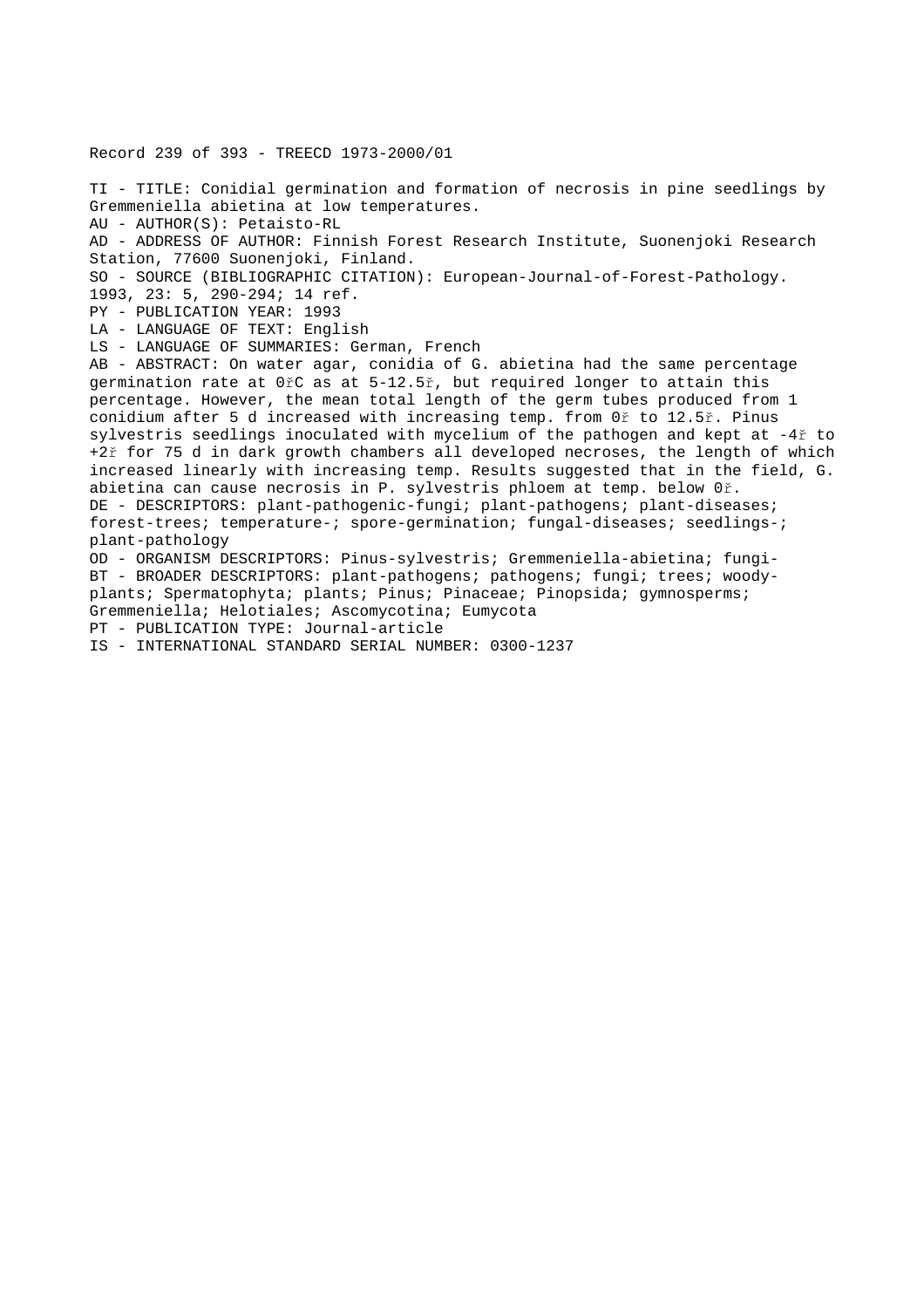Record 240 of 393 - TREECD 1973-2000/01 TI - TITLE: The ability of Gremmeniella abietina to hydrolyze polygalacturonic acid. AU - AUTHOR(S): Petaisto-RL; Kajander-EO AD - ADDRESS OF AUTHOR: Finnish Forest Research Institute, Suonenjoki Research Station, 77600 Suonenjoki, Finland. SO - SOURCE (BIBLIOGRAPHIC CITATION): European-Journal-of-Forest-Pathology. 1993, 23: 5, 306-313; 17 ref. PY - PUBLICATION YEAR: 1993 LA - LANGUAGE OF TEXT: English LS - LANGUAGE OF SUMMARIES: French, German AB - ABSTRACT: G. abietina grew well in media where pectin was the sole C source. The fungus secreted at least 1 enzyme with polygalacturonase activity, and this was induced by addition of pectin to the culture medium. Pectin from apple and pectin from citrus did not differ in their ability to support growth of the fungus and induce enzyme activity. The induced polygalacturonase activity was high after culturing for 4 and 6 weeks. The enzyme showed highest activity at pH 3.5 and 38řC with long incubation times and the enzyme activity assay was linear for up to 3 h. Addition of Scots pine [Pinus sylvestris] needle extract to the pectin culture medium further enhanced fungal growth but decreased polygalacturonase activity, suggesting that the fungus can better utilize nutrients from needle extract than it can pectin alone. DE - DESCRIPTORS: plant-pathogenic-fungi; plant-pathogens; biochemistry-; polygalacturonase-; plant-pathology OD - ORGANISM DESCRIPTORS: Gremmeniella-abietina BT - BROADER DESCRIPTORS: Gremmeniella; Helotiales; Ascomycotina; Eumycota; fungi PT - PUBLICATION TYPE: Journal-article IS - INTERNATIONAL STANDARD SERIAL NUMBER: 0300-1237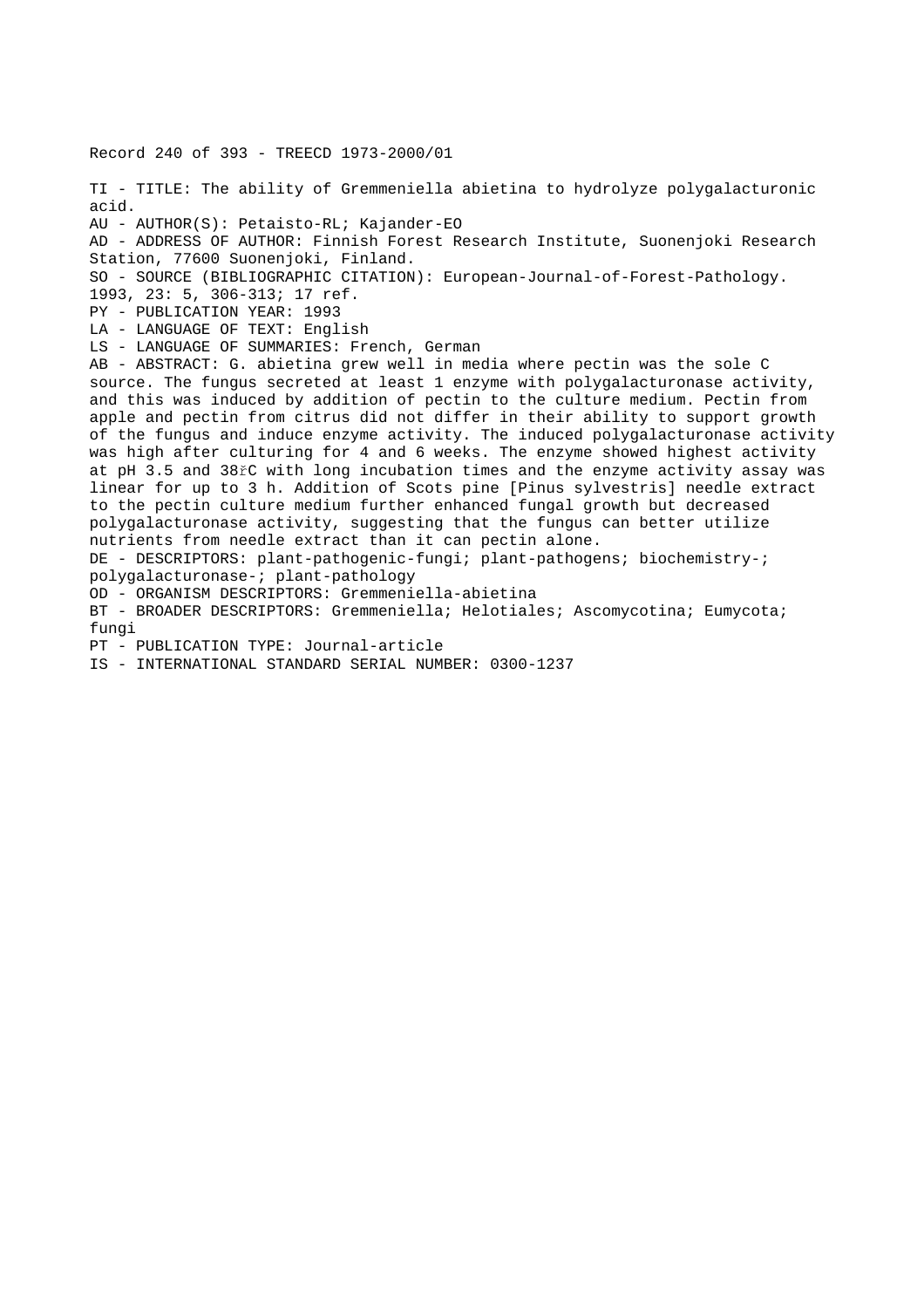Record 241 of 393 - TREECD 1973-2000/01

TI - TITLE: The susceptibility of Scots pine seedlings to Gremmeniella abietina: effect of growth phase, cold and drought stress. AU - AUTHOR(S): Petaisto-RL; Kurkela-T AD - ADDRESS OF AUTHOR: Finnish Forest Research Institute, Suomenjoki Research Station, 77600 Suonenjoki, Finland. SO - SOURCE (BIBLIOGRAPHIC CITATION): European-Journal-of-Forest-Pathology. 1993, 23: 6-7, 385-399; 44 ref. PY - PUBLICATION YEAR: 1993 LA - LANGUAGE OF TEXT: English LS - LANGUAGE OF SUMMARIES: French, German AB - ABSTRACT: The susceptibility of Pinus sylvestris seedlings to G. abietina was studied during different simulated and natural growing seasons. Conidial inoculations made during the first half of the growing seasons resulted in higher disease occurrence than those made during the second half of the seasons. Cold stress in late summer, but not in spring, predisposed the seedlings to the disease. Drought stress in late summer increased cold hardiness but did not affect susceptibility to infection in the autumn. DE - DESCRIPTORS: plant-pathogenic-fungi; plant-pathogens; plant-diseases; forest-trees; susceptibility-; environmental-factors; drought-; seasonalvariation; fungal-diseases; plant-pathology OD - ORGANISM DESCRIPTORS: Pinus-sylvestris; Gremmeniella-abietina; fungi-BT - BROADER DESCRIPTORS: plant-pathogens; pathogens; fungi; trees; woodyplants; Spermatophyta; plants; Pinus; Pinaceae; Pinopsida; gymnosperms; Gremmeniella; Helotiales; Ascomycotina; Eumycota PT - PUBLICATION TYPE: Journal-article IS - INTERNATIONAL STANDARD SERIAL NUMBER: 0300-1237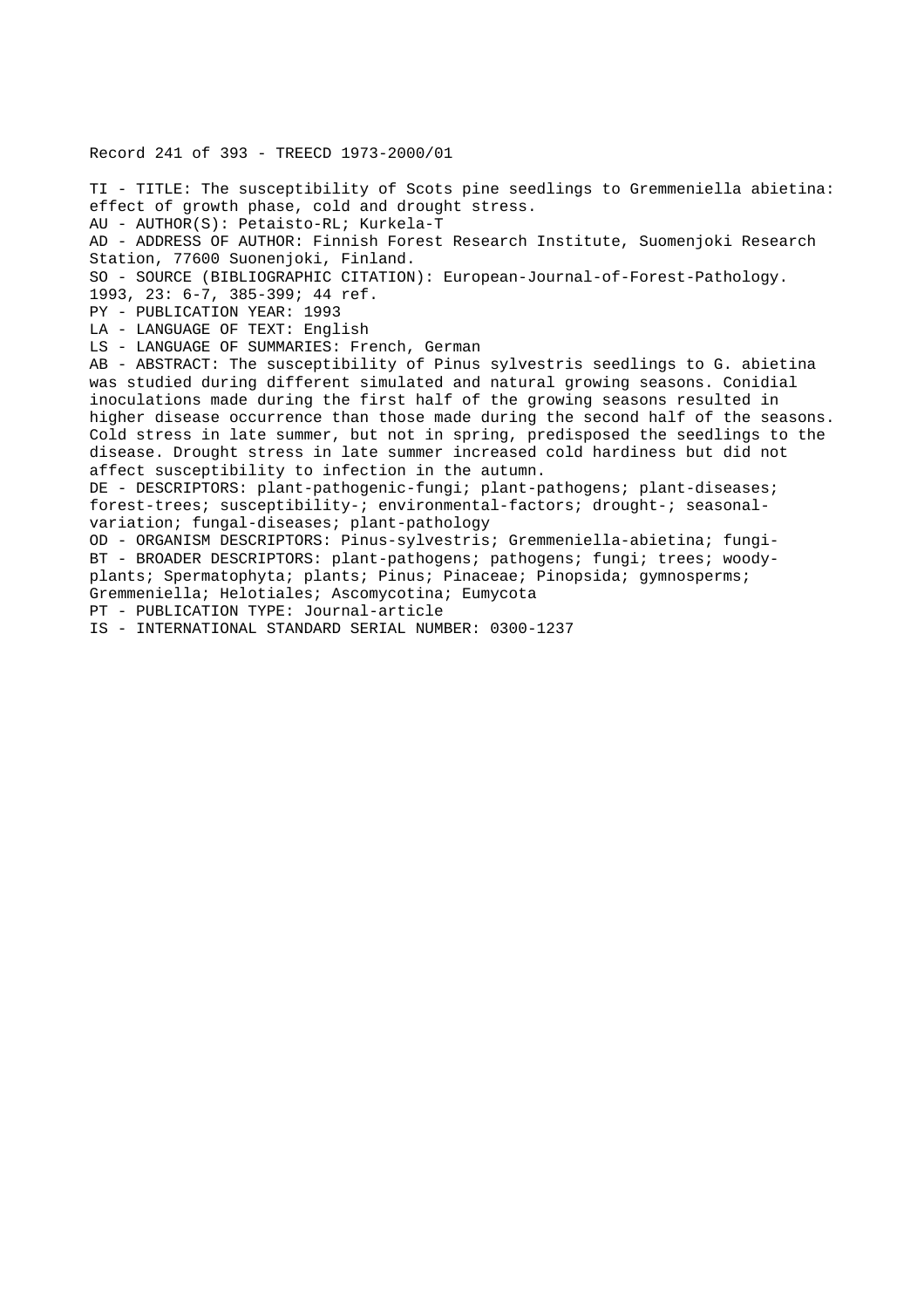## Record 242 of 393 - TREECD 1973-2000/01

TI - TITLE: Effects of winter storage temperature and age of Pinus sylvestris seedlings on the occurrence of disease induced by Gremmeniella abietina. AU - AUTHOR(S): Petaisto-RL; Laine-A AD - ADDRESS OF AUTHOR: Finnish Forest Research Institute, Suonenjoki Research Station, FI-77600 Suonenjoki, Finland. SO - SOURCE (BIBLIOGRAPHIC CITATION): Scandinavian-Journal-of-Forest-Research. 1999, 14: 3, 227-233; 17 ref. PY - PUBLICATION YEAR: 1999 LA - LANGUAGE OF TEXT: English AB - ABSTRACT: Three winter storage temperatures (-7řC, -3řC and 0řC) were studied to determine their effects on the infection of Scots pine (Pinus sylvestris) container grown seedlings by Gremmeniella abietina in studies carried out in Finland in 1993-95. Pine seedlings in their first and second growing seasons were inoculated with conidia on two different occasions during the season, and after overwintering at the 3 different temperatures they were examined for symptoms of the disease. The seedlings overwintering at -7rc and 3řC were more diseased than those kept at 0řC. Seedling bud break was slower the lower the winter storage temperature, suggesting that growth initiating activity has a likely effect on the outbreak of disease. DE - DESCRIPTORS: seedlings-; overwintering-; symptoms-; temperature-; storage-; fungal-diseases; plant-pathogenic-fungi; plant-pathogens; container-grownplants; forest-nurseries; plant-diseases; forest-trees; plant-pathology; pines-

OD - ORGANISM DESCRIPTORS: Gremmeniella-; Gremmeniella-abietina; Pinus-; Pinussylvestris; Pinopsida-

GE - GEOGRAPHIC NAMES: Finland-

BT - BROADER DESCRIPTORS: Helotiales; Ascomycotina; Eumycota; fungi; Gremmeniella; Pinaceae; Pinopsida; gymnosperms; Spermatophyta; plants; Pinus; Scandinavia; Northern-Europe; Europe; Developed-Countries; European-Union-Countries; OECD-Countries

PT - PUBLICATION TYPE: Journal-article

IS - INTERNATIONAL STANDARD SERIAL NUMBER: 0282-7581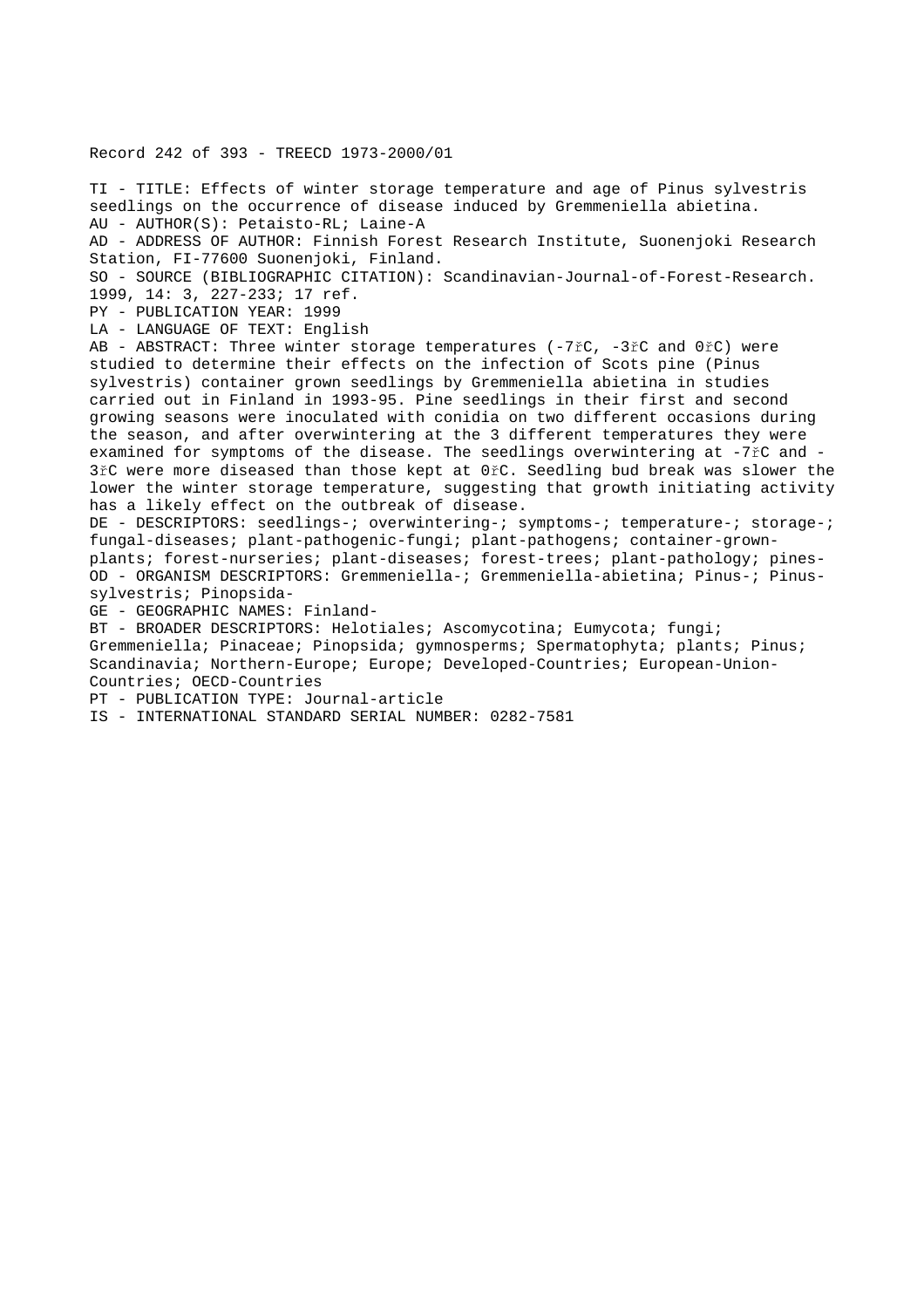## Record 243 of 393 - TREECD 1973-2000/01

TI - TITLE: Capability of the European and North American race of Gremmeniella abietina to hydrolyse polygalacturonic acid in vitro.

AU - AUTHOR(S): Petaisto-RL; Lappi-J

AD - ADDRESS OF AUTHOR: Finnish Forest Research Institute, Suonenjoki Research Station, FIN-77600 Suonenjoki, Finland.

SO - SOURCE (BIBLIOGRAPHIC CITATION): European-Journal-of-Forest-Pathology.

1996, 26: 3, 123-132; 28 ref.

PY - PUBLICATION YEAR: 1996

LA - LANGUAGE OF TEXT: English

LS - LANGUAGE OF SUMMARIES: French, German

AB - ABSTRACT: Polygalacturonase was found to be one of the first enzymes secreted by a pathogen during infection. In vitro experiments were undertaken to compare the polygalacturonic acid hydrolyzing activity of North American races (from Canada and the USA, host trees Pinus banksiana, P. contorta and P. resinosa) and European races (from Finland and Sweden, host trees P. sylvestris and P. cembra) of Gremmeniella abietina. Isolates were grown in pure pectin media from which the enzyme activity was analysed. Altogether, 29 isolates were tested in five experiments (experimental runs in a growing chamber). The data were analysed using variance-component models that included fixed-race effects and random-experiment, isolate, flask and measurement effects. The European race secreted more polygalacturonic acid hydrolysing enzyme than the North American race and the mycelial dry weight produced was smaller for the European race. The differences between races were of the same order of magnitude as the variation between isolates within races; variance components relating to experimental errors were quite large. No correlation was found between the activity and mycelial dry matter production within races. Logarithmic transformation removed the apparent racial differences in the variability of the activity and mycelial dry weight. Results from the additionally tested A- and B-type of Finnish isolates indicated differences in dry matter production.

DE - DESCRIPTORS: forest-trees; plant-pathogens; plant-pathogenic-fungi; invitro; races-; variation-; physiology-; enzymes-; polygalacturonase-; fungaldiseases; plant-pathology; pines-

OD - ORGANISM DESCRIPTORS: Gremmeniella-; Pinus-banksiana; Pinus-contorta; Pinus-resinosa; Pinus-sylvestris; Pinus-cembra; Pinus-; Gremmeniella-abietina; fungi-

GE - GEOGRAPHIC NAMES: Finland-; Sweden-; Canada-; Alberta-; USA-; Michigan-; Minnesota-; Wisconsin-; Europe-; North-America

BT - BROADER DESCRIPTORS: Helotiales; Ascomycotina; Eumycota; fungi; Pinus; Pinaceae; Pinopsida; gymnosperms; Spermatophyta; plants; Gremmeniella; European-Union-Countries; Developed-Countries; EFTA; OECD-Countries; Scandinavia; Northern-Europe; Europe; Commonwealth-of-Nations; North-America; America; Canada; Lake-States-of-USA; North-Central-States-of-USA; USA; East-North-Central-States-of-USA; West-North-Central-States-of-USA PT - PUBLICATION TYPE: Journal-article

IS - INTERNATIONAL STANDARD SERIAL NUMBER: 0300-1237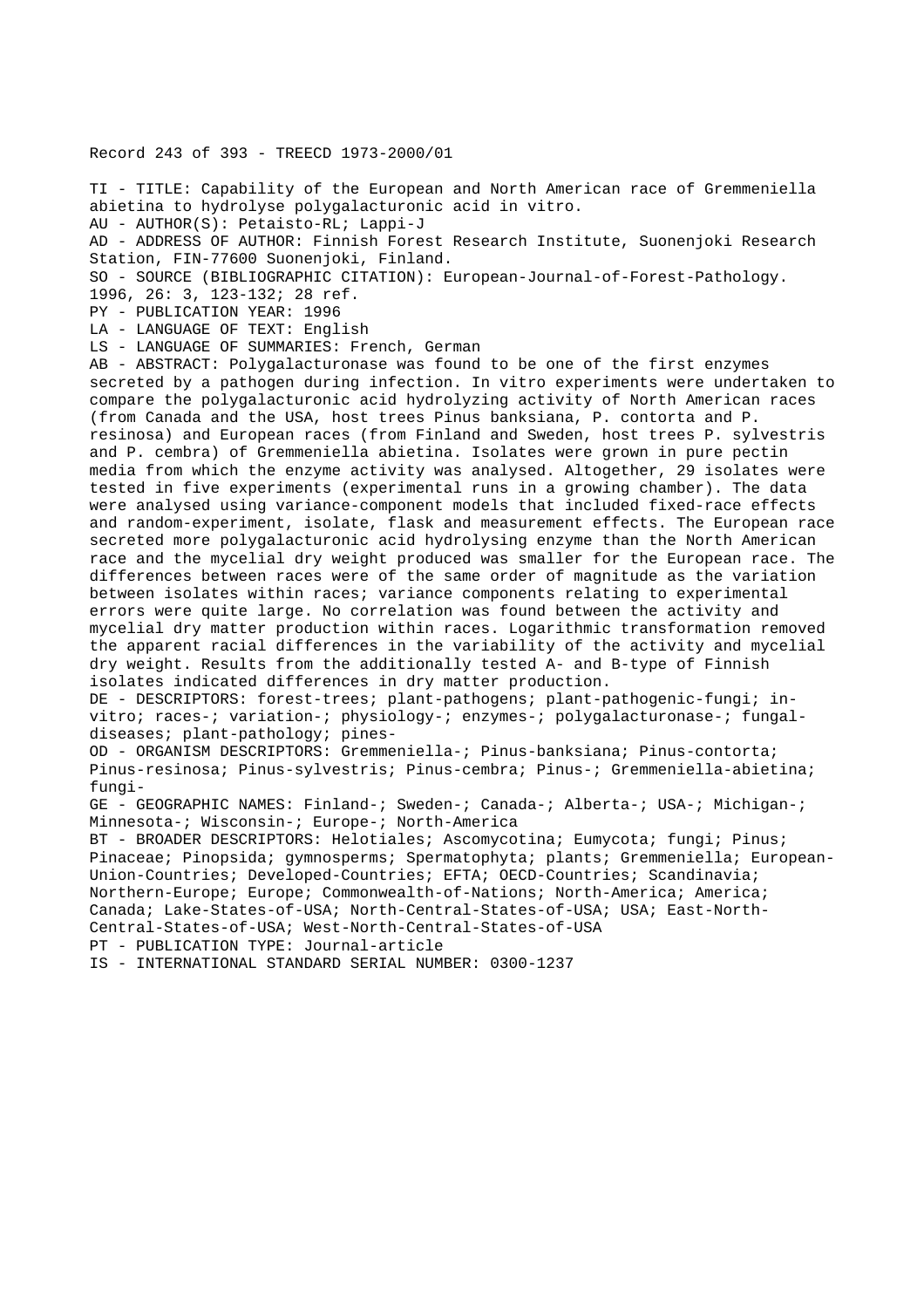TI - TITLE: The ability of European and North American race of Gremmeniella abietina to hydrolyze polygalacturonic acid. AU - AUTHOR(S): Petaisto-RL; Lappi-J; Capretti-P et-al AD - ADDRESS OF AUTHOR: Finnish Forest Research Institute, Suonenjoki Research Station, Finland. SO - SOURCE (BIBLIOGRAPHIC CITATION): Shoot and foliage diseases in forest trees. Proceedings of a Joint Meeting of the IUFRO Working Parties S2.06.02 and S2.06.04, Vallombrosa, Firenze, Italy 6-11 June 1994. 1995, 154-161; 10 ref. PB - PUBLISHER INFORMATION: Istituto di Patologia e Zoologia Forestale e Agraria, Universita degli Studi di Firenze; Firenze; Italy PY - PUBLICATION YEAR: 1995 LA - LANGUAGE OF TEXT: English AB - ABSTRACT: Polygalacturonase is one of the first enzymes excreted by pathogens during the infection process of some diseases. The possible difference in polygalacturonic acid hydrolyzing activity in vitro between the North American and the European race of Gremmeniella abietina was studied in 4 culture experiments. A total of 15 North American isolates and 14 European isolates were tested. Variation between isolates in dry matter production and to some extent in activity were greater for the N. American race. No correlation was found between activity and mycelial dry matter production within races. Results also indicated that the European race excreted more polygalacturonic acid hydrolyzing activity than the North American race. DE - DESCRIPTORS: forest-trees; plant-pathogens; plant-pathogenic-fungi; fungaldiseases; enzymes-; biodegradation-; biochemistry-; variation-; varieties-; races-; plant-pathology OD - ORGANISM DESCRIPTORS: pinopsida-; Gremmeniella-abietina; Gremmeniella-; fungi-GE - GEOGRAPHIC NAMES: North-America; Europe-BT - BROADER DESCRIPTORS: gymnosperms; Spermatophyta; plants; Gremmeniella; Helotiales; Ascomycotina; Eumycota; fungi; America PT - PUBLICATION TYPE: Conference-paper IB - INTERNATIONAL STANDARD BOOK NUMBER: 88-900074-0-0

Record 244 of 393 - TREECD 1973-2000/01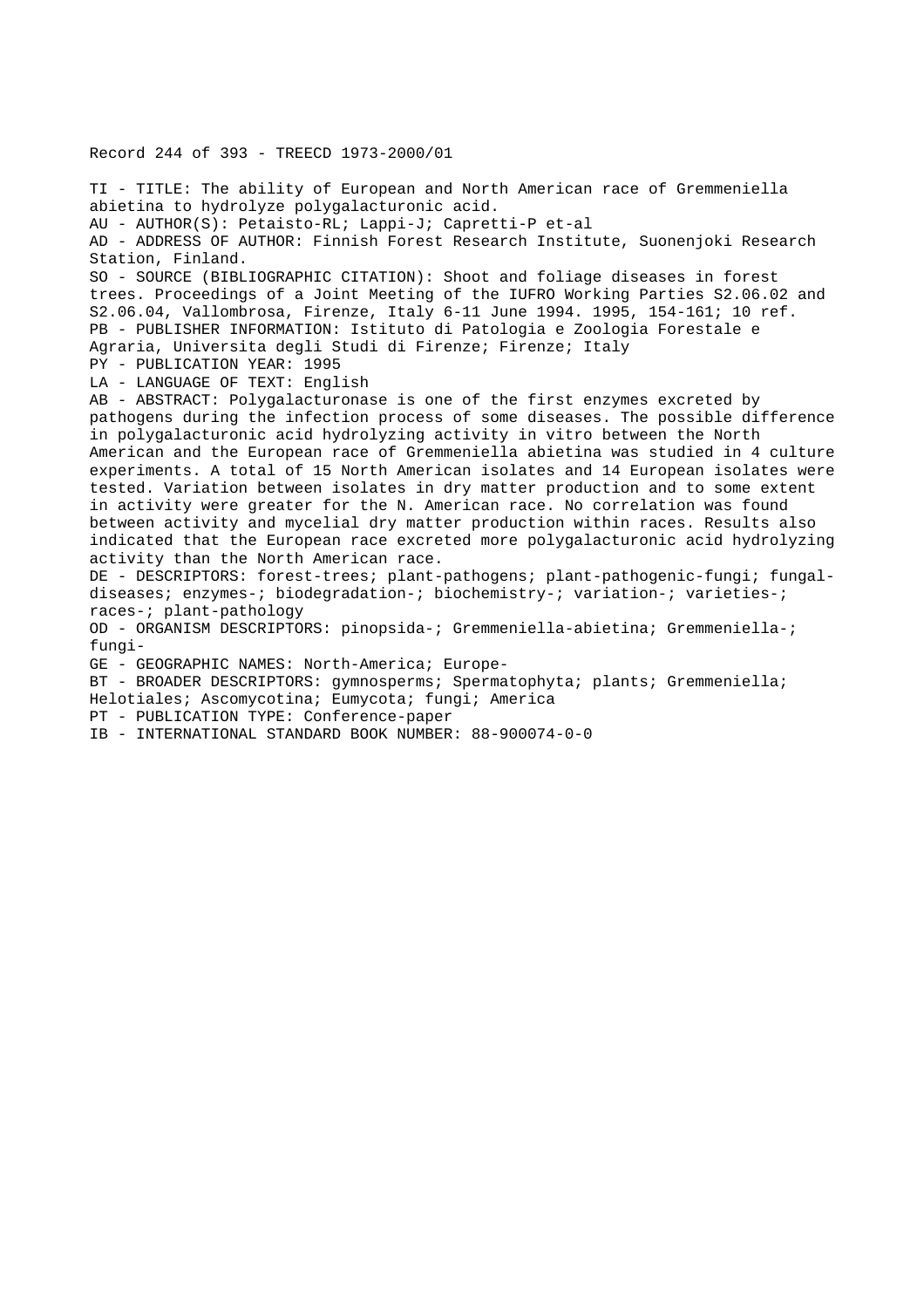## Record 245 of 393 - TREECD 1973-2000/01

TI - TITLE: Analysis of the protein pattern of Gremmeniella abietina with special reference to protease activity. AU - AUTHOR(S): Petaisto-RL; Rissanen-TE; Harvima-RJ; Kajander-EO AD - ADDRESS OF AUTHOR: The Finnish Forest Research Institute, SF-77600 Suonenjoki, Finland. SO - SOURCE (BIBLIOGRAPHIC CITATION): Mycologia. 1994, 86: 2, 242-249; 16 ref. PY - PUBLICATION YEAR: 1994 LA - LANGUAGE OF TEXT: English AB - ABSTRACT: G. abietina is the causative agent of Scleroderris canker of conifers. This fungus grows very slowly and thus its protein pattern may be difficult to obtain, especially since fungal protease activities are unknown. It is shown that the protease activity is very low in young cultures grown in Campbell's V8 juice liquid medium but degraded some of the protein bands making it very difficult to reliably compare electrophoretic protein pattern from sample to sample. A calcium- and zinc-dependent metalloprotease activity was specifically detected, and it was inhibited by ethyl-enediaminetetraacetate and o-phenanthroline at a neutral pH. Other protease activities may be present since inhibition of the proteolytic activity by p-chloromercuribenzoate and pepstatin was also seen. Phenylmethanesulfonyl fluoride showed only minimal inhibitory effect. The fungal protein patterns were reproducible with small intensity differences between different culture batches. The protein pattern resembled that of Sirococcus strobilinus, but immunoblotting with anti-Gremmeniella antibody showed no cross-reactivity and thus Sirococcus may not be closely related to Gremmeniella. DE - DESCRIPTORS: plant-pathogenic-fungi; plant-pathogens; plant-diseases; electrophoresis-; proteins-; pathogenicity-; forest-trees; plant-pathology OD - ORGANISM DESCRIPTORS: Gremmeniella-abietina; fungi-BT - BROADER DESCRIPTORS: Gremmeniella; Helotiales; Ascomycotina; Eumycota;  $f$ ungi PT - PUBLICATION TYPE: Journal-article IS - INTERNATIONAL STANDARD SERIAL NUMBER: 0027-5514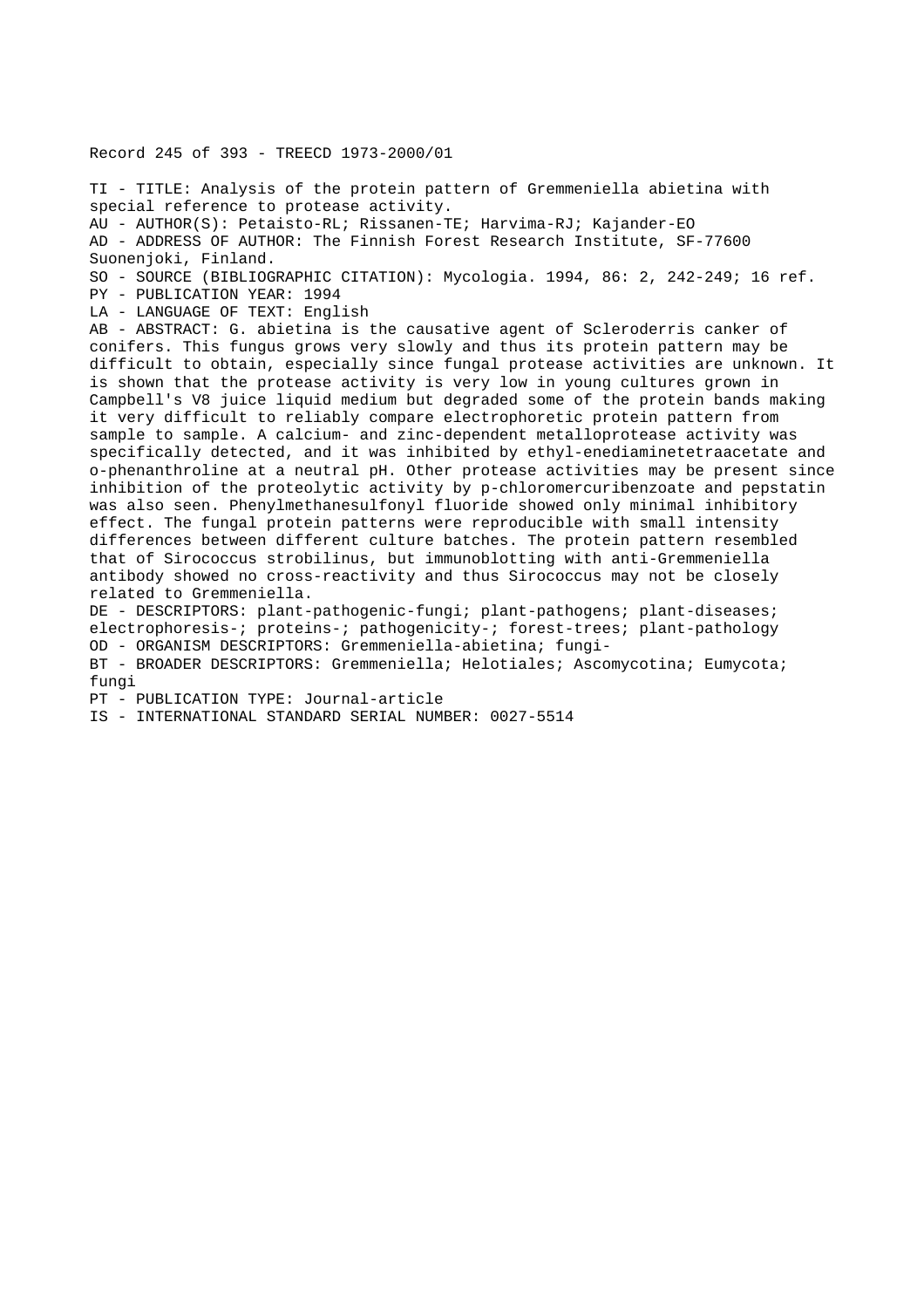Record 246 of 393 - TREECD 1973-2000/01

TI - TITLE: Detection of xylan hydrolyzing activity in culture extracts of Gremmeniella abietina. AU - AUTHOR(S): Petaisto-RL; Talvinen-J; Kajander-EO AD - ADDRESS OF AUTHOR: Finnish Forest Research Institute, 77600 Suonenjoki, Finland. SO - SOURCE (BIBLIOGRAPHIC CITATION): European-Journal-of-Forest-Pathology. 1992, 22: 6-7, 349-353; 13 ref. PY - PUBLICATION YEAR: 1992 LA - LANGUAGE OF TEXT: English LS - LANGUAGE OF SUMMARIES: French, German AB - ABSTRACT: G. abietina was cultured in media containing xylan from birch [Betula] wood or oat spelts as sole C source, with or without addition of pine [Pinus sylvestris] needle extract. Fungal growth was better on media containing needle extract than on the unsupplemented media. Xylanase activity was detected in the culture media, being higher in the unsupplemented media than in those containing needle extract. Tests on partially-purified xylanase preparations showed addition of needle extract to decrease enzyme activity, whereas acetoneprecipitated needle extract had no such effect. The pH optimum of xylanase was c. 4.5. DE - DESCRIPTORS: laboratory-tests; culture-media; enzymes-; plant-pathology OD - ORGANISM DESCRIPTORS: Gremmeniella-abietina BT - BROADER DESCRIPTORS: Gremmeniella; Helotiales; Ascomycotina; Eumycota; fungi PT - PUBLICATION TYPE: Journal-article

IS - INTERNATIONAL STANDARD SERIAL NUMBER: 0300-1237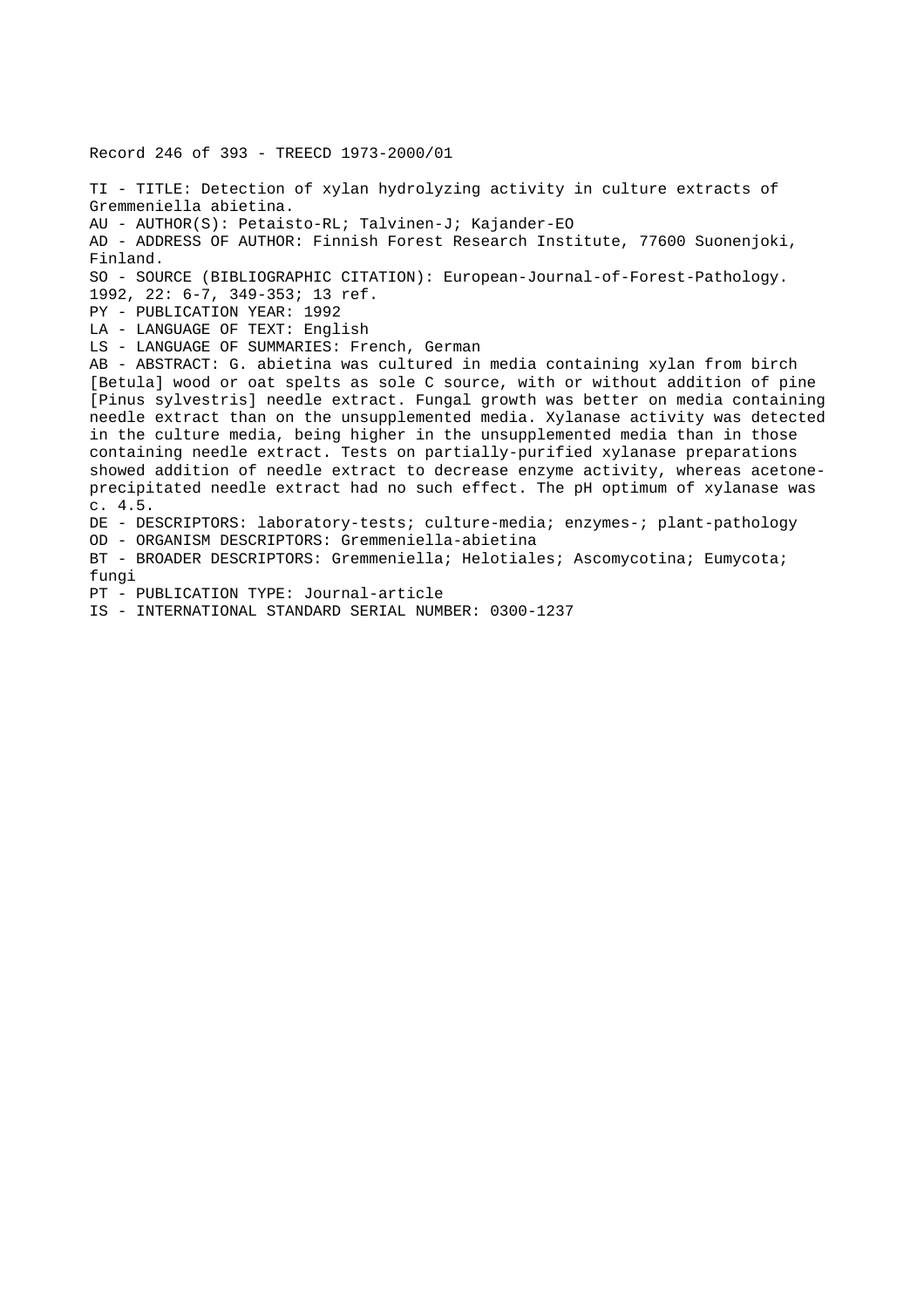Record 247 of 393 - TREECD 1973-2000/01

TI - TITLE: Two types of the European race of Gremmeniella abietina can be identified with immunoblotting. AU - AUTHOR(S): Petaisto-RL; Uotila-A; Hellgren-M; Kaitera-J; Tuomainen-J; Kajander-EO AD - ADDRESS OF AUTHOR: The Finnish Forest Research Institute, Suonenjoki Research Station, 77600 Suonenjoki, Finland. SO - SOURCE (BIBLIOGRAPHIC CITATION): Mycologia. 1996, 88: 4, 619-625; 21 ref. PY - PUBLICATION YEAR: 1996 LA - LANGUAGE OF TEXT: English AB - ABSTRACT: Protein patterns were used to distinguish between the 2 types of the European race of G. abietina in Fennoscandinavia. Separation was not obtained under denaturing conditions, but the 2 types were separated based on presence or absence of a 26-28 kD immunoreactive double band in Western blotting. Polyclonal antibodies, either crude or purified with preparative Western blotting, detected the double band in all 25 type B (short tree type) isolates but not in any of 27 type A (large tree type) isolates. The immunoassay was used to type 10 unclassified isolates. It is suggested that large tree and short tree types of the Swedish classification were immunologically identical to the Finnish types A and B, respectively. It is concluded that in Fennoscandinavia the European race can be divided into 2 serovars by RAPD markers. DE - DESCRIPTORS: plant-pathogens; plant-pathogenic-fungi; races-; serovars-; fungal-diseases; plant-pathology OD - ORGANISM DESCRIPTORS: Gremmeniella-abietina GE - GEOGRAPHIC NAMES: Sweden-; Finland-BT - BROADER DESCRIPTORS: Gremmeniella; Helotiales; Ascomycotina; Eumycota; fungi; EFTA; Developed-Countries; European-Union-Countries; OECD-Countries; Scandinavia; Northern-Europe; Europe

PT - PUBLICATION TYPE: Journal-article

IS - INTERNATIONAL STANDARD SERIAL NUMBER: 0027-5514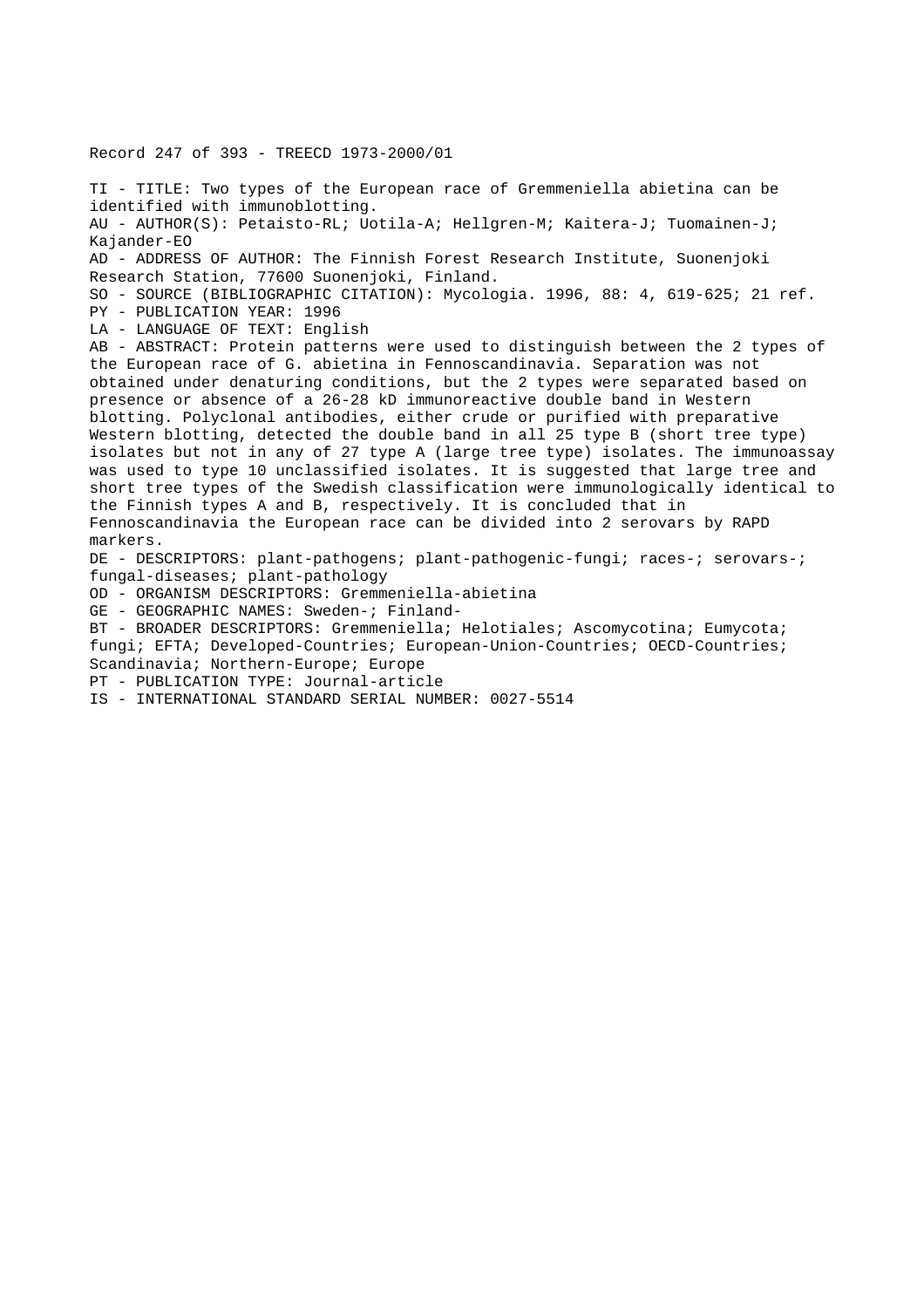Record 248 of 393 - TREECD 1973-2000/01

TI - TITLE: Taxonomic position of Gremmeniella abietina and related species: a reappraisal.

AU - AUTHOR(S): Petrini-O; Petrini-LE; Laflamme-G; Ouellette-GB

AD - ADDRESS OF AUTHOR: Microbiological Institute, Swiss Federal Institute of Technology, 8092 Zurich, Switzerland.

SO - SOURCE (BIBLIOGRAPHIC CITATION): Canadian-Journal-of-Botany. 1989, 67: 9, 2805-2814; 27 ref.

PY - PUBLICATION YEAR: 1989

LA - LANGUAGE OF TEXT: English

LS - LANGUAGE OF SUMMARIES: French

AB - ABSTRACT: A comparative study of isolates and their corresponding herbarium specimens of Gremmeniella spp. from pine [Pinus], spruce [Picea] and balsam fir [Abies balsamea], of Ascocalyx laricina from larch [Larix], and of A. abietis from balsam fir was conducted using morphological and cultural characteristics as well as electrophoresis tests on 12 and 10-15% gradient polyacrylamide gels. In addition, the conidia and the ascospores of the specimens were treated with 4', 6-diamino-2-phenylindole to determine the number of nuclei per cell. A. abietis is quite distinct in the morphology of its anamorph and in its cultural characteristics from all other samples studied. The specimens from larch differ from the others by their 2-celled ascospores and their cultural characters. Among specimens from pines and from Picea and Abies, minor morphological and cultural differences were found. The electrophoresis tests confirm the differences observed in the cultural studies. The statistical analysis of the results supports the following classification of the specimens studied: within G. abietina, 2 varieties are recognized, a var. typica, with the known European and North American races from Pinus and the Asian race from Abies sachalinensis, and a new variety, var. balsamea, comprising the isolates from Picea and Abies (Quebec). A new combination is proposed in Gremmeniella for Ascocalyx laricina. Ascocalyx abietis is retained as a separate genus. DE - DESCRIPTORS: taxonomy-; Biotechnology-; Electrophoresis-; Conifers-; fungal-diseases; forest-trees; plant-pathology; pines-OD - ORGANISM DESCRIPTORS: Gremmeniella-abietina; Pinus-; Gremmeniella-; Picea-; Abies-balsamea; Abies-sachalinensis; Larix-; Ascocalyx-BT - BROADER DESCRIPTORS: trees; woody-plants; Spermatophyta; plants; Gremmeniella; Helotiales; Ascomycotina; Eumycota; fungi; Pinaceae; Pinopsida; gymnosperms; Abies; Ascocalyx

PT - PUBLICATION TYPE: Journal-article

IS - INTERNATIONAL STANDARD SERIAL NUMBER: 0008-4026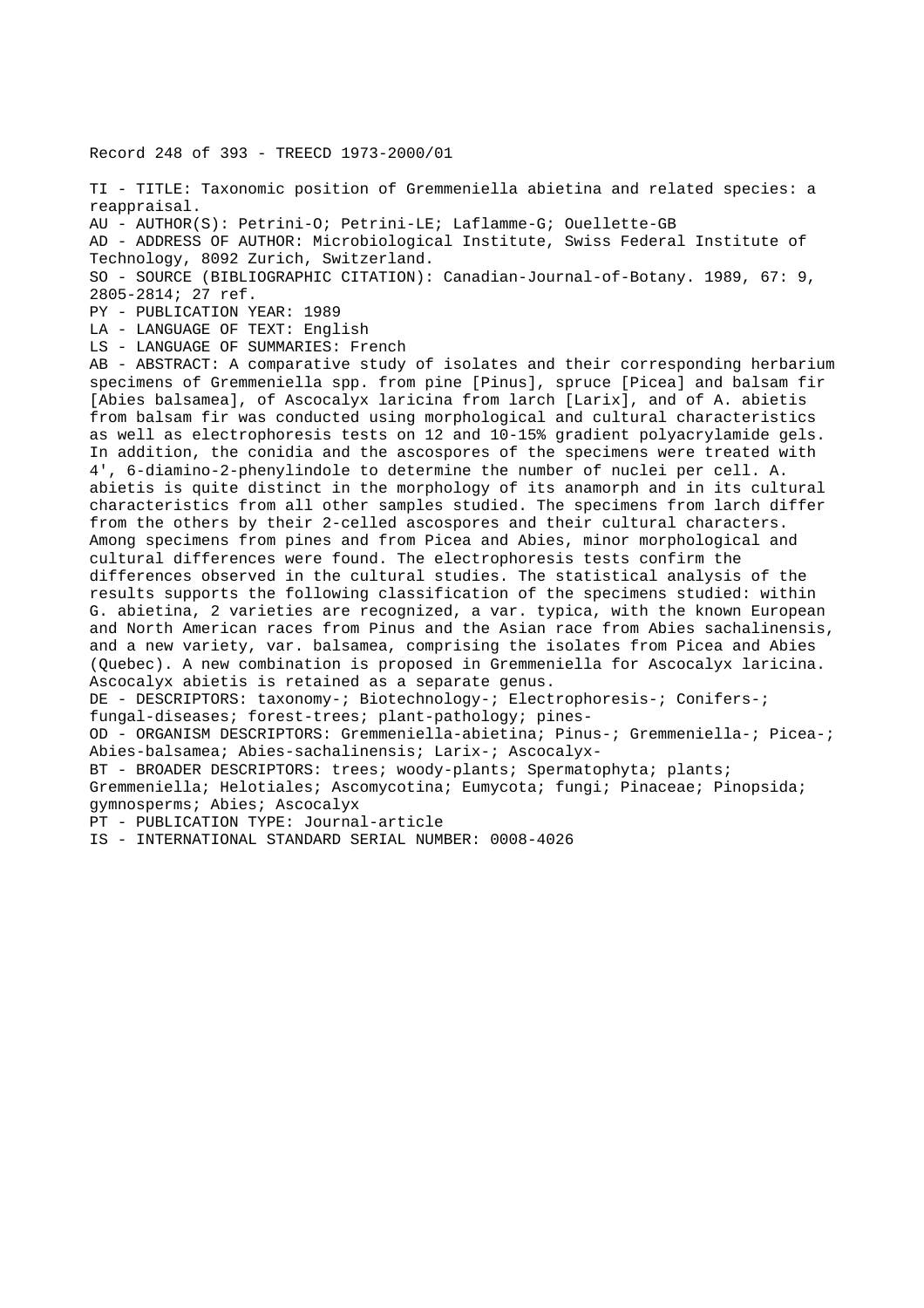Record 249 of 393 - TREECD 1973-2000/01

TI - TITLE: Gremmeniella abietina and G. laricina in Europe: characterization and identification of isolates and laboratory strains by soluble protein electrophoresis.

AU - AUTHOR(S): Petrini-O; Toti-L; Petrini-LE; Heiniger-U

AD - ADDRESS OF AUTHOR: Mikrobiologisches Institut, ETH-Zentrum, 8092 Zurich, Switzerland.

SO - SOURCE (BIBLIOGRAPHIC CITATION): Canadian-Journal-of-Botany. 1990, 68: 12, 2629-2635; 25 ref.

PY - PUBLICATION YEAR: 1990

LA - LANGUAGE OF TEXT: English

LS - LANGUAGE OF SUMMARIES: French

AB - ABSTRACT: Forty-four isolates of Gremmeniella abietina from different European regions and laboratory strains of G. abietina and Ascocalyx abietis, which originated from regenerated protoplasts, were characterized morphologically and by protein electrophoresis. On the basis of the electrophoretic profiles of all isolates tested, the North American race of G. abietina is not present in Europe. Isolates from Pinus cembra and two Finnish isolates differed slightly from the tester strain for the European race; their electromorphs were very similar to that of the European race on other hosts but differences were noticed that would support the maintenance of the variety cembrae. G. abietina var. balsamea, common on Abies balsamea and Picea spp. in Quebec, seems to be absent from the European counterparts Abies alba and Picea abies. The isolates from P. abies belong unequivocally to the European race of G. abietina. European and North American isolates of G. laricina were morphologically and electrophoretically indistinguishable. The P. cembra and Larix decidua endophytes showed the same electrophoretic profile as the isolates from diseased pines identified as Brunchorstia pinea var. cembrae. No changes were observed in the electrophoretic patterns of laboratory strains derived from regenerated protoplasts in comparison with those of the original isolates. Two isolates from Abies do not belong to any known species of Brunchorstia; on the basis of morphological, electrophoretic, and immunological evidence they belong to a taxon taxonomically close to G. abietina. DE - DESCRIPTORS: Conifers-; Cankers-; biology-; host-specificity; races-; plant-pathology; plant-pathogenic-fungi OD - ORGANISM DESCRIPTORS: Gremmeniella-abietina; fungi-; Pinopsida-GE - GEOGRAPHIC NAMES: Europe-

BT - BROADER DESCRIPTORS: fungi; Gremmeniella; Helotiales; Ascomycotina;

Eumycota; gymnosperms; Spermatophyta; plants

PT - PUBLICATION TYPE: Journal-article

IS - INTERNATIONAL STANDARD SERIAL NUMBER: 0008-4026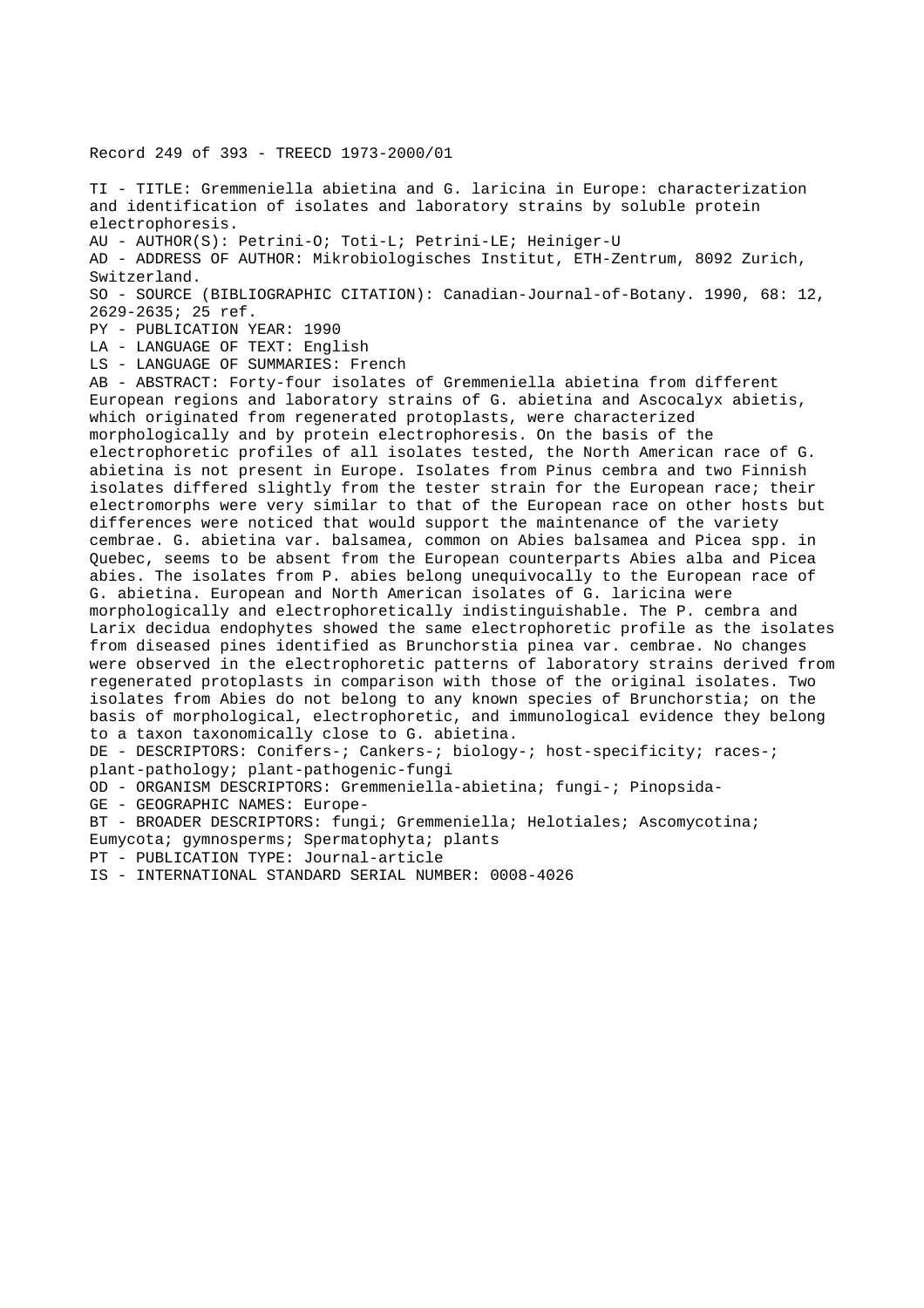Record 250 of 393 - TREECD 1973-2000/01 TI - TITLE: Gremmeniella abietina in Newfoundland. AU - AUTHOR(S): Pritam-Singh; Dorworth-CE; Skilling-DD AD - ADDRESS OF AUTHOR: Newfoundland Forest Res. Cent., Canadian For. Service, St. John's, Canada. SO - SOURCE (BIBLIOGRAPHIC CITATION): Plant-Disease. 1980, 64: 12, 1117-1118; 11 ref. PY - PUBLICATION YEAR: 1980 LA - LANGUAGE OF TEXT: English AB - ABSTRACT: The fungus [CMIMap 423] is newly reported from the province on 5 cankered Austrian pines (Pinus nigra var. austriaca). It was identified as the European race, previously unrecorded in Canada, on the basis of cultural and serological characteristics. ADDITIONAL ABSTRACT: Isolates belonging to the European race, as characterized by cultural and serological traits, were obtained from five Pinus nigra var. austriaca trees in 1979. DE - DESCRIPTORS: physiological-races; fungal-diseases; forest-trees; conifers-; plant-pathology; pines-OD - ORGANISM DESCRIPTORS: Pinus-; Gremmeniella-abietina; Pinus-nigra; Gremmeniella-GE - GEOGRAPHIC NAMES: Canada-; Newfoundland-BT - BROADER DESCRIPTORS: trees; woody-plants; Spermatophyta; plants; Pinaceae; Pinopsida; gymnosperms; Gremmeniella; Helotiales; Ascomycotina; Eumycota; fungi; Pinus; North-America; America; Canada PT - PUBLICATION TYPE: Journal-article IS - INTERNATIONAL STANDARD SERIAL NUMBER: 0191-2917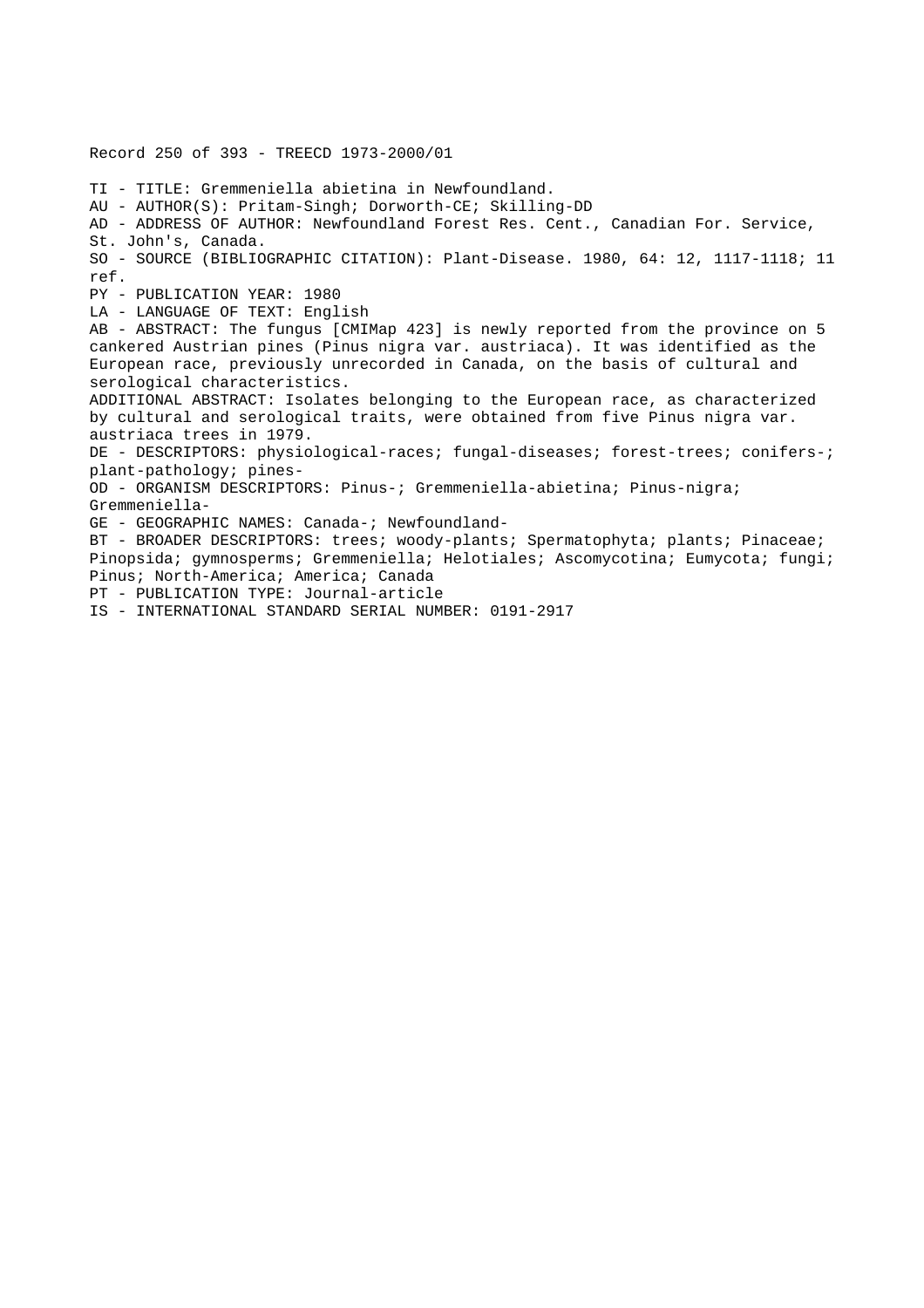Record 251 of 393 - TREECD 1973-2000/01 TI - TITLE: Role of biotechnology in forest disease research and management in Canada: synthesis. AU - AUTHOR(S): Pritam-Singh; Singh-P AD - ADDRESS OF AUTHOR: Forestry Canada, Hull, Que. K1A 1G5, Canada. SO - SOURCE (BIBLIOGRAPHIC CITATION): European-Journal-of-Forest-Pathology. 1989, 19: 3, 129-143; 74 ref. PY - PUBLICATION YEAR: 1989 LA - LANGUAGE OF TEXT: English LS - LANGUAGE OF SUMMARIES: French, German AB - ABSTRACT: This review outlines Canada's forest resources and gives estimates of losses caused by diseases and pests, before describing the following disease/pest problems and biotechnological research on them: root rots caused by Armillaria spp., Heterobasidion annosum, Phellinus weirii and Inonotus tomentosus, scleroderris canker (Gremmeniella abietina), Western gall rust of hard pines (Endocronartium harknessii), Dutch elm disease (Ceratocystis ulmi), seedborne disease (Sirococcus strobilinius [S. conigenus]), wood decay, damage by low temp. and ice-nucleating agents, and pinewood nematodes (Bursaphelenchus xylophilus). The role of biotechnology in forest disease management is discussed. DE - DESCRIPTORS: Biotechnology-; forests-; diseases-; Reviews-; forest-trees; pines-; Pathogenicity-; Losses-; woody-plants; Seeds-; Root-and-butt-rots; damage-; control-; Fungal-diseases; Frost-injury; Ice-damage; Decay-; Rustdiseases; Wilts-; plant-nematology; nematology-; plant-pathology OD - ORGANISM DESCRIPTORS: Armillaria-; Heterobasidion-annosum; Phellinusweirii; Gremmeniella-abietina; Sirococcus-conigenus; Ceratocystis-ulmi; ULMUS-; Endocronartium-harknessii; Bursaphelenchus-xylophilus; Nematoda-; Pinus-GE - GEOGRAPHIC NAMES: Canada-BT - BROADER DESCRIPTORS: trees; woody-plants; Spermatophyta; plants; Agaricales; Basidiomycotina; Eumycota; fungi; Heterobasidion; Aphyllophorales; Phellinus; Gremmeniella; Helotiales; Ascomycotina; Sirococcus; Deuteromycotina; Ceratocystis; Ophiostomatales; Ulmaceae; Urticales; dicotyledons; angiosperms; Endocronartium; Uredinales; Bursaphelenchus; Aphelenchoididae; Nematoda; invertebrates; animals; Pinaceae; Pinopsida; gymnosperms; North-America; America; Inonotus PT - PUBLICATION TYPE: Journal-article IS - INTERNATIONAL STANDARD SERIAL NUMBER: 0300-1237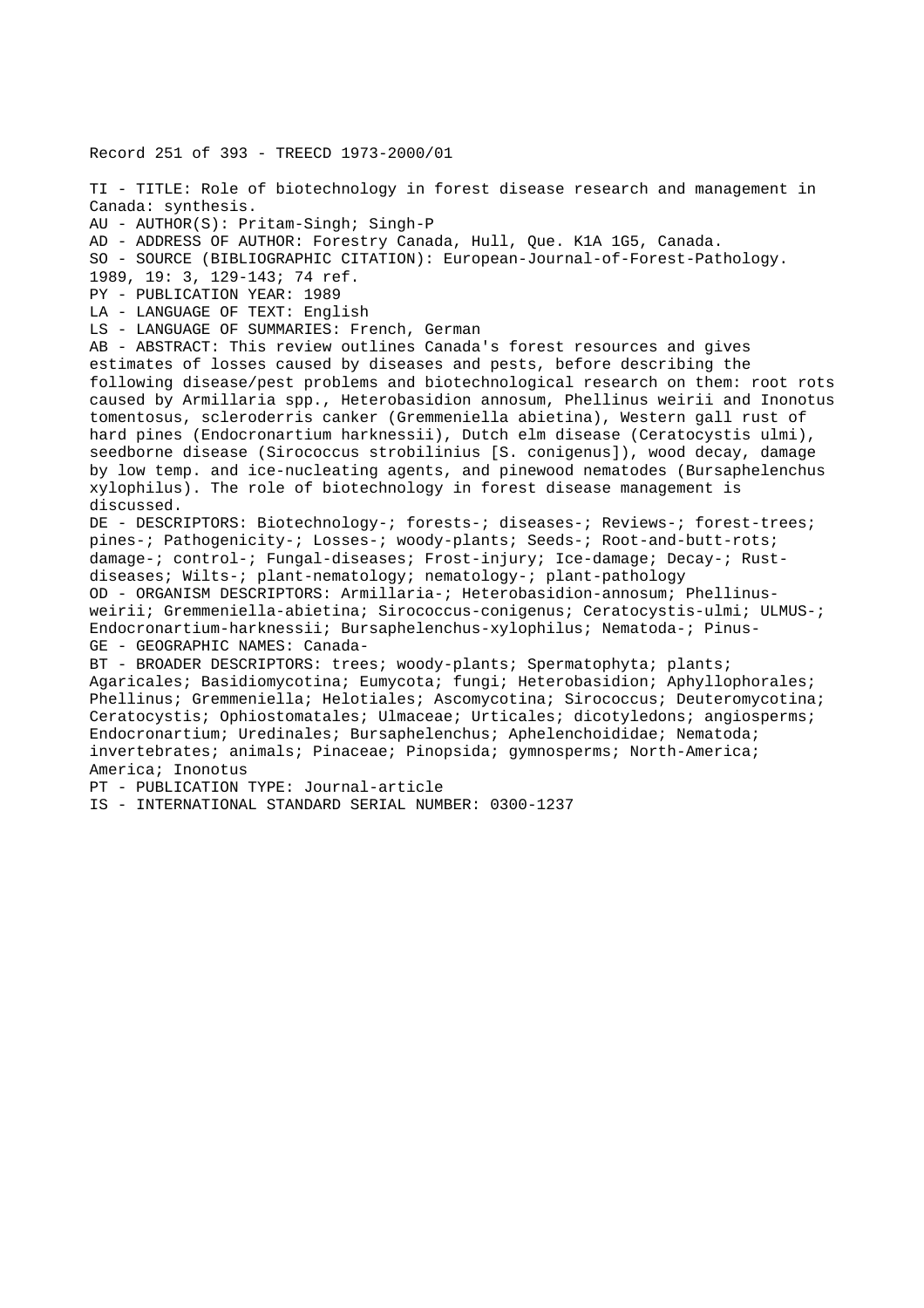TI - TITLE: Influence of isolation method on the effectiveness of isolation of Gremmeniella abietina from Scots pine shoots and needles. OT - ORIGINAL NON-ENGLISH TITLE: Effekywnosc izolowania Gremmeniella abietina (Lagerb.) Morelet z pedow i igiel sosny zwyczajnej w zaleznosci od sposobu izolacji. AU - AUTHOR(S): Przezborski-A AD - ADDRESS OF AUTHOR: Katedra Fitopatologii Lesnej, Akademia Rolnicza, Poznan, Poland. SO - SOURCE (BIBLIOGRAPHIC CITATION): Prace-z-Zakresu-Nauk-Lesnych. 1987, publ. 1989, 64: 105-112; En tab. Sub-series of Prace Komisji i Nauk Rolynicznych i Komisji Nauk Lesnych; 6 ref. PY - PUBLICATION YEAR: 1987 LA - LANGUAGE OF TEXT: Polish LS - LANGUAGE OF SUMMARIES: English AB - ABSTRACT: Trials were made with material (live, dying or dead needles and shoot tops with buds up to 1.5 yr old, and dying parts of shoots 10-20 cm below the top) collected from the upper parts of Scots pine [Pinus sylvestris] trees with characteristic symptoms in several parts of northern and central Poland. Best isolations of Gremmeniella abietina were made from needles or from shoot tips with buds surface sterilized with 10% NaOCl and incubated at 4-16řC on malt agar enriched with extract of living needles. DE - DESCRIPTORS: Conifers-; Cankers-; methodology-; culture-techniques; fungaldiseases OD - ORGANISM DESCRIPTORS: Gremmeniella-abietina; Pinus-sylvestris; Fungi-; Gremmeniella-GE - GEOGRAPHIC NAMES: Poland-BT - BROADER DESCRIPTORS: Gremmeniella; Helotiales; Ascomycotina; Eumycota; fungi; Pinus; Pinaceae; Pinopsida; gymnosperms; Spermatophyta; plants; Central-Europe; Europe PT - PUBLICATION TYPE: Journal-article IB - INTERNATIONAL STANDARD BOOK NUMBER: 83-01-07707-7

Record 252 of 393 - TREECD 1973-2000/01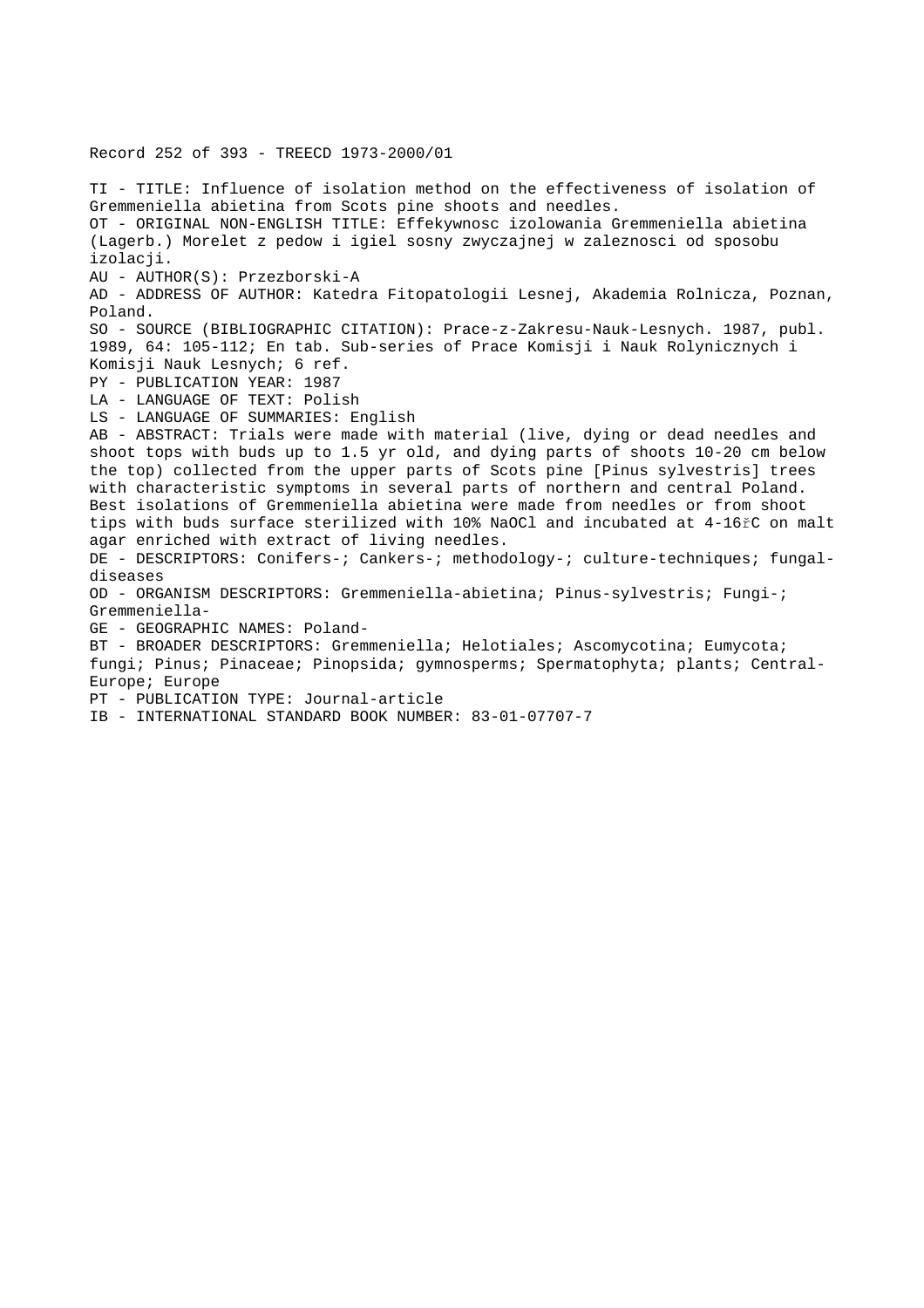Record 253 of 393 - TREECD 1973-2000/01 TI - TITLE: Gremmeniella abietina. AU - AUTHOR(S): Punithalingam-E; Gibson-IAS SO - SOURCE (BIBLIOGRAPHIC CITATION): CMI-Descriptions-of-Pathogenic-Fungi-and-Bacteria. 1973, No. 369, 2 pp.; 3 ref. PY - PUBLICATION YEAR: 1973 LA - LANGUAGE OF TEXT: English AB - ABSTRACT: G. abietina (syn. Scleroderris lagerbergii; conidial state Brunchorstia pinea) causes Brunchorstia dieback of Pines and Spruces. DE - DESCRIPTORS: pines-OD - ORGANISM DESCRIPTORS: Gremmeniella-abietina; Pinus-; Picea-BT - BROADER DESCRIPTORS: Gremmeniella; Helotiales; Ascomycotina; Eumycota; fungi; Pinaceae; Pinopsida; gymnosperms; Spermatophyta; plants PT - PUBLICATION TYPE: Miscellaneous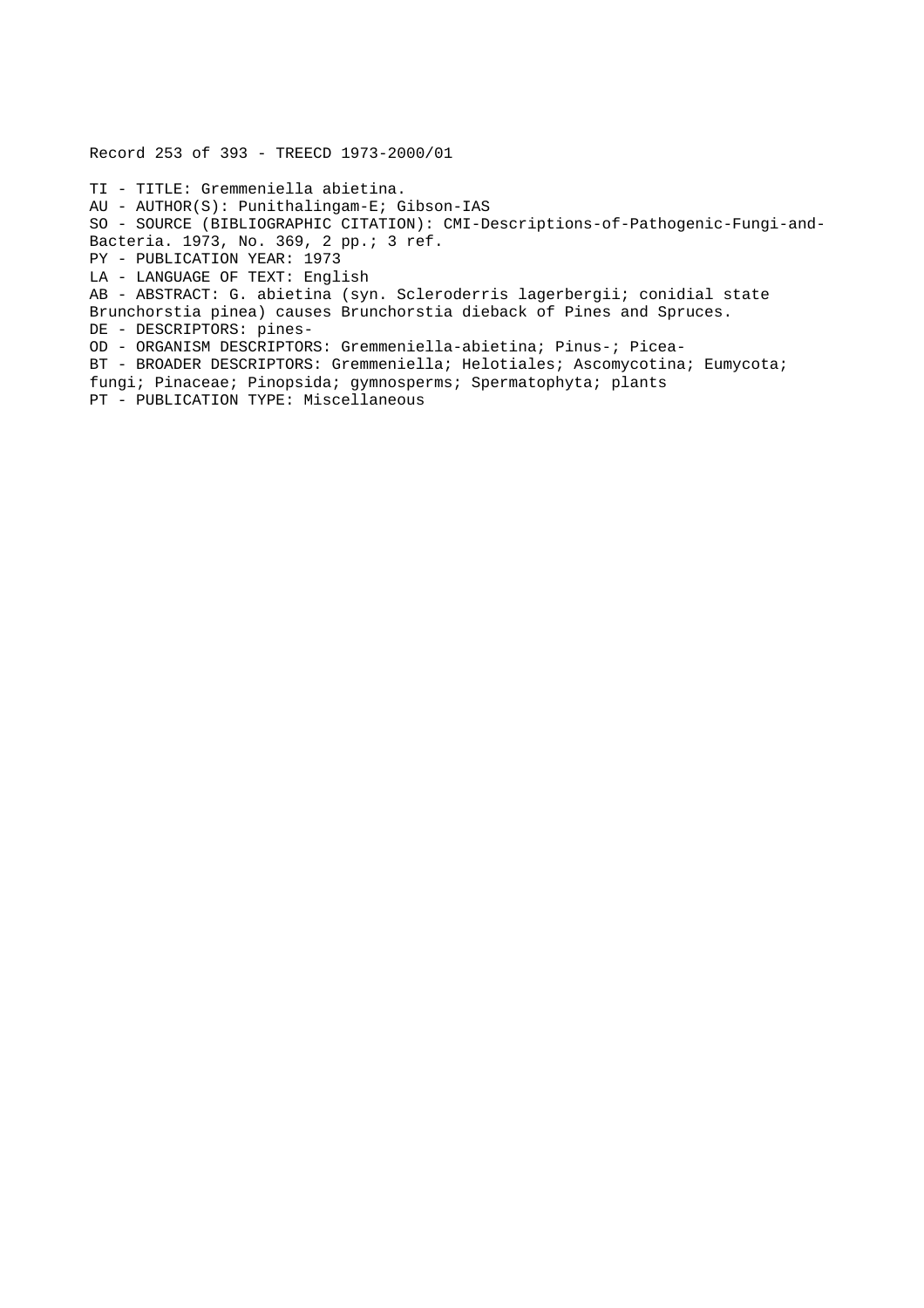Record 254 of 393 - TREECD 1973-2000/01 TI - TITLE: Preliminary study on insect and fungal damage in pruned Scots pine stands. OT - ORIGINAL NON-ENGLISH TITLE: Alustavia tutkimustuloksia hyonteis- ja sienituhoista pystykarsituissa mannikoissa. AU - AUTHOR(S): Raisanen-H; Laine-L; Kero-I; Kaleva-T AD - ADDRESS OF AUTHOR: Finnish For. Res. Inst., Dep. For. Prot., PO Box 18, 01301 Vantaa, Finland. SO - SOURCE (BIBLIOGRAPHIC CITATION): Folia-Forestalia,-Institutum-Forestale-Fenniae. 1986, No. 663, 18pp.; 27 ref. PY - PUBLICATION YEAR: 1986 LA - LANGUAGE OF TEXT: Finnish LS - LANGUAGE OF SUMMARIES: English AB - ABSTRACT: Damage and site characteristics were studied in 48 stands pruned mainly in the autumn in southern Finland. Trees dying as a result of pruning were most numerous near the border of the forest or stand openings on poorer forest sites; they were on average shorter than the dominant ones, had thicker branches, greater pruning ht. as % of total ht., and greater numbers of pruned branches. All dead trees had been attacked by Tomicus spp. (60% of the phloem area at the base of the tree was covered by T. piniperda gallery systems and T. minor was also present on most of the trees). Trees that had been pruned the heaviest were weakened by canker (Phacidium coniferarum), drought-stress and Ascocalyx [Gremmeniella] abietina. Pruning wounds also contained the fungi Sclerophoma pityophila [Sydowia polyspora] and Stereum sanguinolentum. DE - DESCRIPTORS: pruning-; diseases-; pests-; damage-; trees-; conifers-; agricultural-entomology OD - ORGANISM DESCRIPTORS: Pinus-sylvestris; Tomicus-piniperda; Tomicus-minor; Gremmeniella-abietina; Stereum-sanguinolentum; Sydowia-polyspora; Coleoptera-; Scolytidae-; Tomicus-; arthropods-GE - GEOGRAPHIC NAMES: Finland-BT - BROADER DESCRIPTORS: animals; woody-plants; Spermatophyta; plants; Pinus; Pinaceae; Pinopsida; gymnosperms; Tomicus; Scolytidae; Coleoptera; insects; arthropods; invertebrates; Gremmeniella; Helotiales; Ascomycotina; Eumycota; fungi; Stereum; Aphyllophorales; Basidiomycotina; Sydowia; Dothideales; Scandinavia; Northern-Europe; Europe; Phacidium PT - PUBLICATION TYPE: Journal-article

IB - INTERNATIONAL STANDARD BOOK NUMBER: 951-40-0755-7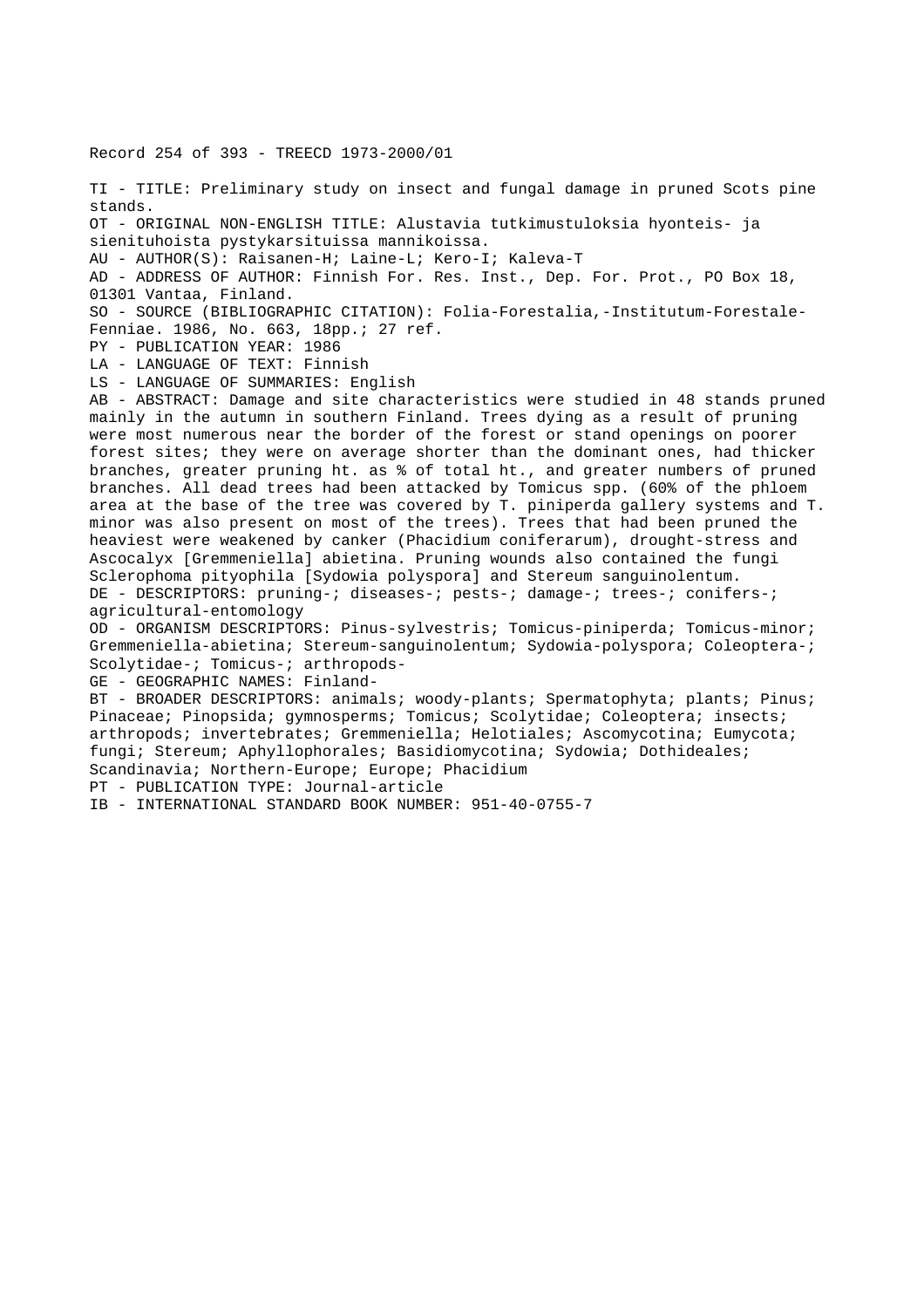Record 255 of 393 - TREECD 1973-2000/01 TI - TITLE: Hyphal growth of Gremmeniella abietina in Scots pine shoots polluted with copper and nickel. AU - AUTHOR(S): Ranta-H; Capretti-P et-al AD - ADDRESS OF AUTHOR: University of Turku, Department of Biology, 20500 Turku, Finland. SO - SOURCE (BIBLIOGRAPHIC CITATION): Shoot and foliage diseases in forest trees. Proceedings of a Joint Meeting of the IUFRO Working Parties S2.06.02 and S2.06.04, Vallombrosa, Firenze, Italy 6-11 June 1994. 1995, 173-180; 22 ref. PB - PUBLISHER INFORMATION: Istituto di Patologia e Zoologia Forestale e Agraria, Universita degli Studi di Firenze; Firenze; Italy PY - PUBLICATION YEAR: 1995 LA - LANGUAGE OF TEXT: English AB - ABSTRACT: Twigs of Scots pine (Pinus sylvestris) trees (height 2 to 4 m) were collected from 11 sites within a 5-km distance of a factory complex (producing copper, nickel, sulfuric acid and fertilizers) at Harjavalta, SW Finland. Main pollutants include sulfuric oxides and heavy metals. Gremmeniella abietina was inoculated into the shoots; frequency of the pathogen was measured after 6 weeks incubation. There was no correlation between the concentration of heavy metals in the shoots and G. abietina isolation frequency. Differences between these results and earlier in vitro studies are discussed. The fungus remained alive more often in shoots with 1.5-yr-old female cones, compared to shoots with no cones. The frequency of G. abietina isolations was positively correlated with P. sylvestris stand density around the sampled trees. DE - DESCRIPTORS: forest-trees; plant-pathogens; plant-pathogenic-fungi; shoots- ; plant-composition; chemical-composition; heavy-metals; pollutants-; standdensity; copper-; nickel-; susceptibility-; hyphae-; growth-; fungal-diseases; air-pollution; plant-diseases; activity-; plant-pathology OD - ORGANISM DESCRIPTORS: Gremmeniella-abietina; Pinus-sylvestris; fungi-GE - GEOGRAPHIC NAMES: Finland-BT - BROADER DESCRIPTORS: Gremmeniella; Helotiales; Ascomycotina; Eumycota; fungi; Pinus; Pinaceae; Pinopsida; gymnosperms; Spermatophyta; plants; European-Union-Countries; Developed-Countries; EFTA; OECD-Countries; Scandinavia; Northern-Europe; Europe PT - PUBLICATION TYPE: Conference-paper

IB - INTERNATIONAL STANDARD BOOK NUMBER: 88-900074-0-0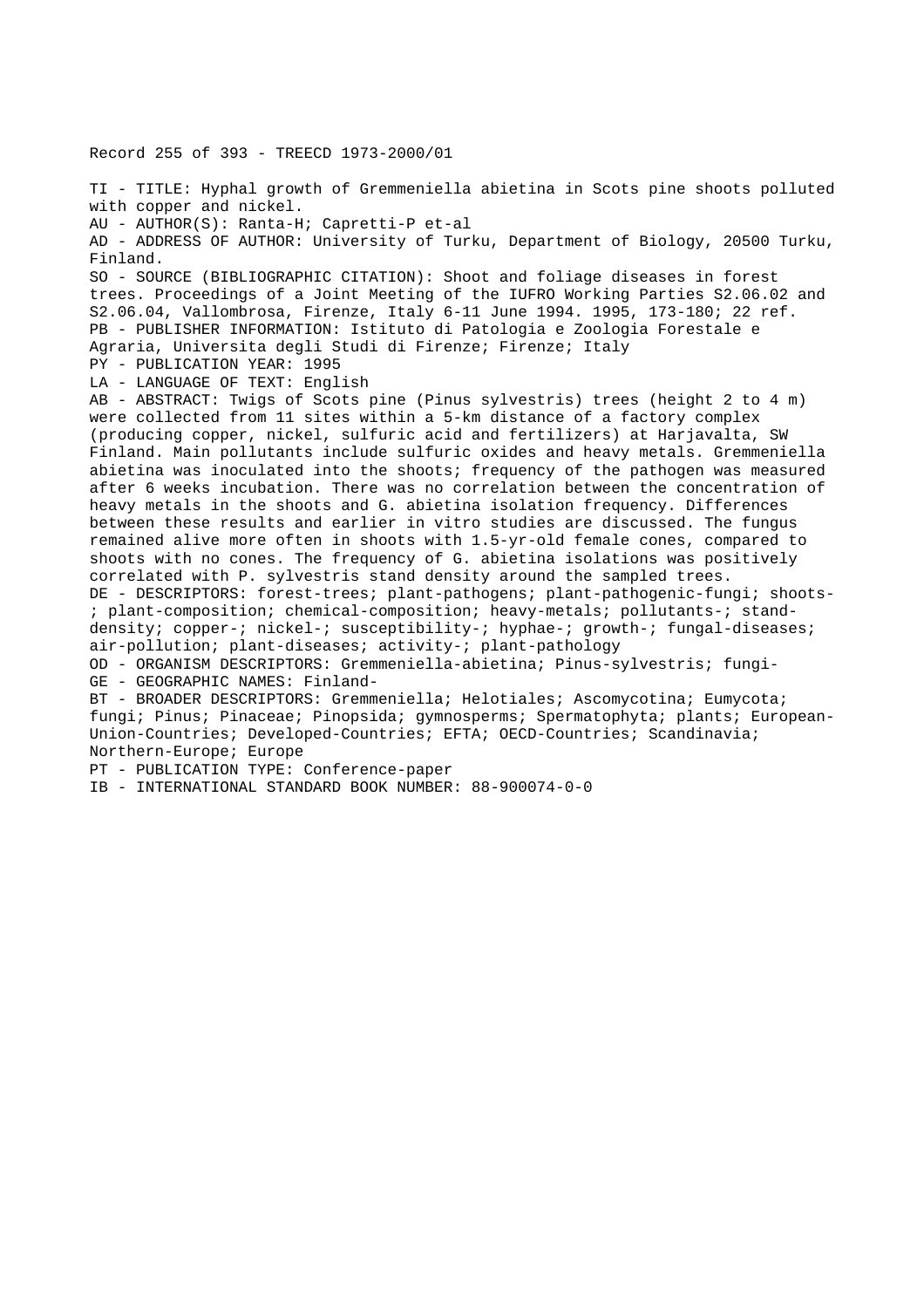## Record 256 of 393 - TREECD 1973-2000/01

TI - TITLE: Copper and nickel pollution: frequency of endophytic fungi in Scots pine shoots and endophyte growth in vitro. AU - AUTHOR(S): Ranta-H; Neuvonen-S; Kaariainen-S; Vesanto-S AD - ADDRESS OF AUTHOR: Department of Biology and Kevo Subarctic Research Institute, University of Turku, SF-20500 Turku, Finland. SO - SOURCE (BIBLIOGRAPHIC CITATION): Canadian-Journal-of-Botany. 1994, 72: 1, 93-99; 28 ref. PY - PUBLICATION YEAR: 1994 LA - LANGUAGE OF TEXT: English LS - LANGUAGE OF SUMMARIES: French AB - ABSTRACT: The frequency of endophytic microfungi was measured from currentyear shoots of Scots pine (Pinus sylvestris) trees growing in Harjavalta, a heavily polluted area in western Finland. The copper (Cu) and (Ni) concentrations in shoot bark plus phloem, and needles of the same trees were measured. The frequency of isolates of endophytic taxa was either negatively (Hormonema sp. 2 and Sterile sp. 1) or positively (Hormonema sp. 1, BL132) correlated with the Cu and Ni concentration of bark plus phloem. Isolates of the most common endophytic taxa and the pathogenic Gremmeniella abietina from polluted Harjavalta and unpolluted northern Finland were grown in vitro in different levels of Cu  $(0.6-126 \text{ (cm)}$ ) and/or Ni  $(0.3-50 \text{ (cm)})$ . The concentrations of Cu and Ni that reduced the linear growth to 50% of control were estimated. The endophyte taxa with frequencies positively correlated with concentration of Cu and Ni in the shoots were able to withstand increased concentrations of Cu and Ni in vitro. Compared with most of the other fungi, G. abietina isolates were particularly sensitive to addition of Ni. No evidence for intraspecific adaptation of G. abietina and Hormonema sp. 1 to Cu and Ni was found. DE - DESCRIPTORS: heavy-metals; copper-; nickel-; endophytes-; pollution-; plant-composition; forest-trees; plant-pathogens; plant-pathogenic-fungi; airpollution; activity-; plant-pathology OD - ORGANISM DESCRIPTORS: Pinus-sylvestris; Gremmeniella-abietina; fungi-GE - GEOGRAPHIC NAMES: Finland-BT - BROADER DESCRIPTORS: trees; woody-plants; Spermatophyta; plants; pathogens; plant-pathogens; fungi; Pinus; Pinaceae; Pinopsida; gymnosperms; Gremmeniella; Helotiales; Ascomycotina; Eumycota; EFTA; Developed-Countries; OECD-Countries;

Scandinavia; Northern-Europe; Europe; Deuteromycotina

PT - PUBLICATION TYPE: Journal-article

IS - INTERNATIONAL STANDARD SERIAL NUMBER: 0008-4026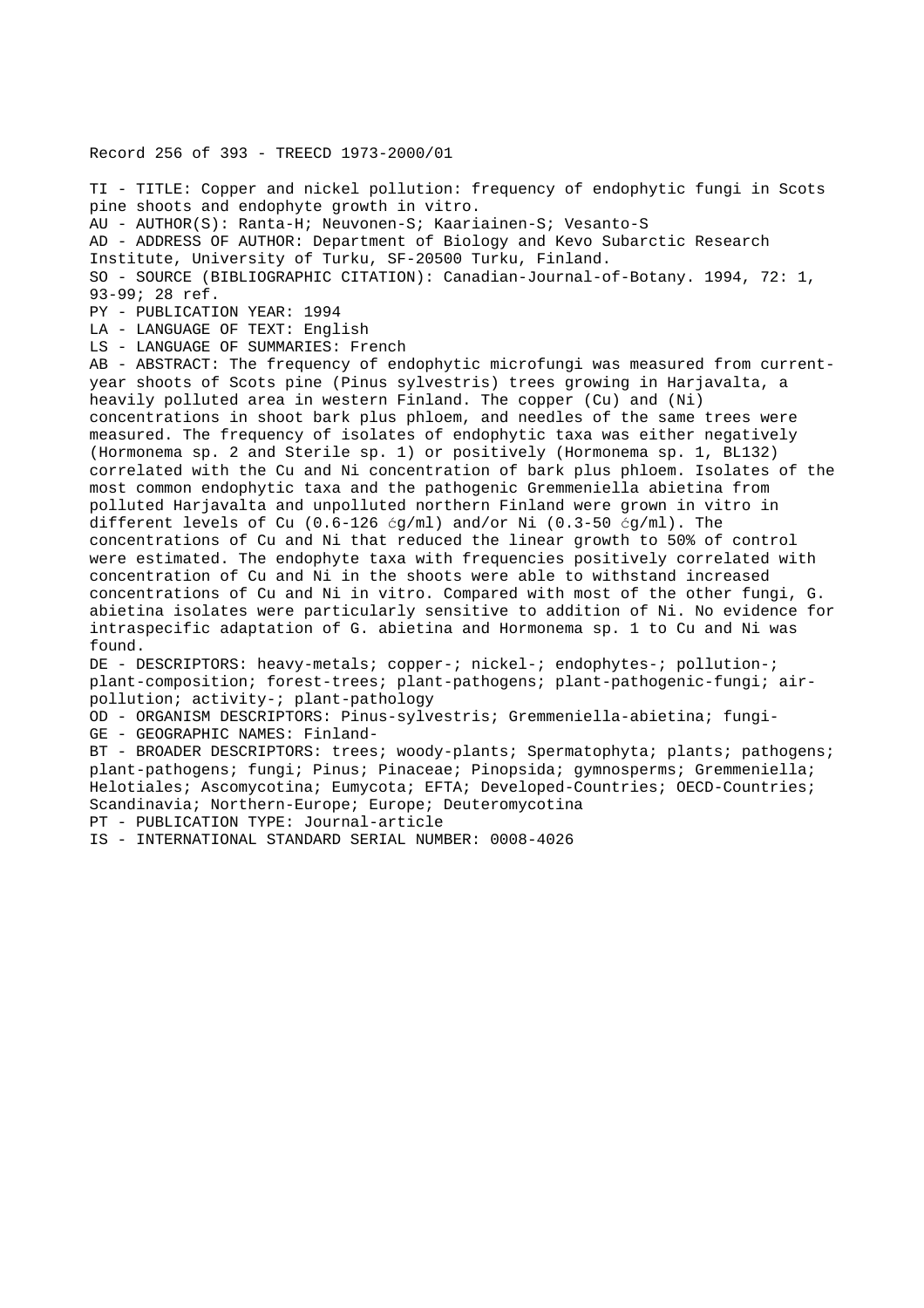Record 257 of 393 - TREECD 1973-2000/01

TI - TITLE: Effects of sulphuric acid and heavy-metal deposition on frequency of asymptomatic infections of Gremmeniella abietina in Scots-pine seedlings. AU - AUTHOR(S): Ranta-H; Neuvonen-S; Virtanen-T AD - ADDRESS OF AUTHOR: University of Turku, Department of Biology, Turku, Finland.

SO - SOURCE (BIBLIOGRAPHIC CITATION): European-Journal-of-Forest-Pathology.

1995, 25: 1, 5-12; 25 ref.

PY - PUBLICATION YEAR: 1995

LA - LANGUAGE OF TEXT: English

LS - LANGUAGE OF SUMMARIES: French, German

AB - ABSTRACT: The isolation frequency of G. abietina was measured from asymptomatic 4-year-old Scots pine [Pinus sylvestris] seedlings. The seedlings had been subjected to simulated sulfuric deposition (pH 3.1 or 4.1) or control treatments (irrigation with spring water (pH 6), or no irrigation) during the 3 previous growing seasons. The seedlings were planted in soil originating from 2 localities with different background levels of copper (Cu) and nickel (Ni), and the soil was further amended with Cu (63.3 mg/litre of soil) and Ni (20.5 mg/litre of soil), or a combination of the two. The seedlings were inoculated with conidia of G. abietina during their third growing season in the field. Asymptomatic infections of G. abietina were recovered frequently from seedlings that had received water irrigation. The addition of sulfuric acid to the irrigation water, and/or the lowered pH (pH 3.1 and 4.1) resulting from this addition, mitigated the effect of water application. The effect of Ni-treatment on the recovery of G. abietina depended on the irrigation treatment: with no irrigation, Ni-treatment increased isolation frequency; but, in irrigated seedlings the response was the opposite. Only 10.6% of the seedlings had symptoms caused by G. abietina; most of the seedlings had become infected before the application of the various treatments.

DE - DESCRIPTORS: plant-diseases; plant-pathogens; plant-pathogenic-fungi; forest-trees; symptoms-; copper-; nickel-; interactions-; sulfur-dioxide; heavymetals; acid-rain; activity-; irrigation-; fungal-diseases; acid-deposition; soil-pollution; pollution-; plant-pathology

OD - ORGANISM DESCRIPTORS: Pinus-sylvestris; Gremmeniella-abietina; fungi-BT - BROADER DESCRIPTORS: Pinus; Pinaceae; Pinopsida; gymnosperms; Spermatophyta; plants; Gremmeniella; Helotiales; Ascomycotina; Eumycota; fungi PT - PUBLICATION TYPE: Journal-article

IS - INTERNATIONAL STANDARD SERIAL NUMBER: 0300-1237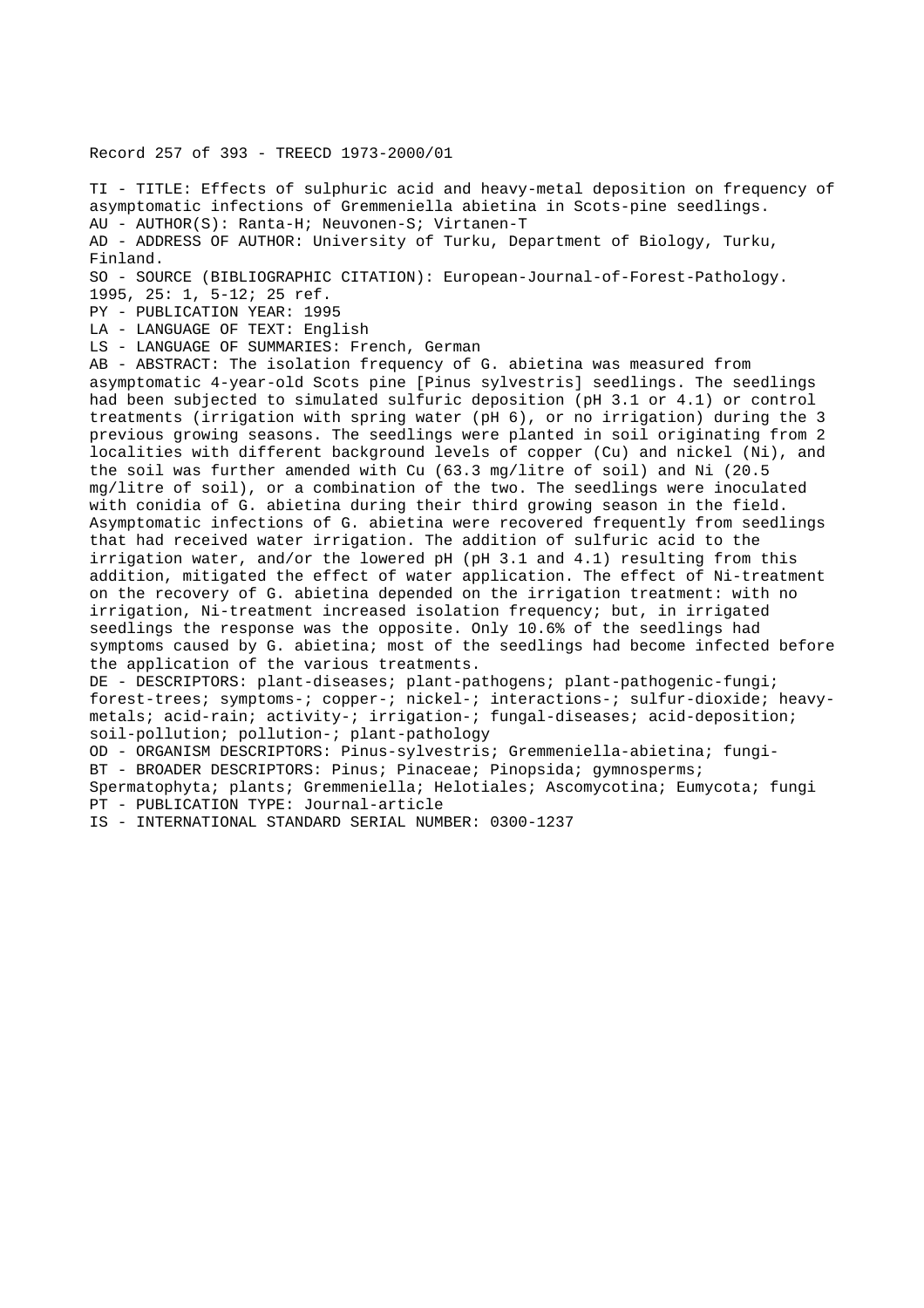Record 258 of 393 - TREECD 1973-2000/01

TI - TITLE: Interactions of Gremmeniella abietina and endophytic fungi in shoots of Scots pine trees treated with simulated acid rain.

AU - AUTHOR(S): Ranta-H; Neuvonen-S; Ylimartimo-A

AD - ADDRESS OF AUTHOR: University of Turku, Department of Biology and Kevo Subarctic Research Institute, FIN-20500 Turku, Finland.

SO - SOURCE (BIBLIOGRAPHIC CITATION): Journal-of-Applied-Ecology. 1995, 32: 1, 67-75; 28 ref.

PY - PUBLICATION YEAR: 1995

LA - LANGUAGE OF TEXT: English

AB - ABSTRACT: Detached shoots of Pinus sylvestris trees with naturally occurring endophytic fungi were inoculated with mycelium of G. abietina. The trees had been subjected to simulated acid rain (pH 3, both H2SO4 and HNO3) or control irrigation (pH 6) during the previous 5 growing seasons. The shoots were incubated in controlled conditions for 6 weeks, after which they were surface sterilized, cut into pieces and plated on agar medium. The frequency of G. abietina and endophytic isolations was measured. Shoots were often colonized by endophytic fungi, 2 Hormonema species being clearly dominant. Although the frequency of these fungi tended to be low in trees treated with simulated acid rain, the effect of this treatment was not statistically significant. The isolation frequency of Hormonema 1 increased significantly with height of the host tree. The frequency of Hormonema 2 isolations differed significantly in 2 separate sub-areas. The frequency of isolation of G. abietina was not affected by simulated acid rain treatment. G. abietina was isolated more often from shoots with Hormonema 2, which suggests that there are common factors determining the success of the endophyte and G. abietina. Alternatively, the frequency of endophytic isolations was lower than expected in those parts of the shoots invaded by G. abietina, suggesting that the latter was a stronger competitor.

DE - DESCRIPTORS: pollution-; interactions-; forest-trees; plant-pathogens; plant-pathogenic-fungi; plant-diseases; endophytes-; acid-rain; activity-; fungal-diseases; acid-deposition; plant-pathology

OD - ORGANISM DESCRIPTORS: Pinus-sylvestris; fungi-; Gremmeniella-abietina

BT - BROADER DESCRIPTORS: Pinus; Pinaceae; Pinopsida; gymnosperms;

Spermatophyta; plants; Gremmeniella; Helotiales; Ascomycotina; Eumycota; fungi; Deuteromycotina

PT - PUBLICATION TYPE: Journal-article

IS - INTERNATIONAL STANDARD SERIAL NUMBER: 0021-8901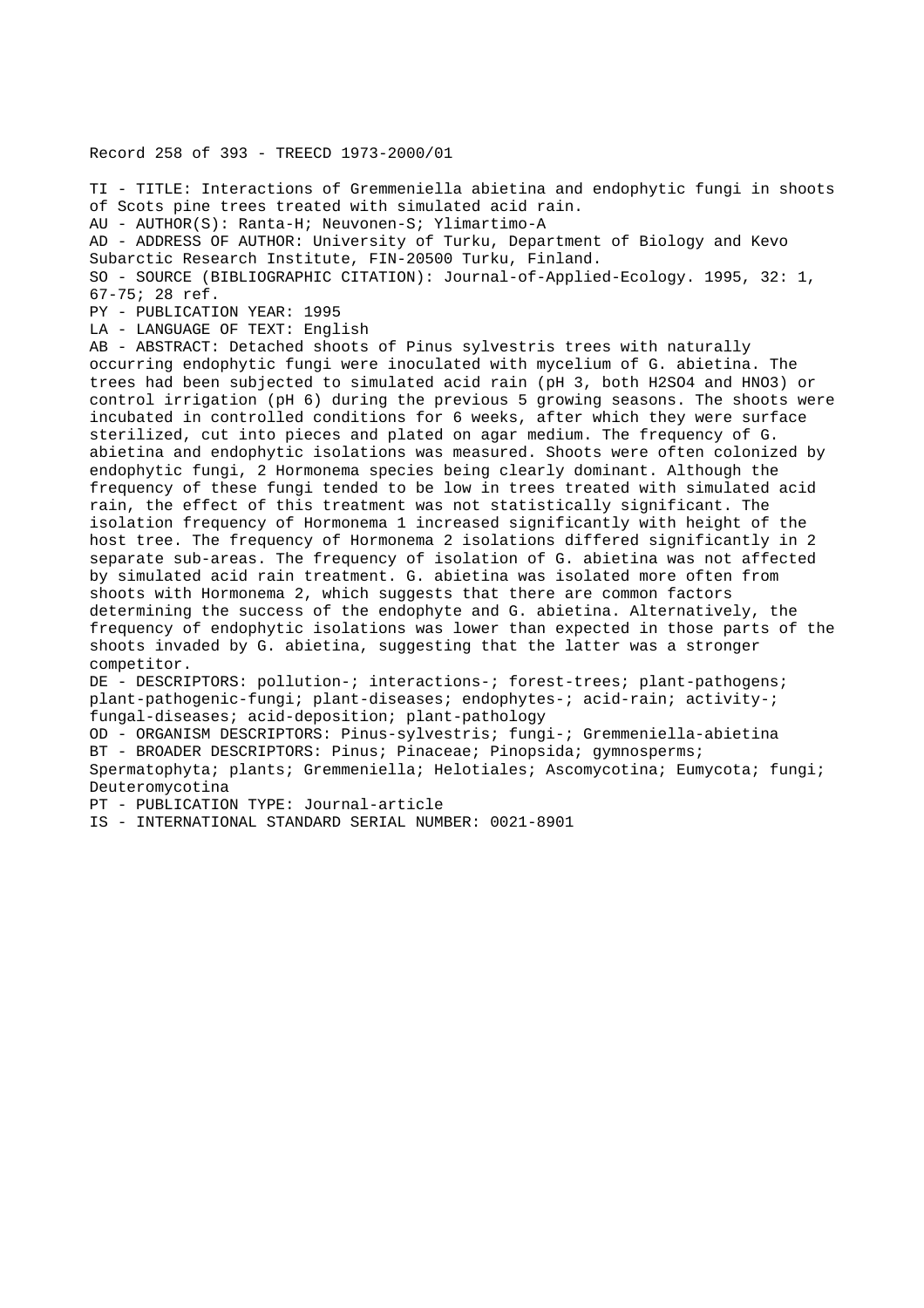Record 259 of 393 - TREECD 1973-2000/01

TI - TITLE: Use of specific needle impedance to separate provenances of Scots pine susceptible and resistant to Gremmeniella abietina. OT - ORIGINAL NON-ENGLISH TITLE: Mannynversosyovalle alttiiden ja vastustuskykyisten taimialkuperien erottaminen neulasten ominaisimpedanssin mittauksella. AU - AUTHOR(S): Repo-T; Mela-M; Valtanen-J AD - ADDRESS OF AUTHOR: Finnish For. Res. Inst., SF-77600 Suonenjoki, Finland. SO - SOURCE (BIBLIOGRAPHIC CITATION): Folia-Forestalia,-Institutum-Forestale-Fenniae. 1984, No. 610, 11 pp.; 34 ref. PY - PUBLICATION YEAR: 1984 LA - LANGUAGE OF TEXT: Finnish LS - LANGUAGE OF SUMMARIES: English AB - ABSTRACT: Measurements of the specific impedance of current-yr and 1-yr-old needles of 17 provenances of Scots pine growing at 3 sites in Finland showed that it was not possible to separate provenances susceptible to G. abietina. DE - DESCRIPTORS: genetics-; cankers-; dieback-; variation-; resistance-; conifers-; pines-OD - ORGANISM DESCRIPTORS: Pinus-sylvestris; Gremmeniella-abietina; Pinus-GE - GEOGRAPHIC NAMES: Finland-BT - BROADER DESCRIPTORS: Pinus; Pinaceae; Pinopsida; gymnosperms; Spermatophyta; plants; Gremmeniella; Helotiales; Ascomycotina; Eumycota; fungi; Scandinavia; Northern-Europe; Europe PT - PUBLICATION TYPE: Journal-article IB - INTERNATIONAL STANDARD BOOK NUMBER: 951-40-0684-4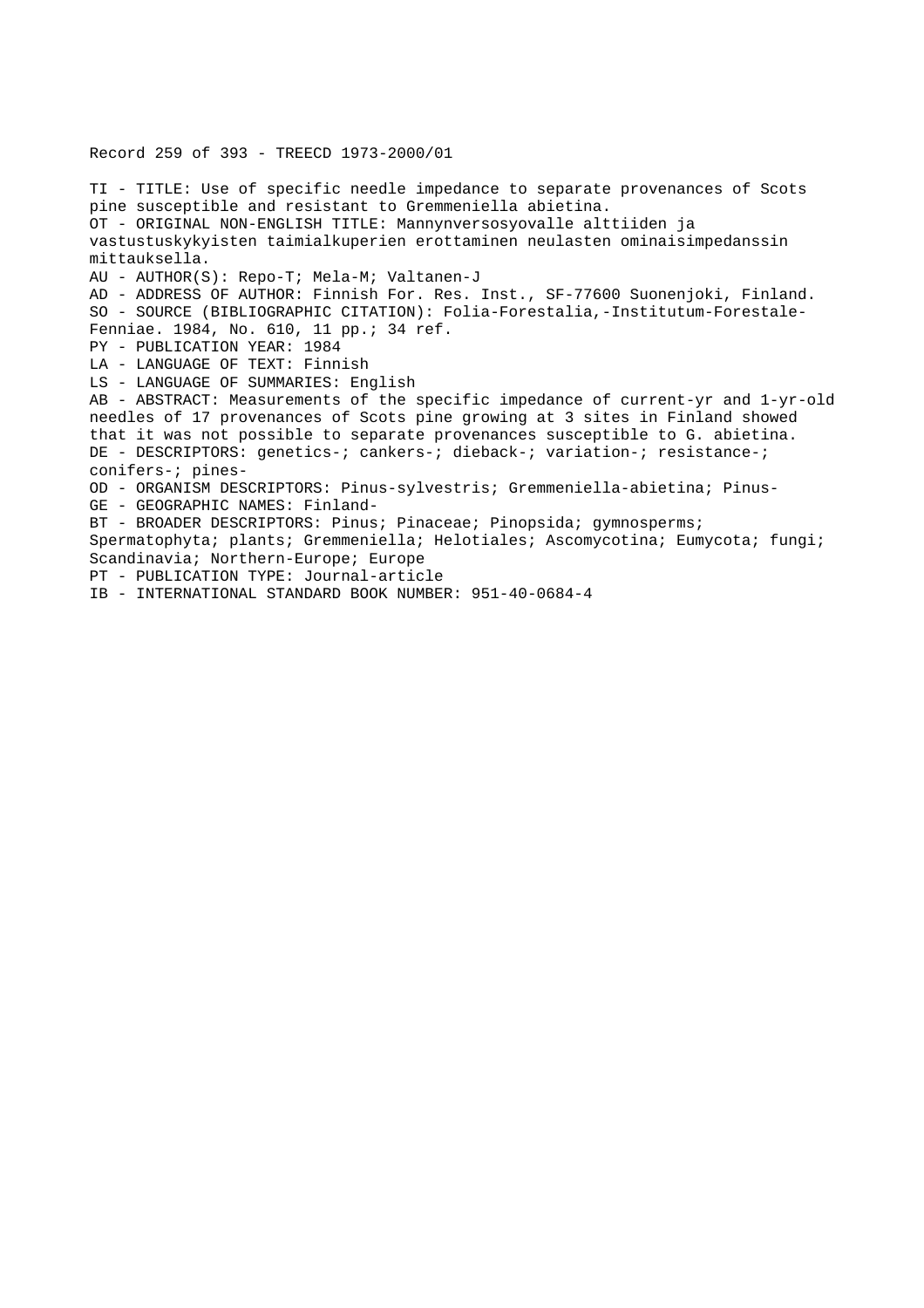Record 260 of 393 - TREECD 1973-2000/01 TI - TITLE: Effect of Scleroderris canker on the growth of middle-aged Scots pine stands. OT - ORIGINAL NON-ENGLISH TITLE: Versosurman vaikutus varttuneiden mannikoiden kasvuun. AU - AUTHOR(S): Riihinen-A; Uotila-A AD - ADDRESS OF AUTHOR: University of Helsinki, Forestry Field Station, Hyytiala, 35500 Korkeakoski, Finland. SO - SOURCE (BIBLIOGRAPHIC CITATION): Folia-Forestalia. 1992, No. 783, 10 pp.; 19 ref. PB - PUBLISHER INFORMATION: Finnish Forest Research Institute; Helsinki; Finland PY - PUBLICATION YEAR: 1992 LA - LANGUAGE OF TEXT: Finnish LS - LANGUAGE OF SUMMARIES: English AB - ABSTRACT: Gremmeniella abietina caused widespread damage in Scots pine (Pinus sylvestris) stands in Finland during the period 1975-88. A study was made of the growth of 10 P. sylvestris stands exhibiting different degrees of damage. The stands were 37-54 yr old in 1987. The degree of canker damage was visually assessed for each tree in sample plots. Each tree was assigned to one of five disease classes, and each plot was assigned to one of three damage classes, viz. healthy, slightly damaged or severely damaged. Volume growth in the slightly damaged plots had decreased by 21.9-42.2%, depending on disease severity. Some 41-54% of trees in the severely damaged plots had been killed by the disease. [With English captions.] DE - DESCRIPTORS: Conifers-; fungal-diseases; Cankers-; damage-; increment-; growth-; plant-pathology; plant-pathogenic-fungi OD - ORGANISM DESCRIPTORS: Pinus-sylvestris; Gremmeniella-; Gremmeniellaabietina; fungi-GE - GEOGRAPHIC NAMES: Finland-BT - BROADER DESCRIPTORS: fungi; Pinus; Pinaceae; Pinopsida; gymnosperms; Spermatophyta; plants; Helotiales; Ascomycotina; Eumycota; Gremmeniella; Scandinavia; Northern-Europe; Europe PT - PUBLICATION TYPE: Miscellaneous IS - INTERNATIONAL STANDARD SERIAL NUMBER: 0015-5543 IB - INTERNATIONAL STANDARD BOOK NUMBER: 951-40-1192-9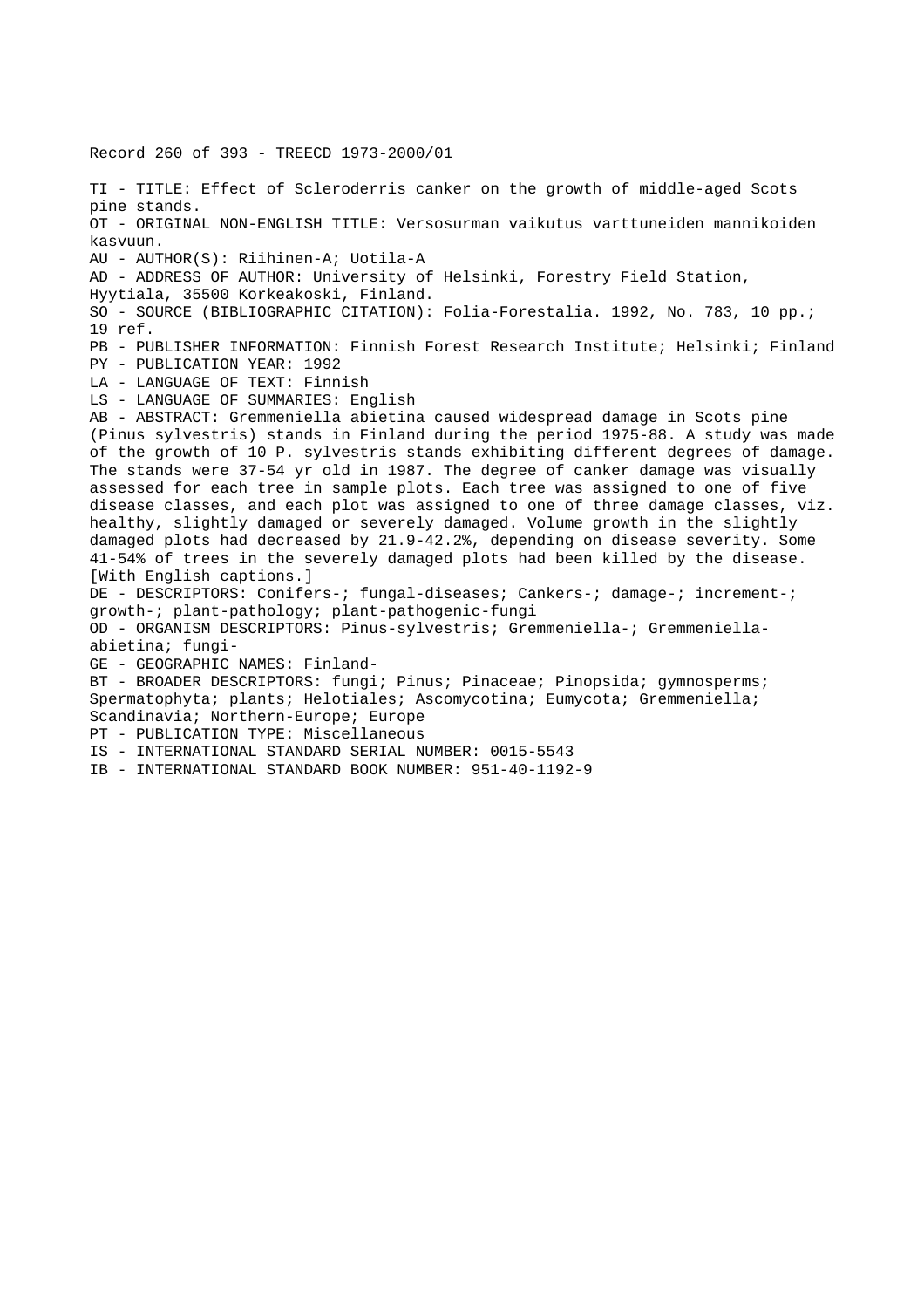Record 261 of 393 - TREECD 1973-2000/01

TI - TITLE: Fungi dangerous to Pinus contorta with special reference to pathogens from north Europe. AU - AUTHOR(S): Roll-Hansen-F AD - ADDRESS OF AUTHOR: Norwegian For. Res. Inst., For. Path., P.O. Box 62, N-1432 As-NLH, Norway. SO - SOURCE (BIBLIOGRAPHIC CITATION): European-Journal-of-Forest-Pathology. 1978, 8: 1, 1-14; BLL; 77 ref. PY - PUBLICATION YEAR: 1978 LA - LANGUAGE OF TEXT: English LS - LANGUAGE OF SUMMARIES: French, German AB - ABSTRACT: P. contorta is being planted to an increasing extent in Scandinavia. Notes are given on the potential pathogenicity to P. contorta of some N. European species of parasitic fungi (2 Uredinales, 2 Hymenomycetes and 15 Ascomycetes and Fungi Imperfecti). P. contorta is immune or very resistant to all the European rust fungi. It is more resistant than P. sylvestris to Phacidium infestans and Lophodermium pinastri, but less resistant to Crumenulopsis sororia and Discella strobilina. No clear-cut distinction could be made between P. contorta and P. sylvestris for resistance to the other fungi discussed; the choice of a provenance well-suited to the site conditions is considered to be the best measure to prevent severe damage by these species. Five N. American fungal pathogens of potential danger to N. European P. contorta plantations are also briefly mentioned. ADDITIONAL ABSTRACT: Examples are given of N. American fungi potentially dangerous to P. contorta in N. Europe. This pine sp. was found to be immune or nearly so from all European rust fungi, more resistant than P. sylvestris to Phacidium infestans and Lophodermium pinastri, but less resistant to Crumenulopsis sororia and Discella strobilina. DE - DESCRIPTORS: resistance-; fungal-diseases; forest-trees; conifers-; plantpathology; pines-OD - ORGANISM DESCRIPTORS: Pinus-sylvestris; Pinus-contorta; Cronartiumcomptoniae; Cronartium-coleosporioides; Endocronartium-harknessii; Melampsorapopulnea; Heterobasidion-annosum; Botrytis-cinerea; Crumenulopsis-sororia; Diplodia-pinea; Gremmeniella-abietina; Lachnellula-; Lophodermium-pinastri; Phacidium-infestans; Sydowia-polyspora; Potebniamyces-coniferarum; Pinus-; fungi-; ARMILLARIA-MELLEA; MYCOSPHAERELLA-PINI GE - GEOGRAPHIC NAMES: Europe-BT - BROADER DESCRIPTORS: trees; woody-plants; Spermatophyta; plants; Pinus; Pinaceae; Pinopsida; gymnosperms; Cronartium; Uredinales; Basidiomycotina; Eumycota; fungi; Endocronartium; Melampsora; Heterobasidion; Aphyllophorales; Botrytis; Deuteromycotina; Crumenulopsis; Helotiales; Ascomycotina; Diplodia;

Gremmeniella; Lophodermium; Rhytismatales; Phacidium; Sydowia; Dothideales; Potebniamyces; Armillaria; Agaricales; Mycosphaerella

PT - PUBLICATION TYPE: Journal-article

IS - INTERNATIONAL STANDARD SERIAL NUMBER: 0300-1237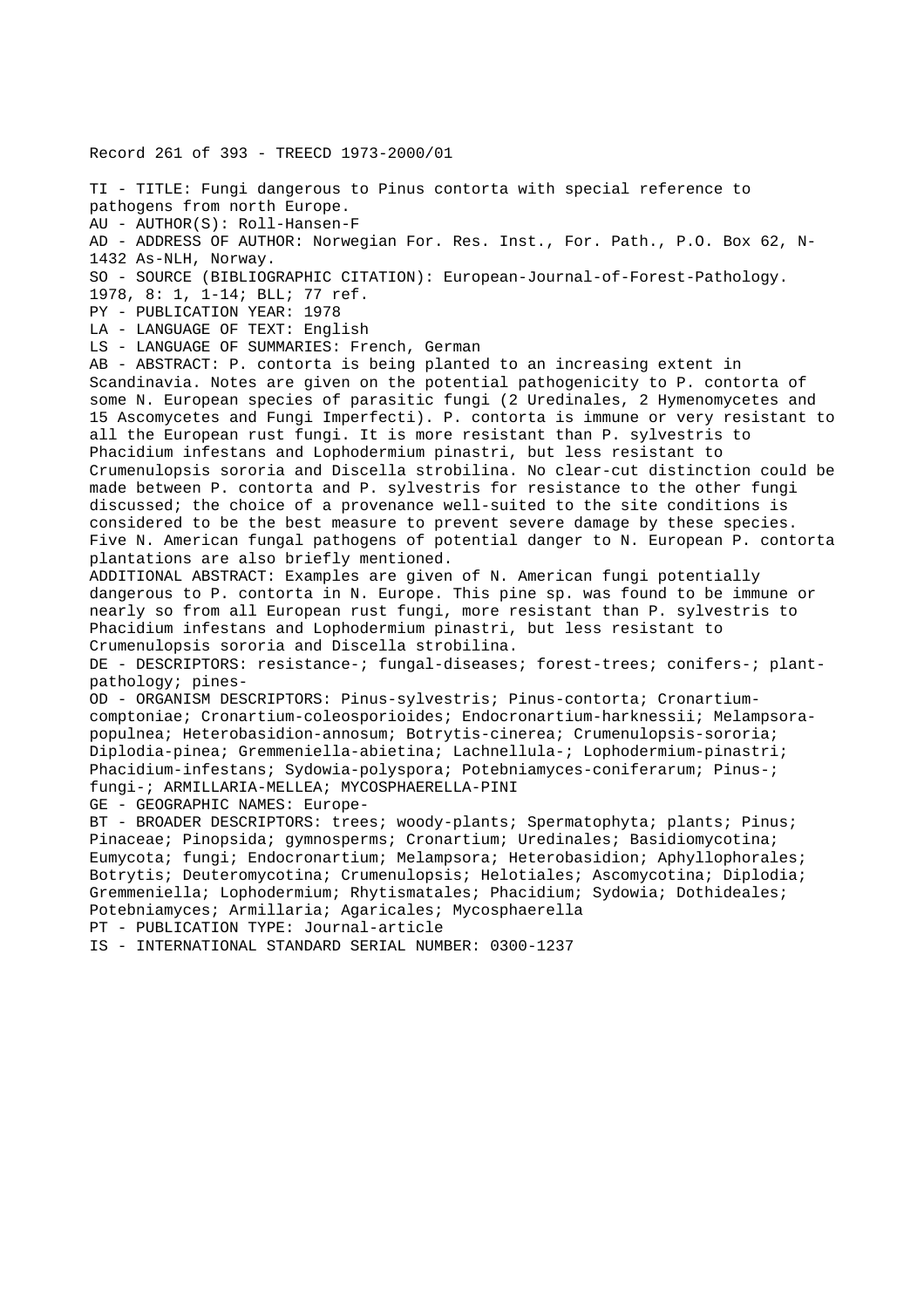Record 262 of 393 - TREECD 1973-2000/01

TI - TITLE: On diseases and pathogens on forest trees in Norway 1966-1975. Part I. Pathogenic organisms and diseases caused by them. AU - AUTHOR(S): Roll-Hansen-F; Roll-Hansen-H SO - SOURCE (BIBLIOGRAPHIC CITATION): Meddelelser-fra-Skogforsk. 1995, 47: 9, 63 pp.; 4 pp. of ref. PB - PUBLISHER INFORMATION: Norsk Institutt for Skogforskning (Norwegian Forest Research Institute); As; Norway PY - PUBLICATION YEAR: 1995 LA - LANGUAGE OF TEXT: English AB - ABSTRACT: Reports are presented of 135 species of fungi which caused diseases and rots on forest trees in Norway during the period 1966-1975. A more detailed report is presented for those with high practical importance: Gremmeniella abietina, Heterobasidion annosum and Phacidium infestans. The occurrence of Agrobacterium tumefaciens on Salix caprea, and 3 moss species checking growth of container-grown seedlings is also noted. A list of host species and their pathogens is included. DE - DESCRIPTORS: plant-pathogens; plant-pathogenic-fungi; plant-diseases; bacterial-diseases; fungal-diseases; surveys-; forest-trees; plant-pathology OD - ORGANISM DESCRIPTORS: Gremmeniella-abietina; Heterobasidion-annosum; Phacidium-infestans; Agrobacterium-tumefaciens; mosses-; Salix-caprea GE - GEOGRAPHIC NAMES: Norway-BT - BROADER DESCRIPTORS: Gremmeniella; Helotiales; Ascomycotina; Eumycota; fungi; Heterobasidion; Aphyllophorales; Basidiomycotina; Phacidium; Agrobacterium; Rhizobiaceae; Gracilicutes; bacteria; prokaryotes; Bryophyta; plants; Salix; Salicaceae; Salicales; dicotyledons; angiosperms; Spermatophyta; OECD-Countries; Developed-Countries; EFTA; European-Union-Countries; Scandinavia; Northern-Europe; Europe

PT - PUBLICATION TYPE: Miscellaneous

IB - INTERNATIONAL STANDARD BOOK NUMBER: 82-7169-758-7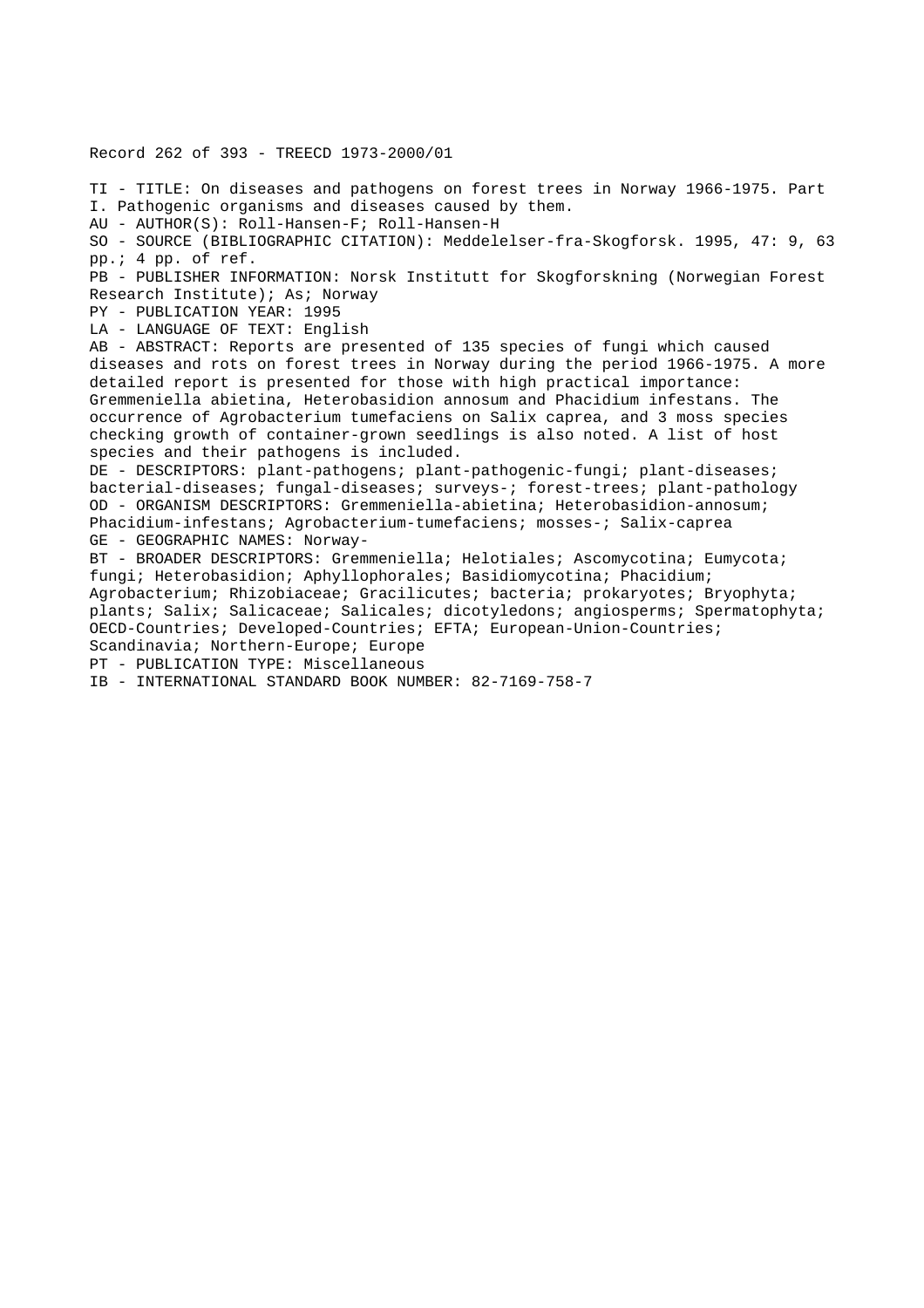Record 263 of 393 - TREECD 1973-2000/01 TI - TITLE: Scleroderris lagerbergii in Norway. Hosts, distribution, perfect and imperfect state, and mode of attack. AU - AUTHOR(S): Roll-Hansen-F; Roll-Hansen-H AD - ADDRESS OF AUTHOR: Norwegian Forest Res. Inst., As. SO - SOURCE (BIBLIOGRAPHIC CITATION): Furuens knopp-og grentoerkesopp i Norge. Vertplanter, utbredelse, perfekt og imperfekt stadium, angrepsmate. Meddelelserfra-det-Norske-Skogforsoeksvesen. 1973, 30: 6, 443-459; 5 fig., 1 map. PY - PUBLICATION YEAR: 1973 LA - LANGUAGE OF TEXT: English LS - LANGUAGE OF SUMMARIES: Norwegian AB - ABSTRACT: Norwegian reports of S. lagerbergii are given with notes. New hosts are the spruces Picea engelmannii and P. sitchensis. Except in western Norway, where only the imperfect state is generally found, both states are common. DE - DESCRIPTORS: reviews-; forest-trees; conifers-; plant-pathology OD - ORGANISM DESCRIPTORS: PICEA-; GREMMENIELLA-ABIETINA GE - GEOGRAPHIC NAMES: Norway-BT - BROADER DESCRIPTORS: trees; woody-plants; Spermatophyta; plants; Pinaceae; Pinopsida; gymnosperms; Gremmeniella; Helotiales; Ascomycotina; Eumycota; fungi; Scandinavia; Northern-Europe; Europe PT - PUBLICATION TYPE: Journal-article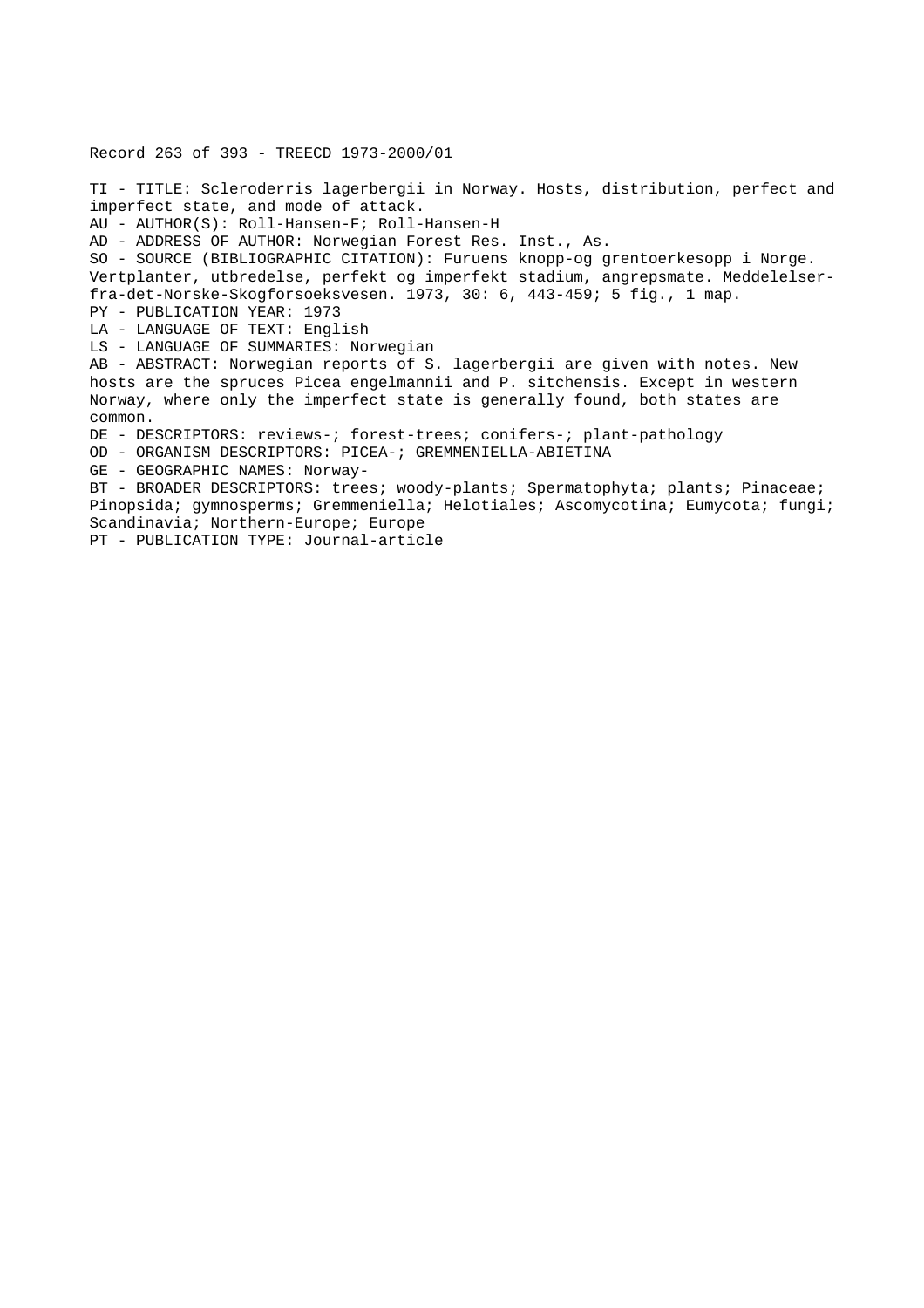Record 264 of 393 - TREECD 1973-2000/01 TI - TITLE: Short survey of some tree diseases [and fume damage] and rot fungi in Iceland. AU - AUTHOR(S): Roll-Hansen-F; Roll-Hansen-H SO - SOURCE (BIBLIOGRAPHIC CITATION): Arsrit-Skograektarfelags-Islands-1972- 1973. 1973, 46-52; 8 ref. PY - PUBLICATION YEAR: 1973 LA - LANGUAGE OF TEXT: Icelandic LS - LANGUAGE OF SUMMARIES: English AB - ABSTRACT: Describes F damage to Sitka Spruce, and lists fungi (mainly those attacking stem and butt or roots, but including Lophodermium pinastri, Scleroderris lagerbergii, etc.) attacking Betula pubescens, Pinus mugo, P. aristata and Larix sibirica. The authors stress the need to ensure that some of the most serious diseases not yet found in Iceland (e.g. Phacidium infestans, Lachnellula (Trichoscyphella) willkommii var. willkommii, Fomes annosus) are not introduced with plant material. DE - DESCRIPTORS: injuries-; air-pollution; damage-; larch-; diseases-; trees-; forest-trees; conifers-; plant-pathology; pines-OD - ORGANISM DESCRIPTORS: Larix-sibirica; Pinus-aristata; Pinus-mugo; Betulapubescens; Lophodermium-pinastri; Phacidium-infestans; Picea-sitchensis; Trichoscyphella-willkommii; Pinus-; Gremmeniella-abietina; HETEROBASIDION-ANNOSUM; PICEA-; BETULA-GE - GEOGRAPHIC NAMES: Iceland-BT - BROADER DESCRIPTORS: woody-plants; Spermatophyta; plants; trees; Larix; Pinaceae; Pinopsida; gymnosperms; Pinus; Betula; Betulaceae; Fagales; dicotyledons; angiosperms; Lophodermium; Rhytismatales; Ascomycotina; Eumycota; fungi; Phacidium; Helotiales; Picea; Trichoscyphella; Gremmeniella; Heterobasidion; Aphyllophorales; Basidiomycotina; Scandinavia; Northern-Europe; Europe

PT - PUBLICATION TYPE: Miscellaneous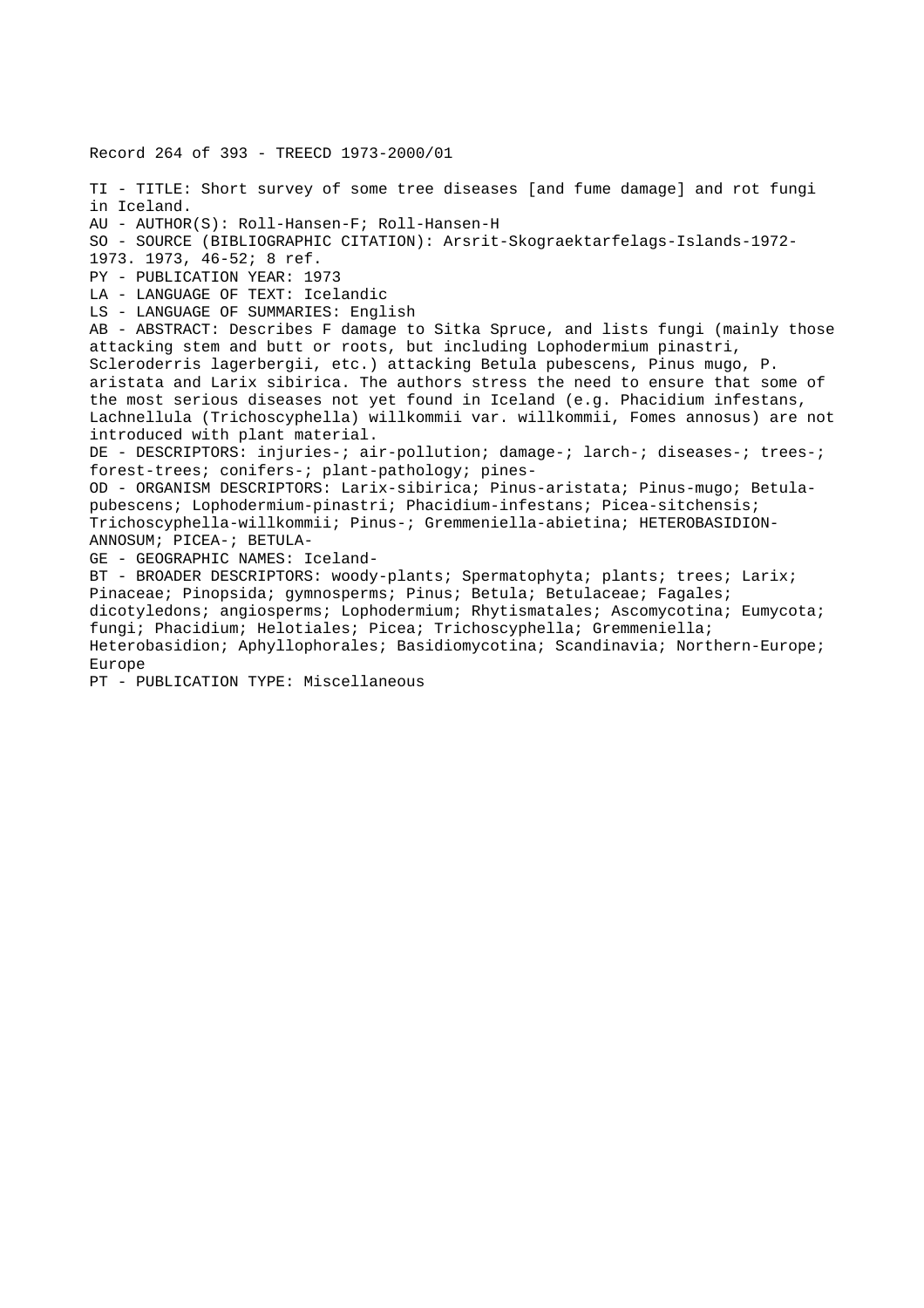Record 265 of 393 - TREECD 1973-2000/01 TI - TITLE: Notes on forest diseases and rot fungi in Iceland. AU - AUTHOR(S): Roll-Hansen-F; Roll-Hansen-H SO - SOURCE (BIBLIOGRAPHIC CITATION): Roll-Hansen, F.; Roll-Hansen, H. : Short survey of some tree diseases [and fume damage] and rot fungi in Iceland. Tidsskrift-for-Skogbruk. 1973, 81: 1, 73-79; 8 ref. PY - PUBLICATION YEAR: 1973 LA - LANGUAGE OF TEXT: Norwegian LS - LANGUAGE OF SUMMARIES: English AB - ABSTRACT: [Cf. preceding abstract]. DE - DESCRIPTORS: injuries-; air-pollution; conifers-OD - ORGANISM DESCRIPTORS: Picea-sitchensis; Larix-sibirica; Pinus-mugo; Betulapubescens; Pinus-aristata; Lophodermium-pinastri; Phacidium-infestans; Trichoscyphella-willkommii; GREMMENIELLA-ABIETINA; HETEROBASIDION-ANNOSUM GE - GEOGRAPHIC NAMES: Iceland-BT - BROADER DESCRIPTORS: Picea; Pinaceae; Pinopsida; gymnosperms; Spermatophyta; plants; Larix; Pinus; Betula; Betulaceae; Fagales; dicotyledons; angiosperms; Lophodermium; Rhytismatales; Ascomycotina; Eumycota; fungi; Phacidium; Helotiales; Trichoscyphella; Gremmeniella; Heterobasidion; Aphyllophorales; Basidiomycotina; Scandinavia; Northern-Europe; Europe PT - PUBLICATION TYPE: Journal-article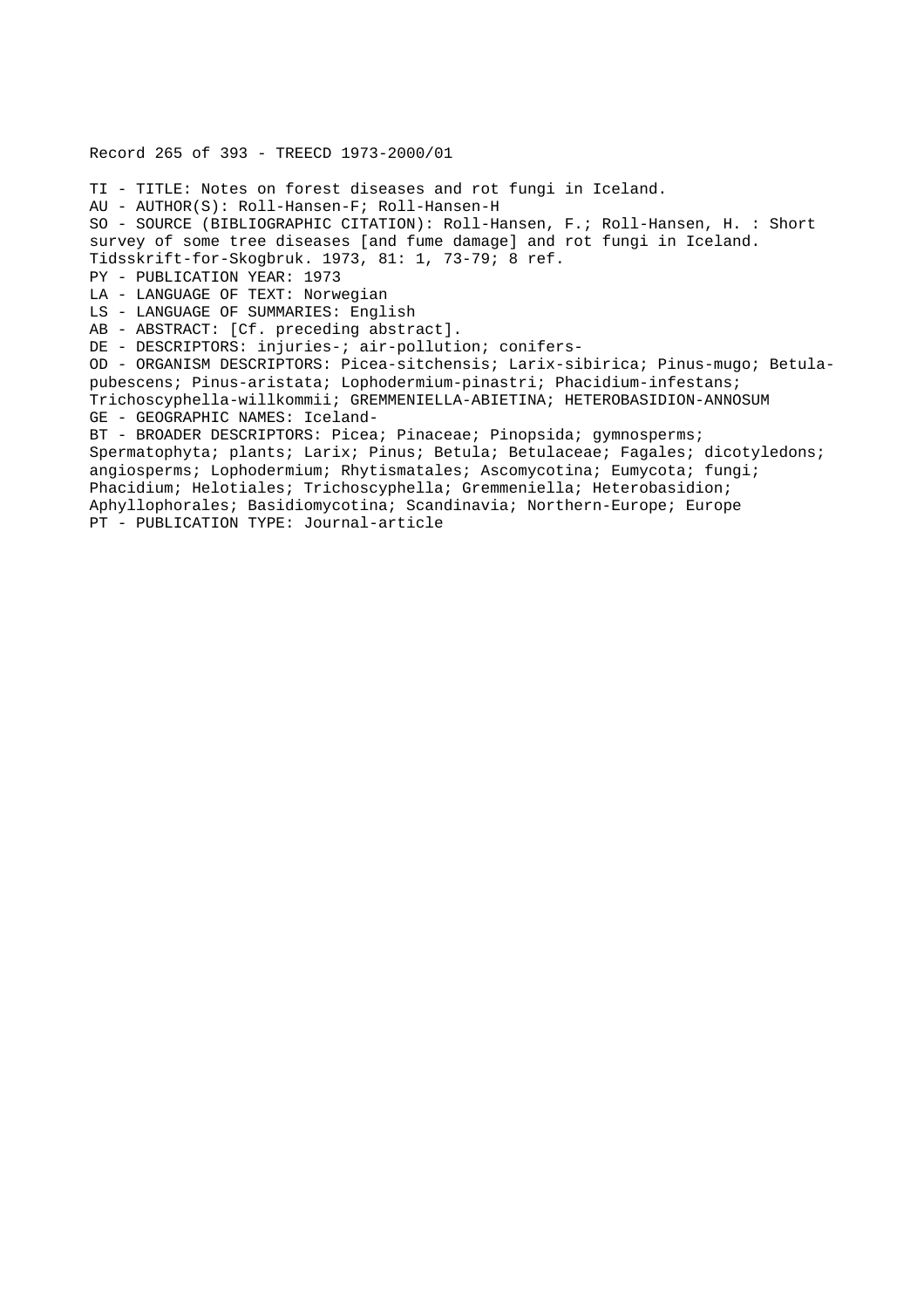Record 266 of 393 - TREECD 1973-2000/01

TI - TITLE: Gremmeniella abietina, Phacidium infestans, and other causes of damage in alpine, young pine plantations in Norway. AU - AUTHOR(S): Roll-Hansen-F; Roll-Hansen-H; Skroppa-T AD - ADDRESS OF AUTHOR: Norwegian Forest Research Institute, Hogskoleveien 12, 1432 As, Norway. SO - SOURCE (BIBLIOGRAPHIC CITATION): European-Journal-of-Forest-Pathology. 1992, 22: 2-3, 77-94; 30 ref. PY - PUBLICATION YEAR: 1992 LA - LANGUAGE OF TEXT: English LS - LANGUAGE OF SUMMARIES: French, German AB - ABSTRACT: In field trials at 6 sites 600-750 m above sea level in SE Norway, young plantations of Pinus contorta (all 6 sites), P. sylvestris (2 sites) and P. sibirica (1 site) were assessed annually from 1972 to 1988 to determine growth, diseases and mortality. Great differences were found between the sites. Mean heights of P. contorta 16 yr after planting ranged from 180 to 451 cm. G. abietina was the most important cause of disease and mortality in 5 of the sites, whereas Phacidium infestans was more important at the remaining site, at least until 10 yr after planting. Other important causes of mortality and damage were Armillaria borealis, elks (Alces alces), voles and snow pressure. Differences between pine species, Pinus contorta provenances, sites and soil treatments are reported and discussed, as are effects of environment, climatic conditions, snow cover and nutrient deficiency. DE - DESCRIPTORS: diseases-; high-altitude; Conifers-; fungal-diseases; mortality-; snow-damage; wildlife-; damage-; Snow-; plant-pathology; plantpathogenic-fungi; pines-OD - ORGANISM DESCRIPTORS: Pinus-contorta; Pinus-sylvestris; Pinus-sibirica; Gremmeniella-abietina; Pinus-; Phacidium-infestans; Gremmeniella-; Phacidium-; Armillaria-; Alces-alces; Voles-; fungi-GE - GEOGRAPHIC NAMES: Norway-BT - BROADER DESCRIPTORS: fungi; Pinus; Pinaceae; Pinopsida; gymnosperms; Spermatophyta; plants; Gremmeniella; Helotiales; Ascomycotina; Eumycota; Phacidium; Agaricales; Basidiomycotina; Alces; Cervidae; ruminants; Artiodactyla; mammals; vertebrates; Chordata; animals; ungulates; Microtinae; Muridae; rodents; Scandinavia; Northern-Europe; Europe; Armillaria PT - PUBLICATION TYPE: Journal-article IS - INTERNATIONAL STANDARD SERIAL NUMBER: 0300-1237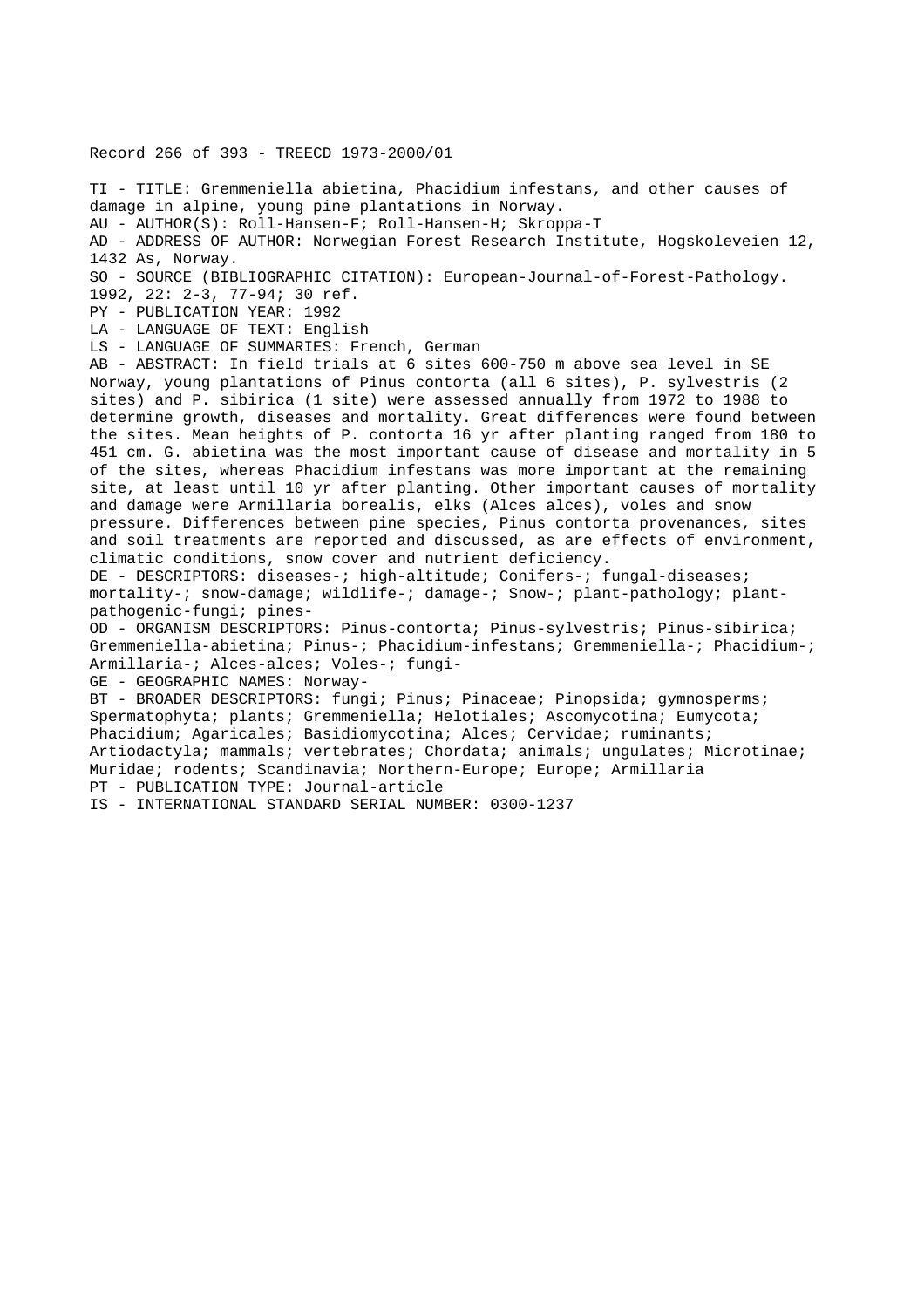Record 267 of 393 - TREECD 1973-2000/01 TI - TITLE: Intensity of pathological mortality of Pinus nigra in some regions of Bulgaria. AU - AUTHOR(S): Rosnev-B; Petkov-P AD - ADDRESS OF AUTHOR: Institut Za Gorata, Sofia, Bulgaria. SO - SOURCE (BIBLIOGRAPHIC CITATION): Nauka-za-Gorata. 1990, 27: 3, 72-76; 7 ref. PY - PUBLICATION YEAR: 1990 LA - LANGUAGE OF TEXT: Bulgarian LS - LANGUAGE OF SUMMARIES: Russian, English AB - ABSTRACT: A note is given on the incidence and severity of mortality of P. nigra caused by the fungi Gremmeniella abietina and Cenangium ferruginosum. The problem is worse in plantations than in natural stands, and in some cases up to 16-19% of the trees are very badly affected. DE - DESCRIPTORS: forest-trees; forest-plantations; mortality-; effects-; plantpathogenic-fungi; plant-pathogens; fungal-diseases OD - ORGANISM DESCRIPTORS: Pinus-nigra; Gremmeniella-abietina GE - GEOGRAPHIC NAMES: Bulgaria-BT - BROADER DESCRIPTORS: Pinus; Pinaceae; Pinopsida; gymnosperms; Spermatophyta; plants; Gremmeniella; Helotiales; Ascomycotina; Eumycota; fungi; Developed-Countries; Balkans; Southern-Europe; Europe PT - PUBLICATION TYPE: Journal-article IS - INTERNATIONAL STANDARD SERIAL NUMBER: 0861-007X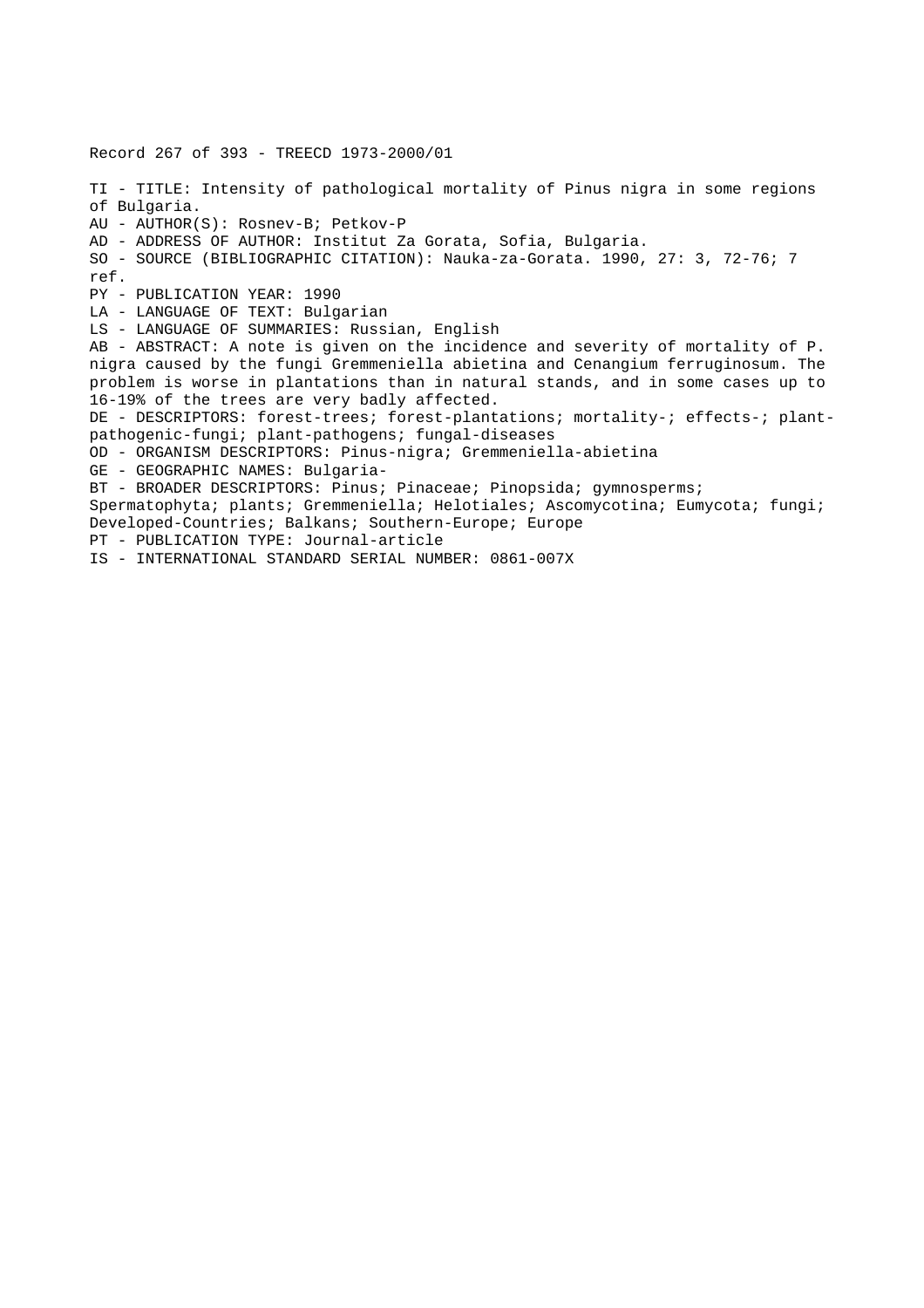Record 268 of 393 - TREECD 1973-2000/01 TI - TITLE: Gremmeniella abietina (Lagerb.) Morelet on Pinus nigra in Bulgaria. AU - AUTHOR(S): Rosnev-B; Petkov-P SO - SOURCE (BIBLIOGRAPHIC CITATION): Gorsko-Stopanstvo-Gorska-Promishlenost. 1985, 41: 8, 36-37. PY - PUBLICATION YEAR: 1985 LA - LANGUAGE OF TEXT: Bulgarian AB - ABSTRACT: G. abietina has recently been observed in Bulgaria causing dieback of lateral and terminal shoots of conifers, especially Pinus nigra. In some places, young plantations have been so seriously affected that they have been felled and replanted with broadleaves. DE - DESCRIPTORS: dieback-; pines-; forest-trees; conifers-; plant-pathology; plant-pathogenic-fungi OD - ORGANISM DESCRIPTORS: Gremmeniella-abietina; Pinus-nigra; Pinus-; fungi-GE - GEOGRAPHIC NAMES: Bulgaria-BT - BROADER DESCRIPTORS: trees; woody-plants; Spermatophyta; plants; fungi; Gremmeniella; Helotiales; Ascomycotina; Eumycota; Pinus; Pinaceae; Pinopsida; gymnosperms; Balkans; Southern-Europe; Europe PT - PUBLICATION TYPE: Journal-article IS - INTERNATIONAL STANDARD SERIAL NUMBER: 0205-1753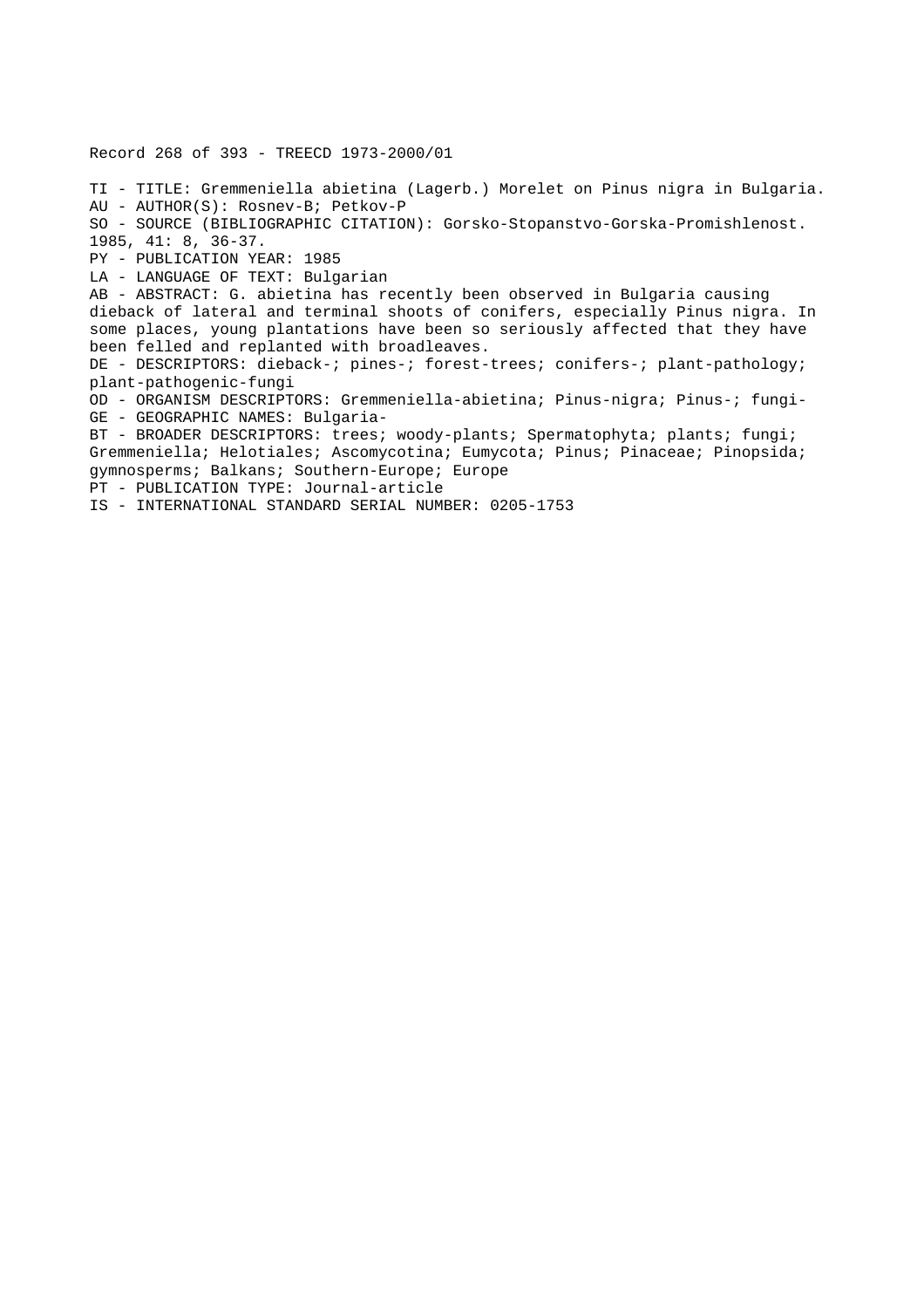Record 269 of 393 - TREECD 1973-2000/01 TI - TITLE: Pathological causes of the deteriorating condition of some conifer plantations in Bulgaria. AU - AUTHOR(S): Rosnev-B; Petkov-P AD - ADDRESS OF AUTHOR: Inst. za Gorata, Sofia, Bulgaria. SO - SOURCE (BIBLIOGRAPHIC CITATION): Gorskostopanska-Nauka. 1986, 23: 3, 74-82; 22 ref. PY - PUBLICATION YEAR: 1986 LA - LANGUAGE OF TEXT: Bulgarian LS - LANGUAGE OF SUMMARIES: Russian, English AB - ABSTRACT: Details are given of a pathology survey in conifer plantations. Heterobasidion annosum was found to be the main problem, on pines (including Scots and Austrian pine) and also Norway spruce and Douglas fir. Lophodermium pinastri and Gremmeniella abietina were also serious problems on pine; L. seditiosum and L. conigenum were recorded for the first time in Bulgaria. Rhabdocline pseudotsugae, Phaeocryptopus gaeumannii and Phomopsis pseudotsugae [Potebniamyces coniferarum] were found on Douglas fir. DE - DESCRIPTORS: fungal-diseases; damage-; distribution-; conifers-OD - ORGANISM DESCRIPTORS: Pinus-sylvestris; Pinus-nigra; Pseudotsuga-menziesii; Picea-abies; Heterobasidion-annosum; Lophodermium-pinastri; Lophodermiumseditiosum; Gremmeniella-abietina; Rhabdocline-pseudotsugae; Phaeocryptopusgaeumannii; Potebniamyces-coniferarum; Lophodermium-GE - GEOGRAPHIC NAMES: Bulgaria-BT - BROADER DESCRIPTORS: Pinus; Pinaceae; Pinopsida; gymnosperms; Spermatophyta; plants; Pseudotsuga; Picea; Heterobasidion; Aphyllophorales; Basidiomycotina; Eumycota; fungi; Lophodermium; Rhytismatales; Ascomycotina; Gremmeniella; Helotiales; Rhabdocline; Phaeocryptopus; Dothideales; Potebniamyces; Balkans; Southern-Europe; Europe PT - PUBLICATION TYPE: Journal-article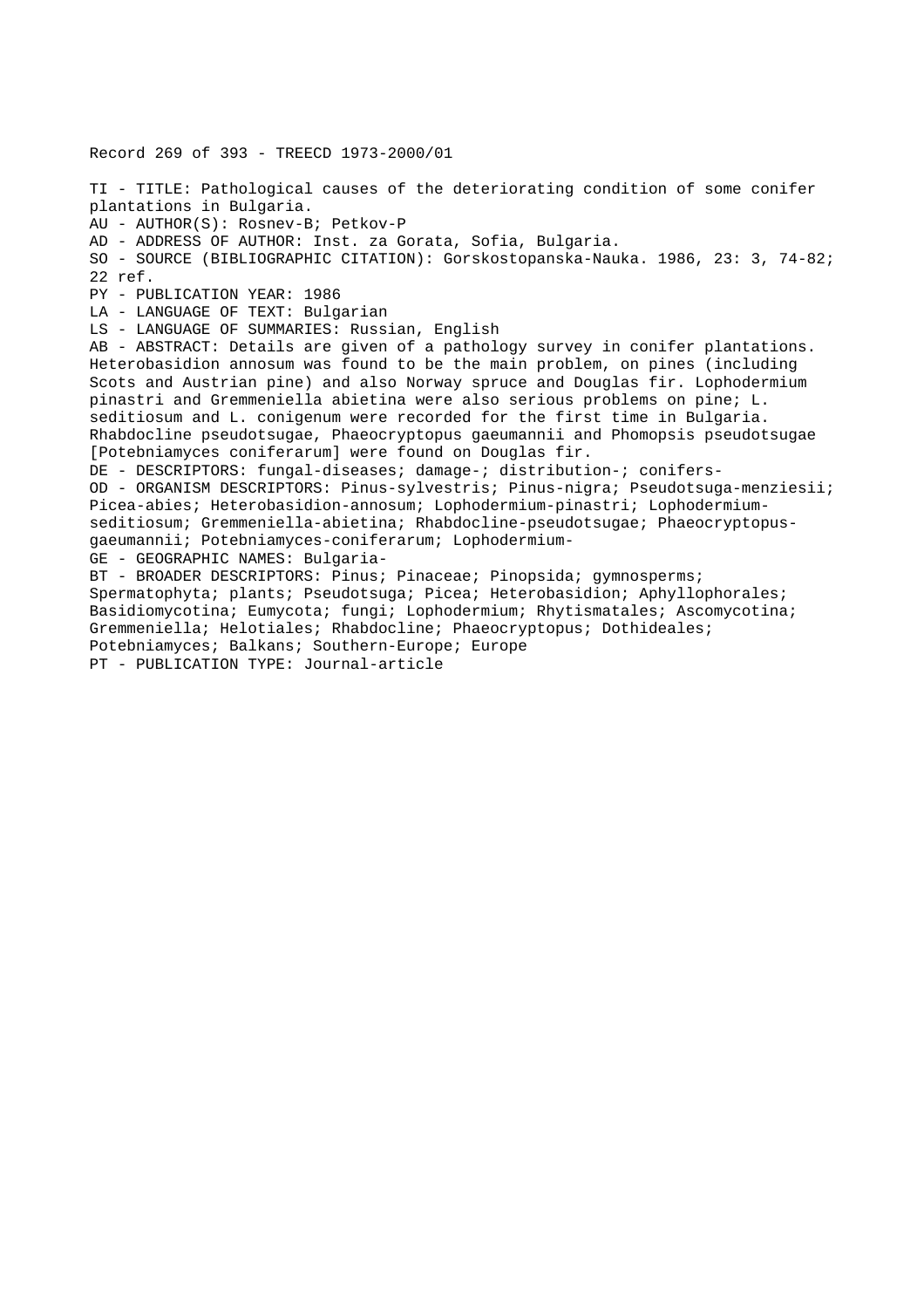Record 270 of 393 - TREECD 1973-2000/01

TI - TITLE: Relationship between the elevation of seed collecting sites and the susceptibility of Abies sachalinensis to Scleroderris lagerbergii in Hokkaido, Japan. AU - AUTHOR(S): Saho-H; Takahashi-I; Kurahashi-A; Capretti-P et-al AD - ADDRESS OF AUTHOR: Department of Natural Resources, Miye University, Japan. SO - SOURCE (BIBLIOGRAPHIC CITATION): Shoot and foliage diseases in forest trees. Proceedings of a Joint Meeting of the IUFRO Working Parties S2.06.02 and S2.06.04, Vallombrosa, Firenze, Italy 6-11 June 1994. 1995, 244-247; 12 ref. PB - PUBLISHER INFORMATION: Istituto di Patologia e Zoologia Forestale e Agraria, Universita degli Studi di Firenze; Firenze; Italy PY - PUBLICATION YEAR: 1995 LA - LANGUAGE OF TEXT: English AB - ABSTRACT: Abies sachalinensis seedlings planted at altitudes over 700 m in Hokkaido were severely affected and killed by Scleroderris lagerbergii [Gremmeniella abietina]; in contrast, naturally regenerated seedlings were less affected by the pathogen. Living trees of A. sachalinensis with the disease were observed at altitudes over 1000 m, but only twigs, and not the main stem, had evidence of the disease. Test plantations were established with seedlings from an altitude gradient, and trees were surveyed after 13 years. Seedlings from high-altitude seed collections showed a greater resistance to the disease than seedlings grown from seeds collected at lower altitudes. DE - DESCRIPTORS: altitude-; forest-trees; plant-pathogens; plant-pathogenicfungi; susceptibility-; seeds-; resistance-; fungal-diseases; plant-diseases; diseases-; plant-pathology OD - ORGANISM DESCRIPTORS: Gremmeniella-abietina; Abies-sachalinensis; fungi-GE - GEOGRAPHIC NAMES: Japan-; Hokkaido-BT - BROADER DESCRIPTORS: Gremmeniella; Helotiales; Ascomycotina; Eumycota; fungi; Abies; Pinaceae; Pinopsida; gymnosperms; Spermatophyta; plants; East-Asia; Asia; Developed-Countries; OECD-Countries; Japan PT - PUBLICATION TYPE: Conference-paper

IB - INTERNATIONAL STANDARD BOOK NUMBER: 88-900074-0-0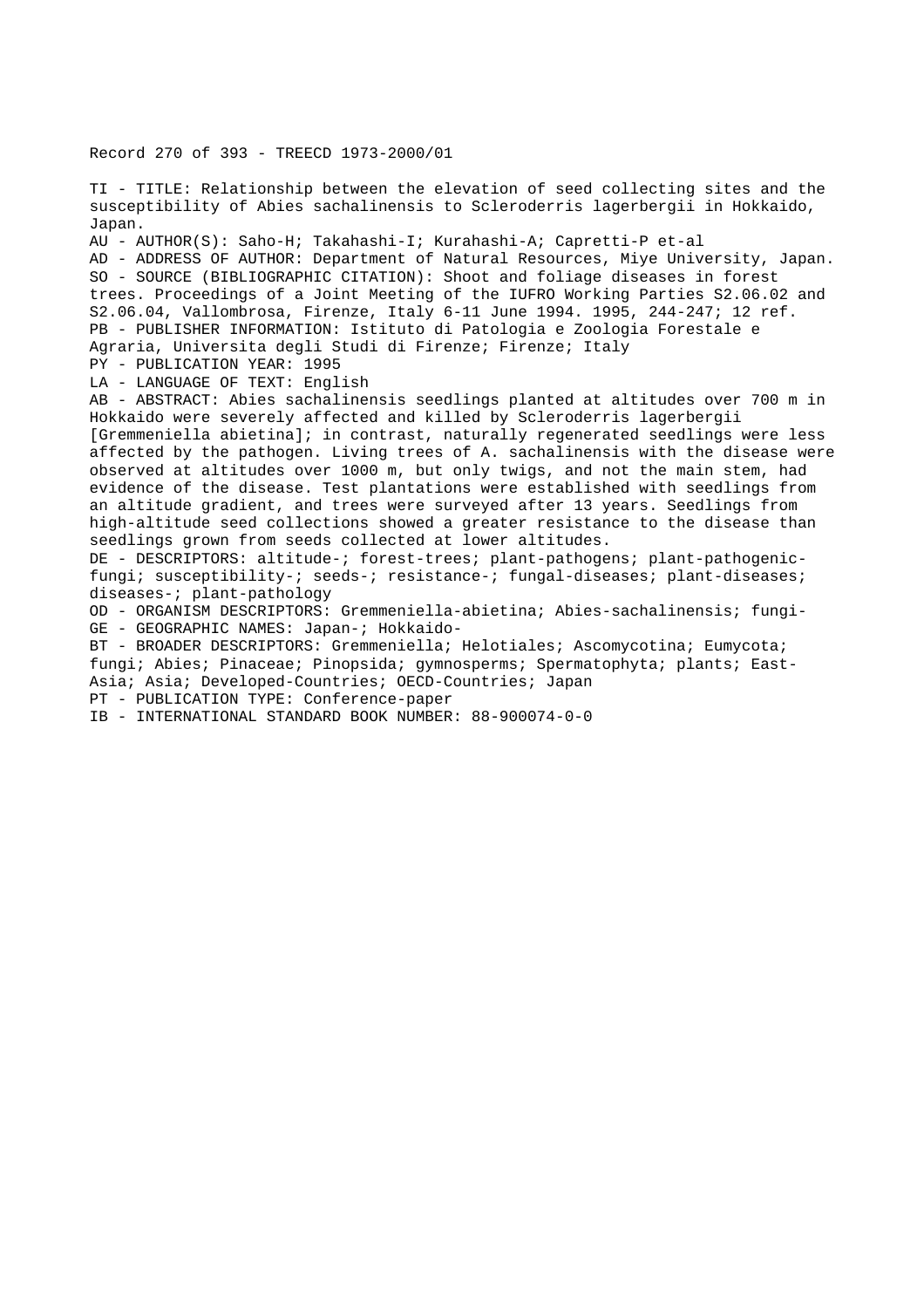Record 271 of 393 - TREECD 1973-2000/01 TI - TITLE: Site characteristics of Scots pine stands infected by Gremmeniella abietina in central Finland. I: Mineral soil sites. AU - AUTHOR(S): Sairanen-A AD - ADDRESS OF AUTHOR: Finnish Forest Research Institute, Department of Forest Protection, P.O. Box 18, 01301 Vantaa, Finland. SO - SOURCE (BIBLIOGRAPHIC CITATION): Acta-Forestalia-Fennica. 1990, No. 216, 27 pp.; 71 ref. PB - PUBLISHER INFORMATION: Finnish Forest Research Institute; Helsinki; Finland PY - PUBLICATION YEAR: 1990 LA - LANGUAGE OF TEXT: English LS - LANGUAGE OF SUMMARIES: Finnish AB - ABSTRACT: Mineral soil sites where Scots pine (Pinus sylvestris) exhibited Gremmeniella abietina (scleroderris canker) attack were characterized and classified. The tree stand, ground vegetation, soil type and site topography were described for 163 sample plots in 16 stands in 1983-87; all stands were at the pole stage or young thinning stage. The sites were classified according to the Cajander forest classification system and also numerically, using TWINSPAN analysis based on the ground vegetation. The site topography of severely damaged stands was checked with colour infrared aerial photographs. The disease was most severe in depressions and frost pockets. No other significant correlations between disease severity and site factors were found. The results indicate that the main predisposing factor in the study area is an unfavourable microclimate. It is recommended that cold air drainage basins should not be regenerated with pine. DE - DESCRIPTORS: Conifers-; Microclimate-; fungal-diseases; Cankers-; ecology-; Pines-; environmental-factors; forest-trees; plant-pathology; plant-pathogenicfungi OD - ORGANISM DESCRIPTORS: Gremmeniella-abietina; Pinus-sylvestris; Gremmeniella-; fungi-; Pinus-GE - GEOGRAPHIC NAMES: Finland-BT - BROADER DESCRIPTORS: trees; woody-plants; Spermatophyta; plants; fungi; Gremmeniella; Helotiales; Ascomycotina; Eumycota; Pinus; Pinaceae; Pinopsida; gymnosperms; Scandinavia; Northern-Europe; Europe PT - PUBLICATION TYPE: Miscellaneous IS - INTERNATIONAL STANDARD SERIAL NUMBER: 0001-5636 IB - INTERNATIONAL STANDARD BOOK NUMBER: 951-40-1123-6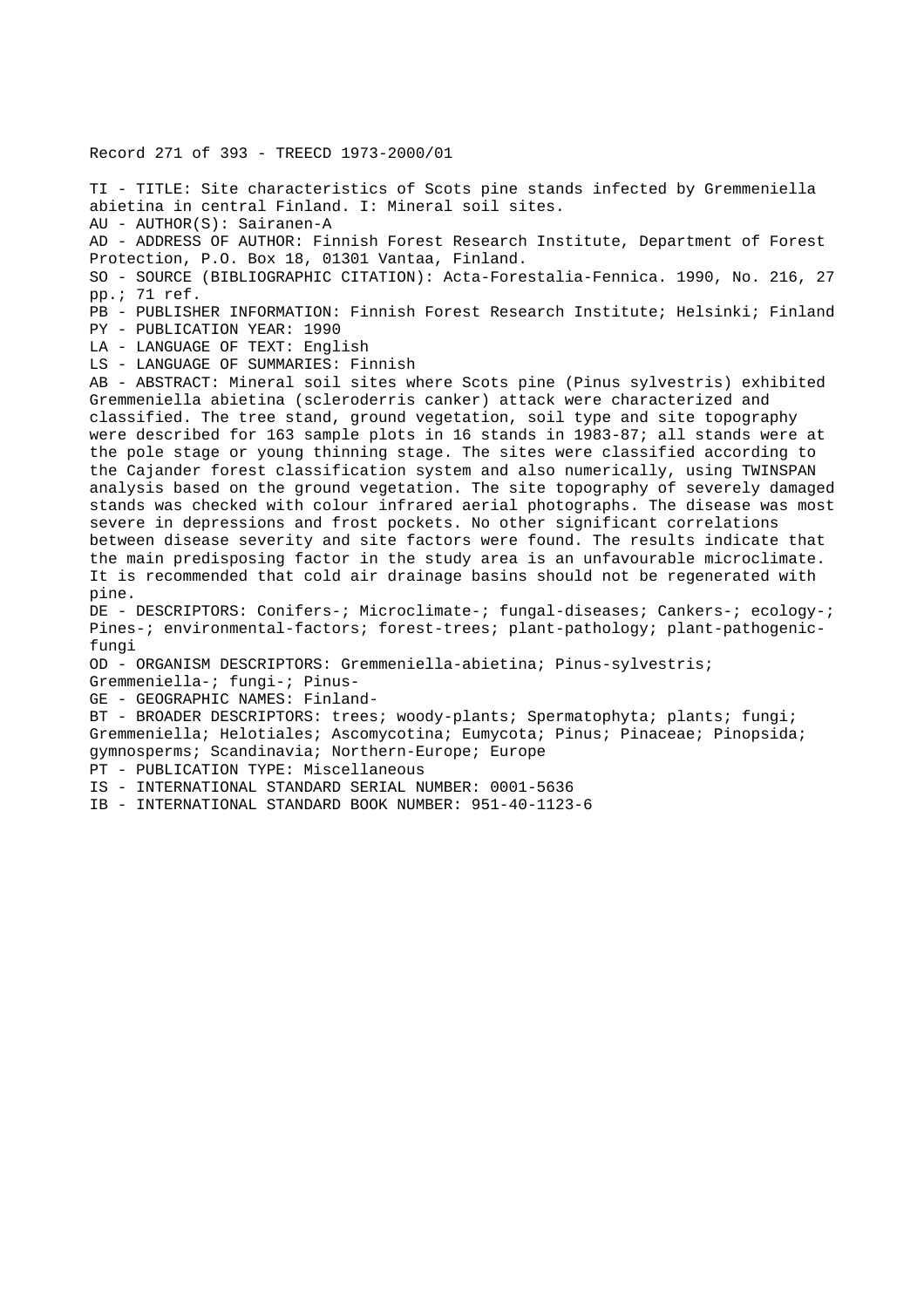Record 272 of 393 - TREECD 1973-2000/01 TI - TITLE: Changes of important forest diseases in Hokkaido. AU - AUTHOR(S): Sasaki-K SO - SOURCE (BIBLIOGRAPHIC CITATION): Annual-Report-of-the-Hokkaido-Research-Center,-Forestry-and-Forest-Products-Research-Institute. 1998, No. 1997, 77-78. PY - PUBLICATION YEAR: 1998 LA - LANGUAGE OF TEXT: Japanese LS - LANGUAGE OF SUMMARIES: English AB - ABSTRACT: Monoculture of conifers has introduced some disease epidemics, of which the most important are shoot blight of larch [Larix leptolepis] and Scleroderris [Gremmeniella] canker of Todo fir [Abies sachalinensis], both of which cause significant damage. However, planting of these species has recently decreased, and a few new diseases caused by bacteria or fungi are found in some broadleaved tree species. In older forest plantations, decay is becoming the most important disease. DE - DESCRIPTORS: cankers-; forest-plantations; forest-trees; plant-diseases; plant-pathogenic-fungi; plant-pathogens; monoculture-; fungal-diseases; age-oftrees; decay-; change-; plant-pathology OD - ORGANISM DESCRIPTORS: Larix-leptolepis; Abies-sachalinensis; Gremmeniella-; Pinopsida-; fungi-GE - GEOGRAPHIC NAMES: Japan-; Hokkaido-BT - BROADER DESCRIPTORS: Larix; Pinaceae; Pinopsida; gymnosperms; Spermatophyta; plants; Abies; Helotiales; Ascomycotina; Eumycota; fungi; Developed-Countries; East-Asia; Asia; OECD-Countries; Japan PT - PUBLICATION TYPE: Journal-article IS - INTERNATIONAL STANDARD SERIAL NUMBER: 0916-6165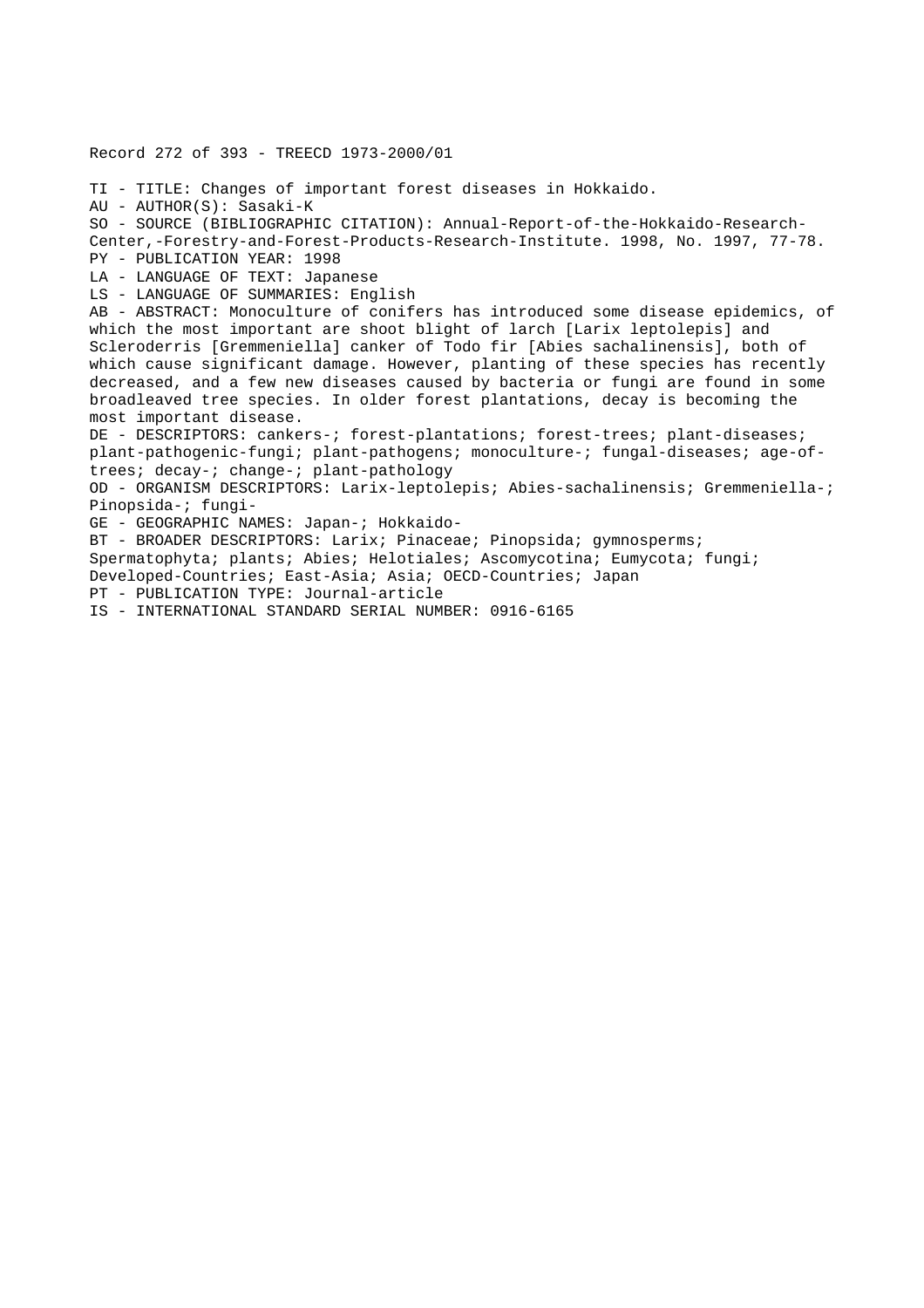## Record 273 of 393 - TREECD 1973-2000/01

TI - TITLE: Contribution on the aetiology of shoot dieback of young larches in the subalpine zone. I. Study of possible fungus infections. OT - ORIGINAL NON-ENGLISH TITLE: Beitrag zur Atiologie des Triebsterbens junger Larchen der subalpinen Stufe. I. Untersuchung moglicher Pilzinfektionen. AU - AUTHOR(S): Schnell-G; Kern-H; Muller-E AD - ADDRESS OF AUTHOR: Inst. Phytomedizin, Eidg. Tech. Hochschule, Zurich, Switzerland. SO - SOURCE (BIBLIOGRAPHIC CITATION): European-Journal-of-Forest-Pathology. 1985, 15: 2, 81-92; 3 fig., 3 tab.; 22 ref. PY - PUBLICATION YEAR: 1985 LA - LANGUAGE OF TEXT: German LS - LANGUAGE OF SUMMARIES: English, French AB - ABSTRACT: Infection experiments with Ascocalyx laricina showed this fungus not to be the cause of shoot dieback: reisolations from inoculated tissues yielded various spp. but never A. laricina. In an examination of endophytic fungi from naturally regenerated young and old larch trees and young trees from plantations in 7 different locations in the Swiss subalpine zone A. laricina could only be isolated from completely dead shoots bearing its fruitbodies. However, known pathogenic fungi were found in healthy and dying tissues: A. abietina, Sirococcus strobilinus, Scoleconectria cucurbitula and Sydowia polyspora. DE - DESCRIPTORS: Larch-; dieback-; forest-trees; conifers-; plant-pathology; plant-pathogenic-fungi OD - ORGANISM DESCRIPTORS: fungi-; Sydowia-polyspora; Gremmeniella-abietina; Larix-; Larix-decidua; SIROCOCCUS-CONIGENUS; Nectria-fuckeliana GE - GEOGRAPHIC NAMES: Switzerland-BT - BROADER DESCRIPTORS: trees; woody-plants; Spermatophyta; plants; fungi; Sydowia; Dothideales; Ascomycotina; Eumycota; Gremmeniella; Helotiales; Pinaceae; Pinopsida; gymnosperms; Larix; Sirococcus; Deuteromycotina; Western-Europe; Europe; Ascocalyx; Hypocreales PT - PUBLICATION TYPE: Journal-article

IS - INTERNATIONAL STANDARD SERIAL NUMBER: 0300-1237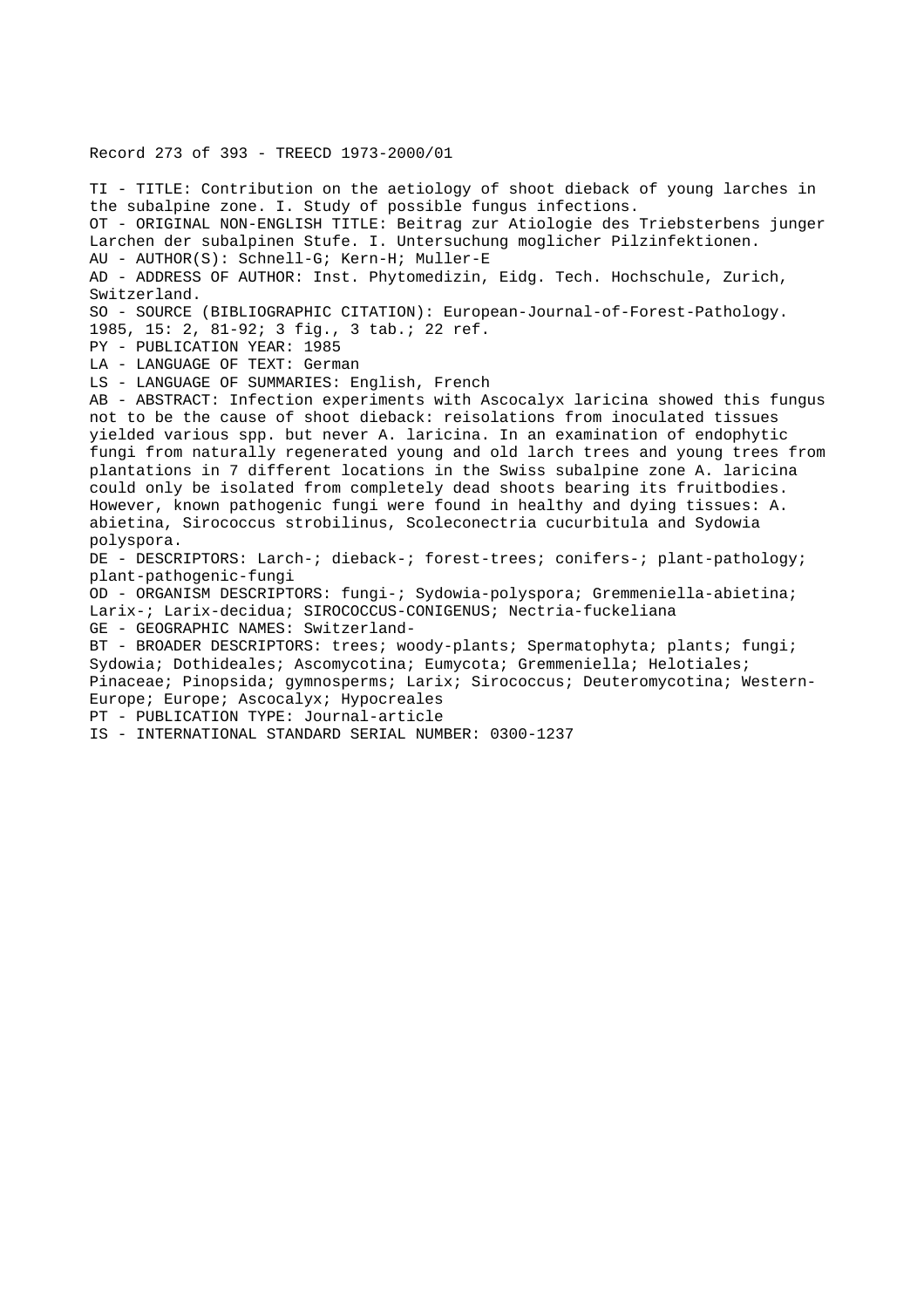Record 274 of 393 - TREECD 1973-2000/01

TI - TITLE: Investigations of plant diseases in reforestations of the subalpine region in the central Swiss alps. AU - AUTHOR(S): Schnell-GR AD - ADDRESS OF AUTHOR: Inst. Mikrobiol., Eidg. Tech. Hochschule, Zurich, Switzerland. SO - SOURCE (BIBLIOGRAPHIC CITATION): European-Journal-of-Forest-Pathology. 1987, 17: 1, 19-33; 42 ref. PY - PUBLICATION YEAR: 1987 LA - LANGUAGE OF TEXT: English LS - LANGUAGE OF SUMMARIES: French, German AB - ABSTRACT: The occurrence of individual spp. of endophytic fungi was recorded from healthy and dying needles and shoots of Larix decidua, Pinus cembra and P. mugo. Known pathogens, e.g. Ascocalyx abietina, A. laricina, Sirococcus strobilinus and Scoleconectria cucurbitula, were detected in both healthy and dying tissues, suggesting that fungal infection may not be the primary cause of poor tree health. Fruit bodies were formed only on dying plant parts, and only when plant development was restricted, suggesting that plant health cannot be evaluated solely on appearance of fruit bodies. The in vitro hydrolase reactions of selected endophytes gave some indication of potential in vivo tissue degradation. DE - DESCRIPTORS: Larch-; diseases-; Pines-; forest-trees; Dieback-; Foliage-; upland-areas; conifers-; plant-pathology; plant-pathogenic-fungi OD - ORGANISM DESCRIPTORS: Pinus-cembra; Pinus-mugo; Gremmeniella-abietina; Sirococcus-conigenus; Larix-; Pinus-; Larix-decidua; fungi-; Nectria-fuckeliana GE - GEOGRAPHIC NAMES: Switzerland-BT - BROADER DESCRIPTORS: trees; woody-plants; Spermatophyta; plants; fungi; Pinus; Pinaceae; Pinopsida; gymnosperms; Gremmeniella; Helotiales; Ascomycotina; Eumycota; Sirococcus; Deuteromycotina; Larix; Western-Europe; Europe; Ascocalyx; Hypocreales PT - PUBLICATION TYPE: Journal-article IS - INTERNATIONAL STANDARD SERIAL NUMBER: 0300-1237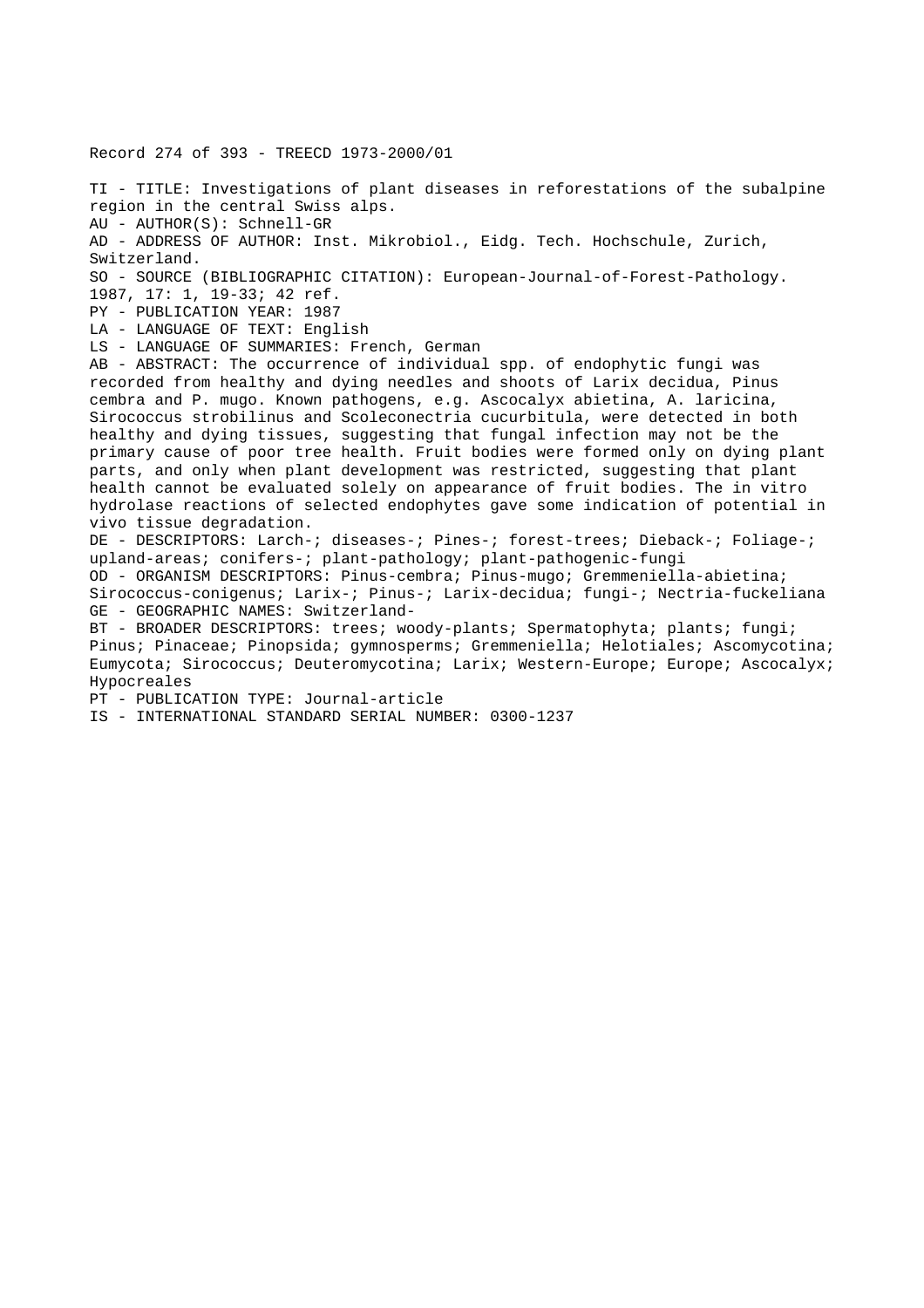## Record 275 of 393 - TREECD 1973-2000/01

TI - TITLE: Investigations on ecology and technique for afforestation at high altitudes: research results from the Stillberg avalanche region. OT - ORIGINAL NON-ENGLISH TITLE: Untersuchungen zur Okologie und Technik der Hochlagenaufforstung. Forschungsergebnisse aus dem Lawinenanrissgebiet Stillberg. AU - AUTHOR(S): Schonenberger-W; Frey-W (Coordinators) AD - ADDRESS OF AUTHOR: EAFV, 8903 Birmensdorf, Switzerland. SO - SOURCE (BIBLIOGRAPHIC CITATION): Schweizerische-Zeitschrift-fur-Forstwesen. 1988, 139: 9, 735-820; 39 ref. PY - PUBLICATION YEAR: 1988 LA - LANGUAGE OF TEXT: German LS - LANGUAGE OF SUMMARIES: French AB - ABSTRACT: A comprehensive report on the Stillberg project, started in 1955 near Davos, Switzerland, in an area (at 2000-2230 m alt.) where there had been catastrophic avalanches in 1951/52. During the 1960s and early 1970s, detailed investigations were made of the terrain, climate, microclimate, snow cover, avalanches, vegetation and soils, and preliminary studies were made on early test plantings, photosynthesis, transpiration, root growth and shoot development. Details are also given of the temporary wooden structures erected to hold the snow. Finally, details are given on the large-scale trial afforestation work started in 1975 with Pinus cembra, P. mugo and Larix decidua, with data on planting techniques, survival, the main damage factors, growth rates, and the characteristics of favourable and unfavourable sites for afforestation. Average survival after 10 years was 49% for P. cembra, 46% for P. mugo and 77% for L. decidua. Survival after 10 years was almost 100% on sites where the snow melted earliest, and almost nil on sites where it melted last. The pines were most often affected by fungal infections, viz. Ascocalyx abietina [Gremmeniella abietina] on both species, and Phacidium infestans on Pinus cembra. The mean ht. of the survivors after 10 years was 30-40 cm on the coldest sites, and 50-70 cm on the most favourable sites. DE - DESCRIPTORS: Conifers-; Avalanches-; Afforestation-; mountains-; fungaldiseases OD - ORGANISM DESCRIPTORS: Gremmeniella-abietina; Phacidium-infestans; Pinuscembra; Ascocalyx-; Phacidium-; Pinus-mugo; Larix-decidua GE - GEOGRAPHIC NAMES: Switzerland-BT - BROADER DESCRIPTORS: Gremmeniella; Helotiales; Ascomycotina; Eumycota; fungi; Phacidium; Pinus; Pinaceae; Pinopsida; gymnosperms; Spermatophyta; plants; Larix; Western-Europe; Europe PT - PUBLICATION TYPE: Journal-article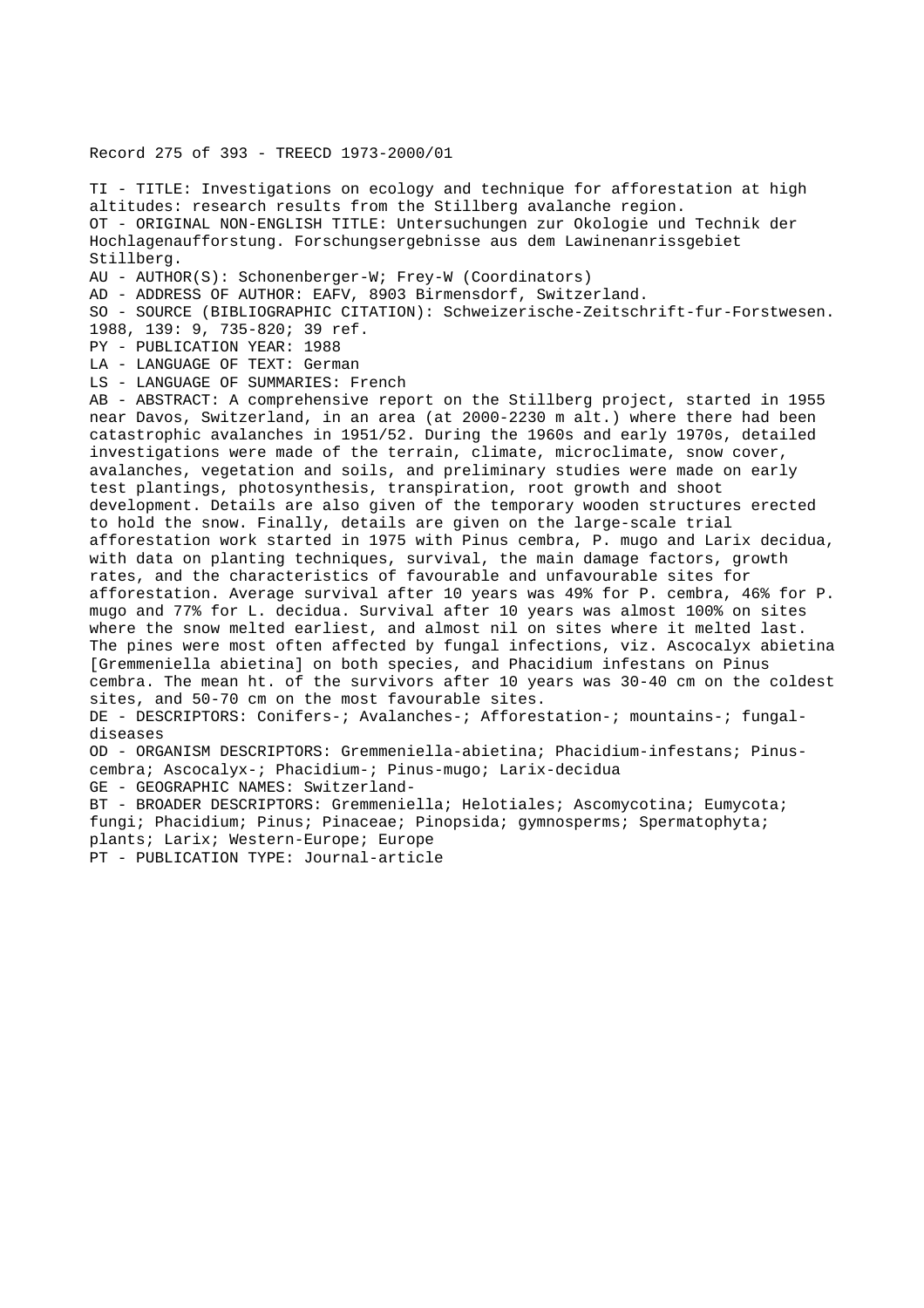Record 276 of 393 - TREECD 1973-2000/01 TI - TITLE: A canker disease of Abies concolor caused by Nectria fuckeliana. AU - AUTHOR(S): Schultz-ME; Parmeter-JR Jr. AD - ADDRESS OF AUTHOR: Department of Plant Pathology, University of California, Berkeley, CA 94720, USA. SO - SOURCE (BIBLIOGRAPHIC CITATION): Plant-Disease. 1990, 74: 2, 178-180; 7 ref. PY - PUBLICATION YEAR: 1990 LA - LANGUAGE OF TEXT: English AB - ABSTRACT: A canker disease of A. concolor caused by N. fuckeliana killed suppressed trees and cankered more vigorous trees, mainly in overstocked stands in northern California and southern Oregon, USA. Inoculations consistently showed that N. fuckeliana isolated from cankers caused the disease. Commonly isolated non-sporulating fungi and Ascocalyx tenuisporus (fruiting on the margins of cankers) occasionally caused small cankers in inoculation tests. Perithecia of N. fuckeliana were produced on bark associated with inoculations. On vigorous trees, most of the cankering occurred within 1-2 years after inoculation and calluses then grew over the wounds. On suppressed trees, cankering either killed trees within a year or resulted in slowly expanding lesions. DE - DESCRIPTORS: Conifers-; fungal-diseases; Cankers-; symptoms-; damage-; forest-trees; plant-pathology; plant-pathogenic-fungi OD - ORGANISM DESCRIPTORS: Abies-concolor; Nectria-fuckeliana; Nectria-; fungi-GE - GEOGRAPHIC NAMES: California-; Oregon-; USA-BT - BROADER DESCRIPTORS: trees; woody-plants; Spermatophyta; plants; fungi; Abies; Pinaceae; Pinopsida; gymnosperms; Nectria; Hypocreales; Ascomycotina; Eumycota; Pacific-States-of-USA; Western-States-of-USA; USA; North-America; America; Pacific-Northwest-States-of-USA PT - PUBLICATION TYPE: Journal-article IS - INTERNATIONAL STANDARD SERIAL NUMBER: 0191-2917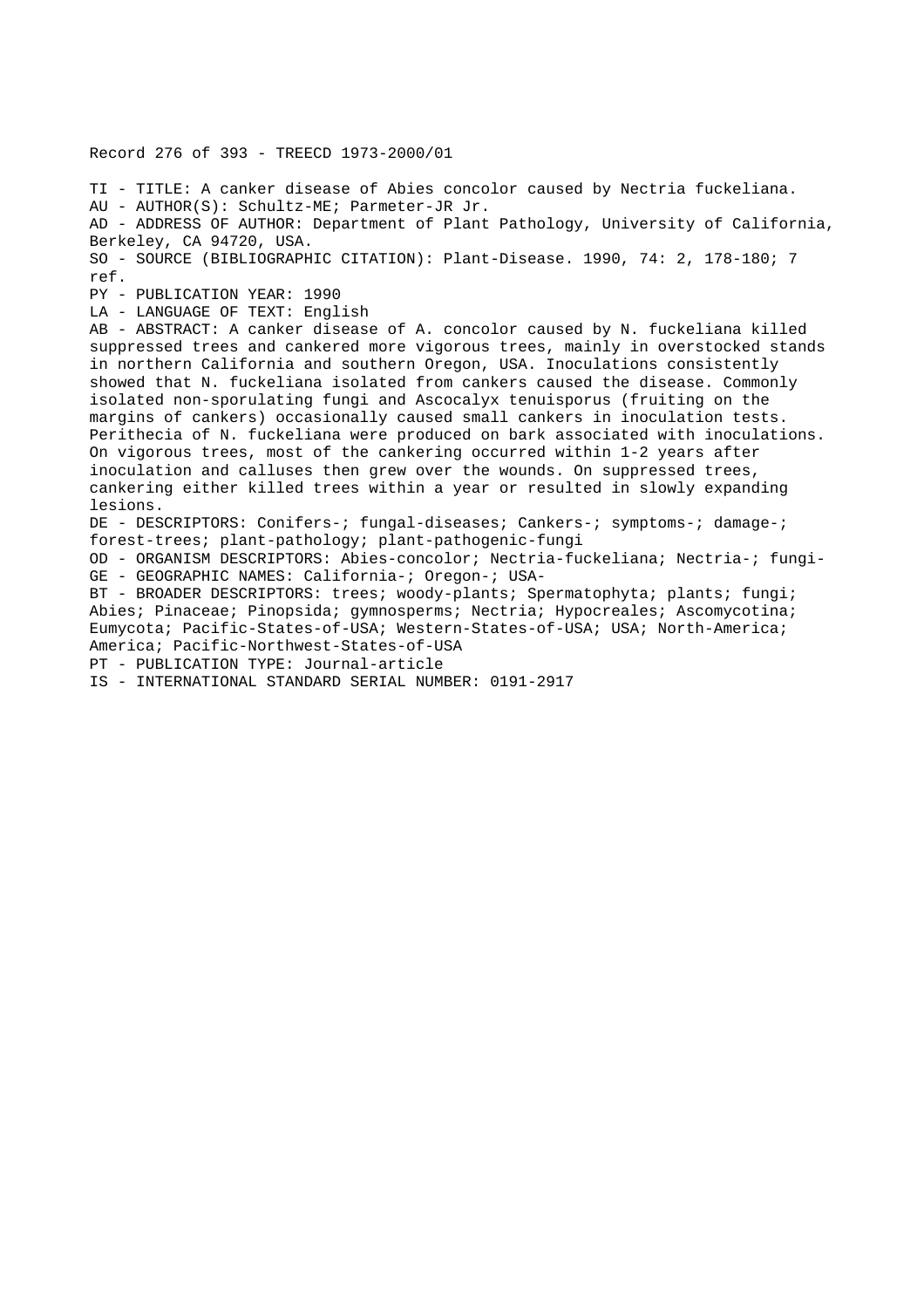Record 277 of 393 - TREECD 1973-2000/01 TI - TITLE: Turning away from the 'clean forest' principle: a phytopathological risk? OT - ORIGINAL NON-ENGLISH TITLE: Abkehr von der 'sauberen Wirtschaft' - ein phytopathologisches Risiko? AU - AUTHOR(S): Schutt-P AD - ADDRESS OF AUTHOR: Lehrstuhl Anat., Physiol. & Pathol. der Pflanzen, Univ. Munchen, D-8000 Munich 40, German Federal Republic. SO - SOURCE (BIBLIOGRAPHIC CITATION): Forstwissenschaftliches-Centralblatt. 1979, 98: 6, 309-316; 3 pl.; 11 ref. PY - PUBLICATION YEAR: 1979 LA - LANGUAGE OF TEXT: German LS - LANGUAGE OF SUMMARIES: English AB - ABSTRACT: The traditional concept of hygiene has tended to be neglected in recent years for economic reasons. Four types of fungal attack are cited as possible consequences: development of Fomes annosus [Heterobasidion annosum] sporocarps on decayed Norway spruce logs left lying; development of Armillaria [Armillariella] mellea rhizomorphs on young broadleaves killed by arboricides and left standing; multiplication of wood-rotting fungi on decayed logs, leading to an increase in the incidence of rot associated with beech bark disease; and increases in Schleroderris attack from the crowns of infected pines left in the stand after thinning. It is suggested that despite short-term economic disadvantages, forest sanitation measures should be restored. From author's summary. DE - DESCRIPTORS: control-; roots-; decay-; root-and-butt-rots OD - ORGANISM DESCRIPTORS: Heterobasidion-annosum; Fagus-sylvatica; ARMILLARIA-MELLEA; GREMMENIELLA-GE - GEOGRAPHIC NAMES: German-Federal-Republic; Germany-BT - BROADER DESCRIPTORS: Heterobasidion; Aphyllophorales; Basidiomycotina; Eumycota; fungi; Fagus; Fagaceae; Fagales; dicotyledons; angiosperms; Spermatophyta; plants; Armillaria; Agaricales; Helotiales; Ascomycotina; Western-Europe; Europe PT - PUBLICATION TYPE: Journal-article IS - INTERNATIONAL STANDARD SERIAL NUMBER: 0015-8003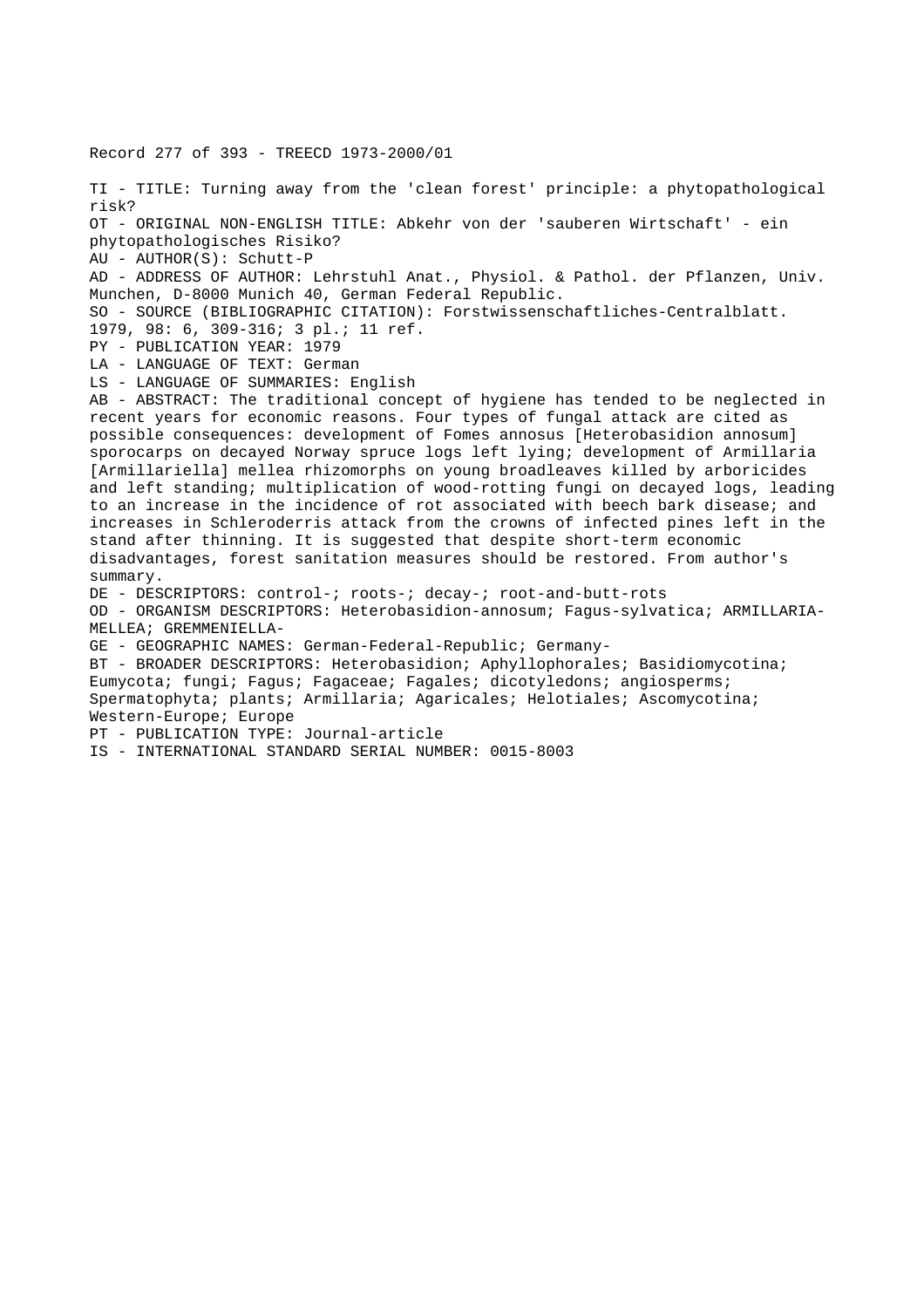Record 278 of 393 - TREECD 1973-2000/01

TI - TITLE: Spore concentration and germination rate. AU - AUTHOR(S): Schutt-P SO - SOURCE (BIBLIOGRAPHIC CITATION): Translation,-Environment-Canada. 1975, No. OOENV TR-949, 4 pp.; Transl. from European Journal of Forest Pathology (1971) 1 122-123. See FA 33, 4653. Limited distribution; 3 ref. PY - PUBLICATION YEAR: 1975 LA - LANGUAGE OF TEXT: English OD - ORGANISM DESCRIPTORS: Botrytis-cinerea; Fusarium-oxysporum; Lophodermiumpinastri; fungi-; GREMMENIELLA-ABIETINA BT - BROADER DESCRIPTORS: Botrytis; Deuteromycotina; Eumycota; fungi; Fusarium; Lophodermium; Rhytismatales; Ascomycotina; Gremmeniella; Helotiales PT - PUBLICATION TYPE: Miscellaneous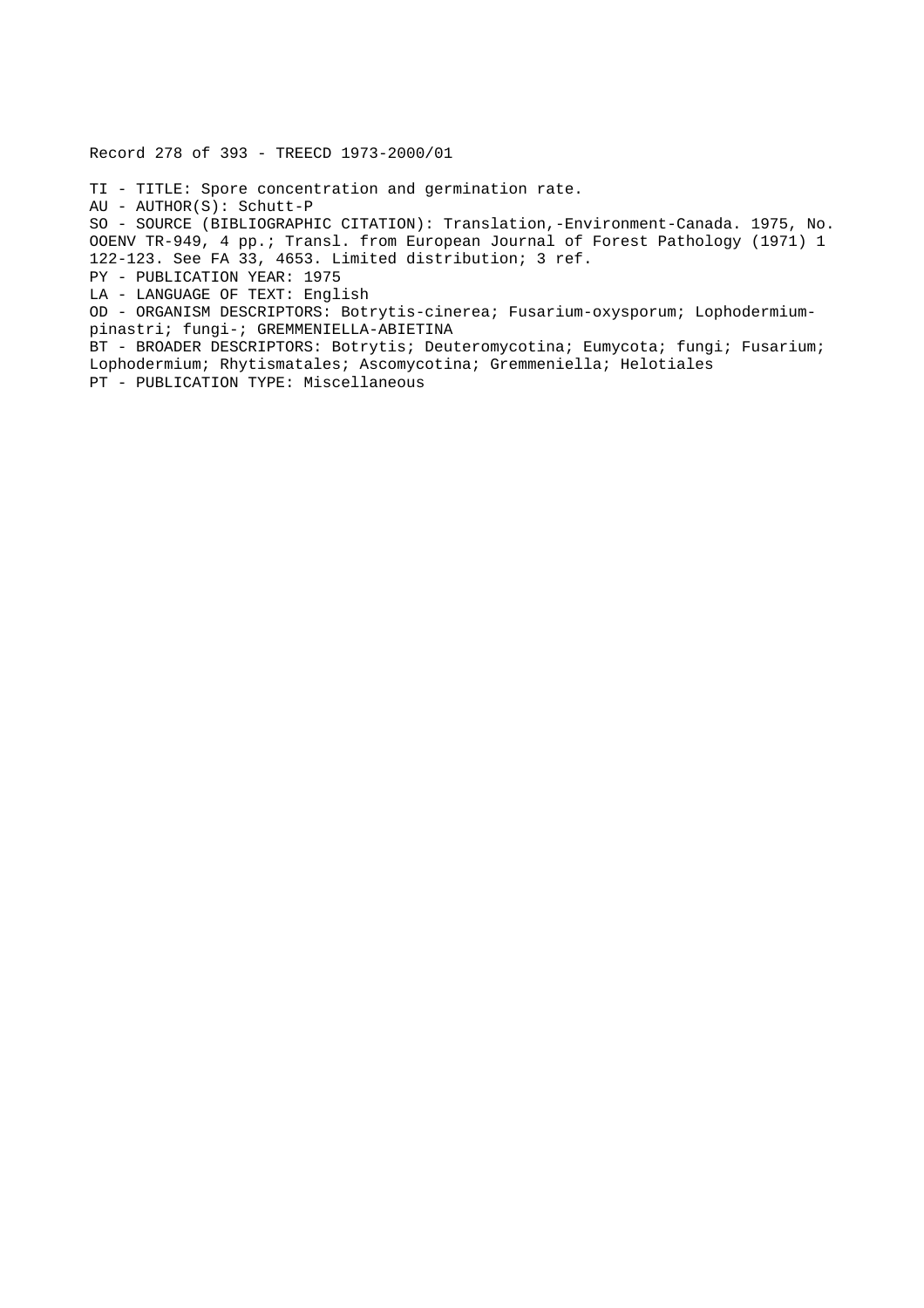Record 279 of 393 - TREECD 1973-2000/01 TI - TITLE: Shoot dieback of Pinus nigra in Bavaria (Brunchorstia pinea). AU - AUTHOR(S): Schutt-P; Lang-KJ SO - SOURCE (BIBLIOGRAPHIC CITATION): Allgemeine-Forstzeitschrift. 1973, 28: 11, 210-212; 7 ref. PY - PUBLICATION YEAR: 1973 LA - LANGUAGE OF TEXT: German AB - ABSTRACT: Reports on infections, sometimes serious, by B. pinea [Scleroderris lagerbergii] in Bavaria; these have occurred not only on P. nigra but also, in isolated cases, on P. sylvestris. Attacks on Norway Spruce have been reported from dominated trees in Lower Saxony and Austria. DE - DESCRIPTORS: foliage-; forest-trees; conifers-; plant-pathology; pines-OD - ORGANISM DESCRIPTORS: Pinus-sylvestris; Pinus-nigra; Picea-abies; Pinus-; GREMMENIELLA-ABIETINA; PICEA-BT - BROADER DESCRIPTORS: trees; woody-plants; Spermatophyta; plants; Pinus; Pinaceae; Pinopsida; gymnosperms; Picea; Gremmeniella; Helotiales; Ascomycotina; Eumycota; fungi PT - PUBLICATION TYPE: Journal-article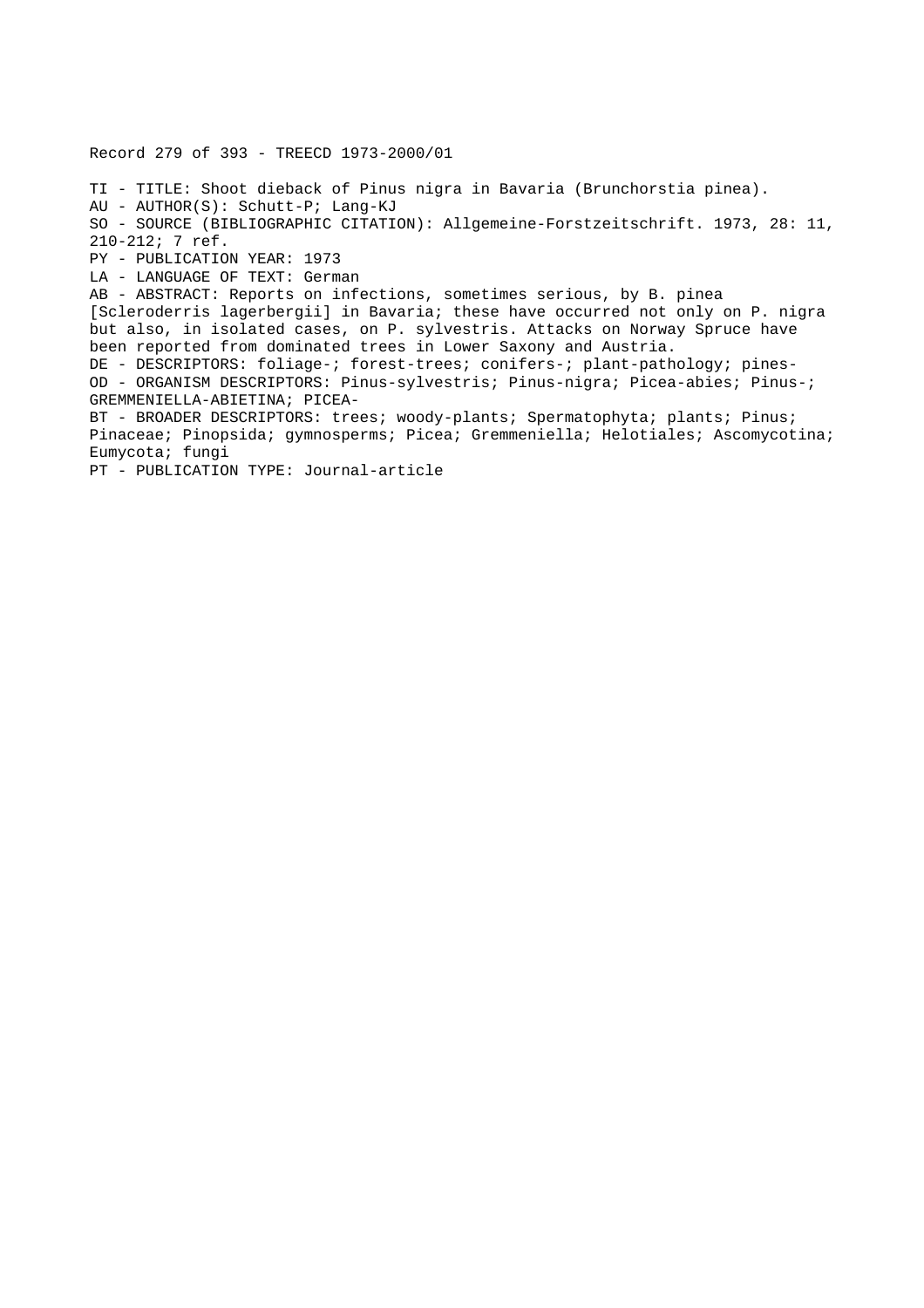Record 280 of 393 - TREECD 1973-2000/01 TI - TITLE: Scleroderris lagerbergii - a weak parasite in healthy Pinus nigra stands. AU - AUTHOR(S): Seipmann-R SO - SOURCE (BIBLIOGRAPHIC CITATION): European-Journal-of-Forest-Pathology. 1975, 5: 3, 137-142; 11 ref. PY - PUBLICATION YEAR: 1975 LA - LANGUAGE OF TEXT: German LS - LANGUAGE OF SUMMARIES: English, French AB - ABSTRACT: S. lagerbergii was isolated from suppressed branches undergoing natural pruning in four healthy 20- to 21-year-old stands of P. nigra growing near Kassel, W. Germany. Successful isolations were made from 44 long shoots out of a total of 168 showing recent signs of decay. The fungus causes the death of long shoots in which tissues have been weakened owing to reduced assimilation by the short shoots; accordingly, isolations were obtained only from quite recently killed tissue. The possibility of the spread of the fungus to terminal shoots is discussed. [Cf. FA 34, 398] DE - DESCRIPTORS: conifers-OD - ORGANISM DESCRIPTORS: Pinus-nigra; GREMMENIELLA-ABIETINA BT - BROADER DESCRIPTORS: Pinus; Pinaceae; Pinopsida; gymnosperms; Spermatophyta; plants; Gremmeniella; Helotiales; Ascomycotina; Eumycota; fungi PT - PUBLICATION TYPE: Journal-article

IS - INTERNATIONAL STANDARD SERIAL NUMBER: 0300-1237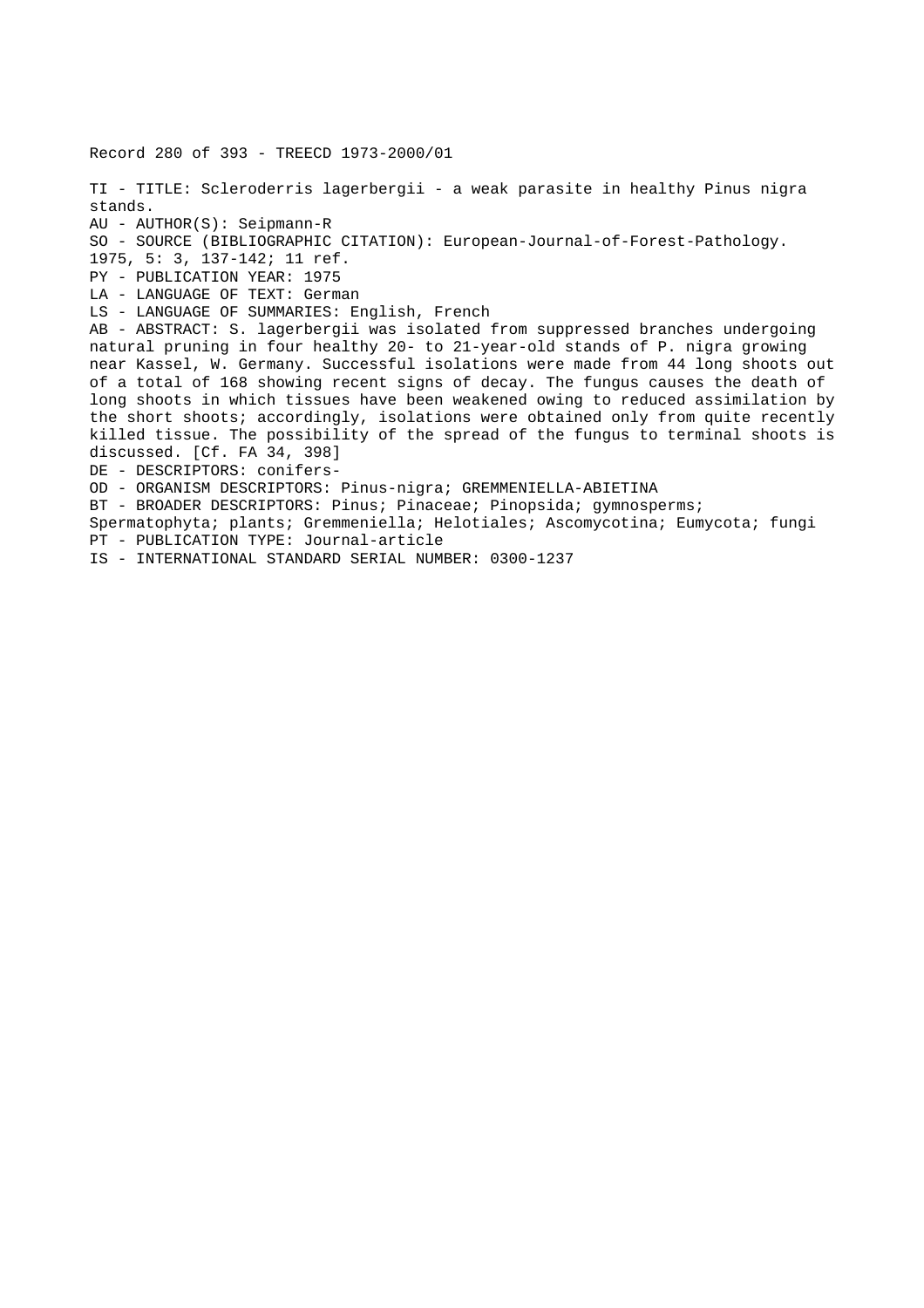Record 281 of 393 - TREECD 1973-2000/01

TI - TITLE: Tree mortality caused by Gremmeniella abietina in a subalpine afforestation in the central Alps and its relationship with duration of snow cover. AU - AUTHOR(S): Senn-J AD - ADDRESS OF AUTHOR: Swiss Federal Institute for Forest, Snow and Landscape Research, CH-8903 Birmensdorf, Switzerland. SO - SOURCE (BIBLIOGRAPHIC CITATION): European-Journal-of-Forest-Pathology. 1999, 29: 1, 65-74; 33 ref. PY - PUBLICATION YEAR: 1999 LA - LANGUAGE OF TEXT: English LS - LANGUAGE OF SUMMARIES: German, French AB - ABSTRACT: Tree survival and causes of mortality were studied in an experimental afforestation in the upper subalpine forest zone in the Swiss Alps. A total of 59.8% of Pinus cembra and 45.6% of Pinus mugo were killed by G. abietina during the first 20 years after planting, compared to 1.5% of Larix decidua trees. The mortality rates caused by G. abietina were highly correlated with the duration of snow cover in spring. Tree losses were lowest at sites where the snow melted early and highest at sites where the snow ablation was delayed in spring. Tree mortality varied greatly between years. In the year after the coldest summer of the observation period mortality due to G. abietina infections was highest, suggesting high susceptibility of trees in poor condition. Phacidium infestans which was the second most important factor for mortality in P. cembra, killed trees irrespective of their condition. Other biotic and abiotic causes of tree mortality had negligible influence compared with the impact of G. abietina and P. infestans. Excluding anthropogenic impacts, the diverse spatial pattern of forested and treeless sites close to the subalpine timberline may predominantly result from the action of parasitic fungi, depending on the ablation pattern of the snow cover in spring. DE - DESCRIPTORS: plant-diseases; plant-pathogens; plant-pathogenic-fungi; forest-trees; dead-trees; environmental-factors; snow-; snow-cover; yieldlosses; plant-pathology OD - ORGANISM DESCRIPTORS: Gremmeniella-abietina; Phacidium-infestans; Pinuscembra; Pinus-mugo; Larix-decidua; Pinopsida-; fungi-GE - GEOGRAPHIC NAMES: Switzerland-BT - BROADER DESCRIPTORS: Gremmeniella; Helotiales; Ascomycotina; Eumycota; fungi; Phacidium; Pinus; Pinaceae; Pinopsida; gymnosperms; Spermatophyta; plants; Larix; Western-Europe; Europe; Developed-Countries; EFTA; OECD-Countries

PT - PUBLICATION TYPE: Journal-article

IS - INTERNATIONAL STANDARD SERIAL NUMBER: 0300-1237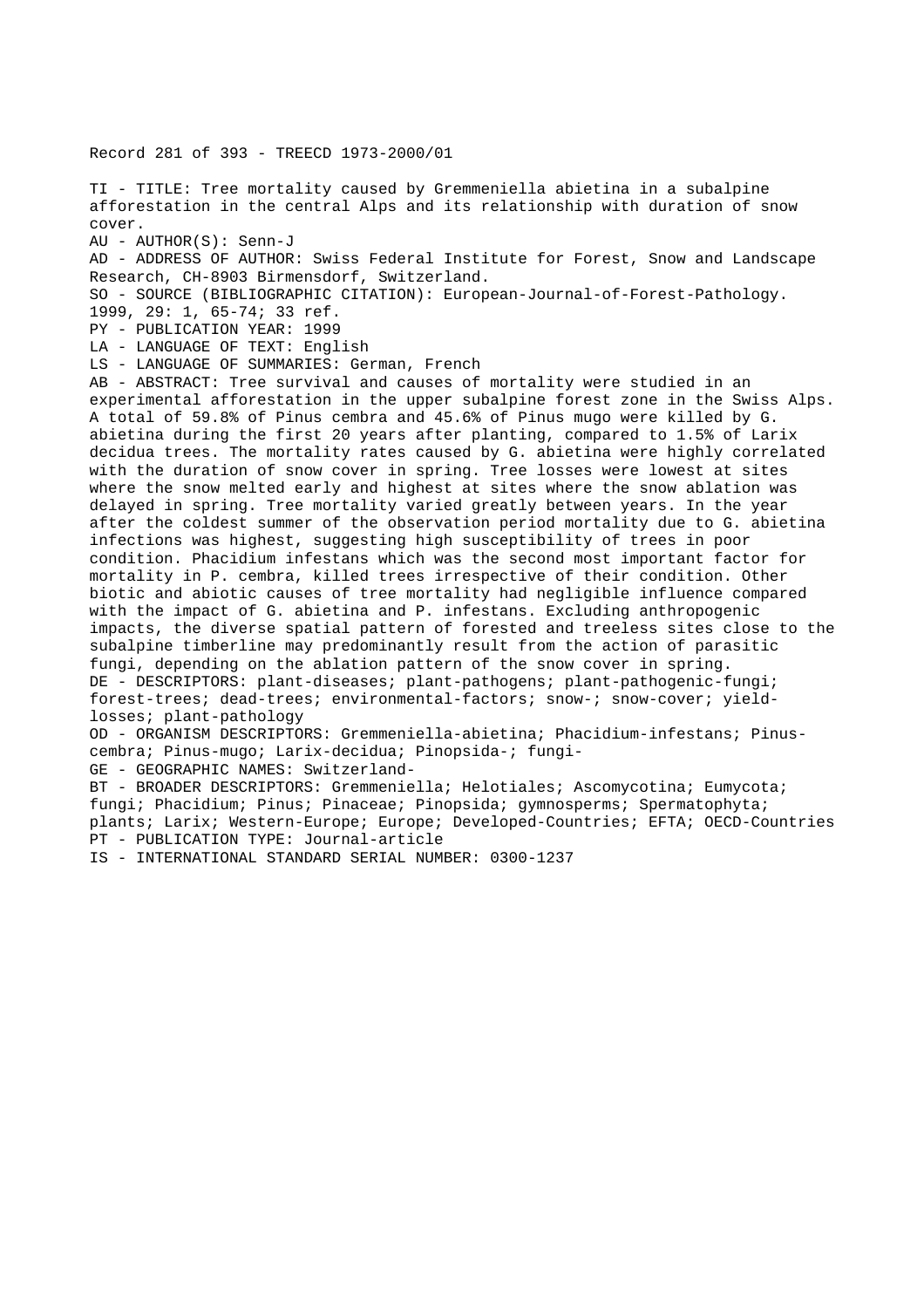Record 282 of 393 - TREECD 1973-2000/01 TI - TITLE: Scleroderris lagerbergii in large red and Scots pine trees in New York. AU - AUTHOR(S): Setliff-EC; Sullivan-JA; Thompson-JH AD - ADDRESS OF AUTHOR: Cary Arboretum, New York Bot. Garden, Millbrook, USA. SO - SOURCE (BIBLIOGRAPHIC CITATION): Plant-Disease-Reporter. 1975, 59: 5, 380- 381. PY - PUBLICATION YEAR: 1975 LA - LANGUAGE OF TEXT: English AB - ABSTRACT: S. lagerbergii [Gremmeniella abietina] is becoming widespread in the large pine trees in northern NY. It was isolated from the upper branches of Scots pine (Pinus sylvestris) 47-60 ft high and red pine (P. resinosa) 45-51 ft high. Mortality in both spp. resulted from numerous branch infections. Disease incidence was essentially 100% in some plantations. The pattern of disease development in the upper crown of large trees resembles that found in Europe and is unlike previous accounts of the disease in N. America. DE - DESCRIPTORS: forest-trees; conifers-; plant-pathology; pines-OD - ORGANISM DESCRIPTORS: Pinus-; Gremmeniella-abietina; Pinus-sylvestris; Pinus-resinosa BT - BROADER DESCRIPTORS: trees; woody-plants; Spermatophyta; plants; Pinaceae; Pinopsida; gymnosperms; Gremmeniella; Helotiales; Ascomycotina; Eumycota; fungi; Pinus

PT - PUBLICATION TYPE: Journal-article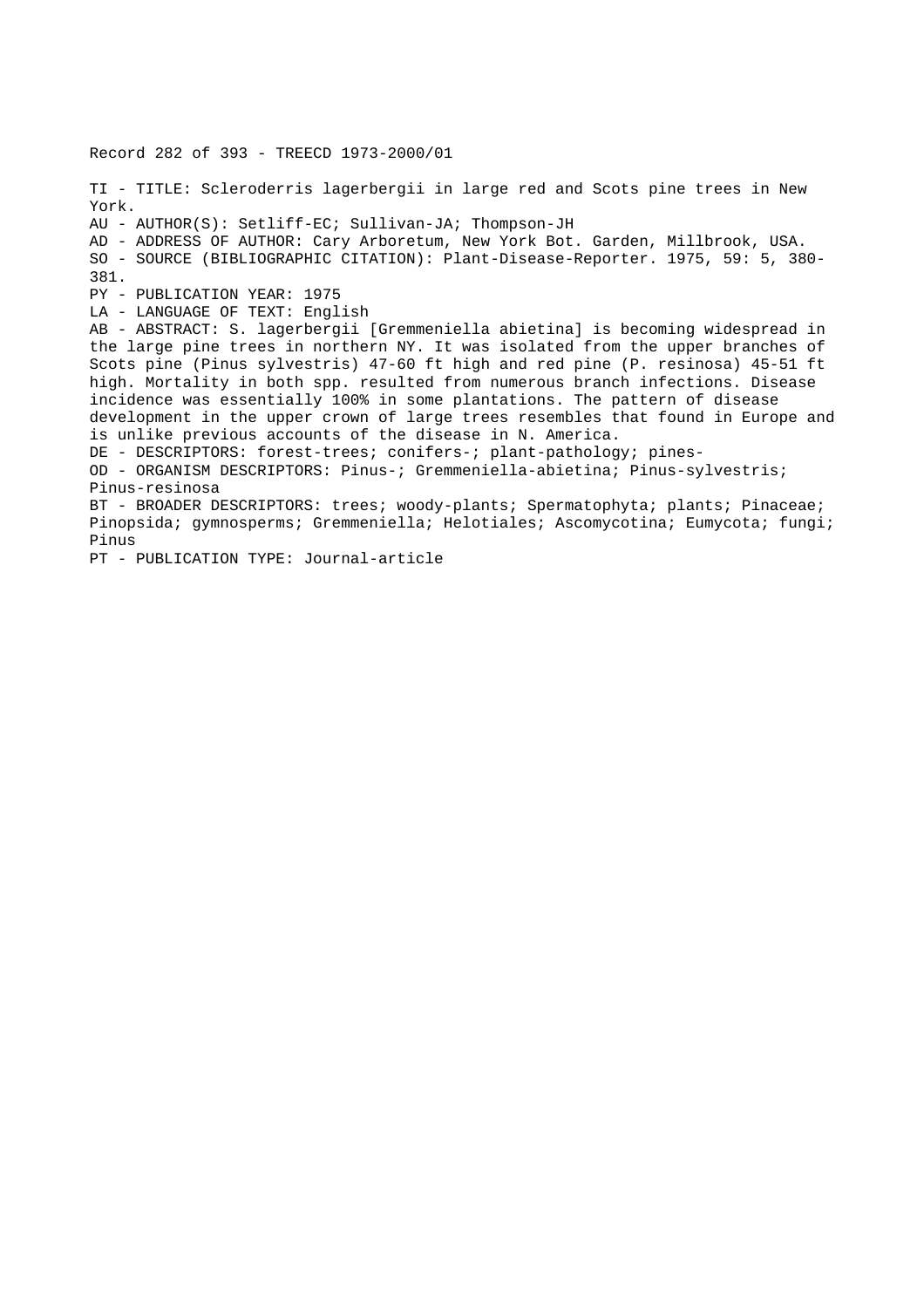Record 283 of 393 - TREECD 1973-2000/01 TI - TITLE: Susceptibility of different Pinus nigra provenances to attack by Scleroderris lagerbergii. OT - ORIGINAL NON-ENGLISH TITLE: Anfalligkeit verschiedener Schwarzkiefern-Herkunfte bei Scleroderris lagerbergii-Befall. AU - AUTHOR(S): Siepmann-R AD - ADDRESS OF AUTHOR: Institut fur Pflanzenschutz im Forst, Biologische Bundesanstalt fur Land- und Forstwirtschaft, Hann. Munden, German Federal Republic. SO - SOURCE (BIBLIOGRAPHIC CITATION): European-Journal-of-Forest-Pathology. 1978, 8: 5-6, 280-284; 6 ref. PY - PUBLICATION YEAR: 1978 LA - LANGUAGE OF TEXT: German LS - LANGUAGE OF SUMMARIES: English, French AB - ABSTRACT: Six-year-old trees grown from seed from Austria (var. austriaca), France (var. corsicana), Greece and Italy (var. calabrica), and Yugoslavia and Turkey (var. pallasiana = var. caramanica) were infected with conidia of S. lagerbergii over three successive years. No clear differences in reaction were observed between trees from different sources. DE - DESCRIPTORS: geographical-races; provenance-trials; fungal-diseases; resistance-; conifers-; forest-trees; pines-OD - ORGANISM DESCRIPTORS: Pinus-; Pinus-nigra; GREMMENIELLA-; GREMMENIELLA-ABIETINA GE - GEOGRAPHIC NAMES: Europe-BT - BROADER DESCRIPTORS: trees; woody-plants; Spermatophyta; plants; Pinaceae; Pinopsida; gymnosperms; Pinus; Helotiales; Ascomycotina; Eumycota; fungi; Gremmeniella PT - PUBLICATION TYPE: Journal-article IS - INTERNATIONAL STANDARD SERIAL NUMBER: 0300-1237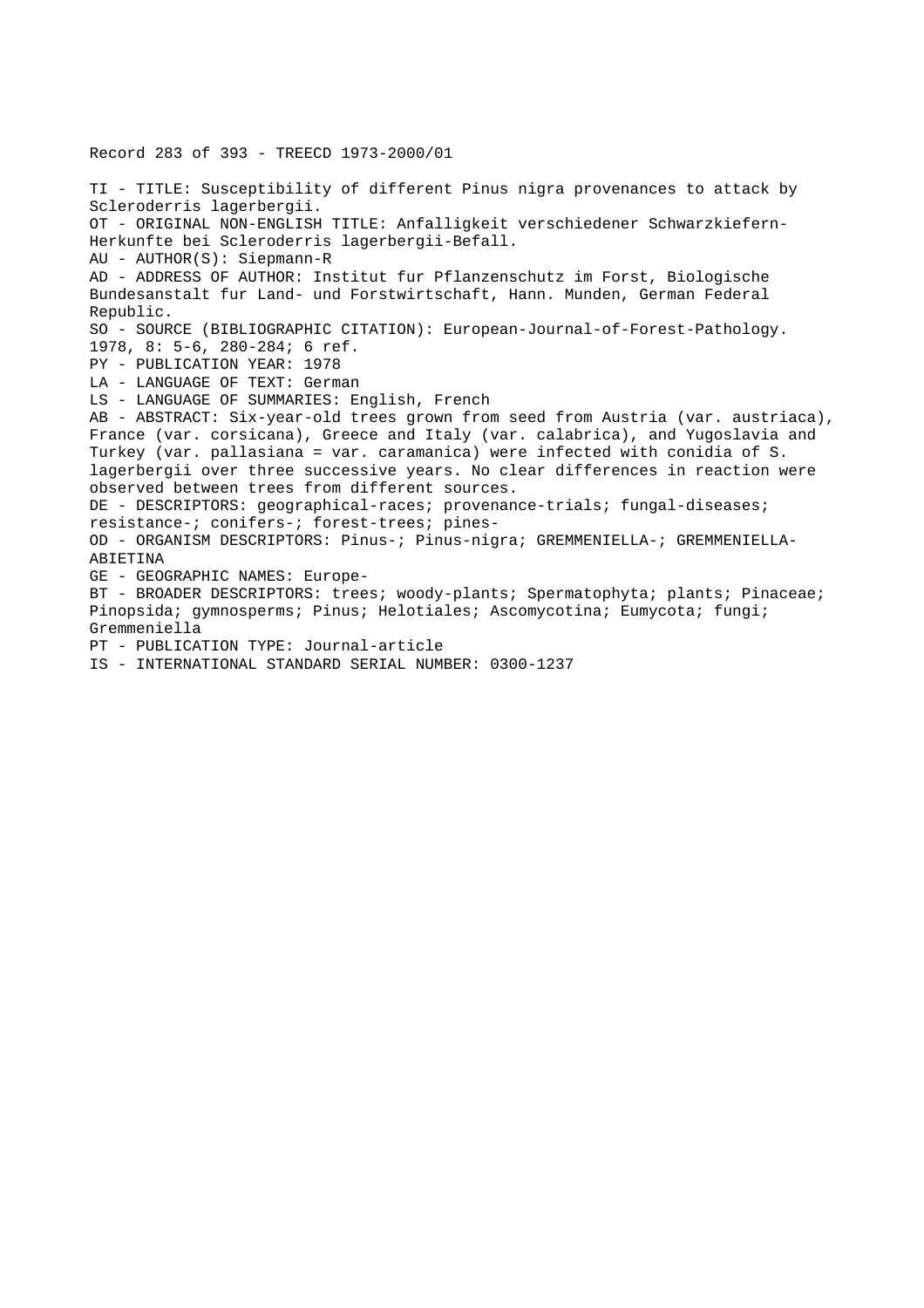Record 284 of 393 - TREECD 1973-2000/01 TI - TITLE: On fruit body development and infection progress of Scleroderris lagerbergii incidence on black pine (Pinus nigra Arnold). OT - ORIGINAL NON-ENGLISH TITLE: Zur Fruchtkorperbildung und zum Infektionsverlauf bei Scleroderris lagerbergii-Befall an Schwarzkiefer (Pinus nigra Arnold). AU - AUTHOR(S): Siepmann-R AD - ADDRESS OF AUTHOR: Inst. Forstpflanzenkrankh., Hannover-Munden, German Federal Republic. SO - SOURCE (BIBLIOGRAPHIC CITATION): Forstwirtschaftliches-Centralblatt. 1972, 91: 3, 153-160; 9 fig. PY - PUBLICATION YEAR: 1972 LA - LANGUAGE OF TEXT: German LS - LANGUAGE OF SUMMARIES: English, French AB - ABSTRACT: Dieback symptoms appear at the base of terminal buds and below the scales of young long shoots. Symptoms visible from Dec. onwards either progress causing the shoot to die or become occluded by a healing process of the host, forming canker-like structures. Pycnidia with germinable conidia were observed from May of the year following infection until June-July of the 2nd year after infection. DE - DESCRIPTORS: forest-trees; conifers-; plant-pathology; pines-OD - ORGANISM DESCRIPTORS: Pinus-; GREMMENIELLA-ABIETINA GE - GEOGRAPHIC NAMES: German-Federal-Republic; Germany-BT - BROADER DESCRIPTORS: trees; woody-plants; Spermatophyta; plants; Pinaceae; Pinopsida; gymnosperms; Gremmeniella; Helotiales; Ascomycotina; Eumycota; fungi; Western-Europe; Europe PT - PUBLICATION TYPE: Journal-article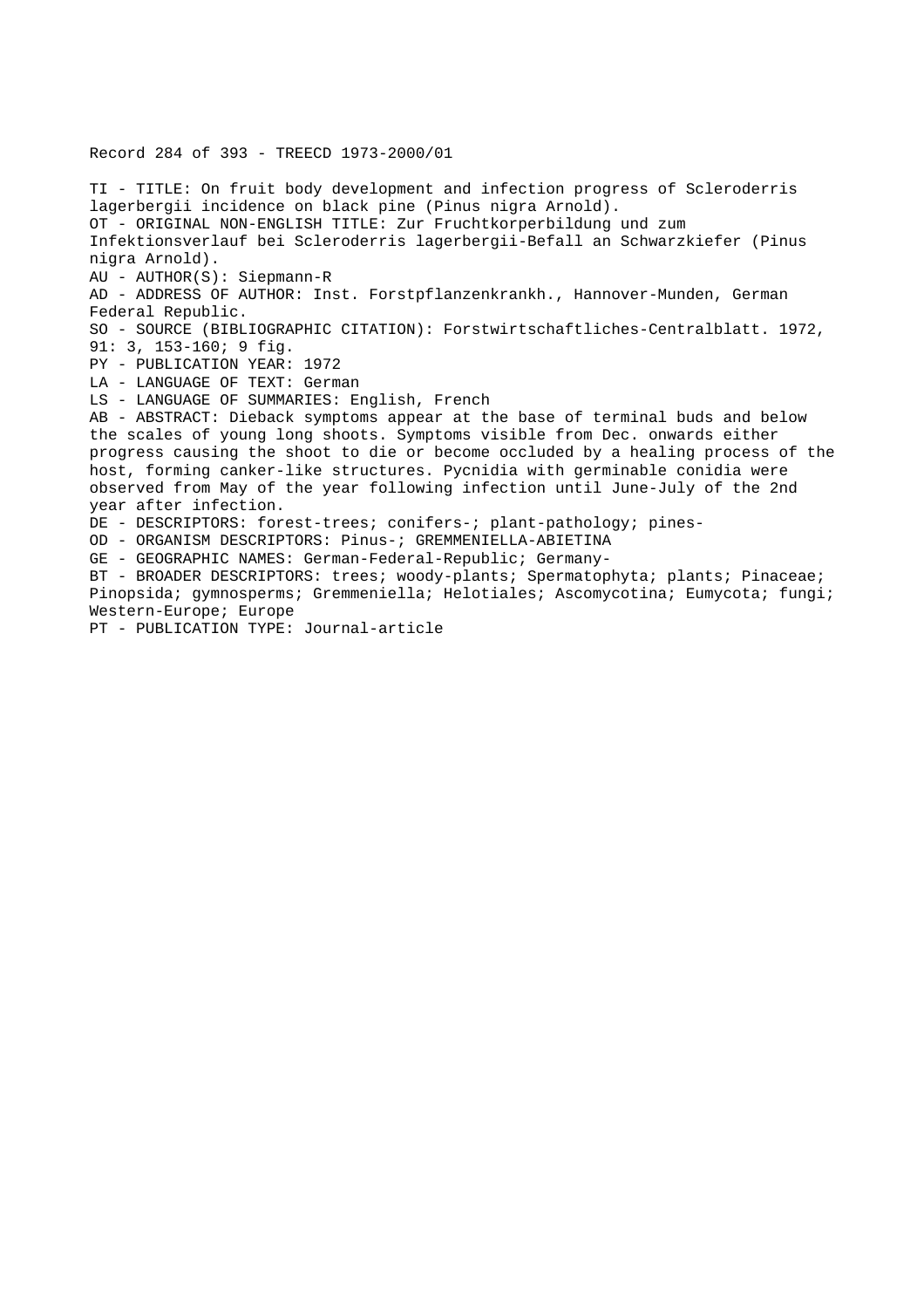Record 285 of 393 - TREECD 1973-2000/01 TI - TITLE: A contribution to the infection biology of dieback of Pinus nigra caused by Scleroderris lagerbergii. OT - ORIGINAL NON-ENGLISH TITLE: Ein Beitrag zur Infektionsbiologie des durch Scleroderris lagerbergii verursachten Schwarzkieferntriebsterbens. AU - AUTHOR(S): Siepmann-R AD - ADDRESS OF AUTHOR: Inst. Forstpflanzenkrankh., Mann. Munden, German Federal Republic. SO - SOURCE (BIBLIOGRAPHIC CITATION): European-Journal-of-Forest-Pathology. 1976, 6: 2, 103-109; 4 fig. PY - PUBLICATION YEAR: 1976 LA - LANGUAGE OF TEXT: German LS - LANGUAGE OF SUMMARIES: English, French AB - ABSTRACT: In buds the dead cells of the blade margins of scales are invaded first. In Dec. S. lagerbergii [Gremmeniella abietina] grows into the living parenchyma cells of the scales (cataphylls). In the long shoots hyphae can be observed in the cells of the epidermis and hypodermis in Aug., and in Jan. of the year following infection the living tissue of the primary cortex (cortex parenchyma) is invaded at and between the needle bases. DE - DESCRIPTORS: forest-trees; conifers-; plant-pathology; pines-OD - ORGANISM DESCRIPTORS: Gremmeniella-abietina; Pinus-GE - GEOGRAPHIC NAMES: German-Federal-Republic; Germany-BT - BROADER DESCRIPTORS: trees; woody-plants; Spermatophyta; plants; Gremmeniella; Helotiales; Ascomycotina; Eumycota; fungi; Pinaceae; Pinopsida; gymnosperms; Western-Europe; Europe PT - PUBLICATION TYPE: Journal-article IS - INTERNATIONAL STANDARD SERIAL NUMBER: 0300-1237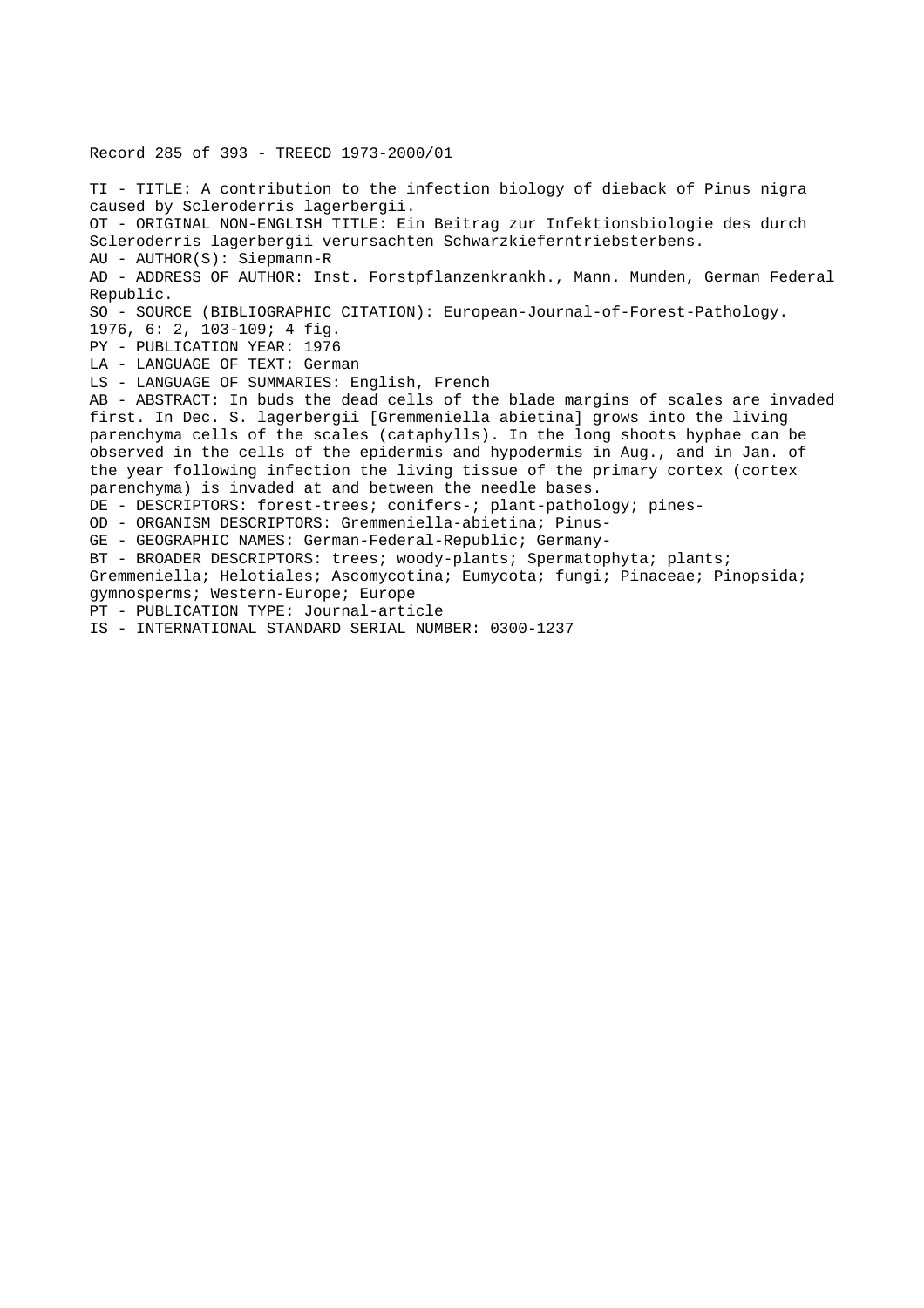Record 286 of 393 - TREECD 1973-2000/01 TI - TITLE: Formation of fruiting bodies and the course of infection in Scleroderris lagerbergii attack on Pinus nigra. AU - AUTHOR(S): Siepmann-R SO - SOURCE (BIBLIOGRAPHIC CITATION): Forstwissenschaftliches-Centralblatt. 1972, 91: 3, 153-160; 16 ref. PY - PUBLICATION YEAR: 1972 LA - LANGUAGE OF TEXT: German LS - LANGUAGE OF SUMMARIES: English, French AB - ABSTRACT: Describes and illustrates observations in a dense stand, 4 m. high, established in 1956, in the Harz Mts. Pycnidia with conidia of the Brunchorstia pinea stage were observed on infected (dead or dying) long shoots of the previous year from May until June/July of the following year (i.e. two years after infection). Apothecia with asci and ascospores were found only sporadically, two years after infection. Infection occurred on the young long shoots, either at the base of the terminal buds or under the scale leaves. Necroses could be observed on freshly infected long shoots as early as December; they sometimes resulted in occlusion or canker-like structures rather than complete dieback. DE - DESCRIPTORS: conifers-OD - ORGANISM DESCRIPTORS: Pinus-nigra; GREMMENIELLA-ABIETINA BT - BROADER DESCRIPTORS: Pinus; Pinaceae; Pinopsida; gymnosperms; Spermatophyta; plants; Gremmeniella; Helotiales; Ascomycotina; Eumycota; fungi PT - PUBLICATION TYPE: Journal-article

IS - INTERNATIONAL STANDARD SERIAL NUMBER: 0015-8003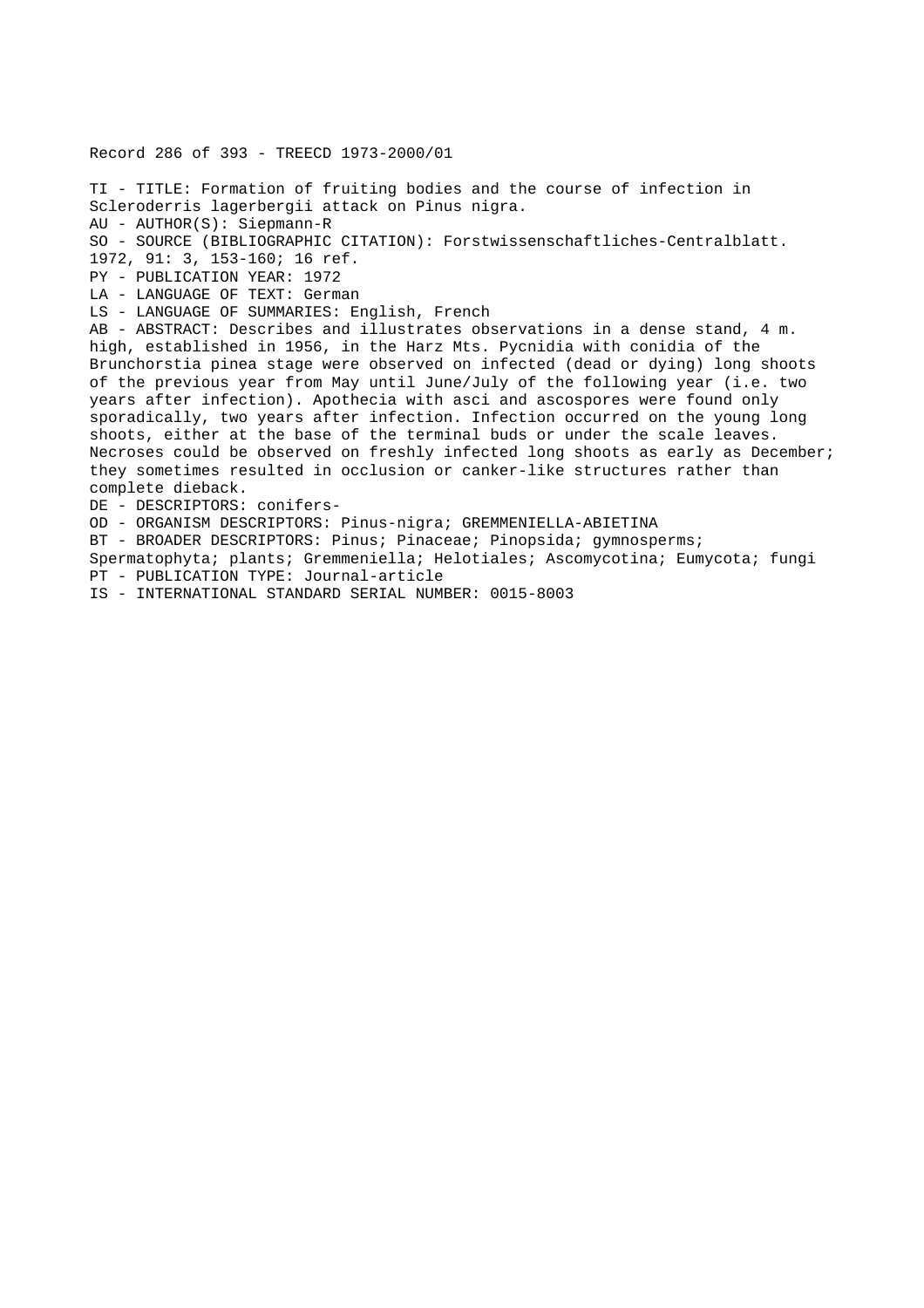Record 287 of 393 - TREECD 1973-2000/01

TI - TITLE: Scleroderris lagerbergii Gremmen, a parasite of weakness in healthy Pinus nigra stands (Pinus nigra Arnold). AU - AUTHOR(S): Siepmann-R SO - SOURCE (BIBLIOGRAPHIC CITATION): Translation,-Environment-Canada. 1976, No. OOENV TR-1075, 9 pp.; Transl. from European Journal of Forest Pathology (1975) 5 (3) 137-142. See FA 36, 7827. Limited distribution; 11 ref. PY - PUBLICATION YEAR: 1976 LA - LANGUAGE OF TEXT: English DE - DESCRIPTORS: conifers-OD - ORGANISM DESCRIPTORS: Pinus-nigra; GREMMENIELLA-ABIETINA BT - BROADER DESCRIPTORS: Pinus; Pinaceae; Pinopsida; gymnosperms; Spermatophyta; plants; Gremmeniella; Helotiales; Ascomycotina; Eumycota; fungi PT - PUBLICATION TYPE: Miscellaneous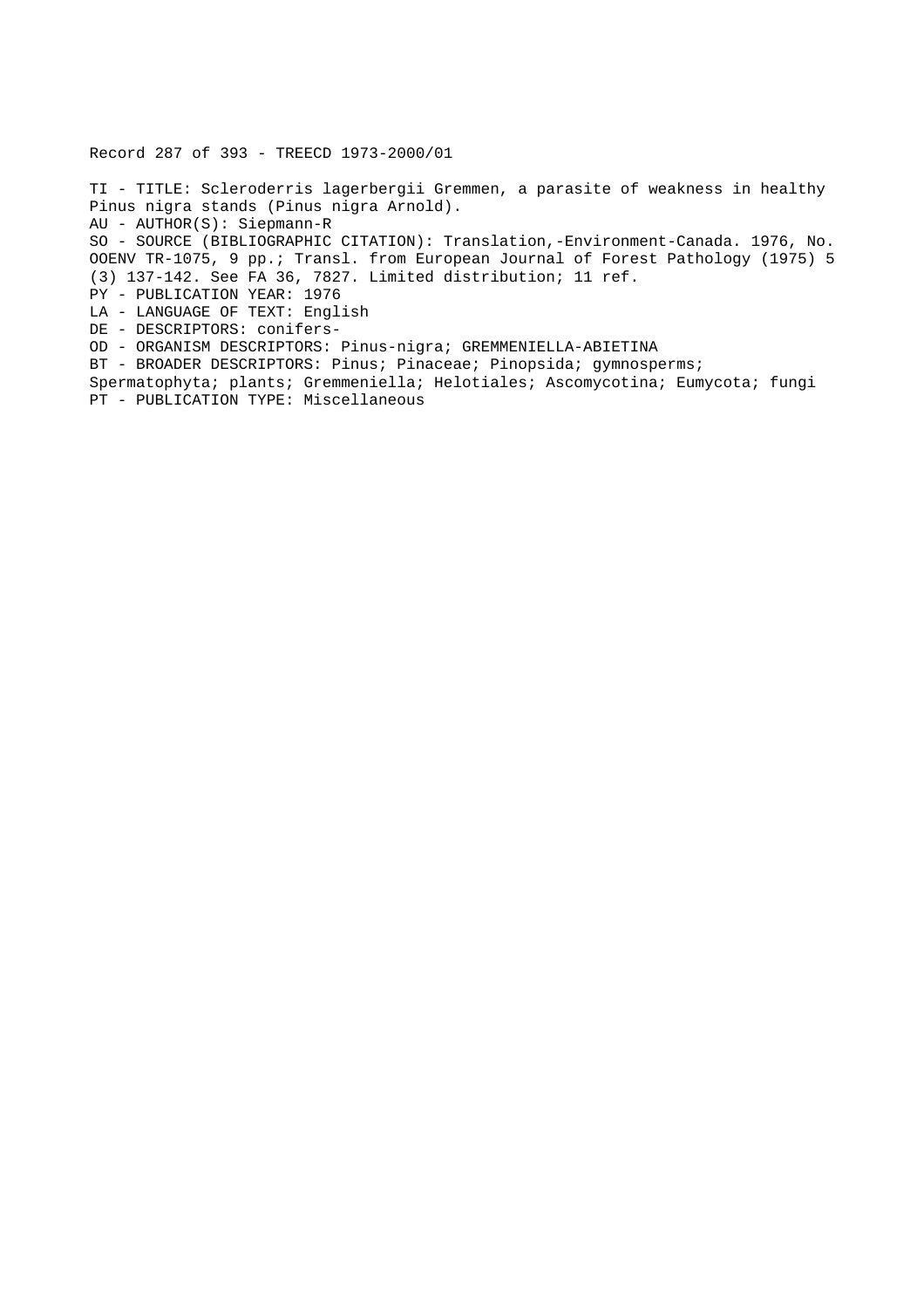Record 288 of 393 - TREECD 1973-2000/01 TI - TITLE: Inhibition of butt rot causing Basidiomycetes and of Gremmeniella abietina by Bacillus subtilis. OT - ORIGINAL NON-ENGLISH TITLE: Wachstumshemmung von Stammfaulepilzen und von Gremmeniella abietina durch Bacillus subtilis. AU - AUTHOR(S): Siepmann-R AD - ADDRESS OF AUTHOR: Biologische Bundesanstalt fur Land- und Forstwirtschaft, Institut fur Pflanzenschutz im Forst, Braunschweig, German Federal Republic. SO - SOURCE (BIBLIOGRAPHIC CITATION): European-Journal-of-Forest-Pathology. 1987, 17: 1, 59-64; 17 ref. PY - PUBLICATION YEAR: 1987 LA - LANGUAGE OF TEXT: German LS - LANGUAGE OF SUMMARIES: English, French AB - ABSTRACT: A zone of inhibition was observed when the fungi, isolated from various conifers, were inoculated into the test plates with malt agar either together with B. subtilis (fast growing Basidiomycetes) or 2 weeks before B. subtilis (slow growing fungi). With some of the fast growing Basidiomycetes a zone of inhibition was observed only during the early growth phase. Sparassis crispa, either not growing or with restricted growth when transferred to the plates together with B. subtilis, completely suppressed the Bacillus culture when inoculated into the plates 2 weeks before B. subtilis. DE - DESCRIPTORS: root-and-butt-rots; interactions-; forest-trees; plantpathology; plant-pathogenic-fungi OD - ORGANISM DESCRIPTORS: Bacillus-subtilis; Gremmeniella-abietina; fungi-; Pinopsida-BT - BROADER DESCRIPTORS: Bacillus; Bacillaceae; Firmicutes; bacteria; prokaryotes; Gremmeniella; Helotiales; Ascomycotina; Eumycota; fungi; gymnosperms; Spermatophyta; plants; Cantharellales; Basidiomycotina PT - PUBLICATION TYPE: Journal-article IS - INTERNATIONAL STANDARD SERIAL NUMBER: 0300-1237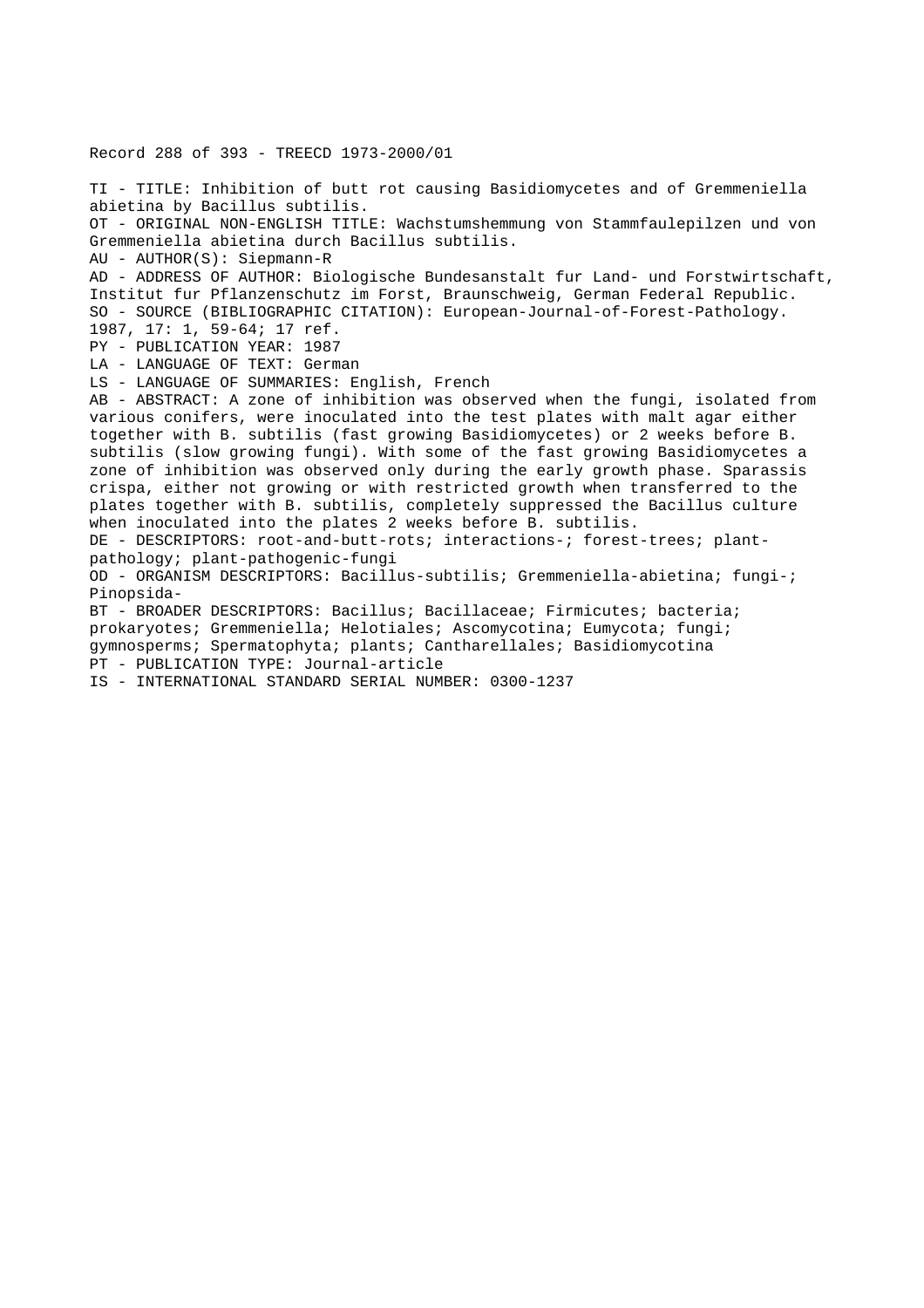Record 289 of 393 - TREECD 1973-2000/01 TI - TITLE: Scleroderris lagerbergii Gr. as a weak parasite of healthy black pine (Pinus nigra Arnold) stands. OT - ORIGINAL NON-ENGLISH TITLE: Scleroderris lagerbergii Gr. als Schwacheparasit in gesunden Schwarzkiefernbestanden (Pinus nigra Arnold). AU - AUTHOR(S): Siepmann-R AD - ADDRESS OF AUTHOR: Inst. Forstpflanzenkrankh., Hann. Munden, German Federal Republic. SO - SOURCE (BIBLIOGRAPHIC CITATION): European-Journal-of-Forest-Pathology. 1975, 5: 3, 137-142. PY - PUBLICATION YEAR: 1975 LA - LANGUAGE OF TEXT: German LS - LANGUAGE OF SUMMARIES: English, French AB - ABSTRACT: In 4 healthy stands S. lagerbergii [Gremmeniella abietina] was isolated from 44 out of 168 long shoots with signs of recent decay on suppressed branches. The parasite causes death of tissues weakened by the reduced assimilation. DE - DESCRIPTORS: parasitism-; forest-trees; conifers-; plant-pathology; pines-OD - ORGANISM DESCRIPTORS: Pinus-; Gremmeniella-abietina BT - BROADER DESCRIPTORS: trees; woody-plants; Spermatophyta; plants; Pinaceae; Pinopsida; gymnosperms; Gremmeniella; Helotiales; Ascomycotina; Eumycota; fungi PT - PUBLICATION TYPE: Journal-article IS - INTERNATIONAL STANDARD SERIAL NUMBER: 0300-1237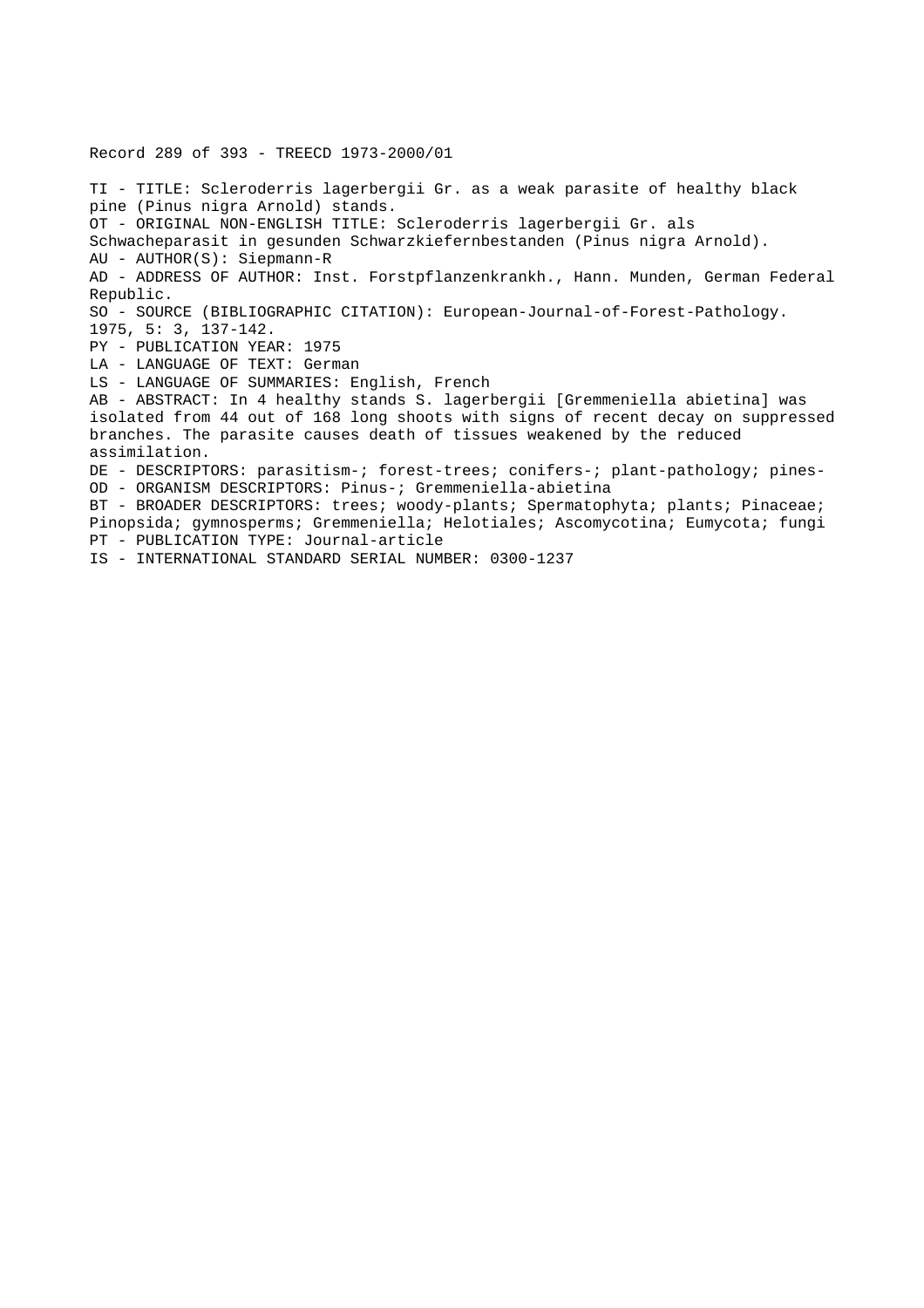Record 290 of 393 - TREECD 1973-2000/01 TI - TITLE: On the infection biology of dieback of Pinus nigra caused by Scleroderris lagerbergii. AU - AUTHOR(S): Siepmann-R SO - SOURCE (BIBLIOGRAPHIC CITATION): European-Journal-of-Forest-Pathology. 1976, 6: 2, 103-109; 8 ref. PY - PUBLICATION YEAR: 1976 LA - LANGUAGE OF TEXT: German LS - LANGUAGE OF SUMMARIES: English, French AB - ABSTRACT: Describes studies of buds and long shoots of P. nigra [aggr.] from Corsica, Turkey and a German seed orchard in transverse and longitudinal section to investigate the stages of infection. After inoculation with conidia of the imperfect stage (Brunchorstia pinea) in July 1974, hyphae were found in the epidermis and hypodermis of long shoots by the end of Aug. and in the cortical parenchyma of the needle bases by Jan. 1975. Invasion of the bud scales of short-shoot buds was observed in early Dec. 1974, beginning in the dead cells of the blade margin and extending into the green tissue of the scales. DE - DESCRIPTORS: conifers-OD - ORGANISM DESCRIPTORS: Pinus-nigra; GREMMENIELLA-ABIETINA BT - BROADER DESCRIPTORS: Pinus; Pinaceae; Pinopsida; gymnosperms; Spermatophyta; plants; Gremmeniella; Helotiales; Ascomycotina; Eumycota; fungi PT - PUBLICATION TYPE: Journal-article

IS - INTERNATIONAL STANDARD SERIAL NUMBER: 0300-1237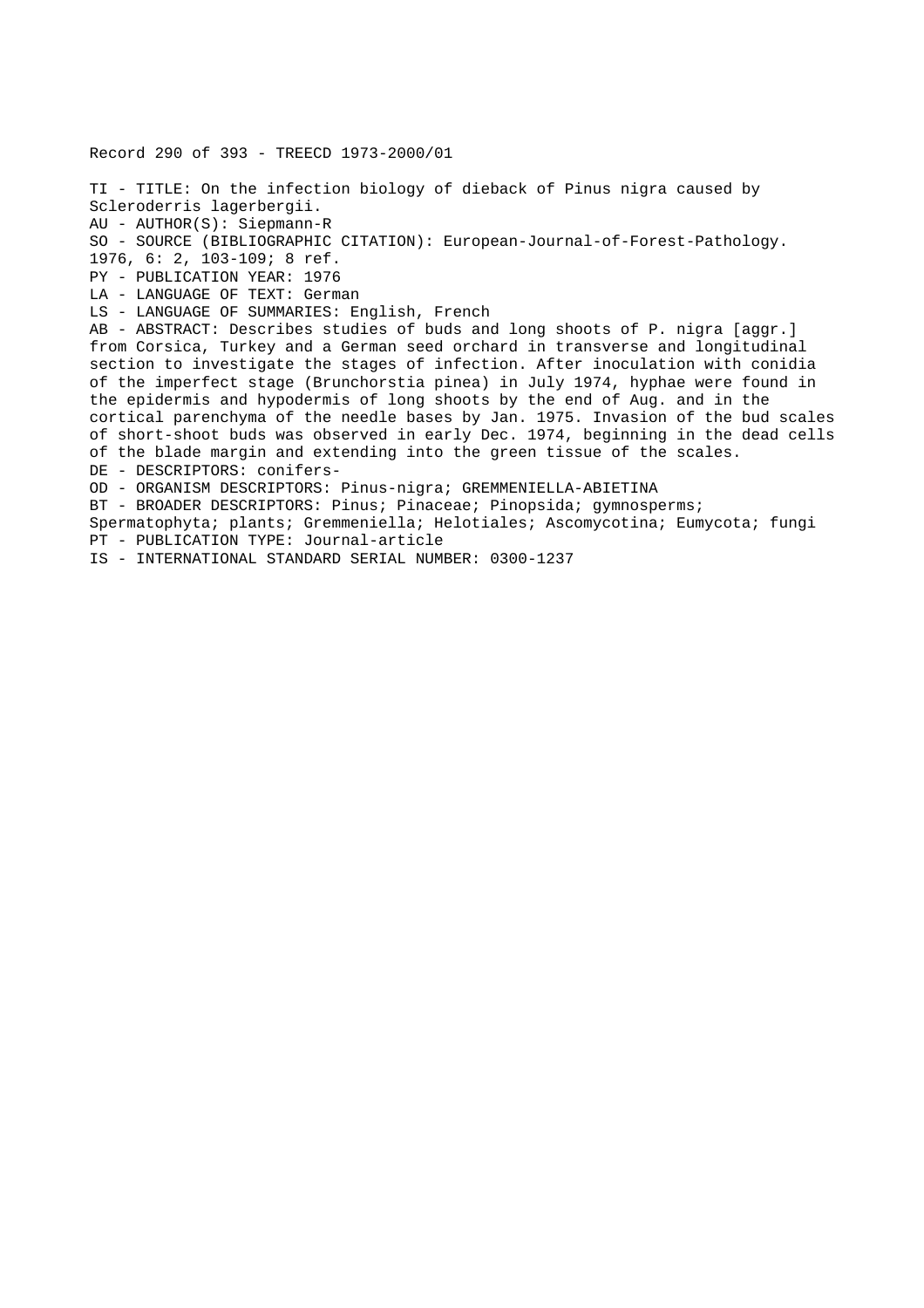Record 291 of 393 - TREECD 1973-2000/01 TI - TITLE: Susceptibility of different provenances of Pinus nigra to Scleroderris lagerbergii. OT - ORIGINAL NON-ENGLISH TITLE: Anfalligkeit verschiedener Schwarzkiefern-Herkunfte bei Scleroderris lagerbergii -Befall. AU - AUTHOR(S): Siepmann-R AD - ADDRESS OF AUTHOR: Inst. Pflanzenschutz im Forst, Biol. Bundesanst. f. Land.- u. Forstwirtschaft, D-3510 Hann. Munden, German Federal Republic. SO - SOURCE (BIBLIOGRAPHIC CITATION): European-Journal-of-Forest-Pathology. 1978, 8: 5-6, 280-284; 6 ref. PY - PUBLICATION YEAR: 1978 LA - LANGUAGE OF TEXT: German LS - LANGUAGE OF SUMMARIES: English, French AB - ABSTRACT: Six-yr-old plants of 12 provenances of P. nigra, from Austria, France, Greece, Italy, Yugoslavia and Turkey, raised at Hann. Munden, W. Germany, were inoculated with conidia of S. lagerbergii in 3 successive years. No clear differences were found between the provenances in the rate of dieback produced. ADDITIONAL ABSTRACT: When 6-yr-old trees, grown at the Inst. in W. Germany from seed from 12 sources in Austria, France, Greece, Italy, Yugoslavia and Turkey, were inoculated with S. lagerbergii [Gremmeniella abietina] no differences in the rate of dieback were found. DE - DESCRIPTORS: provenance-trials; fungal-diseases; resistance-; forest-trees; conifers-; plant-pathology; pines-OD - ORGANISM DESCRIPTORS: Pinus-nigra; Pinus-; Gremmeniella-abietina GE - GEOGRAPHIC NAMES: Europe-; German-Federal-Republic; Germany-BT - BROADER DESCRIPTORS: trees; woody-plants; Spermatophyta; plants; Pinus; Pinaceae; Pinopsida; gymnosperms; Gremmeniella; Helotiales; Ascomycotina; Eumycota; fungi; Western-Europe; Europe PT - PUBLICATION TYPE: Journal-article IS - INTERNATIONAL STANDARD SERIAL NUMBER: 0300-1237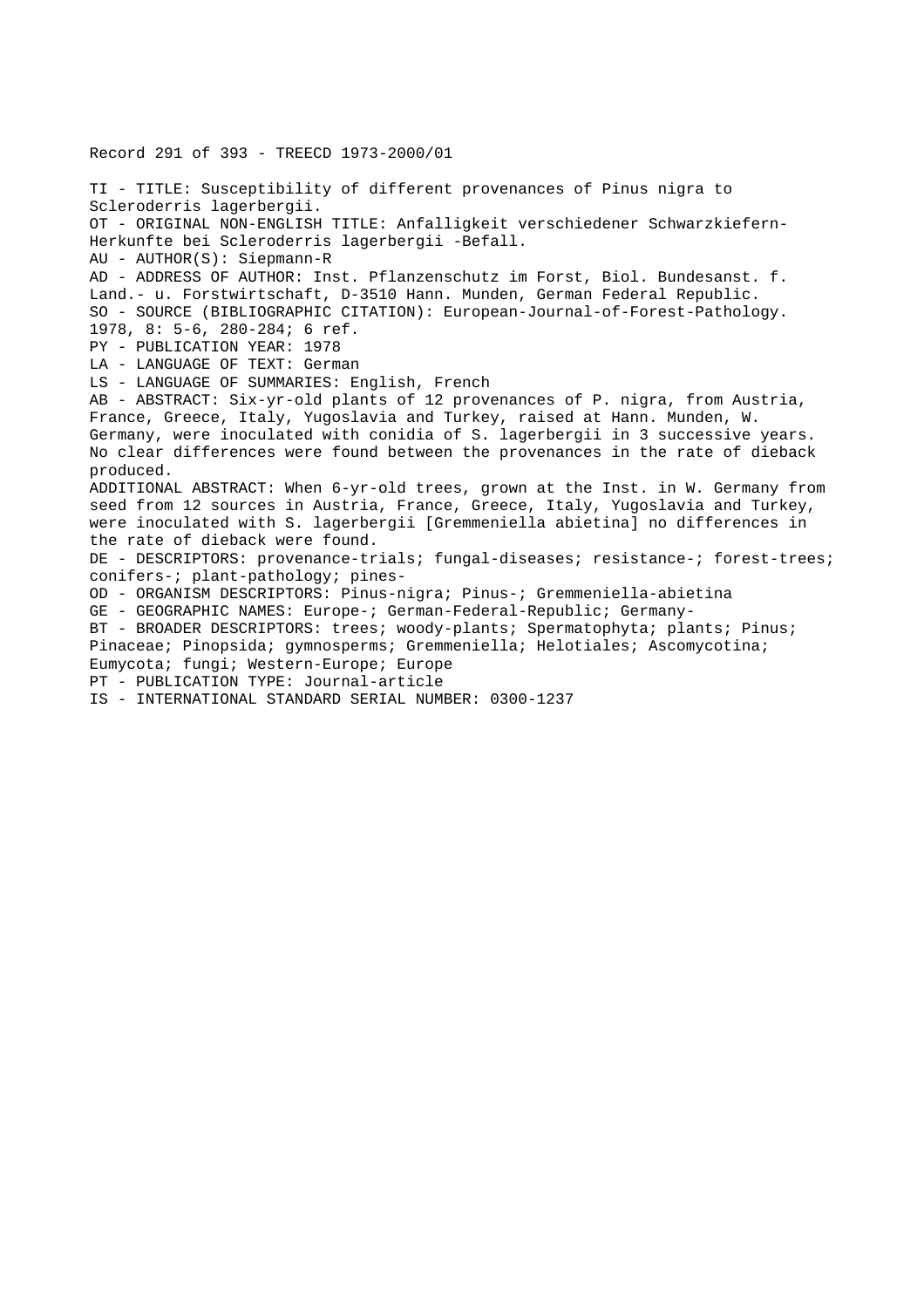Record 292 of 393 - TREECD 1973-2000/01 TI - TITLE: Distribution of dieback in Pinus nigra caused by Scleroderris lagerbergii in the Federal Republic of Germany. AU - AUTHOR(S): Siepmann-R; Lang-KJ; Schonhar-S SO - SOURCE (BIBLIOGRAPHIC CITATION): European-Journal-of-Forest-Pathology. 1975, 5: 3, 185-189; 11 ref. PY - PUBLICATION YEAR: 1975 LA - LANGUAGE OF TEXT: German LS - LANGUAGE OF SUMMARIES: English, French AB - ABSTRACT: Dieback has been observed in almost all states, both along the coast and inland, and in flat and hilly situations. The occurrence of single trees or of whole stands that had been killed by the fungus, was observed mainly in 8- to 25-year-old P. nigra plantations. DE - DESCRIPTORS: conifers-OD - ORGANISM DESCRIPTORS: Pinus-nigra; GREMMENIELLA-ABIETINA BT - BROADER DESCRIPTORS: Pinus; Pinaceae; Pinopsida; gymnosperms; Spermatophyta; plants; Gremmeniella; Helotiales; Ascomycotina; Eumycota; fungi PT - PUBLICATION TYPE: Journal-article IS - INTERNATIONAL STANDARD SERIAL NUMBER: 0300-1237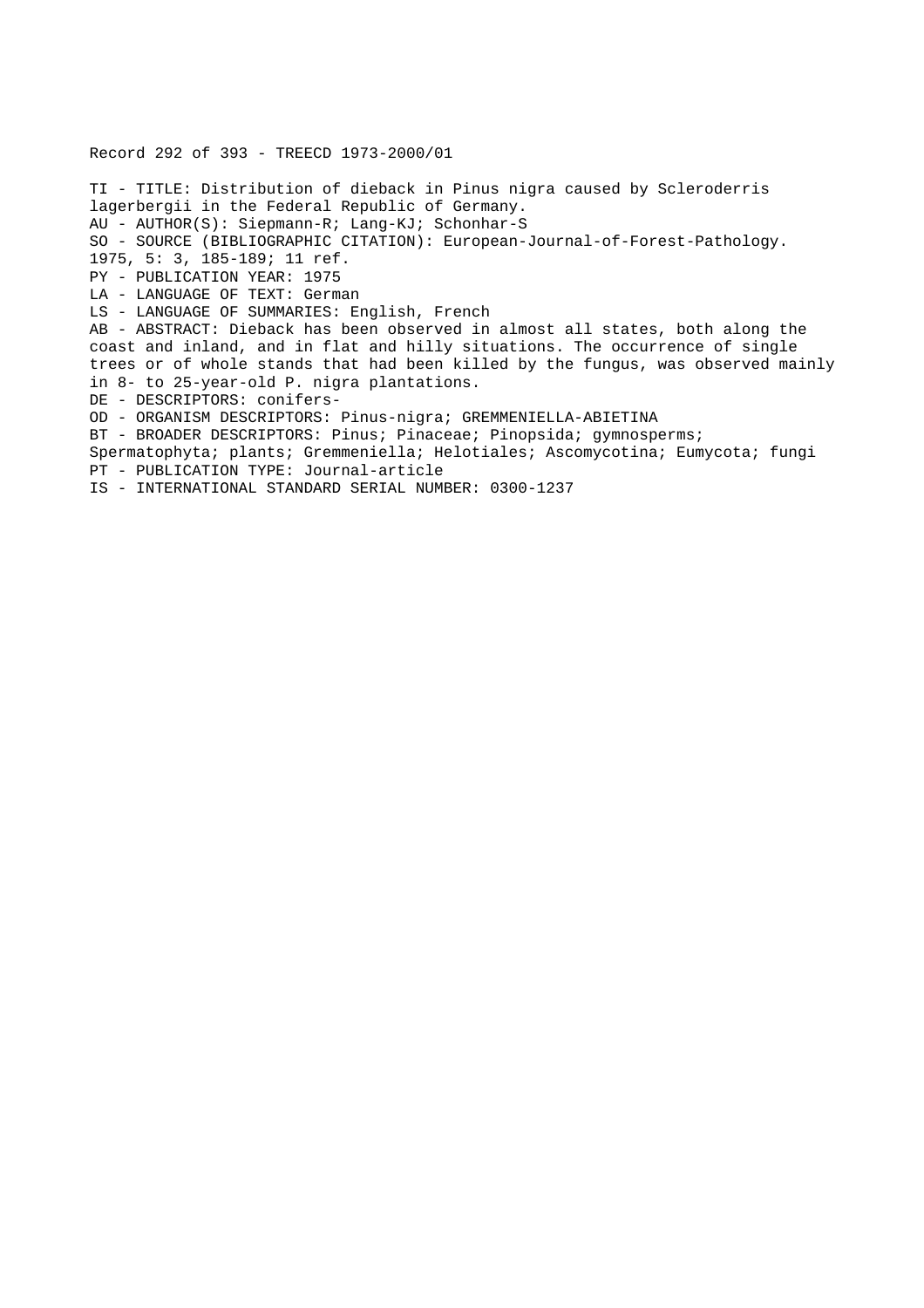Record 293 of 393 - TREECD 1973-2000/01 TI - TITLE: Spread of dieback in black pine caused by Scleroderris lagerbergii Fr. in the Federal German Republic. OT - ORIGINAL NON-ENGLISH TITLE: Verbreitung des durch Scleroderris lagerbergii Gr. verursachten Schwarzkieferntriebsterbens in der Bundesrepublik Deutschland [Gremmeniella abietina on Pinus nigra]. AU - AUTHOR(S): Siepmann-R; Lang-KJ; Schonhar-S AD - ADDRESS OF AUTHOR: Inst. Forstpflanzenkrankh., Hann. Munden, German Federal Republic. SO - SOURCE (BIBLIOGRAPHIC CITATION): European-Journal-of-Forest-Pathology. 1975, 5: 3, 185-189; 1 map; 36 ref. PY - PUBLICATION YEAR: 1975 LA - LANGUAGE OF TEXT: German LS - LANGUAGE OF SUMMARIES: English, French DE - DESCRIPTORS: forest-trees; conifers-; plant-pathology; pines-OD - ORGANISM DESCRIPTORS: Pinus-; Gremmeniella-abietina GE - GEOGRAPHIC NAMES: German-Federal-Republic; Germany-BT - BROADER DESCRIPTORS: trees; woody-plants; Spermatophyta; plants; Pinaceae; Pinopsida; gymnosperms; Gremmeniella; Helotiales; Ascomycotina; Eumycota; fungi; Western-Europe; Europe PT - PUBLICATION TYPE: Journal-article

IS - INTERNATIONAL STANDARD SERIAL NUMBER: 0300-1237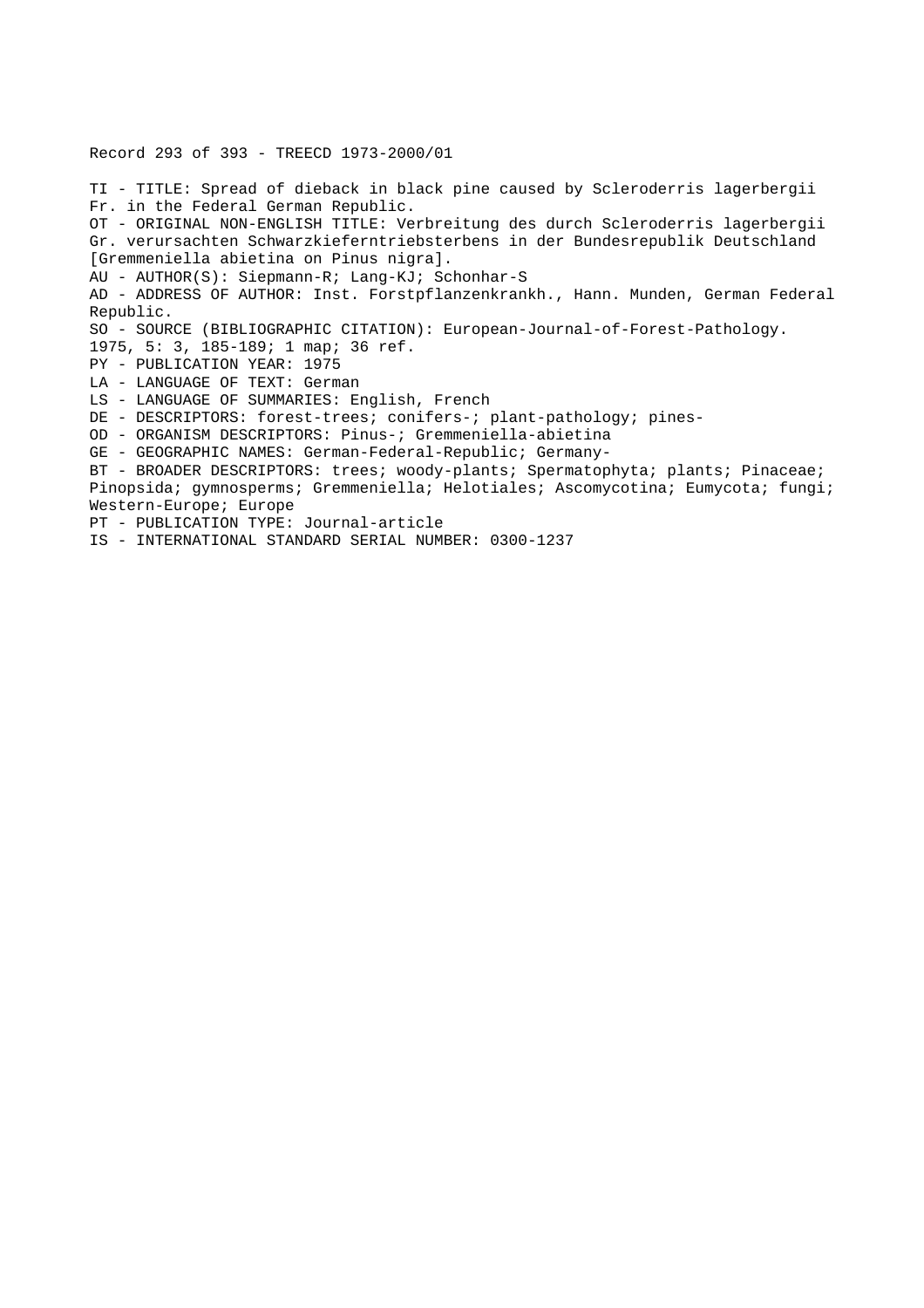Record 294 of 393 - TREECD 1973-2000/01 TI - TITLE: Causes of dieback of pine introductions and a complex system of protective measures. AU - AUTHOR(S): Sinadskii-Yu-V; Groznova-VV AD - ADDRESS OF AUTHOR: Main Bot. Garden, Acad. Sci. USSR, Moscow, USSR. SO - SOURCE (BIBLIOGRAPHIC CITATION): Byulleten'-Glavnogo-Botanicheskogo-Sada. 1986, No. 139, 68-70; 5 ref. PY - PUBLICATION YEAR: 1986 LA - LANGUAGE OF TEXT: Russian AB - ABSTRACT: Bio-ecological characteristics of Scleroderris lagerbergii [Gremmeniella abietina], one of the most serious pathogens of conifers, are analysed. Combined prophylactic, agrotechnical and chemical measures are recommended. DE - DESCRIPTORS: Pines-; ecology-; integrated-control; Fungal-diseases; control-; Dieback-; forest-trees; conifers-; plant-pathology; plant-pathogenicfungi OD - ORGANISM DESCRIPTORS: Gremmeniella-abietina; Gremmeniella-; Pinus-; fungi-GE - GEOGRAPHIC NAMES: USSR-BT - BROADER DESCRIPTORS: trees; woody-plants; Spermatophyta; plants; fungi; Gremmeniella; Helotiales; Ascomycotina; Eumycota; Pinaceae; Pinopsida; gymnosperms PT - PUBLICATION TYPE: Journal-article IS - INTERNATIONAL STANDARD SERIAL NUMBER: 0366-502X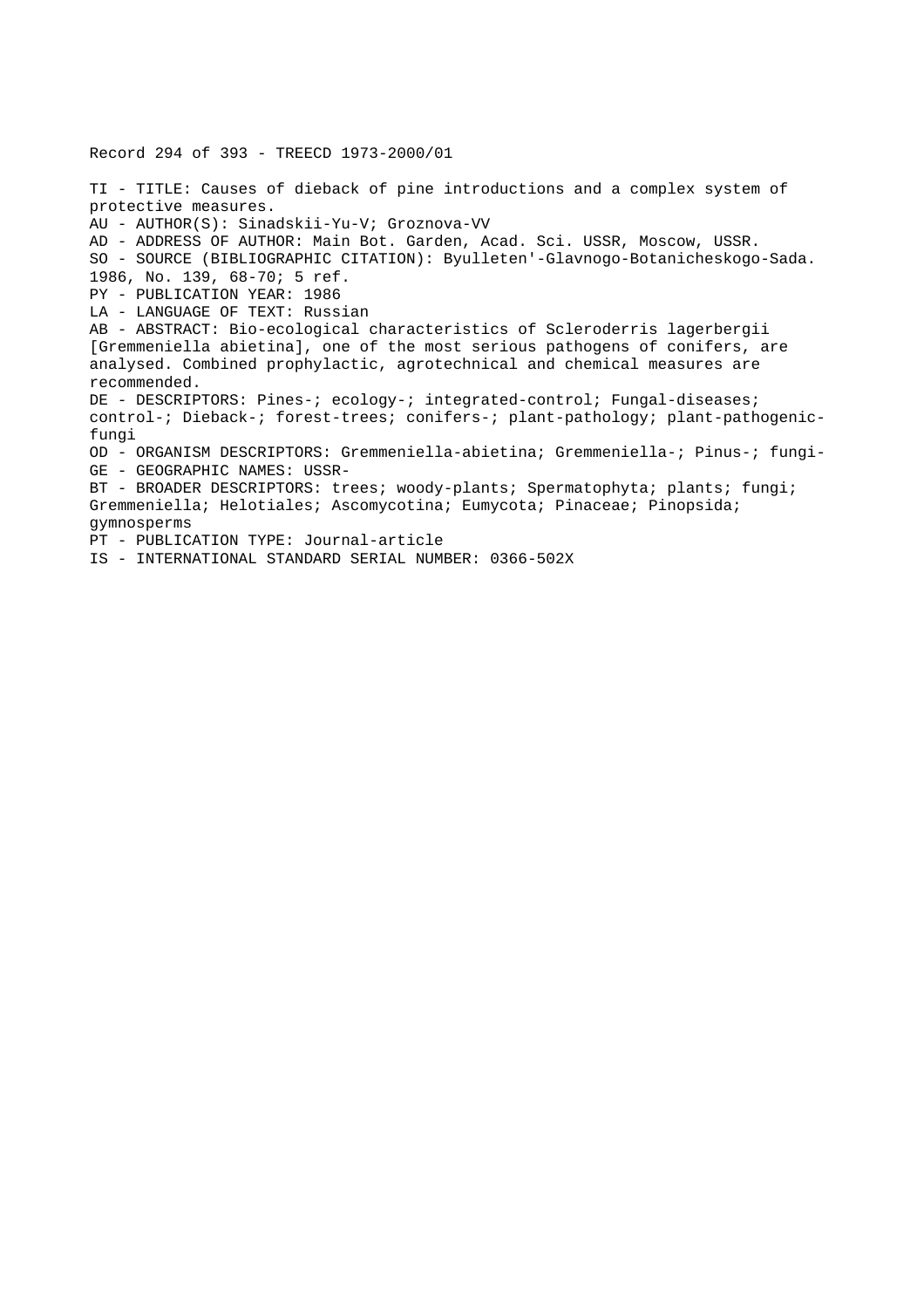Record 295 of 393 - TREECD 1973-2000/01

TI - TITLE: Scleroderris [Gremmeniella abietina] canker of conifers discovered in Newfoundland. AU - AUTHOR(S): Singh-P AD - ADDRESS OF AUTHOR: For. Insect & Disease Survey, Can. For. Serv., PO Box 6028, St. Johns, Nfld., Canada. SO - SOURCE (BIBLIOGRAPHIC CITATION): Woody-Points. 1979, 9: 6, 10. PY - PUBLICATION YEAR: 1979 LA - LANGUAGE OF TEXT: English OD - ORGANISM DESCRIPTORS: Gremmeniella-abietina GE - GEOGRAPHIC NAMES: Canada-; Newfoundland-BT - BROADER DESCRIPTORS: Gremmeniella; Helotiales; Ascomycotina; Eumycota; fungi; North-America; America; Canada PT - PUBLICATION TYPE: Journal-article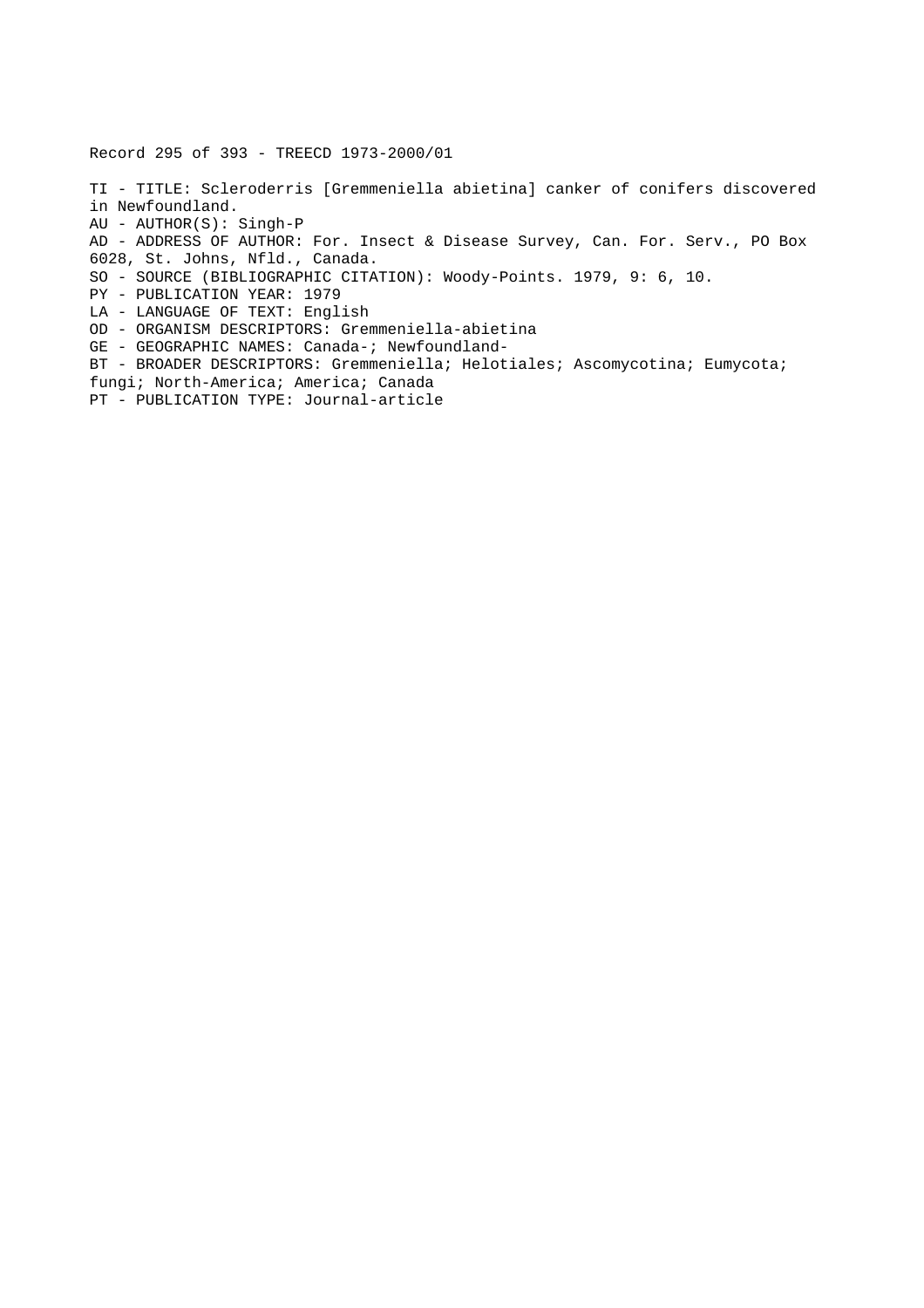Record 296 of 393 - TREECD 1973-2000/01 TI - TITLE: Ontario region. AU - AUTHOR(S): Sippell-WL; Rose-AH; Gross-HL SO - SOURCE (BIBLIOGRAPHIC CITATION): Canadian-Forestry-Service:-Annual-Reportof-the-Forest-Insect-and-Disease-Survey,-Department-of-the-Environment,- Canadian-Forestry-Service,-1971. 1972, 54-72. PB - PUBLISHER INFORMATION: Ottawa.; Canada PY - PUBLICATION YEAR: 1972 LA - LANGUAGE OF TEXT: English AB - ABSTRACT: The establishment of red and jack pine (Pinus resinosa and P. banksiana) is threatened in several areas by Scleroderris lagerbergii. Some white spruce (Picea glauca) was killed by Polyporus tomentosus. Armillaria [Armillariella] mellea was one of the chief causes of mortality of young conifers. Many beech stands in varying stages of decline were surveyed but neither Nectria coccinea var. faginata nor the associated scale insect (Cryptococcus fagi) was found. DE - DESCRIPTORS: decline-; forest-trees; plant-pathology; pines-OD - ORGANISM DESCRIPTORS: Pinus-; Pinopsida-; GREMMENIELLA-ABIETINA; PICEA-; COLTRICIA-TOMENTOSA; ARMILLARIA-MELLEA GE - GEOGRAPHIC NAMES: Canada-BT - BROADER DESCRIPTORS: trees; woody-plants; Spermatophyta; plants; Pinaceae; Pinopsida; gymnosperms; Gremmeniella; Helotiales; Ascomycotina; Eumycota; fungi; Coltricia; Aphyllophorales; Basidiomycotina; Armillaria; Agaricales; North-America; America

PT - PUBLICATION TYPE: Miscellaneous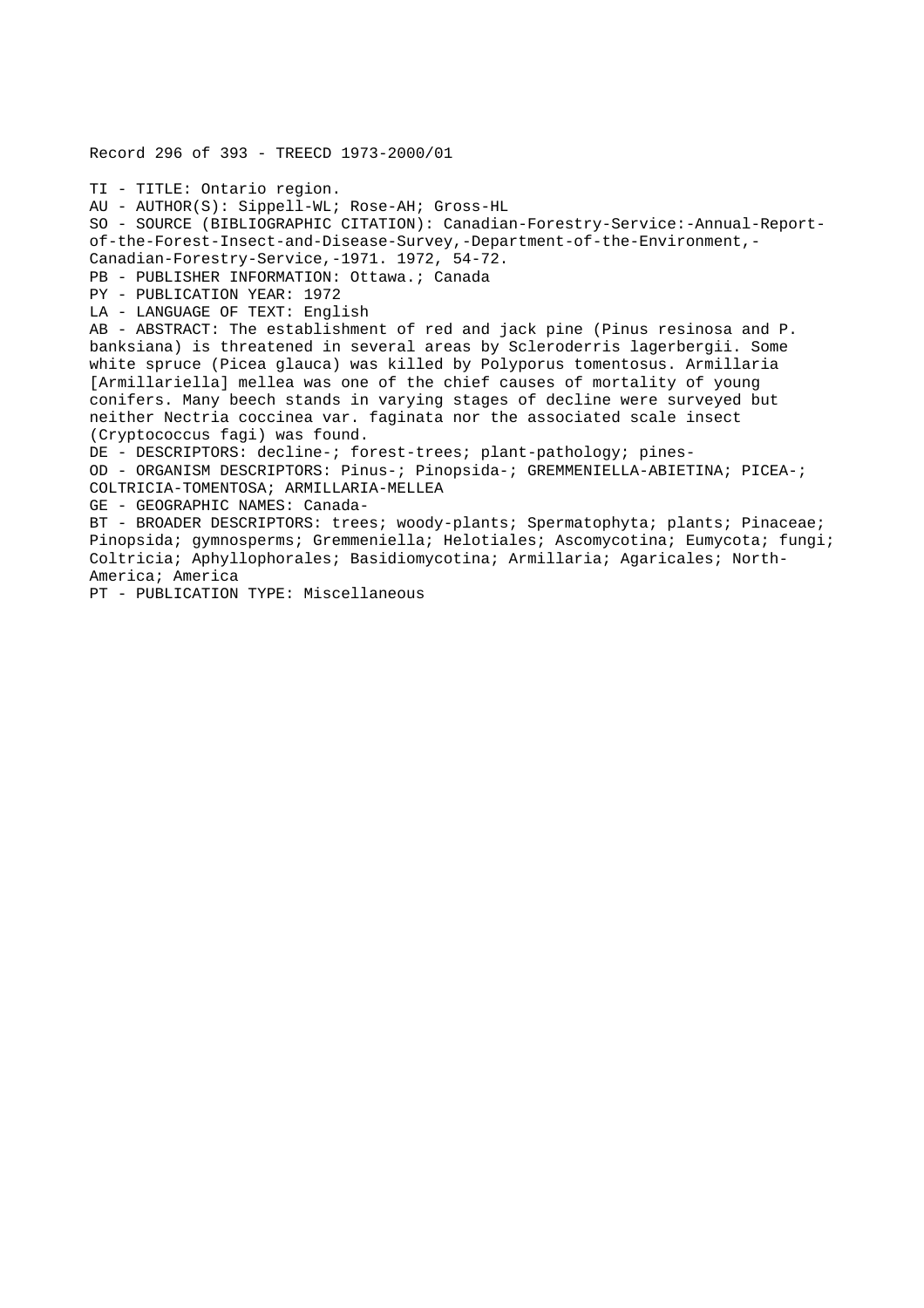Record 297 of 393 - TREECD 1973-2000/01 TI - TITLE: Distribution of serological strains of Gremmeniella abietina in eastern North America. AU - AUTHOR(S): Skilling-D; Kienzler-M; Haynes-E AD - ADDRESS OF AUTHOR: USDA Forest Serv., St. Paul, Minn. 55108, USA. SO - SOURCE (BIBLIOGRAPHIC CITATION): Plant-Disease. 1984, 68: 11, 937-938; 1 tab.; 17 ref. PY - PUBLICATION YEAR: 1984 LA - LANGUAGE OF TEXT: English AB - ABSTRACT: A total of 327 mycelial isolates of G. abietina from northern North America (mainly from pines) were serologically typed to determine fungus str. All but 6 were either the North American or European str. Isolates from Mich., Minn. and Wis. were all typed as North American str. The European str. predominated in NY, Vt. and Newfoundland isolates. DE - DESCRIPTORS: Pines-; Cankers-; forest-trees; conifers-; plant-pathology; plant-pathogenic-fungi OD - ORGANISM DESCRIPTORS: Gremmeniella-abietina; fungi-; Pinus-GE - GEOGRAPHIC NAMES: North-America; Canada-; USA-BT - BROADER DESCRIPTORS: trees; woody-plants; Spermatophyta; plants; fungi; Gremmeniella; Helotiales; Ascomycotina; Eumycota; Pinaceae; Pinopsida; gymnosperms; America; North-America PT - PUBLICATION TYPE: Journal-article IS - INTERNATIONAL STANDARD SERIAL NUMBER: 0191-2917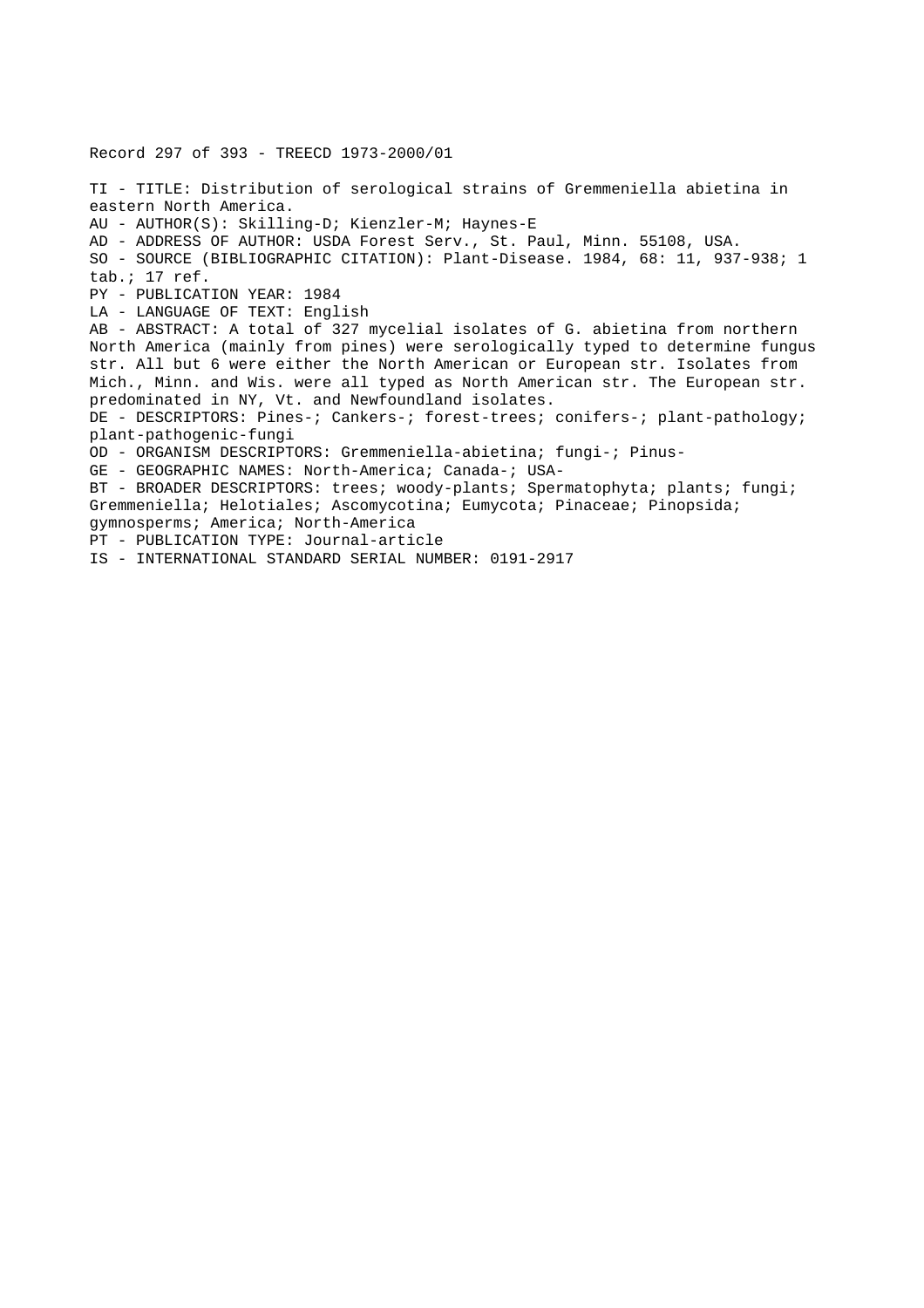Record 298 of 393 - TREECD 1973-2000/01 TI - TITLE: Scleroderris canker - the situation in 1980. AU - AUTHOR(S): Skilling-DD AD - ADDRESS OF AUTHOR: NCFES, USDA.For. Serv., St. Paul, MN, USA. SO - SOURCE (BIBLIOGRAPHIC CITATION): Journal-of-Forestry. 1981, 79: 2, 95-97; 4 ref. PY - PUBLICATION YEAR: 1981 LA - LANGUAGE OF TEXT: English AB - ABSTRACT: [See FA 41, 4490] The distribution, identification, and host range of the European strain of scleroderris canker (Gremmeniella abietina), in North America are described. The strain was first recognised in 1975 and is well established in New York and Vermont, causing serious losses in red and Scots pines. It is also present in Maine, New Brunswick, Quebec and Newfoundland. All pines so far tested are highly susceptible to the disease, spruce is less susceptible, and the firs are more resistant. Minor infection has been found on hemlock, larch and Douglas fir. DE - DESCRIPTORS: conifers-; pines-OD - ORGANISM DESCRIPTORS: Pinus-resinosa; Pinus-sylvestris; Pinus-; Gremmeniella-abietina; Tsuga-; Larix-; Pseudotsuga-menziesii GE - GEOGRAPHIC NAMES: North-America; USA-BT - BROADER DESCRIPTORS: Pinus; Pinaceae; Pinopsida; gymnosperms; Spermatophyta; plants; Gremmeniella; Helotiales; Ascomycotina; Eumycota; fungi; Pseudotsuga; America; North-America PT - PUBLICATION TYPE: Journal-article IS - INTERNATIONAL STANDARD SERIAL NUMBER: 0022-1201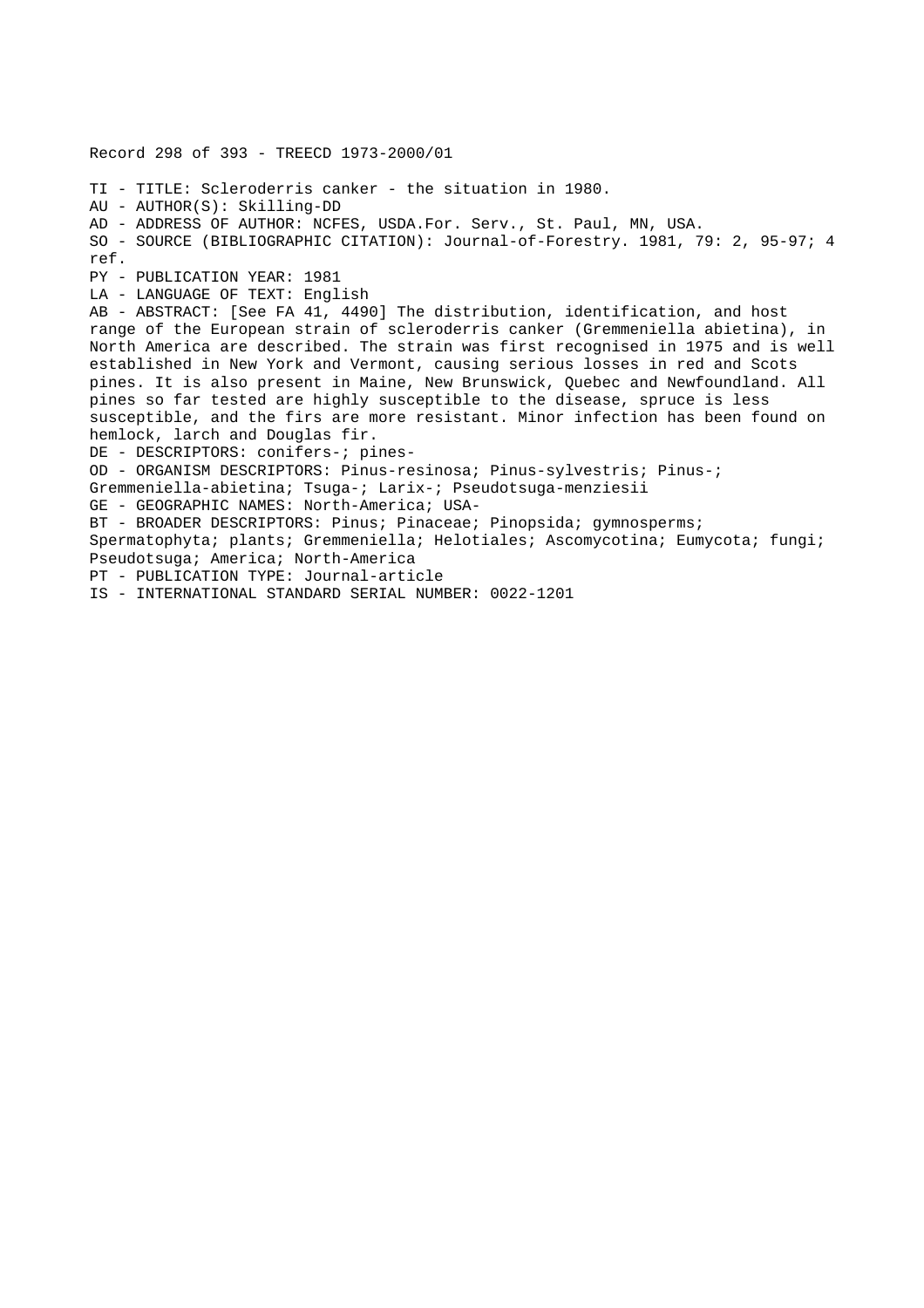Record 299 of 393 - TREECD 1973-2000/01 TI - TITLE: Development of an intermediate strain of Gremmeniella abietina in New York. AU - AUTHOR(S): Skilling-DD AD - ADDRESS OF AUTHOR: North Cent. For. Exp. Sta., 1992 Folwell Avenue, St. Paul, USA. SO - SOURCE (BIBLIOGRAPHIC CITATION): Phytopathology. 1981, 71: 2, 255. PY - PUBLICATION YEAR: 1981 LA - LANGUAGE OF TEXT: English AB - ABSTRACT: Immunogenic studies have revealed the existence of strain on pines which is intermediate between the North American (NA) and European (E) strains; it is thought to have arisen by natural hybridization between the NA and E strains. [See also PBA 48, 7020; 49, 2130]. DE - DESCRIPTORS: physiological-races; pines-OD - ORGANISM DESCRIPTORS: Pinus-; Gremmeniella-GE - GEOGRAPHIC NAMES: USA-BT - BROADER DESCRIPTORS: Pinaceae; Pinopsida; gymnosperms; Spermatophyta; plants; Helotiales; Ascomycotina; Eumycota; fungi; North-America; America PT - PUBLICATION TYPE: Abstract-only IS - INTERNATIONAL STANDARD SERIAL NUMBER: 0031-949X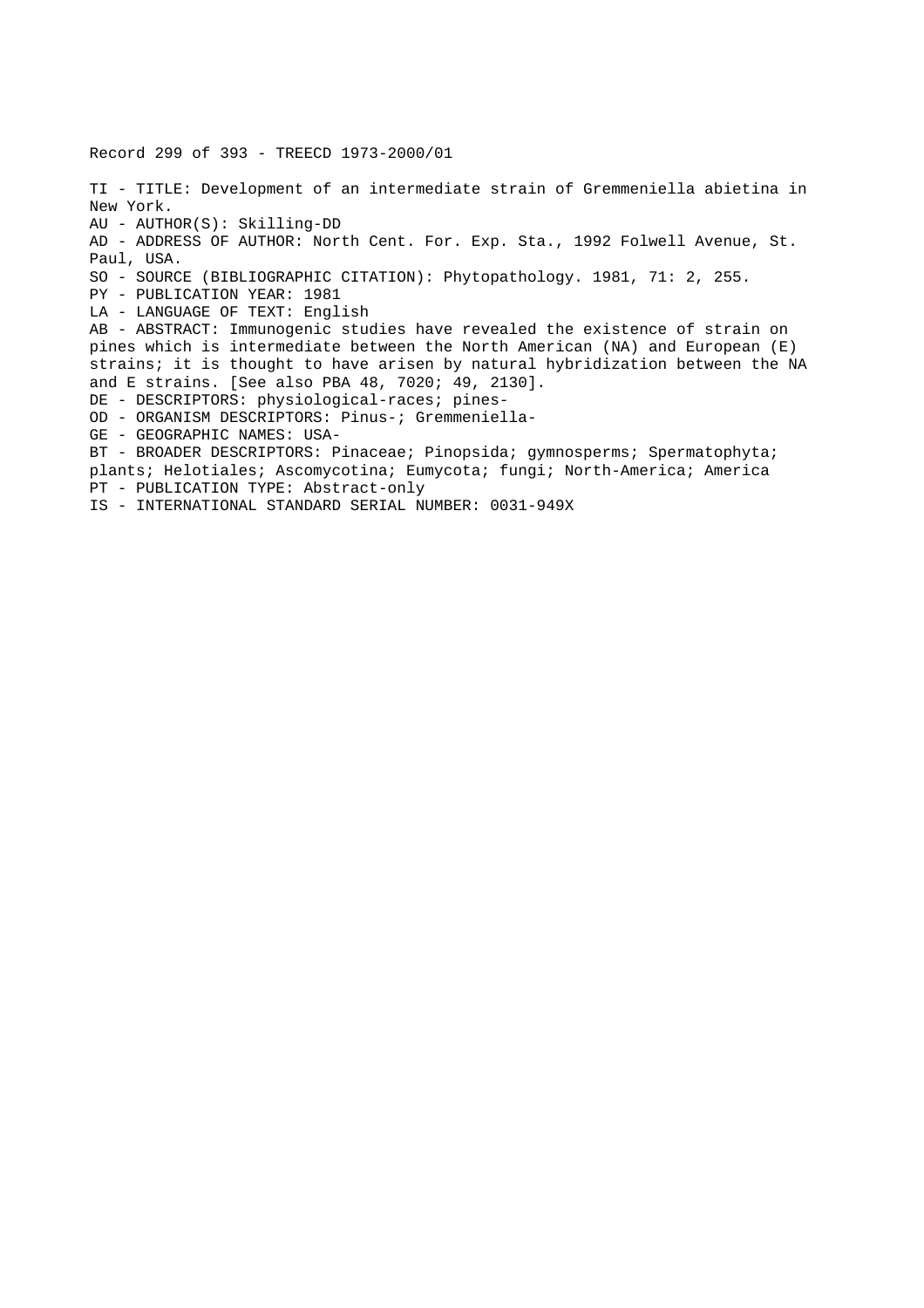Record 300 of 393 - TREECD 1973-2000/01 TI - TITLE: Identification of a more virulent form of Scleroderris canker in New York. AU - AUTHOR(S): Skilling-DD AD - ADDRESS OF AUTHOR: North Central For. Exp. Sta., USDA For Serv., St. Paul, Minn., USA. SO - SOURCE (BIBLIOGRAPHIC CITATION): Proceedings-of-the-American-Phytopathological-Society. 1976, 3: 267. PY - PUBLICATION YEAR: 1976 LA - LANGUAGE OF TEXT: English AB - ABSTRACT: This information has been noticed elsewhere. [See PBA 48, 2806]. DE - DESCRIPTORS: physiological-races; conifers-; forest-trees; pines-OD - ORGANISM DESCRIPTORS: Pinus-; GREMMENIELLA-GE - GEOGRAPHIC NAMES: New-York; USA-BT - BROADER DESCRIPTORS: trees; woody-plants; Spermatophyta; plants; Pinaceae; Pinopsida; gymnosperms; Helotiales; Ascomycotina; Eumycota; fungi; Middle-Atlantic-States-of-USA; Northeastern-States-of-USA; USA; North-America; America PT - PUBLICATION TYPE: Abstract-only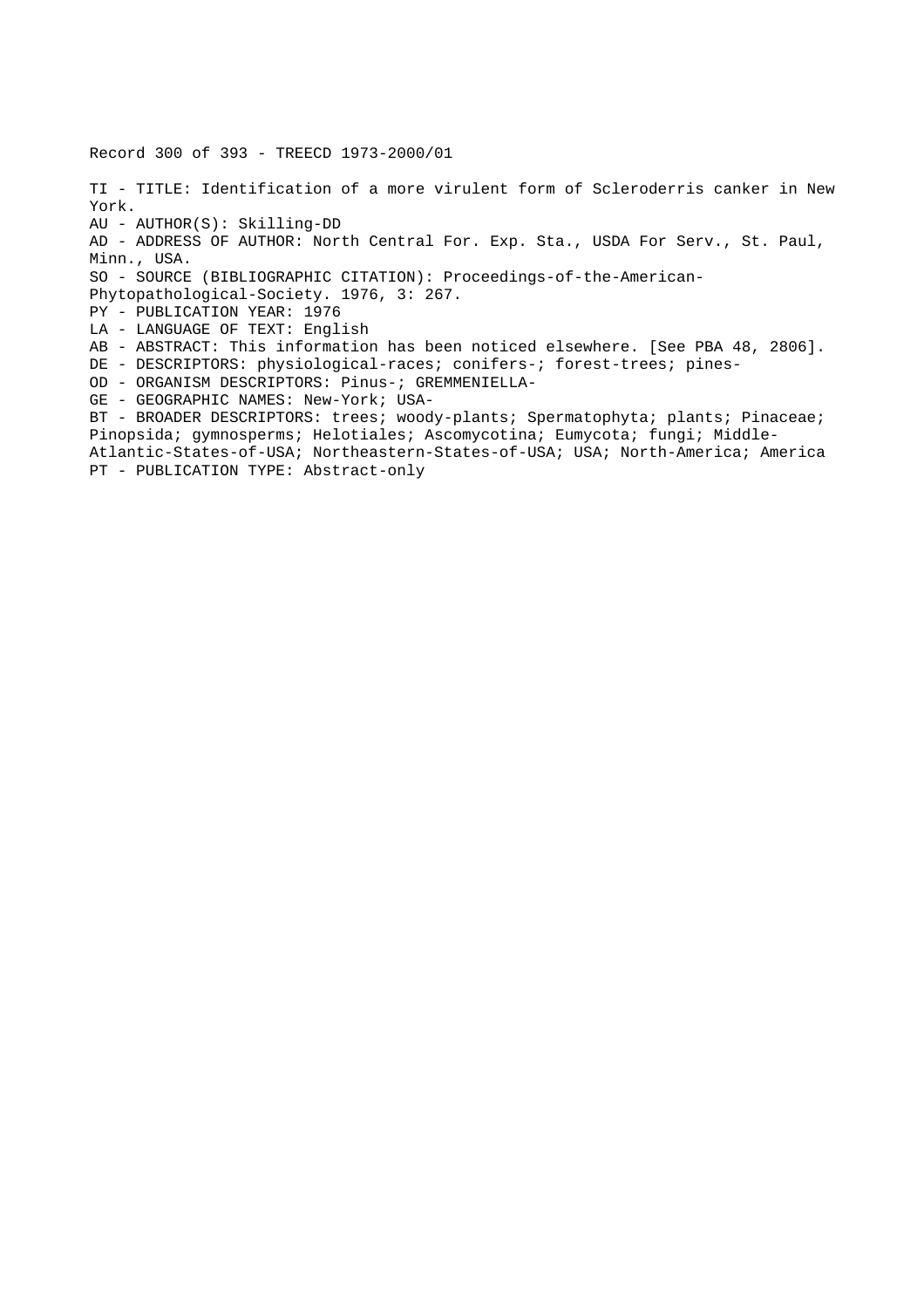Record 301 of 393 - TREECD 1973-2000/01 TI - TITLE: A more virulent strain of Scleroderris canker in North America. AU - AUTHOR(S): Skilling-DD AD - ADDRESS OF AUTHOR: N. Cent. For. Exp. Sta., St. Paul, Minn., USA. SO - SOURCE (BIBLIOGRAPHIC CITATION): 3rd International Congress of Plant Pathology, Munchen, 16-23 August 1978. 1978, 129. PY - PUBLICATION YEAR: 1978 LA - LANGUAGE OF TEXT: English AB - ABSTRACT: A more virulent strain of Gremmeniella abietina, causing Scleroderris canker in conifers, identical to isolates from Norway and Finland but differing from isolates from other areas in North America, was identified in New York and Vermont, USA. DE - DESCRIPTORS: conifers-; physiological-races; forest-trees OD - ORGANISM DESCRIPTORS: Gremmeniella-GE - GEOGRAPHIC NAMES: USA-BT - BROADER DESCRIPTORS: trees; woody-plants; Spermatophyta; plants; Helotiales; Ascomycotina; Eumycota; fungi; North-America; America PT - PUBLICATION TYPE: Abstract-only; Conference-paper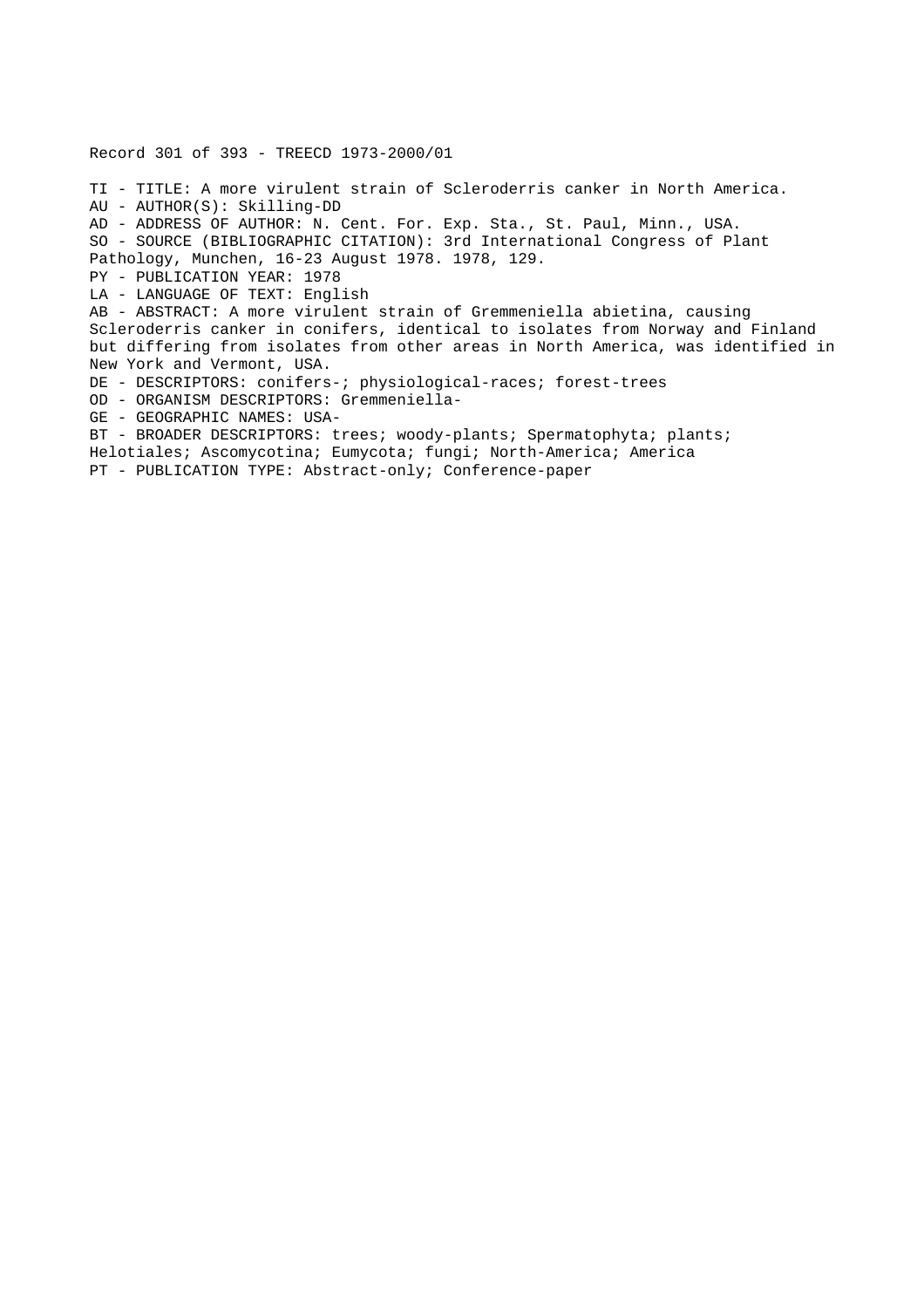Record 302 of 393 - TREECD 1973-2000/01

TI - TITLE: The development of a more virulent strain of Scleroderris lagerbergii in New York State. AU - AUTHOR(S): Skilling-DD AD - ADDRESS OF AUTHOR: N. Cent. FES, USDA For. Serv., St. Paul, Minn. 55108, USA. SO - SOURCE (BIBLIOGRAPHIC CITATION): European-Journal-of-Forest-Pathology. 1977, 7: 5, 297-302; 1 pl.; 5 ref. PY - PUBLICATION YEAR: 1977 LA - LANGUAGE OF TEXT: English LS - LANGUAGE OF SUMMARIES: French, German AB - ABSTRACT: Several thousand ha of large trees of red pine (Pinus resinosa) and Scots pine (P. sylvestris) in N.Y. State have recently been killed by Scleroderris lagerbergii [Gremmeniella abietina] canker, which had previously

affected only young trees. The New York strain of G. abietina differs in several ways from that previously observed in N. America: it has a wider host range, it can infect branches in the upper crown, mycelial isolates grow rapidly at 12-22 deg C, and a perfect stage has very rarely been observed. The New York strain is present in several P. sylvestris Christmas tree plantations in N.Y. State, and the danger of possible spread of the disease by unrestricted carriage of infected Christmas trees is emphasized.

ADDITIONAL ABSTRACT: Preliminary results of host range studies, growth of mycelial cultures, and spore-dispersal patterns indicated that the str. of Gremmeniella abietina causing widespread losses of pines in NY State [RPP 55, 423] is different from that previously observed in N. America. The potential danger of this new, more virulent str. is discussed with special reference to its possible rapid spread by shipping infected Christmas trees.

DE - DESCRIPTORS: Christmas-trees; decay-fungi; ecology-; physiological-races; forest-trees; conifers-; plant-pathology; pines-

OD - ORGANISM DESCRIPTORS: Pinus-sylvestris; Pinus-resinosa; Gremmeniellaabietina; Pinus-; GREMMENIELLA-

GE - GEOGRAPHIC NAMES: New-York; USA-

BT - BROADER DESCRIPTORS: fungi; trees; woody-plants; Spermatophyta; plants; Pinus; Pinaceae; Pinopsida; gymnosperms; Gremmeniella; Helotiales; Ascomycotina; Eumycota; Middle-Atlantic-States-of-USA; Northeastern-States-of-USA; USA; North-America; America

PT - PUBLICATION TYPE: Journal-article

IS - INTERNATIONAL STANDARD SERIAL NUMBER: 0300-1237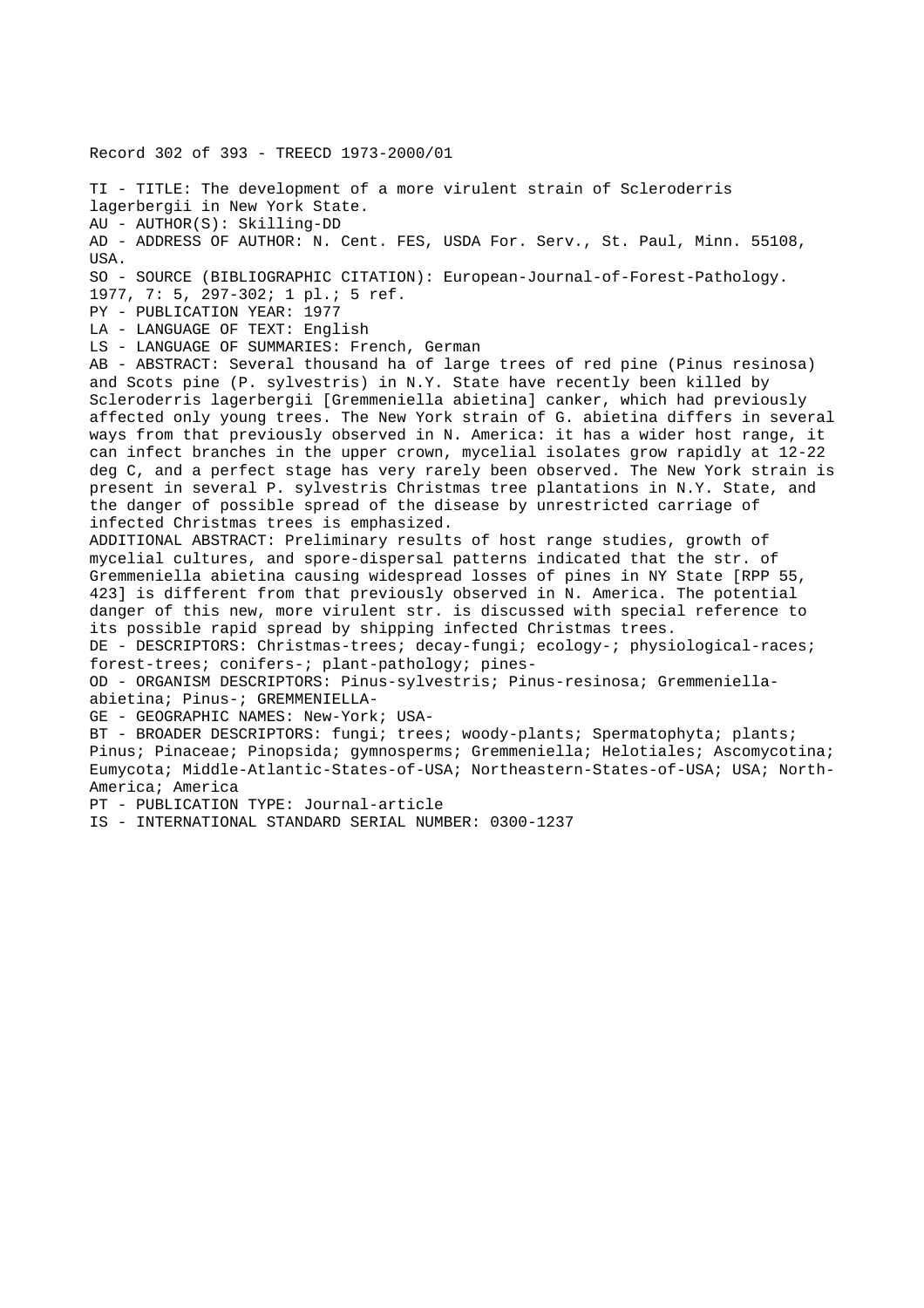TI - TITLE: Spore dispersal and field infection of conifers by Scleroderris canker in New York. AU - AUTHOR(S): Skilling-DD AD - ADDRESS OF AUTHOR: NC FES, USDA For. Serv., 1992 Folwell Ave., St. Paul, Minn. 55108, USA. SO - SOURCE (BIBLIOGRAPHIC CITATION): 131]. Proceedings-of-the-American-Phytopathological-Society. 1977, publ. 1978, 4: 110. PY - PUBLICATION YEAR: 1977 LA - LANGUAGE OF TEXT: English AB - ABSTRACT: Studies in New York in 1976 showed that conidia of Scleroderris lagerbergii [Gremmeniella abietina] were released from May to Oct., with max. release in May and June. Results are similar to those obtained in Michigan during a similar study, except that ascospores are rare in New York, and frequent in the Lake States. Recent studies [see FA 39, 1222] have shown several other differences between strains from the 2 areas; the New York strain is similar to European isolates and more virulent than the Michigan strain, with symptoms developing within 10 wk (instead of 11 months) after field infection. DE - DESCRIPTORS: fungal-diseases; symptoms-OD - ORGANISM DESCRIPTORS: Gremmeniella-abietina GE - GEOGRAPHIC NAMES: New-York; USA-BT - BROADER DESCRIPTORS: Gremmeniella; Helotiales; Ascomycotina; Eumycota; fungi; Middle-Atlantic-States-of-USA; Northeastern-States-of-USA; USA; North-America; America PT - PUBLICATION TYPE: Abstract-only

Record 303 of 393 - TREECD 1973-2000/01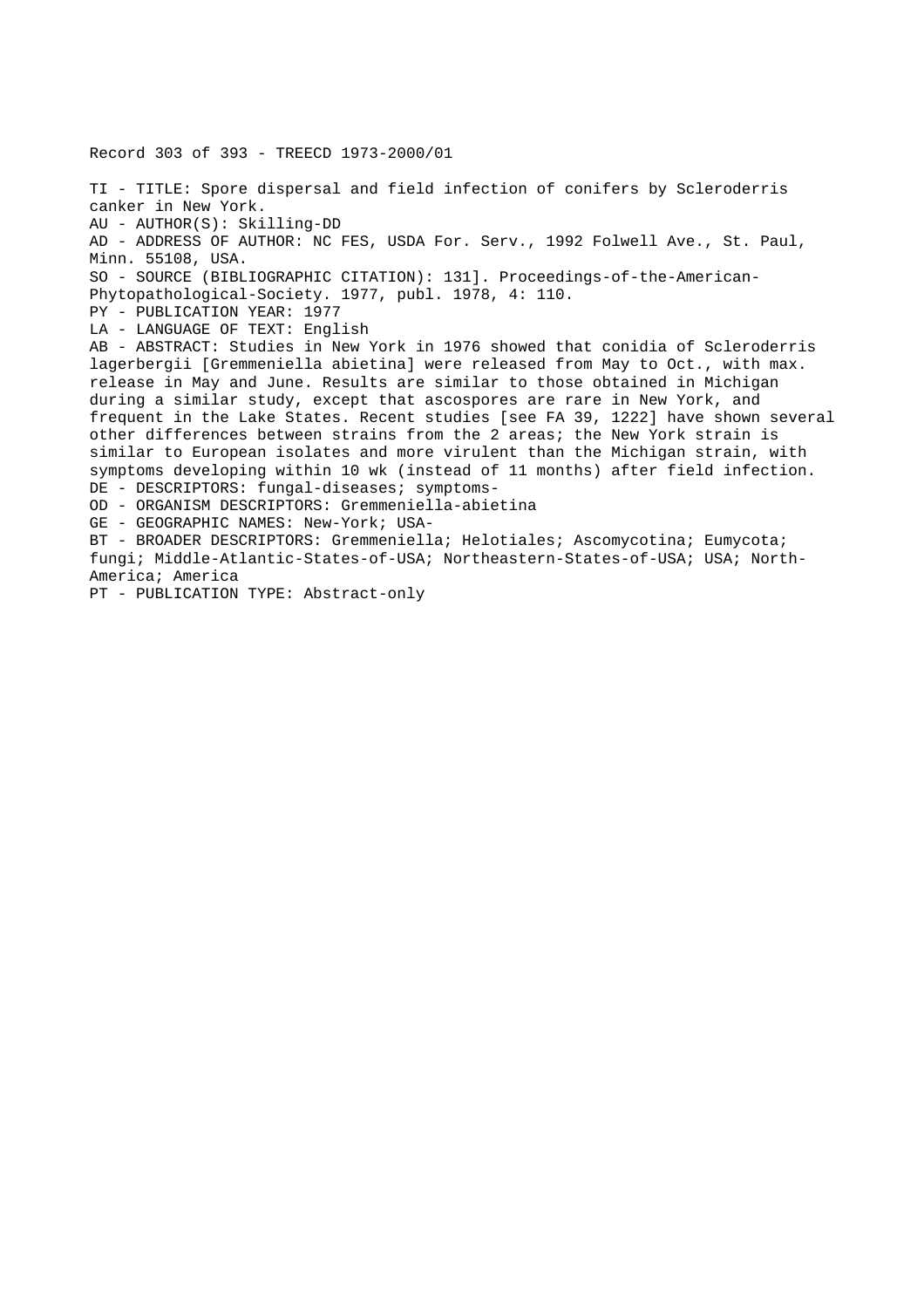Record 304 of 393 - TREECD 1973-2000/01

TI - TITLE: Field evaluation of Larix somaclones for resistance to Gremmeniella abietina. AU - AUTHOR(S): Skilling-DD; Barker-MJ; Capretti-P et-al AD - ADDRESS OF AUTHOR: USDA Forest Service, North Central Forest Experiment Station, 1992 Folwell Avenue, St. Paul, MN 55108, USA. SO - SOURCE (BIBLIOGRAPHIC CITATION): Shoot and foliage diseases in forest trees. Proceedings of a Joint Meeting of the IUFRO Working Parties S2.06.02 and S2.06.04, Vallombrosa, Firenze, Italy 6-11 June 1994. 1995, 179-180; 3 ref. PB - PUBLISHER INFORMATION: Istituto di Patologia e Zoologia Forestale e Agraria, Universita degli Studi di Firenze; Firenze; Italy PY - PUBLICATION YEAR: 1995 LA - LANGUAGE OF TEXT: English AB - ABSTRACT: Aseptic culture techniques were used to produce European larch (Larix decidua) somatic variants with resistance to Gremmeniella abietina. Regenerated plantlets were inoculated in vitro with conidia of G. abietina. Plantlets that survived three inoculations were multiplied in vitro and ex vitro from axillary buds to produce 50 clonal lines with putative disease resistance. These were field tested for 2 years at two locations in New York and one location in Wisconsin for resistance to both North American and European strains of G. abietina. Results of these tests show that not all clones with increased resistance under laboratory conditions maintained this degree of resistance in the field. However, several clonal lines produced in vitro were more resistant to both strains than seedling plants. DE - DESCRIPTORS: forest-trees; plant-pathogens; plant-pathogenic-fungi; tissueculture; in-vitro-culture; resistance-; inoculation-; disease-resistance; testing-; fungal-diseases; somaclonal-variation; plant-diseases; plant-pathology OD - ORGANISM DESCRIPTORS: Gremmeniella-abietina; Larix-decidua; fungi-GE - GEOGRAPHIC NAMES: USA-; New-York; Wisconsin-BT - BROADER DESCRIPTORS: Gremmeniella; Helotiales; Ascomycotina; Eumycota; fungi; Larix; Pinaceae; Pinopsida; gymnosperms; Spermatophyta; plants; OECD-Countries; Developed-Countries; North-America; America; Middle-Atlantic-Statesof-USA; Northeastern-States-of-USA; USA; Lake-States-of-USA; North-Central-States-of-USA; East-North-Central-States-of-USA PT - PUBLICATION TYPE: Conference-paper IB - INTERNATIONAL STANDARD BOOK NUMBER: 88-900074-0-0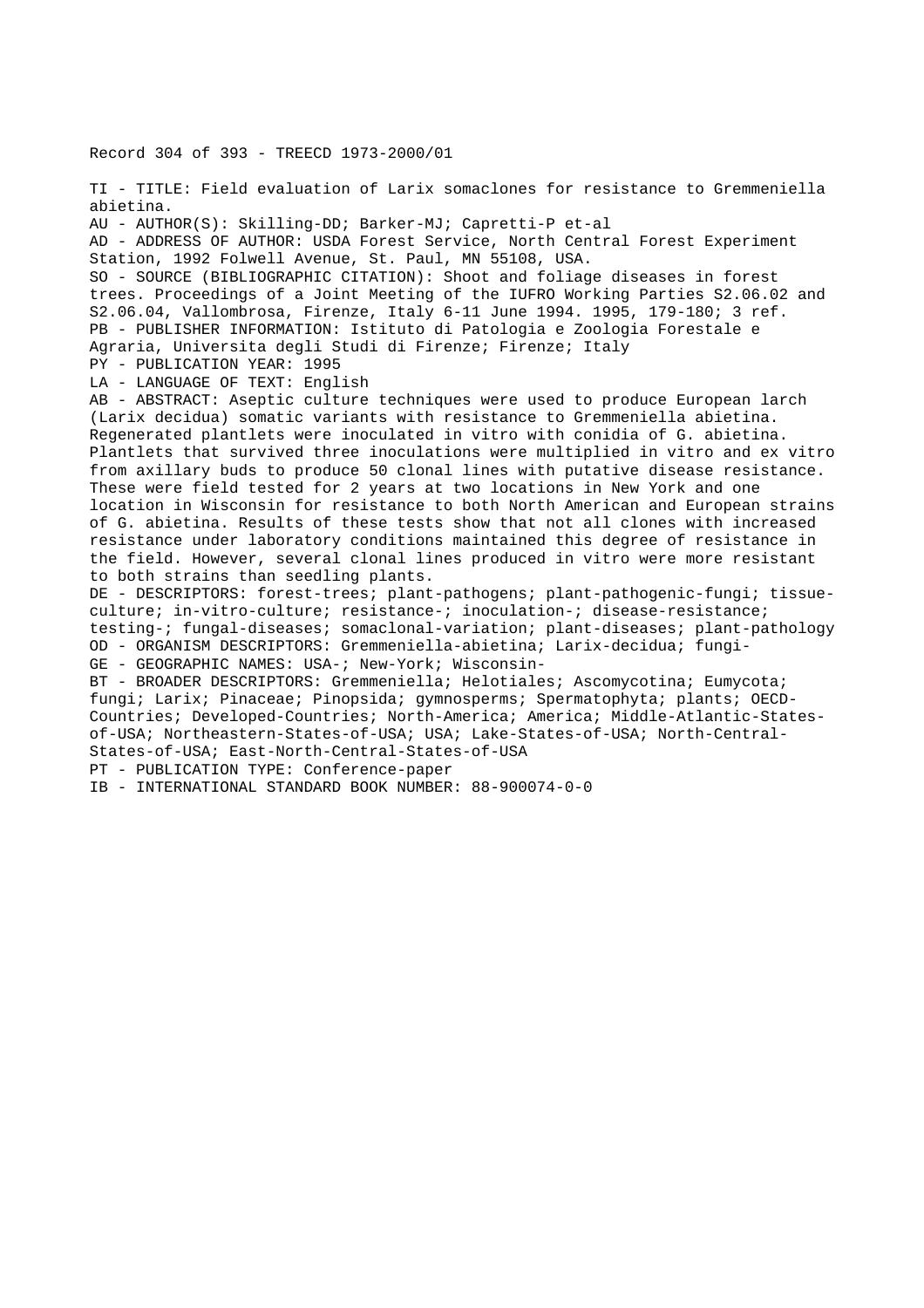Record 305 of 393 - TREECD 1973-2000/01 TI - TITLE: A serological procedure for identifying strains of Gremmeniella abietina. AU - AUTHOR(S): Skilling-DD; Kienzler-M AD - ADDRESS OF AUTHOR: NCFES, USDA For. Serv., St. Paul, MN 55108, USA. SO - SOURCE (BIBLIOGRAPHIC CITATION): General-Technical-Report,-North-Central-Forest-Experiment-Station,-USDA-Forest-Service. 1983, No. NC-87, iii + 15 pp.; 1 pl.; 5 ref. PY - PUBLICATION YEAR: 1983 LA - LANGUAGE OF TEXT: English AB - ABSTRACT: The gel double diffusion method is described for distinguishing the European strain which is a potentially serious disease of conifers in North America. DE - DESCRIPTORS: taxonomy-; methodology-; Fungal-diseases OD - ORGANISM DESCRIPTORS: Fungi-; Gremmeniella-abietina GE - GEOGRAPHIC NAMES: North-America BT - BROADER DESCRIPTORS: Gremmeniella; Helotiales; Ascomycotina; Eumycota; fungi; America PT - PUBLICATION TYPE: Journal-article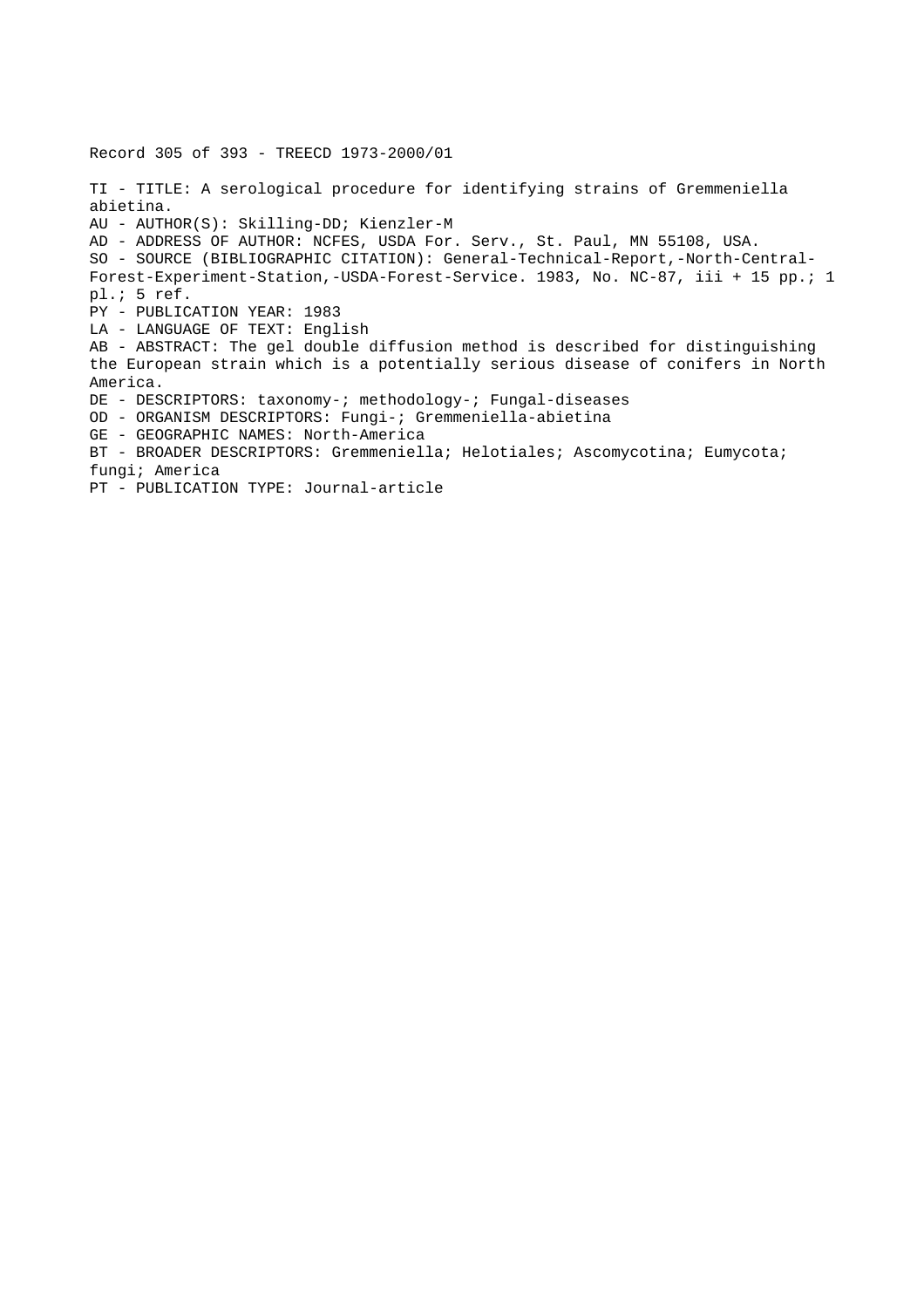Record 306 of 393 - TREECD 1973-2000/01 TI - TITLE: Scleroderris canker of northern conifers. AU - AUTHOR(S): Skilling-DD; O'-Brien-JT AD - ADDRESS OF AUTHOR: N. Cent. FES, St. Paul, Minn., USA. SO - SOURCE (BIBLIOGRAPHIC CITATION): Forest-Pest-Leaflet,-Forest-Service,-US-Department-of-Agriculture. 1972, No. 130, 4 pp.; 3 pl.; 5 ref. PY - PUBLICATION YEAR: 1972 LA - LANGUAGE OF TEXT: English AB - ABSTRACT: A description of the distribution in Canada and the USA, hosts, life history, symptoms of infection, damage caused and control methods for the fungus Scleroderris lagerbergii. DE - DESCRIPTORS: fungal-diseases; control-OD - ORGANISM DESCRIPTORS: fungi-; GREMMENIELLA-ABIETINA GE - GEOGRAPHIC NAMES: USA-; Canada-BT - BROADER DESCRIPTORS: Gremmeniella; Helotiales; Ascomycotina; Eumycota; fungi; North-America; America PT - PUBLICATION TYPE: Miscellaneous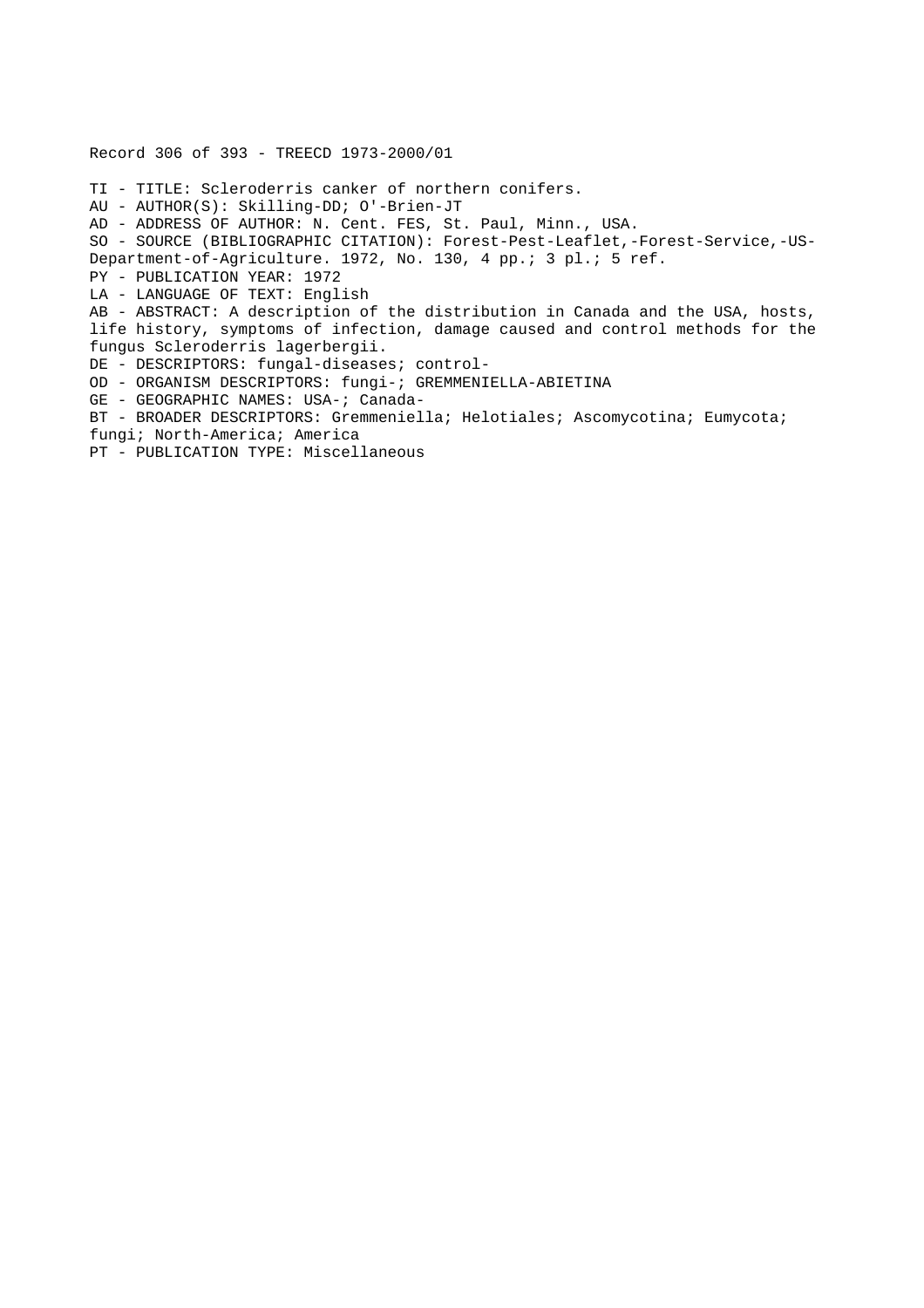Record 307 of 393 - TREECD 1973-2000/01

TI - TITLE: The identification of strains of Gremmeniella abietina by field and laboratory methods. AU - AUTHOR(S): Skilling-DD; Ostry-ME AD - ADDRESS OF AUTHOR: NC FES, USDA For. Serv., St. Paul, MN 55108, USA. SO - SOURCE (BIBLIOGRAPHIC CITATION): USA, American Phytopathological Society: Abstracts. Phytopathology. 1979, 69: 9, 1045. PY - PUBLICATION YEAR: 1979 LA - LANGUAGE OF TEXT: English AB - ABSTRACT: [See FA 40, 3111] Distribution in USA and Canada, and identification, are described for European and North American strains. DE - DESCRIPTORS: ecology-; identification-OD - ORGANISM DESCRIPTORS: Gremmeniella-abietina; fungi-GE - GEOGRAPHIC NAMES: USA-; Canada-BT - BROADER DESCRIPTORS: Gremmeniella; Helotiales; Ascomycotina; Eumycota; fungi; North-America; America PT - PUBLICATION TYPE: Abstract-only IS - INTERNATIONAL STANDARD SERIAL NUMBER: 0031-949X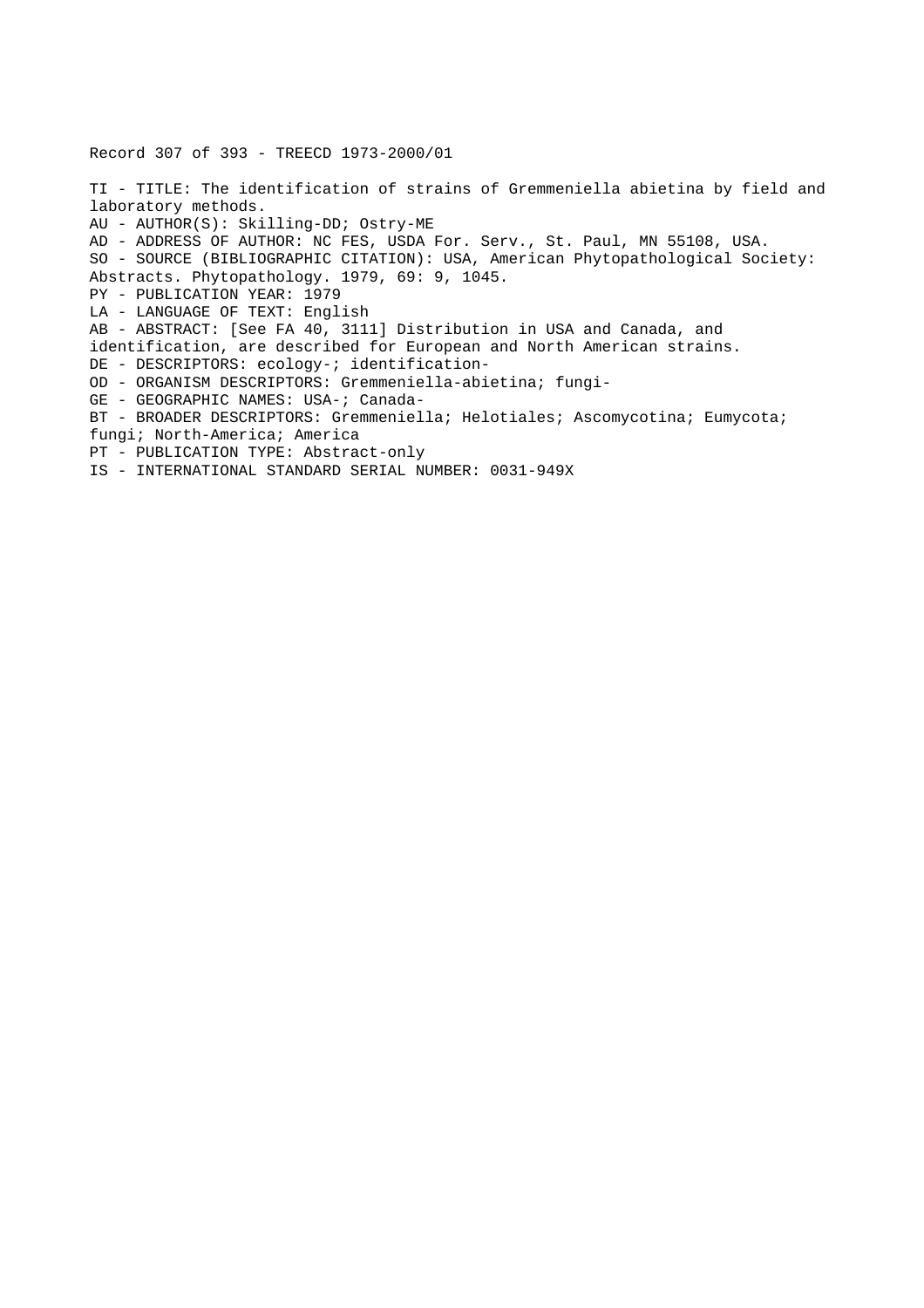Record 308 of 393 - TREECD 1973-2000/01 TI - TITLE: Biology and control of Scleroderris canker in North America. AU - AUTHOR(S): Skilling-DD; Schneider-B; Fasking-D AD - ADDRESS OF AUTHOR: NCFES, USDA For. Serv., St. Paul, MN 55108, USA. SO - SOURCE (BIBLIOGRAPHIC CITATION): Research-Paper,-North-Central-Forest-Experiment-Station,-USDA-Forest-Service. 1986, No. NC-275, 18pp.; 60 ref. PY - PUBLICATION YEAR: 1986 LA - LANGUAGE OF TEXT: English AB - ABSTRACT: An account is given of the taxonomy, distribution, host range, spore dissemination, infection biology, spread within stands, variation of isolates and control of European and N. American strains of Gremmeniella abietina in NE USA and Canada. DE - DESCRIPTORS: Cankers-; infection-; spread-; control-; forest-trees; broadleaves-; plant-pathology; plant-pathogenic-fungi OD - ORGANISM DESCRIPTORS: Gremmeniella-abietina; fungi-GE - GEOGRAPHIC NAMES: USA-; Canada-; North-America BT - BROADER DESCRIPTORS: trees; woody-plants; Spermatophyta; plants; dicotyledons; angiosperms; fungi; Gremmeniella; Helotiales; Ascomycotina; Eumycota; North-America; America PT - PUBLICATION TYPE: Journal-article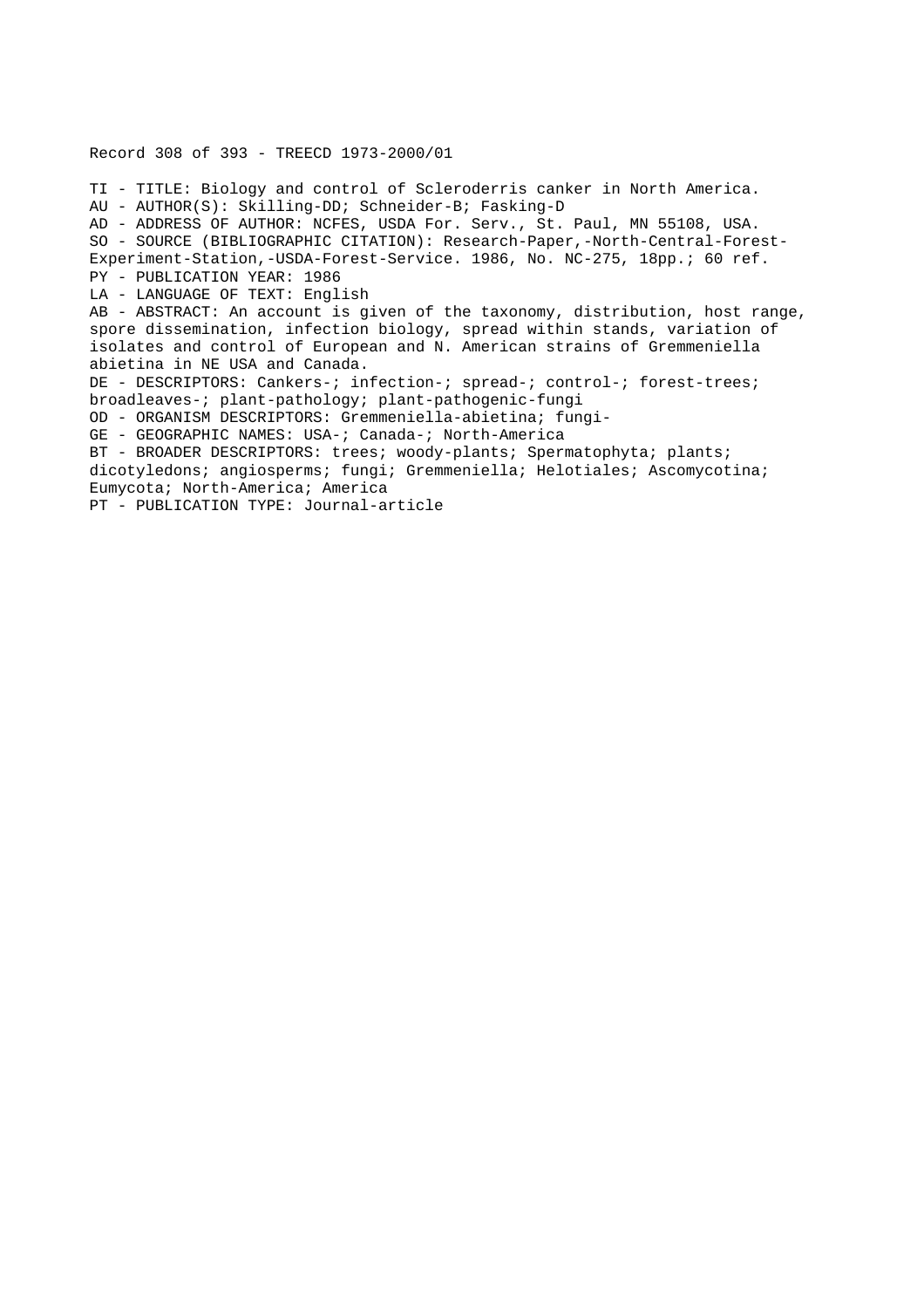Record 309 of 393 - TREECD 1973-2000/01 TI - TITLE: Scleroderris canker on Austrian and ponderosa pine in New York. AU - AUTHOR(S): Skilling-DD; Schneider-BS; Sullivan-JA AD - ADDRESS OF AUTHOR: North Central FES, USDA For. Serv., 1992 Folwell Av., St. Paul, Minn. 55108, USA. SO - SOURCE (BIBLIOGRAPHIC CITATION): Plant-Disease-Reporter. 1977, 61: 8, 707- 708; 1 pl.; 2 ref. PY - PUBLICATION YEAR: 1977 LA - LANGUAGE OF TEXT: English AB - ABSTRACT: Schleroderris lagerbergii [Gremmeniella abietina] is reported for the first time on pole-size Pinus nigra and P. ponderosa in northern New York [see FA 37, 401]. P. ponderosa was very susceptible to the fungus; P. nigra appeared to be as susceptible as P. resinosa, with P. sylvestris as the most resistant species. S. lagerbergii will probably cause major plantation losses throughout northern New York in the next few years. ADDITIONAL ABSTRACT: The disease, caused by Gremmeniella abietina, is newly reported on pole-sized Pinus nigra and P. ponderosa in northern NY. The fungus killed upper crowns of both spp. The former is moderately susceptible whereas the latter is extremely susceptible and is killed. DE - DESCRIPTORS: forest-trees; conifers-; plant-pathology; pines-OD - ORGANISM DESCRIPTORS: Gremmeniella-abietina; Pinus-nigra; Pinus-ponderosa; Pinus-GE - GEOGRAPHIC NAMES: New-York; USA-BT - BROADER DESCRIPTORS: trees; woody-plants; Spermatophyta; plants; Gremmeniella; Helotiales; Ascomycotina; Eumycota; fungi; Pinus; Pinaceae; Pinopsida; gymnosperms; Middle-Atlantic-States-of-USA; Northeastern-States-of-USA; USA; North-America; America PT - PUBLICATION TYPE: Journal-article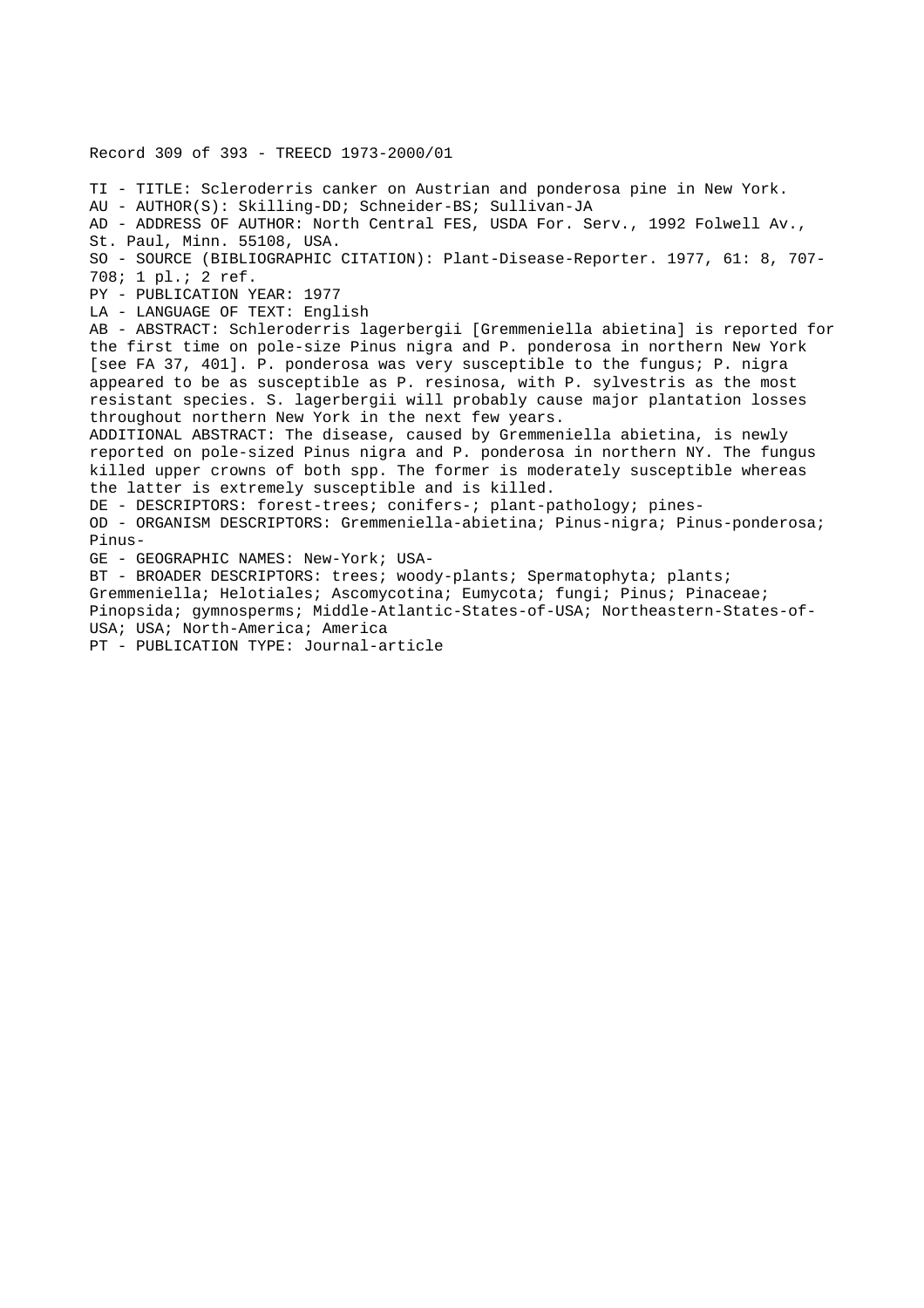TI - TITLE: Scleroderris canker -- development of strains and potential damage in North America. AU - AUTHOR(S): Skilling-DD; Straby-AG AD - ADDRESS OF AUTHOR: North Cent. Forest Exp. Sta., St. Paul, Minn., USA. SO - SOURCE (BIBLIOGRAPHIC CITATION): High impact disease of the 1980s. Canadian-Journal-of-Plant-Pathology. 1981, 3: 263-265; 1 tab.; 10 ref. PY - PUBLICATION YEAR: 1981 LA - LANGUAGE OF TEXT: English AB - ABSTRACT: Evidence for the existence of strs. of Gremmeniella abietina on conifers in N. America, with the presence there of the European str. (to which Canadian pines are highly susceptible), intermediate and hybrid strs. is reviewed. The potential effect of these strs. on Canadian pine forests is discussed. DE - DESCRIPTORS: races-; fungal-diseases; control-; forest-trees; conifers-; plant-pathology; pines-OD - ORGANISM DESCRIPTORS: Pinus-; Gremmeniella-abietina; Pinopsida-; Gremmeniella-GE - GEOGRAPHIC NAMES: Canada-; North-America; USA-BT - BROADER DESCRIPTORS: trees; woody-plants; Spermatophyta; plants; Pinaceae; Pinopsida; gymnosperms; Gremmeniella; Helotiales; Ascomycotina; Eumycota; fungi; North-America; America PT - PUBLICATION TYPE: Journal-article IS - INTERNATIONAL STANDARD SERIAL NUMBER: 0706-0661

Record 310 of 393 - TREECD 1973-2000/01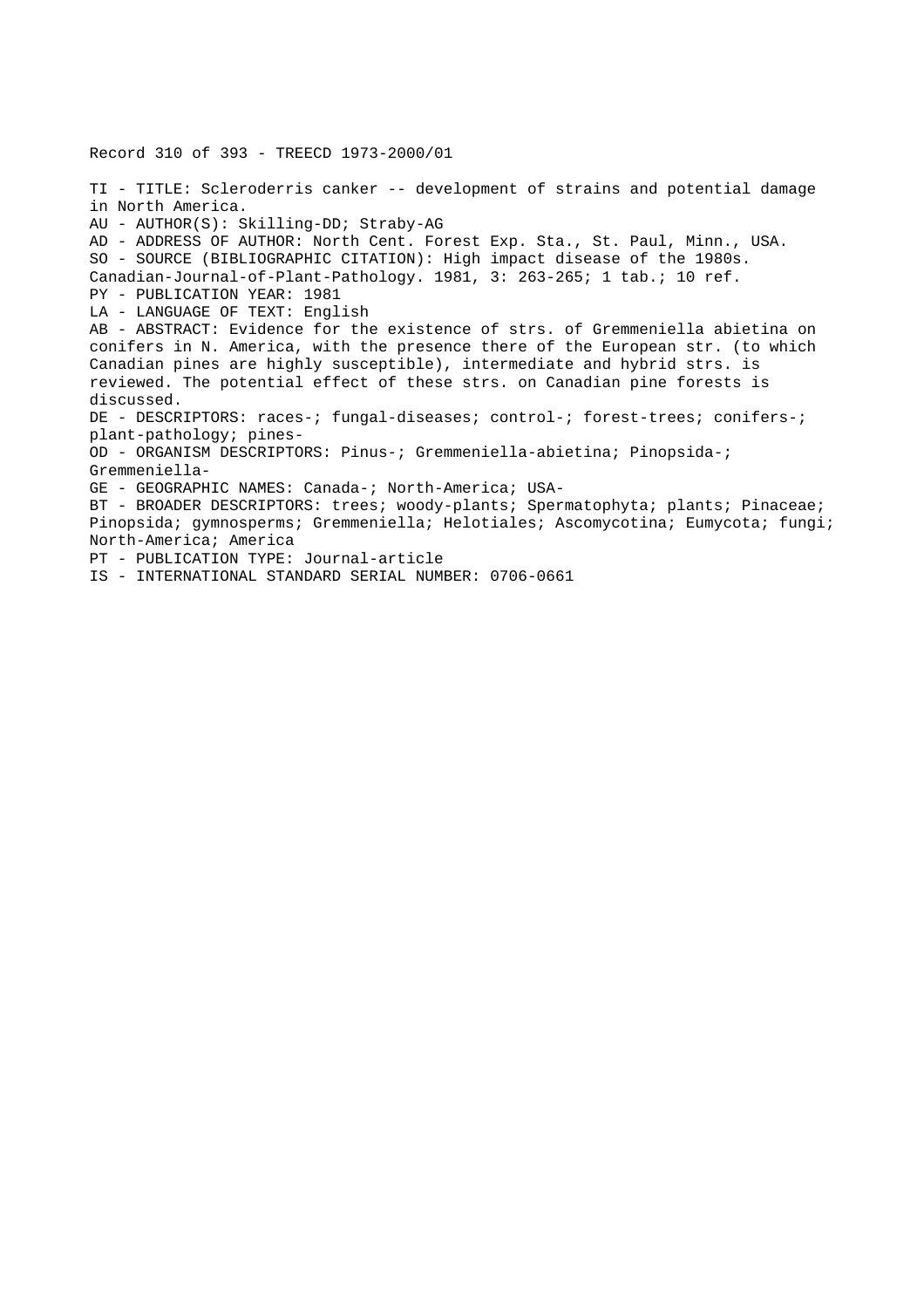Record 311 of 393 - TREECD 1973-2000/01 TI - TITLE: Fungicides for control of Scleroderris canker. AU - AUTHOR(S): Skilling-DD; Waddell-CD AD - ADDRESS OF AUTHOR: N. Central Forest Exp. Stn., USDA, St. Paul, Minn., USA. SO - SOURCE (BIBLIOGRAPHIC CITATION): Plant-Disease-Reporter. 1974, 58: 12, 1097-1100; 5 ref. PY - PUBLICATION YEAR: 1974 LA - LANGUAGE OF TEXT: English AB - ABSTRACT: Reports the results of trials over a 3-year period, of 6 fungicides to control Scleroderris lagerbergii on Pinus resinosa nursery stock in N. Wisconsin. Chlorothalonil and chlorothalonil + cycloheximide were the most effective. About seven sprays of chlorothalonil at 0.3% active ingredient are recommended to control the disease. [Cf. FA 32, 2761] DE - DESCRIPTORS: fungicides-; cycloheximide-; nurseries-; control-; chlorothalonil-; forest-trees; conifers-; plant-pathology; pines-OD - ORGANISM DESCRIPTORS: Pinus-resinosa; Pinus-; Gremmeniella-abietina BT - BROADER DESCRIPTORS: pesticides; aromatic-fungicides; fungicides; trees; woody-plants; Spermatophyta; plants; Pinus; Pinaceae; Pinopsida; gymnosperms; Gremmeniella; Helotiales; Ascomycotina; Eumycota; fungi PT - PUBLICATION TYPE: Journal-article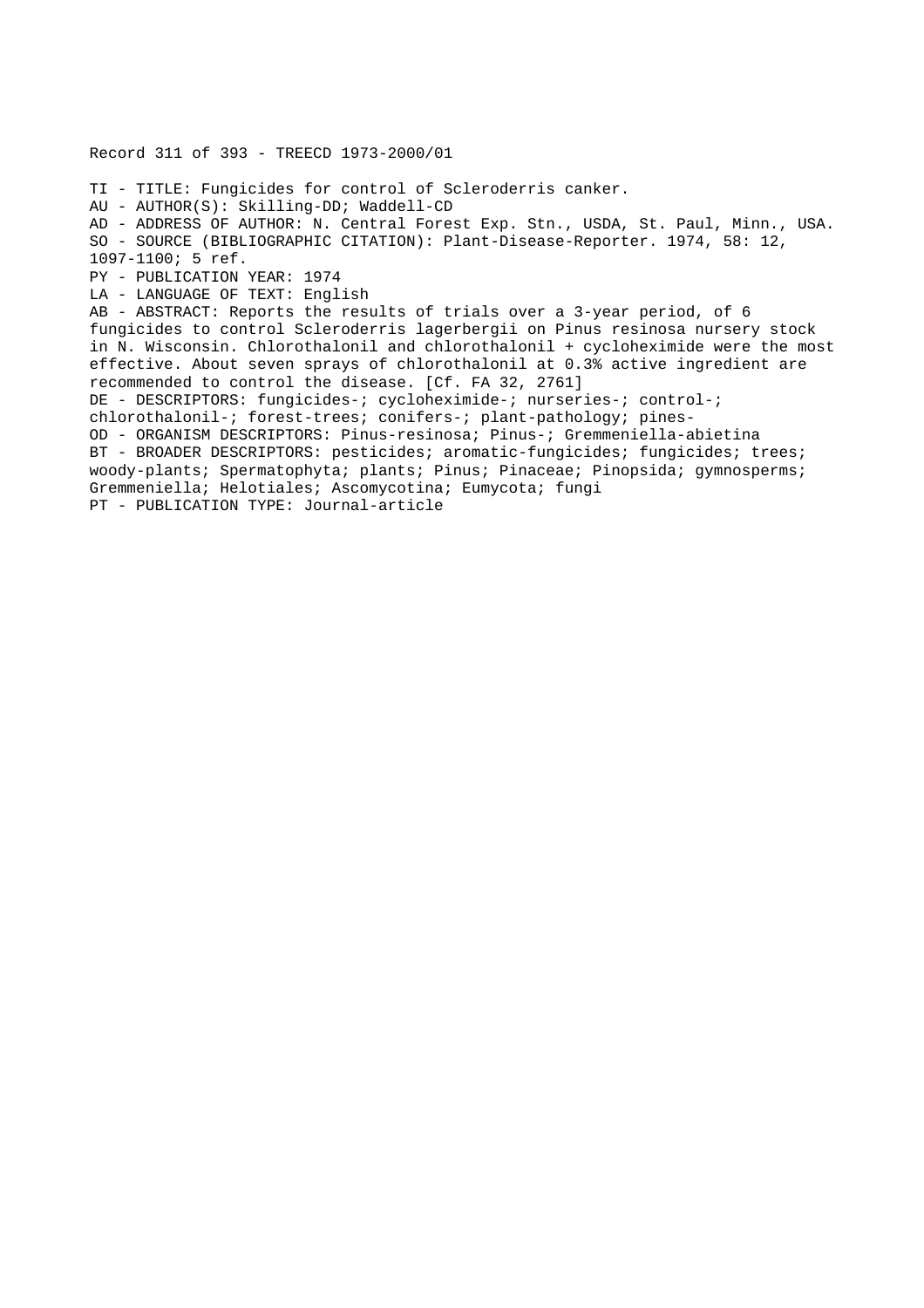Record 312 of 393 - TREECD 1973-2000/01

TI - TITLE: Evaluation of fungicides for control of Gremmeniella abietina.]. Laboratory and preliminary field assays. AU - AUTHOR(S): Smerlis-E AD - ADDRESS OF AUTHOR: For. Res. Cent. Laurentides, Sainte-Foy, Quebec, Canada. SO - SOURCE (BIBLIOGRAPHIC CITATION): Rapport-d'Information.-Centre-de-Recherches-Forestieres-des-Laurentides. 1976, LAU-X-23, 34 pp.; 2 tab.; 8 ref. PY - PUBLICATION YEAR: 1976 LA - LANGUAGE OF TEXT: English LS - LANGUAGE OF SUMMARIES: French AB - ABSTRACT: Lab. and field trials with 20 fungicides against G. abietina are reported. In the lab. a str. from jack pine was generally less sensitive to fungicides than a str. from black spruce. In the field phygon 50-W was the most effective on jack pine and red pine, suppressing infection completely with 1-3 applications at 20 000 or 40 000 ppm. Ascospore discharge from apothecia on jack pine was completely inhibited by 2 applications of stove oil. Partial control of the str. on black spruce was obtained with 3 applications of C-O-CS, dithane M-22 or Z-C spray at 20000 or 40000 ppm. DE - DESCRIPTORS: control-; forest-trees; conifers-; plant-pathology; pines-OD - ORGANISM DESCRIPTORS: Pinus-; Gremmeniella-abietina; PICEA-GE - GEOGRAPHIC NAMES: Canada-BT - BROADER DESCRIPTORS: trees; woody-plants; Spermatophyta; plants; Pinaceae; Pinopsida; gymnosperms; Gremmeniella; Helotiales; Ascomycotina; Eumycota; fungi; North-America; America

PT - PUBLICATION TYPE: Miscellaneous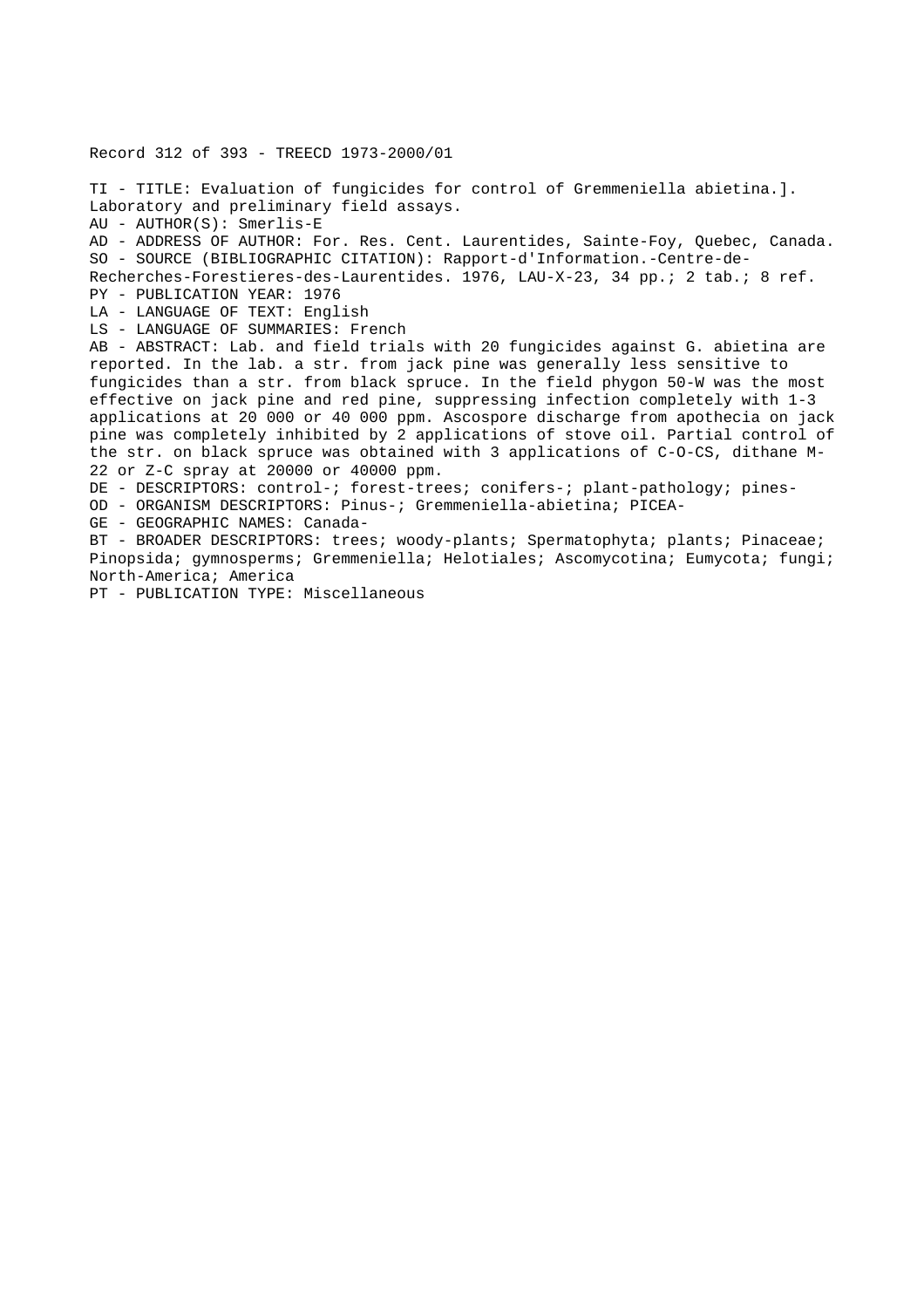Record 313 of 393 - TREECD 1973-2000/01

TI - TITLE: Evaluation of fungicides for control of Gremmeniella abietina 1. Laboratory and preliminary field assays. AU - AUTHOR(S): Smerlis-E AD - ADDRESS OF AUTHOR: Centre Recherches Forestieres des Laurentides, Ste.-Foy, Quebec G1V 4C7, Canada. SO - SOURCE (BIBLIOGRAPHIC CITATION): Rapport-d'Information,-Centre-de-Recherches-Forestieres-des-Laurentides. 1976, No. LAU-X-23, 34 pp.; 8 ref. PY - PUBLICATION YEAR: 1976 LA - LANGUAGE OF TEXT: English LS - LANGUAGE OF SUMMARIES: French AB - ABSTRACT: In the laboratory, a strain of Gremmeniella abietina from Pinus banksiana was generally less sensitive to the 20 fungicides tested, than a strain from Picea mariana. In the field, dichlone was the most effective on P. banksiana and P. resinosa, against a strain from P. banksiana, suppressing infection completely after one to three applications at 20 000 or 40 000 p.p.m. in suspension. Partial protection of P. banksiana was obtained from copper oxychloride sulphate (COS), dodine, captafol, maneb, mancozeb, zineb, sulphur and folpet. Folpet was similarly effective on P. resinosa. Two applications of stove oil completely inhibited ascospore discharge in the field from apothecia on P. banksiana. On P. mariana, three applications at 20 000 or 40 000 p.p.m. in suspension of COS, maneb or ziram spray resulted in partial control of the strain from P. mariana. From author's summary. DE - DESCRIPTORS: fungal-diseases; control-; fungicides-; dichlone-; dodine-; captafol-; maneb-; mancozeb-; zineb-; sulfur-; folpet-; ziram-OD - ORGANISM DESCRIPTORS: Gremmeniella-abietina; Pinus-banksiana; Pinusresinosa; Picea-mariana GE - GEOGRAPHIC NAMES: Canada-BT - BROADER DESCRIPTORS: pesticides; quinone-fungicides; fungicides; aliphaticnitrogen-fungicides; dicarboximide-fungicides; dithiocarbamate-fungicides; carbamate-pesticides; Gremmeniella; Helotiales; Ascomycotina; Eumycota; fungi; Pinus; Pinaceae; Pinopsida; gymnosperms; Spermatophyta; plants; Picea; North-America; America

PT - PUBLICATION TYPE: Miscellaneous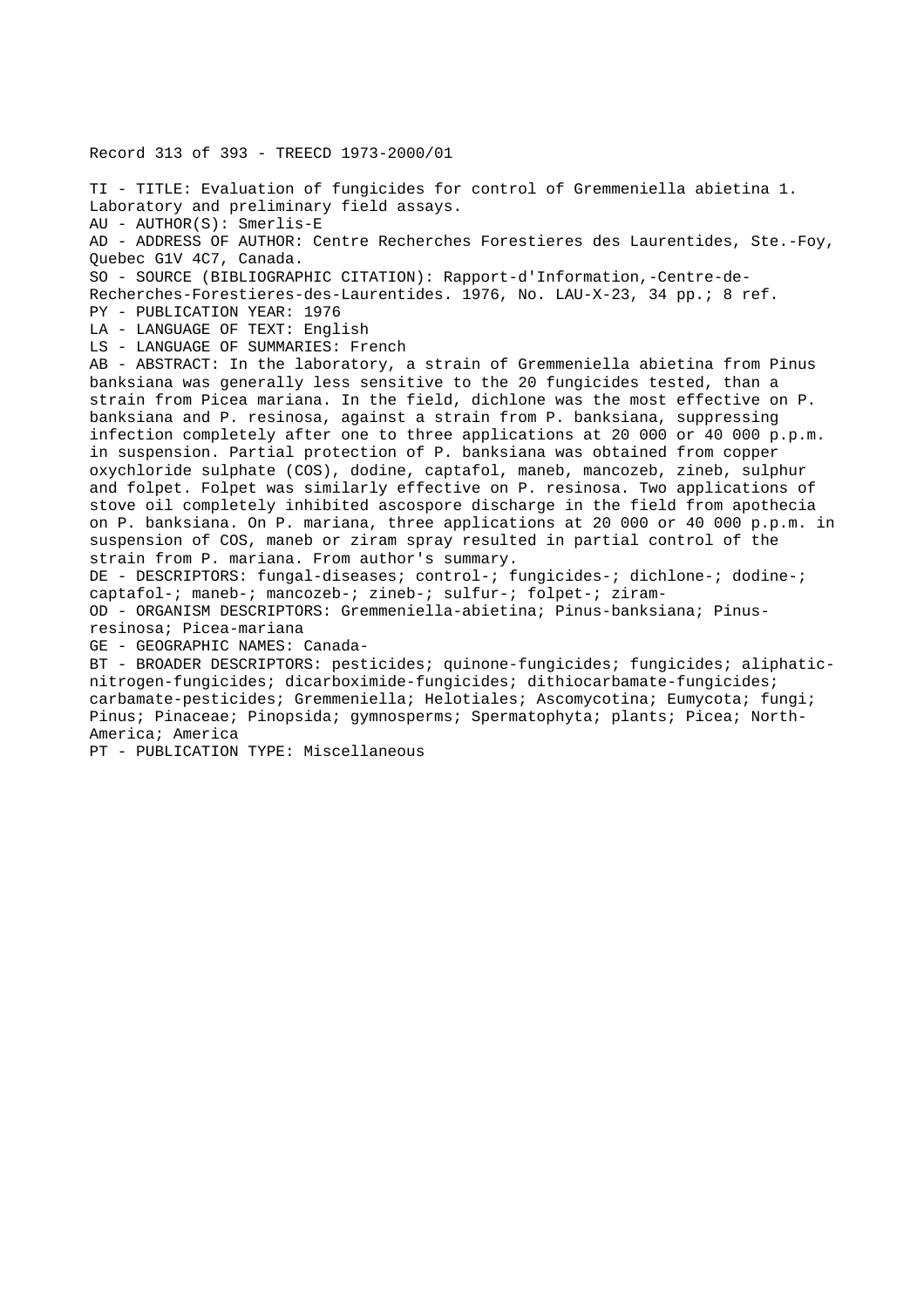Record 314 of 393 - TREECD 1973-2000/01 TI - TITLE: Pathogenicity tests of some discomycetes occurring on conifers. AU - AUTHOR(S): Smerlis-E SO - SOURCE (BIBLIOGRAPHIC CITATION): Canadian-Journal-of-Forest-Research. 1973, 3: 1, 7-16; 27 ref. PY - PUBLICATION YEAR: 1973 LA - LANGUAGE OF TEXT: English LS - LANGUAGE OF SUMMARIES: French AB - ABSTRACT: The pathogenicity of Cenangium ferruginosum, Dermea balsamea, D. piceina pithya. piceina [cf. [cf. FA 30, 5970], Potenbiamyces coniferarum, and Pragmopora pithya was confirmed and demonstrated on additional tree species, and the pathogenicity of the following was demonstrated for the first time: Ascocalyx laricina, Biatorella resinae, Dermea pinicola, Lachnellula agassizii, L. arida, L. gallica, L. occidentalis, Potebniamyces balsamicola var. balsamicola, Pragmopora amphibola. Inoculations with six other species were negative. The relative virulence of the fungi studied is discussed: the most virulent, on various species of conifers, appear to be Potebniamyces coniferarum and Prag opora pithya. The material studied consisted of cankers, dead and dying branches and stems, fallen trees, and logging slash. DE - DESCRIPTORS: pathogenicity-; forest-trees; conifers-; plant-pathology OD - ORGANISM DESCRIPTORS: Pinopsida-; Potebniamyces-coniferarum BT - BROADER DESCRIPTORS: trees; woody-plants; Spermatophyta; plants; gymnosperms; Potebniamyces; Rhytismatales; Ascomycotina; Eumycota; fungi; Ascocalyx; Lachnellula PT - PUBLICATION TYPE: Journal-article IS - INTERNATIONAL STANDARD SERIAL NUMBER: 0045-5067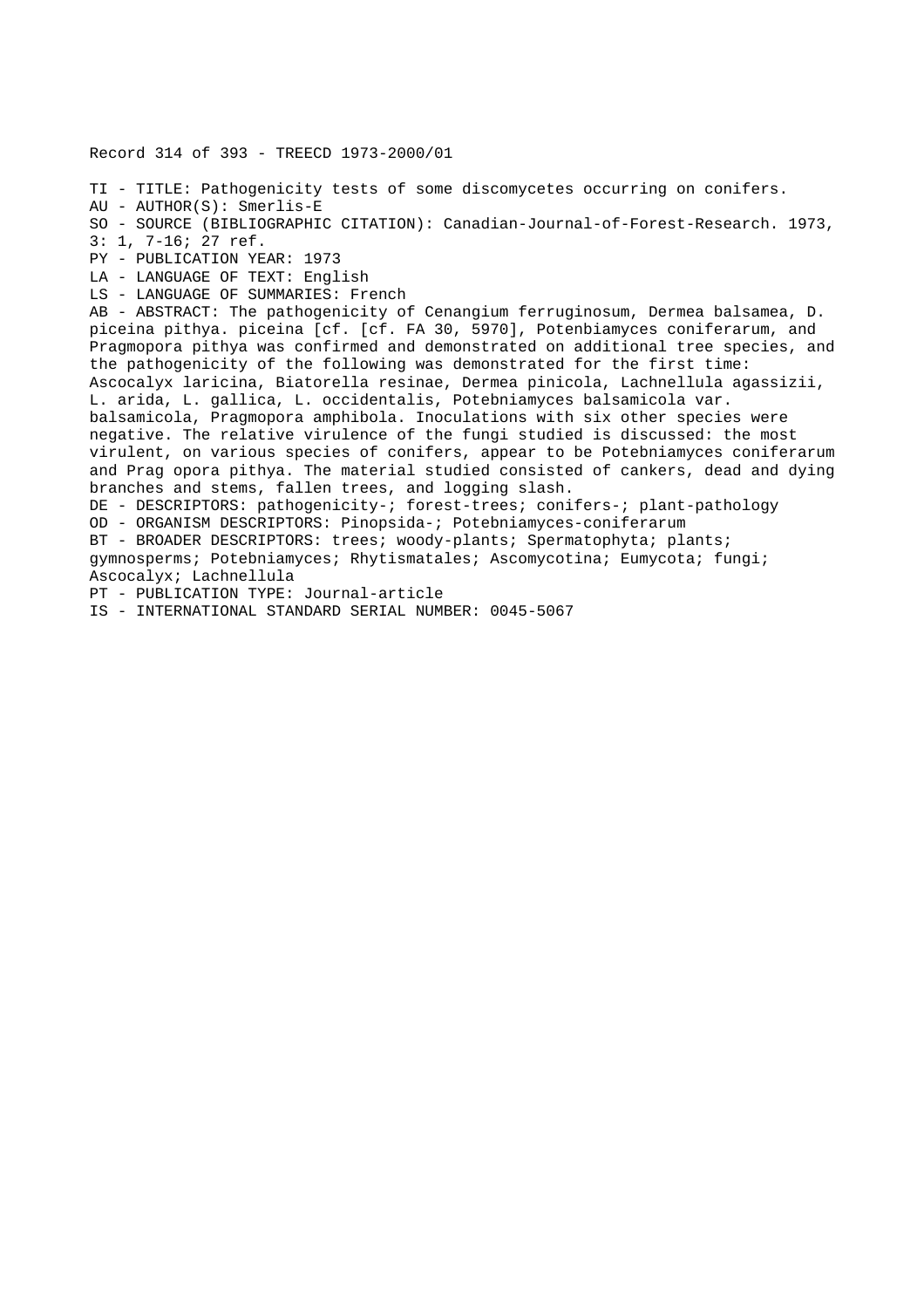Record 315 of 393 - TREECD 1973-2000/01 TI - TITLE: Evaluation of fungicides used to control Gremmeniella abietina IV. Results of field trials in 1979 and 1980. OT - ORIGINAL NON-ENGLISH TITLE: Evaluation de fongicides utilises pour le controle du Gremmeniella abietina IV. Resultats des essais effectues sur le terrain en 1979 et 1980. AU - AUTHOR(S): Smerlis-E SO - SOURCE (BIBLIOGRAPHIC CITATION): Rapport-d'Information-Centre-de-Recherches-Forestieres-des-Laurentides. 1983, LAU-X-58, 26 pp.; 5 tab. See RPP 56, 5829; 6 ref. PY - PUBLICATION YEAR: 1983 LA - LANGUAGE OF TEXT: English, French AB - ABSTRACT: Daconil 2787 flowable (chlorothalonil) at 20 g/l, applied twice with an interval of 2 wk, controlled the N. American str. of G. abietina on pine. The first treatment should be early in spring when the leading shoots of Pinus banksiana and P. resinosa are 10 and 5 cm long, respectively. Water suspensions of Acti-dione TGF (cycloheximide) at 0.4 g/l and Daconil wettable powder (chlorothalonil, 4 g) applied 4 times at weekly intervals were also effective. The Quebec str. of G. abietina on spruce seedlings was controlled by 1 application in July of a water suspension of 2% Bravo 6F [chlorothalonil], 2% Daconil 2787 flowable, 3% Daconil 2787 wettable powder or 4% Dyrene [anilazine]. DE - DESCRIPTORS: Pines-; control-; Chlorothalonil-; Cycloheximide-; Anilazine-; Cankers-; Fungicides-; nurseries-; diseases-; forest-trees; conifers-; plantpathology OD - ORGANISM DESCRIPTORS: Gremmeniella-abietina; Pinopsida-; Picea-; Pinusbanksiana; Pinus-resinosa; Pinus-GE - GEOGRAPHIC NAMES: Canada-; Quebec-BT - BROADER DESCRIPTORS: aromatic-fungicides; fungicides; pesticides; trees; woody-plants; Spermatophyta; plants; Gremmeniella; Helotiales; Ascomycotina; Eumycota; fungi; gymnosperms; Pinaceae; Pinopsida; Pinus; North-America; America; Canada PT - PUBLICATION TYPE: Miscellaneous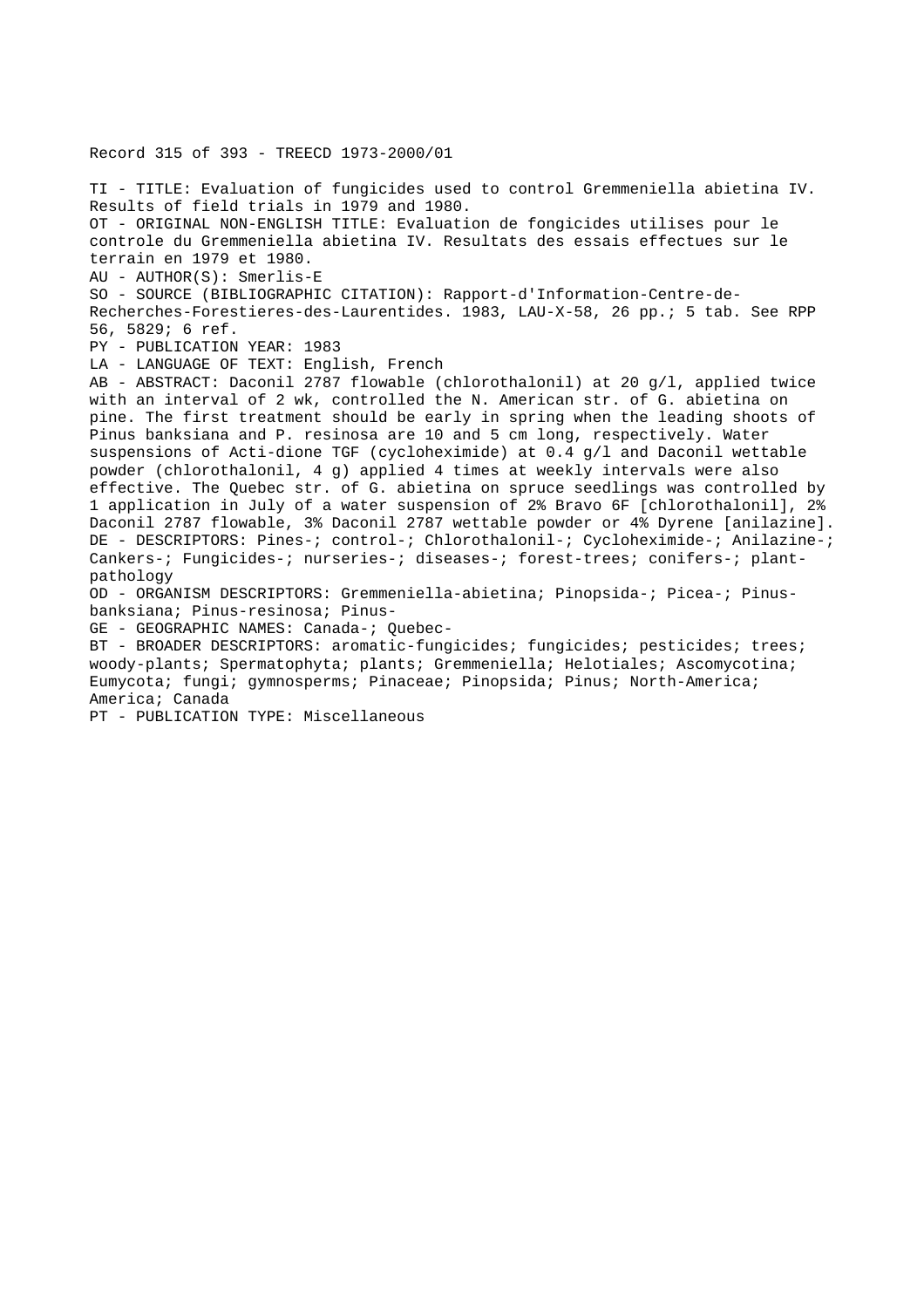Record 316 of 393 - TREECD 1973-2000/01

TI - TITLE: Evaluation of fungicides for control of Gremmeniella abietina. II. Results of 1975, 1976 and 1977 field assays. III. Results of 1978 field assays. OT - ORIGINAL NON-ENGLISH TITLE: Evaluation des fongicides utilises pour le controle du Gremmeniella abietina. II. Resultats des essais effectues sur le terrain en 1975, 1976 and 1977. III. Resultats des essais effectues sur le terrain en 1978. AU - AUTHOR(S): Smerlis-E AD - ADDRESS OF AUTHOR: Laur. FRC, Can. For. Serv., Sainte-Foy, Quebec G1V 4C7, Canada. SO - SOURCE (BIBLIOGRAPHIC CITATION): Rapport-d'Informations,-Centre-de-Recherches-Forestieres-des-Laurentides,-Canada. 1979; 1980, No. LAU-X-38; LAU-X-46, iv + 44; iii + 24 pp.; 3 ref. See FA 41, 6915; 4 ref. PY - PUBLICATION YEAR: 1979 LA - LANGUAGE OF TEXT: English, French DE - DESCRIPTORS: fungicides-; chlorothalonil-; triazines-; conifers-OD - ORGANISM DESCRIPTORS: Pinus-resinosa; Picea-glauca; Pinus-banksiana; Gremmeniella-abietina GE - GEOGRAPHIC NAMES: Canada-; Quebec-BT - BROADER DESCRIPTORS: pesticides; aromatic-fungicides; fungicides; Pinus; Pinaceae; Pinopsida; gymnosperms; Spermatophyta; plants; Picea; Gremmeniella; Helotiales; Ascomycotina; Eumycota; fungi; North-America; America; Canada

PT - PUBLICATION TYPE: Miscellaneous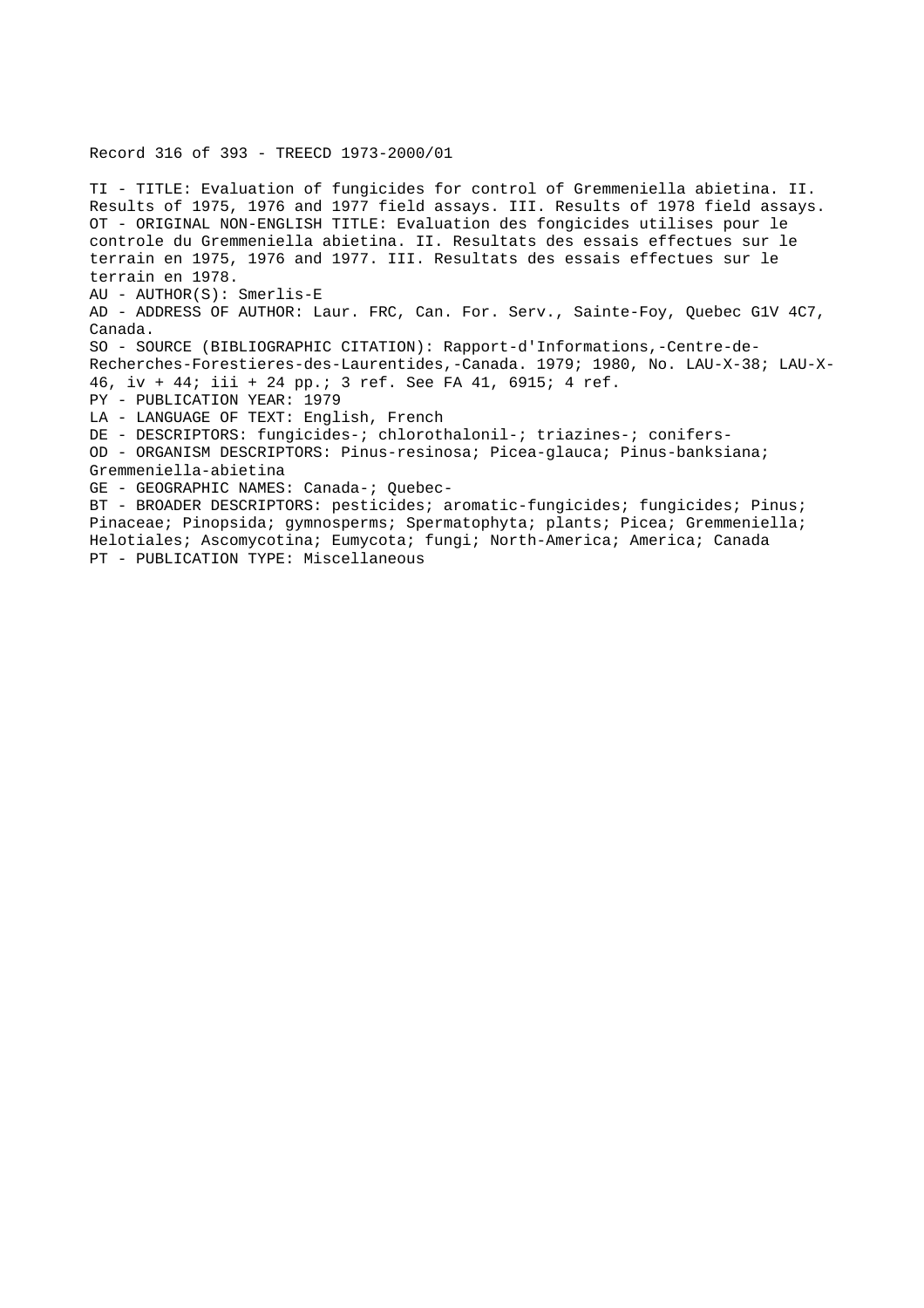Record 317 of 393 - TREECD 1973-2000/01 TI - TITLE: Bark beetle carriers of Gremmeniella abietina and other pathogenic microfungi. AU - AUTHOR(S): Smerlis-E; Finnegan-RJ AD - ADDRESS OF AUTHOR: Laurentian Forest Research Centre, Ste.-Foy, Quebec, Canada. SO - SOURCE (BIBLIOGRAPHIC CITATION): Canadian-Forestry-Service-Research-Notes. 1981, 1: 1, 2-4; 12 ref. PY - PUBLICATION YEAR: 1981 LA - LANGUAGE OF TEXT: English AB - ABSTRACT: In studies in Quebec in 1979, 62% of adults of Pityophthorus sp. taken from dead infested branches of red pine (Pinus resinosa) were found to be carriers of Gremmeniella abietina, an important fungal pathogen of pines and spruces (Picea spp.); 7-46% of adults of Orthotomicus caelatus (Eichh.) similarly collected were carriers. Of about 12 species of fungi identified in one or both species of scolytids, Leucostoma kunzei, Potebniamyces coniferarum, Ophionectria cucurbitula (Scoleconectria cucurbitula), Sydowia polyspora, Tympanis hypopodia and T. laricina are known to be causal agents of cankers or diebacks of various species of conifers. DE - DESCRIPTORS: natural-enemies; disease-vectors; trees-; plant-diseases; agricultural-entomology OD - ORGANISM DESCRIPTORS: fungi-; Gremmeniella-abietina; Potebniamycesconiferarum; Sydowia-polyspora; Pinus-resinosa; Pityophthorus-; Scolytidae-; arthropods-GE - GEOGRAPHIC NAMES: Canada-; Quebec-BT - BROADER DESCRIPTORS: woody-plants; Spermatophyta; plants; Gremmeniella; Helotiales; Ascomycotina; Eumycota; fungi; Potebniamyces; Rhytismatales; Sydowia; Dothideales; Pinus; Pinaceae; Pinopsida; gymnosperms; Scolytidae; Coleoptera; insects; arthropods; invertebrates; animals; insect-pests; arthropod-pests; pests; North-America; America; Canada; Leucostoma; Diaporthales; Orthotomicus PT - PUBLICATION TYPE: Journal-article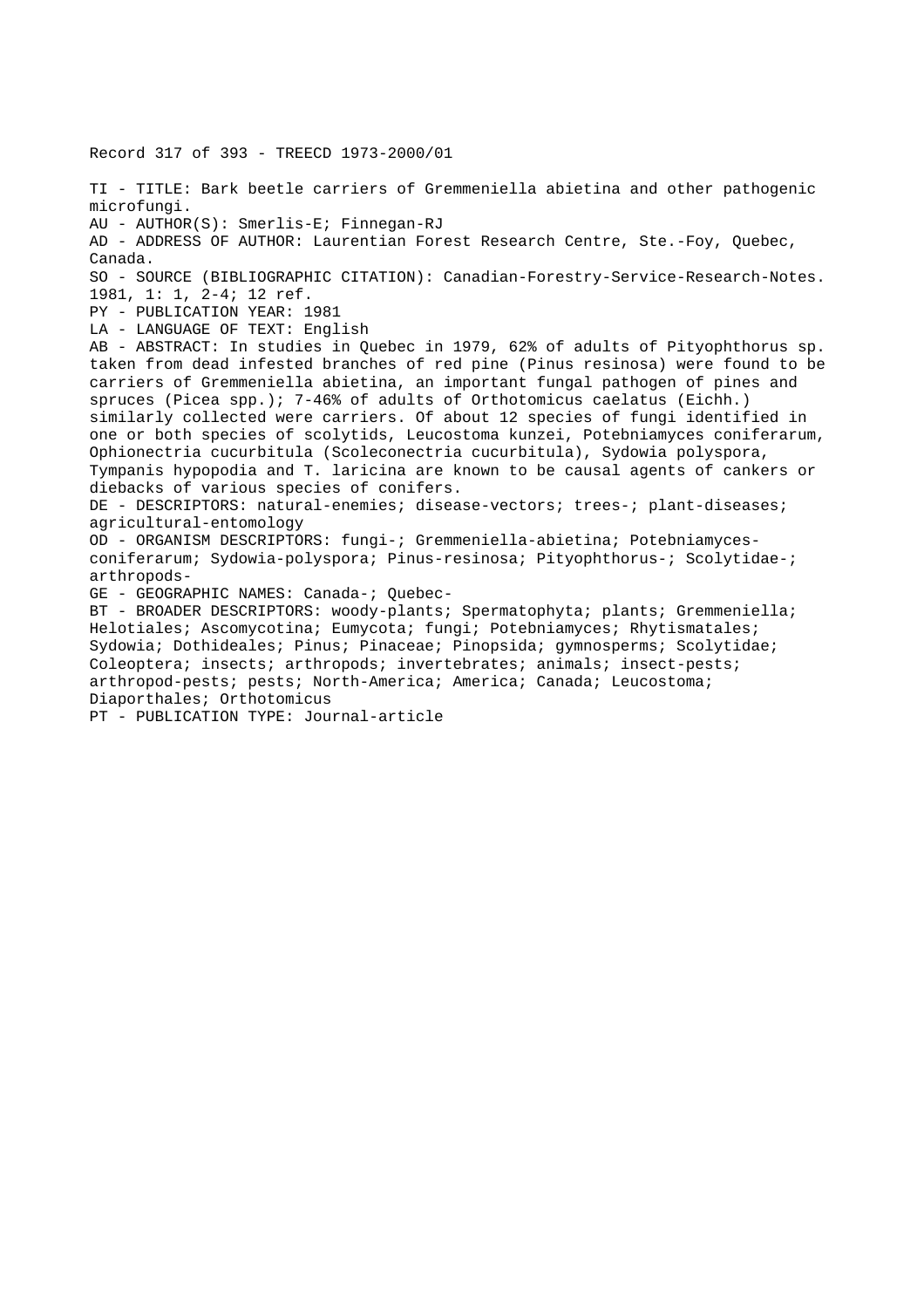Record 318 of 393 - TREECD 1973-2000/01 TI - TITLE: Current threats to Polish forests. OT - ORIGINAL NON-ENGLISH TITLE: Aktualne zagrozenie lasow w Polsce. AU - AUTHOR(S): Smykala-J AD - ADDRESS OF AUTHOR: Naczelny Zarzad Las. Panstw., Warsaw, Poland. SO - SOURCE (BIBLIOGRAPHIC CITATION): Las-Polski. 1985, No. 17, 12-13. PY - PUBLICATION YEAR: 1985 LA - LANGUAGE OF TEXT: Polish AB - ABSTRACT: Results of the 1983 large-area inventory of forest health status by the Bureau of Forest Management and Forest Land Survey together with further data for 1984-85 are used to catalogue the extent of damage by different agents in Polish forests. On a vol. basis, only 78% of living trees are healthy, with 19% weakened and 3% severely weakened. Forests in 4 provinces (Szczecinek, Worclaw, Torun and Katowice) are in a disastrous condition, and only 5 provinces (Bialystok, Lodz, Lublin, Krakow and Radom) can be said to have healthy forests. Data are given for damage by air pollution (mainly SO2, NOx and F), snow and wind damage, excessive rainfall and drought, attack by Lymantria monacha, secondary insect pests, and the fungi Cenangium ferruginosum and Scleroderris lagerbergii [Gremmeniella abietina]. DE - DESCRIPTORS: Forest-inventories; Snow-; damage-; Wind-damage; Fungaldiseases; distribution-; Insect-pests; Air-pollution; fluorine-; sulfur-dioxide; nitrogen-oxides OD - ORGANISM DESCRIPTORS: Lymantria-monacha; Gremmeniella-abietina GE - GEOGRAPHIC NAMES: Poland-BT - BROADER DESCRIPTORS: arthropod-pests; pests; animals; arthropods; invertebrates; insects; Lymantria; Lymantriidae; Lepidoptera; Gremmeniella; Helotiales; Ascomycotina; Eumycota; fungi; Central-Europe; Europe PT - PUBLICATION TYPE: Journal-article

IS - INTERNATIONAL STANDARD SERIAL NUMBER: 0023-8538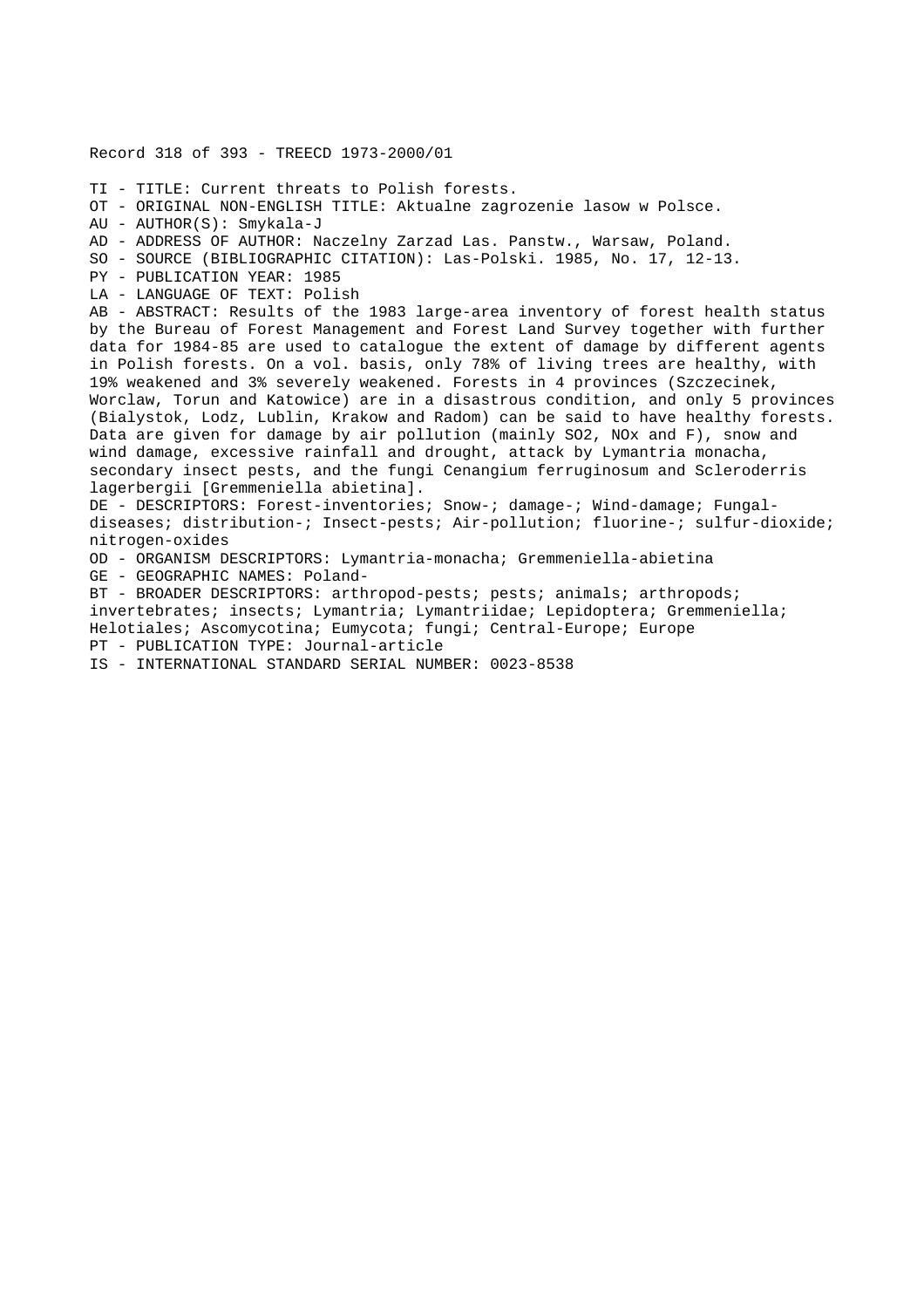Record 319 of 393 - TREECD 1973-2000/01 TI - TITLE: Hirkjolen Experimental Area. OT - ORIGINAL NON-ENGLISH TITLE: Hirkjolen Forsoksomrade. AU - AUTHOR(S): Solbraa-K AD - ADDRESS OF AUTHOR: Seksjon Skogbehandling, Norsk Institutt for Skogforskning, 1432 As-NLH, Norway. SO - SOURCE (BIBLIOGRAPHIC CITATION): Rapport -Norsk-Institutt-for-Skogforskning. 1990, No. 7-90, 27 pp.; With English captions; 10 ref. PY - PUBLICATION YEAR: 1990 LA - LANGUAGE OF TEXT: Norwegian LS - LANGUAGE OF SUMMARIES: English AB - ABSTRACT: A description is presented of the Hirkjolen Experimental Area, which is located 280 km N. of Oslo, Norway, and between 740 and 1160 m altitude. The area is to be used as a demonstration area [for educational and recreational purposes] for forest ecological relationships and multiple use close to the tree line. Some 1150 ha are covered by forests and 250 ha are above the tree line. Norway spruce (Picea abies) generally occurs on E. and W. slopes and Scots pine (Pinus sylvestris) generally occurs on S. slopes and at lower altitudes. Birch (Betula pubescens) is dominant (i) in the valleys where the conifers suffer from summer frosts and (ii) near the tree line. Pine distribution is further restricted by fungal attacks (e.g. by Phacidium infestans and Gremmeniella abietina). Small plantations of Larix decidua, Abies lasiocarpa, Tsuga mertensiana, Picea engelmannii and P. pungens established in the 1930s have grown quite well up to about 1000 m altitude. Pinus contorta is well established in areas where planted Scots pine had suffered complete mortality. DE - DESCRIPTORS: Broadleaves-; Conifers-; Nature-reserves; research-; Forestecology; treelines-; Forest-management; multiple-use OD - ORGANISM DESCRIPTORS: Picea-pungens; Picea-abies; Pinus-sylvestris; Betulapubescens; Phacidium-infestans; Gremmeniella-abietina; Larix-decidua; Abieslasiocarpa; Tsuga-mertensiana; Picea-engelmannii; Pinus-contorta GE - GEOGRAPHIC NAMES: Norway-BT - BROADER DESCRIPTORS: dicotyledons; angiosperms; Spermatophyta; plants; Picea; Pinaceae; Pinopsida; gymnosperms; Pinus; Betula; Betulaceae; Fagales; Phacidium; Helotiales; Ascomycotina; Eumycota; fungi; Gremmeniella; Larix; Abies; Tsuga; Scandinavia; Northern-Europe; Europe PT - PUBLICATION TYPE: Miscellaneous IS - INTERNATIONAL STANDARD SERIAL NUMBER: 0333-001X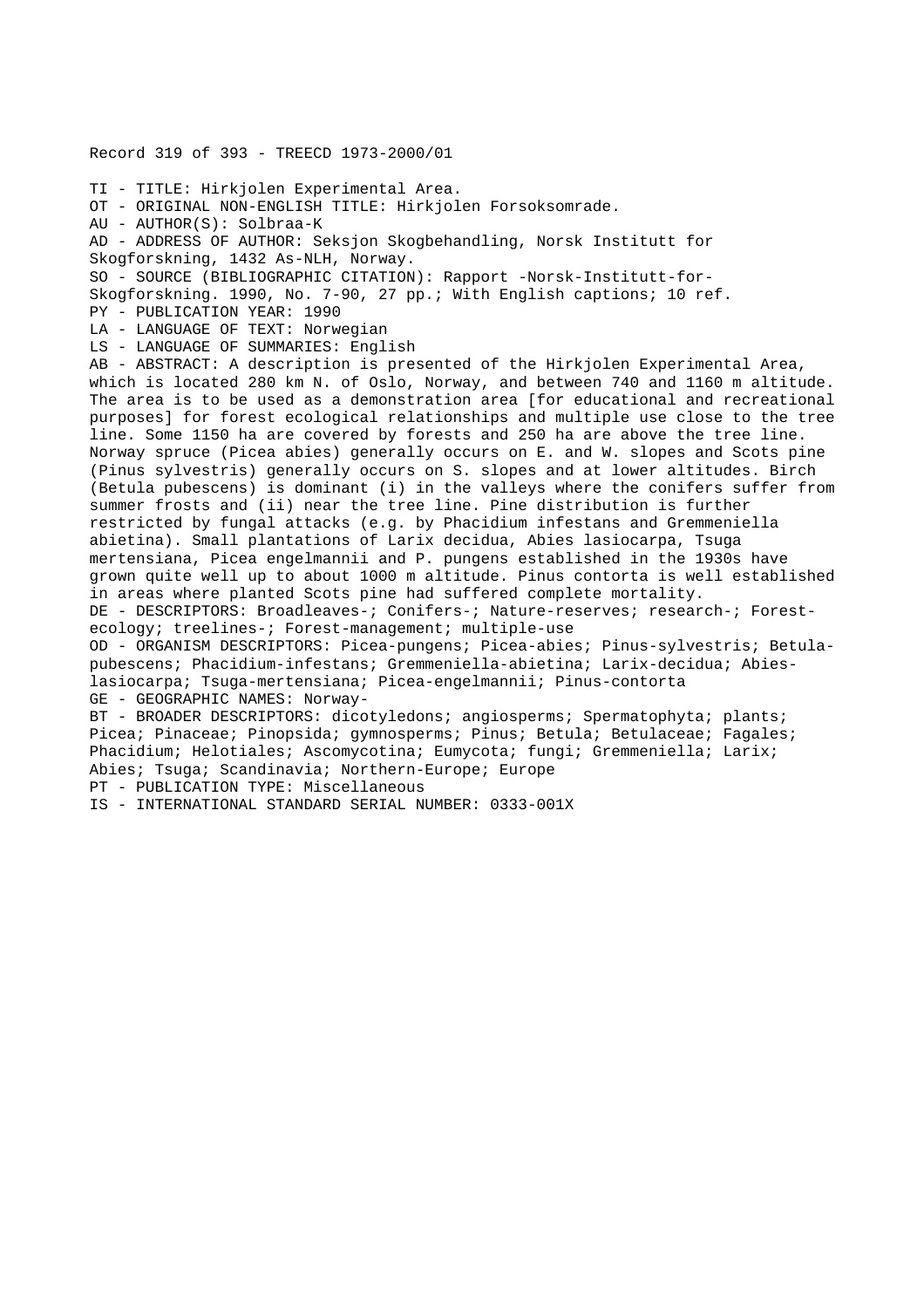Record 320 of 393 - TREECD 1973-2000/01 TI - TITLE: Reforestation of Scots pine after wildfires. OT - ORIGINAL NON-ENGLISH TITLE: Kulturforyngelse av furu etter skogbrann. AU - AUTHOR(S): Solbraa-K; Brunvatne-JO AD - ADDRESS OF AUTHOR: Seksjon Skogbehandling, Norsk Institutt for Skogforskning, 1432 As, Norway. SO - SOURCE (BIBLIOGRAPHIC CITATION): Rapport-fra-Skogforsk. 1994, No. 21, 1-39; With English figures and tables; 47 ref. PB - PUBLISHER INFORMATION: Norsk Institutt for Skogforskning (Norwegian Forest Research Institute); As; Norway PY - PUBLICATION YEAR: 1994 LA - LANGUAGE OF TEXT: Norwegian LS - LANGUAGE OF SUMMARIES: English AB - ABSTRACT: Observations up to 1992 are reported for Scots pine (Pinus sylvestris) plantations established (mainly by planting, with some direct sowing) on 5 burnt sites in Norway starting in 1976/77. Aspects discussed include attack by insect pests (Hylobius abietis) and fungi (Rhizina undulata, Gremmeniella abietina) and its control, effects of nitrogen fertilizer treatment, height increment, mortality etc. DE - DESCRIPTORS: forest-trees; forest-pests; insect-pests; fungal-diseases; plant-diseases; nitrogen-fertilizers; height-; plant-height; increment-; mortality-; artificial-regeneration; direct-sowing; forest-fires; plantations-; burnt-soils OD - ORGANISM DESCRIPTORS: Hylobius-abietis; Rhizina-undulata; Gremmeniellaabietina; Pinus-sylvestris GE - GEOGRAPHIC NAMES: Norway-BT - BROADER DESCRIPTORS: Hylobius; Curculionidae; Coleoptera; insects; arthropods; invertebrates; animals; Rhizina; Pezizales; Ascomycotina; Eumycota; fungi; Gremmeniella; Helotiales; Pinus; Pinaceae; Pinopsida; gymnosperms; Spermatophyta; plants; EFTA; Developed-Countries; European-Union-Countries; OECD-Countries; Scandinavia; Northern-Europe; Europe PT - PUBLICATION TYPE: Miscellaneous

IS - INTERNATIONAL STANDARD SERIAL NUMBER: 0803-2858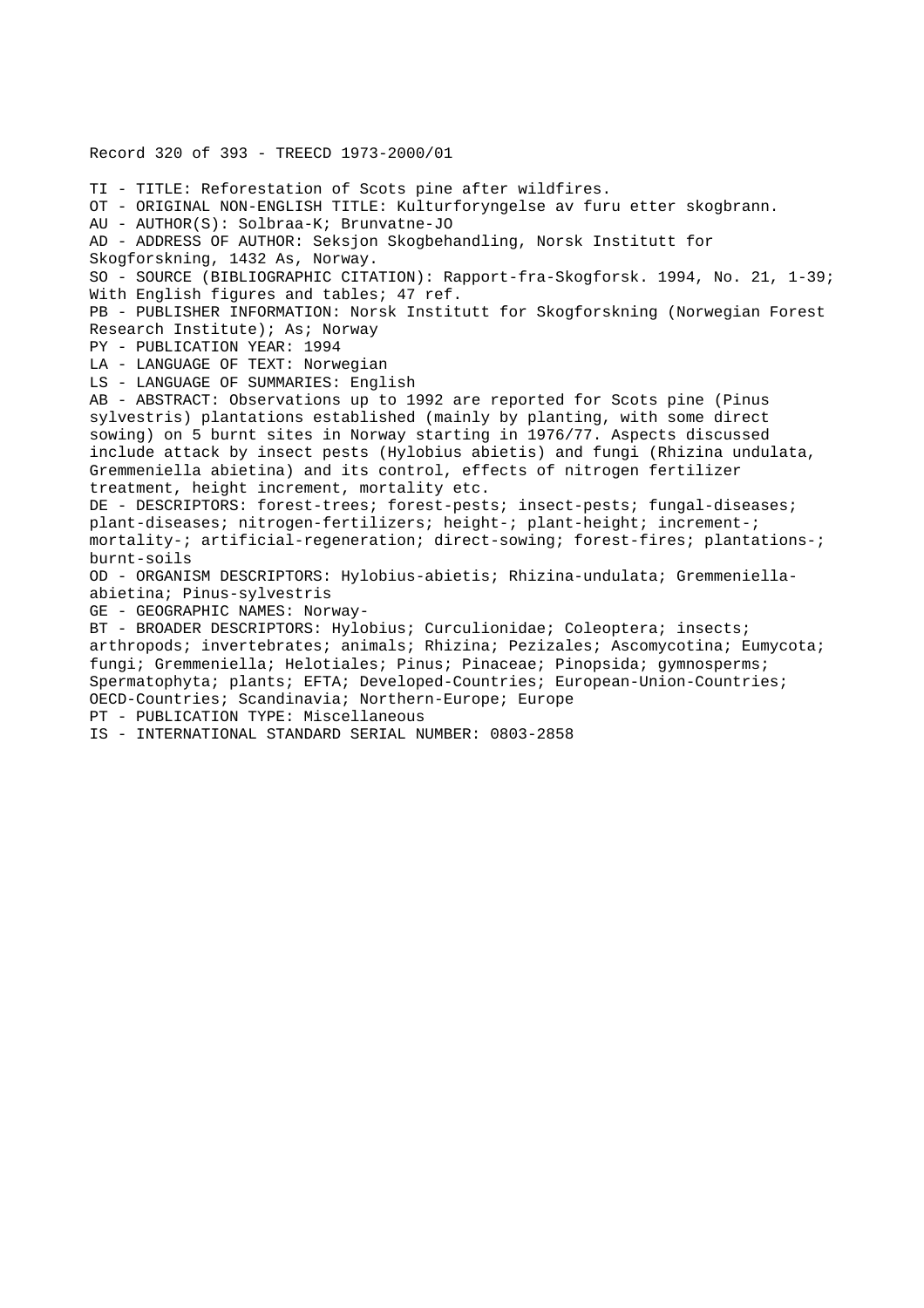Record 321 of 393 - TREECD 1973-2000/01 TI - TITLE: Dieback of spruce. OT - ORIGINAL NON-ENGLISH TITLE: Toppdod pa gran. AU - AUTHOR(S): Solheim-H SO - SOURCE (BIBLIOGRAPHIC CITATION): Norsk-Skogbruk. 1986, 32: 6-7, 12-13. PY - PUBLICATION YEAR: 1986 LA - LANGUAGE OF TEXT: Norwegian AB - ABSTRACT: Presents observations in S. Norway mainly in 1983 and 1985, when damage was considerable especially in the 10-20 age group, in trees with extra long top shoots. Gremmeniella abietina was present. Symptoms were particularly marked under or near pine trees. Effects of provenance, site quality, weather, acid rain and their interactions are briefly discussed. DE - DESCRIPTORS: Dieback-; conifers-OD - ORGANISM DESCRIPTORS: Picea-; Picea-abies; Gremmeniella-abietina GE - GEOGRAPHIC NAMES: Norway-BT - BROADER DESCRIPTORS: Pinaceae; Pinopsida; gymnosperms; Spermatophyta; plants; Picea; Gremmeniella; Helotiales; Ascomycotina; Eumycota; fungi; Scandinavia; Northern-Europe; Europe PT - PUBLICATION TYPE: Journal-article IS - INTERNATIONAL STANDARD SERIAL NUMBER: 0029-2087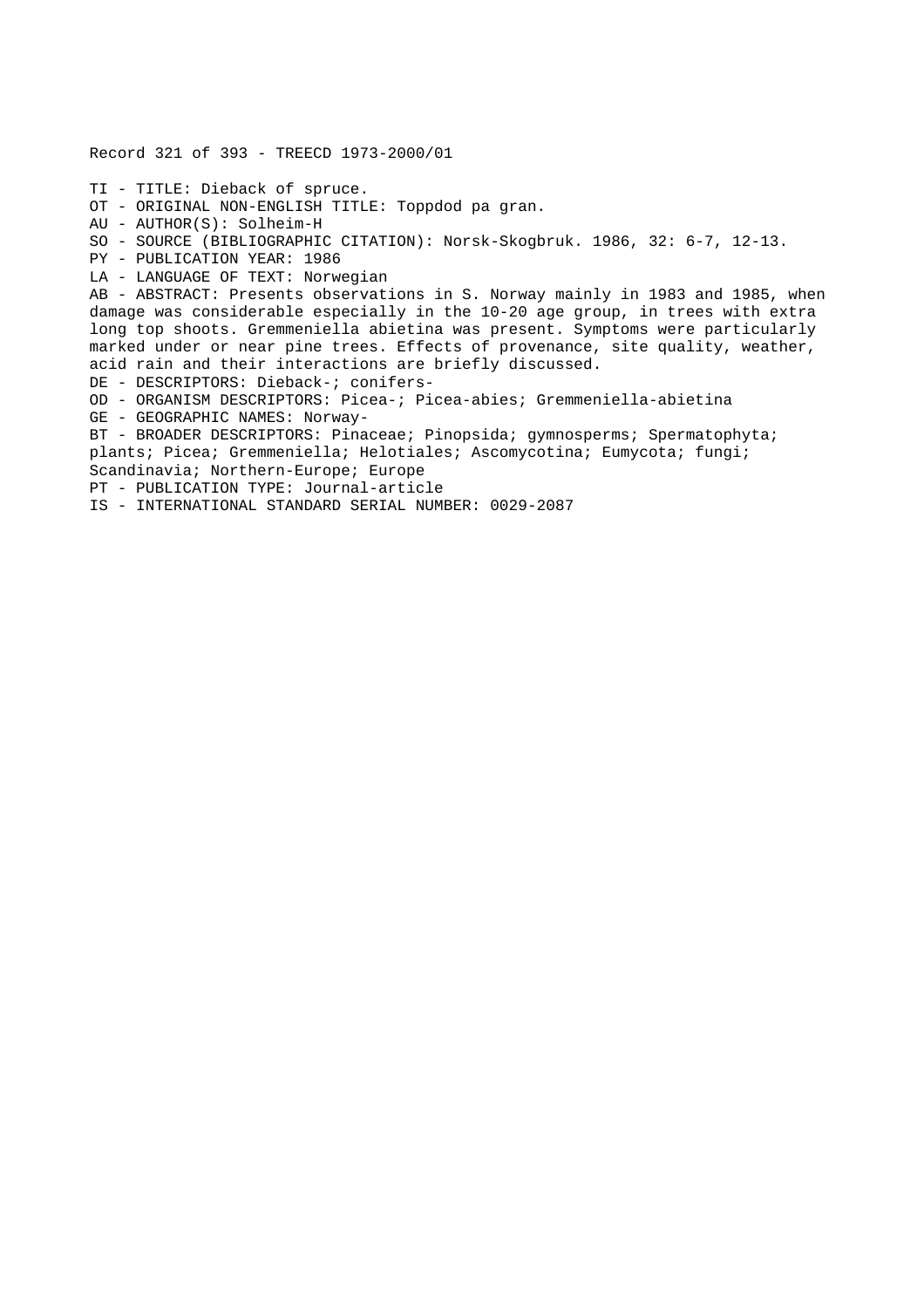Record 322 of 393 - TREECD 1973-2000/01 TI - TITLE: Observations on the occurrence and variation of Scleroderris lagerbergii Gremmen in north Germany. OT - ORIGINAL NON-ENGLISH TITLE: Beobachtungen uber das Vorkommen und die Variation von Scleroderris lagerbergii Gremmen in Norddeutschland. AU - AUTHOR(S): Stephan-BR AD - ADDRESS OF AUTHOR: Inst. Forstgenetik u. Forstpflanzenzuchtung, Grosshansdorf-Schmalenbeck, German Federal Republic. SO - SOURCE (BIBLIOGRAPHIC CITATION): Zeitschrift-fur-Mykologie. 1979, 45: 1, 45-53; 3 fig., 1 tab.; 18 ref. PY - PUBLICATION YEAR: 1979 LA - LANGUAGE OF TEXT: German LS - LANGUAGE OF SUMMARIES: English AB - ABSTRACT: In the last 10 yr S. lagerbergii [Gremmeniella abietina] has been found on 14 pine spp., 1 var. and an interspecific hybrid, and on 2 spruce spp. New hosts included Pinus tabulaeformis, P. koraiensis and P. parviflora. P. contorta, P. mugo, P. resinosa, P. rigida and P. wallichiana were new hosts for W. Germany. In spite of great variation in size and septation of pycnospores all 22 isolates of the fungus examined conformed with the sp. DE - DESCRIPTORS: forest-trees; conifers-; plant-pathology; pines-OD - ORGANISM DESCRIPTORS: Pinus-; Gremmeniella-abietina; PICEA-GE - GEOGRAPHIC NAMES: German-Federal-Republic; Germany-BT - BROADER DESCRIPTORS: trees; woody-plants; Spermatophyta; plants; Pinaceae; Pinopsida; gymnosperms; Gremmeniella; Helotiales; Ascomycotina; Eumycota; fungi; Western-Europe; Europe PT - PUBLICATION TYPE: Journal-article IS - INTERNATIONAL STANDARD SERIAL NUMBER: 0170-110X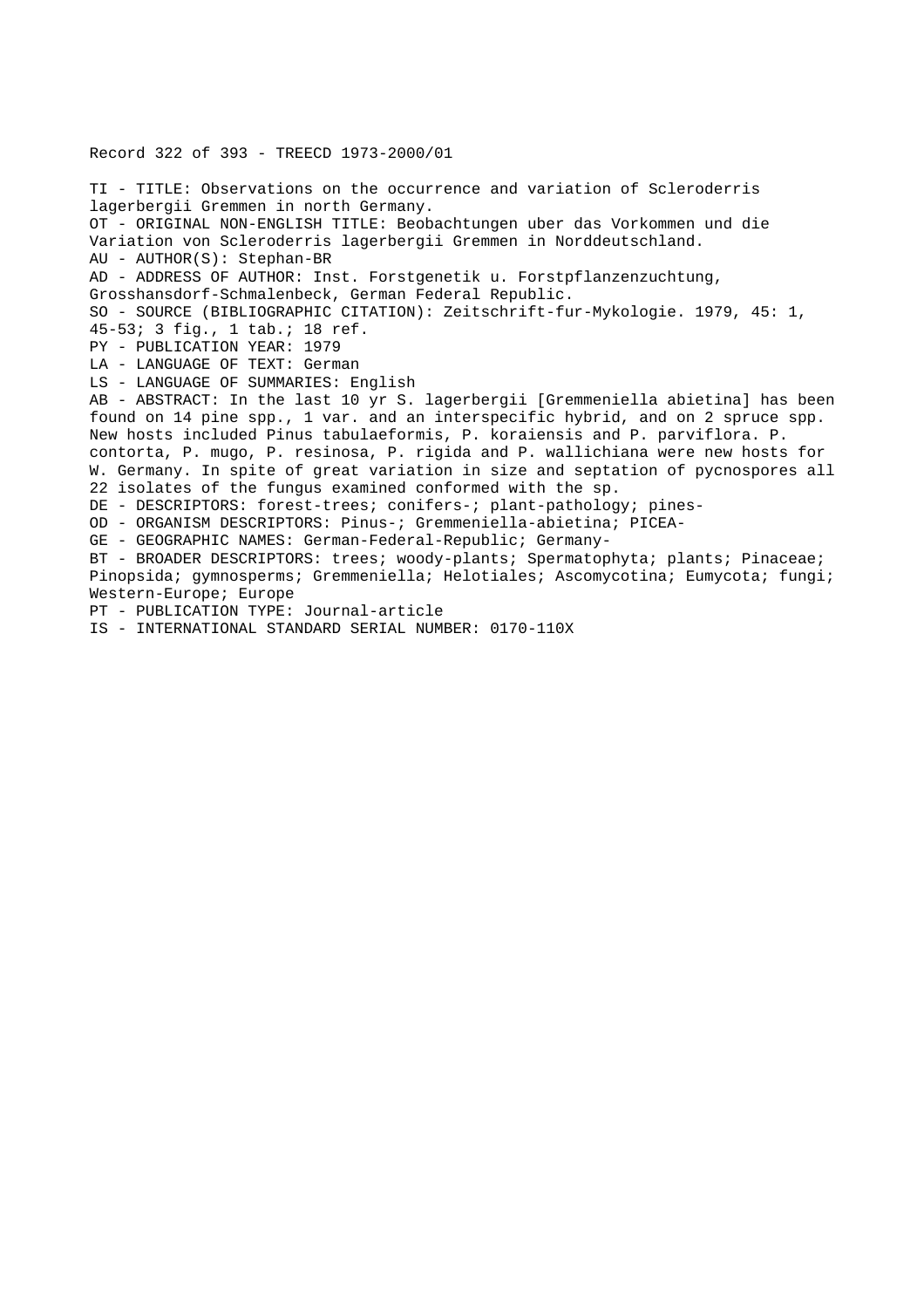Record 323 of 393 - TREECD 1973-2000/01

TI - TITLE: Clonal reaction of Pinus nigra to Scleroderris lagerbergii Gremmen. OT - ORIGINAL NON-ENGLISH TITLE: Klonabhangiges Verhalten bei Pinus nigra Arnold gegenuber Scleroderris lagerbergii Gremmen.

AU - AUTHOR(S): Stephan-BR

SO - SOURCE (BIBLIOGRAPHIC CITATION): Allg.-Forst-u.-Jagdztg. 1970, 41: 60-63.

PY - PUBLICATION YEAR: 1970

LA - LANGUAGE OF TEXT: German

AB - ABSTRACT: Of 14 grafted clones examined, three were markedly resistant to the pathogen.

DE - DESCRIPTORS: conifers-; forest-trees

GE - GEOGRAPHIC NAMES: German-Federal-Republic; Germany-

BT - BROADER DESCRIPTORS: trees; woody-plants; Spermatophyta; plants; Western-Europe; Europe

PT - PUBLICATION TYPE: Journal-article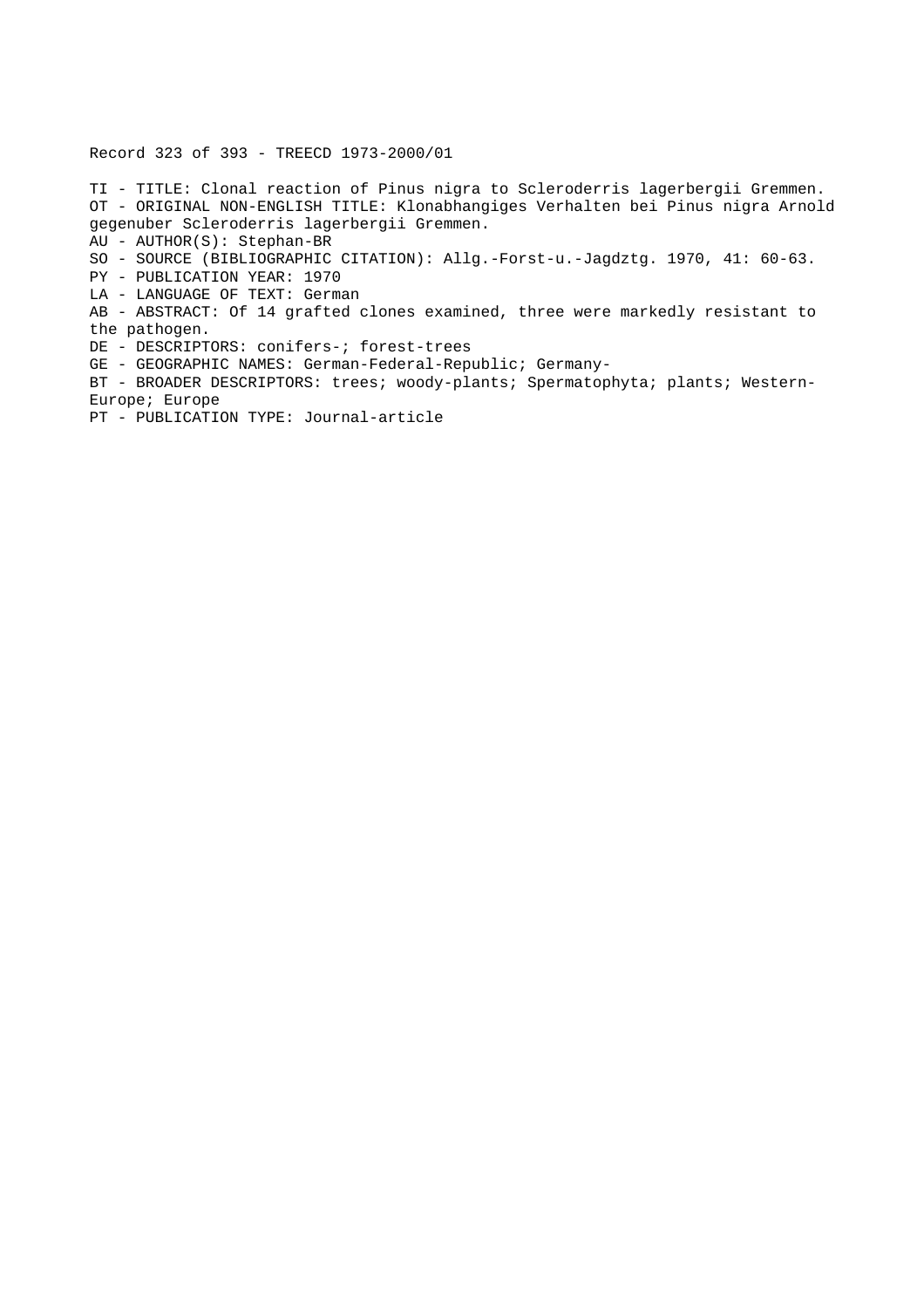Record 324 of 393 - TREECD 1973-2000/01

TI - TITLE: Scleroderris [Gremmeniella abietina] canker disease of conifers. Bibliography of the disease and its pathogen during the last 100 years (1883- 1986). AU - AUTHOR(S): Stephan-BR (ed.); Schulze-I SO - SOURCE (BIBLIOGRAPHIC CITATION): 1987, 111pp.; 601 ref. PB - PUBLISHER INFORMATION: Institut fur Forstgenetik & Forstpflanzenzuchtung; Grosshansdorf; German Federal Republic PY - PUBLICATION YEAR: 1987 LA - LANGUAGE OF TEXT: En,De DE - DESCRIPTORS: Bibliographies-; cankers-OD - ORGANISM DESCRIPTORS: Gremmeniella-abietina BT - BROADER DESCRIPTORS: Gremmeniella; Helotiales; Ascomycotina; Eumycota; fungi PT - PUBLICATION TYPE: Miscellaneous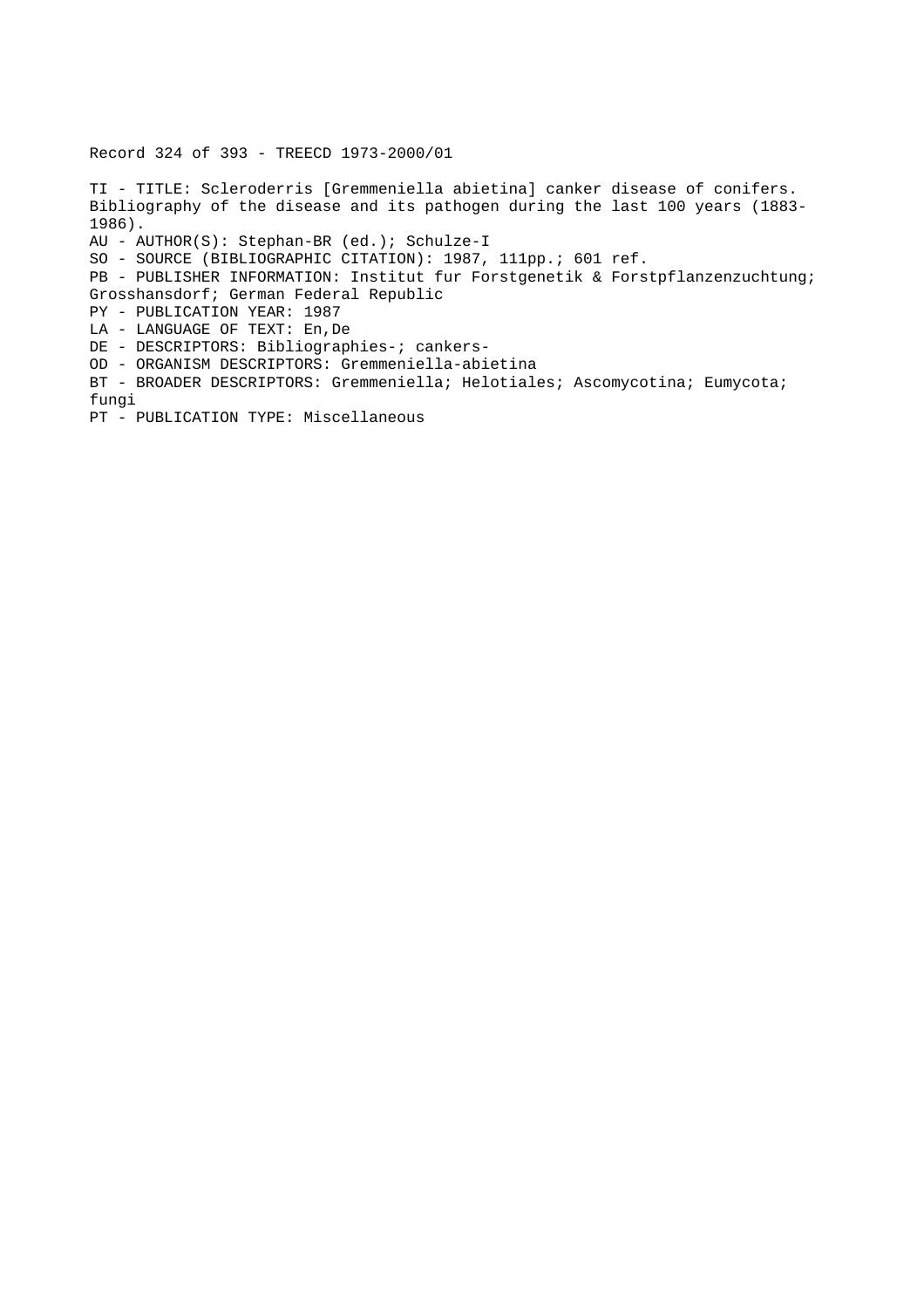Record 325 of 393 - TREECD 1973-2000/01 TI - TITLE: Further studies on differences between Pinus nigra clones in their susceptibility to Scleroderris lagerbergii. OT - ORIGINAL NON-ENGLISH TITLE: Weitere Untersuchungen zur unterschiedlichen Anfalligkeit von Pinus nigra-Klonen gegenuber Scleroderris lagerbergii. AU - AUTHOR(S): Stephan-BR; Scholz-F AD - ADDRESS OF AUTHOR: BFA Forst- u. Holzwirtschaft, D-2070 Grosshansdorf 2, German Federal Republic. SO - SOURCE (BIBLIOGRAPHIC CITATION): European-Journal-of-Forest-Pathology. 1979, 9: 1, 46-51; 5 ref. PY - PUBLICATION YEAR: 1979 LA - LANGUAGE OF TEXT: German LS - LANGUAGE OF SUMMARIES: English, French AB - ABSTRACT: Significant differences between 14 P. nigra clones in their susceptibility to S. lagerbergii [Gremmeniella abietina] were first noticed in 1969 [see FA 31, 6684]. The differences were still apparent in 1972, after further attacks by the fungus. There were also significant differences between the clones in the buffer capacity of homogenized bark from 1-yr-old shoots, the less susceptible clones having the higher buffering capacity. ADDITIONAL ABSTRACT: In a seed plantation near Rendsburg (Holstein), 14 clones showed varied susceptibility to S. lagerbergii [Gremmeniella abietina] and differences in buffering capacity of homogenized bark tissue of 1-yr shoots. Less susceptible clones had a higher buffering capacity [RPP 50, 1453]. DE - DESCRIPTORS: variation-; plant-breeding; fungal-diseases; resistance-; genetics-; forest-trees; conifers-; plant-pathology; pines-OD - ORGANISM DESCRIPTORS: Pinus-nigra; Gremmeniella-abietina; Pinus-; GREMMENIELLA-GE - GEOGRAPHIC NAMES: German-Federal-Republic; Germany-BT - BROADER DESCRIPTORS: trees; woody-plants; Spermatophyta; plants; Pinus; Pinaceae; Pinopsida; gymnosperms; Gremmeniella; Helotiales; Ascomycotina; Eumycota; fungi; Western-Europe; Europe PT - PUBLICATION TYPE: Journal-article IS - INTERNATIONAL STANDARD SERIAL NUMBER: 0300-1237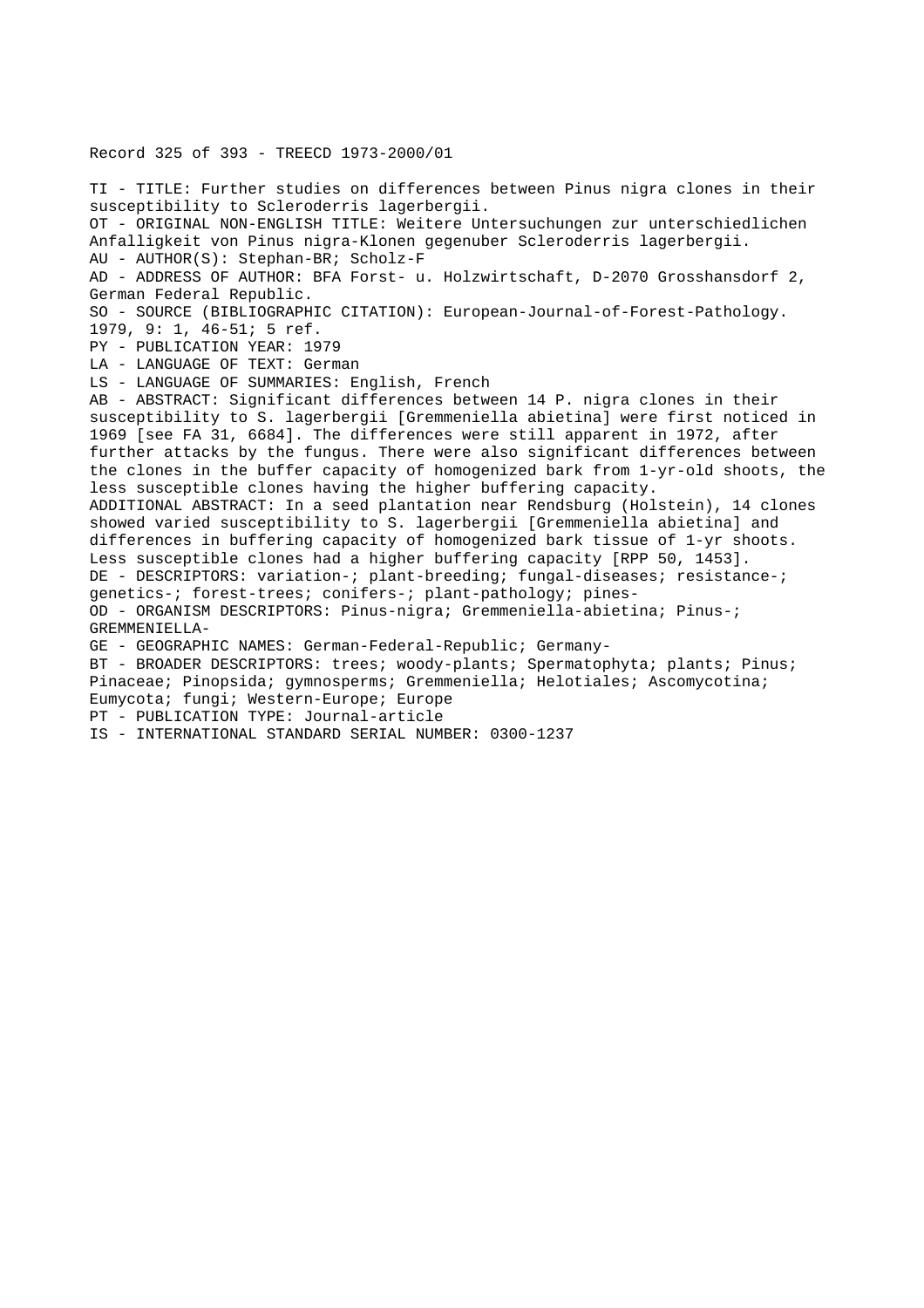Record 326 of 393 - TREECD 1973-2000/01 TI - TITLE: Forest insect and disease conditions in Canada 1981. AU - AUTHOR(S): Sterner-TE (ed.); Davidson-AG AD - ADDRESS OF AUTHOR: Can. For. Serv., Environ. Can., Ottawa, Ont. K1A 1G5, Canada. SO - SOURCE (BIBLIOGRAPHIC CITATION): 1982, ii + 46 pp.; 54 ref. PB - PUBLISHER INFORMATION: Canadian Forestry Service; Ottawa; Canada PY - PUBLICATION YEAR: 1982 LA - LANGUAGE OF TEXT: English AB - ABSTRACT: The occurrence and effects of Choristoneura fumiferana, C. occidentalis, C. biennis, Dendroctonus ponderosae, D. rufipennis, D. simplex, Gremmeniella abietina, Lachnellula willkommii, Lymantria dispar, Ceratocystis ulmi, Arceuthobium spp., Orgyia pseudotsugata and Malacosoma disstria are described for each affected region, with notes on control and forecasts for 1982. The results of special surveys on cone and seed pests and pests of young stands are reported, and the occurrence of other insects and diseases tabulated by region. DE - DESCRIPTORS: damage-; insect-pests; fungal-diseases; mistletoes-OD - ORGANISM DESCRIPTORS: Choristoneura-fumiferana; Choristoneura-occidentalis; Choristoneura-biennis; Dendroctonus-ponderosae; Dendroctonus-rufipennis; Gremmeniella-abietina; Lymantria-dispar; Orgyia-pseudotsugata; Arceuthobium-GE - GEOGRAPHIC NAMES: Canada-BT - BROADER DESCRIPTORS: arthropod-pests; pests; animals; arthropods; invertebrates; insects; Choristoneura; Tortricidae; Lepidoptera; Dendroctonus; Scolytidae; Coleoptera; Gremmeniella; Helotiales; Ascomycotina; Eumycota; fungi; Lymantria; Lymantriidae; Orgyia; Viscaceae; Santalales; dicotyledons; angiosperms; Spermatophyta; plants; North-America; America PT - PUBLICATION TYPE: Miscellaneous IB - INTERNATIONAL STANDARD BOOK NUMBER: 0-662-12067-1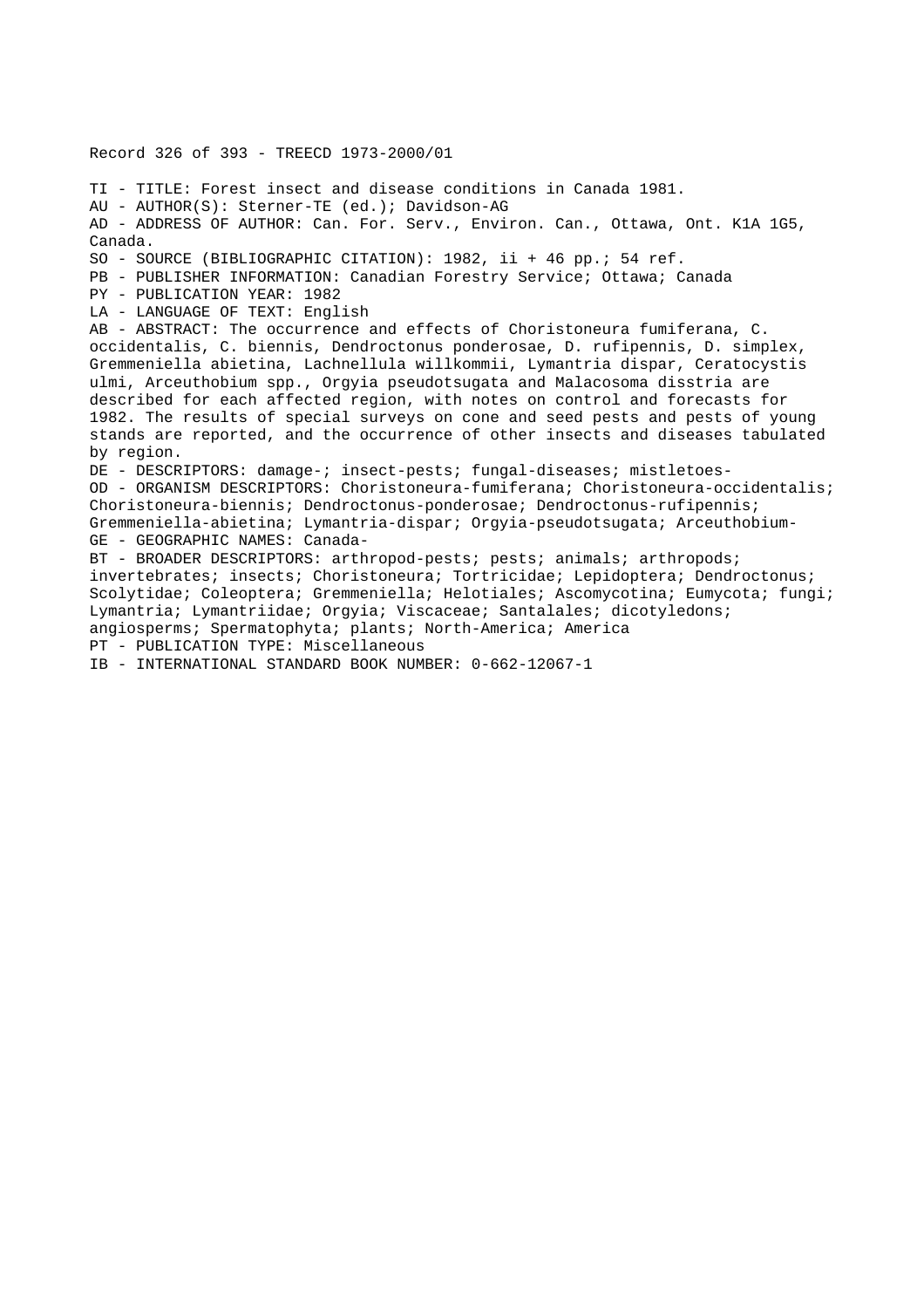Record 327 of 393 - TREECD 1973-2000/01

TI - TITLE: Forest insect and disease conditions in Canada 1980.

AU - AUTHOR(S): Sterner-TE; Davidson-AG

SO - SOURCE (BIBLIOGRAPHIC CITATION): 1981, 43 pp.; 6 fig., 280 X 215 mm; 46 ref.

PB - PUBLISHER INFORMATION: Forest Insect and Disease Survey, Canadian Forestry Service.; Ottawa; Canada

PY - PUBLICATION YEAR: 1981

LA - LANGUAGE OF TEXT: English

AB - ABSTRACT: This report on forest insect and disease conditions in Canada represents an attempt to modify the Annual Report of the Forest Insect and Disease Survey, which has been published since 1951. The content of the report has been changed so that pests considered to be currently most significant are dealt with in detail and the status of other pests is summarised in tabular form by region. No attempt has been made to report the status of all pests in all regions. Numerous pests are consistently present in particular regions, but they have not been mentioned in this report unless significant changes in their status have occurred or new information has been obtained. Eight kinds of insects are dealt with as major pests, and many more as minor ones. Special surveys on cone and seed pests (in British Columbia and Ontario) and pests in young stands (also in British Columbia and Ontario) are reported. ADDITIONAL ABSTRACT: This publication replaces the Annual Report of the Forest Insect and Disease Survey [RPP 60, 1625] and reflects the greater attention being paid to diseases likely to affect the forest economy and environment. Surveys are presented on major forest insects and diseases including Dutch elm disease (Ceratocystis ulmi) and scleroderris canker (Gremmeniella abietina), indicating incidence, distribution and economic impact. Other insects and diseases are listed under the regions (Newfoundland, Maritimes, Quebec, Ontario,

Western and Northern, and Pacific and Yukon).

DE - DESCRIPTORS: forest-pests; forest-trees; diseases-; trees-; agriculturalentomology; plant-pathology

OD - ORGANISM DESCRIPTORS: Ulmus-; Ceratocystis-ulmi; Gremmeniella-abietina GE - GEOGRAPHIC NAMES: Canada-; British-Columbia; Ontario-

BT - BROADER DESCRIPTORS: pests; animals; trees; woody-plants; Spermatophyta; plants; Ulmaceae; Urticales; dicotyledons; angiosperms; Ceratocystis; Ophiostomatales; Ascomycotina; Eumycota; fungi; Gremmeniella; Helotiales; North-America; America; Canada

PT - PUBLICATION TYPE: Annual-report

IB - INTERNATIONAL STANDARD BOOK NUMBER: 0-662-11535-X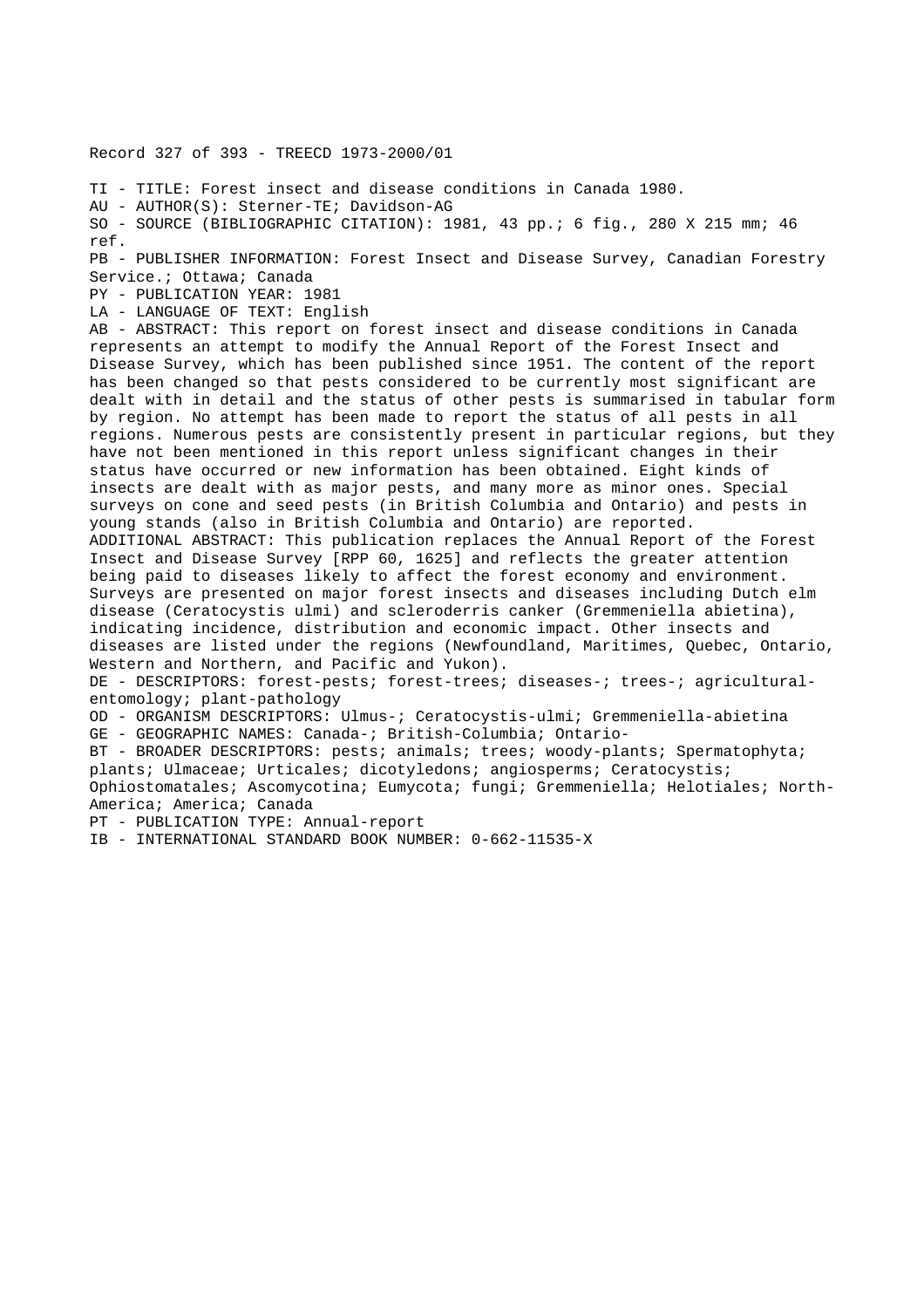Record 328 of 393 - TREECD 1973-2000/01 TI - TITLE: Forest insect and disease conditions in Canada 1981. AU - AUTHOR(S): Sterner-TE; Davidson-AG SO - SOURCE (BIBLIOGRAPHIC CITATION): 1982, 46 pp.; 8 fig.; 54 ref. PB - PUBLISHER INFORMATION: Forest Insect and Disease Survey; Ottawa; Canada PY - PUBLICATION YEAR: 1982 LA - LANGUAGE OF TEXT: English AB - ABSTRACT: This review of forest insect and disease conditions in Canada replaces the former serial publication Annual Report of the Forest Insect and Disease Survey, which was published from 1951 to 1980. The new format was selected to reflect the changing emphasis toward those arthropods and diseases that are likely to affect significantly the forest economy or environment. In the first part of the volume, reviews are presented for about 8 major pest insects and 5 diseases in the various regions of the country. Special survey reports follow, on cone and seed pests and pests in young stands. The remainder of the volume contains summary reviews of other insects and diseases in the Newfoundland, Maritimes, Quebec, Ontario, Western and Northern, and Pacific and Yukon Regions. DE - DESCRIPTORS: forest-pests; forest-trees; diseases-; larch-; trees-; agricultural-entomology; plant-pathology OD - ORGANISM DESCRIPTORS: Gremmeniella-abietina; Pinopsida-; Ceratocystis-ulmi; Ulmus-; arthropods-; TRICHOSCYPHELLA-WILLKOMMII GE - GEOGRAPHIC NAMES: Canada-; Newfoundland-; Quebec-; Ontario-; Yukon-Territory BT - BROADER DESCRIPTORS: pests; animals; trees; woody-plants; Spermatophyta; plants; Gremmeniella; Helotiales; Ascomycotina; Eumycota; fungi; gymnosperms;

Ceratocystis; Ophiostomatales; Ulmaceae; Urticales; dicotyledons; angiosperms; invertebrates; Trichoscyphella; North-America; America; Canada; Lachnellula PT - PUBLICATION TYPE: Annual-report

IB - INTERNATIONAL STANDARD BOOK NUMBER: 0-662-12067-1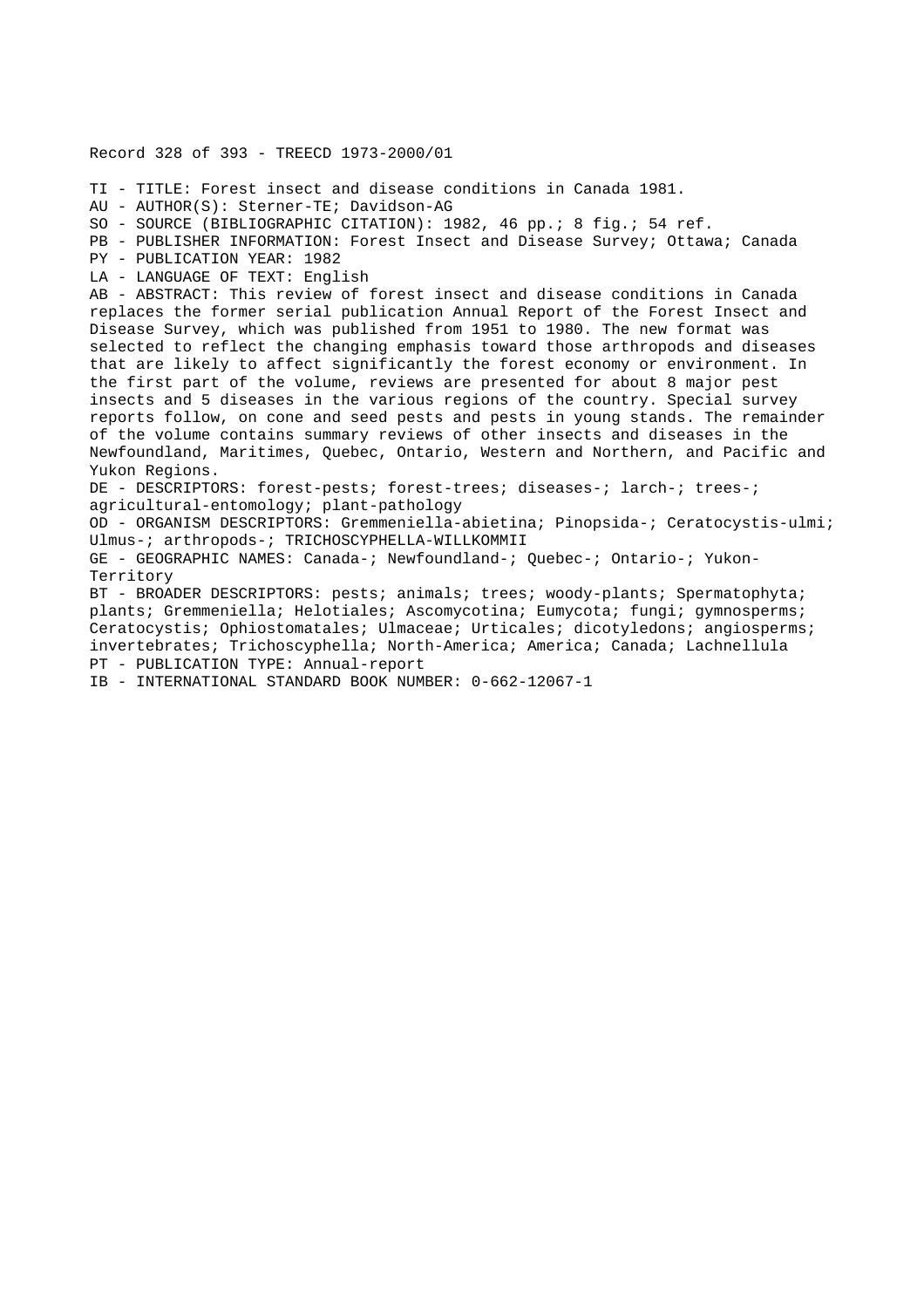Record 329 of 393 - TREECD 1973-2000/01

TI - TITLE: Summary of plant quarantine pest and disease situations in Canada 1980. AU - AUTHOR(S): Straby-AE; Schmidt-AC; Laidlaw-D; Reid-WD; Quenneville-M; Slight-C; Plant-Quarantine-Division-Agriculture-Canada; Canada-Plant-Quarantine-Division SO - SOURCE (BIBLIOGRAPHIC CITATION): 1981, 73 pp.; many fig. PB - PUBLISHER INFORMATION: Plant Quarantine Division, Agriculture Canada.; Ottawa; Canada PY - PUBLICATION YEAR: 1981 LA - LANGUAGE OF TEXT: English, French AB - ABSTRACT: This annual report is the 3rd in a series which summarises current survey and control activities undertaken to prevent the spread within Canada of pests and diseases of plant quarantine significance. Separate accounts are provided for 18 such pests and diseases, including the insects Lymantria dispar (L.) (trap surveys having been conducted for the 1st time in all 10 provinces), Operophtera brumata (L.) (including biological control), Popillia japonica Newm., Rhagoletis pomonella (Walsh) (on apple), Oulema melanopus (L.) (on cereals), Rhyacionia buoliana (Denis & Schiff.) (a pest of pine [Pinus]), Cydia molesta (Busck) (Grapholita molesta) (a pest of fruit trees), Rhagoletis mendax Curr. (a pest of blueberry), Delia coarctata (Fall.) (a cereal pest) and Amphimallon majalis (Razoum.). Control measures (mainly chemical) against some of the pests are reviewed. ADDITIONAL ABSTRACT: Summaries are given of current survey and control activities to prevent the spread within Canada of some diseases including potato wart (Synchytrium endobioticum), maize head smut (Sphacelotheca reiliana), bean (Phaseolus vulgaris) anthracnose (Colletotrichum lindemuthianum), pine canker (Gremmeniella abietina), tobacco blue mould (Peronospora tabacina), Verticillium albo-atrum on lucerne and Dutch elm disease (Ceratocystis ulmi). DE - DESCRIPTORS: control-; biological-control; plant-diseases; potatoes-; maize-; beans-; tobacco-; lucerne-; agricultural-entomology; plant-pathology; pines-OD - ORGANISM DESCRIPTORS: Lymantria-dispar; Operophtera-brumata; Popilliajaponica; Rhagoletis-pomonella; Oulema-melanopus; Rhyacionia-buoliana; Cydiamolesta; Rhagoletis-mendax; Delia-coarctata; Amphimallon-majalis; arthropods-; Synchytrium-endobioticum; Sphacelotheca-reiliana; Colletotrichum-lindemuthianum; Gremmeniella-abietina; Pinus-; Peronospora-tabacina; Verticillium-albo-atrum; Ceratocystis-ulmi; Ulmus-; Zea-mays; Nicotiana-; Medicago-; Solanum-tuberosum GE - GEOGRAPHIC NAMES: Canada-BT - BROADER DESCRIPTORS: Lymantria; Lymantriidae; Lepidoptera; insects; arthropods; invertebrates; animals; Operophtera; Geometridae; Popillia; Scarabaeidae; Coleoptera; Rhagoletis; Tephritidae; Diptera; Oulema; Chrysomelidae; Rhyacionia; Tortricidae; Cydia; Delia; Anthomyiidae; Amphimallon; Synchytrium; Chytridiales; Mastigomycotina; Eumycota; fungi; Sphacelotheca; Ustilaginales; Basidiomycotina; Colletotrichum; Deuteromycotina; Gremmeniella; Helotiales; Ascomycotina; Pinaceae; Pinopsida; gymnosperms; Spermatophyta; plants; Peronospora; Peronosporales; Verticillium; Ceratocystis; Ophiostomatales; Ulmaceae; Urticales; dicotyledons; angiosperms; Zea; Poaceae; Cyperales; monocotyledons; Solanaceae; Solanales; Fabaceae; Fabales; Solanum; North-America; America PT - PUBLICATION TYPE: Annual-report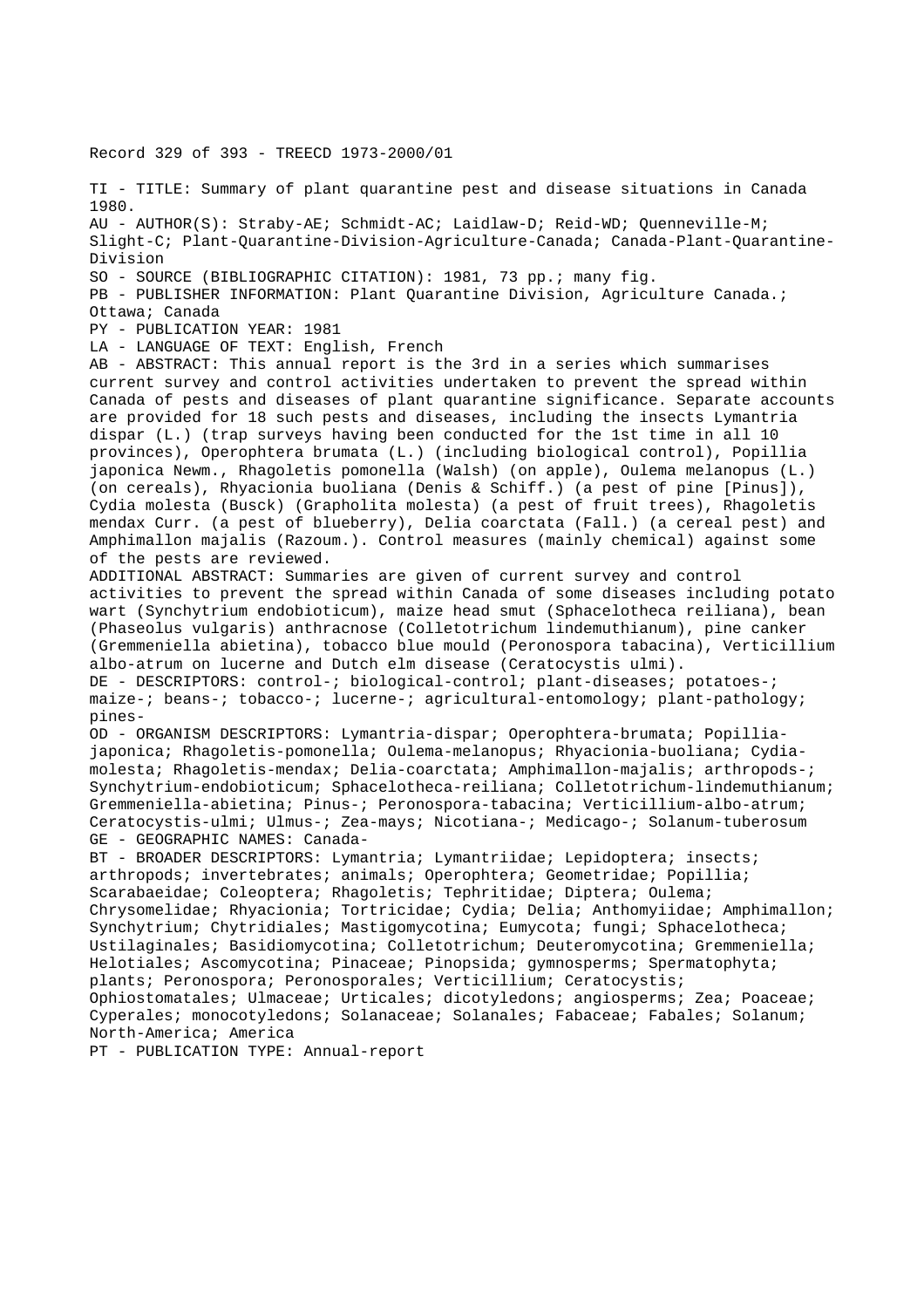### Record 330 of 393 - TREECD 1973-2000/01

TI - TITLE: Session I: Acid precipitation. OT - ORIGINAL NON-ENGLISH TITLE: In Proceedings of the 12th international meeting for specialists in air pollution damages in forests, IUFRO section 2.09 'Air pollution'. Oulu, Finland, 23-30 August 1982. AU - AUTHOR(S): Strand-L (et-al); Stuanes-AO; Barklund-P; Axelsson-G; Unestam-T; Tesar-V; Andersson-F SO - SOURCE (BIBLIOGRAPHIC CITATION): Aquilo,-Botanica. 1983, 19: 32-86; BLL. PY - PUBLICATION YEAR: 1983 LA - LANGUAGE OF TEXT: English, German AB - ABSTRACT: Seven papers and 1 abstract are included of which 2 are noticed elsewhere: Strand, L. Acid precipitation and forest growth in Norway. 32-39 [9 ref.] Stuanes, A.O. Possible indirect long-term effects of acid precipitation on forest growth. 50-63 [33 ref.] In Scandinavia. Barklund, P.; Axelsson, G.; Unestam, T. Is infection of Gremmeniella abietina on Norway spruce favoured by acid precipitation? 64-67 [5 ref.] Tesar, V. [Immission ecological relations of silvicultural treatments at higher altitudes in the central German highlands.] Immissionsokologische Zusammenhange der Waldbehandlung in den Hochlagen von Mittelgebirgen. 68-70. Andersson, F. Concluding remarks on acid precipitation and its effect and interaction in forest ecosystems. 80-86 [7 ref.] DE - DESCRIPTORS: IUFRO-; Acid-rain; damage-GE - GEOGRAPHIC NAMES: Norway-; Scandinavia-; Czechoslovakia-BT - BROADER DESCRIPTORS: Scandinavia; Northern-Europe; Europe; Central-Europe

PT - PUBLICATION TYPE: Conference-paper; Journal-article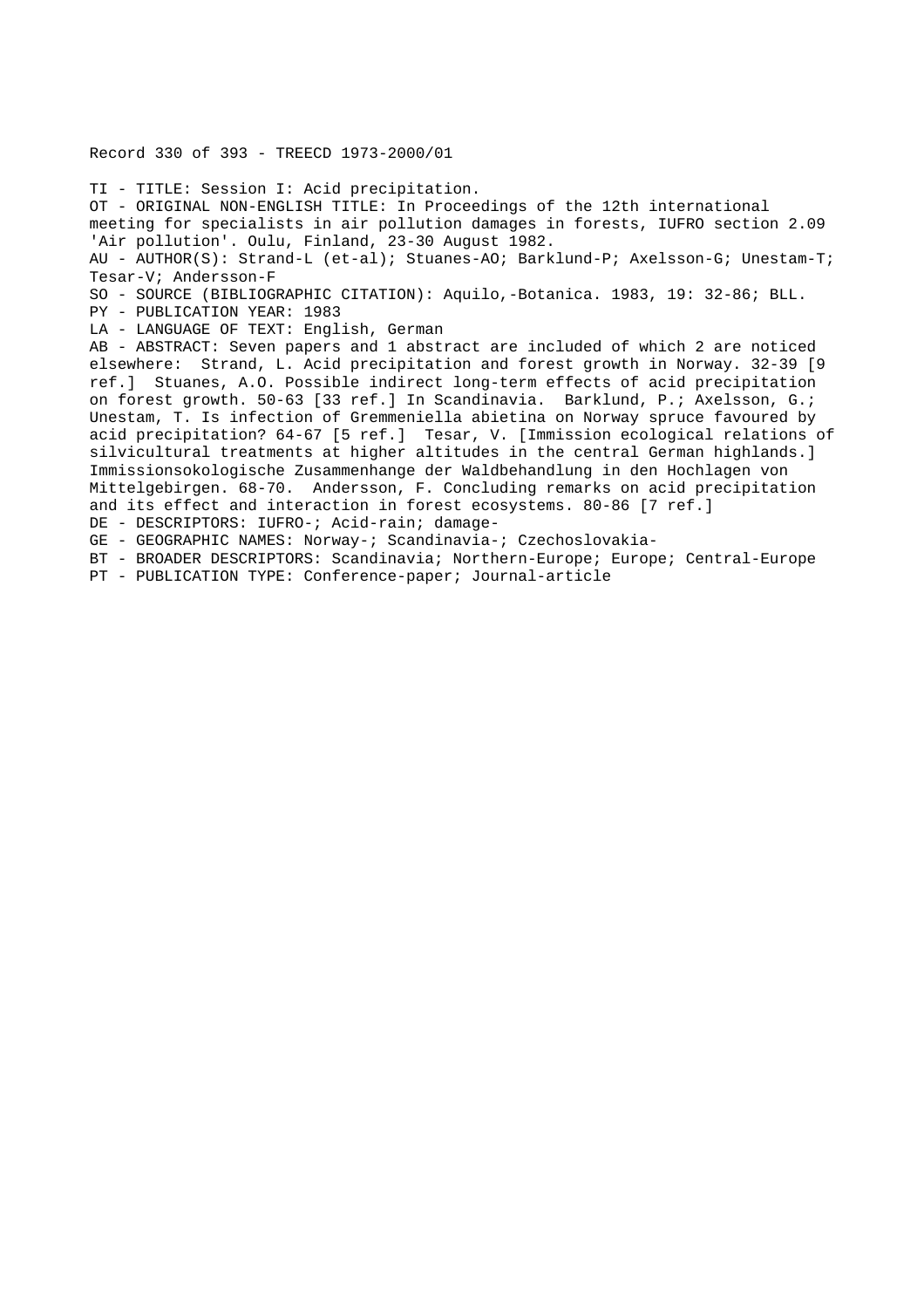Record 331 of 393 - TREECD 1973-2000/01

TI - TITLE: Report on Forest Research for the year ended March 1984.

AU - AUTHOR(S): Strouts-RG; Rose-DR; Reffold-TC; Redfern-DB; Gregory-SC; Pratt-JE; Brasier-CM; Webber-JF; Lonsdale-D; Greig-BJW; Gibbs-JN

CA - CORPORATE AUTHOR(S): Forestry Commission, UK.

SO - SOURCE (BIBLIOGRAPHIC CITATION): 1984, 92 pp.; 6 pl., 9 fig., 5 tab. See RPP 63, 3035.

PB - PUBLISHER INFORMATION: Her Majesty's Stationery Office; London; UK

PY - PUBLICATION YEAR: 1984

LA - LANGUAGE OF TEXT: English

AB - ABSTRACT: In the Pathology section (32-37, 10 ref.) R.G. Strouts, D.R. Rose & T.C. Reffold note that severe defoliation of Pseudotsuga menziesii was caused by Phaeocryptopus gaumannii in Devonshire, and serious Lophodermium seditiosum damage developed on Corsican and Scots pine transplants in a W. Sussex and Shropshire nursery, respectively. The infrequently recorded leaf blight, Sclerotinia crataegi occurred on hawthorn (Crataegus). The powdery mildew Microsphaera platani was found on London plane (Platanus X hispanica) in London, the first record for Britain. Further outbreaks of Seiridium cardinale on Cupressus leylandii were reported from Bucks. and Surrey. Inonotus dryadeus was found on a beech in S. Glamorgan, apparently a new host record in the UK. D.B. Redfern, S.C. Gregory & J.E. Pratt report serious damage in nurseries in Scotland and N. England by Lophodermium spp. on Scots pine and Brunchorstia pinea on Corsican pine. Seiridium cardinale was found on a 30 cm tall Thuja plicata in Morayshire, a new British host record and the first report of the fungus in Scotland. Redfern & Rose describe winter cold damage which became evident following the exceptional weather in Dec. 1981 and Jan. 1982 and affected Corsican and lodgepole pines. A significant proportion of Scots pine in Thetford forest carry established stem lesions of Peridermium pini, according to B.J.W. Greig & J.N. Gibbs, these having the potential to cause death within a few years. An unusually early expression of Heterobasidion annosum butt rot was reported in a 10-yr-old mixed stand of Abies grandis and Picea sitchensis by Pratt. The fungus was restricted to those parts of the root systems close to the main stems and was absent from horizontally growing lateral roots. Studies on Dutch elm disease (Ceratocystis ulmi) by C.M. Brasier were concerned with vegetative (somatic) incompatibility which may have possibilities for biological control; and by J.F. Webber on the effects of nutrient levels on dimorphism. Studying decay in amenity trees, D. Lonsdale investigated the effects of flush pruning in 7 tree genera and the effects of pruning position on the rate of wound occlusion in Sorbus intermedia.

DE - DESCRIPTORS: Forest-trees; diseases-; pines-; Cold-injury; Records-; geography-; plant-pathology

OD - ORGANISM DESCRIPTORS: Phaeocryptopus-gaeumannii; Pseudotsuga-menziesii; Lophodermium-seditiosum; Lophodermium-; Crataegus-; Platanus-; Seiridiumcardinale; Thuja-plicata; Fagus-; Heterobasidion-annosum; Abies-grandis; Piceasitchensis; Ceratocystis-ulmi; Ulmus-; Pinus-; GREMMENIELLA-ABIETINA; ENDOCRONARTIUM-PINI

GE - GEOGRAPHIC NAMES: UK-; Scotland-

BT - BROADER DESCRIPTORS: trees; woody-plants; Spermatophyta; plants; Phaeocryptopus; Dothideales; Ascomycotina; Eumycota; fungi; Pseudotsuga; Pinaceae; Pinopsida; gymnosperms; Lophodermium; Rhytismatales; Rosaceae; Rosales; dicotyledons; angiosperms; Platanaceae; Hamamelidales; Seiridium; Deuteromycotina; Thuja; Cupressaceae; Fagaceae; Fagales; Heterobasidion; Aphyllophorales; Basidiomycotina; Abies; Picea; Ceratocystis; Ophiostomatales; Ulmaceae; Urticales; Gremmeniella; Helotiales; Endocronartium; Uredinales; British-Isles; Western-Europe; Europe; Great-Britain; UK; Sclerotinia; Microsphaera; Erysiphales; Cupressus; Inonotus PT - PUBLICATION TYPE: Annual-report

IB - INTERNATIONAL STANDARD BOOK NUMBER: 0-11-710130-3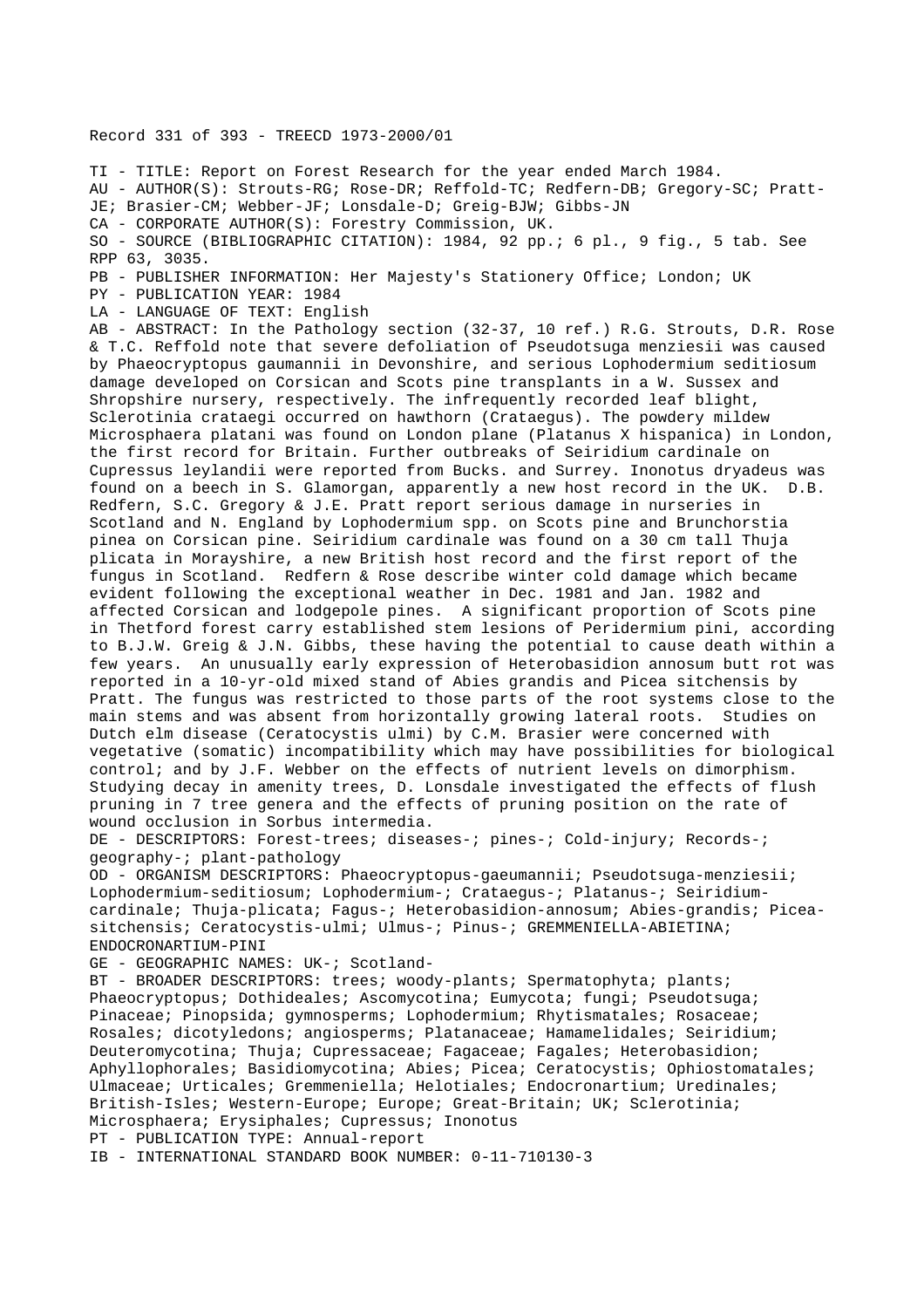Record 332 of 393 - TREECD 1973-2000/01

TI - TITLE: Sugar-beet chitinase inhibits the growth of a spruce pathogen. AU - AUTHOR(S): Susi-A; Mikkelsen-JD; Weissenberg-K-von; Nielsen-KK; Von-Weissenberg-K AD - ADDRESS OF AUTHOR: University of Helsinki, Department of Plant Biology, Helsinki, Finland. SO - SOURCE (BIBLIOGRAPHIC CITATION): European-Journal-of-Forest-Pathology. 1995, 25: 1, 61-64; 15 ref. PY - PUBLICATION YEAR: 1995 LA - LANGUAGE OF TEXT: English LS - LANGUAGE OF SUMMARIES: French, German AB - ABSTRACT: The inhibiting effect of sugarbeet chitinase, a defence enzyme in plants, on the growth of the fungi Heterobasidion annosum and Gremmeniella abietina was examined in vitro. The enzyme inhibited the growth of H. annosum, but had no effect on G. abietina. The role of hydrolytic enzymes in the defence mechanisms of plants is briefly discussed. DE - DESCRIPTORS: plant-pathogens; plant-diseases; plant-pathogenic-fungi; forest-trees; sugarbeet-; sugar-crops; defence-mechanisms; enzymes-; diseaseresistance; laboratory-tests; chitinase-; plant-extracts; antifungal-agents; activity-; fungal-diseases; antifungal-properties; plant-pathology OD - ORGANISM DESCRIPTORS: Picea-; Beta-vulgaris-var.-saccharifera; Gremmeniella-abietina; Heterobasidion-annosum; Chenopodiaceae-; Beta-vulgaris; fungi-BT - BROADER DESCRIPTORS: Pinaceae; Pinopsida; gymnosperms; Spermatophyta; plants; Beta-vulgaris; Beta; Chenopodiaceae; Caryophyllales; dicotyledons; angiosperms; Gremmeniella; Helotiales; Ascomycotina; Eumycota; fungi; Heterobasidion; Aphyllophorales; Basidiomycotina PT - PUBLICATION TYPE: Journal-article

IS - INTERNATIONAL STANDARD SERIAL NUMBER: 0300-1237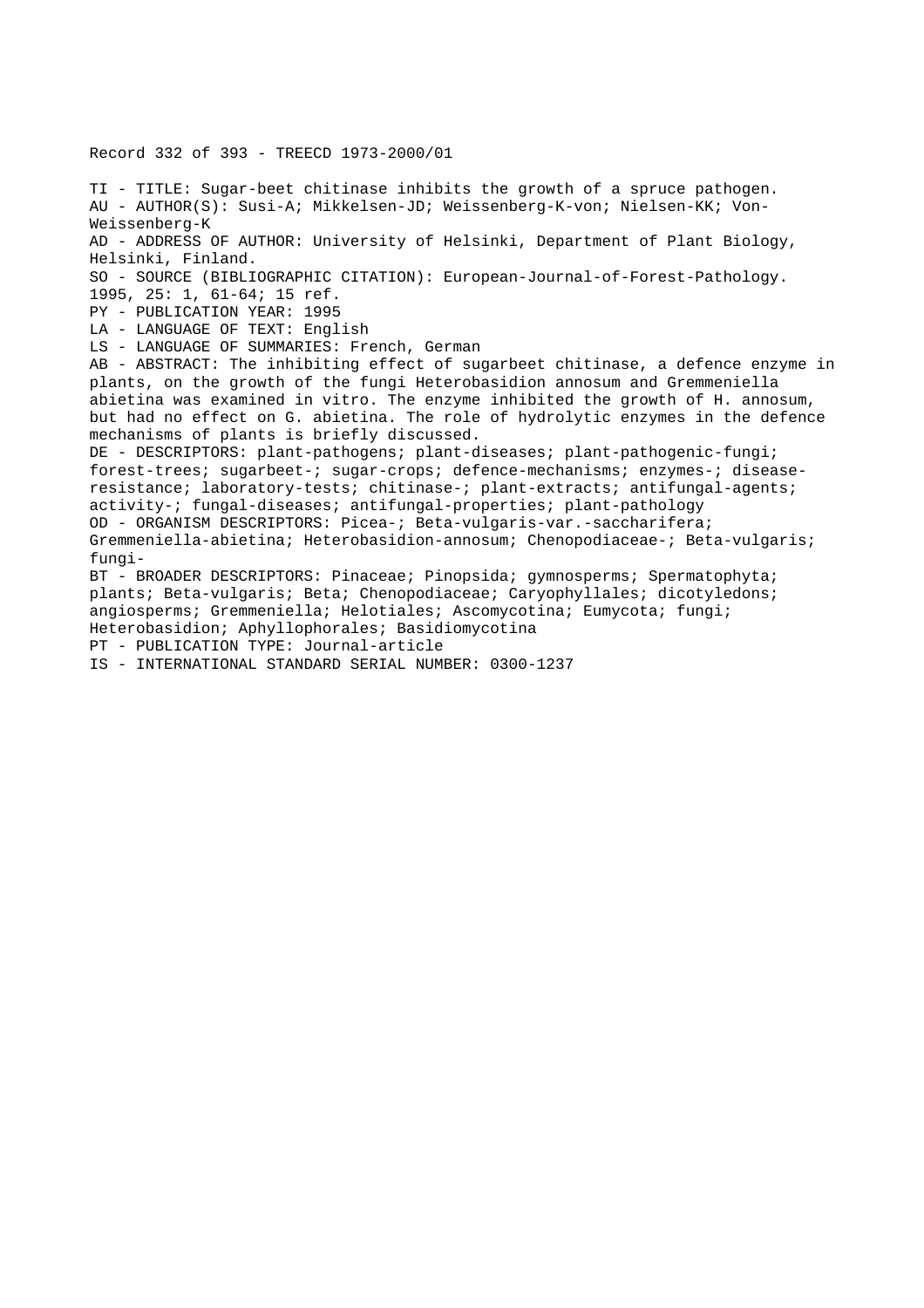Record 333 of 393 - TREECD 1973-2000/01 TI - TITLE: Scleroderris canker on Red and Scots Pine in Vermont. AU - AUTHOR(S): Tattar-TA; Teillon-HB; Walker-EB SO - SOURCE (BIBLIOGRAPHIC CITATION): Plant-Disease-Reporter. 1973, 57: 4, 338; 4 ref. PY - PUBLICATION YEAR: 1973 LA - LANGUAGE OF TEXT: English AB - ABSTRACT: Reports Scleroderris lagerbergii on 14-year-old trees of Pinus resinosa and 12-year-old trees of Pinus sylvestris in a plantation in Lamoille County. This is the first report of the disease in New England. DE - DESCRIPTORS: foliage-; conifers-OD - ORGANISM DESCRIPTORS: Pinus-resinosa; Pinus-sylvestris; GREMMENIELLA-ABIETINA BT - BROADER DESCRIPTORS: Pinus; Pinaceae; Pinopsida; gymnosperms; Spermatophyta; plants; Gremmeniella; Helotiales; Ascomycotina; Eumycota; fungi PT - PUBLICATION TYPE: Journal-article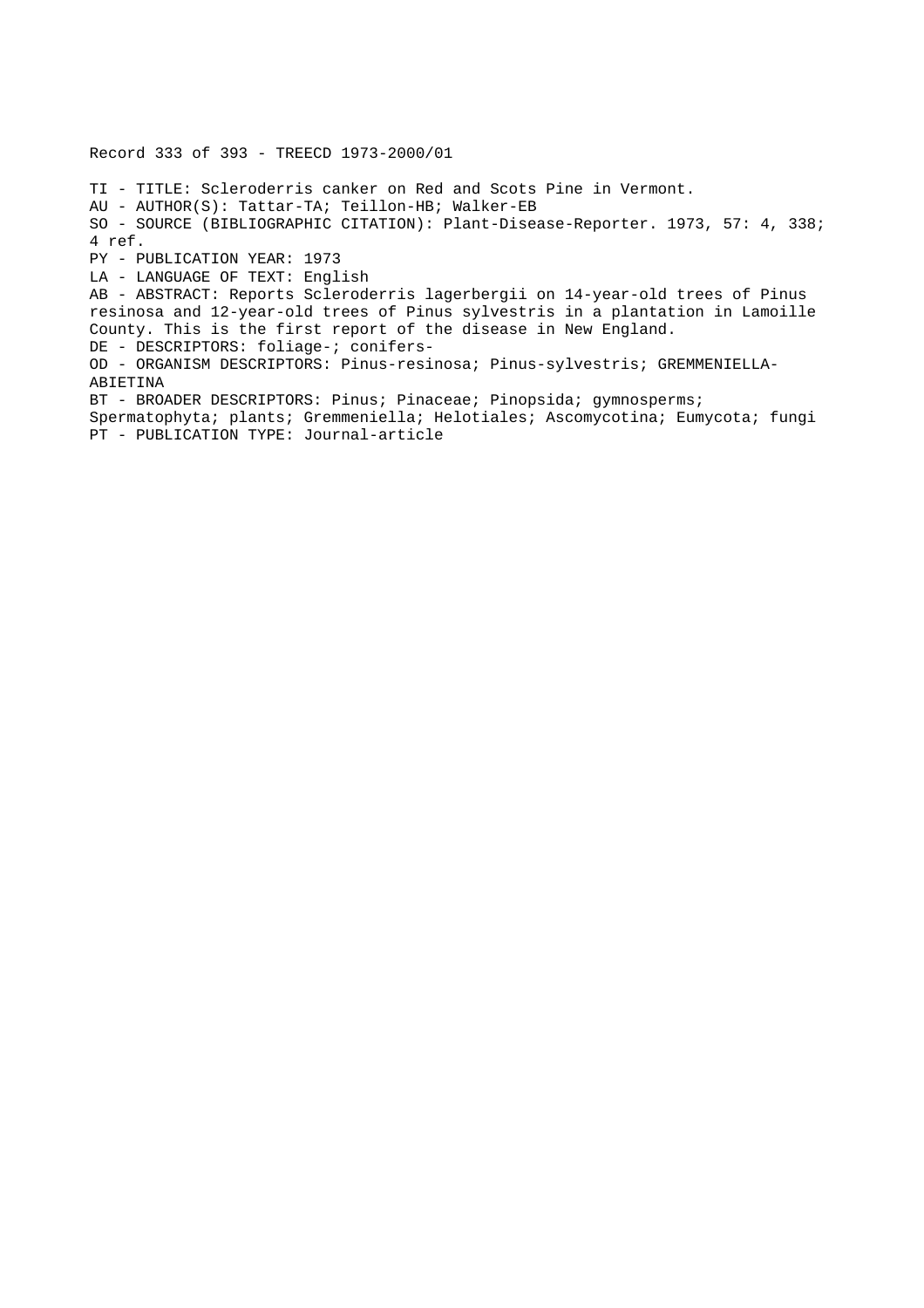Record 334 of 393 - TREECD 1973-2000/01 TI - TITLE: Liming with powdered oil-shale ash in a heavily damaged forest ecosystem. I. The effect on forest soil in a pine stand. AU - AUTHOR(S): Terasmaa-T; Sepp-R AD - ADDRESS OF AUTHOR: Estonian Research Institute of Forestry and Nature Conservation, Roomu Rd. 2, EE-2400, Tartu, Estonia. SO - SOURCE (BIBLIOGRAPHIC CITATION): Eesti-Teaduste-Akadeemia-Toimetised,- Okoloogia. 1994, 4: 3, 101-108, 136, 138; 12 ref. PB - PUBLISHER INFORMATION: Tallin; Estonia PY - PUBLICATION YEAR: 1994 LA - LANGUAGE OF TEXT: English LS - LANGUAGE OF SUMMARIES: Estonian, Russian AB - ABSTRACT: A fertilization and liming experiment with mineral fertilizers and powdered oil-shale ash was carried out in a heavily damaged 50-year-old Scots pine (Pinus sylvestris) ecosystem in South Estonia. Root rot (Heterobasidion annosum) and scleroderris canker (Gremmeniella abietina) were frequently found in the stand. The site is characterized by low pH values of the soil (typical podzol, derived from fine sand). The treatment of the soil surface with powdered oil-shale ash (10 000 kg/ha) proved to be highly effective in reducing the acidity of forest soil and thus in improving environmental conditions for forest growth. During the 5.5-year experiment the pH of the limed soil rose significantly in comparison with the unlimed soil. At the same time other characteristics of soil acidity (hydrolytic acidity H8.2, exchangeable acidity H5.6) and the content of exchangeable aluminium decreased essentially. DE - DESCRIPTORS: forest-soils; podzols-; acidification-; soil-amendments; amelioration-of-forest-sites; oil-shale; ash-; liming-OD - ORGANISM DESCRIPTORS: Pinus-sylvestris GE - GEOGRAPHIC NAMES: Estonia-BT - BROADER DESCRIPTORS: Pinus; Pinaceae; Pinopsida; gymnosperms; Spermatophyta; plants; Developed-Countries; Baltic-States; Northern-Europe; Europe

PT - PUBLICATION TYPE: Journal-article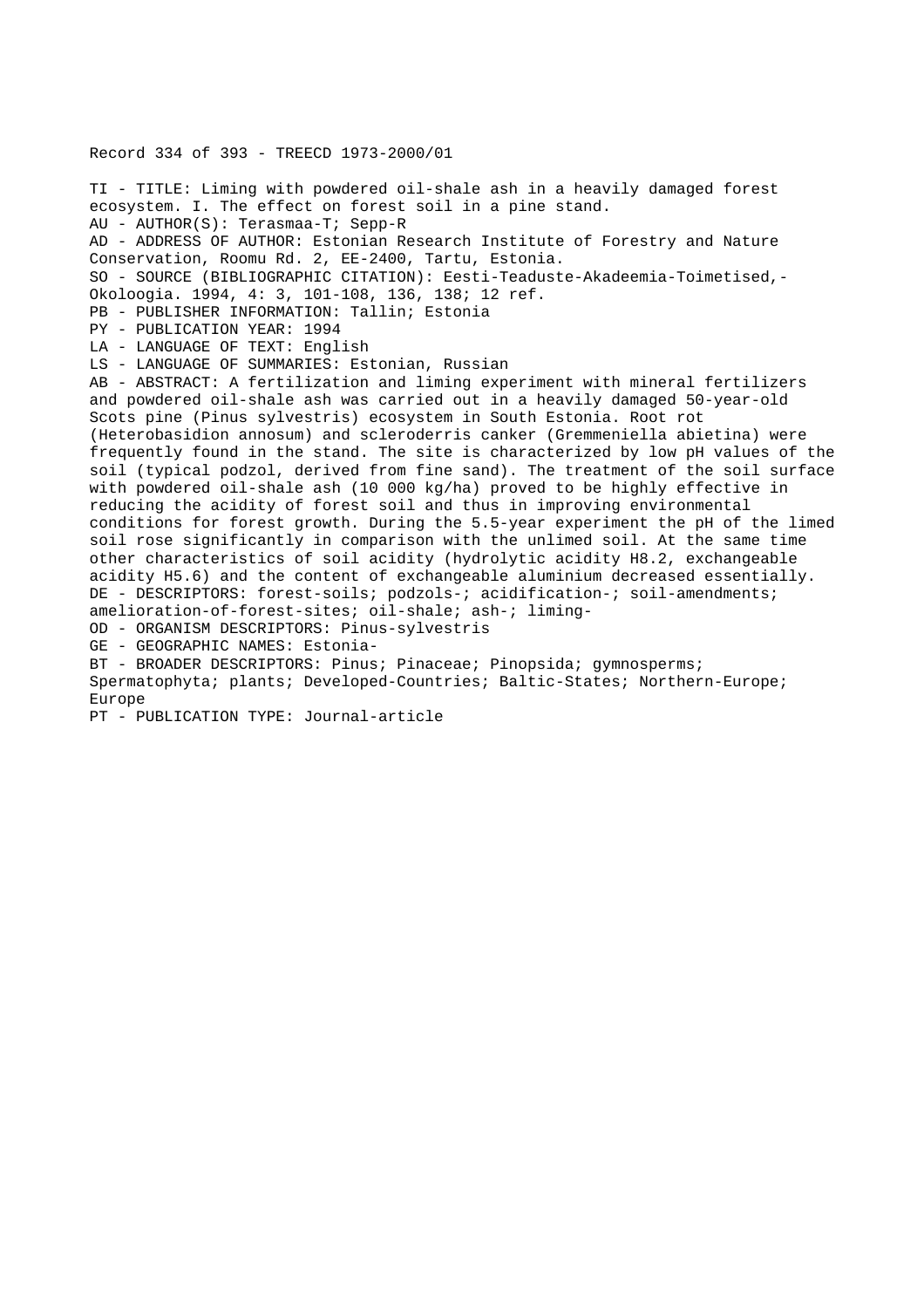Record 335 of 393 - TREECD 1973-2000/01

TI - TITLE: Virulence of two Finnish Gremmeniella abietina types (A and B). AU - AUTHOR(S): Terho-M; Uotila-A AD - ADDRESS OF AUTHOR: Department of Plant Biology, University of Helsinki, PO Box 28, Finland. SO - SOURCE (BIBLIOGRAPHIC CITATION): European-Journal-of-Forest-Pathology. 1999, 29: 2, 143-152; 23 ref. PY - PUBLICATION YEAR: 1999 LA - LANGUAGE OF TEXT: English LS - LANGUAGE OF SUMMARIES: German, French AB - ABSTRACT: Thirteen Finnish G. abietina isolates of types A and B were compared for differences in their virulence. Three kinds of inoculations were made: 1 with conidia on young Scots pine (Pinus sylvestris) seedlings and 2 with mycelia on the stems and shoots of young P. sylvestris trees. Inoculations with conidia were carried out in August 1992 and inoculations with mycelia were carried out 6 times between 11 August and 20 October, 1992. The experiments were evaluated in the late spring and early summer of 1993. It was shown that there was a difference in virulence between the 2 types. In the conidial inoculations type A infected 34.7% and type B infected 11.0% of the inoculated seedlings. For mycelial inoculations with type A the mean canker (stems) and necrosis (shoots) lengths were 19.3 mm and 8.6 mm longer, respectively, than with type B inoculations. In shoot inoculations there also was a clear difference between the 2 types in the number of such inoculations where no symptoms were observed. For type B shoot inoculations there was no fungal growth in 21.5% whereas for type A inoculations the figure was only 3.7%. DE - DESCRIPTORS: virulence-; plant-diseases; plant-pathogens; plant-pathogenicfungi; pathogenicity-; forest-trees; plant-pathology OD - ORGANISM DESCRIPTORS: Pinus-sylvestris; Gremmeniella-abietina; Pinopsida-; fungi-GE - GEOGRAPHIC NAMES: Finland-BT - BROADER DESCRIPTORS: Pinus; Pinaceae; Pinopsida; gymnosperms; Spermatophyta; plants; Gremmeniella; Helotiales; Ascomycotina; Eumycota; fungi; European-Union-Countries; Developed-Countries; EFTA; OECD-Countries; Scandinavia; Northern-Europe; Europe PT - PUBLICATION TYPE: Journal-article

IS - INTERNATIONAL STANDARD SERIAL NUMBER: 0300-1237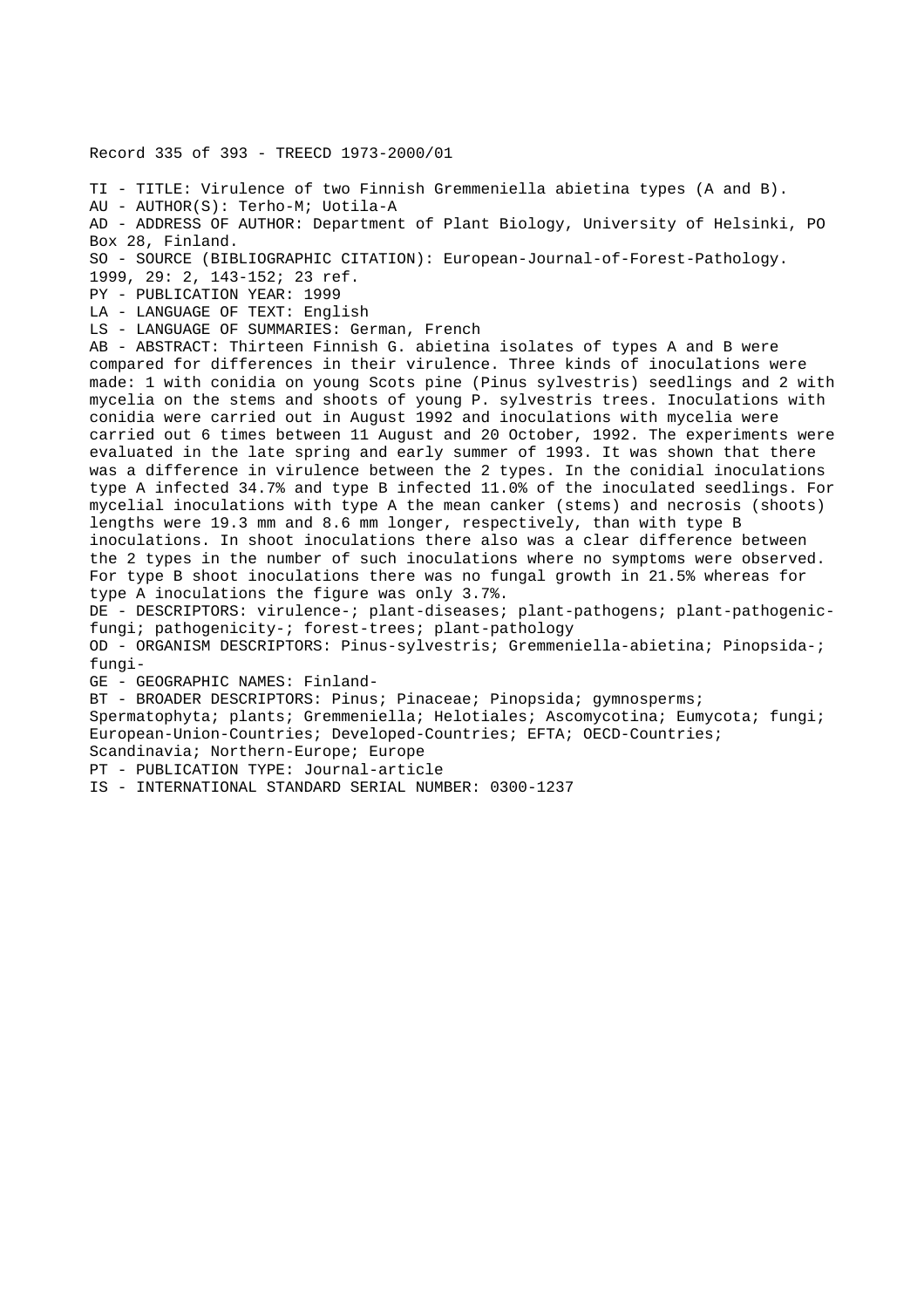TI - TITLE: Fungal diseases in afforestations of high altitude: experiences with Scleroderris and larch cancer epidemics. AU - AUTHOR(S): Tomiczek-C; Turner-H (ed.); Tranquillini-W AD - ADDRESS OF AUTHOR: Inst. For. Prot., For. Res. Sta., A-1131 Vienna, Austria. SO - SOURCE (BIBLIOGRAPHIC CITATION): In Establishment and tending of subalpine forest: research and management. Proc. 3rd international workshop, IUFRO project group P1.07-00, 3-5 Sept. 1984, Riederalp, Switzerland. Berichte,- Eidgenossische-Anstalt-fur-das-Forstliche-Versuchswesen,-Switzerland. 1985, No. 270, 221-223; 9 ref. PY - PUBLICATION YEAR: 1985 LA - LANGUAGE OF TEXT: English AB - ABSTRACT: A survey of Scleroderris lagerbergii [Gremmeniella abietina] on Pinus cembra and Encoeliopsis laricina on Larix europea [decidua] in Austria, where epidemics have accelerated during recent years. Morphology, epidemiology, control and prevention are briefly discussed. DE - DESCRIPTORS: cankers-; ecology-; Pines-; Larch-; forest-trees; conifers-; plant-pathology; plant-pathogenic-fungi OD - ORGANISM DESCRIPTORS: Larix-decidua; Gremmeniella-abietina; Pinus-cembra; fungi-; Pinus-GE - GEOGRAPHIC NAMES: Austria-BT - BROADER DESCRIPTORS: trees; woody-plants; Spermatophyta; plants; fungi; Larix; Pinaceae; Pinopsida; gymnosperms; Gremmeniella; Helotiales; Ascomycotina; Eumycota; Pinus; Central-Europe; Europe PT - PUBLICATION TYPE: Conference-paper; Journal-article

Record 336 of 393 - TREECD 1973-2000/01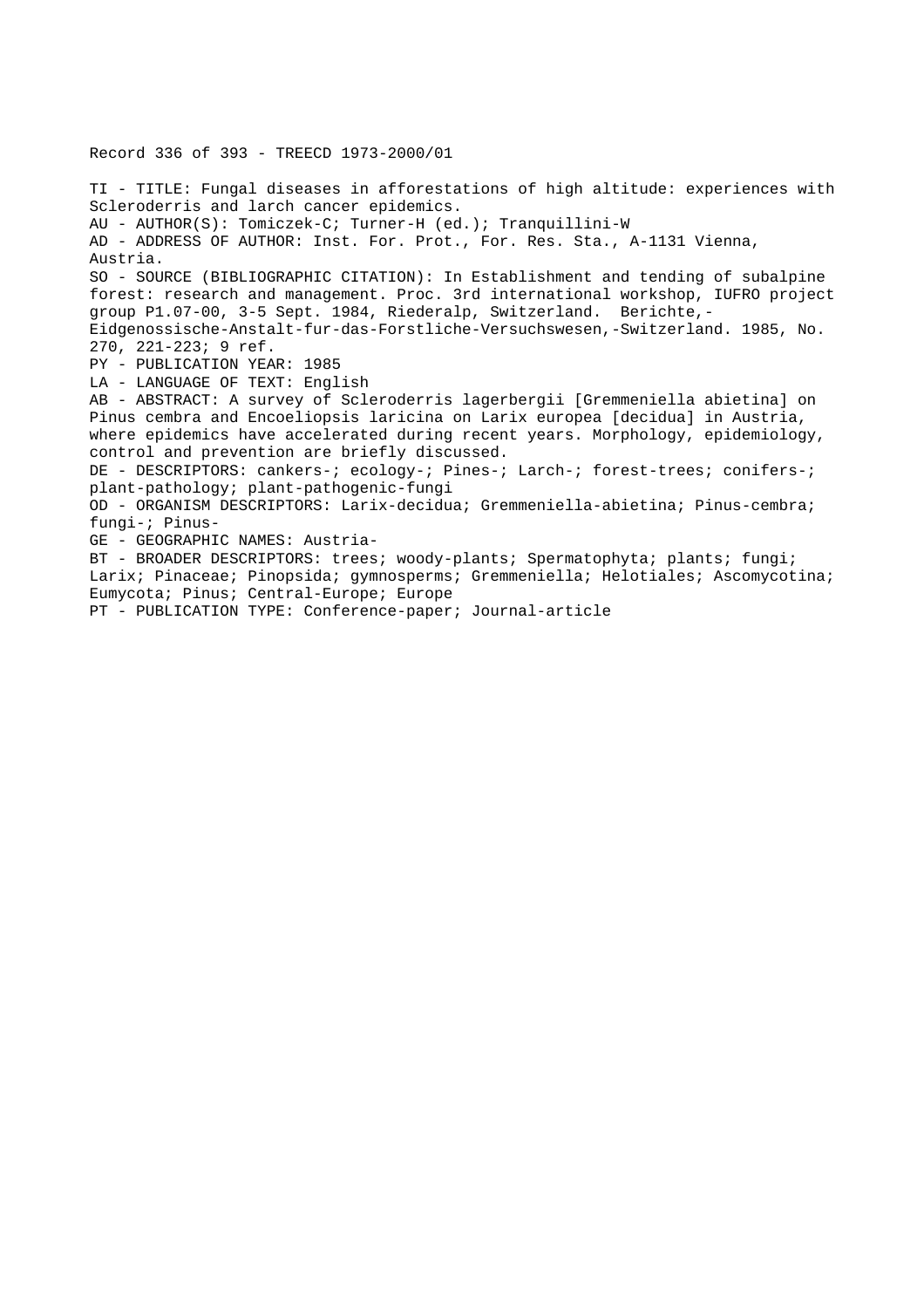Record 337 of 393 - TREECD 1973-2000/01 TI - TITLE: Spread of Ascocalyx [Gremmeniella] abietina to healthy pines in the vicinity of diseased trees. OT - ORIGINAL NON-ENGLISH TITLE: Mannynversosyovan leviamisesta tautipesaketta ymparoiviin terveisiin mantyihin. AU - AUTHOR(S): Uotila-A AD - ADDRESS OF AUTHOR: Finnish Forest Research Institute, 00170 Helsinki, Finland. SO - SOURCE (BIBLIOGRAPHIC CITATION): Silva-Fennica. 1985, 19: 1, 17-20; 7 ref. PY - PUBLICATION YEAR: 1985 LA - LANGUAGE OF TEXT: Finnish LS - LANGUAGE OF SUMMARIES: English AB - ABSTRACT: In a Scots pine progeny test at Loppi, Finland, 12 plots of 3 Siberian provenances were destroyed during the 1982 outbreak, whereas Finnish progenies remained relatively healthy. There were 29.7% more diseased pines in the 2 rows adjacent to the destroyed plots than in the rest of the same plots. Based on the life cycle of the fungus, the optimum time to carry out sanitation fellings is the first winter after symptoms of the disease have appeared. DE - DESCRIPTORS: Sanitation-fellings; dieback-; provenance-; Fungal-diseases; infection-; conifers-OD - ORGANISM DESCRIPTORS: Gremmeniella-abietina; Pinus-sylvestris GE - GEOGRAPHIC NAMES: Finland-BT - BROADER DESCRIPTORS: Gremmeniella; Helotiales; Ascomycotina; Eumycota; fungi; Pinus; Pinaceae; Pinopsida; gymnosperms; Spermatophyta; plants; Scandinavia; Northern-Europe; Europe PT - PUBLICATION TYPE: Journal-article IS - INTERNATIONAL STANDARD SERIAL NUMBER: 0037-5330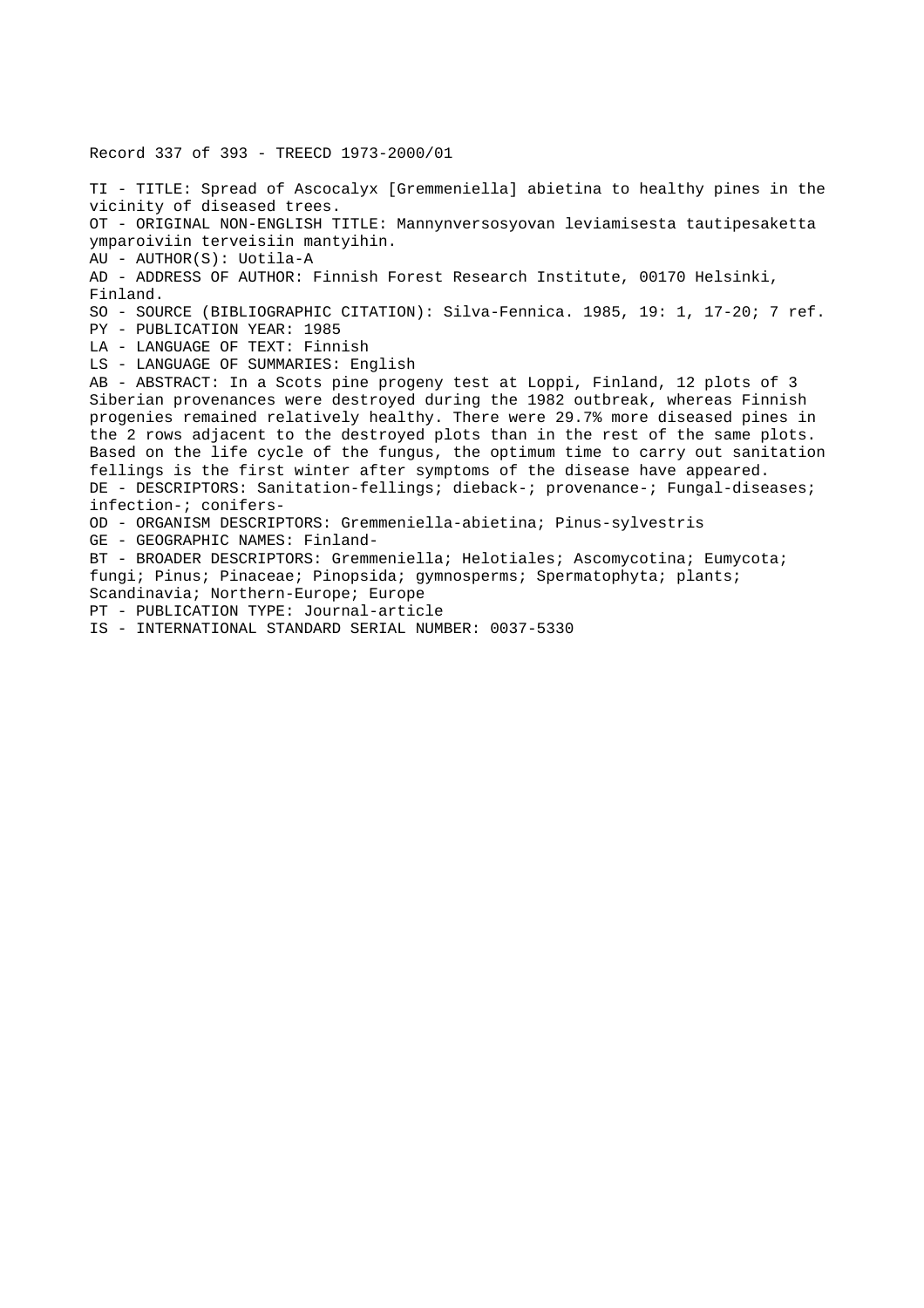Record 338 of 393 - TREECD 1973-2000/01 TI - TITLE: The effect of climatic factors on the occurrence of scleroderris canker. OT - ORIGINAL NON-ENGLISH TITLE: Ilmastotekijoiden vaikutus mannynversosyopatuhoihin. AU - AUTHOR(S): Uotila-A AD - ADDRESS OF AUTHOR: Finnish Forest Research Institute, Department of Forest Protection, PL 18, 01301 Vantaa, Finland. SO - SOURCE (BIBLIOGRAPHIC CITATION): Folia-Forestalia. 1988, No. 721, 23 pp.; 60 ref. PY - PUBLICATION YEAR: 1988 LA - LANGUAGE OF TEXT: Finnish LS - LANGUAGE OF SUMMARIES: English AB - ABSTRACT: One-yr-old Scots pine (Pinus sylvestris) of 3 origins were planted in 5 blocks along a 100-m transect across a clear-felled kettle hole (alt. difference of 15 m between centre and edges). Temp., RH and dew were measured during one growing season and damage by Ascocalyx [Gremmeniella] abietina was assessed one year after planting. Most damage was found on the N. facing slope and in the bottom of the hole. Climate statistics and damage to P. sylvestris stands were compared for the period 1970-86. Greatest damage followed growing seasons with a low temp. sum, high precipitation, and low total irradiation or summer frosts. DE - DESCRIPTORS: Conifers-; fungal-diseases; Cankers-; ecology-; Pines-; environmental-factors; forest-trees; plant-pathology; plant-pathogenic-fungi OD - ORGANISM DESCRIPTORS: Gremmeniella-abietina; Pinus-sylvestris; Gremmeniella-; fungi-; Pinus-GE - GEOGRAPHIC NAMES: Finland-BT - BROADER DESCRIPTORS: trees; woody-plants; Spermatophyta; plants; fungi; Gremmeniella; Helotiales; Ascomycotina; Eumycota; Pinus; Pinaceae; Pinopsida; gymnosperms; Scandinavia; Northern-Europe; Europe PT - PUBLICATION TYPE: Miscellaneous IS - INTERNATIONAL STANDARD SERIAL NUMBER: 0015-5543 IB - INTERNATIONAL STANDARD BOOK NUMBER: 951-40-1019-1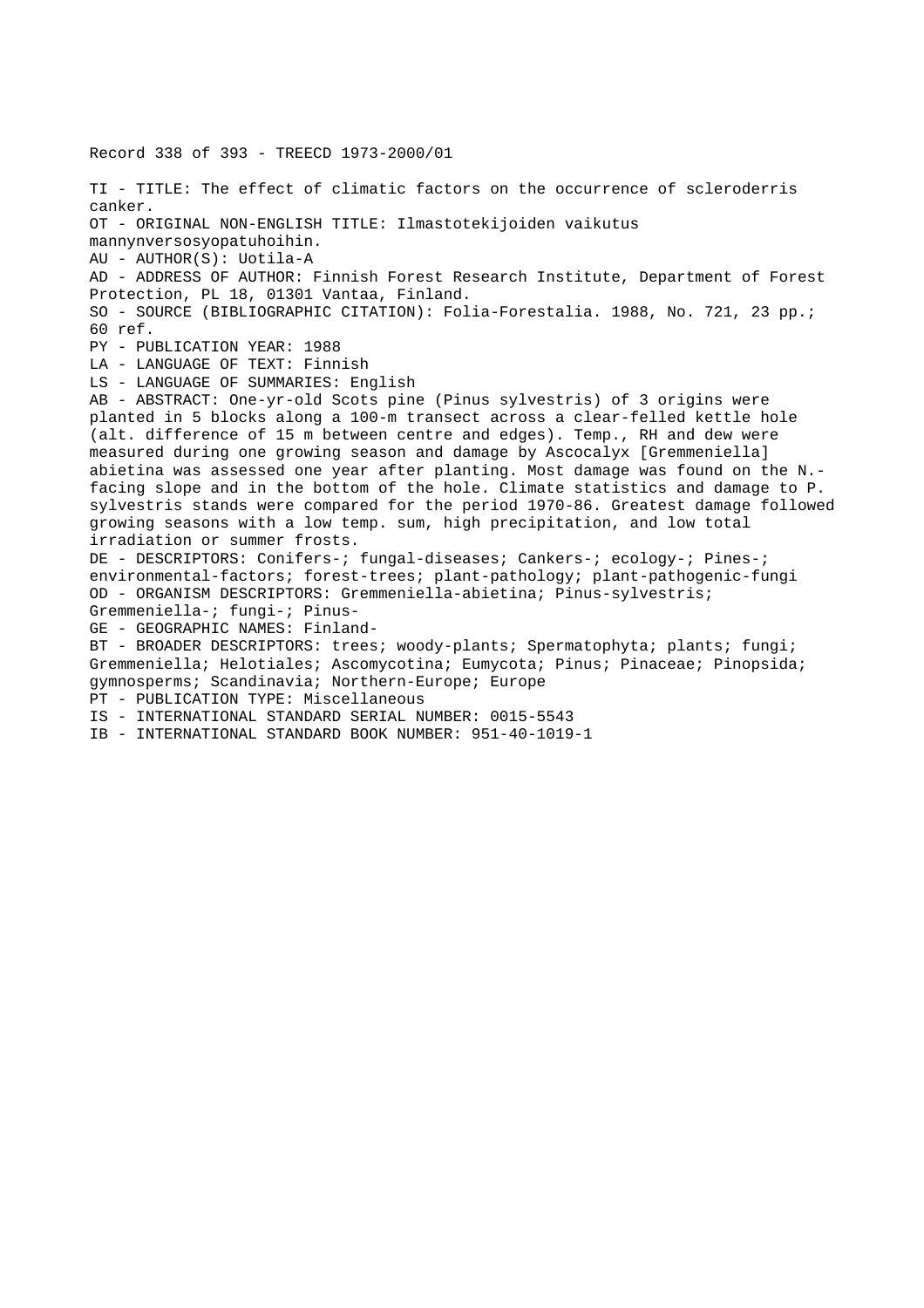Record 339 of 393 - TREECD 1973-2000/01 TI - TITLE: On the effect of seed transfer on the susceptibility of Scots pine to Ascocalyx [Gremmeniella] abietina in southern and central Finland. OT - ORIGINAL NON-ENGLISH TITLE: Siemenen siirron vaikutuksesta mannyn versosyopaalttiuteen Etela- ja Keski-Suomessa. AU - AUTHOR(S): Uotila-A AD - ADDRESS OF AUTHOR: Finnish For. Res. Inst., PO Box 18, 01301 Vantaa, Finland. SO - SOURCE (BIBLIOGRAPHIC CITATION): Folia-Forestalia,-Institutum-Forestale-Fenniae. 1985, No. 639, 12pp.; 30 ref. PY - PUBLICATION YEAR: 1985 LA - LANGUAGE OF TEXT: Finnish LS - LANGUAGE OF SUMMARIES: English AB - ABSTRACT: Three subtrials of an 18-yr-old Scots pine provenance trial with 29 Finnish provenances were inventoried using a continuous classification (0- 100%). Southern provenances were more susceptible than northern ones with a clinal change in susceptibility that was significant for seed transfers >150-200 km (100 degree days) from S. to N. Climatic and soil factors had the most influence on susceptibility. DE - DESCRIPTORS: provenance-trials; Fungal-diseases; resistance-; Pines-; susceptibility-; forest-trees; conifers-; plant-pathology; plant-pathogenicfungi OD - ORGANISM DESCRIPTORS: Gremmeniella-abietina; Pinus-sylvestris; Pinus-; fungi-GE - GEOGRAPHIC NAMES: Finland-BT - BROADER DESCRIPTORS: trees; woody-plants; Spermatophyta; plants; fungi; Gremmeniella; Helotiales; Ascomycotina; Eumycota; Pinus; Pinaceae; Pinopsida; gymnosperms; Scandinavia; Northern-Europe; Europe PT - PUBLICATION TYPE: Journal-article IB - INTERNATIONAL STANDARD BOOK NUMBER: 951-40-0720-4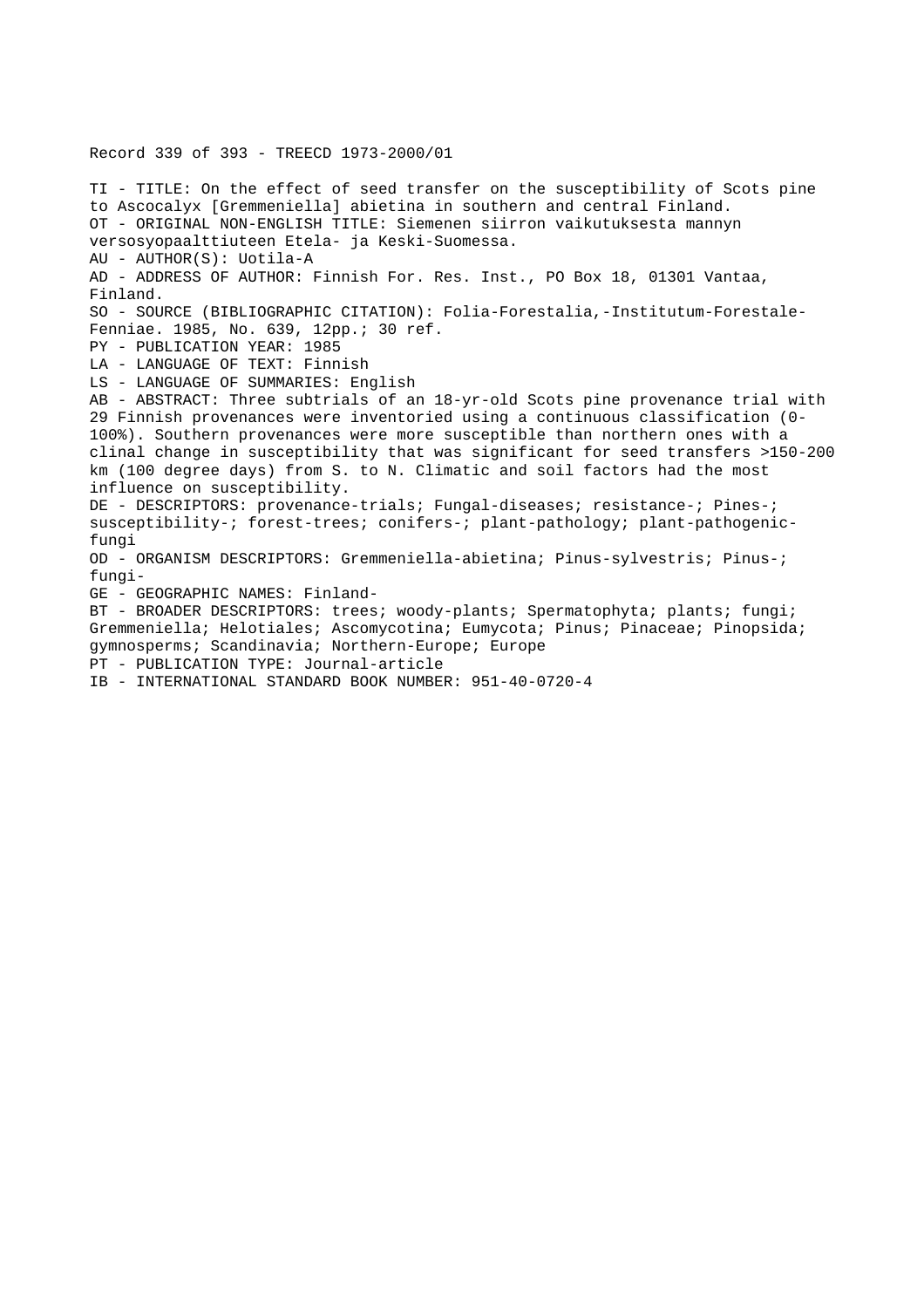Record 340 of 393 - TREECD 1973-2000/01

TI - TITLE: Physiological and morphological variation among Finnish Gremmeniella abietina isolates. AU - AUTHOR(S): Uotila-A AD - ADDRESS OF AUTHOR: Finnish Forest Res. Inst., SF-00170 Helsinki 17, Finland. SO - SOURCE (BIBLIOGRAPHIC CITATION): Communicationes-Instituti-Forestalis-Fenniae. 1983, No.119, 12 pp.; 3 fig., 4 tab.; 21 ref. PY - PUBLICATION YEAR: 1983 LA - LANGUAGE OF TEXT: English LS - LANGUAGE OF SUMMARIES: Finnish AB - ABSTRACT: The growth rates of 26 Finnish isolates of the pathogen varied (25-47 mm/35 days at 15řC), as did conidial length (14-56 ćm). Combining differences in septation of conidia and growth rates gave 2 morphologically and physiologically distinct races in Finland. Race A has 4-celled conidia and grows faster in vitro than race B. Race A occurs mainly in southern Finland in all kinds of pine forests; B has 4-8-celled conidia and occurs mainly in young pine sapling stands in northern Finland. The existence of intermediates or other races is possible. Further knowledge of the distribution of the perfect state and of pathogenicity in relation to races A and B is required. DE - DESCRIPTORS: Pines-; races-; Cankers-; Dieback-; forest-trees; conifers-; plant-pathology OD - ORGANISM DESCRIPTORS: Gremmeniella-abietina; Pinus-sylvestris; Pinus-GE - GEOGRAPHIC NAMES: Finland-BT - BROADER DESCRIPTORS: trees; woody-plants; Spermatophyta; plants; Gremmeniella; Helotiales; Ascomycotina; Eumycota; fungi; Pinus; Pinaceae; Pinopsida; gymnosperms; Scandinavia; Northern-Europe; Europe PT - PUBLICATION TYPE: Miscellaneous IS - INTERNATIONAL STANDARD SERIAL NUMBER: 0358-9609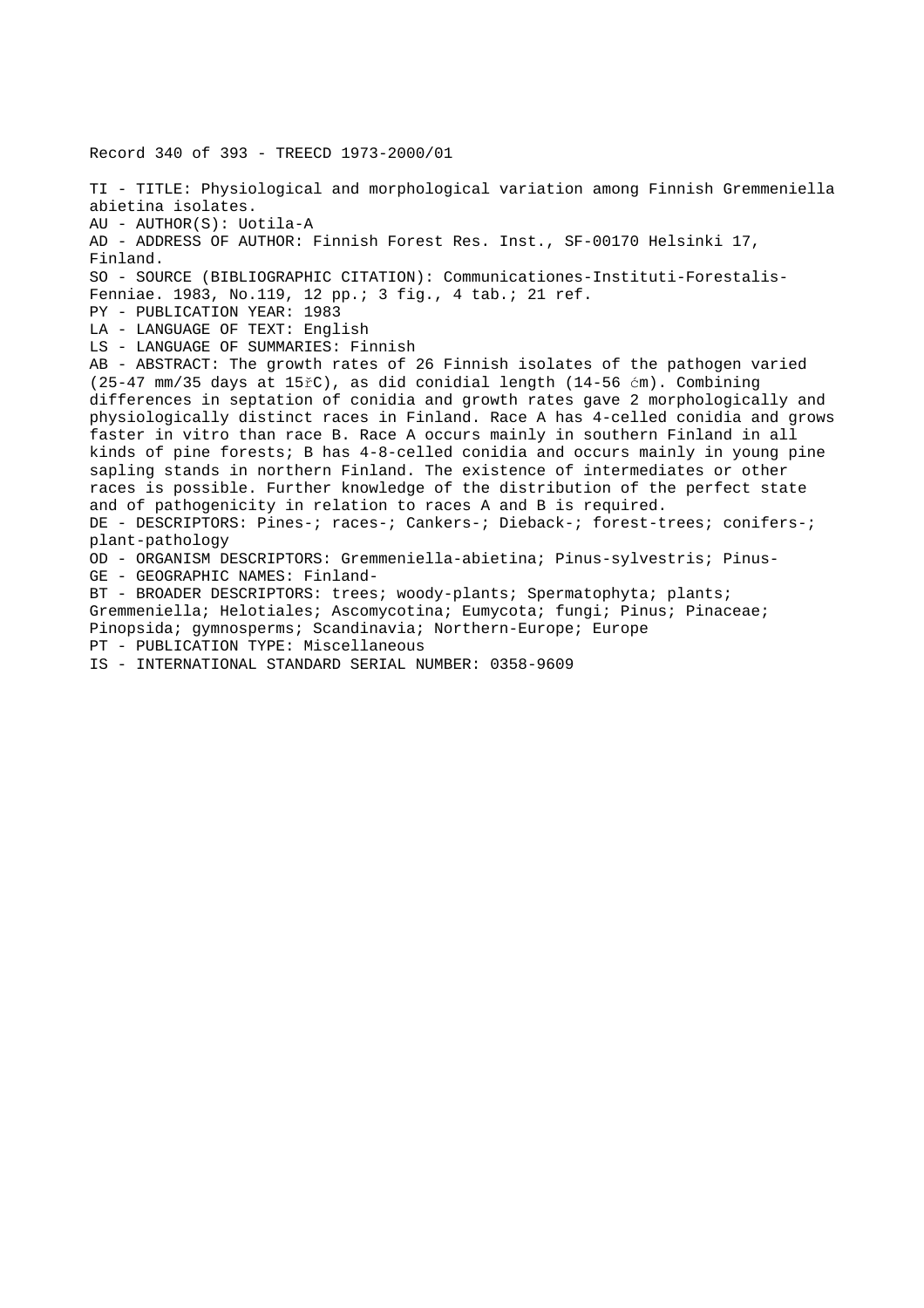Record 341 of 393 - TREECD 1973-2000/01

TI - TITLE: Mating system and apothecia production in Gremmeniella abietina. AU - AUTHOR(S): Uotila-A AD - ADDRESS OF AUTHOR: Forestry Field Station of Helsinki University, 35500 Korkeakoski, Finland. SO - SOURCE (BIBLIOGRAPHIC CITATION): European-Journal-of-Forest-Pathology. 1992, 22: 6-7, 410-417; 18 ref. PY - PUBLICATION YEAR: 1992 LA - LANGUAGE OF TEXT: English LS - LANGUAGE OF SUMMARIES: French, German AB - ABSTRACT: Isolates of G. abietina from Pinus sylvestris in Finland were designated as type A or B on the basis of conidial septation, conidial production in vitro and disease symptoms produced. For each type, mycelia derived from single spores from the same ascus were paired by inoculating the phloem of P. sylvestris seedlings growing in different climatic zones in Oct. 1989. Canker samples were collected in Jun. 1991 and apothecial production determined. G. abietina was shown to be a heterothallic fungus in which mating is controlled by a single locus composed of at least 2 mating alleles. Isolates of type B produced many more apothecia than those of type A, independent of climatic conditions. However, certain pairings between types A and B also produced apothecia with viable ascospores, and some apothecia were found in self-pairings between incompatible strains, especially of type B. Apothecia were mainly produced in the lower part of cankers, indicating a possible role for microconidia in mating. DE - DESCRIPTORS: heterothallism-; conifers-; fungal-diseases; biology-; plantpathology; plant-pathogenic-fungi OD - ORGANISM DESCRIPTORS: Pinus-sylvestris; Gremmeniella-abietina; fungi-GE - GEOGRAPHIC NAMES: Finland-BT - BROADER DESCRIPTORS: fungi; Pinus; Pinaceae; Pinopsida; gymnosperms; Spermatophyta; plants; Gremmeniella; Helotiales; Ascomycotina; Eumycota; Scandinavia; Northern-Europe; Europe PT - PUBLICATION TYPE: Journal-article IS - INTERNATIONAL STANDARD SERIAL NUMBER: 0300-1237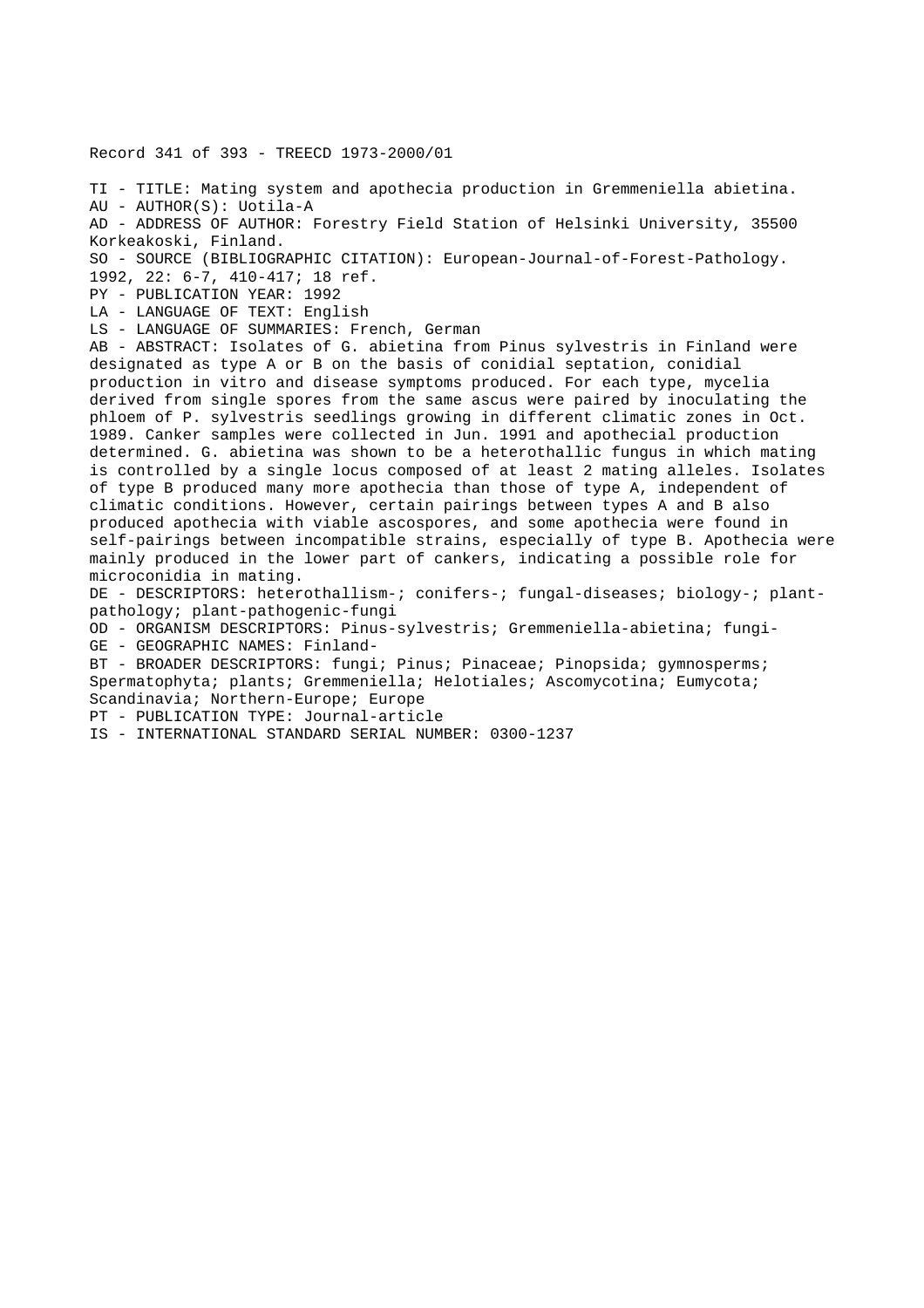Record 342 of 393 - TREECD 1973-2000/01 TI - TITLE: Do the type A and type B of Gremmeniella [abietina] cross with each other only AU - AUTHOR(S): Uotila-A; Laflamme-G et-al AD - ADDRESS OF AUTHOR: Hyytiala Forestry Field Station, Helsinki University, Hyytialantie 124, 35500 Korkeakoski, Finland. SO - SOURCE (BIBLIOGRAPHIC CITATION): Foliage, shoot and stem diseases. Proceedings of the IUFRO WP 7.02.02 meeting, Quebec City, May 25-31, 1997. Information-Report -Laurentian-Forestry-Centre,-Quebec-Region,-Canadian-Forest-Service. 1998, No. LAU-X-122, 208. PB - PUBLISHER INFORMATION: Laurentian Forestry Centre, Canadian Forest Service; Sainte-Foy; Canada PY - PUBLICATION YEAR: 1998 LA - LANGUAGE OF TEXT: English DE - DESCRIPTORS: IUFRO-; fungal-diseases; plant-pathogenic-fungi; plantpathogens; plant-diseases; forest-trees; cankers-; hybridization-; genetics-OD - ORGANISM DESCRIPTORS: Gremmeniella-abietina BT - BROADER DESCRIPTORS: Gremmeniella; Helotiales; Ascomycotina; Eumycota; fungi PT - PUBLICATION TYPE: Conference-paper; Abstract-only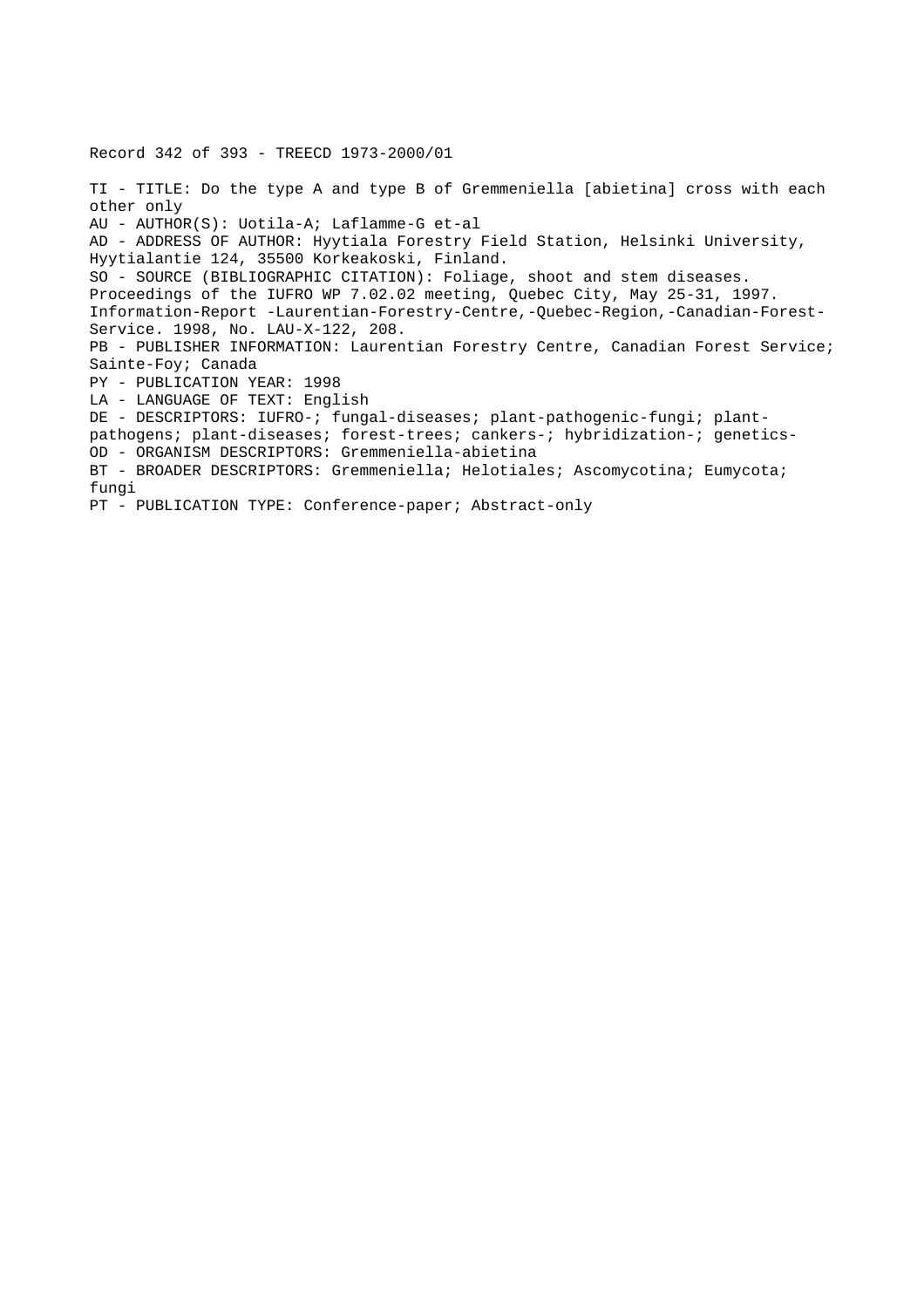Record 343 of 393 - TREECD 1973-2000/01

TI - TITLE: Pathogenic variation in Gremmeniella abietina among Finnish isolates. AU - AUTHOR(S): Uotila-A; Terho-M; Capretti-P et-al AD - ADDRESS OF AUTHOR: University of Helsinki, Forestry Field Station Hyytiala, 35500 Korkeakoski, Finland. SO - SOURCE (BIBLIOGRAPHIC CITATION): Shoot and foliage diseases in forest trees. Proceedings of a Joint Meeting of the IUFRO Working Parties S2.06.02 and S2.06.04, Vallombrosa, Firenze, Italy 6-11 June 1994. 1995, 190-197; 14 ref. PB - PUBLISHER INFORMATION: Istituto di Patologia e Zoologia Forestale e Agraria, Universita degli Studi di Firenze; Firenze; Italy PY - PUBLICATION YEAR: 1995 LA - LANGUAGE OF TEXT: English AB - ABSTRACT: Three types of experiments were conducted in Finland using 14 isolates of Gremmeniella abietina (7 each of type A, mainly found in southern Finland, and type B, found mainly in young plantations in northern Finland), and methods and results are briefly reported. In one experiment, conidia of G. abietina isolates were sprayed onto annual shoots of young Scots pine (Pinus sylvestris) seedlings in August 1992. In two other experiments, young Scots pines were inoculated 6 times between August and October with mycelium of isolates both in stems and annual shoots. Cankers in stems and necrosis in shoots was assessed in June 1993. Results showed that 34.7% of pine seedlings sprayed with type A conidia were infected and 11% of seedlings sprayed with type B were infected (compared to 1.4% control seedlings). In the mycelial inoculations, type A resulted in larger phloem necrosis than type B. Type A was particularly pathogenic in shoot inoculations made in August. The size of necrosis increased from inoculations made in August to those made in October. Results support the hypothesis that type A G. abietina is more pathogenic in Scots pine than type B. DE - DESCRIPTORS: forest-trees; plant-pathogens; plant-pathogenic-fungi; shoots- ; pathogenicity-; inoculation-; testing-; variation-; fungal-diseases; plantdiseases; plant-pathology OD - ORGANISM DESCRIPTORS: Gremmeniella-abietina; Pinus-sylvestris; fungi-GE - GEOGRAPHIC NAMES: Finland-BT - BROADER DESCRIPTORS: Gremmeniella; Helotiales; Ascomycotina; Eumycota; fungi; Pinus; Pinaceae; Pinopsida; gymnosperms; Spermatophyta; plants; European-Union-Countries; Developed-Countries; EFTA; OECD-Countries; Scandinavia; Northern-Europe; Europe PT - PUBLICATION TYPE: Conference-paper IB - INTERNATIONAL STANDARD BOOK NUMBER: 88-900074-0-0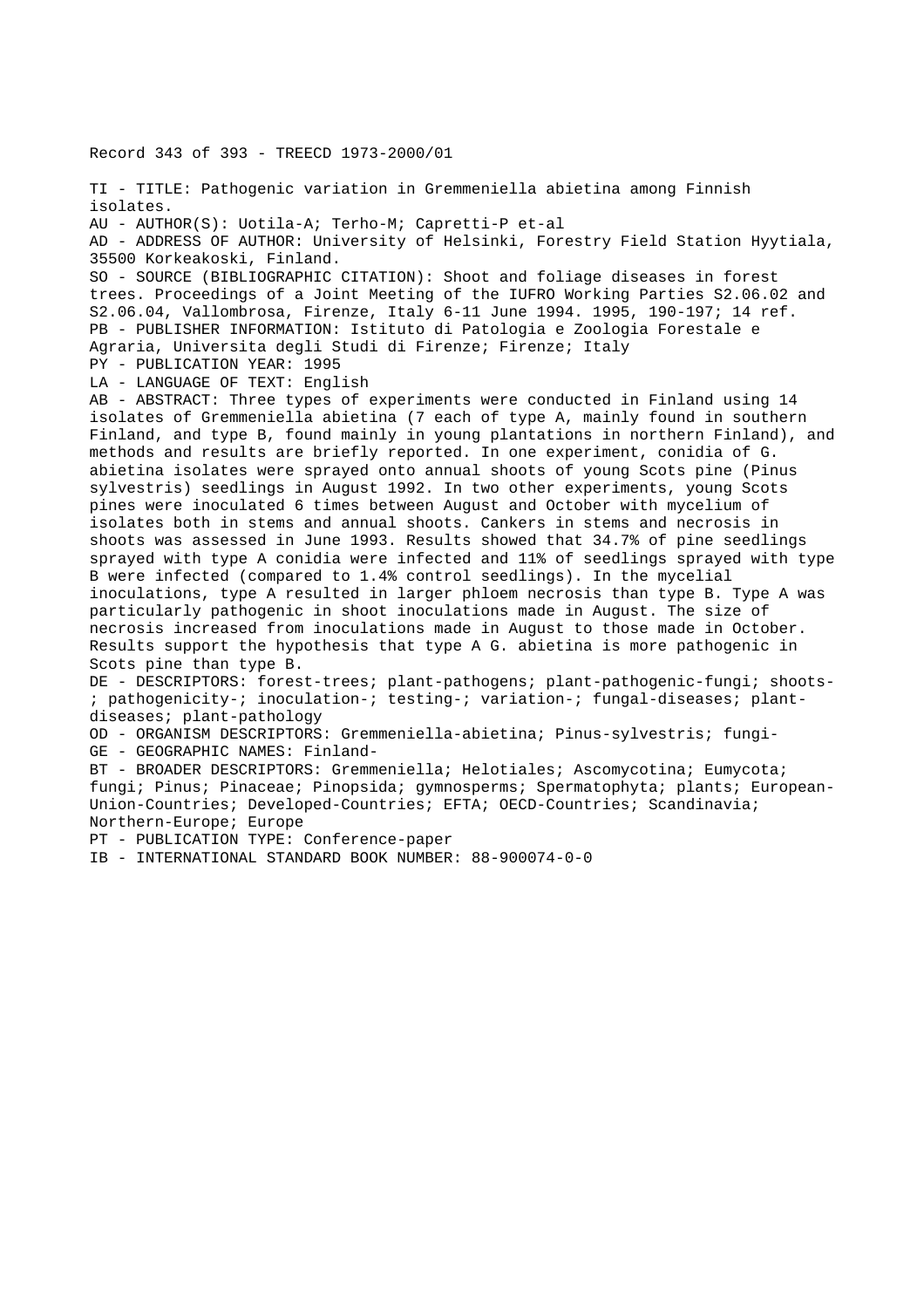Record 344 of 393 - TREECD 1973-2000/01 TI - TITLE: Occurrence of Brunchorstia pinea [Scleroderris lagerbergii] in Bohemia/Moravia. AU - AUTHOR(S): Urosevic-B; Jancarik-V SO - SOURCE (BIBLIOGRAPHIC CITATION): Prace-Vyzkumneho-Ustavu-Lesniho-Hospodarstvi-a-Myslivosti. 1973, 44: 95-105; 17 ref. PY - PUBLICATION YEAR: 1973 LA - LANGUAGE OF TEXT: Czech LS - LANGUAGE OF SUMMARIES: Russian, English AB - ABSTRACT: This first record concerns 3-year nursery plants of Pinus sylvestris, whereas much of the evidence for the rest of Europe relates to P. nigra stands and plantations. Brief notes, largely based on the literature, are given on symptoms of attack, damage caused, other hosts, and control measures. DE - DESCRIPTORS: conifers-OD - ORGANISM DESCRIPTORS: Pinus-sylvestris; GREMMENIELLA-ABIETINA BT - BROADER DESCRIPTORS: Pinus; Pinaceae; Pinopsida; gymnosperms; Spermatophyta; plants; Gremmeniella; Helotiales; Ascomycotina; Eumycota; fungi PT - PUBLICATION TYPE: Journal-article IS - INTERNATIONAL STANDARD SERIAL NUMBER: 0139-5807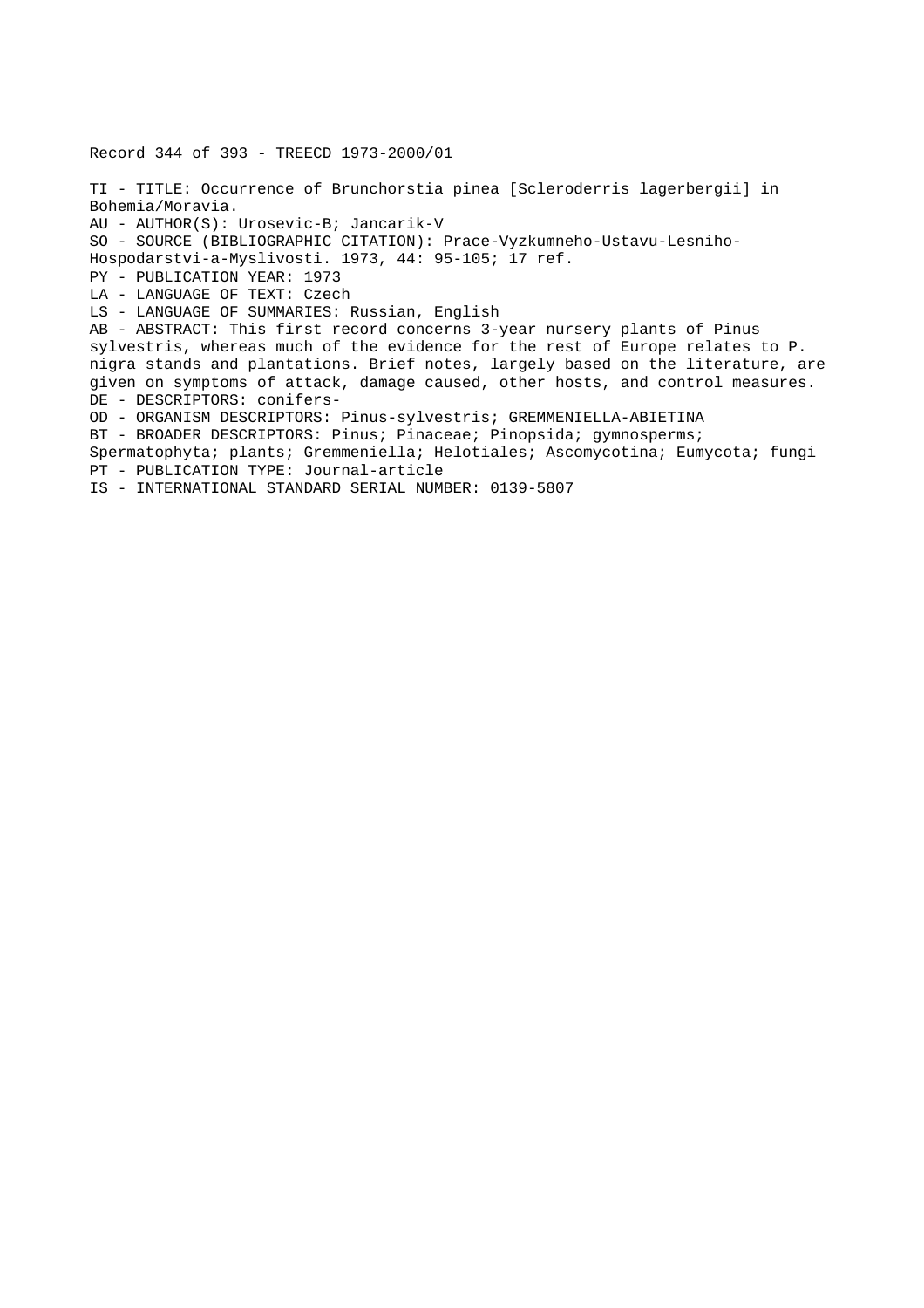Record 345 of 393 - TREECD 1973-2000/01 TI - TITLE: The occurrence of Brunchorstia pinea (Karst.) v. Hohn. on Czechoslovakian territory. OT - ORIGINAL NON-ENGLISH TITLE: Vyskyt houby Brunchorstia pinea (Karst.) v. Hohn. na uzemi CSR. AU - AUTHOR(S): Urosevic-B; Jancarik-V SO - SOURCE (BIBLIOGRAPHIC CITATION): Prace-Vyzkumneho-ustavu-Lesniho-Hospodarstvi-a-Myslivosti. 1973, 44: 95-105; 4 fig. PY - PUBLICATION YEAR: 1973 LA - LANGUAGE OF TEXT: Czech LS - LANGUAGE OF SUMMARIES: Russian, English AB - ABSTRACT: B. pinea [Gremmeniella abietina; RPP 53, 1975] destroyed c. 60 000 seedlings, 3 yr old, of Pinus sylvestris in the forest nursery Brezina. Control measures recommended include wide spacing, destruction of infected plants and spraying with 0.7-1% dithane M-22 in late spring-early summer. DE - DESCRIPTORS: control-; forest-trees; conifers-; plant-pathology; pines-OD - ORGANISM DESCRIPTORS: Pinus-; Gremmeniella-abietina GE - GEOGRAPHIC NAMES: Czechoslovakia-BT - BROADER DESCRIPTORS: trees; woody-plants; Spermatophyta; plants; Pinaceae; Pinopsida; gymnosperms; Gremmeniella; Helotiales; Ascomycotina; Eumycota; fungi; Central-Europe; Europe PT - PUBLICATION TYPE: Journal-article IS - INTERNATIONAL STANDARD SERIAL NUMBER: 0139-5807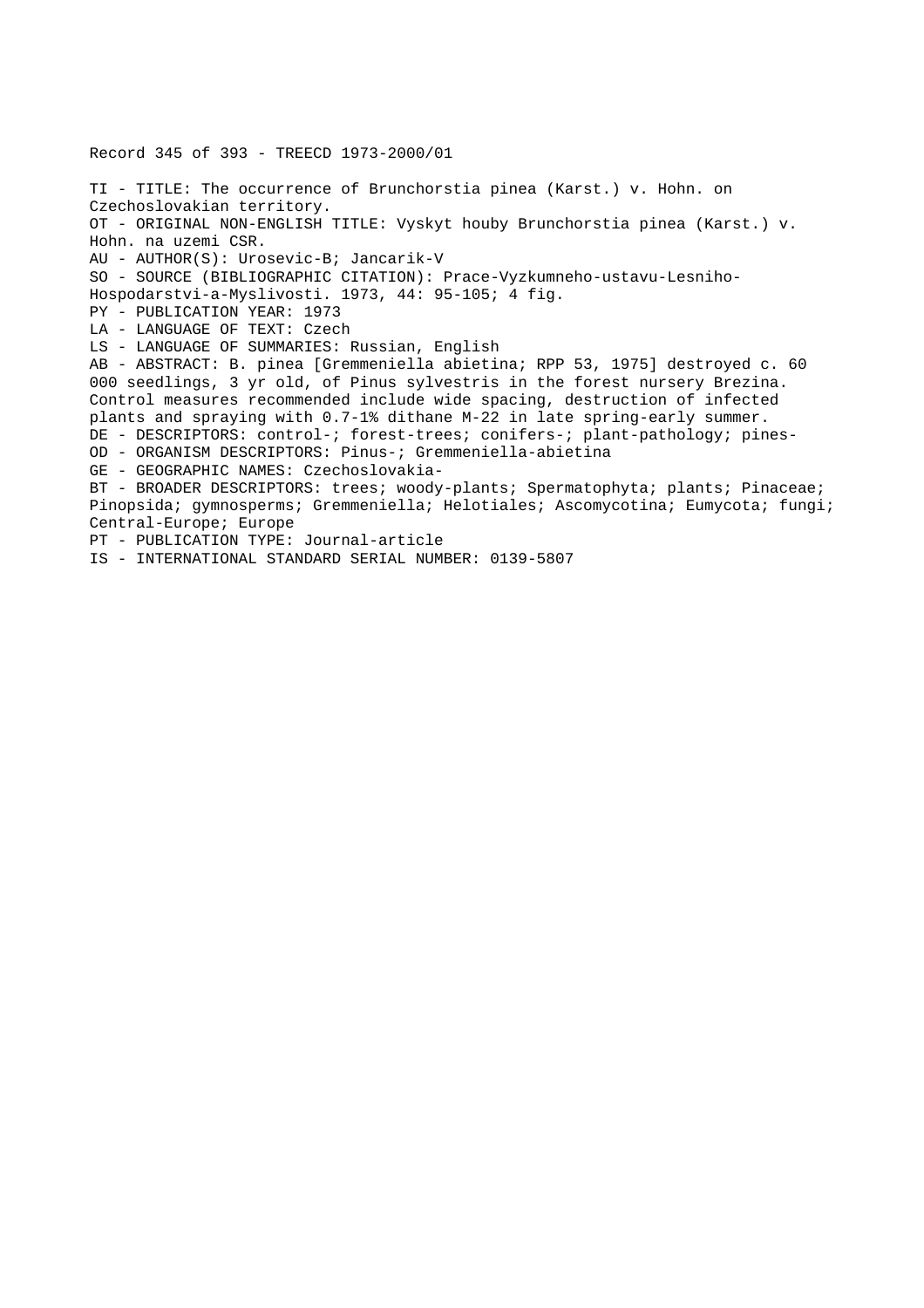#### Record 346 of 393 - TREECD 1973-2000/01

TI - TITLE: Cankers and shoot blights of Pinus pinea in Italy. AU - AUTHOR(S): Vagniluca-S; Goggioli-V; Capretti-P; Capretti-P et-al AD - ADDRESS OF AUTHOR: Istituto di Patologia e Zoologia Forestale e Agraria, Universita di Firenze, Firenze, Italy. SO - SOURCE (BIBLIOGRAPHIC CITATION): Shoot and foliage diseases in forest trees. Proceedings of a Joint Meeting of the IUFRO Working Parties S2.06.02 and S2.06.04, Vallombrosa, Firenze, Italy 6-11 June 1994. 1995, 284-286; 12 ref. PB - PUBLISHER INFORMATION: Istituto di Patologia e Zoologia Forestale e Agraria, Universita degli Studi di Firenze; Firenze; Italy PY - PUBLICATION YEAR: 1995 LA - LANGUAGE OF TEXT: English AB - ABSTRACT: Pinus pinea is an introduced species in the northern part of the Mediterranean basin. Due to unsuitable climatic conditions in this region particularly winter or late season frosts - the tree can be affected by fungal diseases such as Brunchorstia pinea [Gremmeniella abietina] and Sphaeropsis sapinea [Diplodia pinea], which cause, respectively, shoot blight and cankers and death of cones. DE - DESCRIPTORS: forest-trees; plant-pathogens; plant-pathogenic-fungi; cones-; shoots-; damage-; fungal-diseases; plant-diseases; plant-pathology OD - ORGANISM DESCRIPTORS: Gremmeniella-abietina; Sphaeropsis-; Pinus-pinea; diplodia-pinea; fungi-GE - GEOGRAPHIC NAMES: Italy-BT - BROADER DESCRIPTORS: Gremmeniella; Helotiales; Ascomycotina; Eumycota; fungi; Deuteromycotina; Pinus; Pinaceae; Pinopsida; gymnosperms; Spermatophyta; plants; Diplodia; European-Union-Countries; Developed-Countries; Mediterranean-Region; OECD-Countries; Southern-Europe; Europe; Sphaeropsis PT - PUBLICATION TYPE: Conference-paper

IB - INTERNATIONAL STANDARD BOOK NUMBER: 88-900074-0-0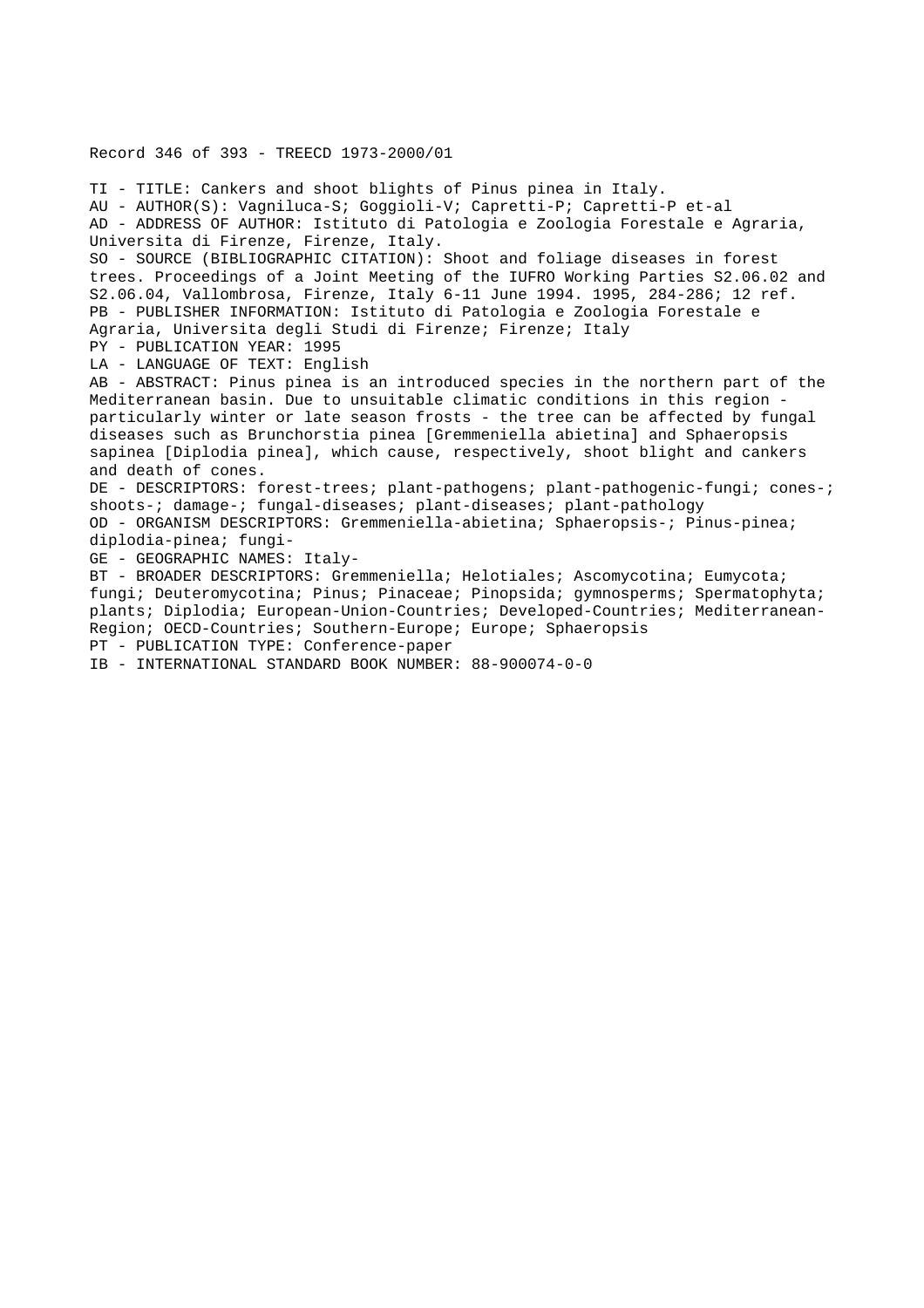Record 347 of 393 - TREECD 1973-2000/01 TI - TITLE: Damage caused by pine die-back (Ascocalyx abietina) on refertilization trial plots on Laaviosuo, Lammi, southern Finland. OT - ORIGINAL NON-ENGLISH TITLE: Mannynversosyopatuhot Laaviosuon jatkolannoituskoealueella. AU - AUTHOR(S): Vasander-H; Lindholm-T AD - ADDRESS OF AUTHOR: University of Helsinki, Department of Peatland Forestry, Unioninkatu 40 B, SF-00170 Helsinki, Finland. SO - SOURCE (BIBLIOGRAPHIC CITATION): Suo. 1985, 36: 4-5, 85-94; 3 fig., 5 tab.; 40 ref. PY - PUBLICATION YEAR: 1985 LA - LANGUAGE OF TEXT: Finnish LS - LANGUAGE OF SUMMARIES: English AB - ABSTRACT: Damage caused by the pathogenic fungus Ascocalyx abietina was more common and severe on trial plots which had been refertilized with NPK or NPK + trace elements than on control or those plots which had been refertilized with wood ash or only some of the macro-nutrients. The incidence of damage was also positively correlated with the density and the mean height growth. It was hypothesized that delayed hardening of shoots in the autumn and frost damage combined with the increased growth and possible micronutrient deficiencies could explain these differences. DE - DESCRIPTORS: fertilizers-; fungal-diseases; responses-; diseases-; minorelements; NPK-fertilizers; Dieback-; conifers-; pines-OD - ORGANISM DESCRIPTORS: Pinus-; Gremmeniella-abietina; Pinus-sylvestris GE - GEOGRAPHIC NAMES: Finland-BT - BROADER DESCRIPTORS: compound-fertilizers; fertilizers; Pinaceae; Pinopsida; gymnosperms; Spermatophyta; plants; Gremmeniella; Helotiales;

Ascomycotina; Eumycota; fungi; Pinus; Scandinavia; Northern-Europe; Europe PT - PUBLICATION TYPE: Journal-article

IS - INTERNATIONAL STANDARD SERIAL NUMBER: 0039-5471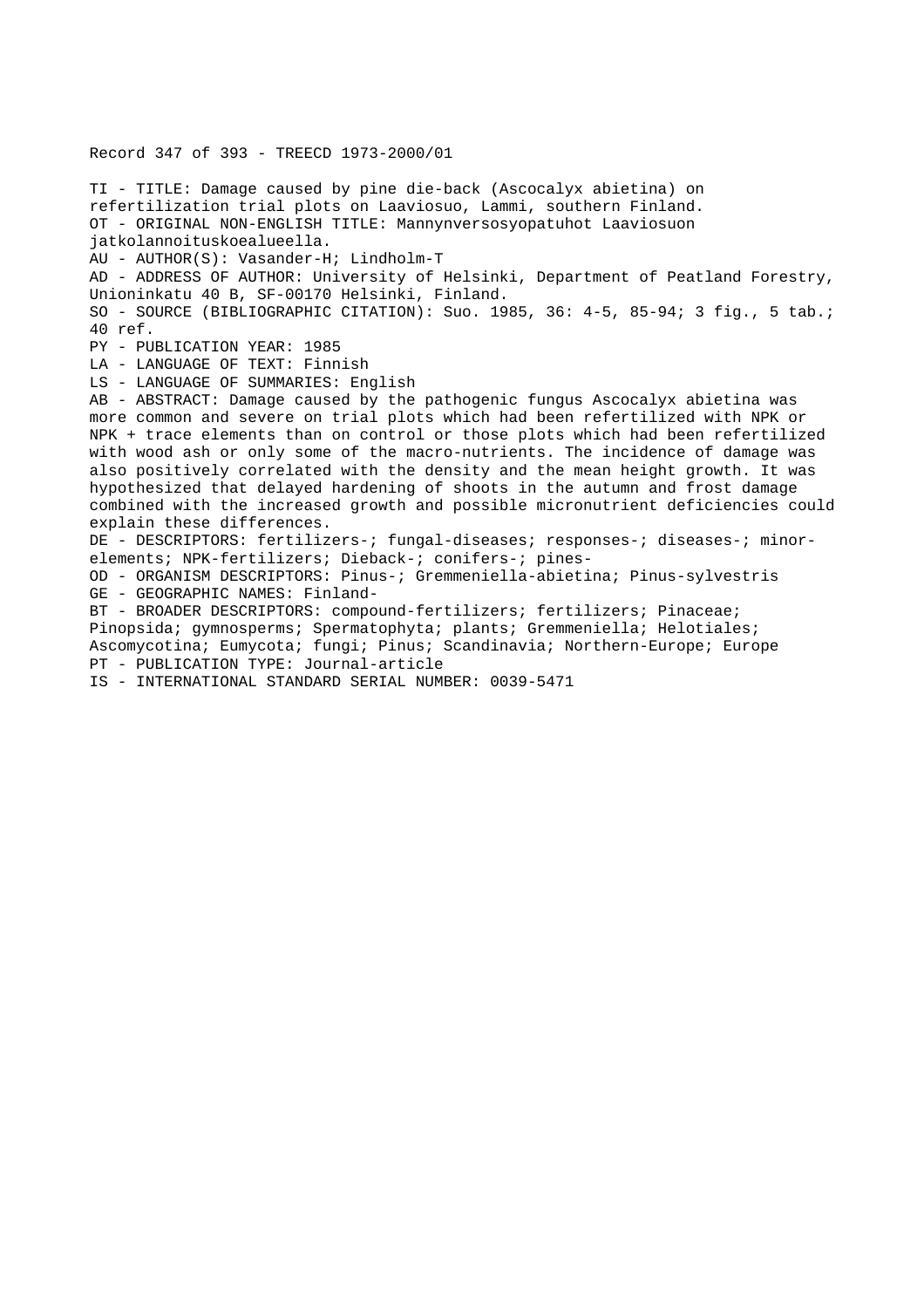Record 348 of 393 - TREECD 1973-2000/01 TI - TITLE: Protection of conifer seedlings from diseases. OT - ORIGINAL NON-ENGLISH TITLE: Zashchita khvoinykh seyantsev ot boleznei. AU - AUTHOR(S): Vedernikov-NM; Yakovlev-VG SO - SOURCE (BIBLIOGRAPHIC CITATION): 1972, 89pp.; NLL; 92 ref. PB - PUBLISHER INFORMATION: Moscow, Lesnaya Promyshlennost'.; USSR PY - PUBLICATION YEAR: 1972 LA - LANGUAGE OF TEXT: Russian AB - ABSTRACT: A practical manual based on 10 years' investigations in nurseries in central and NW European Russia, producing mainly Pinus sylvestris, Picea abies, and Larch. Details are given on the pathogens causing infectious diseases of seedlings, conditions that promote the diseases, and their prevention and control. The diseases dealt with are : damping off ; Lophodermium pinastri ; Phacidium infestans ; Meria laricis ; Melampsora pinitorqua ; Sclerotinia graminearum and Typhula graminearum ; Lophodermium macrosporum ; Botrytis cinerea ; Cladosporium herbarum ; Thelephora terrestris ; and Brunchorstia destruens. Other topics deal with are disorders caused by nutritional disturbances, high and low temperatures, and damage by chemicals. DE - DESCRIPTORS: seedlings-; nurseries-; conifers-OD - ORGANISM DESCRIPTORS: Pinus-sylvestris; Picea-abies; Larix-; Lophodermiumpinastri; Phacidium-infestans; Botrytis-cinerea; Cladosporium-herbarum; Thelephora-terrestris; MELAMPSORA-POPULNEA; GREMMENIELLA-ABIETINA; Sclerotiniaborealis BT - BROADER DESCRIPTORS: Spermatophyta; plants; Pinus; Pinaceae; Pinopsida; gymnosperms; Picea; Lophodermium; Rhytismatales; Ascomycotina; Eumycota; fungi; Phacidium; Helotiales; Botrytis; Deuteromycotina; Cladosporium; Thelephora; Aphyllophorales; Basidiomycotina; Melampsora; Uredinales; Gremmeniella; Sclerotinia

PT - PUBLICATION TYPE: Miscellaneous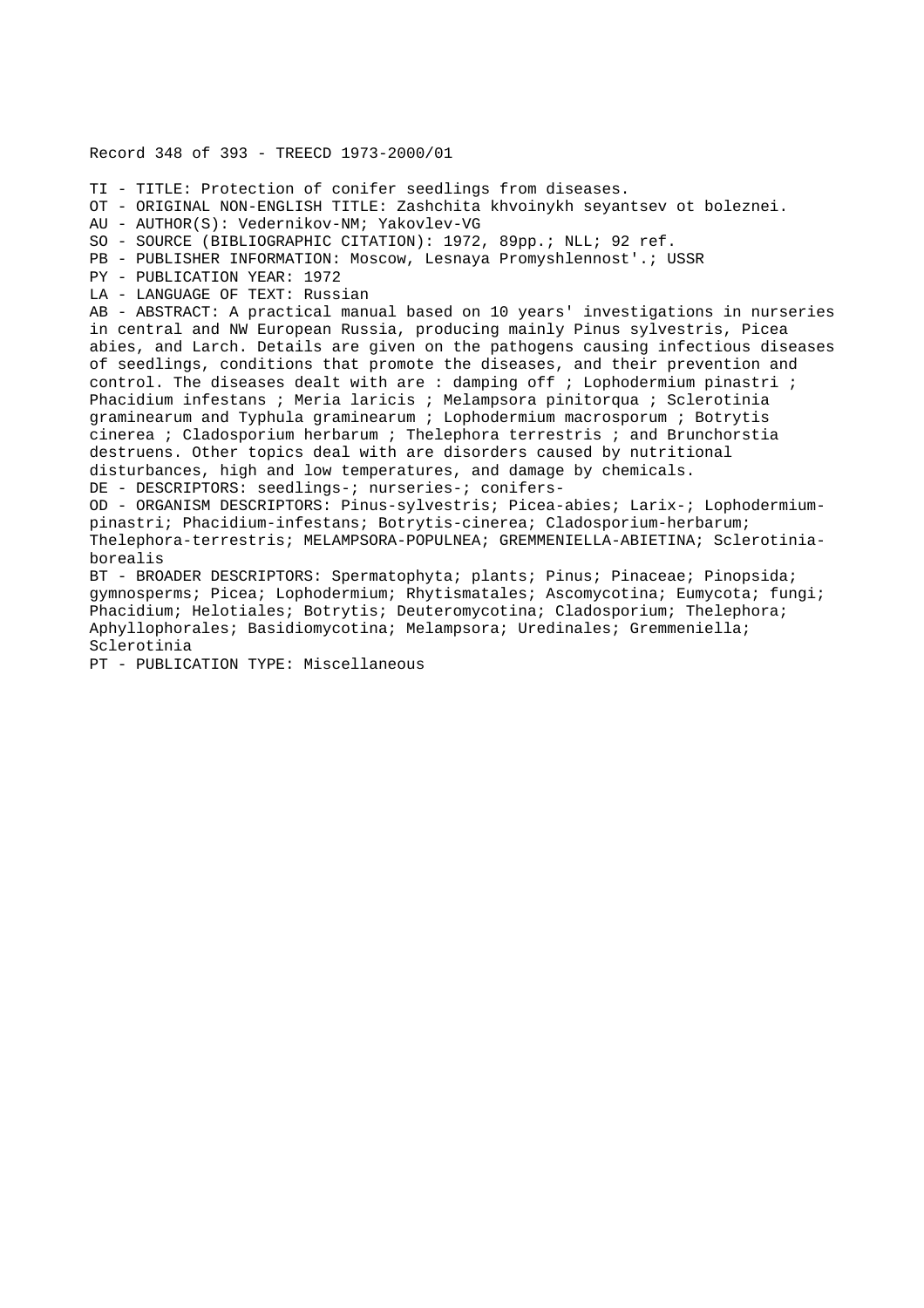Record 349 of 393 - TREECD 1973-2000/01

TI - TITLE: A spatial, climate-determined risk rating for scleroderris disease of pines in Ontario.

AU - AUTHOR(S): Venier-LA; Hopkin-AA; McKenney-DW; Wang-Y

AD - ADDRESS OF AUTHOR: Canadian Forest Service, 1219 Queen St. East, Sault Ste. Marie, ON P6A 3V5, Canada.

SO - SOURCE (BIBLIOGRAPHIC CITATION): Canadian-Journal-of-Forest-Research. 1998, 28: 9, 1398-1404; 43 ref.

PY - PUBLICATION YEAR: 1998

LA - LANGUAGE OF TEXT: English

LS - LANGUAGE OF SUMMARIES: French

AB - ABSTRACT: Historical distribution data for scleroderris disease (caused by the fungus Gremmeniella abietina var. abietina) on pines (Pinus spp.) in Ontario were used to model its probability of occurrence as a function of climate factors. A logistic regression model of the probability of occurrence as a function of the mean temperature of the coldest quarter and the precipitation of the coldest quarter was a very good fit. The concordance (index of classification accuracy) of the model was 84%. The data were subsampled repeatedly, new parameter estimates were generated and the predictions were tested against data not included in the model. Classification accuracy was similar for each subsample model; therefore, it was concluded that the final model is stable. Gridded estimates of the climate variables were used to spatially extend the two-variable logistic regression model and produce a probability of occurrence map for scleroderris disease across Ontario. The predicted map of probability of occurrence fits well with the map of the observed locations of the disease. These results lend credence to previous work that suggests that distribution of scleroderris disease is strongly influenced by climate. The classification results also suggest that this model is a useful tool for assessing the risk of scleroderris disease throughout Ontario. DE - DESCRIPTORS: climate-; precipitation-; climatic-factors; mathematicalmodels; plant-pathogens; plant-pathogenic-fungi; plant-diseases; fungaldiseases; regression-analysis; forest-trees; plant-pathology; pines-OD - ORGANISM DESCRIPTORS: Pinus-; Gremmeniella-abietina; Pinopsida-; fungi-GE - GEOGRAPHIC NAMES: Canada-; Ontario-BT - BROADER DESCRIPTORS: Pinaceae; Pinopsida; gymnosperms; Spermatophyta; plants; Gremmeniella; Helotiales; Ascomycotina; Eumycota; fungi; OECD-Countries;

Commonwealth-of-Nations; Developed-Countries; North-America; America; Canada PT - PUBLICATION TYPE: Journal-article

IS - INTERNATIONAL STANDARD SERIAL NUMBER: 0045-5067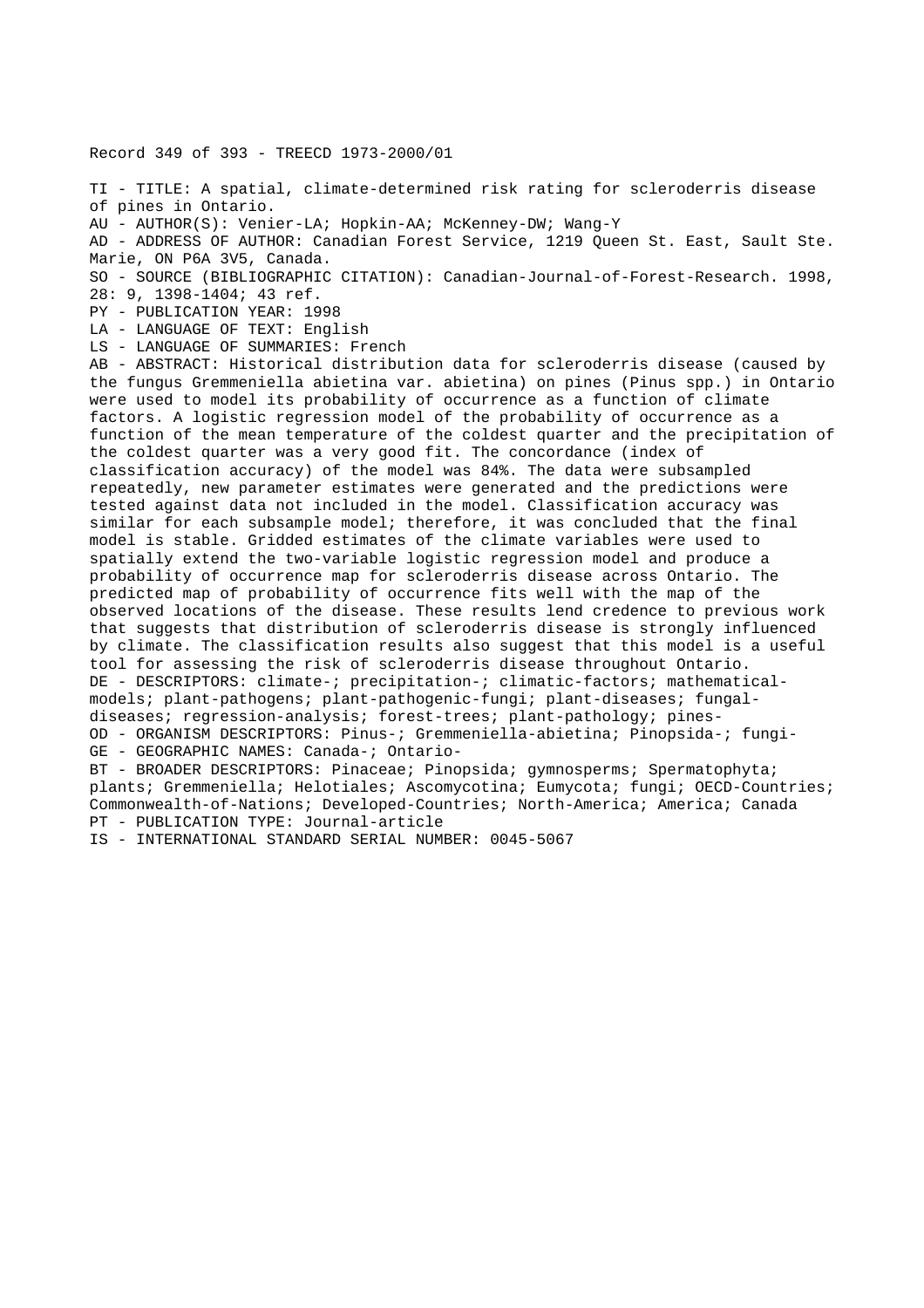# Record 350 of 393 - TREECD 1973-2000/01

TI - TITLE: Shoot-feeding aphids promote development of Gremmeniella abietina, the fungal pathogen causing scleroderris canker disease in conifers. AU - AUTHOR(S): Virtanen-T; Ranta-H; Neuvonen-S AD - ADDRESS OF AUTHOR: Department of Biology and Kevo Subarctic Research Institute, University of Turku, FIN-20014 Turku, Finland. SO - SOURCE (BIBLIOGRAPHIC CITATION): Journal-of-Phytopathology. 1997, 145: 5-6, 245-251; 30 ref. PY - PUBLICATION YEAR: 1997 LA - LANGUAGE OF TEXT: English LS - LANGUAGE OF SUMMARIES: German AB - ABSTRACT: Experiments were conducted to test whether shoot feeding aphids (Cinara pinea) can promote the development of G. abietina, causing Scleroderris canker disease in conifers. Pine seedlings were infested with aphids at 2 different times and subsequently inoculated with conidia of G. abietina at 2 different times. The degree of infestation was classified into 3 groups based on the number of aphids/seedling: none, one (low level) and 3 (high level). Because of parthenogenetic reproduction, the number of aphids increased during the summer, so aphid numbers were also used to explain the development of the symptoms. Necrosis caused by G. abietina was more prevalent in seedlings infested by aphids in June and inoculated with the fungus in July. Expressed as percentages of the total length of the shoots, the necrosis had advanced 50, 70 and 95% with no, low and high aphid levels, respectively. Canker formation was significantly greater when G. abietina conidia were inoculated in July compared with August. In August, there were no statistically significant differences in the intensity of disease between aphid infestation levels, but the mean number of aphids was related to disease intensity. In the spring following infection, seedlings with aphids had more dead and fewer healthy terminal buds compared with seedlings without aphids. DE - DESCRIPTORS: plant-diseases; plant-pathogens; plant-pathogenic-fungi; insect-pests; plant-pests; interactions-; forest-pests; seedlings-; fungaldiseases; forest-trees; plant-pathology; pines-OD - ORGANISM DESCRIPTORS: Cinara-pinea; Gremmeniella-abietina; Pinus-; insects- ; Pinus-sylvestris; Pinopsida-; fungi-

BT - BROADER DESCRIPTORS: Cinara; Aphididae; Aphidoidea; Sternorrhyncha; Homoptera; Hemiptera; insects; arthropods; invertebrates; animals; Gremmeniella; Helotiales; Ascomycotina; Eumycota; fungi; Pinaceae; Pinopsida; gymnosperms; Spermatophyta; plants; Pinus

PT - PUBLICATION TYPE: Journal-article

IS - INTERNATIONAL STANDARD SERIAL NUMBER: 0931-1785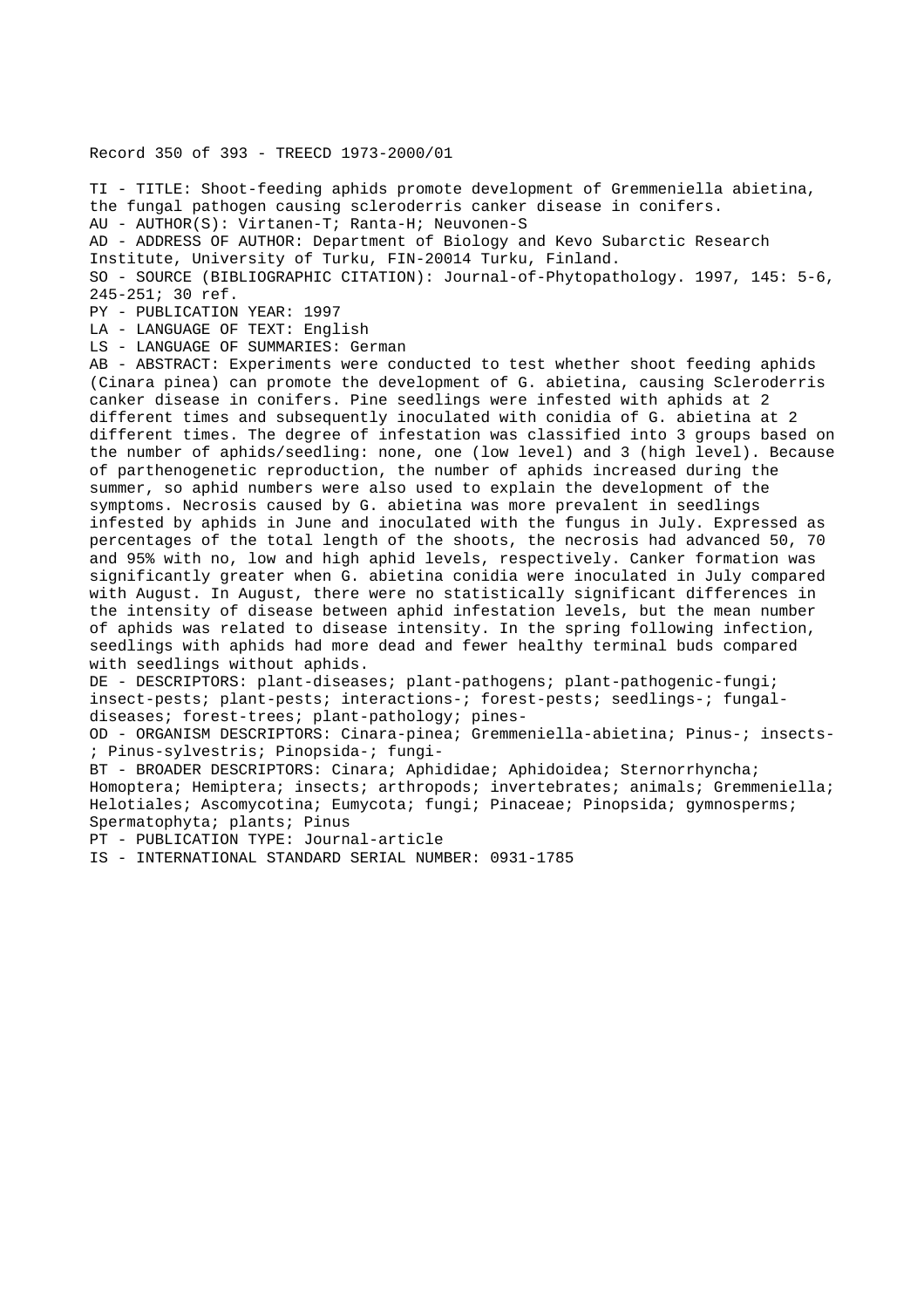Record 351 of 393 - TREECD 1973-2000/01 TI - TITLE: Current problems in forest pathology. AU - AUTHOR(S): Vorontsov-AI AD - ADDRESS OF AUTHOR: Lesotekh. Inst., Moscow, USSR. SO - SOURCE (BIBLIOGRAPHIC CITATION): Lesovedenie. 1986, No. 4, 50-55; 22 ref. PY - PUBLICATION YEAR: 1986 LA - LANGUAGE OF TEXT: Russian LS - LANGUAGE OF SUMMARIES: English AB - ABSTRACT: A review is given of the main forest pathology problems in the USSR, viz. oak mortality (with special reference to oak wilt or vascular mycosis caused by Ceratocystis roboris); Dutch elm disease (caused by Ceratocystis ulmi); and various diseases of conifers, especially canker caused by Gremmeniella abietina, rot caused by Heterobasidion annosum, and needle cast caused by Lophodermium spp. DE - DESCRIPTORS: surveys-; diseases-; Forest-trees; plant-pathology OD - ORGANISM DESCRIPTORS: Gremmeniella-abietina; Ceratocystis-ulmi; Heterobasidion-annosum; Lophodermium-; Quercus-; Ulmus-; Pinopsida-GE - GEOGRAPHIC NAMES: USSR-BT - BROADER DESCRIPTORS: trees; woody-plants; Spermatophyta; plants; Gremmeniella; Helotiales; Ascomycotina; Eumycota; fungi; Ceratocystis; Ophiostomatales; Heterobasidion; Aphyllophorales; Basidiomycotina; Rhytismatales; Fagaceae; Fagales; dicotyledons; angiosperms; Ulmaceae; Urticales; gymnosperms PT - PUBLICATION TYPE: Journal-article IS - INTERNATIONAL STANDARD SERIAL NUMBER: 0024-1148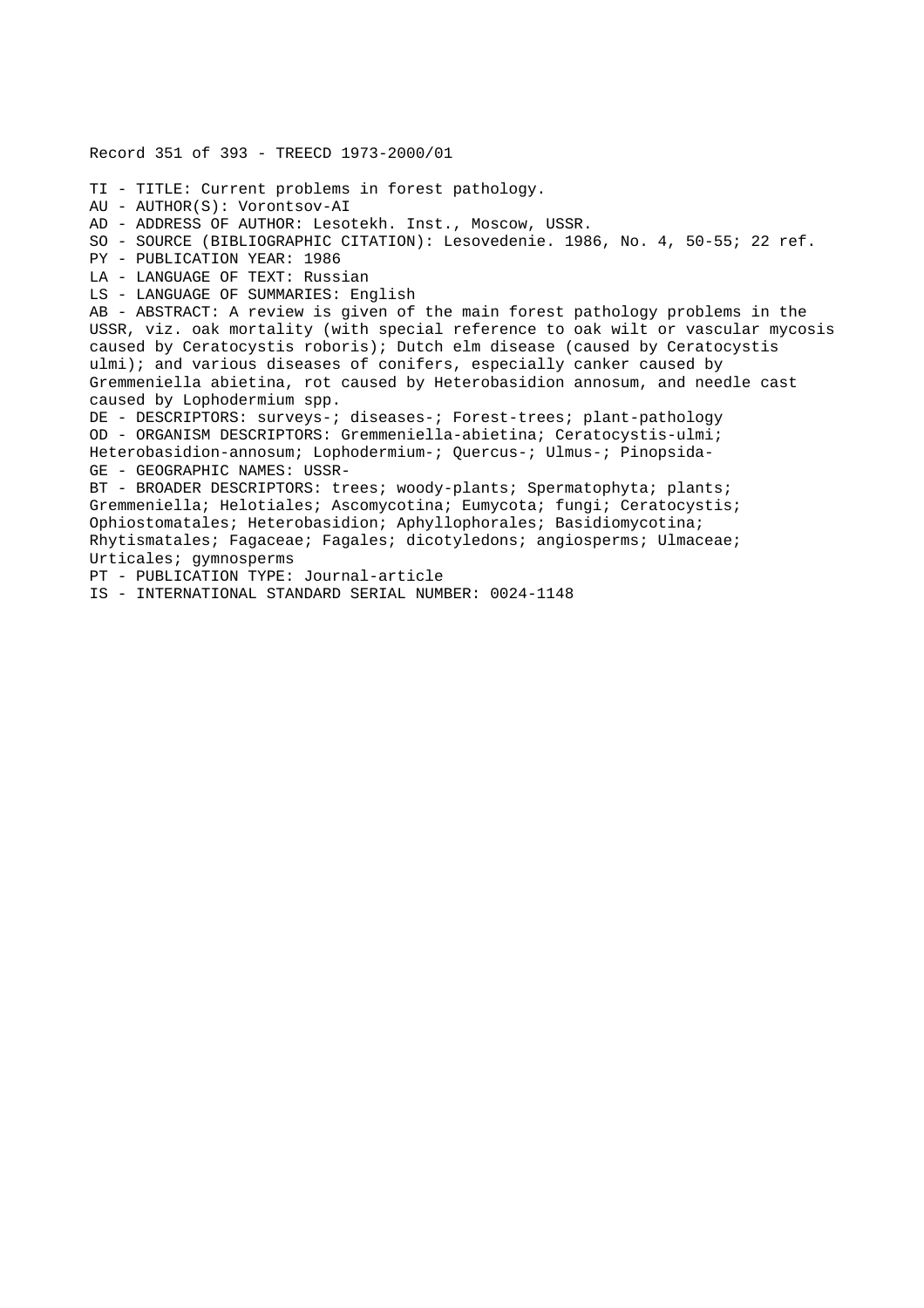### Record 352 of 393 - TREECD 1973-2000/01

TI - TITLE: Chemical basis of the resistance in pines to scleroderris canker. AU - AUTHOR(S): Vuorinen-M; Hanso-M; Kurkela-T; Holopainen-JK; Kainulainen-P; Nerg-A; Rantanen-L; Capretti-P et-al AD - ADDRESS OF AUTHOR: Finnish Forest Research Institute, Suonenjoki Research Station, 77600 Suonenjoki, Finland. SO - SOURCE (BIBLIOGRAPHIC CITATION): Shoot and foliage diseases in forest trees. Proceedings of a Joint Meeting of the IUFRO Working Parties S2.06.02 and S2.06.04, Vallombrosa, Firenze, Italy 6-11 June 1994. 1995, 166-172; 26 ref. PB - PUBLISHER INFORMATION: Istituto di Patologia e Zoologia Forestale e Agraria, Universita degli Studi di Firenze; Firenze; Italy PY - PUBLICATION YEAR: 1995 LA - LANGUAGE OF TEXT: English AB - ABSTRACT: Pines, in this study Pinus sylvestris, are usually resistant to scleroderris canker (caused by Gremmeniella abietina), but the disease can break out following unfavourable environmental conditions, e.g., abnormally cool, short or wet growing seasons, or at unfavourable sites. Secondary metabolites, monoterpenes, resin acids and phenols, may also play an important role in defence mechanisms against scleroderris canker. Pinus sylvestris seeds were collected during the dormant season from 7 sites in Finland and 2 in Estonia. All provenances were grown at 3 sites (1 in Estonia and 2 in Finland) forming a gradient of about 1000 km running from S. to N. The study aimed to obtain basic information about the effects of transferring pine provenances to either more favourable or less favourable climatic conditions, based on the production of secondary metabolites by 3-yr-old seedlings. Results indicate that the effect of seedling origin on the concentration of secondary compounds is not as important as the effect of environment at the three sites. DE - DESCRIPTORS: forest-trees; plant-pathogens; plant-pathogenic-fungi; fungaldiseases; resistance-; secondary-metabolites; chemical-composition; plantcomposition; foliage-; phenolic-compounds; monoterpenes-; resin-acids; climaticfactors; provenance-; biochemistry-; disease-resistance; environment-; plantdiseases; defence-mechanisms; environmental-factors; plant-pathology OD - ORGANISM DESCRIPTORS: Pinus-sylvestris; Gremmeniella-abietina; fungi-GE - GEOGRAPHIC NAMES: Finland-; Estonia-BT - BROADER DESCRIPTORS: Pinus; Pinaceae; Pinopsida; gymnosperms; Spermatophyta; plants; Gremmeniella; Helotiales; Ascomycotina; Eumycota; fungi; European-Union-Countries; Developed-Countries; EFTA; OECD-Countries; Scandinavia; Northern-Europe; Europe; Baltic-States PT - PUBLICATION TYPE: Conference-paper IB - INTERNATIONAL STANDARD BOOK NUMBER: 88-900074-0-0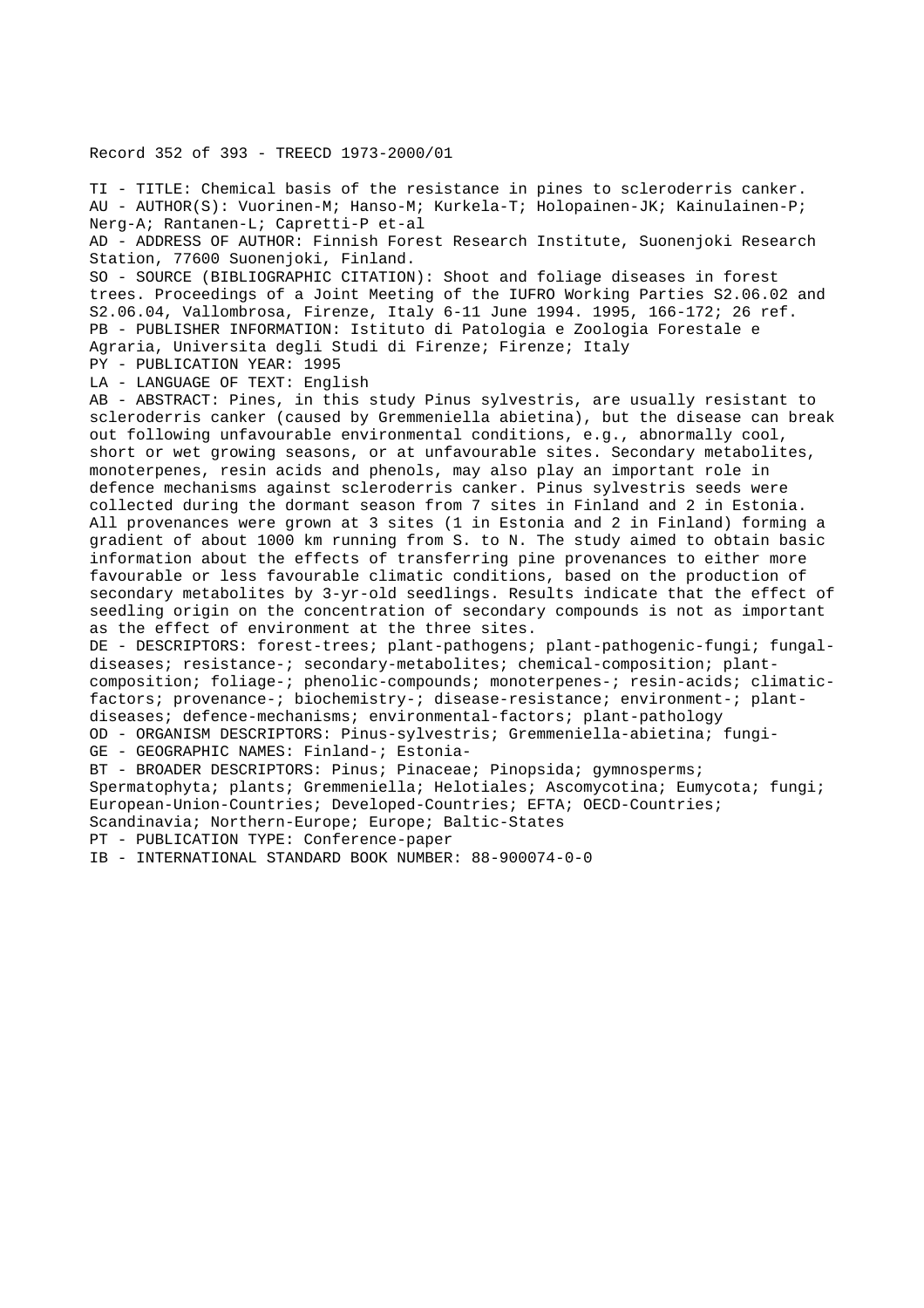Record 353 of 393 - TREECD 1973-2000/01

TI - TITLE: The effect of acid rain treatments on the susceptibility of Pinus sylvestris to Gremmeniella abietina. AU - AUTHOR(S): Vuorinen-M; Uotila-A AD - ADDRESS OF AUTHOR: Finnish Forest Research Institute, Suonenjoki Research Station, FIN-77600 Suonenjoki, Finland. SO - SOURCE (BIBLIOGRAPHIC CITATION): European-Journal-of-Forest-Pathology. 1997, 27: 2, 125-135; 20 ref. PY - PUBLICATION YEAR: 1997 LA - LANGUAGE OF TEXT: English

LS - LANGUAGE OF SUMMARIES: French, German

AB - ABSTRACT: Scots pine (Pinus sylvestris) seedlings were planted in a nursery bed 20 cm thick. The substrate had been removed from an illuvial horizon in the soil underlying a stand of Scots pine in Finland which had suffered from severe infection by Gremmeniella abietina (Scleroderris canker disease). The seedlings were irrigated for 3 yr, applying 3 pH levels (2.5, 3.5 and 4.5) using sulfuric acid, nitric acid, and a 3:1 mixture of sulfuric and nitric acid. The pH of the pure water used in the control treatment was 6.1-6.4. The seedlings were inoculated with the conidiospores of G. abietina to determine their susceptibility to infection with the disease. Because of the adequacy of its buffering capacity, the soil became more acidic only in the treatments at pH 2.5. The concentrations of extractable Ca and Mg cations decreased while the concentration of Al and Fe increased with soil acidification during the 3-yr experiment. Acidification did not increase the susceptibility of Scots pine to infection by the canker disease. Seedling growth was at its maximum in the acidification treatments where most nitrogen was added.

DE - DESCRIPTORS: susceptibility-; plant-diseases; plant-pathogens; plantpathogenic-fungi; forest-trees; disease-resistance; seedlings-; irrigation-; soil-acidity; calcium-; magnesium-; soil-chemistry; aluminium-; iron-; cankers-; fungal-diseases; acid-deposition

OD - ORGANISM DESCRIPTORS: Pinus-sylvestris; Gremmeniella-abietina

GE - GEOGRAPHIC NAMES: Finland-

BT - BROADER DESCRIPTORS: Pinus; Pinaceae; Pinopsida; gymnosperms; Spermatophyta; plants; Gremmeniella; Helotiales; Ascomycotina; Eumycota; fungi; European-Union-Countries; Developed-Countries; EFTA; OECD-Countries; Scandinavia; Northern-Europe; Europe

PT - PUBLICATION TYPE: Journal-article

IS - INTERNATIONAL STANDARD SERIAL NUMBER: 0300-1237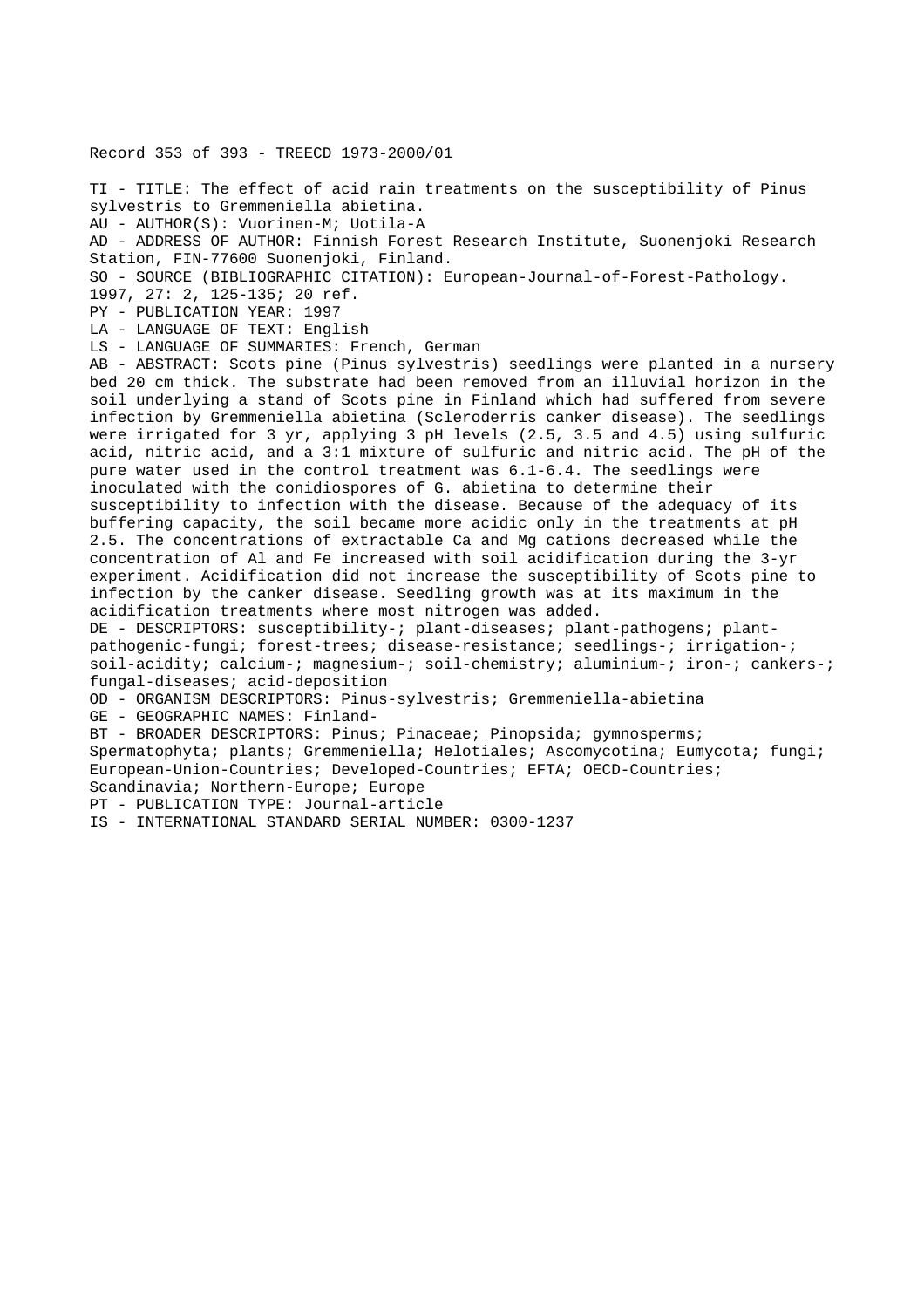# Record 354 of 393 - TREECD 1973-2000/01

TI - TITLE: Genetic variability in the canker pathogen fungus, Gremmeniella abietina. 2. Fine-scale investigation of the population genetic structure. AU - AUTHOR(S): Wang-XiaoRu; Ennos-RA; Szmidt-AE; Hansson-P; Wang-XR AD - ADDRESS OF AUTHOR: Department of Forest Genetics and Plant Physiology, Swedish University of Agricultural Sciences, S-901 83 Umea, Sweden. SO - SOURCE (BIBLIOGRAPHIC CITATION): Canadian-Journal-of-Botany. 1997, 75: 9, 1460-1469; 42 ref.

PY - PUBLICATION YEAR: 1997

LA - LANGUAGE OF TEXT: English

LS - LANGUAGE OF SUMMARIES: French

AB - ABSTRACT: Genetic variation at 32 polymorphic random amplified polymorphic DNA loci was analysed in the ascomycete canker pathogen fungus G. abietina collected from 1 plantation of Pinus contorta in northern Sweden. The genetic variability maintained in the G. abietina population was high. Many different multilocus genotypes were found on each tree and in each sampling site within the plantation. The clonal fraction of the population was small and identical genotypes were found either on the same tree or branch or on trees in the same sampling site. The finding of very few widely distributed clones suggests that the effective dispersal of asexual spores is limited to a few metres and resulted in small clusters of clones in local sites. Analysis of molecular variance revealed that 45.3% of the total variation was attributable to differences among isolates within trees, 22.5% to trees within sites and 32.3% to sampling site differences. Allele frequencies at most of the loci varied significantly among the sampling sites and average total genetic diversity over the 32 loci was 0.27 indicating high population subdivision. The factors that could have contributed to the observed population structure were discussed. DE - DESCRIPTORS: plant-diseases; plant-pathogens; plant-pathogenic-fungi; genetics-; genetic-variation; molecular-genetics; pycnidia-; polymerase-chainreaction; random-amplified-polymorphic-DNA; genetic-analysis; populationgenetics; diversity-; spore-dispersal; forest-trees; plant-pathology OD - ORGANISM DESCRIPTORS: Gremmeniella-abietina; Pinus-contorta; Pinopsida-; fungi-

GE - GEOGRAPHIC NAMES: Sweden-

BT - BROADER DESCRIPTORS: Gremmeniella; Helotiales; Ascomycotina; Eumycota; fungi; Pinus; Pinaceae; Pinopsida; gymnosperms; Spermatophyta; plants; EFTA; Developed-Countries; European-Union-Countries; OECD-Countries; Scandinavia; Northern-Europe; Europe

PT - PUBLICATION TYPE: Journal-article

IS - INTERNATIONAL STANDARD SERIAL NUMBER: 0008-4026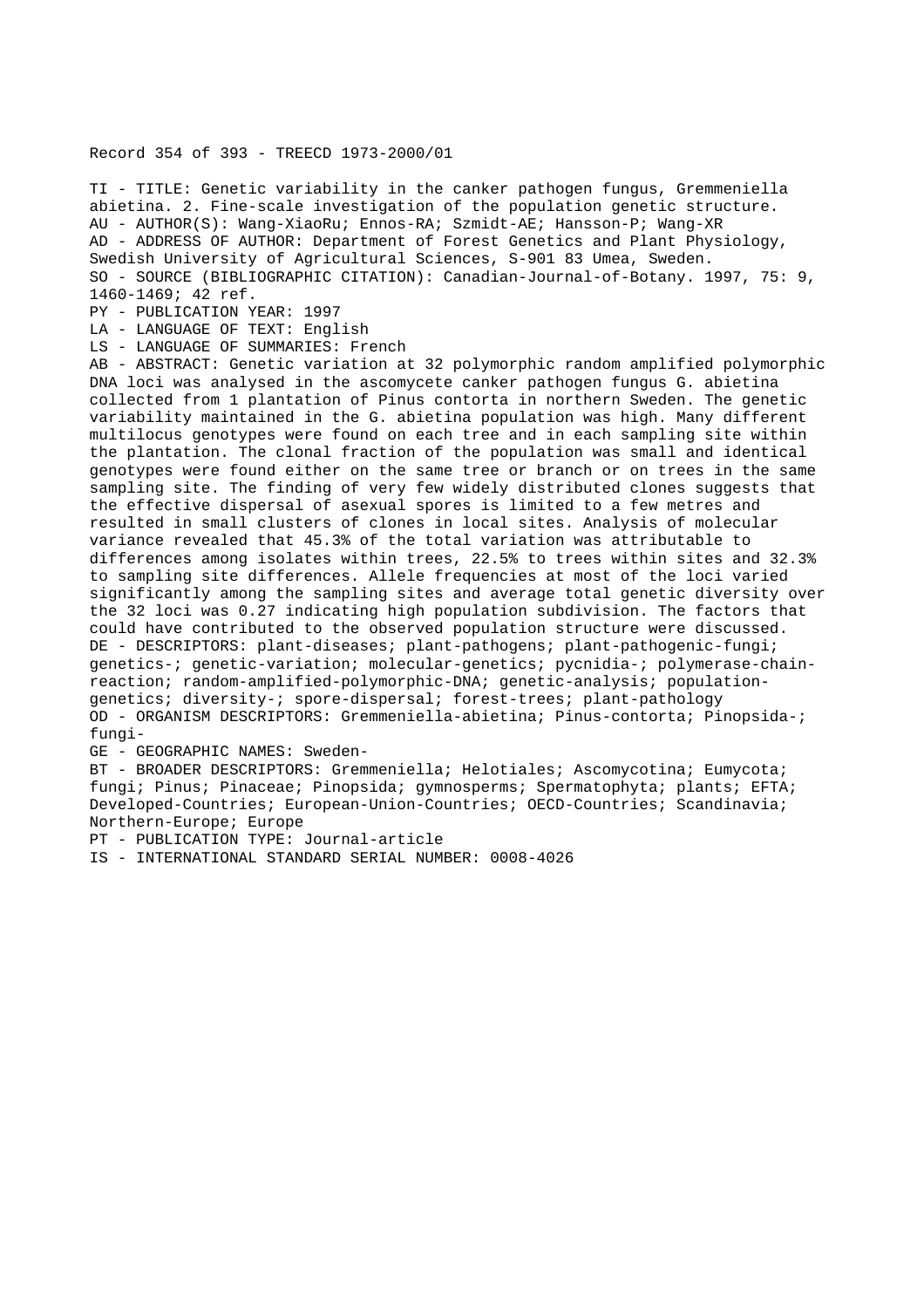Record 355 of 393 - TREECD 1973-2000/01

TI - TITLE: Genetic variability in the canker pathogen fungus, Gremmeniella abietina. Contribution of sexual compared with asexual reproduction. AU - AUTHOR(S): Wang-XiaoRu; Wang-XR AD - ADDRESS OF AUTHOR: Department of Forest Genetics and Plant Physiology, Swedish University of Agricultural Sciences, S-901 83 Umea, Sweden. SO - SOURCE (BIBLIOGRAPHIC CITATION): Mycological-Research. 1997, 101: 10, 1195- 1201; 47 ref. PY - PUBLICATION YEAR: 1997 LA - LANGUAGE OF TEXT: English

AB - ABSTRACT: Genetic variation of G. abietina was investigated by RAPD marker analysis. A total of 126 single pycnidia isolates of G. abietina were sampled from one Pinus contorta plantation in northern Sweden. Average Nei's gene diversity over 32 putative RAPD loci was 0.29. Multilocus genotype analysis revealed 85 different genotypes among the 126 isolates sampled, of which 66 genotypes were detected only once. Nineteen genotypes were detected more than once among 41 isolates, representing 32.5% of clonal fraction of the sampled population. Gametic disequilibrium tests of the sampled population revealed significant associations between 29.6% (147 of 496) of the RAPD loci. When the clonal fraction was removed from the data set, the number of significant pairwise loci combinations decreased from 147 to 73 (14.7%), indicating a high degree of random mating. These results were consistent with previous field observations suggesting that sexual fruiting bodies of G. abietina were common in northern Scandinavia. The high genetic variability detected in the population also suggested that the population was founded by a relatively large number of unrelated genotypes.

DE - DESCRIPTORS: plant-diseases; random-amplified-polymorphic-DNA; plantpathogenic-fungi; plant-pathogens; genetic-variation; asexual-reproduction; forest-plantations; genetic-markers; forest-trees; plant-pathology OD - ORGANISM DESCRIPTORS: Gremmeniella-abietina; Pinus-contorta; Pinopsida-; fungi-

GE - GEOGRAPHIC NAMES: Sweden-

BT - BROADER DESCRIPTORS: Gremmeniella; Helotiales; Ascomycotina; Eumycota; fungi; Pinus; Pinaceae; Pinopsida; gymnosperms; Spermatophyta; plants; EFTA; Developed-Countries; European-Union-Countries; OECD-Countries; Scandinavia; Northern-Europe; Europe

PT - PUBLICATION TYPE: Journal-article

IS - INTERNATIONAL STANDARD SERIAL NUMBER: 0953-7562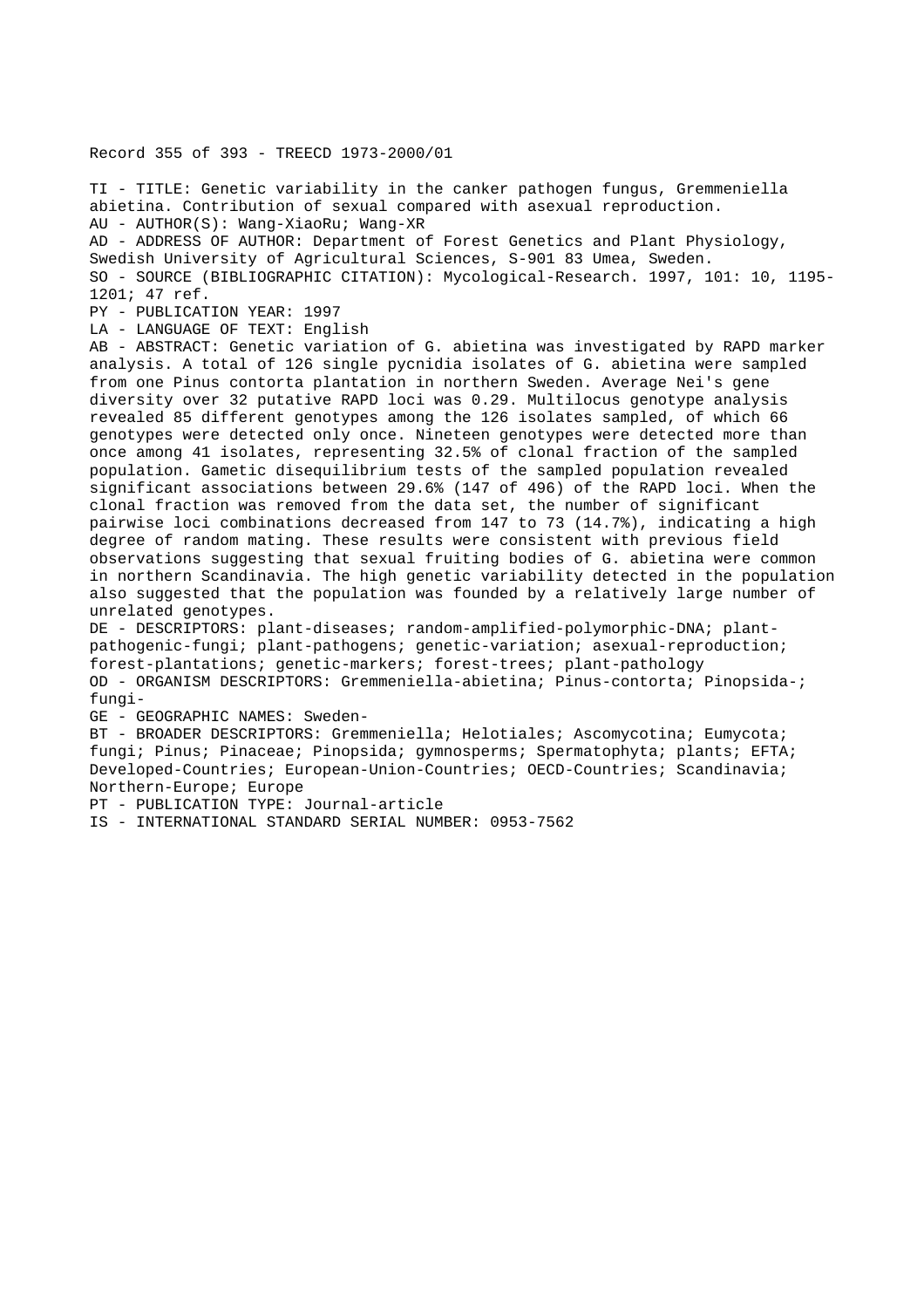Record 356 of 393 - TREECD 1973-2000/01 TI - TITLE: Pathogens observed on Lodgepole Pine grown in Finland. AU - AUTHOR(S): Weissenberg-K-von AD - ADDRESS OF AUTHOR: Exp. Sta. Reforestation, Iisvesi, Finland. SO - SOURCE (BIBLIOGRAPHIC CITATION): European-Journal-of-Forest-Pathology. 1975, 5: 5, 309-317; 9 ref. PY - PUBLICATION YEAR: 1975 LA - LANGUAGE OF TEXT: English LS - LANGUAGE OF SUMMARIES: German, French AB - ABSTRACT: Briefly reviews the literature on pathogens observed on Pinus contorta var. latifolia in plantations and on trial plots (shown on a map), and gives the results of a questionnaire survey of forest organizations in Finland on mortality and damage in this species. Heterobasidion annosum [Fomes annosus] and Scleroderris lagerbergii caused the most serious damage; Lachnellula subtilissima [Trichoscyphella calycina], Crumenulopsis [Crumenula] sororia and Scelerophoma pityophila caused damage less frequently. The majority of > 300 stands have reached an age of 40-60 years and their health is described as satisfactory to good. ADDITIONAL ABSTRACT: Based on the literature and data from forestry organizations, it appears that damage by Heterobasidion annosum and Scleroderris lagerbergii [Gremmeniella abietina] is the most serious and that by Lachnellula subtilissima, Crumenulopsis sororia and Sclerophoma pithyophila occurs less frequently. Most of the > 300 known stands are 40-60 yr old and in good condition. DE - DESCRIPTORS: forest-trees; conifers-; plant-pathology; pines-OD - ORGANISM DESCRIPTORS: Pinus-contorta; Pinus-; fungi-; Heterobasidionannosum; Gremmeniella-abietina; Crumenulopsis-sororia; Sydowia-polyspora GE - GEOGRAPHIC NAMES: Finland-BT - BROADER DESCRIPTORS: trees; woody-plants; Spermatophyta; plants; Pinus; Pinaceae; Pinopsida; gymnosperms; Heterobasidion; Aphyllophorales; Basidiomycotina; Eumycota; fungi; Gremmeniella; Helotiales; Ascomycotina; Crumenulopsis; Scandinavia; Northern-Europe; Europe PT - PUBLICATION TYPE: Journal-article IS - INTERNATIONAL STANDARD SERIAL NUMBER: 0300-1237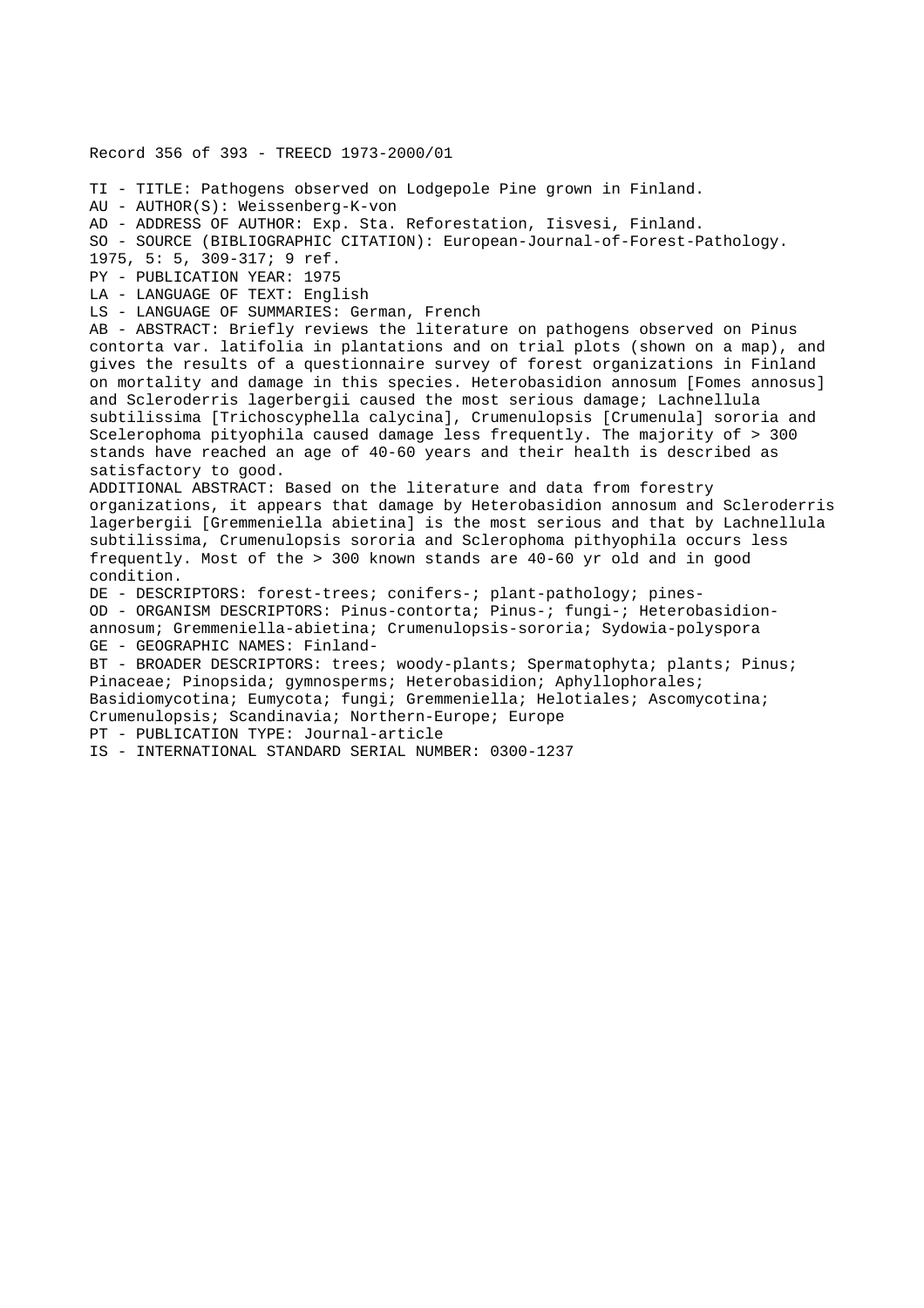Record 357 of 393 - TREECD 1973-2000/01 TI - TITLE: A serological intermediate of Gremmeniella abietina. AU - AUTHOR(S): Wendler-PB; Gotlieb-AR; Bergdahl-DR AD - ADDRESS OF AUTHOR: Bot. Dep., Univ. Vermont, Burlington, VT 05405, USA. SO - SOURCE (BIBLIOGRAPHIC CITATION): USA, American Phytopathological Society, Northeastern Division: Abstracts. Phytopathology. 1980, 70: 5, 470. PY - PUBLICATION YEAR: 1980 LA - LANGUAGE OF TEXT: English AB - ABSTRACT: The Asian, European, and North American serotypes of G. abietina were compared with 27 isolates from Vermont using gel double diffusion and cross absorption tests. The majority of isolates were intermediate in type between the North American and European types (suggesting that hybridization has occurred), 3 resembled the European type, and 2 were of unknown type. OD - ORGANISM DESCRIPTORS: Gremmeniella-abietina GE - GEOGRAPHIC NAMES: USA-; Vermont-BT - BROADER DESCRIPTORS: Gremmeniella; Helotiales; Ascomycotina; Eumycota; fungi; North-America; America; New-England-States-of-USA; Northeastern-Statesof-USA; USA PT - PUBLICATION TYPE: Abstract-only IS - INTERNATIONAL STANDARD SERIAL NUMBER: 0031-949X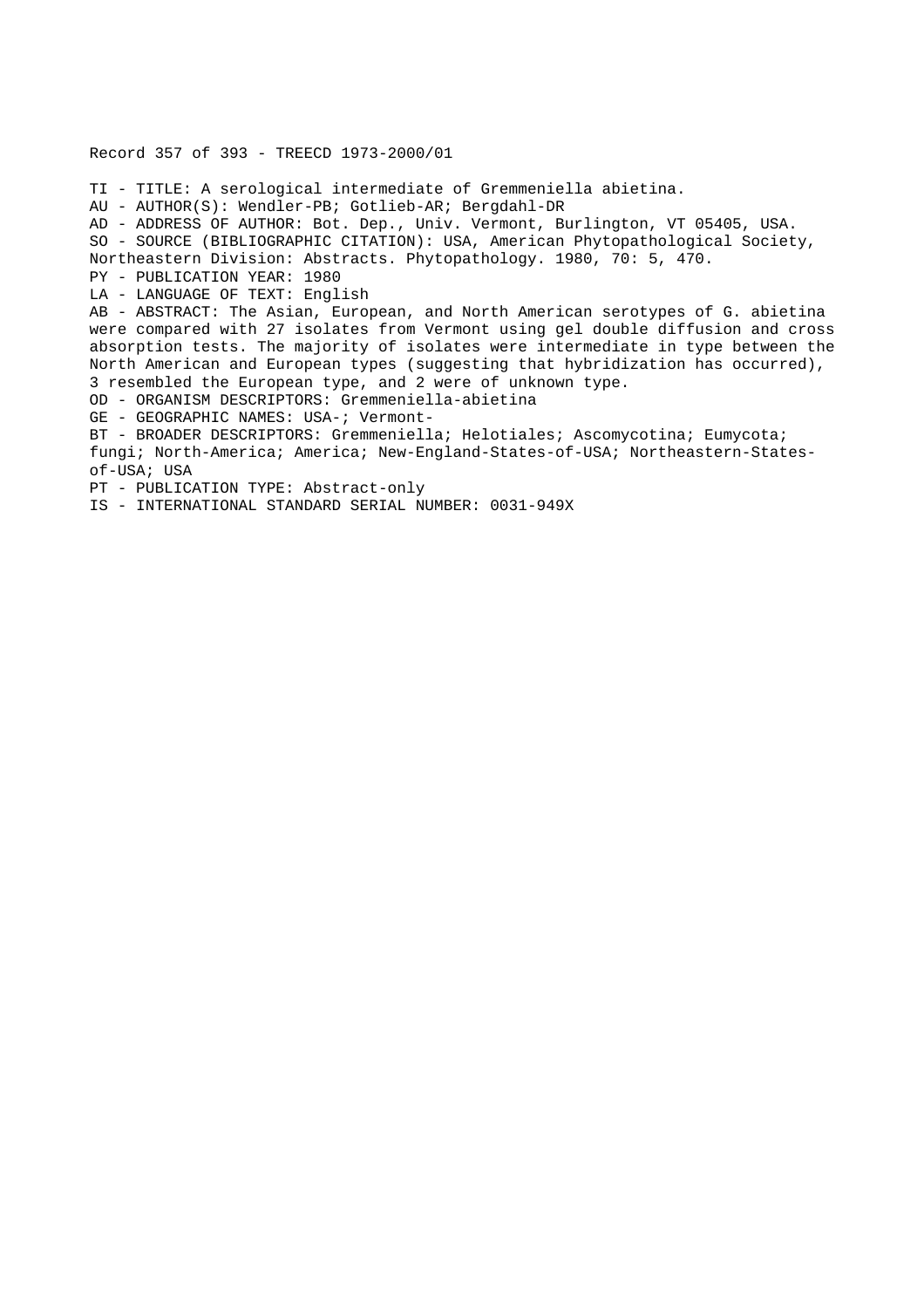Record 358 of 393 - TREECD 1973-2000/01 TI - TITLE: A newly discovered serotype of Gremmeniella abietina. AU - AUTHOR(S): Wendler-PB; Gotlieb-AR; Bergdahl-DR AD - ADDRESS OF AUTHOR: Univ. Vermont, Burlington, USA. SO - SOURCE (BIBLIOGRAPHIC CITATION): Canadian-Journal-of-Botany. 1980, 58: 17, 1923-1928; 2 fig., 1 tab.; 18 ref. PY - PUBLICATION YEAR: 1980 LA - LANGUAGE OF TEXT: English LS - LANGUAGE OF SUMMARIES: French AB - ABSTRACT: The Asian, European and North American serotypes of this pine pathogen were compared with 27 Vermont isolates using gel double diffusion and intragel cross absorption tests. An intermediate serotype, between the North American and European serotypes, was shown by cross absorption with antiserum prepared in response to a Vermont isolate. Most Vermont isolates resembled the Vermont intermediate in serological reaction; 3 resembled the European serotype and 2 were unknown serotypes. The serological data support possible hybridization between G. abietina isolates and the identification of a new serotype in Vermont. DE - DESCRIPTORS: serotypes-; forest-trees; conifers-; plant-pathology; pines-OD - ORGANISM DESCRIPTORS: Pinus-; Gremmeniella-abietina GE - GEOGRAPHIC NAMES: USA-BT - BROADER DESCRIPTORS: trees; woody-plants; Spermatophyta; plants; Pinaceae; Pinopsida; gymnosperms; Gremmeniella; Helotiales; Ascomycotina; Eumycota; fungi; North-America; America PT - PUBLICATION TYPE: Journal-article

IS - INTERNATIONAL STANDARD SERIAL NUMBER: 0008-4026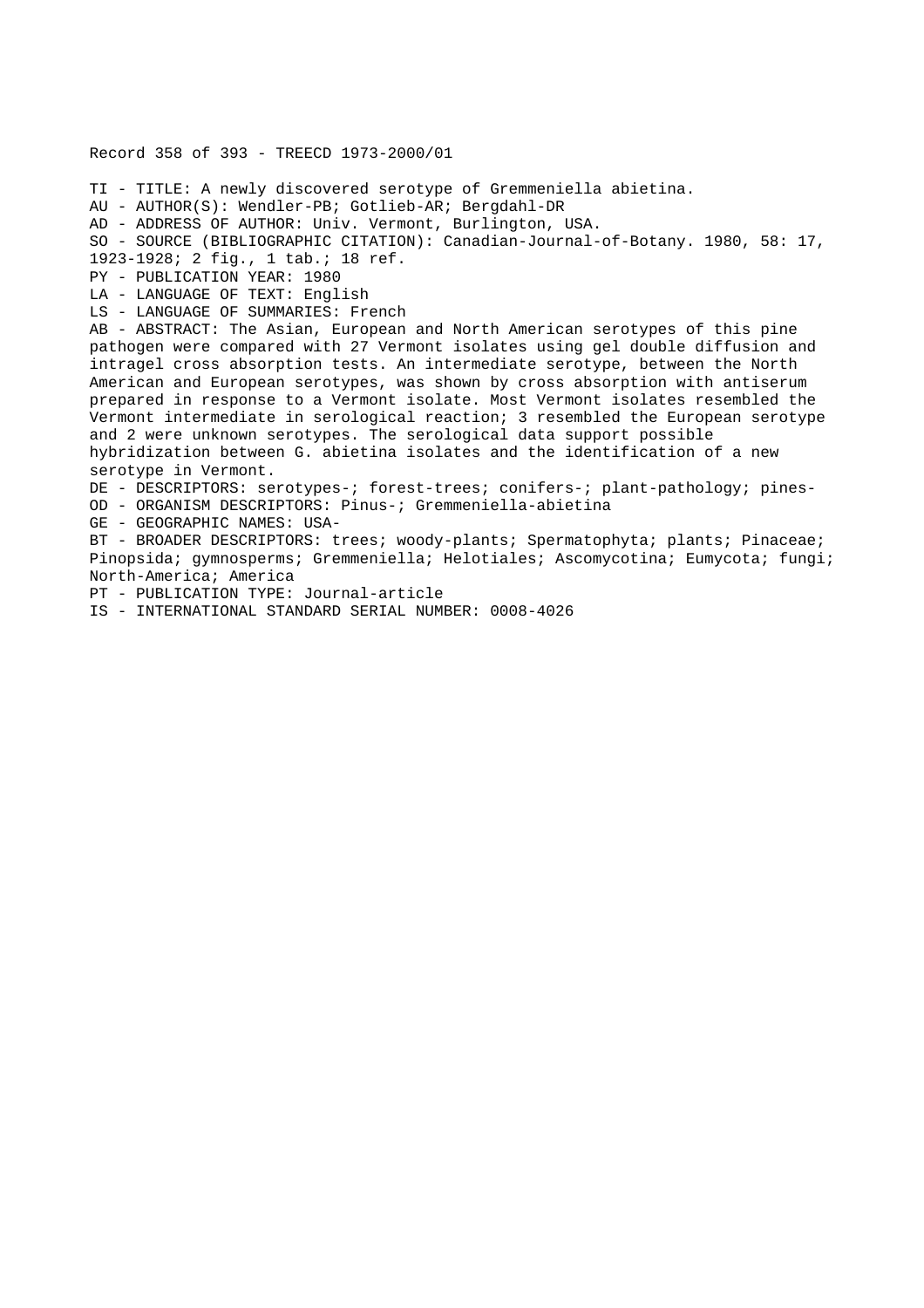Record 359 of 393 - TREECD 1973-2000/01

TI - TITLE: Risks associated with the introduction of Pinus contorta in northern Sweden with special attention to Gremmeniella abietina and North American rusts. AU - AUTHOR(S): Witzell-J

AD - ADDRESS OF AUTHOR: Swedish University of Agricultural Sciences, Department of Silviculture, S-901 83 UMEA, Sweden.

SO - SOURCE (BIBLIOGRAPHIC CITATION): Acta-Universitatis-Agriculturae-Sueciae - Silvestria. 1999, No. 89, 188 pp.; Thesis, Swedish University of Agricultural Sciences; many ref.

PB - PUBLISHER INFORMATION: Swedish University of Agricultural Sciences; Uppsala; Sweden

PY - PUBLICATION YEAR: 1999

LA - LANGUAGE OF TEXT: English

AB - ABSTRACT: This thesis is based on six papers included as appendices (including four published and one in press). Sixty years after the first plantings of the North American Pinus contorta in northern Sweden and twenty years after the start of the large scale planting programme, extensive epidemics of the native pathogen Gremmeniella abietina were recorded. A period with extremely cool and rainy summers (1984-87) followed by a mild winter with large amounts of snow, appeared to be an important predisposing factor to the epidemics. Studies in Sweden in 1987 to 1995 and tests of disease incidence in various provenances in British Columbia and the Yukon Territory, Canada, in 1993 are reported. There was a strong negative correlation between disease incidence of G. abietina and temperature sum at the Swedish site. The most severe attacks by G. abietina occurred in topographic depressions, on flat ground, and on sites where Picea abies was the dominant species of the old stand. The frequency of trees with stem cankers caused by G. abietina increased during the period of the study. Some cankers had fully girdled the stem and some were completely occluded at the end of the study period. A large proportion of wood damaged by G. abietina adversely influenced processability, and reduced the quality of kraft pulp. G. abietina was found less frequently in regenerations of native Pinus sylvestris than in those of P. contorta. In the Canadian studies, P. sylvestris showed susceptibility to the North American rusts Endocronartium harknessii, Cronartium coleosporioides and Cronartium comandrae. It was especially susceptible to Endocronartium harknessii, even though disease incidence was low in the studied areas. A high succeptibility to Endocronartium harknessii was found in the P. contorta provenances originating from the Yukon, and most frequently used in Sweden.

DE - DESCRIPTORS: cankers-; rust-diseases; epidemics-; plant-pathogens; plantations-; snow-; susceptibility-; plant-pathogenic-fungi; plant-diseases; forest-trees; provenance-; heat-sums; site-factors; disease-resistance; climate- ; damage-; pulpwood-; fungal-diseases; risk-; topography-

OD - ORGANISM DESCRIPTORS: Picea-abies; Pinus-sylvestris; Endocronartiumharknessii; Cronartium-coleosporioides; Cronartium-comandrae; Pinus-contorta; Gremmeniella-abietina

GE - GEOGRAPHIC NAMES: British-Columbia; Canada-; Yukon-Territory; Sweden-BT - BROADER DESCRIPTORS: Picea; Pinaceae; Pinopsida; gymnosperms; Spermatophyta; plants; Pinus; Endocronartium; Uredinales; Basidiomycotina; Eumycota; fungi; Cronartium; Gremmeniella; Helotiales; Ascomycotina; Canada; Developed-Countries; Commonwealth-of-Nations; North-America; America; OECD-Countries; EFTA; European-Union-Countries; Scandinavia; Northern-Europe; Europe PT - PUBLICATION TYPE: Thesis

IB - INTERNATIONAL STANDARD BOOK NUMBER: 91-576-5623-1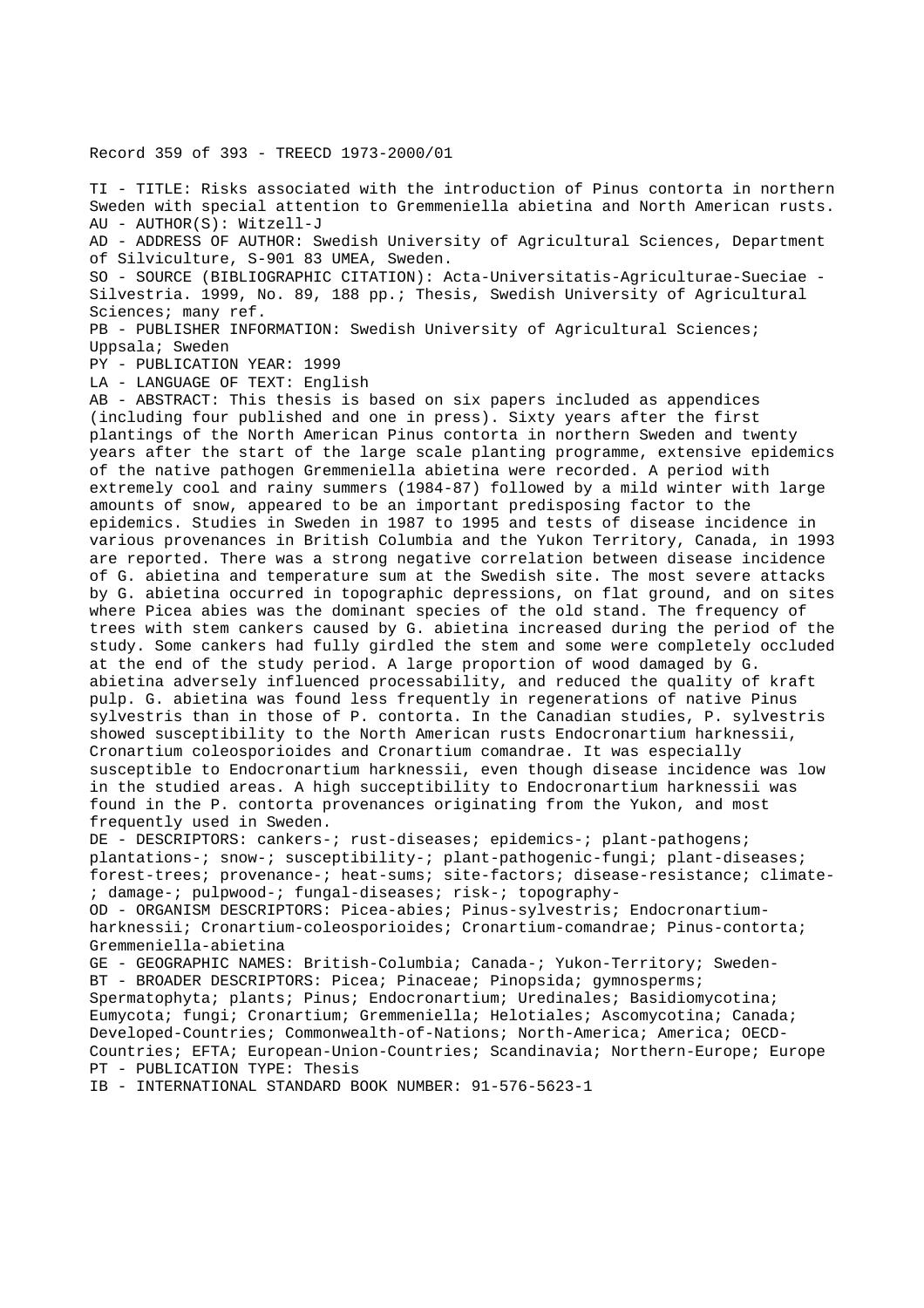Record 360 of 393 - TREECD 1973-2000/01 TI - TITLE: Importance of site and tree species on disease incidence of Gremmeniella abietina in northern Sweden. AU - AUTHOR(S): Witzell-J; Karlman-M; Laflamme-G et-al AD - ADDRESS OF AUTHOR: Department of Silviculture, Swedish University of Agricultural Sciences, S-90183 Umea, Sweden. SO - SOURCE (BIBLIOGRAPHIC CITATION): Foliage, shoot and stem diseases. Proceedings of the IUFRO WP 7.02.02 meeting, Quebec City, May 25-31, 1997. Information-Report -Laurentian-Forestry-Centre,-Quebec-Region,-Canadian-Forest-Service. 1998, No. LAU-X-122, 179-182; 14 ref. PB - PUBLISHER INFORMATION: Laurentian Forestry Centre, Canadian Forest Service; Sainte-Foy; Canada PY - PUBLICATION YEAR: 1998 LA - LANGUAGE OF TEXT: English AB - ABSTRACT: The incidence of Gremmeniella abietina is reported for 32 regeneration areas of Pinus contorta and P. sylvestris situated on sites supporting pure stands of P. sylvestris and Picea abies. Trees planted on spruce sites were found to be more severely affected than trees planted on pine sites, and P. contorta was more severely affected than P. sylvestris on both sites. DE - DESCRIPTORS: IUFRO-; fungal-diseases; plant-pathogenic-fungi; plantpathogens; plant-diseases; forest-trees; site-factors; cankers-; plant-pathology OD - ORGANISM DESCRIPTORS: Pinus-sylvestris; Pinus-contorta; Picea-abies; Gremmeniella-abietina; Pinopsida-; fungi-GE - GEOGRAPHIC NAMES: Sweden-BT - BROADER DESCRIPTORS: Pinus; Pinaceae; Pinopsida; gymnosperms; Spermatophyta; plants; Picea; Gremmeniella; Helotiales; Ascomycotina; Eumycota; fungi; EFTA; Developed-Countries; European-Union-Countries; OECD-Countries; Scandinavia; Northern-Europe; Europe PT - PUBLICATION TYPE: Conference-paper; Journal-article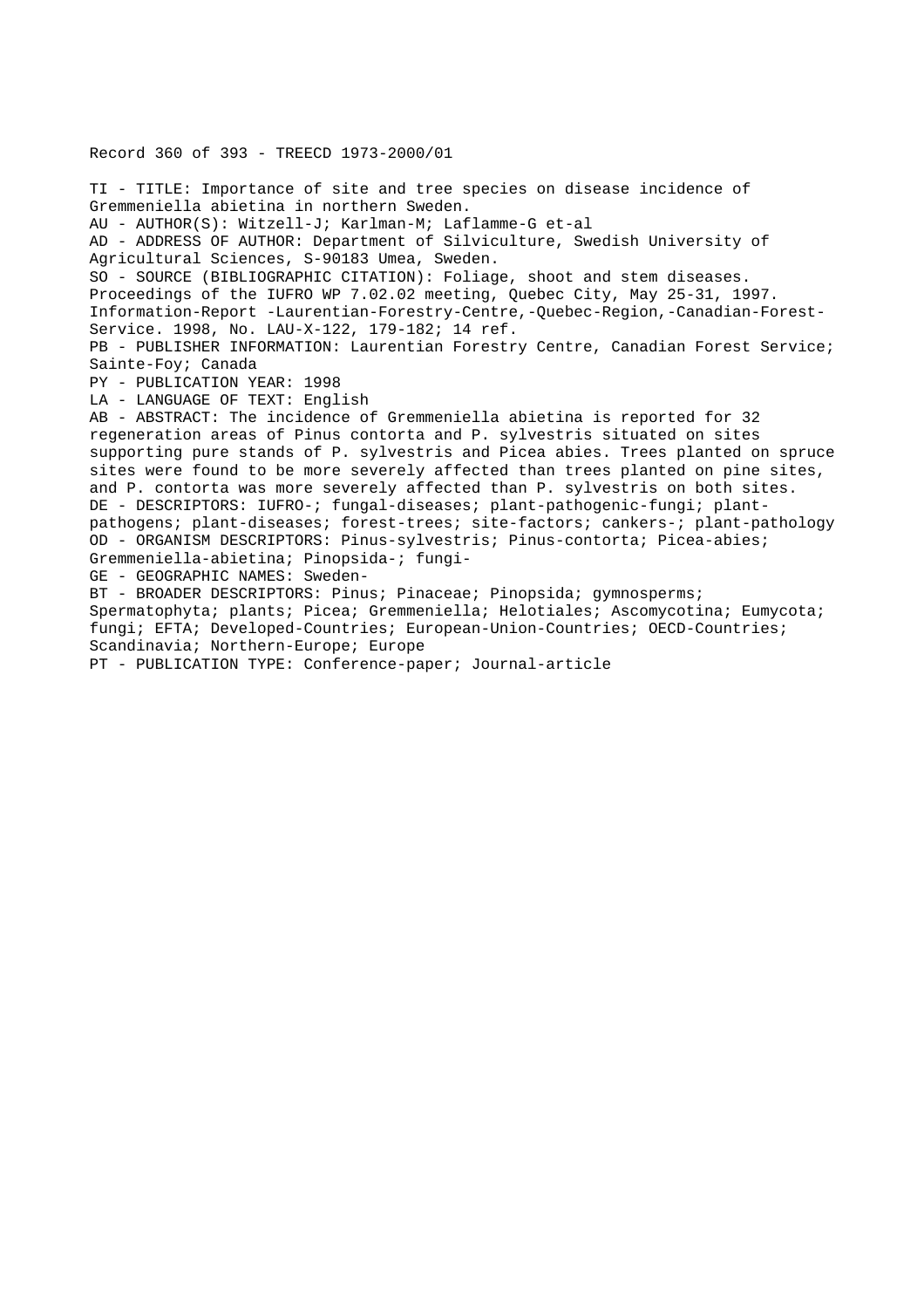## Record 361 of 393 - TREECD 1973-2000/01

TI - TITLE: Phaeotheca dimorphospora as a potential biocontrol agent for shoot blight caused by Gremmeniella abietina.

AU - AUTHOR(S): Yang-D; Laflamme-G; Bernier-L; Dessureault-M

AD - ADDRESS OF AUTHOR: Centre de Recherche en Biologie Forestiere, Faculte de Foresterie et Geomatique, Universite Laval, Sainte-Foy, Quebec G1K 7P4, Canada. SO - SOURCE (BIBLIOGRAPHIC CITATION): Canadian-Journal-of-Plant-Pathology. 1995, 17: 1, 7-12; 16 ref.

PY - PUBLICATION YEAR: 1995

LA - LANGUAGE OF TEXT: English

LS - LANGUAGE OF SUMMARIES: French

AB - ABSTRACT: An isolate of P. dimorphospora from an Ulmus americana branch was tested for its capacity to suppress shoot blight caused by G. abietina on Pinus resinosa seedlings. In vitro germination of conidia of G. abietina was strongly inhibited by microconidia of P. dimorphospora. In a greenhouse bioassay, P. dimorphospora established itself on the foliage of the seedlings without causing any ill effects. A summer application of P. dimorphospora microconidia to the foliage of G. abietina-inoculated seedlings significantly reduced disease severity the following year, compared with the nontreated control. It is suggested that P. dimorphospora has potential in biocontrol of this shoot blight on P. resinosa.

DE - DESCRIPTORS: plant-diseases; plant-pathogens; plant-pathogenic-fungi; forest-trees; biological-control-agents; plant-disease-control; biologicalcontrol; diseases-; control-; plant-pathology

OD - ORGANISM DESCRIPTORS: Gremmeniella-abietina; Pinus-resinosa; fungi-BT - BROADER DESCRIPTORS: Gremmeniella; Helotiales; Ascomycotina; Eumycota; fungi; Pinus; Pinaceae; Pinopsida; gymnosperms; Spermatophyta; plants; Deuteromycotina

PT - PUBLICATION TYPE: Journal-article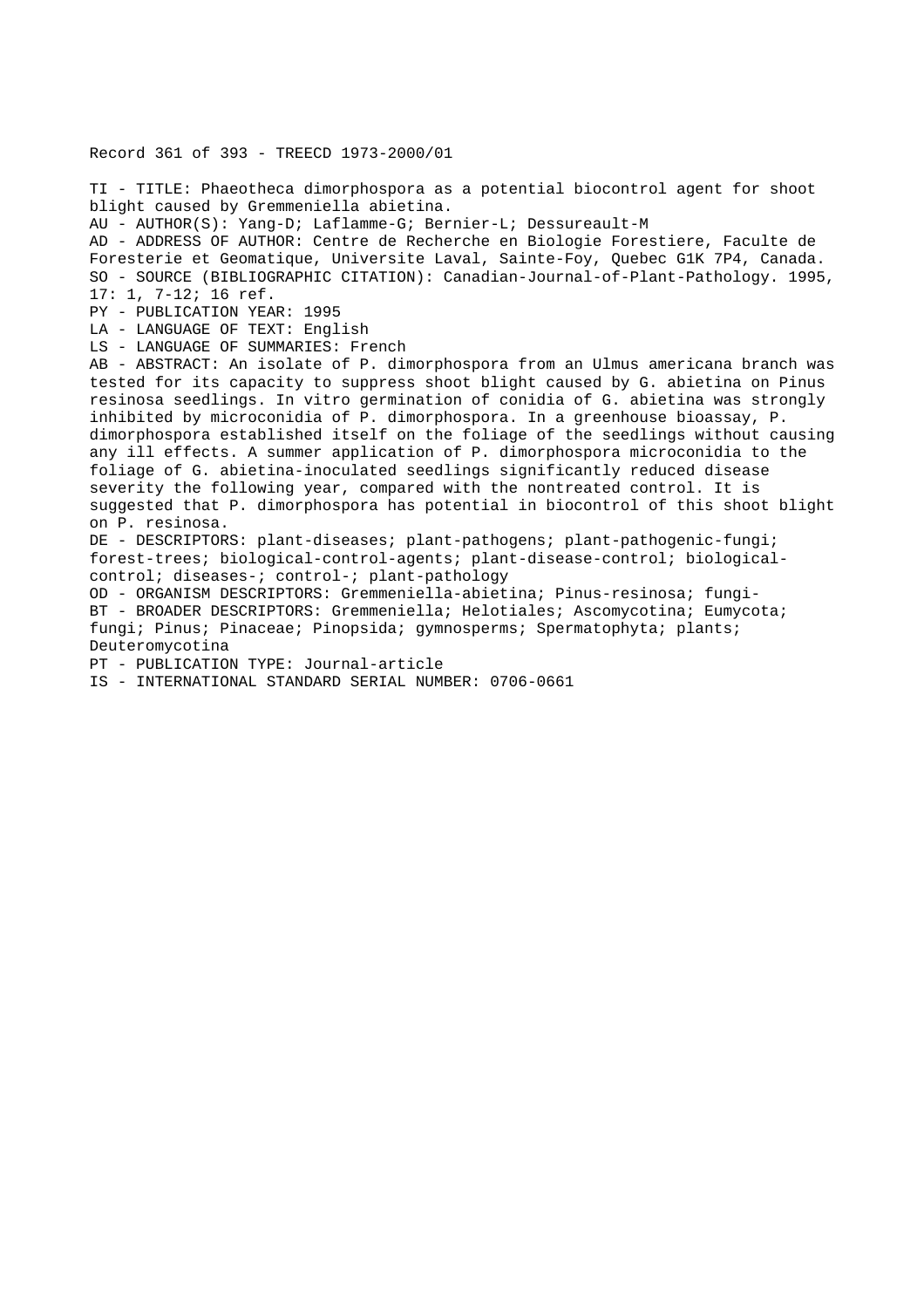Record 362 of 393 - TREECD 1973-2000/01

TI - TITLE: Evaluation of a fungal antagonist, Phaeotheca dimorphospora, for biological control of tree diseases. AU - AUTHOR(S): Yang-D; Plante-F; Bernier-L; Piche-Y; Dessureault-M; Laflamme-G; Ouellete-GB AD - ADDRESS OF AUTHOR: Centre de Recherche en Biologie Forestiere, Universite Laval, Sainte-Foy, Que. G1K 7P4, Canada. SO - SOURCE (BIBLIOGRAPHIC CITATION): Canadian-Journal-of-Botany. 1993, 71: 3, 426-433; 14 ref. PY - PUBLICATION YEAR: 1993 LA - LANGUAGE OF TEXT: English LS - LANGUAGE OF SUMMARIES: French AB - ABSTRACT: Phaeotheca dimorphospora, which was first isolated from elm wood and found to be antagonistic in vitro against the Dutch elm disease pathogen Ophiostoma ulmi [Ceratocystis ulmi], was tested for antifungal activity in vitro against other tree pathogens by a variation of the agar layer technique. P. dimorphospora produced antifungal compounds that were strongly inhibitory against a wide range of tree pathogens, including C. ulmi, Gremmeniella spp., Armillaria spp., Septoria musiva [Mycosphaerella populorum], Verticillium alboatrum, Cylindrocladium floridanum, Phytophthora sp., Nectria galligena, and Heterobasidion annosum. Under light and interference microscopy, four types of morphological change were observed in the pathogens tested: swelling of hyphae, production of resting spores such as chlamydospores and of sclerotia, extrusion of cytoplasm from hyphal tips, and bursting and destruction of mycelium. Chloroform-soluble antagonistic compounds were extracted that showed both fungicidal and fungistatic effects on the test organisms. DE - DESCRIPTORS: Biological-control; fungal-diseases; control-; plantpathogens; trees-; evaluation-; biological-control-agents; antagonism-; plantpathology; plant-pathogenic-fungi OD - ORGANISM DESCRIPTORS: Ceratocystis-ulmi; Gremmeniella-; Armillaria-; mycosphaerella-populorum; Verticillium-albo-atrum; Phytophthora-; Nectriagalligena; Heterobasidion-annosum; fungi-; Calonectria-kyotensis BT - BROADER DESCRIPTORS: woody-plants; Spermatophyta; plants; fungi; Ceratocystis; Ophiostomatales; Ascomycotina; Eumycota; Helotiales; Agaricales; Basidiomycotina; Mycosphaerella; Dothideales; Verticillium; Deuteromycotina; Peronosporales; Mastigomycotina; Nectria; Hypocreales; Heterobasidion; Aphyllophorales; Cylindrocladium PT - PUBLICATION TYPE: Journal-article IS - INTERNATIONAL STANDARD SERIAL NUMBER: 0008-4026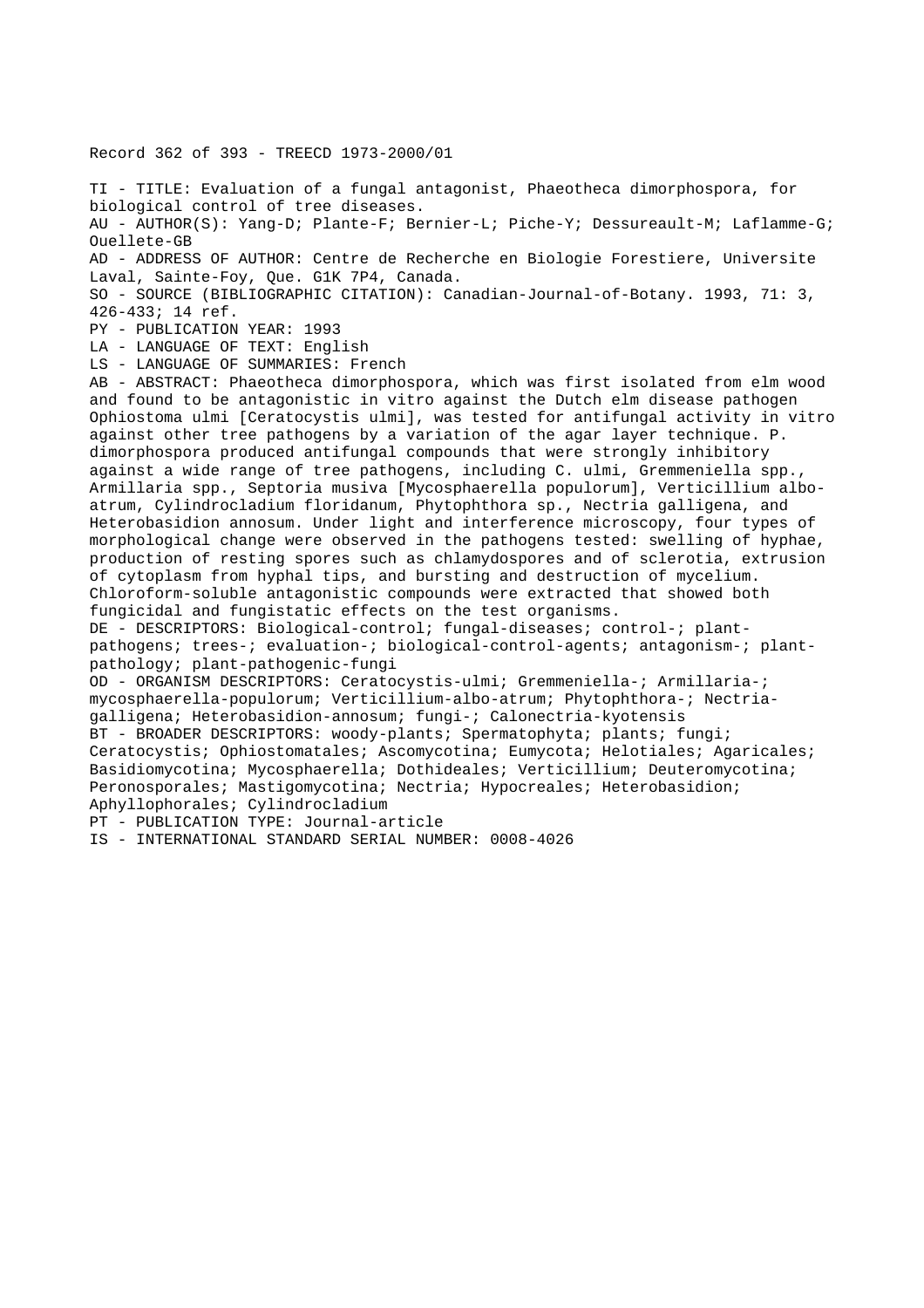Record 363 of 393 - TREECD 1973-2000/01 TI - TITLE: A Canadian example of government-industry collaboration in tree improvement. AU - AUTHOR(S): Yeatman-CW AD - ADDRESS OF AUTHOR: Canadian For. Serv., Chalk River, Ont., Canada. SO - SOURCE (BIBLIOGRAPHIC CITATION): Forestry-Chronicle. 1976, 52: 6, 283-288; 8 ref. PY - PUBLICATION YEAR: 1976 LA - LANGUAGE OF TEXT: English LS - LANGUAGE OF SUMMARIES: French AB - ABSTRACT: Seeds of Jack Pine (Pinus banksiana) from 64 sources were tested on sites in the forest area of the Canadian International Paper Co. (CIP) at Baskatong and Sugarloaf, western Quebec, in 1966. Growth was better at Baskatong, with trees from seed from the same district attaining the greatest height. Scleroderris canker (Gremeniella abietina) caused widespread mortality at Sugarloaf, but was not present at Baskatong. Jack Pine stands on 120 ha west of Baskatong Lake have been chosen as a seed production area, and selection, measuring and recording of plus trees has been carried out. A progressive breeding programme is outlined. DE - DESCRIPTORS: plant-breeding; provenance-trials; tree-breeding; conifers-OD - ORGANISM DESCRIPTORS: Pinus-banksiana GE - GEOGRAPHIC NAMES: Canada-; Quebec-BT - BROADER DESCRIPTORS: Pinus; Pinaceae; Pinopsida; gymnosperms; Spermatophyta; plants; North-America; America; Canada PT - PUBLICATION TYPE: Journal-article IS - INTERNATIONAL STANDARD SERIAL NUMBER: 0015-7546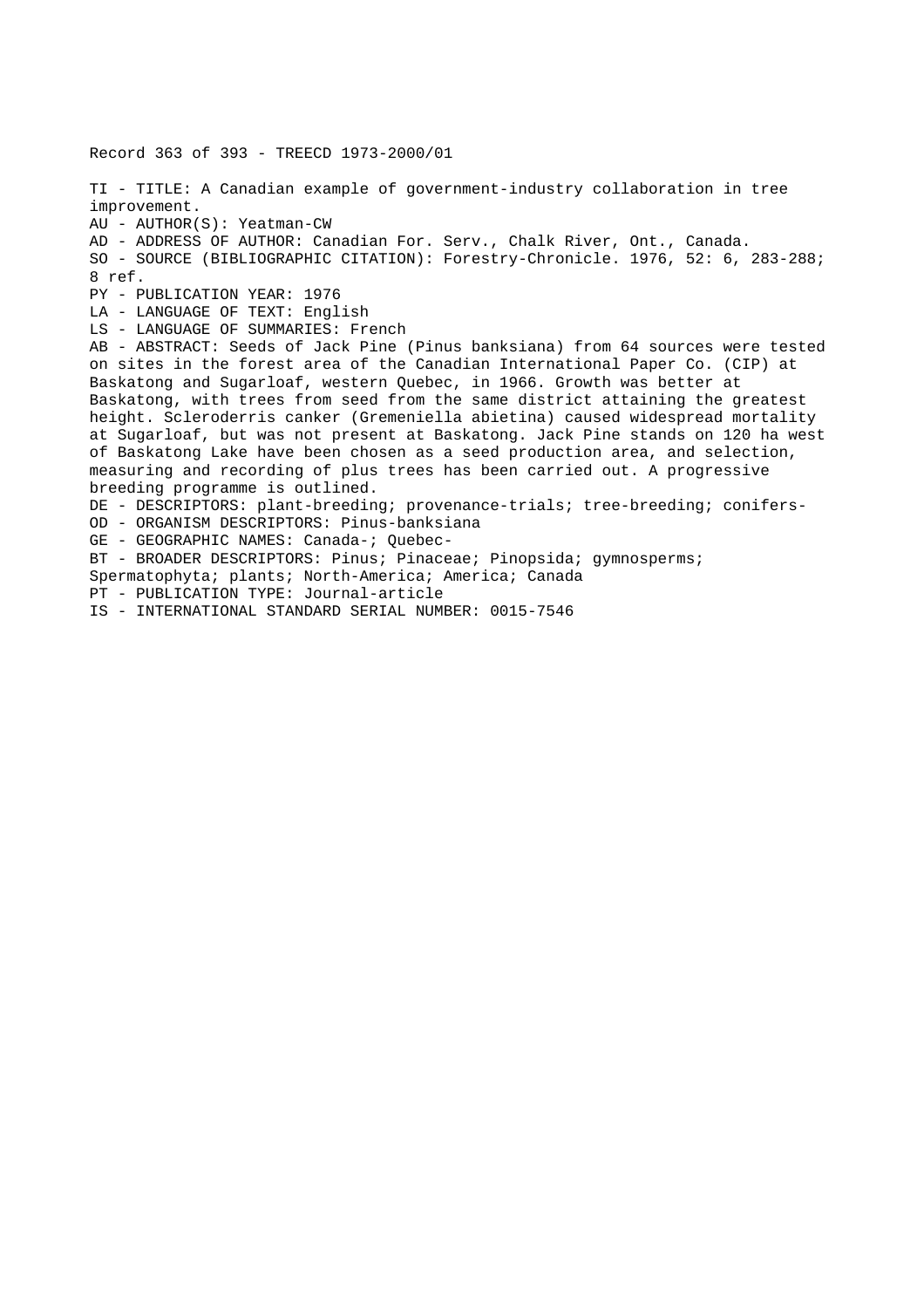#### Record 364 of 393 - TREECD 1973-2000/01

TI - TITLE: Effects of foliar nitrogen, potassium and magnesium concentrations on the resistance of Scots pine seedlings to scleroderris canker infection. AU - AUTHOR(S): Ylimartimo-A AD - ADDRESS OF AUTHOR: Department of Silviculture, University of Helsinki, Unioninkatu 40 B, 00170 Helsinki, Finland. SO - SOURCE (BIBLIOGRAPHIC CITATION): European-Journal-of-Forest-Pathology. 1991, 21: 6-7, 414-423; 25 ref. PY - PUBLICATION YEAR: 1991 LA - LANGUAGE OF TEXT: English LS - LANGUAGE OF SUMMARIES: French, German AB - ABSTRACT: Pinus sylvestris seedlings were grown in quartz sand and N, K and Mg were given in different ratios with the irrigation water. After 1 growing season, 50% of the seedlings were inoculated with a conidial suspension of Gremmeniella abietina. After incubation in a growth chamber under simulated winter conditions, the resistance of the seedlings to infection was evaluated by measuring reductions in the force required to detach living needles from the shoot. Results showed the K deficiency reduced resistance, as did a combination of K and Mg deficiency (or increased N/K and N/Mg ratios). However, effects were dependent on the amount of light available in the growth chamber after winter dormancy. DE - DESCRIPTORS: resistance-; nutrient-deficiencies; activity-; Conifers-; Seedlings-; diseases-; fungal-diseases; potassium-; magnesium-; plant-pathology; plant-pathogenic-fungi OD - ORGANISM DESCRIPTORS: Pinus-sylvestris; Gremmeniella-abietina; Gremmeniella-; fungi-BT - BROADER DESCRIPTORS: Spermatophyta; plants; fungi; Pinus; Pinaceae; Pinopsida; gymnosperms; Gremmeniella; Helotiales; Ascomycotina; Eumycota

- PT PUBLICATION TYPE: Journal-article
- IS INTERNATIONAL STANDARD SERIAL NUMBER: 0300-1237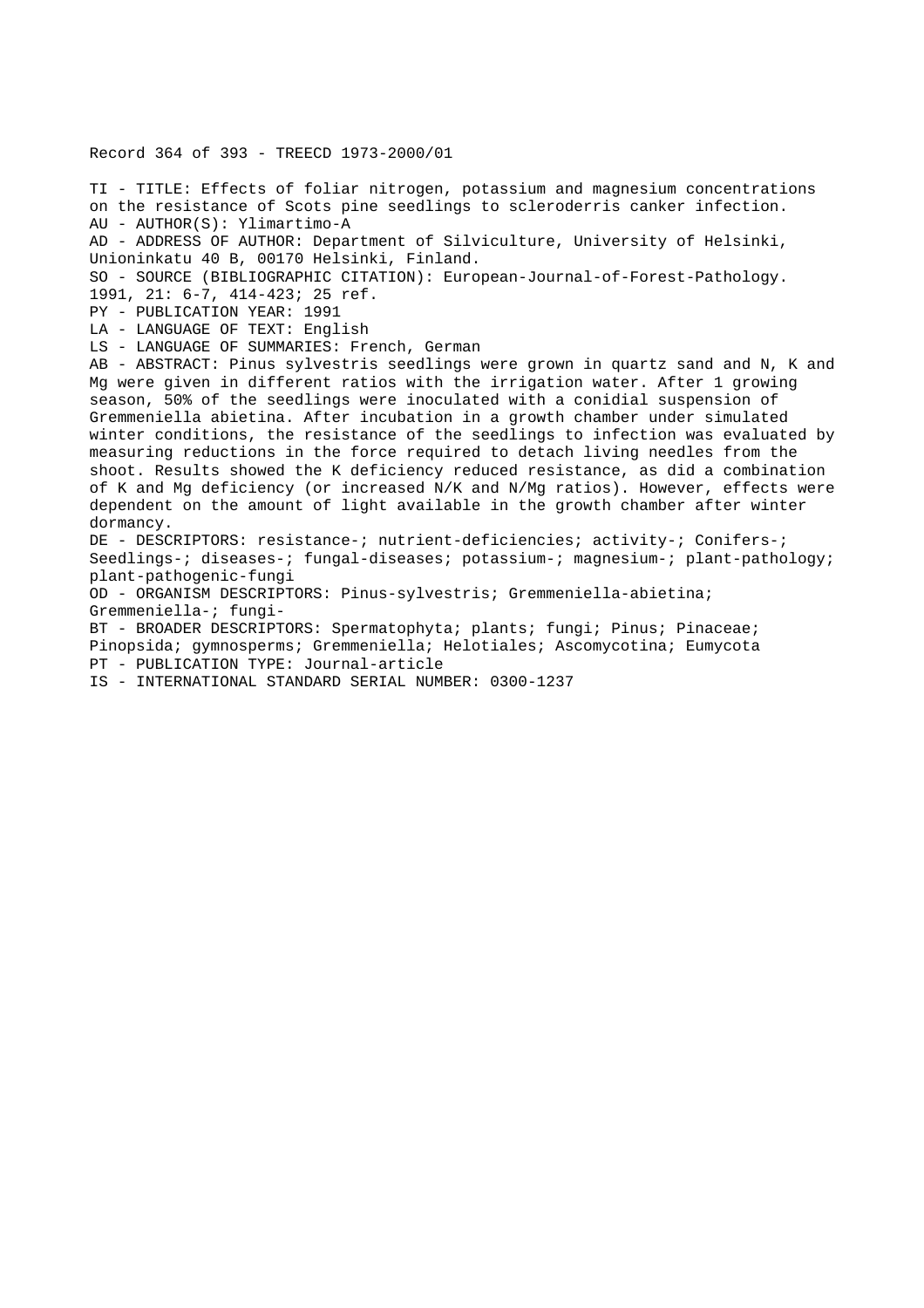Record 365 of 393 - TREECD 1973-2000/01

TI - TITLE: Growth of Gremmeniella abietina on artificial media simulating the effects of mineral nutrient imbalance of Scots pine. AU - AUTHOR(S): Ylimartimo-A; Haansuu-P AD - ADDRESS OF AUTHOR: Department of Forest Ecology, P.O. Box 24 (Unioninkatu 40 B), 00014 University of Helsinki, Finland. SO - SOURCE (BIBLIOGRAPHIC CITATION): European-Journal-of-Forest-Pathology. 1993, 23: 6-7, 372-384; 37 ref. PY - PUBLICATION YEAR: 1993 LA - LANGUAGE OF TEXT: English LS - LANGUAGE OF SUMMARIES: French, German AB - ABSTRACT: Since increased foliar N/K and N/Mg ratios are known to reduce the resistance of Pinus sylvestris to scleroderris canker caused by G. abietina, effects were studied of imbalances in concn of such nutrients and of amino acids affected by these nutrient imbalances on in vitro growth of the pathogen. Mycelium was cultured on artificial media adjusted to simulate the changes in concn of inorganic N, K, Mg and Ca and of some free amino acids in the host with nutritional imbalance. Increased concn of K and Ca reduced mycelial growth, whereas a small increase in the inorganic N concn increased growth. Tenfold concn (compared with normal host levels) of arginine and glutamic acid, and up to 100-fold concn of proline increased growth. Results suggested that nutrient imbalances may enhance the colonization of host tissues by G. abietina. DE - DESCRIPTORS: plant-pathogenic-fungi; plant-pathogens; plant-diseases; forest-trees; nutrient-balance; laboratory-tests; nutrients-; amino-acids; calcium-; potassium-; nitrogen-; magnesium-; fungal-diseases; plant-nutrition; nutrient-deficiencies; simulation-; plant-pathology OD - ORGANISM DESCRIPTORS: Pinus-sylvestris; Gremmeniella-abietina; fungi-BT - BROADER DESCRIPTORS: plant-pathogens; pathogens; fungi; trees; woodyplants; Spermatophyta; plants; Pinus; Pinaceae; Pinopsida; gymnosperms; Gremmeniella; Helotiales; Ascomycotina; Eumycota PT - PUBLICATION TYPE: Journal-article IS - INTERNATIONAL STANDARD SERIAL NUMBER: 0300-1237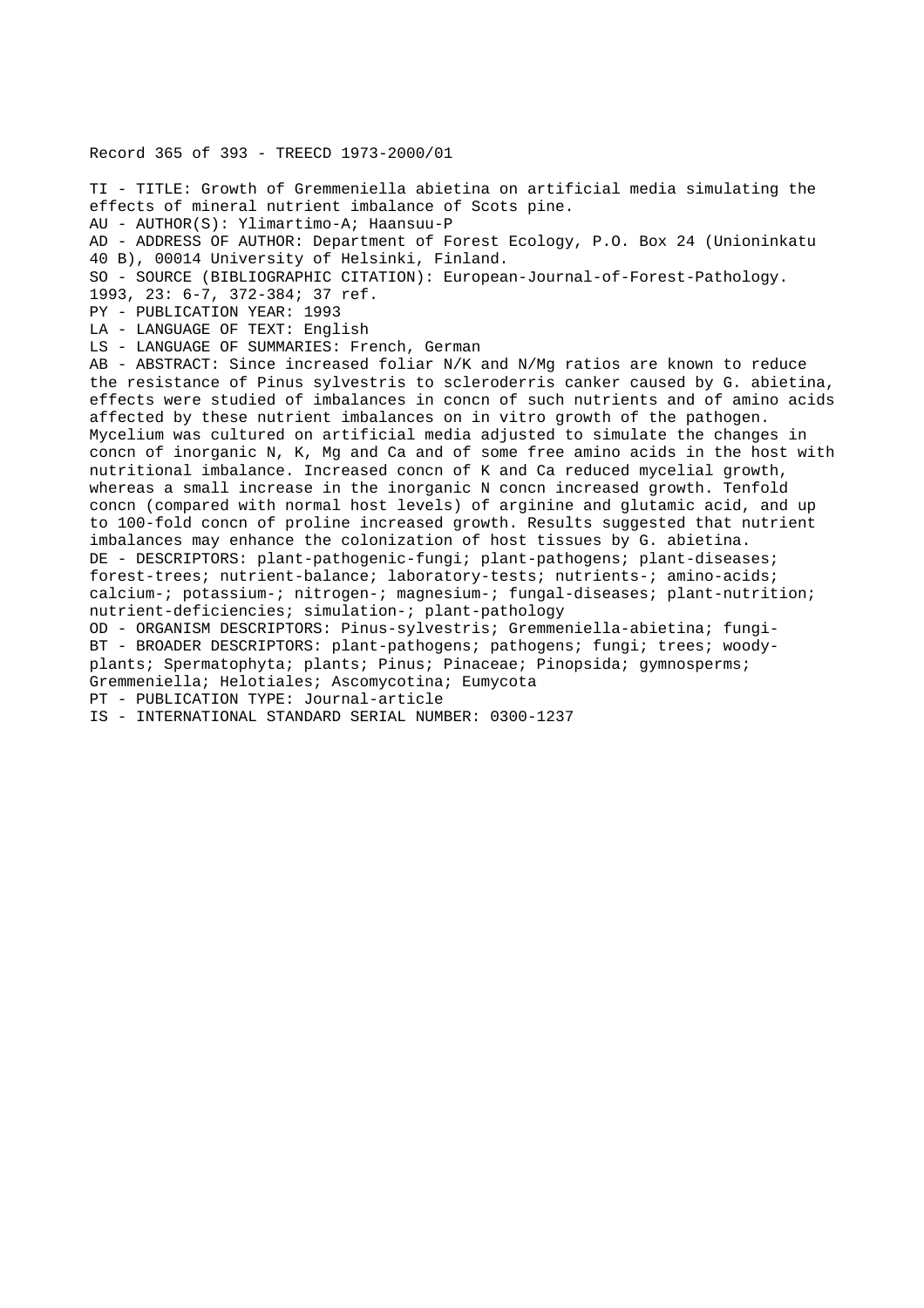Record 366 of 393 - TREECD 1973-2000/01

TI - TITLE: Ultrastructural and cytochemical results on scleroderris canker infection of red pine seedlings. AU - AUTHOR(S): Ylimartimo-A; Laflamme-G; Simard-M; Rioux-D; Capretti-P et-al AD - ADDRESS OF AUTHOR: Dept. of Forest Ecology, PO Box 24, University of Helsinki, 00014 Helsinki, Finland. SO - SOURCE (BIBLIOGRAPHIC CITATION): Shoot and foliage diseases in forest trees. Proceedings of a Joint Meeting of the IUFRO Working Parties S2.06.02 and S2.06.04, Vallombrosa, Firenze, Italy 6-11 June 1994. 1995, 146-153; 18 ref. PB - PUBLISHER INFORMATION: Istituto di Patologia e Zoologia Forestale e Agraria, Universita degli Studi di Firenze; Firenze; Italy PY - PUBLICATION YEAR: 1995 LA - LANGUAGE OF TEXT: English AB - ABSTRACT: Results are reported of studies into the development of Gremmeniella abietina infection processes at the cellular level in Pinus resinosa seedlings. Different microscopic techniques (such as enzymes and antibodies conjugated to colloidal gold) were used. Hyphae of the pathogen were observed along middle lamellas, in cell walls and inside the cells of the bract and short shoot tissues of the infected seedlings. Pathogen cells penetrated into host cells through enzymatic degradation of host cell walls. These preliminary results indicate that the extracellular sheath of G. abietina may be implicated in host/pathogen interactions, including the attachment of hyphae to the host surface and the degradation of host cell walls inside host tissues. DE - DESCRIPTORS: forest-trees; plant-pathogens; plant-pathogenic-fungi; shoots- ; cytology-; biochemistry-; seedlings-; inoculation-; methodology-; interactions-; ultrastructure-; fungal-diseases; host-parasite-relationships; plant-diseases; plant-pathology OD - ORGANISM DESCRIPTORS: Gremmeniella-; Gremmeniella-abietina; Pinus-resinosa; fungi-GE - GEOGRAPHIC NAMES: Quebec-; Canada-BT - BROADER DESCRIPTORS: Helotiales; Ascomycotina; Eumycota; fungi; Gremmeniella; Pinus; Pinaceae; Pinopsida; gymnosperms; Spermatophyta; plants; Canada; OECD-Countries; Commonwealth-of-Nations; Developed-Countries; North-America; America PT - PUBLICATION TYPE: Conference-paper

IB - INTERNATIONAL STANDARD BOOK NUMBER: 88-900074-0-0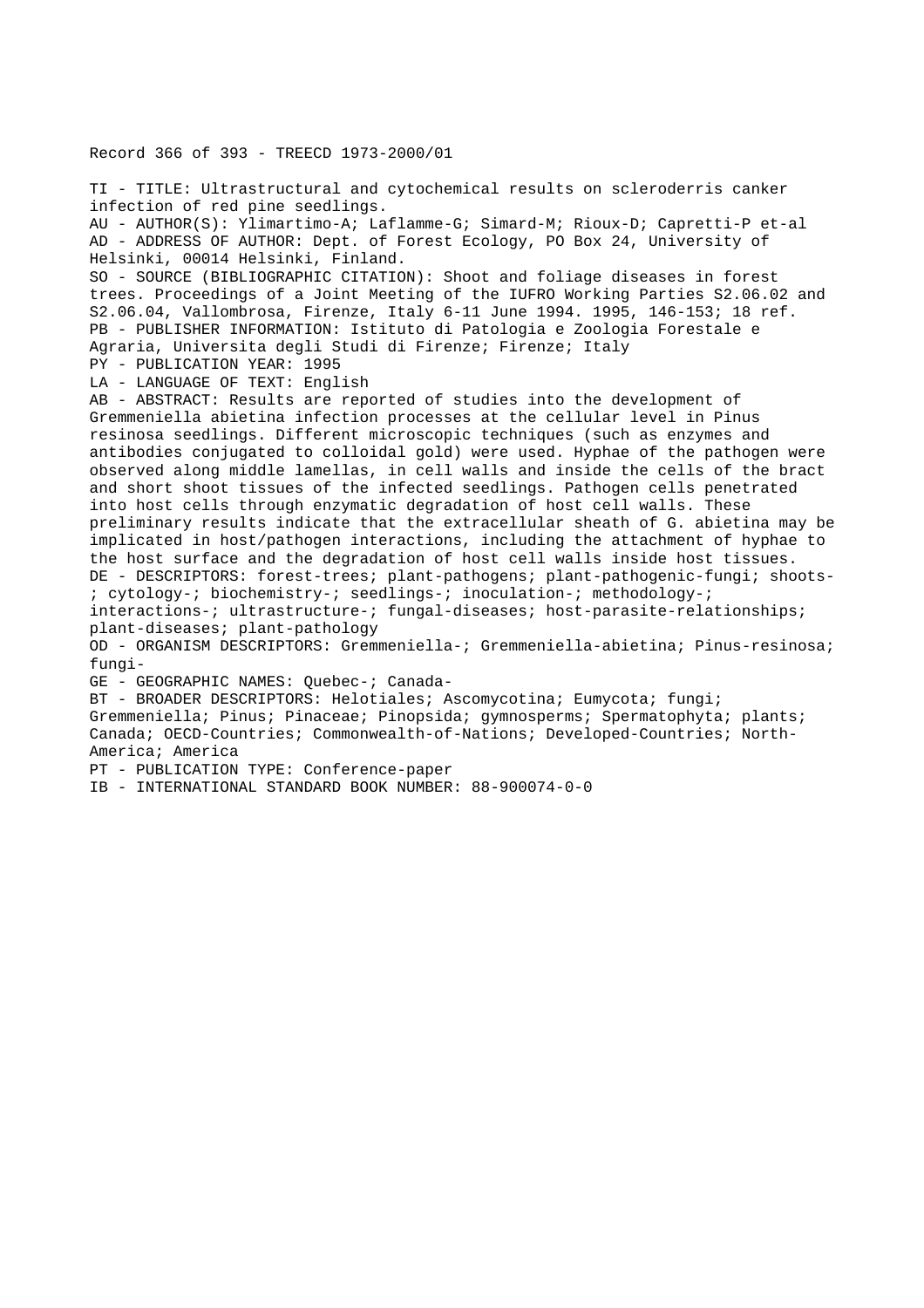Record 367 of 393 - TREECD 1973-2000/01

TI - TITLE: Ultrastructure and cytochemistry of early stages of colonization by Gremmeniella abietina in Pinus resinosa seedlings. AU - AUTHOR(S): Ylimartimo-A; Laflamme-G; Simard-M; Rioux-D AD - ADDRESS OF AUTHOR: Department of Forest Ecology, P.O. Box 24 (Unioninkatu 40 B), University of Helsinki, Helsinki, Finland. SO - SOURCE (BIBLIOGRAPHIC CITATION): Canadian-Journal-of-Botany. 1997, 75: 7, 1119-1132; 36 ref. PY - PUBLICATION YEAR: 1997 LA - LANGUAGE OF TEXT: English LS - LANGUAGE OF SUMMARIES: French AB - ABSTRACT: This paper provides details on the infection processes at the ultrastructural level in P. resinosa seedlings during early stages of colonization by G. abietina. Different gold-conjugated enzymes and antibodies were used to cytochemically localize cellulose, pectin, fungal laccase and the pathogen cells in host tissues. G. abietina penetrated into the host through stomata of the short shoot bracts and sparsely colonized both intercellular and intracellular areas of the bract tissues. The colonizing hyphae usually had a thick wall surrounded by an extracellular sheath composed of fibrillar material. Microhyphae-like cells were observed as having penetrated host cell walls. The fungal cells (except the extracellular sheath), even when embedded in cellulosic or pectic material of host tissues, did not appear to contain cellulose or pectin. It is suggested that G. abietina is able to degrade cellulose and pectin and that phenoloxidases secreted by the pathogen could be involved in host cell wall degradation. The results indicated that the extracellular sheath of G. abietina is implicated in host-pathogen interactions such as attachment of hyphae to the host surface and cell wall degradation during colonization of host tissues. DE - DESCRIPTORS: ultrastructure-; cytochemistry-; colonization-; seedlings-; cellulose-; laccase-; cell-walls; pectins-; forest-trees; fungal-diseases; infection-; responses-; plant-diseases; plant-pathogens; plant-pathogenic-fungi; plant-pathology OD - ORGANISM DESCRIPTORS: Gremmeniella-abietina; Pinus-resinosa; Pinopsida-; fungi-BT - BROADER DESCRIPTORS: Gremmeniella; Helotiales; Ascomycotina; Eumycota; fungi; Pinus; Pinaceae; Pinopsida; gymnosperms; Spermatophyta; plants PT - PUBLICATION TYPE: Journal-article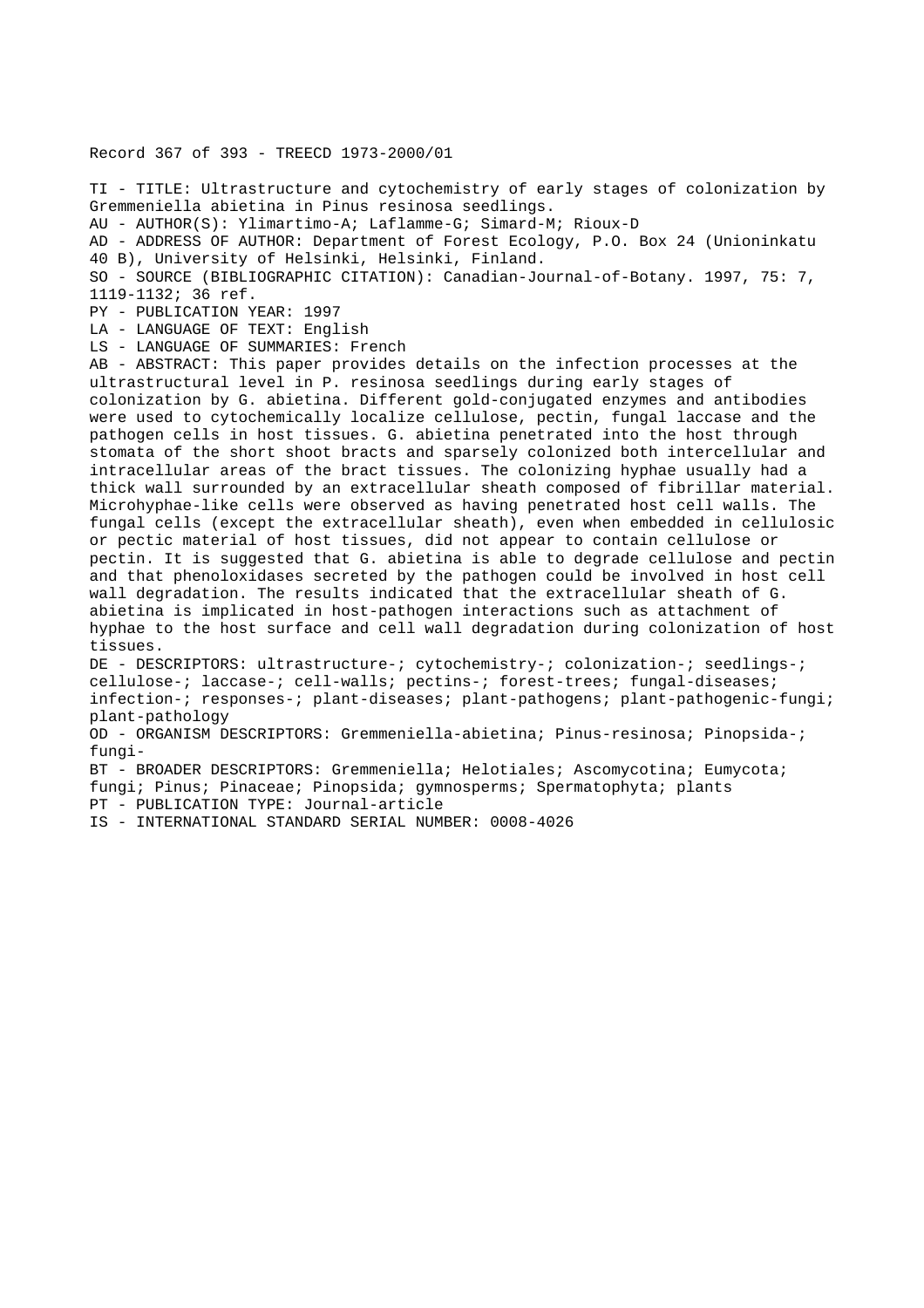# Record 368 of 393 - TREECD 1973-2000/01

TI - TITLE: Infection of pine (Pinus resinosa and P. sylvestris) by Gremmeniella abietina: ultrastructural and cytochemical aspects only AU - AUTHOR(S): Ylimartimo-A; Laflamme-G; Simard-M; Rioux-D; Laflamme-G et-al AD - ADDRESS OF AUTHOR: Department of Forest Ecology, PO Box 24, FIN-00014 University of Helsinki, Finland. SO - SOURCE (BIBLIOGRAPHIC CITATION): Foliage, shoot and stem diseases. Proceedings of the IUFRO WP 7.02.02 meeting, Quebec City, May 25-31, 1997. Information-Report -Laurentian-Forestry-Centre,-Quebec-Region,-Canadian-Forest-Service. 1998, No. LAU-X-122, 189. PB - PUBLISHER INFORMATION: Laurentian Forestry Centre, Canadian Forest Service; Sainte-Foy; Canada PY - PUBLICATION YEAR: 1998 LA - LANGUAGE OF TEXT: English DE - DESCRIPTORS: IUFRO-; fungal-diseases; plant-pathogenic-fungi; plantpathogens; plant-diseases; forest-trees; cankers-; fungal-morphology; chemistry-OD - ORGANISM DESCRIPTORS: Gremmeniella-abietina; Pinus-resinosa; Pinussylvestris BT - BROADER DESCRIPTORS: Gremmeniella; Helotiales; Ascomycotina; Eumycota; fungi; Pinus; Pinaceae; Pinopsida; gymnosperms; Spermatophyta; plants PT - PUBLICATION TYPE: Conference-paper; Abstract-only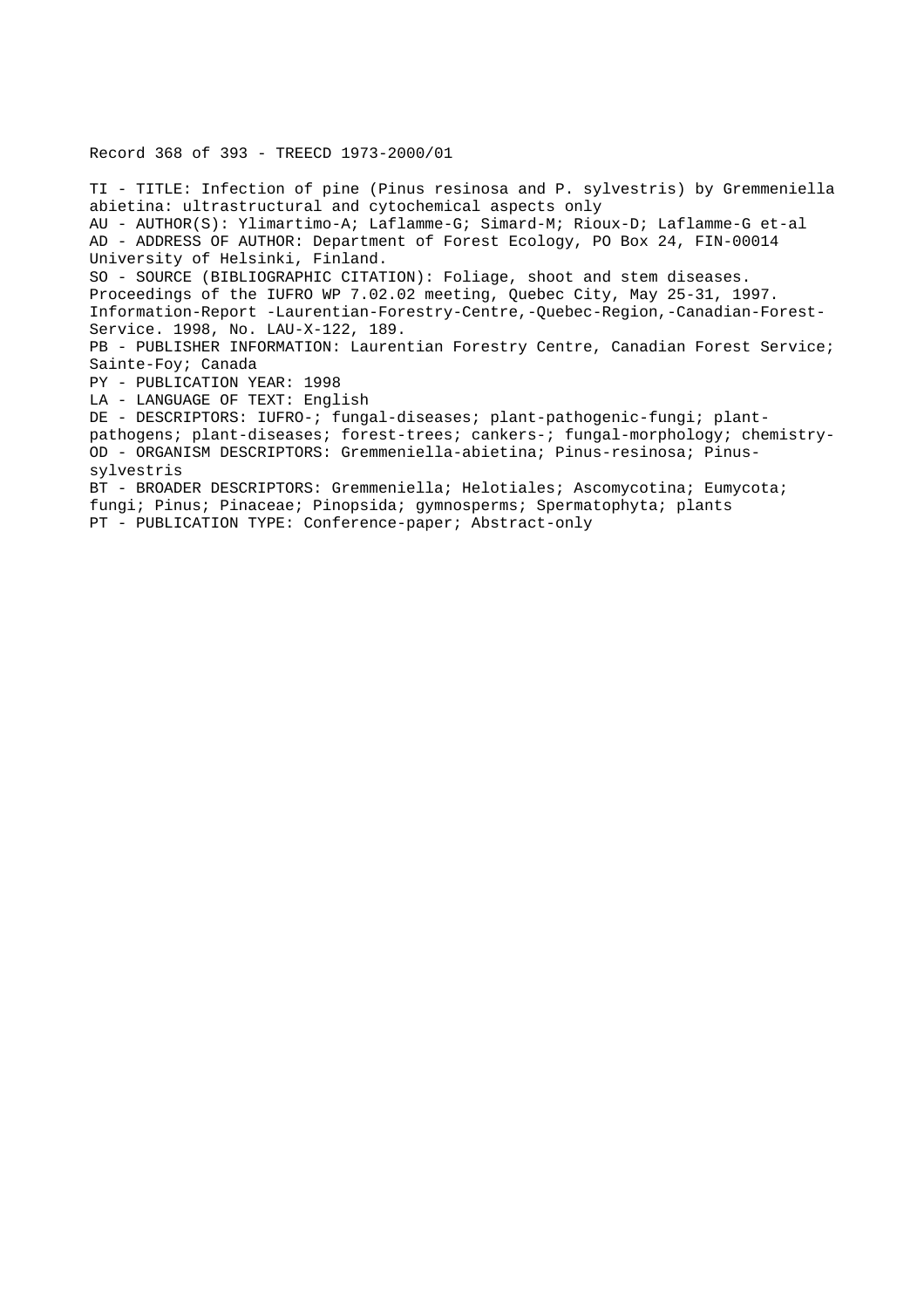Record 369 of 393 - TREECD 1973-2000/01

TI - TITLE: Scleroderris canker of Todo-fir in Hokkaido, Northern Japan. IV. An analysis of climatic data associated with the outbreak. AU - AUTHOR(S): Yokota-S AD - ADDRESS OF AUTHOR: Govt. Forest Exp. Stn., Sapporo, Hokkaido, Japan. SO - SOURCE (BIBLIOGRAPHIC CITATION): Yokota, S. : Scleroderris canker of Todofir in Hokkaido, Northern Japan. III. Dormant infection of causal fungus. European-Journal-of-Forest-Pathology. 1975, 5: 1, 13-21; 5 graphs, 1 diag., 1 map, 1 tab. PY - PUBLICATION YEAR: 1975 LA - LANGUAGE OF TEXT: English LS - LANGUAGE OF SUMMARIES: French, German AB - ABSTRACT: Exceptionally low air temp. in late Sept.-early Oct. 1969 and a subsequent long period of deep snow were considered the main factors favouring the outbreak of canker [on Abies sachalinensis] caused by S. lagerbergii [Gremmeniella abietina]. DE - DESCRIPTORS: forest-trees; conifers-; plant-pathology OD - ORGANISM DESCRIPTORS: Abies-sachalinensis; Gremmeniella-abietina BT - BROADER DESCRIPTORS: trees; woody-plants; Spermatophyta; plants; Abies; Pinaceae; Pinopsida; gymnosperms; Gremmeniella; Helotiales; Ascomycotina; Eumycota; fungi PT - PUBLICATION TYPE: Journal-article IS - INTERNATIONAL STANDARD SERIAL NUMBER: 0300-1237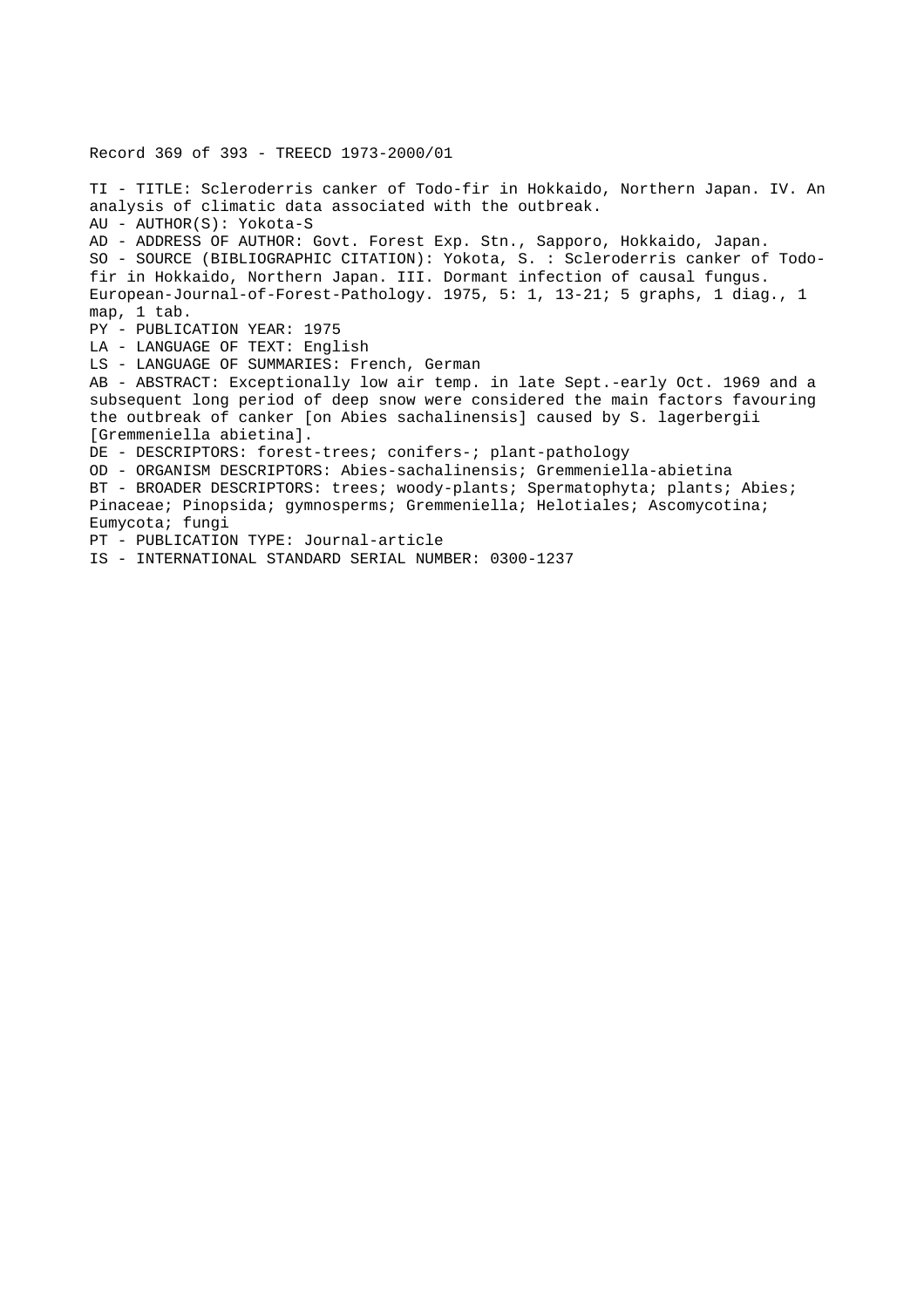Record 370 of 393 - TREECD 1973-2000/01

TI - TITLE: Scleroderris, canker of Todo-Fir in Hokkaido, northern Japan. III. Dormant infection of the causal fungus. IV. An analysis of climatic data associated with the outbreak. AU - AUTHOR(S): Yokota-S SO - SOURCE (BIBLIOGRAPHIC CITATION): European-Journal-of-Forest-Pathology. 1975, 5: 1, 7-21; 13 ref. PY - PUBLICATION YEAR: 1975 LA - LANGUAGE OF TEXT: English LS - LANGUAGE OF SUMMARIES: German, French AB - ABSTRACT: (III) The first symptoms of canker caused by Scleroderris lagerbergii on Abies sachalinensis appear in spring, although infection of current-year shoots by spores must be established early in the growing season of the previous year. Results of isolation experiments demonstrated the presence of a dormant infection of the causal fungus in the shoots, and invasion of new bark tissues under snow cover during the winter. (IV) An analysis of relevant climatic data for 1965-70 showed that exceptionally low air temperatures from late Sept. to early Oct. 1969, and a subsequent long period of deep snow, were probably the main factors favouring the outbreak of the canker in Hokkaido in 1970. [Cf. FA 36, 2807] DE - DESCRIPTORS: conifers-OD - ORGANISM DESCRIPTORS: Abies-sachalinensis; GREMMENIELLA-ABIETINA BT - BROADER DESCRIPTORS: Abies; Pinaceae; Pinopsida; gymnosperms; Spermatophyta; plants; Gremmeniella; Helotiales; Ascomycotina; Eumycota; fungi PT - PUBLICATION TYPE: Journal-article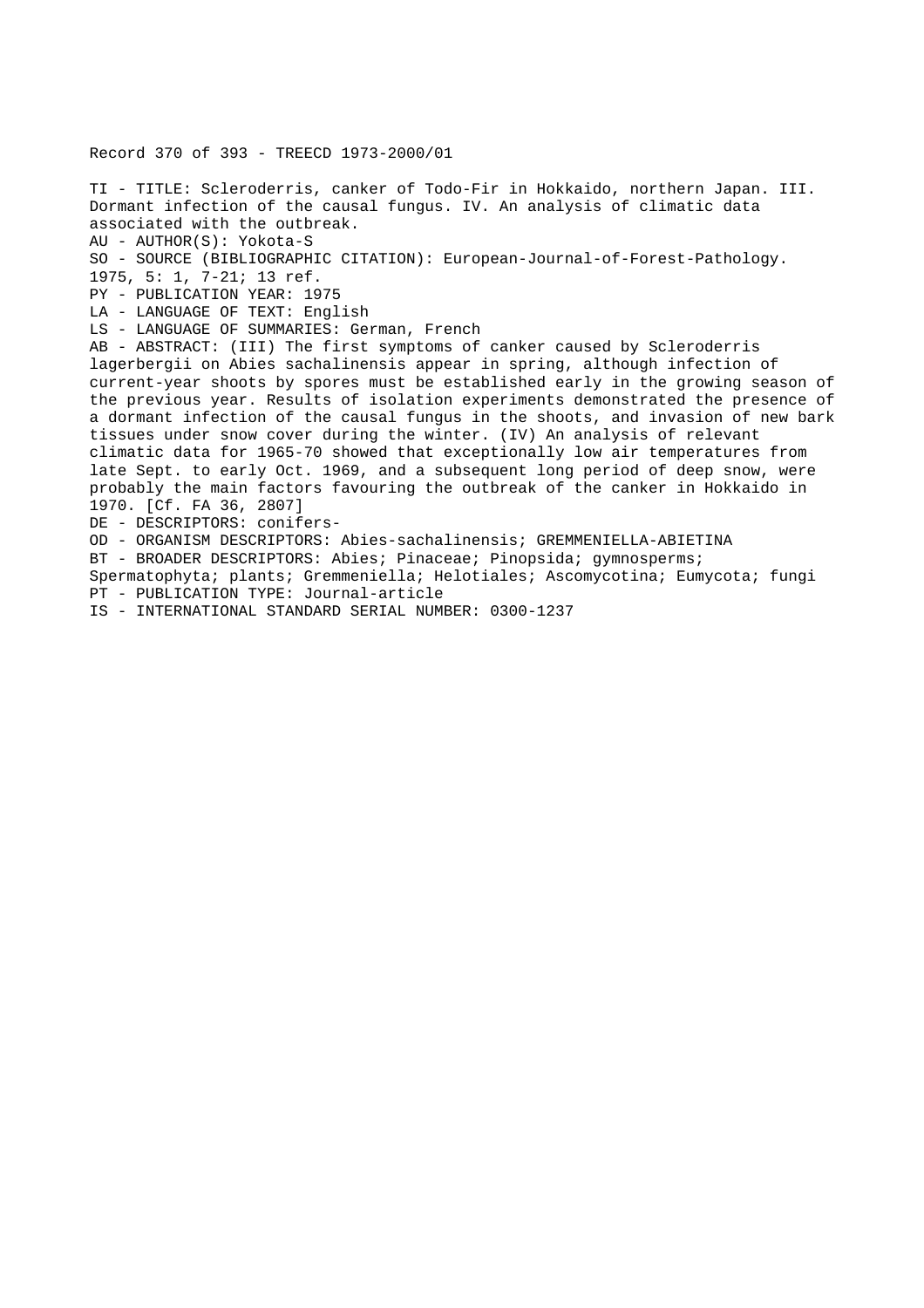Record 371 of 393 - TREECD 1973-2000/01 TI - TITLE: Enactment of emergency quarantine measures on Scleroderris canker in USA and Canada. AU - AUTHOR(S): Yokota-S AD - ADDRESS OF AUTHOR: Min. Agric., For. & Fish., For. Exp. Sta., Hokkaido Branch, Japan. SO - SOURCE (BIBLIOGRAPHIC CITATION): Translation,-Environment-Canada. 1979, No. OOENV TR-1799, ii + 17 pp.; Transl. from Forest Pests (Shinrin Boeki) (1979) 28 (3, 324) 9-14. Limited distribution. PY - PUBLICATION YEAR: 1979 LA - LANGUAGE OF TEXT: English AB - ABSTRACT: A description of measures taken in 1977-8 to control the spread of Gremmeniella abietina from infection centres in New York and Vermont. DE - DESCRIPTORS: quarantine-OD - ORGANISM DESCRIPTORS: Gremmeniella-abietina GE - GEOGRAPHIC NAMES: Vermont-; New-York; USA-; Canada-BT - BROADER DESCRIPTORS: Gremmeniella; Helotiales; Ascomycotina; Eumycota; fungi; New-England-States-of-USA; Northeastern-States-of-USA; USA; North-America; America; Middle-Atlantic-States-of-USA PT - PUBLICATION TYPE: Miscellaneous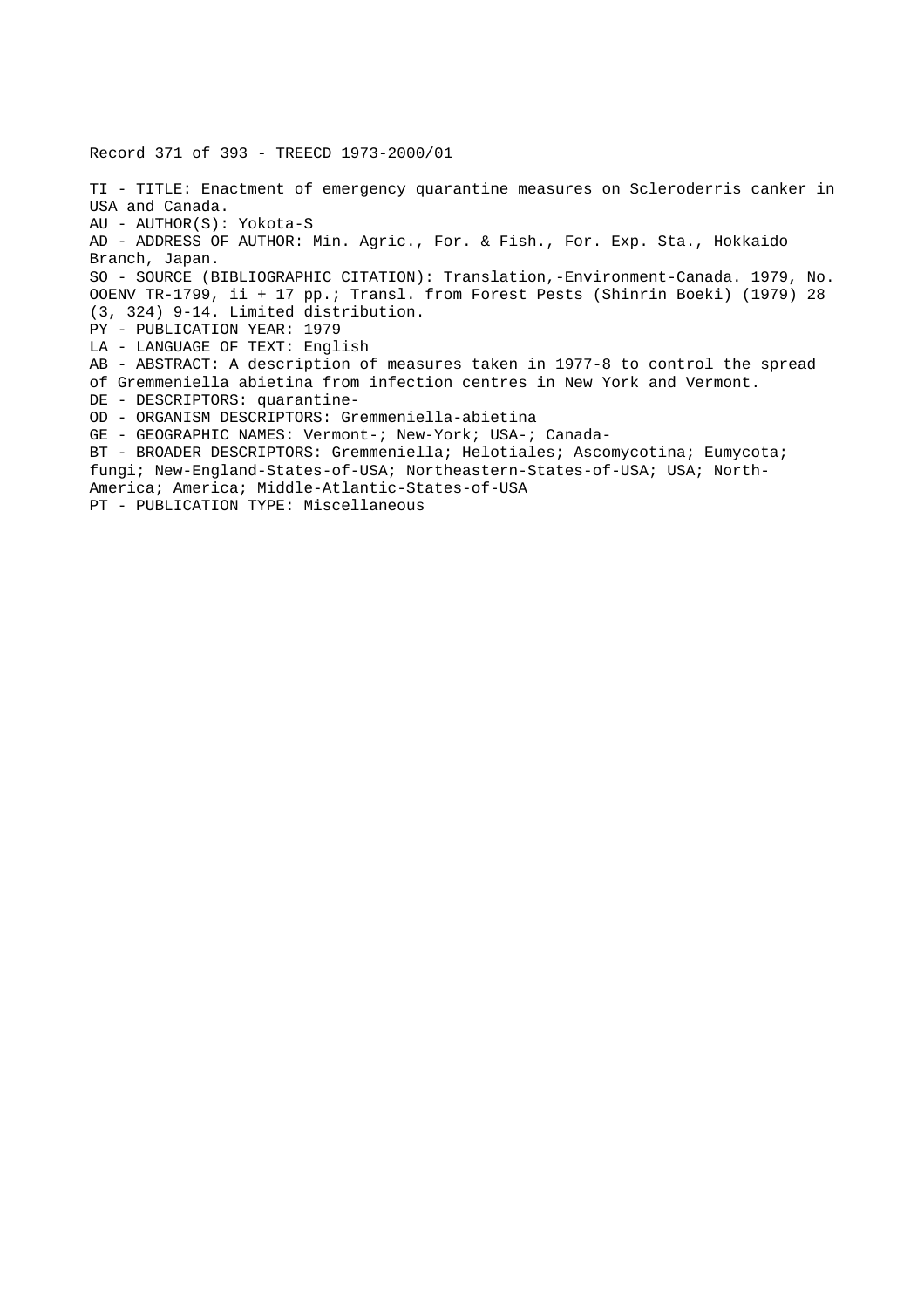Record 372 of 393 - TREECD 1973-2000/01 TI - TITLE: Scleroderris canker of Todo-fir in Hokkaido, Northern Japan. III. Dormant infection of causal fungus. AU - AUTHOR(S): Yokota-S AD - ADDRESS OF AUTHOR: Govt. Forest Exp. Stn., Sapporo, Hokkaido, Japan. SO - SOURCE (BIBLIOGRAPHIC CITATION): European-Journal-of-Forest-Pathology. 1975, 5: 1, 7-12; 2 fig., 1 tab. See RPP 54, 1900. PY - PUBLICATION YEAR: 1975 LA - LANGUAGE OF TEXT: English LS - LANGUAGE OF SUMMARIES: French, German AB - ABSTRACT: The percentage of S. lagerbergii [Gremmeniella abietina] isolations [from Abies sachalinensis] increased from Oct. until the first needle fall symptoms, parallel with increase in snow depth. It was assumed that the fungus spreads easily in young shoots buried in snow. It was not found in winter buds because of the difference in time between spore discharge and bud formation. Isolates were obtained from bark tissues but not from wood. Results suggest that a considerable period is required for infection to become established in the bark, after which the fungus spreads further in these tissues during the winter under snow. DE - DESCRIPTORS: forest-trees; conifers-; plant-pathology OD - ORGANISM DESCRIPTORS: Abies-sachalinensis; Gremmeniella-abietina BT - BROADER DESCRIPTORS: trees; woody-plants; Spermatophyta; plants; Abies; Pinaceae; Pinopsida; gymnosperms; Gremmeniella; Helotiales; Ascomycotina; Eumycota; fungi PT - PUBLICATION TYPE: Journal-article IS - INTERNATIONAL STANDARD SERIAL NUMBER: 0300-1237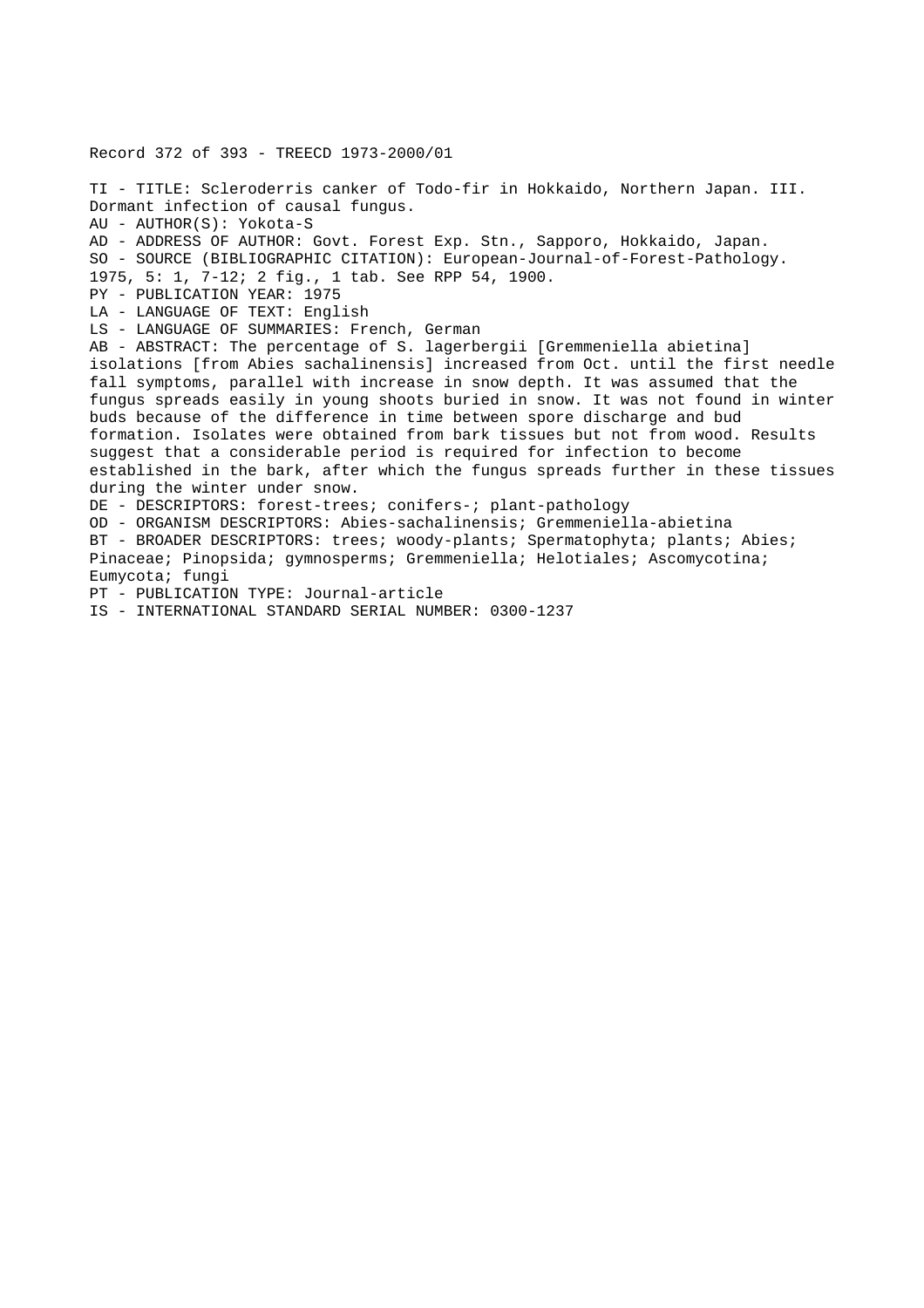Record 373 of 393 - TREECD 1973-2000/01

TI - TITLE: Etiological and pathological studies on Scleroderris canker in Hokkaido, Japan.

AU - AUTHOR(S): Yokota-S

AD - ADDRESS OF AUTHOR: Kyushu Branch Sta., Japan.

SO - SOURCE (BIBLIOGRAPHIC CITATION): Bulletin-of-the-Forestry-and-Forest-Products-Research-Institute. 1983, No. 321, 89-116; 5 pl., 3 fig., 13 tab.; 57 ref.

PY - PUBLICATION YEAR: 1983

LA - LANGUAGE OF TEXT: Japanese

LS - LANGUAGE OF SUMMARIES: English

AB - ABSTRACT: S. lagerbergii [Gremmeniella abietina] occurred on Abies sachalinensis and A. alba (a new host record on Abies) and on pine (Pinus strobus). Symptoms on Abies in Hokkaido differ from those in Europe and N. America in a healthy green needle cast in early spring, no canker extension on 2-yr-old shoots and no green-yellow pigment formation under the bark of the dieback or canker lesions. Symptoms on P. strobus in Japan are the same as those elsewhere. No differences were found in the morphological characteristics of the perfect state of the fungus on A. spp. from those on other hosts worldwide. The size and number of septa of pycnospores on A. sachalinensis differ from those in Europe and N. America, except for the fungus on P. cembrus in Switzerland and northern Italy. Most of the pycnospores on A. sachalinensis are 7-septate and c. 50 mu m long. Apothecia mature during summer on shoots that died in previous years while pycnidia mature in summer on shoots that died in the same or previous years. G. abietina became established in the host through wounds on current shoots, winter buds and adventitious shoots. Wounds caused by application of dry ice for 3 min were the most favourable for pathogenicity. Under natural conditions the disease only occurs in colder areas where deep snow exists in winter. The host ranges of isolates from different hosts were determined. The pathogen from A. sachalinensis could infect at least 5 A. spp., 1 Picea sp. and 7 Pinus spp. At least 3 physiological races of G. abietina are recognized serologically: European, North American and Asian. Isolates from A. sacchalinensis belong to the Asian race while that from P. strobus in Japan is probably a European race. DE - DESCRIPTORS: pines-; records-; hosts-; forest-trees; conifers-; plantpathology OD - ORGANISM DESCRIPTORS: Abies-sachalinensis; Abies-alba; Gremmeniellaabietina; Abies-; Pinus-GE - GEOGRAPHIC NAMES: Japan-; Hokkaido-

BT - BROADER DESCRIPTORS: trees; woody-plants; Spermatophyta; plants; Abies; Pinaceae; Pinopsida; gymnosperms; Gremmeniella; Helotiales; Ascomycotina; Eumycota; fungi; East-Asia; Asia; Japan PT - PUBLICATION TYPE: Journal-article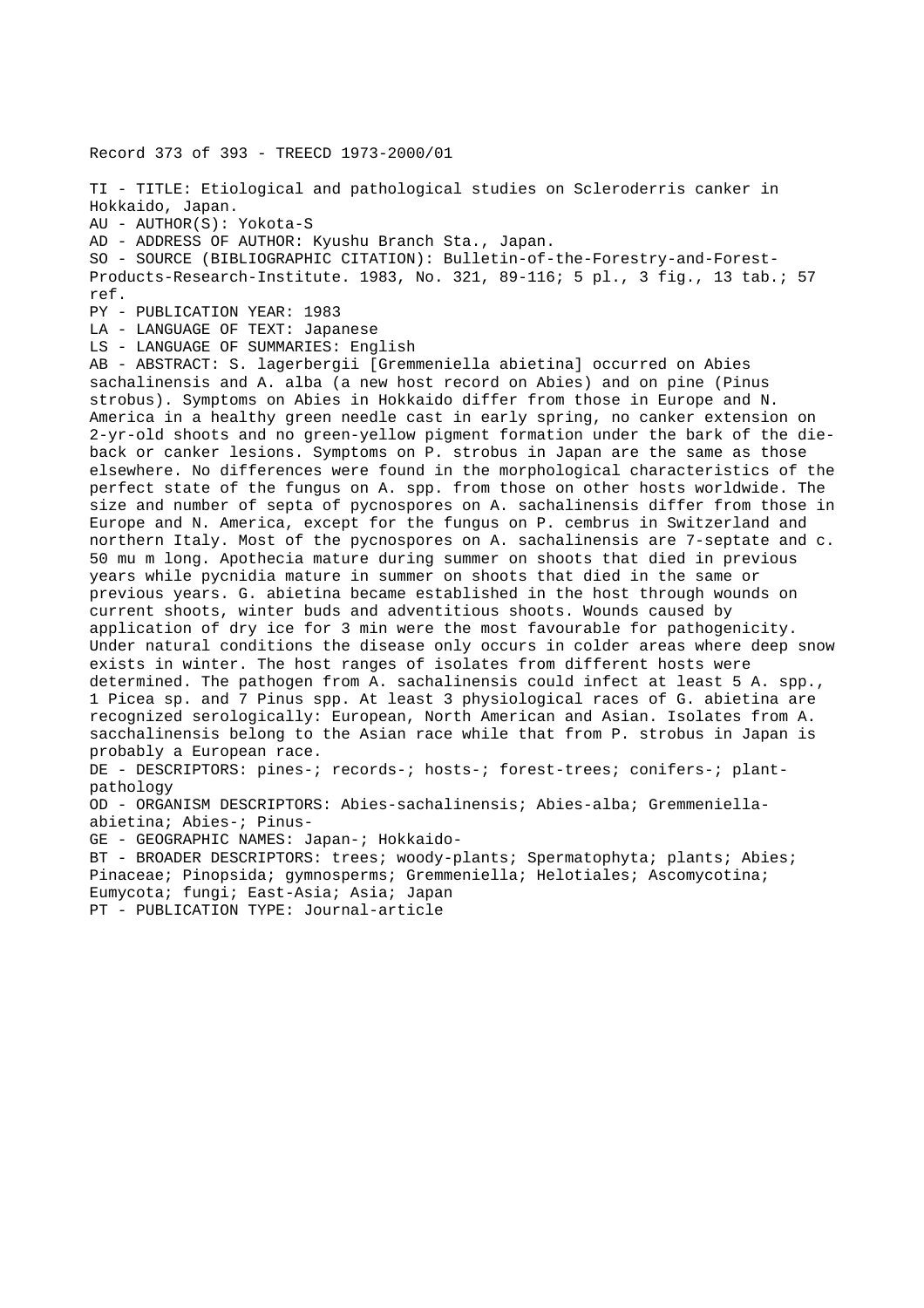# Record 374 of 393 - TREECD 1973-2000/01

TI - TITLE: Scleroderris canker of Todo-fir in Hokkaido, Northern Japan V. Relationship between disease development and forest type. AU - AUTHOR(S): Yokota-S; Uozumi-T; Matsuzaki-S AD - ADDRESS OF AUTHOR: Gov. Forest Exp. Sta. Sapporo, Hokkaido, Japan. SO - SOURCE (BIBLIOGRAPHIC CITATION): European-Journal-of-Forest-Pathology. 1975, 5: 6, 356-366; 2 diag., 2 graphs, 4 tab. See RPP 54, 4659. PY - PUBLICATION YEAR: 1975 LA - LANGUAGE OF TEXT: English LS - LANGUAGE OF SUMMARIES: French, German AB - ABSTRACT: Occurrence and severity of Scleroderris lagerbergii [Gremmeniella abietina] was compared in plantations of Abies sachalinensis with and without a canopy of deciduous trees. Most trees under cover remained healthy, whereas those in the open were severely damaged. It is suggested that the cover provided by deciduous trees affects such microclimatic conditions as min. temp. and snow deposit in early winter, creating more favourable conditions for the trees. DE - DESCRIPTORS: forest-trees; conifers-; plant-pathology OD - ORGANISM DESCRIPTORS: Abies-sachalinensis; Gremmeniella-abietina BT - BROADER DESCRIPTORS: trees; woody-plants; Spermatophyta; plants; Abies; Pinaceae; Pinopsida; gymnosperms; Gremmeniella; Helotiales; Ascomycotina; Eumycota; fungi PT - PUBLICATION TYPE: Journal-article IS - INTERNATIONAL STANDARD SERIAL NUMBER: 0300-1237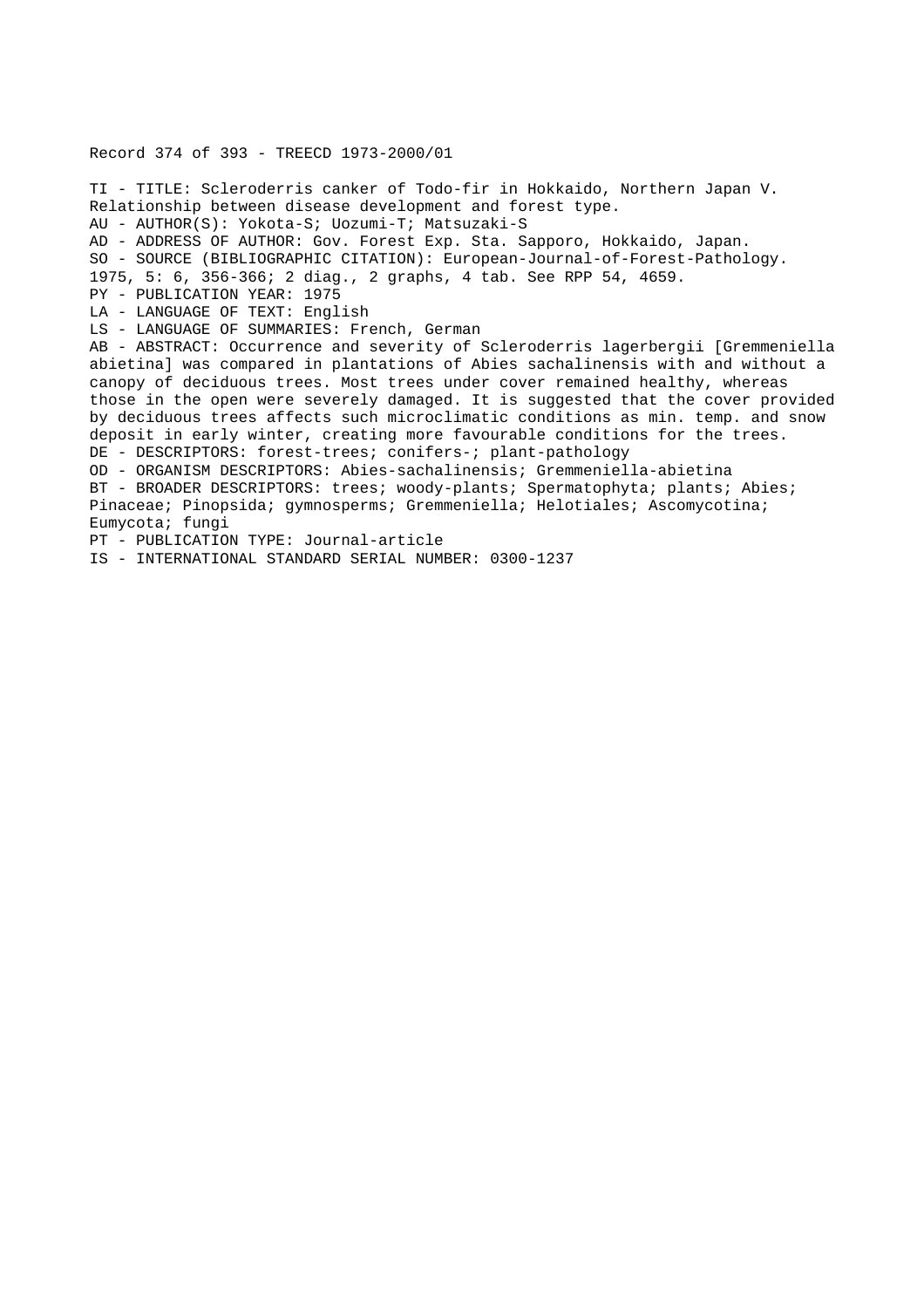## Record 375 of 393 - TREECD 1973-2000/01

TI - TITLE: Scleroderris canker of Todo-fir in Hokkaido, Northern Japan. II. Physiological and pathological characteristics of the causal fungus. AU - AUTHOR(S): Yokota-S; Uozumi-T; Matsuzaki-S AD - ADDRESS OF AUTHOR: Govt. Forest Exp. Stn., Sapporo, Hokkaido, Japan. SO - SOURCE (BIBLIOGRAPHIC CITATION): European-Journal-of-Forest-Pathology. 1974, 4: 3, 155-166; 5 fig., 3 graphs, 5 tab. PY - PUBLICATION YEAR: 1974 LA - LANGUAGE OF TEXT: English LS - LANGUAGE OF SUMMARIES: German, French AB - ABSTRACT: Ascospore expulsion by S. lagerbergii [Gremmeniella abietina] occurred at 0-35 deg C and germination at 0-25 deg . Ascospores discharged at 0 deg showed 70% germination at 0 deg after 3-4 days. Pycnospores were discharged at 0-20 deg , opt. 10-15 deg , and germinated at 0-25 deg . Mycelial growth occurred at 0-25 deg , opt. 10 deg . Inoculation tests on Abies sachalinensis, with both mycelium and pycnospore suspension, were always positive. The lesions produced in spring were larger when shoots were damaged by dry ice prior to inoculation in autumn. Spraying intact shoots with a pycnospore suspension induced dieback of 1 yr shoots in the following spring; inoculation in June produced 60% infection, in July 34%, and in Aug. none. The results suggest that young succulent shoots without wounds can be infected. DE - DESCRIPTORS: physiology-; forest-trees; conifers-; plant-pathology OD - ORGANISM DESCRIPTORS: Abies-sachalinensis; Gremmeniella-abietina BT - BROADER DESCRIPTORS: trees; woody-plants; Spermatophyta; plants; Abies; Pinaceae; Pinopsida; gymnosperms; Gremmeniella; Helotiales; Ascomycotina; Eumycota; fungi PT - PUBLICATION TYPE: Journal-article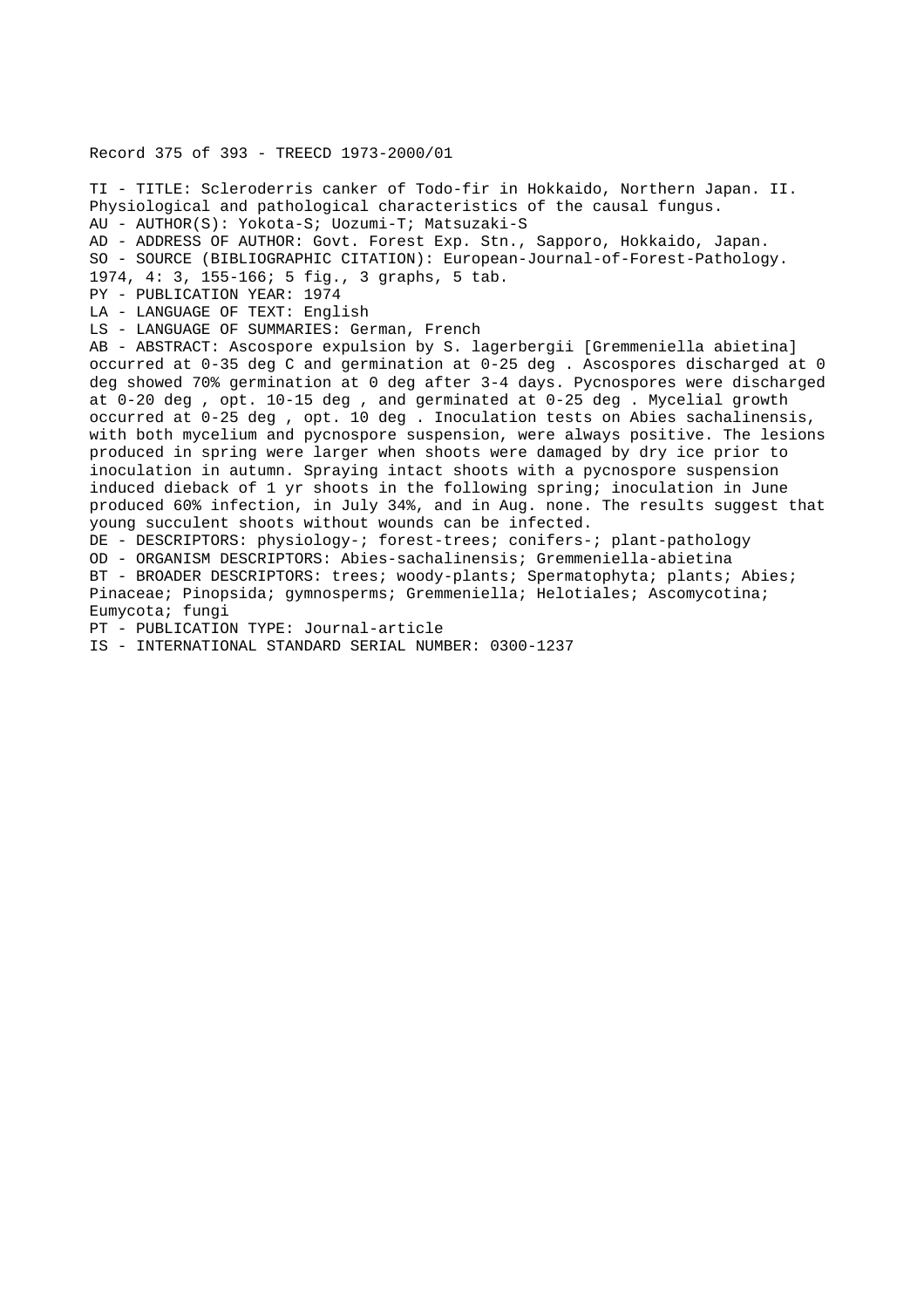Record 376 of 393 - TREECD 1973-2000/01 TI - TITLE: Scleroderris canker of Todo Fir in Hokkaido, northern Japan. AU - AUTHOR(S): Yokota-S; Uozumi-T; Matsuzaki-S AD - ADDRESS OF AUTHOR: Govt. Forest Exp. Stn., Hokkaido, Japan. SO - SOURCE (BIBLIOGRAPHIC CITATION): European-Journal-of-Forest-Pathology. 1974, 4: 2, 65-74; 16 ref. PY - PUBLICATION YEAR: 1974 LA - LANGUAGE OF TEXT: English LS - LANGUAGE OF SUMMARIES: German, French AB - ABSTRACT: In spring 1970, an extensive outbreak of a dieback and canker disease caused by S. lagerbergii occurred in plantations of the native Abies sachalinensis. Symptoms, distribution of the disease, and features of infected plantations are described, on the basis of a survey made in 1970-72. Variations in disease intensity, which were closely related to the slope of the ground, are also described; the disease occurred more frequently in stands on relatively level ground. [Cf. FA 34, 2310] DE - DESCRIPTORS: forest-trees; conifers-; plant-pathology OD - ORGANISM DESCRIPTORS: Abies-sachalinensis; GREMMENIELLA-ABIETINA GE - GEOGRAPHIC NAMES: Japan-BT - BROADER DESCRIPTORS: trees; woody-plants; Spermatophyta; plants; Abies; Pinaceae; Pinopsida; gymnosperms; Gremmeniella; Helotiales; Ascomycotina; Eumycota; fungi; East-Asia; Asia PT - PUBLICATION TYPE: Journal-article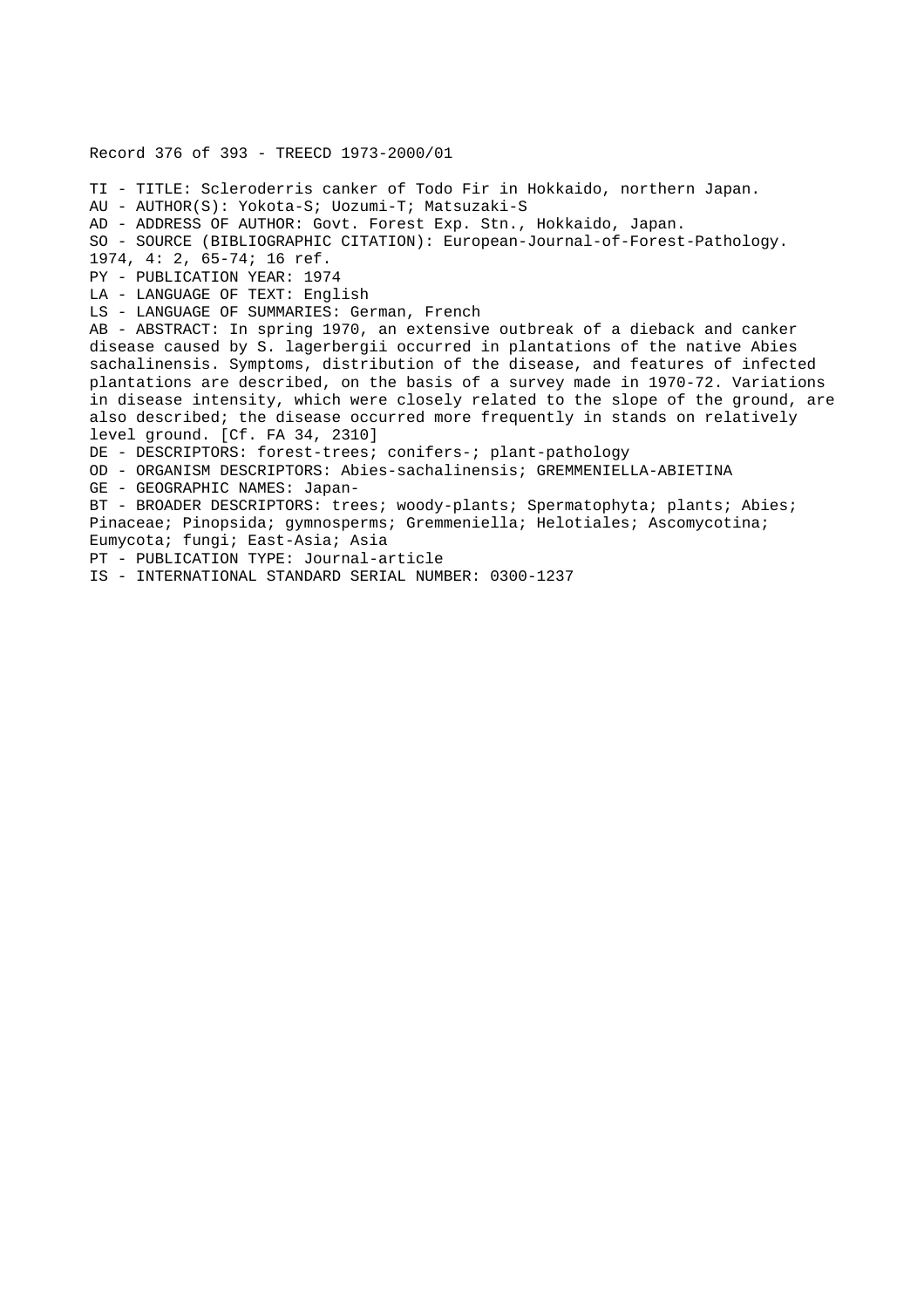Record 377 of 393 - TREECD 1973-2000/01 TI - TITLE: Scleroderris canker of Todo-Fir in Hokkaido, northern Japan. V. Relationship between disease development and forest type. AU - AUTHOR(S): Yokota-S; Vozumi-T; Matsuzaki-S SO - SOURCE (BIBLIOGRAPHIC CITATION): European-Journal-of-Forest-Pathology. 1975, 5: 6, 356-366; 21 ref. PY - PUBLICATION YEAR: 1975 LA - LANGUAGE OF TEXT: English LS - LANGUAGE OF SUMMARIES: French, German AB - ABSTRACT: [Cf. FA 36, 7836] Reports a survey to assess the severity of attack by S. lagerbergii on three test plots at 560-630 m alt. on the S. slope of Mt. Yotei during 1972-74. The plots represented (a) Abies sachalinensis planted in 1964 under deciduous species (mainly Tilia japonica) of mean height ca. 15 m, (b) the same plantation after removal of the overstorey in 1971, and (c) a plantation established in 1963 after clear felling. Most trees in (a) remained healthy, whereas in (c) they were severely damaged; (b) had moderate damage. It is suggested that the deciduous overstorey had a protective effect, possibly through its influence on microclimatic conditions such as minimum temperature and early snow deposits. DE - DESCRIPTORS: underplanting-; conifers-OD - ORGANISM DESCRIPTORS: Abies-sachalinensis; GREMMENIELLA-ABIETINA; Tiliajaponica BT - BROADER DESCRIPTORS: Abies; Pinaceae; Pinopsida; gymnosperms; Spermatophyta; plants; Gremmeniella; Helotiales; Ascomycotina; Eumycota; fungi PT - PUBLICATION TYPE: Journal-article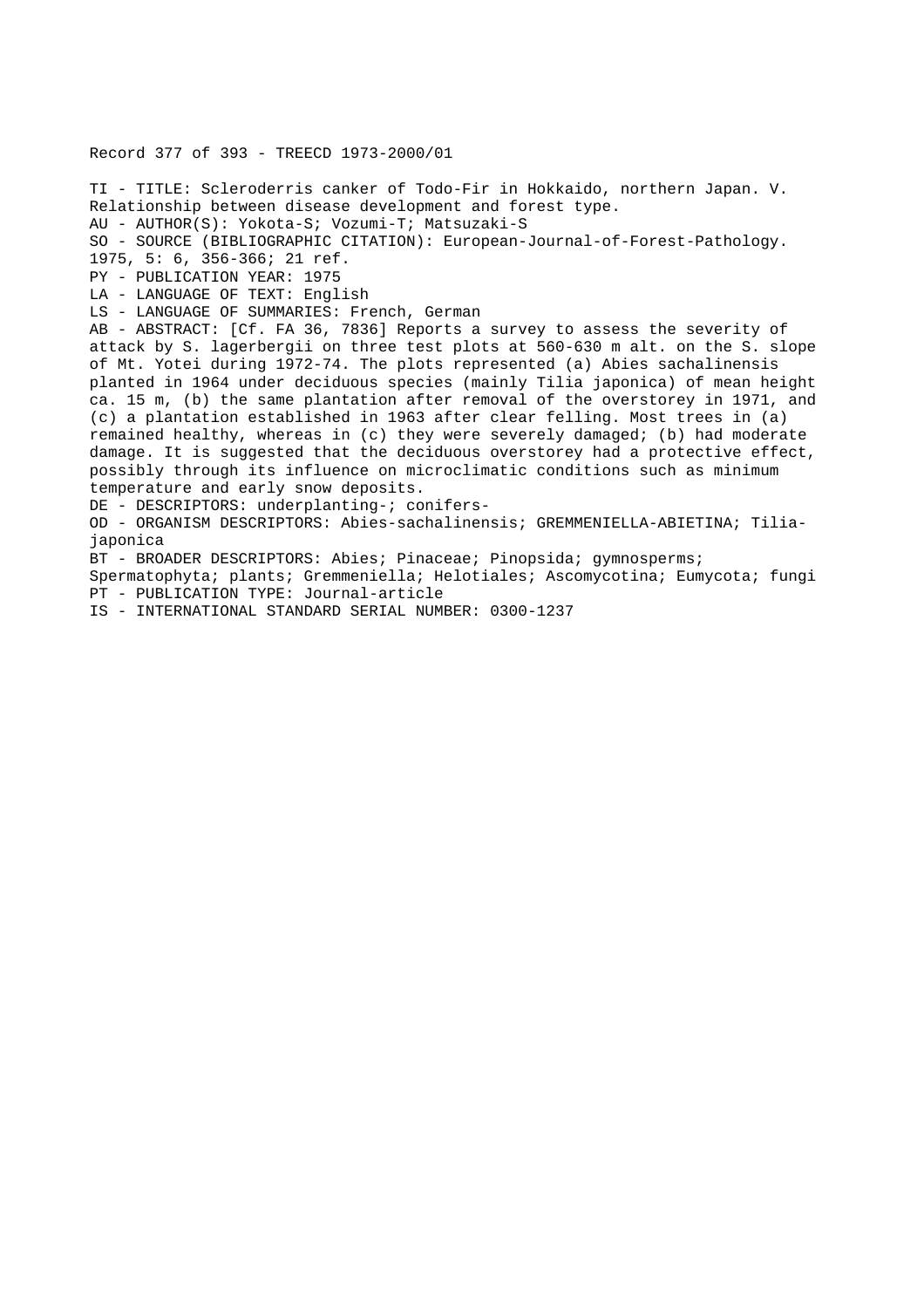Record 378 of 393 - TREECD 1973-2000/01

TI - TITLE: Etiological and pathological studies on Scleroderris canker in Hokkaido, Japan. AU - AUTHOR(S): Yokota-SI SO - SOURCE (BIBLIOGRAPHIC CITATION): Bulletin,-Forestry-and-Forest-Products-Research-Institute,-Japan. 1983, No. 321, 89-116; 5 pl. En tab., fig. & pl.; 57 ref. PY - PUBLICATION YEAR: 1983 LA - LANGUAGE OF TEXT: Japanese LS - LANGUAGE OF SUMMARIES: English AB - ABSTRACT: [See FA 37, 5166] Scleroderris lagerbergii [Gremmeniella abietina] was first found on Abies sachalinensis in Hokkaido in 1970. The disease has since also been found on Pinus strobus (1973) and A. alba (1975). Differing symptoms of the disease on fir in Hokkaido and in Europe and North America are described; symptoms are the same on pine. Morphological characters of the perfect stage on A. sachalinensis in Hokkaido are the same as on other species and in other regions, but pycnospore morphology is different from that in Europe and North America. Experimental inoculations showed that infection was via wounds on current and adventitious shoots and winter buds, and that many current shoots were killed in the spring after spraying with pycnospores. The fungus was not re-isolated from fallen green needles. A. sachalinensis isolates could attack 4 other Abies species, 7 Pinus species and Picea rubens. Pathogenicity of an isolate from A. alba was similar, but neither fir isolate was as pathogenic as an isolate from Pinus strobus. Tables summarize the physiological characteristics of European, North American and 'Asian' (Hokkaido) races and it is suggested that the 'Asian' race is likely to be European in type. DE - DESCRIPTORS: cankers-; fungal-diseases; ecology-; biology-; conifers-OD - ORGANISM DESCRIPTORS: Gremmeniella-abietina; Abies-sachalinensis; fungi-; Gremmeniella-GE - GEOGRAPHIC NAMES: Hokkaido-; Japan-BT - BROADER DESCRIPTORS: Gremmeniella; Helotiales; Ascomycotina; Eumycota; fungi; Abies; Pinaceae; Pinopsida; gymnosperms; Spermatophyta; plants; Japan; East-Asia; Asia

PT - PUBLICATION TYPE: Journal-article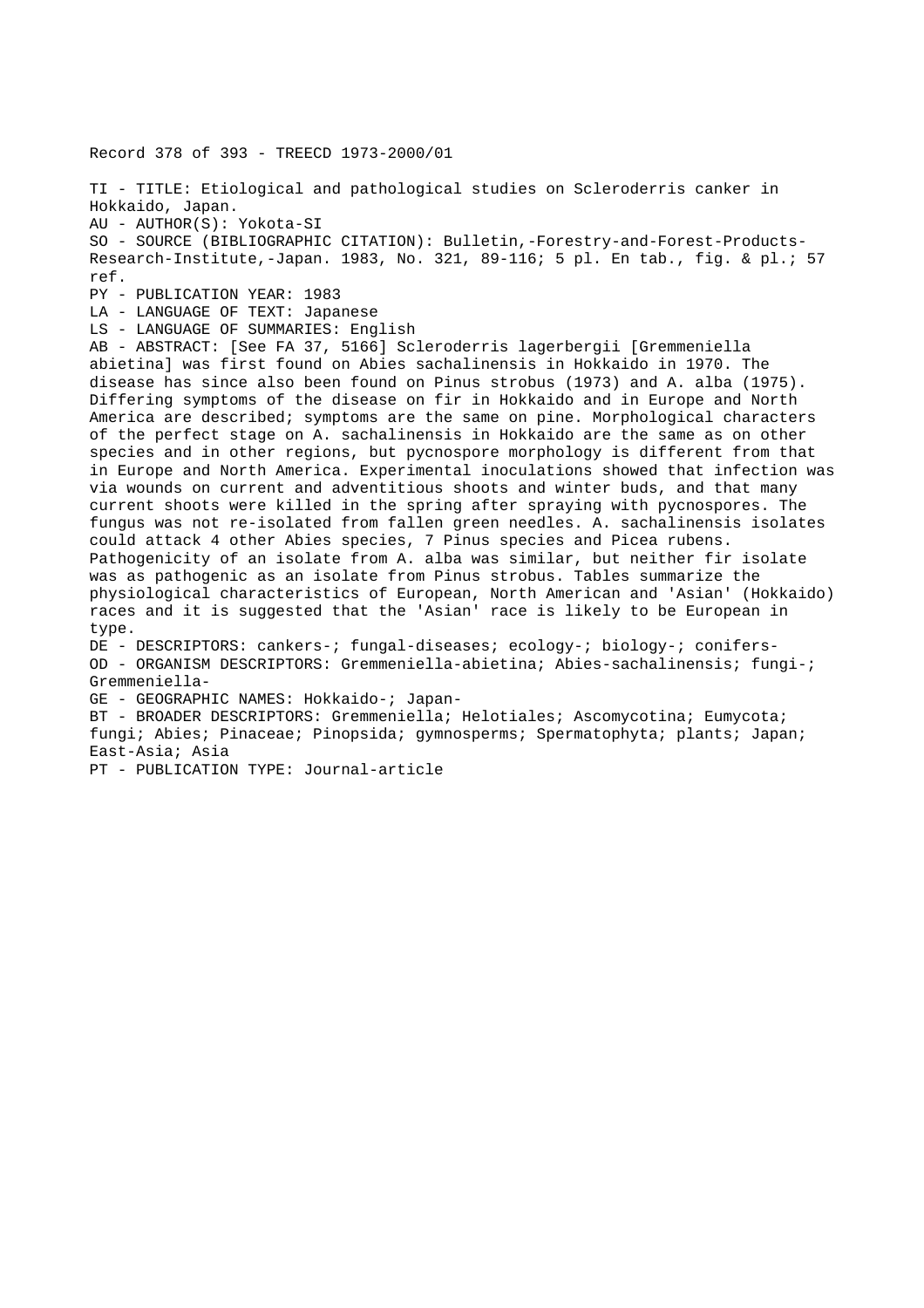Record 379 of 393 - TREECD 1973-2000/01 TI - TITLE: Recovery of needle-fall trees of Abies sachalinensis by snow pressure reduction. AU - AUTHOR(S): Yoshitake-T; Saito-T; Sakamoto-T SO - SOURCE (BIBLIOGRAPHIC CITATION): Annual-Report-of-the-Hokkaido-Branch,- Forestry-and-Forest-Products-Research-Institute,-Japan. 1987, publ. 1988, No. 62, 56-63; 10 ref. PY - PUBLICATION YEAR: 1987 LA - LANGUAGE OF TEXT: Japanese LS - LANGUAGE OF SUMMARIES: English AB - ABSTRACT: Needle loss as a result of heavy snow falls in Niigata prefecture, Japan, was examined for Cryptomeria japonica, Abies homolepis, A. veitchii and Picea abies. Two tree protection methods were tested in Hokkaido on young A. sachalinensis trees, where Scleroderris canker is common, and needle loss may be due to either phenomenon. A snow guard (a wooden frame around the tree) resulted in good recovery of the tree after seven years, though trees around almost died, suggesting that snow damage was responsible for needle loss. A snow guard stake only gave temporary protection to damaged trees. Pruning dead branches had a positive effect on moderately damaged trees. [With English figures and captions.] DE - DESCRIPTORS: Conifers-; Snow-; snow-damage; Tree-guards OD - ORGANISM DESCRIPTORS: Cryptomeria-japonica; Abies-homolepis; Abiesveitchii; Picea-abies; Abies-sachalinensis GE - GEOGRAPHIC NAMES: Japan-BT - BROADER DESCRIPTORS: Cryptomeria; Taxodiaceae; Pinopsida; gymnosperms; Spermatophyta; plants; Abies; Pinaceae; Picea; East-Asia; Asia PT - PUBLICATION TYPE: Journal-article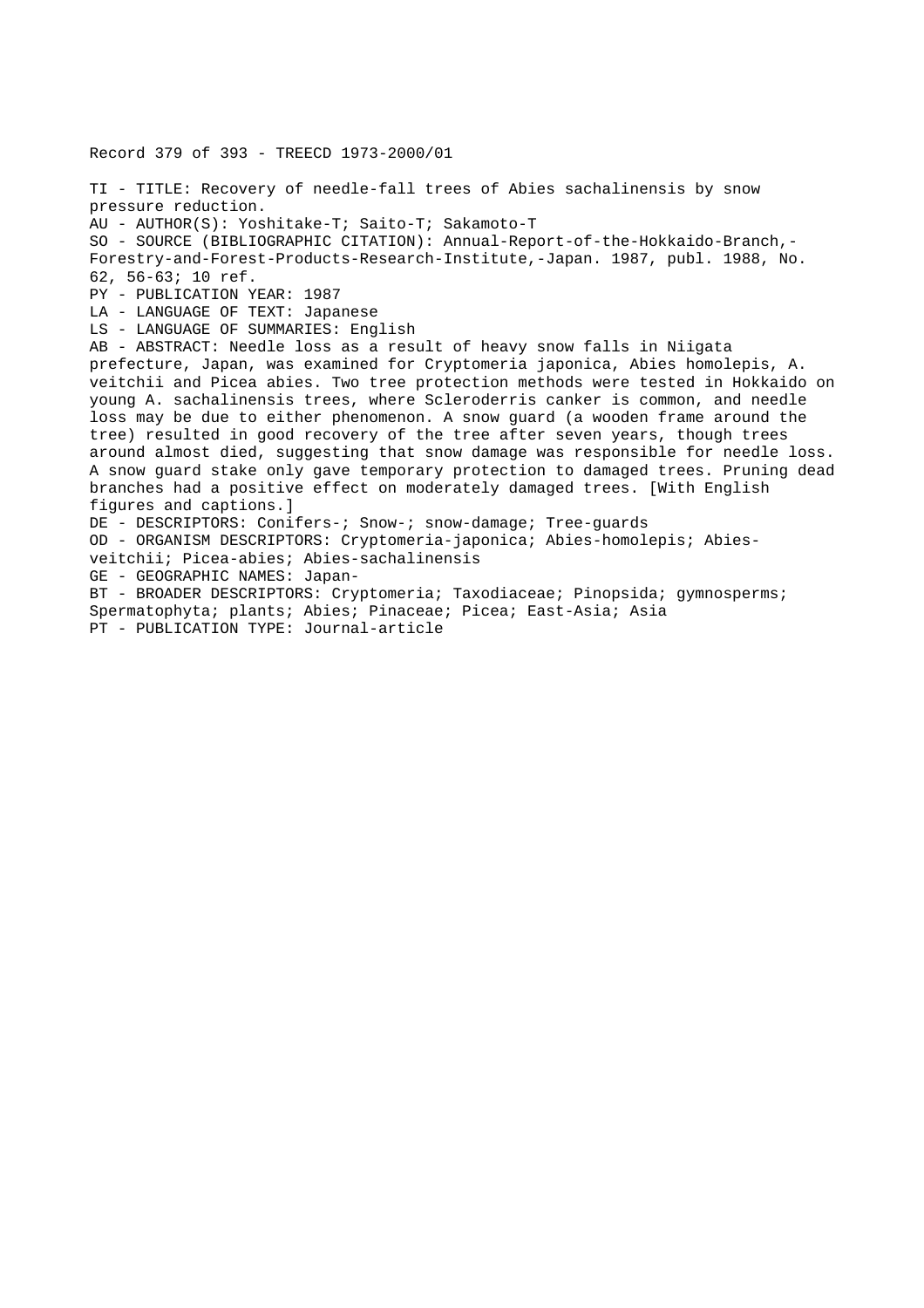Record 380 of 393 - TREECD 1973-2000/01 TI - TITLE: On withering of Monterey pine (Pinus radiata) in Southeastern Bulgaria. OT - ORIGINAL NON-ENGLISH TITLE: Za s"khneneto na l"chistiya bor v Yugoiztochna B"lgariya. AU - AUTHOR(S): Zlatanov-S SO - SOURCE (BIBLIOGRAPHIC CITATION): Gorsko-Stopanstvo. 1977, 33: 6, 20-24; 3 fig., 3 tab. PY - PUBLICATION YEAR: 1977 LA - LANGUAGE OF TEXT: Bulgarian AB - ABSTRACT: The disease is caused by Dothistroma [Scirrhia] pini. High temps. and RH are necessary for development of the fungus. Pines on sites protected from wind are particularly affected. Infection by Cenangium abietis [Gremmeniella abietina] was also observed, Monterey pine being more susceptible than native pines. Seedlings infected by S. pini wither from the base upwards; new shoots develop on affected branches, which bear no fruit bodies. Seedlings infected by G. abietina wither from the top downwards; no new shoots develop and fruit bodies are observed on needles and branches. DE - DESCRIPTORS: forest-trees; conifers-; plant-pathology; pines-OD - ORGANISM DESCRIPTORS: Pinus-; Gremmeniella-abietina; MYCOSPHAERELLA-PINI GE - GEOGRAPHIC NAMES: Bulgaria-BT - BROADER DESCRIPTORS: trees; woody-plants; Spermatophyta; plants; Pinaceae; Pinopsida; gymnosperms; Gremmeniella; Helotiales; Ascomycotina; Eumycota; fungi; Mycosphaerella; Dothideales; Balkans; Southern-Europe; Europe PT - PUBLICATION TYPE: Journal-article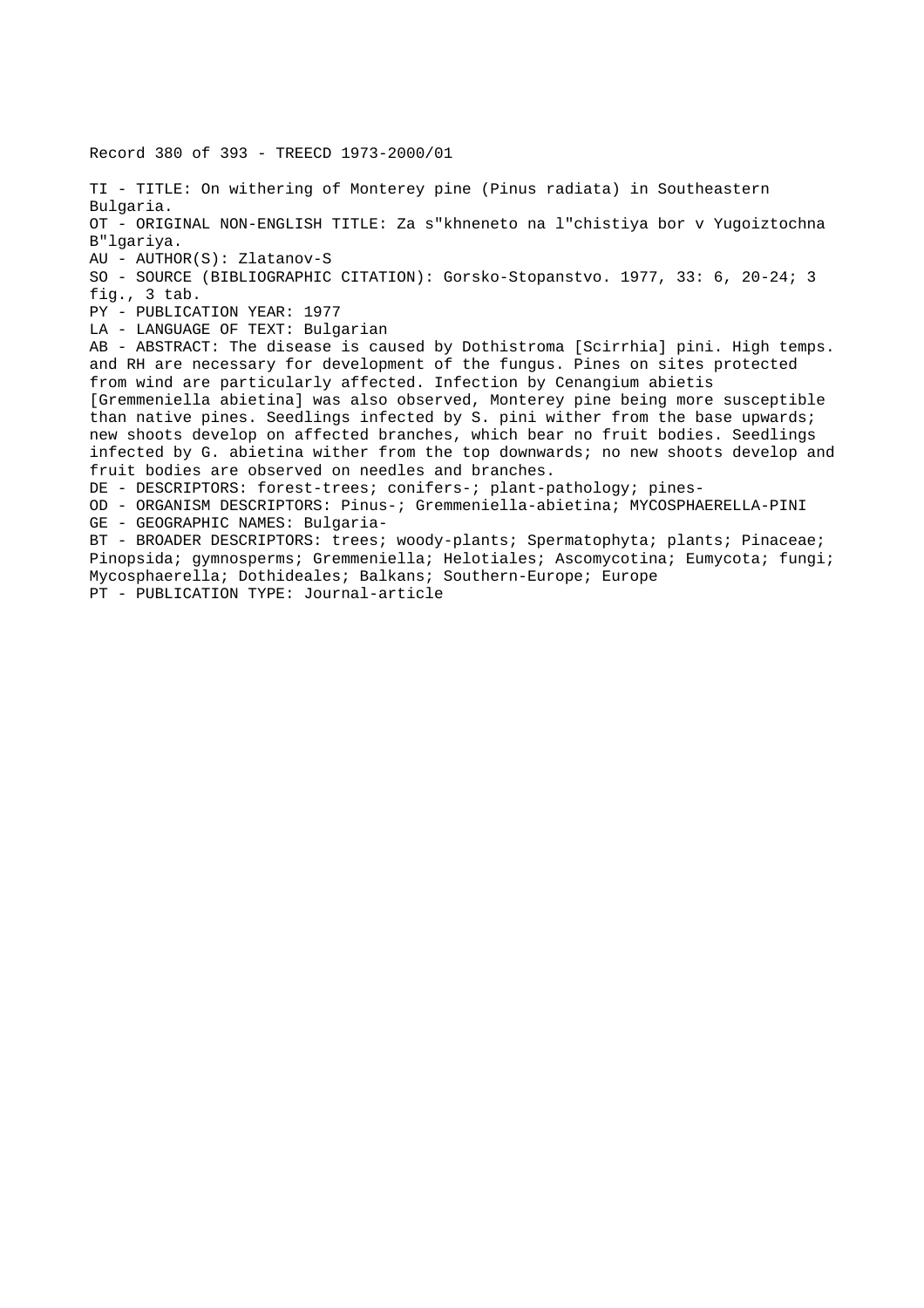Record 381 of 393 - TREECD 1973-2000/01 TI - TITLE: Pathology. OT - ORIGINAL NON-ENGLISH TITLE: Pathologie. SO - SOURCE (BIBLIOGRAPHIC CITATION): Summary-of-plant-quarantine-pest-anddisease-situation-in-Canada,-1984-1985. 1986, 38-63 En section; 40-66 Fr section. PB - PUBLISHER INFORMATION: Agriculture Canada, Plant Health Division; Ottawa, Ontario; Canada PY - PUBLICATION YEAR: 1986 LA - LANGUAGE OF TEXT: English, French AB - ABSTRACT: The disease situations with regard to bean (Phaseolus vulgaris) anthracnose (Colletotrichum lindemuthianum); Scleroderris canker (Gremmeniella abietina) of conifers; little cherry disease; head smut (Sphacelotheca reiliana) of maize; potato wart (Synchytrium endobioticum); and lucerne wilt (Verticillium albo-atrum) are outlined. G. abietina continues to spread and is newly reported on pine from Ont. DE - DESCRIPTORS: Legislation-; plant-diseases; diseases-; Cherries-; Maize-; Potatoes-; Lucerne-; Pines-; cereals-; root-crops; forest-trees; fruit-crops; plant-pathology OD - ORGANISM DESCRIPTORS: Phaseolus-vulgaris; Colletotrichum-lindemuthianum; Sphacelotheca-reiliana; Synchytrium-endobioticum; Verticillium-albo-atrum; Gremmeniella-abietina; Prunus-; Zea-mays; Medicago-; Pinus-; Solanum-tuberosum GE - GEOGRAPHIC NAMES: Canada-BT - BROADER DESCRIPTORS: Phaseolus; Papilionoideae; Fabaceae; Fabales; dicotyledons; angiosperms; Spermatophyta; plants; Colletotrichum; Deuteromycotina; Eumycota; fungi; Sphacelotheca; Ustilaginales; Basidiomycotina; Synchytrium; Chytridiales; Mastigomycotina; Verticillium; Gremmeniella; Helotiales; Ascomycotina; Rosaceae; Rosales; Zea; Poaceae; Cyperales; monocotyledons; Pinaceae; Pinopsida; gymnosperms; Solanum; Solanaceae; Solanales; OECD-Countries; Commonwealth-of-Nations; Developed-Countries; North-America; America PT - PUBLICATION TYPE: Miscellaneous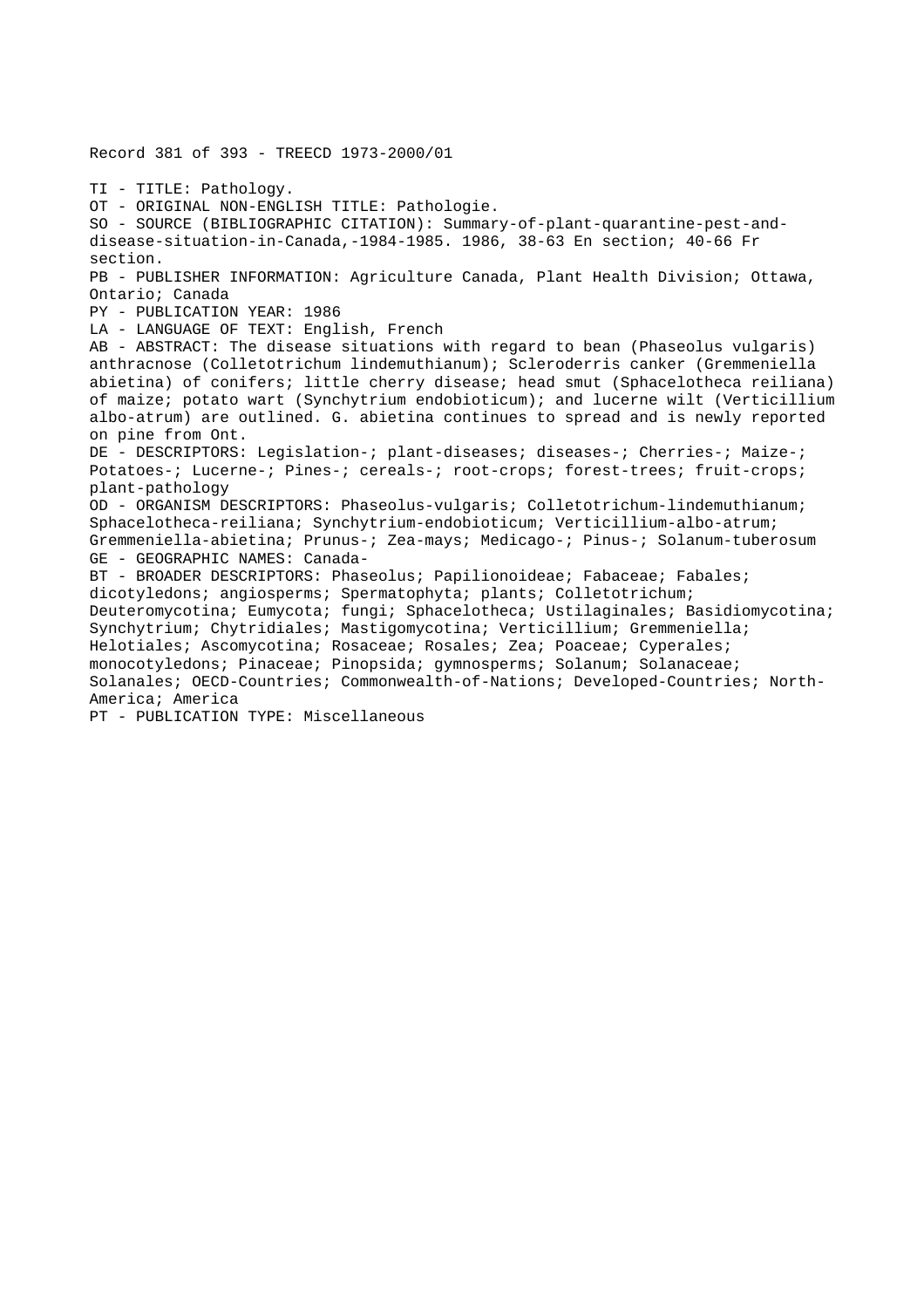Record 382 of 393 - TREECD 1973-2000/01

TI - TITLE: Summary of plant quarantine pest and disease situations in Canada 1983. SO - SOURCE (BIBLIOGRAPHIC CITATION): 1984, 48 + 51 pp.; 14 maps, 12 tab. See RPP 63, 1577. PB - PUBLISHER INFORMATION: Plant Health Division, Agriculture Canada; Ottawa; Canada PY - PUBLICATION YEAR: 1984 LA - LANGUAGE OF TEXT: English, French AB - ABSTRACT: Survey activities are summarized, the information providing a basis for regulations and control measures to prevent the spread of pests and diseases. Quarantinable diseases included were: Colletotrichum lindemuthianum on bean [Phaseolus]; Gremmeniella abietina on red pine; cherry little cherry virus on cherry; head smut (Sphacelotheca reiliana) on maize; potato wart (Synchytrium endobioticum); and Verticillium albo-atrum on lucerne. DE - DESCRIPTORS: Legislation-; plant-diseases; diseases-; quarantine-; Pines-; Cherries-; Maize-; Potatoes-; Lucerne-; arthropod-pests; plant-pathology; agricultural-entomology OD - ORGANISM DESCRIPTORS: Colletotrichum-lindemuthianum; Gremmeniella-abietina; Sphacelotheca-reiliana; Synchytrium-endobioticum; Verticillium-albo-atrum; Pinus-; Prunus-; Zea-mays; Medicago-; Solanum-tuberosum GE - GEOGRAPHIC NAMES: Canada-BT - BROADER DESCRIPTORS: Colletotrichum; Deuteromycotina; Eumycota; fungi; Gremmeniella; Helotiales; Ascomycotina; Sphacelotheca; Ustilaginales; Basidiomycotina; Synchytrium; Chytridiales; Mastigomycotina; Verticillium; Pinaceae; Pinopsida; gymnosperms; Spermatophyta; plants; Rosaceae; Rosales; dicotyledons; angiosperms; Zea; Poaceae; Cyperales; monocotyledons; Papilionoideae; Fabaceae; Fabales; Solanum; Solanaceae; Solanales; OECD-Countries; Commonwealth-of-Nations; Developed-Countries; North-America; America PT - PUBLICATION TYPE: Miscellaneous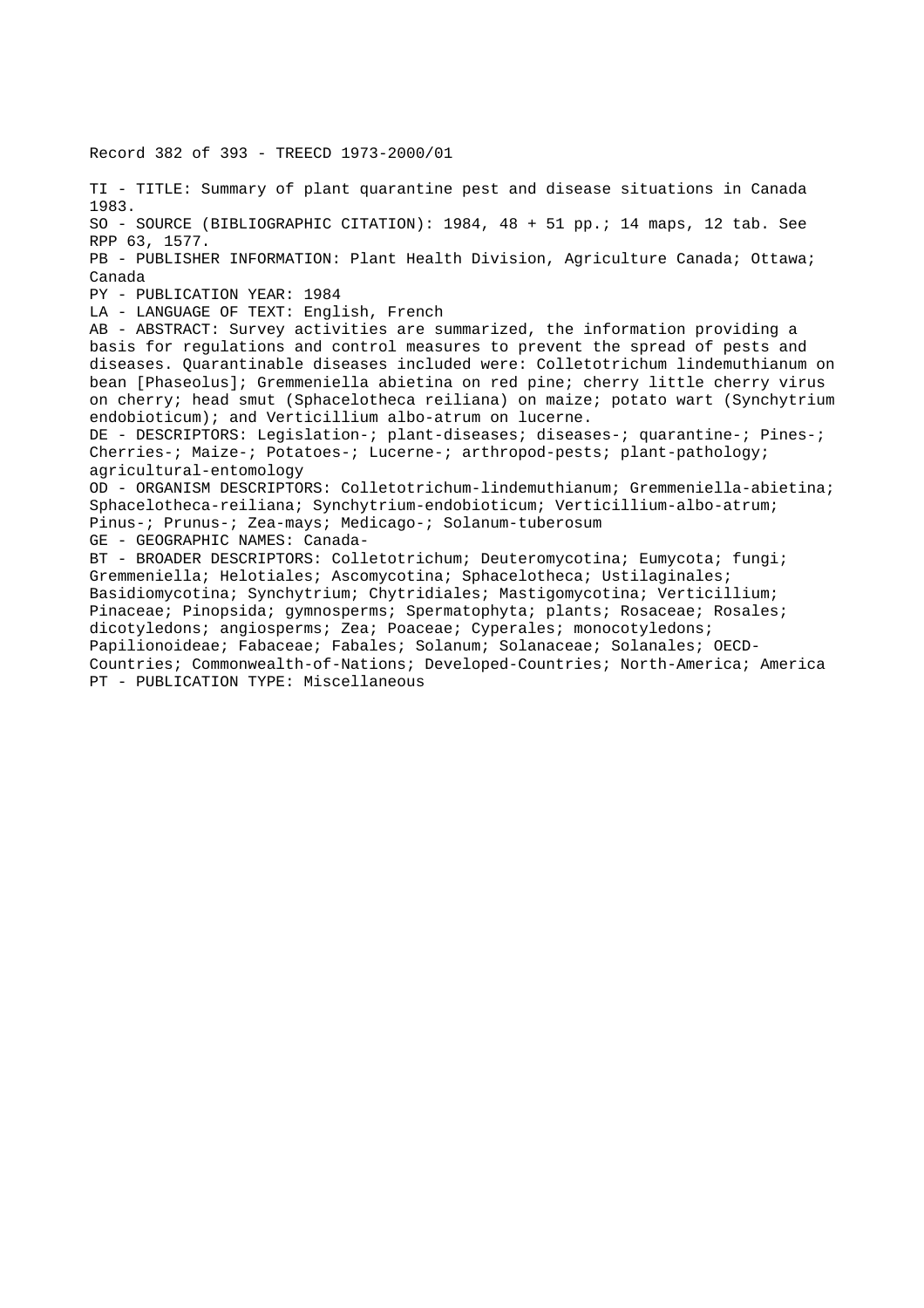Record 383 of 393 - TREECD 1973-2000/01 TI - TITLE: Summary of plant quarantine pest and disease situations in Canada, 1984-1985. CA - CORPORATE AUTHOR(S): Canada, Plant Health Division, Agriculture Canada. Plant Health Division, Agriculture Canada. SO - SOURCE (BIBLIOGRAPHIC CITATION): 1986, 134pp.; 18 fig. PB - PUBLISHER INFORMATION: Plant Health Division, Agriculture Canada; Ottawa, Ontario; Canada PY - PUBLICATION YEAR: 1986 LA - LANGUAGE OF TEXT: English, French AB - ABSTRACT: This annual report summarizes, with the aid of maps, survey activities conducted in Canada in 1984-85 for plant pests and diseases that are subject to quarantine control. The pests dealt with are the insects Delia coarctata, Grapholita molesta [Cydia molesta], Lymantria dispar, Ostrinia nubilalis, Oulema melanopus, Popillia japonica, Rhagoletis mendax and Yponomeuta malinellus and the nematodes Bursaphelenchus xylophilus, Globodera rostochiensis and Heterodera trifolii; the diseases are Colletotrichum lindemuthianum, Gremmeniella abietina, Sphacelotheca reiliana, Synchytrium endobioticum, Verticillium albo-atrum and little cherry disease. DE - DESCRIPTORS: Quarantine-; insect-pests; plant-nematology; nematology-; agricultural-entomology OD - ORGANISM DESCRIPTORS: Diptera-; Lepidoptera-; Pyralidae-; Lymantriidae-; Coleoptera-; Yponomeutidae-; Anthomyiidae-; Tortricidae-; Chrysomelidae-; Scarabaeidae-; Tephritidae-; Delia-coarctata; Cydia-molesta; Lymantria-dispar; Ostrinia-nubilalis; Oulema-melanopus; Popillia-japonica; Rhagoletis-mendax; Yponomeuta-malinellus; Bursaphelenchus-xylophilus; Globodera-rostochiensis; Heterodera-trifolii GE - GEOGRAPHIC NAMES: Canada-BT - BROADER DESCRIPTORS: insects; arthropods; invertebrates; animals; Lepidoptera; Diptera; Coleoptera; Delia; Anthomyiidae; Cydia; Tortricidae; Lymantria; Lymantriidae; Ostrinia; Pyralidae; Oulema; Chrysomelidae; Popillia; Scarabaeidae; Rhagoletis; Tephritidae; Yponomeuta; Yponomeutidae; Bursaphelenchus; Aphelenchoididae; Nematoda; Globodera; Heteroderidae; Heterodera; OECD-Countries; Commonwealth-of-Nations; Developed-Countries; North-America; America

PT - PUBLICATION TYPE: Annual-report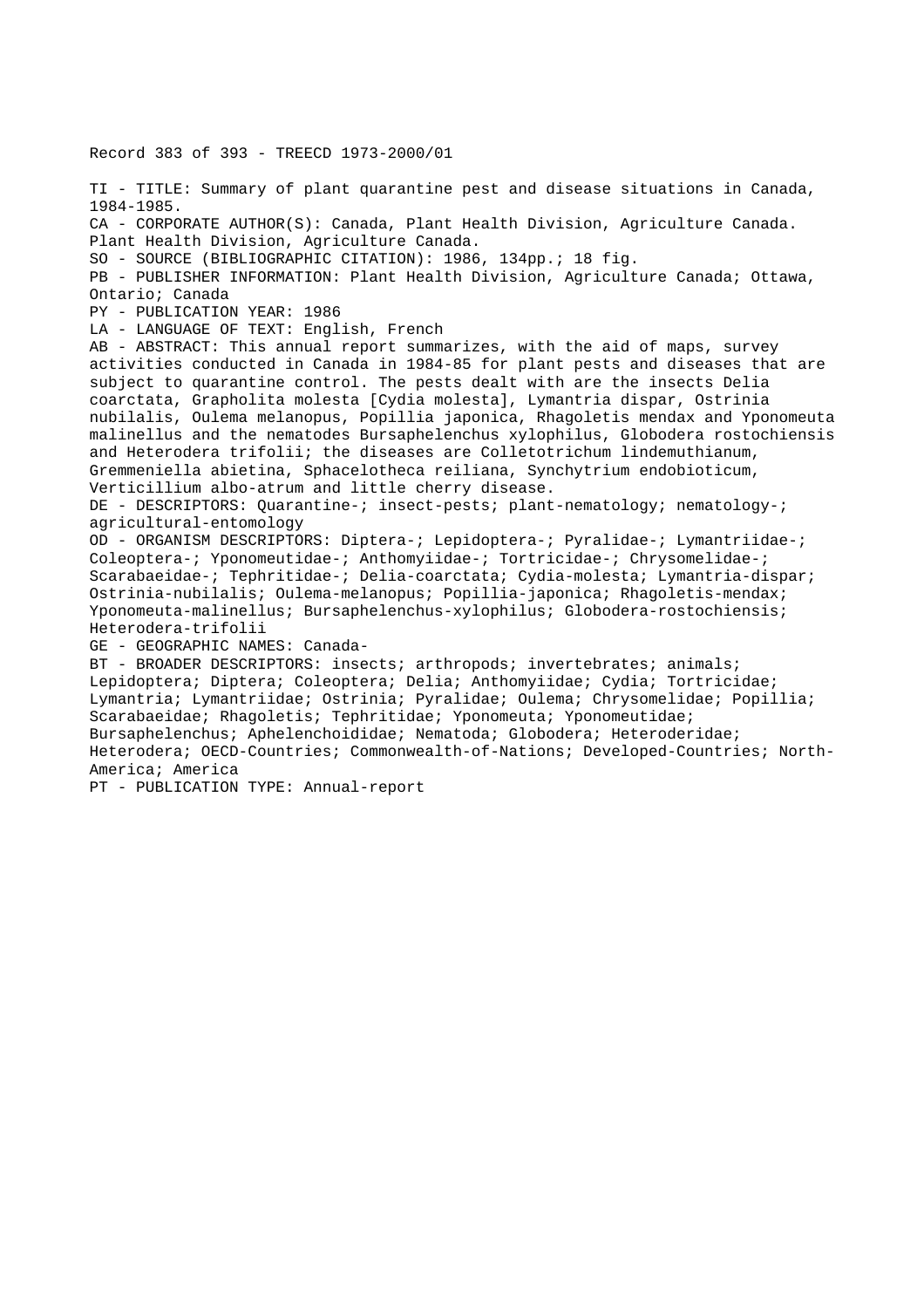Record 384 of 393 - TREECD 1973-2000/01

TI - TITLE: Analysis of the Scleroderris situation in the Adirondacks. SO - SOURCE (BIBLIOGRAPHIC CITATION): Northern-Logger-and-Timber-Processor. 1978, 26: 12, 24-25, 44; 2 pl. BLL. PY - PUBLICATION YEAR: 1978 LA - LANGUAGE OF TEXT: English AB - ABSTRACT: Since 1975 tree damage from the pathogenic fungus, Scleroderris lagerbergii [Gremmeniella abietina] has been increasing. Its life cycle is described and methods of control are outlined, though it is noted that there is no effective means of controlling the spread of the fungus under forest conditions. Recommendations are given for reducing its incidence. DE - DESCRIPTORS: fungal-diseases; control-OD - ORGANISM DESCRIPTORS: Gremmeniella-abietina; fungi-GE - GEOGRAPHIC NAMES: New-York; USA-BT - BROADER DESCRIPTORS: Gremmeniella; Helotiales; Ascomycotina; Eumycota; fungi; Middle-Atlantic-States-of-USA; Northeastern-States-of-USA; USA; North-America; America PT - PUBLICATION TYPE: Journal-article IS - INTERNATIONAL STANDARD SERIAL NUMBER: 0029-3156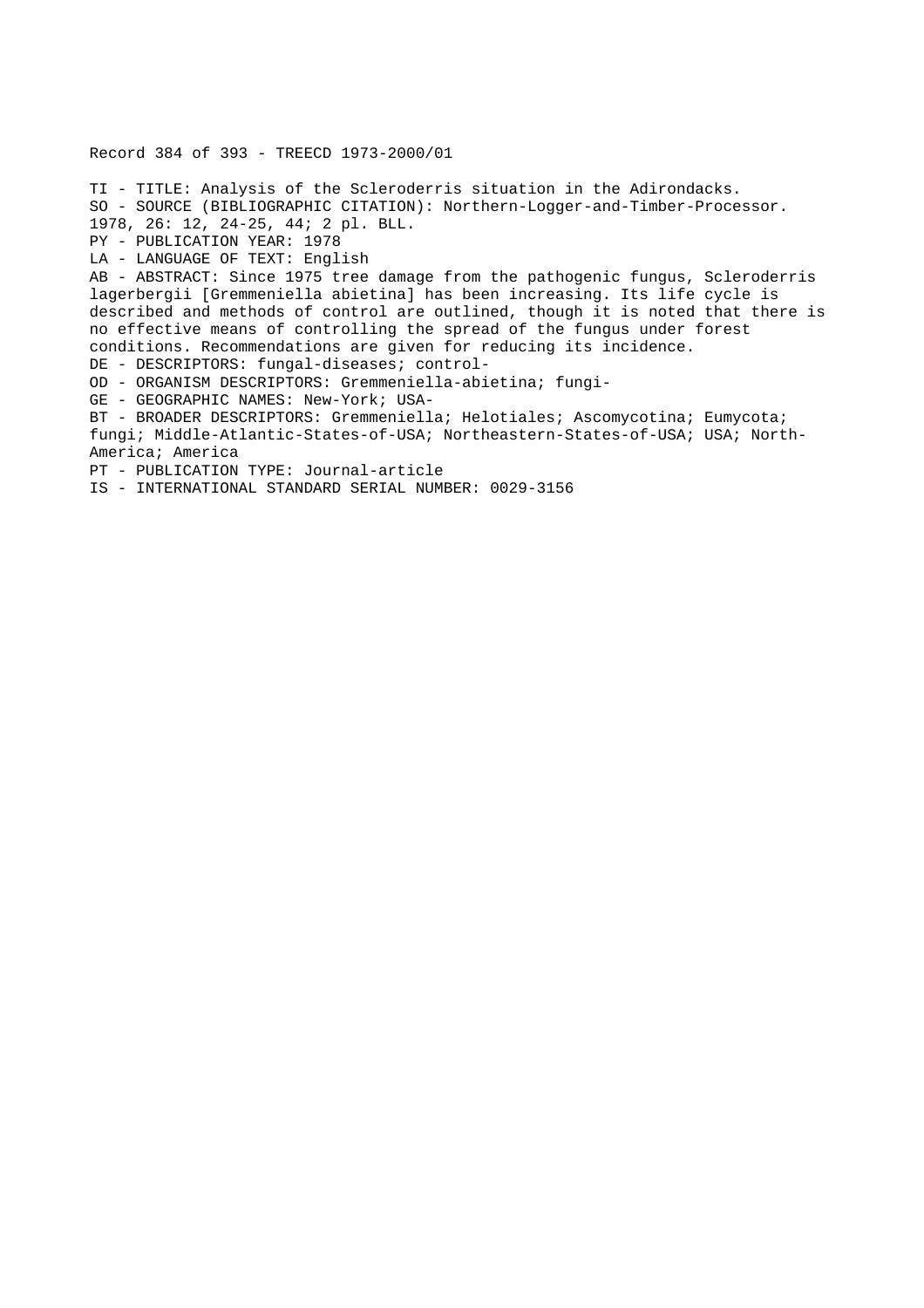Record 385 of 393 - TREECD 1973-2000/01

TI - TITLE: Report on forest research for the year ended March 1979. SO - SOURCE (BIBLIOGRAPHIC CITATION): Report,-Forestry-Commission,-United-Kingdom. 1979, viii + 84 pp.; 4 pl., 2 fig.; many ref. PY - PUBLICATION YEAR: 1979 LA - LANGUAGE OF TEXT: English AB - ABSTRACT: The topics reviewed in a section on forest entomology (pp. 35-38) of this report on forest research in the UK include population studies on Panolis flammea (Schiff.), Bupalus piniarius (L.) and Cephalcia lariciphila (Wachtl); the biological control of C. lariciphila and Gilpinia hercyniae (Htg.); the chemical control P. flammea, Hylobius abietis (L.) and (in imported ladder poles) Ips typographus (L.); attractants for Scolytus scolytus (F.); and a survey of lachnids on conifers. A section on forest pathology (pp. 29-34) includes notes on the relation of Cryptococcus fagisuga Ldgr. to beech bark disease (caused by Nectria coccinea), and of Tomicus piniperda (L.) to the fungal pathogen Gremmeniella abietina (Brunchorstia pinea) in pines. DE - DESCRIPTORS: population-dynamics; attractants-; control-; biologicalcontrol; insecticides-; conifers-; trees-; pest-control; stored-products; plantdiseases; agricultural-entomology; pines-OD - ORGANISM DESCRIPTORS: fungi-; Gremmeniella-abietina; Nectria-coccinea; Panolis-flammea; Bupalus-piniarius; Gilpinia-hercyniae; Hylobius-abietis; Cryptococcus-fagisuga; Tomicus-piniperda; Scolytus-scolytus; Ips-typographus; Fagus-; Pinus-GE - GEOGRAPHIC NAMES: UK-BT - BROADER DESCRIPTORS: pesticides; woody-plants; Spermatophyta; plants; Gremmeniella; Helotiales; Ascomycotina; Eumycota; fungi; Nectria; Hypocreales; Panolis; Noctuidae; Lepidoptera; insects; arthropods; invertebrates; animals; Bupalus; Geometridae; Gilpinia; Diprionidae; Hymenoptera; Hylobius; Curculionidae; Coleoptera; Cryptococcus-Homoptera; Eriococcidae; Coccoidea; Sternorrhyncha; Homoptera; Hemiptera; Tomicus; Scolytidae; Scolytus; Ips; Fagaceae; Fagales; dicotyledons; angiosperms; Pinaceae; Pinopsida; gymnosperms; British-Isles; Western-Europe; Europe; Cephalcia; Pamphiliidae PT - PUBLICATION TYPE: Annual-report

IB - INTERNATIONAL STANDARD BOOK NUMBER: 0-11-710118-4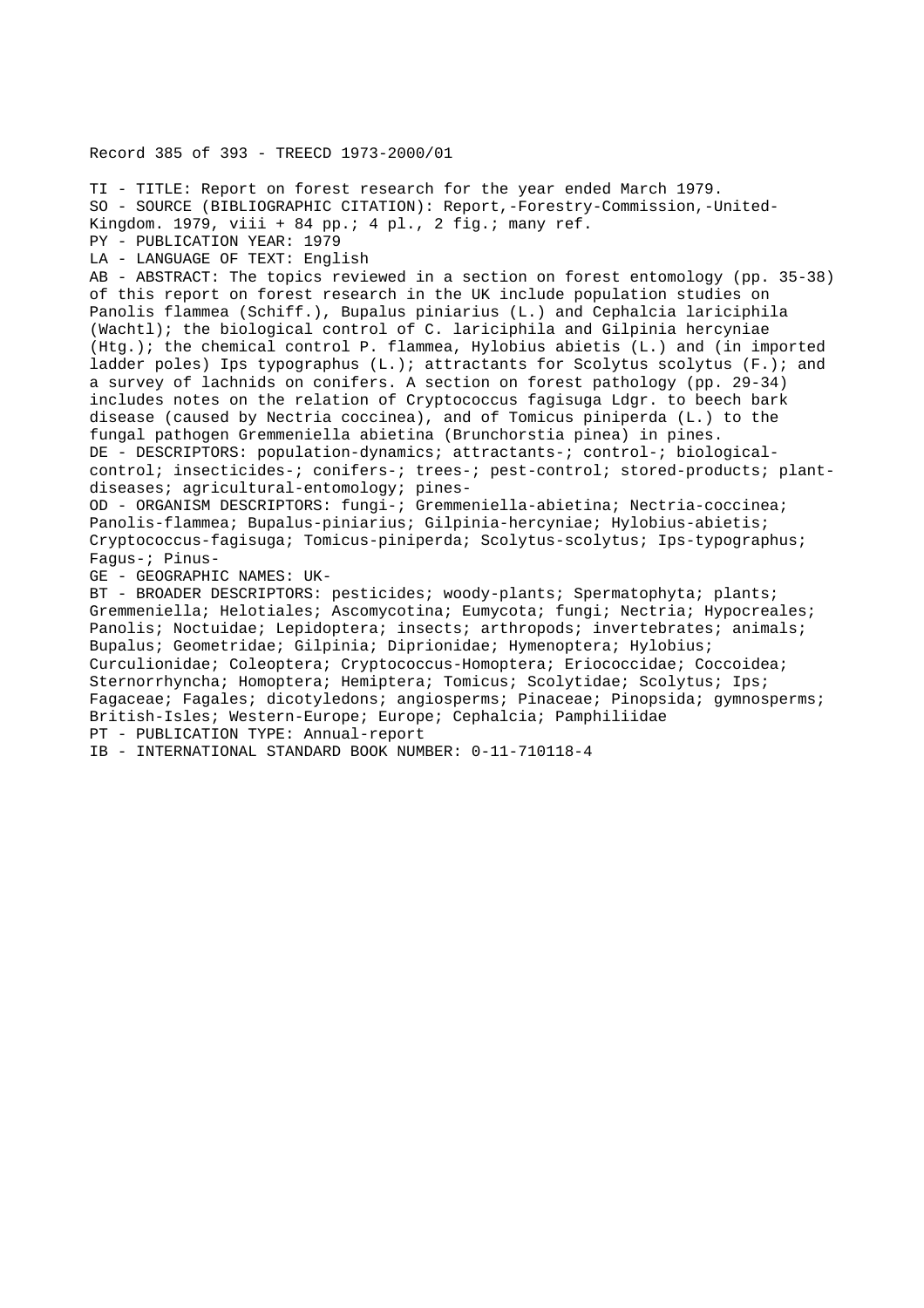Record 386 of 393 - TREECD 1973-2000/01

TI - TITLE: Annual Report of the Forest Insect and Disease Survey, Canadian Forestry Service, 1973. SO - SOURCE (BIBLIOGRAPHIC CITATION): 1974, 101 pp.; 8 maps, 37 tab. See RPP 53, 1565.

PB - PUBLISHER INFORMATION: Canadian Forestry Service.; Ottawa; Canada

PY - PUBLICATION YEAR: 1974

LA - LANGUAGE OF TEXT: English

AB - ABSTRACT: a. In Newfoundland (11-17) the needle rust of balsam fir (Abies balsamea), Pucciniastrum epilobii, affected 50-90% of young shoots in various stands, and was more common than Chrysomyxa ledicola on black and white spruce (Picea mariana and P. glauca).b. In the Maritimes region (18-30) willow blight, Venturia saliciperda, was widespread for the 5th consecutive yr. Some native and weeping willows died from the combined effects of willow blight and a canker, Cryptodiaporthe salicina. Leaf blotch of horse chestnut, Guignardia aesculi, was again severe in NS.c. In the Que. region (31-49) the beech bark disease, a complex of Cryptococcus fagi and Nectria coccinea var. faginata, continued to spread in eastern areas. A number of new localities for balsam fir decline, Dermea balsamea and Thyronectria balsamea, showed 3-26% incidence.d. In Ont. (50-69) canker, Gremmeniella abietina, continued to cause serious damage in young pine stands. A policy has been adopted of not planting pines near areas designated as canker 'hot spots'. Hypoxylon mammatum continued to be one of the most serious pathogens affecting trembling and large tooth aspen (Populus grandidentata and P. tremuloides), since the cankers frequently girdle the main stem or predispose trees to wind break. Higher levels of the spruce needle rusts Chrysomyxa ledi and C. ledicola were noted than in the 2 previous years.e. In the Prairies region (70-77) Cronartium coleosporioides caused severe infections on Pinus contorta var. latifolia. C. ledi and C. ledicola were widespread on both white and black spruce. Reports of fireblight, Erwinia amylovora, were more frequent on ornamental fruit trees in Sask. than previously.f. In BC (78-88) a survey of permanent sample plots showed increases in disease intensity of Elytroderma deformans on pine, with corresponding increases in tree mortality. On Vancouver Island heavy defoliation was caused by Rhabdocline pseudotsugae in Douglas fir (Pseudotsuga menziesii) regeneration, while R. weirii caused moderate damage. Also in this area damage from Didymascella thujina was observed, with up to 50% of the foliage damaged.

DE - DESCRIPTORS: fruit-trees; forest-trees; plant-pathology; pines-OD - ORGANISM DESCRIPTORS: Abies-balsamea; Pucciniastrum-epilobii; Chrysomyxaledicola; Chrysomyxa-ledi; Salix-; Venturia-saliciperda; Pinus-; Gremmeniellaabietina; Cronartium-coleosporioides; Hypoxylon-mammatum; Erwinia-amylovora; Pseudotsuga-menziesii; Rhabdocline-pseudotsugae; PICEA-; AESCULUS-HIPPOCASTANUM; Cryptococcus-fagisuga

GE - GEOGRAPHIC NAMES: Canada-

BT - BROADER DESCRIPTORS: trees; woody-plants; Spermatophyta; plants; Abies; Pinaceae; Pinopsida; gymnosperms; Pucciniastrum; Uredinales; Basidiomycotina; Eumycota; fungi; Chrysomyxa; Salicaceae; Salicales; dicotyledons; angiosperms; Venturia-Dothideales; Dothideales; Ascomycotina; Gremmeniella; Helotiales; Cronartium; Hypoxylon; Sphaeriales; Erwinia; Enterobacteriaceae; Gracilicutes; bacteria; prokaryotes; Pseudotsuga; Rhabdocline; Rhytismatales; Aesculus; Hippocastanaceae; Sapindales; North-America; America; Guignardia; Deuteromycotina

PT - PUBLICATION TYPE: Annual-report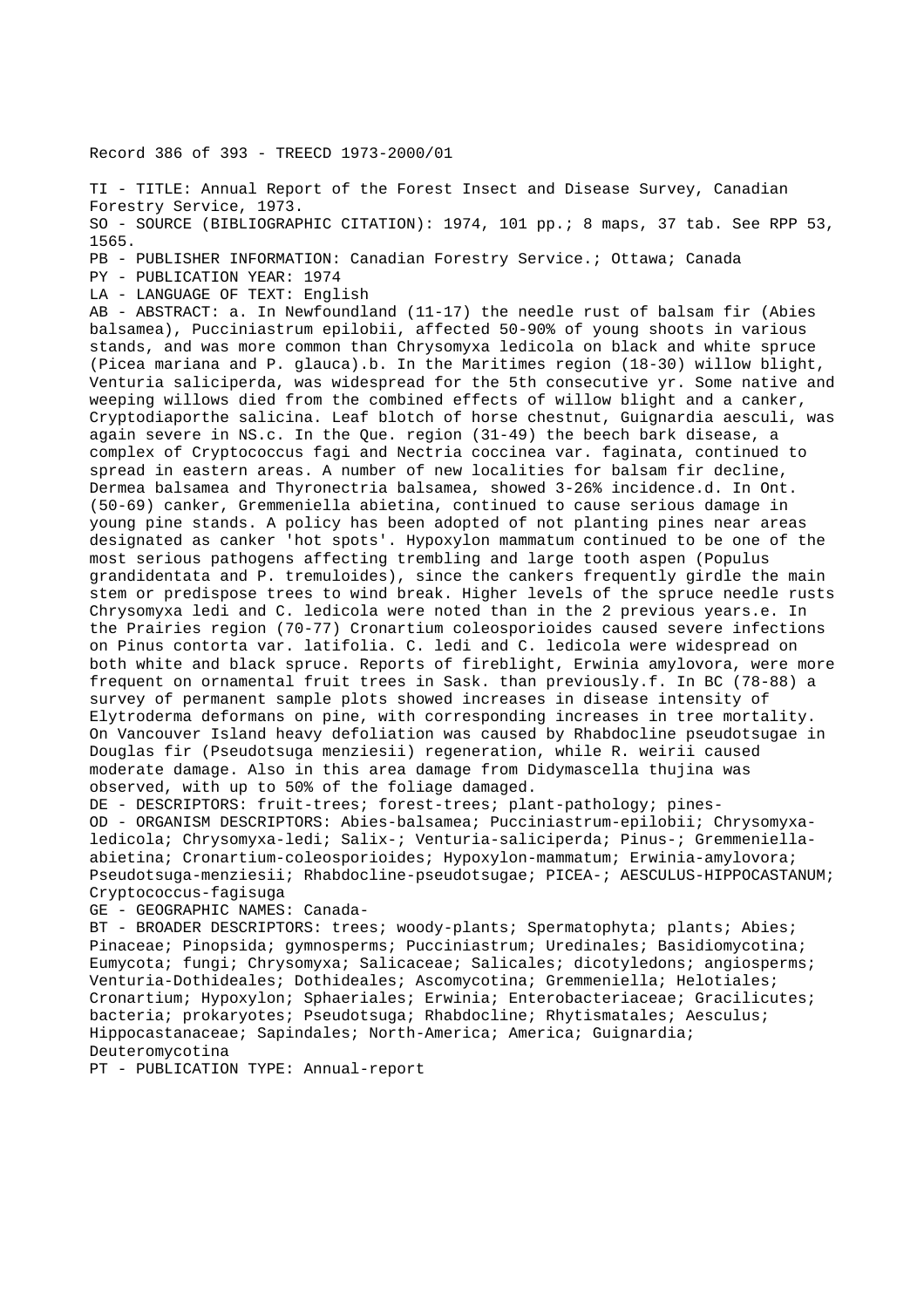Record 387 of 393 - TREECD 1973-2000/01

TI - TITLE: Summary of plant quarantine pest and disease situations in Canada 1994. OT - ORIGINAL NON-ENGLISH TITLE: Bilan concernant les ravageurs et les maladies vises par la quarantine des plants au Canada 1994. AD - ADDRESS OF AUTHOR: Plant Health Risk Assessment Unit, Animal and Plant Health Directorate, 3851 Fallowfield Road, Nepean, Ont. K2 8P9, Canada. SO - SOURCE (BIBLIOGRAPHIC CITATION): 1995, i + 118 pp.; 5 ref. PB - PUBLISHER INFORMATION: Agriculture and Agri-Food Canada, Plant Protection Division; Ottawa; Canada PY - PUBLICATION YEAR: 1995 LA - LANGUAGE OF TEXT: English, French AB - ABSTRACT: This report summarizes survey activities conducted during 1994 for the following quarantinable plant pests and diseases: Grapholita molesta [Cydia molesta], Lymantria dispar, Popillia japonica, Rhagoletis mendax, R. pomonella, Tomicus piniperda, Yponomeuta malinellus, Y. padellus, Globodera spp., Heterodera glycines, Gremmeniella abietina, Gymnosporangium fuscum, Lachnellula wilkommii [Trichoscyphella willkommii], Ophiostoma ulmi and cherry little cherry virus. DE - DESCRIPTORS: plant-diseases; plant-pathogens; plant-pathogenic-fungi; insect-pests; plant-parasitic-nematodes; surveys-; quarantine-; control-; plantnematology; nematology-; plant-pathology; agricultural-entomology OD - ORGANISM DESCRIPTORS: plant-viruses; Cydia-molesta; Lymantria-dispar; Popillia-japonica; Rhagoletis-mendax; Rhagoletis-pomonella; Tomicus-piniperda; Yponomeuta-malinellus; Yponomeuta-padellus; Globodera-; Heterodera-glycines; Gremmeniella-abietina; Gymnosporangium-fuscum; Trichoscyphella-willkommii; ceratocystis-ulmi GE - GEOGRAPHIC NAMES: Canada-BT - BROADER DESCRIPTORS: viruses; Cydia; Tortricidae; Lepidoptera; insects; arthropods; invertebrates; animals; Lymantria; Lymantriidae; Popillia;

Scarabaeidae; Coleoptera; Rhagoletis; Tephritidae; Diptera; Tomicus; Scolytidae; Yponomeuta; Yponomeutidae; Heteroderidae; Nematoda; Heterodera; Gremmeniella; Helotiales; Ascomycotina; Eumycota; fungi; Gymnosporangium; Uredinales; Basidiomycotina; Trichoscyphella; Ceratocystis; Ophiostomatales; OECD-Countries; Commonwealth-of-Nations; Developed-Countries; North-America; America PT - PUBLICATION TYPE: Annual-report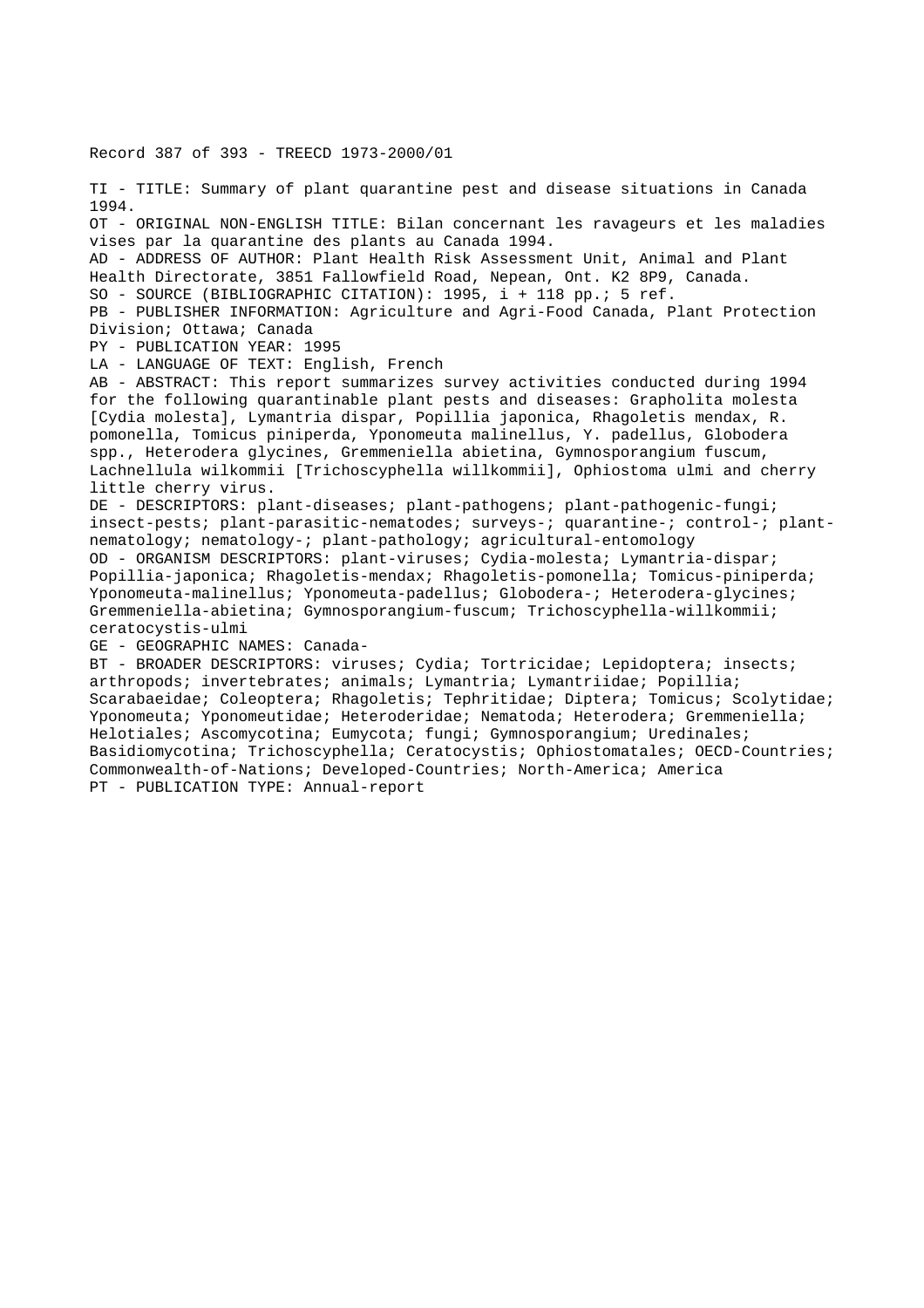Record 388 of 393 - TREECD 1973-2000/01

TI - TITLE: Pathogen : Gremmeniella abietina (Lagerb.) Morelet [Scleroderris lagerbergii Gremmen]. Hosts : Pine (Pinus spp.). SO - SOURCE (BIBLIOGRAPHIC CITATION): Distribution-Maps-of-Plant-Diseases. 1974, No. 423, Ed. 3, 2 pp.; Cf. FA 35, 226; many ref. PY - PUBLICATION YEAR: 1974 LA - LANGUAGE OF TEXT: English DE - DESCRIPTORS: fungal-diseases; conifers-; pines-OD - ORGANISM DESCRIPTORS: Pinus-; GREMMENIELLA-ABIETINA BT - BROADER DESCRIPTORS: Pinaceae; Pinopsida; gymnosperms; Spermatophyta; plants; Gremmeniella; Helotiales; Ascomycotina; Eumycota; fungi PT - PUBLICATION TYPE: Miscellaneous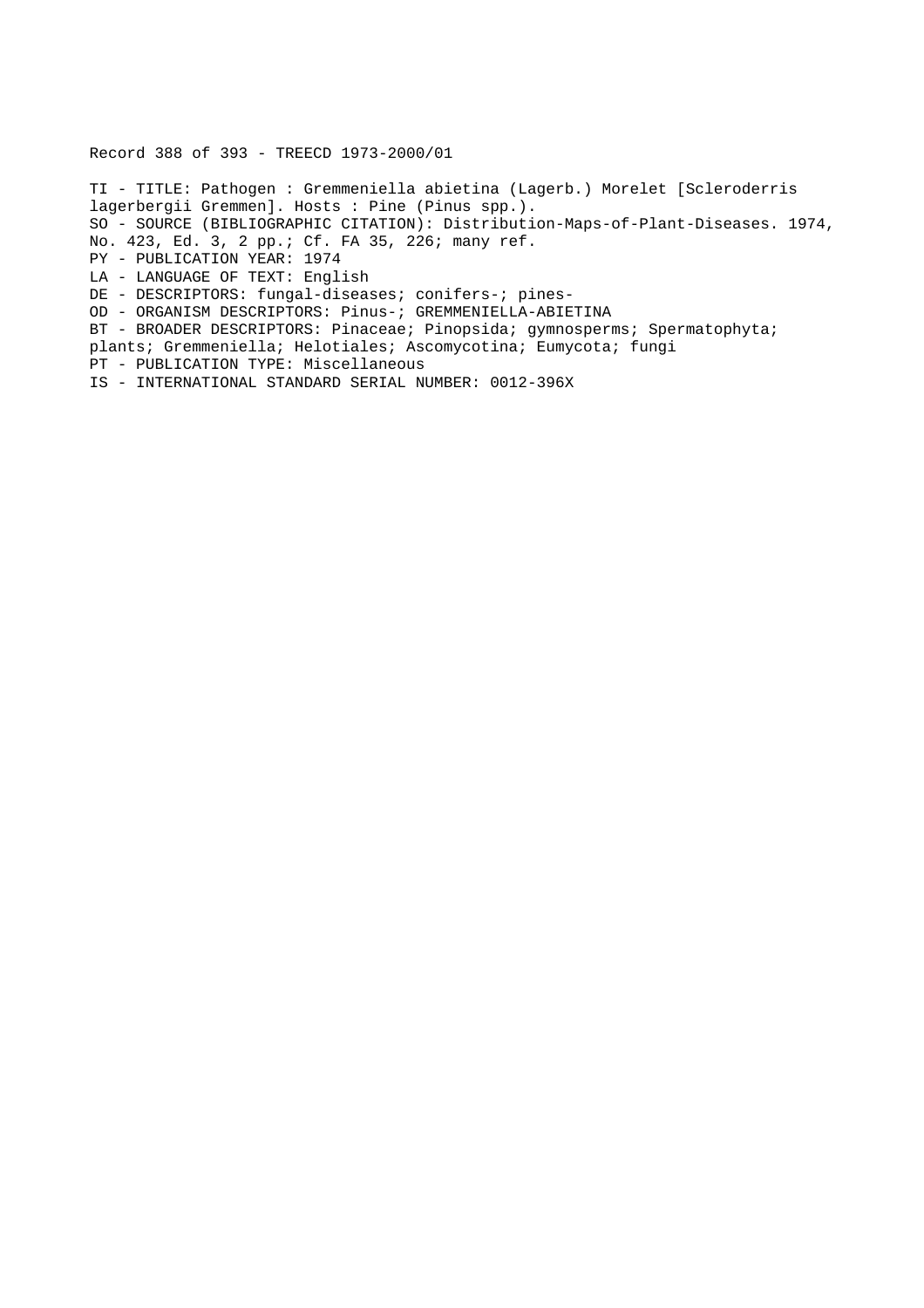Record 389 of 393 - TREECD 1973-2000/01

TI - TITLE: Abstracts of papers, 2nd International Congress of Plant Pathology, University of Minnesota, Minneapolis, Minn., USA, September 5-12, 1973. SO - SOURCE (BIBLIOGRAPHIC CITATION): 1973?, 1141 abstracts. PB - PUBLISHER INFORMATION: American Phytopathological Society, Inc.; St. Paul, Minn.; USA PY - PUBLICATION YEAR: 1973 LA - LANGUAGE OF TEXT: English AB - ABSTRACT: Presents a chronologically arranged programme, with abstracts of

nearly all the papers (the remainder being shown by a number only), of this conference organized by the International Society for Plant Pathology in collaboration with the American Phytopathological Society and the Society of Nematologists. Some of the abstracts are noticed elsewhere in FA: these include many of the original research communications and reports dealing with subjects on which little has been published. Conference sessions of direct forestry interest, listed below, contain ca. 60 abstracts (mostly progress reports, or work published elsewhere in full) for which the original should be consulted. Forest pathology - Symposia 1-3 and 5-6: Disease problems in intensively managed forests - (1) needle and canker diseases [Scleroderris lagerbergii and Dothistroma pini]; (2) White Pine blister rust [Cronartium ribicola] and Pine twist rust [Melampsora pinitorqua]; (3) fusiform [C. fusiforme] and comandra [C. comandrae] rusts; (5) Poplar diseases and spike disease of Sandal [Santalum album]; and (6) root rots (I) Armillaria mellea and Fomes annosus, and (II) Fomes lignosus [mainly on Rubber] and Phytophthora spp. Symposium 4: Forest pathology in the USSR and other countries [Malaysia]. Symposium 7: Disease survey and damage appraisal [in N. America]. Colloquia [many of these abstracts are noticed separately in FA]: (1) Root rots of forest trees; (2) Diseases of forest trees; (9) Forest nematology; and (36) Virus and virus-like diseases of forest trees. Wood products pathology - Symposia 1-4: (1) Interaction of microorganisms during wood decay; (2) Bacterial degradation of wood; (3) Decay of resistant wood; and (4) The enzymatic mechanisms of the deterioration process.

DE - DESCRIPTORS: root-and-butt-rots; rust-diseases; surveys-; decay-; trees-; wood-; pines-

OD - ORGANISM DESCRIPTORS: Pinus-; Populus-; Armillaria-mellea; Cronartiumcomandrae; Cronartium-fusiforme; Cronartium-ribicola; Melampsora-populnea; Phytophthora-; Santalum-album; plant-viruses; Nematoda-; MYCOSPHAERELLA-PINI; HETEROBASIDION-ANNOSUM; RIGIDOPORUS-LIGNOSUS; GREMMENIELLA-ABIETINA BT - BROADER DESCRIPTORS: woody-plants; Spermatophyta; plants; Pinaceae; Pinopsida; gymnosperms; Salicaceae; Salicales; dicotyledons; angiosperms; Armillaria; Agaricales; Basidiomycotina; Eumycota; fungi; Cronartium; Uredinales; Melampsora; Peronosporales; Mastigomycotina; Santalum; Santalaceae; Santalales; viruses; invertebrates; animals; Mycosphaerella; Dothideales; Ascomycotina; Heterobasidion; Aphyllophorales; Rigidoporus; Gremmeniella; Helotiales

PT - PUBLICATION TYPE: Conference-proceedings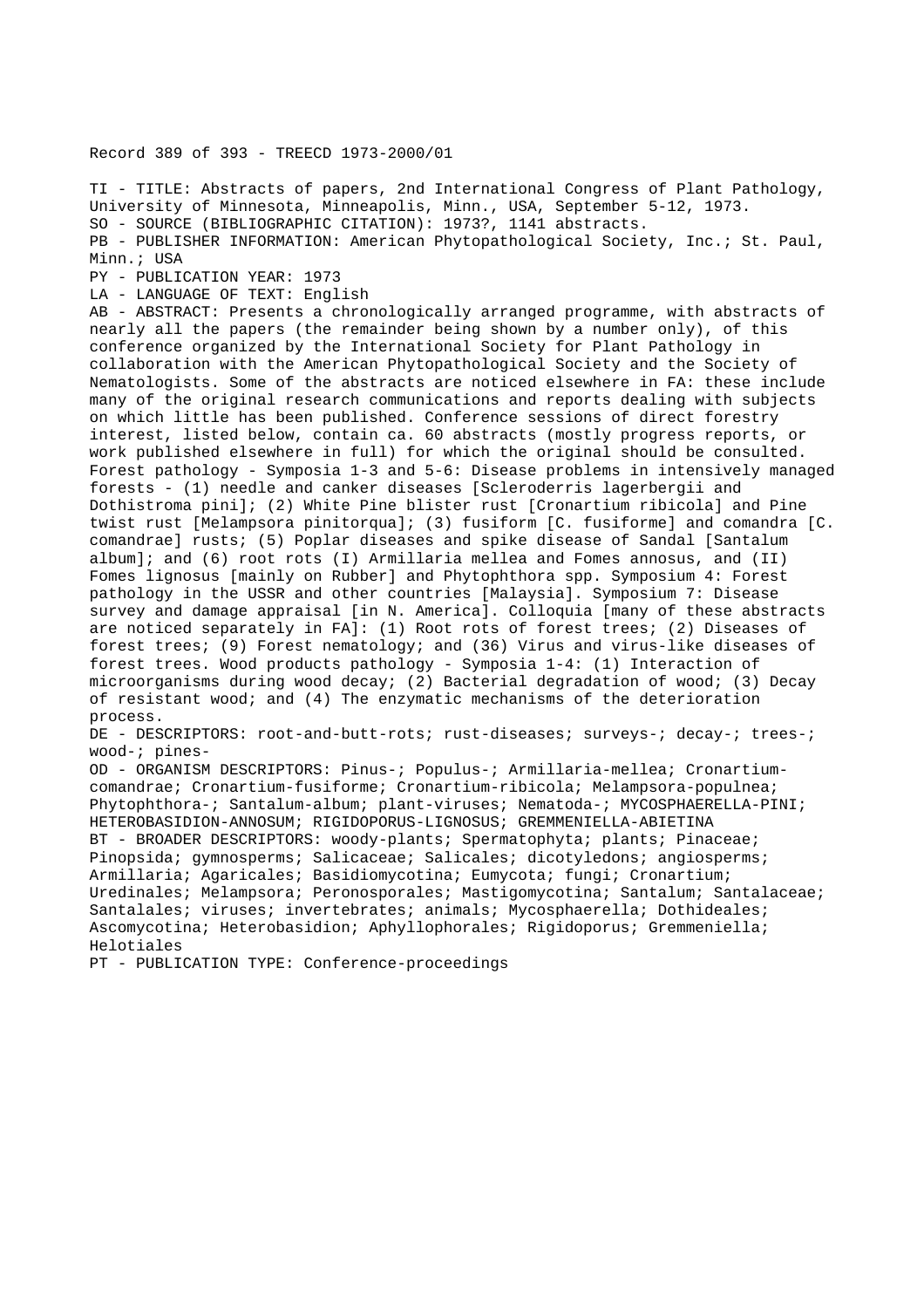Record 390 of 393 - TREECD 1973-2000/01

TI - TITLE: Scleroderris canker, Gremmeniella abietina (Lagerb.) Morelet. SO - SOURCE (BIBLIOGRAPHIC CITATION): Forest-Insect-and-Disease-Conditions-in-Canada-1985. 1986, 29-32.

PB - PUBLISHER INFORMATION: Canadian Forestry Service; Ottawa, Ontario; Canada PY - PUBLICATION YEAR: 1986

LA - LANGUAGE OF TEXT: English

AB - ABSTRACT: This disease has been detected on conifers in all provinces except Prince Edward Island, Manitoba and Saskatchewan. The North American race of G. abietina is widely distributed in the Maritime Provinces, Quebec and Ontario. The European race has been detected at scattered locations in New Brunswick, Newfoundland, Quebec and Ontario.

DE - DESCRIPTORS: races-; forest-trees; plant-pathology; plant-pathogenic-fungi OD - ORGANISM DESCRIPTORS: Gremmeniella-abietina; Pinopsida-; fungi-

GE - GEOGRAPHIC NAMES: Canada-

BT - BROADER DESCRIPTORS: Gremmeniella; Helotiales; Ascomycotina; Eumycota; fungi; gymnosperms; Spermatophyta; plants; OECD-Countries; Commonwealth-of-Nations; Developed-Countries; North-America; America

PT - PUBLICATION TYPE: Miscellaneous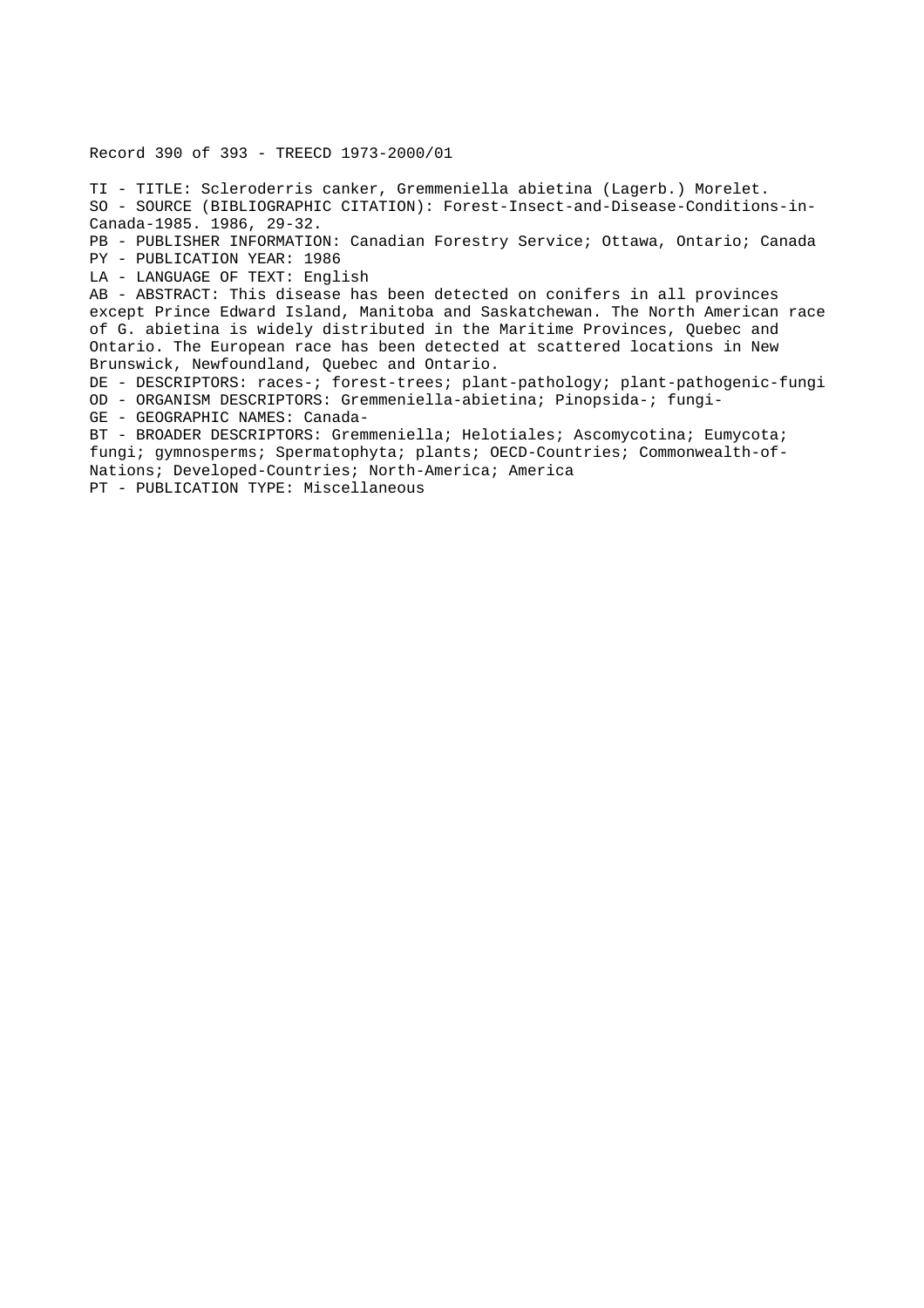Record 391 of 393 - TREECD 1973-2000/01

TI - TITLE: Annual Report of the Forest Insect and Disease Survey, Canadian Forestry Service, 1972. SO - SOURCE (BIBLIOGRAPHIC CITATION): 1973, 107 pp.; 11 maps, 36 tab. See RPP 52, 2749. PY - PUBLICATION YEAR: 1973 LA - LANGUAGE OF TEXT: English

AB - ABSTRACT: a. In Newfoundland (11-18) leaf and twig blight (Pollaccia radiosa) was widespread in regenerating trembling aspen (Populus tremuloides) and in some stands 100% of the shoots were infected.b. In the Maritimes region (19-32) Dutch elm disease (Ceratocystis ulmi) was found in 2 more locations; in Fredericton a sanitation programme has slowed down spread but the number of diseased elm trees increases annually, from 2 in 1961 to 62 in 1972. Gremmeniella abietina (Scleroderris lagerbergii) [CMI Map 423] was found for the first time in NS in 1972 causing canker in a 15 yr old red pine (Pinus resinosa) plantation. Other noteworthy diseases included the first occurrence of Rhizina undulata [Map 489] on burned soil in NB.c. In the Que. region (33-53) evidence was obtained that the severity of white pine blister rust (Cronartium ribicola) increased with altitude, presumably as a result of differences in temp. and topography. Root rot caused by Polyporus tomentosus was largely responsible for the death of 20% of trees in a white spruce (Picea glauca) plantation. P. tomentosus var. circinatus was commonly observed on living trees. Semi-mature balsam fir (Abies balsamea) showed reddening and death of the crowns, associated with cankers of Dermea balsamea and Thyronectria balsamea.d. In Ont. (54-73) Dutch elm disease increased in infection and mortality but was not found further N. than 47 deg in the Sault Ste. Marie district and 47 deg 20' in the North Bay district. The results are tabulated of a survey of fungi causing root and butt rots in white spruce, black spruce (P. mariana) and balsam fir, initiated in 1971. R. undulata was found for the first time in Ont. on jack pine and black spruce.e. In the Prairies region (74-81) epidemic levels of conifer needle rusts (Chrysomyxa ledicola and C. ledi) occurred in west-central Alta. Serious injury was caused to ornamentals including apple and mountain ash (Sorbus americana) by Erwinia amylovora in several areas in Man. and Alta.f. In BC (82-94) severe infection of fir fireweed rust (Pucciniastrum epilobii) again occurred and was even more extensive than in the previous year.

DE - DESCRIPTORS: root-and-butt-rots; apples-; forest-trees; plant-pathology; pines-

OD - ORGANISM DESCRIPTORS: Ulmus-; Ceratocystis-ulmi; Pinus-; Gremmeniellaabietina; Rhizina-undulata; Cronartium-ribicola; Abies-balsamea; Pinopsida-; Chrysomyxa-ledicola; Chrysomyxa-ledi; Sorbus-americana; Erwinia-amylovora; Abies-; Pucciniastrum-epilobii; Malus-; VENTURIA-MACULARIS; PICEA-; COLTRICIA-TOMENTOSA

GE - GEOGRAPHIC NAMES: Canada-

BT - BROADER DESCRIPTORS: trees; woody-plants; Spermatophyta; plants; Ulmaceae; Urticales; dicotyledons; angiosperms; Ceratocystis; Ophiostomatales; Ascomycotina; Eumycota; fungi; Pinaceae; Pinopsida; gymnosperms; Gremmeniella; Helotiales; Rhizina; Pezizales; Cronartium; Uredinales; Basidiomycotina; Abies; Chrysomyxa; Sorbus; Rosaceae; Rosales; Erwinia; Enterobacteriaceae; Gracilicutes; bacteria; prokaryotes; Pucciniastrum; Venturia-Dothideales; Dothideales; Coltricia; Aphyllophorales; North-America; America PT - PUBLICATION TYPE: Annual-report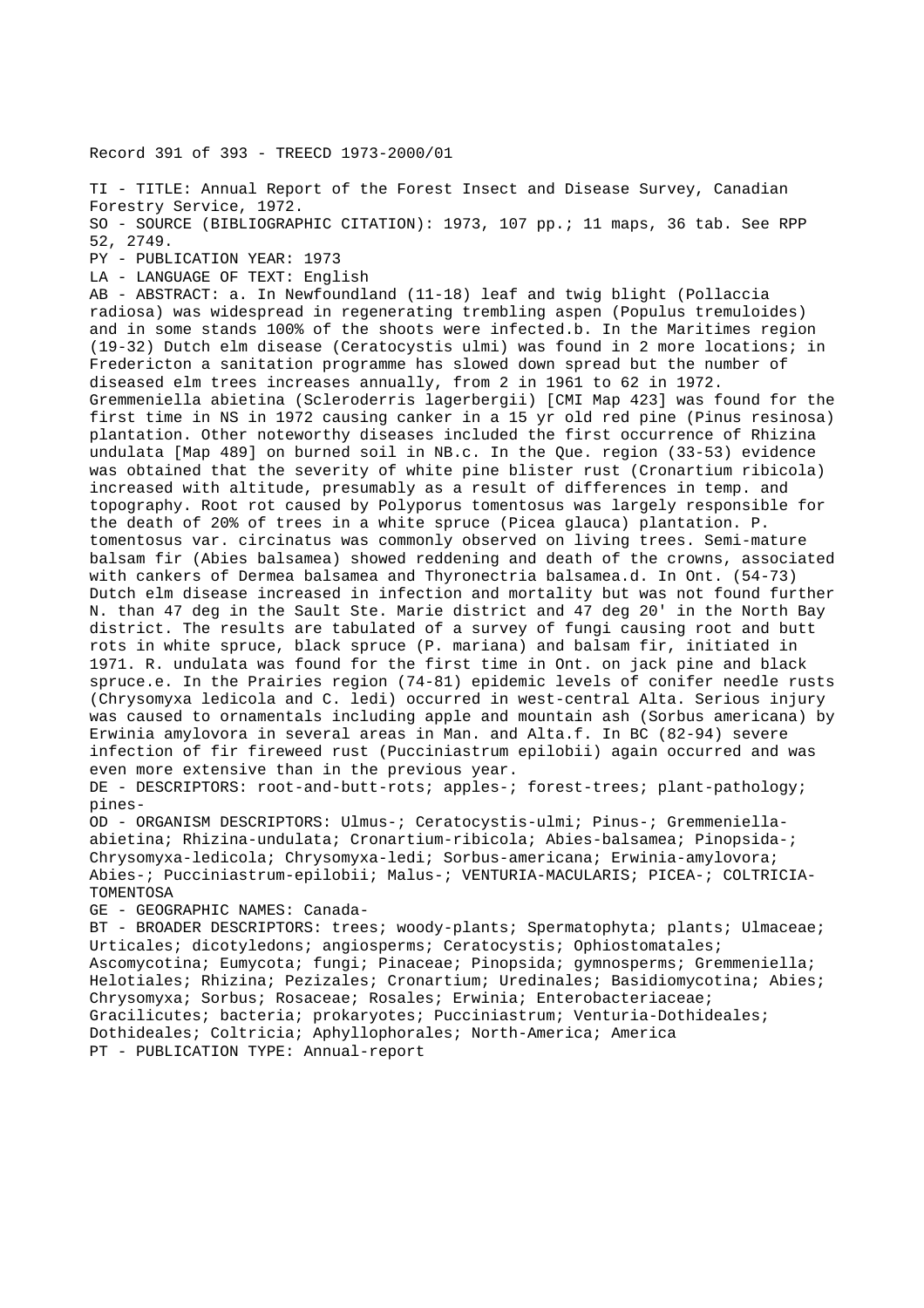Record 392 of 393 - TREECD 1973-2000/01

TI - TITLE: Annual Report of the Forest Insect and Disease Survey, Canadian Forestry Service, 1974. SO - SOURCE (BIBLIOGRAPHIC CITATION): 1975, 109 pp.; 11 maps, 27 tab. See RPP 5, 3494. PB - PUBLISHER INFORMATION: Canadian Forestry Service.; Ottawa; Canada

PY - PUBLICATION YEAR: 1975

LA - LANGUAGE OF TEXT: English

AB - ABSTRACT: a. In the Maritimes region (21-36) Dutch elm disease (Ceratocystis ulmi) continued to intensify with respect to new infections and mortality. There was a significant extension of its known distribution in NS where the disease was first found in 1969. Shoot blight (Sirococcus strobilinus) was found on red pine (Pinus resinosa) for the first time in each of the 3 Maritime Provinces and attacks current year shoots and causes browning of new needles and shoot dieback.b. In the Que. region (37-56) areas where pine canker (Gremmeniella abietina) infection levels are high should be avoided as planting sites for pine. Mortality of red pine seedlings at a nursery was attributed to this disease and sanitation measures recommended to limit its spread. Hypoxylon mammatum commonly affects the stems of aspen (Populus spp.) and causes considerable damage in small to medium sized trees. Trees on low lying land by rivers are more affected than those on higher ground. Mortality due to this disease was noted in most of 102 infected stands visited. New infections of C. ulmi were found on 6% of elms examined and tree mortality was common along the north shore of the Ottawa river.c. In the Ont. region (57-73) evidence was obtained that pine canker (G. abietina) outbreaks have rendered considerable areas of forest land unsuitable for jack (P. banksiana) and red pine production.d. In the Pacific region (83-93) Chrysomyxa weirii was severe on white spruce (Picea glauca) in parts of the Prince Rupert Forest District and C. ledicola caused defoliation on regeneration and pole sized Sitka spruce (P. sitchensis) near Tlell. Berckmann's blight (Lepteutypa cupressi) was confirmed in the Nelson Forest District and caused dieback sporadically in the Vancouver Forest District on western red cedar (Thuja plicata).

DE - DESCRIPTORS: forest-trees; plant-pathology; pines-

OD - ORGANISM DESCRIPTORS: Ulmus-; Ceratocystis-ulmi; Pinus-; Gremmeniellaabietina; Hypoxylon-mammatum; Chrysomyxa-ledicola; Thuja-plicata; SIROCOCCUS-CONIGENUS; PICEA-

GE - GEOGRAPHIC NAMES: Canada-

BT - BROADER DESCRIPTORS: trees; woody-plants; Spermatophyta; plants; Ulmaceae; Urticales; dicotyledons; angiosperms; Ceratocystis; Ophiostomatales; Ascomycotina; Eumycota; fungi; Pinaceae; Pinopsida; gymnosperms; Gremmeniella; Helotiales; Hypoxylon; Sphaeriales; Chrysomyxa; Uredinales; Basidiomycotina; Thuja; Cupressaceae; Sirococcus; Deuteromycotina; North-America; America PT - PUBLICATION TYPE: Annual-report